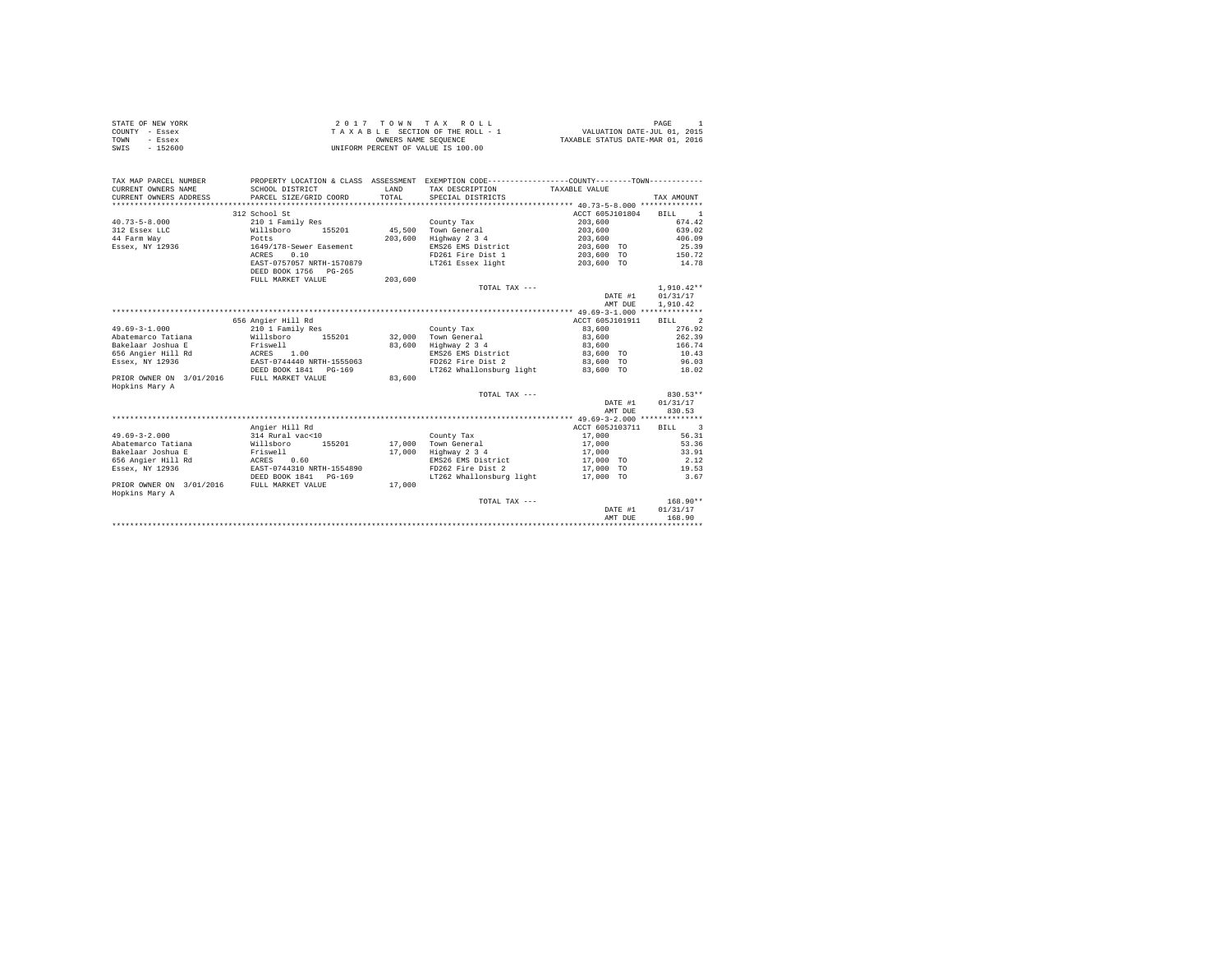|                | STATE OF NEW YORK | 2017 TOWN TAX ROLL                 | PAGE                             |
|----------------|-------------------|------------------------------------|----------------------------------|
| COUNTY - Essex |                   | TAXABLE SECTION OF THE ROLL - 1    | VALUATION DATE-JUL 01, 2015      |
| TOWN           | - Essex           | OWNERS NAME SEOUENCE               | TAXABLE STATUS DATE-MAR 01, 2016 |
| SWIS           | - 152600          | UNIFORM PERCENT OF VALUE IS 100.00 |                                  |

| TAX MAP PARCEL NUMBER                                                                                                                                                                                                                                                                                                                                                                                                      | PROPERTY LOCATION & CLASS ASSESSMENT EXEMPTION CODE----------------COUNTY-------TOWN----------           |         |                                                                                                                |                                                                                                                                                 |              |
|----------------------------------------------------------------------------------------------------------------------------------------------------------------------------------------------------------------------------------------------------------------------------------------------------------------------------------------------------------------------------------------------------------------------------|----------------------------------------------------------------------------------------------------------|---------|----------------------------------------------------------------------------------------------------------------|-------------------------------------------------------------------------------------------------------------------------------------------------|--------------|
| CURRENT OWNERS NAME                                                                                                                                                                                                                                                                                                                                                                                                        | SCHOOL DISTRICT                                                                                          | LAND    | TAX DESCRIPTION                                                                                                | TAXABLE VALUE                                                                                                                                   |              |
| CURRENT OWNERS ADDRESS                                                                                                                                                                                                                                                                                                                                                                                                     | PARCEL SIZE/GRID COORD                                                                                   | TOTAL   | SPECIAL DISTRICTS                                                                                              |                                                                                                                                                 | TAX AMOUNT   |
|                                                                                                                                                                                                                                                                                                                                                                                                                            |                                                                                                          |         |                                                                                                                |                                                                                                                                                 |              |
|                                                                                                                                                                                                                                                                                                                                                                                                                            | 2674 NYS Route 22                                                                                        |         |                                                                                                                | ACCT 605J101113                                                                                                                                 | BILL 4       |
| $40.3 - 3 - 15.000$                                                                                                                                                                                                                                                                                                                                                                                                        |                                                                                                          |         |                                                                                                                | 107,700                                                                                                                                         | 356.75       |
| Ackley Lee T<br>Vance Sandra L                                                                                                                                                                                                                                                                                                                                                                                             |                                                                                                          |         |                                                                                                                |                                                                                                                                                 | 338.03       |
|                                                                                                                                                                                                                                                                                                                                                                                                                            |                                                                                                          |         |                                                                                                                |                                                                                                                                                 | 214.81       |
| PO Box 331                                                                                                                                                                                                                                                                                                                                                                                                                 |                                                                                                          |         |                                                                                                                |                                                                                                                                                 | 13.43        |
| Essex, NY 12936                                                                                                                                                                                                                                                                                                                                                                                                            |                                                                                                          |         |                                                                                                                |                                                                                                                                                 | 79.73        |
|                                                                                                                                                                                                                                                                                                                                                                                                                            |                                                                                                          |         |                                                                                                                | $107,700$<br>$107,700$<br>$107,700$ TO<br>$107,700$ TO<br>$107,700$ TO                                                                          | 7.82         |
|                                                                                                                                                                                                                                                                                                                                                                                                                            |                                                                                                          |         |                                                                                                                | 107,700 TO C                                                                                                                                    | 29.30        |
|                                                                                                                                                                                                                                                                                                                                                                                                                            |                                                                                                          |         | TOTAL TAX ---                                                                                                  |                                                                                                                                                 | $1,039.87**$ |
|                                                                                                                                                                                                                                                                                                                                                                                                                            |                                                                                                          |         |                                                                                                                | DATE #1                                                                                                                                         | 01/31/17     |
|                                                                                                                                                                                                                                                                                                                                                                                                                            |                                                                                                          |         |                                                                                                                | AMT DUE                                                                                                                                         | 1,039.87     |
|                                                                                                                                                                                                                                                                                                                                                                                                                            |                                                                                                          |         |                                                                                                                |                                                                                                                                                 |              |
|                                                                                                                                                                                                                                                                                                                                                                                                                            | 1880 NYS Route 22                                                                                        |         |                                                                                                                | ACCT 605J104505                                                                                                                                 | BILL 5       |
| 49.1-1-31.100                                                                                                                                                                                                                                                                                                                                                                                                              | 240 Rural res                                                                                            |         | County Tax                                                                                                     | 97,100                                                                                                                                          | 321.64       |
| Adams Lee W                                                                                                                                                                                                                                                                                                                                                                                                                |                                                                                                          |         | 50,400 Town General                                                                                            | 97.100                                                                                                                                          | 304.76       |
| c/o EW Adams                                                                                                                                                                                                                                                                                                                                                                                                               | Willsboro 155201<br>Willsboro 155201<br>ACRES 17.72<br>EAST-0745418 NRTH-1561993<br>DEED BOOK 1099 PG-77 |         | 97,100 Highway 2 3 4<br>School Relevy                                                                          | 97,100                                                                                                                                          | 193.67       |
| 6592 Main St<br>Westport, NY 12993                                                                                                                                                                                                                                                                                                                                                                                         |                                                                                                          |         |                                                                                                                |                                                                                                                                                 | 1,275.90     |
|                                                                                                                                                                                                                                                                                                                                                                                                                            |                                                                                                          |         |                                                                                                                |                                                                                                                                                 | 12.11        |
|                                                                                                                                                                                                                                                                                                                                                                                                                            |                                                                                                          |         | EMS26 EMS District<br>FD262 Fire District<br>FD262 Fire Dist 2 97.100 TO<br>FTR063 in The Contract 2 97.100 TO |                                                                                                                                                 | 111.54       |
|                                                                                                                                                                                                                                                                                                                                                                                                                            | FULL MARKET VALUE                                                                                        |         | 97,100 LT262 Whallonsburg light                                                                                | 97,100 TO                                                                                                                                       | 20.94        |
|                                                                                                                                                                                                                                                                                                                                                                                                                            |                                                                                                          |         | TOTAL TAX ---                                                                                                  |                                                                                                                                                 | $2,240.56**$ |
|                                                                                                                                                                                                                                                                                                                                                                                                                            |                                                                                                          |         |                                                                                                                | DATE #1                                                                                                                                         | 01/31/17     |
|                                                                                                                                                                                                                                                                                                                                                                                                                            |                                                                                                          |         |                                                                                                                | AMT DUE                                                                                                                                         | 2.240.56     |
|                                                                                                                                                                                                                                                                                                                                                                                                                            |                                                                                                          |         |                                                                                                                |                                                                                                                                                 | BILL 6       |
| $\begin{tabular}{lllllllllll} $\textsc{num}_\text{19,500} $ & $\textsc{num}_\text{20,100}$ & $\textsc{num}_\text{20,100}$ & $\textsc{num}_\text{20,100}$ & $\textsc{num}_\text{20,100}$ & $\textsc{num}_\text{20,100}$ & $\textsc{num}_\text{20,100}$ & $\textsc{num}_\text{20,100}$ & $\textsc{num}_\text{20,100}$ & $\textsc{num}_\text{20,100}$ & $\textsc{num}_\text{20,100}$ & $\textsc{num}_\text{20,100}$ & $\text$ | 560 Cook Rd                                                                                              |         |                                                                                                                | ACCT 605Z003001                                                                                                                                 |              |
|                                                                                                                                                                                                                                                                                                                                                                                                                            |                                                                                                          |         |                                                                                                                |                                                                                                                                                 | 440.56       |
|                                                                                                                                                                                                                                                                                                                                                                                                                            |                                                                                                          |         |                                                                                                                |                                                                                                                                                 | 417.43       |
|                                                                                                                                                                                                                                                                                                                                                                                                                            |                                                                                                          |         |                                                                                                                | $\begin{array}{r} 133\,, 000\\ 133\,, 000\\ 133\,, 000\\ 133\,, 000\\ 133\,, 000\quad \, \mbox{TO} \\ 133\,, 000\quad \, \mbox{TO} \end{array}$ | 265.27       |
|                                                                                                                                                                                                                                                                                                                                                                                                                            |                                                                                                          |         | EMS26 EMS District<br>FD262 Fire Dist 2                                                                        |                                                                                                                                                 | 16.59        |
|                                                                                                                                                                                                                                                                                                                                                                                                                            |                                                                                                          |         |                                                                                                                |                                                                                                                                                 | 152.77       |
|                                                                                                                                                                                                                                                                                                                                                                                                                            | EAST-0743430 NRTH-1556290                                                                                |         | LT262 Whallonsburg light 133,000 TO                                                                            |                                                                                                                                                 | 28.68        |
|                                                                                                                                                                                                                                                                                                                                                                                                                            |                                                                                                          |         |                                                                                                                |                                                                                                                                                 |              |
|                                                                                                                                                                                                                                                                                                                                                                                                                            | DEED BOOK 1636 PG-205                                                                                    |         |                                                                                                                |                                                                                                                                                 |              |
|                                                                                                                                                                                                                                                                                                                                                                                                                            | FULL MARKET VALUE                                                                                        | 133,000 | TOTAL TAX ---                                                                                                  |                                                                                                                                                 | $1.321.30**$ |
|                                                                                                                                                                                                                                                                                                                                                                                                                            |                                                                                                          |         |                                                                                                                |                                                                                                                                                 | 01/31/17     |
|                                                                                                                                                                                                                                                                                                                                                                                                                            |                                                                                                          |         |                                                                                                                | DATE #1<br>AMT DUE                                                                                                                              | 1,321,30     |
|                                                                                                                                                                                                                                                                                                                                                                                                                            |                                                                                                          |         |                                                                                                                |                                                                                                                                                 |              |
|                                                                                                                                                                                                                                                                                                                                                                                                                            | 1858 Lake Shore Rd                                                                                       |         |                                                                                                                | ACCT 605J100904 BILL 7                                                                                                                          |              |
| $49.11 - 1 - 53.000$                                                                                                                                                                                                                                                                                                                                                                                                       | 210 1 Family Res - WTRFNT                                                                                |         |                                                                                                                | 611,400                                                                                                                                         | 2,025.25     |
| Albright Lawson A                                                                                                                                                                                                                                                                                                                                                                                                          | Willsboro 155201                                                                                         |         | County Tax<br>163,800 Town General                                                                             | 611,400                                                                                                                                         | 1,918.93     |
| Arnold Walker A                                                                                                                                                                                                                                                                                                                                                                                                            | Wharton                                                                                                  |         | 611,400 Highway 2 3 4                                                                                          | 611,400                                                                                                                                         | 1,219.45     |
|                                                                                                                                                                                                                                                                                                                                                                                                                            |                                                                                                          |         |                                                                                                                |                                                                                                                                                 | 76.25        |
|                                                                                                                                                                                                                                                                                                                                                                                                                            |                                                                                                          |         | EMS26 EMS District<br>FD261 Fire Dist 1                                                                        | 611,400 TO<br>611,400 TO                                                                                                                        | 452.60       |
|                                                                                                                                                                                                                                                                                                                                                                                                                            |                                                                                                          |         |                                                                                                                |                                                                                                                                                 |              |
|                                                                                                                                                                                                                                                                                                                                                                                                                            |                                                                                                          |         |                                                                                                                |                                                                                                                                                 |              |
|                                                                                                                                                                                                                                                                                                                                                                                                                            | FULL MARKET VALUE                                                                                        | 611,400 |                                                                                                                |                                                                                                                                                 |              |
|                                                                                                                                                                                                                                                                                                                                                                                                                            |                                                                                                          |         | TOTAL TAX ---                                                                                                  |                                                                                                                                                 | $5.692.48**$ |
|                                                                                                                                                                                                                                                                                                                                                                                                                            |                                                                                                          |         |                                                                                                                | DATE #1                                                                                                                                         | 01/31/17     |
|                                                                                                                                                                                                                                                                                                                                                                                                                            |                                                                                                          |         |                                                                                                                | AMT DUE                                                                                                                                         | 5.692.48     |
|                                                                                                                                                                                                                                                                                                                                                                                                                            |                                                                                                          |         |                                                                                                                |                                                                                                                                                 |              |
|                                                                                                                                                                                                                                                                                                                                                                                                                            |                                                                                                          |         |                                                                                                                |                                                                                                                                                 |              |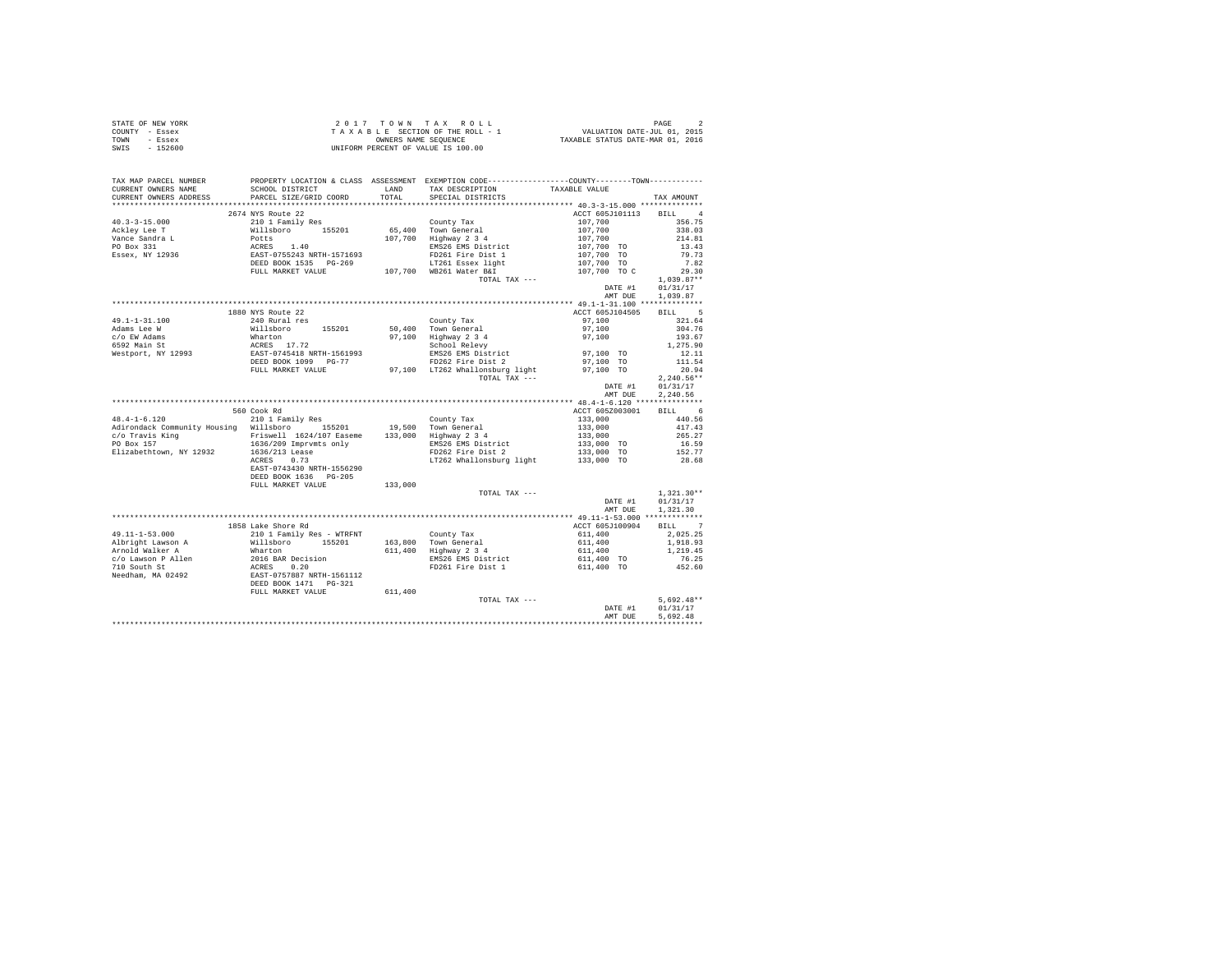|                | STATE OF NEW YORK | 2017 TOWN TAX ROLL                 | PAGE                             |
|----------------|-------------------|------------------------------------|----------------------------------|
| COUNTY - Essex |                   | TAXABLE SECTION OF THE ROLL - 1    | VALUATION DATE-JUL 01, 2015      |
| TOWN           | - Essex           | OWNERS NAME SEOUENCE               | TAXABLE STATUS DATE-MAR 01, 2016 |
| SWIS           | $-152600$         | UNIFORM PERCENT OF VALUE IS 100.00 |                                  |

| TAX MAP PARCEL NUMBER<br>CURRENT OWNERS NAME<br>CURRENT OWNERS ADDRESS | SCHOOL DISTRICT<br>PARCEL SIZE/GRID COORD                        | LAND<br>TOTAL. | PROPERTY LOCATION & CLASS ASSESSMENT EXEMPTION CODE----------------COUNTY-------TOWN----------<br>TAX DESCRIPTION<br>SPECIAL DISTRICTS | TAXABLE VALUE    | TAX AMOUNT                  |
|------------------------------------------------------------------------|------------------------------------------------------------------|----------------|----------------------------------------------------------------------------------------------------------------------------------------|------------------|-----------------------------|
| **********************                                                 | ***********************                                          |                |                                                                                                                                        |                  |                             |
|                                                                        | Lake Shore Rd                                                    |                |                                                                                                                                        | ACCT 605J174005  | $_{\rm 8}$<br><b>BILL</b>   |
| $49.11 - 1 - 61.000$                                                   | 311 Res vac land                                                 |                | County Tax                                                                                                                             | 1,700            | 5.63                        |
| Albright Lawson A                                                      | Willsboro 155201                                                 |                | 1.700 Town General                                                                                                                     | 1,700            | 5.34                        |
| Arnold Walker A                                                        | Wharten                                                          |                | 1,700 Highway 2 3 4                                                                                                                    | 1,700            | 3.39                        |
| c/o Lawson P Allen                                                     |                                                                  |                | EMS26 EMS District                                                                                                                     | 1,700 TO         | . 21                        |
| 710 South St                                                           | ACRES 0.04<br>EAST-0757738 NRTH-1561048<br>DEED BOOK 1471 PG-321 |                | FD261 Fire Dist 1                                                                                                                      | 1,700 TO         | 1.26                        |
| Needham, MA 02492                                                      |                                                                  |                |                                                                                                                                        |                  |                             |
|                                                                        | FULL MARKET VALUE                                                | 1,700          |                                                                                                                                        |                  |                             |
|                                                                        |                                                                  |                | TOTAL TAX ---                                                                                                                          |                  | $15.83**$                   |
|                                                                        |                                                                  |                |                                                                                                                                        | DATE #1          | 01/31/17                    |
|                                                                        |                                                                  |                |                                                                                                                                        | AMT DUE          | 15.83                       |
|                                                                        |                                                                  |                |                                                                                                                                        |                  |                             |
|                                                                        | 112 Albee Ln                                                     |                |                                                                                                                                        | ACCT 605J102115  | $\mathbf{Q}$<br><b>BILL</b> |
| $49.15 - 3 - 3.000$                                                    | 210 1 Family Res - WTRFNT WETCOM CTS 41130                       |                |                                                                                                                                        | 25,000<br>25,000 |                             |
| Alexander Olive                                                        | Willsboro 155201                                                 |                | 292,700 VETDIS CTS 41140                                                                                                               | 50,000<br>50,000 |                             |
| 112 Albee Ln                                                           | Friswell                                                         |                | 499,400 County Tax                                                                                                                     | 424,400          | 1,405.82                    |
| Essex, NY 12936                                                        | 1632/45-Restrictive Coven                                        |                | Town General                                                                                                                           | 424,400          | 1,332.02                    |
|                                                                        | ACRES 3.20                                                       |                | Highway 2 3 4                                                                                                                          | 424,400          | 846.48                      |
|                                                                        | EAST-0759579 NRTH-1556597                                        |                | EMS26 EMS District                                                                                                                     | 499,400 TO       | 62.28                       |
|                                                                        | DEED BOOK 929 PG-69                                              |                | FD261 Fire Dist 1                                                                                                                      | 499,400 TO       | 369.69                      |
|                                                                        | FULL MARKET VALUE                                                | 499,400        |                                                                                                                                        |                  |                             |
|                                                                        |                                                                  |                | TOTAL TAX ---                                                                                                                          |                  | $4,016.29**$                |
|                                                                        |                                                                  |                |                                                                                                                                        | DATE #1          | 01/31/17                    |
|                                                                        |                                                                  |                |                                                                                                                                        | AMT DUE          | 4.016.29                    |
|                                                                        |                                                                  |                |                                                                                                                                        |                  |                             |
|                                                                        | 1855 Lake Shore Rd                                               |                |                                                                                                                                        | ACCT 605J103315  | BILL 10                     |
| $49.11 - 1 - 55.054$                                                   | 210 1 Family Res - WTRFNT                                        |                | County Tax                                                                                                                             | 437,700          | 1,449.87                    |
| Allen Lawson P                                                         | Willsboro 155201                                                 |                | 134,900 Town General                                                                                                                   | 437,700          | 1,373.76                    |
| 710 South St                                                           | Wharton                                                          |                | 437,700 Highway 2 3 4                                                                                                                  | 437,700          | 873.00                      |
| Needham, MA 02492                                                      | ACRES 1.40                                                       |                | EMS26 EMS District                                                                                                                     | 437,700 TO       | 54.59                       |
|                                                                        | EAST-0757672 NRTH-1561075                                        |                | FD261 Fire Dist 1                                                                                                                      | 437,700 TO       | 324.01                      |
|                                                                        | DEED BOOK 1779 PG-49                                             |                |                                                                                                                                        |                  |                             |
|                                                                        | FULL MARKET VALUE                                                | 437.700        |                                                                                                                                        |                  |                             |
|                                                                        |                                                                  |                | TOTAL TAX ---                                                                                                                          |                  | $4.075.23**$                |
|                                                                        |                                                                  |                |                                                                                                                                        | DATE #1          | 01/31/17                    |
|                                                                        |                                                                  |                |                                                                                                                                        | AMT DUE          | 4.075.23                    |
|                                                                        |                                                                  |                |                                                                                                                                        |                  |                             |
|                                                                        | Harbor View Way                                                  |                |                                                                                                                                        | ACCT 605J197002  | BILL 11                     |
| $40.73 - 6 - 11.220$                                                   | 311 Res vac land - WTRFNT                                        |                | County Tax                                                                                                                             | 235,100          | 778.76                      |
| Alverson Harry L III                                                   | Willsboro 155201                                                 |                | 235,100 Town General                                                                                                                   | 235,100          | 737.88                      |
| Alverson Katherine G                                                   | Potts Pat                                                        |                | 235,100 Highway 2 3 4                                                                                                                  | 235,100          | 468.91                      |
| 282 Beacon St Apt 2                                                    | 1652/6-Sewer Easement                                            |                | EMS26 EMS District                                                                                                                     | 235,100 TO       | 29.32                       |
| Boston, MA 02116                                                       | ACRES 1.69                                                       |                | FD261 Fire Dist 1                                                                                                                      | 235,100 TO       | 174.04                      |
|                                                                        | EAST-0757602 NRTH-1570217                                        |                | LT261 Essex light                                                                                                                      | 235,100 TO       | 17.07                       |
|                                                                        | DEED BOOK 1530 PG-46                                             |                |                                                                                                                                        |                  |                             |
|                                                                        | FULL MARKET VALUE                                                | 235,100        |                                                                                                                                        |                  |                             |
|                                                                        |                                                                  |                | TOTAL TAX ---                                                                                                                          |                  | $2.205.98**$                |
|                                                                        |                                                                  |                |                                                                                                                                        | DATE #1          | 01/31/17                    |
|                                                                        |                                                                  |                |                                                                                                                                        | AMT DUE          | 2.205.98                    |
|                                                                        |                                                                  |                |                                                                                                                                        |                  |                             |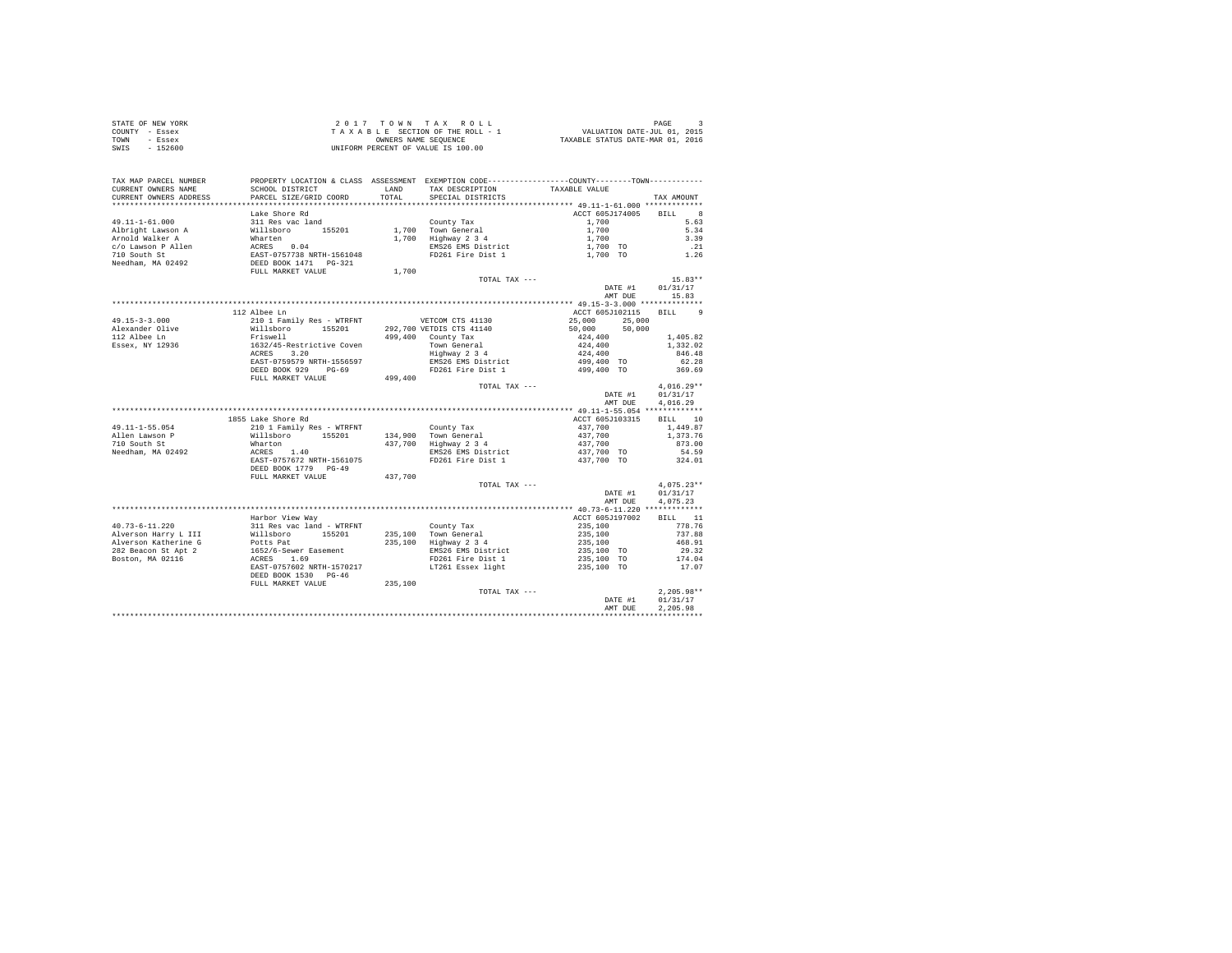|                | STATE OF NEW YORK | 2017 TOWN TAX ROLL                 | PAGE                             |
|----------------|-------------------|------------------------------------|----------------------------------|
| COUNTY - Essex |                   | TAXABLE SECTION OF THE ROLL - 1    | VALUATION DATE-JUL 01, 2015      |
| TOWN           | - Essex           | OWNERS NAME SEOUENCE               | TAXABLE STATUS DATE-MAR 01, 2016 |
| SWIS           | $-152600$         | UNIFORM PERCENT OF VALUE IS 100.00 |                                  |

| TAX MAP PARCEL NUMBER<br>CURRENT OWNERS NAME<br>CURRENT OWNERS ADDRESS | PROPERTY LOCATION & CLASS ASSESSMENT EXEMPTION CODE---------------COUNTY-------TOWN---------<br>SCHOOL DISTRICT<br>PARCEL SIZE/GRID COORD | LAND<br>TOTAL | TAX DESCRIPTION<br>SPECIAL DISTRICTS | TAXABLE VALUE                         | TAX AMOUNT                             |
|------------------------------------------------------------------------|-------------------------------------------------------------------------------------------------------------------------------------------|---------------|--------------------------------------|---------------------------------------|----------------------------------------|
|                                                                        |                                                                                                                                           |               |                                      |                                       |                                        |
| $40.73 - 6 - 13.100$<br>Alverson Harry L III                           | Harbor View Way<br>311 Res vac land - WTRFNT<br>Willsboro 155201                                                                          |               | County Tax<br>483,900 Town General   | ACCT 605J102614<br>483,900<br>483,900 | <b>BTLL</b> 12<br>1,602.91<br>1,518.76 |
| Alverson Katherine G<br>282 Beacon St Apt 2                            | Potts<br>1652/46-Sewer Easement                                                                                                           | 483,900       | Highway 2 3 4<br>EMS26 EMS District  | 483,900<br>483,900 TO                 | 965.15<br>60.35                        |
| Boston, MA 02116                                                       | ACRES 1.70                                                                                                                                |               | FD261 Fire Dist 1                    | 483,900 TO                            | 358.21                                 |
|                                                                        | EAST-0757831 NRTH-1570280<br>DEED BOOK 1530 PG-54<br>FULL MARKET VALUE                                                                    | 483,900       | LT261 Essex light                    | 483,900 TO                            | 35.13                                  |
|                                                                        |                                                                                                                                           |               | TOTAL TAX ---                        |                                       | $4,540.51**$                           |
|                                                                        |                                                                                                                                           |               |                                      | DATE #1                               | 01/31/17                               |
|                                                                        |                                                                                                                                           |               |                                      | AMT DUE                               | 4.540.51                               |
|                                                                        |                                                                                                                                           |               |                                      |                                       |                                        |
|                                                                        | Harbor View Way                                                                                                                           |               |                                      | ACCT 605J197006                       | BILL 13                                |
| $40.73 - 6 - 13.200$                                                   | 311 Res vac land - WTRFNT                                                                                                                 |               | County Tax                           | 263,200                               | 871.84                                 |
| Alverson Harry L III                                                   | Willsboro 155201                                                                                                                          |               | 263,200 Town General                 | 263,200                               | 826.08                                 |
| Alverson Katherine G                                                   | Potts Pat                                                                                                                                 | 263,200       | Highway 2 3 4                        | 263,200                               | 524.96                                 |
| 282 Beacon St Apt 2                                                    | 1652/11-Sewer Easement<br>ACRES 1.81                                                                                                      |               | EMS26 EMS District                   | 263,200 TO                            | 32.82                                  |
| Boston, MA 02116                                                       |                                                                                                                                           |               | FD261 Fire Dist 1                    | 263,200 TO                            | 194.84                                 |
|                                                                        | EAST-0757544 NRTH-1570034<br>DEED BOOK 1530 PG-60                                                                                         |               | LT261 Essex light                    | 263,200 TO                            | 19.11                                  |
|                                                                        | FULL MARKET VALUE                                                                                                                         | 263,200       |                                      |                                       |                                        |
|                                                                        |                                                                                                                                           |               | TOTAL TAX ---                        | DATE #1                               | $2,469.65**$                           |
|                                                                        |                                                                                                                                           |               |                                      | AMT DUE                               | 01/31/17<br>2.469.65                   |
|                                                                        |                                                                                                                                           |               |                                      |                                       |                                        |
|                                                                        | 410 Leaning Rd                                                                                                                            |               |                                      | ACCT 605J101504                       | BILL 14                                |
| $39.4 - 1 - 32.000$                                                    | 260 Seasonal res                                                                                                                          |               | County Tax                           | 57,000                                | 188.81                                 |
| Amadon William R                                                       | Willsboro 155201                                                                                                                          |               | 32,900 Town General                  | 57,000                                | 178.90                                 |
| PO Box 105                                                             | Potts                                                                                                                                     | 57,000        | Highway 2 3 4                        | 57,000                                | 113.69                                 |
| Essex, NY 12936                                                        |                                                                                                                                           |               | EMS26 EMS District                   | 57,000 TO                             | 7.11                                   |
|                                                                        | ACRES 1.90<br>EAST-0742838 NRTH-1569359<br>DEED BOOK 1493 PG-5                                                                            |               | FD261 Fire Dist 1                    | 57,000 TO                             | 42.20                                  |
|                                                                        | FULL MARKET VALUE                                                                                                                         | 57,000        |                                      |                                       |                                        |
|                                                                        |                                                                                                                                           |               | TOTAL TAX ---                        | DATE #1<br>AMT DUE                    | 530.71**<br>01/31/17<br>530.71         |
|                                                                        |                                                                                                                                           |               |                                      |                                       |                                        |
|                                                                        | 408 Leaning Rd                                                                                                                            |               |                                      | ACCT 605J100310                       | BILL 15                                |
| $39.4 - 1 - 33.000$                                                    | 210 1 Family Res                                                                                                                          |               | County Tax                           | 156,200                               | 517.41                                 |
| Amadon William R                                                       | Willsboro 155201                                                                                                                          |               | 32.000 Town General                  | 156,200                               | 490.25                                 |
| PO Box 105                                                             | Potts                                                                                                                                     |               | 156,200 Highway 2 3 4                | 156,200                               | 311.55                                 |
| Essex, NY 12936                                                        | 1539/75 Conservation                                                                                                                      |               | EMS26 EMS District                   | 156,200 TO                            | 19.48                                  |
|                                                                        | Easement<br>ACRES 1.00<br>EAST-0742768 NRTH-1569060<br>DEED BOOK 1539 PG-71                                                               |               | FD261 Fire Dist 1                    | 156,200 TO                            | 115.63                                 |
|                                                                        | FULL MARKET VALUE                                                                                                                         | 156,200       |                                      |                                       |                                        |
|                                                                        |                                                                                                                                           |               | TOTAL TAX ---                        |                                       | $1.454.32**$                           |
|                                                                        |                                                                                                                                           |               |                                      | DATE #1                               | 01/31/17                               |
|                                                                        |                                                                                                                                           |               |                                      | AMT DUE                               | 1.454.32                               |
|                                                                        |                                                                                                                                           |               |                                      |                                       |                                        |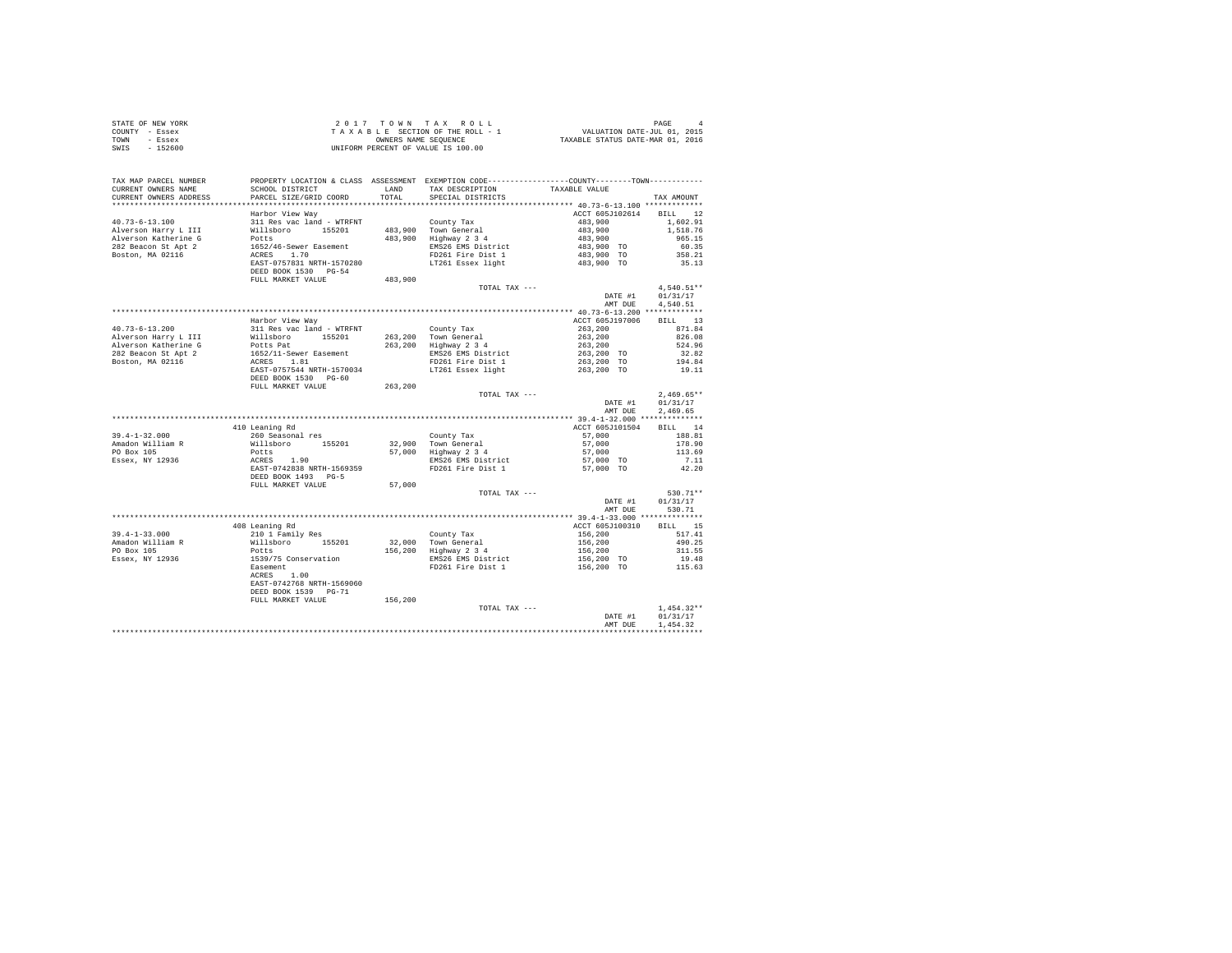| STATE OF NEW YORK | 2017 TOWN TAX ROLL                 | PAGE                             |
|-------------------|------------------------------------|----------------------------------|
| COUNTY - Essex    | TAXABLE SECTION OF THE ROLL - 1    | VALUATION DATE-JUL 01, 2015      |
| TOWN<br>- Essex   | OWNERS NAME SEOUENCE               | TAXABLE STATUS DATE-MAR 01, 2016 |
| $-152600$<br>SWIS | UNIFORM PERCENT OF VALUE IS 100.00 |                                  |

| TAX MAP PARCEL NUMBER<br>CURRENT OWNERS NAME<br>CURRENT OWNERS ADDRESS | PROPERTY LOCATION & CLASS ASSESSMENT EXEMPTION CODE---------------COUNTY-------TOWN----------<br>SCHOOL DISTRICT<br>PARCEL SIZE/GRID COORD                                                                                                                                                       | LAND<br>TOTAL | TAX DESCRIPTION<br>SPECIAL DISTRICTS        | TAXABLE VALUE            | TAX AMOUNT |
|------------------------------------------------------------------------|--------------------------------------------------------------------------------------------------------------------------------------------------------------------------------------------------------------------------------------------------------------------------------------------------|---------------|---------------------------------------------|--------------------------|------------|
|                                                                        |                                                                                                                                                                                                                                                                                                  |               |                                             |                          |            |
|                                                                        | 400 Leaning Rd                                                                                                                                                                                                                                                                                   |               |                                             | ACCT 605J177001          | BILL 16    |
| $39.4 - 1 - 34.000$                                                    | 270 Mfg housing                                                                                                                                                                                                                                                                                  |               | County Tax                                  | 33,100                   | 109.64     |
| Amadon William R                                                       | Willsboro 155201                                                                                                                                                                                                                                                                                 |               | 32,100 Town General<br>33,100 Highway 2 3 4 | 33,100<br>33,100         | 103.89     |
| 410 Leaning Rd                                                         | Potts                                                                                                                                                                                                                                                                                            |               |                                             |                          | 66.02      |
|                                                                        |                                                                                                                                                                                                                                                                                                  |               | EMS26 EMS District                          | 33,100 TO<br>33,100 TO   | 4.13       |
|                                                                        |                                                                                                                                                                                                                                                                                                  |               | FD261 Fire Dist 1                           |                          | 24.50      |
|                                                                        | $\begin{tabular}{lllllllll} \texttt{Essex, NY} & 12936 & \texttt{ACRES} & 1.10 \\ & & \texttt{EAST-0742748 NFTH-1568917} \\ \texttt{PRIOR \mbox{ONBER ON}} & 3/01/2016 & \texttt{DEED BOOK} & 1831 & \texttt{PG-229} \\ \texttt{Benway Thomas R} & & \texttt{FULI MARKET VALUE} & \end{tabular}$ |               |                                             |                          |            |
|                                                                        |                                                                                                                                                                                                                                                                                                  | 33,100        |                                             |                          |            |
|                                                                        |                                                                                                                                                                                                                                                                                                  |               | TOTAL TAX ---                               |                          | 308.18**   |
|                                                                        |                                                                                                                                                                                                                                                                                                  |               |                                             | DATE #1                  | 01/31/17   |
|                                                                        |                                                                                                                                                                                                                                                                                                  |               |                                             | AMT DUE                  | 308.18     |
|                                                                        |                                                                                                                                                                                                                                                                                                  |               |                                             |                          |            |
|                                                                        | 2215 Lake Shore Rd                                                                                                                                                                                                                                                                               |               |                                             | ACCT 605J102409          | BILL 17    |
| $40.81 - 1 - 4.000$<br>Ames Cynthia J<br>$\frac{1}{2}$ ames Cynthia J  | 311 Res vac land                                                                                                                                                                                                                                                                                 |               | County Tax                                  | 58,500                   | 193.78     |
|                                                                        | Willsboro 155201                                                                                                                                                                                                                                                                                 |               | 58.500 Town General                         | 58,500                   | 183.61     |
|                                                                        | Potts                                                                                                                                                                                                                                                                                            |               | 58,500 Highway 2 3 4                        | 58,500                   | 116.68     |
| New Braintree, MA 01531                                                | 1663/185-Easement                                                                                                                                                                                                                                                                                |               | EMS26 EMS District                          | 58,500 TO                | 7.30       |
|                                                                        | $68s$ X 1785 Xirr                                                                                                                                                                                                                                                                                |               | FD261 Fire Dist 1                           | 58,500 TO<br>$58,500$ TO | 43.31      |
|                                                                        |                                                                                                                                                                                                                                                                                                  |               | LT261 Essex light                           |                          | 4.25       |
|                                                                        | EAST-0757234 NRTH-1569617                                                                                                                                                                                                                                                                        |               |                                             |                          |            |
|                                                                        | DEED BOOK 1732 PG-326                                                                                                                                                                                                                                                                            |               |                                             |                          |            |
|                                                                        | FULL MARKET VALUE                                                                                                                                                                                                                                                                                | 58,500        |                                             |                          | 548.93**   |
|                                                                        |                                                                                                                                                                                                                                                                                                  |               | TOTAL TAX ---                               | DATE #1                  | 01/31/17   |
|                                                                        |                                                                                                                                                                                                                                                                                                  |               |                                             | AMT DUE                  | 548.93     |
|                                                                        |                                                                                                                                                                                                                                                                                                  |               |                                             |                          |            |
|                                                                        | 2162 NYS Route 22                                                                                                                                                                                                                                                                                |               |                                             | ACCT 605J104006          | BILL 18    |
| $39.4 - 1 - 24.000$                                                    | 210 1 Family Res                                                                                                                                                                                                                                                                                 |               | County Tax                                  | 94,900                   | 314.35     |
| Anderson Laurie                                                        | Willsboro 155201                                                                                                                                                                                                                                                                                 |               |                                             | 94,900                   | 297.85     |
| 2162 NYS Rte 22                                                        |                                                                                                                                                                                                                                                                                                  |               | 32,200 Town General<br>94,900 Highway 2 3 4 | 94,900                   | 189.28     |
| Essex, NY 12936                                                        |                                                                                                                                                                                                                                                                                                  |               | EMS26 EMS District                          | 94,900 TO                | 11.83      |
|                                                                        | POtts<br>ACRES 1.20 BANK CORE<br>EAST-0743845 NRTH-1568773<br>DEED BOOK 1517 PG-306                                                                                                                                                                                                              |               | FD261 Fire Dist 1                           | 94,900 TO                | 70.25      |
|                                                                        |                                                                                                                                                                                                                                                                                                  |               |                                             |                          |            |
|                                                                        | FULL MARKET VALUE                                                                                                                                                                                                                                                                                | 94,900        |                                             |                          |            |
|                                                                        |                                                                                                                                                                                                                                                                                                  |               | TOTAL TAX ---                               |                          | 883.56**   |
|                                                                        |                                                                                                                                                                                                                                                                                                  |               |                                             | DATE #1                  | 01/31/17   |
|                                                                        |                                                                                                                                                                                                                                                                                                  |               |                                             | AMT DUE                  | 883.56     |
|                                                                        |                                                                                                                                                                                                                                                                                                  |               |                                             |                          |            |
|                                                                        | Mason Rd                                                                                                                                                                                                                                                                                         |               |                                             | ACCT 605J179009          | BILL 19    |
| $48.1 - 1 - 4.300$                                                     | 314 Rural vac<10                                                                                                                                                                                                                                                                                 |               | County Tax                                  | 23,300                   | 77.18      |
|                                                                        | Anderson Thurman R<br>Anderson Ramona J Millsboro - 155201 23,300 Town General<br>Anderson Ramona J 7 & 12 Brookfield Tract 23,300 Highway 234<br>22431 Lewes Georgetown Hwy 6.5 Acres                                                                                                           |               |                                             | 23,300                   | 73.13      |
|                                                                        |                                                                                                                                                                                                                                                                                                  |               |                                             |                          | 46.47      |
|                                                                        |                                                                                                                                                                                                                                                                                                  |               | EMS26 EMS District                          | 23,300<br>23,300 TO      | 2.91       |
| Georgetown, DE 19947                                                   | n Hwy 6.5 Acres<br>ACRES 4.28                                                                                                                                                                                                                                                                    |               | FD262 Fire Dist 2                           | 23,300 TO                | 26.76      |
|                                                                        | EAST-0725108 NRTH-1567462                                                                                                                                                                                                                                                                        |               |                                             |                          |            |
|                                                                        | FULL MARKET VALUE                                                                                                                                                                                                                                                                                | 23,300        |                                             |                          |            |
|                                                                        |                                                                                                                                                                                                                                                                                                  |               | TOTAL TAX ---                               |                          | $226.45**$ |
|                                                                        |                                                                                                                                                                                                                                                                                                  |               |                                             | DATE #1                  | 01/31/17   |
|                                                                        |                                                                                                                                                                                                                                                                                                  |               |                                             | AMT DUE                  | 226.45     |
|                                                                        |                                                                                                                                                                                                                                                                                                  |               |                                             |                          |            |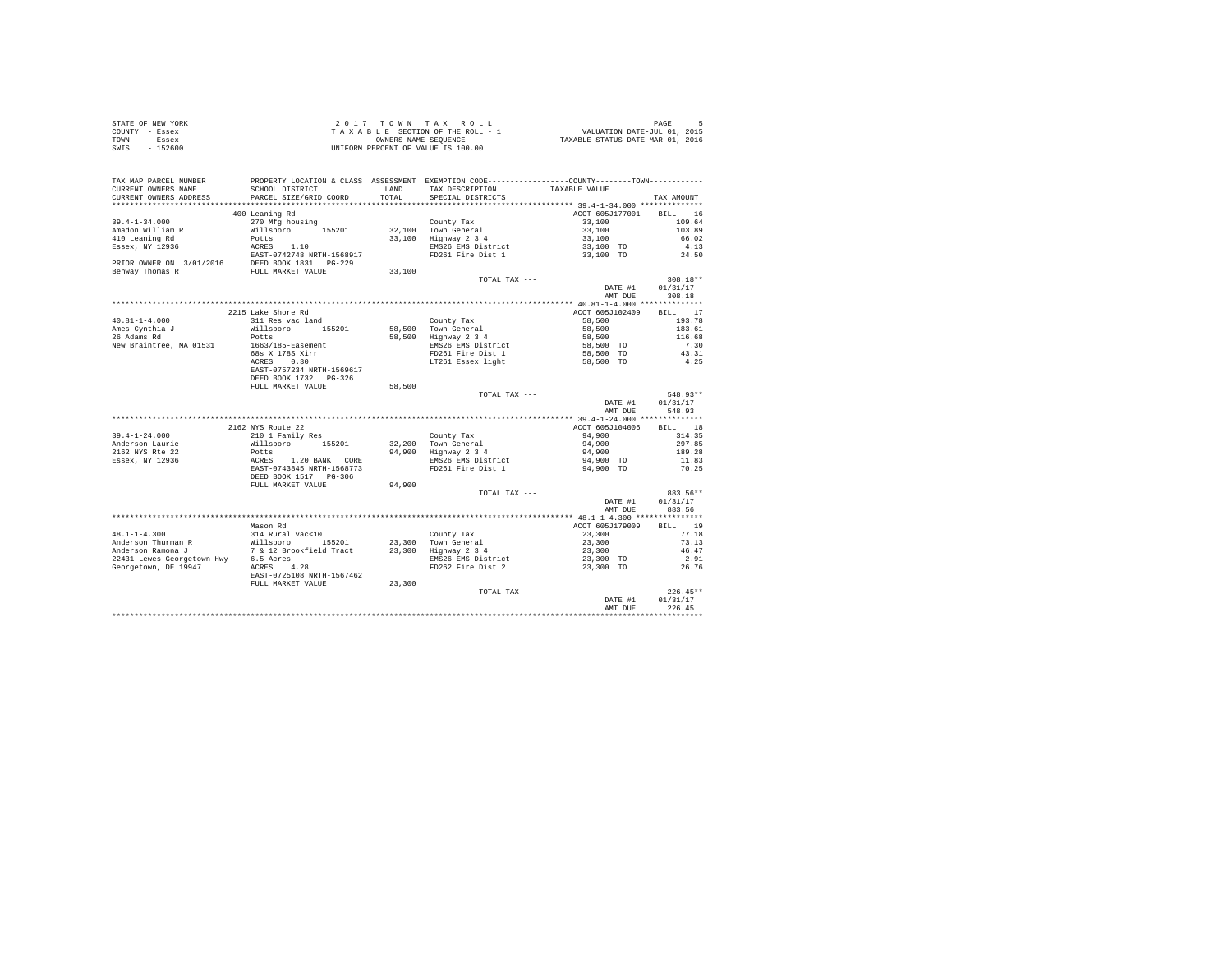| STATE OF NEW YORK | 2017 TOWN TAX ROLL                 | PAGE                             |
|-------------------|------------------------------------|----------------------------------|
| COUNTY - Essex    | TAXABLE SECTION OF THE ROLL - 1    | VALUATION DATE-JUL 01, 2015      |
| TOWN<br>- Essex   | OWNERS NAME SEOUENCE               | TAXABLE STATUS DATE-MAR 01, 2016 |
| - 152600<br>SWIS  | UNIFORM PERCENT OF VALUE IS 100.00 |                                  |

| TAX MAP PARCEL NUMBER<br>CURRENT OWNERS NAME<br>CURRENT OWNERS ADDRESS | SCHOOL DISTRICT<br>PARCEL SIZE/GRID COORD | LAND<br>TOTAL | PROPERTY LOCATION & CLASS ASSESSMENT EXEMPTION CODE----------------COUNTY--------TOWN----------<br>TAX DESCRIPTION TAXABLE VALUE<br>SPECIAL DISTRICTS |                   | TAX AMOUNT   |
|------------------------------------------------------------------------|-------------------------------------------|---------------|-------------------------------------------------------------------------------------------------------------------------------------------------------|-------------------|--------------|
|                                                                        | 562 Cook Rd                               |               |                                                                                                                                                       | ACCT 605Z003002   | BILL 20      |
| $48.4 - 1 - 6.130$                                                     | 210 1 Family Res                          |               | County Tax                                                                                                                                            | 102,700           | 340.19       |
| Anson Marquerite                                                       | 155201<br>Willsboro                       |               | 20.100 Town General                                                                                                                                   | 102,700           | 322.33       |
| Anson Bruce                                                            | Friswell                                  | 102,700       | Highway 2 3 4                                                                                                                                         | 102,700           | 204.84       |
|                                                                        |                                           |               | EMS26 EMS District                                                                                                                                    | 102,700 TO        | 12.81        |
| c/o Chuck Hughes                                                       | 1633/183-Easement                         |               |                                                                                                                                                       |                   |              |
| AV Habitat for Humanity                                                | ACRES<br>0.66                             |               | FD262 Fire Dist 2                                                                                                                                     | 102.700 TO 117.97 |              |
| PO Box 157                                                             | EAST-0743500 NRTH-1556170                 |               | LT262 Whallonsburg light 102.700 TO                                                                                                                   |                   | 22.14        |
| Elizabethtown, NY 12932                                                | DEED BOOK 1358 PG-39                      |               |                                                                                                                                                       |                   |              |
|                                                                        | FULL MARKET VALUE                         | 102,700       |                                                                                                                                                       |                   |              |
|                                                                        |                                           |               | TOTAL TAX ---                                                                                                                                         |                   | $1.020.28**$ |
|                                                                        |                                           |               |                                                                                                                                                       | DATE #1           | 01/31/17     |
|                                                                        |                                           |               |                                                                                                                                                       | AMT DUE           | 1.020.28     |
|                                                                        |                                           |               |                                                                                                                                                       |                   |              |
|                                                                        | 651 Angier Hill Rd                        |               |                                                                                                                                                       | ACCT 605J103712   | BILL 21      |
| $49.69 - 3 - 3.000$                                                    | 210 1 Family Res                          |               | County Tax                                                                                                                                            | 73,300            | 242.80       |
| Aubin Linnie L                                                         | Willsboro<br>155201                       | 32,000        | Town General                                                                                                                                          | 73,300            | 230.06       |
| 5225 Main Rd                                                           | Friswell                                  | 73,300        | Highway 2 3 4                                                                                                                                         | 73,300            | 146.20       |
| Huntington, VT 05462                                                   | ACRES 1.00                                |               | EMS26 EMS District                                                                                                                                    | 73,300 TO         | 9.14         |
|                                                                        | EAST-0744078 NRTH-1554802                 |               | FD262 Fire Dist 2                                                                                                                                     | 73,300 TO         | 84.20        |
|                                                                        | DEED BOOK 1403 PG-133                     |               | LT262 Whallonsburg light                                                                                                                              | 73,300 TO         | 15.80        |
|                                                                        | FULL MARKET VALUE                         | 73,300        |                                                                                                                                                       |                   |              |
|                                                                        |                                           |               | TOTAL TAX ---                                                                                                                                         |                   | $728.20**$   |
|                                                                        |                                           |               |                                                                                                                                                       | DATE #1           | 01/31/17     |
|                                                                        |                                           |               |                                                                                                                                                       | AMT DUE           | 728.20       |
|                                                                        |                                           |               |                                                                                                                                                       |                   |              |
|                                                                        | 24 Ridge Way                              |               |                                                                                                                                                       | ACCT 605J100204   | BILL 22      |
| $49.7 - 5 - 3.000$                                                     | 210 1 Family Res                          |               | County Tax                                                                                                                                            | 210,100           | 695.95       |
| Babcock Family Trust Willsboro                                         | 155201                                    | 151,100       | Town General                                                                                                                                          | 210,100           | 659.42       |
| 24 Ridge Way                                                           | Wharton                                   | 210,100       | Highway 2 3 4                                                                                                                                         | 210,100           | 419.05       |
| Essex, NY 12936                                                        | Bk 935 Pa127                              |               | EMS26 EMS District                                                                                                                                    | 210,100 TO        | 26.20        |
|                                                                        | ACRES 1.38                                |               | FD261 Fire Dist 1                                                                                                                                     | 210,100 TO        | 155.53       |
| PRIOR OWNER ON 3/01/2016                                               | EAST-0757797 NRTH-1564125                 |               |                                                                                                                                                       |                   |              |
| Babcock Dana H                                                         | DEED BOOK 1848<br>PG-174                  |               |                                                                                                                                                       |                   |              |
|                                                                        | FULL MARKET VALUE                         | 210,100       |                                                                                                                                                       |                   |              |
|                                                                        |                                           |               | TOTAL TAX ---                                                                                                                                         |                   | $1.956.15**$ |
|                                                                        |                                           |               |                                                                                                                                                       | DATE #1           | 01/31/17     |
|                                                                        |                                           |               |                                                                                                                                                       | AMT DUE           | 1,956.15     |
|                                                                        |                                           |               |                                                                                                                                                       |                   |              |
|                                                                        |                                           |               |                                                                                                                                                       |                   |              |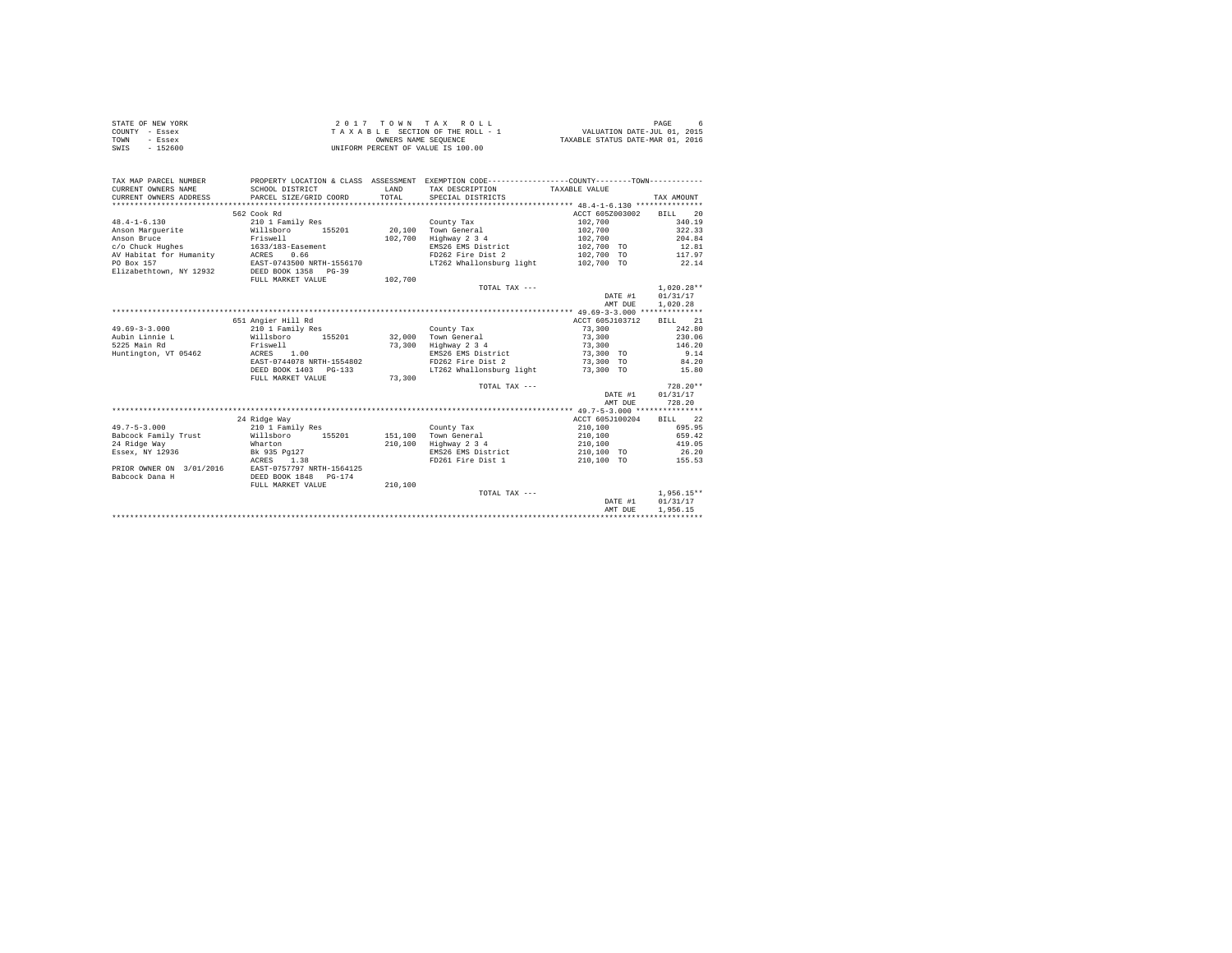| STATE OF NEW YORK | 2017 TOWN TAX ROLL                 | PAGE                             |
|-------------------|------------------------------------|----------------------------------|
| COUNTY - Essex    | TAXABLE SECTION OF THE ROLL - 1    | VALUATION DATE-JUL 01, 2015      |
| TOWN<br>- Essex   | OWNERS NAME SEOUENCE               | TAXABLE STATUS DATE-MAR 01, 2016 |
| - 152600<br>SWIS  | UNIFORM PERCENT OF VALUE IS 100.00 |                                  |

| TAX MAP PARCEL NUMBER                                                                                                                                                         | PROPERTY LOCATION & CLASS ASSESSMENT EXEMPTION CODE---------------COUNTY--------TOWN----------                    |         |                                                                         |                                                                                                     |                         |
|-------------------------------------------------------------------------------------------------------------------------------------------------------------------------------|-------------------------------------------------------------------------------------------------------------------|---------|-------------------------------------------------------------------------|-----------------------------------------------------------------------------------------------------|-------------------------|
| CURRENT OWNERS NAME                                                                                                                                                           | SCHOOL DISTRICT                                                                                                   |         | LAND TAX DESCRIPTION TAXABLE VALUE                                      |                                                                                                     |                         |
| CURRENT OWNERS ADDRESS                                                                                                                                                        | PARCEL SIZE/GRID COORD                                                                                            | TOTAL   | SPECIAL DISTRICTS                                                       |                                                                                                     | TAX AMOUNT              |
|                                                                                                                                                                               |                                                                                                                   |         |                                                                         |                                                                                                     |                         |
|                                                                                                                                                                               | 3 Ross Way                                                                                                        |         |                                                                         |                                                                                                     | ACCT 605J101114 BILL 23 |
| $40.73 - 5 - 5.000$                                                                                                                                                           | ------ ----<br>210 1 Family Res<br>Willsboro 155201<br>Potts<br>1678/258 Easement<br>115 - 2000                   |         | County Tax                                                              | $130,000$<br>$130,000$<br>$130,000$<br>$130,000$ TO<br>$130,000$ TO<br>$130,000$ TO<br>$130,000$ TO | 430.62                  |
| Backus Julia R<br>PO Box 182                                                                                                                                                  |                                                                                                                   |         | 63,800 Town General<br>63,800   Town General<br>130,000   Highway 2 3 4 |                                                                                                     | 408.02                  |
|                                                                                                                                                                               |                                                                                                                   |         |                                                                         |                                                                                                     | 259.29                  |
| Willsboro, NY 12996                                                                                                                                                           |                                                                                                                   |         | EMS26 EMS District                                                      |                                                                                                     | 16.21                   |
|                                                                                                                                                                               | 115s X 311S Xirr                                                                                                  |         | FD261 Fire Dist 1                                                       |                                                                                                     | 96.23                   |
|                                                                                                                                                                               | ACRES 0.81 BANKGFNB&T                                                                                             |         | LT261 Essex light<br>SR150 Return sewer rent                            |                                                                                                     | 9.44                    |
|                                                                                                                                                                               | EAST-0756836 NRTH-1570692                                                                                         |         |                                                                         | 227.94 MT                                                                                           | 227.94                  |
|                                                                                                                                                                               | DEED BOOK 1810 PG-5                                                                                               |         |                                                                         | WR151 Return water rent-1 114.65 MT                                                                 | 114.65                  |
|                                                                                                                                                                               | FULL MARKET VALUE                                                                                                 | 130,000 | TOTAL TAX ---                                                           |                                                                                                     | $1,562.40**$            |
|                                                                                                                                                                               |                                                                                                                   |         |                                                                         |                                                                                                     | DATE #1 01/31/17        |
|                                                                                                                                                                               |                                                                                                                   |         |                                                                         | AMT DUE                                                                                             | 1,562.40                |
|                                                                                                                                                                               |                                                                                                                   |         |                                                                         |                                                                                                     |                         |
|                                                                                                                                                                               | Jersey St                                                                                                         |         |                                                                         |                                                                                                     | ACCT 605J175002 BILL 24 |
| $39.4 - 1 - 9.000$                                                                                                                                                            | 314 Rural vac<10                                                                                                  |         | County Tax                                                              |                                                                                                     | 24,300 80.49            |
|                                                                                                                                                                               |                                                                                                                   |         |                                                                         |                                                                                                     | 76.27                   |
|                                                                                                                                                                               |                                                                                                                   |         |                                                                         |                                                                                                     | 48.47                   |
| Bailey Livingston<br>PO Box 13<br>Essex, NY 12936                                                                                                                             |                                                                                                                   |         | Compare Compare 24,300<br>24,300 Highway 2 3 4<br>EMS26 EMS District    | $24,300$<br>$24,300$<br>$24,300$ TO                                                                 | 3.03                    |
|                                                                                                                                                                               |                                                                                                                   |         | FD261 Fire Dist 1                                                       | 24,300 TO                                                                                           | 17.99                   |
|                                                                                                                                                                               | %14 Muddl Valence<br>Willsboro 155201<br>Hicks<br>ACRES 5.40<br>EAST-0741558 NRTH-1571026<br>DEED BOOK 1399 PG-67 |         |                                                                         |                                                                                                     |                         |
|                                                                                                                                                                               | FULL MARKET VALUE                                                                                                 | 24,300  |                                                                         |                                                                                                     |                         |
|                                                                                                                                                                               |                                                                                                                   |         | TOTAL TAX ---                                                           |                                                                                                     | $226.25**$              |
|                                                                                                                                                                               |                                                                                                                   |         |                                                                         |                                                                                                     | DATE #1 01/31/17        |
|                                                                                                                                                                               |                                                                                                                   |         |                                                                         |                                                                                                     | 226.25<br>AMT DUE       |
|                                                                                                                                                                               |                                                                                                                   |         |                                                                         |                                                                                                     |                         |
|                                                                                                                                                                               | 2347 Jersey St                                                                                                    |         |                                                                         |                                                                                                     | ACCT 605J104515 BILL 25 |
| $39.4 - 1 - 10.100$                                                                                                                                                           | 240 Rural res                                                                                                     |         | County Tax                                                              |                                                                                                     | 361.72                  |
|                                                                                                                                                                               |                                                                                                                   |         | 56,100 Town General<br>109,200 Highway 2 3 4                            |                                                                                                     | 342.73                  |
|                                                                                                                                                                               |                                                                                                                   |         |                                                                         |                                                                                                     | 217.80                  |
|                                                                                                                                                                               |                                                                                                                   |         | EMS26 EMS District                                                      |                                                                                                     | 13.62                   |
|                                                                                                                                                                               |                                                                                                                   |         | FD261 Fire Dist 1                                                       | $109, 200$<br>$109, 200$<br>$109, 200$<br>$109, 200$<br>$109, 200$ TO<br>$109, 200$ TO              | 80.84                   |
| 39.14-1-10.1.100<br>Bailey Livingston H = 1111sboro = 155201<br>PO Box 13 = 112936 = 11250<br>ESSex, NY 12936 = 27.52<br>ESSET-0742121 NRTH-1570880<br>ERSE BOOK 994 = 07-201 |                                                                                                                   |         |                                                                         |                                                                                                     |                         |
|                                                                                                                                                                               | FULL MARKET VALUE                                                                                                 | 109,200 |                                                                         |                                                                                                     |                         |
|                                                                                                                                                                               |                                                                                                                   |         | TOTAL TAX ---                                                           |                                                                                                     | $1,016.71**$            |
|                                                                                                                                                                               |                                                                                                                   |         |                                                                         | DATE #1                                                                                             | 01/31/17                |
|                                                                                                                                                                               |                                                                                                                   |         |                                                                         | AMT DUE                                                                                             | 1,016.71                |
|                                                                                                                                                                               |                                                                                                                   |         |                                                                         |                                                                                                     |                         |
|                                                                                                                                                                               | Jersey St                                                                                                         |         |                                                                         | ACCT 605J102912                                                                                     | BILL 26                 |
|                                                                                                                                                                               |                                                                                                                   |         |                                                                         |                                                                                                     | 94.07                   |
|                                                                                                                                                                               |                                                                                                                   |         |                                                                         | $28,400$<br>$28,400$                                                                                | 89.14                   |
|                                                                                                                                                                               |                                                                                                                   |         | County Tax<br>28,400 Town General<br>28,400 Highway 2 3 4               | 28,400                                                                                              | 56.64                   |
|                                                                                                                                                                               |                                                                                                                   |         | EMS26 EMS District<br>FD261 Fire Dist 1                                 | 28,400 TO<br>28,400 TO                                                                              | 3.54                    |
|                                                                                                                                                                               |                                                                                                                   |         |                                                                         |                                                                                                     | 21.02                   |
|                                                                                                                                                                               | EAST-0742556 NRTH-1570432                                                                                         |         |                                                                         |                                                                                                     |                         |
|                                                                                                                                                                               | DEED BOOK 1377 PG-317                                                                                             |         |                                                                         |                                                                                                     |                         |
|                                                                                                                                                                               | FULL MARKET VALUE                                                                                                 | 28,400  |                                                                         |                                                                                                     |                         |
|                                                                                                                                                                               |                                                                                                                   |         | TOTAL TAX ---                                                           |                                                                                                     | $264.41**$              |
|                                                                                                                                                                               |                                                                                                                   |         |                                                                         | DATE #1                                                                                             | 01/31/17                |
|                                                                                                                                                                               |                                                                                                                   |         |                                                                         | AMT DUE                                                                                             | 264.41                  |
|                                                                                                                                                                               |                                                                                                                   |         |                                                                         |                                                                                                     |                         |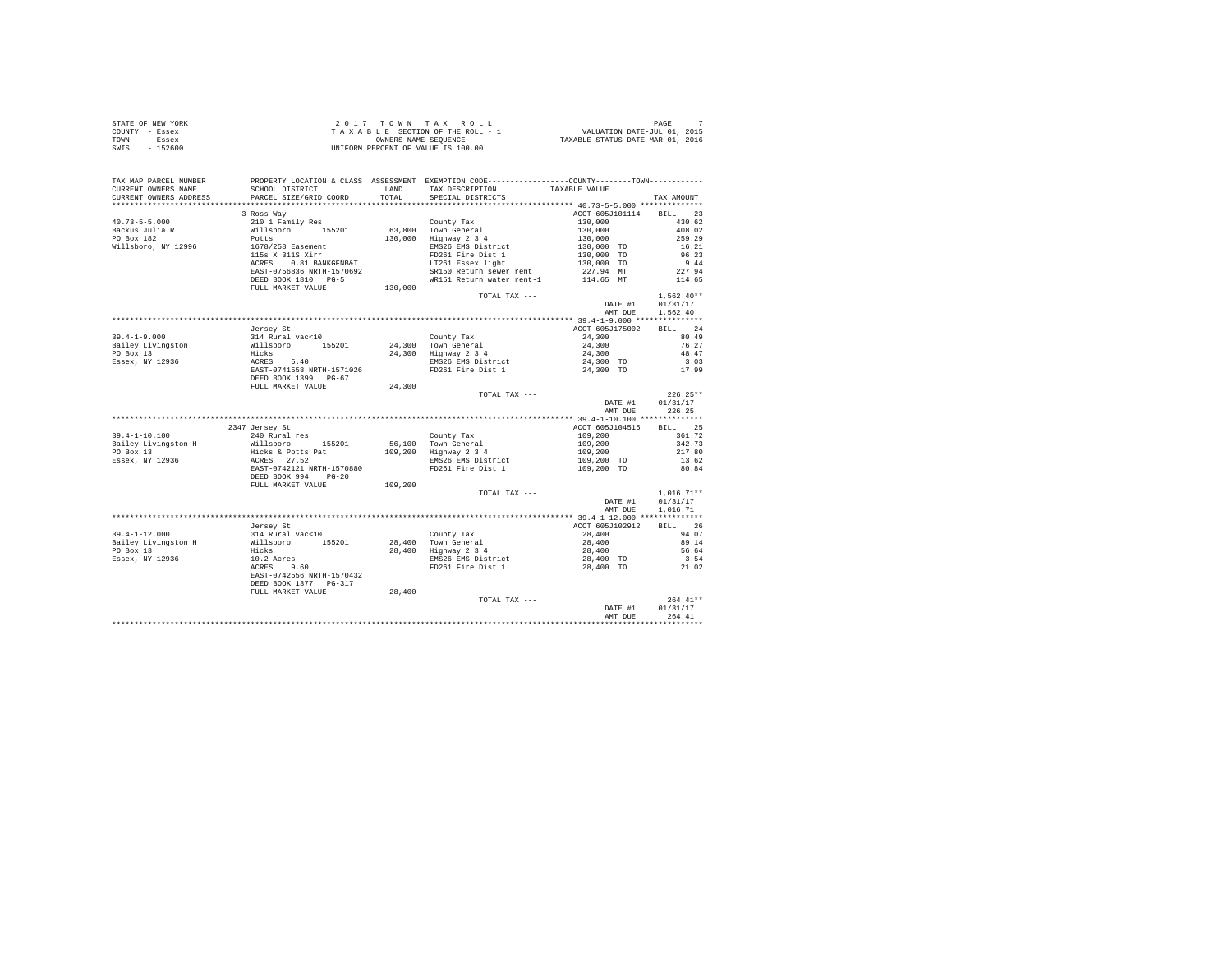| STATE OF NEW YORK | 2017 TOWN TAX ROLL                 | 8<br>PAGE                        |
|-------------------|------------------------------------|----------------------------------|
| COUNTY - Essex    | TAXABLE SECTION OF THE ROLL - 1    | VALUATION DATE-JUL 01, 2015      |
| TOWN<br>- Essex   | OWNERS NAME SEOUENCE               | TAXABLE STATUS DATE-MAR 01, 2016 |
| $-152600$<br>SWIS | UNIFORM PERCENT OF VALUE IS 100.00 |                                  |

| TAX MAP PARCEL NUMBER                         | PROPERTY LOCATION & CLASS ASSESSMENT EXEMPTION CODE----------------COUNTY--------TOWN---------- |              |                                 |                                    |                 |
|-----------------------------------------------|-------------------------------------------------------------------------------------------------|--------------|---------------------------------|------------------------------------|-----------------|
| CURRENT OWNERS NAME                           | SCHOOL DISTRICT                                                                                 | <b>T.AND</b> | TAX DESCRIPTION                 | TAXABLE VALUE                      |                 |
| CURRENT OWNERS ADDRESS PARCEL SIZE/GRID COORD |                                                                                                 | TOTAL        | SPECIAL DISTRICTS               |                                    | TAX AMOUNT      |
|                                               |                                                                                                 |              |                                 |                                    |                 |
|                                               | NYS Route 22                                                                                    |              |                                 | ACCT 605J191002                    | BILL 27         |
| $57.2 - 4 - 2.200$                            | 322 Rural vac>10<br>Willsboro 155201                                                            |              | County Tax                      | 29,800                             | 98.71           |
| Bailey Russell B                              | 155201                                                                                          |              | 29,800 Town General             | 29,800                             | 93.53           |
| 1354 NYS Route 22                             | 4 Split Rock Tract                                                                              | 29,800       | Highway 2 3 4                   | 29,800                             | 59.44           |
| Essex, NY 12936                               | ACRES 32.90 BANKTLNB                                                                            |              | School Relevy                   |                                    | 391.58          |
|                                               | EAST-0739130 NRTH-1550139                                                                       |              | EMS26 EMS District              | 29,800 TO                          | 3.72            |
|                                               | DEED BOOK 1769 PG-127                                                                           |              | FD262 Fire Dist 2               | 29,800 TO                          | 34.23           |
|                                               | FULL MARKET VALUE                                                                               |              | 29,800 LT262 Whallonsburg light | 29,800 TO                          | 6.43            |
|                                               |                                                                                                 |              | TOTAL TAX ---                   |                                    | 687.64**        |
|                                               |                                                                                                 |              |                                 | DATE #1                            | 01/31/17        |
|                                               |                                                                                                 |              |                                 | AMT DUE                            | 687.64          |
|                                               |                                                                                                 |              |                                 |                                    |                 |
|                                               | 1354 NYS Route 22                                                                               |              |                                 | ACCT 605J178524                    | BILL 28         |
| $57.2 - 6 - 4.000$                            | 240 Rural res                                                                                   |              | County Tax                      | 61,500                             | 203.72          |
| Bailey Russell B                              | Willsboro                                                                                       |              | 155201 38,100 Town General      | 61,500                             | 193.02          |
| 1354 NYS Route 22                             | 3 4 Split Rock<br>ACRES 19.80 BANKCORE                                                          |              | 61,500 Highway 2 3 4            | 61,500                             | 122.66          |
| Essex, NY 12936                               |                                                                                                 |              | EMS26 EMS District              | 61,500 TO                          | 7.67            |
|                                               | EAST-0739548 NRTH-1549675                                                                       |              |                                 | FD262 Fire Dist 2 61,500 TO        | 70.64           |
|                                               | DEED BOOK 1769 PG-127                                                                           |              |                                 | LT262 Whallonsburg light 61,500 TO | 13.26           |
|                                               | FULL MARKET VALUE                                                                               | 61,500       |                                 |                                    |                 |
|                                               |                                                                                                 |              | TOTAL TAX ---                   |                                    | $610.97**$      |
|                                               |                                                                                                 |              |                                 | DATE #1                            | 01/31/17        |
|                                               |                                                                                                 |              |                                 | AMT DUE                            | 610.97          |
|                                               |                                                                                                 |              |                                 |                                    |                 |
|                                               | 2210 Lake Shore Rd                                                                              |              |                                 | ACCT 605J100206 BILL 29            |                 |
| $40.81 - 3 - 4.200$                           | 210 1 Family Res - WTRFNT                                                                       |              | County Tax                      | 274,200                            | 908.28          |
| Bailey Wayne R                                | Willsboro 155201                                                                                |              | 208.400 Town General            | 274,200                            | 860.60          |
| Bailey Donna L<br>Potts                       |                                                                                                 |              | 274,200 Highway 2 3 4           | 274,200                            | 546.90          |
| PO Box 12                                     | 1646/244-Life Use to Wayn<br>Donna L Bailey<br>ACRES 1.20                                       |              | EMS26 EMS District              | 274,200 TO                         | 34.20<br>202.98 |
| Essex, NY 12936                               |                                                                                                 |              | FD261 Fire Dist 1               | 274.200 TO                         |                 |
|                                               | ACRES 1.20                                                                                      |              | LT261 Essex light               | 274,200 TO                         | 19.91           |
|                                               | EAST-0757545 NRTH-1569569                                                                       |              |                                 |                                    |                 |
|                                               | DEED BOOK 1680 PG-65                                                                            |              |                                 |                                    |                 |
|                                               | FULL MARKET VALUE                                                                               | 274,200      |                                 |                                    |                 |
|                                               |                                                                                                 |              | TOTAL TAX ---                   |                                    | $2,572.87**$    |
|                                               |                                                                                                 |              |                                 | DATE #1                            | 01/31/17        |
|                                               |                                                                                                 |              |                                 | AMT DUE                            | 2.572.87        |
|                                               |                                                                                                 |              |                                 |                                    |                 |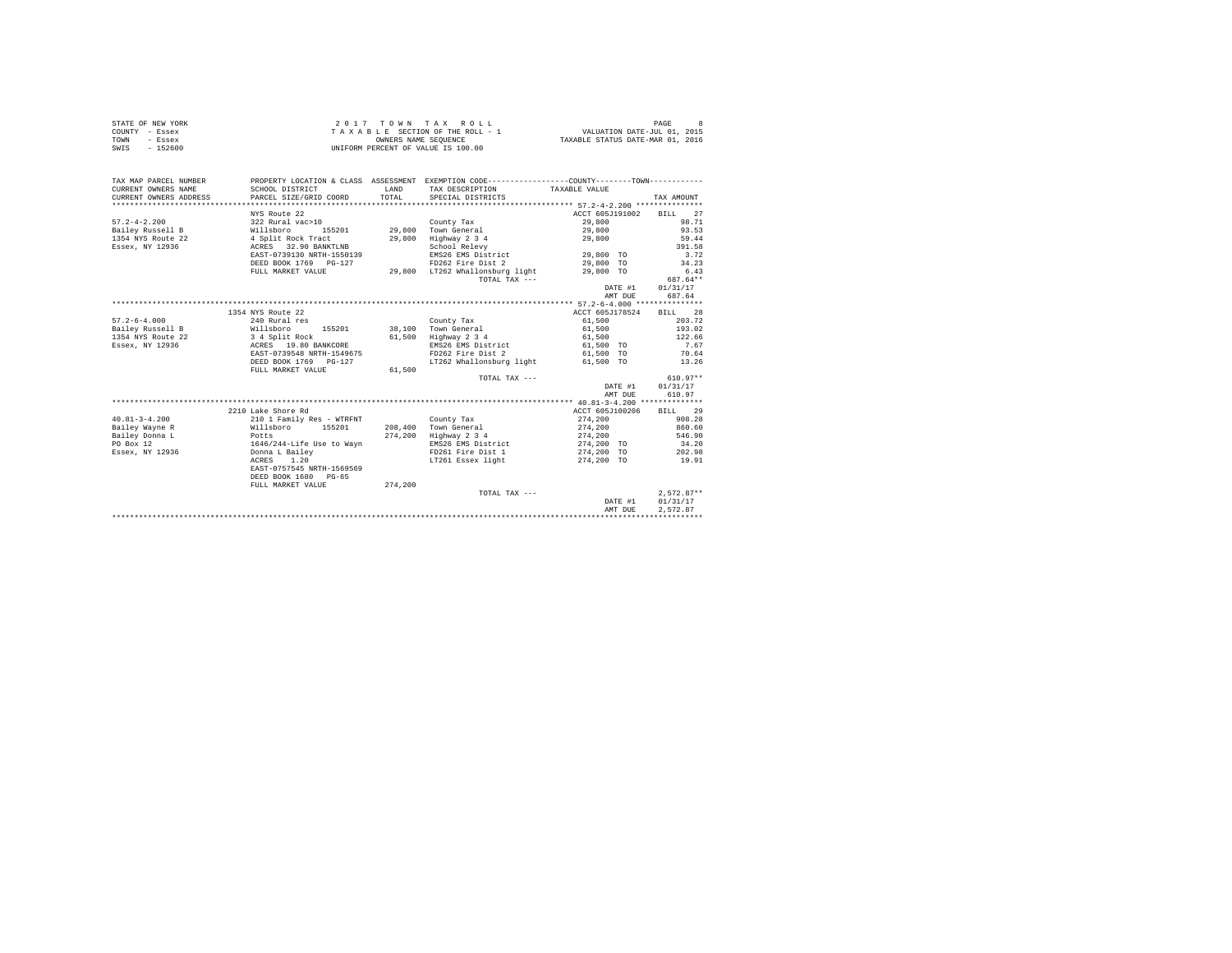|                | STATE OF NEW YORK |  |  | 2017 TOWN TAX ROLL                 |  |  |  | PAGE                             |
|----------------|-------------------|--|--|------------------------------------|--|--|--|----------------------------------|
| COUNTY - Essex |                   |  |  | TAXABLE SECTION OF THE ROLL - 1    |  |  |  | VALUATION DATE-JUL 01, 2015      |
| TOWN           | - Essex           |  |  | OWNERS NAME SEOUENCE               |  |  |  | TAXABLE STATUS DATE-MAR 01, 2016 |
| SWIS           | - 152600          |  |  | UNIFORM PERCENT OF VALUE IS 100.00 |  |  |  |                                  |

| TAX MAP PARCEL NUMBER<br>CURRENT OWNERS NAME                                                                                                                                                                                            | PROPERTY LOCATION & CLASS ASSESSMENT EXEMPTION CODE---------------COUNTY-------TOWN---------<br>SCHOOL DISTRICT |         | LAND TAX DESCRIPTION TAXABLE VALUE                                                                                                                                                                                      |                                  |                      |
|-----------------------------------------------------------------------------------------------------------------------------------------------------------------------------------------------------------------------------------------|-----------------------------------------------------------------------------------------------------------------|---------|-------------------------------------------------------------------------------------------------------------------------------------------------------------------------------------------------------------------------|----------------------------------|----------------------|
|                                                                                                                                                                                                                                         |                                                                                                                 |         |                                                                                                                                                                                                                         |                                  |                      |
|                                                                                                                                                                                                                                         |                                                                                                                 |         |                                                                                                                                                                                                                         | ACCT 605J176004 BILL 30          |                      |
|                                                                                                                                                                                                                                         | 512 Middle Rd                                                                                                   |         | County Tax<br>Town General<br>Town General<br>144,400 453.21<br>Highway 2 3 4<br>EMS26 EMS District<br>TD261 Fire Dist 1 144,400 TO 18.01<br>FD261 Fire Dist 1 144,400 TO 106.89<br>TD261 Fire Dist 1 144,400 TO 106.89 |                                  |                      |
|                                                                                                                                                                                                                                         |                                                                                                                 |         |                                                                                                                                                                                                                         |                                  |                      |
|                                                                                                                                                                                                                                         |                                                                                                                 |         |                                                                                                                                                                                                                         |                                  |                      |
|                                                                                                                                                                                                                                         |                                                                                                                 |         |                                                                                                                                                                                                                         |                                  |                      |
|                                                                                                                                                                                                                                         |                                                                                                                 |         |                                                                                                                                                                                                                         |                                  |                      |
|                                                                                                                                                                                                                                         |                                                                                                                 |         | LT261 Essex light 144,400 TO 10.48                                                                                                                                                                                      |                                  |                      |
|                                                                                                                                                                                                                                         |                                                                                                                 |         |                                                                                                                                                                                                                         |                                  |                      |
|                                                                                                                                                                                                                                         |                                                                                                                 |         | TOTAL TAX ---                                                                                                                                                                                                           |                                  | $1,354.92**$         |
|                                                                                                                                                                                                                                         |                                                                                                                 |         |                                                                                                                                                                                                                         |                                  | DATE #1 01/31/17     |
|                                                                                                                                                                                                                                         |                                                                                                                 |         |                                                                                                                                                                                                                         | AMT DUE                          | 1,354.92             |
|                                                                                                                                                                                                                                         |                                                                                                                 |         |                                                                                                                                                                                                                         |                                  |                      |
|                                                                                                                                                                                                                                         | 2220 NYS Route 22                                                                                               |         |                                                                                                                                                                                                                         | ACCT 605J100209                  | BILL 31              |
|                                                                                                                                                                                                                                         |                                                                                                                 |         |                                                                                                                                                                                                                         |                                  | 289.84               |
|                                                                                                                                                                                                                                         |                                                                                                                 |         |                                                                                                                                                                                                                         |                                  | 274.63               |
|                                                                                                                                                                                                                                         |                                                                                                                 |         |                                                                                                                                                                                                                         |                                  | 174.52               |
|                                                                                                                                                                                                                                         |                                                                                                                 |         |                                                                                                                                                                                                                         |                                  | 759.61               |
|                                                                                                                                                                                                                                         |                                                                                                                 |         |                                                                                                                                                                                                                         |                                  | 10.91                |
|                                                                                                                                                                                                                                         | EAST-0744056 NRTH-1569829 PD261 Fire Dist 1                                                                     |         |                                                                                                                                                                                                                         | 87,500 TO                        | 64.77                |
|                                                                                                                                                                                                                                         | DEED BOOK 742 PG-238                                                                                            |         |                                                                                                                                                                                                                         |                                  |                      |
|                                                                                                                                                                                                                                         | FULL MARKET VALUE                                                                                               | 87,500  |                                                                                                                                                                                                                         |                                  |                      |
|                                                                                                                                                                                                                                         |                                                                                                                 |         | TOTAL TAX ---                                                                                                                                                                                                           |                                  | $1,574.28**$         |
|                                                                                                                                                                                                                                         |                                                                                                                 |         |                                                                                                                                                                                                                         | DATE #1                          | 01/31/17             |
|                                                                                                                                                                                                                                         |                                                                                                                 |         |                                                                                                                                                                                                                         | AMT DUE                          | 1,574.28             |
|                                                                                                                                                                                                                                         |                                                                                                                 |         |                                                                                                                                                                                                                         |                                  |                      |
|                                                                                                                                                                                                                                         | NYS Route 22                                                                                                    |         |                                                                                                                                                                                                                         | ACCT 605J102303 BILL 32          |                      |
|                                                                                                                                                                                                                                         |                                                                                                                 |         |                                                                                                                                                                                                                         | $23,500$<br>$23,500$<br>$23,500$ | 77.84                |
|                                                                                                                                                                                                                                         |                                                                                                                 |         |                                                                                                                                                                                                                         |                                  | 73.76                |
|                                                                                                                                                                                                                                         |                                                                                                                 |         |                                                                                                                                                                                                                         |                                  | 46.87                |
|                                                                                                                                                                                                                                         |                                                                                                                 |         |                                                                                                                                                                                                                         |                                  | 308.79               |
|                                                                                                                                                                                                                                         |                                                                                                                 |         |                                                                                                                                                                                                                         |                                  |                      |
|                                                                                                                                                                                                                                         | DEED BOOK 897 PG-228                                                                                            |         |                                                                                                                                                                                                                         |                                  |                      |
|                                                                                                                                                                                                                                         | FULL MARKET VALUE                                                                                               |         | 308.79<br>EMS26 EMS District<br>PD261 Fire Dist 1 23,500 TO 2.93<br>23,500 TO 17.40<br>23,500                                                                                                                           |                                  |                      |
|                                                                                                                                                                                                                                         |                                                                                                                 |         | TOTAL TAX ---                                                                                                                                                                                                           |                                  | $527.59**$           |
|                                                                                                                                                                                                                                         |                                                                                                                 |         |                                                                                                                                                                                                                         | DATE #1                          | 01/31/17             |
|                                                                                                                                                                                                                                         |                                                                                                                 |         |                                                                                                                                                                                                                         |                                  | AMT DUE 527.59       |
|                                                                                                                                                                                                                                         |                                                                                                                 |         |                                                                                                                                                                                                                         |                                  |                      |
|                                                                                                                                                                                                                                         | 1806 Lake Shore Rd                                                                                              |         |                                                                                                                                                                                                                         | ACCT 605J102802 BILL 33          |                      |
| $121.15-1-2.000$ Allisburg and The California Country Tax<br>121 Millisburg and Millisburg and the Millisburg and Taxman Prederick<br>124 Waverly St Millisburg 1.60<br>13,200 Highway 2 3 4<br>13,200 Highway 2 3 4<br>27 Ottawa Ontar |                                                                                                                 |         |                                                                                                                                                                                                                         | 413,200<br>413,200<br>413,200    | 1,368.72             |
|                                                                                                                                                                                                                                         |                                                                                                                 |         |                                                                                                                                                                                                                         |                                  | 1,296.86             |
|                                                                                                                                                                                                                                         |                                                                                                                 |         |                                                                                                                                                                                                                         |                                  | 824.14               |
|                                                                                                                                                                                                                                         |                                                                                                                 |         | $\begin{array}{lll} \texttt{magnway} & 2 & 3 & 4 & & 413,200 \\ \texttt{EMSS26} & \texttt{EMS} & \texttt{District} & & & 413,200 & \texttt{TO} \\ \texttt{mno} & & & \ddots & \ddots & \ddots \end{array}$              |                                  | 51.53                |
|                                                                                                                                                                                                                                         |                                                                                                                 |         |                                                                                                                                                                                                                         | 413,200 TO                       | 305.88               |
|                                                                                                                                                                                                                                         | DEED BOOK 1644 PG-279                                                                                           | 413,200 |                                                                                                                                                                                                                         |                                  |                      |
|                                                                                                                                                                                                                                         | FULL MARKET VALUE                                                                                               |         |                                                                                                                                                                                                                         |                                  |                      |
|                                                                                                                                                                                                                                         |                                                                                                                 |         | TOTAL TAX ---                                                                                                                                                                                                           | DATE #1                          | $3,847.13**$         |
|                                                                                                                                                                                                                                         |                                                                                                                 |         |                                                                                                                                                                                                                         | AMT DUE                          | 01/31/17<br>3.847.13 |
|                                                                                                                                                                                                                                         |                                                                                                                 |         |                                                                                                                                                                                                                         |                                  |                      |
|                                                                                                                                                                                                                                         |                                                                                                                 |         |                                                                                                                                                                                                                         |                                  |                      |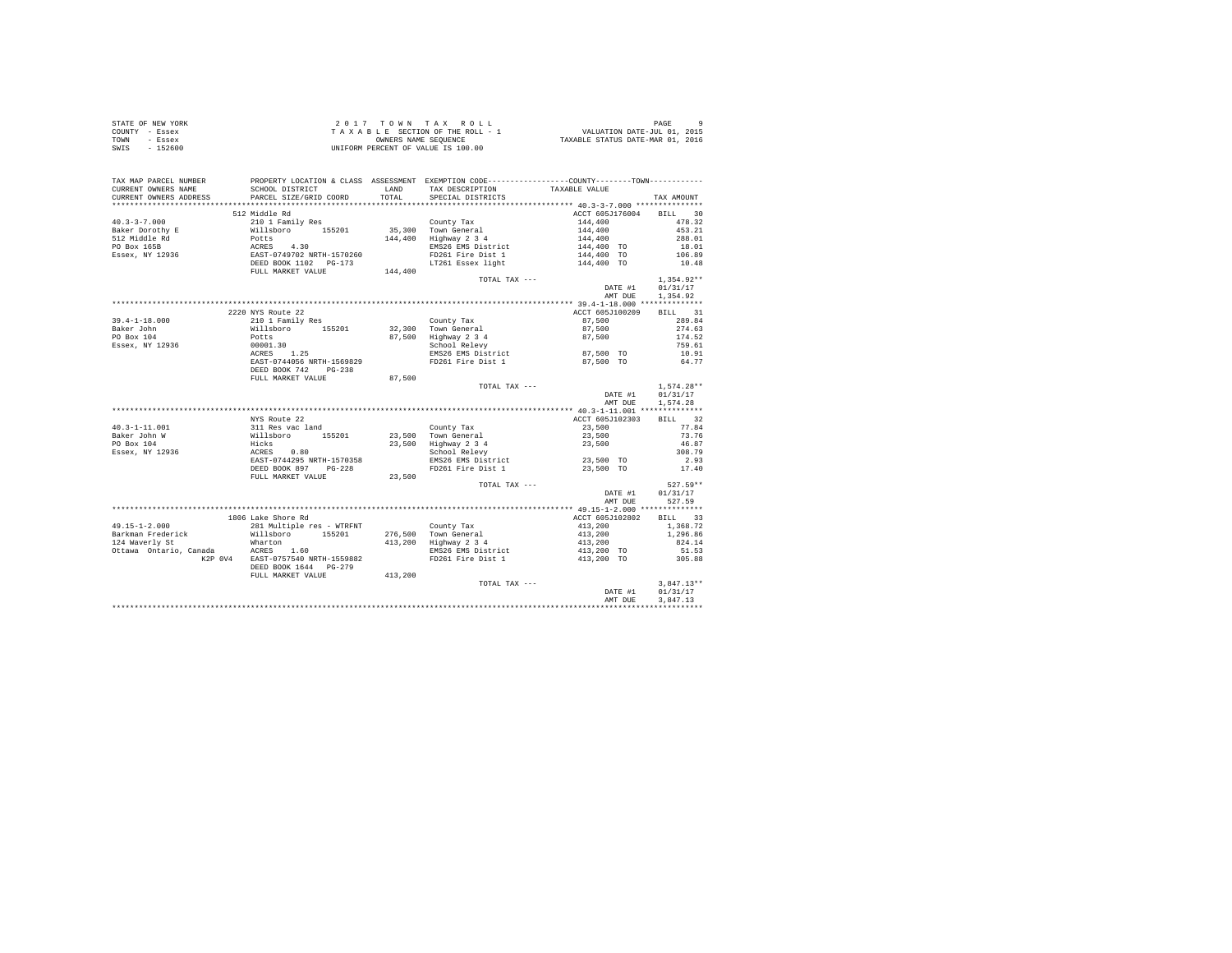| STATE OF NEW YORK | 2017 TOWN TAX ROLL                 | PAGE                             |
|-------------------|------------------------------------|----------------------------------|
| COUNTY - Essex    | TAXABLE SECTION OF THE ROLL - 1    | VALUATION DATE-JUL 01, 2015      |
| TOWN<br>- Essex   | OWNERS NAME SEOUENCE               | TAXABLE STATUS DATE-MAR 01, 2016 |
| SWIS<br>- 152600  | UNIFORM PERCENT OF VALUE IS 100.00 |                                  |

| TAX MAP PARCEL NUMBER<br>CURRENT OWNERS NAME | PROPERTY LOCATION & CLASS ASSESSMENT EXEMPTION CODE----------------COUNTY--------TOWN---------<br>SCHOOL DISTRICT                                                                                                                                           |        |                                                                                                                                                      |                                                                        |                              |
|----------------------------------------------|-------------------------------------------------------------------------------------------------------------------------------------------------------------------------------------------------------------------------------------------------------------|--------|------------------------------------------------------------------------------------------------------------------------------------------------------|------------------------------------------------------------------------|------------------------------|
| CURRENT OWNERS ADDRESS                       | PARCEL SIZE/GRID COORD                                                                                                                                                                                                                                      |        |                                                                                                                                                      |                                                                        | TAX AMOUNT                   |
|                                              |                                                                                                                                                                                                                                                             |        |                                                                                                                                                      |                                                                        |                              |
|                                              | 2175 Lake Shore Rd                                                                                                                                                                                                                                          |        |                                                                                                                                                      | ACCT 605J102004 BILL                                                   | 34                           |
| $40.81 - 2 - 1.000$                          | 210 1 Family Res                                                                                                                                                                                                                                            |        | County Tax                                                                                                                                           | 206,900                                                                | 685.35                       |
| Barns Larry                                  | AN ILENDATE TO SUIT 155201 67,500 TOWN General<br>POLTS 3.50 206,900 Highway 2.34<br>ACRES 3.50 Highway 2.34<br>ENSIT-D75056 NRTH-1568550 ENSIGE NEWS EXERENT 156857-0757056 NRTH-1568550 PD261 Fire Dist 1<br>DEED BOOK 973 PG-101 LT261                   |        |                                                                                                                                                      | $206,900$<br>$206,900$<br>$206,900$ TO<br>$206,900$ TO<br>$206,900$ TO |                              |
| 124 Lighthouse Way                           |                                                                                                                                                                                                                                                             |        |                                                                                                                                                      |                                                                        | 649.37<br>412.67             |
| Essex, NY 12936                              |                                                                                                                                                                                                                                                             |        | EMS26 EMS District                                                                                                                                   |                                                                        |                              |
|                                              |                                                                                                                                                                                                                                                             |        |                                                                                                                                                      |                                                                        | $25.80$<br>153.16            |
|                                              |                                                                                                                                                                                                                                                             |        |                                                                                                                                                      | 206,900 TO                                                             | 15.02                        |
|                                              |                                                                                                                                                                                                                                                             |        | FULL MARKET VALUE 206,900 WB261 Water B&I                                                                                                            | 206,900 TO C                                                           | 56.29                        |
|                                              |                                                                                                                                                                                                                                                             |        | WR151 Return water rent-1                                                                                                                            | 126.12 MT                                                              | 126.12                       |
|                                              |                                                                                                                                                                                                                                                             |        | TOTAL TAX ---                                                                                                                                        |                                                                        | $2,123.78**$                 |
|                                              |                                                                                                                                                                                                                                                             |        |                                                                                                                                                      | DATE #1                                                                | 01/31/17                     |
|                                              |                                                                                                                                                                                                                                                             |        |                                                                                                                                                      | AMT DUE                                                                | 2,123.78                     |
|                                              |                                                                                                                                                                                                                                                             |        |                                                                                                                                                      |                                                                        |                              |
|                                              |                                                                                                                                                                                                                                                             |        |                                                                                                                                                      |                                                                        |                              |
|                                              | 1535 Jersey St<br>39.3-1-5.100<br>Sarrett James P Jr $\frac{100}{10000}$ and the served of the served of the served of the served of the served of the served of the served of the proof<br>Barrett Damiele M S Brookfield<br>PO Box 962<br>Wainscott, NY 1 |        |                                                                                                                                                      | ACCT 605J103714 BILL 35                                                | 391.20                       |
|                                              |                                                                                                                                                                                                                                                             |        |                                                                                                                                                      | $118,100$<br>$118,100$<br>$118,100$                                    | 370.67                       |
|                                              |                                                                                                                                                                                                                                                             |        |                                                                                                                                                      |                                                                        |                              |
|                                              |                                                                                                                                                                                                                                                             |        |                                                                                                                                                      |                                                                        | 235.55<br>235.55<br>1,551.83 |
|                                              |                                                                                                                                                                                                                                                             |        |                                                                                                                                                      |                                                                        |                              |
|                                              |                                                                                                                                                                                                                                                             |        |                                                                                                                                                      |                                                                        |                              |
|                                              |                                                                                                                                                                                                                                                             |        |                                                                                                                                                      |                                                                        |                              |
|                                              |                                                                                                                                                                                                                                                             |        |                                                                                                                                                      |                                                                        |                              |
|                                              |                                                                                                                                                                                                                                                             |        | TOTAL TAX ---                                                                                                                                        | DATE #1                                                                | $2.699.64**$                 |
|                                              |                                                                                                                                                                                                                                                             |        |                                                                                                                                                      |                                                                        | 01/31/17                     |
|                                              |                                                                                                                                                                                                                                                             |        |                                                                                                                                                      | AMT DUE                                                                | 2.699.64                     |
|                                              |                                                                                                                                                                                                                                                             |        |                                                                                                                                                      |                                                                        |                              |
|                                              | Jersey St                                                                                                                                                                                                                                                   |        |                                                                                                                                                      | ACCT 605J193003                                                        | BILL 36                      |
|                                              |                                                                                                                                                                                                                                                             |        |                                                                                                                                                      |                                                                        | 90.76                        |
|                                              |                                                                                                                                                                                                                                                             |        |                                                                                                                                                      |                                                                        | 86.00                        |
|                                              |                                                                                                                                                                                                                                                             |        |                                                                                                                                                      | $27,400$<br>$27,400$<br>$27,400$                                       | 54.65                        |
|                                              |                                                                                                                                                                                                                                                             |        |                                                                                                                                                      |                                                                        | 360.03                       |
|                                              |                                                                                                                                                                                                                                                             |        |                                                                                                                                                      |                                                                        | 3.42                         |
|                                              |                                                                                                                                                                                                                                                             |        |                                                                                                                                                      |                                                                        | 31.47                        |
|                                              |                                                                                                                                                                                                                                                             |        |                                                                                                                                                      |                                                                        |                              |
|                                              |                                                                                                                                                                                                                                                             |        | TOTAL TAX ---                                                                                                                                        |                                                                        | $626.33**$                   |
|                                              |                                                                                                                                                                                                                                                             |        |                                                                                                                                                      | DATE #1                                                                | 01/31/17                     |
|                                              |                                                                                                                                                                                                                                                             |        |                                                                                                                                                      | AMT DUE                                                                | 626.33                       |
|                                              |                                                                                                                                                                                                                                                             |        |                                                                                                                                                      |                                                                        |                              |
|                                              | Mason Rd                                                                                                                                                                                                                                                    |        |                                                                                                                                                      | ACCT 605J103713 BILL 37                                                |                              |
|                                              |                                                                                                                                                                                                                                                             |        |                                                                                                                                                      |                                                                        | 53.66                        |
|                                              |                                                                                                                                                                                                                                                             |        |                                                                                                                                                      |                                                                        | 50.85                        |
|                                              |                                                                                                                                                                                                                                                             |        |                                                                                                                                                      | 16,200<br>16,200<br>16,200                                             | 32.31                        |
|                                              |                                                                                                                                                                                                                                                             |        |                                                                                                                                                      |                                                                        | 263.04                       |
|                                              |                                                                                                                                                                                                                                                             |        |                                                                                                                                                      |                                                                        |                              |
|                                              | 48.1-1-10.000 Maximum 321 abandoned ag County Tax<br>Barrett James P Jr Westport (155001 16,200 Town General<br>PO Box 962 13 Brookfield<br>PO Box 962 127290 NRTH-1566680 School Relevy<br>Nainscott, NY 11975 EAST-0727290 NRTH-1566                      |        | 201.000 1.000 1.000 1.000 1.000 1.000 1.000 1.000 1.000 1.000 1.000 1.000 1.000 1.000 1.000 1.000 1.000 1.000 1<br>PD262 Fire Dist 2 16,200 TO 18.61 |                                                                        |                              |
|                                              | FULL MARKET VALUE                                                                                                                                                                                                                                           | 16,200 |                                                                                                                                                      |                                                                        |                              |
|                                              |                                                                                                                                                                                                                                                             |        | TOTAL TAX ---                                                                                                                                        | DATE #1                                                                | $420.49**$                   |
|                                              |                                                                                                                                                                                                                                                             |        |                                                                                                                                                      |                                                                        | 01/31/17                     |
|                                              |                                                                                                                                                                                                                                                             |        |                                                                                                                                                      | AMT DUE                                                                | 420.49                       |
|                                              |                                                                                                                                                                                                                                                             |        |                                                                                                                                                      |                                                                        |                              |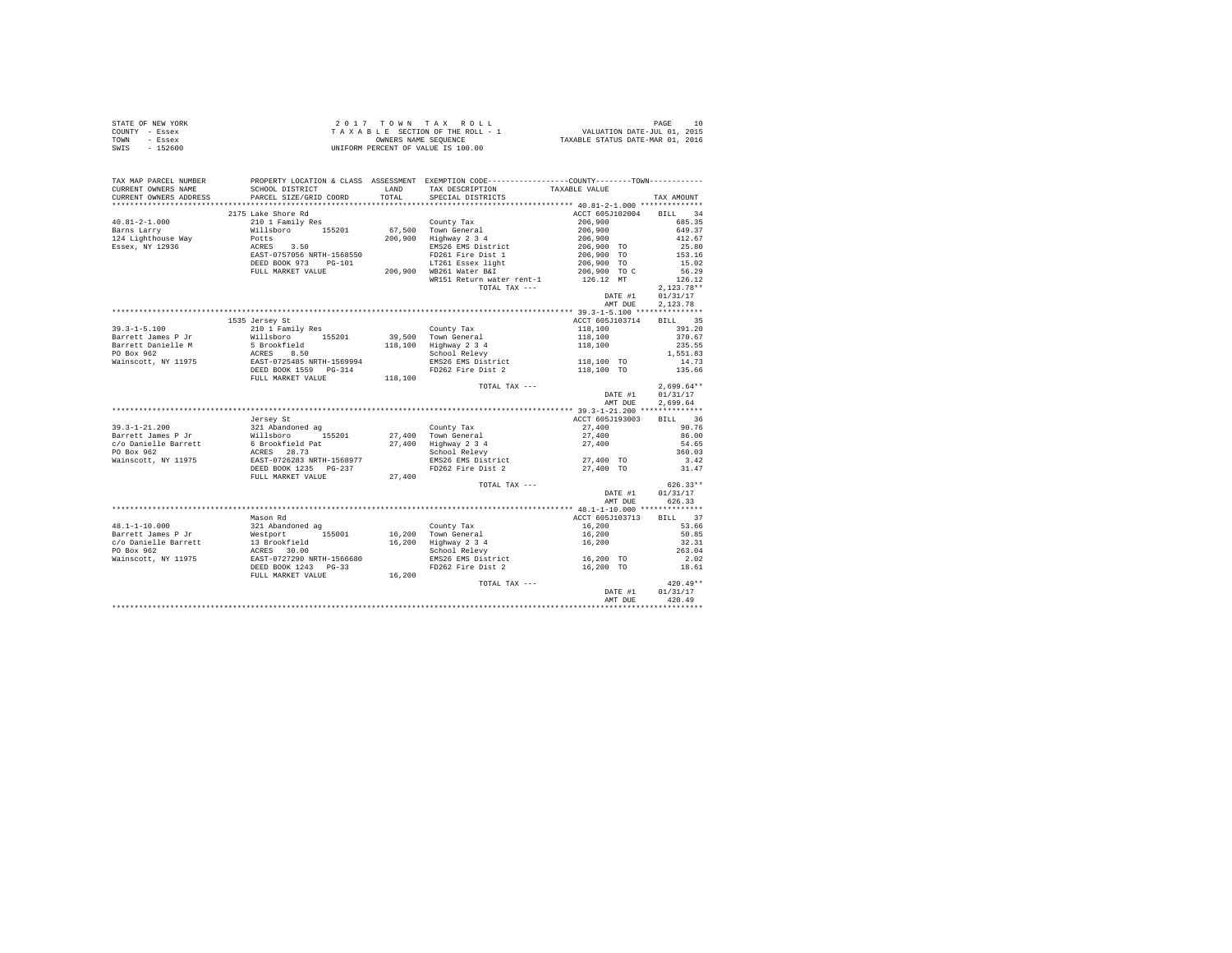| STATE OF NEW YORK | 2017 TOWN TAX ROLL                 | PAGE                             |
|-------------------|------------------------------------|----------------------------------|
| COUNTY - Essex    | TAXABLE SECTION OF THE ROLL - 1    | VALUATION DATE-JUL 01, 2015      |
| TOWN<br>- Essex   | OWNERS NAME SEOUENCE               | TAXABLE STATUS DATE-MAR 01, 2016 |
| $-152600$<br>SWIS | UNIFORM PERCENT OF VALUE IS 100.00 |                                  |

| TAX MAP PARCEL NUMBER<br>CURRENT OWNERS NAME                                                                                                                                                                                                         | SCHOOL DISTRICT                                                                                                  | LAND    | PROPERTY LOCATION & CLASS ASSESSMENT EXEMPTION CODE---------------COUNTY-------TOWN---------<br>TAX DESCRIPTION                                                                                                                                                                                                                                                                                                            | TAXABLE VALUE                                  |                     |
|------------------------------------------------------------------------------------------------------------------------------------------------------------------------------------------------------------------------------------------------------|------------------------------------------------------------------------------------------------------------------|---------|----------------------------------------------------------------------------------------------------------------------------------------------------------------------------------------------------------------------------------------------------------------------------------------------------------------------------------------------------------------------------------------------------------------------------|------------------------------------------------|---------------------|
| CURRENT OWNERS ADDRESS                                                                                                                                                                                                                               | PARCEL SIZE/GRID COORD                                                                                           | TOTAL   | SPECIAL DISTRICTS                                                                                                                                                                                                                                                                                                                                                                                                          |                                                | TAX AMOUNT          |
|                                                                                                                                                                                                                                                      |                                                                                                                  |         |                                                                                                                                                                                                                                                                                                                                                                                                                            |                                                |                     |
|                                                                                                                                                                                                                                                      | Orchard Ln                                                                                                       |         |                                                                                                                                                                                                                                                                                                                                                                                                                            | ACCT 605J104109                                | 38<br><b>BILL</b>   |
| $40.73 - 3 - 26.000$                                                                                                                                                                                                                                 | 312 Vac w/imprv                                                                                                  |         | $\begin{tabular}{c c c} & \multicolumn{1}{c}{\text{Country Tax}} & & & 11,900 \\ \multicolumn{1}{c}{10} & \multicolumn{1}{c}{\text{Tow General}} & & 11,900 \\ \multicolumn{1}{c}{11,900} & \multicolumn{1}{c}{\text{Highway 2 3 4}} & & 11,900 \\ \multicolumn{1}{c}{\text{mNS26 EMS District}} & & 11,900 & \text{TO} \\ \multicolumn{1}{c}{\text{F226 E N} & & 11,900 & \text{TO} \\ \multicolumn{1}{c}{\text{F226 E S$ |                                                | 39.42               |
|                                                                                                                                                                                                                                                      |                                                                                                                  |         |                                                                                                                                                                                                                                                                                                                                                                                                                            |                                                | 37.35               |
|                                                                                                                                                                                                                                                      |                                                                                                                  |         |                                                                                                                                                                                                                                                                                                                                                                                                                            |                                                | 23.73               |
|                                                                                                                                                                                                                                                      |                                                                                                                  |         |                                                                                                                                                                                                                                                                                                                                                                                                                            |                                                | 1.48                |
|                                                                                                                                                                                                                                                      |                                                                                                                  |         |                                                                                                                                                                                                                                                                                                                                                                                                                            |                                                | 8.81                |
|                                                                                                                                                                                                                                                      |                                                                                                                  |         |                                                                                                                                                                                                                                                                                                                                                                                                                            |                                                | .86                 |
|                                                                                                                                                                                                                                                      | FULL MARKET VALUE                                                                                                |         |                                                                                                                                                                                                                                                                                                                                                                                                                            |                                                | 61.75               |
|                                                                                                                                                                                                                                                      |                                                                                                                  |         |                                                                                                                                                                                                                                                                                                                                                                                                                            |                                                | 17.00               |
|                                                                                                                                                                                                                                                      |                                                                                                                  |         | TOTAL TAX ---                                                                                                                                                                                                                                                                                                                                                                                                              |                                                | $190.40**$          |
|                                                                                                                                                                                                                                                      |                                                                                                                  |         |                                                                                                                                                                                                                                                                                                                                                                                                                            | DATE #1                                        | 01/31/17            |
|                                                                                                                                                                                                                                                      |                                                                                                                  |         |                                                                                                                                                                                                                                                                                                                                                                                                                            | AMT DUE                                        | 190.40              |
|                                                                                                                                                                                                                                                      |                                                                                                                  |         |                                                                                                                                                                                                                                                                                                                                                                                                                            |                                                |                     |
|                                                                                                                                                                                                                                                      | 11 Orchard Ln                                                                                                    |         |                                                                                                                                                                                                                                                                                                                                                                                                                            | ACCT 605L102914                                | 39<br><b>BILL</b>   |
| $40.73 - 3 - 27.000$                                                                                                                                                                                                                                 | 210 1 Family Res                                                                                                 |         |                                                                                                                                                                                                                                                                                                                                                                                                                            | 169,600                                        | 561.80              |
| Martin 2019<br>1920 - Millaboro 155201 48<br>Battle Johnny C – Willaboro 155201 48<br>169<br>177 - Martin 169<br>177 - Martin 169<br>1885 - Martin 1571430<br>1885 - Martin 169<br>177 - Polite 169<br>1892 - Martin 169<br>1892 - Martin 169<br>189 |                                                                                                                  |         | County Tax<br>48,500 Town General<br>169,600 Highway 2 3 4                                                                                                                                                                                                                                                                                                                                                                 |                                                | 532.30              |
|                                                                                                                                                                                                                                                      |                                                                                                                  |         |                                                                                                                                                                                                                                                                                                                                                                                                                            | 169,600<br>169,600<br>169,600 TO<br>169,600 TO | 338.27              |
|                                                                                                                                                                                                                                                      |                                                                                                                  |         | EMS26 EMS District                                                                                                                                                                                                                                                                                                                                                                                                         |                                                |                     |
|                                                                                                                                                                                                                                                      |                                                                                                                  |         | FD261 Fire Dist 1                                                                                                                                                                                                                                                                                                                                                                                                          |                                                | $21.15$<br>$125.55$ |
|                                                                                                                                                                                                                                                      |                                                                                                                  |         |                                                                                                                                                                                                                                                                                                                                                                                                                            |                                                | 12.31               |
|                                                                                                                                                                                                                                                      |                                                                                                                  |         | LT261 Essex light                                                                                                                                                                                                                                                                                                                                                                                                          | 169,600 TO                                     |                     |
|                                                                                                                                                                                                                                                      | FULL MARKET VALUE                                                                                                |         | 169,600 SR150 Return sewer rent                                                                                                                                                                                                                                                                                                                                                                                            | 227.94 MT<br>114.65 MT                         | 227.94              |
|                                                                                                                                                                                                                                                      |                                                                                                                  |         | WR151 Return water rent-1                                                                                                                                                                                                                                                                                                                                                                                                  |                                                | 114.65              |
|                                                                                                                                                                                                                                                      |                                                                                                                  |         | TOTAL TAX ---                                                                                                                                                                                                                                                                                                                                                                                                              |                                                | $1,933.97**$        |
|                                                                                                                                                                                                                                                      |                                                                                                                  |         |                                                                                                                                                                                                                                                                                                                                                                                                                            | DATE #1                                        | 01/31/17            |
|                                                                                                                                                                                                                                                      |                                                                                                                  |         |                                                                                                                                                                                                                                                                                                                                                                                                                            | AMT DUE                                        | 1,933.97            |
|                                                                                                                                                                                                                                                      |                                                                                                                  |         |                                                                                                                                                                                                                                                                                                                                                                                                                            |                                                |                     |
|                                                                                                                                                                                                                                                      | Ridge Way                                                                                                        |         |                                                                                                                                                                                                                                                                                                                                                                                                                            | ACCT 605J104306                                | <b>BILL</b><br>40   |
| $49.11 - 1 - 2.000$                                                                                                                                                                                                                                  | 311 Res vac land                                                                                                 |         |                                                                                                                                                                                                                                                                                                                                                                                                                            |                                                | 434.60              |
| Bayne Sarah Collins                                                                                                                                                                                                                                  |                                                                                                                  |         | County Tax<br>131,200 Town General<br>131,200 Highway 2 3 4                                                                                                                                                                                                                                                                                                                                                                | 131,200<br>131,200<br>131,200                  | 411.78              |
| Bayne Nicholas A                                                                                                                                                                                                                                     |                                                                                                                  |         |                                                                                                                                                                                                                                                                                                                                                                                                                            |                                                | 261.68              |
| 854 Route 9D                                                                                                                                                                                                                                         |                                                                                                                  |         | EMS26 EMS District 131,200 TO<br>FD261 Fire Dist 1 131,200 TO                                                                                                                                                                                                                                                                                                                                                              |                                                | 16.36               |
| Garrison, NY 10524                                                                                                                                                                                                                                   |                                                                                                                  |         |                                                                                                                                                                                                                                                                                                                                                                                                                            |                                                | 97.12               |
|                                                                                                                                                                                                                                                      | %11 Res var.<br>Willsboro 155201<br>Mharton<br>ACRES 1.40<br>EAST-0756117 NRTH-1563385<br>DEED BOOK 1731 _PG-232 |         |                                                                                                                                                                                                                                                                                                                                                                                                                            |                                                |                     |
|                                                                                                                                                                                                                                                      | FULL MARKET VALUE                                                                                                | 131,200 |                                                                                                                                                                                                                                                                                                                                                                                                                            |                                                |                     |
|                                                                                                                                                                                                                                                      |                                                                                                                  |         | TOTAL TAX ---                                                                                                                                                                                                                                                                                                                                                                                                              |                                                | $1,221.54**$        |
|                                                                                                                                                                                                                                                      |                                                                                                                  |         |                                                                                                                                                                                                                                                                                                                                                                                                                            | DATE #1                                        | 01/31/17            |
|                                                                                                                                                                                                                                                      |                                                                                                                  |         |                                                                                                                                                                                                                                                                                                                                                                                                                            | AMT DUE                                        | 1,221.54            |
|                                                                                                                                                                                                                                                      |                                                                                                                  |         |                                                                                                                                                                                                                                                                                                                                                                                                                            |                                                |                     |
|                                                                                                                                                                                                                                                      | 102 Ridge Way                                                                                                    |         |                                                                                                                                                                                                                                                                                                                                                                                                                            | ACCT 605J104307                                | BILL 41             |
| $49.11 - 1 - 3.000$                                                                                                                                                                                                                                  | 260 Seasonal res                                                                                                 |         | County Tax                                                                                                                                                                                                                                                                                                                                                                                                                 | 233,600                                        | 773.79              |
|                                                                                                                                                                                                                                                      |                                                                                                                  |         |                                                                                                                                                                                                                                                                                                                                                                                                                            | $233,600$<br>$233,600$<br>$233,600$ TO         | 733.17              |
|                                                                                                                                                                                                                                                      |                                                                                                                  |         |                                                                                                                                                                                                                                                                                                                                                                                                                            |                                                | 465.92              |
|                                                                                                                                                                                                                                                      |                                                                                                                  |         |                                                                                                                                                                                                                                                                                                                                                                                                                            |                                                | 29.13               |
|                                                                                                                                                                                                                                                      |                                                                                                                  |         | FD261 Fire Dist 1                                                                                                                                                                                                                                                                                                                                                                                                          | 233,600 TO                                     | 172.93              |
| 1991 - 1990 - 2000 - 2000 - 2000 - 2000 - 2000 - 2000 - 2011<br>Bayne Sarah Collins Millsboro 155201 - 233,600 - 239,600 - 239,600 - 239,600 - 239,600 - 239,600 - 2011<br>Bayne Sarah Collins - 2000 - 233,600 - 233,600 - 239<br>B                 |                                                                                                                  |         |                                                                                                                                                                                                                                                                                                                                                                                                                            |                                                |                     |
|                                                                                                                                                                                                                                                      | FULL MARKET VALUE                                                                                                | 233,600 |                                                                                                                                                                                                                                                                                                                                                                                                                            |                                                |                     |
|                                                                                                                                                                                                                                                      |                                                                                                                  |         | TOTAL TAX ---                                                                                                                                                                                                                                                                                                                                                                                                              |                                                | $2,174.94**$        |
|                                                                                                                                                                                                                                                      |                                                                                                                  |         |                                                                                                                                                                                                                                                                                                                                                                                                                            | DATE #1                                        | 01/31/17            |
|                                                                                                                                                                                                                                                      |                                                                                                                  |         |                                                                                                                                                                                                                                                                                                                                                                                                                            | AMT DUE                                        | 2,174.94            |
|                                                                                                                                                                                                                                                      |                                                                                                                  |         |                                                                                                                                                                                                                                                                                                                                                                                                                            |                                                |                     |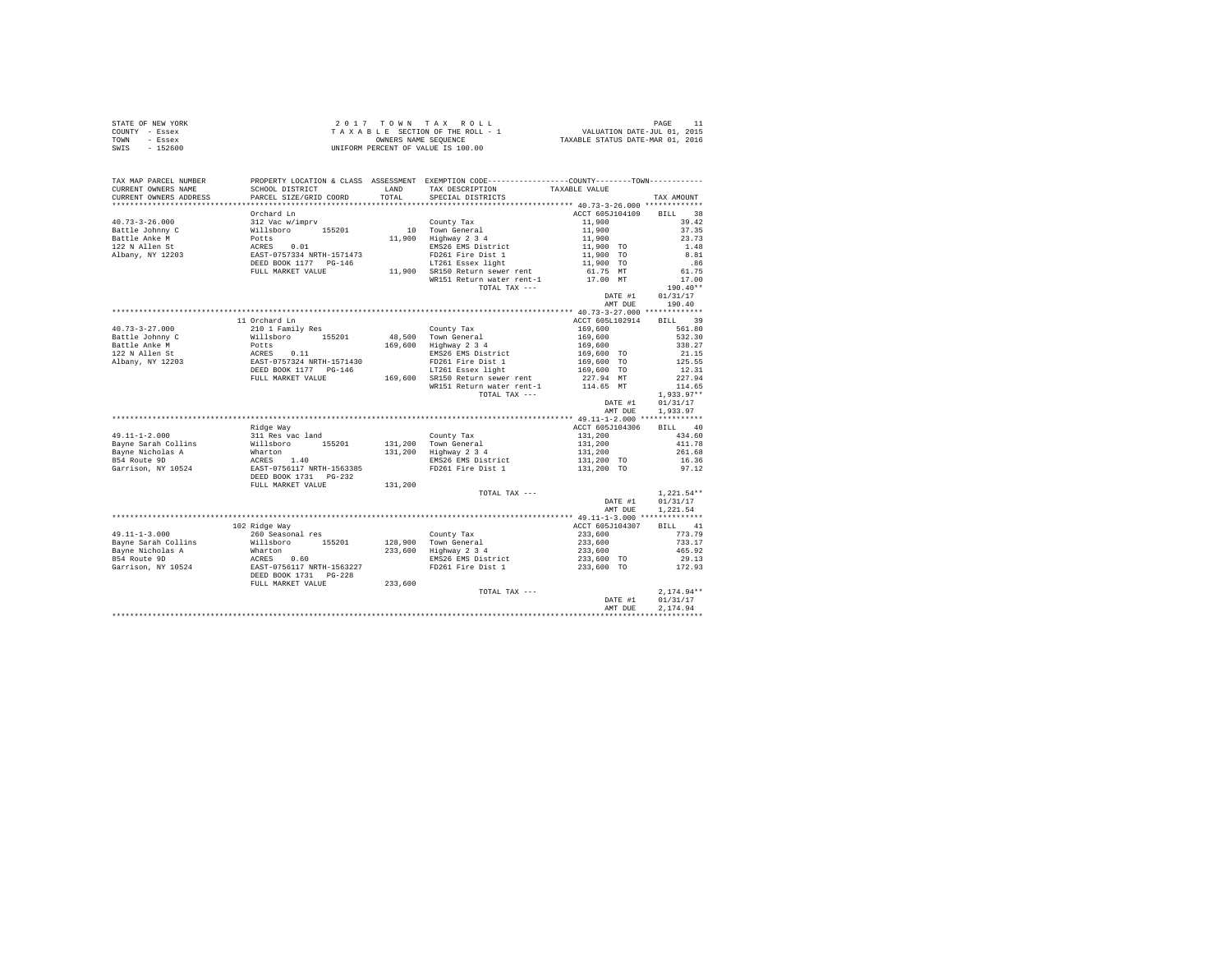| STATE OF NEW YORK      | 2 0 1 7                   |         | TOWN TAX ROLL                                                                                |                 |                   |
|------------------------|---------------------------|---------|----------------------------------------------------------------------------------------------|-----------------|-------------------|
| COUNTY - Essex         |                           |         | TAXABLE SECTION OF THE ROLL - 1                                                              |                 |                   |
| TOWN<br>- Essex        |                           |         |                                                                                              |                 |                   |
| SWIS<br>$-152600$      |                           |         | UNIFORM PERCENT OF VALUE IS 100.00                                                           |                 |                   |
|                        |                           |         |                                                                                              |                 |                   |
| TAX MAP PARCEL NUMBER  |                           |         | PROPERTY LOCATION & CLASS ASSESSMENT EXEMPTION CODE---------------COUNTY-------TOWN--------- |                 |                   |
| CURRENT OWNERS NAME    | SCHOOL DISTRICT           | LAND    | TAX DESCRIPTION                                                                              | TAXABLE VALUE   |                   |
| CURRENT OWNERS ADDRESS | PARCEL SIZE/GRID COORD    | TOTAL   | SPECIAL DISTRICTS                                                                            |                 | TAX AMOUNT        |
|                        |                           |         |                                                                                              |                 |                   |
|                        | 149 Albee Ln              |         |                                                                                              | ACCT 605J100114 | <b>BILL</b><br>42 |
| 49.15-3-11.000         | 210 1 Family Res - WTRFNT |         | County Tax                                                                                   | 514,200         | 1,703.28          |
| Bechta Donald J        | Willsboro<br>155201       |         | 313,700 Town General                                                                         | 514,200         | 1,613.86          |
| Bechta Carol M         | Judd                      |         | 514,200 Highway 2 3 4                                                                        | 514,200         | 1,025.59          |
| 149 Albee Ln           | 1304/157 Agreement        |         | EMS26 EMS District                                                                           | 514,200 TO      | 64.13             |
| Essex, NY 12936        | 1.30<br>ACRES             |         | FD262 Fire Dist 2                                                                            | 514,200 TO      | 590.65            |
|                        | EAST-0760557 NRTH-1556560 |         |                                                                                              |                 |                   |
|                        | DEED BOOK 931 PG-116      |         |                                                                                              |                 |                   |
|                        | FULL MARKET VALUE         | 514,200 |                                                                                              |                 |                   |
|                        |                           |         | TOTAL TAX ---                                                                                |                 | 4.997.51**        |
|                        |                           |         |                                                                                              | DATE #1         | 01/31/17          |
|                        |                           |         |                                                                                              | AMT DUE         | 4,997.51          |
|                        |                           |         |                                                                                              |                 |                   |
|                        | 889 Whallons Bay Rd       |         |                                                                                              | ACCT 605J102010 | <b>BILL</b><br>43 |
| $49.69 - 2 - 1.000$    | 210 1 Family Res          |         | County Tax                                                                                   | 57,900          | 191.79            |
| Benway Eugene          | Willsboro 155201          |         | 28,600 Town General                                                                          | 57,900          | 181.72            |
| 889 Whallons Bay Rd    | Friswell                  |         | 57,900 Highway 2 3 4                                                                         | 57,900          | 115.48            |
| Essex, NY 12936        | 0.83 BANK1STARSG<br>ACRES |         | EMS26 EMS District                                                                           | 57,900 TO       | 7.22              |
|                        | EAST-0744690 NRTH-1555748 |         | FD262 Fire Dist 2                                                                            | 57,900 TO       | 66.51             |
|                        | DEED BOOK 1439 PG-235     |         | LT262 Whallonsburg light                                                                     | 57,900 TO       | 12.48             |
|                        | FULL MARKET VALUE         |         |                                                                                              |                 |                   |
|                        |                           | 57,900  | TOTAL TAX ---                                                                                |                 | $575.20**$        |
|                        |                           |         |                                                                                              |                 |                   |
|                        |                           |         |                                                                                              | DATE #1         | 01/31/17          |
|                        |                           |         |                                                                                              | AMT DUE         | 575.20            |
|                        |                           |         |                                                                                              |                 |                   |
|                        | 126 School St             |         |                                                                                              | ACCT 605J102414 | <b>BILL</b><br>44 |
| $40.3 - 3 - 19.000$    | 281 Multiple res          |         | County Tax                                                                                   | 158,000         | 523.37            |
| Benway Gerald E        | Willsboro<br>155201       | 57,000  | Town General                                                                                 | 158,000         | 495.90            |
| 112 School St          | Potts                     |         | 158,000 Highway 2 3 4                                                                        | 158,000         | 315.14            |
| Essex, NY 12936        | ACRES<br>6.00             |         | School Relevy                                                                                |                 | 1,685.98          |
|                        | EAST-0753360 NRTH-1568078 |         | EMS26 EMS District                                                                           | 158,000 TO      | 19.70             |
|                        | DEED BOOK 1535 PG-314     |         | FD261 Fire Dist 1                                                                            | 158,000 TO      | 116.96            |
|                        | FULL MARKET VALUE         |         | 158,000 LT261 Essex light                                                                    | 158,000 TO      | 11.47             |
|                        |                           |         | TOTAL TAX ---                                                                                |                 | $3,168.52**$      |
|                        |                           |         |                                                                                              | DATE #1         | 01/31/17          |
|                        |                           |         |                                                                                              | AMT DUE         | 3.168.52          |
|                        |                           |         |                                                                                              |                 |                   |
|                        | 395 Cook Rd               |         |                                                                                              | ACCT 605J181001 | <b>BILL</b><br>45 |
| $48.4 - 1 - 8.120$     | 240 Rural res             |         | County Tax                                                                                   | 41,900          | 138.79            |
| Benway James           | Willsboro<br>155201       | 35,000  | Town General                                                                                 | 41,900          | 131.51            |
| Benway Shirley         | Wharton                   | 41,900  | rown General<br>Highway 2 3 4                                                                | 41,900          | 83.57             |
| 601 Kinns Rd           | ACRES 20.00               |         | EMS26 EMS District                                                                           | 41,900 TO       | 5.23              |
| Clifton Park, NY 12065 | EAST-0743698 NRTH-1560244 |         | FD262 Fire Dist 2                                                                            | 41,900 TO       | 48.13             |
|                        | DEED BOOK 1818 PG-149     |         | LT262 Whallonsburg light                                                                     | 41,900 TO       | 9.03              |
|                        | more construction travers | 41.000  |                                                                                              |                 |                   |

|                        | 395 Cook Rd                |        |                          | ACCT 605J181001                | 45<br><b>BILL</b> |
|------------------------|----------------------------|--------|--------------------------|--------------------------------|-------------------|
| $48.4 - 1 - 8.120$     | 240 Rural res              |        | County Tax               | 41,900                         | 138.79            |
| Benway James           | 155201<br>Willsboro        | 35,000 | Town General             | 41,900                         | 131.51            |
| Benway Shirley         | Wharton                    | 41,900 | Highway 2 3 4            | 41,900                         | 83.57             |
| 601 Kinns Rd           | 20.00<br>ACRES             |        | EMS26 EMS District       | 41,900 TO                      | 5.23              |
| Clifton Park, NY 12065 | EAST-0743698 NRTH-1560244  |        | FD262 Fire Dist 2        | 41,900 TO                      | 48.13             |
|                        | DEED BOOK 1818<br>$PG-149$ |        | LT262 Whallonsburg light | 41,900 TO                      | 9.03              |
|                        | FULL MARKET VALUE          | 41,900 |                          |                                |                   |
|                        |                            |        | TOTAL TAX $---$          |                                | $416.26**$        |
|                        |                            |        |                          | DATE #1                        | 01/31/17          |
|                        |                            |        |                          | AMT DUE                        | 416.26            |
|                        |                            |        |                          | ****************************** |                   |
|                        |                            |        |                          |                                |                   |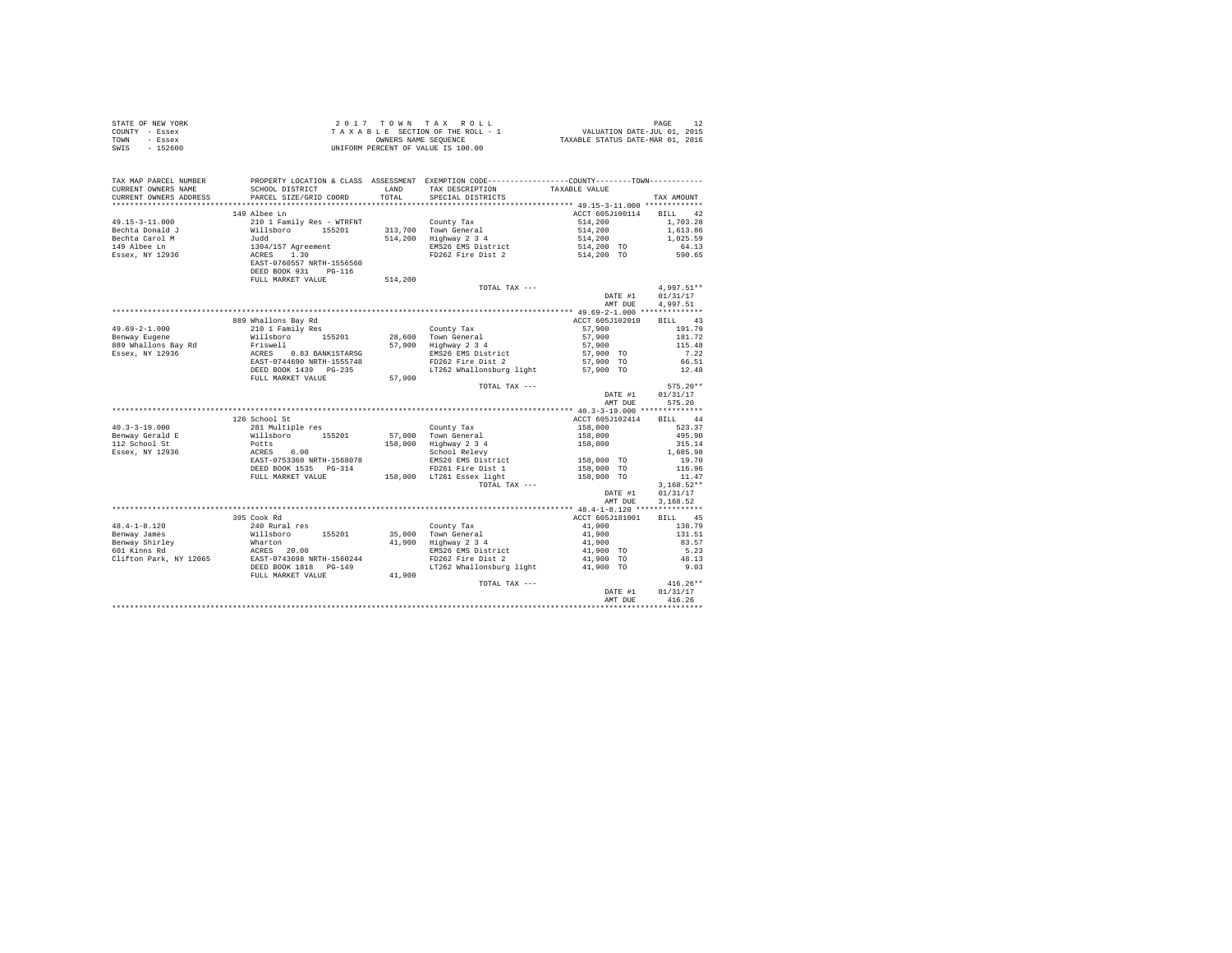| STATE OF NEW YORK | $2.017$ TOWN TAX ROLL              | PAGE                             |
|-------------------|------------------------------------|----------------------------------|
| COUNTY - Essex    | TAXABLE SECTION OF THE ROLL - 1    | VALUATION DATE-JUL 01, 2015      |
| TOWN<br>- Essex   | OWNERS NAME SEOUENCE               | TAXABLE STATUS DATE-MAR 01, 2016 |
| SWIS<br>$-152600$ | UNIFORM PERCENT OF VALUE IS 100.00 |                                  |

| CURRENT OWNERS ADDRESS<br>PARCEL SIZE/GRID COORD<br>TOTAL<br>SPECIAL DISTRICTS<br>TAX AMOUNT<br>ACCT 605J190003<br>1849 NYS Route 22<br>BILL 46<br>49.1-1-37.120<br>526.68<br>210 1 Family Res<br>County Tax<br>159,000<br>33,300 Town General<br>159,000 Highway 2 3 4<br>Benway Jeffrey J<br>Willsboro 155201<br>Wharton 2.29 BANK1STARSG<br>ACRES 2.29 BANK1STARSG<br>EAST-0744713 NRTH-1561253<br>159,000<br>499.03<br>1849 NYS Rte 22<br>159,000<br>317.13<br>Essex, NY 12936<br>159,000 TO<br>EMS26 EMS District<br>19.83<br>FD262 Fire Dist 2<br>159,000 TO<br>182.64<br>DEED BOOK 1251    PG-154<br>LT262 Whallonsburg light<br>34.28<br>159,000 TO<br>FULL MARKET VALUE<br>159,000<br>$1.579.59**$<br>TOTAL TAX ---<br>DATE #1<br>01/31/17<br>AMT DUE<br>1,579.59<br>BILL 47<br>1855 NYS Route 22<br>ACCT 605J188001<br>433 Auto body<br>410.75<br>County Tax<br>124,000<br>29.500 Town General<br>Willsboro 155201<br>124,000<br>389.18<br>124,000 Highway 2 3 4<br>247.32<br>Wharton<br>124,000<br>$124,000$ TO<br>ACRES 2.87<br>EMS26 EMS District<br>15.46<br>EAST-0744642 NRTH-1561482<br>FD262 Fire Dist 2<br>124,000 TO<br>142.44<br>LT262 Whallonsburg light 124,000 TO<br>DEED BOOK 1251 PG-157<br>26.74<br>124,000<br>FULL MARKET VALUE<br>$1.231.89**$<br>TOTAL TAX ---<br>DATE #1<br>01/31/17<br>1,231.89<br>AMT DUE<br>NYS Route 22<br>ACCT 605J100405<br>BILL 48<br>$39.4 - 1 - 26.000$<br>26.037 26.037<br>105 Vac farmland<br>AG DIST C 41720<br>Willsboro 155201<br>34,200 County Tax<br>27.04<br>Bigelow Dale A<br>8.163<br>Potts<br>34,200 Town General<br>8.163<br>25.62<br>Highway 2 3 4<br>School Relevy<br>38 Coonrod Rd<br>ACRES 28.50<br>EAST-0743272 NRTH-1568053<br>DEED BOOK 1280 PG-216<br>16.28<br>8,163<br>Willsboro, NY 12996<br>School Relevy<br>107.27<br>34,200 TO<br>4.27<br>EMS26 EMS District<br>34,200 FD261 Fire Dist 1<br>FULL MARKET VALUE<br>34,200 TO<br>25.32<br>MAY BE SUBJECT TO PAYMENT<br>UNDER AGDIST LAW TIL 2020<br>$205.80**$<br>TOTAL TAX ---<br>01/31/17<br>DATE #1<br>205.80<br>AMT DUE<br>NYS Route 22<br>ACCT 605J100414<br>BILL 49<br>$40.3 - 1 - 10.003$<br>105 Vac farmland<br>AG DIST C 41720<br>50.746 50.746<br>Willsboro 155201<br>Bigelow Dale A<br>91,900 County Tax<br>41,154<br>136.32<br>Bigelow Jennifer L<br>Potts<br>91.900 Town General<br>41,154<br>129.17<br>Highway 2 3 4<br>School Relevy<br>41,154<br>ACRES 75.30<br>EAST-0746552 NRTH-1568732<br>DEED BOOK 1280 PG-216<br>38 Coonrod Rd<br>82.08<br>Willsboro, NY 12996<br>School Relevy<br>540.77<br>91,900 TO<br>EMS26 EMS District<br>11.46<br>91,900 FD261 Fire Dist 1<br>FULL MARKET VALUE<br>68.03<br>MAY BE SUBJECT TO PAYMENT<br>91,900 TO<br>UNDER AGDIST LAW TIL 2020<br>$967.83**$<br>TOTAL TAX ---<br>01/31/17<br>DATE #1<br>967.83<br>AMT DUE<br>************ | TAX MAP PARCEL NUMBER |                 |      | PROPERTY LOCATION & CLASS ASSESSMENT EXEMPTION CODE---------------COUNTY-------TOWN---------- |               |  |
|---------------------------------------------------------------------------------------------------------------------------------------------------------------------------------------------------------------------------------------------------------------------------------------------------------------------------------------------------------------------------------------------------------------------------------------------------------------------------------------------------------------------------------------------------------------------------------------------------------------------------------------------------------------------------------------------------------------------------------------------------------------------------------------------------------------------------------------------------------------------------------------------------------------------------------------------------------------------------------------------------------------------------------------------------------------------------------------------------------------------------------------------------------------------------------------------------------------------------------------------------------------------------------------------------------------------------------------------------------------------------------------------------------------------------------------------------------------------------------------------------------------------------------------------------------------------------------------------------------------------------------------------------------------------------------------------------------------------------------------------------------------------------------------------------------------------------------------------------------------------------------------------------------------------------------------------------------------------------------------------------------------------------------------------------------------------------------------------------------------------------------------------------------------------------------------------------------------------------------------------------------------------------------------------------------------------------------------------------------------------------------------------------------------------------------------------------------------------------------------------------------------------------------------------------------------------------------------------------------------------------------------------------------------------------------------------------------------------------------------------------------------------------------------------------------------------|-----------------------|-----------------|------|-----------------------------------------------------------------------------------------------|---------------|--|
|                                                                                                                                                                                                                                                                                                                                                                                                                                                                                                                                                                                                                                                                                                                                                                                                                                                                                                                                                                                                                                                                                                                                                                                                                                                                                                                                                                                                                                                                                                                                                                                                                                                                                                                                                                                                                                                                                                                                                                                                                                                                                                                                                                                                                                                                                                                                                                                                                                                                                                                                                                                                                                                                                                                                                                                                                     | CURRENT OWNERS NAME   | SCHOOL DISTRICT | LAND | TAX DESCRIPTION                                                                               | TAXABLE VALUE |  |
|                                                                                                                                                                                                                                                                                                                                                                                                                                                                                                                                                                                                                                                                                                                                                                                                                                                                                                                                                                                                                                                                                                                                                                                                                                                                                                                                                                                                                                                                                                                                                                                                                                                                                                                                                                                                                                                                                                                                                                                                                                                                                                                                                                                                                                                                                                                                                                                                                                                                                                                                                                                                                                                                                                                                                                                                                     |                       |                 |      |                                                                                               |               |  |
|                                                                                                                                                                                                                                                                                                                                                                                                                                                                                                                                                                                                                                                                                                                                                                                                                                                                                                                                                                                                                                                                                                                                                                                                                                                                                                                                                                                                                                                                                                                                                                                                                                                                                                                                                                                                                                                                                                                                                                                                                                                                                                                                                                                                                                                                                                                                                                                                                                                                                                                                                                                                                                                                                                                                                                                                                     |                       |                 |      |                                                                                               |               |  |
|                                                                                                                                                                                                                                                                                                                                                                                                                                                                                                                                                                                                                                                                                                                                                                                                                                                                                                                                                                                                                                                                                                                                                                                                                                                                                                                                                                                                                                                                                                                                                                                                                                                                                                                                                                                                                                                                                                                                                                                                                                                                                                                                                                                                                                                                                                                                                                                                                                                                                                                                                                                                                                                                                                                                                                                                                     |                       |                 |      |                                                                                               |               |  |
|                                                                                                                                                                                                                                                                                                                                                                                                                                                                                                                                                                                                                                                                                                                                                                                                                                                                                                                                                                                                                                                                                                                                                                                                                                                                                                                                                                                                                                                                                                                                                                                                                                                                                                                                                                                                                                                                                                                                                                                                                                                                                                                                                                                                                                                                                                                                                                                                                                                                                                                                                                                                                                                                                                                                                                                                                     |                       |                 |      |                                                                                               |               |  |
|                                                                                                                                                                                                                                                                                                                                                                                                                                                                                                                                                                                                                                                                                                                                                                                                                                                                                                                                                                                                                                                                                                                                                                                                                                                                                                                                                                                                                                                                                                                                                                                                                                                                                                                                                                                                                                                                                                                                                                                                                                                                                                                                                                                                                                                                                                                                                                                                                                                                                                                                                                                                                                                                                                                                                                                                                     |                       |                 |      |                                                                                               |               |  |
|                                                                                                                                                                                                                                                                                                                                                                                                                                                                                                                                                                                                                                                                                                                                                                                                                                                                                                                                                                                                                                                                                                                                                                                                                                                                                                                                                                                                                                                                                                                                                                                                                                                                                                                                                                                                                                                                                                                                                                                                                                                                                                                                                                                                                                                                                                                                                                                                                                                                                                                                                                                                                                                                                                                                                                                                                     |                       |                 |      |                                                                                               |               |  |
|                                                                                                                                                                                                                                                                                                                                                                                                                                                                                                                                                                                                                                                                                                                                                                                                                                                                                                                                                                                                                                                                                                                                                                                                                                                                                                                                                                                                                                                                                                                                                                                                                                                                                                                                                                                                                                                                                                                                                                                                                                                                                                                                                                                                                                                                                                                                                                                                                                                                                                                                                                                                                                                                                                                                                                                                                     |                       |                 |      |                                                                                               |               |  |
|                                                                                                                                                                                                                                                                                                                                                                                                                                                                                                                                                                                                                                                                                                                                                                                                                                                                                                                                                                                                                                                                                                                                                                                                                                                                                                                                                                                                                                                                                                                                                                                                                                                                                                                                                                                                                                                                                                                                                                                                                                                                                                                                                                                                                                                                                                                                                                                                                                                                                                                                                                                                                                                                                                                                                                                                                     |                       |                 |      |                                                                                               |               |  |
|                                                                                                                                                                                                                                                                                                                                                                                                                                                                                                                                                                                                                                                                                                                                                                                                                                                                                                                                                                                                                                                                                                                                                                                                                                                                                                                                                                                                                                                                                                                                                                                                                                                                                                                                                                                                                                                                                                                                                                                                                                                                                                                                                                                                                                                                                                                                                                                                                                                                                                                                                                                                                                                                                                                                                                                                                     |                       |                 |      |                                                                                               |               |  |
|                                                                                                                                                                                                                                                                                                                                                                                                                                                                                                                                                                                                                                                                                                                                                                                                                                                                                                                                                                                                                                                                                                                                                                                                                                                                                                                                                                                                                                                                                                                                                                                                                                                                                                                                                                                                                                                                                                                                                                                                                                                                                                                                                                                                                                                                                                                                                                                                                                                                                                                                                                                                                                                                                                                                                                                                                     |                       |                 |      |                                                                                               |               |  |
|                                                                                                                                                                                                                                                                                                                                                                                                                                                                                                                                                                                                                                                                                                                                                                                                                                                                                                                                                                                                                                                                                                                                                                                                                                                                                                                                                                                                                                                                                                                                                                                                                                                                                                                                                                                                                                                                                                                                                                                                                                                                                                                                                                                                                                                                                                                                                                                                                                                                                                                                                                                                                                                                                                                                                                                                                     |                       |                 |      |                                                                                               |               |  |
|                                                                                                                                                                                                                                                                                                                                                                                                                                                                                                                                                                                                                                                                                                                                                                                                                                                                                                                                                                                                                                                                                                                                                                                                                                                                                                                                                                                                                                                                                                                                                                                                                                                                                                                                                                                                                                                                                                                                                                                                                                                                                                                                                                                                                                                                                                                                                                                                                                                                                                                                                                                                                                                                                                                                                                                                                     |                       |                 |      |                                                                                               |               |  |
|                                                                                                                                                                                                                                                                                                                                                                                                                                                                                                                                                                                                                                                                                                                                                                                                                                                                                                                                                                                                                                                                                                                                                                                                                                                                                                                                                                                                                                                                                                                                                                                                                                                                                                                                                                                                                                                                                                                                                                                                                                                                                                                                                                                                                                                                                                                                                                                                                                                                                                                                                                                                                                                                                                                                                                                                                     |                       |                 |      |                                                                                               |               |  |
|                                                                                                                                                                                                                                                                                                                                                                                                                                                                                                                                                                                                                                                                                                                                                                                                                                                                                                                                                                                                                                                                                                                                                                                                                                                                                                                                                                                                                                                                                                                                                                                                                                                                                                                                                                                                                                                                                                                                                                                                                                                                                                                                                                                                                                                                                                                                                                                                                                                                                                                                                                                                                                                                                                                                                                                                                     |                       |                 |      |                                                                                               |               |  |
|                                                                                                                                                                                                                                                                                                                                                                                                                                                                                                                                                                                                                                                                                                                                                                                                                                                                                                                                                                                                                                                                                                                                                                                                                                                                                                                                                                                                                                                                                                                                                                                                                                                                                                                                                                                                                                                                                                                                                                                                                                                                                                                                                                                                                                                                                                                                                                                                                                                                                                                                                                                                                                                                                                                                                                                                                     |                       |                 |      |                                                                                               |               |  |
|                                                                                                                                                                                                                                                                                                                                                                                                                                                                                                                                                                                                                                                                                                                                                                                                                                                                                                                                                                                                                                                                                                                                                                                                                                                                                                                                                                                                                                                                                                                                                                                                                                                                                                                                                                                                                                                                                                                                                                                                                                                                                                                                                                                                                                                                                                                                                                                                                                                                                                                                                                                                                                                                                                                                                                                                                     | $49.1 - 1 - 37.200$   |                 |      |                                                                                               |               |  |
|                                                                                                                                                                                                                                                                                                                                                                                                                                                                                                                                                                                                                                                                                                                                                                                                                                                                                                                                                                                                                                                                                                                                                                                                                                                                                                                                                                                                                                                                                                                                                                                                                                                                                                                                                                                                                                                                                                                                                                                                                                                                                                                                                                                                                                                                                                                                                                                                                                                                                                                                                                                                                                                                                                                                                                                                                     | Benway Jeffrey J      |                 |      |                                                                                               |               |  |
|                                                                                                                                                                                                                                                                                                                                                                                                                                                                                                                                                                                                                                                                                                                                                                                                                                                                                                                                                                                                                                                                                                                                                                                                                                                                                                                                                                                                                                                                                                                                                                                                                                                                                                                                                                                                                                                                                                                                                                                                                                                                                                                                                                                                                                                                                                                                                                                                                                                                                                                                                                                                                                                                                                                                                                                                                     | 1849 NYS Rte 22       |                 |      |                                                                                               |               |  |
|                                                                                                                                                                                                                                                                                                                                                                                                                                                                                                                                                                                                                                                                                                                                                                                                                                                                                                                                                                                                                                                                                                                                                                                                                                                                                                                                                                                                                                                                                                                                                                                                                                                                                                                                                                                                                                                                                                                                                                                                                                                                                                                                                                                                                                                                                                                                                                                                                                                                                                                                                                                                                                                                                                                                                                                                                     | Essex, NY 12936       |                 |      |                                                                                               |               |  |
|                                                                                                                                                                                                                                                                                                                                                                                                                                                                                                                                                                                                                                                                                                                                                                                                                                                                                                                                                                                                                                                                                                                                                                                                                                                                                                                                                                                                                                                                                                                                                                                                                                                                                                                                                                                                                                                                                                                                                                                                                                                                                                                                                                                                                                                                                                                                                                                                                                                                                                                                                                                                                                                                                                                                                                                                                     |                       |                 |      |                                                                                               |               |  |
|                                                                                                                                                                                                                                                                                                                                                                                                                                                                                                                                                                                                                                                                                                                                                                                                                                                                                                                                                                                                                                                                                                                                                                                                                                                                                                                                                                                                                                                                                                                                                                                                                                                                                                                                                                                                                                                                                                                                                                                                                                                                                                                                                                                                                                                                                                                                                                                                                                                                                                                                                                                                                                                                                                                                                                                                                     |                       |                 |      |                                                                                               |               |  |
|                                                                                                                                                                                                                                                                                                                                                                                                                                                                                                                                                                                                                                                                                                                                                                                                                                                                                                                                                                                                                                                                                                                                                                                                                                                                                                                                                                                                                                                                                                                                                                                                                                                                                                                                                                                                                                                                                                                                                                                                                                                                                                                                                                                                                                                                                                                                                                                                                                                                                                                                                                                                                                                                                                                                                                                                                     |                       |                 |      |                                                                                               |               |  |
|                                                                                                                                                                                                                                                                                                                                                                                                                                                                                                                                                                                                                                                                                                                                                                                                                                                                                                                                                                                                                                                                                                                                                                                                                                                                                                                                                                                                                                                                                                                                                                                                                                                                                                                                                                                                                                                                                                                                                                                                                                                                                                                                                                                                                                                                                                                                                                                                                                                                                                                                                                                                                                                                                                                                                                                                                     |                       |                 |      |                                                                                               |               |  |
|                                                                                                                                                                                                                                                                                                                                                                                                                                                                                                                                                                                                                                                                                                                                                                                                                                                                                                                                                                                                                                                                                                                                                                                                                                                                                                                                                                                                                                                                                                                                                                                                                                                                                                                                                                                                                                                                                                                                                                                                                                                                                                                                                                                                                                                                                                                                                                                                                                                                                                                                                                                                                                                                                                                                                                                                                     |                       |                 |      |                                                                                               |               |  |
|                                                                                                                                                                                                                                                                                                                                                                                                                                                                                                                                                                                                                                                                                                                                                                                                                                                                                                                                                                                                                                                                                                                                                                                                                                                                                                                                                                                                                                                                                                                                                                                                                                                                                                                                                                                                                                                                                                                                                                                                                                                                                                                                                                                                                                                                                                                                                                                                                                                                                                                                                                                                                                                                                                                                                                                                                     |                       |                 |      |                                                                                               |               |  |
|                                                                                                                                                                                                                                                                                                                                                                                                                                                                                                                                                                                                                                                                                                                                                                                                                                                                                                                                                                                                                                                                                                                                                                                                                                                                                                                                                                                                                                                                                                                                                                                                                                                                                                                                                                                                                                                                                                                                                                                                                                                                                                                                                                                                                                                                                                                                                                                                                                                                                                                                                                                                                                                                                                                                                                                                                     |                       |                 |      |                                                                                               |               |  |
|                                                                                                                                                                                                                                                                                                                                                                                                                                                                                                                                                                                                                                                                                                                                                                                                                                                                                                                                                                                                                                                                                                                                                                                                                                                                                                                                                                                                                                                                                                                                                                                                                                                                                                                                                                                                                                                                                                                                                                                                                                                                                                                                                                                                                                                                                                                                                                                                                                                                                                                                                                                                                                                                                                                                                                                                                     |                       |                 |      |                                                                                               |               |  |
|                                                                                                                                                                                                                                                                                                                                                                                                                                                                                                                                                                                                                                                                                                                                                                                                                                                                                                                                                                                                                                                                                                                                                                                                                                                                                                                                                                                                                                                                                                                                                                                                                                                                                                                                                                                                                                                                                                                                                                                                                                                                                                                                                                                                                                                                                                                                                                                                                                                                                                                                                                                                                                                                                                                                                                                                                     |                       |                 |      |                                                                                               |               |  |
|                                                                                                                                                                                                                                                                                                                                                                                                                                                                                                                                                                                                                                                                                                                                                                                                                                                                                                                                                                                                                                                                                                                                                                                                                                                                                                                                                                                                                                                                                                                                                                                                                                                                                                                                                                                                                                                                                                                                                                                                                                                                                                                                                                                                                                                                                                                                                                                                                                                                                                                                                                                                                                                                                                                                                                                                                     |                       |                 |      |                                                                                               |               |  |
|                                                                                                                                                                                                                                                                                                                                                                                                                                                                                                                                                                                                                                                                                                                                                                                                                                                                                                                                                                                                                                                                                                                                                                                                                                                                                                                                                                                                                                                                                                                                                                                                                                                                                                                                                                                                                                                                                                                                                                                                                                                                                                                                                                                                                                                                                                                                                                                                                                                                                                                                                                                                                                                                                                                                                                                                                     | Bigelow Jennifer L    |                 |      |                                                                                               |               |  |
|                                                                                                                                                                                                                                                                                                                                                                                                                                                                                                                                                                                                                                                                                                                                                                                                                                                                                                                                                                                                                                                                                                                                                                                                                                                                                                                                                                                                                                                                                                                                                                                                                                                                                                                                                                                                                                                                                                                                                                                                                                                                                                                                                                                                                                                                                                                                                                                                                                                                                                                                                                                                                                                                                                                                                                                                                     |                       |                 |      |                                                                                               |               |  |
|                                                                                                                                                                                                                                                                                                                                                                                                                                                                                                                                                                                                                                                                                                                                                                                                                                                                                                                                                                                                                                                                                                                                                                                                                                                                                                                                                                                                                                                                                                                                                                                                                                                                                                                                                                                                                                                                                                                                                                                                                                                                                                                                                                                                                                                                                                                                                                                                                                                                                                                                                                                                                                                                                                                                                                                                                     |                       |                 |      |                                                                                               |               |  |
|                                                                                                                                                                                                                                                                                                                                                                                                                                                                                                                                                                                                                                                                                                                                                                                                                                                                                                                                                                                                                                                                                                                                                                                                                                                                                                                                                                                                                                                                                                                                                                                                                                                                                                                                                                                                                                                                                                                                                                                                                                                                                                                                                                                                                                                                                                                                                                                                                                                                                                                                                                                                                                                                                                                                                                                                                     |                       |                 |      |                                                                                               |               |  |
|                                                                                                                                                                                                                                                                                                                                                                                                                                                                                                                                                                                                                                                                                                                                                                                                                                                                                                                                                                                                                                                                                                                                                                                                                                                                                                                                                                                                                                                                                                                                                                                                                                                                                                                                                                                                                                                                                                                                                                                                                                                                                                                                                                                                                                                                                                                                                                                                                                                                                                                                                                                                                                                                                                                                                                                                                     |                       |                 |      |                                                                                               |               |  |
|                                                                                                                                                                                                                                                                                                                                                                                                                                                                                                                                                                                                                                                                                                                                                                                                                                                                                                                                                                                                                                                                                                                                                                                                                                                                                                                                                                                                                                                                                                                                                                                                                                                                                                                                                                                                                                                                                                                                                                                                                                                                                                                                                                                                                                                                                                                                                                                                                                                                                                                                                                                                                                                                                                                                                                                                                     |                       |                 |      |                                                                                               |               |  |
|                                                                                                                                                                                                                                                                                                                                                                                                                                                                                                                                                                                                                                                                                                                                                                                                                                                                                                                                                                                                                                                                                                                                                                                                                                                                                                                                                                                                                                                                                                                                                                                                                                                                                                                                                                                                                                                                                                                                                                                                                                                                                                                                                                                                                                                                                                                                                                                                                                                                                                                                                                                                                                                                                                                                                                                                                     |                       |                 |      |                                                                                               |               |  |
|                                                                                                                                                                                                                                                                                                                                                                                                                                                                                                                                                                                                                                                                                                                                                                                                                                                                                                                                                                                                                                                                                                                                                                                                                                                                                                                                                                                                                                                                                                                                                                                                                                                                                                                                                                                                                                                                                                                                                                                                                                                                                                                                                                                                                                                                                                                                                                                                                                                                                                                                                                                                                                                                                                                                                                                                                     |                       |                 |      |                                                                                               |               |  |
|                                                                                                                                                                                                                                                                                                                                                                                                                                                                                                                                                                                                                                                                                                                                                                                                                                                                                                                                                                                                                                                                                                                                                                                                                                                                                                                                                                                                                                                                                                                                                                                                                                                                                                                                                                                                                                                                                                                                                                                                                                                                                                                                                                                                                                                                                                                                                                                                                                                                                                                                                                                                                                                                                                                                                                                                                     |                       |                 |      |                                                                                               |               |  |
|                                                                                                                                                                                                                                                                                                                                                                                                                                                                                                                                                                                                                                                                                                                                                                                                                                                                                                                                                                                                                                                                                                                                                                                                                                                                                                                                                                                                                                                                                                                                                                                                                                                                                                                                                                                                                                                                                                                                                                                                                                                                                                                                                                                                                                                                                                                                                                                                                                                                                                                                                                                                                                                                                                                                                                                                                     |                       |                 |      |                                                                                               |               |  |
|                                                                                                                                                                                                                                                                                                                                                                                                                                                                                                                                                                                                                                                                                                                                                                                                                                                                                                                                                                                                                                                                                                                                                                                                                                                                                                                                                                                                                                                                                                                                                                                                                                                                                                                                                                                                                                                                                                                                                                                                                                                                                                                                                                                                                                                                                                                                                                                                                                                                                                                                                                                                                                                                                                                                                                                                                     |                       |                 |      |                                                                                               |               |  |
|                                                                                                                                                                                                                                                                                                                                                                                                                                                                                                                                                                                                                                                                                                                                                                                                                                                                                                                                                                                                                                                                                                                                                                                                                                                                                                                                                                                                                                                                                                                                                                                                                                                                                                                                                                                                                                                                                                                                                                                                                                                                                                                                                                                                                                                                                                                                                                                                                                                                                                                                                                                                                                                                                                                                                                                                                     |                       |                 |      |                                                                                               |               |  |
|                                                                                                                                                                                                                                                                                                                                                                                                                                                                                                                                                                                                                                                                                                                                                                                                                                                                                                                                                                                                                                                                                                                                                                                                                                                                                                                                                                                                                                                                                                                                                                                                                                                                                                                                                                                                                                                                                                                                                                                                                                                                                                                                                                                                                                                                                                                                                                                                                                                                                                                                                                                                                                                                                                                                                                                                                     |                       |                 |      |                                                                                               |               |  |
|                                                                                                                                                                                                                                                                                                                                                                                                                                                                                                                                                                                                                                                                                                                                                                                                                                                                                                                                                                                                                                                                                                                                                                                                                                                                                                                                                                                                                                                                                                                                                                                                                                                                                                                                                                                                                                                                                                                                                                                                                                                                                                                                                                                                                                                                                                                                                                                                                                                                                                                                                                                                                                                                                                                                                                                                                     |                       |                 |      |                                                                                               |               |  |
|                                                                                                                                                                                                                                                                                                                                                                                                                                                                                                                                                                                                                                                                                                                                                                                                                                                                                                                                                                                                                                                                                                                                                                                                                                                                                                                                                                                                                                                                                                                                                                                                                                                                                                                                                                                                                                                                                                                                                                                                                                                                                                                                                                                                                                                                                                                                                                                                                                                                                                                                                                                                                                                                                                                                                                                                                     |                       |                 |      |                                                                                               |               |  |
|                                                                                                                                                                                                                                                                                                                                                                                                                                                                                                                                                                                                                                                                                                                                                                                                                                                                                                                                                                                                                                                                                                                                                                                                                                                                                                                                                                                                                                                                                                                                                                                                                                                                                                                                                                                                                                                                                                                                                                                                                                                                                                                                                                                                                                                                                                                                                                                                                                                                                                                                                                                                                                                                                                                                                                                                                     |                       |                 |      |                                                                                               |               |  |
|                                                                                                                                                                                                                                                                                                                                                                                                                                                                                                                                                                                                                                                                                                                                                                                                                                                                                                                                                                                                                                                                                                                                                                                                                                                                                                                                                                                                                                                                                                                                                                                                                                                                                                                                                                                                                                                                                                                                                                                                                                                                                                                                                                                                                                                                                                                                                                                                                                                                                                                                                                                                                                                                                                                                                                                                                     |                       |                 |      |                                                                                               |               |  |
|                                                                                                                                                                                                                                                                                                                                                                                                                                                                                                                                                                                                                                                                                                                                                                                                                                                                                                                                                                                                                                                                                                                                                                                                                                                                                                                                                                                                                                                                                                                                                                                                                                                                                                                                                                                                                                                                                                                                                                                                                                                                                                                                                                                                                                                                                                                                                                                                                                                                                                                                                                                                                                                                                                                                                                                                                     |                       |                 |      |                                                                                               |               |  |
|                                                                                                                                                                                                                                                                                                                                                                                                                                                                                                                                                                                                                                                                                                                                                                                                                                                                                                                                                                                                                                                                                                                                                                                                                                                                                                                                                                                                                                                                                                                                                                                                                                                                                                                                                                                                                                                                                                                                                                                                                                                                                                                                                                                                                                                                                                                                                                                                                                                                                                                                                                                                                                                                                                                                                                                                                     |                       |                 |      |                                                                                               |               |  |
|                                                                                                                                                                                                                                                                                                                                                                                                                                                                                                                                                                                                                                                                                                                                                                                                                                                                                                                                                                                                                                                                                                                                                                                                                                                                                                                                                                                                                                                                                                                                                                                                                                                                                                                                                                                                                                                                                                                                                                                                                                                                                                                                                                                                                                                                                                                                                                                                                                                                                                                                                                                                                                                                                                                                                                                                                     |                       |                 |      |                                                                                               |               |  |
|                                                                                                                                                                                                                                                                                                                                                                                                                                                                                                                                                                                                                                                                                                                                                                                                                                                                                                                                                                                                                                                                                                                                                                                                                                                                                                                                                                                                                                                                                                                                                                                                                                                                                                                                                                                                                                                                                                                                                                                                                                                                                                                                                                                                                                                                                                                                                                                                                                                                                                                                                                                                                                                                                                                                                                                                                     |                       |                 |      |                                                                                               |               |  |
|                                                                                                                                                                                                                                                                                                                                                                                                                                                                                                                                                                                                                                                                                                                                                                                                                                                                                                                                                                                                                                                                                                                                                                                                                                                                                                                                                                                                                                                                                                                                                                                                                                                                                                                                                                                                                                                                                                                                                                                                                                                                                                                                                                                                                                                                                                                                                                                                                                                                                                                                                                                                                                                                                                                                                                                                                     |                       |                 |      |                                                                                               |               |  |
|                                                                                                                                                                                                                                                                                                                                                                                                                                                                                                                                                                                                                                                                                                                                                                                                                                                                                                                                                                                                                                                                                                                                                                                                                                                                                                                                                                                                                                                                                                                                                                                                                                                                                                                                                                                                                                                                                                                                                                                                                                                                                                                                                                                                                                                                                                                                                                                                                                                                                                                                                                                                                                                                                                                                                                                                                     |                       |                 |      |                                                                                               |               |  |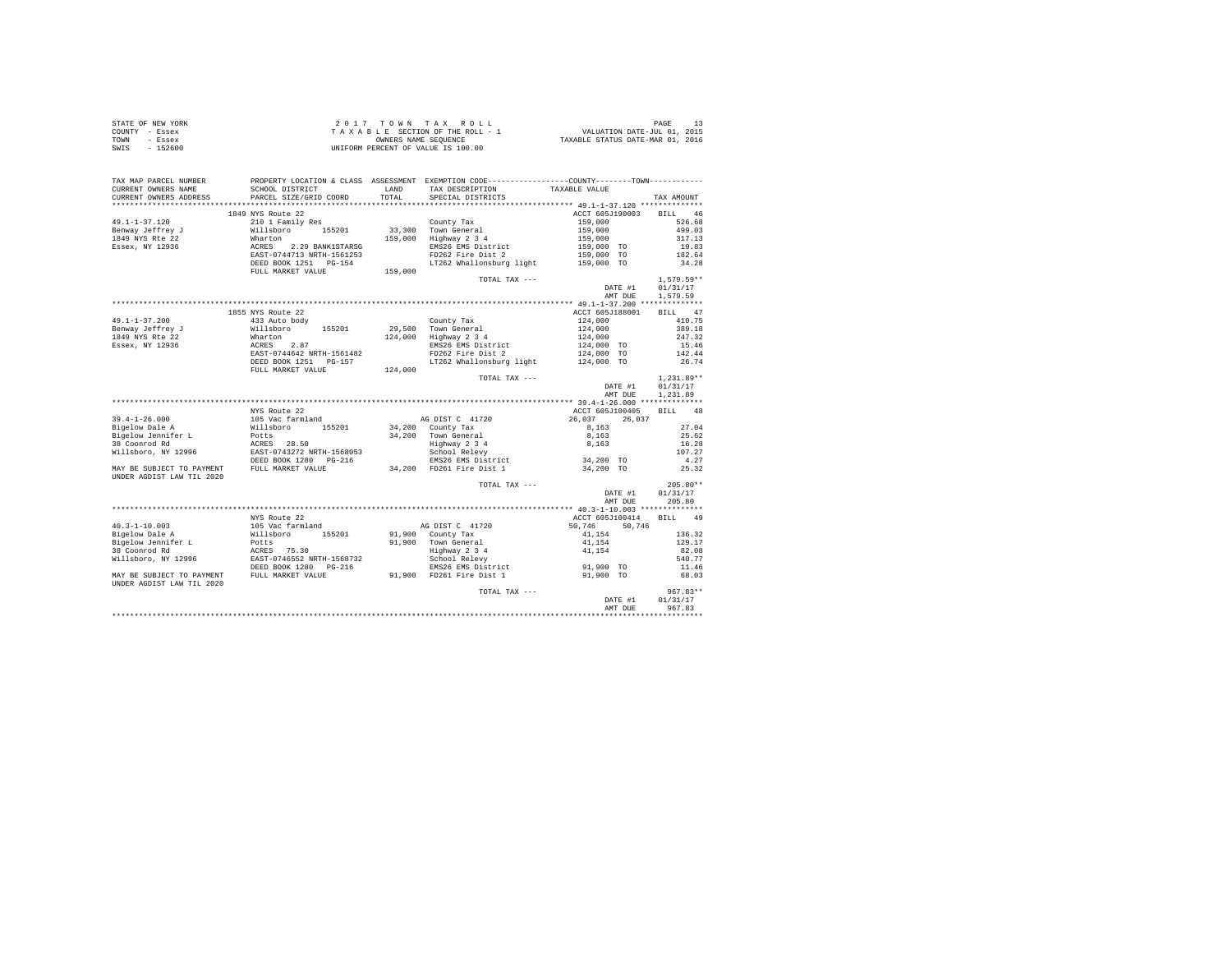| STATE OF NEW YORK | 2017 TOWN TAX ROLL                 | PAGE                             |
|-------------------|------------------------------------|----------------------------------|
| COUNTY - Essex    | TAXABLE SECTION OF THE ROLL - 1    | VALUATION DATE-JUL 01, 2015      |
| TOWN<br>- Essex   | OWNERS NAME SEOUENCE               | TAXABLE STATUS DATE-MAR 01, 2016 |
| $-152600$<br>SWIS | UNIFORM PERCENT OF VALUE IS 100.00 |                                  |

| TAX MAP PARCEL NUMBER                                  |                                                   |           | PROPERTY LOCATION & CLASS ASSESSMENT EXEMPTION CODE---------------COUNTY-------TOWN---------- |                                          |                   |
|--------------------------------------------------------|---------------------------------------------------|-----------|-----------------------------------------------------------------------------------------------|------------------------------------------|-------------------|
| CURRENT OWNERS NAME                                    | SCHOOL DISTRICT                                   | LAND      | TAX DESCRIPTION                                                                               | TAXABLE VALUE                            |                   |
| CURRENT OWNERS ADDRESS<br>*******************          | PARCEL SIZE/GRID COORD<br>*********************** | TOTAL<br> | SPECIAL DISTRICTS                                                                             |                                          | TAX AMOUNT        |
|                                                        |                                                   |           | ************************************ 49.1-1-1.000 ***************                             |                                          |                   |
|                                                        | 2098 NYS Route 22                                 |           |                                                                                               | ACCT 605J100502                          | <b>BILL</b><br>50 |
| $49.1 - 1 - 1.000$                                     | 112 Dairy farm                                    |           | AG DIST C 41720                                                                               | 115,701<br>115,701                       |                   |
| Bigelow Dale A                                         | Willsboro<br>155201                               | 234,400   | County Tax                                                                                    | 200,399                                  | 663.82            |
| Bigelow Jennifer L                                     | Potts                                             | 316,100   | Town General                                                                                  | 200,399                                  | 628.97            |
| 38 Coonrod Rd                                          | 153ac                                             |           | Highway 2 3 4                                                                                 | 200,399                                  | 399.70            |
| Willsboro, NY 12996                                    | ACRES 146.70                                      |           | School Relevy                                                                                 |                                          | 2.633.25          |
|                                                        | EAST-0744633 NRTH-1566872                         |           | EMS26 EMS District                                                                            | 316,100 TO                               | 39.42             |
| MAY BE SUBJECT TO PAYMENT                              | DEED BOOK 1266 PG-286                             |           | FD261 Fire Dist 1                                                                             | 316,100 TO                               | 234.00            |
| UNDER AGDIST LAW TIL 2020                              | FULL MARKET VALUE                                 | 316,100   |                                                                                               |                                          |                   |
|                                                        |                                                   |           | TOTAL TAX ---                                                                                 |                                          | $4,599.16**$      |
|                                                        |                                                   |           |                                                                                               | DATE #1                                  | 01/31/17          |
|                                                        |                                                   |           |                                                                                               | AMT DUE                                  | 4.599.16          |
|                                                        |                                                   |           |                                                                                               |                                          |                   |
|                                                        | NYS Route 22                                      |           |                                                                                               | ACCT 605J100406                          | <b>BILL</b><br>51 |
| $49.1 - 1 - 2.000$                                     | 105 Vac farmland                                  |           | AG DIST C 41720                                                                               | 65,388<br>65,388                         |                   |
| Bigelow Dale A                                         | 155201<br>Willsboro                               |           | 106,300 County Tax                                                                            | 40.912                                   | 135.52            |
| Bigelow Jennifer L                                     | Potts                                             |           | 106,300 Town General                                                                          | 40,912                                   | 128.41            |
| 38 Coonrod Rd                                          | 77.20<br>ACRES                                    |           | Highway 2 3 4                                                                                 | 40,912                                   | 81.60             |
| Willsboro, NY 12996                                    | EAST-0745025 NRTH-1565735                         |           | School Relevy                                                                                 |                                          | 537.58            |
|                                                        | DEED BOOK 1280 PG-216                             |           | EMS26 EMS District                                                                            | 106,300 TO                               | 13.26             |
| MAY BE SUBJECT TO PAYMENT<br>UNDER AGDIST LAW TIL 2020 | FULL MARKET VALUE                                 |           | 106,300 FD261 Fire Dist 1                                                                     | 106,300 TO                               | 78.69             |
|                                                        |                                                   |           | TOTAL TAX ---                                                                                 |                                          | $975.06**$        |
|                                                        |                                                   |           |                                                                                               | DATE #1                                  | 01/31/17          |
|                                                        |                                                   |           |                                                                                               | AMT DUE                                  | 975.06            |
|                                                        |                                                   |           |                                                                                               | *********** 48.2-1-2.200 *************** |                   |
|                                                        | 718 Brookfield Rd                                 |           |                                                                                               | ACCT 605J187003                          | 52<br><b>BILL</b> |
| $48.2 - 1 - 2.200$                                     | 210 1 Family Res                                  |           | County Tax                                                                                    | 53,200                                   | 176.22            |
| Bigelow Donald R                                       | Westport<br>155001                                | 34,000    | Town General                                                                                  | 53,200                                   | 166.97            |
| 718 Brookfield Rd                                      | 15 Brookfield Patent                              | 53,200    | Highway 2 3 4                                                                                 | 53,200                                   | 106.11            |
| PO Box 41                                              | 3.00<br>ACRES                                     |           | EMS26 EMS District                                                                            | 53,200 TO                                | 6.63              |
| Essex, NY 12936                                        | EAST-0732227 NRTH-1568058                         |           | FD262 Fire Dist 2                                                                             | 53,200 TO                                | 61.11             |
|                                                        | DEED BOOK 886<br>$PG-008$                         |           |                                                                                               |                                          |                   |
|                                                        | FULL MARKET VALUE                                 | 53,200    |                                                                                               |                                          |                   |
|                                                        |                                                   |           | TOTAL TAX ---                                                                                 |                                          | $517.04**$        |
|                                                        |                                                   |           |                                                                                               | DATE #1                                  | 01/31/17          |
|                                                        |                                                   |           |                                                                                               | AMT DUE                                  | 517.04            |
|                                                        |                                                   |           |                                                                                               |                                          |                   |
|                                                        | 105 Reynolds Rd                                   |           |                                                                                               | ACCT 605J103312                          | <b>BILL</b><br>53 |
| $48.1 - 1 - 12.000$                                    | 910 Priv forest                                   |           |                                                                                               | 54,000                                   | 178.87            |
| Bigelow Keith                                          | 155001<br>Westport                                | 54,000    | County Tax<br>Town General                                                                    | 54,000                                   | 169.48            |
|                                                        |                                                   | 54,000    |                                                                                               |                                          | 107.70            |
| Bigelow Tammy<br>Woodlawn Ln                           | 13 Brookfield                                     |           | Highway 2 3 4                                                                                 | 54,000                                   |                   |
|                                                        | 00050.00                                          |           | EMS26 EMS District                                                                            | 54,000 TO                                | 6.73              |
| Willsboro, NY 12996                                    | ACRES 50.00                                       |           | FD262 Fire Dist 2                                                                             | 54,000 TO                                | 62.03             |
|                                                        | EAST-0728616 NRTH-1566838                         |           |                                                                                               |                                          |                   |
|                                                        | DEED BOOK 1818<br>$PG-284$                        |           |                                                                                               |                                          |                   |
|                                                        | FULL MARKET VALUE                                 | 54,000    |                                                                                               |                                          |                   |
|                                                        |                                                   |           | TOTAL TAX ---                                                                                 |                                          | 524.81**          |
|                                                        |                                                   |           |                                                                                               | DATE #1                                  | 01/31/17          |
|                                                        |                                                   |           |                                                                                               | AMT DUE                                  | 524.81            |
|                                                        |                                                   |           |                                                                                               |                                          |                   |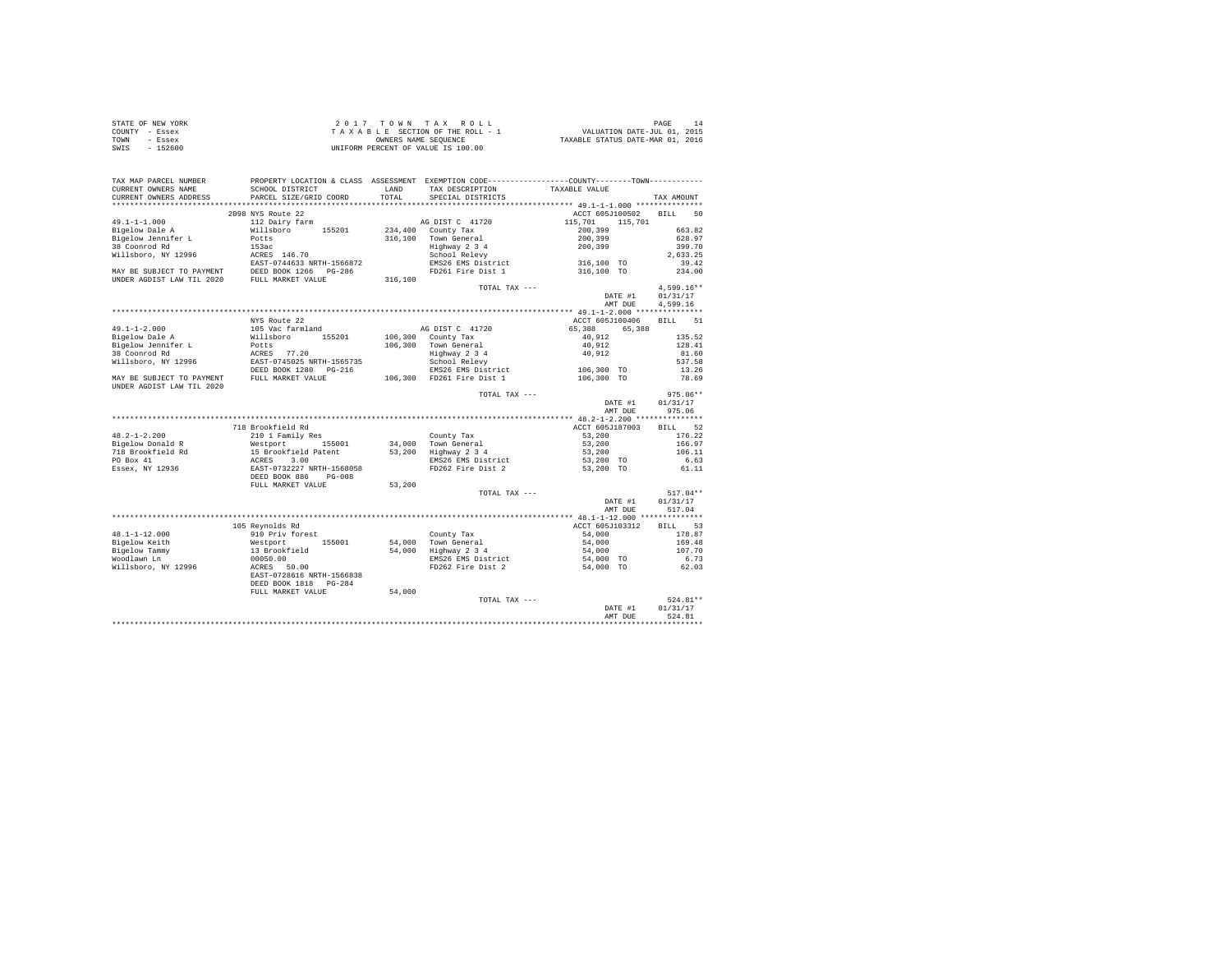|                | STATE OF NEW YORK |  |  |  | 2017 TOWN TAX ROLL                 |  |  |  |                                 | PAGE                             |
|----------------|-------------------|--|--|--|------------------------------------|--|--|--|---------------------------------|----------------------------------|
| COUNTY - Essex |                   |  |  |  |                                    |  |  |  | TAXABLE SECTION OF THE ROLL - 1 | VALUATION DATE-JUL 01, 2015      |
| TOWN           | - Essex           |  |  |  | OWNERS NAME SEOUENCE               |  |  |  |                                 | TAXABLE STATUS DATE-MAR 01, 2016 |
| SWIS           | $-152600$         |  |  |  | UNIFORM PERCENT OF VALUE IS 100.00 |  |  |  |                                 |                                  |

| TAX MAP PARCEL NUMBER<br>CURRENT OWNERS NAME<br>CURRENT OWNERS ADDRESS | PROPERTY LOCATION & CLASS ASSESSMENT EXEMPTION CODE---------------COUNTY-------TOWN---------<br>SCHOOL DISTRICT<br>PARCEL SIZE/GRID COORD | LAND<br>TOTAL    | TAX DESCRIPTION<br>SPECIAL DISTRICTS        | TAXABLE VALUE                                 | TAX AMOUNT                               |
|------------------------------------------------------------------------|-------------------------------------------------------------------------------------------------------------------------------------------|------------------|---------------------------------------------|-----------------------------------------------|------------------------------------------|
| **********************                                                 |                                                                                                                                           |                  |                                             |                                               |                                          |
| $48.1 - 1 - 17.000$<br>Bigelow Keith L<br>Bigelow Tammy F              | Mason Rd<br>321 Abandoned ag<br>155001<br>Westport<br>14 Brookfield                                                                       | 38,500<br>38,500 | County Tax<br>Town General<br>Highway 2 3 4 | ACCT 605J103311<br>38,500<br>38,500<br>38,500 | BILL.<br>54<br>127.53<br>120.84<br>76.79 |
| 22 Woodlawn Dr<br>Willsboro, NY 12996                                  | 40.00<br>ACRES<br>EAST-0729509 NRTH-1567333<br>DEED BOOK 1107 PG-188<br>FULL MARKET VALUE                                                 | 38,500           | EMS26 EMS District<br>FD262 Fire Dist 2     | 38,500 TO<br>38,500 TO                        | 4.80<br>44.22                            |
|                                                                        |                                                                                                                                           |                  | TOTAL TAX ---                               |                                               | $374.18**$                               |
|                                                                        |                                                                                                                                           |                  |                                             | DATE #1<br>AMT DUE                            | 01/31/17<br>374.18                       |
|                                                                        |                                                                                                                                           |                  |                                             | **** 48.2-1-7.000 ****************            |                                          |
|                                                                        | 357 Leaning Rd                                                                                                                            |                  |                                             | ACCT 605J100504                               | 55<br><b>BILL</b>                        |
| $48.2 - 1 - 7.000$                                                     | 210 1 Family Res                                                                                                                          |                  | County Tax                                  | 90,900                                        | 301.10                                   |
| Bigelow Ronald V                                                       | Willsboro<br>155201                                                                                                                       | 32,000           | Town General                                | 90,900                                        | 285.30                                   |
| 357 Leaning Rd                                                         | Potts                                                                                                                                     | 90,900           | Highway 2 3 4                               | 90,900                                        | 181.30                                   |
| Essex, NY 12936                                                        | ACRES<br>1.00                                                                                                                             |                  | EMS26 EMS District                          | 90,900 TO                                     | 11.34                                    |
|                                                                        | EAST-0742353 NRTH-1567851                                                                                                                 |                  | FD261 Fire Dist 1                           | 90.900 TO                                     | 67.29                                    |
|                                                                        | DEED BOOK 1318 PG-10                                                                                                                      |                  |                                             |                                               |                                          |
|                                                                        | FULL MARKET VALUE                                                                                                                         | 90,900           |                                             |                                               |                                          |
|                                                                        |                                                                                                                                           |                  | TOTAL TAX ---                               |                                               | 846.33**                                 |
|                                                                        |                                                                                                                                           |                  |                                             | DATE #1                                       | 01/31/17                                 |
|                                                                        |                                                                                                                                           |                  |                                             | AMT DUE                                       | 846.33                                   |
|                                                                        |                                                                                                                                           |                  |                                             |                                               |                                          |
|                                                                        | 339 Leaning Rd                                                                                                                            |                  |                                             | ACCT 605J100314                               | 56<br><b>BILL</b>                        |
| $48.2 - 1 - 8.000$                                                     | 210 1 Family Res                                                                                                                          |                  | County Tax                                  | 78,200                                        | 259.04                                   |
| Bigelow Taylor<br>149 Coonrod Rd                                       | 155201<br>Willsboro                                                                                                                       | 32,200<br>78,200 | Town General                                | 78,200                                        | 245.44                                   |
| Willsboro, NY 12996                                                    | Potts                                                                                                                                     |                  | Highway 2 3 4                               | 78,200                                        | 155.97                                   |
|                                                                        | ACRES<br>1.20                                                                                                                             |                  | EMS26 EMS District                          | 78,200 TO                                     | 9.75                                     |
| PRIOR OWNER ON 3/01/2016                                               | EAST-0742275 NRTH-1567402<br>DEED BOOK 1857 PG-35                                                                                         |                  | FD261 Fire Dist 1                           | 78,200 TO                                     | 57.89                                    |
| Bigelow Fay P                                                          | FULL MARKET VALUE                                                                                                                         | 78,200           |                                             |                                               |                                          |
|                                                                        |                                                                                                                                           |                  | TOTAL TAX ---                               | DATE #1<br>AMT DUE                            | $728.09**$<br>01/31/17<br>728.09         |
|                                                                        |                                                                                                                                           |                  |                                             |                                               |                                          |
|                                                                        | 1707 Jersey St                                                                                                                            |                  |                                             | ACCT 605J101509                               | 57<br><b>BILL</b>                        |
| $39.3 - 1 - 11.110$                                                    | 240 Rural res                                                                                                                             |                  | AG DIST C 41720                             | 63.546<br>63.546                              |                                          |
| Bingham Rachel                                                         | Willsboro<br>155201                                                                                                                       | 162,900          | County Tax                                  | 174.354                                       | 577.54                                   |
| Henderson Nathan                                                       | 2 Brookfield                                                                                                                              | 237,900          | Town General                                | 174,354                                       | 547.22                                   |
| 1699 Jersey St                                                         | 1751/18 Lease                                                                                                                             |                  | Highway 2 3 4                               | 174.354                                       | 347.75                                   |
| Essex, NY 12936                                                        | ACRES 88.00                                                                                                                               |                  | EMS26 EMS District                          | 237,900 TO                                    | 29.67                                    |
|                                                                        | EAST-0729470 NRTH-1571510                                                                                                                 |                  | FD262 Fire Dist 2                           | 237,900 TO                                    | 273.27                                   |
| MAY BE SUBJECT TO PAYMENT                                              | DEED BOOK 1773<br>$PG-1$                                                                                                                  |                  |                                             |                                               |                                          |
| UNDER AGDIST LAW TIL 2020                                              | FULL MARKET VALUE                                                                                                                         | 237.900          |                                             |                                               |                                          |
|                                                                        |                                                                                                                                           |                  | TOTAL TAX ---                               |                                               | $1,775.45**$                             |
|                                                                        |                                                                                                                                           |                  |                                             | DATE #1                                       | 01/31/17                                 |
|                                                                        |                                                                                                                                           |                  |                                             | AMT DUE                                       | 1,775.45                                 |
|                                                                        |                                                                                                                                           |                  |                                             |                                               |                                          |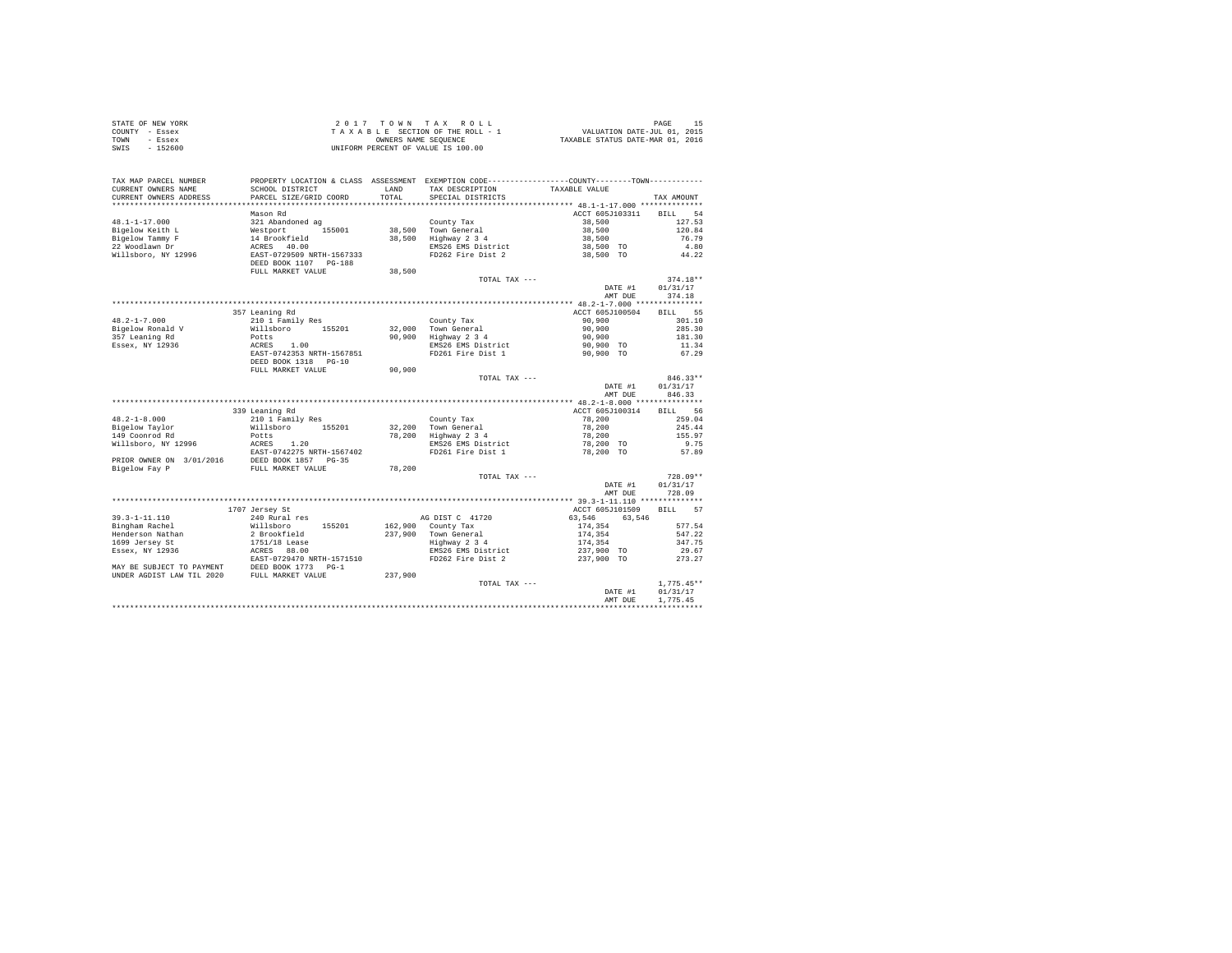| STATE OF NEW YORK | 2017 TOWN TAX ROLL                 | PAGE                             |
|-------------------|------------------------------------|----------------------------------|
| COUNTY - Essex    | TAXABLE SECTION OF THE ROLL - 1    | VALUATION DATE-JUL 01, 2015      |
| TOWN<br>- Essex   | OWNERS NAME SEOUENCE               | TAXABLE STATUS DATE-MAR 01, 2016 |
| $-152600$<br>SWIS | UNIFORM PERCENT OF VALUE IS 100.00 |                                  |

| TAX MAP PARCEL NUMBER<br>CURRENT OWNERS NAME<br>CURRENT OWNERS ADDRESS | SCHOOL DISTRICT<br>PARCEL SIZE/GRID COORD         | LAND<br>TOTAL | PROPERTY LOCATION & CLASS ASSESSMENT EXEMPTION CODE----------------COUNTY-------TOWN---------<br>TAX DESCRIPTION<br>SPECIAL DISTRICTS | TAXABLE VALUE                            | TAX AMOUNT        |
|------------------------------------------------------------------------|---------------------------------------------------|---------------|---------------------------------------------------------------------------------------------------------------------------------------|------------------------------------------|-------------------|
| *************************                                              |                                                   |               |                                                                                                                                       |                                          |                   |
|                                                                        | Jersey St                                         |               |                                                                                                                                       | ACCT 605Z008007                          | BTLL.<br>58       |
| $39.3 - 4 - 10.000$                                                    | 322 Rural vac>10                                  |               | AG DIST C 41720                                                                                                                       | 40.392<br>40.392                         |                   |
| Bingham Rachel W                                                       | Willsboro 155201                                  |               | 57,300 County Tax                                                                                                                     | 16,908                                   | 56.01             |
| Henderson Nathan D                                                     | 9 Brookfield                                      | 57,300        | Town General                                                                                                                          | 16,908                                   | 53.07             |
| 1699 Jersey St                                                         | ACRES 31.00                                       |               | Highway 2 3 4                                                                                                                         | 16,908                                   | 33.72             |
| Essex, NY 12936                                                        | EAST-0729163 NRTH-1569559                         |               | EMS26 EMS District                                                                                                                    | 57,300 TO                                | 7.15              |
|                                                                        | DEED BOOK 1800 PG-237                             |               | FD262 Fire Dist 2                                                                                                                     | 57,300 TO                                | 65.82             |
| MAY BE SUBJECT TO PAYMENT<br>UNDER AGDIST LAW TIL 2020                 | FULL MARKET VALUE                                 | 57,300        |                                                                                                                                       |                                          |                   |
|                                                                        |                                                   |               | TOTAL TAX ---                                                                                                                         |                                          | $215.77**$        |
|                                                                        |                                                   |               |                                                                                                                                       | DATE #1                                  | 01/31/17          |
|                                                                        |                                                   |               |                                                                                                                                       | AMT DUE                                  | 215.77            |
|                                                                        |                                                   |               |                                                                                                                                       | *********** 49.11-1-45.200 ************* |                   |
|                                                                        | Lake Shore Rd                                     |               |                                                                                                                                       | ACCT 605Z004001                          | 59<br><b>BILL</b> |
| 49.11-1-45.200                                                         | 311 Res vac land - WTRFNT                         |               | County Tax                                                                                                                            | 79,700                                   | 264.00            |
| Blake Deborah                                                          | Willsboro 155201                                  |               | 79.700 Town General                                                                                                                   | 79,700                                   | 250.15            |
| 205 Derby Downs Dr                                                     | Wharton                                           |               | 79,700 Highway 2 3 4                                                                                                                  | 79,700                                   | 158.96            |
| Sneads Ferry, NC 28460                                                 | ACRES 0.20                                        |               | EMS26 EMS District                                                                                                                    | 79,700 TO                                | 9.94              |
|                                                                        | EAST-0758060 NRTH-1562130<br>DEED BOOK 1371 PG-88 |               | FD261 Fire Dist 1                                                                                                                     | 79,700 TO                                | 59.00             |
|                                                                        | FULL MARKET VALUE                                 | 79,700        |                                                                                                                                       |                                          |                   |
|                                                                        |                                                   |               | TOTAL TAX ---                                                                                                                         |                                          | $742.05**$        |
|                                                                        |                                                   |               |                                                                                                                                       | DATE #1                                  | 01/31/17          |
|                                                                        |                                                   |               |                                                                                                                                       | AMT DUE                                  | 742.05            |
|                                                                        |                                                   |               |                                                                                                                                       |                                          |                   |
|                                                                        | 30 Lila Way                                       |               |                                                                                                                                       | ACCT 605J101408                          | 60<br><b>BILL</b> |
| $49.11 - 1 - 46.000$                                                   | 210 1 Family Res                                  |               | County Tax                                                                                                                            | 346,800                                  | 1,148.77          |
| Blake Deborah                                                          | Willsboro 155201                                  |               | 153,600 Town General                                                                                                                  | 346,800                                  | 1,088.46          |
| 205 Derby Downs Dr                                                     | Wharton                                           | 346,800       | Highway 2 3 4                                                                                                                         | 346,800                                  | 691.70            |
| Sneads Ferry, NC 28460                                                 | 2.20<br>ACRES                                     |               | EMS26 EMS District                                                                                                                    | 346,800 TO                               | 43.25             |
|                                                                        | EAST-0757386 NRTH-1562018                         |               | FD261 Fire Dist 1                                                                                                                     | 346,800 TO                               | 256.72            |
|                                                                        | DEED BOOK 1297 PG-4                               |               |                                                                                                                                       |                                          |                   |
|                                                                        | FULL MARKET VALUE                                 | 346,800       |                                                                                                                                       |                                          |                   |
|                                                                        |                                                   |               | TOTAL TAX ---                                                                                                                         |                                          | $3.228.90**$      |
|                                                                        |                                                   |               |                                                                                                                                       | DATE #1                                  | 01/31/17          |
|                                                                        |                                                   |               |                                                                                                                                       | AMT DUE                                  | 3,228.90          |
|                                                                        |                                                   |               |                                                                                                                                       |                                          |                   |
|                                                                        | 2496 NYS Route 22                                 |               |                                                                                                                                       | ACCT 605J102214                          | BILL 61           |
| $40.3 - 3 - 11.000$                                                    | 210 1 Family Res                                  |               | County Tax                                                                                                                            | 85,000                                   | 281.56            |
| Bliss Dorothy                                                          | Willsboro 155201                                  |               | 22,800 Town General                                                                                                                   | 85,000                                   | 266.78            |
| Borden Sheila A                                                        | Potts                                             | 85,000        | Highway 2 3 4                                                                                                                         | 85,000                                   | 169.53            |
| 2496 NYS Route 22                                                      | ACRES 0.40<br>EAST-0750748 NRTH-1570933           |               | EMS26 EMS District                                                                                                                    | 85,000 TO                                | 10.60             |
| Essex, NY 12936                                                        |                                                   |               | FD261 Fire Dist 1                                                                                                                     | 85,000 TO                                | 62.92             |
|                                                                        | DEED BOOK 1818 PG-72                              |               | LT261 Essex light                                                                                                                     | 85,000 TO                                | 6.17              |
|                                                                        | FULL MARKET VALUE                                 | 85,000        |                                                                                                                                       |                                          |                   |
|                                                                        |                                                   |               | TOTAL TAX ---                                                                                                                         |                                          | 797.56**          |
|                                                                        |                                                   |               |                                                                                                                                       | DATE #1                                  | 01/31/17          |
|                                                                        |                                                   |               |                                                                                                                                       | AMT DUE                                  | 797.56            |
|                                                                        |                                                   |               |                                                                                                                                       |                                          |                   |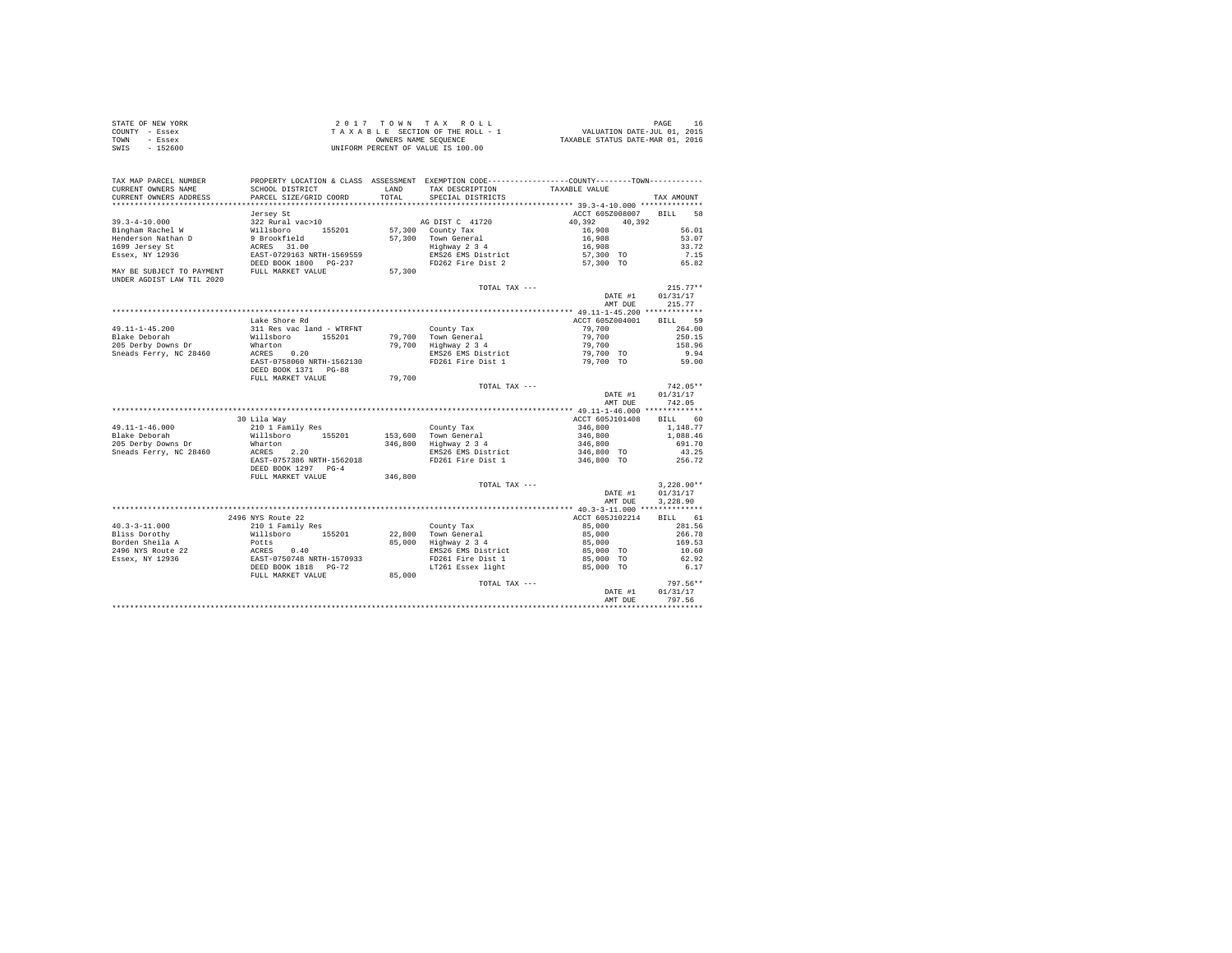|                | STATE OF NEW YORK | 2017 TOWN TAX ROLL                 | PAGE                             |
|----------------|-------------------|------------------------------------|----------------------------------|
| COUNTY - Essex |                   | TAXABLE SECTION OF THE ROLL - 1    | VALUATION DATE-JUL 01, 2015      |
| TOWN           | - Essex           | OWNERS NAME SEOUENCE               | TAXABLE STATUS DATE-MAR 01, 2016 |
| SWIS           | $-152600$         | UNIFORM PERCENT OF VALUE IS 100.00 |                                  |

| TAX MAP PARCEL NUMBER<br>CURRENT OWNERS NAME<br>CURRENT OWNERS ADDRESS                | SCHOOL DISTRICT<br>PARCEL SIZE/GRID COORD                                   | LAND<br>TOTAL. | PROPERTY LOCATION & CLASS ASSESSMENT EXEMPTION CODE----------------COUNTY-------TOWN----------<br>TAX DESCRIPTION<br>SPECIAL DISTRICTS | TAXABLE VALUE           | TAX AMOUNT   |
|---------------------------------------------------------------------------------------|-----------------------------------------------------------------------------|----------------|----------------------------------------------------------------------------------------------------------------------------------------|-------------------------|--------------|
| ************************                                                              | ***************************                                                 |                |                                                                                                                                        |                         |              |
|                                                                                       | 14 Willett Ln                                                               |                |                                                                                                                                        | ACCT 605J103910 BILL 62 |              |
| $49.69 - 1 - 12.000$                                                                  | 210 1 Family Res                                                            |                | County Tax                                                                                                                             | 93,400                  | 309.39       |
| Bockman Mary                                                                          | Willsboro 155201                                                            |                | 24,000 Town General                                                                                                                    | 93,400                  | 293.14       |
| Buchanan Andrew N                                                                     | Friswell                                                                    |                | 93,400 Highway 2 3 4                                                                                                                   | 93,400                  | 186.29       |
| PO Box 274                                                                            | ACRES 0.50<br>EAST-0744175 NRTH-1555283                                     |                | EMS26 EMS District                                                                                                                     | 93,400 TO               | 11.65        |
| Essex, NY 12936                                                                       |                                                                             |                | FD262 Fire Dist 2                                                                                                                      | 93,400 TO               | 107.29       |
|                                                                                       | DEED BOOK 1513 PG-78                                                        |                | LT262 Whallonsburg light 93,400 TO                                                                                                     |                         | 20.14        |
|                                                                                       | FULL MARKET VALUE                                                           | 93,400         |                                                                                                                                        |                         |              |
|                                                                                       |                                                                             |                | TOTAL TAX ---                                                                                                                          |                         | $927.90**$   |
|                                                                                       |                                                                             |                |                                                                                                                                        | DATE #1                 | 01/31/17     |
|                                                                                       |                                                                             |                |                                                                                                                                        | AMT DUE                 | 927.90       |
|                                                                                       |                                                                             |                |                                                                                                                                        |                         |              |
|                                                                                       | 2263 Lake Shore Rd                                                          |                |                                                                                                                                        | ACCT 605J103512         | BILL 63      |
| $40.73 - 5 - 9.000$                                                                   | 210 1 Family Res                                                            |                | County Tax                                                                                                                             | 257,500                 | 852.96       |
| Boisen Bruce A                                                                        | Willsboro<br>155201                                                         |                | 58,500 Town General                                                                                                                    | 257.500                 | 808.19       |
| Boisen Sharon                                                                         | Potts                                                                       |                | 257,500 Highway 2 3 4                                                                                                                  | 257,500                 | 513.59       |
| PO Box 201                                                                            | 1649/278-Sewer Easement<br>ACRES 0.30                                       |                | EMS26 EMS District                                                                                                                     | 257,500 TO              | 32.11        |
| Essex, NY 12936                                                                       |                                                                             |                | FD261 Fire Dist 1                                                                                                                      | 257,500 TO              | 190.62       |
|                                                                                       | EAST-0757033 NRTH-1570806                                                   |                | LT261 Essex light                                                                                                                      | 257,500 TO              | 18.69        |
|                                                                                       | DEED BOOK 1045 PG-308                                                       |                |                                                                                                                                        |                         |              |
|                                                                                       | FULL MARKET VALUE                                                           | 257,500        |                                                                                                                                        |                         |              |
|                                                                                       |                                                                             |                | TOTAL TAX ---                                                                                                                          |                         | $2,416.16**$ |
|                                                                                       |                                                                             |                |                                                                                                                                        | DATE #1                 | 01/31/17     |
|                                                                                       |                                                                             |                |                                                                                                                                        | AMT DUE                 | 2.416.16     |
|                                                                                       |                                                                             |                |                                                                                                                                        | ACCT 605J101212         | BTLL 64      |
| $49.11 - 1 - 35.000$                                                                  | 38 Burt Way<br>260 Seasonal res                                             |                | County Tax                                                                                                                             | 172,300                 | 570.74       |
| Boucher Thomas                                                                        | Willsboro 155201                                                            |                | 146.800 Town General                                                                                                                   | 172,300                 | 540.78       |
| Boucher Rebecca                                                                       |                                                                             |                | 172,300 Highway 2 3 4                                                                                                                  | 172,300                 | 343.66       |
| 225 Kane St                                                                           | Wharton<br>ACRES 1.50<br>EAST-0757264 NRTH-1562595<br>DEED BOOK 1078 PG-179 |                | School Relevy                                                                                                                          |                         | 2.264.03     |
| Brooklyn, NY 11231                                                                    |                                                                             |                | EMS26 EMS District                                                                                                                     | 172,300 TO              | 21.49        |
|                                                                                       |                                                                             |                | FD261 Fire Dist 1                                                                                                                      | 172,300 TO              | 127.55       |
|                                                                                       | FULL MARKET VALUE                                                           | 172,300        |                                                                                                                                        |                         |              |
|                                                                                       |                                                                             |                | TOTAL TAX ---                                                                                                                          |                         | $3.868.25**$ |
|                                                                                       |                                                                             |                |                                                                                                                                        | DATE #1                 | 01/31/17     |
|                                                                                       |                                                                             |                |                                                                                                                                        | AMT DUE                 | 3.868.25     |
|                                                                                       |                                                                             |                |                                                                                                                                        |                         |              |
|                                                                                       | 1962 Lake Shore Rd                                                          |                |                                                                                                                                        | ACCT 605J104309         | BILL 65      |
| 49.11-1-22.000                                                                        | 260 Seasonal res - WTRFNT                                                   |                | County Tax                                                                                                                             | 102,700                 | 340.19       |
| Boucher Thomas O                                                                      | Willsboro 155201                                                            |                | 91,000 Town General                                                                                                                    | 102,700                 | 322.33       |
| 220 Water St Apt 220                                                                  | Wharton                                                                     |                | 102,700 Highway 2 3 4                                                                                                                  | 102,700                 | 204.84       |
| Brooklyn, NY 11201                                                                    | ACRES 0.30                                                                  |                | EMS26 EMS District                                                                                                                     | 102,700 TO              | 12.81        |
|                                                                                       | EAST-0758381 NRTH-1563703                                                   |                | FD261 Fire Dist 1                                                                                                                      | 102,700 TO              | 76.03        |
| PRIOR OWNER ON $3/01/2016$ DEED BOOK 1642 PG-61<br>Boucher Thomas O FULL MARKET VALUE |                                                                             |                |                                                                                                                                        |                         |              |
|                                                                                       |                                                                             | 102,700        |                                                                                                                                        |                         |              |
|                                                                                       |                                                                             |                | TOTAL TAX ---                                                                                                                          |                         | $956.20**$   |
|                                                                                       |                                                                             |                |                                                                                                                                        | DATE #1                 | 01/31/17     |
|                                                                                       |                                                                             |                |                                                                                                                                        | AMT DUE                 | 956.20<br>.  |
|                                                                                       |                                                                             |                |                                                                                                                                        |                         |              |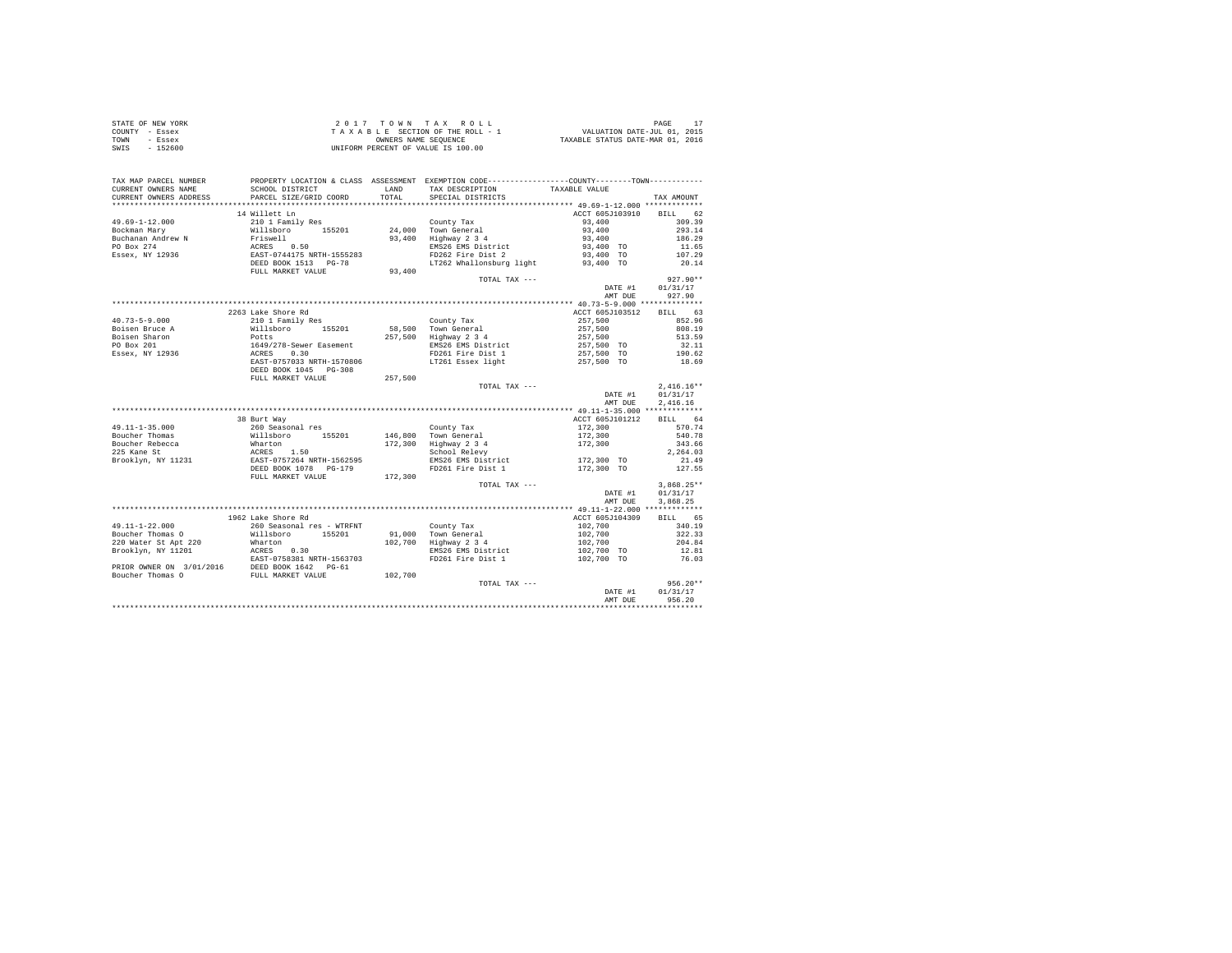| STATE OF NEW YORK | 2017 TOWN TAX ROLL                 | PAGE                             |
|-------------------|------------------------------------|----------------------------------|
| COUNTY - Essex    | TAXABLE SECTION OF THE ROLL - 1    | VALUATION DATE-JUL 01, 2015      |
| TOWN<br>- Essex   | OWNERS NAME SEOUENCE               | TAXABLE STATUS DATE-MAR 01, 2016 |
| $-152600$<br>SWIS | UNIFORM PERCENT OF VALUE IS 100.00 |                                  |

| TAX MAP PARCEL NUMBER<br>CURRENT OWNERS NAME<br>CURRENT OWNERS ADDRESS | SCHOOL DISTRICT<br>PARCEL SIZE/GRID COORD | LAND<br>TOTAL | PROPERTY LOCATION & CLASS ASSESSMENT EXEMPTION CODE---------------COUNTY-------TOWN---------<br>TAX DESCRIPTION TAXABLE VALUE<br>SPECIAL DISTRICTS |                         | TAX AMOUNT   |
|------------------------------------------------------------------------|-------------------------------------------|---------------|----------------------------------------------------------------------------------------------------------------------------------------------------|-------------------------|--------------|
|                                                                        | Burt Way                                  |               |                                                                                                                                                    | ACCT 605J186001 BILL 66 |              |
| $49.11 - 1 - 34.200$                                                   | 311 Res vac land                          |               | County Tax                                                                                                                                         | 1,000                   | 3.31         |
| Boucher Thomas O Jr                                                    | Willsboro<br>155201                       |               | 1,000 Town General                                                                                                                                 | 1,000                   | 3.14         |
| 225 Kane St                                                            | Wharton Patent                            | 1,000         | Highway 2 3 4                                                                                                                                      | 1,000                   | 1.99         |
| Brooklyn, NY 11231                                                     | Bk 946 Pg 312 (Easement)                  |               | School Relevy                                                                                                                                      |                         | 13.14        |
|                                                                        | ACRES 0.47                                |               | EMS26 EMS District 1,000 TO                                                                                                                        |                         | .12          |
|                                                                        | EAST-0757524 NRTH-1562620                 |               | FD261 Fire Dist 1                                                                                                                                  | 1,000 TO                | .74          |
|                                                                        | DEED BOOK 1084 PG-10                      |               |                                                                                                                                                    |                         |              |
|                                                                        | FULL MARKET VALUE                         | 1,000         |                                                                                                                                                    |                         |              |
|                                                                        |                                           |               | TOTAL TAX ---                                                                                                                                      |                         | $22.44**$    |
|                                                                        |                                           |               |                                                                                                                                                    | DATE #1                 | 01/31/17     |
|                                                                        |                                           |               |                                                                                                                                                    | AMT DUE                 | 22.44        |
|                                                                        |                                           |               |                                                                                                                                                    |                         |              |
|                                                                        | 150 Alden Rd                              |               |                                                                                                                                                    | ACCT 605J197011         | BILL 67      |
| $48.3 - 1 - 22.200$                                                    | 210 1 Family Res                          |               | County Tax                                                                                                                                         | 131,200                 | 434.60       |
| Boyle Nancy                                                            | 155001                                    |               | 39,700 Town General                                                                                                                                | 131,200                 | 411.78       |
| Westport<br>150 Alden Rd                                               | 35 Tavlor & Kimball                       |               | 131,200 Highway 2 3 4                                                                                                                              | 131,200                 | 261.68       |
| Westport, NY 12993                                                     | 10ac Deed                                 |               | EMS26 EMS District                                                                                                                                 | 131,200 TO              | 16.36        |
|                                                                        | 8.70<br>ACRES                             |               | FD262 Fire Dist 2                                                                                                                                  | 131,200 TO              | 150.71       |
|                                                                        | EAST-0727356 NRTH-1552502                 |               |                                                                                                                                                    |                         |              |
|                                                                        | DEED BOOK 1127 PG-250                     |               |                                                                                                                                                    |                         |              |
|                                                                        | FULL MARKET VALUE                         | 131,200       |                                                                                                                                                    |                         |              |
|                                                                        |                                           |               | TOTAL TAX ---                                                                                                                                      |                         | $1.275.13**$ |
|                                                                        |                                           |               |                                                                                                                                                    | DATE #1                 | 01/31/17     |
|                                                                        |                                           |               |                                                                                                                                                    | AMT DUE                 | 1,275.13     |
|                                                                        |                                           |               |                                                                                                                                                    |                         |              |
|                                                                        | 17 Derby Way                              |               |                                                                                                                                                    | ACCT 605J101901         | BILL 68      |
| $49.11 - 1 - 39.000$                                                   | 260 Seasonal res                          |               | County Tax                                                                                                                                         | 174,100                 | 576.70       |
| Brady Peter C                                                          | Willsboro 155201                          |               | 128,900 Town General                                                                                                                               | 174,100                 | 546.43       |
| 513 Higbee Rd                                                          | Wharton                                   |               | 174,100 Highway 2 3 4                                                                                                                              | 174.100                 | 347.25       |
| Charlotte, VT 05445                                                    | ACRES 0.60                                |               | EMS26 EMS District                                                                                                                                 | 174,100 TO              | 21.71        |
|                                                                        | EAST-0757676 NRTH-1562519                 |               | FD261 Fire Dist 1                                                                                                                                  | 174,100 TO              | 128.88       |
|                                                                        | DEED BOOK 1182 PG-108                     |               |                                                                                                                                                    |                         |              |
|                                                                        | FULL MARKET VALUE                         | 174,100       |                                                                                                                                                    |                         |              |
|                                                                        |                                           |               | TOTAL TAX ---                                                                                                                                      |                         | $1.620.97**$ |
|                                                                        |                                           |               |                                                                                                                                                    | DATE #1                 | 01/31/17     |
|                                                                        |                                           |               |                                                                                                                                                    | AMT DUE                 | 1,620.97     |
|                                                                        |                                           |               |                                                                                                                                                    |                         |              |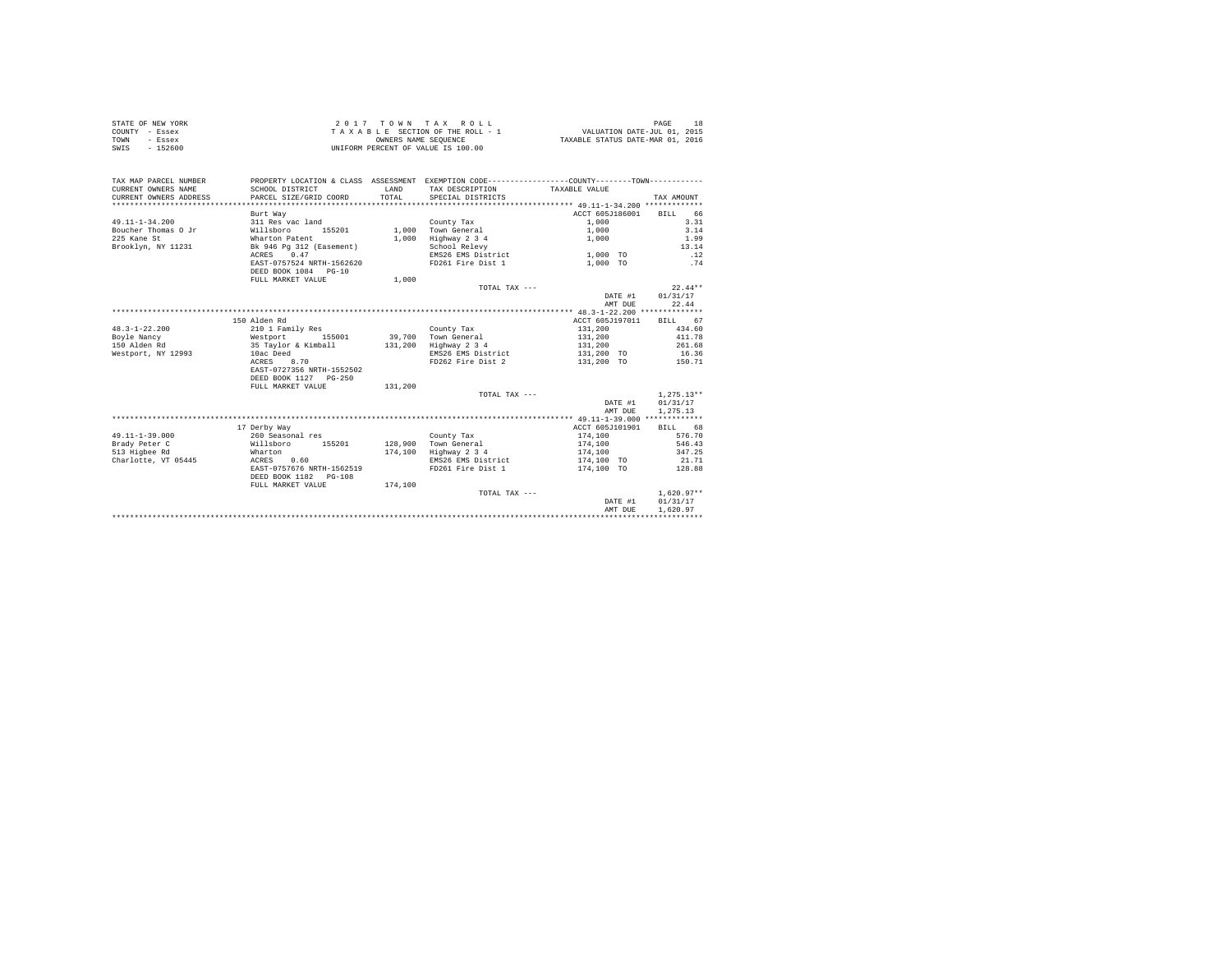|                | STATE OF NEW YORK |  |  |  | 2017 TOWN TAX ROLL                 |  |  |  |  | PAGE                             |
|----------------|-------------------|--|--|--|------------------------------------|--|--|--|--|----------------------------------|
| COUNTY - Essex |                   |  |  |  | TAXABLE SECTION OF THE ROLL - 1    |  |  |  |  | VALUATION DATE-JUL 01, 2015      |
| TOWN           | - Essex           |  |  |  | OWNERS NAME SEOUENCE               |  |  |  |  | TAXABLE STATUS DATE-MAR 01, 2016 |
| SWIS           | - 152600          |  |  |  | UNIFORM PERCENT OF VALUE IS 100.00 |  |  |  |  |                                  |

| TAX MAP PARCEL NUMBER<br>CURRENT OWNERS NAME<br>CURRENT OWNERS ADDRESS | SCHOOL DISTRICT<br>PARCEL SIZE/GRID COORD | <b>T.AND</b><br>TOTAL. | PROPERTY LOCATION & CLASS ASSESSMENT EXEMPTION CODE----------------COUNTY--------TOWN----------<br>TAX DESCRIPTION TAXABLE VALUE<br>SPECIAL DISTRICTS |                         | TAX AMOUNT |
|------------------------------------------------------------------------|-------------------------------------------|------------------------|-------------------------------------------------------------------------------------------------------------------------------------------------------|-------------------------|------------|
|                                                                        | Block House Rd                            |                        |                                                                                                                                                       | ACCT 605J100707 BILL 69 |            |
| $40.3 - 2 - 6.000$                                                     | 321 Abandoned ag                          |                        | County Tax                                                                                                                                            | 101,200                 | 335.22     |
| Braidlea Farms LP                                                      | 155201<br>Willsboro                       | 101,200                | Town General                                                                                                                                          | 101,200                 | 317.62     |
| 6500 Rock Spring Dr Ste 5                                              | Connolly                                  | 101,200                | Highway 2 3 4                                                                                                                                         | 101,200                 | 201.85     |
| Bethesda, MD 20874                                                     | ACRES 86.00                               |                        | EMS26 EMS District                                                                                                                                    | 101,200 TO              | 12.62      |
|                                                                        | EAST-0753384 NRTH-1575725                 |                        | FD261 Fire Dist 1                                                                                                                                     | 101,200 TO              | 74.91      |
|                                                                        | DEED BOOK 1755 PG-76                      |                        | LT261 Essex light                                                                                                                                     | 101,200 TO              | 7.35       |
|                                                                        | FULL MARKET VALUE                         | 101,200                | WB261 Water B&I                                                                                                                                       | 101,200 TO C            | 27.53      |
|                                                                        |                                           |                        | TOTAL TAX ---                                                                                                                                         |                         | $977.10**$ |
|                                                                        |                                           |                        |                                                                                                                                                       | DATE #1                 | 01/31/17   |
|                                                                        |                                           |                        |                                                                                                                                                       | AMT DUE                 | 977.10     |
|                                                                        |                                           |                        |                                                                                                                                                       |                         |            |
|                                                                        | Daniels Rd                                |                        |                                                                                                                                                       | ACCT 605J100815         | BILL 70    |
| $48.1 - 1 - 26.000$                                                    | 910 Priv forest                           |                        | County Tax                                                                                                                                            | 62,000                  | 205.37     |
| Bridge Anthony J Jr                                                    | Westport 155001                           |                        | 39.100 Town General                                                                                                                                   | 62,000                  | 194.59     |
| Simpson John Sr                                                        | 7 Platt Rogers                            | 62,000                 | Highway 2 3 4                                                                                                                                         | 62,000                  | 123.66     |
| 231 North St                                                           | ACRES 50.00                               |                        | EMS26 EMS District 62,000 TO                                                                                                                          |                         | 7.73       |
| Plymouth, CT 06782                                                     | EAST-0728631 NRTH-1562410                 |                        | FD262 Fire Dist 2 62,000 TO                                                                                                                           |                         | 71.22      |
|                                                                        | DEED BOOK 1300 PG-9                       |                        |                                                                                                                                                       |                         |            |
|                                                                        | FULL MARKET VALUE                         | 62,000                 |                                                                                                                                                       |                         |            |
|                                                                        |                                           |                        | TOTAL TAX $---$                                                                                                                                       |                         | $602.57**$ |
|                                                                        |                                           |                        |                                                                                                                                                       | DATE #1                 | 01/31/17   |
|                                                                        |                                           |                        |                                                                                                                                                       | AMT DUE                 | 602.57     |
|                                                                        |                                           |                        |                                                                                                                                                       |                         |            |
|                                                                        | Middle Rd                                 |                        |                                                                                                                                                       | ACCT 605Z006003         | BILL 71    |
| $49.1 - 1 - 19.220$                                                    | 105 Vac farmland                          |                        | County Tax                                                                                                                                            | 58,700                  | 194.44     |
| Bridge Laura                                                           | Willsboro<br>155201                       |                        | 58.700 Town General                                                                                                                                   | 58,700                  | 184.23     |
| Bridge Scott                                                           | Wharton                                   | 58,700                 | Highway 2 3 4                                                                                                                                         | 58,700                  | 117.08     |
| 166 Middle Rd                                                          | ACRES 52.32                               |                        | EMS26 EMS District                                                                                                                                    | 58,700 TO               | 7.32       |
| Essex, NY 12936                                                        | EAST-0750741 NRTH-1562865                 |                        | FD261 Fire Dist 1                                                                                                                                     | 58,700 TO               | 43.45      |
|                                                                        | DEED BOOK 1468 PG-24                      |                        |                                                                                                                                                       |                         |            |
| MAY BE SUBJECT TO PAYMENT<br>UNDER AGDIST LAW TIL 2017                 | FULL MARKET VALUE                         | 58,700                 |                                                                                                                                                       |                         |            |
|                                                                        |                                           |                        | TOTAL TAX ---                                                                                                                                         |                         | 546.52**   |
|                                                                        |                                           |                        |                                                                                                                                                       | DATE #1                 | 01/31/17   |
|                                                                        |                                           |                        |                                                                                                                                                       | AMT DUE                 | 546.52     |
|                                                                        |                                           |                        |                                                                                                                                                       |                         |            |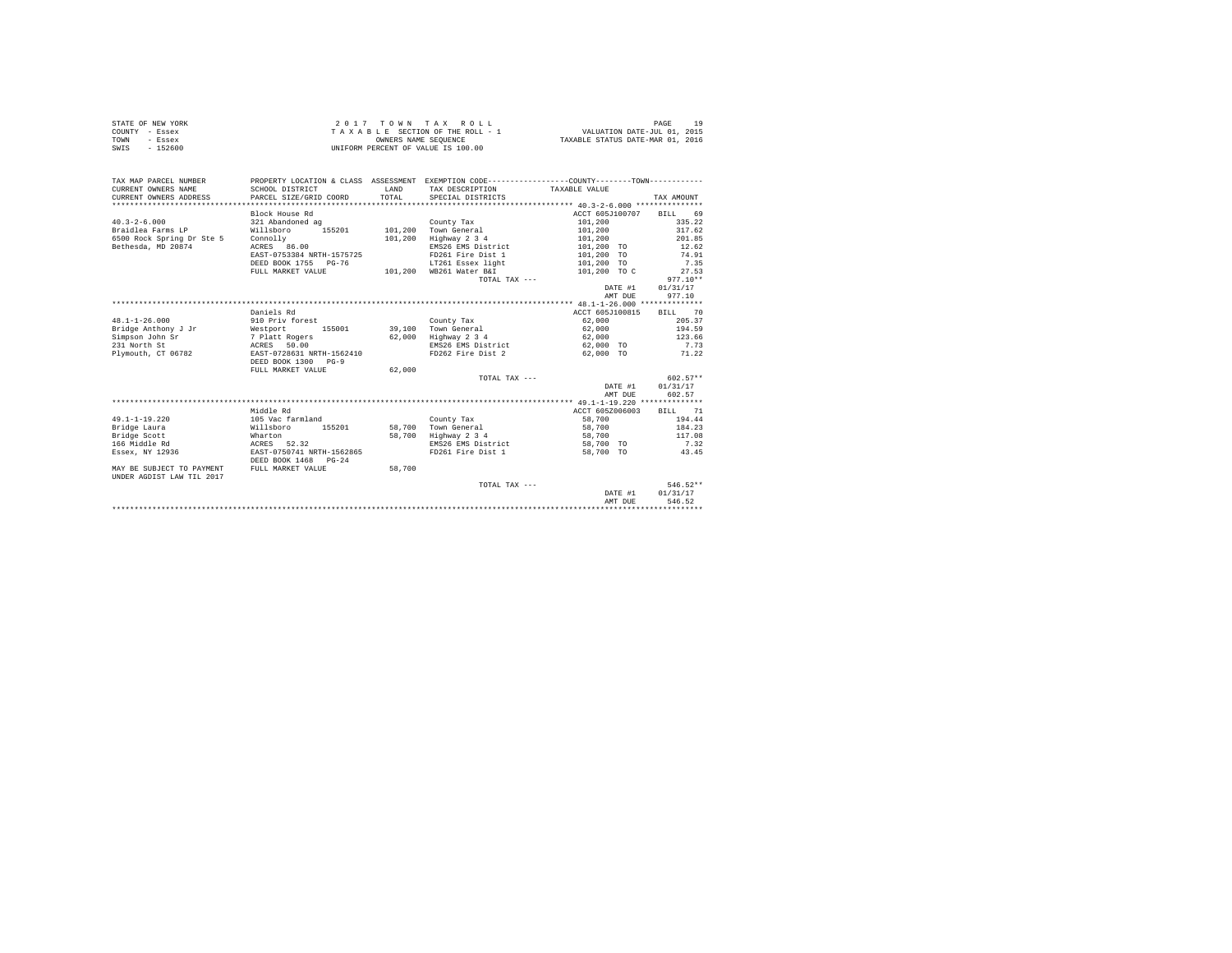| STATE OF NEW YORK | 2017 TOWN TAX ROLL                 | 20<br>PAGE                       |
|-------------------|------------------------------------|----------------------------------|
| COUNTY - Essex    | TAXABLE SECTION OF THE ROLL - 1    | VALUATION DATE-JUL 01, 2015      |
| TOWN<br>- Essex   | OWNERS NAME SEOUENCE               | TAXABLE STATUS DATE-MAR 01, 2016 |
| SWIS<br>- 152600  | UNIFORM PERCENT OF VALUE IS 100.00 |                                  |

| TAX MAP PARCEL NUMBER<br>CURRENT OWNERS NAME           | SCHOOL DISTRICT                                                                                                                                                                                                                                                                                                                                                                                                                |         | PROPERTY LOCATION & CLASS ASSESSMENT EXEMPTION CODE----------------COUNTY--------TOWN----------<br>LAND TAX DESCRIPTION | TAXABLE VALUE                          |                  |
|--------------------------------------------------------|--------------------------------------------------------------------------------------------------------------------------------------------------------------------------------------------------------------------------------------------------------------------------------------------------------------------------------------------------------------------------------------------------------------------------------|---------|-------------------------------------------------------------------------------------------------------------------------|----------------------------------------|------------------|
| CURRENT OWNERS ADDRESS                                 | PARCEL SIZE/GRID COORD                                                                                                                                                                                                                                                                                                                                                                                                         |         | TOTAL SPECIAL DISTRICTS                                                                                                 |                                        | TAX AMOUNT       |
|                                                        |                                                                                                                                                                                                                                                                                                                                                                                                                                |         |                                                                                                                         |                                        |                  |
|                                                        | 166 Middle Rd<br>$\begin{tabular}{lllllllllllll} \multicolumn{4}{c}{241\;Rural\; res\&a$}&\\ \multicolumn{4}{c}{\textbf{Willaboro}} & 155201 & 113,000\; \multicolumn{4}{c}{\textbf{GUS T C 4 1720}}\\ \multicolumn{4}{c}{\textbf{Wallaboro}} & 281,000\; \multicolumn{4}{c}{\textbf{C our UTV 17}}\\ \multicolumn{4}{c}{\textbf{RRES-6 9}} & 69.00 & 281,000\; \multicolumn{4}{c}{\textbf{C our V TV 18}}\\ \multicolumn{4}{$ |         |                                                                                                                         | ACCT 605J103209 BILL 72                |                  |
| 49.1-1-18.000                                          |                                                                                                                                                                                                                                                                                                                                                                                                                                |         |                                                                                                                         | 15,000 15,000                          |                  |
| Bridge Scott W                                         |                                                                                                                                                                                                                                                                                                                                                                                                                                |         |                                                                                                                         | 47.059 47.059                          |                  |
| Bridge Laura A                                         |                                                                                                                                                                                                                                                                                                                                                                                                                                |         |                                                                                                                         | 218,941                                | 725.24           |
| 166 Middle Rd                                          |                                                                                                                                                                                                                                                                                                                                                                                                                                |         |                                                                                                                         | 218,941<br>218,941                     | 687.16           |
| Essex, NY 12936                                        |                                                                                                                                                                                                                                                                                                                                                                                                                                |         |                                                                                                                         |                                        | 436.68           |
|                                                        |                                                                                                                                                                                                                                                                                                                                                                                                                                |         | EMS26 EMS District<br>281,000 FD261 Fire Dist 1                                                                         | 281,000 TO                             | 35.04            |
| MAY BE SUBJECT TO PAYMENT<br>UNDER AGDIST LAW TIL 2020 | FULL MARKET VALUE                                                                                                                                                                                                                                                                                                                                                                                                              |         |                                                                                                                         | 281,000 TO                             | 208.01           |
|                                                        |                                                                                                                                                                                                                                                                                                                                                                                                                                |         | TOTAL TAX ---                                                                                                           |                                        | $2.092.13**$     |
|                                                        |                                                                                                                                                                                                                                                                                                                                                                                                                                |         |                                                                                                                         | DATE #1                                | 01/31/17         |
|                                                        |                                                                                                                                                                                                                                                                                                                                                                                                                                |         |                                                                                                                         | AMT DUE                                | 2.092.13         |
|                                                        |                                                                                                                                                                                                                                                                                                                                                                                                                                |         |                                                                                                                         |                                        |                  |
|                                                        |                                                                                                                                                                                                                                                                                                                                                                                                                                |         |                                                                                                                         | ACCT 605J104514                        | BILL 73          |
| $39.4 - 1 - 40.002$                                    |                                                                                                                                                                                                                                                                                                                                                                                                                                |         | VETWAR CTS 41120<br>22,000 County Tax                                                                                   | 15,000 15,000                          |                  |
| Bridge Steven A                                        |                                                                                                                                                                                                                                                                                                                                                                                                                                |         |                                                                                                                         | 127,800                                | 423.33           |
| Bridge Debra A                                         |                                                                                                                                                                                                                                                                                                                                                                                                                                |         | 142,800 Town General<br>Highway 2 3 4                                                                                   |                                        | 401.11           |
| 2324 Jersey St                                         |                                                                                                                                                                                                                                                                                                                                                                                                                                |         |                                                                                                                         | 127,800<br>127,800<br>142,800 TO       | 254.90           |
| Essex, NY 12936                                        |                                                                                                                                                                                                                                                                                                                                                                                                                                |         | EMS26 EMS District<br>FD262 Fire Dist 2 142,800 TO 164.03                                                               |                                        | 17.81            |
|                                                        |                                                                                                                                                                                                                                                                                                                                                                                                                                |         |                                                                                                                         |                                        |                  |
|                                                        |                                                                                                                                                                                                                                                                                                                                                                                                                                |         |                                                                                                                         |                                        |                  |
|                                                        |                                                                                                                                                                                                                                                                                                                                                                                                                                |         | TOTAL TAX ---                                                                                                           |                                        | $1,261.18**$     |
|                                                        |                                                                                                                                                                                                                                                                                                                                                                                                                                |         |                                                                                                                         | DATE #1                                | 01/31/17         |
|                                                        |                                                                                                                                                                                                                                                                                                                                                                                                                                |         |                                                                                                                         | AMT DUE                                | 1,261.18         |
|                                                        | 77 Alden Rd                                                                                                                                                                                                                                                                                                                                                                                                                    |         |                                                                                                                         | ACCT 605Z001006                        | BILL 74          |
|                                                        |                                                                                                                                                                                                                                                                                                                                                                                                                                |         |                                                                                                                         |                                        |                  |
| $48.3 - 1 - 10.200$<br>Briggs George                   | 210 1 Family Res<br>210 1 Family Res<br>8 Platt Rogers<br>8 Platt Rogers<br>ACRES<br>2.16<br>EAST-0725711 NRTH-1551858                                                                                                                                                                                                                                                                                                         |         | County Tax<br>33,200 Town General                                                                                       | 220,300<br>220,300                     | 729.74<br>691.43 |
| Briggs Jerilyn                                         |                                                                                                                                                                                                                                                                                                                                                                                                                                |         | 220,300 Highway 2 3 4                                                                                                   | 220,300                                | 439.39           |
| PO Box 726                                             |                                                                                                                                                                                                                                                                                                                                                                                                                                |         | EMS26 EMS District                                                                                                      | 220,300 TO                             | 27.47            |
| Elizabethtown, NY 12932                                |                                                                                                                                                                                                                                                                                                                                                                                                                                |         | FD262 Fire Dist 2                                                                                                       | 220,300 TO                             | 253.05           |
|                                                        | DEED BOOK 1260 PG-267                                                                                                                                                                                                                                                                                                                                                                                                          |         |                                                                                                                         |                                        |                  |
|                                                        | FULL MARKET VALUE                                                                                                                                                                                                                                                                                                                                                                                                              | 220,300 |                                                                                                                         |                                        |                  |
|                                                        |                                                                                                                                                                                                                                                                                                                                                                                                                                |         | TOTAL TAX ---                                                                                                           |                                        | $2,141.08**$     |
|                                                        |                                                                                                                                                                                                                                                                                                                                                                                                                                |         |                                                                                                                         | DATE #1                                | 01/31/17         |
|                                                        |                                                                                                                                                                                                                                                                                                                                                                                                                                |         |                                                                                                                         | AMT DUE                                | 2.141.08         |
|                                                        |                                                                                                                                                                                                                                                                                                                                                                                                                                |         |                                                                                                                         |                                        |                  |
|                                                        | 236 Christian Rd                                                                                                                                                                                                                                                                                                                                                                                                               |         |                                                                                                                         | ACCT 605J186004                        | BILL 75          |
| $49.1 - 1 - 27.300$                                    |                                                                                                                                                                                                                                                                                                                                                                                                                                |         |                                                                                                                         |                                        | 333.90           |
| Brink Frederick                                        |                                                                                                                                                                                                                                                                                                                                                                                                                                |         |                                                                                                                         | $100, 800$<br>$100, 800$<br>$100, 800$ | 316.37           |
| Brink Elise                                            |                                                                                                                                                                                                                                                                                                                                                                                                                                |         |                                                                                                                         |                                        | 201.05           |
| 15 Glover Sq                                           | 260 Seasonal res<br>Willsboro 155201 73,000 Town General<br>Wharton 100,800 Highway 234<br>ACRES 30.56 Highway 234<br>EAST-0747483 NRTH-1558844 FD261 Fire Dist 1<br>DRFD ROM 246 TO 110                                                                                                                                                                                                                                       |         | EMS26 EMS District                                                                                                      | 100,800 TO                             | 12.57            |
| Marblehead, MA 01945                                   |                                                                                                                                                                                                                                                                                                                                                                                                                                |         | FD261 Fire Dist 1                                                                                                       | 100,800 TO                             | 74.62            |
|                                                        | DEED BOOK 946 PG-112                                                                                                                                                                                                                                                                                                                                                                                                           |         |                                                                                                                         |                                        |                  |
|                                                        | FULL MARKET VALUE                                                                                                                                                                                                                                                                                                                                                                                                              | 100,800 |                                                                                                                         |                                        |                  |
|                                                        |                                                                                                                                                                                                                                                                                                                                                                                                                                |         | TOTAL TAX ---                                                                                                           |                                        | 938.51**         |
|                                                        |                                                                                                                                                                                                                                                                                                                                                                                                                                |         |                                                                                                                         | DATE #1                                | 01/31/17         |
|                                                        |                                                                                                                                                                                                                                                                                                                                                                                                                                |         |                                                                                                                         | AMT DUE                                | 938.51           |
|                                                        |                                                                                                                                                                                                                                                                                                                                                                                                                                |         |                                                                                                                         |                                        |                  |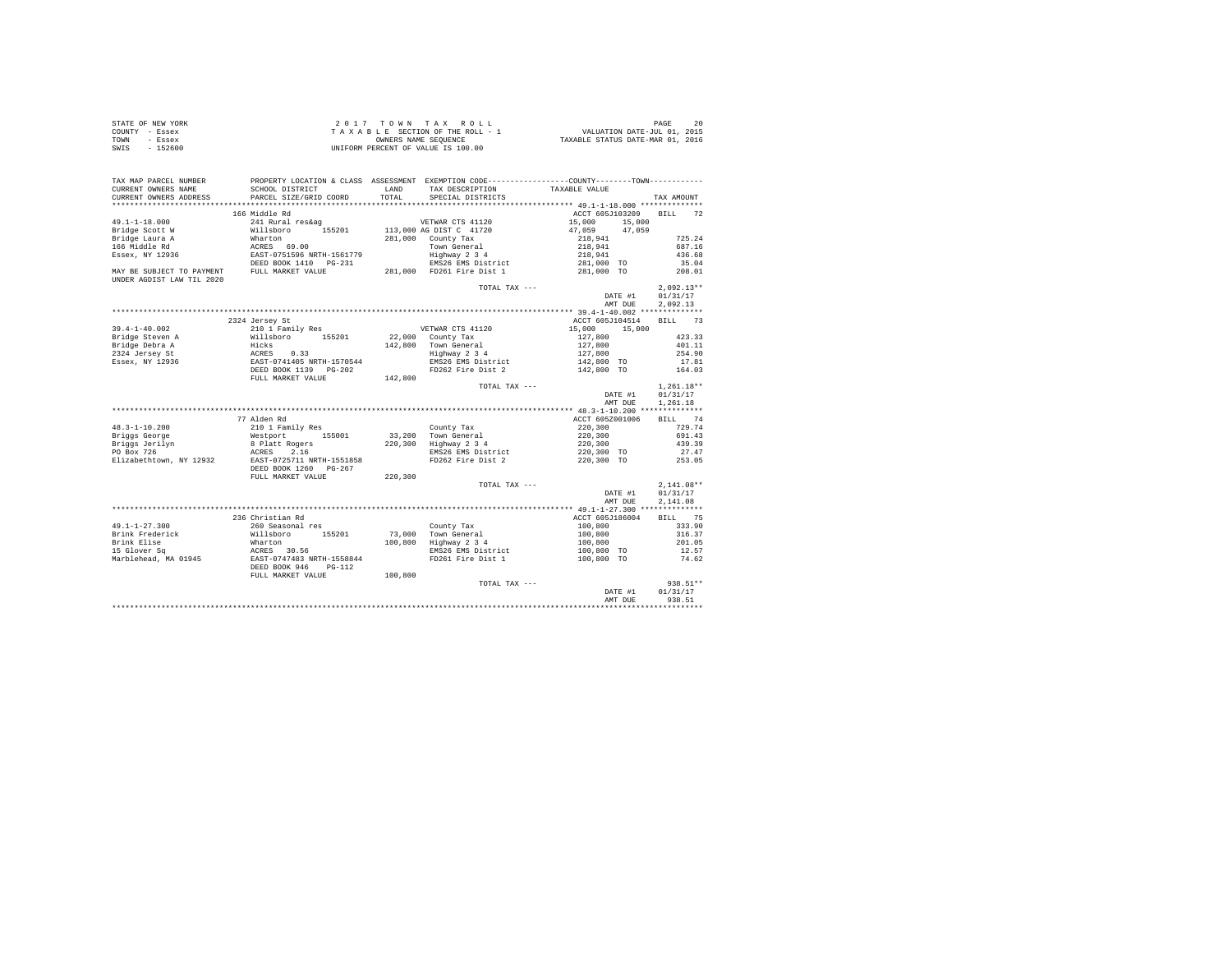|                | STATE OF NEW YORK |                                    |  |  |                      |  |  | 2017 TOWN TAX ROLL              |                                  | PAGE |  |
|----------------|-------------------|------------------------------------|--|--|----------------------|--|--|---------------------------------|----------------------------------|------|--|
| COUNTY - Essex |                   |                                    |  |  |                      |  |  | TAXABLE SECTION OF THE ROLL - 1 | VALUATION DATE-JUL 01, 2015      |      |  |
| TOWN           | - Essex           |                                    |  |  | OWNERS NAME SEOUENCE |  |  |                                 | TAXABLE STATUS DATE-MAR 01, 2016 |      |  |
| SWIS           | $-152600$         | UNIFORM PERCENT OF VALUE IS 100.00 |  |  |                      |  |  |                                 |                                  |      |  |

| ACCT 605Z014005<br>2201 Jersey St                                                             | BILL 76      |
|-----------------------------------------------------------------------------------------------|--------------|
| $39.4 - 1 - 5.222$<br>210 1 Family Res<br>58,100<br>County Tax                                | 192.45       |
| Willsboro<br>31.000 Town General<br>58,100<br>Brody Stuart<br>155201                          | 182.35       |
| PO Box 127<br>58,100 Highway 2 3 4<br>Hicks Pat<br>58,100                                     | 115.88       |
| EMS26 EMS District 58.100 TO<br>8.00                                                          | 7.25         |
| Essex, NY 12936<br>ACRES                                                                      |              |
| EAST-0738446 NRTH-1571733<br>FD262 Fire Dist 2 58,100 TO 66.74<br>DEED BOOK 1170 PG-52        |              |
| 58,100<br>FULL MARKET VALUE                                                                   |              |
| TOTAL TAX ---                                                                                 | 564.67**     |
| DATE #1                                                                                       | 01/31/17     |
| AMT DUE                                                                                       | 564.67       |
|                                                                                               |              |
| 168 Brookfield Rd<br>ACCT 605J103105 BILL 77                                                  |              |
| $48.3 - 1 - 6.000$<br>210 1 Family Res<br>71,400<br>County Tax                                | 236.51       |
| Westport 155001 32,400 Town General<br>71,400<br>Bronson Scott D                              | 224.09       |
| Highway 2 3 4<br>Bronson Susan L<br>7 Platt Rogers<br>71,400<br>71,400                        | 142.41       |
| 168 Brookfield Rd<br>School Relevy                                                            | 676.64       |
| ACRES 1.40<br>EAST-0729443 NRTH-1559220<br>71,400 TO<br>Essex, NY 12936<br>EMS26 EMS District | 8.90         |
| FD262 Fire Dist 2<br>71,400 TO<br>DEED BOOK 1579 PG-80                                        | 82.02        |
| FULL MARKET VALUE<br>71,400                                                                   |              |
| TOTAL TAX ---                                                                                 | $1.370.57**$ |
| DATE #1                                                                                       | 01/31/17     |
| AMT DUE                                                                                       | 1,370.57     |
|                                                                                               |              |
| ACCT 605Z005002<br>Jersey St                                                                  | 78<br>BILL   |
| 27,000<br>$39.3 - 1 - 11.120$<br>County Tax                                                   | 89.44        |
| 314 Rural vac<10<br>Willsboro 1<br>Brown Randy S<br>155201<br>27.000 Town General<br>27,000   | 84.74        |
| Highway 2 3 4<br>Brookfield<br>121 Miller St<br>27,000<br>27,000                              | 53.85        |
| Plattsburgh, NY 12901<br>1759/92 L Use to<br>School Relevy                                    | 354.78       |
| John D Simmons<br>EMS26 EMS District<br>27,000 TO                                             | 3.37         |
| 8.00<br>FD262 Fire Dist 2<br>ACRES<br>27,000 TO                                               | 31.01        |
| EAST-0728630 NRTH-1572195                                                                     |              |
| DEED BOOK 1759 PG-92                                                                          |              |
|                                                                                               |              |
| FULL MARKET VALUE<br>27,000                                                                   |              |
| TOTAL TAX ---                                                                                 | $617.19**$   |
| DATE #1                                                                                       | 01/31/17     |
| AMT DUE                                                                                       | 617.19       |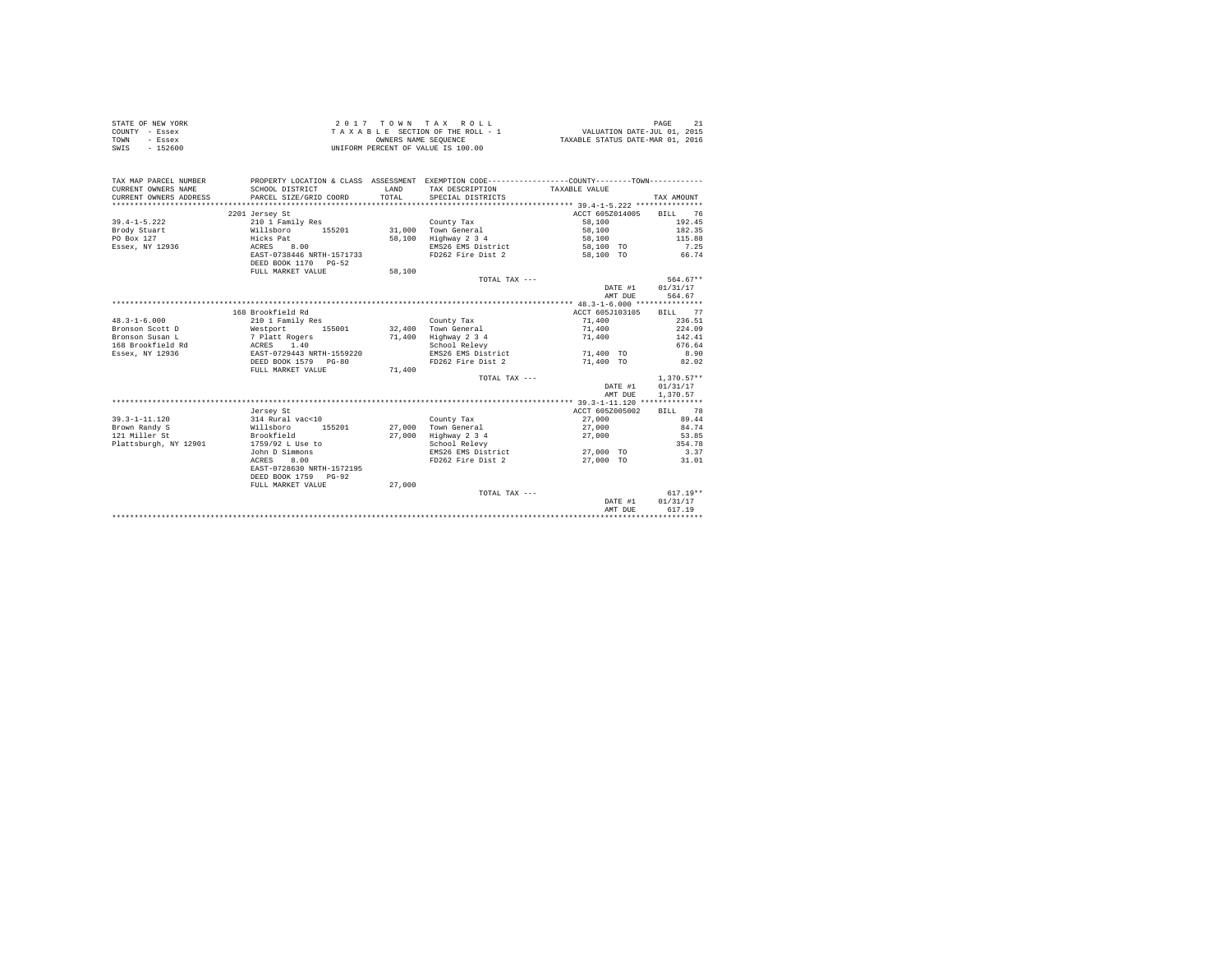| STATE OF NEW YORK<br>COUNTY - Essex<br>TOWN<br>- Essex<br>SWIS - 152600                                             | 2017 TOWN TAX ROLL<br>TAXABLE SECTION OF THE ROLL - 1<br>UNIFORM PERCENT OF VALUE IS 100.00 |         |                                                      |                        | PAGE<br>22   |
|---------------------------------------------------------------------------------------------------------------------|---------------------------------------------------------------------------------------------|---------|------------------------------------------------------|------------------------|--------------|
| TAX MAP PARCEL NUMBER PROPERTY LOCATION & CLASS ASSESSMENT EXEMPTION CODE--------------COUNTY--------TOWN---------- |                                                                                             |         |                                                      |                        |              |
| CURRENT OWNERS NAME                                                                                                 | SCHOOL DISTRICT                                                                             | LAND    | TAX DESCRIPTION                                      | TAXABLE VALUE          |              |
| CURRENT OWNERS ADDRESS                                                                                              | PARCEL SIZE/GRID COORD                                                                      | TOTAL   | SPECIAL DISTRICTS                                    |                        | TAX AMOUNT   |
|                                                                                                                     |                                                                                             |         |                                                      |                        |              |
|                                                                                                                     | 66 Spear Rd                                                                                 |         |                                                      | ACCT 605J174004        | BILL 79      |
| $39.3 - 1 - 28.000$                                                                                                 | 270 Mfg housing WETCOM CTS 41130                                                            |         |                                                      | 6.225<br>6.225         |              |
| Brown Randy S<br>121 Miller St                                                                                      | Willsboro 155201<br>Brookfield Lot 2                                                        |         | 21,600 County Tax                                    | 18,675                 | 61.86        |
|                                                                                                                     |                                                                                             |         | 24,900 Town General                                  | $18,675$<br>$18,675$   | 58.61        |
| Plattsburgh, NY 12901                                                                                               | 1759/92 L Use to                                                                            |         | Highway 2 3 4<br>EMS26 EMS District                  |                        | 37.25        |
|                                                                                                                     | John D Simmons<br>ACRES 0.30                                                                |         |                                                      | 24,900 TO              | 3.11         |
|                                                                                                                     | EAST-0728477 NRTH-1571949                                                                   |         | FD262 Fire Dist 2                                    | 24,900 TO              | 28.60        |
|                                                                                                                     | DEED BOOK 1759 PG-92                                                                        |         |                                                      |                        |              |
|                                                                                                                     | FULL MARKET VALUE                                                                           | 24,900  |                                                      |                        |              |
|                                                                                                                     |                                                                                             |         | TOTAL TAX $---$                                      |                        | $189.43**$   |
|                                                                                                                     |                                                                                             |         |                                                      | DATE #1                | 01/31/17     |
|                                                                                                                     |                                                                                             |         |                                                      | AMT DUE                | 189.43       |
|                                                                                                                     |                                                                                             |         |                                                      |                        |              |
|                                                                                                                     | 2726 NYS Route 22                                                                           |         |                                                      | ACCT 605J102511        | BILL 80      |
| $40.73 - 1 - 5.000$                                                                                                 | 210 1 Family Res                                                                            |         | County Tax                                           | 166,500                | 551.53       |
| Brown Sarah H<br>3 Tally Ho Ln                                                                                      | Willsboro 155201                                                                            |         | 48,100 Town General<br>166,500 Highway 2 3 4         | 166,500<br>166,500     | 522.57       |
|                                                                                                                     | Potts<br>1465/248 Easement                                                                  |         |                                                      |                        | 332.09       |
| Blue Bell, PA 19422                                                                                                 |                                                                                             |         | EMS26 EMS District                                   | 166,500 TO             | 20.76        |
|                                                                                                                     | 1649/228-Sewer Easement<br>ACRES 0.14                                                       |         | FD261 Fire Dist 1                                    | 166,500 TO 123.25      |              |
|                                                                                                                     |                                                                                             |         | LT261 Essex light                                    | 166,500 TO             | 12.09        |
|                                                                                                                     | EAST-0756375 NRTH-1571889                                                                   |         | SR150 Return sewer rent<br>WR151 Return water rent-1 | 227.94 MT<br>114.65 MT | 227.94       |
|                                                                                                                     | DEED BOOK 1670 PG-133<br>FULL MARKET VALUE                                                  | 166,500 |                                                      |                        | 114.65       |
|                                                                                                                     |                                                                                             |         | TOTAL TAX ---                                        |                        | $1,904.88**$ |
|                                                                                                                     |                                                                                             |         |                                                      | DATE #1                | 01/31/17     |
|                                                                                                                     |                                                                                             |         |                                                      | AMT DUE                | 1,904.88     |
|                                                                                                                     |                                                                                             |         |                                                      |                        |              |
|                                                                                                                     | 39 Elm St                                                                                   |         |                                                      | ACCT 605J102507        | BILL 81      |
| $40.73 - 1 - 7.000$                                                                                                 | 260 Seasonal res<br>Willsboro 155201<br>Potts<br>1650/128-Sewer Easement                    |         | County Tax                                           | 148,300                | 491.24       |
| Brown Sarah H                                                                                                       |                                                                                             |         | 58,500 Town General                                  | 148,300                | 465.45       |
| 3 Tally Ho Ln                                                                                                       |                                                                                             |         | 148,300 Highway 2 3 4                                | 148,300                | 295.79       |
| Blue Bell, PA 19422                                                                                                 |                                                                                             |         | EMS26 EMS District                                   | 148,300 TO             | 18.49        |
|                                                                                                                     | ACRES 0.30                                                                                  |         |                                                      | 148,300 TO             | 109.78       |
|                                                                                                                     | EAST-0756414 NRTH-1571808                                                                   |         | FD261 Fire Dist 1<br>LT261 Essex light               | 148,300 TO             | 10.77        |
|                                                                                                                     | DEED BOOK 1097 PG-38                                                                        |         | SR150 Return sewer rent                              | 227.94 MT              | 227.94       |
|                                                                                                                     | FULL MARKET VALUE                                                                           |         | 148,300 WR151 Return water rent-1 124.65 MT          |                        | 124.65       |
|                                                                                                                     |                                                                                             |         | TOTAL TAX ---                                        |                        | $1,744.11**$ |
|                                                                                                                     |                                                                                             |         |                                                      | DATE #1                | 01/31/17     |
|                                                                                                                     |                                                                                             |         |                                                      | AMT DUE                | 1.744.11     |
|                                                                                                                     |                                                                                             |         |                                                      |                        |              |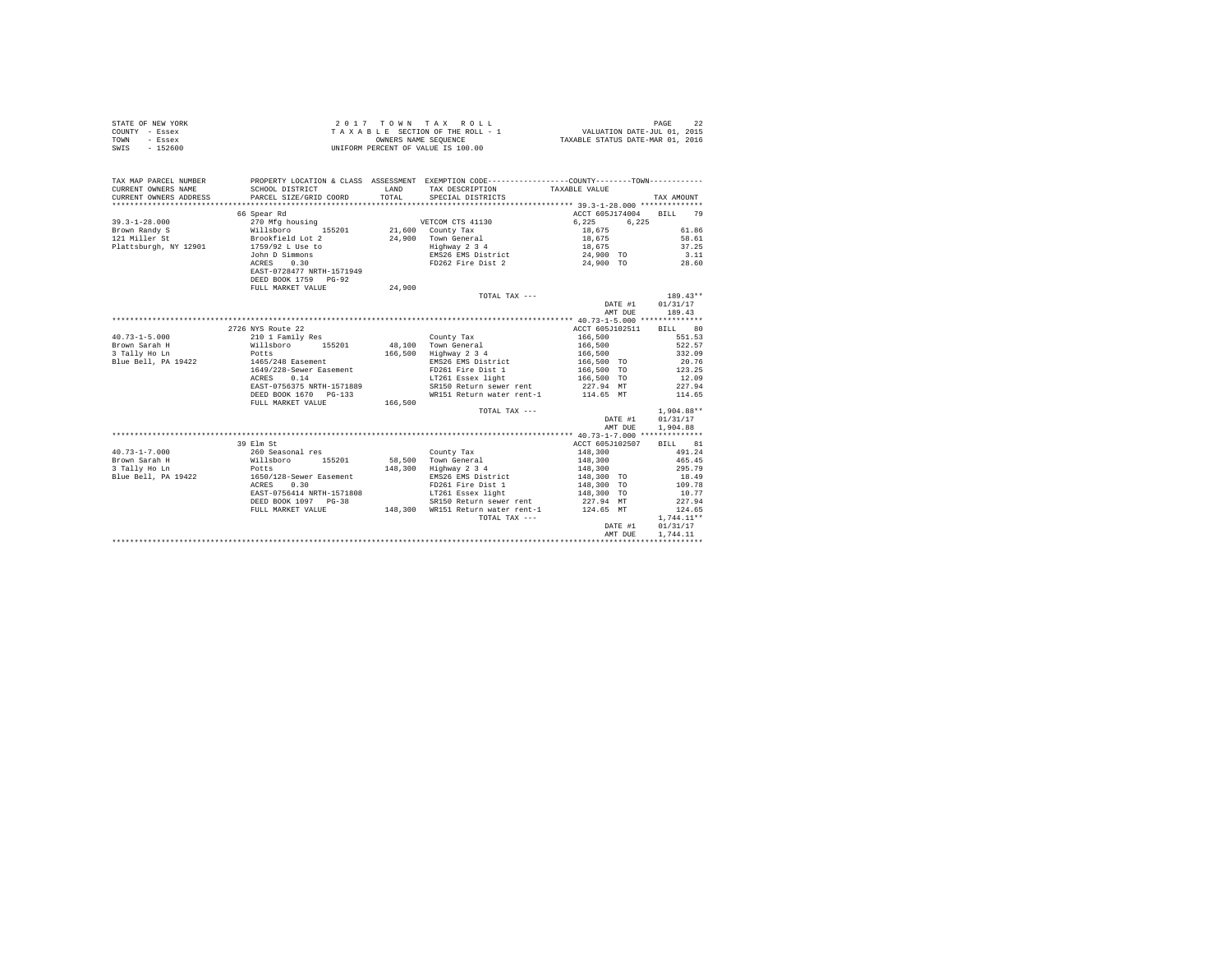| STATE OF NEW YORK | 2017 TOWN TAX ROLL                 | PAGE                             |
|-------------------|------------------------------------|----------------------------------|
| COUNTY - Essex    | TAXABLE SECTION OF THE ROLL - 1    | VALUATION DATE-JUL 01, 2015      |
| TOWN<br>- Essex   | OWNERS NAME SEOUENCE               | TAXABLE STATUS DATE-MAR 01, 2016 |
| SWIS<br>$-152600$ | UNIFORM PERCENT OF VALUE IS 100.00 |                                  |

| CURRENT OWNERS NAME<br>SCHOOL DISTRICT<br>LAND<br>TAX DESCRIPTION TAXABLE VALUE<br>TOTAL<br>CURRENT OWNERS ADDRESS PARCEL SIZE/GRID COORD<br>SPECIAL DISTRICTS<br>TAX AMOUNT<br>307 Daniels Rd<br>ACCT 605J103215 BILL 82<br>496.21<br>$39.3 - 1 - 25.100$<br>240 Rural res<br>149,800<br>County Tax<br>155201 108,100 Town General<br>470.16<br>Bruce David W<br>Willsboro 1552<br>6&11 Brookfield Pat<br>ACRES 92.47<br>149,800<br>149.800 Highway 2 3 4<br>298.78<br>Young Catherine L<br>149,800<br>18.68<br>EMS26 EMS District<br>149,800 TO<br>PO Box 211<br>Fair Haven, VT 05743 EAST-0723627 NRTH-1568248<br>FD262 Fire Dist 2<br>149,800 TO 172.07<br>DEED BOOK 1346 PG-34<br>PRIOR OWNER ON 3/01/2016 FULL MARKET VALUE<br>149,800<br>Bruce David W<br>$1,455.90**$<br>TOTAL TAX ---<br>DATE #1 01/31/17<br>AMT DUE 1,455.90<br>2854 Essex Rd<br>ACCT 605J176012 BILL 83<br>$40.57 - 3 - 5.200$<br>210 1 Family Res - WTRFNT<br>453,600<br>1,502.54<br>County Tax<br>Willsboro 155201 360,500 Town General<br>1,423.66<br>Buch Jere<br>453,600<br>Hicks<br>453,600<br>453,600 Highway 2 3 4<br>Buch Eileen<br>904.72<br>3922 Bending Birch Dr 1463/238 Easement<br>EMS26 EMS District 453,600 TO<br>56.57<br>Raleigh, NC 27613<br>ACRES 1.10<br>FD261 Fire Dist 1<br>453,600 TO<br>335.78<br>LT261 Essex light<br>EAST-0757929 NRTH-1574557<br>32.93<br>453,600 TO<br>WB261 Water B&I<br>453,600 TO C 123.41<br>DEED BOOK 1822    PG-21<br>FULL MARKET VALUE<br>453.600<br>$4,379.61**$<br>TOTAL TAX ---<br>DATE #1 01/31/17<br>4.379.61<br>AMT DUE<br>77 Leaning Rd<br>ACCT 605J100614<br>BILL 84<br>$48.2 - 1 - 16.000$<br>694.96<br>210 1 Family Res<br>209,800<br>County Tax<br>Willsboro<br>209,800<br>658.47<br>Budd Ann F<br>155201 33,600 Town General<br>77 Leaning Rd<br>209.800 Highway 2 3 4<br>418.45<br>Wharton<br>209,800<br>EMS26 EMS District<br>Essex, NY 12936<br>209,800 TO<br>26.16<br>240.99<br>00003.00<br>ACRES 2.60<br>FD262 Fire Dist 2<br>209,800 TO<br>EAST-0739651 NRTH-1562069<br>DEED BOOK 1340 PG-196<br>209,800<br>FULL MARKET VALUE<br>$2.039.03**$<br>TOTAL TAX ---<br>DATE #1 01/31/17<br>2.039.03<br>AMT DUE | TAX MAP PARCEL NUMBER |  | PROPERTY LOCATION & CLASS ASSESSMENT EXEMPTION CODE---------------COUNTY-------TOWN--------- |  |
|-------------------------------------------------------------------------------------------------------------------------------------------------------------------------------------------------------------------------------------------------------------------------------------------------------------------------------------------------------------------------------------------------------------------------------------------------------------------------------------------------------------------------------------------------------------------------------------------------------------------------------------------------------------------------------------------------------------------------------------------------------------------------------------------------------------------------------------------------------------------------------------------------------------------------------------------------------------------------------------------------------------------------------------------------------------------------------------------------------------------------------------------------------------------------------------------------------------------------------------------------------------------------------------------------------------------------------------------------------------------------------------------------------------------------------------------------------------------------------------------------------------------------------------------------------------------------------------------------------------------------------------------------------------------------------------------------------------------------------------------------------------------------------------------------------------------------------------------------------------------------------------------------------------------------------------------------------------------------------------------------------------------------------------------------------------------------------------------------------------------------------------------------------------|-----------------------|--|----------------------------------------------------------------------------------------------|--|
|                                                                                                                                                                                                                                                                                                                                                                                                                                                                                                                                                                                                                                                                                                                                                                                                                                                                                                                                                                                                                                                                                                                                                                                                                                                                                                                                                                                                                                                                                                                                                                                                                                                                                                                                                                                                                                                                                                                                                                                                                                                                                                                                                             |                       |  |                                                                                              |  |
|                                                                                                                                                                                                                                                                                                                                                                                                                                                                                                                                                                                                                                                                                                                                                                                                                                                                                                                                                                                                                                                                                                                                                                                                                                                                                                                                                                                                                                                                                                                                                                                                                                                                                                                                                                                                                                                                                                                                                                                                                                                                                                                                                             |                       |  |                                                                                              |  |
|                                                                                                                                                                                                                                                                                                                                                                                                                                                                                                                                                                                                                                                                                                                                                                                                                                                                                                                                                                                                                                                                                                                                                                                                                                                                                                                                                                                                                                                                                                                                                                                                                                                                                                                                                                                                                                                                                                                                                                                                                                                                                                                                                             |                       |  |                                                                                              |  |
|                                                                                                                                                                                                                                                                                                                                                                                                                                                                                                                                                                                                                                                                                                                                                                                                                                                                                                                                                                                                                                                                                                                                                                                                                                                                                                                                                                                                                                                                                                                                                                                                                                                                                                                                                                                                                                                                                                                                                                                                                                                                                                                                                             |                       |  |                                                                                              |  |
|                                                                                                                                                                                                                                                                                                                                                                                                                                                                                                                                                                                                                                                                                                                                                                                                                                                                                                                                                                                                                                                                                                                                                                                                                                                                                                                                                                                                                                                                                                                                                                                                                                                                                                                                                                                                                                                                                                                                                                                                                                                                                                                                                             |                       |  |                                                                                              |  |
|                                                                                                                                                                                                                                                                                                                                                                                                                                                                                                                                                                                                                                                                                                                                                                                                                                                                                                                                                                                                                                                                                                                                                                                                                                                                                                                                                                                                                                                                                                                                                                                                                                                                                                                                                                                                                                                                                                                                                                                                                                                                                                                                                             |                       |  |                                                                                              |  |
|                                                                                                                                                                                                                                                                                                                                                                                                                                                                                                                                                                                                                                                                                                                                                                                                                                                                                                                                                                                                                                                                                                                                                                                                                                                                                                                                                                                                                                                                                                                                                                                                                                                                                                                                                                                                                                                                                                                                                                                                                                                                                                                                                             |                       |  |                                                                                              |  |
|                                                                                                                                                                                                                                                                                                                                                                                                                                                                                                                                                                                                                                                                                                                                                                                                                                                                                                                                                                                                                                                                                                                                                                                                                                                                                                                                                                                                                                                                                                                                                                                                                                                                                                                                                                                                                                                                                                                                                                                                                                                                                                                                                             |                       |  |                                                                                              |  |
|                                                                                                                                                                                                                                                                                                                                                                                                                                                                                                                                                                                                                                                                                                                                                                                                                                                                                                                                                                                                                                                                                                                                                                                                                                                                                                                                                                                                                                                                                                                                                                                                                                                                                                                                                                                                                                                                                                                                                                                                                                                                                                                                                             |                       |  |                                                                                              |  |
|                                                                                                                                                                                                                                                                                                                                                                                                                                                                                                                                                                                                                                                                                                                                                                                                                                                                                                                                                                                                                                                                                                                                                                                                                                                                                                                                                                                                                                                                                                                                                                                                                                                                                                                                                                                                                                                                                                                                                                                                                                                                                                                                                             |                       |  |                                                                                              |  |
|                                                                                                                                                                                                                                                                                                                                                                                                                                                                                                                                                                                                                                                                                                                                                                                                                                                                                                                                                                                                                                                                                                                                                                                                                                                                                                                                                                                                                                                                                                                                                                                                                                                                                                                                                                                                                                                                                                                                                                                                                                                                                                                                                             |                       |  |                                                                                              |  |
|                                                                                                                                                                                                                                                                                                                                                                                                                                                                                                                                                                                                                                                                                                                                                                                                                                                                                                                                                                                                                                                                                                                                                                                                                                                                                                                                                                                                                                                                                                                                                                                                                                                                                                                                                                                                                                                                                                                                                                                                                                                                                                                                                             |                       |  |                                                                                              |  |
|                                                                                                                                                                                                                                                                                                                                                                                                                                                                                                                                                                                                                                                                                                                                                                                                                                                                                                                                                                                                                                                                                                                                                                                                                                                                                                                                                                                                                                                                                                                                                                                                                                                                                                                                                                                                                                                                                                                                                                                                                                                                                                                                                             |                       |  |                                                                                              |  |
|                                                                                                                                                                                                                                                                                                                                                                                                                                                                                                                                                                                                                                                                                                                                                                                                                                                                                                                                                                                                                                                                                                                                                                                                                                                                                                                                                                                                                                                                                                                                                                                                                                                                                                                                                                                                                                                                                                                                                                                                                                                                                                                                                             |                       |  |                                                                                              |  |
|                                                                                                                                                                                                                                                                                                                                                                                                                                                                                                                                                                                                                                                                                                                                                                                                                                                                                                                                                                                                                                                                                                                                                                                                                                                                                                                                                                                                                                                                                                                                                                                                                                                                                                                                                                                                                                                                                                                                                                                                                                                                                                                                                             |                       |  |                                                                                              |  |
|                                                                                                                                                                                                                                                                                                                                                                                                                                                                                                                                                                                                                                                                                                                                                                                                                                                                                                                                                                                                                                                                                                                                                                                                                                                                                                                                                                                                                                                                                                                                                                                                                                                                                                                                                                                                                                                                                                                                                                                                                                                                                                                                                             |                       |  |                                                                                              |  |
|                                                                                                                                                                                                                                                                                                                                                                                                                                                                                                                                                                                                                                                                                                                                                                                                                                                                                                                                                                                                                                                                                                                                                                                                                                                                                                                                                                                                                                                                                                                                                                                                                                                                                                                                                                                                                                                                                                                                                                                                                                                                                                                                                             |                       |  |                                                                                              |  |
|                                                                                                                                                                                                                                                                                                                                                                                                                                                                                                                                                                                                                                                                                                                                                                                                                                                                                                                                                                                                                                                                                                                                                                                                                                                                                                                                                                                                                                                                                                                                                                                                                                                                                                                                                                                                                                                                                                                                                                                                                                                                                                                                                             |                       |  |                                                                                              |  |
|                                                                                                                                                                                                                                                                                                                                                                                                                                                                                                                                                                                                                                                                                                                                                                                                                                                                                                                                                                                                                                                                                                                                                                                                                                                                                                                                                                                                                                                                                                                                                                                                                                                                                                                                                                                                                                                                                                                                                                                                                                                                                                                                                             |                       |  |                                                                                              |  |
|                                                                                                                                                                                                                                                                                                                                                                                                                                                                                                                                                                                                                                                                                                                                                                                                                                                                                                                                                                                                                                                                                                                                                                                                                                                                                                                                                                                                                                                                                                                                                                                                                                                                                                                                                                                                                                                                                                                                                                                                                                                                                                                                                             |                       |  |                                                                                              |  |
|                                                                                                                                                                                                                                                                                                                                                                                                                                                                                                                                                                                                                                                                                                                                                                                                                                                                                                                                                                                                                                                                                                                                                                                                                                                                                                                                                                                                                                                                                                                                                                                                                                                                                                                                                                                                                                                                                                                                                                                                                                                                                                                                                             |                       |  |                                                                                              |  |
|                                                                                                                                                                                                                                                                                                                                                                                                                                                                                                                                                                                                                                                                                                                                                                                                                                                                                                                                                                                                                                                                                                                                                                                                                                                                                                                                                                                                                                                                                                                                                                                                                                                                                                                                                                                                                                                                                                                                                                                                                                                                                                                                                             |                       |  |                                                                                              |  |
|                                                                                                                                                                                                                                                                                                                                                                                                                                                                                                                                                                                                                                                                                                                                                                                                                                                                                                                                                                                                                                                                                                                                                                                                                                                                                                                                                                                                                                                                                                                                                                                                                                                                                                                                                                                                                                                                                                                                                                                                                                                                                                                                                             |                       |  |                                                                                              |  |
|                                                                                                                                                                                                                                                                                                                                                                                                                                                                                                                                                                                                                                                                                                                                                                                                                                                                                                                                                                                                                                                                                                                                                                                                                                                                                                                                                                                                                                                                                                                                                                                                                                                                                                                                                                                                                                                                                                                                                                                                                                                                                                                                                             |                       |  |                                                                                              |  |
|                                                                                                                                                                                                                                                                                                                                                                                                                                                                                                                                                                                                                                                                                                                                                                                                                                                                                                                                                                                                                                                                                                                                                                                                                                                                                                                                                                                                                                                                                                                                                                                                                                                                                                                                                                                                                                                                                                                                                                                                                                                                                                                                                             |                       |  |                                                                                              |  |
|                                                                                                                                                                                                                                                                                                                                                                                                                                                                                                                                                                                                                                                                                                                                                                                                                                                                                                                                                                                                                                                                                                                                                                                                                                                                                                                                                                                                                                                                                                                                                                                                                                                                                                                                                                                                                                                                                                                                                                                                                                                                                                                                                             |                       |  |                                                                                              |  |
|                                                                                                                                                                                                                                                                                                                                                                                                                                                                                                                                                                                                                                                                                                                                                                                                                                                                                                                                                                                                                                                                                                                                                                                                                                                                                                                                                                                                                                                                                                                                                                                                                                                                                                                                                                                                                                                                                                                                                                                                                                                                                                                                                             |                       |  |                                                                                              |  |
|                                                                                                                                                                                                                                                                                                                                                                                                                                                                                                                                                                                                                                                                                                                                                                                                                                                                                                                                                                                                                                                                                                                                                                                                                                                                                                                                                                                                                                                                                                                                                                                                                                                                                                                                                                                                                                                                                                                                                                                                                                                                                                                                                             |                       |  |                                                                                              |  |
|                                                                                                                                                                                                                                                                                                                                                                                                                                                                                                                                                                                                                                                                                                                                                                                                                                                                                                                                                                                                                                                                                                                                                                                                                                                                                                                                                                                                                                                                                                                                                                                                                                                                                                                                                                                                                                                                                                                                                                                                                                                                                                                                                             |                       |  |                                                                                              |  |
|                                                                                                                                                                                                                                                                                                                                                                                                                                                                                                                                                                                                                                                                                                                                                                                                                                                                                                                                                                                                                                                                                                                                                                                                                                                                                                                                                                                                                                                                                                                                                                                                                                                                                                                                                                                                                                                                                                                                                                                                                                                                                                                                                             |                       |  |                                                                                              |  |
|                                                                                                                                                                                                                                                                                                                                                                                                                                                                                                                                                                                                                                                                                                                                                                                                                                                                                                                                                                                                                                                                                                                                                                                                                                                                                                                                                                                                                                                                                                                                                                                                                                                                                                                                                                                                                                                                                                                                                                                                                                                                                                                                                             |                       |  |                                                                                              |  |
|                                                                                                                                                                                                                                                                                                                                                                                                                                                                                                                                                                                                                                                                                                                                                                                                                                                                                                                                                                                                                                                                                                                                                                                                                                                                                                                                                                                                                                                                                                                                                                                                                                                                                                                                                                                                                                                                                                                                                                                                                                                                                                                                                             |                       |  |                                                                                              |  |
|                                                                                                                                                                                                                                                                                                                                                                                                                                                                                                                                                                                                                                                                                                                                                                                                                                                                                                                                                                                                                                                                                                                                                                                                                                                                                                                                                                                                                                                                                                                                                                                                                                                                                                                                                                                                                                                                                                                                                                                                                                                                                                                                                             |                       |  |                                                                                              |  |
|                                                                                                                                                                                                                                                                                                                                                                                                                                                                                                                                                                                                                                                                                                                                                                                                                                                                                                                                                                                                                                                                                                                                                                                                                                                                                                                                                                                                                                                                                                                                                                                                                                                                                                                                                                                                                                                                                                                                                                                                                                                                                                                                                             |                       |  |                                                                                              |  |
|                                                                                                                                                                                                                                                                                                                                                                                                                                                                                                                                                                                                                                                                                                                                                                                                                                                                                                                                                                                                                                                                                                                                                                                                                                                                                                                                                                                                                                                                                                                                                                                                                                                                                                                                                                                                                                                                                                                                                                                                                                                                                                                                                             |                       |  |                                                                                              |  |
|                                                                                                                                                                                                                                                                                                                                                                                                                                                                                                                                                                                                                                                                                                                                                                                                                                                                                                                                                                                                                                                                                                                                                                                                                                                                                                                                                                                                                                                                                                                                                                                                                                                                                                                                                                                                                                                                                                                                                                                                                                                                                                                                                             |                       |  |                                                                                              |  |
|                                                                                                                                                                                                                                                                                                                                                                                                                                                                                                                                                                                                                                                                                                                                                                                                                                                                                                                                                                                                                                                                                                                                                                                                                                                                                                                                                                                                                                                                                                                                                                                                                                                                                                                                                                                                                                                                                                                                                                                                                                                                                                                                                             |                       |  |                                                                                              |  |
|                                                                                                                                                                                                                                                                                                                                                                                                                                                                                                                                                                                                                                                                                                                                                                                                                                                                                                                                                                                                                                                                                                                                                                                                                                                                                                                                                                                                                                                                                                                                                                                                                                                                                                                                                                                                                                                                                                                                                                                                                                                                                                                                                             |                       |  |                                                                                              |  |
|                                                                                                                                                                                                                                                                                                                                                                                                                                                                                                                                                                                                                                                                                                                                                                                                                                                                                                                                                                                                                                                                                                                                                                                                                                                                                                                                                                                                                                                                                                                                                                                                                                                                                                                                                                                                                                                                                                                                                                                                                                                                                                                                                             |                       |  |                                                                                              |  |
|                                                                                                                                                                                                                                                                                                                                                                                                                                                                                                                                                                                                                                                                                                                                                                                                                                                                                                                                                                                                                                                                                                                                                                                                                                                                                                                                                                                                                                                                                                                                                                                                                                                                                                                                                                                                                                                                                                                                                                                                                                                                                                                                                             |                       |  |                                                                                              |  |
|                                                                                                                                                                                                                                                                                                                                                                                                                                                                                                                                                                                                                                                                                                                                                                                                                                                                                                                                                                                                                                                                                                                                                                                                                                                                                                                                                                                                                                                                                                                                                                                                                                                                                                                                                                                                                                                                                                                                                                                                                                                                                                                                                             |                       |  |                                                                                              |  |
|                                                                                                                                                                                                                                                                                                                                                                                                                                                                                                                                                                                                                                                                                                                                                                                                                                                                                                                                                                                                                                                                                                                                                                                                                                                                                                                                                                                                                                                                                                                                                                                                                                                                                                                                                                                                                                                                                                                                                                                                                                                                                                                                                             |                       |  |                                                                                              |  |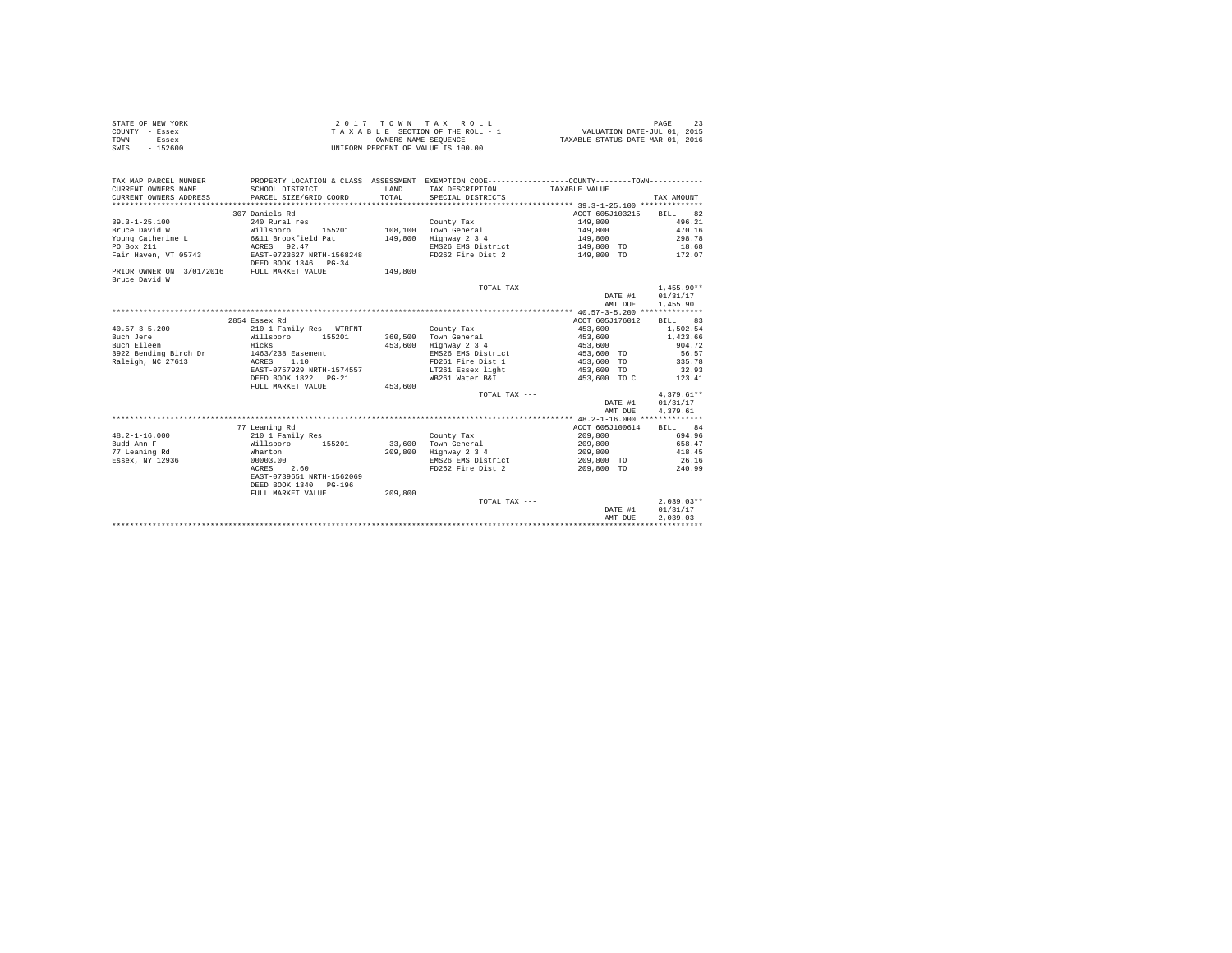| STATE OF NEW YORK | 2017 TOWN TAX ROLL                 | PAGE                             |
|-------------------|------------------------------------|----------------------------------|
| COUNTY - Essex    | TAXABLE SECTION OF THE ROLL - 1    | VALUATION DATE-JUL 01, 2015      |
| TOWN<br>- Essex   | OWNERS NAME SEOUENCE               | TAXABLE STATUS DATE-MAR 01, 2016 |
| $-152600$<br>SWIS | UNIFORM PERCENT OF VALUE IS 100.00 |                                  |

| TAX MAP PARCEL NUMBER            |                                      |         | PROPERTY LOCATION & CLASS ASSESSMENT EXEMPTION CODE---------------COUNTY-------TOWN---------- |                         |              |
|----------------------------------|--------------------------------------|---------|-----------------------------------------------------------------------------------------------|-------------------------|--------------|
| CURRENT OWNERS NAME              | SCHOOL DISTRICT                      | LAND    | TAX DESCRIPTION                                                                               | TAXABLE VALUE           |              |
| CURRENT OWNERS ADDRESS           | PARCEL SIZE/GRID COORD               | TOTAL.  | SPECIAL DISTRICTS                                                                             |                         | TAX AMOUNT   |
|                                  |                                      |         |                                                                                               |                         |              |
|                                  | 306 School St                        |         |                                                                                               | ACCT 605J104114 BILL 85 |              |
| $40.73 - 5 - 6.000$              | 210 1 Family Res                     |         | County Tax                                                                                    | 201,400                 | 667.13       |
| Burke Bryan J<br>Willsboro       |                                      |         | 155201 60,100 Town General                                                                    | 201,400                 | 632.11       |
| Eichenlaub Beverly               | Potts<br>1238/158 Release Of Lien    |         | 201.400 Highway 2 3 4                                                                         | 201,400                 | 401.70       |
| PO Box 150                       |                                      |         | EMS26 EMS District                                                                            | 201,400 TO              | 25.12        |
| Essex, NY 12936 1672/10-Easement |                                      |         | FD261 Fire Dist 1 201,400 TO 149.09                                                           |                         |              |
|                                  | ACRES 0.40                           |         |                                                                                               |                         | 14.62        |
|                                  | EAST-0756915 NRTH-1570765            |         |                                                                                               |                         | 932.28       |
|                                  | DEED BOOK 1396 PG-185                |         | WR151 Return water rent-1 493.01 MT                                                           |                         | 493.01       |
|                                  | FULL MARKET VALUE                    | 201,400 |                                                                                               |                         |              |
|                                  |                                      |         | TOTAL TAX ---                                                                                 |                         | $3,315.06**$ |
|                                  |                                      |         |                                                                                               | DATE #1                 | 01/31/17     |
|                                  |                                      |         |                                                                                               | AMT DUE                 | 3.315.06     |
|                                  |                                      |         |                                                                                               |                         |              |
|                                  | School St                            |         |                                                                                               | ACCT 605J104201         | BILL 86      |
| $40.73 - 5 - 7.000$              | 311 Res vac land                     |         | County Tax                                                                                    | 45,500                  | 150.72       |
| Burke Brvan J                    | Willsboro<br>Potts<br>155201         |         | 45,500 Town General<br>45,500 Highway 2 3 4                                                   | 45,500<br>45,500        | 142.81       |
| Eichenlaub Beverly               |                                      |         |                                                                                               |                         | 90.75        |
| PO Box 150                       | 1238/158 Release Of Lien             |         | EMS26 EMS District 45,500 TO                                                                  |                         | 5.67         |
| Essex, NY 12936                  | 1672/5 Easement                      |         | FD261 Fire Dist 1                                                                             | 45,500 TO<br>45,500 TO  | 33.68        |
|                                  | ACRES<br>0.10                        |         | LT261 Essex light                                                                             |                         | 3.30         |
|                                  | EAST-0756979 NRTH-1570861            |         | SR150 Return sewer rent 252.55 MT 252.55                                                      |                         |              |
|                                  | DEED BOOK 1396 PG-185                |         | WR151 Return water rent-1 73.10 MT                                                            |                         | 73.10        |
|                                  | FULL MARKET VALUE                    | 45,500  |                                                                                               |                         |              |
|                                  |                                      |         | TOTAL TAX ---                                                                                 |                         | 752.58**     |
|                                  |                                      |         |                                                                                               | DATE #1                 | 01/31/17     |
|                                  |                                      |         |                                                                                               | AMT DUE                 | 752.58       |
|                                  |                                      |         |                                                                                               |                         |              |
|                                  | 892 Whallons Bay Rd                  |         |                                                                                               | ACCT 605J104405         | BILL 87      |
| $49.69 - 2 - 3.000$              | 210 1 Family Res<br>Willsboro 155201 |         | County Tax                                                                                    | 189,900<br>189,900      | 629.04       |
| Burke Timothy J                  |                                      |         | 33,900 Town General                                                                           |                         | 596.02       |
| Burke Mary B                     | Friswell                             |         | 189,900 Highway 2 3 4                                                                         | 189,900                 | 378.76       |
|                                  |                                      |         | EMS26 EMS District 189,900 TO<br>FD262 Fire Dist 2 189,900 TO                                 |                         | 23.68        |
|                                  |                                      |         |                                                                                               |                         | 218.13       |
|                                  | DEED BOOK 1297 PG-187                |         | LT262 Whallonsburg light 189.900 TO                                                           |                         | 40.94        |
|                                  | FULL MARKET VALUE                    | 189,900 |                                                                                               |                         |              |
|                                  |                                      |         | TOTAL TAX ---                                                                                 |                         | $1,886.57**$ |
|                                  |                                      |         |                                                                                               | DATE #1                 | 01/31/17     |
|                                  |                                      |         |                                                                                               | AMT DUE                 | 1,886.57     |
|                                  |                                      |         |                                                                                               |                         |              |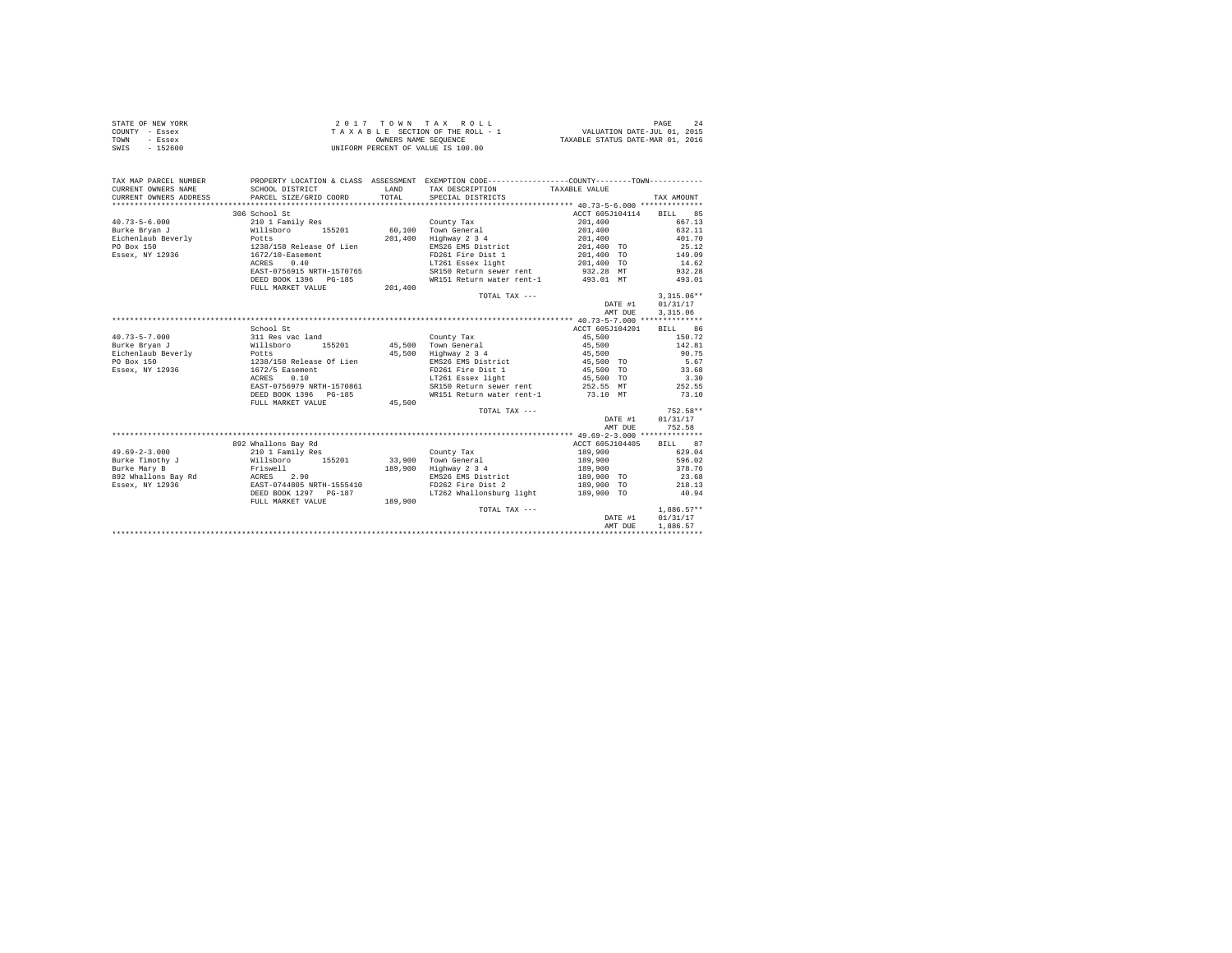| STATE OF NEW YORK | 2017 TOWN TAX ROLL                 | PAGE                             |
|-------------------|------------------------------------|----------------------------------|
| COUNTY - Essex    | TAXABLE SECTION OF THE ROLL - 1    | VALUATION DATE-JUL 01, 2015      |
| TOWN<br>- Essex   | OWNERS NAME SEOUENCE               | TAXABLE STATUS DATE-MAR 01, 2016 |
| SWIS<br>$-152600$ | UNIFORM PERCENT OF VALUE IS 100.00 |                                  |

| TAX MAP PARCEL NUMBER<br>CURRENT OWNERS NAME<br>CURRENT OWNERS ADDRESS | SCHOOL DISTRICT<br>PARCEL SIZE/GRID COORD | <b>T.AND</b><br>TOTAL | PROPERTY LOCATION & CLASS ASSESSMENT EXEMPTION CODE---------------COUNTY-------TOWN----------<br>TAX DESCRIPTION<br>SPECIAL DISTRICTS | TAXABLE VALUE   | TAX AMOUNT        |
|------------------------------------------------------------------------|-------------------------------------------|-----------------------|---------------------------------------------------------------------------------------------------------------------------------------|-----------------|-------------------|
|                                                                        |                                           |                       |                                                                                                                                       | ACCT 605J100304 | BTLL.             |
|                                                                        | Main St                                   |                       |                                                                                                                                       |                 | 88                |
| $40.73 - 4 - 7.000$                                                    | 311 Res vac land                          |                       | County Tax                                                                                                                            | 52,700          | 174.57            |
| Burley Robert A                                                        | Willsboro<br>155201                       | 52,700                | Town General                                                                                                                          | 52,700          | 165.40            |
| Burley Patricia A                                                      | Potts                                     | 52,700                | Highway 2 3 4                                                                                                                         | 52,700          | 105.11            |
| 831 Mill Brook Rd                                                      | 1651/289-Sewer Easement                   |                       | EMS26 EMS District                                                                                                                    | 52,700 TO       | 6.57              |
| Waitsfield, VT 05673                                                   | 0.30<br>ACRES                             |                       | FD261 Fire Dist 1                                                                                                                     | 52,700 TO       | 39.01             |
|                                                                        | EAST-0756917 NRTH-1571086                 |                       | LT261 Essex light                                                                                                                     | 52,700 TO       | 3.83              |
|                                                                        | DEED BOOK 1276 PG-182                     |                       |                                                                                                                                       |                 |                   |
|                                                                        | FULL MARKET VALUE                         | 52,700                |                                                                                                                                       |                 |                   |
|                                                                        |                                           |                       | TOTAL TAX $---$                                                                                                                       |                 | $494.49**$        |
|                                                                        |                                           |                       |                                                                                                                                       | DATE #1         | 01/31/17          |
|                                                                        |                                           |                       |                                                                                                                                       | AMT DUE         | 494.49            |
|                                                                        |                                           |                       |                                                                                                                                       |                 |                   |
|                                                                        | 2273 Main St                              |                       |                                                                                                                                       | ACCT 605J100303 | 89<br>BILL        |
| $40.73 - 4 - 9.000$                                                    | 210 1 Family Res                          |                       | County Tax                                                                                                                            | 230,500         | 763.53            |
| Burley Robert A                                                        | Willsboro<br>155201                       | 63,100                | Town General                                                                                                                          | 230,500         | 723.44            |
| Burley Patricia A                                                      | Potts                                     | 230,500               | Highway 2 3 4                                                                                                                         | 230,500         | 459.74            |
| 831 Mill Brook Rd                                                      | 1651/284-Sewer Easement                   |                       | EMS26 EMS District                                                                                                                    | 230,500 TO      | 28.75             |
| Waitsfield, VT 05673                                                   | 0.70<br>ACRES                             |                       | FD261 Fire Dist 1                                                                                                                     | 230,500 TO      | 170.63            |
|                                                                        | EAST-0756928 NRTH-1570997                 |                       | LT261 Essex light                                                                                                                     | 230,500 TO      | 16.73             |
|                                                                        |                                           |                       |                                                                                                                                       |                 |                   |
|                                                                        | DEED BOOK 1276 PG-182                     |                       |                                                                                                                                       |                 |                   |
|                                                                        | FULL MARKET VALUE                         | 230.500               |                                                                                                                                       |                 |                   |
|                                                                        |                                           |                       | TOTAL TAX ---                                                                                                                         |                 | $2.162.82**$      |
|                                                                        |                                           |                       |                                                                                                                                       | DATE #1         | 01/31/17          |
|                                                                        |                                           |                       |                                                                                                                                       | AMT DUE         | 2.162.82          |
|                                                                        |                                           |                       |                                                                                                                                       |                 |                   |
|                                                                        | 2270 Main St                              |                       |                                                                                                                                       | ACCT 605J101307 | <b>BILL</b><br>90 |
| $40.73 - 6 - 6.100$                                                    | 421 Restaurant - WTRFNT                   |                       | County Tax                                                                                                                            | 204,900         | 678.73            |
| Burley Robert A Trust                                                  | Willsboro<br>155201                       | 82,600                | Town General                                                                                                                          | 204,900         | 643.10            |
| Burley Patricia A Trust                                                | Potts                                     | 204,900               | Highway 2 3 4                                                                                                                         | 204,900         | 408.68            |
| 831 Mill Brook Rd                                                      | 1606/310-Easement                         |                       | EMS26 EMS District                                                                                                                    | 204,900 TO      | 25.55             |
| Waittsfield, VT 05673                                                  | 1651/280-Sewer Easement                   |                       | FD261 Fire Dist 1                                                                                                                     | 204,900 TO      | 151.68            |
|                                                                        | 0.50<br>ACRES                             |                       | LT261 Essex light                                                                                                                     | 204,900 TO      | 14.88             |
|                                                                        | EAST-0757280 NRTH-1570989                 |                       |                                                                                                                                       |                 |                   |
|                                                                        | DEED BOOK 1276 PG-187                     |                       |                                                                                                                                       |                 |                   |
|                                                                        | FULL MARKET VALUE                         | 204,900               |                                                                                                                                       |                 |                   |
|                                                                        |                                           |                       | TOTAL TAX ---                                                                                                                         |                 | $1,922.62**$      |
|                                                                        |                                           |                       |                                                                                                                                       | DATE #1         | 01/31/17          |
|                                                                        |                                           |                       |                                                                                                                                       | AMT DUE         | 1.922.62          |
|                                                                        |                                           |                       |                                                                                                                                       |                 |                   |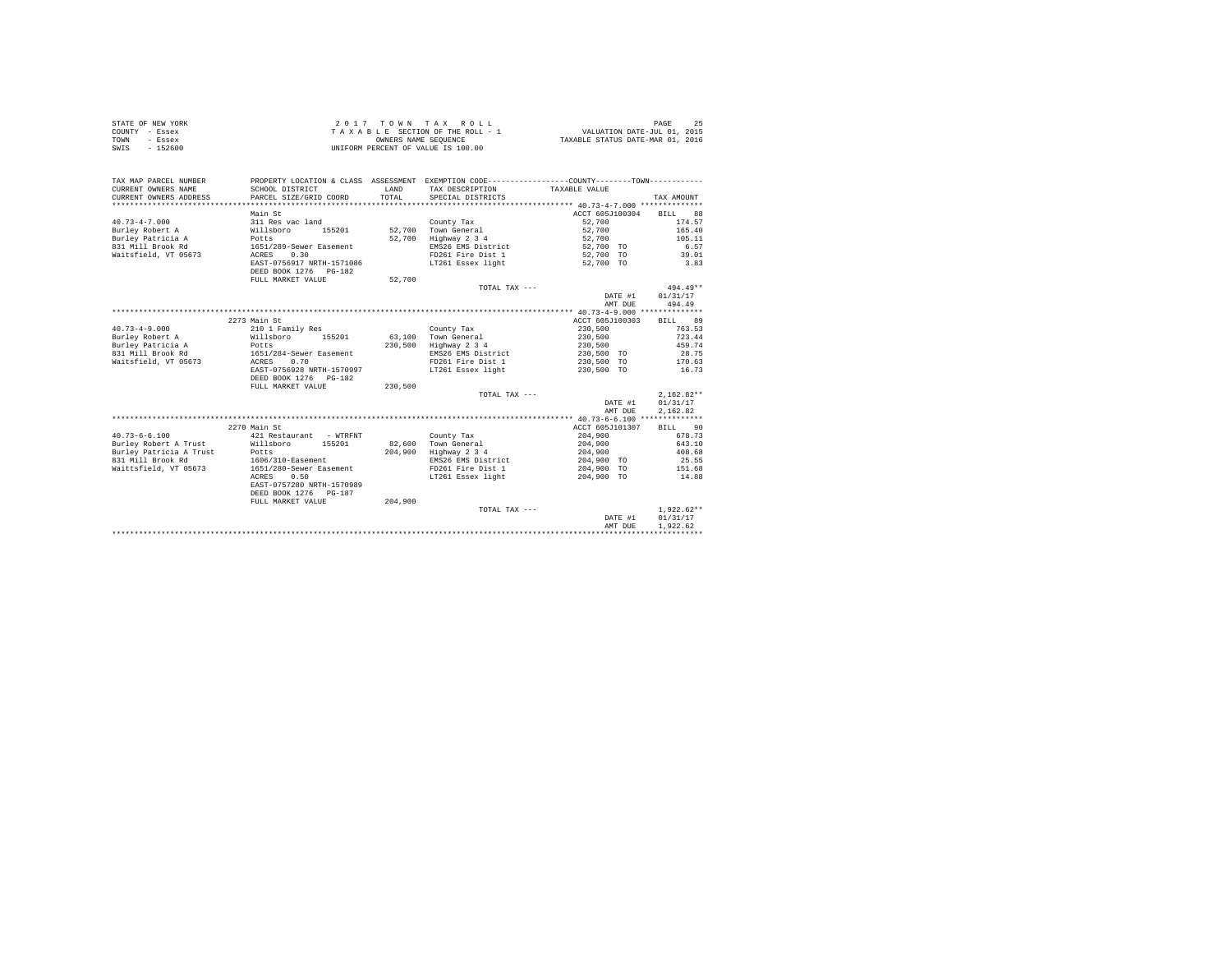| STATE OF NEW YORK | 2017 TOWN TAX ROLL                 | 26<br>PAGE                       |
|-------------------|------------------------------------|----------------------------------|
| COUNTY - Essex    | TAXABLE SECTION OF THE ROLL - 1    | VALUATION DATE-JUL 01, 2015      |
| TOWN<br>- Essex   | OWNERS NAME SEOUENCE               | TAXABLE STATUS DATE-MAR 01, 2016 |
| SWIS<br>$-152600$ | UNIFORM PERCENT OF VALUE IS 100.00 |                                  |

| TAX MAP PARCEL NUMBER<br>CURRENT OWNERS NAME<br>CURRENT OWNERS ADDRESS | SCHOOL DISTRICT<br>PARCEL SIZE/GRID COORD                                | <b>T.AND</b><br>TOTAL | PROPERTY LOCATION & CLASS ASSESSMENT EXEMPTION CODE---------------COUNTY-------TOWN----------<br>TAX DESCRIPTION<br>SPECIAL DISTRICTS | TAXABLE VALUE      | TAX AMOUNT         |
|------------------------------------------------------------------------|--------------------------------------------------------------------------|-----------------------|---------------------------------------------------------------------------------------------------------------------------------------|--------------------|--------------------|
|                                                                        | 2291 Jersey St                                                           |                       |                                                                                                                                       | ACCT 605J103602    | 91<br>BILL         |
| $39.4 - 1 - 5.100$                                                     | 270 Mfg housing                                                          |                       | County Tax                                                                                                                            | 56,500             | 187.15             |
| Burt Robert H                                                          | Willsboro<br>155201                                                      | 36,700                | Town General                                                                                                                          | 56,500             | 177.33             |
|                                                                        |                                                                          |                       |                                                                                                                                       |                    |                    |
| Burt Charlotte A                                                       | Hicks                                                                    | 56,500                | Highway 2 3 4                                                                                                                         | 56,500             | 112.69             |
| 16 Burt Way                                                            | 1688/55 Rel of Est Tx Lie                                                |                       | EMS26 EMS District                                                                                                                    | 56,500 TO          | 7.05               |
| Willsboro, NY 12996                                                    | 6.51<br>ACRES<br>EAST-0740765 NRTH-1571438<br>DEED BOOK 1688<br>$PG-241$ |                       | FD262 Fire Dist 2                                                                                                                     | 56,500 TO          | 64.90              |
|                                                                        | FULL MARKET VALUE                                                        | 56,500                |                                                                                                                                       |                    |                    |
|                                                                        |                                                                          |                       | TOTAL TAX ---                                                                                                                         |                    | 549.12**           |
|                                                                        |                                                                          |                       |                                                                                                                                       | DATE #1<br>AMT DUE | 01/31/17<br>549.12 |
|                                                                        |                                                                          |                       |                                                                                                                                       |                    |                    |
|                                                                        | 10 Tuttle Way                                                            |                       |                                                                                                                                       | ACCT 605J101305    | BILL 92            |
| $49.7 - 2 - 1.000$                                                     | 260 Seasonal res                                                         |                       | County Tax                                                                                                                            | 183,300            | 607.18             |
| Byron Jodi M                                                           | Willsboro<br>155201                                                      | 128,900               | Town General                                                                                                                          | 183,300            | 575.30             |
| Essler Brett E                                                         | Wharton                                                                  | 183,300               | Highway 2 3 4                                                                                                                         | 183,300            | 365.60             |
| 140 Cabrini Blvd Apt 87                                                | ACRES<br>0.60 BANKWFARGO                                                 |                       | EMS26 EMS District                                                                                                                    | 183,300 TO         | 22.86              |
| New York, NY 10033                                                     | EAST-0756782 NRTH-1564017                                                |                       | FD261 Fire Dist 1                                                                                                                     | 183,300 TO         | 135.69             |
|                                                                        | DEED BOOK 1841 PG-302                                                    |                       | LT261 Essex light                                                                                                                     | 183,300 TO         | 13.31              |
| PRIOR OWNER ON 3/01/2016<br>Babcock Family Trust                       | FULL MARKET VALUE                                                        | 183,300               |                                                                                                                                       |                    |                    |
|                                                                        |                                                                          |                       | TOTAL TAX ---                                                                                                                         |                    | $1.719.94**$       |
|                                                                        |                                                                          |                       |                                                                                                                                       | DATE #1            | 01/31/17           |
|                                                                        |                                                                          |                       |                                                                                                                                       | AMT DUE            | 1,719.94           |
|                                                                        |                                                                          |                       |                                                                                                                                       |                    |                    |
|                                                                        | 13 Derby Way                                                             |                       |                                                                                                                                       | ACCT 605J102513    | BILL 93            |
| $49.11 - 1 - 42.000$                                                   | 260 Seasonal res - WTRFNT                                                |                       |                                                                                                                                       | 289,000            | 957.31             |
|                                                                        |                                                                          | 206,000               | County Tax                                                                                                                            |                    | 907.05             |
| Cammack Ann                                                            | Willsboro 155201                                                         |                       | Town General                                                                                                                          | 289,000            |                    |
| 1401 N Taft St Apt 1418                                                | Wharton                                                                  | 289,000               | Highway 2 3 4                                                                                                                         | 289,000            | 576.42             |
| Arlington, VA 22201                                                    | 1.20<br>ACRES                                                            |                       | School Relevy                                                                                                                         |                    | 3.797.47           |
|                                                                        | EAST-0757808 NRTH-1562364                                                |                       | EMS26 EMS District                                                                                                                    | 289,000 TO         | 36.04              |
|                                                                        | DEED BOOK 1785<br>$PG-136$                                               |                       | FD261 Fire Dist 1                                                                                                                     | 289,000 TO         | 213.94             |
|                                                                        | FULL MARKET VALUE                                                        | 289,000               |                                                                                                                                       |                    |                    |
|                                                                        |                                                                          |                       | TOTAL TAX ---                                                                                                                         |                    | $6.488.23**$       |
|                                                                        |                                                                          |                       |                                                                                                                                       | DATE #1            | 01/31/17           |
|                                                                        |                                                                          |                       |                                                                                                                                       | AMT DUE            | 6.488.23           |
|                                                                        |                                                                          |                       |                                                                                                                                       |                    |                    |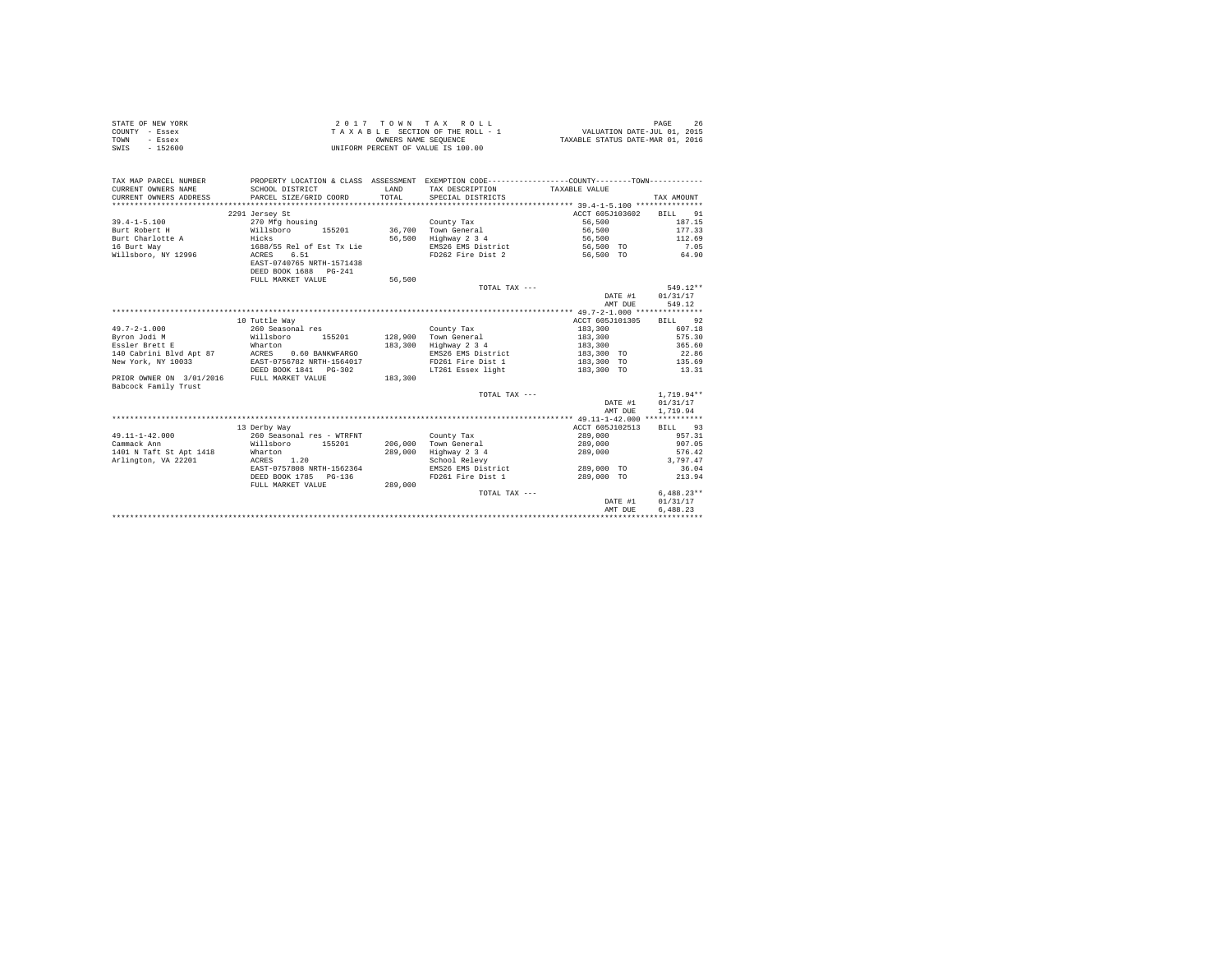| STATE OF NEW YORK | 2017 TOWN TAX ROLL                 | PAGE                             |
|-------------------|------------------------------------|----------------------------------|
| COUNTY - Essex    | TAXABLE SECTION OF THE ROLL - 1    | VALUATION DATE-JUL 01, 2015      |
| TOWN<br>- Essex   | OWNERS NAME SEOUENCE               | TAXABLE STATUS DATE-MAR 01, 2016 |
| SWIS<br>$-152600$ | UNIFORM PERCENT OF VALUE IS 100.00 |                                  |

| TAX MAP PARCEL NUMBER<br>CURRENT OWNERS NAME<br>CURRENT OWNERS ADDRESS | SCHOOL DISTRICT<br>PARCEL SIZE/GRID COORD | LAND<br>TOTAL | PROPERTY LOCATION & CLASS ASSESSMENT EXEMPTION CODE----------------COUNTY--------TOWN----------<br>TAX DESCRIPTION TAXABLE VALUE<br>SPECIAL DISTRICTS |                 | TAX AMOUNT   |
|------------------------------------------------------------------------|-------------------------------------------|---------------|-------------------------------------------------------------------------------------------------------------------------------------------------------|-----------------|--------------|
|                                                                        | 2874 Essex Rd                             |               |                                                                                                                                                       | ACCT 605J100213 | BILL 94      |
| $40.57 - 3 - 3.000$                                                    | 260 Seasonal res - WTRFNT                 |               | County Tax                                                                                                                                            | 621,900         | 2.060.03     |
| Cammack John H                                                         | Willsboro 155201                          |               | 588,900 Town General                                                                                                                                  | 621,900         | 1,951.89     |
| Warren Kimberly                                                        | Hicks                                     | 621,900       | Highway 2 3 4                                                                                                                                         | 621,900         | 1,240.40     |
| 605 Meadowridge Rd ACRES                                               | 7.70                                      |               | EMS26 EMS District                                                                                                                                    | 621,900 TO      | 77.56        |
| Towson, MD 29204                                                       | EAST-0757798 NRTH-1575273                 |               | FD261 Fire Dist 1                                                                                                                                     | 621,900 TO      | 460.37       |
|                                                                        | DEED BOOK 1825 PG-256                     |               | LT261 Essex light                                                                                                                                     | 621,900 TO      | 45.15        |
|                                                                        | FULL MARKET VALUE                         |               | 621,900 WB261 Water B&I                                                                                                                               | 621,900 TO C    | 169.20       |
|                                                                        |                                           |               | TOTAL TAX ---                                                                                                                                         |                 | $6.004.60**$ |
|                                                                        |                                           |               |                                                                                                                                                       | DATE #1         | 01/31/17     |
|                                                                        |                                           |               |                                                                                                                                                       | AMT DUE         | 6.004.60     |
|                                                                        |                                           |               |                                                                                                                                                       |                 |              |
|                                                                        | Jersey St                                 |               |                                                                                                                                                       | ACCT 605J100712 | BILL 95      |
| $39.4 - 1 - 1.000$                                                     | 910 Priv forest                           |               | County Tax                                                                                                                                            | 142,400         | 471.70       |
| Cardarelli Lori                                                        | Westport                                  |               | 155001 142,400 Town General                                                                                                                           | 142,400         | 446.93       |
| 9 Doris Rd                                                             | Connolly                                  |               | 142,400 Highway 2 3 4                                                                                                                                 | 142,400         | 284.02       |
| Framingham, MA 01701                                                   | 1584/105 Release of lien                  |               | EMS26 EMS District                                                                                                                                    | 142,400 TO      | 17.76        |
|                                                                        | 112.0a                                    |               | FD262 Fire Dist 2                                                                                                                                     | 142,400 TO      | 163.57       |
| PRIOR OWNER ON 3/01/2016                                               | ACRES 143.90                              |               |                                                                                                                                                       |                 |              |
| Cardarelli Lori                                                        | EAST-0734063 NRTH-1571698                 |               |                                                                                                                                                       |                 |              |
|                                                                        | DEED BOOK 1585 PG-94                      |               |                                                                                                                                                       |                 |              |
|                                                                        | FULL MARKET VALUE                         | 142,400       |                                                                                                                                                       |                 |              |
|                                                                        |                                           |               | TOTAL TAX ---                                                                                                                                         |                 | $1.383.98**$ |
|                                                                        |                                           |               |                                                                                                                                                       | DATE #1         | 01/31/17     |
|                                                                        |                                           |               |                                                                                                                                                       | AMT DUE         | 1,383.98     |
|                                                                        |                                           |               |                                                                                                                                                       |                 |              |
|                                                                        | 28 School St                              |               |                                                                                                                                                       | ACCT 605J102814 | BILL 96      |
| $49.1 - 1 - 9.000$                                                     | 210 1 Family Res                          |               | County Tax                                                                                                                                            | 70,100          | 232.20       |
| Carson Linda L                                                         | Willsboro<br>155201                       |               | 21,600 Town General                                                                                                                                   | 70,100          | 220.01       |
| 28 School St                                                           | Potts                                     | 70,100        | Highway 2 3 4                                                                                                                                         | 70,100          | 139.82       |
| Essex, NY 12936                                                        | <b>ACRES</b><br>0.30                      |               | School Relevy                                                                                                                                         |                 | 530.97       |
|                                                                        | EAST-0751041 NRTH-1567758                 |               | EMS26 EMS District                                                                                                                                    | 70.100 TO       | 8.74         |
|                                                                        | DEED BOOK 1530 PG-76                      |               | FD261 Fire Dist 1                                                                                                                                     | 70.100 TO       | 51.89        |
|                                                                        | FULL MARKET VALUE                         | 70,100        |                                                                                                                                                       |                 |              |
|                                                                        |                                           |               | TOTAL TAX ---                                                                                                                                         |                 | $1.183.63**$ |
|                                                                        |                                           |               |                                                                                                                                                       | DATE #1         | 01/31/17     |
|                                                                        |                                           |               |                                                                                                                                                       | AMT DUE         | 1,183.63     |
|                                                                        |                                           |               |                                                                                                                                                       |                 |              |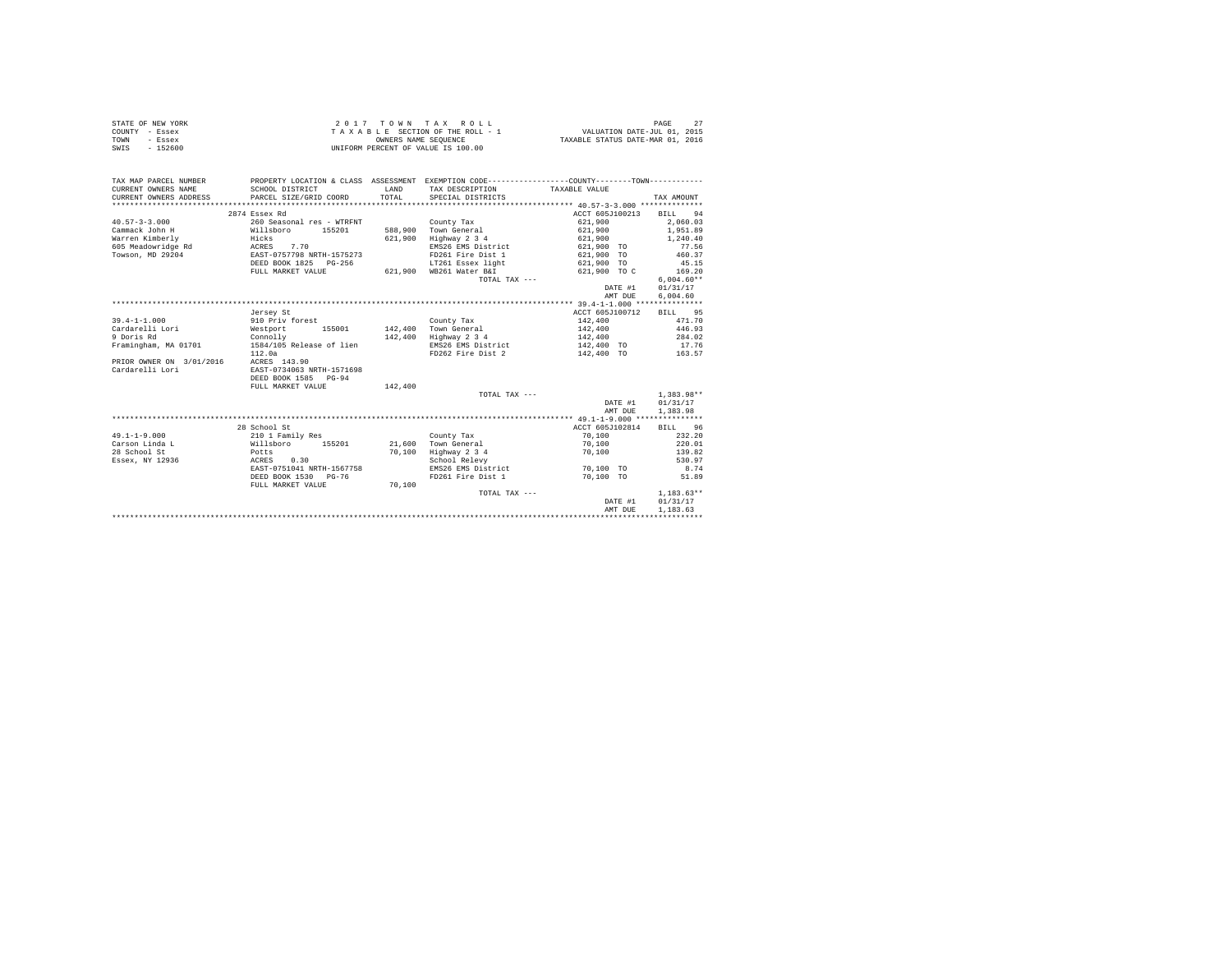|      | STATE OF NEW YORK | 2017 TOWN TAX ROLL                 | PAGE                             |
|------|-------------------|------------------------------------|----------------------------------|
|      | COUNTY - Essex    | TAXABLE SECTION OF THE ROLL - 1    | VALUATION DATE-JUL 01, 2015      |
| TOWN | - Essex           | OWNERS NAME SEOUENCE               | TAXABLE STATUS DATE-MAR 01, 2016 |
| SWIS | - 152600          | UNIFORM PERCENT OF VALUE IS 100.00 |                                  |

| TAX MAP PARCEL NUMBER<br>CURRENT OWNERS NAME | PROPERTY LOCATION & CLASS ASSESSMENT EXEMPTION CODE----------------COUNTY--------TOWN----------<br>SCHOOL DISTRICT                                                                                                                           | LAND    | TAX DESCRIPTION                               | TAXABLE VALUE                                                                |              |
|----------------------------------------------|----------------------------------------------------------------------------------------------------------------------------------------------------------------------------------------------------------------------------------------------|---------|-----------------------------------------------|------------------------------------------------------------------------------|--------------|
| CURRENT OWNERS ADDRESS                       | PARCEL SIZE/GRID COORD                                                                                                                                                                                                                       | TOTAL   | SPECIAL DISTRICTS                             |                                                                              | TAX AMOUNT   |
| **********************                       | ******************************                                                                                                                                                                                                               |         |                                               |                                                                              |              |
|                                              | 1835 NYS Route 22                                                                                                                                                                                                                            |         |                                               | ACCT 605Z015002 BILL 97                                                      |              |
| $49.1 - 1 - 37.112$                          | 240 Rural res                                                                                                                                                                                                                                |         | County Tax                                    | $105,100$<br>$105,100$<br>$105,100$<br>$105,100$ TO                          | 348.14       |
| Cerny John Henry                             | 240 Kurai res<br>Willsboro 155201<br>Wharton                                                                                                                                                                                                 |         | County Tax<br>48,400 Town General             |                                                                              | 329.87       |
| 16 Overlook Rd                               |                                                                                                                                                                                                                                              |         | 105,100 Highway 2 3 4                         |                                                                              | 209.62       |
| East Chatham, NY 12060                       | ACRES 19.28                                                                                                                                                                                                                                  |         | EMS26 EMS District                            |                                                                              | 13.11        |
|                                              | EAST-0744134 NRTH-1561466                                                                                                                                                                                                                    |         | FD262 Fire Dist 2                             | 105,100 TO                                                                   | 120.73       |
|                                              | DEED BOOK 1788 PG-139<br>FULL MARKET VALUE 105,100                                                                                                                                                                                           |         | LT262 Whallonsburg light 105,100 TO 22.66     |                                                                              |              |
|                                              |                                                                                                                                                                                                                                              |         |                                               |                                                                              |              |
|                                              |                                                                                                                                                                                                                                              |         | TOTAL TAX ---                                 |                                                                              | $1,044.13**$ |
|                                              |                                                                                                                                                                                                                                              |         |                                               | DATE #1                                                                      | 01/31/17     |
|                                              |                                                                                                                                                                                                                                              |         |                                               | AMT DUE                                                                      | 1,044.13     |
|                                              |                                                                                                                                                                                                                                              |         |                                               |                                                                              |              |
|                                              | 325 Daniels Rd                                                                                                                                                                                                                               |         |                                               | ACCT 605J100615                                                              | BILL 98      |
|                                              |                                                                                                                                                                                                                                              |         | County Tax                                    |                                                                              | 435.92       |
|                                              |                                                                                                                                                                                                                                              |         | 32,600 Town General                           |                                                                              | 413.04       |
|                                              |                                                                                                                                                                                                                                              |         | 131,600 Highway 2 3 4                         | 131,600<br>131,600<br>131,600                                                | 262.48       |
|                                              |                                                                                                                                                                                                                                              |         | EMS26 EMS District                            | $131,600$ TO                                                                 | 16.41        |
|                                              |                                                                                                                                                                                                                                              |         | FD262 Fire Dist 2 131,600 TO                  |                                                                              | 151.17       |
|                                              | 39.3-1-24.000<br>Christian Donald M (2010 1 Family Res<br>Christian Donald M (40 Platt Rogers<br>235 Daniels Rd (40 Platt Rogers<br>235 Daniels Rd (40 RCRS)<br>236 DESED BOOK 1270 PG-341<br>26 DESED BOOK 1270 PG-341<br>DEDL MRKKET VALUE |         |                                               |                                                                              |              |
|                                              |                                                                                                                                                                                                                                              | 131,600 |                                               |                                                                              |              |
|                                              |                                                                                                                                                                                                                                              |         | TOTAL TAX ---                                 |                                                                              | $1.279.02**$ |
|                                              |                                                                                                                                                                                                                                              |         |                                               | DATE #1                                                                      | 01/31/17     |
|                                              |                                                                                                                                                                                                                                              |         |                                               | AMT DUE                                                                      | 1,279.02     |
|                                              |                                                                                                                                                                                                                                              |         |                                               |                                                                              |              |
|                                              | 157 Brookfield Rd                                                                                                                                                                                                                            |         |                                               | ACCT 605J100715                                                              | BILL 99      |
| $48.3 - 1 - 7.100$                           | 240 Rural res                                                                                                                                                                                                                                |         | County Tax                                    | 232.700 770.81                                                               |              |
|                                              |                                                                                                                                                                                                                                              |         | 112,400 Town General<br>232,700 Highway 2 3 4 | 232,700<br>232,700                                                           | 730.35       |
|                                              | Christian Michael Mestport 155001<br>157 Brookfield Rd 4 5 Platt Rogers<br>16 Branch 12936<br>20 Box 312<br>28 Branch 12936<br>28 Branch 1980 DEED BOOK 1094<br>2017 Pack 1994<br>2017 DEED BOOK 1094<br>2017 Pack 1994<br>2018              |         |                                               |                                                                              | 464.13       |
|                                              |                                                                                                                                                                                                                                              |         | School Relevy                                 |                                                                              | 3,778.42     |
|                                              |                                                                                                                                                                                                                                              |         | EMS26 EMS District 232,700 TO                 |                                                                              | 29.02        |
|                                              |                                                                                                                                                                                                                                              |         | FD262 Fire Dist 2                             | 232,700 TO                                                                   | 267.30       |
|                                              | FULL MARKET VALUE 232,700                                                                                                                                                                                                                    |         |                                               |                                                                              |              |
|                                              |                                                                                                                                                                                                                                              |         | TOTAL TAX ---                                 |                                                                              | $6.040.03**$ |
|                                              |                                                                                                                                                                                                                                              |         |                                               | DATE #1                                                                      | 01/31/17     |
|                                              |                                                                                                                                                                                                                                              |         |                                               | AMT DUE                                                                      | 6,040.03     |
|                                              |                                                                                                                                                                                                                                              |         |                                               |                                                                              |              |
|                                              | 243 Brookfield Rd                                                                                                                                                                                                                            |         |                                               | ACCT 605Z013004                                                              | BILL 100     |
| $48.3 - 1 - 7.200$                           | 210 1 Family Res                                                                                                                                                                                                                             |         | County Tax                                    | 71,600                                                                       | 237.17       |
| Christian Michael                            |                                                                                                                                                                                                                                              |         | 36,400 Town General                           | $71,600$<br>$71,600$                                                         | 224.72       |
| 157 Brookfield Rd                            |                                                                                                                                                                                                                                              |         | 71,600 Highway 2 3 4<br>School Relevy         |                                                                              | 142.81       |
| PO Box 312                                   |                                                                                                                                                                                                                                              |         |                                               |                                                                              | 1,162.59     |
| Essex, NY 12936                              |                                                                                                                                                                                                                                              |         | EMS26 EMS District 71,600 TO                  |                                                                              | 8.93         |
|                                              |                                                                                                                                                                                                                                              |         | FD262 Fire Dist 2                             | 71,600 TO                                                                    | 82.25        |
|                                              | FULL MARKET VALUE                                                                                                                                                                                                                            | 71,600  |                                               |                                                                              |              |
|                                              |                                                                                                                                                                                                                                              |         | TOTAL TAX ---                                 | $\begin{minipage}{.4\linewidth} \textbf{DATE} & \textbf{\#1} \end{minipage}$ | $1,858.47**$ |
|                                              |                                                                                                                                                                                                                                              |         |                                               |                                                                              | 01/31/17     |
|                                              |                                                                                                                                                                                                                                              |         |                                               | AMT DUE                                                                      | 1,858.47     |
|                                              |                                                                                                                                                                                                                                              |         |                                               |                                                                              |              |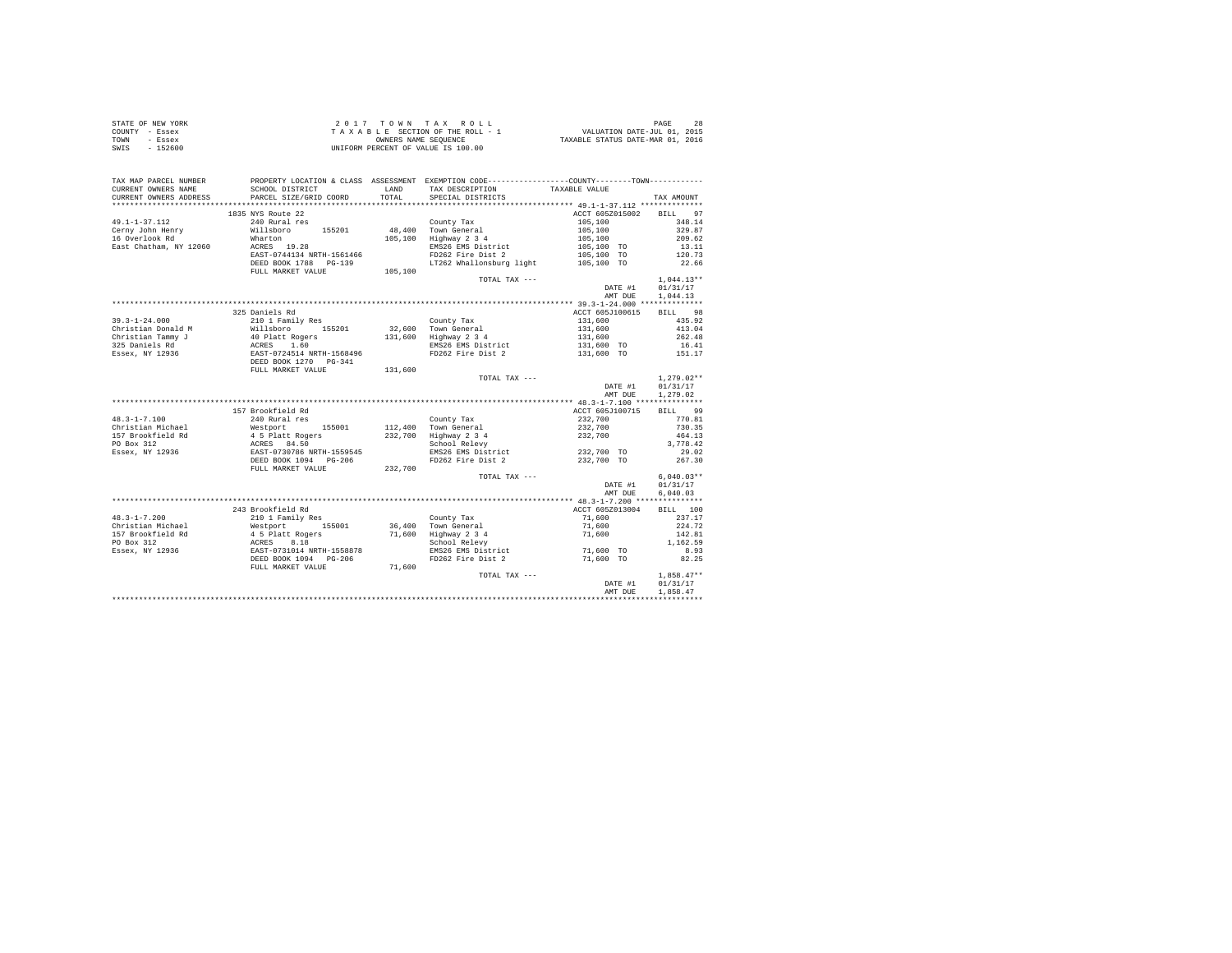|      | STATE OF NEW YORK | 2017 TOWN TAX ROLL                 | PAGE                             |  |
|------|-------------------|------------------------------------|----------------------------------|--|
|      | COUNTY - Essex    | TAXABLE SECTION OF THE ROLL - 1    | VALUATION DATE-JUL 01, 2015      |  |
| TOWN | - Essex           | OWNERS NAME SEOUENCE               | TAXABLE STATUS DATE-MAR 01, 2016 |  |
| SWIS | - 152600          | UNIFORM PERCENT OF VALUE IS 100.00 |                                  |  |

| TAX MAP PARCEL NUMBER                           |                                                                                                              |         | PROPERTY LOCATION & CLASS ASSESSMENT EXEMPTION CODE---------------COUNTY-------TOWN--------- |                                             |                    |
|-------------------------------------------------|--------------------------------------------------------------------------------------------------------------|---------|----------------------------------------------------------------------------------------------|---------------------------------------------|--------------------|
| CURRENT OWNERS NAME                             | SCHOOL DISTRICT                                                                                              | LAND    | TAX DESCRIPTION                                                                              | TAXABLE VALUE                               |                    |
| CURRENT OWNERS ADDRESS<br>********************* | PARCEL SIZE/GRID COORD                                                                                       | TOTAL   | SPECIAL DISTRICTS                                                                            |                                             | TAX AMOUNT         |
|                                                 |                                                                                                              |         |                                                                                              |                                             |                    |
|                                                 | Brookfield Rd                                                                                                |         |                                                                                              | ACCT 605J104001                             | BILL<br>101        |
| $48.4 - 1 - 1.000$                              | 314 Rural vac<10                                                                                             |         | County Tax                                                                                   | 26,000                                      | 86.12              |
| Christian Michael                               |                                                                                                              |         | 26,000 Town General                                                                          | 26,000                                      | 81.60              |
| 157 Brookfield Rd                               |                                                                                                              |         | 26,000 Highway 2 3 4<br>School Relevy<br>EMS26 EMS District 26,000 TO                        |                                             | 51.86              |
| PO Box 312                                      |                                                                                                              |         |                                                                                              |                                             | 422.17             |
| Essex, NY 12932                                 |                                                                                                              |         |                                                                                              |                                             | 3.24               |
|                                                 | 314 Kural Vac<10<br>Westport 155001<br>5 Platt Rogers<br>00009.00<br>ACRES 9.00<br>EAST-0732616 NRTH-1558867 |         | FD262 Fire Dist 2                                                                            | 26,000 TO                                   | 29.87              |
|                                                 | DEED BOOK 1176    PG-311                                                                                     |         |                                                                                              |                                             |                    |
|                                                 | FULL MARKET VALUE                                                                                            | 26,000  |                                                                                              |                                             |                    |
|                                                 |                                                                                                              |         | TOTAL TAX ---                                                                                |                                             | 674.86**           |
|                                                 |                                                                                                              |         |                                                                                              | DATE #1                                     | 01/31/17           |
|                                                 |                                                                                                              |         |                                                                                              | AMT DUE                                     | 674.86             |
|                                                 |                                                                                                              |         |                                                                                              |                                             |                    |
|                                                 | 2323 NYS Route 22                                                                                            |         |                                                                                              | ACCT 605J102605                             | 102<br><b>BILL</b> |
| $40.3 - 1 - 7.100$                              | 311 Res vac land                                                                                             |         | County Tax                                                                                   | 15,700                                      | 52.01              |
| Clark Darwin                                    | Willsboro 155201<br>Hicks                                                                                    |         | 15,700 Town General<br>15,700 Highway 2 3 4                                                  | 15,700<br>15,700                            | 49.28              |
| 10 Stavaway                                     |                                                                                                              |         |                                                                                              |                                             | 31.31              |
| Willsboro, NY 12996                             | -----<br>ACRES 0.48<br>EAST-0746493 NRTH-1570714                                                             |         | EMS26 EMS District                                                                           | 15,700 TO<br>15,700 TO                      | 1.96               |
|                                                 |                                                                                                              |         | FD261 Fire Dist 1                                                                            |                                             | 11.62              |
|                                                 | DEED BOOK 1555 PG-59                                                                                         |         |                                                                                              |                                             |                    |
|                                                 | FULL MARKET VALUE                                                                                            | 15,700  |                                                                                              |                                             |                    |
|                                                 |                                                                                                              |         | TOTAL TAX ---                                                                                |                                             | $146.18**$         |
|                                                 |                                                                                                              |         |                                                                                              | DATE #1                                     | 01/31/17           |
|                                                 |                                                                                                              |         |                                                                                              | AMT DUE                                     | 146.18             |
|                                                 |                                                                                                              |         |                                                                                              |                                             |                    |
|                                                 | 85 Wildacres Way                                                                                             |         |                                                                                              | ACCT 605J101805                             | BILL 103           |
|                                                 |                                                                                                              |         | County Tax                                                                                   |                                             | 732.72             |
|                                                 |                                                                                                              |         | 153,600 Town General                                                                         |                                             | 694.25             |
|                                                 |                                                                                                              |         | 221,200 Highway 2 3 4                                                                        | 221,200<br>221,200<br>221,200<br>221,200 TO | 441.19             |
|                                                 |                                                                                                              |         | EMS26 EMS District                                                                           |                                             | 27.59              |
|                                                 |                                                                                                              |         | FD261 Fire Dist 1                                                                            |                                             | 163.75             |
|                                                 |                                                                                                              |         | LT261 Essex light                                                                            | 221,200 TO<br>221,200 TO                    | 16.06              |
|                                                 | DEED BOOK 1638 PG-219                                                                                        |         |                                                                                              |                                             |                    |
|                                                 | FULL MARKET VALUE                                                                                            | 221,200 |                                                                                              |                                             |                    |
|                                                 |                                                                                                              |         | TOTAL TAX ---                                                                                |                                             | $2,075.56**$       |
|                                                 |                                                                                                              |         |                                                                                              | DATE #1                                     | 01/31/17           |
|                                                 |                                                                                                              |         |                                                                                              | AMT DUE                                     | 2,075.56           |
|                                                 |                                                                                                              |         |                                                                                              |                                             |                    |
|                                                 | 141 Revnolds Rd                                                                                              |         |                                                                                              | ACCT 605J102611                             | BILL 104           |
|                                                 |                                                                                                              |         | County Tax                                                                                   | 37,700                                      | 124.88             |
|                                                 |                                                                                                              |         | 155001 27,000 Town General<br>37,700 Highway 2 3 4<br>$\frac{11}{37}$ Highway 2 3 4          |                                             | 118.32             |
|                                                 |                                                                                                              |         |                                                                                              | 37,700<br>37,700<br>37,700 TO               | 75.19              |
|                                                 |                                                                                                              |         | EMS26 EMS District                                                                           |                                             | 4.70               |
|                                                 |                                                                                                              |         | FD262 Fire Dist 2                                                                            |                                             |                    |
|                                                 |                                                                                                              |         |                                                                                              | 37,700 TO                                   | 43.31              |
|                                                 |                                                                                                              |         |                                                                                              |                                             |                    |
|                                                 | FULL MARKET VALUE                                                                                            | 37,700  |                                                                                              |                                             |                    |
|                                                 |                                                                                                              |         | TOTAL TAX ---                                                                                |                                             | $366.40**$         |
|                                                 |                                                                                                              |         |                                                                                              | DATE #1                                     | 01/31/17           |
|                                                 |                                                                                                              |         |                                                                                              | AMT DUE                                     | 366.40             |
|                                                 |                                                                                                              |         |                                                                                              |                                             |                    |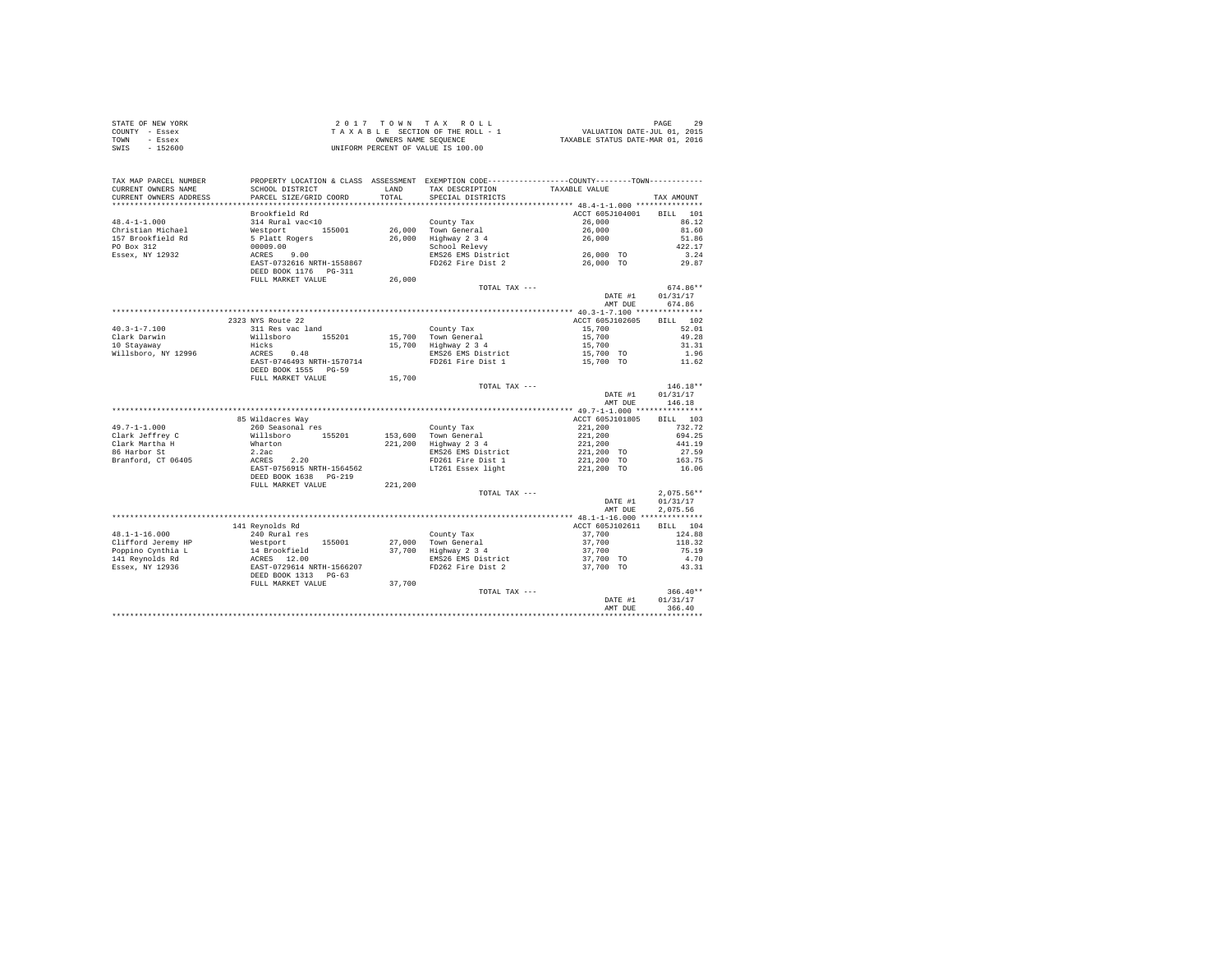| STATE OF NEW YORK | 2017 TOWN TAX ROLL                 | 30<br>PAGE                       |
|-------------------|------------------------------------|----------------------------------|
| COUNTY - Essex    | TAXABLE SECTION OF THE ROLL - 1    | VALUATION DATE-JUL 01, 2015      |
| TOWN<br>- Essex   | OWNERS NAME SEOUENCE               | TAXABLE STATUS DATE-MAR 01, 2016 |
| $-152600$<br>SWIS | UNIFORM PERCENT OF VALUE IS 100.00 |                                  |

| TAX MAP PARCEL NUMBER<br>CURRENT OWNERS NAME<br>CURRENT OWNERS ADDRESS | SCHOOL DISTRICT<br>PARCEL SIZE/GRID COORD          | LAND<br>TOTAL. | PROPERTY LOCATION & CLASS ASSESSMENT EXEMPTION CODE----------------COUNTY--------TOWN----------<br>TAX DESCRIPTION TAXABLE VALUE<br>SPECIAL DISTRICTS |                 | TAX AMOUNT   |
|------------------------------------------------------------------------|----------------------------------------------------|----------------|-------------------------------------------------------------------------------------------------------------------------------------------------------|-----------------|--------------|
|                                                                        | 1793 Lake Shore Rd                                 |                |                                                                                                                                                       | ACCT 605J103003 | BILL 105     |
| $49.15 - 1 - 5.000$                                                    | 210 1 Family Res - WTRFNT                          |                | County Tax                                                                                                                                            | 297,100         | 984.14       |
| Coffin Linda L                                                         | Willsboro 155201                                   |                | 209,300 Town General                                                                                                                                  | 297.100         | 932.47       |
| 1793 Lake Shore Rd<br>Wharton                                          |                                                    | 297.100        | Highway 2 3 4                                                                                                                                         | 297,100         | 592.57       |
| Essex, NY 12936                                                        | ACRES<br>1.50 BANK1STARSG                          |                | EMS26 EMS District                                                                                                                                    | 297,100 TO      | 37.05        |
|                                                                        | EAST-0757457 NRTH-1559512                          |                | FD261 Fire Dist 1                                                                                                                                     | 297,100 TO      | 219.93       |
|                                                                        | DEED BOOK 1417 PG-285                              |                |                                                                                                                                                       |                 |              |
|                                                                        | FULL MARKET VALUE                                  | 297,100        |                                                                                                                                                       |                 |              |
|                                                                        |                                                    |                | TOTAL TAX ---                                                                                                                                         |                 | $2.766.16**$ |
|                                                                        |                                                    |                |                                                                                                                                                       | DATE #1         | 01/31/17     |
|                                                                        |                                                    |                |                                                                                                                                                       | AMT DUE         | 2.766.16     |
|                                                                        |                                                    |                |                                                                                                                                                       |                 |              |
|                                                                        | 693 Walker Rd                                      |                |                                                                                                                                                       | ACCT 6079978515 | BILL 106     |
| $48.4 - 1 - 18.000$                                                    | 240 Rural res                                      |                | County Tax                                                                                                                                            | 271,500         | 899.34       |
| Coleman James R                                                        | 155201 62,900<br>Willsboro                         |                | Town General                                                                                                                                          | 271,500         | 852.13       |
| PO Box 110                                                             | Friswell                                           | 271,500        | Highway 2 3 4                                                                                                                                         | 271,500         | 541.51       |
| Essex, NY 12936                                                        | 1615/277-Easement                                  |                | EMS26 EMS District                                                                                                                                    | 271,500 TO      | 33.86        |
|                                                                        | 1615/274-Easement                                  |                | FD262 Fire Dist 2                                                                                                                                     | $271,500$ TO    | 311.87       |
|                                                                        | ACRES 31.90                                        |                | LT262 Whallonsburg light $271.500$ TO 58.54                                                                                                           |                 |              |
|                                                                        | EAST-0739745 NRTH-1554899                          |                |                                                                                                                                                       |                 |              |
|                                                                        | DEED BOOK 1035 PG-269                              |                |                                                                                                                                                       |                 |              |
|                                                                        | FULL MARKET VALUE                                  | 271.500        |                                                                                                                                                       |                 |              |
|                                                                        |                                                    |                | TOTAL TAX ---                                                                                                                                         |                 | $2.697.25**$ |
|                                                                        |                                                    |                |                                                                                                                                                       | DATE #1         | 01/31/17     |
|                                                                        |                                                    |                |                                                                                                                                                       | AMT DUE         | 2.697.25     |
|                                                                        |                                                    |                |                                                                                                                                                       |                 |              |
|                                                                        | Main St                                            |                |                                                                                                                                                       | ACCT 605Z014002 | BTLL 107     |
| $40.73 - 2 - 11.000 / 1$                                               | 464 Office bldg.                                   |                | County Tax                                                                                                                                            | 185,000         | 612.81       |
| College for Every Student Inc Willsboro                                | 155201                                             |                | 100 Town General                                                                                                                                      | 185,000         | 580.64       |
| 2303 Main St                                                           | Potts                                              | 185,000        | Highway 2 3 4                                                                                                                                         | 185,000         | 368.99       |
| PO Box 247                                                             |                                                    |                | EMS26 EMS District                                                                                                                                    | 185,000 TO      | 23.07        |
| Essex, NY 12936                                                        | EAST-0756830 NRTH-1571742<br>DEED BOOK 1708 PG-109 |                | FD261 Fire Dist 1                                                                                                                                     | 185,000 TO      | 136.95       |
|                                                                        | FULL MARKET VALUE                                  |                | 185.000 LT261 Essex light                                                                                                                             | 185,000 TO      | 13.43        |
| PRIOR OWNER ON 3/01/2016                                               |                                                    |                |                                                                                                                                                       |                 |              |
| College for Every Student Inc                                          |                                                    |                |                                                                                                                                                       |                 |              |
|                                                                        |                                                    |                | TOTAL TAX ---                                                                                                                                         |                 | $1.735.89**$ |
|                                                                        |                                                    |                |                                                                                                                                                       | DATE #1         | 01/31/17     |
|                                                                        |                                                    |                |                                                                                                                                                       | AMT DUE         | 1,735.89     |
|                                                                        |                                                    |                |                                                                                                                                                       |                 |              |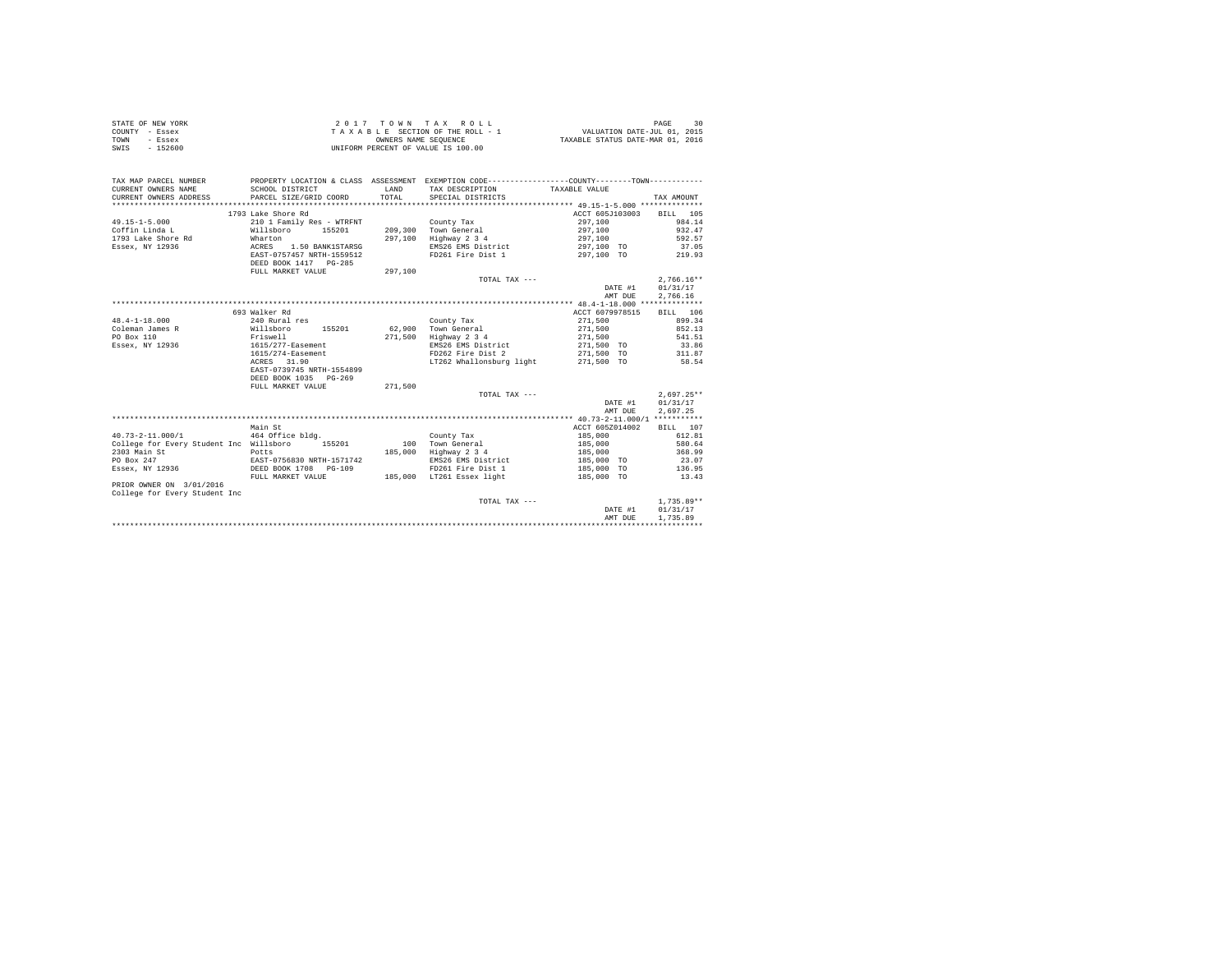|                | STATE OF NEW YORK | 2017 TOWN TAX ROLL                 | PAGE                             |
|----------------|-------------------|------------------------------------|----------------------------------|
| COUNTY - Essex |                   | TAXABLE SECTION OF THE ROLL - 1    | VALUATION DATE-JUL 01, 2015      |
| TOWN           | - Essex           | OWNERS NAME SEOUENCE               | TAXABLE STATUS DATE-MAR 01, 2016 |
| SWIS           | - 152600          | UNIFORM PERCENT OF VALUE IS 100.00 |                                  |

| TAX MAP PARCEL NUMBER<br>CURRENT OWNERS NAME<br>CURRENT OWNERS ADDRESS | SCHOOL DISTRICT<br>PARCEL SIZE/GRID COORD  | LAND<br>TOTAL. | PROPERTY LOCATION & CLASS ASSESSMENT EXEMPTION CODE---------------COUNTY-------TOWN----------<br>TAX DESCRIPTION<br>SPECIAL DISTRICTS | TAXABLE VALUE    | TAX AMOUNT   |
|------------------------------------------------------------------------|--------------------------------------------|----------------|---------------------------------------------------------------------------------------------------------------------------------------|------------------|--------------|
|                                                                        | 2254 Lake Shore Rd                         |                |                                                                                                                                       | ACCT 605J101203  | BILL 108     |
| $40.73 - 6 - 10.000$                                                   | $215$ 1 Fam Res w/                         |                | County Tax                                                                                                                            | 238,500          | 790.03       |
| College For Every Student Inc Willsboro                                | 155201                                     | 61,800         | Town General                                                                                                                          | 238,500          | 748.55       |
| 13 Church St                                                           | Potts                                      | 238,500        | Highway 2 3 4                                                                                                                         | 238,500          | 475.69       |
| PO Box 247                                                             |                                            |                | EMS26 EMS District                                                                                                                    | 238,500 TO       | 29.74        |
|                                                                        | 133/263 Court Order Sewer                  |                | FD261 Fire Dist 1                                                                                                                     |                  | 176.55       |
| Essex, NY 12936                                                        | 0.50<br>ACRES<br>EAST-0757282 NRTH-1570643 |                |                                                                                                                                       | 238,500 TO       |              |
|                                                                        |                                            |                | LT261 Essex light                                                                                                                     | 238,500 TO       | 17.31        |
| PRIOR OWNER ON 3/01/2016 DEED BOOK 1843 PG-107                         |                                            |                |                                                                                                                                       |                  |              |
| Deso Lawrence L Jr                                                     | FULL MARKET VALUE                          | 238,500        |                                                                                                                                       |                  |              |
|                                                                        |                                            |                | TOTAL TAX ---                                                                                                                         |                  | $2.237.87**$ |
|                                                                        |                                            |                |                                                                                                                                       | DATE #1          | 01/31/17     |
|                                                                        |                                            |                |                                                                                                                                       | AMT DUE          | 2,237.87     |
|                                                                        |                                            |                |                                                                                                                                       |                  |              |
|                                                                        | County Route 10                            |                |                                                                                                                                       | ACCT 605J100606  | BILL 109     |
| $57.1 - 2 - 6.000$                                                     | 105 Vac farmland                           |                | AG DIST C 41720                                                                                                                       | 20,418<br>20,418 |              |
| Conley Tommy                                                           | Westport<br>155001                         |                | 64,900 County Tax                                                                                                                     | 44.482           | 147.35       |
| Gibson-Conlev Jessie M                                                 | 29 Taylor & Kimball                        |                | 64,900 Town General<br>Highway 2 3 4                                                                                                  | 44,482           | 139.61       |
| 991 NYS Rt 22                                                          | ACRES 59.00                                |                |                                                                                                                                       | 44,482           | 88.72        |
| Westport, NY 12993                                                     | EAST-0730675 NRTH-1548587                  |                | EMS26 EMS District                                                                                                                    | 64,900 TO        | 8.09         |
|                                                                        | DEED BOOK 1716<br>$PG-41$                  |                | FD262 Fire Dist 2                                                                                                                     | 64,900 TO        | 74.55        |
| MAY BE SUBJECT TO PAYMENT                                              | FULL MARKET VALUE                          | 64,900         |                                                                                                                                       |                  |              |
| UNDER AGDIST LAW TIL 2020                                              |                                            |                |                                                                                                                                       |                  |              |
|                                                                        |                                            |                | TOTAL TAX ---                                                                                                                         |                  | $458.32**$   |
|                                                                        |                                            |                |                                                                                                                                       | DATE #1          | 01/31/17     |
|                                                                        |                                            |                |                                                                                                                                       | AMT DUE          | 458.32       |
|                                                                        |                                            |                |                                                                                                                                       |                  |              |
|                                                                        | 68 Revnolds Rd                             |                |                                                                                                                                       | ACCT 605J102612  | RTLL 110     |
| $48.1 - 1 - 13.000$                                                    | 240 Rural res                              |                | County Tax                                                                                                                            | 73,700           | 244.13       |
| Connor Andrea E                                                        | 155001<br>Westport                         | 38,900         | Town General                                                                                                                          | 73,700           | 231.31       |
| 68 Revnolds Rd                                                         | 17 18 Brookfield                           | 73,700         | Highway 2 3 4                                                                                                                         | 73,700           | 147.00       |
| Essex, NY 12936                                                        | 20.0 A                                     |                | EMS26 EMS District                                                                                                                    | 73,700 TO        | 9.19         |
|                                                                        | ACRES 20.00                                |                | FD262 Fire Dist 2                                                                                                                     | 73,700 TO        | 84.66        |
|                                                                        | EAST-0729188 NRTH-1565275                  |                |                                                                                                                                       |                  |              |
|                                                                        | DEED BOOK 1394<br>$PG-283$                 |                |                                                                                                                                       |                  |              |
|                                                                        | FULL MARKET VALUE                          | 73,700         |                                                                                                                                       |                  |              |
|                                                                        |                                            |                | TOTAL TAX ---                                                                                                                         |                  | $716.29**$   |
|                                                                        |                                            |                |                                                                                                                                       | DATE #1          | 01/31/17     |
|                                                                        |                                            |                |                                                                                                                                       | AMT DUE          | 716.29       |
|                                                                        |                                            |                |                                                                                                                                       |                  |              |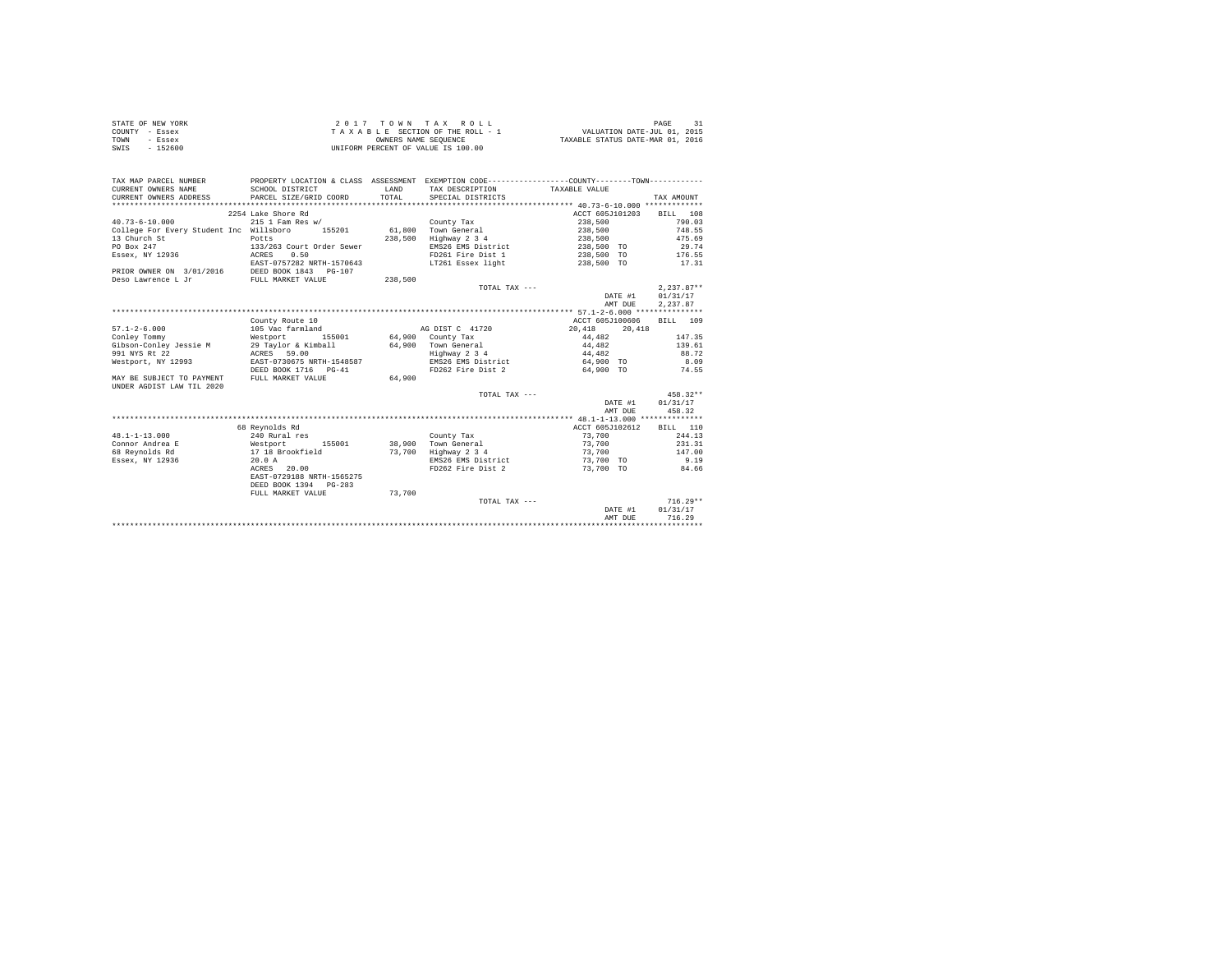|                | STATE OF NEW YORK | 2017 TOWN TAX ROLL                 | PAGE                             |
|----------------|-------------------|------------------------------------|----------------------------------|
| COUNTY - Essex |                   | TAXABLE SECTION OF THE ROLL - 1    | VALUATION DATE-JUL 01, 2015      |
| TOWN           | - Essex           | OWNERS NAME SEOUENCE               | TAXABLE STATUS DATE-MAR 01, 2016 |
| SWIS           | $-152600$         | UNIFORM PERCENT OF VALUE IS 100.00 |                                  |

| TAX MAP PARCEL NUMBER<br>CURRENT OWNERS NAME<br>CURRENT OWNERS ADDRESS<br>***************** | SCHOOL DISTRICT<br>PARCEL SIZE/GRID COORD | LAND<br>TOTAL | PROPERTY LOCATION & CLASS ASSESSMENT EXEMPTION CODE----------------COUNTY-------TOWN----------<br>TAX DESCRIPTION TAXABLE VALUE<br>SPECIAL DISTRICTS |                  | TAX AMOUNT       |
|---------------------------------------------------------------------------------------------|-------------------------------------------|---------------|------------------------------------------------------------------------------------------------------------------------------------------------------|------------------|------------------|
|                                                                                             | Jersey St                                 |               |                                                                                                                                                      | ACCT 605J103612  | BILL 111         |
| $39.4 - 1 - 4.000$                                                                          | 910 Priv forest                           |               | County Tax                                                                                                                                           | 25,200           | 83.47            |
| Conway James J                                                                              | 155201<br>Willsboro                       | 25,200        | Town General                                                                                                                                         | 25,200           | 79.09            |
| Conway Rita J                                                                               | Hicks                                     | 25,200        | Highway 2 3 4                                                                                                                                        | 25,200           | 50.26            |
| 300 Sanders Rd                                                                              | ACRES 25.20                               |               | EMS26 EMS District                                                                                                                                   | 25,200 TO        | 3.14             |
| Willsboro, NY 12996                                                                         | EAST-0737577 NRTH-1573219                 |               | FD262 Fire Dist 2 25.200 TO                                                                                                                          |                  | 28.95            |
|                                                                                             | DEED BOOK 1155 PG-219                     |               |                                                                                                                                                      |                  |                  |
|                                                                                             | FULL MARKET VALUE                         | 25,200        |                                                                                                                                                      |                  |                  |
|                                                                                             |                                           |               | TOTAL TAX ---                                                                                                                                        |                  | $244.91**$       |
|                                                                                             |                                           |               |                                                                                                                                                      |                  | DATE #1 01/31/17 |
|                                                                                             |                                           |               |                                                                                                                                                      | AMT DUE          | 244.91           |
|                                                                                             |                                           |               |                                                                                                                                                      |                  |                  |
|                                                                                             | McAuliffe Way                             |               |                                                                                                                                                      | ACCT 605J103006  | <b>BILL</b> 112  |
| $39.4 - 1 - 6.000$                                                                          | 105 Vac farmland                          |               | County Tax                                                                                                                                           | 41,500           | 137.47           |
| Conway James J                                                                              | Willsboro<br>155201                       |               | 41.500 Town General                                                                                                                                  | 41,500           | 130.25           |
| Conway Rita J                                                                               | Hicks                                     |               | 41.500 Highway 2 3 4                                                                                                                                 | 41,500           | 82.77            |
| 300 Sanders Rd                                                                              | ACRES 84.00                               |               | EMS26 EMS District                                                                                                                                   | 41,500 TO        | 5.18             |
| Willsboro, NY 12996                                                                         | EAST-0741836 NRTH-1573797                 |               | FD262 Fire Dist 2                                                                                                                                    | 41,500 TO        | 47.67            |
|                                                                                             | DEED BOOK 1665 PG-1                       |               |                                                                                                                                                      |                  |                  |
|                                                                                             | FULL MARKET VALUE                         | 41,500        |                                                                                                                                                      |                  |                  |
|                                                                                             |                                           |               | TOTAL TAX ---                                                                                                                                        |                  | $403.34**$       |
|                                                                                             |                                           |               |                                                                                                                                                      | DATE #1          | 01/31/17         |
|                                                                                             |                                           |               |                                                                                                                                                      | AMT DUE          | 403.34           |
|                                                                                             |                                           |               |                                                                                                                                                      |                  |                  |
|                                                                                             | 577 Cook Rd                               |               |                                                                                                                                                      | ACCT 605J100602  | BILL 113         |
| $48.76 - 1 - 2.000$                                                                         | 210 1 Family Res                          |               | VETWAR CTS 41120                                                                                                                                     | 15,000<br>15,000 |                  |
| Coonrod Emmett J III                                                                        | Willsboro<br>155201                       |               | 28,000 County Tax                                                                                                                                    | 107,800          | 357.09           |
| 577 Cook Rd                                                                                 | Friswell                                  | 122,800       | Town General                                                                                                                                         | 107,800          | 338.34           |
| Essex, NY 12936                                                                             | 0.80 BANKCORE<br>ACRES                    |               | Highway 2 3 4                                                                                                                                        | 107,800          | 215.01           |
|                                                                                             | EAST-0743851 NRTH-1555843                 |               | EMS26 EMS District                                                                                                                                   | 122,800 TO       | 15.31            |
|                                                                                             | DEED BOOK 1205 PG-68                      |               | FD262 Fire Dist 2                                                                                                                                    | 122,800 TO       | 141.06           |
|                                                                                             | FULL MARKET VALUE                         |               | 122,800 LT262 Whallonsburg light 122,800 TO                                                                                                          |                  | 26.48            |
|                                                                                             |                                           |               | TOTAL TAX ---                                                                                                                                        |                  | $1.093.29**$     |
|                                                                                             |                                           |               |                                                                                                                                                      | DATE #1          | 01/31/17         |
|                                                                                             |                                           |               |                                                                                                                                                      | AMT DUE          | 1,093.29         |
|                                                                                             |                                           |               |                                                                                                                                                      |                  |                  |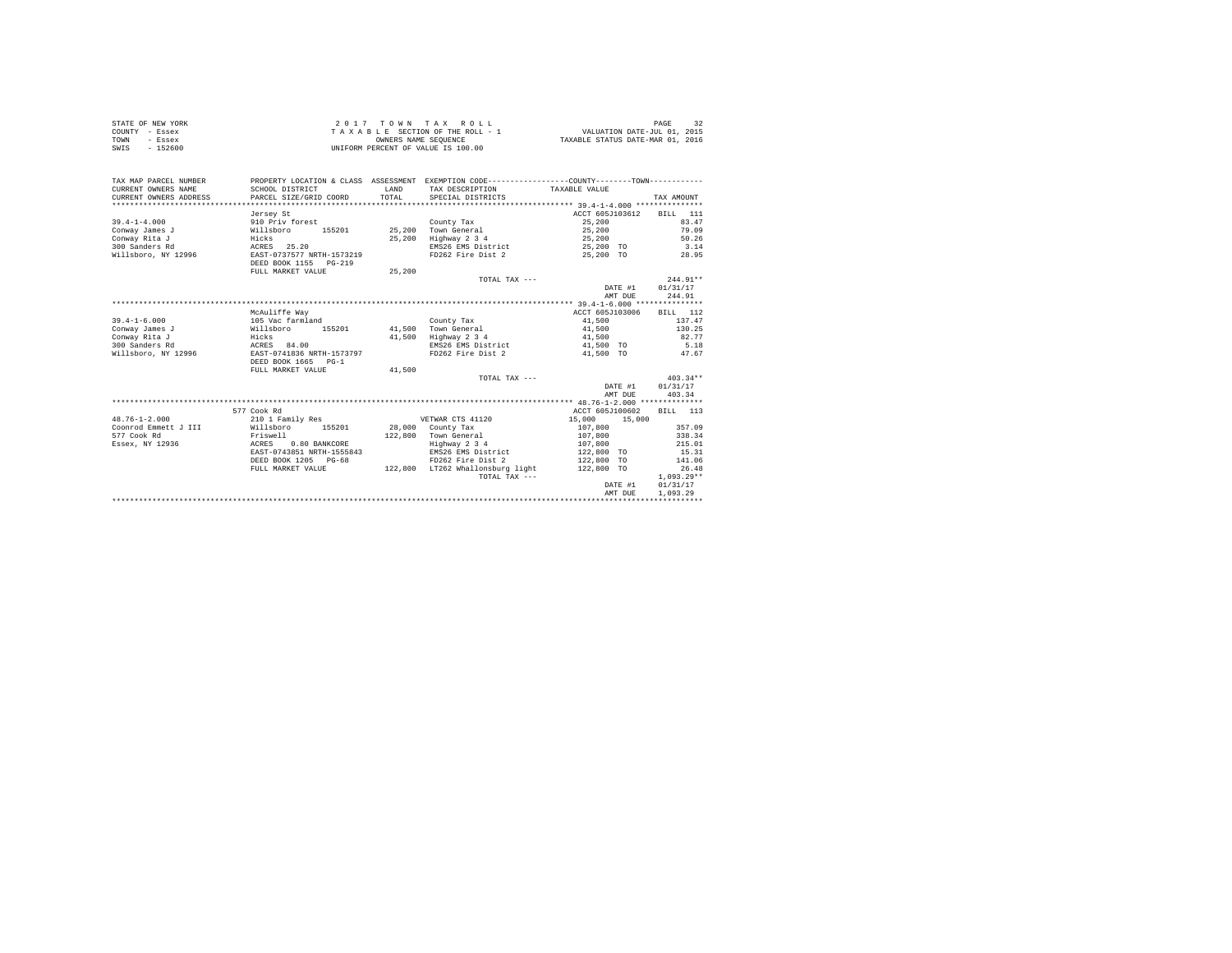| STATE OF NEW YORK | $2.017$ TOWN TAX ROLL              | PAGE                             |
|-------------------|------------------------------------|----------------------------------|
| COUNTY - Essex    | TAXABLE SECTION OF THE ROLL - 1    | VALUATION DATE-JUL 01, 2015      |
| TOWN<br>- Essex   | OWNERS NAME SEOUENCE               | TAXABLE STATUS DATE-MAR 01, 2016 |
| $-152600$<br>SWIS | UNIFORM PERCENT OF VALUE IS 100.00 |                                  |

| TAX MAP PARCEL NUMBER                 |                                                                                                                                                                                                                                                                                                                                                                                                |         | PROPERTY LOCATION & CLASS ASSESSMENT EXEMPTION CODE---------------COUNTY-------TOWN---------                            |                                                                                                                                                                |              |
|---------------------------------------|------------------------------------------------------------------------------------------------------------------------------------------------------------------------------------------------------------------------------------------------------------------------------------------------------------------------------------------------------------------------------------------------|---------|-------------------------------------------------------------------------------------------------------------------------|----------------------------------------------------------------------------------------------------------------------------------------------------------------|--------------|
| CURRENT OWNERS NAME                   | SCHOOL DISTRICT<br>CURRENT OWNERS ADDRESS PARCEL SIZE/GRID COORD                                                                                                                                                                                                                                                                                                                               |         | LAND TAX DESCRIPTION<br>TOTAL SPECIAL DISTRICTS                                                                         | TAXABLE VALUE                                                                                                                                                  |              |
|                                       |                                                                                                                                                                                                                                                                                                                                                                                                |         |                                                                                                                         |                                                                                                                                                                | TAX AMOUNT   |
|                                       |                                                                                                                                                                                                                                                                                                                                                                                                |         |                                                                                                                         |                                                                                                                                                                |              |
|                                       | 10 Ross Way                                                                                                                                                                                                                                                                                                                                                                                    |         |                                                                                                                         | ACCT 605J187001 BILL 114                                                                                                                                       |              |
|                                       | $\begin{tabular}{l c c c c} \multicolumn{1}{c}{\textbf{40.73--5-3.210}} & \multicolumn{1}{c}{\textbf{40.73--5-3.210}} & \multicolumn{1}{c}{\textbf{40.73--8}~\textbf{~}~\textbf{40.73--8}} & \multicolumn{1}{c}{\textbf{40.73--8}} & \multicolumn{1}{c}{\textbf{40.73--8}} & \multicolumn{1}{c}{\textbf{40.73--8}} & \multicolumn{1}{c}{\textbf{40.73--8}} & \multicolumn{1}{c}{\textbf{40.73$ |         | County Tax                                                                                                              | 292,500                                                                                                                                                        | 968.90       |
|                                       |                                                                                                                                                                                                                                                                                                                                                                                                |         | 62,300 Town General<br>292,500 Highway 2 3 4                                                                            | 292,500<br>292,500                                                                                                                                             | 918.04       |
|                                       |                                                                                                                                                                                                                                                                                                                                                                                                |         |                                                                                                                         |                                                                                                                                                                | 583.40       |
|                                       |                                                                                                                                                                                                                                                                                                                                                                                                |         | EMS26 EMS District                                                                                                      | 292,500 TO                                                                                                                                                     | 36.48        |
|                                       |                                                                                                                                                                                                                                                                                                                                                                                                |         | FD261 Fire Dist 1<br>LT261 Essex light                                                                                  | 292,500 TO                                                                                                                                                     | 216.53       |
|                                       |                                                                                                                                                                                                                                                                                                                                                                                                |         |                                                                                                                         | 292,500 TO                                                                                                                                                     | 21.23        |
|                                       |                                                                                                                                                                                                                                                                                                                                                                                                |         | SRI50 Return sewer rent 1932.28 MT 1232.28<br>RRI50 Return sewer rent 1932.28 MT 932.28                                 |                                                                                                                                                                |              |
|                                       | DEED BOOK 1501    PG-201                                                                                                                                                                                                                                                                                                                                                                       |         |                                                                                                                         |                                                                                                                                                                |              |
|                                       | FULL MARKET VALUE                                                                                                                                                                                                                                                                                                                                                                              | 292,500 |                                                                                                                         |                                                                                                                                                                |              |
|                                       |                                                                                                                                                                                                                                                                                                                                                                                                |         |                                                                                                                         | TOTAL TAX ---<br>DATE #1 01/31/17<br>$\begin{bmatrix} . & . & . & . \\ 0.1 & . & . & . \\ 0.1 & . & . & . \\ 0.1 & . & . & . \\ 0.0 & . & . & . \end{bmatrix}$ |              |
|                                       |                                                                                                                                                                                                                                                                                                                                                                                                |         |                                                                                                                         |                                                                                                                                                                |              |
|                                       |                                                                                                                                                                                                                                                                                                                                                                                                |         |                                                                                                                         | AMT DUE                                                                                                                                                        | 4,169.87     |
|                                       |                                                                                                                                                                                                                                                                                                                                                                                                |         |                                                                                                                         |                                                                                                                                                                |              |
|                                       | 154 Savre Rd                                                                                                                                                                                                                                                                                                                                                                                   |         |                                                                                                                         | ACCT 605J101605 BILL 115                                                                                                                                       |              |
| $57.2 - 3 - 7.100$                    | 240 Rural res                                                                                                                                                                                                                                                                                                                                                                                  |         | AGED ALL 41800                                                                                                          | 112, 250 112, 250                                                                                                                                              |              |
| Cornell Edward H                      | 240 Rural res<br>Westport 155001<br>6 8 Platt Rogers<br>ACRES 52.50<br>EAST-0731978 NRTH-1550948                                                                                                                                                                                                                                                                                               |         | 84,800 County Tax                                                                                                       |                                                                                                                                                                | 371.83       |
| 154 Savre Rd                          |                                                                                                                                                                                                                                                                                                                                                                                                |         |                                                                                                                         | $112,250$<br>$112,250$<br>$112,250$<br>$224,500$ TO                                                                                                            | 352.31       |
| Westport, NY 12993                    |                                                                                                                                                                                                                                                                                                                                                                                                |         | 224,500 Town General<br>Highway 2 3 4                                                                                   |                                                                                                                                                                | 223.89       |
|                                       |                                                                                                                                                                                                                                                                                                                                                                                                |         | EMS26 EMS District                                                                                                      |                                                                                                                                                                | 28.00        |
|                                       | DEED BOOK 1139 PG-304                                                                                                                                                                                                                                                                                                                                                                          |         | FD262 Fire Dist 2                                                                                                       | 224,500 TO                                                                                                                                                     | 257.88       |
|                                       |                                                                                                                                                                                                                                                                                                                                                                                                |         |                                                                                                                         |                                                                                                                                                                |              |
|                                       |                                                                                                                                                                                                                                                                                                                                                                                                |         | TOTAL TAX ---                                                                                                           |                                                                                                                                                                | $1.233.91**$ |
|                                       |                                                                                                                                                                                                                                                                                                                                                                                                |         |                                                                                                                         |                                                                                                                                                                |              |
|                                       |                                                                                                                                                                                                                                                                                                                                                                                                |         |                                                                                                                         | DATE #1                                                                                                                                                        | 01/31/17     |
|                                       |                                                                                                                                                                                                                                                                                                                                                                                                |         |                                                                                                                         | AMT DUE                                                                                                                                                        | 1,233.91     |
|                                       |                                                                                                                                                                                                                                                                                                                                                                                                |         |                                                                                                                         |                                                                                                                                                                |              |
|                                       | 1845 Lake Shore Rd                                                                                                                                                                                                                                                                                                                                                                             |         |                                                                                                                         | ACCT 605J100915                                                                                                                                                | BILL 116     |
| 49.11-1-57.000                        | 210 1 Family Res - WTRFNT AGED ALL 41800                                                                                                                                                                                                                                                                                                                                                       |         |                                                                                                                         | 134,200 134,200                                                                                                                                                |              |
|                                       |                                                                                                                                                                                                                                                                                                                                                                                                |         |                                                                                                                         | 15,000 15,000                                                                                                                                                  |              |
|                                       | Couchey Family Trust Ruth (1990)<br>Couchey Family Trust Ruth (1990)<br>Couchey Family Trust Ruth (1990)<br>Couchey Family Trust Ruth (1990)<br>283,400 County Tax (2001)<br>283,400 County Transfers (2001)<br>283,400 County Transfers (                                                                                                                                                     |         |                                                                                                                         | 134,200                                                                                                                                                        | 444.53       |
|                                       |                                                                                                                                                                                                                                                                                                                                                                                                |         |                                                                                                                         | 134,200                                                                                                                                                        | 421.20       |
|                                       |                                                                                                                                                                                                                                                                                                                                                                                                |         |                                                                                                                         | 134,200                                                                                                                                                        | 267.67       |
|                                       |                                                                                                                                                                                                                                                                                                                                                                                                |         |                                                                                                                         | 283,400 TO                                                                                                                                                     | 35.34        |
|                                       | FULL MARKET VALUE                                                                                                                                                                                                                                                                                                                                                                              |         | 283,400 FD261 Fire Dist 1                                                                                               | 283,400 TO                                                                                                                                                     | 209.79       |
|                                       |                                                                                                                                                                                                                                                                                                                                                                                                |         | TOTAL TAX ---                                                                                                           |                                                                                                                                                                | $1,378.53**$ |
|                                       |                                                                                                                                                                                                                                                                                                                                                                                                |         |                                                                                                                         | DATE #1                                                                                                                                                        | 01/31/17     |
|                                       |                                                                                                                                                                                                                                                                                                                                                                                                |         |                                                                                                                         | AMT DUE                                                                                                                                                        | 1,378.53     |
|                                       |                                                                                                                                                                                                                                                                                                                                                                                                |         |                                                                                                                         |                                                                                                                                                                |              |
|                                       | 1972 Lake Shore Rd                                                                                                                                                                                                                                                                                                                                                                             |         |                                                                                                                         | ACCT 605J102113                                                                                                                                                | BILL 117     |
| $49.7 - 4 - 11.000$                   | 260 Seasonal res - WTRFNT County Tax                                                                                                                                                                                                                                                                                                                                                           |         |                                                                                                                         | 284,400                                                                                                                                                        | 942.07       |
| Covert Family Trust                   | Willsboro 155201 218,600 Town General                                                                                                                                                                                                                                                                                                                                                          |         | 221,000 10000 10000 10000 10000 10000 10000 1<br>284,400 Highway 2 3 4<br>284,400 School Relevy<br>284,400 1<br>2011 11 |                                                                                                                                                                | 892.61       |
| 7501 E Thompson Peak Pkwy #42 Wharton | $ACRES$ 0.80                                                                                                                                                                                                                                                                                                                                                                                   |         |                                                                                                                         |                                                                                                                                                                | 567.24       |
| Scottsdale, AZ 85255                  |                                                                                                                                                                                                                                                                                                                                                                                                |         |                                                                                                                         |                                                                                                                                                                | 3,737.02     |
|                                       | EAST-0758426 NRTH-1564005                                                                                                                                                                                                                                                                                                                                                                      |         | EMS26 EMS District                                                                                                      | 284,400 TO                                                                                                                                                     | 35.47        |
|                                       | DEED BOOK 1290 PG-36                                                                                                                                                                                                                                                                                                                                                                           |         | FD261 Fire Dist 1 284,400 TO 210.53                                                                                     |                                                                                                                                                                |              |
|                                       | FULL MARKET VALUE                                                                                                                                                                                                                                                                                                                                                                              | 284,400 |                                                                                                                         |                                                                                                                                                                |              |
|                                       |                                                                                                                                                                                                                                                                                                                                                                                                |         | TOTAL TAX ---                                                                                                           |                                                                                                                                                                | $6.384.94**$ |
|                                       |                                                                                                                                                                                                                                                                                                                                                                                                |         |                                                                                                                         | DATE #1                                                                                                                                                        | 01/31/17     |
|                                       |                                                                                                                                                                                                                                                                                                                                                                                                |         |                                                                                                                         | AMT DUE                                                                                                                                                        | 6,384.94     |
|                                       |                                                                                                                                                                                                                                                                                                                                                                                                |         |                                                                                                                         |                                                                                                                                                                |              |
|                                       |                                                                                                                                                                                                                                                                                                                                                                                                |         |                                                                                                                         |                                                                                                                                                                |              |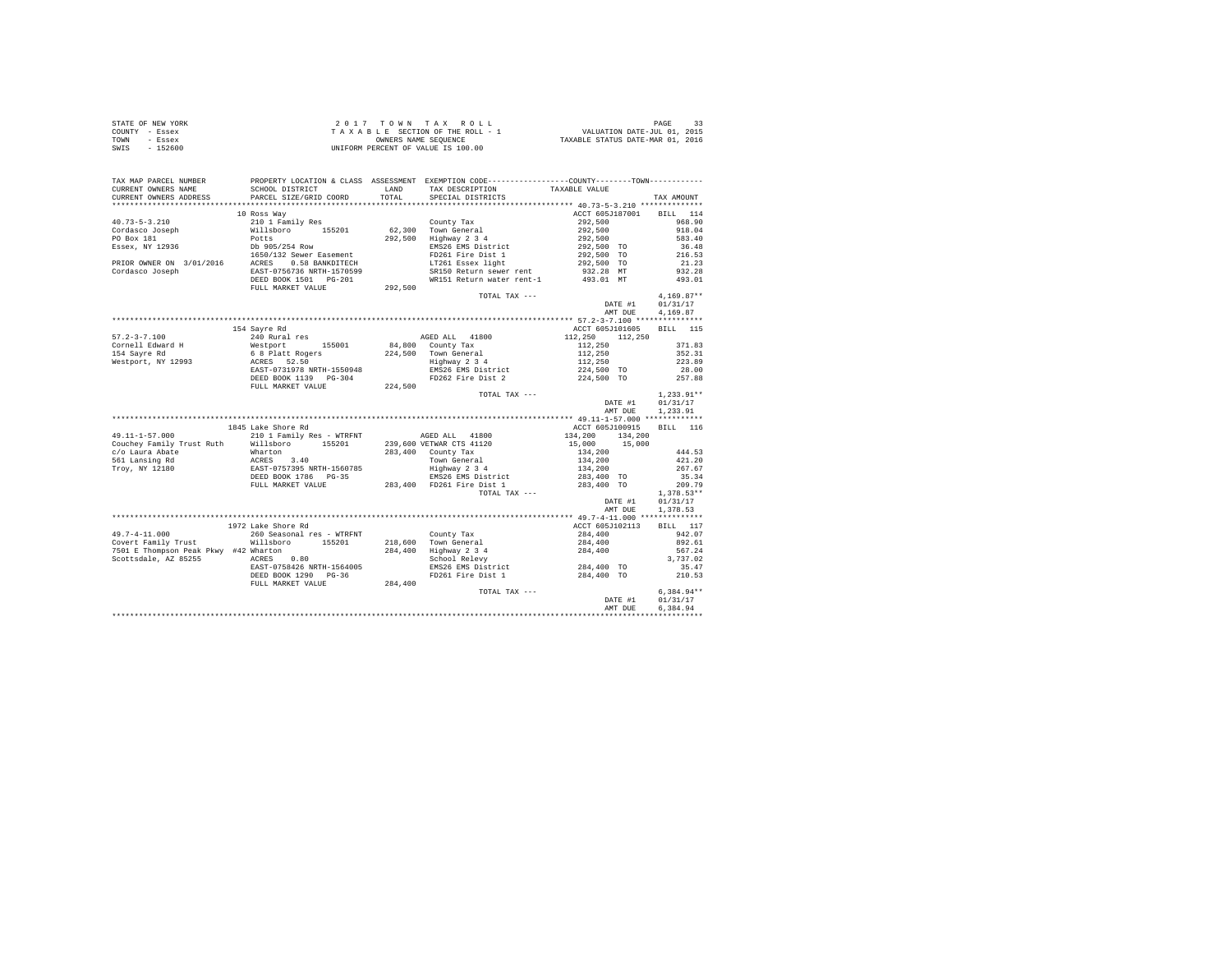| STATE OF NEW YORK | 2017 TOWN TAX ROLL                 | PAGE<br>-24                      |
|-------------------|------------------------------------|----------------------------------|
| COUNTY - Essex    | TAXABLE SECTION OF THE ROLL - 1    | VALUATION DATE-JUL 01, 2015      |
| TOWN<br>- Essex   | OWNERS NAME SEOUENCE               | TAXABLE STATUS DATE-MAR 01, 2016 |
| SWIS<br>$-152600$ | UNIFORM PERCENT OF VALUE IS 100.00 |                                  |

| TAX MAP PARCEL NUMBER<br>CURRENT OWNERS NAME<br>CURRENT OWNERS ADDRESS | SCHOOL DISTRICT<br>PARCEL SIZE/GRID COORD            | LAND<br>TOTAL | PROPERTY LOCATION & CLASS ASSESSMENT EXEMPTION CODE----------------COUNTY-------TOWN----------<br>TAX DESCRIPTION<br>SPECIAL DISTRICTS | TAXABLE VALUE            | TAX AMOUNT   |
|------------------------------------------------------------------------|------------------------------------------------------|---------------|----------------------------------------------------------------------------------------------------------------------------------------|--------------------------|--------------|
|                                                                        |                                                      |               |                                                                                                                                        |                          |              |
|                                                                        | 4 Clubhouse Way                                      |               |                                                                                                                                        | ACCT 605J100701 BILL 118 |              |
| $49.11 - 1 - 32.000$                                                   | 260 Seasonal res                                     |               | County Tax                                                                                                                             | 162,400                  | 537.95       |
| Cowan Brookes                                                          | 155201<br>Willsboro                                  |               | 125,000 Town General                                                                                                                   | 162,400                  | 509.71       |
| Roseborough Jaye                                                       | Wharton                                              | 162,400       | Highway 2 3 4                                                                                                                          | 162,400                  | 323.91       |
| 76 Green St                                                            | 1389/220 Boundary Line                               |               | EMS26 EMS District                                                                                                                     | 162,400 TO               | 20.25        |
| Burlington, VT 05401                                                   | 1414/126 Easement<br>0.25<br>ACRES                   |               | FD261 Fire Dist 1                                                                                                                      | 162.400 TO 120.22        |              |
|                                                                        | EAST-0757634 NRTH-1562845<br>DEED BOOK 1741   PG-291 |               |                                                                                                                                        |                          |              |
|                                                                        | FULL MARKET VALUE                                    | 162,400       |                                                                                                                                        |                          |              |
|                                                                        |                                                      |               | TOTAL TAX ---                                                                                                                          |                          | $1.512.04**$ |
|                                                                        |                                                      |               |                                                                                                                                        | DATE #1                  | 01/31/17     |
|                                                                        |                                                      |               |                                                                                                                                        | AMT DUE                  | 1,512.04     |
|                                                                        |                                                      |               |                                                                                                                                        |                          |              |
|                                                                        | Lake Shore Rd                                        |               |                                                                                                                                        | ACCT 605J101002          | BILL 119     |
| $49.7 - 4 - 6.000$                                                     | 311 Res vac land - WTRFNT                            |               | County Tax                                                                                                                             | 46,400                   | 153.70       |
| Crater Club Inc                                                        | Willsboro<br>155201                                  |               | 46,400 Town General                                                                                                                    | 46,400                   | 145.63       |
| PO Box 221                                                             | Wharton                                              | 46,400        | Highway 2 3 4                                                                                                                          | 46,400                   | 92.55        |
| Essex, NY 12936                                                        | 0.20<br>ACRES                                        |               | EMS26 EMS District                                                                                                                     | 46,400 TO                | 5.79         |
|                                                                        | EAST-0757795 NRTH-1565425                            |               | FD261 Fire Dist 1                                                                                                                      | 46,400 TO                | 34.35        |
|                                                                        | DEED BOOK 935 PG-136                                 |               | LT261 Essex light                                                                                                                      | 46,400 TO                | 3.37         |
|                                                                        | FULL MARKET VALUE                                    | 46,400        |                                                                                                                                        |                          |              |
|                                                                        |                                                      |               | TOTAL TAX ---                                                                                                                          |                          | $435.39**$   |
|                                                                        |                                                      |               |                                                                                                                                        | DATE #1                  | 01/31/17     |
|                                                                        |                                                      |               |                                                                                                                                        | AMT DUE                  | 435.39       |
|                                                                        |                                                      |               |                                                                                                                                        |                          |              |
|                                                                        | 9 Rock Way                                           |               |                                                                                                                                        | ACCT 605J101003          | BILL 120     |
| $49.11 - 1 - 5.110$                                                    | 583 Resort cmplx                                     |               | County Tax                                                                                                                             | 608,200                  | 2,014.65     |
| Crater Club Inc                                                        | Willsboro 155201                                     | 342,400       | Town General                                                                                                                           | 608,200                  | 1,908.89     |
| PO Box 221                                                             | Wharton                                              | 608,200       | Highway 2 3 4                                                                                                                          | 608,200                  | 1,213.07     |
| Essex, NY 12936                                                        | 1510/126 & 1358/11                                   |               | EMS26 EMS District                                                                                                                     | 608,200 TO               | 75.85        |
|                                                                        | Boundary Line Agreements                             |               | FD261 Fire Dist 1                                                                                                                      | 608,200 TO               | 450.23       |
|                                                                        | ACRES 65.13                                          |               | LT261 Essex light                                                                                                                      | 608,200 TO               | 44.15        |
|                                                                        | EAST-0756454 NRTH-1562116                            |               |                                                                                                                                        |                          |              |
|                                                                        | DEED BOOK 237 PG-518                                 |               |                                                                                                                                        |                          |              |
|                                                                        | FULL MARKET VALUE                                    | 608,200       |                                                                                                                                        |                          |              |
|                                                                        |                                                      |               | TOTAL TAX ---                                                                                                                          |                          | $5.706.84**$ |
|                                                                        |                                                      |               |                                                                                                                                        | DATE #1                  | 01/31/17     |
|                                                                        |                                                      |               |                                                                                                                                        | AMT DUE                  | 5,706.84     |
|                                                                        |                                                      |               |                                                                                                                                        |                          |              |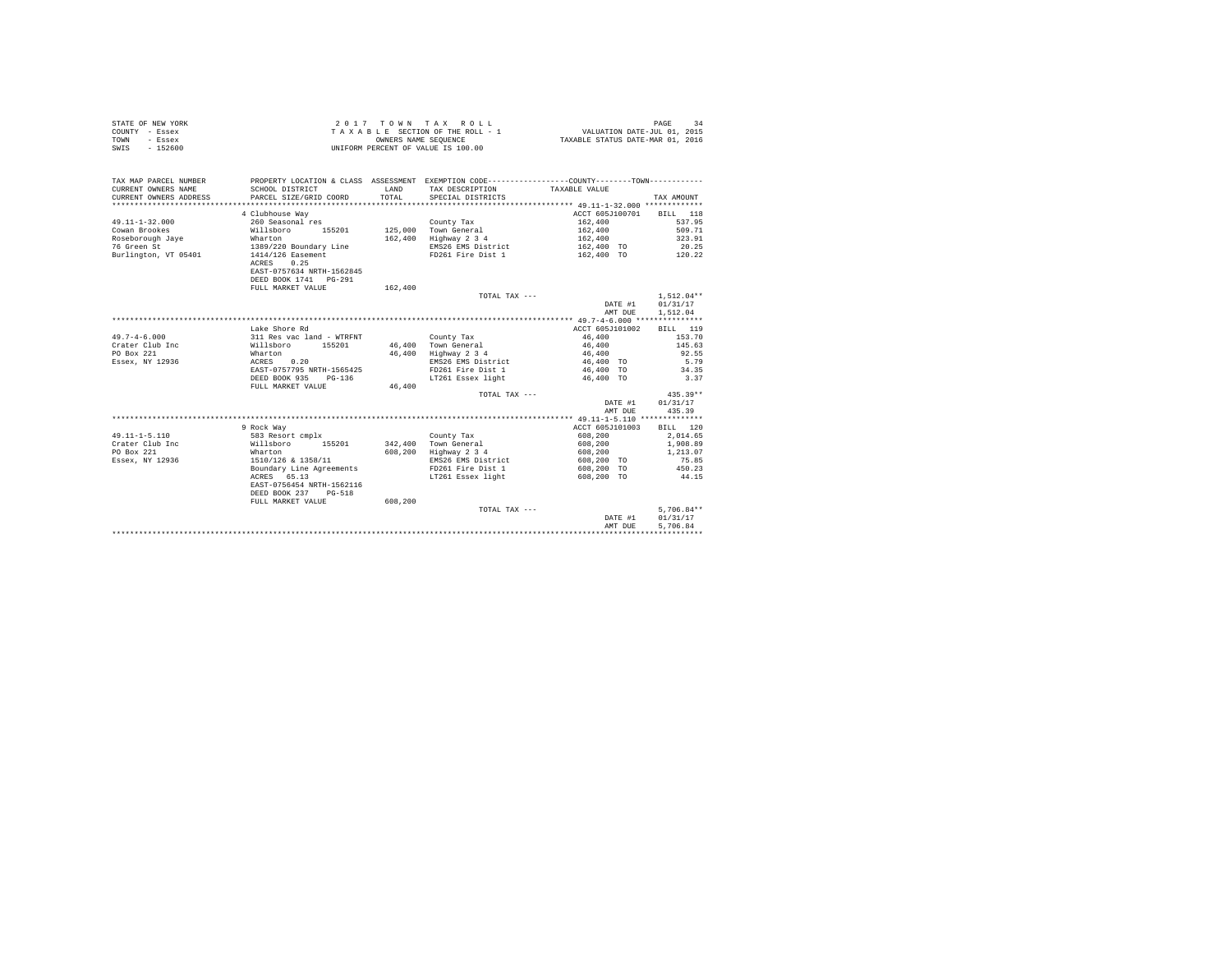| STATE OF NEW YORK | 2017 TOWN TAX ROLL                 | PAGE                             |
|-------------------|------------------------------------|----------------------------------|
| COUNTY - Essex    | TAXABLE SECTION OF THE ROLL - 1    | VALUATION DATE-JUL 01, 2015      |
| TOWN<br>- Essex   | OWNERS NAME SEOUENCE               | TAXABLE STATUS DATE-MAR 01, 2016 |
| SWIS<br>- 152600  | UNIFORM PERCENT OF VALUE IS 100.00 |                                  |

| Lake Shore Rd<br>ACCT 605J178519 BILL 121<br>311 Res vac land - WTRFNT<br>County Tax<br>57,900<br>57,900 Town General<br>57,900<br>Willsboro 155201<br>Highway 2 3 4<br>Wharton<br>57,900<br>57,900<br>ACRES 0.20<br>EMS26 EMS District<br>57,900 TO<br>EAST-0758294 NRTH-1563467<br>FD261 Fire Dist 1<br>57,900 TO<br>DEED BOOK 935 PG-136<br>LT261 Essex light<br>57,900 TO<br>57,900<br>FULL MARKET VALUE<br>TOTAL TAX ---<br>DATE #1 01/31/17<br>543.27<br>AMT DUE<br>1926 Lake Shore Rd<br>ACCT 605J178520<br>383,200<br>331 Com vac w/im - WTRFNT<br>County Tax<br>349.100 Town General<br>383,200<br>Willsboro<br>155201<br>383,200 Highway 2 3 4<br>383,200<br>Wharton<br>ACRES 1.10<br>383,200 TO<br>EMS26 EMS District<br>EAST-0758206 NRTH-1563061<br>FD261 Fire Dist 1 383,200 TO 283.67<br>DEED BOOK 935<br>LT261 Essex light 583,200 TO<br>$PG-136$<br>FULL MARKET VALUE 383,200<br>$3.595.63**$<br>TOTAL TAX ---<br>DATE #1 01/31/17<br>3.595.63<br>AMT DUE<br>Lake Shore Rd<br>ACCT 605J194001<br>BILL 123<br>78,900<br>261.35<br>311 Res vac land - WTRFNT<br>County Tax<br>78.900 Town General<br>247.63<br>Willsboro<br>155201<br>78,900 | TAX MAP PARCEL NUMBER<br>CURRENT OWNERS NAME<br>$\mathbb{R}^3$<br>CURRENT OWNERS ADDRESS | SCHOOL DISTRICT<br>PARCEL SIZE/GRID COORD | T.AND<br>TOTAL. | PROPERTY LOCATION & CLASS ASSESSMENT EXEMPTION CODE----------------COUNTY-------TOWN----------<br>TAX DESCRIPTION TAXABLE VALUE<br>SPECIAL DISTRICTS | TAX AMOUNT |
|-------------------------------------------------------------------------------------------------------------------------------------------------------------------------------------------------------------------------------------------------------------------------------------------------------------------------------------------------------------------------------------------------------------------------------------------------------------------------------------------------------------------------------------------------------------------------------------------------------------------------------------------------------------------------------------------------------------------------------------------------------------------------------------------------------------------------------------------------------------------------------------------------------------------------------------------------------------------------------------------------------------------------------------------------------------------------------------------------------------------------------------------------------------|------------------------------------------------------------------------------------------|-------------------------------------------|-----------------|------------------------------------------------------------------------------------------------------------------------------------------------------|------------|
|                                                                                                                                                                                                                                                                                                                                                                                                                                                                                                                                                                                                                                                                                                                                                                                                                                                                                                                                                                                                                                                                                                                                                             |                                                                                          |                                           |                 |                                                                                                                                                      |            |
| $49.11 - 1 - 23.000$<br>Crater Club Inc<br>PO Box 221<br>Essex, NY 12936<br>$49.11 - 1 - 29.000$<br>Crater Club Inc<br>PO Box 221<br>Essex, NY 12936<br>$49.11 - 1 - 62.100$<br>Crater Club Inc.                                                                                                                                                                                                                                                                                                                                                                                                                                                                                                                                                                                                                                                                                                                                                                                                                                                                                                                                                            |                                                                                          |                                           |                 |                                                                                                                                                      |            |
|                                                                                                                                                                                                                                                                                                                                                                                                                                                                                                                                                                                                                                                                                                                                                                                                                                                                                                                                                                                                                                                                                                                                                             |                                                                                          |                                           |                 |                                                                                                                                                      | 191.79     |
|                                                                                                                                                                                                                                                                                                                                                                                                                                                                                                                                                                                                                                                                                                                                                                                                                                                                                                                                                                                                                                                                                                                                                             |                                                                                          |                                           |                 |                                                                                                                                                      | 181.72     |
|                                                                                                                                                                                                                                                                                                                                                                                                                                                                                                                                                                                                                                                                                                                                                                                                                                                                                                                                                                                                                                                                                                                                                             |                                                                                          |                                           |                 |                                                                                                                                                      | 115.48     |
|                                                                                                                                                                                                                                                                                                                                                                                                                                                                                                                                                                                                                                                                                                                                                                                                                                                                                                                                                                                                                                                                                                                                                             |                                                                                          |                                           |                 |                                                                                                                                                      | 7.22       |
|                                                                                                                                                                                                                                                                                                                                                                                                                                                                                                                                                                                                                                                                                                                                                                                                                                                                                                                                                                                                                                                                                                                                                             |                                                                                          |                                           |                 |                                                                                                                                                      | 42.86      |
|                                                                                                                                                                                                                                                                                                                                                                                                                                                                                                                                                                                                                                                                                                                                                                                                                                                                                                                                                                                                                                                                                                                                                             |                                                                                          |                                           |                 |                                                                                                                                                      | 4.20       |
|                                                                                                                                                                                                                                                                                                                                                                                                                                                                                                                                                                                                                                                                                                                                                                                                                                                                                                                                                                                                                                                                                                                                                             |                                                                                          |                                           |                 |                                                                                                                                                      |            |
|                                                                                                                                                                                                                                                                                                                                                                                                                                                                                                                                                                                                                                                                                                                                                                                                                                                                                                                                                                                                                                                                                                                                                             |                                                                                          |                                           |                 |                                                                                                                                                      | $543.27**$ |
|                                                                                                                                                                                                                                                                                                                                                                                                                                                                                                                                                                                                                                                                                                                                                                                                                                                                                                                                                                                                                                                                                                                                                             |                                                                                          |                                           |                 |                                                                                                                                                      |            |
|                                                                                                                                                                                                                                                                                                                                                                                                                                                                                                                                                                                                                                                                                                                                                                                                                                                                                                                                                                                                                                                                                                                                                             |                                                                                          |                                           |                 |                                                                                                                                                      |            |
|                                                                                                                                                                                                                                                                                                                                                                                                                                                                                                                                                                                                                                                                                                                                                                                                                                                                                                                                                                                                                                                                                                                                                             |                                                                                          |                                           |                 |                                                                                                                                                      |            |
|                                                                                                                                                                                                                                                                                                                                                                                                                                                                                                                                                                                                                                                                                                                                                                                                                                                                                                                                                                                                                                                                                                                                                             |                                                                                          |                                           |                 |                                                                                                                                                      | BILL 122   |
|                                                                                                                                                                                                                                                                                                                                                                                                                                                                                                                                                                                                                                                                                                                                                                                                                                                                                                                                                                                                                                                                                                                                                             |                                                                                          |                                           |                 |                                                                                                                                                      | 1,269.34   |
|                                                                                                                                                                                                                                                                                                                                                                                                                                                                                                                                                                                                                                                                                                                                                                                                                                                                                                                                                                                                                                                                                                                                                             |                                                                                          |                                           |                 |                                                                                                                                                      | 1,202.71   |
|                                                                                                                                                                                                                                                                                                                                                                                                                                                                                                                                                                                                                                                                                                                                                                                                                                                                                                                                                                                                                                                                                                                                                             |                                                                                          |                                           |                 |                                                                                                                                                      | 764.30     |
|                                                                                                                                                                                                                                                                                                                                                                                                                                                                                                                                                                                                                                                                                                                                                                                                                                                                                                                                                                                                                                                                                                                                                             |                                                                                          |                                           |                 |                                                                                                                                                      | 47.79      |
|                                                                                                                                                                                                                                                                                                                                                                                                                                                                                                                                                                                                                                                                                                                                                                                                                                                                                                                                                                                                                                                                                                                                                             |                                                                                          |                                           |                 |                                                                                                                                                      |            |
|                                                                                                                                                                                                                                                                                                                                                                                                                                                                                                                                                                                                                                                                                                                                                                                                                                                                                                                                                                                                                                                                                                                                                             |                                                                                          |                                           |                 |                                                                                                                                                      | 27.82      |
|                                                                                                                                                                                                                                                                                                                                                                                                                                                                                                                                                                                                                                                                                                                                                                                                                                                                                                                                                                                                                                                                                                                                                             |                                                                                          |                                           |                 |                                                                                                                                                      |            |
|                                                                                                                                                                                                                                                                                                                                                                                                                                                                                                                                                                                                                                                                                                                                                                                                                                                                                                                                                                                                                                                                                                                                                             |                                                                                          |                                           |                 |                                                                                                                                                      |            |
|                                                                                                                                                                                                                                                                                                                                                                                                                                                                                                                                                                                                                                                                                                                                                                                                                                                                                                                                                                                                                                                                                                                                                             |                                                                                          |                                           |                 |                                                                                                                                                      |            |
|                                                                                                                                                                                                                                                                                                                                                                                                                                                                                                                                                                                                                                                                                                                                                                                                                                                                                                                                                                                                                                                                                                                                                             |                                                                                          |                                           |                 |                                                                                                                                                      |            |
|                                                                                                                                                                                                                                                                                                                                                                                                                                                                                                                                                                                                                                                                                                                                                                                                                                                                                                                                                                                                                                                                                                                                                             |                                                                                          |                                           |                 |                                                                                                                                                      |            |
|                                                                                                                                                                                                                                                                                                                                                                                                                                                                                                                                                                                                                                                                                                                                                                                                                                                                                                                                                                                                                                                                                                                                                             |                                                                                          |                                           |                 |                                                                                                                                                      |            |
|                                                                                                                                                                                                                                                                                                                                                                                                                                                                                                                                                                                                                                                                                                                                                                                                                                                                                                                                                                                                                                                                                                                                                             |                                                                                          |                                           |                 |                                                                                                                                                      |            |
|                                                                                                                                                                                                                                                                                                                                                                                                                                                                                                                                                                                                                                                                                                                                                                                                                                                                                                                                                                                                                                                                                                                                                             |                                                                                          |                                           |                 |                                                                                                                                                      |            |
| PO Box 221<br>78,900<br>Highway 2 3 4<br>Wharton Pat<br>78,900                                                                                                                                                                                                                                                                                                                                                                                                                                                                                                                                                                                                                                                                                                                                                                                                                                                                                                                                                                                                                                                                                              |                                                                                          |                                           |                 |                                                                                                                                                      | 157.37     |
| Essex, NY 12936<br>0.19<br>EMS26 EMS District<br>ACRES<br>78,900 TO                                                                                                                                                                                                                                                                                                                                                                                                                                                                                                                                                                                                                                                                                                                                                                                                                                                                                                                                                                                                                                                                                         |                                                                                          |                                           |                 |                                                                                                                                                      | 9.84       |
| EAST-0758079 NRTH-1562262<br>FD261 Fire Dist 1<br>78,900 TO                                                                                                                                                                                                                                                                                                                                                                                                                                                                                                                                                                                                                                                                                                                                                                                                                                                                                                                                                                                                                                                                                                 |                                                                                          |                                           |                 |                                                                                                                                                      | 58.41      |
| DEED BOOK 935<br>$PG-136$                                                                                                                                                                                                                                                                                                                                                                                                                                                                                                                                                                                                                                                                                                                                                                                                                                                                                                                                                                                                                                                                                                                                   |                                                                                          |                                           |                 |                                                                                                                                                      |            |
| 78,900<br>FULL MARKET VALUE                                                                                                                                                                                                                                                                                                                                                                                                                                                                                                                                                                                                                                                                                                                                                                                                                                                                                                                                                                                                                                                                                                                                 |                                                                                          |                                           |                 |                                                                                                                                                      | $734.60**$ |
| TOTAL TAX ---<br>DATE #1                                                                                                                                                                                                                                                                                                                                                                                                                                                                                                                                                                                                                                                                                                                                                                                                                                                                                                                                                                                                                                                                                                                                    |                                                                                          |                                           |                 |                                                                                                                                                      | 01/31/17   |
| 734.60<br>AMT DUE                                                                                                                                                                                                                                                                                                                                                                                                                                                                                                                                                                                                                                                                                                                                                                                                                                                                                                                                                                                                                                                                                                                                           |                                                                                          |                                           |                 |                                                                                                                                                      |            |
|                                                                                                                                                                                                                                                                                                                                                                                                                                                                                                                                                                                                                                                                                                                                                                                                                                                                                                                                                                                                                                                                                                                                                             |                                                                                          |                                           |                 |                                                                                                                                                      |            |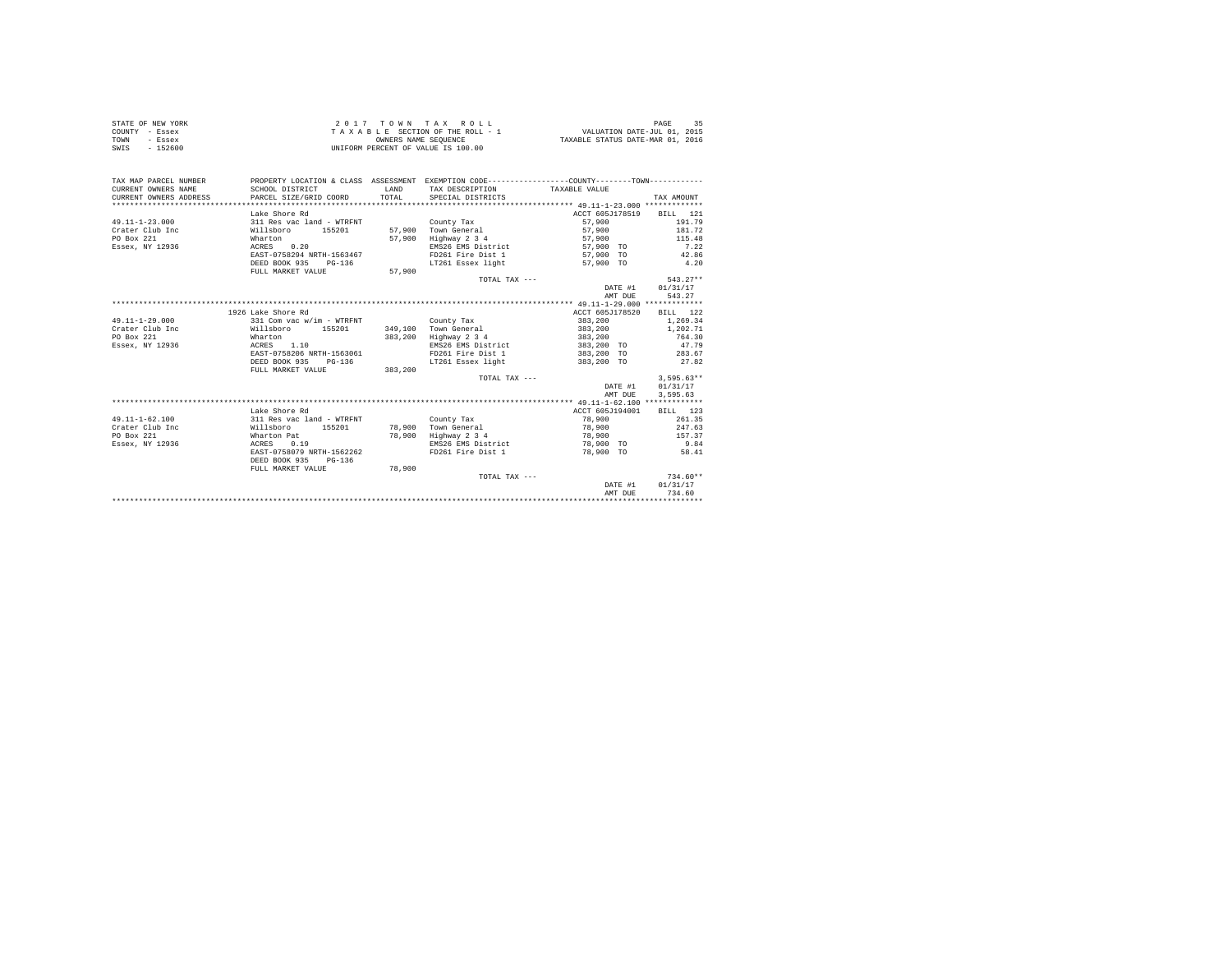|                | STATE OF NEW YORK |  |  |  | $2.017$ TOWN TAX ROLL              |  |  |  |  | 36<br>PAGE                       |
|----------------|-------------------|--|--|--|------------------------------------|--|--|--|--|----------------------------------|
| COUNTY - Essex |                   |  |  |  | TAXABLE SECTION OF THE ROLL - 1    |  |  |  |  | VALUATION DATE-JUL 01, 2015      |
| TOWN           | - Essex           |  |  |  | OWNERS NAME SEOUENCE               |  |  |  |  | TAXABLE STATUS DATE-MAR 01, 2016 |
| SWIS           | - 152600          |  |  |  | UNIFORM PERCENT OF VALUE IS 100.00 |  |  |  |  |                                  |

| TAX MAP PARCEL NUMBER  |                                                                                                                       |        |                         | PROPERTY LOCATION & CLASS ASSESSMENT EXEMPTION CODE---------------COUNTY-------TOWN--------- |              |
|------------------------|-----------------------------------------------------------------------------------------------------------------------|--------|-------------------------|----------------------------------------------------------------------------------------------|--------------|
| CURRENT OWNERS NAME    | SCHOOL DISTRICT                                                                                                       | LAND   | TAX DESCRIPTION         | TAXABLE VALUE                                                                                |              |
| CURRENT OWNERS ADDRESS | PARCEL SIZE/GRID COORD                                                                                                | TOTAL  | SPECIAL DISTRICTS       |                                                                                              | TAX AMOUNT   |
|                        |                                                                                                                       |        |                         |                                                                                              |              |
|                        | 2830 Essex Rd                                                                                                         |        |                         | ACCT 605J101006                                                                              | BILL 124     |
| $40.57 - 3 - 11.000$   | 210 1 Family Res - WTRFNT                                                                                             |        | VETCOM CTS 41130        | 25,000<br>25,000                                                                             |              |
|                        | Cross Katherine S Willsboro 155201 447,900 County Tax                                                                 |        |                         | 599,400                                                                                      | 1,985.50     |
| PO Box 146             | Hicks                                                                                                                 |        | 624.400 Town General    | 599,400                                                                                      | 1,881.27     |
| Essex, NY 12936        | 00002.00                                                                                                              |        | Highway 2 3 4           | 599,400                                                                                      | 1,195.52     |
|                        | ACRES 1.95                                                                                                            |        | EMS26 EMS District      | 624,400 TO                                                                                   | 77.87        |
|                        | EAST-0757647 NRTH-1574035                                                                                             |        | FD261 Fire Dist 1       | 624,400 TO                                                                                   | 462.22       |
|                        | DEED BOOK 242<br>PG-516                                                                                               |        | LT261 Essex light       | 624,400 TO                                                                                   | 45.33        |
|                        | FULL MARKET VALUE                                                                                                     |        | 624,400 WB261 Water B&I | 624,400 TO C                                                                                 | 169.88       |
|                        |                                                                                                                       |        | TOTAL TAX ---           |                                                                                              | $5,817.59**$ |
|                        |                                                                                                                       |        |                         | DATE #1                                                                                      | 01/31/17     |
|                        |                                                                                                                       |        |                         | AMT DUE                                                                                      | 5,817.59     |
|                        |                                                                                                                       |        |                         |                                                                                              |              |
|                        | Brookfield Rd                                                                                                         |        |                         | ACCT 605J101008                                                                              | BILL 125     |
| $48.2 - 1 - 25.100$    | 910 Priv forest                                                                                                       |        | County Tax              | 26,100                                                                                       | 86.46        |
| Cross Katherine S      | Westport 155001<br>4 Platt Rogers                                                                                     |        | 26.100 Town General     | 26,100                                                                                       | 81.92        |
| PO Box 146             |                                                                                                                       |        | 26,100 Highway 2 3 4    | 26,100                                                                                       | 52.06        |
| Essex, NY 12936        | ACRES 33.30                                                                                                           |        |                         | EMS26 EMS District 26,100 TO                                                                 | 3.25         |
|                        | EAST-0734463 NRTH-1562806                                                                                             |        |                         | FD262 Fire Dist 2 26.100 TO 29.98                                                            |              |
|                        | DEED BOOK 747<br>$PG-194$                                                                                             |        |                         |                                                                                              |              |
|                        | FULL MARKET VALUE                                                                                                     | 26,100 |                         |                                                                                              |              |
|                        |                                                                                                                       |        | TOTAL TAX ---           |                                                                                              | $253.67**$   |
|                        |                                                                                                                       |        |                         | DATE #1                                                                                      | 01/31/17     |
|                        |                                                                                                                       |        |                         | AMT DUE                                                                                      | 253.67       |
|                        |                                                                                                                       |        |                         |                                                                                              |              |
|                        | 49 Spear Rd                                                                                                           |        |                         | ACCT 605J180005                                                                              | BILL 126     |
|                        |                                                                                                                       |        | County Tax              | 38,900                                                                                       | 128.86       |
|                        | 39.3-1-10.200 270 Mfg housing<br>Crowningshield Donna M = Willsboro 155201<br>1038 Bonnieview Rd Apt 102 3 Brookfield |        | 33.000 Town General     | 38,900                                                                                       | 122.09       |
|                        |                                                                                                                       |        | 38,900 Highway 2 3 4    | 38,900                                                                                       | 77.59        |
| Wilmington, NY 12997   | 1147/81 Life Use To                                                                                                   |        | EMS26 EMS District      | 38,900 TO                                                                                    | 4.85         |
|                        | Bruce Chambery                                                                                                        |        | FD262 Fire Dist 2       | 38,900 TO                                                                                    | 44.68        |
|                        | ACRES<br>2.00                                                                                                         |        |                         |                                                                                              |              |
|                        | EAST-0728217 NRTH-1571442                                                                                             |        |                         |                                                                                              |              |
|                        | DEED BOOK 1824 PG-86                                                                                                  |        |                         |                                                                                              |              |
|                        | FULL MARKET VALUE                                                                                                     | 38,900 |                         |                                                                                              |              |
|                        |                                                                                                                       |        | TOTAL TAX ---           |                                                                                              | $378.07**$   |
|                        |                                                                                                                       |        |                         | DATE #1                                                                                      | 01/31/17     |
|                        |                                                                                                                       |        |                         | AMT DUE                                                                                      | 378.07       |
|                        |                                                                                                                       |        |                         |                                                                                              |              |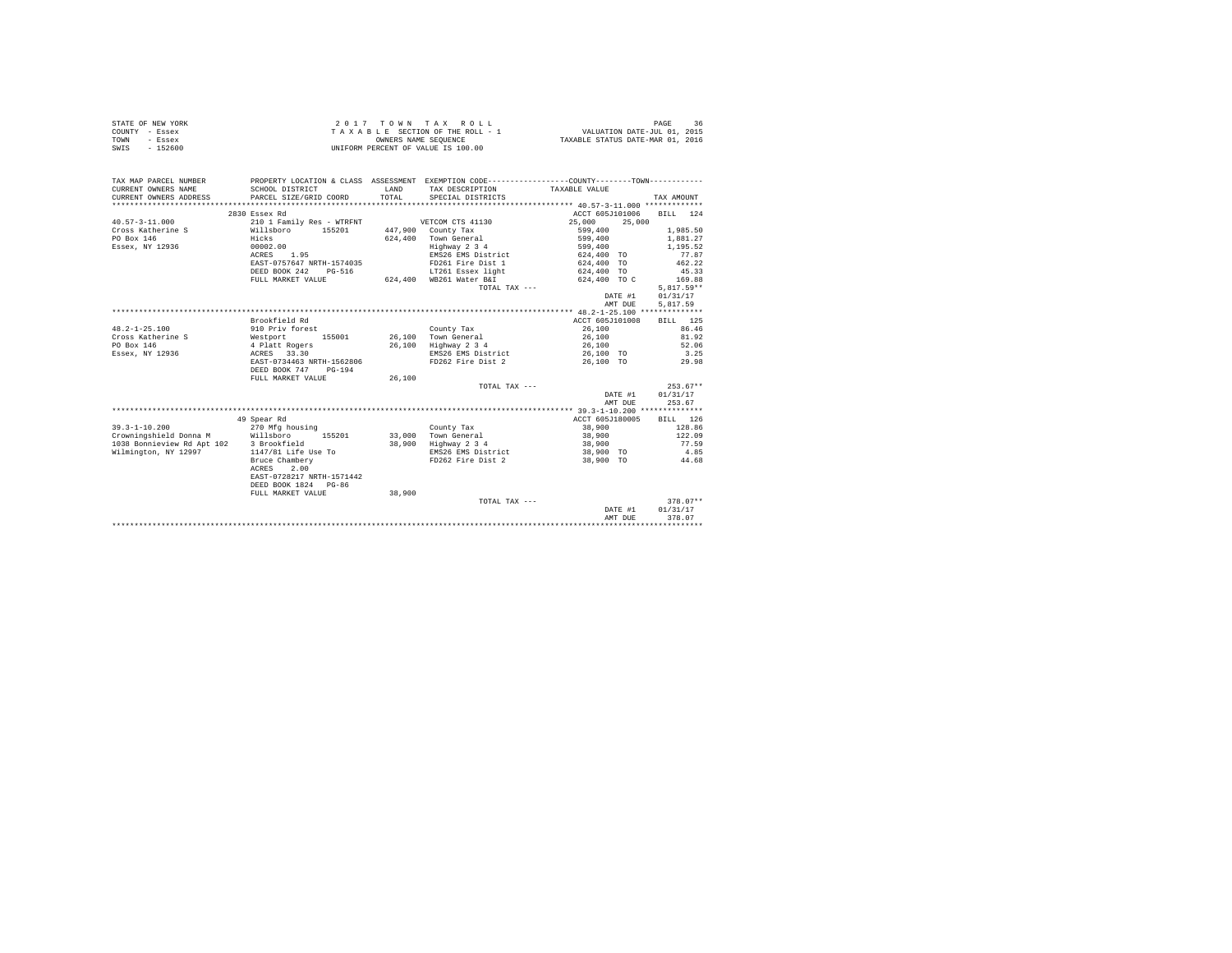| STATE OF NEW YORK | 2017 TOWN TAX ROLL                 | PAGE                             |
|-------------------|------------------------------------|----------------------------------|
| COUNTY - Essex    | TAXABLE SECTION OF THE ROLL - 1    | VALUATION DATE-JUL 01, 2015      |
| TOWN<br>- Essex   | OWNERS NAME SEOUENCE               | TAXABLE STATUS DATE-MAR 01, 2016 |
| SWIS<br>$-152600$ | UNIFORM PERCENT OF VALUE IS 100.00 |                                  |

| TAX MAP PARCEL NUMBER<br>CURRENT OWNERS NAME                                                                                                                                                                                                     | SCHOOL DISTRICT<br>PARCEL SIZE/GRID COORD |         | PROPERTY LOCATION & CLASS ASSESSMENT EXEMPTION CODE---------------COUNTY--------TOWN----------<br>LAND TAX DESCRIPTION<br>TOTAL SPECIAL DISTRICTS | TAXABLE VALUE                                                                                            |                                      |
|--------------------------------------------------------------------------------------------------------------------------------------------------------------------------------------------------------------------------------------------------|-------------------------------------------|---------|---------------------------------------------------------------------------------------------------------------------------------------------------|----------------------------------------------------------------------------------------------------------|--------------------------------------|
| CURRENT OWNERS ADDRESS                                                                                                                                                                                                                           |                                           |         |                                                                                                                                                   |                                                                                                          | TAX AMOUNT                           |
|                                                                                                                                                                                                                                                  |                                           |         |                                                                                                                                                   |                                                                                                          |                                      |
|                                                                                                                                                                                                                                                  | 8 Tyrrell St                              |         |                                                                                                                                                   | ACCT 605J101101 BILL 127                                                                                 |                                      |
| $49.3 - 1 - 2.000$                                                                                                                                                                                                                               |                                           |         |                                                                                                                                                   | 84,500                                                                                                   | 279.90                               |
| Crowningshield Marshall                                                                                                                                                                                                                          |                                           |         |                                                                                                                                                   |                                                                                                          | 265.21                               |
| 8 Tyrrell                                                                                                                                                                                                                                        |                                           |         |                                                                                                                                                   | $84,500$<br>$84,500$<br>$84,500$ TO<br>$84,500$ TO                                                       | 168.54                               |
| Essex, NY 12936                                                                                                                                                                                                                                  |                                           |         |                                                                                                                                                   |                                                                                                          | 10.54<br>97.06                       |
|                                                                                                                                                                                                                                                  |                                           |         |                                                                                                                                                   |                                                                                                          |                                      |
|                                                                                                                                                                                                                                                  |                                           |         | LT262 Whallonsburg light 84,500 TO                                                                                                                |                                                                                                          | 18.22                                |
|                                                                                                                                                                                                                                                  | FULL MARKET VALUE                         | 84,500  |                                                                                                                                                   |                                                                                                          |                                      |
|                                                                                                                                                                                                                                                  |                                           |         | TOTAL TAX $---$                                                                                                                                   |                                                                                                          | 839.47**                             |
|                                                                                                                                                                                                                                                  |                                           |         |                                                                                                                                                   | DATE #1                                                                                                  | 01/31/17                             |
|                                                                                                                                                                                                                                                  |                                           |         |                                                                                                                                                   | AMT DUE                                                                                                  | 839.47                               |
| 40.3–1–5.000<br>2313 NYS Route 22<br>Cumm Lisa M Willshoro 155201<br>240 Rural res<br>245,900 VETOM CTS 41130<br>Cumm Lisa M Willshoro 155201<br>246,900 VETDIS CTS 41140<br>245,900 County Tax<br>245,900 Tom General<br>245,900 PD261 Fire Dis |                                           |         |                                                                                                                                                   |                                                                                                          |                                      |
|                                                                                                                                                                                                                                                  |                                           |         |                                                                                                                                                   |                                                                                                          |                                      |
|                                                                                                                                                                                                                                                  |                                           |         |                                                                                                                                                   |                                                                                                          |                                      |
|                                                                                                                                                                                                                                                  |                                           |         |                                                                                                                                                   |                                                                                                          |                                      |
|                                                                                                                                                                                                                                                  |                                           |         |                                                                                                                                                   |                                                                                                          |                                      |
|                                                                                                                                                                                                                                                  |                                           |         |                                                                                                                                                   |                                                                                                          |                                      |
|                                                                                                                                                                                                                                                  |                                           |         |                                                                                                                                                   |                                                                                                          |                                      |
|                                                                                                                                                                                                                                                  |                                           |         |                                                                                                                                                   |                                                                                                          |                                      |
|                                                                                                                                                                                                                                                  |                                           |         |                                                                                                                                                   |                                                                                                          |                                      |
|                                                                                                                                                                                                                                                  |                                           |         |                                                                                                                                                   |                                                                                                          |                                      |
|                                                                                                                                                                                                                                                  |                                           |         |                                                                                                                                                   |                                                                                                          | DATE #1 01/31/17<br>AMT DUE 1,656.04 |
|                                                                                                                                                                                                                                                  |                                           |         |                                                                                                                                                   |                                                                                                          |                                      |
|                                                                                                                                                                                                                                                  |                                           |         |                                                                                                                                                   |                                                                                                          |                                      |
|                                                                                                                                                                                                                                                  | 2731 NYS Route 22                         |         |                                                                                                                                                   | ACCT 605J102707 BILL 129                                                                                 |                                      |
|                                                                                                                                                                                                                                                  |                                           |         |                                                                                                                                                   |                                                                                                          |                                      |
|                                                                                                                                                                                                                                                  |                                           |         |                                                                                                                                                   |                                                                                                          |                                      |
|                                                                                                                                                                                                                                                  |                                           |         |                                                                                                                                                   | 45, 300 1, 143.80<br>345, 300 1, 083.75<br>345, 300 1, 083.75<br>345, 300 TO 43.06<br>345, 300 TO 255.61 |                                      |
| Silver Spring, MD 20906-5837 1632/111&1650/136 Easemen 200826 EMS District ACRES 0.60 PD261 Fire Dist 1                                                                                                                                          |                                           |         |                                                                                                                                                   |                                                                                                          |                                      |
|                                                                                                                                                                                                                                                  |                                           |         |                                                                                                                                                   | 345,300 TO                                                                                               | 25.07                                |
|                                                                                                                                                                                                                                                  | DEED BOOK 1291 PG-192                     |         | EAST-0756485 NRTH-1572198 LT261 Essex light                                                                                                       |                                                                                                          |                                      |
|                                                                                                                                                                                                                                                  | FULL MARKET VALUE                         | 345,300 |                                                                                                                                                   |                                                                                                          |                                      |
|                                                                                                                                                                                                                                                  |                                           |         | TOTAL TAX ---                                                                                                                                     |                                                                                                          | $3.240.00**$                         |
|                                                                                                                                                                                                                                                  |                                           |         |                                                                                                                                                   | DATE #1                                                                                                  | 01/31/17                             |
|                                                                                                                                                                                                                                                  |                                           |         |                                                                                                                                                   | AMT DUE                                                                                                  | 3.240.00                             |
|                                                                                                                                                                                                                                                  |                                           |         |                                                                                                                                                   |                                                                                                          |                                      |
|                                                                                                                                                                                                                                                  | 1695 Lake Shore Rd                        |         |                                                                                                                                                   | ACCT 605J104013 BILL 130                                                                                 |                                      |
| $49.15 - 1 - 36.000$                                                                                                                                                                                                                             |                                           |         |                                                                                                                                                   |                                                                                                          |                                      |
|                                                                                                                                                                                                                                                  |                                           |         |                                                                                                                                                   |                                                                                                          | 410.08                               |
|                                                                                                                                                                                                                                                  |                                           |         |                                                                                                                                                   |                                                                                                          | 388.56                               |
|                                                                                                                                                                                                                                                  |                                           |         |                                                                                                                                                   |                                                                                                          | 246.92                               |
|                                                                                                                                                                                                                                                  |                                           |         |                                                                                                                                                   |                                                                                                          | 1,626.73                             |
|                                                                                                                                                                                                                                                  |                                           |         |                                                                                                                                                   |                                                                                                          |                                      |
|                                                                                                                                                                                                                                                  |                                           |         |                                                                                                                                                   |                                                                                                          | 17.31<br>159.44                      |
|                                                                                                                                                                                                                                                  |                                           |         | TOTAL TAX ---                                                                                                                                     |                                                                                                          |                                      |
|                                                                                                                                                                                                                                                  |                                           |         |                                                                                                                                                   | $2,849.04**$<br>DATE #1 $01/31/17$                                                                       |                                      |
|                                                                                                                                                                                                                                                  |                                           |         |                                                                                                                                                   | AMT DUE                                                                                                  | 2.849.04                             |
|                                                                                                                                                                                                                                                  |                                           |         |                                                                                                                                                   |                                                                                                          |                                      |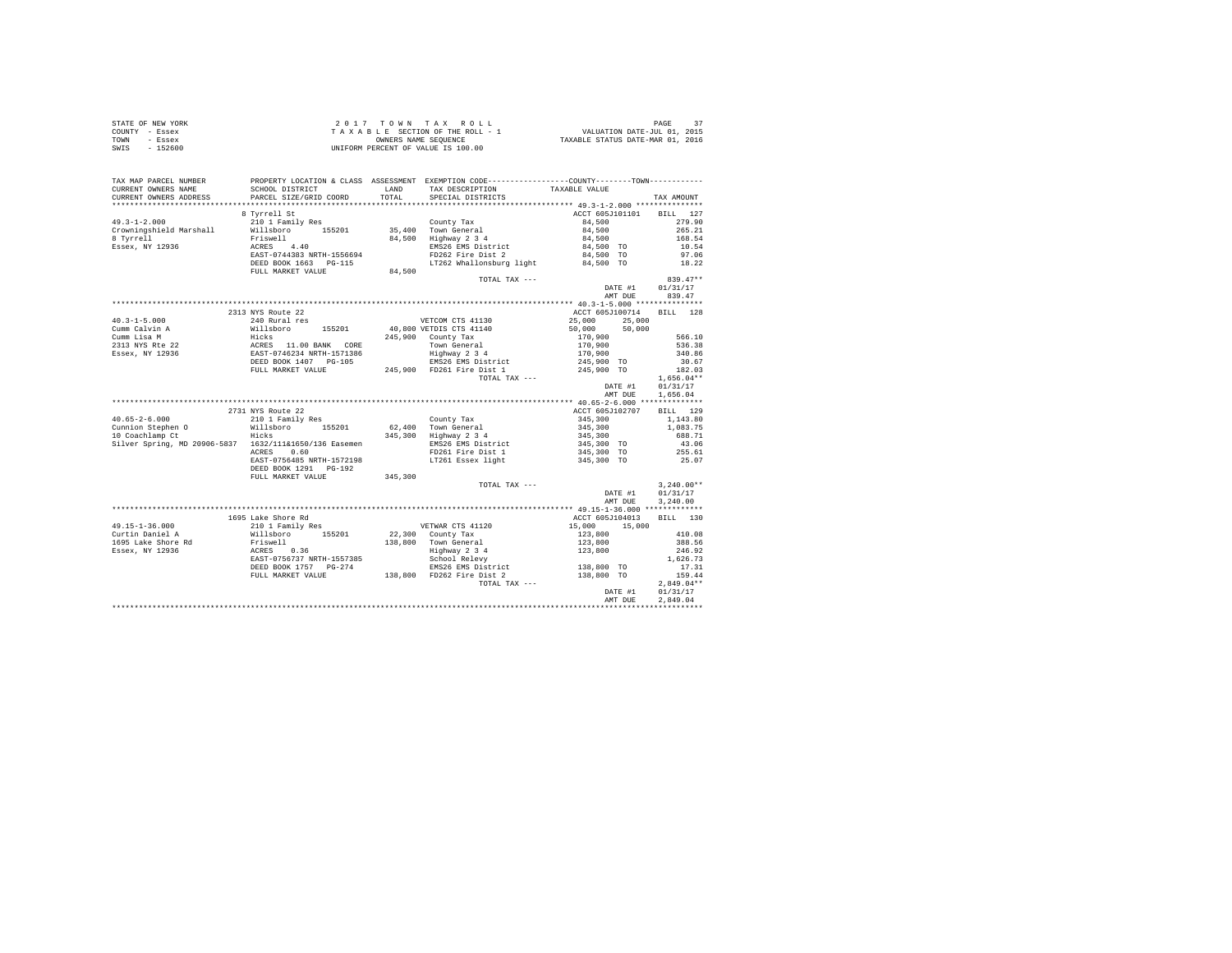| STATE OF NEW YORK | 2017 TOWN TAX ROLL                 | PAGE                             |
|-------------------|------------------------------------|----------------------------------|
| COUNTY - Essex    | TAXABLE SECTION OF THE ROLL - 1    | VALUATION DATE-JUL 01, 2015      |
| TOWN<br>- Essex   | OWNERS NAME SEOUENCE               | TAXABLE STATUS DATE-MAR 01, 2016 |
| SWIS<br>$-152600$ | UNIFORM PERCENT OF VALUE IS 100.00 |                                  |

| TAX MAP PARCEL NUMBER<br>CURRENT OWNERS NAME<br>CURRENT OWNERS ADDRESS | PROPERTY LOCATION & CLASS ASSESSMENT EXEMPTION CODE----------------COUNTY--------TOWN----------<br>SCHOOL DISTRICT<br>PARCEL SIZE/GRID COORD | <b>T.AND</b><br>TOTAL. | TAX DESCRIPTION<br>SPECIAL DISTRICTS   | TAXABLE VALUE              | TAX AMOUNT               |
|------------------------------------------------------------------------|----------------------------------------------------------------------------------------------------------------------------------------------|------------------------|----------------------------------------|----------------------------|--------------------------|
|                                                                        |                                                                                                                                              |                        |                                        |                            |                          |
|                                                                        | 2 Beggs Point St                                                                                                                             |                        |                                        | ACCT 605J102306            | BILL 131                 |
| $40.73 - 3 - 18.000$                                                   | 210 1 Family Res                                                                                                                             |                        | County Tax                             | 396,100                    | 1,312.07                 |
| Dalton Ellen                                                           | Willsboro<br>155201                                                                                                                          | 58,500                 | Town General                           | 396,100                    | 1,243.19                 |
| 220 Common Ln                                                          | Potts                                                                                                                                        | 396,100                | Highway 2 3 4                          | 396,100                    | 790.03                   |
| Beverly, MA 01915                                                      | $1672/19$ -Easement                                                                                                                          |                        | EMS26 EMS District                     | 396,100 TO                 | 49.40                    |
|                                                                        | 0.30<br>ACRES                                                                                                                                |                        | FD261 Fire Dist 1                      | 396,100 TO                 | 293.22                   |
| PRIOR OWNER ON 3/01/2016                                               | EAST-0757073 NRTH-1571505                                                                                                                    |                        | LT261 Essex light                      | 396,100 TO                 | 28.76                    |
| Dalton Ellen                                                           | DEED BOOK 1667 PG-71                                                                                                                         |                        |                                        |                            |                          |
|                                                                        | FULL MARKET VALUE                                                                                                                            | 396,100                |                                        |                            |                          |
|                                                                        |                                                                                                                                              |                        | TOTAL TAX ---                          |                            | $3.716.67**$             |
|                                                                        |                                                                                                                                              |                        |                                        | DATE #1                    | 01/31/17                 |
|                                                                        |                                                                                                                                              |                        |                                        | AMT DUE                    | 3,716.67                 |
|                                                                        |                                                                                                                                              |                        |                                        |                            |                          |
|                                                                        | 2310 Main St                                                                                                                                 |                        |                                        | ACCT 605J104202<br>237,600 | BILL 132                 |
| $40.73 - 3 - 2.000$                                                    | 482 Det row bldg                                                                                                                             |                        | County Tax                             |                            | 787.04                   |
| Dalton Herbert F Jr                                                    | 155201<br>Willsboro                                                                                                                          |                        | 40.200 Town General                    | 237,600                    | 745.73                   |
| Dalton Karen J                                                         | Potts                                                                                                                                        | 237,600                | Highway 2 3 4                          | 237.600                    | 473.90<br>29.63          |
| PO Box 245                                                             | 1394/215 Cons Easement                                                                                                                       |                        | EMS26 EMS District                     | 237,600 TO                 |                          |
| Essex, NY 12936                                                        | 1663/191 Easement                                                                                                                            |                        | FD261 Fire Dist 1                      | 237,600 TO                 | 175.89                   |
|                                                                        | ACRES<br>0.10                                                                                                                                |                        | LT261 Essex light                      | 237,600 TO                 | 17.25                    |
|                                                                        | EAST-0756955 NRTH-1571945                                                                                                                    |                        |                                        |                            |                          |
|                                                                        | DEED BOOK 1399 PG-147                                                                                                                        |                        |                                        |                            |                          |
|                                                                        | FULL MARKET VALUE                                                                                                                            | 237,600                |                                        |                            |                          |
|                                                                        |                                                                                                                                              |                        | TOTAL TAX ---                          |                            | $2,229.44**$             |
|                                                                        |                                                                                                                                              |                        |                                        | DATE #1                    | 01/31/17                 |
|                                                                        |                                                                                                                                              |                        |                                        | AMT DUE                    | 2.229.44                 |
|                                                                        |                                                                                                                                              |                        |                                        |                            | BILL 133                 |
|                                                                        | 3 Beggs Point St                                                                                                                             |                        |                                        | ACCT 605J104415            |                          |
| $40.73 - 3 - 15.000$                                                   | 210 1 Family Res                                                                                                                             |                        | County Tax                             | 195,600                    | 647.92                   |
| Dalton John C                                                          | 155201<br>Willsboro                                                                                                                          | 46,800                 | Town General                           | 195,600                    | 613.91<br>390.13         |
| Dalton Joan W                                                          | Potts                                                                                                                                        | 195,600                | Highway 2 3 4                          | 195,600                    |                          |
| 212 Thoreau St<br>Concord, MA 01742                                    | 1668/80-Easement                                                                                                                             |                        | EMS26 EMS District                     | 195,600 TO                 | 24.39                    |
|                                                                        | 0.12<br>ACRES<br>EAST-0757093 NRTH-1571651                                                                                                   |                        | FD261 Fire Dist 1<br>LT261 Essex light | 195,600 TO                 | 144.80<br>14.20          |
|                                                                        |                                                                                                                                              |                        |                                        | 195,600 TO                 |                          |
| PRIOR OWNER ON 3/01/2016                                               | DEED BOOK 1584 PG-152                                                                                                                        |                        |                                        |                            |                          |
| Dalton John C                                                          | FULL MARKET VALUE                                                                                                                            | 195,600                |                                        |                            |                          |
|                                                                        |                                                                                                                                              |                        | TOTAL TAX ---                          |                            | $1,835.35**$<br>01/31/17 |
|                                                                        |                                                                                                                                              |                        |                                        | DATE #1                    | 1.835.35                 |
|                                                                        |                                                                                                                                              |                        |                                        | AMT DUE                    |                          |
|                                                                        |                                                                                                                                              |                        |                                        |                            |                          |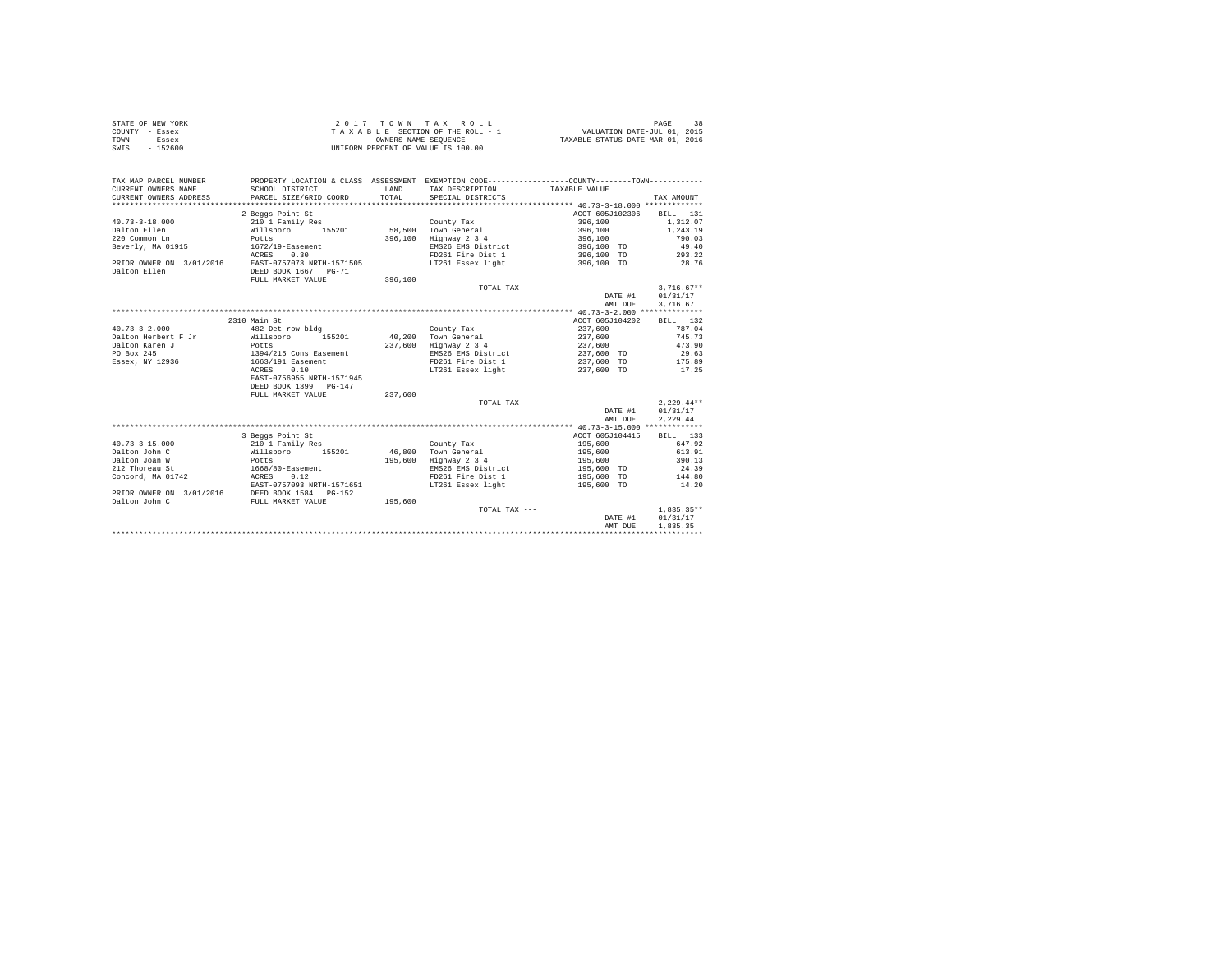| STATE OF NEW YORK | 2017 TOWN TAX ROLL                 | PAGE                             |
|-------------------|------------------------------------|----------------------------------|
| COUNTY - Essex    | TAXABLE SECTION OF THE ROLL - 1    | VALUATION DATE-JUL 01, 2015      |
| TOWN<br>- Essex   | OWNERS NAME SEOUENCE               | TAXABLE STATUS DATE-MAR 01, 2016 |
| $-152600$<br>SWIS | UNIFORM PERCENT OF VALUE IS 100.00 |                                  |

| TAX MAP PARCEL NUMBER<br>CURRENT OWNERS NAME<br>CURRENT OWNERS ADDRESS | SCHOOL DISTRICT<br>PARCEL SIZE/GRID COORD | LAND<br>TOTAL | PROPERTY LOCATION & CLASS ASSESSMENT EXEMPTION CODE----------------COUNTY--------TOWN----------<br>TAX DESCRIPTION<br>SPECIAL DISTRICTS | TAXABLE VALUE     | TAX AMOUNT   |
|------------------------------------------------------------------------|-------------------------------------------|---------------|-----------------------------------------------------------------------------------------------------------------------------------------|-------------------|--------------|
|                                                                        | 11 Clubhouse Way                          |               |                                                                                                                                         | ACCT 605J104601   | BILL 134     |
| $49.11 - 1 - 13.000$                                                   | 210 1 Family Res                          |               | County Tax                                                                                                                              | 385,800           | 1.277.95     |
| Dashiells Roberta Trust                                                | Willsboro 155201                          |               | 148,000 Town General                                                                                                                    | 385,800           | 1,210.87     |
| 3921 Devonshire Dr                                                     | Wharton                                   | 385,800       | Highway 2 3 4                                                                                                                           | 385,800           | 769.49       |
| Cincinnati, OH 45226                                                   | 1162/158                                  |               | EMS26 EMS District                                                                                                                      | 385,800 TO        | 48.11        |
|                                                                        | 1ac                                       |               | FD261 Fire Dist 1                                                                                                                       | 385,800 TO 285.59 |              |
|                                                                        | ACRES 1.00                                |               |                                                                                                                                         |                   |              |
|                                                                        | EAST-0757424 NRTH-1563089                 |               |                                                                                                                                         |                   |              |
|                                                                        | DEED BOOK 1297 PG-229                     |               |                                                                                                                                         |                   |              |
|                                                                        | FULL MARKET VALUE                         | 385,800       |                                                                                                                                         |                   |              |
|                                                                        |                                           |               | TOTAL TAX ---                                                                                                                           |                   | $3.592.01**$ |
|                                                                        |                                           |               |                                                                                                                                         | DATE #1           | 01/31/17     |
|                                                                        |                                           |               |                                                                                                                                         | AMT DUE           | 3.592.01     |
|                                                                        |                                           |               |                                                                                                                                         |                   |              |
|                                                                        | Savre Rd                                  |               |                                                                                                                                         | ACCT 605J101606   | BILL 135     |
| $48.3 - 1 - 21.100$                                                    | 105 Vac farmland                          |               | AG DIST C 41720                                                                                                                         | 18,252<br>18,252  |              |
| Davis E Chapin                                                         | 155001                                    |               | 61,700 County Tax                                                                                                                       | 43.748            | 144.91       |
| PO Box 4                                                               | Westport 155001<br>8 Platt Rogers         |               | 62.000 Town General                                                                                                                     | 43,748            | 137.31       |
| Westport, NY 12993                                                     | ACRES 33.90                               |               | Highway 2 3 4                                                                                                                           | 43.748            | 87.26        |
|                                                                        | EAST-0729889 NRTH-1552275                 |               | EMS26 EMS District                                                                                                                      | 62,000 TO         | 7.73         |
| MAY BE SUBJECT TO PAYMENT DEED BOOK 1198 PG-232                        |                                           |               | FD262 Fire Dist 2                                                                                                                       | 62,000 TO         | 71.22        |
| UNDER AGDIST LAW TIL 2020                                              | FULL MARKET VALUE                         | 62,000        |                                                                                                                                         |                   |              |
|                                                                        |                                           |               | TOTAL TAX ---                                                                                                                           |                   | $448.43**$   |
|                                                                        |                                           |               |                                                                                                                                         | DATE #1           | 01/31/17     |
|                                                                        |                                           |               |                                                                                                                                         | AMT DUE           | 448.43       |
|                                                                        |                                           |               |                                                                                                                                         |                   |              |
|                                                                        | Sayre Rd                                  |               |                                                                                                                                         | ACCT 605J192003   | BILL 136     |
| $48.3 - 1 - 21.200$                                                    | 322 Rural vac>10                          |               | AG DIST C 41720                                                                                                                         | 21,851 21,851     |              |
| Davis E Chapin                                                         |                                           |               | 45,700 County Tax                                                                                                                       | 23,849            | 79.00        |
| PO Box 4                                                               | Westport 155001<br>8 Platt Rogers         |               | 45.700 Town General                                                                                                                     | 23,849            | 74.85        |
| Westport, NY 12993                                                     | ACRES 20.20                               |               | Highway 2 3 4                                                                                                                           | 23,849            | 47.57        |
|                                                                        | EAST-0729289 NRTH-1552734                 |               | EMS26 EMS District                                                                                                                      | 45,700 TO         | 5.70         |
| MAY BE SUBJECT TO PAYMENT DEED BOOK 1198 PG-232                        |                                           |               | FD262 Fire Dist 2                                                                                                                       | 45,700 TO         | 52.49        |
| UNDER AGDIST LAW TIL 2020                                              | FULL MARKET VALUE                         | 45,700        |                                                                                                                                         |                   |              |
|                                                                        |                                           |               | TOTAL TAX ---                                                                                                                           |                   | $259.61**$   |
|                                                                        |                                           |               |                                                                                                                                         | DATE #1           | 01/31/17     |
|                                                                        |                                           |               |                                                                                                                                         | AMT DUE           | 259.61       |
|                                                                        |                                           |               |                                                                                                                                         |                   |              |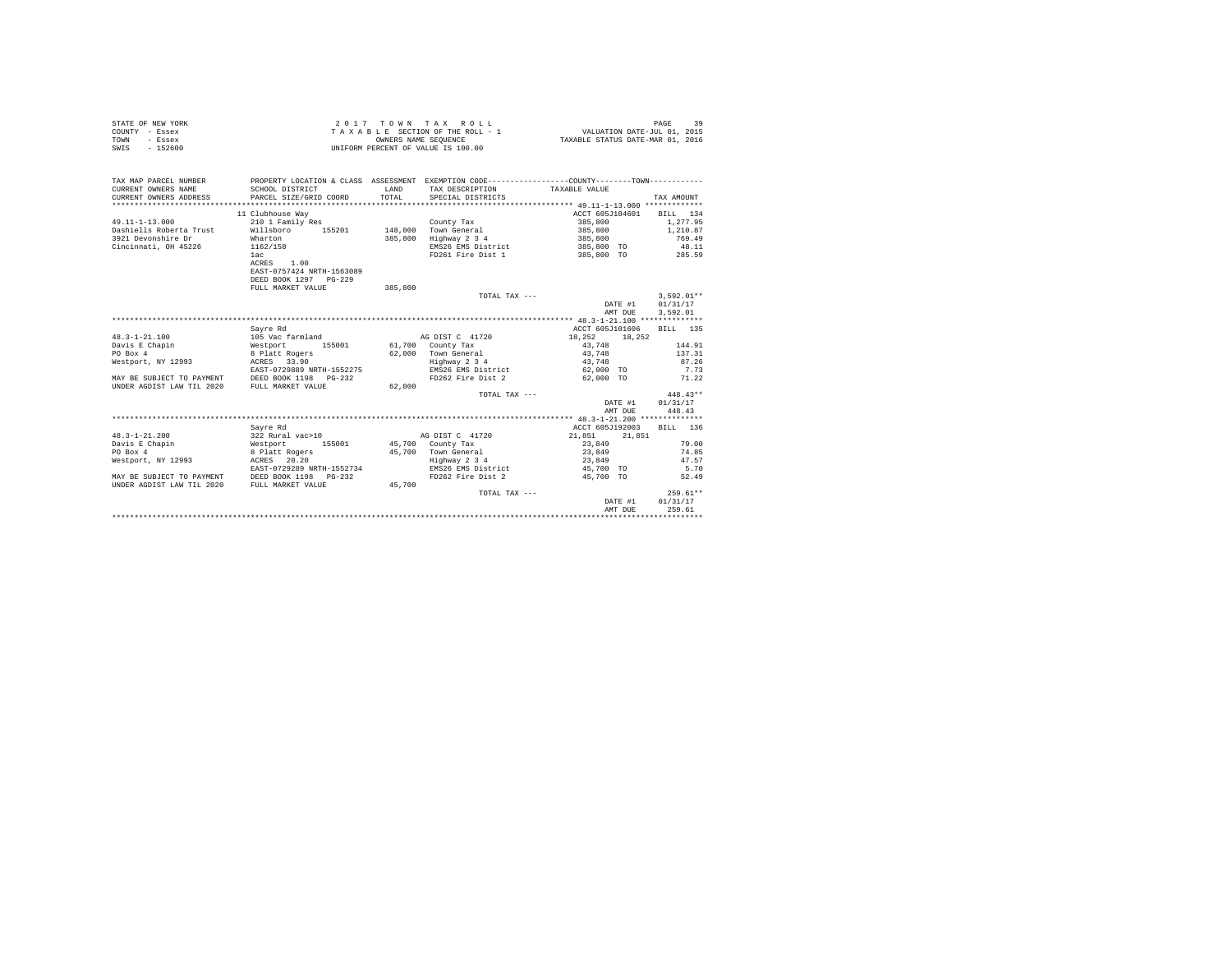|      | STATE OF NEW YORK | $2.017$ TOWN TAX ROLL              | PAGE<br>40                       |
|------|-------------------|------------------------------------|----------------------------------|
|      | COUNTY - Essex    | TAXABLE SECTION OF THE ROLL - 1    | VALUATION DATE-JUL 01, 2015      |
| TOWN | - Essex           | OWNERS NAME SEOUENCE               | TAXABLE STATUS DATE-MAR 01, 2016 |
| SWIS | $-152600$         | UNIFORM PERCENT OF VALUE IS 100.00 |                                  |

| TAX MAP PARCEL NUMBER<br>CURRENT OWNERS NAME                                | SCHOOL DISTRICT                                                                                                                      |         | PROPERTY LOCATION & CLASS ASSESSMENT EXEMPTION CODE---------------COUNTY-------TOWN---------<br>LAND TAX DESCRIPTION | TAXABLE VALUE                                                            |                   |
|-----------------------------------------------------------------------------|--------------------------------------------------------------------------------------------------------------------------------------|---------|----------------------------------------------------------------------------------------------------------------------|--------------------------------------------------------------------------|-------------------|
|                                                                             |                                                                                                                                      |         |                                                                                                                      |                                                                          |                   |
|                                                                             | 2783 Essex Rd                                                                                                                        |         |                                                                                                                      | ACCT 605J103010 BILL 137                                                 |                   |
| $40.65 - 1 - 3.000$                                                         | 240 Rural res - WTRFNT                                                                                                               |         | County Tax                                                                                                           | 1243,300                                                                 | 4,118.40          |
|                                                                             |                                                                                                                                      |         |                                                                                                                      |                                                                          | 3,902.20          |
| Davis George G Jr<br>Bacot-Davis Susan C                                    |                                                                                                                                      |         | 1243,300 Highway 2 3 4                                                                                               |                                                                          | 2,479.80          |
| PO Box 292                                                                  |                                                                                                                                      |         | EMS26 EMS District                                                                                                   |                                                                          | 155.05            |
| Essex, NY 12936                                                             |                                                                                                                                      |         | FD261 Fire Dist 1                                                                                                    | $1243,300$<br>$1243,300$<br>$1243,300$<br>$1243,300$ TO<br>$1243,300$ TO | 920.37            |
|                                                                             |                                                                                                                                      |         | LT261 Essex light                                                                                                    |                                                                          | 90.26             |
|                                                                             | FULL MARKET VALUE                                                                                                                    |         | 1243,300 WB261 Water B&I                                                                                             | $1243,300$ TO<br>$1243,300$ TO                                           | 338.26            |
|                                                                             |                                                                                                                                      |         | TOTAL TAX ---                                                                                                        |                                                                          | 12,004.34**       |
|                                                                             |                                                                                                                                      |         |                                                                                                                      | DATE #1                                                                  | 01/31/17          |
|                                                                             |                                                                                                                                      |         |                                                                                                                      |                                                                          | AMT DUE 12,004.34 |
|                                                                             |                                                                                                                                      |         |                                                                                                                      |                                                                          |                   |
|                                                                             | 2307 Jersey St                                                                                                                       |         |                                                                                                                      | ACCT 605J100812                                                          | BILL 138          |
| $39.4 - 1 - 8.100$                                                          | 210 1 Family Res                                                                                                                     |         | County Tax                                                                                                           | $167,700$ $167,700$ $167,700$                                            | 555.50            |
| Deal Paul J                                                                 |                                                                                                                                      |         | 34,200 Town General                                                                                                  |                                                                          | 526.34            |
| Brown Anne E                                                                |                                                                                                                                      |         | 167,700 Highway 2 3 4                                                                                                |                                                                          | 334.48            |
|                                                                             |                                                                                                                                      |         |                                                                                                                      |                                                                          | 20.91             |
| Brown Anne E<br>2307 Jersey St<br>Essex, NY 12936                           |                                                                                                                                      |         | EMS26 EMS District<br>FD262 Fire Dist 2                                                                              | 167,700 TO<br>167,700 TO                                                 | 192.63            |
|                                                                             | x10 - Yammir Accord<br>Willshoro 155201<br>Hicks<br>00015.00<br>ACRES 3.20<br>EAST-0741209 NRTH-1571050<br>EAST-0741209 NRTH-1571050 |         |                                                                                                                      |                                                                          |                   |
|                                                                             |                                                                                                                                      |         |                                                                                                                      |                                                                          |                   |
|                                                                             | FULL MARKET VALUE                                                                                                                    | 167,700 |                                                                                                                      |                                                                          |                   |
|                                                                             |                                                                                                                                      |         | TOTAL TAX ---                                                                                                        |                                                                          | $1,629.86**$      |
|                                                                             |                                                                                                                                      |         |                                                                                                                      | DATE #1 01/31/17                                                         |                   |
|                                                                             |                                                                                                                                      |         |                                                                                                                      | AMT DUE                                                                  | 1,629.86          |
|                                                                             |                                                                                                                                      |         |                                                                                                                      |                                                                          |                   |
|                                                                             | 2204 Lake Shore Rd                                                                                                                   |         |                                                                                                                      | ACCT 605J103601                                                          | BILL 139          |
| $40.81 - 3 - 6.000$                                                         | 210 1 Family Res - WTRFNT                                                                                                            |         | County Tax                                                                                                           | $414,900$<br>$414,900$                                                   | 1,374.35          |
| DeLaughter Maureen E                                                        | Willsboro 155201                                                                                                                     |         | 307.900 Town General                                                                                                 |                                                                          | 1,302.20          |
| DeLaughter Kevin                                                            | Potts                                                                                                                                |         | 307,900 Town General<br>414,900 Highway 2 3 4                                                                        | 414,900                                                                  | 827.53            |
| PO Box 303                                                                  |                                                                                                                                      |         | EMS26 EMS District                                                                                                   | 414,900 TO                                                               | 51.74             |
| Essex, NY 12936                                                             |                                                                                                                                      |         | FD261 Fire Dist 1                                                                                                    | 414,900 TO                                                               | 307.14            |
|                                                                             | -0008<br>RACRES 2.00<br>EAST-0757456 NRTH-1569152<br>DEED BOOK 1619 PG-97                                                            |         | LT261 Essex light 414,900 TO                                                                                         |                                                                          | 30.12             |
|                                                                             | FULL MARKET VALUE                                                                                                                    | 414,900 |                                                                                                                      |                                                                          |                   |
|                                                                             |                                                                                                                                      |         | TOTAL TAX ---                                                                                                        |                                                                          | $3,893.08**$      |
|                                                                             |                                                                                                                                      |         |                                                                                                                      | DATE #1                                                                  | 01/31/17          |
|                                                                             |                                                                                                                                      |         |                                                                                                                      | AMT DUE                                                                  | 3.893.08          |
|                                                                             |                                                                                                                                      |         |                                                                                                                      |                                                                          |                   |
|                                                                             | 73 Albee Ln                                                                                                                          |         |                                                                                                                      | ACCT 605J101604 BILL 140                                                 |                   |
| $49.15 - 2 - 1.000$                                                         | 21001 Family Res - WTRFNT<br>Trust Willshoro 155201 319,100 Town General<br>Frust Willshoro 155201 340,000 Highway 2 34              |         |                                                                                                                      | 340,000<br>340,000<br>340,000                                            | 1,126.24          |
| DelVecchio Kimberly A Trust Willsboro 155201                                |                                                                                                                                      |         |                                                                                                                      |                                                                          | 1,067.12          |
| Friswell                                                                    |                                                                                                                                      |         |                                                                                                                      |                                                                          | 678.14            |
| -- www.com Ru Research Priswell<br>-- Saratoga Springs, NY 12866 ACRES 0.58 |                                                                                                                                      |         | EMS26 EMS District                                                                                                   | $340,000$ TO                                                             | 42.40             |
|                                                                             | EAST-0758737 NRTH-1557609                                                                                                            |         | FD261 Fire Dist 1                                                                                                    | 340,000 TO                                                               | 251.69            |
|                                                                             | DEED BOOK 1760 PG-229                                                                                                                |         |                                                                                                                      |                                                                          |                   |
|                                                                             | FULL MARKET VALUE                                                                                                                    | 340,000 |                                                                                                                      |                                                                          |                   |
|                                                                             |                                                                                                                                      |         | TOTAL TAX ---                                                                                                        |                                                                          | $3,165.59**$      |
|                                                                             |                                                                                                                                      |         |                                                                                                                      | DATE #1                                                                  | 01/31/17          |
|                                                                             |                                                                                                                                      |         |                                                                                                                      | AMT DUE                                                                  | 3.165.59          |
|                                                                             |                                                                                                                                      |         |                                                                                                                      |                                                                          |                   |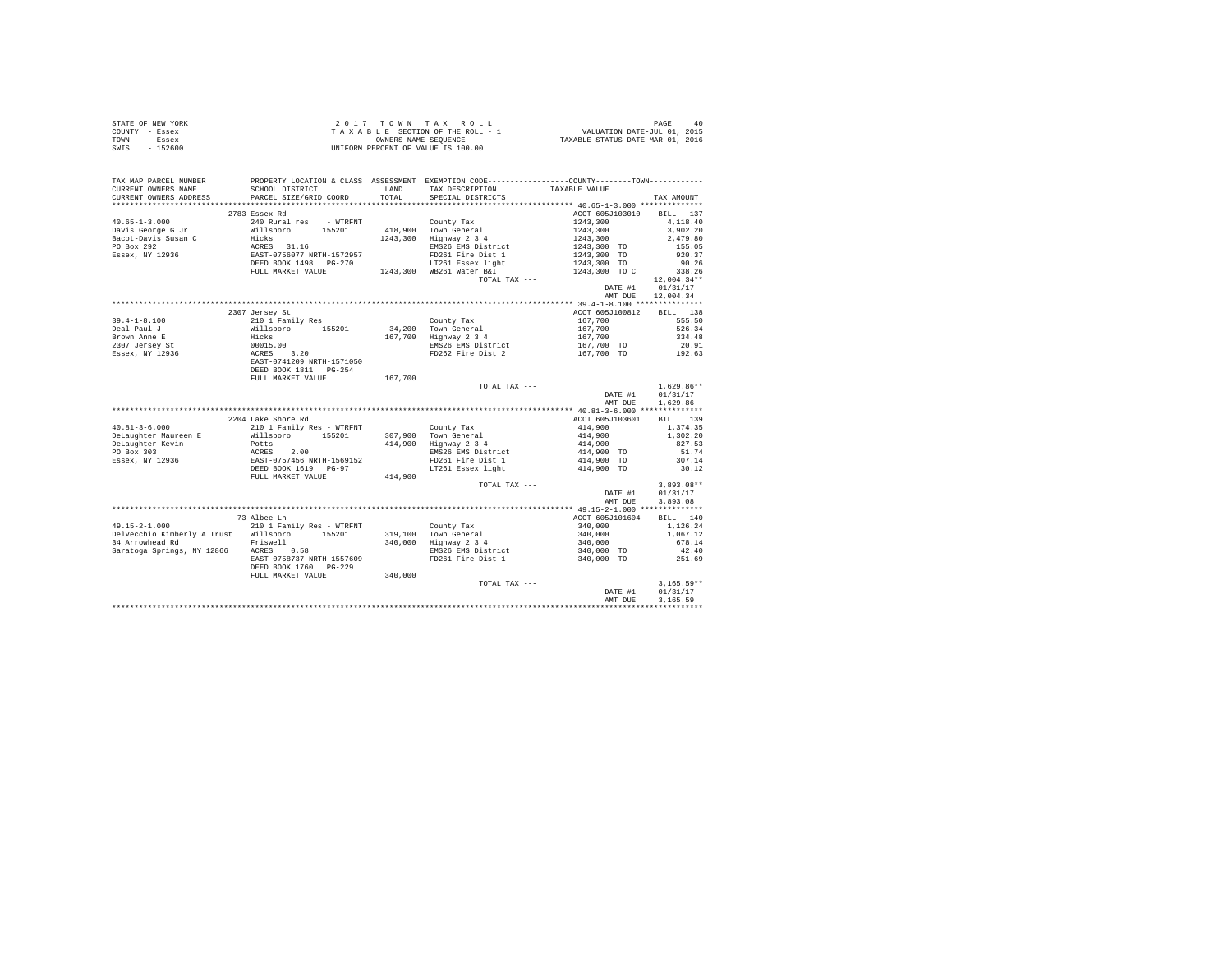| STATE OF NEW YORK | 2017 TOWN TAX ROLL                 |                                  | PAGE                        | -41 |
|-------------------|------------------------------------|----------------------------------|-----------------------------|-----|
| COUNTY - Essex    | TAXABLE SECTION OF THE ROLL - 1    |                                  | VALUATION DATE-JUL 01, 2015 |     |
| TOWN<br>- Essex   | OWNERS NAME SEOUENCE               | TAXABLE STATUS DATE-MAR 01, 2016 |                             |     |
| SWIS<br>$-152600$ | UNIFORM PERCENT OF VALUE IS 100.00 |                                  |                             |     |

| TAX MAP PARCEL NUMBER                                                                                                                                                                                                                                  | PROPERTY LOCATION & CLASS ASSESSMENT EXEMPTION CODE----------------COUNTY--------TOWN---------- |         |                                                                                                                                                                                                       |                                                                                                                          |                  |
|--------------------------------------------------------------------------------------------------------------------------------------------------------------------------------------------------------------------------------------------------------|-------------------------------------------------------------------------------------------------|---------|-------------------------------------------------------------------------------------------------------------------------------------------------------------------------------------------------------|--------------------------------------------------------------------------------------------------------------------------|------------------|
| CURRENT OWNERS NAME                                                                                                                                                                                                                                    | SCHOOL DISTRICT                                                                                 |         | LAND TAX DESCRIPTION                                                                                                                                                                                  | TAXABLE VALUE                                                                                                            |                  |
| CURRENT OWNERS ADDRESS PARCEL SIZE/GRID COORD                                                                                                                                                                                                          |                                                                                                 | TOTAL   | SPECIAL DISTRICTS                                                                                                                                                                                     |                                                                                                                          | TAX AMOUNT       |
|                                                                                                                                                                                                                                                        |                                                                                                 |         |                                                                                                                                                                                                       |                                                                                                                          |                  |
|                                                                                                                                                                                                                                                        | 65 Daniels Rd                                                                                   |         |                                                                                                                                                                                                       | ACCT 605J101910 BILL 141                                                                                                 |                  |
|                                                                                                                                                                                                                                                        |                                                                                                 |         | County Tax<br>79,600 Town General<br>118,600 372.24<br>118,600 372.24<br>Eighway 2 3 4<br>ENS26 ENS Bistrict<br>FD262 Fire Dist 2<br>118,600 TO 14.79<br>118,600 TO 136.23                            |                                                                                                                          |                  |
|                                                                                                                                                                                                                                                        |                                                                                                 |         |                                                                                                                                                                                                       |                                                                                                                          |                  |
|                                                                                                                                                                                                                                                        |                                                                                                 |         |                                                                                                                                                                                                       |                                                                                                                          |                  |
|                                                                                                                                                                                                                                                        |                                                                                                 |         |                                                                                                                                                                                                       |                                                                                                                          |                  |
|                                                                                                                                                                                                                                                        |                                                                                                 |         |                                                                                                                                                                                                       |                                                                                                                          |                  |
|                                                                                                                                                                                                                                                        |                                                                                                 |         |                                                                                                                                                                                                       |                                                                                                                          |                  |
|                                                                                                                                                                                                                                                        |                                                                                                 | 118,600 |                                                                                                                                                                                                       |                                                                                                                          |                  |
|                                                                                                                                                                                                                                                        |                                                                                                 |         | TOTAL TAX ---                                                                                                                                                                                         |                                                                                                                          | $1.152.67**$     |
|                                                                                                                                                                                                                                                        |                                                                                                 |         |                                                                                                                                                                                                       |                                                                                                                          | DATE #1 01/31/17 |
|                                                                                                                                                                                                                                                        |                                                                                                 |         |                                                                                                                                                                                                       |                                                                                                                          | AMT DUE 1.152.67 |
|                                                                                                                                                                                                                                                        |                                                                                                 |         |                                                                                                                                                                                                       |                                                                                                                          |                  |
|                                                                                                                                                                                                                                                        | 2451 NYS Route 22                                                                               |         |                                                                                                                                                                                                       | ACCT 605J101802 BILL 142                                                                                                 |                  |
|                                                                                                                                                                                                                                                        |                                                                                                 |         |                                                                                                                                                                                                       |                                                                                                                          | 398.82           |
|                                                                                                                                                                                                                                                        |                                                                                                 |         |                                                                                                                                                                                                       |                                                                                                                          | 377.89           |
|                                                                                                                                                                                                                                                        |                                                                                                 |         |                                                                                                                                                                                                       |                                                                                                                          | 240.14           |
|                                                                                                                                                                                                                                                        |                                                                                                 |         |                                                                                                                                                                                                       |                                                                                                                          | 1,191.92         |
|                                                                                                                                                                                                                                                        |                                                                                                 |         |                                                                                                                                                                                                       |                                                                                                                          | 15.01            |
|                                                                                                                                                                                                                                                        |                                                                                                 |         |                                                                                                                                                                                                       |                                                                                                                          | 89.13            |
|                                                                                                                                                                                                                                                        |                                                                                                 |         |                                                                                                                                                                                                       |                                                                                                                          | 8.74             |
|                                                                                                                                                                                                                                                        |                                                                                                 |         | ssex light<br>TOTAL TAX ---                                                                                                                                                                           |                                                                                                                          | $2.321.65**$     |
|                                                                                                                                                                                                                                                        |                                                                                                 |         |                                                                                                                                                                                                       |                                                                                                                          | DATE #1 01/31/17 |
|                                                                                                                                                                                                                                                        |                                                                                                 |         |                                                                                                                                                                                                       | AMT DUE                                                                                                                  | 2.321.65         |
|                                                                                                                                                                                                                                                        |                                                                                                 |         |                                                                                                                                                                                                       |                                                                                                                          |                  |
|                                                                                                                                                                                                                                                        | 71 Burt Way                                                                                     |         |                                                                                                                                                                                                       | ACCT 605J100708 BILL 143                                                                                                 |                  |
| 49.11-1-30.000<br>149.11-1-30.000<br>Diamond Duglas (260 Seasonal res (2010 135201 143,300 Town General<br>Diamond Blizabeth C Wharton<br>250,800 Highway 2 3 4<br>Diamond Blizabeth C Wharton<br>250,800 Highway 2 3 4<br>2507 S Woodlawn             |                                                                                                 |         |                                                                                                                                                                                                       |                                                                                                                          |                  |
|                                                                                                                                                                                                                                                        |                                                                                                 |         | County Tax 250,800<br>250,800 Town General 250,800 787.16<br>250,800 Teyr 250,800 787.16<br>250,800 Eighway 2 3 4<br>250,800 70 311.28<br>250,800 70 311.28<br>250,800 70 311.28<br>250,800 70 314.26 |                                                                                                                          |                  |
|                                                                                                                                                                                                                                                        |                                                                                                 |         |                                                                                                                                                                                                       |                                                                                                                          |                  |
|                                                                                                                                                                                                                                                        |                                                                                                 |         |                                                                                                                                                                                                       |                                                                                                                          |                  |
|                                                                                                                                                                                                                                                        |                                                                                                 |         |                                                                                                                                                                                                       |                                                                                                                          |                  |
|                                                                                                                                                                                                                                                        |                                                                                                 |         |                                                                                                                                                                                                       |                                                                                                                          |                  |
|                                                                                                                                                                                                                                                        |                                                                                                 |         |                                                                                                                                                                                                       |                                                                                                                          |                  |
|                                                                                                                                                                                                                                                        | DEED BOOK 1204 PG-5                                                                             |         |                                                                                                                                                                                                       |                                                                                                                          |                  |
|                                                                                                                                                                                                                                                        | FULL MARKET VALUE                                                                               | 250,800 |                                                                                                                                                                                                       |                                                                                                                          |                  |
|                                                                                                                                                                                                                                                        |                                                                                                 |         | TOTAL TAX ---                                                                                                                                                                                         |                                                                                                                          | $2,335.10**$     |
|                                                                                                                                                                                                                                                        |                                                                                                 |         |                                                                                                                                                                                                       |                                                                                                                          | DATE #1 01/31/17 |
|                                                                                                                                                                                                                                                        |                                                                                                 |         |                                                                                                                                                                                                       | AMT DUE                                                                                                                  | 2,335.10         |
|                                                                                                                                                                                                                                                        |                                                                                                 |         |                                                                                                                                                                                                       |                                                                                                                          |                  |
|                                                                                                                                                                                                                                                        | Daniels Rd                                                                                      |         |                                                                                                                                                                                                       | ACCT 605J104009 BILL 144                                                                                                 |                  |
| 39.3-1-2.110<br>29.3-1-2.110<br>Dickerson Darren Willsboro 155201<br>2016<br>2016<br>2017<br>2017<br>2017<br>2017<br>2017<br>2017<br>2017<br>2017<br>2017<br>2017<br>2017<br>2017<br>2017<br>2017<br>2017<br>2018<br>2019<br>2019<br>2019<br>2019<br>2 |                                                                                                 |         |                                                                                                                                                                                                       | $\begin{array}{ccccc} 14\,, 752 & & 14\,, 752 & & \\ & 19\,, 448 & & & 64\,.42 \\ & 19\,, 448 & & & 61\,.04 \end{array}$ |                  |
|                                                                                                                                                                                                                                                        |                                                                                                 |         |                                                                                                                                                                                                       |                                                                                                                          |                  |
|                                                                                                                                                                                                                                                        |                                                                                                 |         |                                                                                                                                                                                                       |                                                                                                                          |                  |
|                                                                                                                                                                                                                                                        |                                                                                                 |         |                                                                                                                                                                                                       | 19,448                                                                                                                   | 38.79            |
|                                                                                                                                                                                                                                                        |                                                                                                 |         |                                                                                                                                                                                                       | 34,200 TO<br>34,200 TO                                                                                                   | $4.27$<br>39.28  |
|                                                                                                                                                                                                                                                        |                                                                                                 |         |                                                                                                                                                                                                       |                                                                                                                          |                  |
|                                                                                                                                                                                                                                                        |                                                                                                 |         |                                                                                                                                                                                                       |                                                                                                                          |                  |
|                                                                                                                                                                                                                                                        | DEED BOOK 1203 PG-177                                                                           |         |                                                                                                                                                                                                       |                                                                                                                          |                  |
|                                                                                                                                                                                                                                                        | FULL MARKET VALUE                                                                               | 34,200  |                                                                                                                                                                                                       |                                                                                                                          |                  |
|                                                                                                                                                                                                                                                        |                                                                                                 |         | TOTAL TAX ---                                                                                                                                                                                         | $207.80**$ $01/31/17$                                                                                                    | $207.80**$       |
|                                                                                                                                                                                                                                                        |                                                                                                 |         |                                                                                                                                                                                                       |                                                                                                                          |                  |
|                                                                                                                                                                                                                                                        |                                                                                                 |         |                                                                                                                                                                                                       | AMT DUE                                                                                                                  | 207.80           |
|                                                                                                                                                                                                                                                        |                                                                                                 |         |                                                                                                                                                                                                       |                                                                                                                          |                  |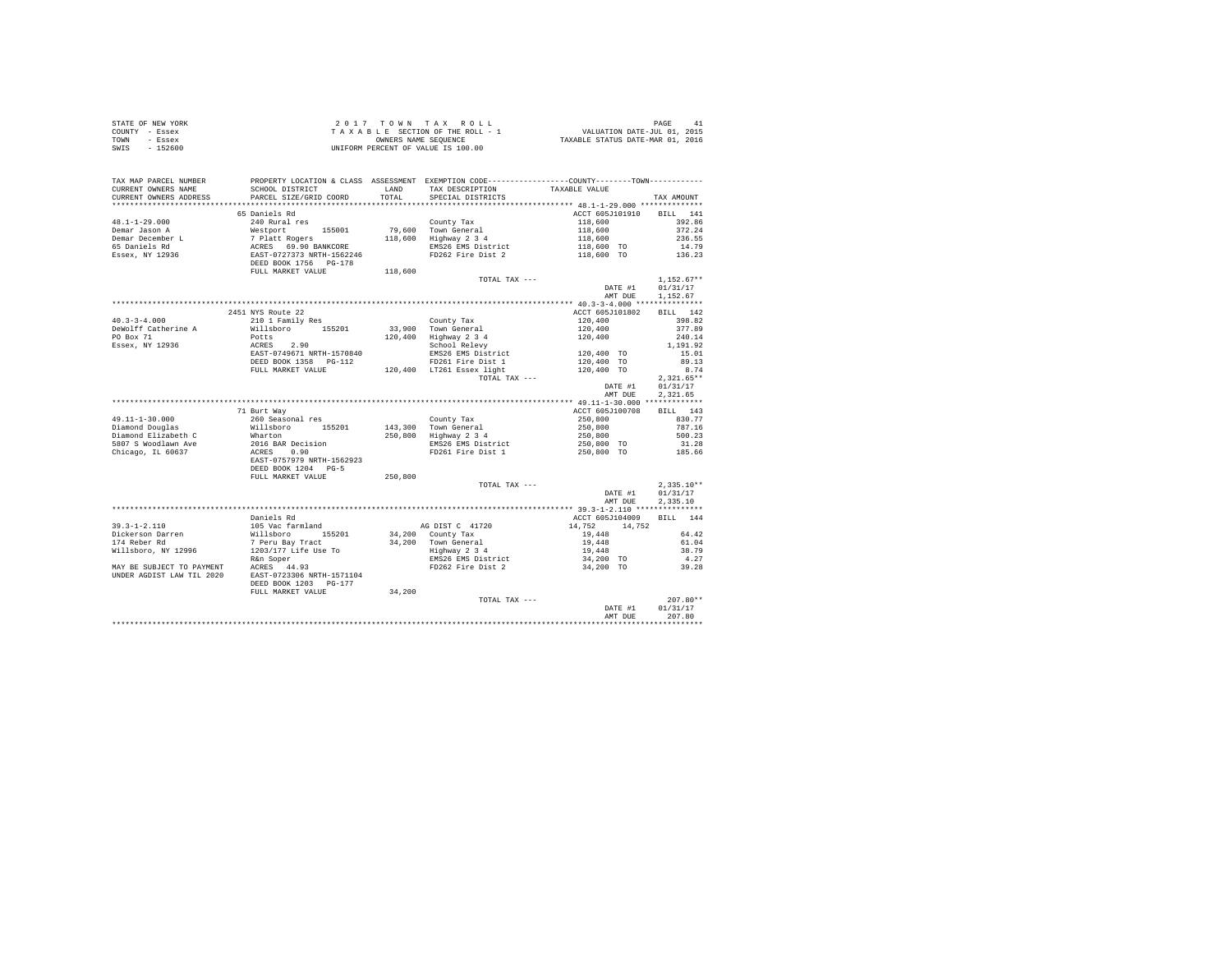|      | STATE OF NEW YORK | 2017 TOWN TAX ROLL                 | PAGE                             |
|------|-------------------|------------------------------------|----------------------------------|
|      | COUNTY - Essex    | TAXABLE SECTION OF THE ROLL - 1    | VALUATION DATE-JUL 01, 2015      |
| TOWN | - Essex           | OWNERS NAME SEOUENCE               | TAXABLE STATUS DATE-MAR 01, 2016 |
| SWIS | - 152600          | UNIFORM PERCENT OF VALUE IS 100.00 |                                  |

| TAX MAP PARCEL NUMBER                                                                                                                                                                                                                    | PROPERTY LOCATION & CLASS ASSESSMENT EXEMPTION CODE----------------COUNTY--------TOWN---------      |        |                                                                 |                          |                   |
|------------------------------------------------------------------------------------------------------------------------------------------------------------------------------------------------------------------------------------------|-----------------------------------------------------------------------------------------------------|--------|-----------------------------------------------------------------|--------------------------|-------------------|
| CURRENT OWNERS NAME                                                                                                                                                                                                                      | SCHOOL DISTRICT                                                                                     |        | LAND TAX DESCRIPTION                                            | TAXABLE VALUE            |                   |
| CURRENT OWNERS ADDRESS                                                                                                                                                                                                                   | PARCEL SIZE/GRID COORD                                                                              |        | TOTAL SPECIAL DISTRICTS                                         |                          | TAX AMOUNT        |
|                                                                                                                                                                                                                                          | 1495 Jersey St                                                                                      |        |                                                                 | ACCT 605J100901 BILL 145 |                   |
| $39.3 - 1 - 4.000$                                                                                                                                                                                                                       | 240 Rural res                                                                                       |        |                                                                 | 4,669 4,669              |                   |
|                                                                                                                                                                                                                                          |                                                                                                     |        | AG DIST C 41720<br>32,000 County Tax                            | 30,731                   | 101.80            |
|                                                                                                                                                                                                                                          |                                                                                                     |        |                                                                 |                          | 96.45             |
|                                                                                                                                                                                                                                          |                                                                                                     |        | 35,400 Town General<br>Highway 2 3 4                            | 30,731<br>30,731         | 61.29             |
|                                                                                                                                                                                                                                          |                                                                                                     |        |                                                                 |                          | 4.41              |
|                                                                                                                                                                                                                                          |                                                                                                     |        | EMS26 EMS District<br>FD262 Fire Dist 2 35,400 TO               |                          | 40.66             |
| 39.3-1-4.000<br>Dickerson Darren Millsboro 155201<br>174 Reber Rd 5 Brookfield<br>Willsboro, NY 12996 12857-0724741 NRTH-1570406<br>MAP BE SUBJECT TO PAYMENT DEED BOOK 1825 PG-199<br>NNDER AGDIST LAW TIL 2020 PULL MARKET VALUE       |                                                                                                     | 35,400 |                                                                 |                          |                   |
|                                                                                                                                                                                                                                          |                                                                                                     |        | TOTAL TAX ---                                                   |                          | $304.61**$        |
|                                                                                                                                                                                                                                          |                                                                                                     |        |                                                                 | DATE #1 01/31/17         |                   |
|                                                                                                                                                                                                                                          |                                                                                                     |        |                                                                 | AMT DUE 304.61           |                   |
|                                                                                                                                                                                                                                          |                                                                                                     |        |                                                                 |                          |                   |
|                                                                                                                                                                                                                                          | Daniels Rd                                                                                          |        |                                                                 | ACCT 605J178502 BILL 146 |                   |
| $39.3 - 1 - 1.000$                                                                                                                                                                                                                       |                                                                                                     |        | County Tax                                                      | 1,500                    | 4.97              |
| Dickerson Duane<br>105 Reber Rd                                                                                                                                                                                                          | 105 Vac farmland<br>Willsboro 155201<br>7 Peru Bay Tract<br>ACRES 1.46<br>PAST 0733308 NUTU 1571663 |        | 1,500 Town General<br>1,500 Town General<br>1,500 Highway 2 3 4 | 1,500                    | 4.71              |
|                                                                                                                                                                                                                                          |                                                                                                     |        |                                                                 | 1,500                    | 2.99              |
| Willsboro, NY 12996                                                                                                                                                                                                                      |                                                                                                     |        | EMS26 EMS District                                              | 1,500 TO                 | .19               |
|                                                                                                                                                                                                                                          | EAST-0723298 NRTH-1571662                                                                           |        | FD262 Fire Dist 2 1,500 TO 1.72                                 |                          |                   |
|                                                                                                                                                                                                                                          | DEED BOOK 1116 PG-94                                                                                |        |                                                                 |                          |                   |
|                                                                                                                                                                                                                                          | FULL MARKET VALUE                                                                                   | 1,500  |                                                                 |                          |                   |
|                                                                                                                                                                                                                                          |                                                                                                     |        | TOTAL TAX ---                                                   |                          | $14.58**$         |
|                                                                                                                                                                                                                                          |                                                                                                     |        |                                                                 | DATE #1<br>AMT DUE       | 01/31/17<br>14.58 |
|                                                                                                                                                                                                                                          |                                                                                                     |        |                                                                 |                          |                   |
|                                                                                                                                                                                                                                          | Daniels Rd                                                                                          |        |                                                                 | ACCT 605Z006001 BILL 147 |                   |
| 39.3-1-2.120<br>Dickerson Gregg S (Millaboro 155201 6,900<br>Dickerson Angeline B 7 Peru Bay Tract 6,900<br>90 Reber Rd (MIRCH) ACRES 6.57<br>Willaboro, NY 12996 EAST-0722664 NRTH-1571467<br>EAST-0722664 NRTH-1571467<br>EAST-0722664 |                                                                                                     |        | County Tax                                                      | 6,900                    | 22.86             |
|                                                                                                                                                                                                                                          |                                                                                                     |        |                                                                 | 6,900                    | 21.66             |
|                                                                                                                                                                                                                                          |                                                                                                     |        | 6,900 Town General<br>6,900 Highway 2 3 4                       | 6,900                    | 13.76             |
|                                                                                                                                                                                                                                          |                                                                                                     |        |                                                                 | 6,900 TO                 | .86               |
|                                                                                                                                                                                                                                          |                                                                                                     |        | EMS26 EMS District<br>FD262 Fire Dist 2                         | 6,900 TO                 | 7.93              |
|                                                                                                                                                                                                                                          |                                                                                                     |        |                                                                 |                          |                   |
|                                                                                                                                                                                                                                          | FULL MARKET VALUE 6,900                                                                             |        |                                                                 |                          |                   |
|                                                                                                                                                                                                                                          |                                                                                                     |        | TOTAL TAX ---                                                   |                          | $67.07**$         |
|                                                                                                                                                                                                                                          |                                                                                                     |        |                                                                 | DATE #1                  | 01/31/17          |
|                                                                                                                                                                                                                                          |                                                                                                     |        |                                                                 | AMT DUE                  | 67.07             |
|                                                                                                                                                                                                                                          |                                                                                                     |        |                                                                 |                          |                   |
|                                                                                                                                                                                                                                          | 155 Christian Rd                                                                                    |        |                                                                 | ACCT 605J199002 BILL 148 |                   |
| $49.3 - 2 - 2.200$                                                                                                                                                                                                                       |                                                                                                     |        |                                                                 | 75,900                   | 251.42            |
| DiClemente James                                                                                                                                                                                                                         |                                                                                                     |        |                                                                 | 75,900<br>75,900         | 238.22            |
| 155 Christian Rd                                                                                                                                                                                                                         |                                                                                                     |        |                                                                 |                          | 151.38            |
|                                                                                                                                                                                                                                          |                                                                                                     |        | EMS26 EMS District<br>FD262 Fire Dist 2                         | 75,900 TO<br>75,900 TO   | 9.47<br>87.18     |
|                                                                                                                                                                                                                                          |                                                                                                     |        |                                                                 |                          | 16.36             |
|                                                                                                                                                                                                                                          | FULL MARKET VALUE 75,900                                                                            |        | LT262 Whallonsburg light 75,900 TO                              |                          |                   |
|                                                                                                                                                                                                                                          |                                                                                                     |        | TOTAL TAX ---                                                   |                          | $754.03**$        |
|                                                                                                                                                                                                                                          |                                                                                                     |        |                                                                 | DATE #1                  | 01/31/17          |
|                                                                                                                                                                                                                                          |                                                                                                     |        |                                                                 | AMT DUE 754.03           |                   |
|                                                                                                                                                                                                                                          |                                                                                                     |        |                                                                 |                          |                   |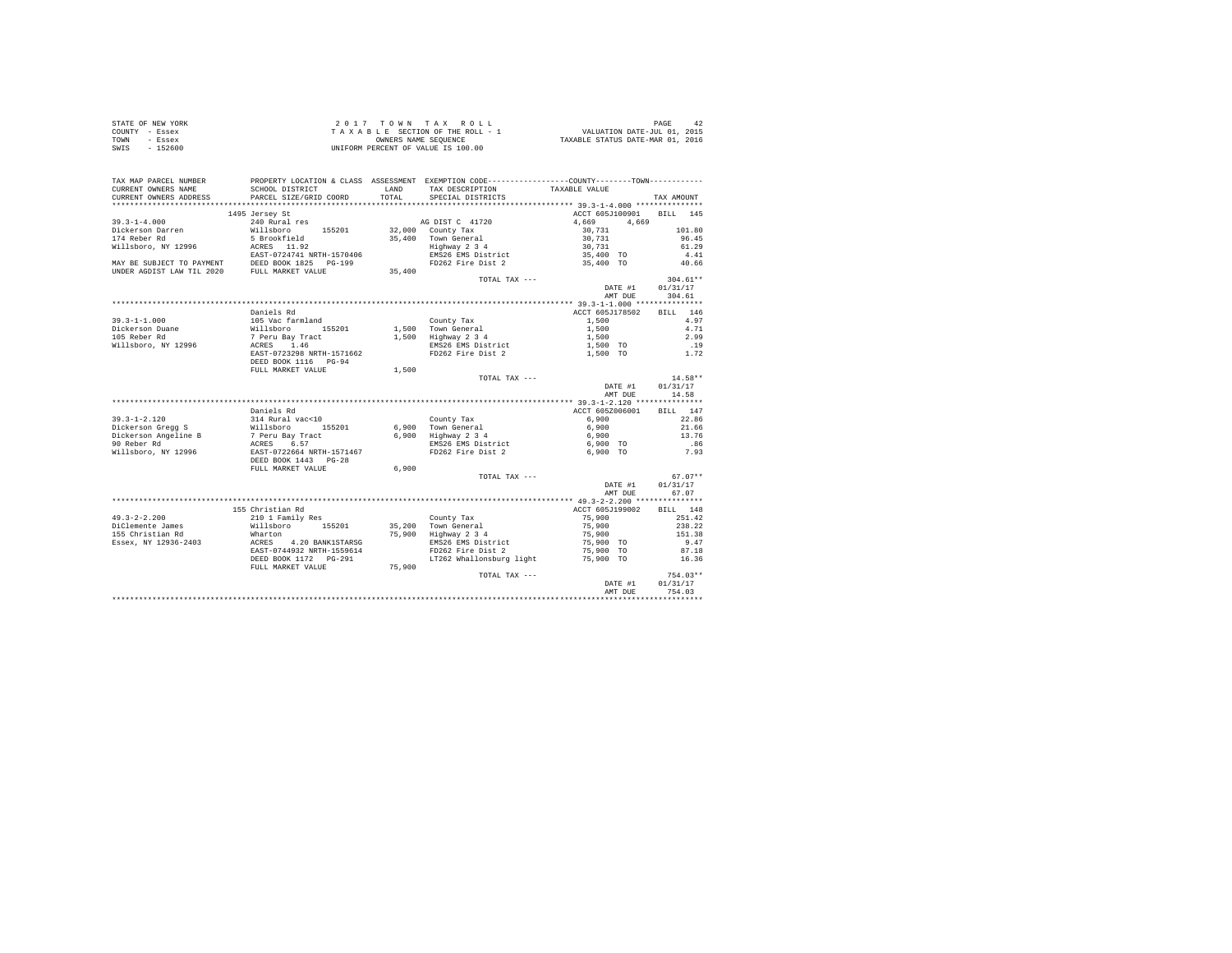| STATE OF NEW YORK<br>COUNTY - Essex<br>- Essex<br>TOWN<br>$-152600$<br>SWIS |                                                                                      |                | 2017 TOWN TAX ROLL<br>$\begin{array}{ccccccccc} 2&0&1&7&7&0&m&\text{if a}&\text{if a}&\text{if a}&\text{if a}&\text{if a}&\text{if a}&\text{if a}&\text{if a}&\text{if a}&\text{if a}&\text{if a}&\text{if a}&\text{if a}&\text{if a}&\text{if a}&\text{if a}&\text{if a}&\text{if a}&\text{if a}&\text{if a}&\text{if a}&\text{if a}&\text{if a}&\text{if a}&\text{if a}&\text{if a}&\text{if a}&\text{if a}&\text{if a}&\text{if a}&\text{if a}&\text{if a}&\text{if a$<br>UNIFORM PERCENT OF VALUE IS 100.00 |                       | PAGE<br>43          |
|-----------------------------------------------------------------------------|--------------------------------------------------------------------------------------|----------------|-----------------------------------------------------------------------------------------------------------------------------------------------------------------------------------------------------------------------------------------------------------------------------------------------------------------------------------------------------------------------------------------------------------------------------------------------------------------------------------------------------------------|-----------------------|---------------------|
| TAX MAP PARCEL NUMBER                                                       |                                                                                      |                | PROPERTY LOCATION & CLASS ASSESSMENT EXEMPTION CODE---------------COUNTY-------TOWN---------                                                                                                                                                                                                                                                                                                                                                                                                                    |                       |                     |
| CURRENT OWNERS NAME<br>CURRENT OWNERS ADDRESS                               | SCHOOL DISTRICT<br>PARCEL SIZE/GRID COORD                                            | LAND<br>TOTAL. | TAX DESCRIPTION<br>SPECIAL DISTRICTS                                                                                                                                                                                                                                                                                                                                                                                                                                                                            | TAXABLE VALUE         | TAX AMOUNT          |
|                                                                             |                                                                                      |                |                                                                                                                                                                                                                                                                                                                                                                                                                                                                                                                 |                       |                     |
|                                                                             | 1569 NYS Route 22                                                                    |                |                                                                                                                                                                                                                                                                                                                                                                                                                                                                                                                 | ACCT 605J102811       | BILL 149            |
| $48.4 - 1 - 13.100$                                                         | 210 1 Family Res                                                                     |                | AGED ALL 41800                                                                                                                                                                                                                                                                                                                                                                                                                                                                                                  | 36,800 36,800         |                     |
| Dimisa Jane E                                                               | Willsboro 155201                                                                     |                | 22,800 County Tax                                                                                                                                                                                                                                                                                                                                                                                                                                                                                               | 36,800                | 121.90              |
| 3021 W Meadows St                                                           | Friswell                                                                             |                | 73,600 Town General                                                                                                                                                                                                                                                                                                                                                                                                                                                                                             | 36,800                | 115.50              |
| Tampa, FL 33611                                                             | 0.40<br>ACRES                                                                        |                | Highway 2 3 4                                                                                                                                                                                                                                                                                                                                                                                                                                                                                                   | 36,800                | 73.40               |
|                                                                             | EAST-0743142 NRTH-1554821                                                            |                | EMS26 EMS District                                                                                                                                                                                                                                                                                                                                                                                                                                                                                              | 73,600 TO             | 9.18                |
|                                                                             | DEED BOOK 1559 PG-36                                                                 |                | FD262 Fire Dist 2                                                                                                                                                                                                                                                                                                                                                                                                                                                                                               | 73,600 TO             | 84.54               |
|                                                                             | FULL MARKET VALUE                                                                    |                | 73.600 LT262 Whallonsburg light<br>TOTAL TAX ---                                                                                                                                                                                                                                                                                                                                                                                                                                                                | 73,600 TO             | 15.87<br>$420.39**$ |
|                                                                             |                                                                                      |                |                                                                                                                                                                                                                                                                                                                                                                                                                                                                                                                 | DATE #1               | 01/31/17            |
|                                                                             |                                                                                      |                |                                                                                                                                                                                                                                                                                                                                                                                                                                                                                                                 | AMT DUE               | 420.39              |
|                                                                             |                                                                                      |                |                                                                                                                                                                                                                                                                                                                                                                                                                                                                                                                 |                       |                     |
|                                                                             | Lake Shore Rd                                                                        |                |                                                                                                                                                                                                                                                                                                                                                                                                                                                                                                                 | ACCT 605Z003003       | BILL 150            |
| $40.3 - 3 - 17.120$                                                         | 722 Limestone                                                                        |                | County Tax                                                                                                                                                                                                                                                                                                                                                                                                                                                                                                      | 58,200                | 192.79              |
| Dinnan Terrence J                                                           | Willsboro 155201                                                                     |                | 58.200 Town General                                                                                                                                                                                                                                                                                                                                                                                                                                                                                             | 58,200                | 182.67              |
| Ulmer Robin L                                                               | Potts                                                                                |                | 58,200 Highway 2 3 4                                                                                                                                                                                                                                                                                                                                                                                                                                                                                            | 58,200                | 116.08              |
| 442 Lewis Creek Rd                                                          | 1382/84 Boundary Agreemen                                                            |                | EMS26 EMS District                                                                                                                                                                                                                                                                                                                                                                                                                                                                                              | 58,200 TO             | 7.26                |
| Charlotte, VT 05445                                                         | 1764/165 Death Certificat                                                            |                | FD261 Fire Dist 1                                                                                                                                                                                                                                                                                                                                                                                                                                                                                               | 58,200 TO             | 43.08               |
|                                                                             | ACRES 35.00                                                                          |                | LT261 Essex light                                                                                                                                                                                                                                                                                                                                                                                                                                                                                               | 58,200 TO             | 4.23                |
|                                                                             | EAST-0756490 NRTH-1569150                                                            |                |                                                                                                                                                                                                                                                                                                                                                                                                                                                                                                                 |                       |                     |
|                                                                             | DEED BOOK 1800 PG-139                                                                |                |                                                                                                                                                                                                                                                                                                                                                                                                                                                                                                                 |                       |                     |
|                                                                             | FULL MARKET VALUE                                                                    | 58,200         |                                                                                                                                                                                                                                                                                                                                                                                                                                                                                                                 |                       |                     |
|                                                                             |                                                                                      |                | TOTAL TAX ---                                                                                                                                                                                                                                                                                                                                                                                                                                                                                                   |                       | 546.11**            |
|                                                                             |                                                                                      |                |                                                                                                                                                                                                                                                                                                                                                                                                                                                                                                                 | DATE #1               | 01/31/17            |
|                                                                             |                                                                                      |                |                                                                                                                                                                                                                                                                                                                                                                                                                                                                                                                 | AMT DUE               | 546.11              |
|                                                                             |                                                                                      |                |                                                                                                                                                                                                                                                                                                                                                                                                                                                                                                                 |                       |                     |
|                                                                             | 35 Elm St                                                                            |                |                                                                                                                                                                                                                                                                                                                                                                                                                                                                                                                 | ACCT 605J102510       | BTLL 151            |
| $40.73 - 1 - 8.000$                                                         | 210 1 Family Res                                                                     |                | County Tax                                                                                                                                                                                                                                                                                                                                                                                                                                                                                                      | 159,800               | 529.33              |
| Disney Sarah L                                                              | Willsboro<br>155201                                                                  |                | 58,500 Town General                                                                                                                                                                                                                                                                                                                                                                                                                                                                                             | 159,800               | 501.55              |
| 35 Elm St<br>PO Box 213                                                     | Potts<br>ACRES 0.30 BANKGFNB&T<br>EAST-0756412 NRTH-1571710<br>DEED BOOK 1757 PG-141 | 159,800        | Highway 2 3 4<br>EMS26 EMS District                                                                                                                                                                                                                                                                                                                                                                                                                                                                             | 159,800<br>159,800 TO | 318.73<br>19.93     |
| Essex, NY 12936                                                             |                                                                                      |                | FD261 Fire Dist 1                                                                                                                                                                                                                                                                                                                                                                                                                                                                                               | 159,800 TO            | 118.29              |
|                                                                             |                                                                                      |                | LT261 Essex light                                                                                                                                                                                                                                                                                                                                                                                                                                                                                               | 159,800 TO            | 11.60               |
|                                                                             | FULL MARKET VALUE                                                                    | 159,800        |                                                                                                                                                                                                                                                                                                                                                                                                                                                                                                                 |                       |                     |
|                                                                             |                                                                                      |                | TOTAL TAX ---                                                                                                                                                                                                                                                                                                                                                                                                                                                                                                   |                       | $1.499.43**$        |
|                                                                             |                                                                                      |                |                                                                                                                                                                                                                                                                                                                                                                                                                                                                                                                 | DATE #1               | 01/31/17            |
|                                                                             |                                                                                      |                |                                                                                                                                                                                                                                                                                                                                                                                                                                                                                                                 | AMT DUE               | 1,499.43            |
|                                                                             |                                                                                      |                |                                                                                                                                                                                                                                                                                                                                                                                                                                                                                                                 |                       |                     |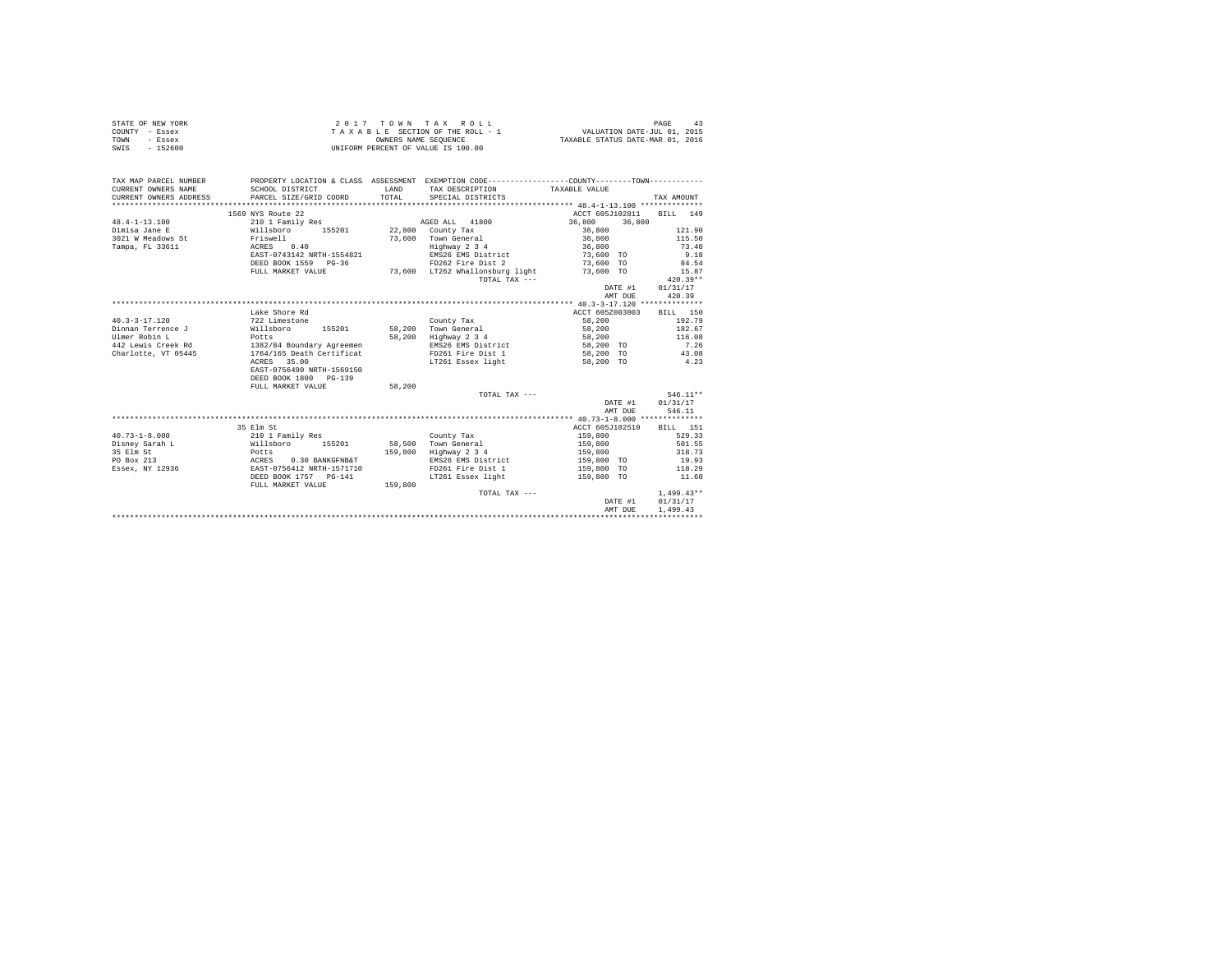| STATE OF NEW YORK |           | 2017 TOWN TAX ROLL                 | PAGE                             |
|-------------------|-----------|------------------------------------|----------------------------------|
| COUNTY - Essex    |           | TAXABLE SECTION OF THE ROLL - 1    | VALUATION DATE-JUL 01, 2015      |
| TOWN              | - Essex   | OWNERS NAME SEOUENCE               | TAXABLE STATUS DATE-MAR 01, 2016 |
| SWIS              | $-152600$ | UNIFORM PERCENT OF VALUE IS 100.00 |                                  |

| TOTAL SPECIAL DISTRICTS<br>CURRENT OWNERS ADDRESS<br>PARCEL SIZE/GRID COORD<br>TAX AMOUNT<br>2030 Lake Shore Rd<br>ACCT 605J100612 BILL 152<br>2000 Base Jones County Tax<br>2010 1 Pamily Res - WTRENT<br>Willshoro 155201 278,400 Town General<br>Marton 155201 278,400 BMSDWay 2 34<br>ACRES 0.50 28876 BMSD 28826 BMSD 261<br>EXEST-0757899 BRTH-1565270<br>EXES POR 1261 Eric DEED 1<br>$476,000$<br>$476,000$<br>$476,000$<br>1,576.74<br>1,493.97<br>949.40<br>------ -----; -<br>61 Oakwood Ln<br>Valley Forge, PA 19481<br>EMS26 EMS District<br>476,000 TO<br>59.36<br>476,000 TO<br>352.37<br>LT261 Essex light 476,000 TO<br>34.56<br>TOTAL TAX ---<br>$4,466.40**$<br>DATE #1 01/31/17<br>4,466.40<br>AMT DUE<br>ACCT 605J104003<br>BILL 153<br>Jersey St<br>6.400<br>21.20<br>$6,400$<br>$6,400$<br>20.09<br>12.76<br>.80<br>6,400 TO<br>4.74<br>6,400 TO<br>DEED BOOK 850 PG-21<br>FULL MARKET VALUE<br>6.400<br>59.59**<br>TOTAL TAX ---<br>DATE #1 01/31/17<br>59.59<br>AMT DUE<br>ACCT 605J101111 BILL 154<br>2056 Jersey St<br>323 Vacant rural<br>43,000<br>142.44<br>County Tax<br>$43,000$<br>$43,000$<br>134.96<br>85.76<br>698.22<br>EMS26 EMS District 43,000 TO<br>5.36<br>FD262 Fire Dist 2<br>49.39<br>43,000 TO<br>$1,116.13**$<br>TOTAL TAX ---<br>DATE #1<br>01/31/17<br>1,116.13<br>AMT DUE<br>ACCT 605J198003<br>2120 Jersey St<br>BILL 155<br>$\begin{tabular}{lllllllllllll} 39.4-1-44.121 & \mbox{240 Rurles} & \mbox{County Tax} & \mbox{County Tax} \\ \hline \texttt{Dougal Nancy L} & \mbox{44.000 Town General} & \mbox{Coulge 14.000 Tour General} \\ \texttt{2120 Jersey L} & \mbox{74.000 Tour General} & \mbox{84.001 Tour General} & \mbox{146.200 Hifhway 2 3 4} \\ \texttt{2120 Jersey S} & \mbox{84.002 Releyy 146,200 Rley 13$<br>146,200<br>146,200<br>484.28<br>458.86<br>146,200<br>291.60<br>1,891.17<br>146,200 TO<br>EMS26 EMS District<br>18.23<br>$^{9}$ G-185<br>146,200<br>FD262 Fire Dist 2 146,200 TO<br>DEED BOOK 1214 PG-185<br>167.94<br>FULL MARKET VALUE<br>TOTAL TAX ---<br>$3,312.08**$<br>DATE #1<br>01/31/17<br>AMT DUE<br>3,312.08 | TAX MAP PARCEL NUMBER<br>CURRENT OWNERS NAME | SCHOOL DISTRICT | PROPERTY LOCATION & CLASS ASSESSMENT EXEMPTION CODE----------------COUNTY--------TOWN----------<br>LAND TAX DESCRIPTION TAXABLE VALUE |  |
|------------------------------------------------------------------------------------------------------------------------------------------------------------------------------------------------------------------------------------------------------------------------------------------------------------------------------------------------------------------------------------------------------------------------------------------------------------------------------------------------------------------------------------------------------------------------------------------------------------------------------------------------------------------------------------------------------------------------------------------------------------------------------------------------------------------------------------------------------------------------------------------------------------------------------------------------------------------------------------------------------------------------------------------------------------------------------------------------------------------------------------------------------------------------------------------------------------------------------------------------------------------------------------------------------------------------------------------------------------------------------------------------------------------------------------------------------------------------------------------------------------------------------------------------------------------------------------------------------------------------------------------------------------------------------------------------------------------------------------------------------------------------------------------------------------------------------------------------------------------------------------------------------------------------------------------------------------------------------------------------------------------------------------------------------------------------------------------------------------|----------------------------------------------|-----------------|---------------------------------------------------------------------------------------------------------------------------------------|--|
|                                                                                                                                                                                                                                                                                                                                                                                                                                                                                                                                                                                                                                                                                                                                                                                                                                                                                                                                                                                                                                                                                                                                                                                                                                                                                                                                                                                                                                                                                                                                                                                                                                                                                                                                                                                                                                                                                                                                                                                                                                                                                                            |                                              |                 |                                                                                                                                       |  |
|                                                                                                                                                                                                                                                                                                                                                                                                                                                                                                                                                                                                                                                                                                                                                                                                                                                                                                                                                                                                                                                                                                                                                                                                                                                                                                                                                                                                                                                                                                                                                                                                                                                                                                                                                                                                                                                                                                                                                                                                                                                                                                            |                                              |                 |                                                                                                                                       |  |
|                                                                                                                                                                                                                                                                                                                                                                                                                                                                                                                                                                                                                                                                                                                                                                                                                                                                                                                                                                                                                                                                                                                                                                                                                                                                                                                                                                                                                                                                                                                                                                                                                                                                                                                                                                                                                                                                                                                                                                                                                                                                                                            |                                              |                 |                                                                                                                                       |  |
|                                                                                                                                                                                                                                                                                                                                                                                                                                                                                                                                                                                                                                                                                                                                                                                                                                                                                                                                                                                                                                                                                                                                                                                                                                                                                                                                                                                                                                                                                                                                                                                                                                                                                                                                                                                                                                                                                                                                                                                                                                                                                                            | $49.7 - 4 - 7.000$                           |                 |                                                                                                                                       |  |
|                                                                                                                                                                                                                                                                                                                                                                                                                                                                                                                                                                                                                                                                                                                                                                                                                                                                                                                                                                                                                                                                                                                                                                                                                                                                                                                                                                                                                                                                                                                                                                                                                                                                                                                                                                                                                                                                                                                                                                                                                                                                                                            | Dolan Andrew P                               |                 |                                                                                                                                       |  |
|                                                                                                                                                                                                                                                                                                                                                                                                                                                                                                                                                                                                                                                                                                                                                                                                                                                                                                                                                                                                                                                                                                                                                                                                                                                                                                                                                                                                                                                                                                                                                                                                                                                                                                                                                                                                                                                                                                                                                                                                                                                                                                            | Dolan Tracey L                               |                 |                                                                                                                                       |  |
|                                                                                                                                                                                                                                                                                                                                                                                                                                                                                                                                                                                                                                                                                                                                                                                                                                                                                                                                                                                                                                                                                                                                                                                                                                                                                                                                                                                                                                                                                                                                                                                                                                                                                                                                                                                                                                                                                                                                                                                                                                                                                                            |                                              |                 |                                                                                                                                       |  |
|                                                                                                                                                                                                                                                                                                                                                                                                                                                                                                                                                                                                                                                                                                                                                                                                                                                                                                                                                                                                                                                                                                                                                                                                                                                                                                                                                                                                                                                                                                                                                                                                                                                                                                                                                                                                                                                                                                                                                                                                                                                                                                            |                                              |                 |                                                                                                                                       |  |
|                                                                                                                                                                                                                                                                                                                                                                                                                                                                                                                                                                                                                                                                                                                                                                                                                                                                                                                                                                                                                                                                                                                                                                                                                                                                                                                                                                                                                                                                                                                                                                                                                                                                                                                                                                                                                                                                                                                                                                                                                                                                                                            |                                              |                 |                                                                                                                                       |  |
|                                                                                                                                                                                                                                                                                                                                                                                                                                                                                                                                                                                                                                                                                                                                                                                                                                                                                                                                                                                                                                                                                                                                                                                                                                                                                                                                                                                                                                                                                                                                                                                                                                                                                                                                                                                                                                                                                                                                                                                                                                                                                                            |                                              |                 |                                                                                                                                       |  |
|                                                                                                                                                                                                                                                                                                                                                                                                                                                                                                                                                                                                                                                                                                                                                                                                                                                                                                                                                                                                                                                                                                                                                                                                                                                                                                                                                                                                                                                                                                                                                                                                                                                                                                                                                                                                                                                                                                                                                                                                                                                                                                            |                                              |                 |                                                                                                                                       |  |
|                                                                                                                                                                                                                                                                                                                                                                                                                                                                                                                                                                                                                                                                                                                                                                                                                                                                                                                                                                                                                                                                                                                                                                                                                                                                                                                                                                                                                                                                                                                                                                                                                                                                                                                                                                                                                                                                                                                                                                                                                                                                                                            |                                              |                 |                                                                                                                                       |  |
|                                                                                                                                                                                                                                                                                                                                                                                                                                                                                                                                                                                                                                                                                                                                                                                                                                                                                                                                                                                                                                                                                                                                                                                                                                                                                                                                                                                                                                                                                                                                                                                                                                                                                                                                                                                                                                                                                                                                                                                                                                                                                                            |                                              |                 |                                                                                                                                       |  |
|                                                                                                                                                                                                                                                                                                                                                                                                                                                                                                                                                                                                                                                                                                                                                                                                                                                                                                                                                                                                                                                                                                                                                                                                                                                                                                                                                                                                                                                                                                                                                                                                                                                                                                                                                                                                                                                                                                                                                                                                                                                                                                            |                                              |                 |                                                                                                                                       |  |
|                                                                                                                                                                                                                                                                                                                                                                                                                                                                                                                                                                                                                                                                                                                                                                                                                                                                                                                                                                                                                                                                                                                                                                                                                                                                                                                                                                                                                                                                                                                                                                                                                                                                                                                                                                                                                                                                                                                                                                                                                                                                                                            |                                              |                 |                                                                                                                                       |  |
|                                                                                                                                                                                                                                                                                                                                                                                                                                                                                                                                                                                                                                                                                                                                                                                                                                                                                                                                                                                                                                                                                                                                                                                                                                                                                                                                                                                                                                                                                                                                                                                                                                                                                                                                                                                                                                                                                                                                                                                                                                                                                                            |                                              |                 |                                                                                                                                       |  |
|                                                                                                                                                                                                                                                                                                                                                                                                                                                                                                                                                                                                                                                                                                                                                                                                                                                                                                                                                                                                                                                                                                                                                                                                                                                                                                                                                                                                                                                                                                                                                                                                                                                                                                                                                                                                                                                                                                                                                                                                                                                                                                            |                                              |                 |                                                                                                                                       |  |
|                                                                                                                                                                                                                                                                                                                                                                                                                                                                                                                                                                                                                                                                                                                                                                                                                                                                                                                                                                                                                                                                                                                                                                                                                                                                                                                                                                                                                                                                                                                                                                                                                                                                                                                                                                                                                                                                                                                                                                                                                                                                                                            |                                              |                 |                                                                                                                                       |  |
|                                                                                                                                                                                                                                                                                                                                                                                                                                                                                                                                                                                                                                                                                                                                                                                                                                                                                                                                                                                                                                                                                                                                                                                                                                                                                                                                                                                                                                                                                                                                                                                                                                                                                                                                                                                                                                                                                                                                                                                                                                                                                                            |                                              |                 |                                                                                                                                       |  |
|                                                                                                                                                                                                                                                                                                                                                                                                                                                                                                                                                                                                                                                                                                                                                                                                                                                                                                                                                                                                                                                                                                                                                                                                                                                                                                                                                                                                                                                                                                                                                                                                                                                                                                                                                                                                                                                                                                                                                                                                                                                                                                            |                                              |                 |                                                                                                                                       |  |
|                                                                                                                                                                                                                                                                                                                                                                                                                                                                                                                                                                                                                                                                                                                                                                                                                                                                                                                                                                                                                                                                                                                                                                                                                                                                                                                                                                                                                                                                                                                                                                                                                                                                                                                                                                                                                                                                                                                                                                                                                                                                                                            |                                              |                 |                                                                                                                                       |  |
|                                                                                                                                                                                                                                                                                                                                                                                                                                                                                                                                                                                                                                                                                                                                                                                                                                                                                                                                                                                                                                                                                                                                                                                                                                                                                                                                                                                                                                                                                                                                                                                                                                                                                                                                                                                                                                                                                                                                                                                                                                                                                                            |                                              |                 |                                                                                                                                       |  |
|                                                                                                                                                                                                                                                                                                                                                                                                                                                                                                                                                                                                                                                                                                                                                                                                                                                                                                                                                                                                                                                                                                                                                                                                                                                                                                                                                                                                                                                                                                                                                                                                                                                                                                                                                                                                                                                                                                                                                                                                                                                                                                            |                                              |                 |                                                                                                                                       |  |
|                                                                                                                                                                                                                                                                                                                                                                                                                                                                                                                                                                                                                                                                                                                                                                                                                                                                                                                                                                                                                                                                                                                                                                                                                                                                                                                                                                                                                                                                                                                                                                                                                                                                                                                                                                                                                                                                                                                                                                                                                                                                                                            |                                              |                 |                                                                                                                                       |  |
|                                                                                                                                                                                                                                                                                                                                                                                                                                                                                                                                                                                                                                                                                                                                                                                                                                                                                                                                                                                                                                                                                                                                                                                                                                                                                                                                                                                                                                                                                                                                                                                                                                                                                                                                                                                                                                                                                                                                                                                                                                                                                                            |                                              |                 |                                                                                                                                       |  |
|                                                                                                                                                                                                                                                                                                                                                                                                                                                                                                                                                                                                                                                                                                                                                                                                                                                                                                                                                                                                                                                                                                                                                                                                                                                                                                                                                                                                                                                                                                                                                                                                                                                                                                                                                                                                                                                                                                                                                                                                                                                                                                            |                                              |                 |                                                                                                                                       |  |
|                                                                                                                                                                                                                                                                                                                                                                                                                                                                                                                                                                                                                                                                                                                                                                                                                                                                                                                                                                                                                                                                                                                                                                                                                                                                                                                                                                                                                                                                                                                                                                                                                                                                                                                                                                                                                                                                                                                                                                                                                                                                                                            |                                              |                 |                                                                                                                                       |  |
|                                                                                                                                                                                                                                                                                                                                                                                                                                                                                                                                                                                                                                                                                                                                                                                                                                                                                                                                                                                                                                                                                                                                                                                                                                                                                                                                                                                                                                                                                                                                                                                                                                                                                                                                                                                                                                                                                                                                                                                                                                                                                                            | $48.2 - 1 - 4.000$                           |                 |                                                                                                                                       |  |
|                                                                                                                                                                                                                                                                                                                                                                                                                                                                                                                                                                                                                                                                                                                                                                                                                                                                                                                                                                                                                                                                                                                                                                                                                                                                                                                                                                                                                                                                                                                                                                                                                                                                                                                                                                                                                                                                                                                                                                                                                                                                                                            |                                              |                 |                                                                                                                                       |  |
|                                                                                                                                                                                                                                                                                                                                                                                                                                                                                                                                                                                                                                                                                                                                                                                                                                                                                                                                                                                                                                                                                                                                                                                                                                                                                                                                                                                                                                                                                                                                                                                                                                                                                                                                                                                                                                                                                                                                                                                                                                                                                                            |                                              |                 |                                                                                                                                       |  |
|                                                                                                                                                                                                                                                                                                                                                                                                                                                                                                                                                                                                                                                                                                                                                                                                                                                                                                                                                                                                                                                                                                                                                                                                                                                                                                                                                                                                                                                                                                                                                                                                                                                                                                                                                                                                                                                                                                                                                                                                                                                                                                            |                                              |                 |                                                                                                                                       |  |
|                                                                                                                                                                                                                                                                                                                                                                                                                                                                                                                                                                                                                                                                                                                                                                                                                                                                                                                                                                                                                                                                                                                                                                                                                                                                                                                                                                                                                                                                                                                                                                                                                                                                                                                                                                                                                                                                                                                                                                                                                                                                                                            |                                              |                 |                                                                                                                                       |  |
|                                                                                                                                                                                                                                                                                                                                                                                                                                                                                                                                                                                                                                                                                                                                                                                                                                                                                                                                                                                                                                                                                                                                                                                                                                                                                                                                                                                                                                                                                                                                                                                                                                                                                                                                                                                                                                                                                                                                                                                                                                                                                                            |                                              |                 |                                                                                                                                       |  |
|                                                                                                                                                                                                                                                                                                                                                                                                                                                                                                                                                                                                                                                                                                                                                                                                                                                                                                                                                                                                                                                                                                                                                                                                                                                                                                                                                                                                                                                                                                                                                                                                                                                                                                                                                                                                                                                                                                                                                                                                                                                                                                            |                                              |                 |                                                                                                                                       |  |
|                                                                                                                                                                                                                                                                                                                                                                                                                                                                                                                                                                                                                                                                                                                                                                                                                                                                                                                                                                                                                                                                                                                                                                                                                                                                                                                                                                                                                                                                                                                                                                                                                                                                                                                                                                                                                                                                                                                                                                                                                                                                                                            | Steady Dennis                                |                 |                                                                                                                                       |  |
|                                                                                                                                                                                                                                                                                                                                                                                                                                                                                                                                                                                                                                                                                                                                                                                                                                                                                                                                                                                                                                                                                                                                                                                                                                                                                                                                                                                                                                                                                                                                                                                                                                                                                                                                                                                                                                                                                                                                                                                                                                                                                                            |                                              |                 |                                                                                                                                       |  |
|                                                                                                                                                                                                                                                                                                                                                                                                                                                                                                                                                                                                                                                                                                                                                                                                                                                                                                                                                                                                                                                                                                                                                                                                                                                                                                                                                                                                                                                                                                                                                                                                                                                                                                                                                                                                                                                                                                                                                                                                                                                                                                            |                                              |                 |                                                                                                                                       |  |
|                                                                                                                                                                                                                                                                                                                                                                                                                                                                                                                                                                                                                                                                                                                                                                                                                                                                                                                                                                                                                                                                                                                                                                                                                                                                                                                                                                                                                                                                                                                                                                                                                                                                                                                                                                                                                                                                                                                                                                                                                                                                                                            |                                              |                 |                                                                                                                                       |  |
|                                                                                                                                                                                                                                                                                                                                                                                                                                                                                                                                                                                                                                                                                                                                                                                                                                                                                                                                                                                                                                                                                                                                                                                                                                                                                                                                                                                                                                                                                                                                                                                                                                                                                                                                                                                                                                                                                                                                                                                                                                                                                                            |                                              |                 |                                                                                                                                       |  |
|                                                                                                                                                                                                                                                                                                                                                                                                                                                                                                                                                                                                                                                                                                                                                                                                                                                                                                                                                                                                                                                                                                                                                                                                                                                                                                                                                                                                                                                                                                                                                                                                                                                                                                                                                                                                                                                                                                                                                                                                                                                                                                            |                                              |                 |                                                                                                                                       |  |
|                                                                                                                                                                                                                                                                                                                                                                                                                                                                                                                                                                                                                                                                                                                                                                                                                                                                                                                                                                                                                                                                                                                                                                                                                                                                                                                                                                                                                                                                                                                                                                                                                                                                                                                                                                                                                                                                                                                                                                                                                                                                                                            |                                              |                 |                                                                                                                                       |  |
|                                                                                                                                                                                                                                                                                                                                                                                                                                                                                                                                                                                                                                                                                                                                                                                                                                                                                                                                                                                                                                                                                                                                                                                                                                                                                                                                                                                                                                                                                                                                                                                                                                                                                                                                                                                                                                                                                                                                                                                                                                                                                                            |                                              |                 |                                                                                                                                       |  |
|                                                                                                                                                                                                                                                                                                                                                                                                                                                                                                                                                                                                                                                                                                                                                                                                                                                                                                                                                                                                                                                                                                                                                                                                                                                                                                                                                                                                                                                                                                                                                                                                                                                                                                                                                                                                                                                                                                                                                                                                                                                                                                            |                                              |                 |                                                                                                                                       |  |
|                                                                                                                                                                                                                                                                                                                                                                                                                                                                                                                                                                                                                                                                                                                                                                                                                                                                                                                                                                                                                                                                                                                                                                                                                                                                                                                                                                                                                                                                                                                                                                                                                                                                                                                                                                                                                                                                                                                                                                                                                                                                                                            |                                              |                 |                                                                                                                                       |  |
|                                                                                                                                                                                                                                                                                                                                                                                                                                                                                                                                                                                                                                                                                                                                                                                                                                                                                                                                                                                                                                                                                                                                                                                                                                                                                                                                                                                                                                                                                                                                                                                                                                                                                                                                                                                                                                                                                                                                                                                                                                                                                                            |                                              |                 |                                                                                                                                       |  |
|                                                                                                                                                                                                                                                                                                                                                                                                                                                                                                                                                                                                                                                                                                                                                                                                                                                                                                                                                                                                                                                                                                                                                                                                                                                                                                                                                                                                                                                                                                                                                                                                                                                                                                                                                                                                                                                                                                                                                                                                                                                                                                            |                                              |                 |                                                                                                                                       |  |
|                                                                                                                                                                                                                                                                                                                                                                                                                                                                                                                                                                                                                                                                                                                                                                                                                                                                                                                                                                                                                                                                                                                                                                                                                                                                                                                                                                                                                                                                                                                                                                                                                                                                                                                                                                                                                                                                                                                                                                                                                                                                                                            |                                              |                 |                                                                                                                                       |  |
|                                                                                                                                                                                                                                                                                                                                                                                                                                                                                                                                                                                                                                                                                                                                                                                                                                                                                                                                                                                                                                                                                                                                                                                                                                                                                                                                                                                                                                                                                                                                                                                                                                                                                                                                                                                                                                                                                                                                                                                                                                                                                                            |                                              |                 |                                                                                                                                       |  |
|                                                                                                                                                                                                                                                                                                                                                                                                                                                                                                                                                                                                                                                                                                                                                                                                                                                                                                                                                                                                                                                                                                                                                                                                                                                                                                                                                                                                                                                                                                                                                                                                                                                                                                                                                                                                                                                                                                                                                                                                                                                                                                            |                                              |                 |                                                                                                                                       |  |
|                                                                                                                                                                                                                                                                                                                                                                                                                                                                                                                                                                                                                                                                                                                                                                                                                                                                                                                                                                                                                                                                                                                                                                                                                                                                                                                                                                                                                                                                                                                                                                                                                                                                                                                                                                                                                                                                                                                                                                                                                                                                                                            |                                              |                 |                                                                                                                                       |  |
|                                                                                                                                                                                                                                                                                                                                                                                                                                                                                                                                                                                                                                                                                                                                                                                                                                                                                                                                                                                                                                                                                                                                                                                                                                                                                                                                                                                                                                                                                                                                                                                                                                                                                                                                                                                                                                                                                                                                                                                                                                                                                                            |                                              |                 |                                                                                                                                       |  |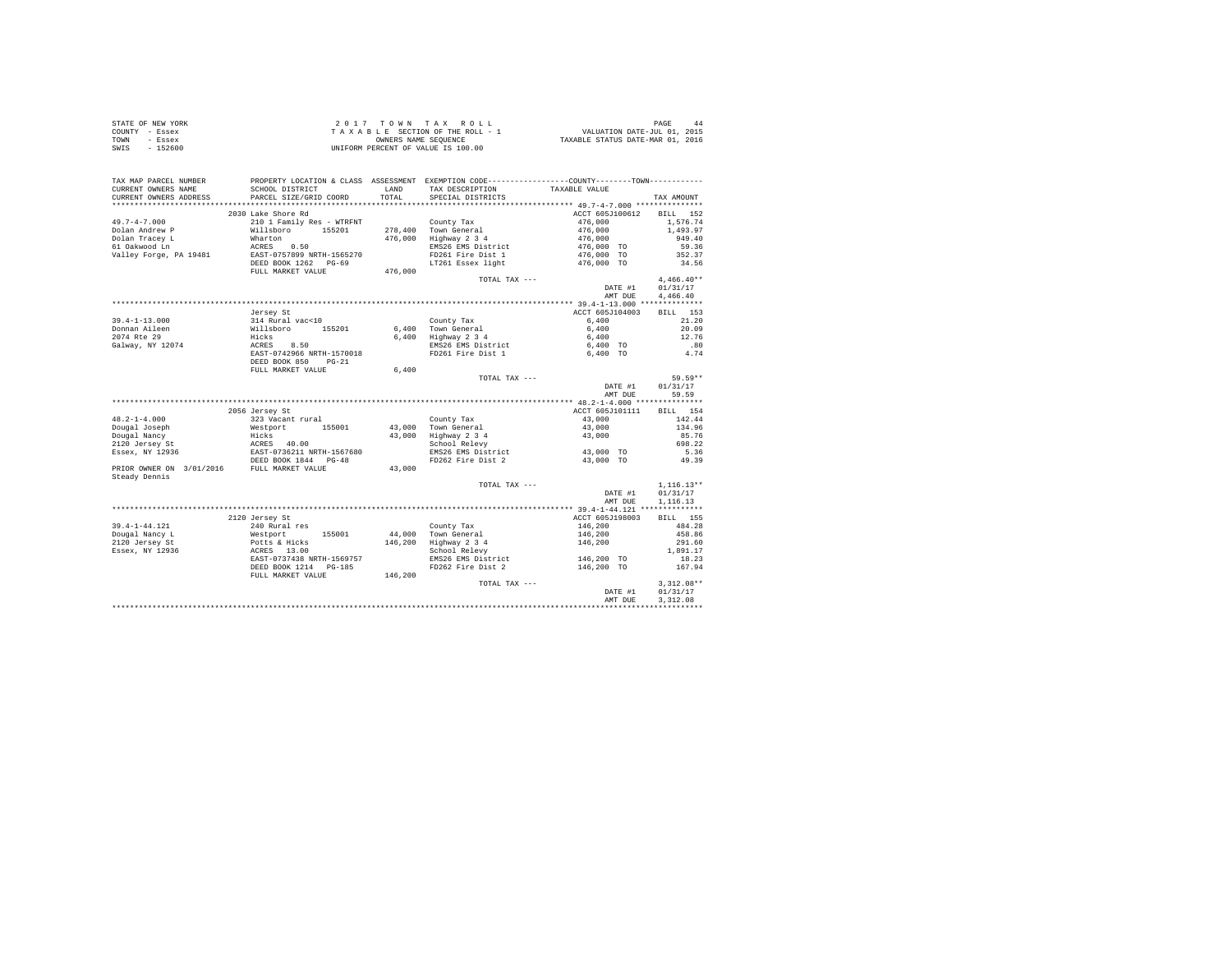|                | STATE OF NEW YORK |  |  |  | $2.017$ TOWN TAX ROLL              |  |  |  |  | 45<br>PAGE                       |
|----------------|-------------------|--|--|--|------------------------------------|--|--|--|--|----------------------------------|
| COUNTY - Essex |                   |  |  |  | TAXABLE SECTION OF THE ROLL - 1    |  |  |  |  | VALUATION DATE-JUL 01, 2015      |
| TOWN           | - Essex           |  |  |  | OWNERS NAME SEOUENCE               |  |  |  |  | TAXABLE STATUS DATE-MAR 01, 2016 |
| SWIS           | - 152600          |  |  |  | UNIFORM PERCENT OF VALUE IS 100.00 |  |  |  |  |                                  |

| TAX MAP PARCEL NUMBER<br>CURRENT OWNERS NAME<br>CURRENT OWNERS ADDRESS | PROPERTY LOCATION & CLASS ASSESSMENT EXEMPTION CODE---------------COUNTY-------TOWN----------<br>SCHOOL DISTRICT<br>PARCEL SIZE/GRID COORD | LAND<br>TOTAL.   | TAX DESCRIPTION<br>SPECIAL DISTRICTS                               | TAXABLE VALUE            | TAX AMOUNT         |
|------------------------------------------------------------------------|--------------------------------------------------------------------------------------------------------------------------------------------|------------------|--------------------------------------------------------------------|--------------------------|--------------------|
|                                                                        | ****************************                                                                                                               | **************** | ************************************ 39.4-1-44.200 *************** |                          |                    |
|                                                                        | 2094 Jersey St                                                                                                                             |                  |                                                                    | ACCT 605J179008 BILL 156 |                    |
| $39.4 - 1 - 44.200$                                                    | 270 Mfg housing                                                                                                                            |                  | County Tax                                                         | 59,300                   | 196.43             |
| Dougal Nancy Lynn                                                      | Westport<br>155001                                                                                                                         |                  | 51.000 Town General                                                | 59,300                   | 186.12             |
| Dougal Joseph F                                                        | Potts & Hicks                                                                                                                              | 59,300           | Highway 2 3 4                                                      | 59,300                   | 118.28             |
| 2120 Jersey St                                                         | 20.0 Acres                                                                                                                                 |                  | School Relevy                                                      |                          | 962.87             |
| Essex, NY 12936                                                        | ACRES 20.00                                                                                                                                |                  | EMS26 EMS District                                                 | 59,300 TO                | 7.40               |
|                                                                        | EAST-0736984 NRTH-1568563                                                                                                                  |                  | FD262 Fire Dist 2                                                  | 59,300 TO                | 68.12              |
|                                                                        | DEED BOOK 1764 PG-73                                                                                                                       |                  |                                                                    |                          |                    |
|                                                                        | FULL MARKET VALUE                                                                                                                          | 59,300           |                                                                    |                          |                    |
|                                                                        |                                                                                                                                            |                  | TOTAL TAX ---                                                      |                          | $1,539.22**$       |
|                                                                        |                                                                                                                                            |                  |                                                                    | DATE #1                  | 01/31/17           |
|                                                                        |                                                                                                                                            |                  |                                                                    | AMT DUE                  | 1.539.22           |
|                                                                        |                                                                                                                                            |                  |                                                                    |                          |                    |
|                                                                        | 1647 Lake Shore Rd                                                                                                                         |                  |                                                                    | ACCT 605J101208          | 157<br><b>BILL</b> |
| $49.3 - 2 - 15.000$                                                    | 312 Vac w/imprv                                                                                                                            |                  | County Tax                                                         | 3,200                    | 10.60              |
| Douglas Mark                                                           | Willsboro<br>155201                                                                                                                        |                  | 600 Town General                                                   | 3,200                    | 10.04              |
| Douglas Chet                                                           | Judd                                                                                                                                       |                  | 3.200 Highway 2 3 4                                                | 3,200                    | 6.38               |
| c/o Edwin Douglas                                                      | $1499/228$ Life Use to                                                                                                                     |                  | EMS26 EMS District                                                 | 3,200 TO                 | .40                |
| 31 Gertrude Ave                                                        | Edwin & Bernice Douglas                                                                                                                    |                  | FD262 Fire Dist 2                                                  | 3,200 TO                 | 3.68               |
| Portland, ME 04103                                                     | 0.60<br>ACRES                                                                                                                              |                  |                                                                    |                          |                    |
|                                                                        | EAST-0756331 NRTH-1556023                                                                                                                  |                  |                                                                    |                          |                    |
|                                                                        | DEED BOOK 1499 PG-228                                                                                                                      |                  |                                                                    |                          |                    |
|                                                                        | FULL MARKET VALUE                                                                                                                          | 3.200            |                                                                    |                          |                    |
|                                                                        |                                                                                                                                            |                  | TOTAL TAX ---                                                      |                          | $31.10**$          |
|                                                                        |                                                                                                                                            |                  |                                                                    | DATE #1                  | 01/31/17           |
|                                                                        |                                                                                                                                            |                  |                                                                    | AMT DUE                  | 31.10              |
|                                                                        |                                                                                                                                            |                  |                                                                    |                          |                    |
|                                                                        | 1641 Lake Shore Rd                                                                                                                         |                  |                                                                    | ACCT 605J101209          | BILL 158           |
| $49.3 - 2 - 16.000$                                                    | 260 Seasonal res                                                                                                                           |                  | County Tax                                                         | 48,600                   | 160.99             |
| Douglas Mark                                                           | Willsboro<br>155201                                                                                                                        |                  | 21,600 Town General                                                | 48,600                   | 152.54             |
| Douglas Chet                                                           | Judd                                                                                                                                       |                  | 48,600 Highway 2 3 4                                               | 48,600                   | 96.93              |
| c/o Edwin Douglas                                                      |                                                                                                                                            |                  | EMS26 EMS District                                                 | 48,600 TO                | 6.06               |
| 31 Gertrude Ave                                                        | 1499/228 Life use to<br>Edwin & Bernice Douglas                                                                                            |                  | FD262 Fire Dist 2                                                  | 48,600 TO                | 55.83              |
| Portland, ME 04103                                                     | 0.30<br>ACRES                                                                                                                              |                  |                                                                    |                          |                    |
|                                                                        | EAST-0756447 NRTH-1556014                                                                                                                  |                  |                                                                    |                          |                    |
|                                                                        | DEED BOOK 1499 PG-228                                                                                                                      |                  |                                                                    |                          |                    |
|                                                                        | FULL MARKET VALUE                                                                                                                          | 48,600           |                                                                    |                          |                    |
|                                                                        |                                                                                                                                            |                  | TOTAL TAX ---                                                      |                          | $472.35**$         |
|                                                                        |                                                                                                                                            |                  |                                                                    | DATE #1                  | 01/31/17           |
|                                                                        |                                                                                                                                            |                  |                                                                    | AMT DUE                  | 472.35             |
|                                                                        |                                                                                                                                            |                  |                                                                    |                          |                    |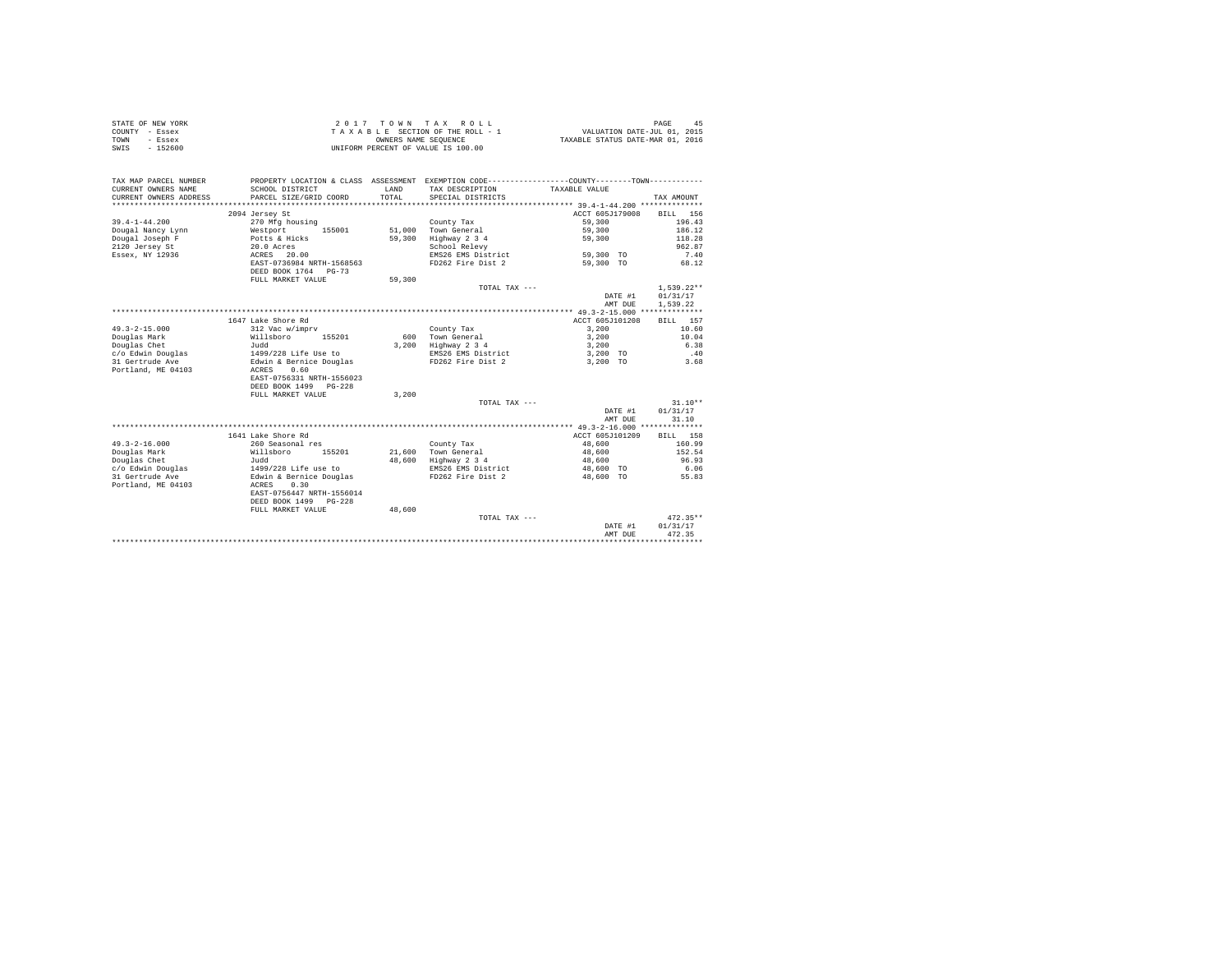| STATE OF NEW YORK                                                                                                                                                                                                                                                        |                                                                                                                                                                         |               |                                    |                          |
|--------------------------------------------------------------------------------------------------------------------------------------------------------------------------------------------------------------------------------------------------------------------------|-------------------------------------------------------------------------------------------------------------------------------------------------------------------------|---------------|------------------------------------|--------------------------|
| COUNTY - Essex                                                                                                                                                                                                                                                           |                                                                                                                                                                         |               |                                    |                          |
| TOWN - Essex                                                                                                                                                                                                                                                             | 2 0 1 7 TO W N TAX ROLL 1 DAGE 46<br>TAXABLE SECTION OF THE ROLL - 1 VALUATION DATE-JUL 01, 2015<br>UNIFORM PERCENT OF VALUE IS 100.00 TAXABLE STATUS DATE-MAR 01, 2016 |               |                                    |                          |
| SWIS - 152600                                                                                                                                                                                                                                                            |                                                                                                                                                                         |               |                                    |                          |
|                                                                                                                                                                                                                                                                          |                                                                                                                                                                         |               |                                    |                          |
|                                                                                                                                                                                                                                                                          |                                                                                                                                                                         |               |                                    |                          |
|                                                                                                                                                                                                                                                                          |                                                                                                                                                                         |               |                                    |                          |
|                                                                                                                                                                                                                                                                          |                                                                                                                                                                         |               |                                    |                          |
|                                                                                                                                                                                                                                                                          |                                                                                                                                                                         |               |                                    |                          |
|                                                                                                                                                                                                                                                                          |                                                                                                                                                                         |               |                                    |                          |
|                                                                                                                                                                                                                                                                          |                                                                                                                                                                         |               |                                    |                          |
|                                                                                                                                                                                                                                                                          | 2208 NYS Route 22                                                                                                                                                       |               | ACCT 605J101210 BILL 159           |                          |
|                                                                                                                                                                                                                                                                          |                                                                                                                                                                         |               |                                    |                          |
|                                                                                                                                                                                                                                                                          |                                                                                                                                                                         |               |                                    |                          |
|                                                                                                                                                                                                                                                                          |                                                                                                                                                                         |               |                                    |                          |
|                                                                                                                                                                                                                                                                          |                                                                                                                                                                         |               |                                    |                          |
|                                                                                                                                                                                                                                                                          |                                                                                                                                                                         |               |                                    |                          |
|                                                                                                                                                                                                                                                                          |                                                                                                                                                                         |               |                                    |                          |
|                                                                                                                                                                                                                                                                          |                                                                                                                                                                         |               |                                    |                          |
|                                                                                                                                                                                                                                                                          |                                                                                                                                                                         |               |                                    |                          |
|                                                                                                                                                                                                                                                                          |                                                                                                                                                                         | TOTAL TAX --- |                                    | $529.63**$               |
|                                                                                                                                                                                                                                                                          |                                                                                                                                                                         |               |                                    |                          |
|                                                                                                                                                                                                                                                                          |                                                                                                                                                                         |               | DATE #1 01/31/17<br>AMT DUE 529.63 |                          |
|                                                                                                                                                                                                                                                                          |                                                                                                                                                                         |               |                                    |                          |
|                                                                                                                                                                                                                                                                          | 2184 NYS Route 22                                                                                                                                                       |               | ACCT 605J104005 BILL 160           |                          |
|                                                                                                                                                                                                                                                                          |                                                                                                                                                                         |               |                                    |                          |
|                                                                                                                                                                                                                                                                          |                                                                                                                                                                         |               |                                    |                          |
|                                                                                                                                                                                                                                                                          |                                                                                                                                                                         |               |                                    |                          |
|                                                                                                                                                                                                                                                                          |                                                                                                                                                                         |               |                                    |                          |
|                                                                                                                                                                                                                                                                          |                                                                                                                                                                         |               |                                    |                          |
|                                                                                                                                                                                                                                                                          |                                                                                                                                                                         |               |                                    |                          |
|                                                                                                                                                                                                                                                                          |                                                                                                                                                                         |               |                                    |                          |
| $\begin{tabular}{l c c c c c} \hline 39.4-1-22.000 & 2184 NTS Route 22 & 40.900 & 20.450 & 20.450 & 20.450 & 20.450 & 20.450 & 20.450 & 20.450 & 20.450 & 20.450 & 20.450 & 20.450 & 20.450 & 20.450 & 20.450 & 20.450 & 20.450 & 20.450 & 20.450 & 20.450 & 20.450 & 2$ |                                                                                                                                                                         |               |                                    |                          |
|                                                                                                                                                                                                                                                                          |                                                                                                                                                                         | TOTAL TAX --- |                                    | $208.09**$               |
|                                                                                                                                                                                                                                                                          |                                                                                                                                                                         |               | DATE #1 01/31/17<br>AMT DUE 208.09 |                          |
|                                                                                                                                                                                                                                                                          |                                                                                                                                                                         |               |                                    |                          |
|                                                                                                                                                                                                                                                                          |                                                                                                                                                                         |               |                                    |                          |
|                                                                                                                                                                                                                                                                          |                                                                                                                                                                         |               |                                    |                          |
|                                                                                                                                                                                                                                                                          |                                                                                                                                                                         |               |                                    |                          |
|                                                                                                                                                                                                                                                                          |                                                                                                                                                                         |               |                                    |                          |
|                                                                                                                                                                                                                                                                          |                                                                                                                                                                         |               |                                    |                          |
|                                                                                                                                                                                                                                                                          |                                                                                                                                                                         |               |                                    |                          |
|                                                                                                                                                                                                                                                                          |                                                                                                                                                                         |               |                                    |                          |
|                                                                                                                                                                                                                                                                          |                                                                                                                                                                         |               |                                    |                          |
|                                                                                                                                                                                                                                                                          |                                                                                                                                                                         |               |                                    |                          |
|                                                                                                                                                                                                                                                                          |                                                                                                                                                                         |               |                                    |                          |
|                                                                                                                                                                                                                                                                          |                                                                                                                                                                         |               |                                    |                          |
|                                                                                                                                                                                                                                                                          |                                                                                                                                                                         |               |                                    |                          |
|                                                                                                                                                                                                                                                                          |                                                                                                                                                                         |               |                                    |                          |
|                                                                                                                                                                                                                                                                          |                                                                                                                                                                         |               | DATE #1 01/31/17                   |                          |
|                                                                                                                                                                                                                                                                          |                                                                                                                                                                         |               | AMT DUE                            | 2.484.65                 |
|                                                                                                                                                                                                                                                                          |                                                                                                                                                                         |               |                                    |                          |
|                                                                                                                                                                                                                                                                          |                                                                                                                                                                         |               |                                    |                          |
|                                                                                                                                                                                                                                                                          |                                                                                                                                                                         |               |                                    |                          |
|                                                                                                                                                                                                                                                                          |                                                                                                                                                                         |               |                                    |                          |
|                                                                                                                                                                                                                                                                          |                                                                                                                                                                         |               |                                    |                          |
|                                                                                                                                                                                                                                                                          |                                                                                                                                                                         |               |                                    |                          |
|                                                                                                                                                                                                                                                                          |                                                                                                                                                                         |               |                                    |                          |
|                                                                                                                                                                                                                                                                          |                                                                                                                                                                         |               |                                    |                          |
|                                                                                                                                                                                                                                                                          |                                                                                                                                                                         |               |                                    |                          |
|                                                                                                                                                                                                                                                                          |                                                                                                                                                                         |               |                                    |                          |
|                                                                                                                                                                                                                                                                          |                                                                                                                                                                         | TOTAL TAX --- |                                    | $2.081.29**$             |
|                                                                                                                                                                                                                                                                          |                                                                                                                                                                         |               |                                    |                          |
|                                                                                                                                                                                                                                                                          |                                                                                                                                                                         |               | DATE #1 01/31/17                   |                          |
|                                                                                                                                                                                                                                                                          |                                                                                                                                                                         |               | AMT DUE                            | 2.081.29<br>************ |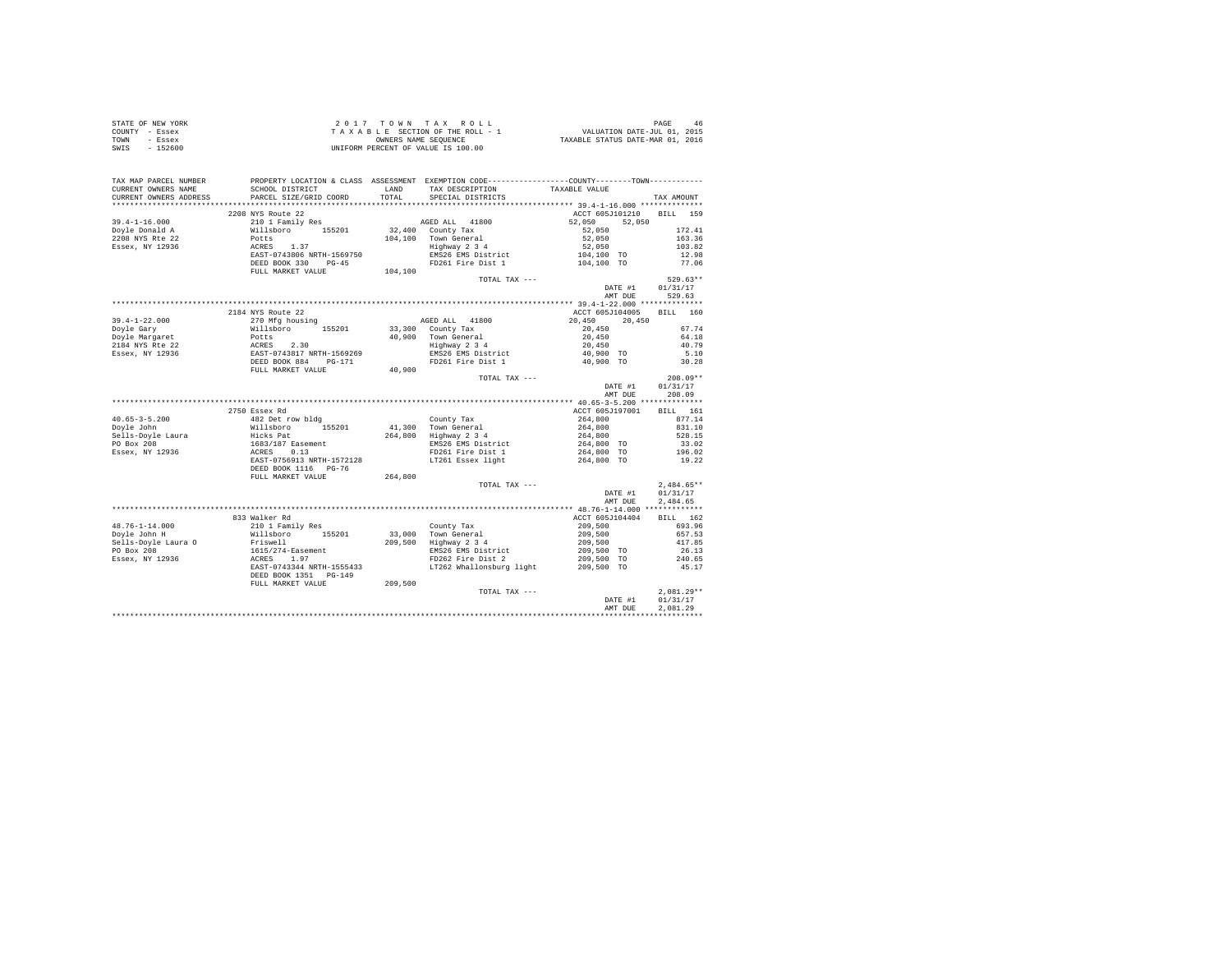| STATE OF NEW YORK | 2017 TOWN TAX ROLL                 | 47<br>PAGE                       |
|-------------------|------------------------------------|----------------------------------|
| COUNTY - Essex    | TAXABLE SECTION OF THE ROLL - 1    | VALUATION DATE-JUL 01, 2015      |
| TOWN<br>- Essex   | OWNERS NAME SEOUENCE               | TAXABLE STATUS DATE-MAR 01, 2016 |
| SWIS<br>$-152600$ | UNIFORM PERCENT OF VALUE IS 100.00 |                                  |

| TAX MAP PARCEL NUMBER<br>CURRENT OWNERS NAME | SCHOOL DISTRICT<br>PARCEL SIZE/GRID COORD                                                                                                                                      |         | LAND TAX DESCRIPTION                                       | PROPERTY LOCATION & CLASS ASSESSMENT EXEMPTION CODE----------------COUNTY-------TOWN----------<br>TAXABLE VALUE                                                                                                                                       |              |
|----------------------------------------------|--------------------------------------------------------------------------------------------------------------------------------------------------------------------------------|---------|------------------------------------------------------------|-------------------------------------------------------------------------------------------------------------------------------------------------------------------------------------------------------------------------------------------------------|--------------|
| CURRENT OWNERS ADDRESS                       |                                                                                                                                                                                |         | TOTAL SPECIAL DISTRICTS                                    |                                                                                                                                                                                                                                                       | TAX AMOUNT   |
|                                              |                                                                                                                                                                                |         |                                                            |                                                                                                                                                                                                                                                       |              |
|                                              | 1800 Lake Shore Rd                                                                                                                                                             |         |                                                            | ACCT 605J102806                                                                                                                                                                                                                                       | BILL 163     |
|                                              |                                                                                                                                                                                |         |                                                            |                                                                                                                                                                                                                                                       |              |
|                                              |                                                                                                                                                                                |         |                                                            |                                                                                                                                                                                                                                                       |              |
|                                              |                                                                                                                                                                                |         |                                                            |                                                                                                                                                                                                                                                       |              |
|                                              |                                                                                                                                                                                |         |                                                            |                                                                                                                                                                                                                                                       |              |
|                                              |                                                                                                                                                                                |         |                                                            | County Tax = 200,000<br>200,900 Town General 200,900 601.54<br>200,900 Highway 2 3 4<br>200,900 EMS26 EMS 214<br>200,900 TO 25.05<br>200,900 TO 25.05<br>200,900 TO 25.05<br>200,900 TO 25.05                                                         |              |
|                                              |                                                                                                                                                                                |         |                                                            |                                                                                                                                                                                                                                                       |              |
|                                              |                                                                                                                                                                                |         | TOTAL TAX ---                                              |                                                                                                                                                                                                                                                       | $1.870.49**$ |
|                                              |                                                                                                                                                                                |         |                                                            | DATE #1                                                                                                                                                                                                                                               | 01/31/17     |
|                                              |                                                                                                                                                                                |         |                                                            | AMT DUE                                                                                                                                                                                                                                               | 1,870.49     |
|                                              |                                                                                                                                                                                |         |                                                            |                                                                                                                                                                                                                                                       |              |
|                                              | 2226 NYS Route 22                                                                                                                                                              |         |                                                            | ACCT 605J104301 BILL 164                                                                                                                                                                                                                              |              |
| $40.3 - 1 - 1.100$                           |                                                                                                                                                                                |         |                                                            | 69,311<br>69.311                                                                                                                                                                                                                                      |              |
| Draper Mary T Trust                          | 240 Rural res<br>240 Rural res<br>Willsboro 155201 178,400 County Tax                                                                                                          |         |                                                            | $267,789$<br>$267,789$<br>$267,789$<br>$337,100$ TO                                                                                                                                                                                                   | 887.04       |
|                                              |                                                                                                                                                                                |         | 337,100 Town General                                       |                                                                                                                                                                                                                                                       | 840.48       |
|                                              |                                                                                                                                                                                |         | 0 Town General<br>Highway 2 3 4<br>EMS26 EMS District      |                                                                                                                                                                                                                                                       | 534.11       |
|                                              |                                                                                                                                                                                |         |                                                            |                                                                                                                                                                                                                                                       | 42.04        |
|                                              |                                                                                                                                                                                |         | FD261 Fire Dist 1                                          | 337,100 TO                                                                                                                                                                                                                                            | 249.54       |
|                                              |                                                                                                                                                                                |         |                                                            |                                                                                                                                                                                                                                                       |              |
|                                              |                                                                                                                                                                                |         | TOTAL TAX ---                                              |                                                                                                                                                                                                                                                       | $2,553.21**$ |
|                                              |                                                                                                                                                                                |         |                                                            | DATE #1                                                                                                                                                                                                                                               | 01/31/17     |
|                                              |                                                                                                                                                                                |         |                                                            | AMT DUE                                                                                                                                                                                                                                               | 2,553.21     |
|                                              |                                                                                                                                                                                |         |                                                            |                                                                                                                                                                                                                                                       |              |
|                                              | NYS Route 22                                                                                                                                                                   |         |                                                            | ACCT 605J180008                                                                                                                                                                                                                                       | BILL 165     |
| $40.3 - 1 - 1.200$                           |                                                                                                                                                                                |         |                                                            | 70,700                                                                                                                                                                                                                                                | 234.19       |
| Draper Mary T Trust                          |                                                                                                                                                                                |         |                                                            | 70,700                                                                                                                                                                                                                                                | 221.90       |
| 703 Kingston Rd                              | NYS Route 22<br>312 Vac w/imprv<br>Willaboro 155201 70,500 Town General<br>Connolly Hicks & Potts 70,700 Highway 234<br>1624 55.0 Acres                                        |         |                                                            | 70,700                                                                                                                                                                                                                                                | 141.01       |
|                                              | $\frac{55.0 \text{ Acras}}{200 \text{ Acras}}$ $\frac{55.0 \text{ Acras}}{66.70}$                                                                                              |         |                                                            | $70,700$ TO                                                                                                                                                                                                                                           | 8.82         |
|                                              |                                                                                                                                                                                |         | FD261 Fire Dist 1                                          | 70.700 TO                                                                                                                                                                                                                                             | 52.34        |
|                                              | EAST-0743682 NRTH-1572419                                                                                                                                                      |         |                                                            |                                                                                                                                                                                                                                                       |              |
|                                              | DEED BOOK 1135 PG-146                                                                                                                                                          |         |                                                            |                                                                                                                                                                                                                                                       |              |
|                                              | FULL MARKET VALUE                                                                                                                                                              | 70.700  |                                                            |                                                                                                                                                                                                                                                       |              |
|                                              |                                                                                                                                                                                |         | TOTAL TAX ---                                              |                                                                                                                                                                                                                                                       | 658.26**     |
|                                              |                                                                                                                                                                                |         |                                                            | DATE #1                                                                                                                                                                                                                                               | 01/31/17     |
|                                              |                                                                                                                                                                                |         |                                                            | AMT DUE                                                                                                                                                                                                                                               | 658.26       |
|                                              |                                                                                                                                                                                |         |                                                            |                                                                                                                                                                                                                                                       |              |
|                                              | 1454 Whallons Bay Rd                                                                                                                                                           |         |                                                            | ACCT 605J104203                                                                                                                                                                                                                                       | BILL 166     |
| $49.15 - 1 - 7.000$                          | 210 1 Family Res                                                                                                                                                               |         |                                                            |                                                                                                                                                                                                                                                       |              |
|                                              |                                                                                                                                                                                |         | County Tax<br>39,600 Town General<br>116,000 Highway 2 3 4 | County Tax 116,000<br>29,600 Town General 116,000<br>29,600 Tighway 2 3 4<br>29,600 Highway 2 3 4<br>29,600 Highway 2 3 4<br>29,000 To 231.37<br>29,000 To 241.47<br>29,000 To 241.47<br>29,000 To 241.47<br>29,000 To 241.47<br>29,000 To 241.47<br> |              |
|                                              |                                                                                                                                                                                |         |                                                            |                                                                                                                                                                                                                                                       |              |
|                                              |                                                                                                                                                                                |         |                                                            |                                                                                                                                                                                                                                                       |              |
|                                              |                                                                                                                                                                                |         |                                                            |                                                                                                                                                                                                                                                       |              |
|                                              | **1.3-1-*/.000<br>Drollette Pamela Land Millshoro 155201<br>1454 Whallons Bay Friswell<br>1454 Whallons Bay 1614/205-Life Use to<br>Essex, NY 12936 Harold Tart<br>Raccas 0.70 |         |                                                            |                                                                                                                                                                                                                                                       |              |
|                                              | EAST-0757260 NRTH-1558705                                                                                                                                                      |         |                                                            |                                                                                                                                                                                                                                                       |              |
|                                              | DEED BOOK 1614 PG-205                                                                                                                                                          |         |                                                            |                                                                                                                                                                                                                                                       |              |
|                                              | FULL MARKET VALUE                                                                                                                                                              | 116,000 |                                                            |                                                                                                                                                                                                                                                       |              |
|                                              |                                                                                                                                                                                |         | TOTAL TAX ---                                              | $\label{eq:1} \mathbf{D}^{\mathbf{p},\mathbf{p},\mathbf{p}}$                                                                                                                                                                                          | $1.080.04**$ |
|                                              |                                                                                                                                                                                |         |                                                            |                                                                                                                                                                                                                                                       |              |
|                                              |                                                                                                                                                                                |         |                                                            |                                                                                                                                                                                                                                                       | 01/31/17     |
|                                              |                                                                                                                                                                                |         |                                                            | AMT DUE                                                                                                                                                                                                                                               | 1,080.04     |
|                                              |                                                                                                                                                                                |         |                                                            |                                                                                                                                                                                                                                                       |              |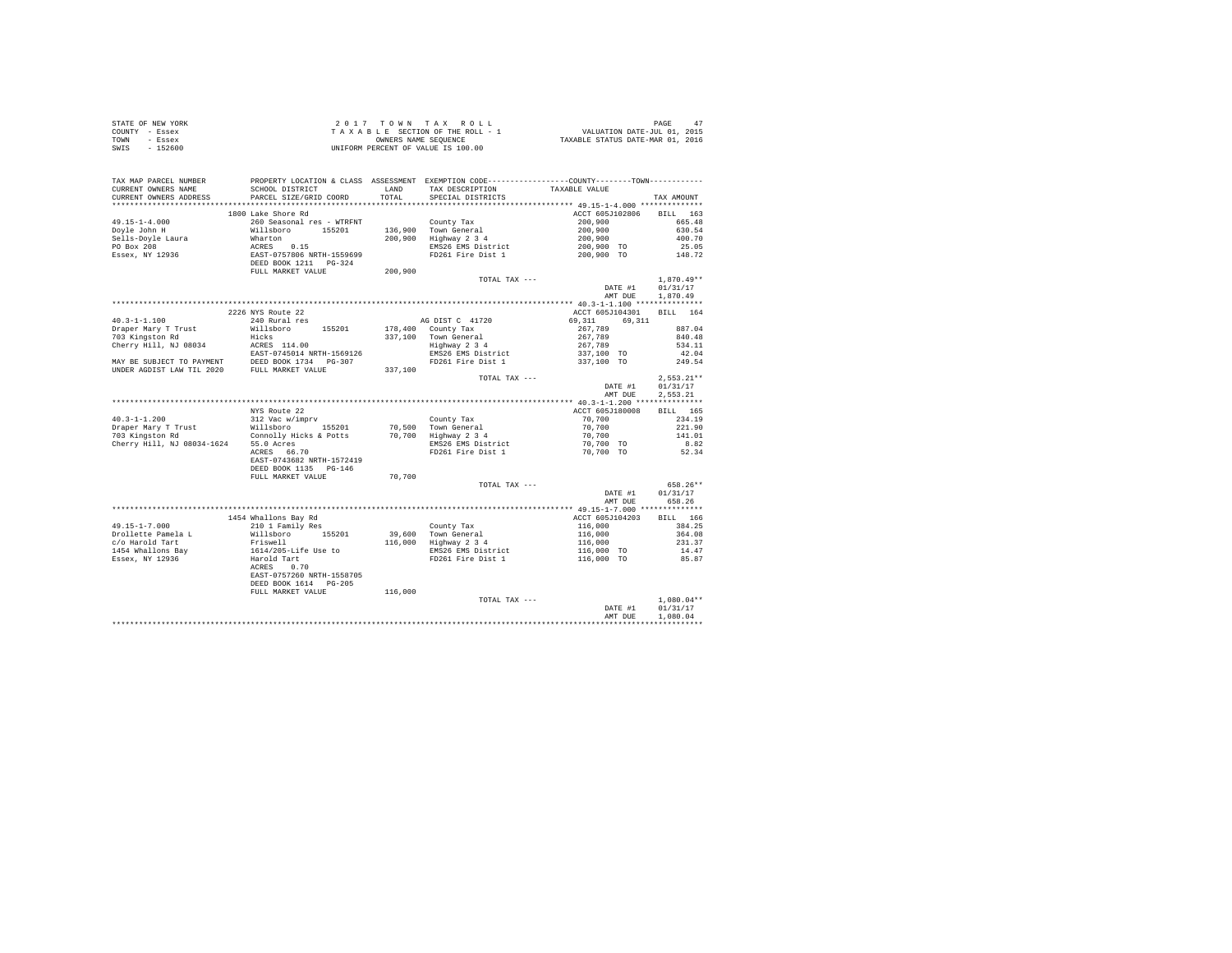| STATE OF NEW YORK | 2017 TOWN TAX ROLL                 | PAGE<br>48                       |
|-------------------|------------------------------------|----------------------------------|
| COUNTY - Essex    | TAXABLE SECTION OF THE ROLL - 1    | VALUATION DATE-JUL 01, 2015      |
| TOWN<br>- Essex   | OWNERS NAME SEOUENCE               | TAXABLE STATUS DATE-MAR 01, 2016 |
| SWIS<br>$-152600$ | UNIFORM PERCENT OF VALUE IS 100.00 |                                  |

| TAX MAP PARCEL NUMBER<br>CURRENT OWNERS NAME<br>CURRENT OWNERS ADDRESS | SCHOOL DISTRICT<br>PARCEL SIZE/GRID COORD | LAND<br>TOTAL | PROPERTY LOCATION & CLASS ASSESSMENT EXEMPTION CODE----------------COUNTY-------TOWN----------<br>TAX DESCRIPTION<br>SPECIAL DISTRICTS | TAXABLE VALUE   | TAX AMOUNT   |
|------------------------------------------------------------------------|-------------------------------------------|---------------|----------------------------------------------------------------------------------------------------------------------------------------|-----------------|--------------|
|                                                                        | 2224 Lake Shore Rd                        |               |                                                                                                                                        | ACCT 605J103002 | BILL 167     |
| $40.81 - 3 - 1.000$                                                    | 210 1 Family Res - WTRFNT                 |               | County Tax                                                                                                                             | 212,500         | 703.90       |
| Duca Thomas F                                                          | Willsboro 155201                          |               | 111,300 Town General                                                                                                                   | 212,500         | 666.95       |
| PO Box 124                                                             | Potts                                     | 212,500       | Highway 2 3 4                                                                                                                          | 212,500         | 423.84       |
| Essex, NY 12936                                                        | 0.70<br>ACRES                             |               | EMS26 EMS District                                                                                                                     | 212,500 TO      | 26.50        |
|                                                                        | EAST-0757539 NRTH-1569887                 |               | FD261 Fire Dist 1                                                                                                                      | 212,500 TO      | 157.31       |
|                                                                        | DEED BOOK 1214 PG-311                     |               | LT261 Essex light                                                                                                                      | 212,500 TO      | 15.43        |
|                                                                        | FULL MARKET VALUE                         | 212,500       |                                                                                                                                        |                 |              |
|                                                                        |                                           |               | TOTAL TAX ---                                                                                                                          |                 | $1.993.93**$ |
|                                                                        |                                           |               |                                                                                                                                        | DATE #1         | 01/31/17     |
|                                                                        |                                           |               |                                                                                                                                        | AMT DUE         | 1,993.93     |
|                                                                        |                                           |               |                                                                                                                                        |                 |              |
|                                                                        | 2729 NYS Route 22                         |               |                                                                                                                                        | ACCT 605J103101 | BILL 168     |
| $40.65 - 2 - 5.000$                                                    | 210 1 Family Res                          |               | County Tax                                                                                                                             | 137,700         | 456.13       |
| Ducolon Colin                                                          | Willsboro<br>155201                       | 60,100        | Town General                                                                                                                           | 137,700         | 432.18       |
| Ducolon Elizabeth A                                                    | Hicks<br>1675/105-Easement                | 137,700       | Highway 2 3 4                                                                                                                          | 137,700         | 274.65       |
| 41 University Ter                                                      |                                           |               | EMS26 EMS District                                                                                                                     | 137,700 TO      | 17.17        |
| Burlington, VT 05401                                                   | 51s X 338S X Irr                          |               | FD261 Fire Dist 1                                                                                                                      | 137,700 TO      | 101.93       |
|                                                                        | 0.40<br>ACRES                             |               | LT261 Essex light                                                                                                                      | 137,700 TO      | 10.00        |
|                                                                        | EAST-0756418 NRTH-1572187                 |               |                                                                                                                                        |                 |              |
|                                                                        | DEED BOOK 833 PG-058                      |               |                                                                                                                                        |                 |              |
|                                                                        | FULL MARKET VALUE                         | 137,700       |                                                                                                                                        |                 |              |
|                                                                        |                                           |               | TOTAL TAX ---                                                                                                                          |                 | $1.292.06**$ |
|                                                                        |                                           |               |                                                                                                                                        | DATE #1         | 01/31/17     |
|                                                                        |                                           |               |                                                                                                                                        | AMT DUE         | 1,292.06     |
|                                                                        |                                           |               |                                                                                                                                        |                 |              |
|                                                                        | Lake Shore Rd                             |               |                                                                                                                                        | ACCT 605J101215 | BILL 169     |
| $40.81 - 3 - 8.000$                                                    | 311 Res vac land - WTRFNT                 |               | County Tax                                                                                                                             | 82,000          | 271.62       |
| Duley Verda                                                            | Willsboro 155201                          |               | 82.000 Town General                                                                                                                    | 82,000          | 257.36       |
| Duley Donald F                                                         | Potts                                     | 82,000        | Highway 2 3 4                                                                                                                          | 82,000          | 163.55       |
| 40 Sandra Ave                                                          | ACRES<br>1.00                             |               | EMS26 EMS District                                                                                                                     | 82,000 TO       | 10.23        |
| Plattsburgh, NY 12901                                                  | EAST-0757341 NRTH-1568688                 |               | FD261 Fire Dist 1                                                                                                                      | 82,000 TO       | 60.70        |
|                                                                        | DEED BOOK 1350 PG-39                      |               | LT261 Essex light                                                                                                                      | 82,000 TO       | 5.95         |
|                                                                        | FULL MARKET VALUE                         | 82,000        |                                                                                                                                        |                 | $769.41**$   |
|                                                                        |                                           |               | TOTAL TAX ---                                                                                                                          | DATE #1         | 01/31/17     |
|                                                                        |                                           |               |                                                                                                                                        | AMT DUE         | 769.41       |
|                                                                        |                                           |               |                                                                                                                                        |                 |              |
|                                                                        |                                           |               |                                                                                                                                        |                 |              |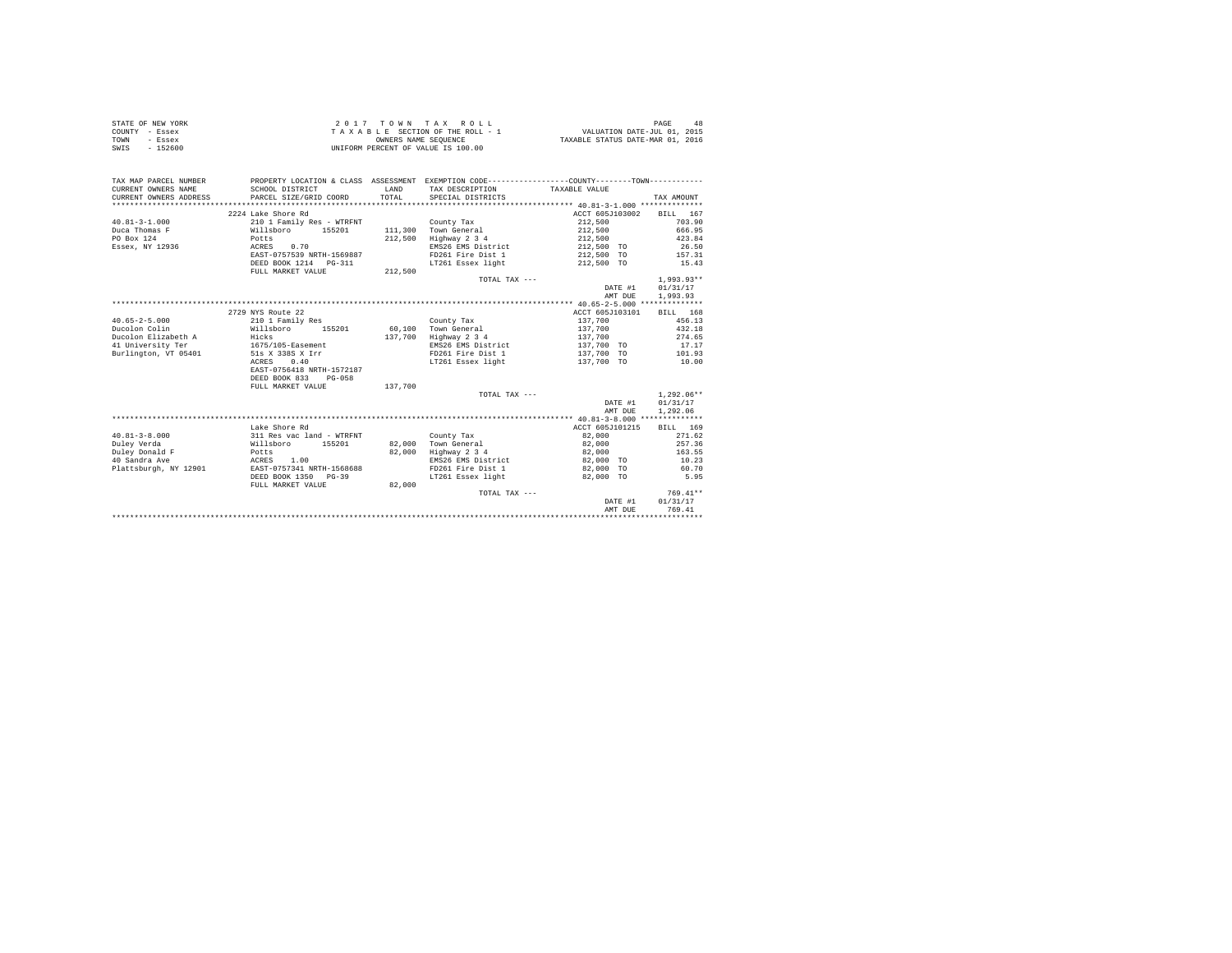|                | STATE OF NEW YORK | 2017 TOWN TAX ROLL                 | PAGE<br>49                       |
|----------------|-------------------|------------------------------------|----------------------------------|
| COUNTY - Essex |                   | TAXABLE SECTION OF THE ROLL - 1    | VALUATION DATE-JUL 01, 2015      |
| TOWN           | - Essex           | OWNERS NAME SEOUENCE               | TAXABLE STATUS DATE-MAR 01, 2016 |
| SWIS           | $-152600$         | UNIFORM PERCENT OF VALUE IS 100.00 |                                  |

| TAX MAP PARCEL NUMBER<br>CURRENT OWNERS NAME<br>CURRENT OWNERS ADDRESS | SCHOOL DISTRICT<br>PARCEL SIZE/GRID COORD | <b>T.AND</b><br>TOTAL | PROPERTY LOCATION & CLASS ASSESSMENT EXEMPTION CODE----------------COUNTY--------TOWN----------<br>TAX DESCRIPTION TAXABLE VALUE<br>SPECIAL DISTRICTS |                 |         | TAX AMOUNT       |
|------------------------------------------------------------------------|-------------------------------------------|-----------------------|-------------------------------------------------------------------------------------------------------------------------------------------------------|-----------------|---------|------------------|
|                                                                        | 2304 Main St                              |                       |                                                                                                                                                       | ACCT 605J101303 |         | BILL 170         |
| $40.73 - 3 - 5.000$                                                    | 220 2 Family Res                          |                       | County Tax                                                                                                                                            | 234,000         |         | 775.12           |
| Durant John F Jr                                                       | Willsboro 155201                          |                       | 45,500 Town General                                                                                                                                   | 234,000         |         | 734.43           |
| 97 E Main St                                                           | Potts                                     | 234,000               | Highway 2 3 4                                                                                                                                         | 234,000         |         | 466.72           |
| Richmond, VT 05477-7741                                                | 1649/174-Sewer Easement                   |                       | EMS26 EMS District                                                                                                                                    | 234,000 TO      |         | 29.18            |
|                                                                        | Bk 951 Pg 247 (Easement)                  |                       | FD261 Fire Dist 1                                                                                                                                     | 234,000 TO      |         | 173.22           |
|                                                                        | ACRES 0.10                                |                       | LT261 Essex light                                                                                                                                     | 234,000 TO      |         | 16.99            |
|                                                                        | EAST-0757014 NRTH-1571802                 |                       |                                                                                                                                                       |                 |         |                  |
|                                                                        | DEED BOOK 1097 PG-151                     |                       |                                                                                                                                                       |                 |         |                  |
|                                                                        | FULL MARKET VALUE                         | 234,000               |                                                                                                                                                       |                 |         |                  |
|                                                                        |                                           |                       | TOTAL TAX ---                                                                                                                                         |                 |         | $2.195.66**$     |
|                                                                        |                                           |                       |                                                                                                                                                       |                 |         | DATE #1 01/31/17 |
|                                                                        |                                           |                       |                                                                                                                                                       |                 |         | 2.195.66         |
|                                                                        |                                           |                       |                                                                                                                                                       |                 | AMT DUE |                  |
|                                                                        |                                           |                       |                                                                                                                                                       |                 |         |                  |
|                                                                        | 8 Orchard Ln                              |                       |                                                                                                                                                       | ACCT 605J103415 |         | BILL 171         |
| $40.73 - 6 - 2.000$                                                    | 210 1 Family Res                          |                       | VETWAR CTS 41120                                                                                                                                      | 15,000          | 15,000  |                  |
| East Frank P                                                           | Willsboro 155201<br>Potts                 |                       | 52.000 County Tax                                                                                                                                     | 148,800         |         | 492.90           |
| East Karen G                                                           |                                           | 163,800               | Town General                                                                                                                                          | 148,800         |         | 467.02           |
| PO Box 23                                                              | $1666/49 -$ Easement                      |                       | Highway 2 3 4                                                                                                                                         | 148,800         |         | 296.79           |
| Essex, NY 12936                                                        | 0.20<br>ACRES                             |                       | EMS26 EMS District                                                                                                                                    | $163,800$ TO    |         | 20.43            |
|                                                                        | EAST-0757207 NRTH-1571303                 |                       | FD261 Fire Dist 1                                                                                                                                     | 163,800 TO      |         | 121.26           |
|                                                                        | DEED BOOK 961                             | $PG-291$              | LT261 Essex light                                                                                                                                     | 163,800 TO      |         | 11.89            |
|                                                                        | FULL MARKET VALUE                         | 163,800               |                                                                                                                                                       |                 |         |                  |
|                                                                        |                                           |                       | TOTAL TAX ---                                                                                                                                         |                 |         | $1.410.29**$     |
|                                                                        |                                           |                       |                                                                                                                                                       |                 | DATE #1 | 01/31/17         |
|                                                                        |                                           |                       |                                                                                                                                                       |                 | AMT DUE | 1,410.29         |
|                                                                        |                                           |                       |                                                                                                                                                       |                 |         |                  |
|                                                                        | Christian Rd                              |                       |                                                                                                                                                       | ACCT 605J190006 |         | RTLL 172         |
| $49.1 - 1 - 24.200$                                                    | 120 Field crops                           |                       | AG DIST C 41720                                                                                                                                       | 24,796 24,796   |         |                  |
| Ecclesine Maureen U                                                    | Willsboro 155201 51,600 County Tax        |                       |                                                                                                                                                       | 26,804          |         | 88.79            |
| PO Box 309                                                             | Wharton                                   |                       | 51,600 Town General                                                                                                                                   | 26,804          |         | 84.13            |
| Essex, NY 12936                                                        | ACRES 36.86                               |                       | Highway 2 3 4                                                                                                                                         | 26,804          |         | 53.46            |
|                                                                        | EAST-0749467 NRTH-1561970                 |                       | EMS26 EMS District 51,600 TO                                                                                                                          |                 |         | 6.43             |
| MAY BE SUBJECT TO PAYMENT DEED BOOK 1061 PG-158                        |                                           |                       | FD261 Fire Dist 1                                                                                                                                     | 51,600 TO       |         | 38.20            |
| UNDER AGDIST LAW TIL 2020                                              | FULL MARKET VALUE                         | 51,600                |                                                                                                                                                       |                 |         |                  |
|                                                                        |                                           |                       | TOTAL TAX ---                                                                                                                                         |                 |         | $271.01**$       |
|                                                                        |                                           |                       |                                                                                                                                                       |                 | DATE #1 | 01/31/17         |
|                                                                        |                                           |                       |                                                                                                                                                       |                 | AMT DUE | 271.01           |
|                                                                        |                                           |                       |                                                                                                                                                       |                 |         |                  |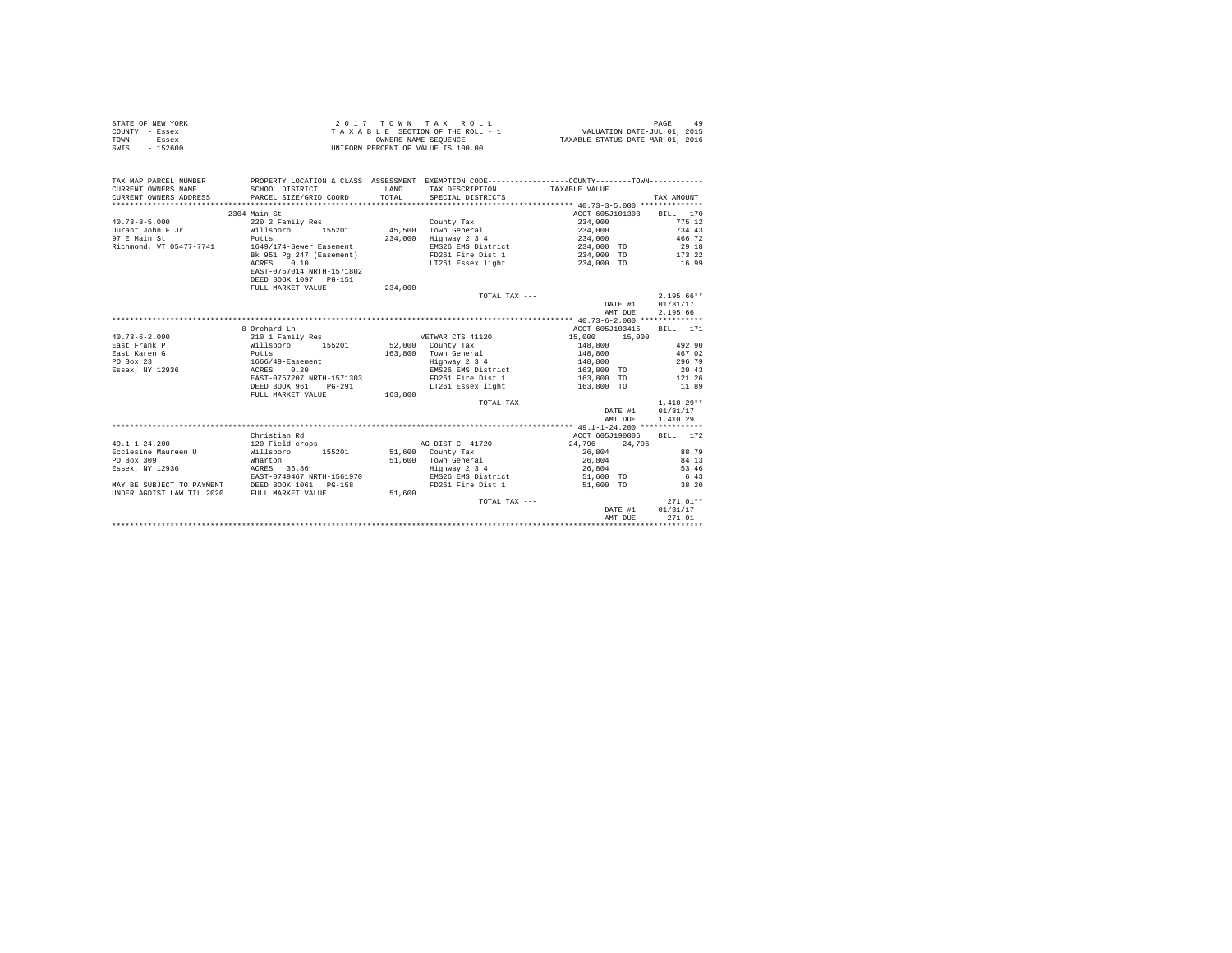|      | STATE OF NEW YORK | $2.017$ TOWN TAX ROLL              | 50<br>PAGE                       |
|------|-------------------|------------------------------------|----------------------------------|
|      | COUNTY - Essex    | TAXABLE SECTION OF THE ROLL - 1    | VALUATION DATE-JUL 01, 2015      |
| TOWN | - Essex           | OWNERS NAME SEOUENCE               | TAXABLE STATUS DATE-MAR 01, 2016 |
| SWIS | $-152600$         | UNIFORM PERCENT OF VALUE IS 100.00 |                                  |

| TAX MAP PARCEL NUMBER<br>CURRENT OWNERS NAME<br>CURRENT OWNERS ADDRESS | SCHOOL DISTRICT<br>PARCEL SIZE/GRID COORD                                                                                                                                                          |         | PROPERTY LOCATION & CLASS ASSESSMENT EXEMPTION CODE----------------COUNTY-------TOWN----------<br>LAND TAX DESCRIPTION<br>TOTAL SPECIAL DISTRICTS | TAXABLE VALUE                 | TAX AMOUNT   |
|------------------------------------------------------------------------|----------------------------------------------------------------------------------------------------------------------------------------------------------------------------------------------------|---------|---------------------------------------------------------------------------------------------------------------------------------------------------|-------------------------------|--------------|
|                                                                        |                                                                                                                                                                                                    |         |                                                                                                                                                   |                               |              |
| 49.1-1-25.000                                                          | 409 Christian Rd<br>210 1 Family Res                                                                                                                                                               |         | County Tax                                                                                                                                        | ACCT 605J102014 BILL 173      |              |
| Ecclesine Maureen U                                                    |                                                                                                                                                                                                    |         |                                                                                                                                                   |                               |              |
| PO Box 309                                                             |                                                                                                                                                                                                    |         | 27,200 Town General<br>250,200 Highway 2 3 4                                                                                                      |                               |              |
| Essex, NY 12936                                                        |                                                                                                                                                                                                    |         | EMS26 EMS District                                                                                                                                |                               |              |
|                                                                        |                                                                                                                                                                                                    |         | FD261 Fire Dist 1                                                                                                                                 |                               |              |
|                                                                        | % 210 1 Family Res<br>Willsboro 155201<br>Wharton<br>ACRES 0.76<br>EAST-0749554 NRTH-1561754<br>DEED BOOK 1061 PG-158<br>FULL MARKET VALUE                                                         | 250,200 |                                                                                                                                                   |                               |              |
|                                                                        |                                                                                                                                                                                                    |         | TOTAL TAX ---                                                                                                                                     |                               | $2,329.49**$ |
|                                                                        |                                                                                                                                                                                                    |         |                                                                                                                                                   | DATE #1                       | 01/31/17     |
|                                                                        |                                                                                                                                                                                                    |         |                                                                                                                                                   | AMT DUE                       | 2.329.49     |
|                                                                        |                                                                                                                                                                                                    |         |                                                                                                                                                   |                               |              |
|                                                                        | Leaning Rd                                                                                                                                                                                         |         |                                                                                                                                                   | ACCT 605J101202               | BILL 174     |
| $39.4 - 1 - 38.000$                                                    | 314 Rural vac<10                                                                                                                                                                                   |         | County Tax                                                                                                                                        | 20,200                        | 66.91        |
| Eddy Foundation                                                        |                                                                                                                                                                                                    |         |                                                                                                                                                   | 20,200                        | 63.40        |
| PO Box 42                                                              | Millsboro 155201<br>Potts<br>00001.00<br>ACRES 1.20                                                                                                                                                |         | 20,200 Town General<br>20,200 Highway 2 3 4                                                                                                       | $20, 200$<br>$20, 200$ TO     | 40.29        |
| Essex, NY 12936                                                        |                                                                                                                                                                                                    |         |                                                                                                                                                   |                               | 2.52         |
|                                                                        |                                                                                                                                                                                                    |         | EMS26 EMS District<br>FD261 Fire Dist 1                                                                                                           | 20,200 TO                     | 14.95        |
|                                                                        | EAST-0742533 NRTH-1569240                                                                                                                                                                          |         |                                                                                                                                                   |                               |              |
|                                                                        | DEED BOOK 1527 PG-100                                                                                                                                                                              |         |                                                                                                                                                   |                               |              |
|                                                                        | FULL MARKET VALUE                                                                                                                                                                                  | 20,200  |                                                                                                                                                   |                               |              |
|                                                                        |                                                                                                                                                                                                    |         | TOTAL TAX ---                                                                                                                                     |                               | $188.07**$   |
|                                                                        |                                                                                                                                                                                                    |         |                                                                                                                                                   | DATE #1                       | 01/31/17     |
|                                                                        |                                                                                                                                                                                                    |         |                                                                                                                                                   | AMT DUE                       | 188.07       |
|                                                                        |                                                                                                                                                                                                    |         |                                                                                                                                                   |                               |              |
|                                                                        | Daniels Rd                                                                                                                                                                                         |         |                                                                                                                                                   | ACCT 605Z007001               | BILL 175     |
| $48.1 - 1 - 8.222$                                                     | 910 Priv forest                                                                                                                                                                                    |         | County Tax                                                                                                                                        | 39,500                        | 130.84       |
| Eddy Foundation                                                        |                                                                                                                                                                                                    |         |                                                                                                                                                   | 39,500                        | 123.97       |
| PO Box 42                                                              |                                                                                                                                                                                                    |         |                                                                                                                                                   | 39,500<br>39,500 TO           | 78.78        |
| Essex, NY 12936                                                        |                                                                                                                                                                                                    |         | EMS26 EMS District                                                                                                                                |                               | 4.93         |
|                                                                        | % PID FITY TOTES<br>Neatport 155001 39,500 Town General<br>18/19 Brookfield Pat 39,500 Highway 2 3 4<br>ACRES 41.78 BMS26 BMS26 BMS26 EMST District<br>EAST-0727577 NRTH-1564182 FD262 Fire Dist 2 |         | FD262 Fire Dist 2                                                                                                                                 | 39,500 TO                     | 45.37        |
|                                                                        | DEED BOOK 1489 PG-229                                                                                                                                                                              |         |                                                                                                                                                   |                               |              |
|                                                                        | FULL MARKET VALUE                                                                                                                                                                                  | 39,500  |                                                                                                                                                   |                               |              |
|                                                                        |                                                                                                                                                                                                    |         | TOTAL TAX ---                                                                                                                                     |                               | 383.89**     |
|                                                                        |                                                                                                                                                                                                    |         |                                                                                                                                                   | DATE #1                       | 01/31/17     |
|                                                                        |                                                                                                                                                                                                    |         |                                                                                                                                                   | AMT DUE                       | 383.89       |
|                                                                        |                                                                                                                                                                                                    |         |                                                                                                                                                   |                               |              |
|                                                                        | 493 Brookfield Rd                                                                                                                                                                                  |         |                                                                                                                                                   | ACCT 605J102815               | BILL 176     |
| $48.1 - 1 - 24.100$                                                    | 240 Rural res                                                                                                                                                                                      |         | County Tax<br>41,000 Town General                                                                                                                 |                               | 437.91       |
|                                                                        |                                                                                                                                                                                                    |         |                                                                                                                                                   | 132,200<br>132,200<br>132,200 | 414.92       |
|                                                                        |                                                                                                                                                                                                    |         | 132,200 Highway 2 3 4                                                                                                                             |                               | 263.68       |
|                                                                        |                                                                                                                                                                                                    |         | EMS26 EMS District<br>FD262 Fire Dist 2                                                                                                           | 132,200 TO<br>132,200 TO      | 16.49        |
|                                                                        |                                                                                                                                                                                                    |         |                                                                                                                                                   |                               | 151.86       |
|                                                                        | EAST-0732848 NRTH-1562905                                                                                                                                                                          |         |                                                                                                                                                   |                               |              |
|                                                                        | DEED BOOK 1619 PG-231                                                                                                                                                                              |         |                                                                                                                                                   |                               |              |
|                                                                        | FULL MARKET VALUE                                                                                                                                                                                  | 132,200 |                                                                                                                                                   |                               |              |
|                                                                        |                                                                                                                                                                                                    |         | TOTAL TAX ---                                                                                                                                     |                               | $1,284.86**$ |
|                                                                        |                                                                                                                                                                                                    |         |                                                                                                                                                   | DATE #1                       | 01/31/17     |
|                                                                        |                                                                                                                                                                                                    |         |                                                                                                                                                   | AMT DUE                       | 1,284.86     |
|                                                                        |                                                                                                                                                                                                    |         |                                                                                                                                                   |                               |              |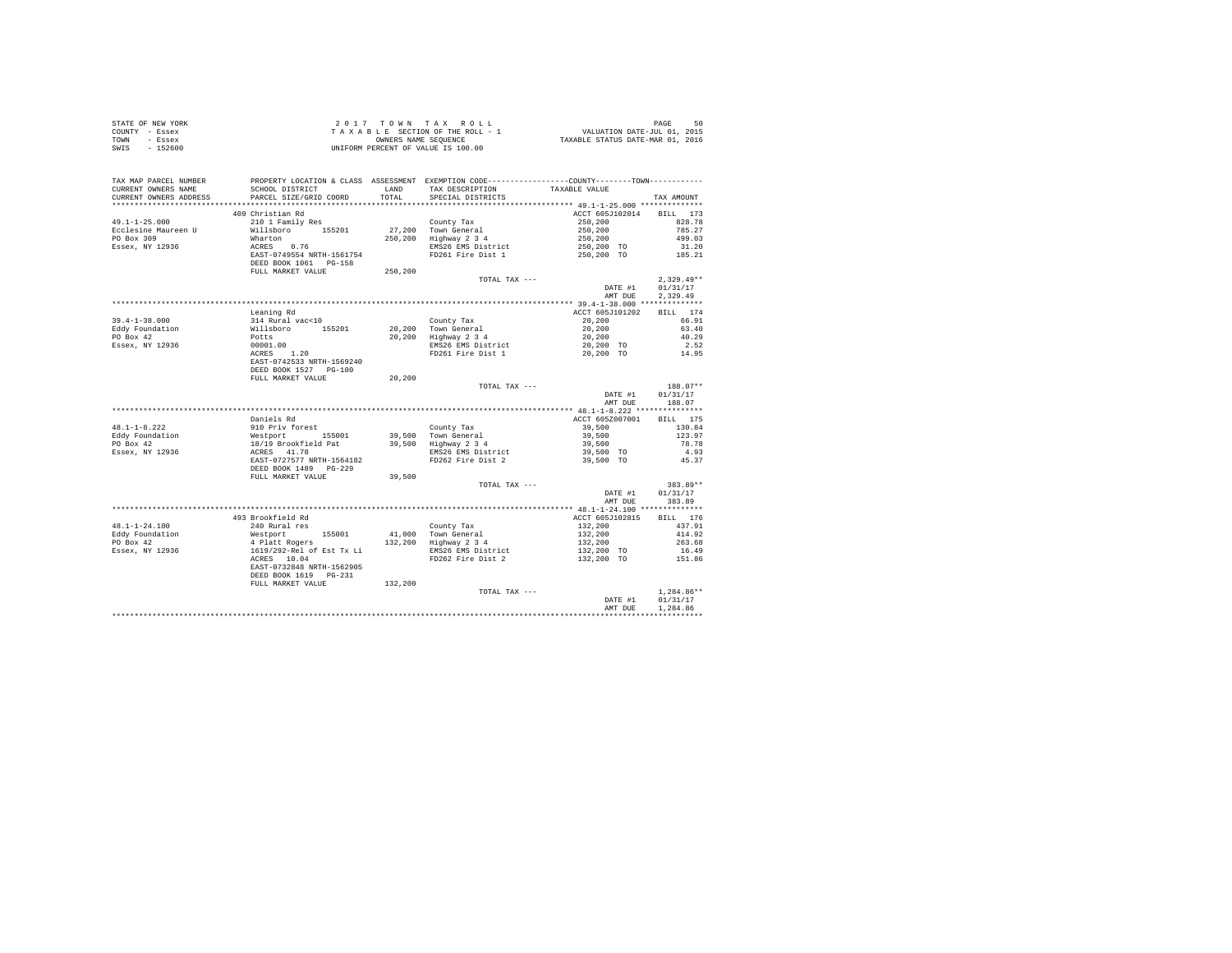| STATE OF NEW YORK | 2017 TOWN TAX ROLL                 | 51<br>PAGE                       |
|-------------------|------------------------------------|----------------------------------|
| COUNTY - Essex    | TAXABLE SECTION OF THE ROLL - 1    | VALUATION DATE-JUL 01, 2015      |
| TOWN<br>- Essex   | OWNERS NAME SEOUENCE               | TAXABLE STATUS DATE-MAR 01, 2016 |
| SWIS<br>$-152600$ | UNIFORM PERCENT OF VALUE IS 100.00 |                                  |

| TAX MAP PARCEL NUMBER<br>CURRENT OWNERS NAME<br>CURRENT OWNERS ADDRESS | SCHOOL DISTRICT<br>PARCEL SIZE/GRID COORD | <b>T.AND</b><br>TOTAL | PROPERTY LOCATION & CLASS ASSESSMENT EXEMPTION CODE---------------COUNTY-------TOWN---------<br>TAX DESCRIPTION<br>SPECIAL DISTRICTS | TAXABLE VALUE   | TAX AMOUNT |
|------------------------------------------------------------------------|-------------------------------------------|-----------------------|--------------------------------------------------------------------------------------------------------------------------------------|-----------------|------------|
|                                                                        | Cook Rd                                   |                       |                                                                                                                                      | ACCT 605J100402 | RTLL 177   |
| $48.2 - 1 - 12.100$                                                    | 910 Priv forest                           |                       | County Tax                                                                                                                           | 38,900          | 128.86     |
| Eddy Foundation                                                        | Willsboro<br>155201                       |                       | 38,900 Town General                                                                                                                  | 38,900          | 122.09     |
| PO Box 42                                                              | Wharton                                   | 38,900                | Highway 2 3 4                                                                                                                        | 38,900          | 77.59      |
| Essex, NY 12936                                                        | ACRES 45.23                               |                       | EMS26 EMS District                                                                                                                   | 38,900 TO       | 4.85       |
|                                                                        | EAST-0742781 NRTH-1561982                 |                       | FD262 Fire Dist 2                                                                                                                    | 38,900 TO       | 44.68      |
|                                                                        | DEED BOOK 1266 PG-205                     |                       |                                                                                                                                      |                 |            |
|                                                                        | FULL MARKET VALUE                         | 38,900                |                                                                                                                                      |                 |            |
|                                                                        |                                           |                       | TOTAL TAX $---$                                                                                                                      |                 | $378.07**$ |
|                                                                        |                                           |                       |                                                                                                                                      | DATE #1         | 01/31/17   |
|                                                                        |                                           |                       |                                                                                                                                      | AMT DUE         | 378.07     |
|                                                                        |                                           |                       |                                                                                                                                      |                 |            |
|                                                                        | Cook Rd                                   |                       |                                                                                                                                      | ACCT 605J100401 | BILL 178   |
| $48.2 - 1 - 13.000$                                                    | 910 Priv forest                           |                       | County Tax                                                                                                                           | 19,900          | 65.92      |
| Eddy Foundation                                                        | Willsboro<br>155201                       | 19,900                | Town General                                                                                                                         | 19,900          | 62.46      |
| PO Box 42                                                              | Wharton                                   | 19,900                | Highway 2 3 4                                                                                                                        | 19,900          | 39.69      |
| Essex, NY 12936                                                        | 00024.00                                  |                       | EMS26 EMS District                                                                                                                   | 19,900 TO       | 2.48       |
|                                                                        | ACRES 42.00                               |                       | FD262 Fire Dist 2                                                                                                                    | 19,900 TO       | 22.86      |
|                                                                        | EAST-0743039 NRTH-1561010                 |                       |                                                                                                                                      |                 |            |
|                                                                        | DEED BOOK 1266 PG-205                     |                       |                                                                                                                                      |                 |            |
|                                                                        | FULL MARKET VALUE                         | 19,900                |                                                                                                                                      |                 |            |
|                                                                        |                                           |                       | TOTAL TAX ---                                                                                                                        |                 | $193.41**$ |
|                                                                        |                                           |                       |                                                                                                                                      | DATE #1         | 01/31/17   |
|                                                                        |                                           |                       |                                                                                                                                      | AMT DUE         | 193.41     |
|                                                                        |                                           |                       |                                                                                                                                      |                 |            |
|                                                                        | 81 Cook Rd                                |                       |                                                                                                                                      | ACCT 605J100906 | BILL 179   |
| $48.2 - 1 - 20.000$                                                    | 314 Rural vac<10                          |                       | County Tax                                                                                                                           | 9,600           | 31.80      |
| Eddy Foundation                                                        | Westport 155001                           |                       | 9.600 Town General                                                                                                                   | 9,600           | 30.13      |
| PO Box 42                                                              | 1 4 Platt Rogers                          | 9,600                 | Highway 2 3 4                                                                                                                        | 9,600           | 19.15      |
| Essex, NY 12936                                                        | 4ac                                       |                       | EMS26 EMS District                                                                                                                   | $9.600$ TO      | 1.20       |
|                                                                        | 4.10<br>ACRES                             |                       | FD262 Fire Dist 2                                                                                                                    | 9,600 TO        | 11.03      |
| PRIOR OWNER ON 3/01/2016                                               | EAST-0736067 NRTH-1560624                 |                       |                                                                                                                                      |                 |            |
| Benway Dakota                                                          | DEED BOOK 1833 PG-222                     |                       |                                                                                                                                      |                 |            |
|                                                                        | FULL MARKET VALUE                         | 9,600                 |                                                                                                                                      |                 |            |
|                                                                        |                                           |                       | TOTAL TAX ---                                                                                                                        |                 | $93.31**$  |
|                                                                        |                                           |                       |                                                                                                                                      | DATE #1         | 01/31/17   |
|                                                                        |                                           |                       |                                                                                                                                      | AMT DUE         | 93.31      |
|                                                                        |                                           |                       |                                                                                                                                      |                 |            |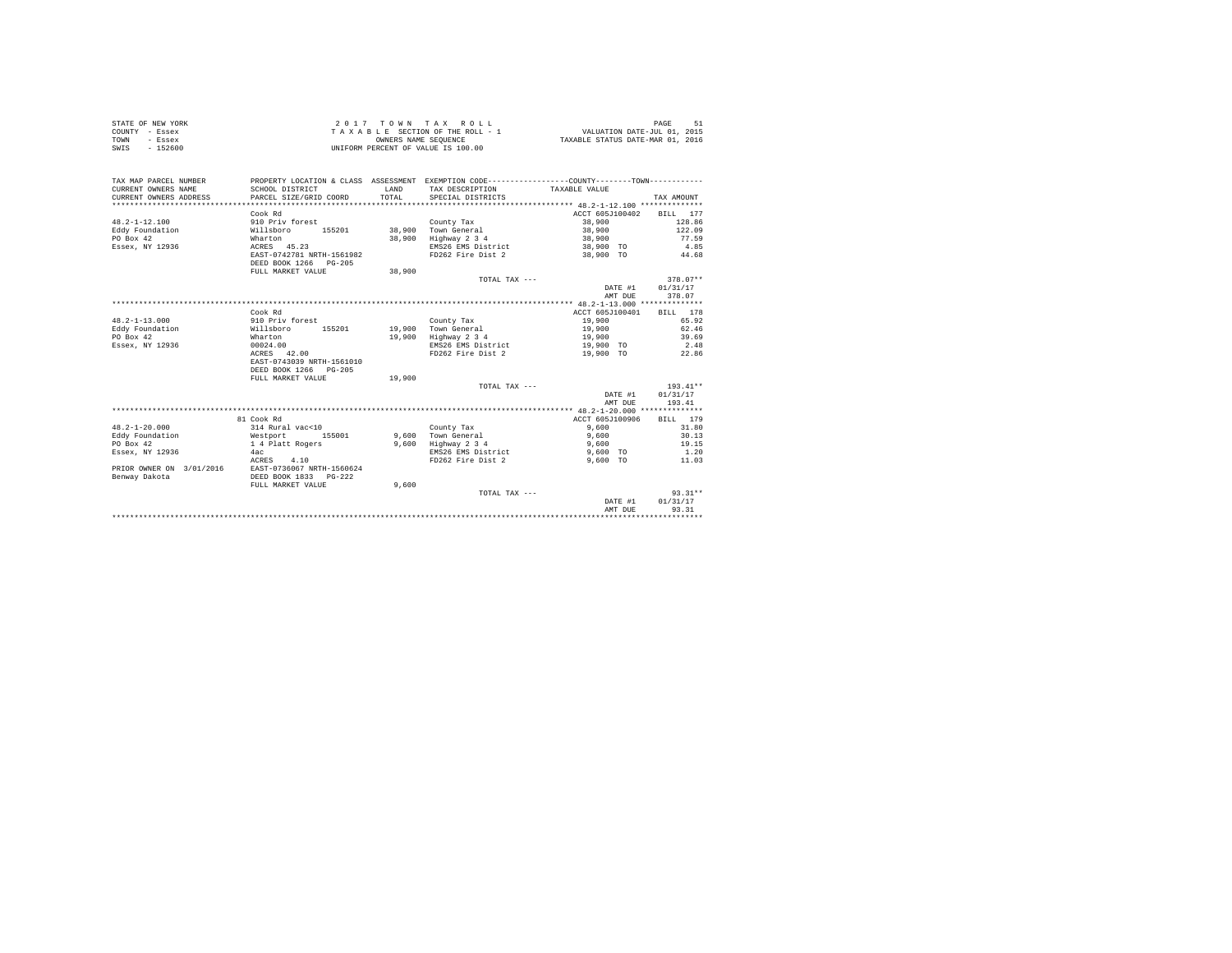| STATE OF NEW YORK | 2017 TOWN TAX ROLL                 | PAGE                             |
|-------------------|------------------------------------|----------------------------------|
| COUNTY - Essex    | TAXABLE SECTION OF THE ROLL - 1    | VALUATION DATE-JUL 01, 2015      |
| TOWN<br>- Essex   | OWNERS NAME SEOUENCE               | TAXABLE STATUS DATE-MAR 01, 2016 |
| SWIS<br>- 152600  | UNIFORM PERCENT OF VALUE IS 100.00 |                                  |

| TAX MAP PARCEL NUMBER<br>CURRENT OWNERS NAME           | SCHOOL DISTRICT                                                                                   |                   | PROPERTY LOCATION & CLASS ASSESSMENT EXEMPTION CODE----------------COUNTY--------TOWN----------<br>LAND TAX DESCRIPTION | TAXABLE VALUE                                                                                                                      |                     |
|--------------------------------------------------------|---------------------------------------------------------------------------------------------------|-------------------|-------------------------------------------------------------------------------------------------------------------------|------------------------------------------------------------------------------------------------------------------------------------|---------------------|
|                                                        |                                                                                                   |                   |                                                                                                                         |                                                                                                                                    |                     |
|                                                        |                                                                                                   |                   |                                                                                                                         |                                                                                                                                    |                     |
|                                                        | 515 Walker Rd                                                                                     |                   |                                                                                                                         | ACCT 605J195008                                                                                                                    | BILL 180            |
| $48.4 - 1 - 20.200$                                    |                                                                                                   |                   |                                                                                                                         |                                                                                                                                    | 1,136.51            |
| Edmund Robert                                          |                                                                                                   |                   |                                                                                                                         |                                                                                                                                    | 1,076.85            |
| Koenig Janice                                          |                                                                                                   |                   |                                                                                                                         |                                                                                                                                    | 684.32              |
| Koenig Janice<br>1610 Middle Rd<br>Calverton, NY 11933 |                                                                                                   |                   |                                                                                                                         |                                                                                                                                    | 42.79               |
|                                                        |                                                                                                   |                   |                                                                                                                         |                                                                                                                                    | 394.11              |
|                                                        |                                                                                                   | $-273$<br>343,100 | LT262 Whallonsburg light 343,100 TO                                                                                     |                                                                                                                                    | 73.98               |
|                                                        | FULL MARKET VALUE                                                                                 |                   |                                                                                                                         |                                                                                                                                    |                     |
|                                                        |                                                                                                   |                   | TOTAL TAX ---                                                                                                           |                                                                                                                                    | $3,408.56**$        |
|                                                        |                                                                                                   |                   |                                                                                                                         | DATE #1                                                                                                                            | 01/31/17            |
|                                                        |                                                                                                   |                   |                                                                                                                         | AMT DUE                                                                                                                            | 3,408.56            |
|                                                        |                                                                                                   |                   |                                                                                                                         |                                                                                                                                    |                     |
|                                                        | 2208 Jersey St                                                                                    |                   |                                                                                                                         | ACCT 605J100508                                                                                                                    | BILL 181            |
| $39.4 - 1 - 42.000$                                    | 210 1 Family Res                                                                                  |                   |                                                                                                                         | 215,700<br>215,700<br>215,700                                                                                                      | 714.50              |
|                                                        |                                                                                                   |                   |                                                                                                                         |                                                                                                                                    | 676.99              |
|                                                        |                                                                                                   |                   |                                                                                                                         |                                                                                                                                    | 430.22              |
| Essex, NY 12936                                        |                                                                                                   |                   | EMS26 EMS District<br>FD262 Fire Dist 2                                                                                 | 215,700 TO<br>215,700 TO                                                                                                           | $26.90$<br>$247.77$ |
|                                                        | <br>00002.00<br>ACRES 3.20<br>EAST-0738692 NRTH-1571245                                           |                   |                                                                                                                         |                                                                                                                                    |                     |
|                                                        |                                                                                                   |                   |                                                                                                                         |                                                                                                                                    |                     |
|                                                        | DEED BOOK 1738 PG-130                                                                             |                   |                                                                                                                         |                                                                                                                                    |                     |
|                                                        | FULL MARKET VALUE                                                                                 | 215,700           |                                                                                                                         |                                                                                                                                    |                     |
|                                                        |                                                                                                   |                   | TOTAL TAX ---                                                                                                           | $2,096.38**$<br>DATE #1 $01/31/17$                                                                                                 | $2,096.38**$        |
|                                                        |                                                                                                   |                   |                                                                                                                         |                                                                                                                                    |                     |
|                                                        |                                                                                                   |                   |                                                                                                                         | AMT DUE                                                                                                                            | 2,096.38            |
|                                                        |                                                                                                   |                   |                                                                                                                         |                                                                                                                                    |                     |
|                                                        | 4 Tuttle Way                                                                                      |                   |                                                                                                                         | ACCT 605J103508                                                                                                                    | BILL 182            |
|                                                        |                                                                                                   |                   |                                                                                                                         |                                                                                                                                    |                     |
| 49.7-3-1.000<br>Ellis Barry R                          | 260 Seasonal res<br>Willsboro 155201<br>Wharton 155201<br>ACRES 1.10<br>EAST-0756971 NRTH-1563820 |                   | County Tax<br>150,300 Town General<br>194,500 Highway 2 3 4<br>150.300 Town General                                     | $\begin{array}{lllll} 194, 500 & & & 644.28 \\ 194, 500 & & & 610.45 \\ 194, 500 & & & 387.94 \\ 194, 500 & & & 24.26 \end{array}$ |                     |
| 3400 Seven Lakes W                                     |                                                                                                   |                   |                                                                                                                         |                                                                                                                                    |                     |
| West End, NC 27376                                     |                                                                                                   |                   | EMS26 EMS District                                                                                                      |                                                                                                                                    |                     |
|                                                        |                                                                                                   |                   | FD261 Fire Dist 1                                                                                                       | 194,500 TO                                                                                                                         | 143.98              |
|                                                        | DEED BOOK 626 PG-035                                                                              |                   |                                                                                                                         |                                                                                                                                    |                     |
|                                                        | FULL MARKET VALUE                                                                                 | 194,500           |                                                                                                                         |                                                                                                                                    |                     |
|                                                        |                                                                                                   |                   | TOTAL TAX ---                                                                                                           |                                                                                                                                    | $1,810.91**$        |
|                                                        |                                                                                                   |                   |                                                                                                                         | DATE #1                                                                                                                            | 01/31/17            |
|                                                        |                                                                                                   |                   |                                                                                                                         | AMT DUE                                                                                                                            | 1,810.91            |
|                                                        |                                                                                                   |                   |                                                                                                                         |                                                                                                                                    |                     |
|                                                        | 2488 NYS Route 22                                                                                 |                   |                                                                                                                         | ACCT 605J101601 BILL 183                                                                                                           |                     |
|                                                        |                                                                                                   |                   |                                                                                                                         |                                                                                                                                    | 645.93              |
|                                                        |                                                                                                   |                   |                                                                                                                         |                                                                                                                                    | 612.02              |
|                                                        |                                                                                                   |                   |                                                                                                                         |                                                                                                                                    | 388.93              |
|                                                        |                                                                                                   |                   | EMS26 EMS District                                                                                                      | $195,000$<br>$195,000$<br>$195,000$<br>$195,000$ TO<br>$195,000$ TO                                                                | 24.32               |
|                                                        |                                                                                                   |                   |                                                                                                                         | 195,000 TO                                                                                                                         | 144.35              |
|                                                        |                                                                                                   |                   | LT261 Essex light 195,000 TO                                                                                            |                                                                                                                                    | 14.16               |
|                                                        |                                                                                                   |                   |                                                                                                                         |                                                                                                                                    |                     |
|                                                        |                                                                                                   |                   |                                                                                                                         | TOTAL TAX --- $\texttt{DATE} \; \#1$                                                                                               | $1,829.71**$        |
|                                                        |                                                                                                   |                   |                                                                                                                         |                                                                                                                                    | 01/31/17            |
|                                                        |                                                                                                   |                   |                                                                                                                         | AMT DUE                                                                                                                            | 1,829.71            |
|                                                        |                                                                                                   |                   |                                                                                                                         |                                                                                                                                    |                     |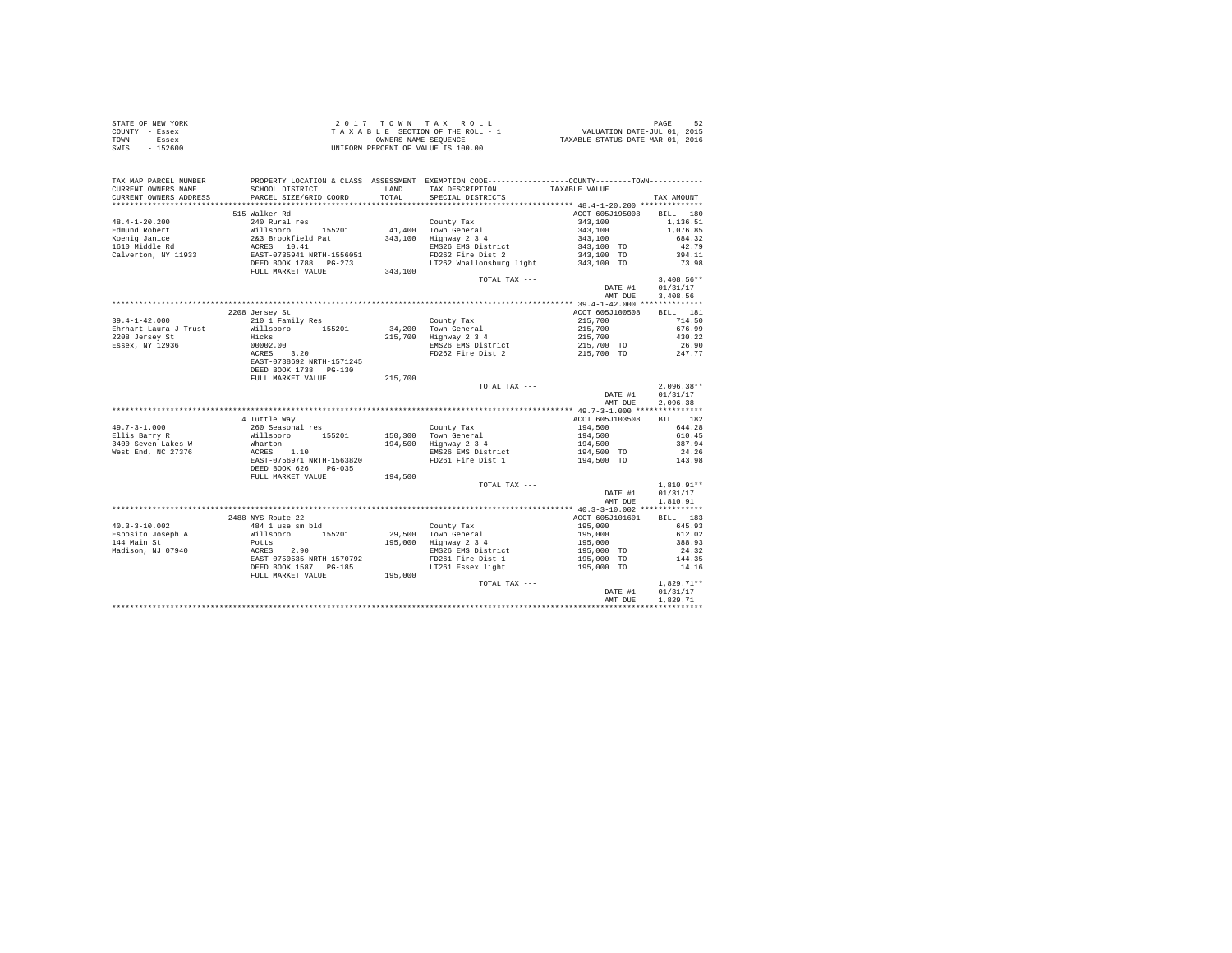| STATE OF NEW YORK | 2017 TOWN TAX ROLL                 | PAGE                             |
|-------------------|------------------------------------|----------------------------------|
| COUNTY - Essex    | TAXABLE SECTION OF THE ROLL - 1    | VALUATION DATE-JUL 01, 2015      |
| TOWN<br>- Essex   | OWNERS NAME SEOUENCE               | TAXABLE STATUS DATE-MAR 01, 2016 |
| SWIS<br>$-152600$ | UNIFORM PERCENT OF VALUE IS 100.00 |                                  |

| TAX MAP PARCEL NUMBER<br>CURRENT OWNERS NAME           | PROPERTY LOCATION & CLASS ASSESSMENT EXEMPTION CODE----------------COUNTY--------TOWN----------<br>SCHOOL DISTRICT | LAND    | TAX DESCRIPTION                  | TAXABLE VALUE         |         |              |
|--------------------------------------------------------|--------------------------------------------------------------------------------------------------------------------|---------|----------------------------------|-----------------------|---------|--------------|
| CURRENT OWNERS ADDRESS                                 | PARCEL SIZE/GRID COORD                                                                                             | TOTAL.  | SPECIAL DISTRICTS                |                       |         | TAX AMOUNT   |
|                                                        |                                                                                                                    |         |                                  |                       |         |              |
|                                                        | 449 Angier Hill Rd                                                                                                 |         |                                  | ACCT 605J100804       |         | BILL 184     |
| $57.2 - 6 - 3.000$                                     | 240 Rural res                                                                                                      |         | AG DIST C 41720                  | 42.836 42.836         |         |              |
| Esposito Patrick A                                     | Willsboro<br>155201                                                                                                |         | $154.800$ County Tax             | 420.464               |         | 1,392.78     |
| c/o Evelyn Malackov                                    | Judd                                                                                                               |         | 463.300 Town General             | $4\,2\,0$ , $4\,6\,4$ |         | 1,319.66     |
| 47 Red Rd                                              | ACRES 93.80                                                                                                        |         | Highway 2 3 4                    | 420,464               |         | 838.63       |
| Chatham, NJ 07928-2727                                 | EAST-0740767 NRTH-1549589                                                                                          |         | EMS26 EMS District               | 463,300 TO            |         | 57.78        |
|                                                        | DEED BOOK 1565 PG-236                                                                                              |         | FD262 Fire Dist 2                | 463,300 TO            |         | 532.18       |
| MAY BE SUBJECT TO PAYMENT<br>UNDER AGDIST LAW TIL 2020 | FULL MARKET VALUE                                                                                                  |         | 463,300 LT262 Whallonsburg light | 463,300 TO            |         | 99.89        |
|                                                        |                                                                                                                    |         | TOTAL TAX ---                    |                       |         | $4.240.92**$ |
|                                                        |                                                                                                                    |         |                                  |                       | DATE #1 | 01/31/17     |
|                                                        |                                                                                                                    |         |                                  |                       | AMT DUE | 4,240.92     |
|                                                        |                                                                                                                    |         |                                  |                       |         |              |
|                                                        | Angier Hill Rd                                                                                                     |         |                                  | ACCT 605J100808       |         | BILL 185     |
| $58.1 - 2 - 3.000$                                     | 105 Vac farmland                                                                                                   |         | AG DIST C 41720                  | 96.035 96.035         |         |              |
| Esposito Patrick A                                     | 155201<br>Willsboro                                                                                                |         | 173,600 County Tax               | 77.565                |         | 256.93       |
| c/o Evelyn Malackov                                    | Judd                                                                                                               |         | 173,600 Town General             | 77.565                |         | 243.44       |
| 47 Red Rd                                              | ACRES 144.70                                                                                                       |         | Highway 2 3 4                    | 77,565                |         | 154.71       |
| Chatham, NJ 07928-2727                                 | EAST-0744511 NRTH-1550874                                                                                          |         | EMS26 EMS District               | 173,600 TO            |         | 21.65        |
|                                                        | DEED BOOK 1565 PG-236                                                                                              |         | FD262 Fire Dist 2                | 173,600 TO            |         | 199.41       |
| MAY BE SUBJECT TO PAYMENT<br>UNDER AGDIST LAW TIL 2020 | FULL MARKET VALUE                                                                                                  |         | 173,600 LT262 Whallonsburg light | 173,600 TO            |         | 37.43        |
|                                                        |                                                                                                                    |         | TOTAL TAX ---                    |                       |         | $913.57**$   |
|                                                        |                                                                                                                    |         |                                  |                       | DATE #1 | 01/31/17     |
|                                                        |                                                                                                                    |         |                                  |                       | AMT DUE | 913.57       |
|                                                        |                                                                                                                    |         |                                  |                       |         |              |
|                                                        | 2297 Main St                                                                                                       |         |                                  | ACCT 605J101801       |         | BILL 186     |
| $40.73 - 2 - 12.000$                                   | 418 Inn/lodge                                                                                                      |         | County Tax                       | 599,100               |         | 1,984.50     |
| Essex Adirondack Coast LLC                             | Willsboro 155201                                                                                                   |         | 68.500 Town General              | 599,100               |         | 1,880.33     |
| 2237 Main St                                           | Potts                                                                                                              | 599,100 | Highway 2 3 4                    | 599,100               |         | 1,194.92     |
| PO Box 245                                             | 1358/323 Covenant                                                                                                  |         | EMS26 EMS District               | 599,100 TO            |         | 74.71        |
| Essex, NY 12936                                        | 1663/211-Easement                                                                                                  |         | FD261 Fire Dist 1                | 599,100 TO            |         | 443.49       |
|                                                        | ACRES<br>0.40                                                                                                      |         | LT261 Essex light                | 599,100 TO            |         | 43.49        |
|                                                        | EAST-0756848 NRTH-1571650                                                                                          |         |                                  |                       |         |              |
|                                                        | DEED BOOK 1648 PG-14                                                                                               |         |                                  |                       |         |              |
|                                                        | FULL MARKET VALUE                                                                                                  | 599,100 |                                  |                       |         |              |
|                                                        |                                                                                                                    |         | TOTAL TAX ---                    |                       |         | $5.621.44**$ |
|                                                        |                                                                                                                    |         |                                  |                       | DATE #1 | 01/31/17     |
|                                                        |                                                                                                                    |         |                                  |                       | AMT DUE | 5.621.44     |
|                                                        |                                                                                                                    |         |                                  |                       |         |              |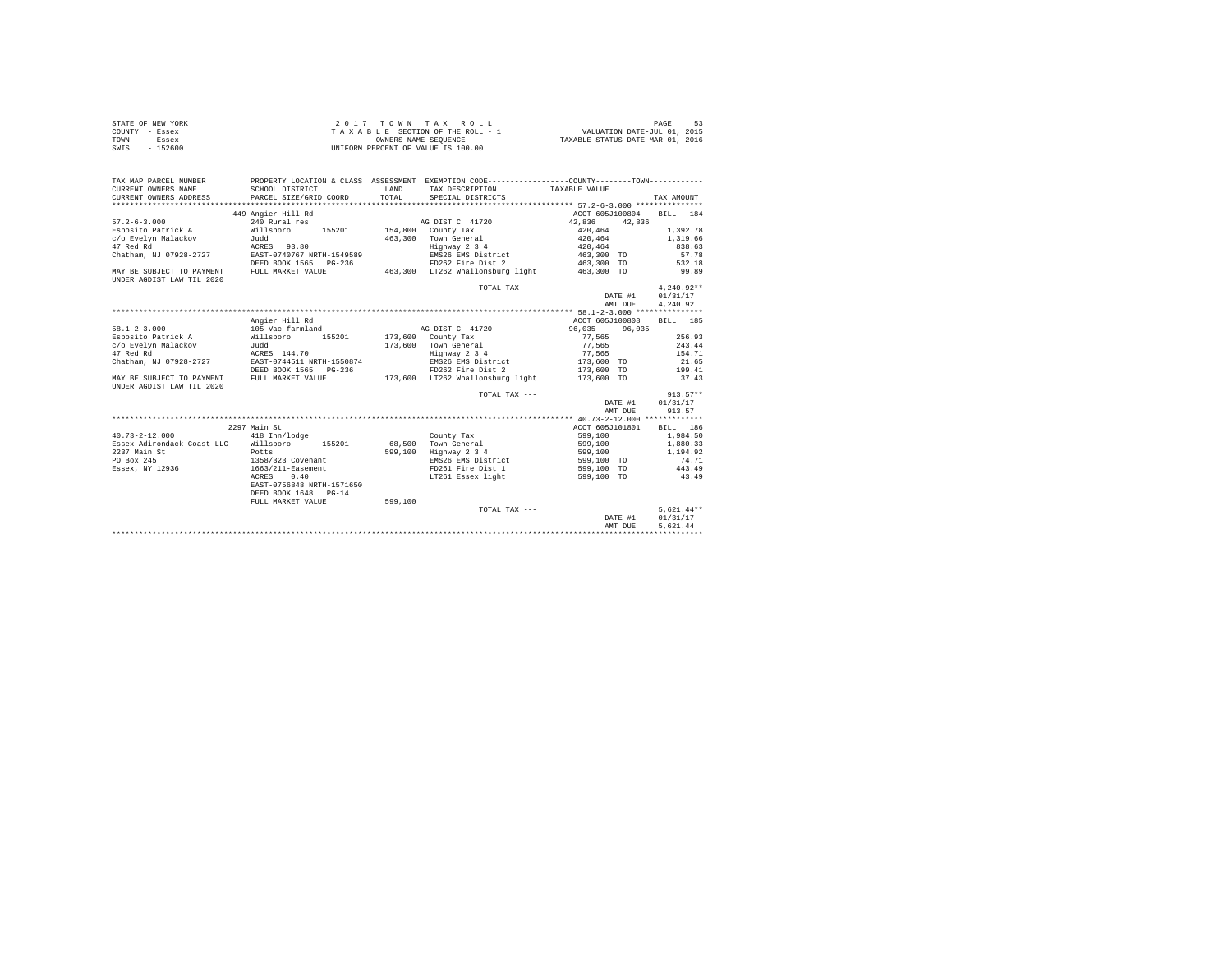|                | STATE OF NEW YORK | 2017 TOWN TAX ROLL                 | PAGE                             |
|----------------|-------------------|------------------------------------|----------------------------------|
| COUNTY - Essex |                   | TAXABLE SECTION OF THE ROLL - 1    | VALUATION DATE-JUL 01, 2015      |
| TOWN           | - Essex           | OWNERS NAME SEOUENCE               | TAXABLE STATUS DATE-MAR 01, 2016 |
| SWIS           | $-152600$         | UNIFORM PERCENT OF VALUE IS 100.00 |                                  |

| TAX MAP PARCEL NUMBER<br>CURRENT OWNERS NAME<br>CURRENT OWNERS ADDRESS | SCHOOL DISTRICT<br>PARCEL SIZE/GRID COORD             | <b>T.AND</b><br>TOTAL | PROPERTY LOCATION & CLASS ASSESSMENT EXEMPTION CODE---------------COUNTY-------TOWN----------<br>TAX DESCRIPTION TAXABLE VALUE<br>SPECIAL DISTRICTS |                    | TAX AMOUNT           |
|------------------------------------------------------------------------|-------------------------------------------------------|-----------------------|-----------------------------------------------------------------------------------------------------------------------------------------------------|--------------------|----------------------|
|                                                                        | 2314 Main St                                          |                       |                                                                                                                                                     | ACCT 605J104205    | BILL 187             |
| $40.65 - 3 - 7.000$                                                    | 483 Converted Re - WTRFNT                             |                       | County Tax                                                                                                                                          | 246,700            | 817.19               |
| Essex and Main LLC                                                     | Willsboro<br>155201                                   |                       | 167.300 Town General                                                                                                                                | 246,700            | 774.29               |
| PO Box 202                                                             | Potts Hicks                                           | 246,700               | Highway 2 3 4                                                                                                                                       | 246,700            | 492.05               |
| Essex, NY 12936 1666/53-Easement                                       |                                                       |                       | EMS26 EMS District                                                                                                                                  | 246,700 TO         | 30.77                |
|                                                                        | 0.21<br>ACRES                                         |                       | FD261 Fire Dist 1                                                                                                                                   | 246.700 TO 182.62  |                      |
|                                                                        | EAST-0756993 NRTH-1572020                             |                       | LT261 Essex light 246,700 TO                                                                                                                        |                    | 17.91                |
|                                                                        | DEED BOOK 1644 PG-72                                  |                       |                                                                                                                                                     |                    |                      |
|                                                                        | FULL MARKET VALUE                                     | 246,700               |                                                                                                                                                     |                    |                      |
|                                                                        |                                                       |                       | TOTAL TAX ---                                                                                                                                       |                    | $2.314.83**$         |
|                                                                        |                                                       |                       |                                                                                                                                                     | DATE #1<br>AMT DUE | 01/31/17<br>2,314.83 |
|                                                                        |                                                       |                       |                                                                                                                                                     |                    |                      |
|                                                                        | NYS Route 22                                          |                       |                                                                                                                                                     | ACCT 605Z015003    | BILL 188             |
| $40.73 - 1 - 6.000 / 1$                                                | 483 Converted Re                                      |                       | County Tax                                                                                                                                          | 31,000             | 102.69               |
| Essex Comm Heritage Org Inc Willsboro                                  | 155201                                                |                       | 100 Town General                                                                                                                                    | 31,000             | 97.30                |
| Station Rd                                                             | This Acct located within 31,000                       |                       | Highway 2 3 4                                                                                                                                       | 31,000             | 61.83                |
| Essex, NY 12936                                                        | $40.73 - 1 - 6.000$                                   |                       | EMS26 EMS District                                                                                                                                  | 31,000 TO          | 3.87                 |
|                                                                        | EAST-0756431 NRTH-1571902                             |                       | FD261 Fire Dist 1 31,000 TO                                                                                                                         |                    | 22.95                |
|                                                                        | DEED BOOK 1267 PG-162                                 |                       | LT261 Essex light                                                                                                                                   | 31,000 TO          | 2.25                 |
|                                                                        | FULL MARKET VALUE                                     | 31,000                |                                                                                                                                                     |                    |                      |
|                                                                        |                                                       |                       | TOTAL TAX ---                                                                                                                                       |                    | $290.89**$           |
|                                                                        |                                                       |                       |                                                                                                                                                     | DATE #1            | 01/31/17             |
|                                                                        |                                                       |                       |                                                                                                                                                     | AMT DUE            | 290.89               |
|                                                                        |                                                       |                       |                                                                                                                                                     |                    |                      |
|                                                                        | Cook Rd                                               |                       |                                                                                                                                                     | ACCT 605K105012    | RTT.T. 189           |
| $48.2 - 1 - 19.000$                                                    | 942 Co. reforest                                      |                       | CNTY REFOR 33302                                                                                                                                    | 123,600            | $\Omega$             |
| Essex County                                                           | Willsboro<br>155201                                   |                       | 123,600 County Tax                                                                                                                                  | 0.00               | 0.00                 |
| County Reforestation Prop Parker Farm                                  |                                                       |                       | 123,600 Town General                                                                                                                                | 123,600            | 387.93               |
| Elizabethtown, NY 12932                                                | Bk-No Pq-Ref                                          |                       | Highway 2 3 4                                                                                                                                       | 123,600            | 246.52               |
|                                                                        | ACRES 150.00                                          |                       | EMS26 EMS District                                                                                                                                  | 123,600 TO         | 15.41                |
|                                                                        | EAST-0737229 NRTH-1561096<br>DEED BOOK 200<br>$PG-30$ |                       | FD262 Fire Dist 2                                                                                                                                   | 123,600 TO         | 141.98               |
|                                                                        | FULL MARKET VALUE                                     | 123,600               |                                                                                                                                                     |                    |                      |
|                                                                        |                                                       |                       | TOTAL TAX ---                                                                                                                                       |                    | 791.84**             |
|                                                                        |                                                       |                       |                                                                                                                                                     | DATE #1            | 01/31/17             |
|                                                                        |                                                       |                       |                                                                                                                                                     | AMT DUE            | 791.84               |
|                                                                        |                                                       |                       |                                                                                                                                                     |                    |                      |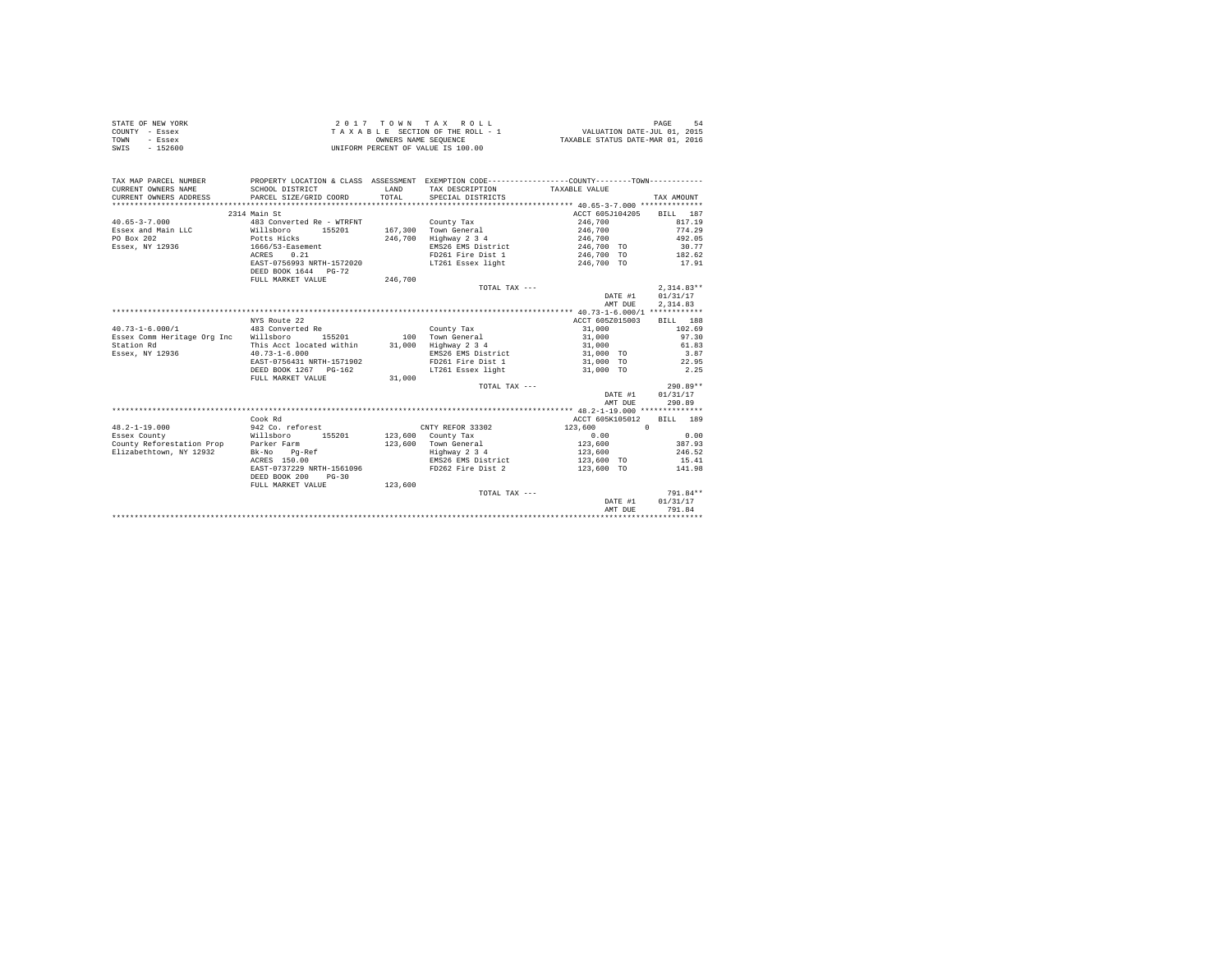|                | STATE OF NEW YORK | 2017 TOWN TAX ROLL                 |  |  |                      |  |  |  |  |  |  | PAGE                             | 55 |
|----------------|-------------------|------------------------------------|--|--|----------------------|--|--|--|--|--|--|----------------------------------|----|
| COUNTY - Essex |                   | TAXABLE SECTION OF THE ROLL - 1    |  |  |                      |  |  |  |  |  |  | VALUATION DATE-JUL 01, 2015      |    |
| TOWN           | - Essex           |                                    |  |  | OWNERS NAME SEOUENCE |  |  |  |  |  |  | TAXABLE STATUS DATE-MAR 01, 2016 |    |
| SWIS           | - 152600          | UNIFORM PERCENT OF VALUE IS 100.00 |  |  |                      |  |  |  |  |  |  |                                  |    |

| TAX MAP PARCEL NUMBER                                      | PROPERTY LOCATION & CLASS ASSESSMENT EXEMPTION CODE----------------COUNTY--------TOWN---------- |       |                                              |                          |                  |
|------------------------------------------------------------|-------------------------------------------------------------------------------------------------|-------|----------------------------------------------|--------------------------|------------------|
| CURRENT OWNERS NAME                                        | SCHOOL DISTRICT                                                                                 | LAND  | TAX DESCRIPTION                              | TAXABLE VALUE            |                  |
| CURRENT OWNERS ADDRESS PARCEL SIZE/GRID COORD              |                                                                                                 | TOTAL | SPECIAL DISTRICTS                            |                          | TAX AMOUNT       |
|                                                            |                                                                                                 |       |                                              |                          |                  |
|                                                            | 2857 Essex Rd                                                                                   |       |                                              | ACCT 605J103203 BILL 190 |                  |
| $40.3 - 2 - 8.111$                                         | 485 >luse sm bld                                                                                |       | County Tax                                   | 229,700                  | 760.88           |
| Essex Legacy Trust 6 Millsboro 155201 31,600 Town General  |                                                                                                 |       |                                              | 229,700 720.93           |                  |
|                                                            |                                                                                                 |       | 229.700 Highway 2 3 4                        | 229,700                  | 458.14           |
|                                                            |                                                                                                 |       | EMS26 EMS District                           | 229,700 TO<br>229,700 TO | 28.65            |
|                                                            |                                                                                                 |       | FD261 Fire Dist 1                            |                          | 170.04           |
|                                                            | DEED BOOK 1702 PG-185                                                                           |       | LT261 Essex light 229,700 TO                 |                          | 16.68            |
|                                                            | FULL MARKET VALUE                                                                               |       | 229,700 WB261 Water B&I 229,700 TO C         |                          | 62.49            |
|                                                            |                                                                                                 |       | TOTAL TAX ---                                |                          | $2.217.81**$     |
|                                                            |                                                                                                 |       |                                              | DATE #1 01/31/17         |                  |
|                                                            |                                                                                                 |       |                                              | AMT DUE                  | 2,217.81         |
|                                                            |                                                                                                 |       |                                              |                          |                  |
|                                                            | 2775 Essex Rd                                                                                   |       |                                              | ACCT 605J103707 BILL 191 |                  |
| $40.65 - 1 - 4.000$                                        | 210 1 Family Res - WTRFNT County Tax                                                            |       |                                              | 1024,400                 | 3,393,30         |
| Essex Legacy Trust 6 Millsboro 155201 344,800 Town General |                                                                                                 |       |                                              | 1024,400 3,215.17        |                  |
| PO Box 37                                                  | Hicks<br>00001.90                                                                               |       | 1024,400 Highway 2 3 4<br>EMS26 EMS District | 1024,400                 | 2,043.19         |
| Essex, NY 12936                                            |                                                                                                 |       |                                              | 1024,400 TO              | 127.75           |
|                                                            | ACRES 1.58                                                                                      |       | FD261 Fire Dist 1                            | 1024,400 TO 758.33       |                  |
|                                                            | EAST-0756809 NRTH-1572861                                                                       |       | LT261 Essex light                            | 1024,400 TO              | 74.37            |
|                                                            | DEED BOOK 1733 PG-89                                                                            |       | WB261 Water B&I                              | 1024,400 TO C            | 278.70           |
|                                                            | FULL MARKET VALUE 1024,400                                                                      |       |                                              |                          |                  |
|                                                            |                                                                                                 |       | TOTAL TAX ---                                |                          | $9.890.81**$     |
|                                                            |                                                                                                 |       |                                              |                          | DATE #1 01/31/17 |
|                                                            |                                                                                                 |       |                                              | AMT DUE                  | 9,890.81         |
|                                                            |                                                                                                 |       |                                              |                          |                  |
|                                                            | 2266 Lake Shore Rd                                                                              |       |                                              | ACCT 605J101306          | BILL 192         |
| $40.73 - 6 - 8.100$                                        | 400 Commercial - WTRFNT County Tax                                                              |       |                                              | 334,900                  | 1,109.35         |
| Essex One LLC                                              | Willsboro 155201 249,300 Town-General<br>Potts 334,900 Highway 2-3-4                            |       |                                              | 334,900<br>334,900       | 1,051.11         |
| PO Box 37                                                  |                                                                                                 |       |                                              |                          | 667.97           |
| Essex, NY 12936                                            | 1606/310-Easement                                                                               |       | EMS26 EMS District 334,900 TO 41.77          |                          |                  |
|                                                            |                                                                                                 |       | FD261 Fire Dist 1                            | 334,900 TO               | 247.91           |
|                                                            | $1600/310 - 240$<br>$1670/202$ Easement                                                         |       | LT261 Essex light                            | 334,900 TO               | 24.31            |
|                                                            | EAST-0757319 NRTH-1570892                                                                       |       |                                              |                          |                  |
|                                                            | DEED BOOK 1606 PG-303                                                                           |       |                                              |                          |                  |
|                                                            | FULL MARKET VALUE 334,900                                                                       |       |                                              |                          |                  |
|                                                            |                                                                                                 |       | TOTAL TAX ---                                |                          | $3.142.42**$     |
|                                                            |                                                                                                 |       |                                              |                          | DATE #1 01/31/17 |
|                                                            |                                                                                                 |       |                                              | AMT DUE                  | 3.142.42         |
|                                                            |                                                                                                 |       |                                              |                          |                  |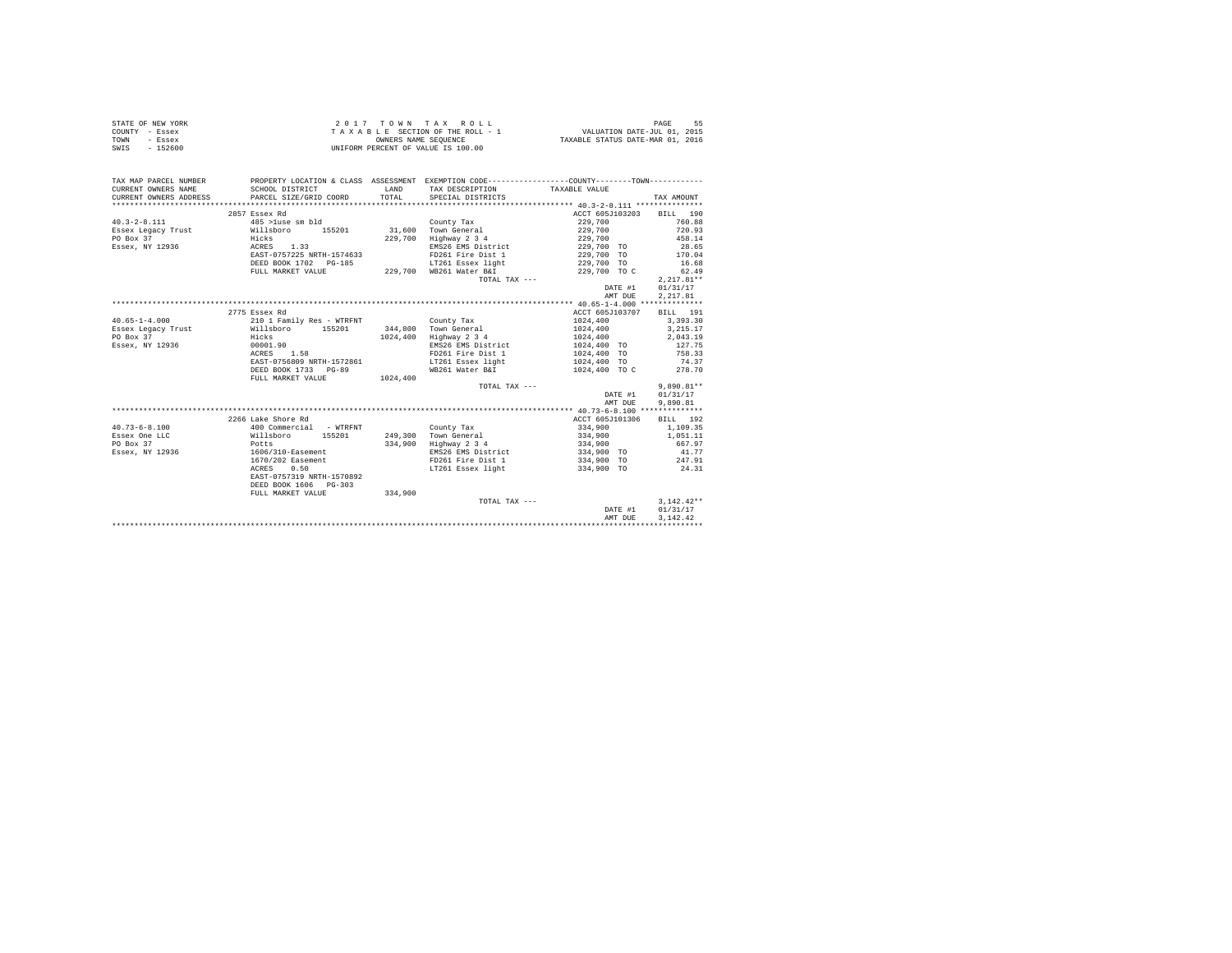|                | STATE OF NEW YORK |  |  |  | 2017 TOWN TAX ROLL                 |  |  |  |  | PAGE<br>-56                      |
|----------------|-------------------|--|--|--|------------------------------------|--|--|--|--|----------------------------------|
| COUNTY - Essex |                   |  |  |  | TAXABLE SECTION OF THE ROLL - 1    |  |  |  |  | VALUATION DATE-JUL 01, 2015      |
| TOWN           | - Essex           |  |  |  | OWNERS NAME SEOUENCE               |  |  |  |  | TAXABLE STATUS DATE-MAR 01, 2016 |
| SWIS           | - 152600          |  |  |  | UNIFORM PERCENT OF VALUE IS 100.00 |  |  |  |  |                                  |

| TAX MAP PARCEL NUMBER<br>CURRENT OWNERS NAME<br>CURRENT OWNERS ADDRESS | SCHOOL DISTRICT<br>PARCEL SIZE/GRID COORD | <b>T.AND</b><br>TOTAL. | PROPERTY LOCATION & CLASS ASSESSMENT EXEMPTION CODE----------------COUNTY--------TOWN----------<br>TAX DESCRIPTION TAXABLE VALUE<br>SPECIAL DISTRICTS |                 | TAX AMOUNT   |
|------------------------------------------------------------------------|-------------------------------------------|------------------------|-------------------------------------------------------------------------------------------------------------------------------------------------------|-----------------|--------------|
|                                                                        | 2264 Lake Shore Rd                        |                        |                                                                                                                                                       | ACCT 605Z016002 | BILL 193     |
| $40.73 - 6 - 8.200$                                                    | 210 1 Family Res                          |                        | County Tax                                                                                                                                            | 339,600         | 1.124.92     |
| Essex One LLC                                                          | Willsboro 155201                          |                        | 62.600 Town General                                                                                                                                   | 339,600         | 1,065.86     |
| PO Box 37                                                              | Potts                                     | 339,600                | Highway 2 3 4                                                                                                                                         | 339,600         | 677.34       |
| Essex, NY 12936                                                        | ACRES 0.17                                |                        | EMS26 EMS District                                                                                                                                    | 339,600 TO      | 42.35        |
|                                                                        | EAST-0757219 NRTH-1570838                 |                        | FD261 Fire Dist 1                                                                                                                                     | 339,600 TO      | 251.39       |
|                                                                        | DEED BOOK 1606 PG-303                     |                        | LT261 Essex light                                                                                                                                     | 339,600 TO      | 24.65        |
|                                                                        | FULL MARKET VALUE                         | 339,600                |                                                                                                                                                       |                 |              |
|                                                                        |                                           |                        | TOTAL TAX $---$                                                                                                                                       |                 | $3.186.51**$ |
|                                                                        |                                           |                        |                                                                                                                                                       | DATE #1         | 01/31/17     |
|                                                                        |                                           |                        |                                                                                                                                                       | AMT DUE         | 3,186.51     |
|                                                                        |                                           |                        |                                                                                                                                                       |                 |              |
|                                                                        | Lake Shore Rd                             |                        |                                                                                                                                                       | ACCT 605J101309 | BILL 194     |
| $40.73 - 7 - 1.100$                                                    | 315 Underwtr 1nd                          |                        | County Tax                                                                                                                                            | 1,000           | 3.31         |
| Essex One LLC<br>Willsboro                                             | 155201                                    |                        | 1,000 Town General                                                                                                                                    | 1,000           | 3.14         |
| PO Box 37                                                              | Henry Ross                                |                        | 1,000 Highway 2 3 4                                                                                                                                   | 1,000           | 1.99         |
| Essex, NY 12936                                                        | Underwater Grant                          |                        | EMS26 EMS District                                                                                                                                    | 1,000 TO        | .12          |
|                                                                        | 6/12/1833 1606/310-Easem                  |                        | FD261 Fire Dist 1                                                                                                                                     | 1,000 TO        | .74          |
|                                                                        | 3.20<br>ACRES                             |                        | LT261 Essex light                                                                                                                                     | 1,000 TO        | .07          |
|                                                                        | EAST-0757581 NRTH-1570930                 |                        |                                                                                                                                                       |                 |              |
|                                                                        | DEED BOOK 1606 PG-303                     |                        |                                                                                                                                                       |                 |              |
|                                                                        | FULL MARKET VALUE                         | 1,000                  |                                                                                                                                                       |                 |              |
|                                                                        |                                           |                        | TOTAL TAX ---                                                                                                                                         |                 | $9.37**$     |
|                                                                        |                                           |                        |                                                                                                                                                       | DATE #1         | 01/31/17     |
|                                                                        |                                           |                        |                                                                                                                                                       | AMT DUE         | 9.37         |
|                                                                        |                                           |                        |                                                                                                                                                       |                 |              |
|                                                                        | 349 Middle Rd                             |                        |                                                                                                                                                       | ACCT 605J100201 | BILL 195     |
| $49.1 - 1 - 6.000$                                                     | 240 Rural res                             |                        | County Tax                                                                                                                                            | 162,300         | 537.62       |
| Estrada Torri                                                          | Willsboro 155201                          |                        | 105.900 Town General                                                                                                                                  | 162,300         | 509.39       |
| Peracca Sara                                                           | Potts                                     |                        | 162.300 Highway 2 3 4                                                                                                                                 | 162,300         | 323.71       |
| 622 Liberty St                                                         | ACRES 72.00                               |                        | EMS26 EMS District                                                                                                                                    | 162,300 TO      | 20.24        |
| Petaluma, CA 94952                                                     | EAST-0748917 NRTH-1566461                 |                        | FD261 Fire Dist 1                                                                                                                                     | 162,300 TO      | 120.15       |
|                                                                        | DEED BOOK 1455 PG-166                     |                        |                                                                                                                                                       |                 |              |
|                                                                        | FULL MARKET VALUE                         | 162,300                |                                                                                                                                                       |                 |              |
|                                                                        |                                           |                        | TOTAL TAX ---                                                                                                                                         |                 | $1.511.11**$ |
|                                                                        |                                           |                        |                                                                                                                                                       | DATE #1         | 01/31/17     |
|                                                                        |                                           |                        |                                                                                                                                                       | AMT DUE         | 1,511,11     |
|                                                                        |                                           |                        |                                                                                                                                                       |                 |              |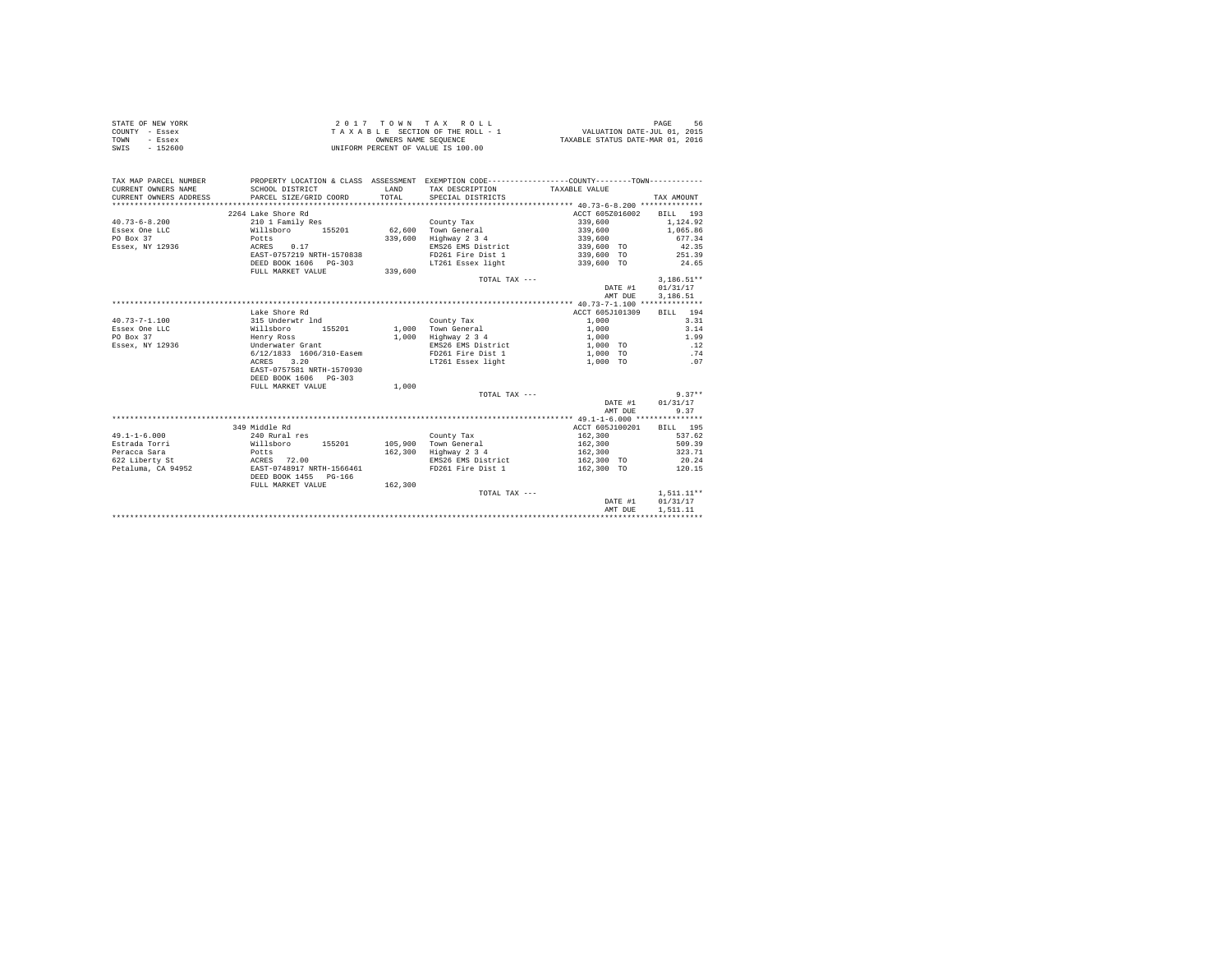|                | STATE OF NEW YORK | 2017 TOWN TAX ROLL                 | 57<br>PAGE                       |
|----------------|-------------------|------------------------------------|----------------------------------|
| COUNTY - Essex |                   | TAXABLE SECTION OF THE ROLL - 1    | VALUATION DATE-JUL 01, 2015      |
| TOWN           | - Essex           | OWNERS NAME SEOUENCE               | TAXABLE STATUS DATE-MAR 01, 2016 |
| SWIS           | $-152600$         | UNIFORM PERCENT OF VALUE IS 100.00 |                                  |

| TAX MAP PARCEL NUMBER<br>CURRENT OWNERS NAME | SCHOOL DISTRICT                     | LAND    | PROPERTY LOCATION & CLASS ASSESSMENT EXEMPTION CODE----------------COUNTY-------TOWN----------<br>TAX DESCRIPTION TAXABLE VALUE |                          |                  |
|----------------------------------------------|-------------------------------------|---------|---------------------------------------------------------------------------------------------------------------------------------|--------------------------|------------------|
|                                              | 2211 Lake Shore Rd                  |         |                                                                                                                                 | ACCT 605J101915 BILL 196 |                  |
| $40.81 - 1 - 5.000$                          | 210 1 Family Res                    |         | County Tax                                                                                                                      | 191,600                  | 634.67           |
| Estus Cynthia H Trust                        | 155201 60.100<br>Willsboro          |         | Town General                                                                                                                    | 191,600                  | 601.35           |
| 2211 Lake Shore Rd                           | Potts                               | 191,600 | Highway 2 3 4                                                                                                                   | 191,600                  | 382.15           |
| PO Box 1                                     | 1680/45 Easement                    |         | EMS26 EMS District                                                                                                              | 191,600 TO               | 23.89            |
| Essex, NY 12936                              | ACRES 0.40                          |         | FD261 Fire Dist 1                                                                                                               | 191,600 TO               | 141.83           |
|                                              | EAST-0757193 NRTH-1569552           |         | LT261 Essex light                                                                                                               | 191,600 TO               | 13.91            |
|                                              | DEED BOOK 1813 PG-191               |         |                                                                                                                                 |                          |                  |
|                                              |                                     |         |                                                                                                                                 |                          |                  |
|                                              | FULL MARKET VALUE                   | 191,600 | TOTAL TAX $---$                                                                                                                 |                          | $1.797.80**$     |
|                                              |                                     |         |                                                                                                                                 |                          |                  |
|                                              |                                     |         |                                                                                                                                 |                          | DATE #1 01/31/17 |
|                                              |                                     |         |                                                                                                                                 | AMT DUE                  | 1,797.80         |
|                                              |                                     |         |                                                                                                                                 |                          |                  |
|                                              | 59 Burt Way                         |         |                                                                                                                                 | ACCT 605J178521          | BILL 197         |
| $49.11 - 1 - 31.000$                         | 260 Seasonal res                    |         | County Tax                                                                                                                      | 180,900                  | 599.23           |
| ETH Properties LLC                           | Willsboro<br>155201                 |         | 150.300 Town General                                                                                                            | 180,900                  | 567.77           |
| 4324 Stanhope St                             | Wharton                             | 180,900 | Highway 2 3 4                                                                                                                   | 180,900                  | 360.81           |
| Dallas, TX 75205                             | ACRES 1.10                          |         | EMS26 EMS District                                                                                                              | 180,900 TO               | 22.56            |
|                                              | EAST-0757756 NRTH-1562944           |         | FD261 Fire Dist 1                                                                                                               | 180,900 TO               | 133.91           |
|                                              | DEED BOOK 1807 PG-31                |         | LT261 Essex light                                                                                                               | 180,900 TO               | 13.13            |
|                                              | FULL MARKET VALUE                   | 180,900 |                                                                                                                                 |                          |                  |
|                                              |                                     |         | TOTAL TAX ---                                                                                                                   |                          | $1.697.41**$     |
|                                              |                                     |         |                                                                                                                                 | DATE #1                  | 01/31/17         |
|                                              |                                     |         |                                                                                                                                 | AMT DUE                  | 1,697.41         |
|                                              |                                     |         |                                                                                                                                 |                          |                  |
|                                              | 681 Brookfield Rd                   |         |                                                                                                                                 | ACCT 605J102304          | BILL 198         |
| $48.1 - 1 - 21.000$                          | 240 Rural res                       |         | County Tax                                                                                                                      | 129,300                  | 428.30           |
| Evens Donna                                  | Westport 155001 46.600 Town General |         |                                                                                                                                 | 129,300                  | 405.82           |
| 681 Brookfield Rd Brookfield Lot No 15       |                                     | 129,300 | Highway 2 3 4                                                                                                                   | 129,300                  | 257.89           |
| Essex, NY 12936                              | ACRES 14.30 BANKWFARGO              |         | EMS26 EMS District                                                                                                              | 129,300 TO 16.12         |                  |
|                                              | EAST-0731799 NRTH-1566870           |         | FD262 Fire Dist 2                                                                                                               | 129,300 TO               | 148.52           |
|                                              | DEED BOOK 1676 PG-154               |         |                                                                                                                                 |                          |                  |
|                                              | FULL MARKET VALUE                   | 129,300 |                                                                                                                                 |                          |                  |
|                                              |                                     |         | TOTAL TAX ---                                                                                                                   |                          | $1.256.65**$     |
|                                              |                                     |         |                                                                                                                                 | DATE #1                  | 01/31/17         |
|                                              |                                     |         |                                                                                                                                 | AMT DUE                  | 1,256.65         |
|                                              |                                     |         |                                                                                                                                 |                          |                  |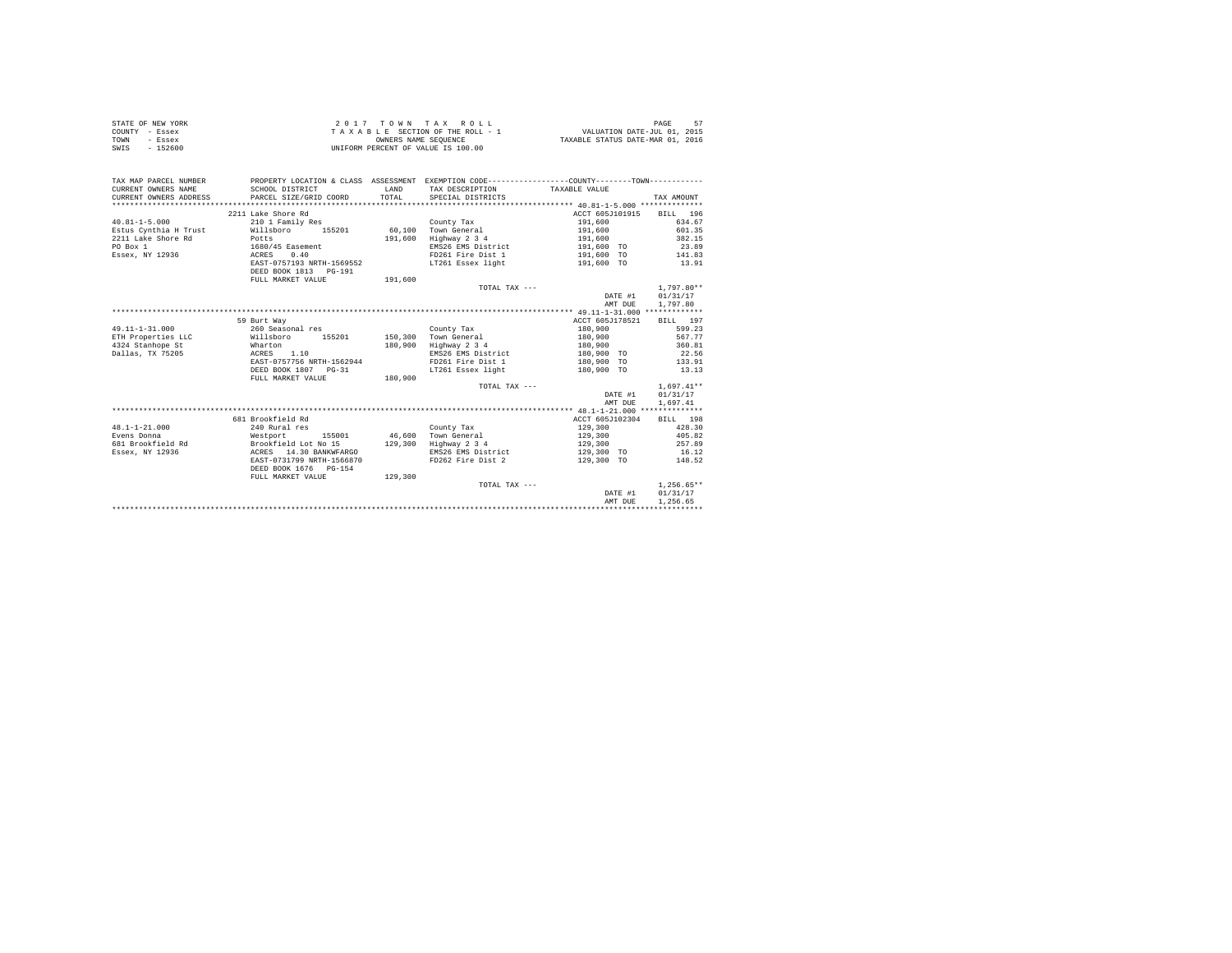|                | STATE OF NEW YORK | 2017 TOWN TAX ROLL                 | 58<br>PAGE                       |
|----------------|-------------------|------------------------------------|----------------------------------|
| COUNTY - Essex |                   | TAXABLE SECTION OF THE ROLL - 1    | VALUATION DATE-JUL 01, 2015      |
| TOWN           | - Essex           | OWNERS NAME SEOUENCE               | TAXABLE STATUS DATE-MAR 01, 2016 |
| SWIS           | $-152600$         | UNIFORM PERCENT OF VALUE IS 100.00 |                                  |

| TAX MAP PARCEL NUMBER                         |                          |       | PROPERTY LOCATION & CLASS ASSESSMENT EXEMPTION CODE---------------COUNTY--------TOWN---------- |                          |                                    |
|-----------------------------------------------|--------------------------|-------|------------------------------------------------------------------------------------------------|--------------------------|------------------------------------|
| CURRENT OWNERS NAME                           | SCHOOL DISTRICT          | LAND  | TAX DESCRIPTION                                                                                | TAXABLE VALUE            |                                    |
| CURRENT OWNERS ADDRESS PARCEL SIZE/GRID COORD |                          | TOTAL | SPECIAL DISTRICTS                                                                              |                          | TAX AMOUNT                         |
|                                               |                          |       |                                                                                                |                          |                                    |
|                                               | 2719 NYS Route 22        |       |                                                                                                | ACCT 605J102915          | BILL 199                           |
|                                               |                          |       |                                                                                                |                          | 396.83                             |
|                                               |                          |       |                                                                                                |                          | 376.00                             |
|                                               |                          |       |                                                                                                |                          | 238.94                             |
|                                               |                          |       |                                                                                                |                          | 1,574.17                           |
|                                               |                          |       |                                                                                                |                          | 14.94                              |
|                                               |                          |       |                                                                                                |                          | 88.68                              |
|                                               | DEED BOOK 1815 PG-171    |       | LT261 Essex light                                                                              | 119,800 TO               | 8.70                               |
|                                               |                          |       |                                                                                                |                          |                                    |
|                                               |                          |       | WR151 Return water rent-1                                                                      | 61.75 MT<br>17.00 MT     | 17.00                              |
|                                               |                          |       | TOTAL TAX ---                                                                                  |                          | $2.777.01**$                       |
|                                               |                          |       |                                                                                                | DATE #1 01/31/17         |                                    |
|                                               |                          |       |                                                                                                |                          |                                    |
|                                               |                          |       |                                                                                                | AMT DUE                  | 2,777.01                           |
|                                               |                          |       |                                                                                                |                          |                                    |
|                                               | Brookfield Rd            |       |                                                                                                | ACCT 605J101806          | BILL 200                           |
|                                               |                          |       |                                                                                                |                          | 212.00                             |
|                                               |                          |       |                                                                                                |                          | 200.87                             |
|                                               |                          |       |                                                                                                |                          | 127.65                             |
|                                               |                          |       |                                                                                                |                          | $7.98$<br>$73.52$                  |
|                                               |                          |       |                                                                                                |                          |                                    |
|                                               | DEED BOOK 1073 PG-209    |       |                                                                                                |                          |                                    |
|                                               | FULL MARKET VALUE 64,000 |       |                                                                                                |                          |                                    |
|                                               |                          |       | TOTAL TAX ---                                                                                  |                          | $622.02**$                         |
|                                               |                          |       |                                                                                                |                          | DATE #1 01/31/17                   |
|                                               |                          |       |                                                                                                | AMT DUE                  | 622.02                             |
|                                               |                          |       |                                                                                                |                          |                                    |
|                                               | 1665 Lake Shore Rd       |       |                                                                                                | ACCT 605J100909          | BILL 201                           |
|                                               |                          |       |                                                                                                |                          |                                    |
|                                               |                          |       |                                                                                                |                          |                                    |
|                                               |                          |       |                                                                                                |                          |                                    |
|                                               |                          |       |                                                                                                |                          |                                    |
|                                               |                          |       |                                                                                                |                          |                                    |
|                                               |                          |       |                                                                                                |                          |                                    |
|                                               |                          |       |                                                                                                |                          |                                    |
|                                               |                          |       | TOTAL TAX ---                                                                                  |                          | 592.86**                           |
|                                               |                          |       |                                                                                                |                          | DATE #1 01/31/17                   |
|                                               |                          |       |                                                                                                |                          | AMT DUE 592.86                     |
|                                               |                          |       |                                                                                                |                          |                                    |
|                                               |                          |       |                                                                                                |                          |                                    |
|                                               | 237 Daniels Rd           |       |                                                                                                | ACCT 605J101107 BILL 202 |                                    |
|                                               |                          |       |                                                                                                |                          |                                    |
|                                               |                          |       |                                                                                                |                          |                                    |
|                                               |                          |       |                                                                                                |                          |                                    |
|                                               |                          |       |                                                                                                |                          |                                    |
|                                               |                          |       |                                                                                                |                          |                                    |
|                                               |                          |       |                                                                                                |                          |                                    |
|                                               |                          |       |                                                                                                |                          |                                    |
|                                               |                          |       | TOTAL TAX ---                                                                                  |                          | $1,830.09**$<br>DATE #1 $01/31/17$ |
|                                               |                          |       |                                                                                                |                          |                                    |
|                                               |                          |       |                                                                                                | AMT DUE                  | 1,830.09                           |
|                                               |                          |       |                                                                                                |                          |                                    |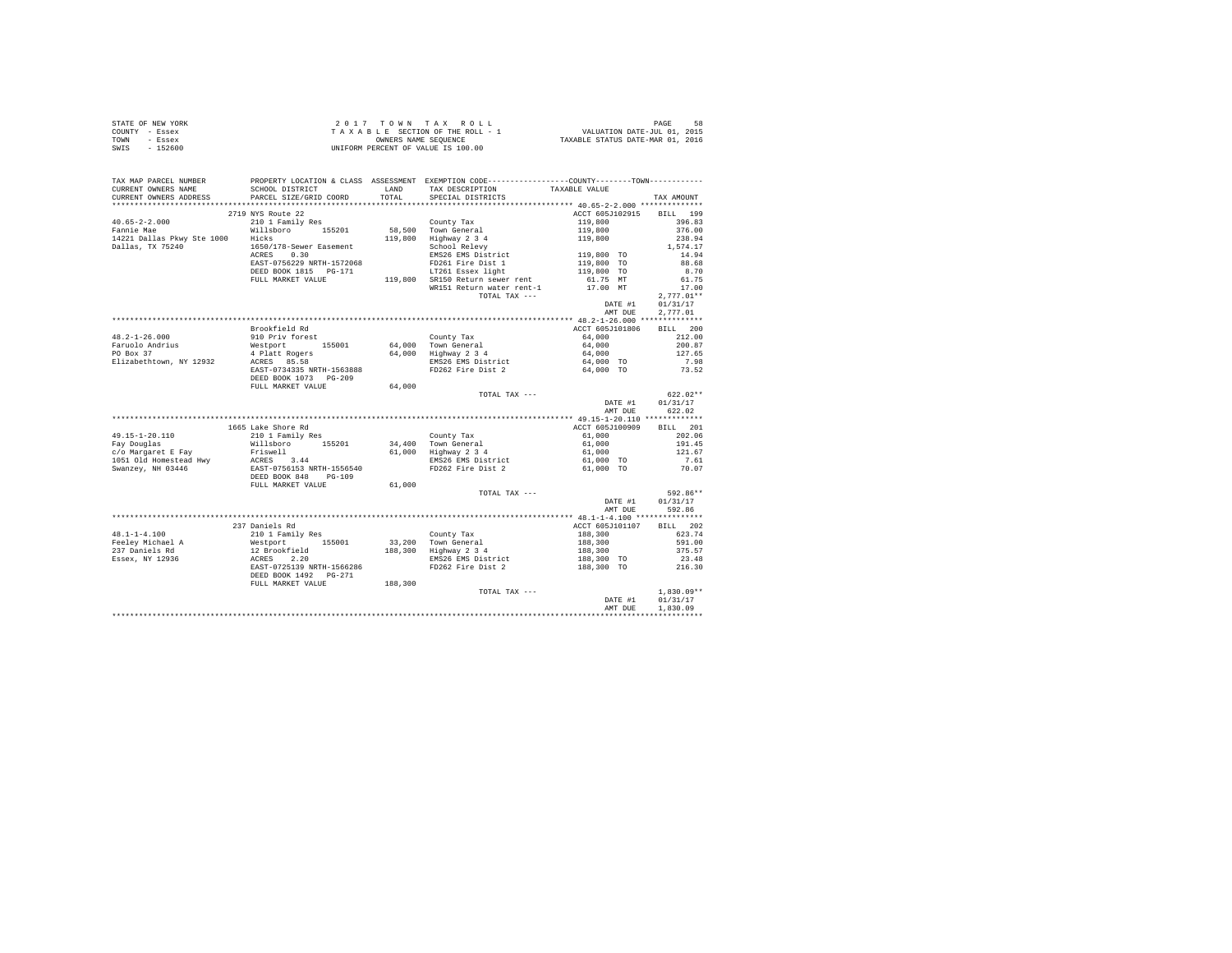| STATE OF NEW YORK      | 2 0 1 7                                                                                       |         | TOWN TAX ROLL                      |                                  | PAGE<br>59   |
|------------------------|-----------------------------------------------------------------------------------------------|---------|------------------------------------|----------------------------------|--------------|
| COUNTY - Essex         |                                                                                               |         | TAXABLE SECTION OF THE ROLL - 1    | VALUATION DATE-JUL 01, 2015      |              |
| TOWN<br>- Essex        |                                                                                               |         | OWNERS NAME SEQUENCE               | TAXABLE STATUS DATE-MAR 01, 2016 |              |
| $-152600$<br>SWIS      |                                                                                               |         | UNIFORM PERCENT OF VALUE IS 100.00 |                                  |              |
|                        |                                                                                               |         |                                    |                                  |              |
| TAX MAP PARCEL NUMBER  | PROPERTY LOCATION & CLASS ASSESSMENT EXEMPTION CODE---------------COUNTY-------TOWN---------- |         |                                    |                                  |              |
| CURRENT OWNERS NAME    | SCHOOL DISTRICT                                                                               | LAND    | TAX DESCRIPTION                    | TAXABLE VALUE                    |              |
| CURRENT OWNERS ADDRESS | PARCEL SIZE/GRID COORD                                                                        | TOTAL.  | SPECIAL DISTRICTS                  |                                  | TAX AMOUNT   |
|                        |                                                                                               |         |                                    |                                  |              |
|                        | Ferris Ln                                                                                     |         |                                    | ACCT 605J102810                  | BILL 203     |
| $57.2 - 3 - 2.000$     | 312 Vac w/imprv                                                                               |         | County Tax                         | 49,400                           | 163.64       |
| Feinbloom Stephen E    | 155001<br>Westport                                                                            | 39,300  | Town General                       | 49,400                           | 155.05       |
| Feinbloom Rose C       | 2 Split Rock                                                                                  | 49,400  | Highway 2 3 4                      | 49,400                           | 98.53        |
| 60 Ferris Ln           | ACRES 37.42                                                                                   |         | EMS26 EMS District                 | 49,400 TO                        | 6.16         |
| Westport, NY 12993     | EAST-0735391 NRTH-1550052                                                                     |         | FD262 Fire Dist 2                  | 49,400 TO                        | 56.74        |
|                        | DEED BOOK 1512 PG-129                                                                         |         |                                    |                                  |              |
|                        | FULL MARKET VALUE                                                                             | 49,400  |                                    |                                  |              |
|                        |                                                                                               |         | TOTAL TAX $---$                    |                                  | $480.12**$   |
|                        |                                                                                               |         |                                    | DATE #1                          | 01/31/17     |
|                        |                                                                                               |         |                                    | AMT DUE                          | 480.12       |
|                        |                                                                                               |         |                                    |                                  |              |
|                        | 60 Ferris Ln                                                                                  |         |                                    | ACCT 605J101511                  | BILL 204     |
| $57.2 - 3 - 4.000$     | 210 1 Family Res                                                                              |         | County Tax                         | 200,700                          | 664.81       |
| Feinbloom Stephen E    | Westport<br>155001                                                                            | 33,200  | Town General                       | 200,700                          | 629.91       |
| Feinbloom Rose C       | 2 Split Rock                                                                                  | 200,700 | Highway 2 3 4                      | 200,700                          | 400.30       |
| 60 Ferris Ln           | ACRES<br>2.20                                                                                 |         | EMS26 EMS District                 | 200,700 TO                       | 25.03        |
| Westport, NY 12993     | EAST-0735785 NRTH-1549212                                                                     |         | FD262 Fire Dist 2                  | 200,700 TO                       | 230.54       |
|                        | DEED BOOK 1512 PG-129                                                                         |         |                                    |                                  |              |
|                        | FULL MARKET VALUE                                                                             | 200,700 |                                    |                                  |              |
|                        |                                                                                               |         | TOTAL TAX ---                      |                                  | $1,950.59**$ |
|                        |                                                                                               |         |                                    | DATE #1                          | 01/31/17     |
|                        |                                                                                               |         |                                    | AMT DUE                          | 1,950.59     |
|                        |                                                                                               |         |                                    |                                  |              |
|                        | 2868 Essex Rd                                                                                 |         |                                    | ACCT 605J103308                  | BILL 205     |
| $40.57 - 3 - 4.000$    | 210 1 Family Res - WTRFNT                                                                     |         | County Tax                         | 488,800                          | 1,619.14     |
| Ferquson Donald Trust  | Willsboro<br>155201                                                                           | 294,200 | Town General                       | 488,800                          | 1,534.14     |
| Ferguson Sandra Trust  | Hicks                                                                                         | 488,800 | Highway 2 3 4                      | 488,800                          | 974.93       |
| 2868 Essex Rd          | 2.0A                                                                                          |         | EMS26 EMS District                 | 488,800 TO                       | 60.96        |
| Essex, NY 12936        | 2.00 BANK1STARSG<br>ACRES                                                                     |         | FD261 Fire Dist 1                  | 488,800 TO                       | 361.84       |
|                        | EAST-0757798 NRTH-1574920                                                                     |         | LT261 Essex light                  | 488,800 TO                       | 35.49        |
|                        | DEED BOOK 1771 PG-55                                                                          |         | WB261 Water B&I                    | 488,800 TO C                     | 132.99       |
|                        | FULL MARKET VALUE                                                                             | 488,800 |                                    |                                  |              |
|                        |                                                                                               |         | TOTAL TAX ---                      |                                  | $4.719.49**$ |
|                        |                                                                                               |         |                                    | DATE #1                          | 01/31/17     |
|                        |                                                                                               |         |                                    | AMT DUE                          | 4,719.49     |
|                        |                                                                                               |         |                                    |                                  |              |
|                        | 1740 Jersey St                                                                                |         |                                    | ACCT 605J180006                  | BILL 206     |
| $39.3 - 4 - 3.000$     | 210 1 Family Res                                                                              |         | County Tax                         | 149,900                          | 496.54       |
| Fiegl Jason            | Willsboro<br>155201                                                                           | 38,300  | Town General                       | 149,900                          | 470.47       |
| Fieql Kristin          | 10 Brookfield Patent                                                                          | 149,900 | Highway 2 3 4                      | 149,900                          | 298.98       |
| 1740 Jersey St         | 7.33<br>ACRES                                                                                 |         | EMS26 EMS District                 | 149,900 TO                       | 18.69        |
| Essex, NY 12936        | EAST-0730926 NRTH-1570198                                                                     |         | FD262 Fire Dist 2                  | 149,900 TO                       | 172.19       |
|                        | DEED BOOK 1540<br>$PG-49$                                                                     |         |                                    |                                  |              |

FULL MARKET VALUE 149,900 TOTAL TAX --- 1,456.87\*\* DATE #1 01/31/17 AMT DUE 1,456.87 \*\*\*\*\*\*\*\*\*\*\*\*\*\*\*\*\*\*\*\*\*\*\*\*\*\*\*\*\*\*\*\*\*\*\*\*\*\*\*\*\*\*\*\*\*\*\*\*\*\*\*\*\*\*\*\*\*\*\*\*\*\*\*\*\*\*\*\*\*\*\*\*\*\*\*\*\*\*\*\*\*\*\*\*\*\*\*\*\*\*\*\*\*\*\*\*\*\*\*\*\*\*\*\*\*\*\*\*\*\*\*\*\*\*\*\*\*\*\*\*\*\*\*\*\*\*\*\*\*\*\*\*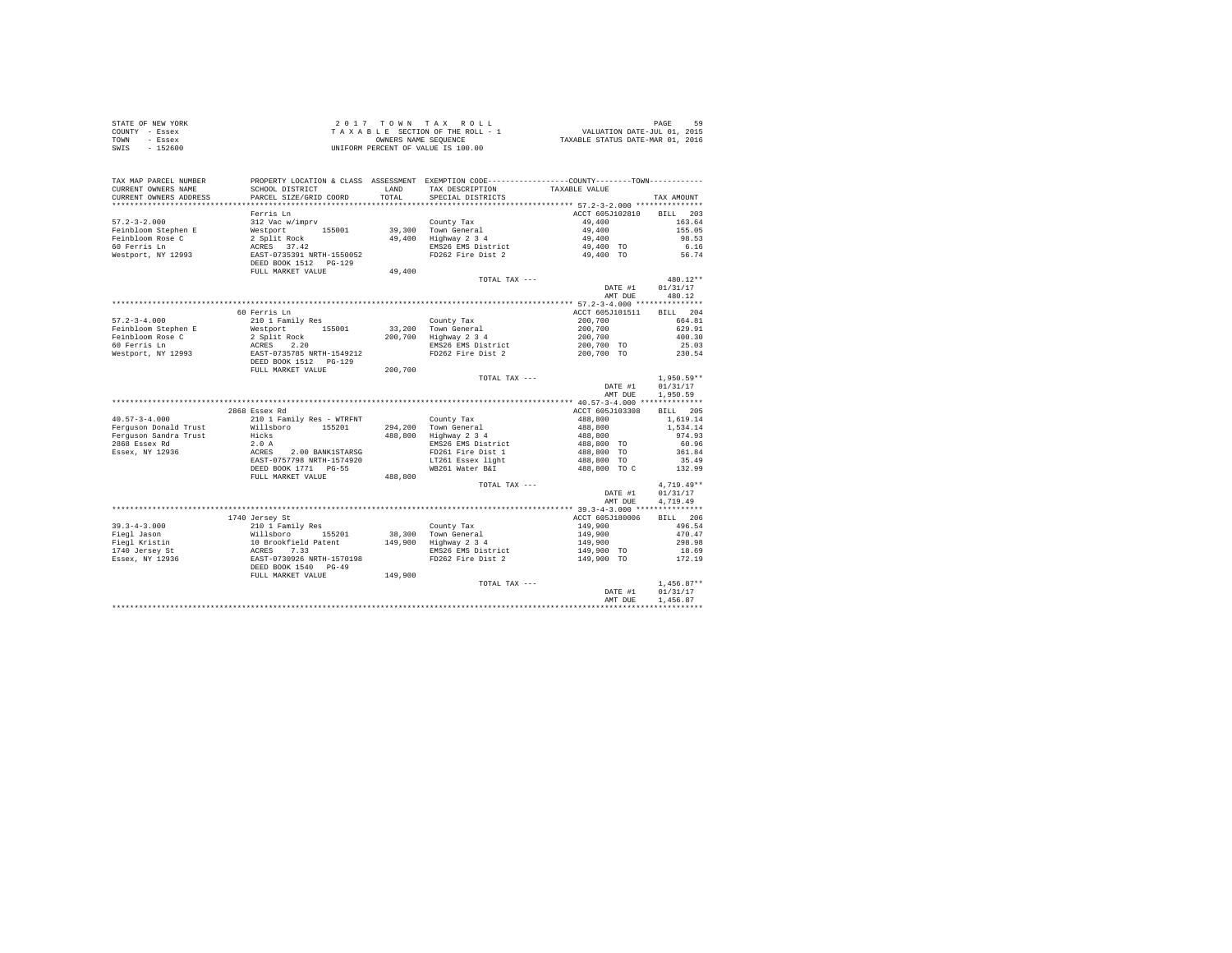| STATE OF NEW YORK | 2017 TOWN TAX ROLL                 | 60<br>PAGE                       |
|-------------------|------------------------------------|----------------------------------|
| COUNTY - Essex    | TAXABLE SECTION OF THE ROLL - 1    | VALUATION DATE-JUL 01, 2015      |
| TOWN<br>- Essex   | OWNERS NAME SEOUENCE               | TAXABLE STATUS DATE-MAR 01, 2016 |
| $-152600$<br>SWIS | UNIFORM PERCENT OF VALUE IS 100.00 |                                  |

| TAX MAP PARCEL NUMBER<br>CURRENT OWNERS NAME<br>CURRENT OWNERS ADDRESS | SCHOOL DISTRICT<br>PARCEL SIZE/GRID COORD | <b>T.AND</b><br>TOTAL | PROPERTY LOCATION & CLASS ASSESSMENT EXEMPTION CODE----------------COUNTY--------TOWN----------<br>TAX DESCRIPTION<br>SPECIAL DISTRICTS | TAXABLE VALUE    | TAX AMOUNT         |
|------------------------------------------------------------------------|-------------------------------------------|-----------------------|-----------------------------------------------------------------------------------------------------------------------------------------|------------------|--------------------|
|                                                                        |                                           |                       |                                                                                                                                         |                  |                    |
|                                                                        | Cross Rd                                  |                       |                                                                                                                                         | ACCT 605J101405  | <b>BILL</b><br>207 |
| $49.3 - 2 - 20.100$                                                    | 321 Abandoned ag                          |                       | County Tax                                                                                                                              | 46,000           | 152.37             |
| Fine Anthony S                                                         | 155201<br>Willsboro                       |                       | 46,000 Town General                                                                                                                     | 46,000           | 144.37             |
| 133 Circular St                                                        | Judd Patent                               | 46,000                | Highway 2 3 4                                                                                                                           | 46,000           | 91.75              |
| Saratoga Springs, NY 12866                                             | 6 Fine Subd 5949                          |                       | EMS26 EMS District                                                                                                                      | 46,000 TO        | 5.74               |
|                                                                        | ACRES 27.00<br>EAST-0754328 NRTH-1555795  |                       | FD262 Fire Dist 2                                                                                                                       | 46,000 TO        | 52.84              |
|                                                                        | DEED BOOK 1513 PG-47                      |                       |                                                                                                                                         |                  |                    |
|                                                                        | FULL MARKET VALUE                         | 46,000                |                                                                                                                                         |                  |                    |
|                                                                        |                                           |                       | TOTAL TAX ---                                                                                                                           |                  | $447.07**$         |
|                                                                        |                                           |                       |                                                                                                                                         | DATE #1          | 01/31/17           |
|                                                                        |                                           |                       |                                                                                                                                         | AMT DUE          | 447.07             |
|                                                                        |                                           |                       |                                                                                                                                         |                  |                    |
|                                                                        | Cross Rd                                  |                       |                                                                                                                                         | ACCT 605Z007002  | BILL 208           |
| $49.3 - 2 - 20.200$                                                    | 120 Field crops                           |                       | AG DIST C 41720                                                                                                                         | 29,311<br>29,311 |                    |
| Fine Anthony S                                                         | 155201<br>Willsboro                       |                       | $32,300$ County Tax                                                                                                                     | 2,989            | 9.90               |
| 133 Circular St                                                        | Judd Patent                               |                       | 32,300 Town General                                                                                                                     | 2,989            | 9.38               |
| Saratoga Springs, NY 12886 1 Fine Subd 5949                            |                                           |                       | Highway 2 3 4                                                                                                                           | 2,989            | 5.96               |
|                                                                        | ACRES<br>13.27                            |                       | EMS26 EMS District 32,300 TO 4.03                                                                                                       |                  |                    |
| MAY BE SUBJECT TO PAYMENT                                              | EAST-0753045 NRTH-1554125                 |                       | FD262 Fire Dist 2                                                                                                                       | 32,300 TO        | 37.10              |
| UNDER AGDIST LAW TIL 2020                                              | DEED BOOK 1490<br>$PG - 319$              |                       |                                                                                                                                         |                  |                    |
|                                                                        | FULL MARKET VALUE                         | 32,300                |                                                                                                                                         |                  |                    |
|                                                                        |                                           |                       | TOTAL TAX ---                                                                                                                           |                  | $66.37**$          |
|                                                                        |                                           |                       |                                                                                                                                         | DATE #1          | 01/31/17           |
|                                                                        |                                           |                       |                                                                                                                                         | AMT DUE          | 66.37              |
|                                                                        |                                           |                       |                                                                                                                                         |                  |                    |
|                                                                        | 1298 Whallons Bay Rd                      |                       |                                                                                                                                         | ACCT 605J175010  | BILL 209           |
| $49.3 - 2 - 21.000$                                                    | 240 Rural res                             |                       | County Tax                                                                                                                              | 103,500          | 342.84             |
| Fine Paul EM                                                           | Willsboro<br>155201                       | 61,800                | Town General                                                                                                                            | 103,500          | 324.84             |
| Beral Valerie                                                          | Friswell                                  | 103,500               | Highway 2 3 4                                                                                                                           | 103,500          | 206.43             |
| 193 Morrell Ave                                                        | 30.8ac                                    |                       | EMS26 EMS District                                                                                                                      | 103,500 TO       | 12.91              |
| Oxford, UK OX4 1NF                                                     | ACRES 30.81                               |                       | FD262 Fire Dist 2                                                                                                                       | 103,500 TO       | 118.89             |
|                                                                        | EAST-0754323 NRTH-1556622                 |                       |                                                                                                                                         |                  |                    |
|                                                                        | DEED BOOK 1515 PG-208                     |                       |                                                                                                                                         |                  |                    |
|                                                                        | FULL MARKET VALUE                         | 103,500               |                                                                                                                                         |                  |                    |
|                                                                        |                                           |                       | TOTAL TAX ---                                                                                                                           |                  | $1.005.91**$       |
|                                                                        |                                           |                       |                                                                                                                                         | DATE #1          | 01/31/17           |
|                                                                        |                                           |                       |                                                                                                                                         | AMT DUE          | 1,005.91           |
|                                                                        |                                           |                       |                                                                                                                                         |                  |                    |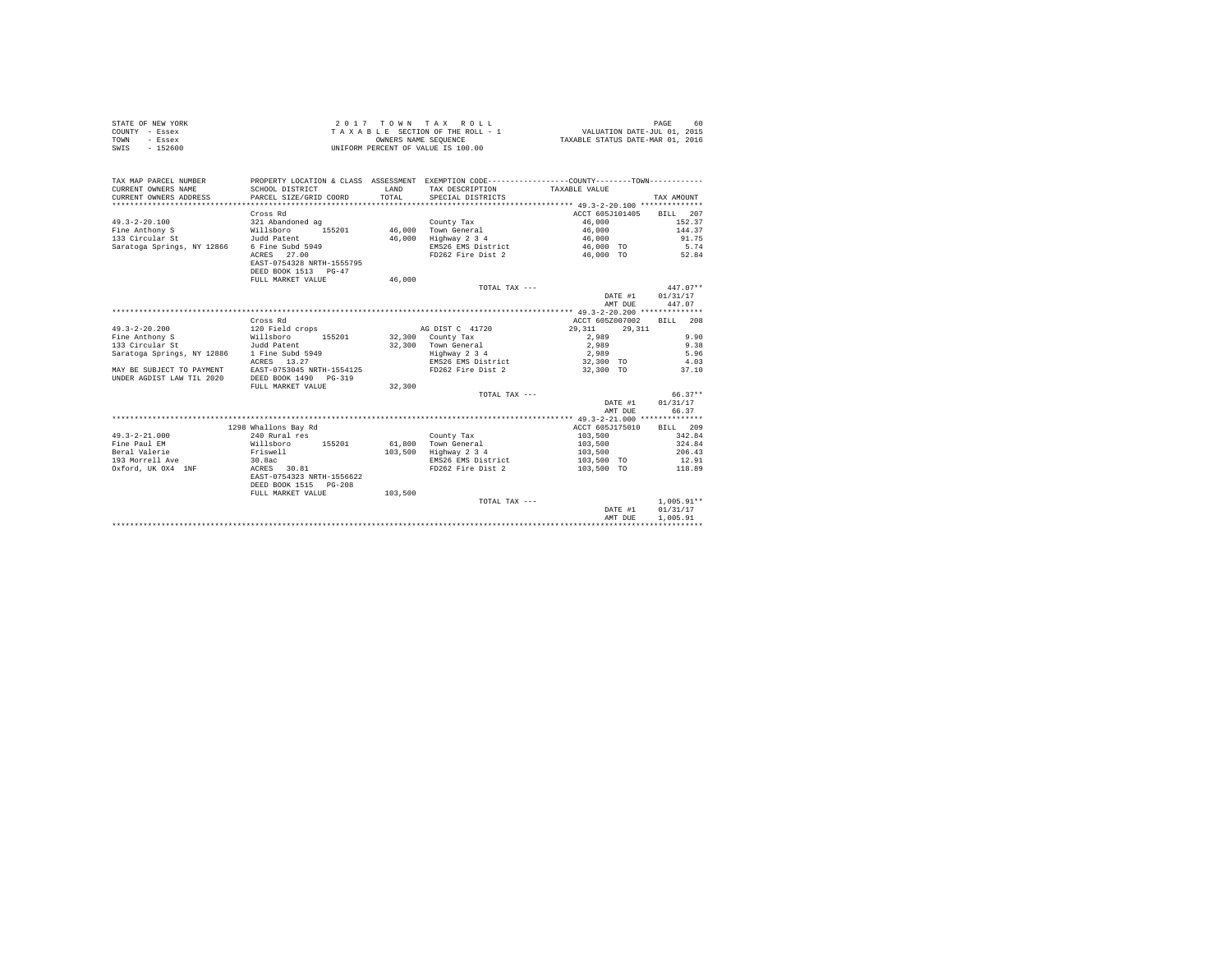| STATE OF NEW YORK | 2017 TOWN TAX ROLL                 | PAGE<br>-61                      |
|-------------------|------------------------------------|----------------------------------|
| COUNTY - Essex    | TAXABLE SECTION OF THE ROLL - 1    | VALUATION DATE-JUL 01, 2015      |
| TOWN<br>$-$ Essex | OWNERS NAME SEOUENCE               | TAXABLE STATUS DATE-MAR 01, 2016 |
| $-152600$<br>SWIS | UNIFORM PERCENT OF VALUE IS 100.00 |                                  |

| TAX MAP PARCEL NUMBER<br>CURRENT OWNERS NAME<br>CURRENT OWNERS ADDRESS | SCHOOL DISTRICT<br>PARCEL SIZE/GRID COORD      | <b>T.AND</b><br>TOTAL | PROPERTY LOCATION & CLASS ASSESSMENT EXEMPTION CODE----------------COUNTY-------TOWN----------<br>TAX DESCRIPTION<br>SPECIAL DISTRICTS | TAXABLE VALUE            | TAX AMOUNT   |
|------------------------------------------------------------------------|------------------------------------------------|-----------------------|----------------------------------------------------------------------------------------------------------------------------------------|--------------------------|--------------|
|                                                                        |                                                |                       |                                                                                                                                        |                          |              |
|                                                                        | 2300 Main St                                   |                       |                                                                                                                                        | ACCT 605J101404 BILL 210 |              |
| $40.73 - 3 - 16.000$                                                   | 210 1 Family Res                               |                       | County Tax                                                                                                                             | 212,600                  | 704.23       |
| Fine Rose M Trust Millsboro                                            | 155201                                         |                       | 52,000 Town General                                                                                                                    | 212,600                  | 667.26       |
| 15 Senior Ln Apt 5                                                     | Potts                                          |                       | 212,600 Highway 2 3 4                                                                                                                  | 212,600                  | 424.04       |
| Willsboro, NY 12996-3957 1479/295 Life Estate Rose                     |                                                |                       | EMS26 EMS District                                                                                                                     | 212,600 TO               | 26.51        |
|                                                                        | 1661/92-Easement                               |                       | FD261 Fire Dist 1                                                                                                                      | 212,600 TO               | 157.38       |
|                                                                        | 0.20<br>ACRES                                  |                       | LT261 Essex light                                                                                                                      | 212,600 TO               | 15.43        |
|                                                                        | EAST-0757047 NRTH-1571701                      |                       |                                                                                                                                        |                          |              |
|                                                                        | DEED BOOK 1479 PG-295                          |                       |                                                                                                                                        |                          |              |
|                                                                        | FULL MARKET VALUE                              | 212,600               |                                                                                                                                        |                          |              |
|                                                                        |                                                |                       | TOTAL TAX ---                                                                                                                          |                          | $1,994.85**$ |
|                                                                        |                                                |                       |                                                                                                                                        | DATE #1                  | 01/31/17     |
|                                                                        |                                                |                       |                                                                                                                                        | AMT DUE                  | 1,994.85     |
|                                                                        |                                                |                       |                                                                                                                                        |                          |              |
|                                                                        | Cross Rd                                       |                       |                                                                                                                                        | ACCT 605Z007005          | BILL<br>211  |
| $49.3 - 2 - 20.500$                                                    | 120 Field crops 5 6 6 8 8 8 8 8 8 8 9 1 8 7 20 |                       |                                                                                                                                        | 27.597<br>27.597         |              |
| Fine Rose M Trust                                                      | 155201 29,300 County Tax<br>Willsboro          |                       |                                                                                                                                        | 1,703                    | 5.64         |
| Fine-Lease Paul H                                                      | Judd Patent                                    |                       | 29,300 Town General<br>Highway 2 3 4                                                                                                   | 1,703                    | 5.35         |
| c/o Mariko D Fine Lease                                                | 3 Fine Subd 5949                               |                       |                                                                                                                                        | 1,703                    | 3.40         |
| PO Box 97                                                              | ACRES 10.26 BANKWALDEN                         |                       | EMS26 EMS District                                                                                                                     | 29,300 TO                | 3.65         |
| Essex, NY 12936                                                        | EAST-0753098 NRTH-1555032                      |                       | FD262 Fire Dist 2                                                                                                                      | 29,300 TO                | 33.66        |
|                                                                        | DEED BOOK 1491 PG-5                            |                       |                                                                                                                                        |                          |              |
| MAY BE SUBJECT TO PAYMENT                                              | FULL MARKET VALUE                              | 29,300                |                                                                                                                                        |                          |              |
| UNDER AGDIST LAW TIL 2020                                              |                                                |                       |                                                                                                                                        |                          |              |
|                                                                        |                                                |                       | TOTAL TAX ---                                                                                                                          |                          | $51.70**$    |
|                                                                        |                                                |                       |                                                                                                                                        | DATE #1                  | 01/31/17     |
|                                                                        |                                                |                       |                                                                                                                                        | AMT DUE                  | 51.70        |
|                                                                        | 2234 Lake Shore Rd                             |                       |                                                                                                                                        | ACCT 605J101302          | BILL 212     |
| $40.73 - 6 - 12.000$                                                   | 210 1 Family Res                               |                       | County Tax                                                                                                                             | 160,000                  | 530.00       |
| Fine-Lease Mariko D                                                    | Willsboro 155201                               |                       | 58.500 Town General                                                                                                                    | 160,000                  | 502.17       |
| PO Box 97                                                              | Potts                                          | 160,000               | Highway 2 3 4                                                                                                                          | 160,000                  | 319.12       |
| Essex, NY 12936                                                        | 1661/88-Easement                               |                       | EMS26 EMS District                                                                                                                     | 160,000 TO               | 19.95        |
|                                                                        | 0.30 BANKWALDEN<br>ACRES                       |                       | FD261 Fire Dist 1                                                                                                                      | 160,000 TO               | 118.44       |
|                                                                        | EAST-0757393 NRTH-1570094                      |                       | LT261 Essex light                                                                                                                      | $160,000$ TO             | 11.62        |
|                                                                        | DEED BOOK 1199    PG-31                        |                       | SR150 Return sewer rent                                                                                                                | 932.28 MT                | 932.28       |
|                                                                        | FULL MARKET VALUE                              |                       | 160,000 WR151 Return water rent-1                                                                                                      | 493.01 MT                | 493.01       |
|                                                                        |                                                |                       | TOTAL TAX ---                                                                                                                          |                          | $2.926.59**$ |
|                                                                        |                                                |                       |                                                                                                                                        | DATE #1                  | 01/31/17     |
|                                                                        |                                                |                       |                                                                                                                                        | AMT DUE                  | 2.926.59     |
|                                                                        |                                                |                       |                                                                                                                                        |                          |              |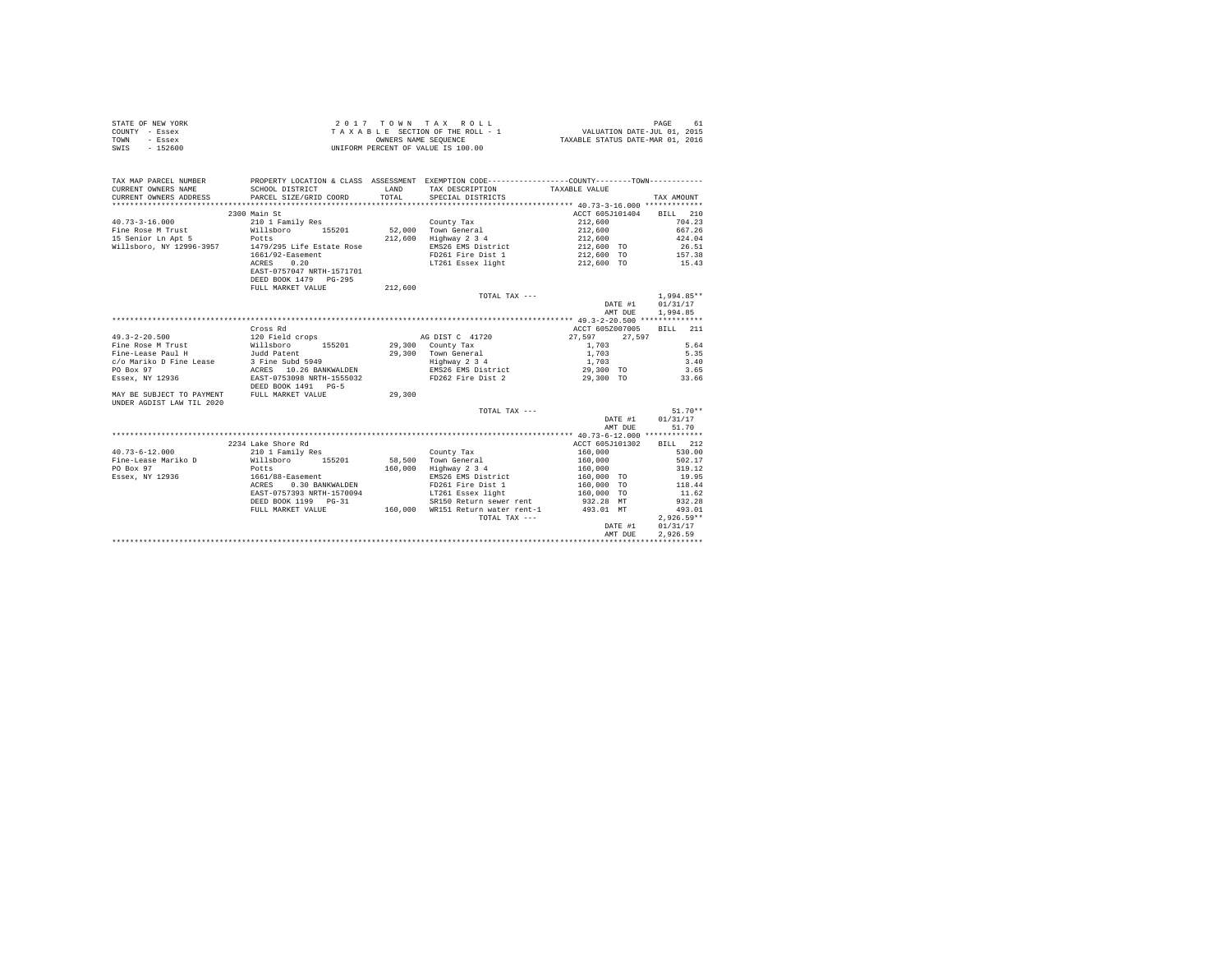| COUNTY - Essex<br>TOWN<br>- Essex<br>SWTS<br>$-152600$                   |                                                                                                                                                            | OWNERS NAME SEQUENCE | TAXABLE SECTION OF THE ROLL - 1<br>UNIFORM PERCENT OF VALUE IS 100.00                         |                                                        |                    |
|--------------------------------------------------------------------------|------------------------------------------------------------------------------------------------------------------------------------------------------------|----------------------|-----------------------------------------------------------------------------------------------|--------------------------------------------------------|--------------------|
| TAX MAP PARCEL NUMBER                                                    |                                                                                                                                                            |                      | PROPERTY LOCATION & CLASS ASSESSMENT EXEMPTION CODE---------------COUNTY-------TOWN---------- |                                                        |                    |
| CURRENT OWNERS NAME                                                      | SCHOOL DISTRICT                                                                                                                                            | LAND                 | TAX DESCRIPTION<br>SPECIAL DISTRICTS                                                          | TAXABLE VALUE                                          |                    |
| CURRENT OWNERS ADDRESS                                                   | PARCEL SIZE/GRID COORD                                                                                                                                     | TOTAL                |                                                                                               |                                                        | TAX AMOUNT         |
|                                                                          |                                                                                                                                                            |                      |                                                                                               |                                                        |                    |
|                                                                          | Lake Shore Rd                                                                                                                                              |                      |                                                                                               | ACCT 605J100603                                        | BILL 213           |
| $49.4 - 1 - 1.000$                                                       | 314 Rural vac<10                                                                                                                                           |                      | County Tax                                                                                    | 24,300<br>24,300                                       | 80.49              |
| Fine-Lease Mariko D<br>5020 Rte 9W                                       | Willsboro 155201<br>Judd                                                                                                                                   |                      | County rax<br>24,300 Town General<br>24,300 Highway 2 3 4                                     | 24,300                                                 | 76.27<br>48.47     |
| Newburgh, NY 12550                                                       | 00005.30                                                                                                                                                   |                      |                                                                                               | 24,300 TO                                              | 3.03               |
|                                                                          | ACRES 5.30 BANKWALDEN<br>EAST-0756445 NRTH-1555441                                                                                                         |                      | EMS26 EMS District<br>FD262 Fire Dist 2                                                       | 24,300 TO                                              | 27.91              |
|                                                                          | DEED BOOK 1429 PG-100                                                                                                                                      |                      |                                                                                               |                                                        |                    |
|                                                                          | FULL MARKET VALUE                                                                                                                                          | 24,300               |                                                                                               |                                                        |                    |
|                                                                          |                                                                                                                                                            |                      | TOTAL TAX ---                                                                                 |                                                        | $236.17**$         |
|                                                                          |                                                                                                                                                            |                      |                                                                                               | DATE #1                                                | 01/31/17<br>236.17 |
|                                                                          |                                                                                                                                                            |                      |                                                                                               | AMT DUE                                                |                    |
|                                                                          | 1849 Lake Shore Rd                                                                                                                                         |                      |                                                                                               | ACCT 605J102503                                        | BILL 214           |
| $49.11 - 1 - 56.000$                                                     | 270 Mfg housing - WTRFNT                                                                                                                                   |                      | County Tax                                                                                    | 234,700                                                | 777.44             |
| Fine-Lease Mariko D                                                      | Willsboro 155201                                                                                                                                           |                      | 228,500 Town General                                                                          |                                                        | 736.63             |
| PO Box 97                                                                | Wharton                                                                                                                                                    |                      | 228,500   Town General<br>234,700   Highway 2 3 4                                             | $234,700$<br>$234,700$<br>$234,700$ TO<br>$234,700$ TO | 468.12             |
| Essex, NY 12936                                                          |                                                                                                                                                            |                      | EMS26 EMS District<br>FD261 Fire Dist 1                                                       |                                                        | 29.27              |
|                                                                          | ACRES 1.26 BANKWALDEN<br>EAST-0757550 NRTH-1560931<br>DEED BOOK 1326 PG-73                                                                                 |                      |                                                                                               |                                                        | 173.74             |
|                                                                          |                                                                                                                                                            |                      |                                                                                               |                                                        |                    |
|                                                                          | FULL MARKET VALUE                                                                                                                                          | 234,700              |                                                                                               |                                                        | $2.185.20**$       |
|                                                                          |                                                                                                                                                            |                      | TOTAL TAX ---                                                                                 | DATE #1                                                | 01/31/17           |
|                                                                          |                                                                                                                                                            |                      |                                                                                               | AMT DUE                                                | 2.185.20           |
|                                                                          |                                                                                                                                                            |                      |                                                                                               |                                                        |                    |
|                                                                          | Jersey St                                                                                                                                                  |                      |                                                                                               | ACCT 605J104502                                        | <b>BILL</b> 215    |
| $39.3 - 1 - 19.002$                                                      |                                                                                                                                                            |                      | County Tax                                                                                    |                                                        | 162.31             |
| Finucane William                                                         |                                                                                                                                                            |                      | 49,000 Town General<br>49,000 Highway 2 3 4                                                   | 49,000<br>49,000                                       | 153.79             |
| 1637 Jersey St                                                           |                                                                                                                                                            |                      |                                                                                               | 49,000                                                 | 97.73              |
| Essex, NY 12936                                                          |                                                                                                                                                            |                      | EMS26 EMS District<br>FD262 Fire Dist 2                                                       | 49,000 TO<br>49,000 TO                                 | 6.11               |
|                                                                          | %322 Rural vac>10<br>%1118boro 155201<br>%1118boro 155201<br>& Brookfield<br>ACRES 50.00<br>EXBT-0728216 NRTH-1569039<br>DEED BOOK 1045 PG-311             |                      |                                                                                               |                                                        | 56.29              |
|                                                                          | FULL MARKET VALUE                                                                                                                                          | 49,000               |                                                                                               |                                                        |                    |
|                                                                          |                                                                                                                                                            |                      | TOTAL TAX ---                                                                                 |                                                        | $476.23**$         |
|                                                                          |                                                                                                                                                            |                      |                                                                                               | DATE #1<br>AMT DUE                                     | 01/31/17<br>476.23 |
|                                                                          |                                                                                                                                                            |                      |                                                                                               |                                                        |                    |
|                                                                          | Jersey St                                                                                                                                                  |                      |                                                                                               | ACCT 605J102201 BILL 216                               |                    |
| $39.3 - 1 - 9.110$                                                       |                                                                                                                                                            |                      | AG DIST C 41720                                                                               | 14,378<br>14,378                                       |                    |
| Finucane William M<br>Finucane Kalora K                                  |                                                                                                                                                            |                      |                                                                                               | 8,622                                                  | 28.56<br>27.06     |
|                                                                          |                                                                                                                                                            |                      | 23,000 County Tax<br>23,000 Town General<br>Highway 2 3 4<br>EMS26 EMS District               | 8,622<br>8,622                                         | 17.20              |
| 1637 Jersey St<br>$Essex, NY$ 12936                                      |                                                                                                                                                            |                      |                                                                                               | 23,000 TO                                              | 2.87               |
|                                                                          | % ersey st<br>322 Rural vac>10<br>31 Brookfield<br>3 Brookfield<br>ERST 15300<br>ERST 0728049 NRTH-1570584<br>DEED BOOK 925 PG-207<br>DEED BOOK 925 PG-207 |                      | FD262 Fire Dist 2                                                                             | 23,000 TO                                              | 26.42              |
| MAY BE SUBJECT TO PAYMENT FULL MARKET VALUE<br>UNDER AGDIST LAW TIL 2020 |                                                                                                                                                            | 23,000               |                                                                                               |                                                        |                    |
|                                                                          |                                                                                                                                                            |                      | TOTAL TAX ---                                                                                 |                                                        | $102.11**$         |
|                                                                          |                                                                                                                                                            |                      |                                                                                               | DATE #1                                                | 01/31/17           |
|                                                                          |                                                                                                                                                            |                      |                                                                                               | AMT DUE                                                | 102.11             |
|                                                                          |                                                                                                                                                            |                      |                                                                                               |                                                        |                    |

STATE OF NEW YORK  $2017$   $70$   $W$   $T$  A X  $R$  O  $L$  L  $L$  PAGE 62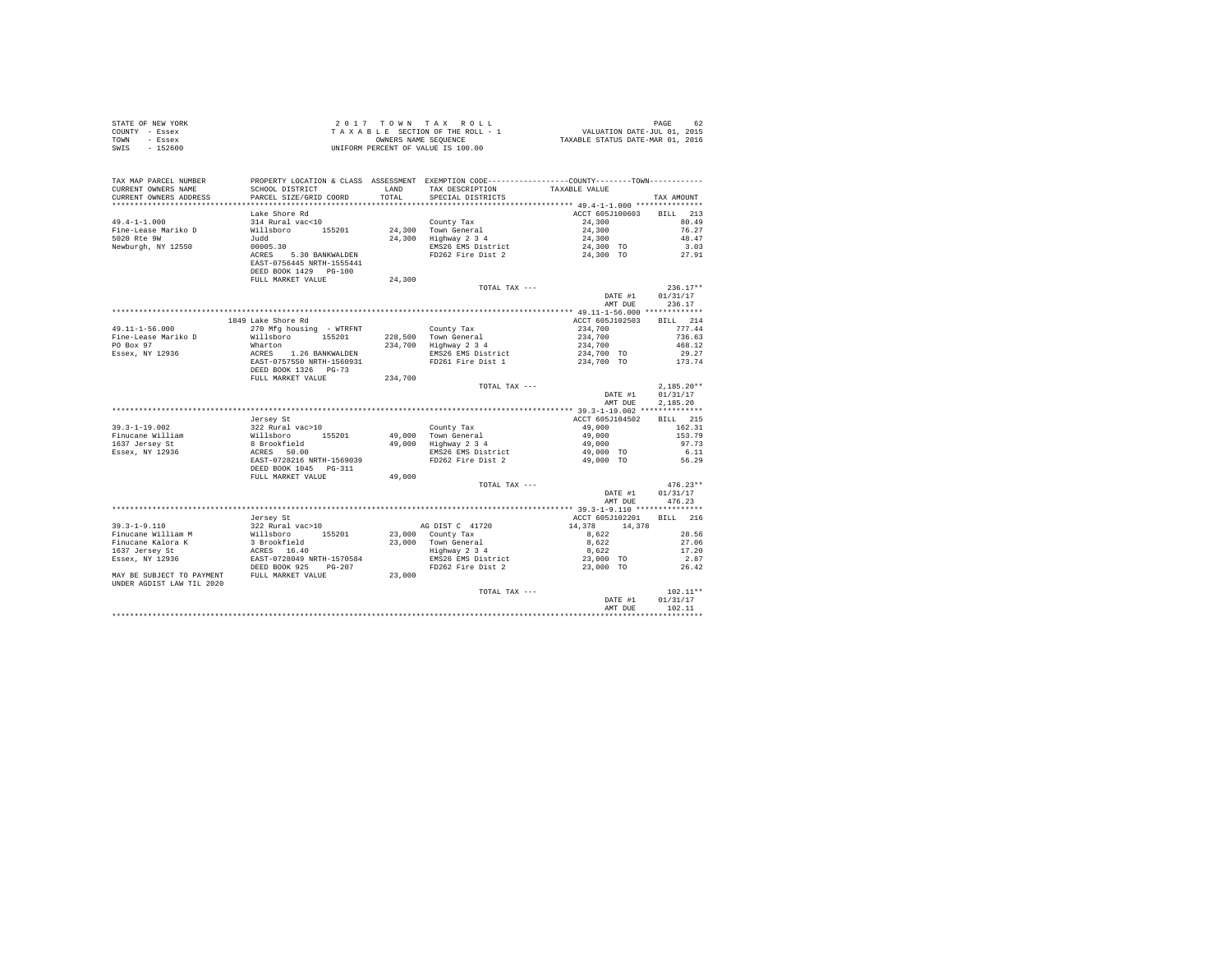| STATE OF NEW YORK | $2.017$ TOWN TAX ROLL              | 63<br>PAGE                       |
|-------------------|------------------------------------|----------------------------------|
| COUNTY - Essex    | TAXABLE SECTION OF THE ROLL - 1    | VALUATION DATE-JUL 01, 2015      |
| TOWN<br>- Essex   | OWNERS NAME SEOUENCE               | TAXABLE STATUS DATE-MAR 01, 2016 |
| $-152600$<br>SWIS | UNIFORM PERCENT OF VALUE IS 100.00 |                                  |

| TAX MAP PARCEL NUMBER<br>CURRENT OWNERS NAME<br>CURRENT OWNERS ADDRESS | SCHOOL DISTRICT<br>PARCEL SIZE/GRID COORD              | LAND<br>TOTAL. | PROPERTY LOCATION & CLASS ASSESSMENT EXEMPTION CODE---------------COUNTY-------TOWN---------<br>TAX DESCRIPTION<br>SPECIAL DISTRICTS | TAXABLE VALUE   | TAX AMOUNT   |
|------------------------------------------------------------------------|--------------------------------------------------------|----------------|--------------------------------------------------------------------------------------------------------------------------------------|-----------------|--------------|
|                                                                        |                                                        |                |                                                                                                                                      |                 |              |
|                                                                        | 1637 Jersey St                                         |                |                                                                                                                                      | ACCT 605J174003 | BILL 217     |
| $39.3 - 1 - 9.202$                                                     | 210 1 Family Res                                       |                | County Tax                                                                                                                           | 235,200         | 779.09       |
| Finucane William M                                                     | Willsboro<br>155201                                    |                | 35,300 Town General                                                                                                                  | 235,200         | 738.19       |
| Finucane Kalora K                                                      | 3p Rogers Brookfield Tr                                | 235,200        | Highway 2 3 4                                                                                                                        | 235,200         | 469.11       |
| 1637 Jersey St                                                         | ACRES 4.30 BANK WFARGO                                 |                | EMS26 EMS District                                                                                                                   | 235,200 TO      | 29.33        |
| Essex, NY 12936                                                        | EAST-0728160 NRTH-1570358<br>DEED BOOK 925<br>$PG-204$ |                | FD262 Fire Dist 2                                                                                                                    | 235,200 TO      | 270.17       |
|                                                                        | FULL MARKET VALUE                                      | 235,200        |                                                                                                                                      |                 |              |
|                                                                        |                                                        |                | TOTAL TAX ---                                                                                                                        |                 | $2.285.89**$ |
|                                                                        |                                                        |                |                                                                                                                                      | DATE #1         | 01/31/17     |
|                                                                        |                                                        |                |                                                                                                                                      | AMT DUE         | 2.285.89     |
|                                                                        |                                                        |                |                                                                                                                                      |                 |              |
|                                                                        | Spear Rd                                               |                |                                                                                                                                      | ACCT 605J189004 | BILL 218     |
| $39.3 - 1 - 10.112$                                                    | 322 Rural vac>10                                       |                | AG DIST C 41720                                                                                                                      | 7.793           | 7.793        |
| Finucane William M                                                     | Willsboro<br>155201                                    |                | 22,400 County Tax                                                                                                                    | 14,607          | 48.39        |
| Finucane Kalora K                                                      | 3 Brookfield                                           |                | 22.400 Town General                                                                                                                  | 14,607          | 45.85        |
| 1637 Jersey St                                                         | Life Use Ivers & Elaine                                |                | Highway 2 3 4                                                                                                                        | 14,607          | 29.13        |
| Essex, NY 12936                                                        | Knapp By Bk 925 Pg 207                                 |                | EMS26 EMS District                                                                                                                   | 22,400 TO       | 2.79         |
|                                                                        | ACRES 20.40                                            |                | FD262 Fire Dist 2                                                                                                                    | 22,400 TO       | 25.73        |
| MAY BE SUBJECT TO PAYMENT                                              | EAST-0727813 NRTH-1571782                              |                |                                                                                                                                      |                 |              |
| UNDER AGDIST LAW TIL 2020                                              | DEED BOOK 925<br>$PG-207$                              |                |                                                                                                                                      |                 |              |
|                                                                        | FULL MARKET VALUE                                      | 22,400         |                                                                                                                                      |                 |              |
|                                                                        |                                                        |                | TOTAL TAX ---                                                                                                                        |                 | $151.89**$   |
|                                                                        |                                                        |                |                                                                                                                                      | DATE #1         | 01/31/17     |
|                                                                        |                                                        |                |                                                                                                                                      | AMT DUE         | 151.89       |
|                                                                        |                                                        |                |                                                                                                                                      |                 |              |
|                                                                        | 834 Walker Rd                                          |                |                                                                                                                                      | ACCT 605J100601 | BILL 219     |
| $48.76 - 1 - 12.000$                                                   | 210 1 Family Res                                       |                | County Tax                                                                                                                           | 168,000         | 556.50       |
| Fitzgerald Rita-Ann                                                    | Willsboro<br>155201                                    |                | 34.000 Town General                                                                                                                  | 168,000         | 527.28       |
| 834 Walker Rd                                                          | Friswell                                               | 168,000        | Highway 2 3 4                                                                                                                        | 168,000         | 335.08       |
| Essex, NY 12936                                                        | 1399/333 Life Estate To                                |                | EMS26 EMS District                                                                                                                   | 168,000 TO      | 20.95        |
|                                                                        | Ronald & Rita Fitzgerald                               |                | FD262 Fire Dist 2                                                                                                                    | 168,000 TO      | 192.98       |
| PRIOR OWNER ON 3/01/2016                                               | ACRES<br>3.00                                          |                | LT262 Whallonsburg light                                                                                                             | 168,000 TO      | 36.22        |
| DArgento Ellen                                                         | EAST-0743265 NRTH-1555170                              |                |                                                                                                                                      |                 |              |
|                                                                        | DEED BOOK 1836 PG-297                                  |                |                                                                                                                                      |                 |              |
|                                                                        | FULL MARKET VALUE                                      | 168,000        |                                                                                                                                      |                 |              |
|                                                                        |                                                        |                | TOTAL TAX ---                                                                                                                        |                 | $1.669.01**$ |
|                                                                        |                                                        |                |                                                                                                                                      | DATE #1         | 01/31/17     |
|                                                                        |                                                        |                |                                                                                                                                      | AMT DUE         | 1,669.01     |
|                                                                        |                                                        |                |                                                                                                                                      |                 |              |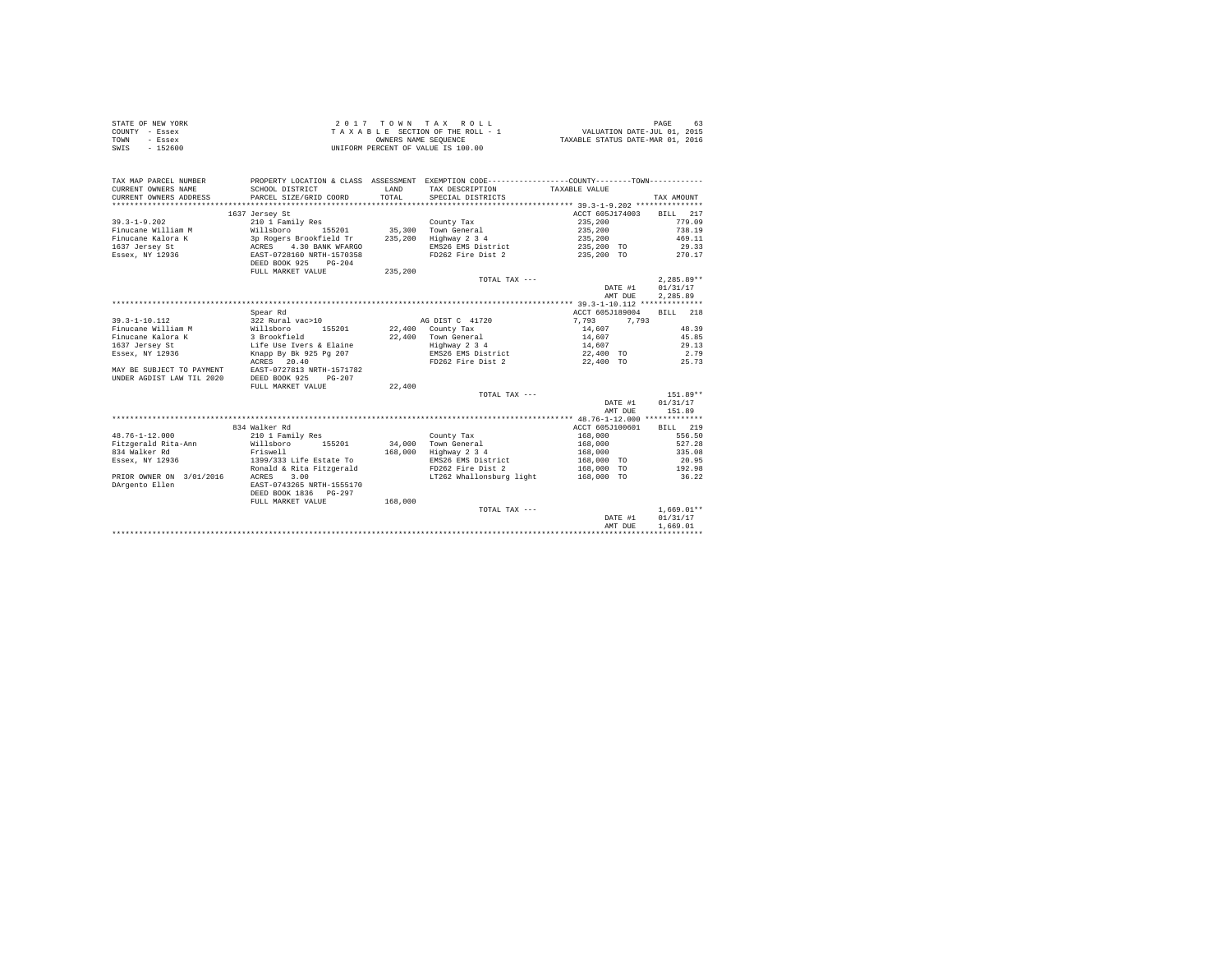| COUNTY - Essex<br>TOWN<br>- Essex                                                                                                                                                                                                                                                                                                                                                                                  | TAXABLE SECTION OF THE ROLL - 1<br>OWNERS NAME SEOUENCE                                         |         |                                                                                                                                     | VALUATION DATE-JUL 01, 2015<br>TAXABLE STATUS DATE-MAR 01, 2016 |                                                     |  |
|--------------------------------------------------------------------------------------------------------------------------------------------------------------------------------------------------------------------------------------------------------------------------------------------------------------------------------------------------------------------------------------------------------------------|-------------------------------------------------------------------------------------------------|---------|-------------------------------------------------------------------------------------------------------------------------------------|-----------------------------------------------------------------|-----------------------------------------------------|--|
| SWTS<br>$-152600$                                                                                                                                                                                                                                                                                                                                                                                                  |                                                                                                 |         | UNIFORM PERCENT OF VALUE IS 100.00                                                                                                  |                                                                 |                                                     |  |
| TAX MAP PARCEL NUMBER                                                                                                                                                                                                                                                                                                                                                                                              | PROPERTY LOCATION & CLASS ASSESSMENT EXEMPTION CODE----------------COUNTY--------TOWN---------- |         |                                                                                                                                     |                                                                 |                                                     |  |
| CURRENT OWNERS NAME                                                                                                                                                                                                                                                                                                                                                                                                |                                                                                                 |         |                                                                                                                                     |                                                                 |                                                     |  |
| CURRENT OWNERS ADDRESS                                                                                                                                                                                                                                                                                                                                                                                             | SCHOOL DISTRICT<br>PARCEL SIZE/GRID COORD                                                       |         |                                                                                                                                     |                                                                 | TAX AMOUNT                                          |  |
|                                                                                                                                                                                                                                                                                                                                                                                                                    |                                                                                                 |         |                                                                                                                                     |                                                                 |                                                     |  |
|                                                                                                                                                                                                                                                                                                                                                                                                                    | 39 Block House Rd                                                                               |         |                                                                                                                                     | ACCT 605J190001 BILL 220                                        |                                                     |  |
|                                                                                                                                                                                                                                                                                                                                                                                                                    |                                                                                                 |         |                                                                                                                                     |                                                                 |                                                     |  |
|                                                                                                                                                                                                                                                                                                                                                                                                                    |                                                                                                 |         |                                                                                                                                     |                                                                 | $208, 250$<br>208,250<br>689.82<br>653.61<br>415.36 |  |
|                                                                                                                                                                                                                                                                                                                                                                                                                    |                                                                                                 |         |                                                                                                                                     |                                                                 |                                                     |  |
|                                                                                                                                                                                                                                                                                                                                                                                                                    |                                                                                                 |         | Eighway 2 3 4 208,250<br>EMS26 EMS District 416,500 TO                                                                              |                                                                 | 415.36                                              |  |
|                                                                                                                                                                                                                                                                                                                                                                                                                    |                                                                                                 |         |                                                                                                                                     |                                                                 | 51.94                                               |  |
| $\begin{tabular}{l c c c c c c c c} \multicolumn{3}{c c c c} \multicolumn{3}{c c c} \multicolumn{3}{c c c} \multicolumn{3}{c c c} \multicolumn{3}{c c c} \multicolumn{3}{c c} \multicolumn{3}{c c} \multicolumn{3}{c c} \multicolumn{3}{c c} \multicolumn{3}{c c} \multicolumn{3}{c c} \multicolumn{3}{c c} \multicolumn{3}{c c} \multicolumn{3}{c c} \multicolumn{3}{c c} \multicolumn{3}{c c} \multicolumn{3}{c$ |                                                                                                 |         | FD261 Fire Dist 1 416,500 TO 308.32                                                                                                 |                                                                 |                                                     |  |
|                                                                                                                                                                                                                                                                                                                                                                                                                    |                                                                                                 |         | TOTAL TAX ---                                                                                                                       |                                                                 | $2,119.05**$                                        |  |
|                                                                                                                                                                                                                                                                                                                                                                                                                    |                                                                                                 |         |                                                                                                                                     | $2,119.05*$<br>DATE #1 $01/31/17$                               |                                                     |  |
|                                                                                                                                                                                                                                                                                                                                                                                                                    |                                                                                                 |         |                                                                                                                                     | AMT DUE                                                         | 2,119.05                                            |  |
|                                                                                                                                                                                                                                                                                                                                                                                                                    |                                                                                                 |         |                                                                                                                                     |                                                                 |                                                     |  |
|                                                                                                                                                                                                                                                                                                                                                                                                                    | 31 Block House Rd                                                                               |         |                                                                                                                                     | ACCT 605J193001                                                 | BILL 221                                            |  |
|                                                                                                                                                                                                                                                                                                                                                                                                                    |                                                                                                 |         |                                                                                                                                     |                                                                 |                                                     |  |
|                                                                                                                                                                                                                                                                                                                                                                                                                    |                                                                                                 |         |                                                                                                                                     |                                                                 |                                                     |  |
|                                                                                                                                                                                                                                                                                                                                                                                                                    |                                                                                                 |         |                                                                                                                                     |                                                                 |                                                     |  |
|                                                                                                                                                                                                                                                                                                                                                                                                                    |                                                                                                 |         |                                                                                                                                     |                                                                 |                                                     |  |
|                                                                                                                                                                                                                                                                                                                                                                                                                    |                                                                                                 |         |                                                                                                                                     |                                                                 |                                                     |  |
| $\begin{tabular}{lcccccc} \multicolumn{1}{c}{\textbf{F1c} \textbf{14, 300}} & $\textbf{13, 300}$ & $\textbf{13, 300}$ & $\textbf{13, 300}$ & $\textbf{22, 100}$ & $\textbf{2, 100}$ & $\textbf{2, 100}$\\ \textbf{F1c} \textbf{1c} \textbf{1d} \textbf{2d} \textbf{2e} \textbf{2d} \textbf{2e} \textbf{2d} \textbf{2e} \textbf{2d} \textbf{2e} \textbf{2d} \textbf{2e} \textbf{2d} \textbf{2$                      |                                                                                                 |         |                                                                                                                                     |                                                                 |                                                     |  |
|                                                                                                                                                                                                                                                                                                                                                                                                                    | FULL MARKET VALUE                                                                               | 14,300  |                                                                                                                                     |                                                                 |                                                     |  |
|                                                                                                                                                                                                                                                                                                                                                                                                                    |                                                                                                 |         | TOTAL TAX ---                                                                                                                       |                                                                 | $133.14**$                                          |  |
|                                                                                                                                                                                                                                                                                                                                                                                                                    |                                                                                                 |         |                                                                                                                                     | DATE #1 01/31/17<br>AMT DUE                                     | 133.14                                              |  |
|                                                                                                                                                                                                                                                                                                                                                                                                                    |                                                                                                 |         |                                                                                                                                     |                                                                 |                                                     |  |
|                                                                                                                                                                                                                                                                                                                                                                                                                    | 4 Elm St                                                                                        |         |                                                                                                                                     | ACCT 605J100113 BILL 222                                        |                                                     |  |
|                                                                                                                                                                                                                                                                                                                                                                                                                    |                                                                                                 |         |                                                                                                                                     |                                                                 |                                                     |  |
|                                                                                                                                                                                                                                                                                                                                                                                                                    |                                                                                                 |         | County Tax<br>45,500 Town General                                                                                                   | 145,800<br>145,800                                              | 482.96<br>457.61                                    |  |
|                                                                                                                                                                                                                                                                                                                                                                                                                    |                                                                                                 |         | 145,800 Highway 2 3 4                                                                                                               |                                                                 |                                                     |  |
|                                                                                                                                                                                                                                                                                                                                                                                                                    |                                                                                                 |         | 10 Highway 2 3 14<br>290.80 EMS26 EMS26 14 145,800<br>290.80 EMS26 EMS26 14 145,800 TO 18.18<br>29161 Fire Dist 1 145,800 TO 107.93 |                                                                 |                                                     |  |
|                                                                                                                                                                                                                                                                                                                                                                                                                    |                                                                                                 |         |                                                                                                                                     |                                                                 |                                                     |  |
|                                                                                                                                                                                                                                                                                                                                                                                                                    |                                                                                                 |         | LT261 Essex light                                                                                                                   | 145,800 TO                                                      | 10.58                                               |  |
|                                                                                                                                                                                                                                                                                                                                                                                                                    |                                                                                                 |         |                                                                                                                                     |                                                                 |                                                     |  |
| Flinn Jason                                                                                                                                                                                                                                                                                                                                                                                                        |                                                                                                 | 145,800 |                                                                                                                                     |                                                                 |                                                     |  |
|                                                                                                                                                                                                                                                                                                                                                                                                                    |                                                                                                 |         | TOTAL TAX ---                                                                                                                       | DATE #1                                                         | $1,368.06**$                                        |  |
|                                                                                                                                                                                                                                                                                                                                                                                                                    |                                                                                                 |         |                                                                                                                                     |                                                                 | 01/31/17                                            |  |
|                                                                                                                                                                                                                                                                                                                                                                                                                    |                                                                                                 |         |                                                                                                                                     | AMT DUE                                                         | 1,368,06                                            |  |
|                                                                                                                                                                                                                                                                                                                                                                                                                    |                                                                                                 |         |                                                                                                                                     |                                                                 |                                                     |  |

STATE OF NEW YORK 64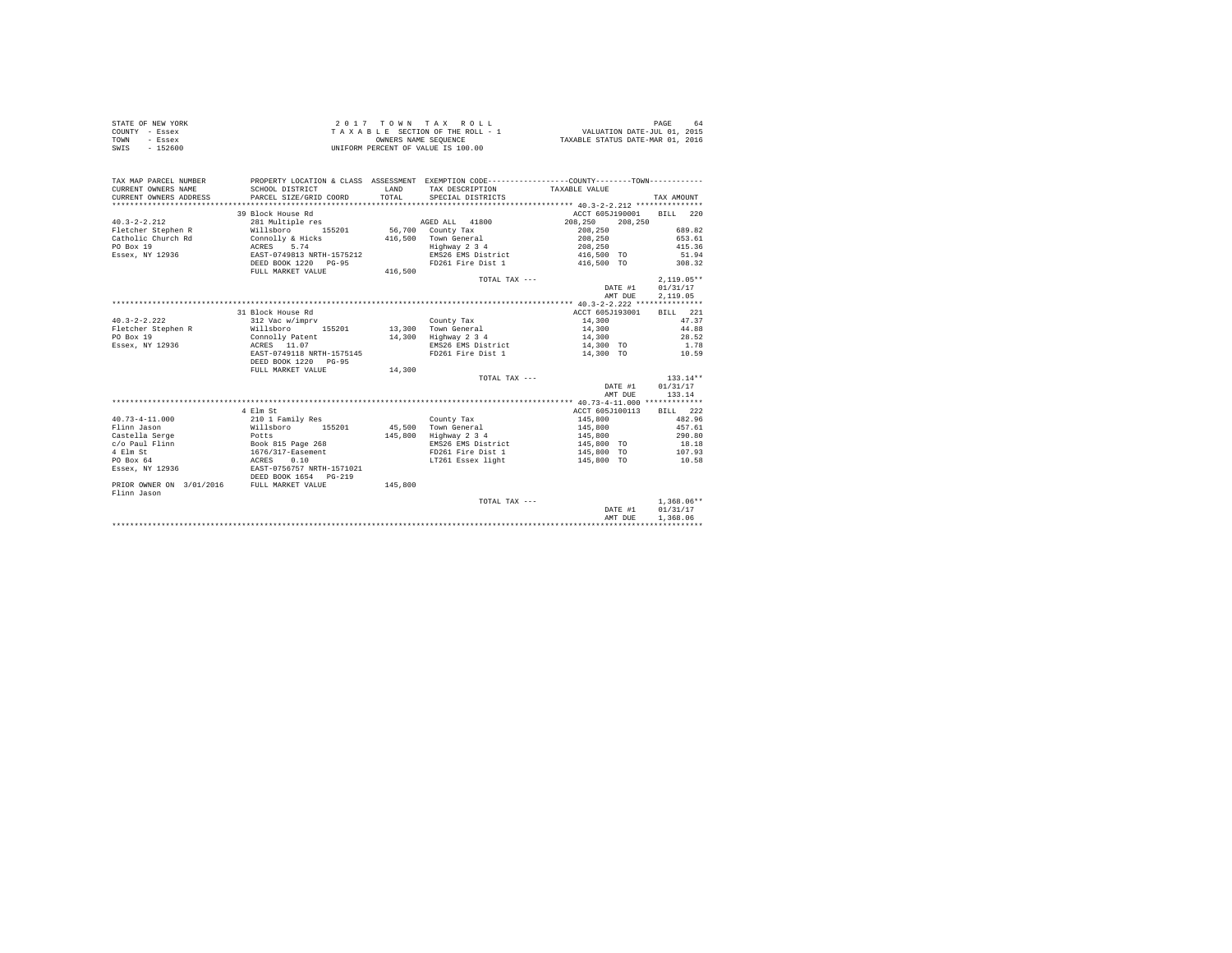| STATE OF NEW YORK | $2.017$ TOWN TAX ROLL              | PAGE<br>65                       |
|-------------------|------------------------------------|----------------------------------|
| COUNTY - Essex    | TAXABLE SECTION OF THE ROLL - 1    | VALUATION DATE-JUL 01, 2015      |
| TOWN<br>- Essex   | OWNERS NAME SEOUENCE               | TAXABLE STATUS DATE-MAR 01, 2016 |
| $-152600$<br>SWIS | UNIFORM PERCENT OF VALUE IS 100.00 |                                  |

| TAX MAP PARCEL NUMBER<br>CURRENT OWNERS NAME<br>CURRENT OWNERS ADDRESS                                              | PROPERTY LOCATION & CLASS ASSESSMENT EXEMPTION CODE----------------COUNTY-------TOWN----------<br>SCHOOL DISTRICT<br>PARCEL SIZE/GRID COORD                                 | <b>T.AND</b><br>TOTAL. | TAX DESCRIPTION<br>SPECIAL DISTRICTS                                                                               | TAXABLE VALUE                                                                        | TAX AMOUNT                                                        |
|---------------------------------------------------------------------------------------------------------------------|-----------------------------------------------------------------------------------------------------------------------------------------------------------------------------|------------------------|--------------------------------------------------------------------------------------------------------------------|--------------------------------------------------------------------------------------|-------------------------------------------------------------------|
| $40.73 - 4 - 12.000$<br>Flinn Jason<br>Castella Serge<br>c/o Paul Flinn<br>4 Elm St<br>PO Box 64<br>Essex, NY 12936 | Elm St<br>311 Res vac land<br>155201<br>Willsboro<br>Potts<br>1676/309-Easement<br>0.10<br>ACRES<br>EAST-0756743 NRTH-1571041<br>DEED BOOK 1654 PG-219<br>FULL MARKET VALUE | 45,500<br>45,500       | County Tax<br>45.500 Town General<br>Highway 2 3 4<br>EMS26 EMS District<br>FD261 Fire Dist 1<br>LT261 Essex light | ACCT 605J100112<br>45,500<br>45,500<br>45,500<br>45,500 TO<br>45,500 TO<br>45,500 TO | BILL<br>223<br>150.72<br>142.81<br>90.75<br>5.67<br>33.68<br>3.30 |
| PRIOR OWNER ON 3/01/2016<br>Flinn Jason                                                                             |                                                                                                                                                                             |                        |                                                                                                                    |                                                                                      |                                                                   |
|                                                                                                                     |                                                                                                                                                                             |                        | TOTAL TAX ---                                                                                                      | DATE #1<br>AMT DUE                                                                   | $426.93**$<br>01/31/17<br>426.93                                  |
|                                                                                                                     |                                                                                                                                                                             |                        |                                                                                                                    |                                                                                      |                                                                   |
|                                                                                                                     | 30 Albee Ln                                                                                                                                                                 |                        |                                                                                                                    | ACCT 605J104513                                                                      | BILL 224                                                          |
| $49.15 - 1 - 13.000$                                                                                                | 210 1 Family Res - WTRFNT                                                                                                                                                   |                        | County Tax                                                                                                         | 812,700                                                                              | 2.692.05                                                          |
| Fortune John B                                                                                                      | 155201<br>Willsboro                                                                                                                                                         |                        | 326,200 Town General                                                                                               | 812,700                                                                              | 2,550.73                                                          |
| Fortune Janellen                                                                                                    | Friswell                                                                                                                                                                    | 812,700                | Highway 2 3 4                                                                                                      | 812,700                                                                              | 1,620.95                                                          |
| 30 Albee Ln                                                                                                         | ACRES<br>3.51                                                                                                                                                               |                        | EMS26 EMS District                                                                                                 | 812,700 TO                                                                           | 101.35                                                            |
| Essex, NY 12936                                                                                                     | EAST-0757830 NRTH-1557902<br>DEED BOOK 1553 PG-72<br>FULL MARKET VALUE                                                                                                      | 812,700                | FD261 Fire Dist 1                                                                                                  | 812,700 TO                                                                           | 601.61                                                            |
|                                                                                                                     |                                                                                                                                                                             |                        | TOTAL TAX $---$                                                                                                    |                                                                                      | $7.566.69**$                                                      |
|                                                                                                                     |                                                                                                                                                                             |                        |                                                                                                                    | DATE #1                                                                              | 01/31/17                                                          |
|                                                                                                                     |                                                                                                                                                                             |                        |                                                                                                                    | AMT DUE                                                                              | 7.566.69                                                          |
|                                                                                                                     |                                                                                                                                                                             |                        |                                                                                                                    |                                                                                      |                                                                   |
|                                                                                                                     | Jersey St                                                                                                                                                                   |                        |                                                                                                                    | ACCT 605J102515                                                                      | BILL 225                                                          |
| $39.3 - 1 - 12.000$                                                                                                 | 314 Rural vac<10                                                                                                                                                            |                        | County Tax                                                                                                         | 200                                                                                  | 0.66                                                              |
| French Bradley                                                                                                      | 155201<br>Willsboro                                                                                                                                                         | 200                    | Town General                                                                                                       | 200                                                                                  | 0.63                                                              |
| French Holly B                                                                                                      | 1 Brookfield                                                                                                                                                                | 200                    | Highway 2 3 4                                                                                                      | 200                                                                                  | 0.40                                                              |
| 1723 Jersey St                                                                                                      | 72 X 102                                                                                                                                                                    |                        | EMS26 EMS District                                                                                                 | 200 TO                                                                               | .02                                                               |
| PO Box 35                                                                                                           | ACRES<br>0.20                                                                                                                                                               |                        | FD262 Fire Dist 2                                                                                                  | 200 TO                                                                               | .23                                                               |
| Essex, NY 12936                                                                                                     | EAST-0730962 NRTH-1570653<br>DEED BOOK 1412   PG-301                                                                                                                        |                        |                                                                                                                    |                                                                                      |                                                                   |
|                                                                                                                     | FULL MARKET VALUE                                                                                                                                                           | 200                    |                                                                                                                    |                                                                                      |                                                                   |
|                                                                                                                     |                                                                                                                                                                             |                        | TOTAL TAX ---                                                                                                      |                                                                                      | $1.94**$                                                          |
|                                                                                                                     |                                                                                                                                                                             |                        |                                                                                                                    | DATE #1                                                                              | 01/31/17                                                          |
|                                                                                                                     |                                                                                                                                                                             |                        |                                                                                                                    | AMT DUE                                                                              | 1.94                                                              |
|                                                                                                                     |                                                                                                                                                                             |                        |                                                                                                                    |                                                                                      |                                                                   |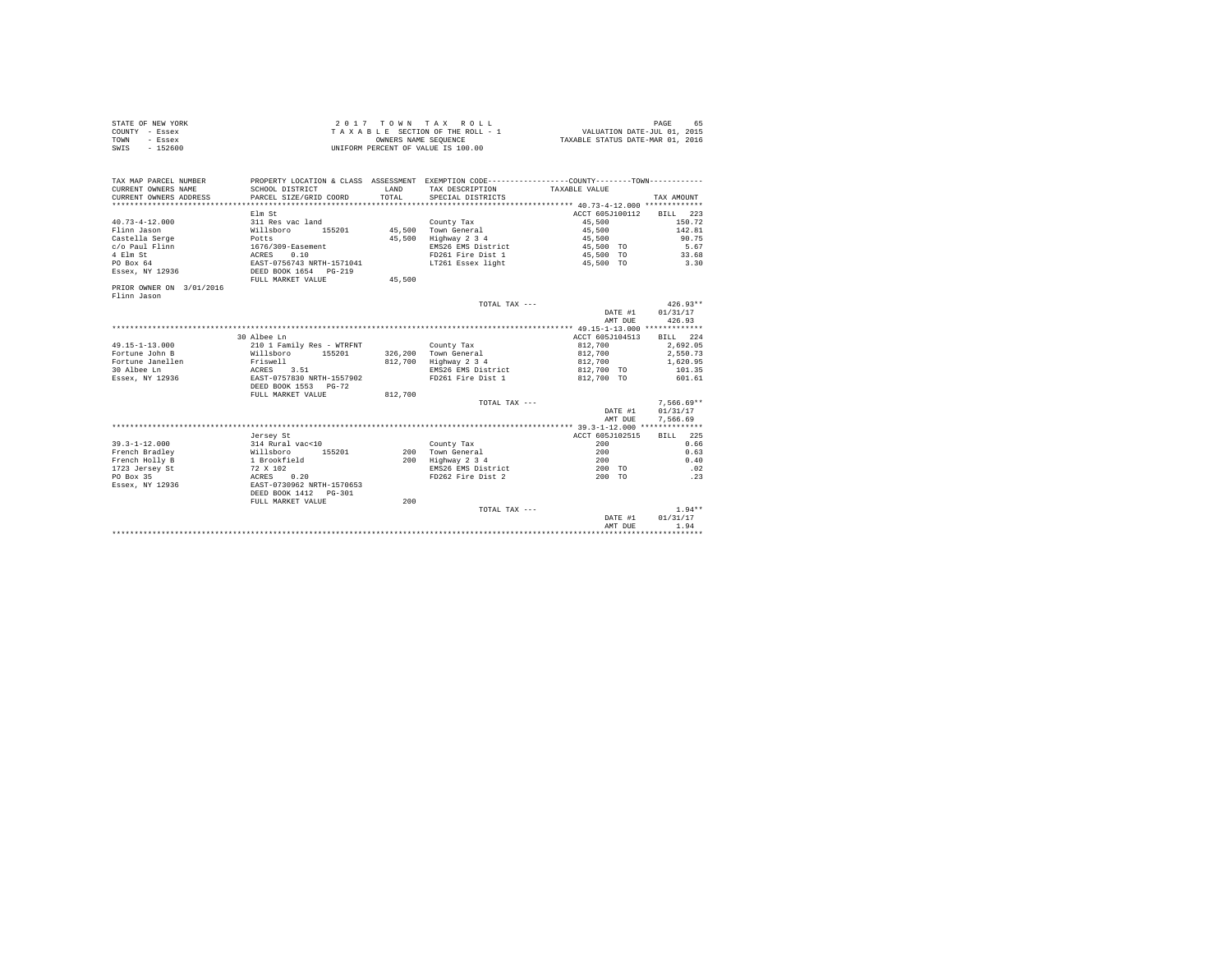|      | STATE OF NEW YORK | 2017 TOWN TAX ROLL                 | PAGE<br>66                       |
|------|-------------------|------------------------------------|----------------------------------|
|      | COUNTY - Essex    | TAXABLE SECTION OF THE ROLL - 1    | VALUATION DATE-JUL 01, 2015      |
| TOWN | - Essex           | OWNERS NAME SEOUENCE               | TAXABLE STATUS DATE-MAR 01, 2016 |
| SWIS | - 152600          | UNIFORM PERCENT OF VALUE IS 100.00 |                                  |

|                            |                                                                                                                                                                                                                                              |         |                                             | AMT DUE                      | 363.49       |
|----------------------------|----------------------------------------------------------------------------------------------------------------------------------------------------------------------------------------------------------------------------------------------|---------|---------------------------------------------|------------------------------|--------------|
|                            |                                                                                                                                                                                                                                              |         |                                             | DATE #1                      | 01/31/17     |
|                            | FULL MARKET VALUE                                                                                                                                                                                                                            | 37,400  | TOTAL TAX ---                               |                              | $363.49**$   |
|                            | DEED BOOK 1412    PG-305                                                                                                                                                                                                                     |         |                                             |                              |              |
|                            | EAST-0730258 NRTH-1570633                                                                                                                                                                                                                    |         | FD262 Fire Dist 2                           | 37,400 TO                    | 42.96        |
| Essex, NY 12936            |                                                                                                                                                                                                                                              |         | EMS26 EMS District                          | 37,400 TO                    | 4.66         |
| 1717 Jersey St             |                                                                                                                                                                                                                                              |         |                                             | 37,400                       | 74.60        |
| French Michael R           |                                                                                                                                                                                                                                              |         |                                             | 37,400                       | 117.38       |
| $39.3 - 1 - 13.200$        |                                                                                                                                                                                                                                              |         |                                             | 37,400                       | 123.89       |
|                            | 1717 Jersey St                                                                                                                                                                                                                               |         |                                             | ACCT 605J188002              | BILL 229     |
|                            |                                                                                                                                                                                                                                              |         |                                             |                              |              |
|                            |                                                                                                                                                                                                                                              |         |                                             | AMT DUE                      | 1,176.00     |
|                            |                                                                                                                                                                                                                                              |         |                                             | DATE #1                      | 01/31/17     |
|                            |                                                                                                                                                                                                                                              |         | TOTAL TAX ---                               |                              | $1,176.00**$ |
|                            | FULL MARKET VALUE                                                                                                                                                                                                                            | 121,000 |                                             |                              |              |
|                            | DEED BOOK 1253 PG-234                                                                                                                                                                                                                        |         |                                             |                              |              |
|                            |                                                                                                                                                                                                                                              |         | FD262 Fire Dist 2                           | 121,000 TO                   | 138.99       |
| Essex, NY 12936            |                                                                                                                                                                                                                                              |         | EMS26 EMS District                          | 121,000 TO                   | 15.09        |
| 1717 Jersey St             |                                                                                                                                                                                                                                              |         | 121,000 Highway 2 3 4                       | 121,000                      | 241.34       |
| French Michael             | Westport 155001<br>Brookfield Lot 12<br>ACRES 5.90<br>EAST-0725061 NRTH-1566920                                                                                                                                                              |         | 36,900 Town General                         |                              | 379.77       |
| $48.1 - 1 - 4.200$         | 210 1 Family Res                                                                                                                                                                                                                             |         | County Tax                                  | 121,000<br>121,000           | 400.81       |
|                            | 268 Daniels Rd                                                                                                                                                                                                                               |         |                                             | ACCT 605J179003              | BILL 228     |
|                            |                                                                                                                                                                                                                                              |         |                                             |                              |              |
|                            |                                                                                                                                                                                                                                              |         |                                             | AMT DUE                      | 242.97       |
|                            |                                                                                                                                                                                                                                              |         |                                             | DATE #1                      | 01/31/17     |
|                            |                                                                                                                                                                                                                                              |         | TOTAL TAX ---                               |                              | $242.97**$   |
|                            | FULL MARKET VALUE                                                                                                                                                                                                                            | 25,000  |                                             |                              |              |
|                            | % = 1.12 = 1.12 = 1.12 = 1.12 = 1.12 = 1.12 = 1.12 = 1.12 = 1.12 = 1.12 = 1.12 = 1.12 = 1.12 = 1.12 = 1.12 = 1<br>DEST = 2.5 = 1.12 = 1.12 = 1.12 = 1.12 = 1.12 = 1.12 = 1.12 = 1.12 = 1.12 = 1.12 = 1.12 = 1.12 = 1.12 = 1.12 =             |         |                                             |                              |              |
| Essex, NY 12936            |                                                                                                                                                                                                                                              |         | FD262 Fire Dist 2                           | 25,000 TO                    | 28.72        |
| 1723 Jersey St             |                                                                                                                                                                                                                                              |         | EMS26 EMS District                          | 25,000 TO                    | 3.12         |
| French Holly               |                                                                                                                                                                                                                                              |         |                                             | 25,000                       | 49.86        |
| French Bradley             |                                                                                                                                                                                                                                              |         | 25,000 Town General<br>25,000 Highway 2 3 4 | 25,000                       | 78.46        |
| $39.3 - 4 - 6.000$         | 910 Priv forest                                                                                                                                                                                                                              |         | County Tax                                  | 25,000                       | 82.81        |
|                            | Jersey St                                                                                                                                                                                                                                    |         |                                             | ACCT 605J102604              | BILL 227     |
|                            |                                                                                                                                                                                                                                              |         |                                             |                              |              |
|                            |                                                                                                                                                                                                                                              |         |                                             | AMT DUE                      | 2.289.89     |
|                            |                                                                                                                                                                                                                                              |         |                                             | DATE #1                      | 01/31/17     |
|                            |                                                                                                                                                                                                                                              |         | TOTAL TAX ---                               |                              | $2,289.89**$ |
| UNDER RPTL483 UNTIL 2020   |                                                                                                                                                                                                                                              |         |                                             |                              |              |
|                            |                                                                                                                                                                                                                                              | 244,300 |                                             |                              |              |
|                            |                                                                                                                                                                                                                                              |         |                                             | FD262 Fire Dist 2 244,300 TO | 280.62       |
|                            |                                                                                                                                                                                                                                              |         | EMS26 EMS District                          | 244,300 TO                   | 30.47        |
|                            |                                                                                                                                                                                                                                              |         | Town General<br>Highway 2 3 4               | 234,300<br>234,300           | 467.32       |
|                            |                                                                                                                                                                                                                                              |         | 244.300 Town General                        |                              | 735.37       |
|                            | 97-1-1-1-100<br>French Bradley Millsboro 155201<br>Tranch Bradley 1 & 2 Brookfield<br>1723 Jersey St<br>1723 Jersey St<br>1888 2000 1285 PG-210<br>1888 SUBJECT TO PAYMENT DEED BOOK 1285 PG-210<br>NAY BE SUBJECT TO PAYMENT TULL MARKET VA |         | 164,600 County Tax                          | 234,300                      | 776.11       |
| $39.3 - 1 - 13.100$        | 240 Rural res                                                                                                                                                                                                                                |         | AG. BLDG. 41700                             | 10,000<br>10,000             |              |
|                            | 1723 Jersey St                                                                                                                                                                                                                               |         |                                             | ACCT 605J102601              | BILL 226     |
| ************************** |                                                                                                                                                                                                                                              |         |                                             |                              |              |
| CURRENT OWNERS ADDRESS     | PARCEL SIZE/GRID COORD                                                                                                                                                                                                                       | TOTAL   | SPECIAL DISTRICTS                           |                              | TAX AMOUNT   |
| CURRENT OWNERS NAME        | SCHOOL DISTRICT                                                                                                                                                                                                                              | LAND    | TAX DESCRIPTION                             | TAXABLE VALUE                |              |
| TAX MAP PARCEL NUMBER      | PROPERTY LOCATION & CLASS ASSESSMENT EXEMPTION CODE----------------COUNTY-------TOWN---------                                                                                                                                                |         |                                             |                              |              |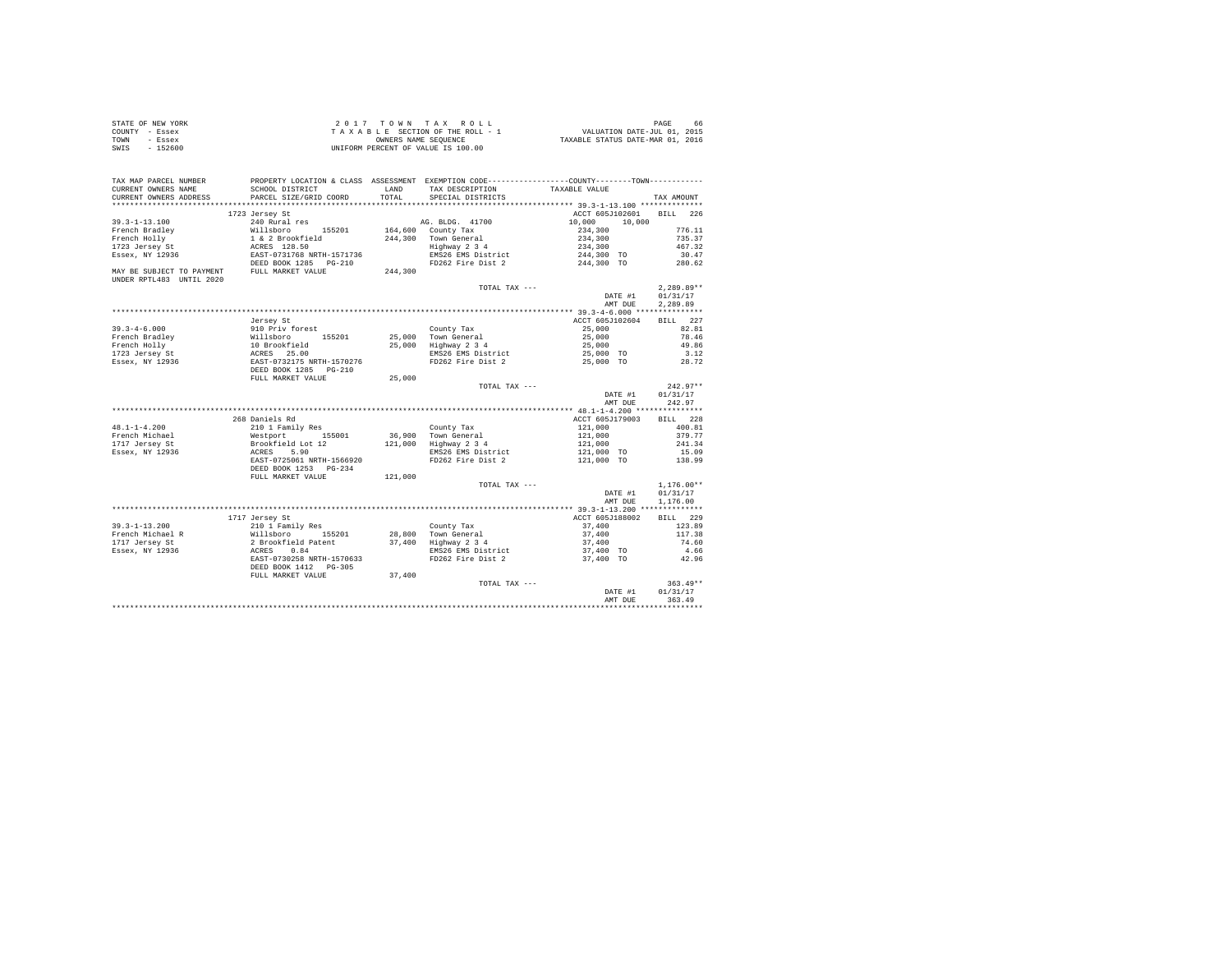| STATE OF NEW YORK | 2017 TOWN TAX ROLL                 | 67<br>PAGE                       |
|-------------------|------------------------------------|----------------------------------|
| COUNTY - Essex    | TAXABLE SECTION OF THE ROLL - 1    | VALUATION DATE-JUL 01, 2015      |
| TOWN<br>- Essex   | OWNERS NAME SEOUENCE               | TAXABLE STATUS DATE-MAR 01, 2016 |
| SWIS<br>$-152600$ | UNIFORM PERCENT OF VALUE IS 100.00 |                                  |

| TAX MAP PARCEL NUMBER<br>CURRENT OWNERS NAME         | SCHOOL DISTRICT                                                               | <b>T.AND</b> | PROPERTY LOCATION & CLASS ASSESSMENT EXEMPTION CODE---------------COUNTY-------TOWN---------<br>TAX DESCRIPTION | TAXABLE VALUE            |              |
|------------------------------------------------------|-------------------------------------------------------------------------------|--------------|-----------------------------------------------------------------------------------------------------------------|--------------------------|--------------|
| CURRENT OWNERS ADDRESS<br>************************** | PARCEL SIZE/GRID COORD                                                        | TOTAL        | SPECIAL DISTRICTS                                                                                               |                          | TAX AMOUNT   |
|                                                      |                                                                               |              |                                                                                                                 |                          |              |
|                                                      | 545 Middle Rd                                                                 |              |                                                                                                                 | ACCT 605J180013          | BILL 230     |
| $40.3 - 2 - 14.200$                                  | 442 MiniWhseSelf                                                              |              | County Tax                                                                                                      | 305,500                  | 1,011.96     |
| Fruition Orchards Inc                                | Willsboro 155201                                                              |              | 36,200 Town General                                                                                             | 305,500<br>305,500       | 958.84       |
| 61 Block House Rd                                    | Hicks                                                                         |              | 305,500 Highway 2 3 4                                                                                           |                          | 609.33       |
| Essex, NY 12936                                      | ACRES 5.70                                                                    |              | EMS26 EMS District                                                                                              | 305,500 TO               | 38.10        |
|                                                      | EAST-0748840 NRTH-1571115<br>DEED BOOK 1779 PG-90                             |              | FD261 Fire Dist 1                                                                                               | 305,500 TO               | 226.15       |
|                                                      | FULL MARKET VALUE                                                             | 305,500      |                                                                                                                 |                          |              |
|                                                      |                                                                               |              | TOTAL TAX ---                                                                                                   |                          | $2.844.38**$ |
|                                                      |                                                                               |              |                                                                                                                 | DATE #1                  | 01/31/17     |
|                                                      |                                                                               |              |                                                                                                                 | AMT DUE                  | 2,844.38     |
|                                                      |                                                                               |              |                                                                                                                 |                          |              |
|                                                      | 2164 Lake Shore Rd                                                            |              |                                                                                                                 | ACCT 605J178510          | BILL 231     |
| $40.81 - 3 - 9.000$                                  | 281 Multiple res - WTRFNT                                                     |              | County Tax                                                                                                      | 450,000                  | 1,490.61     |
| Fullington Kevin E                                   | Willsboro 155201                                                              |              | 308,500 Town General                                                                                            | 450,000                  | 1,412.36     |
| Fullington Mary C                                    |                                                                               |              | $450,000$ Highway $2\overline{3}4$                                                                              | 450,000                  | 897.54       |
| 9 Edgehill Dr                                        |                                                                               |              | EMS26 EMS District                                                                                              | 450,000 TO               | 56.12        |
| Darien, CT 06820                                     | Potts<br>ACRES 0.50<br>EAST-0757224 NRTH-1568378<br>DEED BOOK 1361 PG-210     |              | FD261 Fire Dist 1                                                                                               | 450,000 TO<br>450,000 TO | 333.12       |
|                                                      |                                                                               |              | LT261 Essex light                                                                                               |                          | 32.67        |
|                                                      | FULL MARKET VALUE                                                             |              | 450,000 WB261 Water B&I                                                                                         | 450,000 TO C             | 122.43       |
|                                                      |                                                                               |              | WR151 Return water rent-1                                                                                       | 493.01 MT                | 493.01       |
|                                                      |                                                                               |              | TOTAL TAX ---                                                                                                   |                          | $4,837.86**$ |
|                                                      |                                                                               |              |                                                                                                                 | DATE #1                  | 01/31/17     |
|                                                      |                                                                               |              |                                                                                                                 | AMT DUE                  | 4.837.86     |
|                                                      |                                                                               |              |                                                                                                                 |                          |              |
|                                                      | Jersey St                                                                     |              |                                                                                                                 | ACCT 605J101505          | BILL 232     |
| $39.4 - 1 - 46.000$                                  | 910 Priv forest                                                               |              | County Tax                                                                                                      | 49,500                   | 163.97       |
| Gardner Edward J Jr                                  | Westport 155001                                                               |              | 49,500 Town General<br>49,500 Highway 2 3 4                                                                     | 49,500                   | 155.36       |
| Gardner Patricia K                                   |                                                                               |              |                                                                                                                 | 49,500                   | 98.73        |
| c/o Judy Gardner                                     |                                                                               |              | EMS26 EMS District                                                                                              | 49,500 TO                | 6.17         |
| 57 School St                                         |                                                                               |              | FD262 Fire Dist 2                                                                                               | 49,500 TO                | 56.86        |
| Essex, NY 12936                                      | Westport<br>Hicks 49.50<br>EAST-0734762 NRTH-1569642<br>DEED BOOK 1654 PG-131 |              |                                                                                                                 |                          |              |
|                                                      | FULL MARKET VALUE                                                             | 49,500       |                                                                                                                 |                          |              |
|                                                      |                                                                               |              | TOTAL TAX ---                                                                                                   |                          | 481.09**     |
|                                                      |                                                                               |              |                                                                                                                 | DATE #1                  | 01/31/17     |
|                                                      |                                                                               |              |                                                                                                                 | AMT DUE                  | 481.09       |
|                                                      |                                                                               |              |                                                                                                                 |                          |              |
|                                                      | 57 School St                                                                  |              |                                                                                                                 | ACCT 605J176014          | BILL 233     |
| $40.3 - 3 - 20.002$                                  | 210 1 Family Res                                                              |              | County Tax                                                                                                      | 158,500<br>158,500       | 525.03       |
| Gardner Edward J Jr                                  | Willsboro 155201                                                              |              | 39,600 Town General                                                                                             |                          | 497.47       |
| Gardner Patricia                                     | Potts                                                                         |              | 158,500 Highway 2 3 4                                                                                           | 158,500                  | 316.13       |
| 57 School St                                         | Db 1005/325 Corr Deed<br>ACRES 7.40                                           |              | EMS26 EMS District                                                                                              | 158,500 TO               | 19.77        |
| Essex, NY 12936                                      |                                                                               |              | FD261 Fire Dist 1                                                                                               | 158,500 TO               | 117.33       |
|                                                      | EAST-0751947 NRTH-1568233                                                     |              |                                                                                                                 |                          |              |
|                                                      | DEED BOOK 641<br>$PG-219$                                                     |              |                                                                                                                 |                          |              |
|                                                      | FULL MARKET VALUE                                                             | 158,500      |                                                                                                                 |                          |              |
|                                                      |                                                                               |              | TOTAL TAX ---                                                                                                   |                          | $1.475.73**$ |
|                                                      |                                                                               |              |                                                                                                                 | DATE #1                  | 01/31/17     |
|                                                      |                                                                               |              |                                                                                                                 | AMT DUE                  | 1.475.73     |
|                                                      |                                                                               |              |                                                                                                                 |                          |              |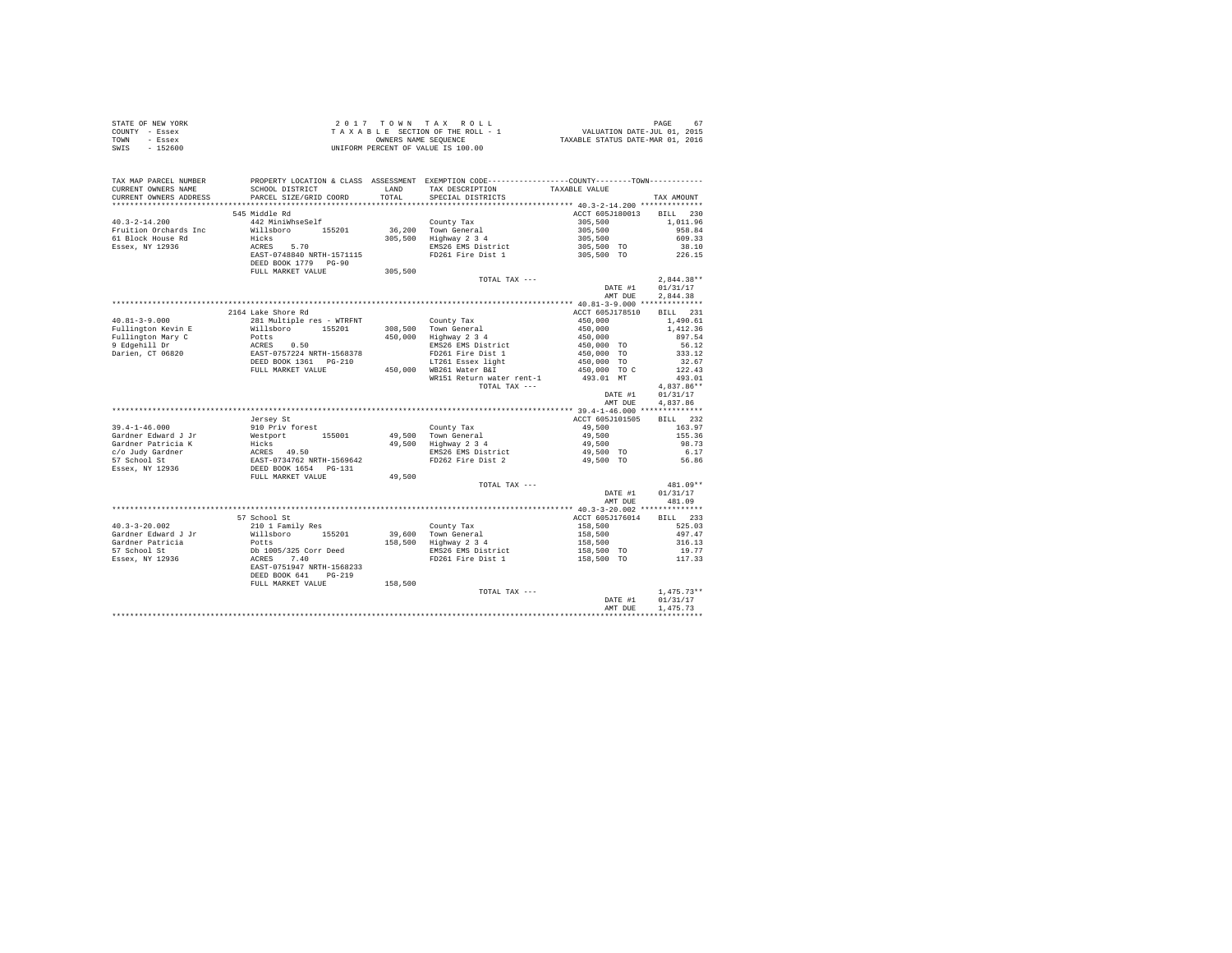|                | STATE OF NEW YORK | 2017 TOWN TAX ROLL                 | 68<br>PAGE                       |
|----------------|-------------------|------------------------------------|----------------------------------|
| COUNTY - Essex |                   | TAXABLE SECTION OF THE ROLL - 1    | VALUATION DATE-JUL 01, 2015      |
| TOWN           | - Essex           | OWNERS NAME SEOUENCE               | TAXABLE STATUS DATE-MAR 01, 2016 |
| SWIS           | $-152600$         | UNIFORM PERCENT OF VALUE IS 100.00 |                                  |

| TAX MAP PARCEL NUMBER<br>CURRENT OWNERS NAME<br>CURRENT OWNERS ADDRESS                                                                                                                                                                                                                                                                                                                                  | PROPERTY LOCATION & CLASS ASSESSMENT EXEMPTION CODE----------------COUNTY-------TOWN----------<br>SCHOOL DISTRICT<br>PARCEL SIZE/GRID COORD | TOTAL   | LAND TAX DESCRIPTION<br>SPECIAL DISTRICTS | TAXABLE VALUE                                                                              | TAX AMOUNT                  |
|---------------------------------------------------------------------------------------------------------------------------------------------------------------------------------------------------------------------------------------------------------------------------------------------------------------------------------------------------------------------------------------------------------|---------------------------------------------------------------------------------------------------------------------------------------------|---------|-------------------------------------------|--------------------------------------------------------------------------------------------|-----------------------------|
|                                                                                                                                                                                                                                                                                                                                                                                                         |                                                                                                                                             |         |                                           |                                                                                            |                             |
|                                                                                                                                                                                                                                                                                                                                                                                                         | 2723 NYS Route 22                                                                                                                           |         |                                           | ACCT 605J102310 BILL 234                                                                   |                             |
|                                                                                                                                                                                                                                                                                                                                                                                                         |                                                                                                                                             |         |                                           |                                                                                            | 409.42                      |
| $\begin{tabular}{l c c c c c} \multicolumn{1}{c c c c} \multicolumn{1}{c c c} \multicolumn{1}{c c c} \multicolumn{1}{c c c} \multicolumn{1}{c c c} \multicolumn{1}{c c c} \multicolumn{1}{c c c} \multicolumn{1}{c c c} \multicolumn{1}{c c c} \multicolumn{1}{c c c} \multicolumn{1}{c c c} \multicolumn{1}{c c c} \multicolumn{1}{c c c} \multicolumn{1}{c c c} \multicolumn{1}{c c c} \multicolumn{$ |                                                                                                                                             |         |                                           |                                                                                            | 387.93                      |
|                                                                                                                                                                                                                                                                                                                                                                                                         |                                                                                                                                             |         |                                           |                                                                                            | 246.52                      |
|                                                                                                                                                                                                                                                                                                                                                                                                         |                                                                                                                                             |         |                                           |                                                                                            |                             |
|                                                                                                                                                                                                                                                                                                                                                                                                         |                                                                                                                                             |         |                                           |                                                                                            | 15.41<br>91.50              |
|                                                                                                                                                                                                                                                                                                                                                                                                         |                                                                                                                                             |         |                                           |                                                                                            | 8.97                        |
|                                                                                                                                                                                                                                                                                                                                                                                                         | DEED BOOK 1671 PG-296                                                                                                                       |         |                                           |                                                                                            |                             |
|                                                                                                                                                                                                                                                                                                                                                                                                         |                                                                                                                                             | 123,600 |                                           |                                                                                            |                             |
|                                                                                                                                                                                                                                                                                                                                                                                                         | FULL MARKET VALUE                                                                                                                           |         | TOTAL TAX ---                             |                                                                                            |                             |
|                                                                                                                                                                                                                                                                                                                                                                                                         |                                                                                                                                             |         |                                           |                                                                                            | $1,159.75**$                |
|                                                                                                                                                                                                                                                                                                                                                                                                         |                                                                                                                                             |         |                                           | DATE #1                                                                                    | 01/31/17                    |
|                                                                                                                                                                                                                                                                                                                                                                                                         |                                                                                                                                             |         |                                           | AMT DUE                                                                                    | 1,159.75                    |
|                                                                                                                                                                                                                                                                                                                                                                                                         |                                                                                                                                             |         |                                           |                                                                                            |                             |
|                                                                                                                                                                                                                                                                                                                                                                                                         | 274 School St                                                                                                                               |         |                                           | ACCT 605J101506 BILL 235                                                                   |                             |
|                                                                                                                                                                                                                                                                                                                                                                                                         |                                                                                                                                             |         |                                           |                                                                                            | 409.42                      |
|                                                                                                                                                                                                                                                                                                                                                                                                         |                                                                                                                                             |         |                                           |                                                                                            | 387.93                      |
|                                                                                                                                                                                                                                                                                                                                                                                                         |                                                                                                                                             |         |                                           |                                                                                            | 246.52                      |
|                                                                                                                                                                                                                                                                                                                                                                                                         |                                                                                                                                             |         |                                           |                                                                                            | 15.41<br>91.50              |
|                                                                                                                                                                                                                                                                                                                                                                                                         |                                                                                                                                             |         |                                           |                                                                                            |                             |
|                                                                                                                                                                                                                                                                                                                                                                                                         |                                                                                                                                             |         |                                           |                                                                                            | 8.97                        |
|                                                                                                                                                                                                                                                                                                                                                                                                         | DEED BOOK 1347 PG-92                                                                                                                        | 123,600 |                                           |                                                                                            |                             |
|                                                                                                                                                                                                                                                                                                                                                                                                         | FULL MARKET VALUE                                                                                                                           |         |                                           |                                                                                            |                             |
|                                                                                                                                                                                                                                                                                                                                                                                                         |                                                                                                                                             |         | TOTAL TAX ---                             |                                                                                            | $1,159.75**$                |
|                                                                                                                                                                                                                                                                                                                                                                                                         |                                                                                                                                             |         |                                           | DATE #1                                                                                    | 01/31/17                    |
|                                                                                                                                                                                                                                                                                                                                                                                                         |                                                                                                                                             |         |                                           | AMT DUE                                                                                    | 1,159.75                    |
|                                                                                                                                                                                                                                                                                                                                                                                                         |                                                                                                                                             |         |                                           |                                                                                            |                             |
|                                                                                                                                                                                                                                                                                                                                                                                                         | School St                                                                                                                                   |         |                                           | ACCT 605Z003005                                                                            | BILL 236                    |
|                                                                                                                                                                                                                                                                                                                                                                                                         |                                                                                                                                             |         |                                           |                                                                                            | 87.45                       |
|                                                                                                                                                                                                                                                                                                                                                                                                         |                                                                                                                                             |         |                                           |                                                                                            | 82.86                       |
|                                                                                                                                                                                                                                                                                                                                                                                                         |                                                                                                                                             |         |                                           |                                                                                            | 52.66                       |
|                                                                                                                                                                                                                                                                                                                                                                                                         |                                                                                                                                             |         |                                           |                                                                                            | $3.29$<br>$19.54$<br>$1.92$ |
|                                                                                                                                                                                                                                                                                                                                                                                                         |                                                                                                                                             |         |                                           |                                                                                            |                             |
|                                                                                                                                                                                                                                                                                                                                                                                                         |                                                                                                                                             |         |                                           |                                                                                            |                             |
|                                                                                                                                                                                                                                                                                                                                                                                                         | FULL MARKET VALUE                                                                                                                           | 26,400  | TOTAL TAX ---                             |                                                                                            | $247.72**$                  |
|                                                                                                                                                                                                                                                                                                                                                                                                         |                                                                                                                                             |         |                                           | DATE #1                                                                                    | 01/31/17                    |
|                                                                                                                                                                                                                                                                                                                                                                                                         |                                                                                                                                             |         |                                           | AMT DUE                                                                                    | 247.72                      |
|                                                                                                                                                                                                                                                                                                                                                                                                         |                                                                                                                                             |         |                                           |                                                                                            |                             |
|                                                                                                                                                                                                                                                                                                                                                                                                         |                                                                                                                                             |         |                                           |                                                                                            |                             |
|                                                                                                                                                                                                                                                                                                                                                                                                         |                                                                                                                                             |         |                                           |                                                                                            |                             |
|                                                                                                                                                                                                                                                                                                                                                                                                         |                                                                                                                                             |         |                                           |                                                                                            |                             |
|                                                                                                                                                                                                                                                                                                                                                                                                         |                                                                                                                                             |         |                                           |                                                                                            |                             |
|                                                                                                                                                                                                                                                                                                                                                                                                         |                                                                                                                                             |         |                                           |                                                                                            |                             |
|                                                                                                                                                                                                                                                                                                                                                                                                         |                                                                                                                                             |         |                                           |                                                                                            |                             |
|                                                                                                                                                                                                                                                                                                                                                                                                         |                                                                                                                                             |         |                                           |                                                                                            |                             |
|                                                                                                                                                                                                                                                                                                                                                                                                         |                                                                                                                                             |         |                                           |                                                                                            |                             |
| 1770 Jersey St.<br>1770 Jersey St.<br>2011 Panily Res County Tax<br>2011 Panily Res 2014 1921-73<br>30,000 Town General<br>214,900 1124,900 1392.01<br>2170 Jersey Mary A 10 Brookfield<br>224,900 124,900 124,900 2493.3<br>22.01<br>224,900 22                                                                                                                                                        |                                                                                                                                             |         | TOTAL TAX ---                             |                                                                                            | $1.213.91**$                |
|                                                                                                                                                                                                                                                                                                                                                                                                         |                                                                                                                                             |         |                                           | $\begin{array}{cc} & 1\,,213\,.91^{*\,*} \\ \text{DATE #1} & 01\,/\,31\,/\,17 \end{array}$ |                             |
|                                                                                                                                                                                                                                                                                                                                                                                                         |                                                                                                                                             |         |                                           | AMT DUE                                                                                    | 1,213.91                    |
|                                                                                                                                                                                                                                                                                                                                                                                                         |                                                                                                                                             |         |                                           |                                                                                            |                             |
|                                                                                                                                                                                                                                                                                                                                                                                                         |                                                                                                                                             |         |                                           |                                                                                            |                             |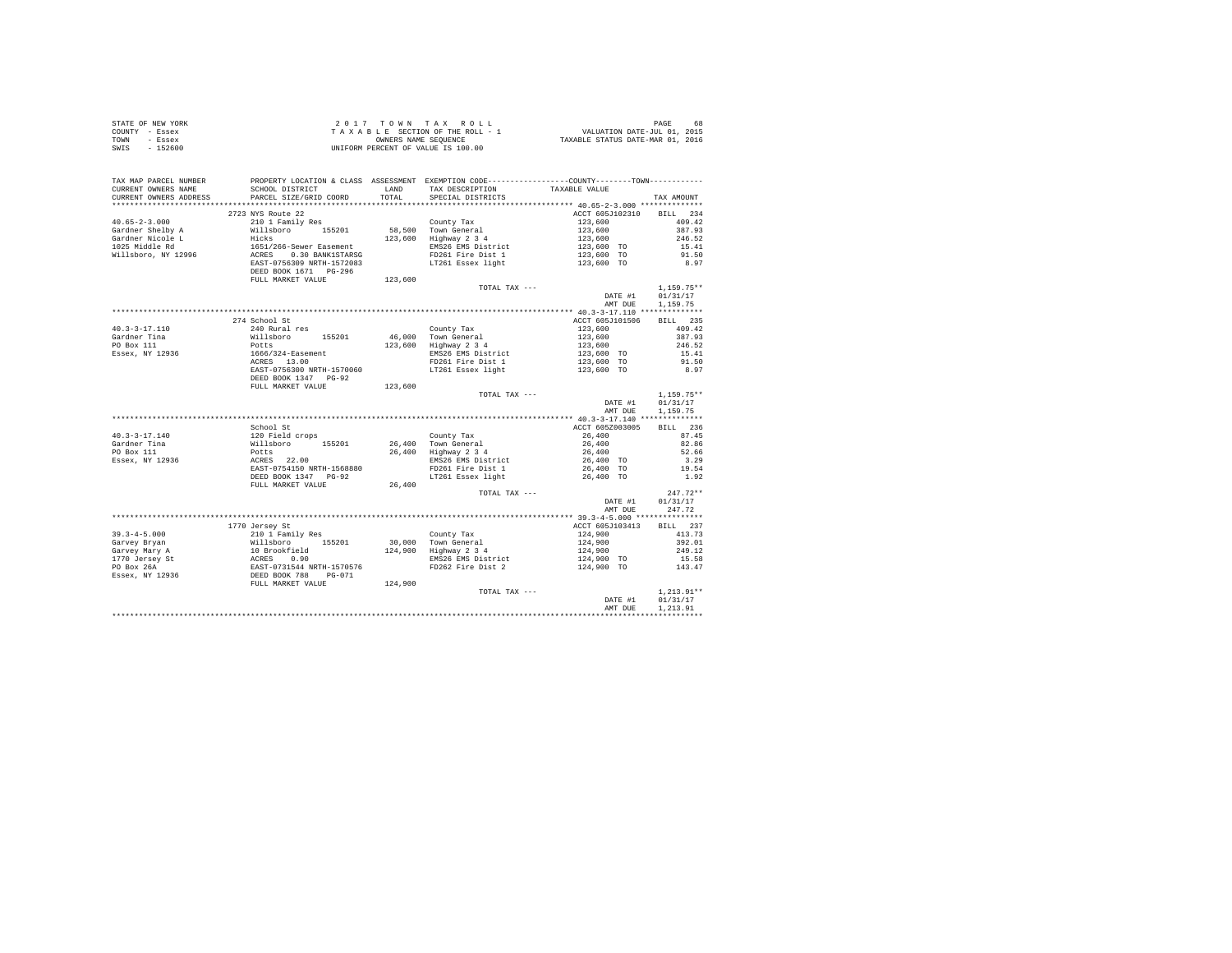| STATE OF NEW YORK |                                                                                                                                                                                                                                                                                                                                                                                                                                |               |                                   |              |
|-------------------|--------------------------------------------------------------------------------------------------------------------------------------------------------------------------------------------------------------------------------------------------------------------------------------------------------------------------------------------------------------------------------------------------------------------------------|---------------|-----------------------------------|--------------|
| COUNTY - Essex    |                                                                                                                                                                                                                                                                                                                                                                                                                                |               |                                   |              |
| TOWN - Essex      |                                                                                                                                                                                                                                                                                                                                                                                                                                |               |                                   |              |
| SWIS - 152600     |                                                                                                                                                                                                                                                                                                                                                                                                                                |               |                                   |              |
|                   |                                                                                                                                                                                                                                                                                                                                                                                                                                |               |                                   |              |
|                   |                                                                                                                                                                                                                                                                                                                                                                                                                                |               |                                   |              |
|                   |                                                                                                                                                                                                                                                                                                                                                                                                                                |               |                                   |              |
|                   |                                                                                                                                                                                                                                                                                                                                                                                                                                |               |                                   |              |
|                   |                                                                                                                                                                                                                                                                                                                                                                                                                                |               |                                   |              |
|                   |                                                                                                                                                                                                                                                                                                                                                                                                                                |               |                                   |              |
|                   |                                                                                                                                                                                                                                                                                                                                                                                                                                |               | ACCT 605J101611 BILL 238          |              |
|                   | 25 Derby Way                                                                                                                                                                                                                                                                                                                                                                                                                   |               |                                   |              |
|                   |                                                                                                                                                                                                                                                                                                                                                                                                                                |               |                                   |              |
|                   |                                                                                                                                                                                                                                                                                                                                                                                                                                |               |                                   |              |
|                   |                                                                                                                                                                                                                                                                                                                                                                                                                                |               |                                   |              |
|                   |                                                                                                                                                                                                                                                                                                                                                                                                                                |               |                                   |              |
|                   |                                                                                                                                                                                                                                                                                                                                                                                                                                |               |                                   |              |
|                   |                                                                                                                                                                                                                                                                                                                                                                                                                                |               |                                   |              |
|                   |                                                                                                                                                                                                                                                                                                                                                                                                                                |               |                                   |              |
|                   | $\begin{tabular}{l c c c c c} \multicolumn{1}{c}{49.11-1-34.100} & $\color{red}210$ & $\color{red}11$ & $\color{red}210$ & $\color{red}11$ & $\color{red}210$ & $\color{red}11$ & $\color{red}210$ & $\color{red}11$ & $\color{red}210$ & $\color{red}11$ & $\color{red}210$ & $\color{red}11$ & $\color{red}210$ & $\color{red}11$ & $\color{red}210$ & $\color{red}21$ & $\color{red}210$ & $\color{red}21$ & $\color{red}2$ |               |                                   |              |
|                   |                                                                                                                                                                                                                                                                                                                                                                                                                                | TOTAL TAX --- |                                   | $4.316.38**$ |
|                   |                                                                                                                                                                                                                                                                                                                                                                                                                                |               | DATE #1 01/31/17                  |              |
|                   |                                                                                                                                                                                                                                                                                                                                                                                                                                |               | AMT DUE 4, 316.38                 |              |
|                   |                                                                                                                                                                                                                                                                                                                                                                                                                                |               |                                   |              |
|                   | 2430 NYS Route 22                                                                                                                                                                                                                                                                                                                                                                                                              |               | ACCT 605J100703 BILL 239          |              |
|                   |                                                                                                                                                                                                                                                                                                                                                                                                                                |               |                                   |              |
|                   |                                                                                                                                                                                                                                                                                                                                                                                                                                |               |                                   |              |
|                   |                                                                                                                                                                                                                                                                                                                                                                                                                                |               |                                   |              |
|                   |                                                                                                                                                                                                                                                                                                                                                                                                                                |               |                                   |              |
|                   |                                                                                                                                                                                                                                                                                                                                                                                                                                |               |                                   |              |
|                   |                                                                                                                                                                                                                                                                                                                                                                                                                                |               |                                   |              |
|                   | FULL MARKET VALUE 96,000                                                                                                                                                                                                                                                                                                                                                                                                       |               |                                   |              |
|                   |                                                                                                                                                                                                                                                                                                                                                                                                                                |               | TOTAL TAX ---<br>DATE #1 01/31/17 | 893.81**     |
|                   |                                                                                                                                                                                                                                                                                                                                                                                                                                |               |                                   |              |
|                   |                                                                                                                                                                                                                                                                                                                                                                                                                                |               | AMT DUE 893.81                    |              |
|                   | 10.3-3-3.000<br>10.3-3.000 POL MARKET VALUE 20.500 POL MARKET VALUE 20.500 POL MARKET VALUE 20.500 POL MARKET VALUE 20.500 POL<br>20.500 POL MARKET 1570829 POL MARKET 1570829 POL MARKET 1570829<br>New Hampton, NY 10958 RCRES 1.5                                                                                                                                                                                           |               |                                   |              |
|                   |                                                                                                                                                                                                                                                                                                                                                                                                                                |               |                                   |              |
|                   |                                                                                                                                                                                                                                                                                                                                                                                                                                |               |                                   |              |
|                   |                                                                                                                                                                                                                                                                                                                                                                                                                                |               |                                   |              |
|                   |                                                                                                                                                                                                                                                                                                                                                                                                                                |               |                                   |              |
|                   |                                                                                                                                                                                                                                                                                                                                                                                                                                |               |                                   |              |
|                   |                                                                                                                                                                                                                                                                                                                                                                                                                                |               |                                   |              |
|                   |                                                                                                                                                                                                                                                                                                                                                                                                                                |               |                                   |              |
|                   |                                                                                                                                                                                                                                                                                                                                                                                                                                |               |                                   |              |
|                   |                                                                                                                                                                                                                                                                                                                                                                                                                                | TOTAL TAX --- |                                   | $192.37**$   |
|                   |                                                                                                                                                                                                                                                                                                                                                                                                                                |               | DATE #1 01/31/17                  |              |
|                   |                                                                                                                                                                                                                                                                                                                                                                                                                                |               | AMT DUE 192.37                    |              |
|                   |                                                                                                                                                                                                                                                                                                                                                                                                                                |               |                                   |              |
|                   |                                                                                                                                                                                                                                                                                                                                                                                                                                |               |                                   | BILL 241     |
|                   |                                                                                                                                                                                                                                                                                                                                                                                                                                |               |                                   | 860.25       |
|                   |                                                                                                                                                                                                                                                                                                                                                                                                                                |               |                                   | 815.09       |
|                   |                                                                                                                                                                                                                                                                                                                                                                                                                                |               |                                   | 517.98       |
|                   |                                                                                                                                                                                                                                                                                                                                                                                                                                |               |                                   | 32.39        |
|                   |                                                                                                                                                                                                                                                                                                                                                                                                                                |               |                                   | 192.25       |
|                   |                                                                                                                                                                                                                                                                                                                                                                                                                                |               |                                   |              |
|                   |                                                                                                                                                                                                                                                                                                                                                                                                                                |               |                                   |              |
|                   |                                                                                                                                                                                                                                                                                                                                                                                                                                |               |                                   | $2.417.96**$ |
|                   |                                                                                                                                                                                                                                                                                                                                                                                                                                |               | DATE #1                           | 01/31/17     |
|                   |                                                                                                                                                                                                                                                                                                                                                                                                                                |               | AMT DUE                           | 2.417.96     |
|                   |                                                                                                                                                                                                                                                                                                                                                                                                                                |               |                                   |              |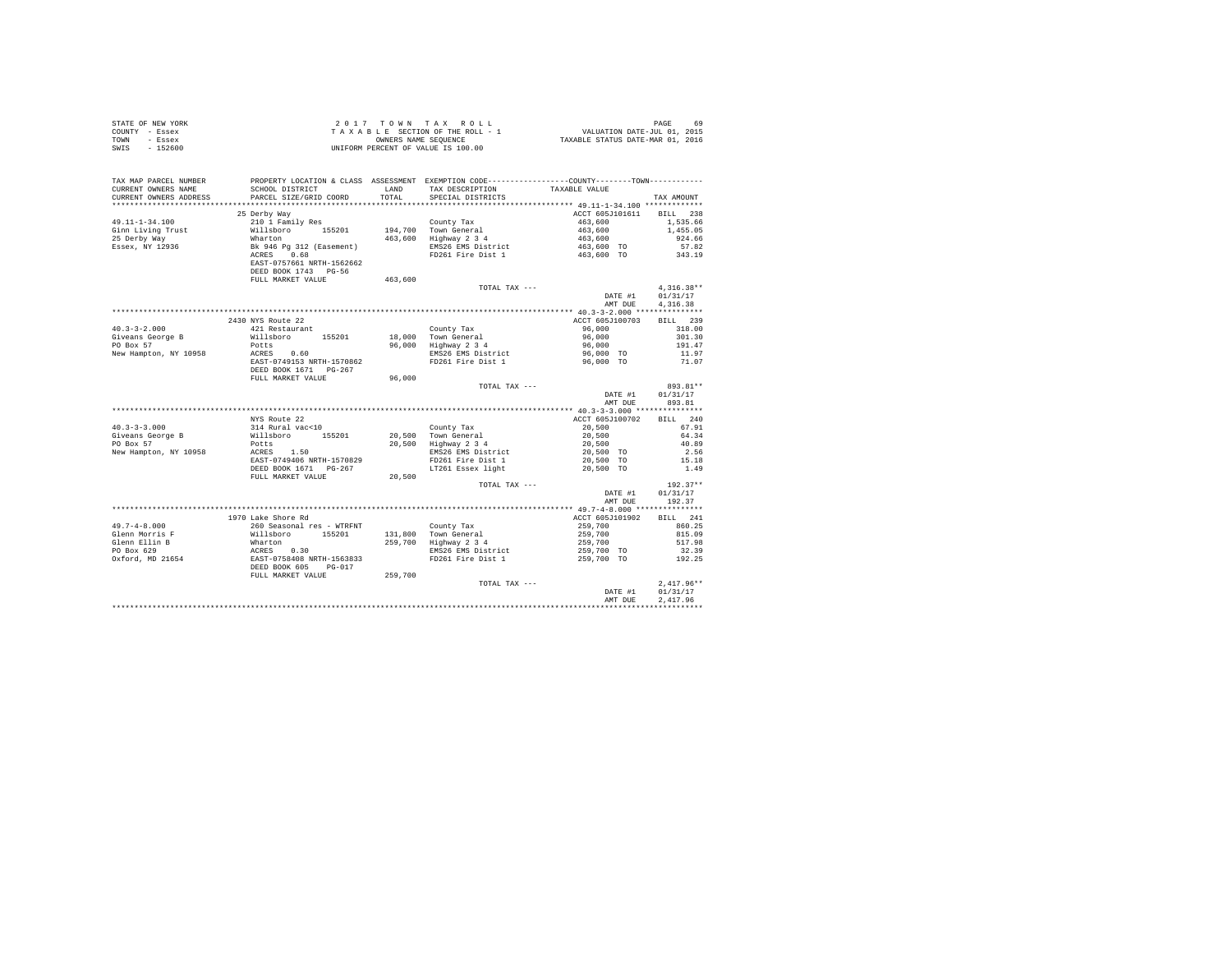|                | STATE OF NEW YORK |  |  |  | 2017 TOWN TAX ROLL                 |  |  |  |  |                                  | PAGE |  |
|----------------|-------------------|--|--|--|------------------------------------|--|--|--|--|----------------------------------|------|--|
| COUNTY - Essex |                   |  |  |  | TAXABLE SECTION OF THE ROLL - 1    |  |  |  |  | VALUATION DATE-JUL 01, 2015      |      |  |
| TOWN           | - Essex           |  |  |  | OWNERS NAME SEOUENCE               |  |  |  |  | TAXABLE STATUS DATE-MAR 01, 2016 |      |  |
| SWIS           | - 152600          |  |  |  | UNIFORM PERCENT OF VALUE IS 100.00 |  |  |  |  |                                  |      |  |

| TAX MAP PARCEL NUMBER<br>CURRENT OWNERS NAME  | PROPERTY LOCATION & CLASS ASSESSMENT EXEMPTION CODE---------------COUNTY-------TOWN----------<br>SCHOOL DISTRICT | <b>T.AND</b> |                                                                                                                                       |                                                                                     |         |                          |  |
|-----------------------------------------------|------------------------------------------------------------------------------------------------------------------|--------------|---------------------------------------------------------------------------------------------------------------------------------------|-------------------------------------------------------------------------------------|---------|--------------------------|--|
| CURRENT OWNERS ADDRESS PARCEL SIZE/GRID COORD |                                                                                                                  |              | TAX DESCRIPTION TAXABLE VALUE<br>TOTAL SPECIAL DISTRICTS                                                                              |                                                                                     |         | TAX AMOUNT               |  |
|                                               |                                                                                                                  |              |                                                                                                                                       |                                                                                     |         |                          |  |
|                                               | 2717 NYS Route 22                                                                                                |              |                                                                                                                                       |                                                                                     |         | ACCT 605J102309 BILL 242 |  |
| $40.65 - 2 - 1.000$                           |                                                                                                                  |              |                                                                                                                                       |                                                                                     |         | 369.67                   |  |
|                                               |                                                                                                                  |              |                                                                                                                                       | 111,600<br>111,600                                                                  |         | 350.27                   |  |
| Glynn Virginia                                | Hicks                                                                                                            |              |                                                                                                                                       |                                                                                     |         |                          |  |
| PO Box 159                                    |                                                                                                                  | 111,600      | Highway 2 3 4                                                                                                                         | 111,600                                                                             |         | 222.59                   |  |
| Rhinecliff, NY 12574 1652/16-Easement         |                                                                                                                  |              | $\text{Higuwy }$ $\text{Ligv}$<br>$\text{EMS26 EMS}$ District<br>$\text{MMS26 EMS}$ District<br>$\text{MMS26 EMS}$ $\text{MMS26 EMS}$ |                                                                                     |         | 1,466.44                 |  |
|                                               | ACRES 0.20                                                                                                       |              |                                                                                                                                       |                                                                                     |         | 13.92                    |  |
|                                               | EAST-0756161 NRTH-1572056                                                                                        |              |                                                                                                                                       |                                                                                     |         | 82.61                    |  |
|                                               | DEED BOOK 1738    PG-314                                                                                         |              | LT261 Essex light 111,600 TO                                                                                                          |                                                                                     |         | 8.10                     |  |
|                                               | FULL MARKET VALUE                                                                                                |              | 111,600 SR150 Return sewer rent 932.28 MT<br>WR151 Return water rent-1 493.01 MT                                                      |                                                                                     |         | 932.28                   |  |
|                                               |                                                                                                                  |              |                                                                                                                                       |                                                                                     |         | 493.01                   |  |
|                                               |                                                                                                                  |              | TOTAL TAX ---                                                                                                                         |                                                                                     |         | $3.938.89**$             |  |
|                                               |                                                                                                                  |              |                                                                                                                                       | DATE #1                                                                             |         | 01/31/17                 |  |
|                                               |                                                                                                                  |              |                                                                                                                                       |                                                                                     | AMT DUE | 3.938.89                 |  |
|                                               |                                                                                                                  |              |                                                                                                                                       |                                                                                     |         |                          |  |
|                                               | 2305 Main St                                                                                                     |              |                                                                                                                                       | ACCT 605J104204                                                                     |         | <b>BILL</b> 243          |  |
| $40.73 - 2 - 10.100$                          | 210 1 Family Res<br>Willsboro 155201<br>Potts                                                                    |              | County Tax                                                                                                                            | 242,600                                                                             |         | 803.61                   |  |
| Goetz Helen L                                 |                                                                                                                  |              | 54,000 Town General                                                                                                                   | 242,600<br>242,600                                                                  |         | 761.42                   |  |
| PO Box 143                                    |                                                                                                                  |              | 242,600 Highway 2 3 4                                                                                                                 |                                                                                     |         | 483.87                   |  |
| Essex, NY 12936 1666/320-Easemnt              |                                                                                                                  |              |                                                                                                                                       | EMS26 EMS District 242,600 TO 30.25                                                 |         |                          |  |
|                                               | 0.23<br>ACRES                                                                                                    |              |                                                                                                                                       |                                                                                     |         | 179.59                   |  |
|                                               | EAST-0756766 NRTH-1571798                                                                                        |              | FD261 Fire Dist 1<br>LT261 Essex light                                                                                                | 242,600 TO<br>242,600 TO                                                            |         | 17.61                    |  |
|                                               | DEED BOOK 1261 PG-1                                                                                              |              |                                                                                                                                       |                                                                                     |         |                          |  |
|                                               | FULL MARKET VALUE                                                                                                | 242.600      |                                                                                                                                       |                                                                                     |         |                          |  |
|                                               |                                                                                                                  |              | TOTAL TAX ---                                                                                                                         |                                                                                     |         | $2.276.35**$             |  |
|                                               |                                                                                                                  |              |                                                                                                                                       |                                                                                     | DATE #1 | 01/31/17                 |  |
|                                               |                                                                                                                  |              |                                                                                                                                       |                                                                                     | AMT DUE | 2.276.35                 |  |
|                                               |                                                                                                                  |              |                                                                                                                                       |                                                                                     |         |                          |  |
|                                               | Essex Rd                                                                                                         |              |                                                                                                                                       | ACCT 605J183002                                                                     |         | BILL 244                 |  |
| $40.3 - 2 - 8.120$                            | 321 Abandoned ag                                                                                                 |              | County Tax                                                                                                                            | 57,100                                                                              |         | 189.14                   |  |
| Goff Norma                                    | Willsboro 155201 57,100 Town General 57,100 57,100 179.21                                                        |              |                                                                                                                                       |                                                                                     |         |                          |  |
| PO Box 293                                    |                                                                                                                  |              | 57,100 Highway 2 3 4                                                                                                                  |                                                                                     |         | 113.89                   |  |
| Essex, NY 12936                               | Hicks<br>ACRES 31.90                                                                                             |              |                                                                                                                                       | Highway 2 3 4 57,100<br>EMS26 EMS District 57,100 TO<br>FD261 Fire Dist 1 57,100 TO |         | 7.12                     |  |
|                                               | EAST-0756524 NRTH-1574960                                                                                        |              |                                                                                                                                       |                                                                                     |         | 42.27                    |  |
|                                               | DEED BOOK 764<br>$PG-102$                                                                                        |              |                                                                                                                                       | LT261 Essex light 57,100 TO                                                         |         | 4.15                     |  |
|                                               | FULL MARKET VALUE 57,100 WB261 Water B&I                                                                         |              |                                                                                                                                       | 57,100 TO C                                                                         |         | 15.53                    |  |
|                                               |                                                                                                                  |              | TOTAL TAX ---                                                                                                                         |                                                                                     |         | 551.31**                 |  |
|                                               |                                                                                                                  |              |                                                                                                                                       |                                                                                     | DATE #1 | 01/31/17                 |  |
|                                               |                                                                                                                  |              |                                                                                                                                       |                                                                                     | AMT DUE | 551.31                   |  |
|                                               |                                                                                                                  |              |                                                                                                                                       |                                                                                     |         |                          |  |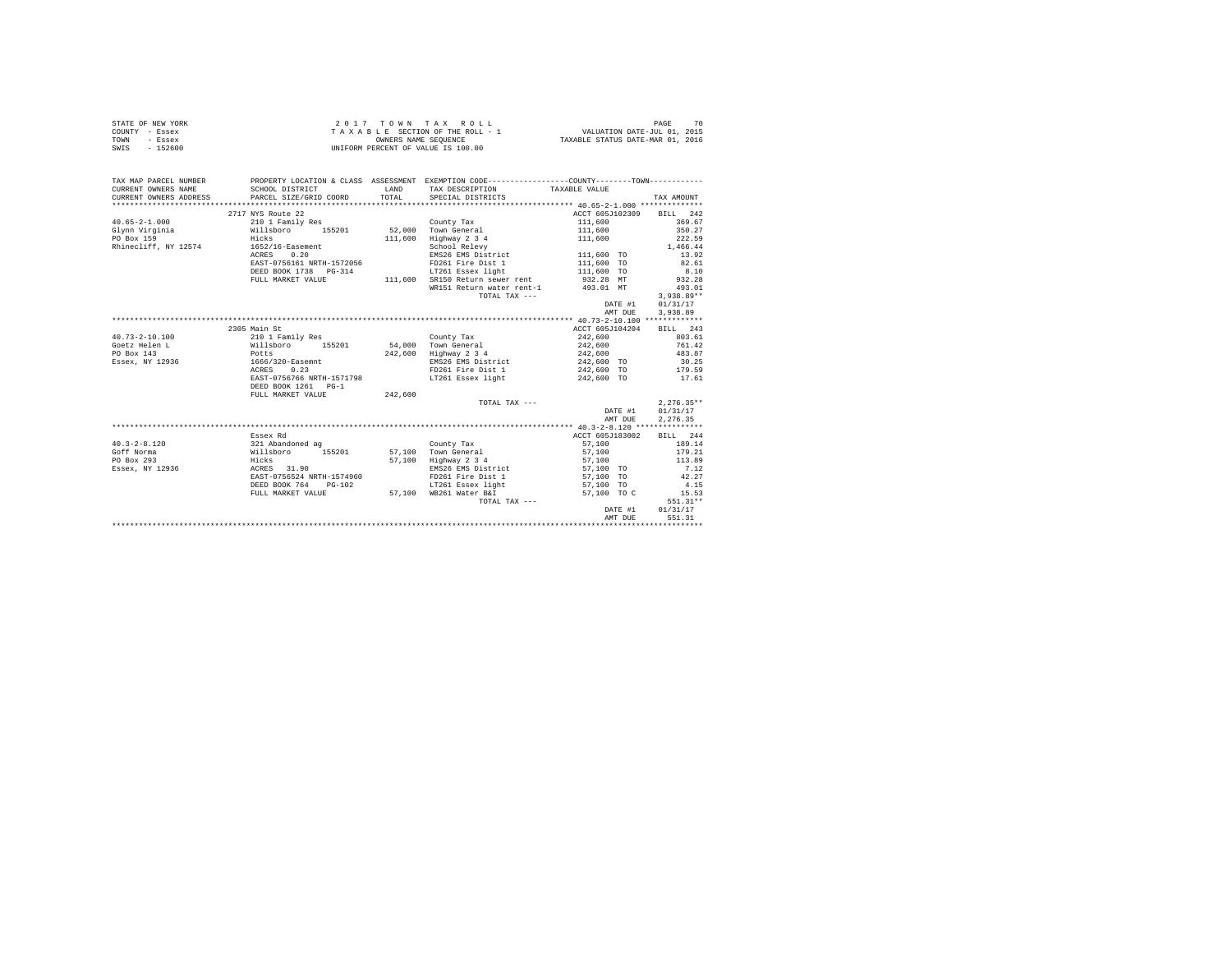| COUNTY - Essex<br>TOWN<br>- Essex<br>SWIS - 152600 |                                                                                                                     |        | TAXABLE SECTION OF THE ROLL - 1<br>OWNERS NAME SEQUENCE<br>UNIFORM PERCENT OF VALUE IS 100.00 | VALUATION DATE-JUL 01, 2015<br>TAXABLE STATUS DATE-MAR 01, 2016 |                  |  |  |
|----------------------------------------------------|---------------------------------------------------------------------------------------------------------------------|--------|-----------------------------------------------------------------------------------------------|-----------------------------------------------------------------|------------------|--|--|
|                                                    |                                                                                                                     |        |                                                                                               |                                                                 |                  |  |  |
|                                                    | TAX MAP PARCEL NUMBER PROPERTY LOCATION & CLASS ASSESSMENT EXEMPTION CODE--------------COUNTY--------TOWN---------- |        |                                                                                               |                                                                 |                  |  |  |
| CURRENT OWNERS NAME                                | SCHOOL DISTRICT                                                                                                     | LAND   | TAX DESCRIPTION TAXABLE VALUE                                                                 |                                                                 |                  |  |  |
| CURRENT OWNERS ADDRESS                             | PARCEL SIZE/GRID COORD TOTAL SPECIAL DISTRICTS                                                                      |        |                                                                                               |                                                                 | TAX AMOUNT       |  |  |
|                                                    |                                                                                                                     |        |                                                                                               |                                                                 |                  |  |  |
|                                                    | 10 Beggs Point St                                                                                                   |        |                                                                                               | ACCT 605J104409 BILL 245                                        |                  |  |  |
| $40.73 - 3 - 20.000$                               | 210 1 Family Res                                                                                                    |        | County Tax                                                                                    | 181,500                                                         | 601.21           |  |  |
| Goff Norma                                         | Willsboro 155201 52.000 Town General                                                                                |        |                                                                                               | 181,500                                                         | 569.65           |  |  |
| PO Box 293                                         | Potts                                                                                                               |        | 181,500 Highway 2 3 4                                                                         | 181,500                                                         | 362.01           |  |  |
| Essex, NY 12936                                    | $1676/300 -$ Easement<br>ACRES 0.20                                                                                 |        | EMS26 EMS District                                                                            | 181,500 TO                                                      | 22.63            |  |  |
|                                                    |                                                                                                                     |        | FD261 Fire Dist 1                                                                             | 181,500 TO                                                      | 134.36           |  |  |
|                                                    | EAST-0757232 NRTH-1571528                                                                                           |        | LT261 Essex light                                                                             | 181,500 TO                                                      | 13.18            |  |  |
|                                                    | DEED BOOK 583 PG-248                                                                                                |        |                                                                                               |                                                                 |                  |  |  |
|                                                    | FULL MARKET VALUE 181,500                                                                                           |        |                                                                                               |                                                                 |                  |  |  |
|                                                    |                                                                                                                     |        | TOTAL TAX $---$                                                                               |                                                                 | $1.703.04**$     |  |  |
|                                                    |                                                                                                                     |        |                                                                                               |                                                                 | DATE #1 01/31/17 |  |  |
|                                                    |                                                                                                                     |        |                                                                                               | AMT DUE                                                         | 1,703.04         |  |  |
|                                                    |                                                                                                                     |        |                                                                                               |                                                                 |                  |  |  |
|                                                    | Brookfield Rd                                                                                                       |        |                                                                                               | ACCT 605J104402                                                 | BILL 246         |  |  |
| $48.2 - 1 - 23.000$                                | 910 Priv forest                                                                                                     |        | County Tax                                                                                    | 72.000 238.50                                                   |                  |  |  |
| Goff Norma                                         | Westport 155001 72,000 Town General                                                                                 |        |                                                                                               | 72,000                                                          | 225.98           |  |  |
| PO Box 293                                         | 4 Platt Rogers                                                                                                      |        | 72,000 Highway 2 3 4                                                                          | 72,000                                                          | 143.61           |  |  |
| Essex, NY 12936                                    | 00078.50                                                                                                            |        | EMS26 EMS District                                                                            | 72.000 TO                                                       | 8.98             |  |  |
|                                                    | ACRES 78.50                                                                                                         |        | FD262 Fire Dist 2                                                                             | 72.000 TO                                                       | 82.70            |  |  |
|                                                    | EAST-0734309 NRTH-1561211                                                                                           |        |                                                                                               |                                                                 |                  |  |  |
|                                                    | DEED BOOK 722<br>$PG-299$                                                                                           |        |                                                                                               |                                                                 |                  |  |  |
|                                                    | FULL MARKET VALUE                                                                                                   | 72,000 |                                                                                               |                                                                 |                  |  |  |
|                                                    |                                                                                                                     |        | TOTAL TAX ---                                                                                 |                                                                 | 699.77**         |  |  |
|                                                    |                                                                                                                     |        |                                                                                               |                                                                 | DATE #1 01/31/17 |  |  |
|                                                    |                                                                                                                     |        |                                                                                               | AMT DUE                                                         | 699.77           |  |  |
|                                                    |                                                                                                                     |        |                                                                                               |                                                                 |                  |  |  |

STATE OF NEW YORK  $2017$  TO W N T A X R O L L PAGE 71

|                     |                           |     |                          | ANII DUB        |              |
|---------------------|---------------------------|-----|--------------------------|-----------------|--------------|
|                     |                           |     |                          |                 |              |
|                     | NYS Route 22              |     |                          | ACCT 605J104407 | 2.47<br>BILL |
| $48.76 - 1 - 3.000$ | 311 Res vac land          |     | County Tax               | 800             | 2.65         |
| Goff Norma          | 155201<br>Willsboro       | 800 | Town General             | 800             | 2.51         |
| PO Box 293          | Friswell                  | 800 | Highway 2 3 4            | 800             | 1.60         |
| Essex, NY 12936     | 205s X 235S Xirr          |     | EMS26 EMS District       | 800 TO          | .10          |
|                     | 0.80<br>ACRES             |     | FD262 Fire Dist 2        | 800 TO          | .92          |
|                     | EAST-0744007 NRTH-1555670 |     | LT262 Whallonsburg light | 800 TO          | .17          |
|                     | DEED BOOK 723<br>PG-192   |     |                          |                 |              |
|                     | FULL MARKET VALUE         | 800 |                          |                 |              |
|                     |                           |     | TOTAL TAX ---            |                 | $7.95**$     |
|                     |                           |     |                          | DATE #1         | 01/31/17     |
|                     |                           |     |                          | AMT DUE         | 7.95         |
|                     |                           |     |                          |                 |              |
|                     |                           |     |                          |                 |              |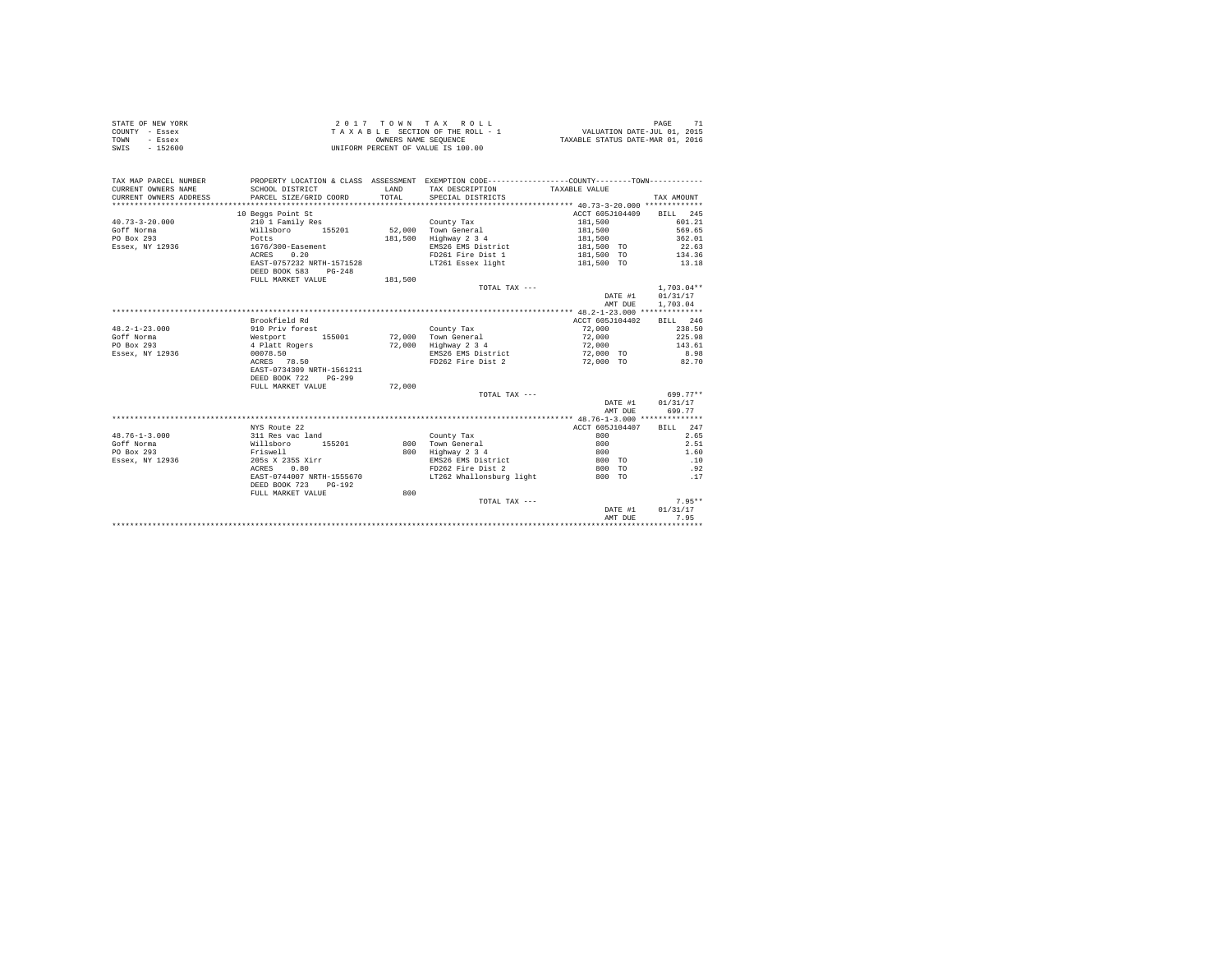| STATE OF NEW YORK<br>COUNTY - Essex<br>- Essex<br>TOWN<br>$-152600$<br>SWTS |                                                                                                                                            | OWNERS NAME SEOUENCE | 2017 TOWN TAX ROLL<br>TAXABLE SECTION OF THE ROLL - 1<br>UNIFORM PERCENT OF VALUE IS 100.00 | VALUATION DATE-JUL 01, 2015<br>TAXABLE STATUS DATE-MAR 01, 2016 | 72<br>PAGE       |
|-----------------------------------------------------------------------------|--------------------------------------------------------------------------------------------------------------------------------------------|----------------------|---------------------------------------------------------------------------------------------|-----------------------------------------------------------------|------------------|
| TAX MAP PARCEL NUMBER<br>CURRENT OWNERS NAME<br>CURRENT OWNERS ADDRESS      | PROPERTY LOCATION & CLASS ASSESSMENT EXEMPTION CODE---------------COUNTY-------TOWN----------<br>SCHOOL DISTRICT<br>PARCEL SIZE/GRID COORD | LAND<br>TOTAL        | TAX DESCRIPTION<br>SPECIAL DISTRICTS                                                        | TAXABLE VALUE                                                   | TAX AMOUNT       |
|                                                                             |                                                                                                                                            |                      |                                                                                             |                                                                 |                  |
|                                                                             | 2286 Main St                                                                                                                               |                      |                                                                                             | ACCT 605J101515                                                 | BILL 248         |
| $40.73 - 3 - 31.000$                                                        | 210 1 Family Res                                                                                                                           |                      | VETCOM CTS 41130                                                                            | 25,000<br>25,000                                                |                  |
| Goff Todd M                                                                 | Willsboro<br>155201                                                                                                                        |                      | 58,500 County Tax                                                                           | 284,400                                                         | 942.07           |
| c/o Charles A Goff                                                          | Potts                                                                                                                                      |                      | 309,400 Town General                                                                        | 284,400                                                         | 892.61           |
| PO Box 293                                                                  | 1650/148 Sewer Easement                                                                                                                    |                      | Highway 2 3 4                                                                               | 284,400                                                         | 567.24           |
| Essex, NY 12936                                                             | ACRES<br>0.30                                                                                                                              |                      | EMS26 EMS District                                                                          | 309,400 TO                                                      | 38.58            |
|                                                                             | EAST-0757093 NRTH-1571412                                                                                                                  |                      | FD261 Fire Dist 1                                                                           | 309,400 TO                                                      | 229.04           |
|                                                                             | DEED BOOK 1116   PG-126                                                                                                                    |                      | LT261 Essex light                                                                           | 309,400 TO                                                      | 22.46            |
|                                                                             | FULL MARKET VALUE                                                                                                                          |                      | 309,400 SR150 Return sewer rent<br>WR151 Return water rent-1                                | 227.94 MT<br>114.65 MT                                          | 227.94<br>114.65 |
|                                                                             |                                                                                                                                            |                      | TOTAL TAX ---                                                                               |                                                                 | $3.034.59**$     |
|                                                                             |                                                                                                                                            |                      |                                                                                             | DATE #1                                                         | 01/31/17         |
|                                                                             |                                                                                                                                            |                      |                                                                                             | AMT DUR                                                         | 3.034.59         |
|                                                                             |                                                                                                                                            |                      |                                                                                             |                                                                 |                  |
|                                                                             | 191 Daniels Rd                                                                                                                             |                      |                                                                                             | ACCT 605J100609                                                 | BILL 249         |
| $48.1 - 1 - 3.000$                                                          | 210 1 Family Res                                                                                                                           |                      | County Tax                                                                                  | 136,300                                                         | 451.49           |
| Govier Andrew                                                               | 155001<br>Westport                                                                                                                         |                      | 36,500 Town General                                                                         | 136,300                                                         | 427.79           |
| Govier Martina                                                              | 12 19 Brookfield                                                                                                                           |                      | 136,300 Highway 2 3 4                                                                       | 136,300                                                         | 271.85           |
| 191 Daniels Rd                                                              | 5.50<br>ACRES                                                                                                                              |                      | EMS26 EMS District                                                                          | 136,300 TO                                                      | 17.00            |
| Essex, NY 12936-2809                                                        | EAST-0725660 NRTH-1565419                                                                                                                  |                      | FD262 Fire Dist 2                                                                           | 136,300 TO                                                      | 156.56           |
|                                                                             | DEED BOOK 979<br>$PG-159$                                                                                                                  |                      |                                                                                             |                                                                 |                  |
|                                                                             | FULL MARKET VALUE                                                                                                                          | 136,300              |                                                                                             |                                                                 |                  |
|                                                                             |                                                                                                                                            |                      | TOTAL TAX ---                                                                               |                                                                 | $1,324.69**$     |
|                                                                             |                                                                                                                                            |                      |                                                                                             | DATE #1                                                         | 01/31/17         |
|                                                                             |                                                                                                                                            |                      |                                                                                             | AMT DUE                                                         | 1,324.69         |
|                                                                             |                                                                                                                                            |                      |                                                                                             |                                                                 |                  |
|                                                                             | 10 Pearson Way                                                                                                                             |                      |                                                                                             | ACCT 605J102509                                                 | BILL 250         |
| $49.11 - 1 - 26.000$                                                        | 260 Seasonal res                                                                                                                           |                      | County Tax                                                                                  | 293,000                                                         | 970.56           |
| Gow Peter                                                                   | Willsboro<br>155201                                                                                                                        |                      | 226,600 Town General                                                                        | 293,000                                                         | 919.61           |
| Harrington Mary M                                                           | Wharton                                                                                                                                    |                      | 293,000 Highway 2 3 4                                                                       | 293,000                                                         | 584.40           |
| 32 Worthington St                                                           | ACRES 1.53                                                                                                                                 |                      | EMS26 EMS District                                                                          | 293,000 TO                                                      | 36.54            |
| Dedham, MA 02026                                                            | EAST-0757952 NRTH-1563255                                                                                                                  |                      | FD261 Fire Dist 1                                                                           | 293,000 TO                                                      | 216.90           |
|                                                                             | DEED BOOK 1811    PG-281<br>FULL MARKET VALUE                                                                                              | 293,000              |                                                                                             |                                                                 |                  |
|                                                                             |                                                                                                                                            |                      | TOTAL TAX ---                                                                               |                                                                 | $2,728.01**$     |
|                                                                             |                                                                                                                                            |                      |                                                                                             | DATE #1                                                         | 01/31/17         |
|                                                                             |                                                                                                                                            |                      |                                                                                             | AMT DUE                                                         | 2.728.01         |
|                                                                             |                                                                                                                                            |                      |                                                                                             |                                                                 |                  |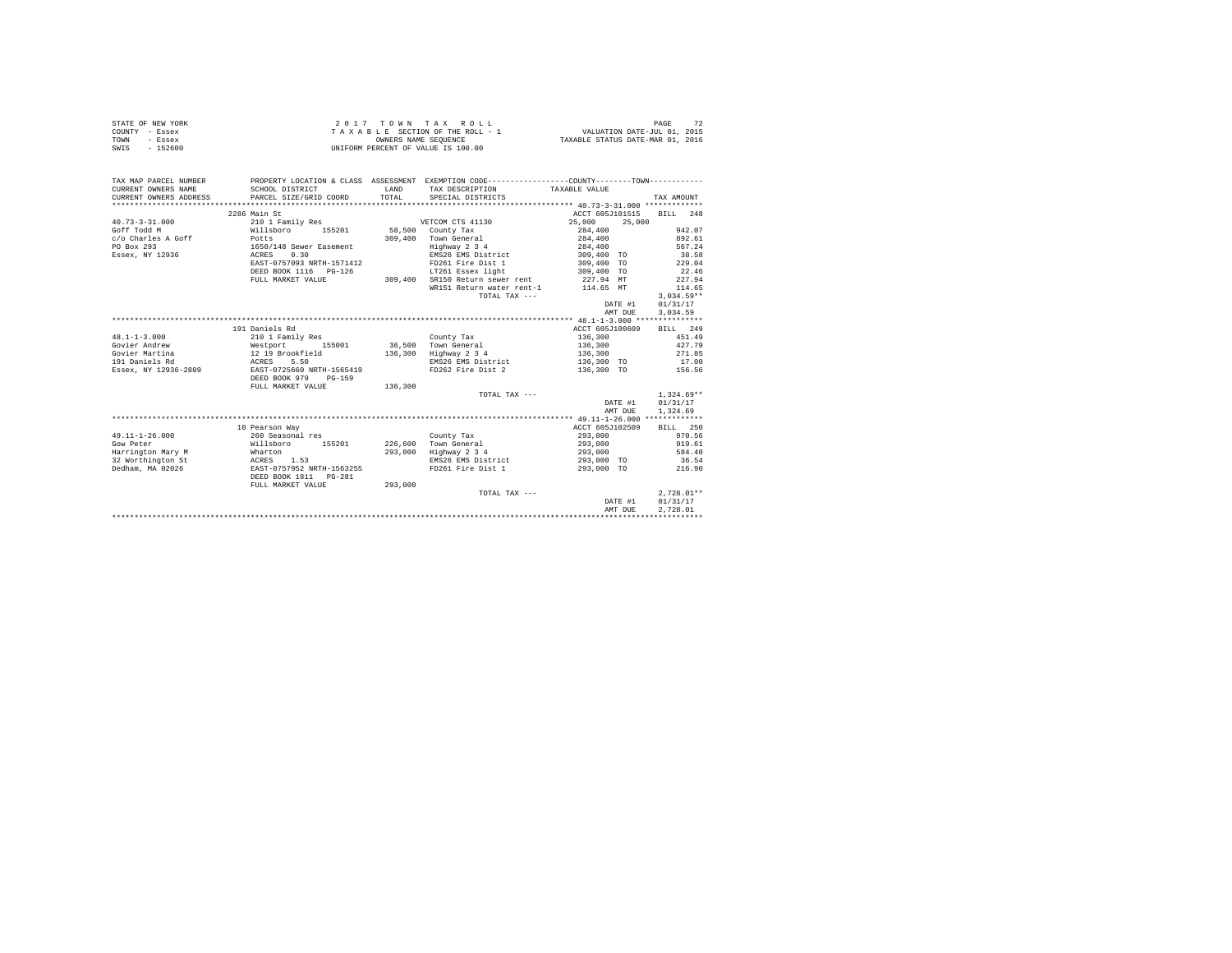| STATE OF NEW YORK | $2.017$ TOWN TAX ROLL              | PAGE                             |
|-------------------|------------------------------------|----------------------------------|
| COUNTY - Essex    | TAXABLE SECTION OF THE ROLL - 1    | VALUATION DATE-JUL 01, 2015      |
| TOWN<br>- Essex   | OWNERS NAME SEOUENCE               | TAXABLE STATUS DATE-MAR 01, 2016 |
| $-152600$<br>SWIS | UNIFORM PERCENT OF VALUE IS 100.00 |                                  |

| TAX MAP PARCEL NUMBER<br>CURRENT OWNERS NAME | SCHOOL DISTRICT           | LAND    | PROPERTY LOCATION & CLASS ASSESSMENT EXEMPTION CODE----------------COUNTY--------TOWN----------<br>TAX DESCRIPTION TAXABLE VALUE |                  |              |
|----------------------------------------------|---------------------------|---------|----------------------------------------------------------------------------------------------------------------------------------|------------------|--------------|
|                                              | PARCEL SIZE/GRID COORD    | TOTAL   | SPECIAL DISTRICTS                                                                                                                |                  |              |
| CURRENT OWNERS ADDRESS                       |                           |         |                                                                                                                                  |                  | TAX AMOUNT   |
|                                              |                           |         |                                                                                                                                  |                  |              |
|                                              | 319 Leaning Rd            |         |                                                                                                                                  | ACCT 605J197009  | BILL 251     |
| $48.2 - 1 - 6.210$                           | 111 Poultry farm          |         | AG DIST C 41720                                                                                                                  | 74,481<br>74,481 |              |
| Graves James                                 | Willsboro<br>155201       |         | 153,100 County Tax                                                                                                               | 99,319           | 328.99       |
| Kurak Sara                                   | Potts Pat                 |         | 173,800 Town General                                                                                                             | 99,319           | 311.72       |
| 319 Leaning Rd                               | Survey #6277              |         | Highway 2 3 4                                                                                                                    | 99,319           | 198.09       |
| Essex, NY 12936                              | ACRES 108.20              |         | EMS26 EMS District                                                                                                               | 173,800 TO       | 21.67        |
|                                              | EAST-0741902 NRTH-1566960 |         | FD261 Fire Dist 1                                                                                                                | 173,800 TO       | 128.66       |
| MAY BE SUBJECT TO PAYMENT                    | DEED BOOK 1630 PG-114     |         |                                                                                                                                  |                  |              |
| UNDER AGDIST LAW TIL 2020                    | FULL MARKET VALUE         | 173,800 |                                                                                                                                  |                  |              |
|                                              |                           |         | TOTAL TAX $---$                                                                                                                  |                  | 989.13**     |
|                                              |                           |         |                                                                                                                                  | DATE #1          | 01/31/17     |
|                                              |                           |         |                                                                                                                                  | AMT DUE          | 989.13       |
|                                              |                           |         |                                                                                                                                  |                  |              |
|                                              |                           |         |                                                                                                                                  |                  |              |
|                                              | 40 Lila Way               |         |                                                                                                                                  | ACCT 605J101602  | BILL 252     |
| $49.11 - 1 - 47.000$                         | 210 1 Family Res          |         | VETCOM CTS 41130                                                                                                                 | 25,000<br>25,000 |              |
| Grav Paul H                                  | Willsboro<br>155201       |         | 37,000 County Tax                                                                                                                | 137,800          | 456.46       |
| PO Box 171                                   | Wharton                   |         | 162.800 Town General                                                                                                             | 137,800          | 432.50       |
| Essex, NY 12936                              | Life Estate To Almon D &  |         | Highway 2 3 4                                                                                                                    | 137,800          | 274.85       |
|                                              | Jean H Gray (1079/217)    |         | EMS26 EMS District                                                                                                               | 162,800 TO       | 20.30        |
|                                              | 2.40<br>ACRES             |         | FD261 Fire Dist 1                                                                                                                | 162,800 TO       | 120.52       |
|                                              | EAST-0756997 NRTH-1561948 |         |                                                                                                                                  |                  |              |
|                                              | DEED BOOK 1079 PG-217     |         |                                                                                                                                  |                  |              |
|                                              | FULL MARKET VALUE         | 162,800 |                                                                                                                                  |                  |              |
|                                              |                           |         | TOTAL TAX ---                                                                                                                    |                  | $1.304.63**$ |
|                                              |                           |         |                                                                                                                                  | DATE #1          | 01/31/17     |
|                                              |                           |         |                                                                                                                                  | AMT DUE          | 1,304.63     |
|                                              |                           |         |                                                                                                                                  |                  |              |
|                                              | Middle Rd                 |         |                                                                                                                                  | ACCT 605J101810  | BILL 253     |
| $49.1 - 1 - 19.100$                          | 105 Vac farmland          |         |                                                                                                                                  | 28,800           | 95.40        |
|                                              |                           |         | County Tax                                                                                                                       |                  |              |
| Guettel Adam                                 | 155201<br>Willsboro       | 28,800  | Town General                                                                                                                     | 28,800           | 90.39        |
| c/o VWC Management Inc                       | Wharton                   | 28,800  | Highway 2 3 4                                                                                                                    | 28,800           | 57.44        |
| 10510 Northup Way Ste 300                    | 81ac                      |         | EMS26 EMS District                                                                                                               | 28,800 TO        | 3.59         |
| Kirkland, WA 98033-7928                      | ACRES<br>7.30             |         | FD261 Fire Dist 1                                                                                                                | 28,800 TO        | 21.32        |
|                                              | EAST-0752671 NRTH-1563421 |         |                                                                                                                                  |                  |              |
|                                              | DEED BOOK 1333 PG-56      |         |                                                                                                                                  |                  |              |
|                                              | FULL MARKET VALUE         | 28,800  |                                                                                                                                  |                  |              |
|                                              |                           |         | TOTAL TAX ---                                                                                                                    |                  | $268.14**$   |
|                                              |                           |         |                                                                                                                                  | DATE #1          | 01/31/17     |
|                                              |                           |         |                                                                                                                                  | AMT DUE          | 268.14       |
|                                              |                           |         |                                                                                                                                  |                  |              |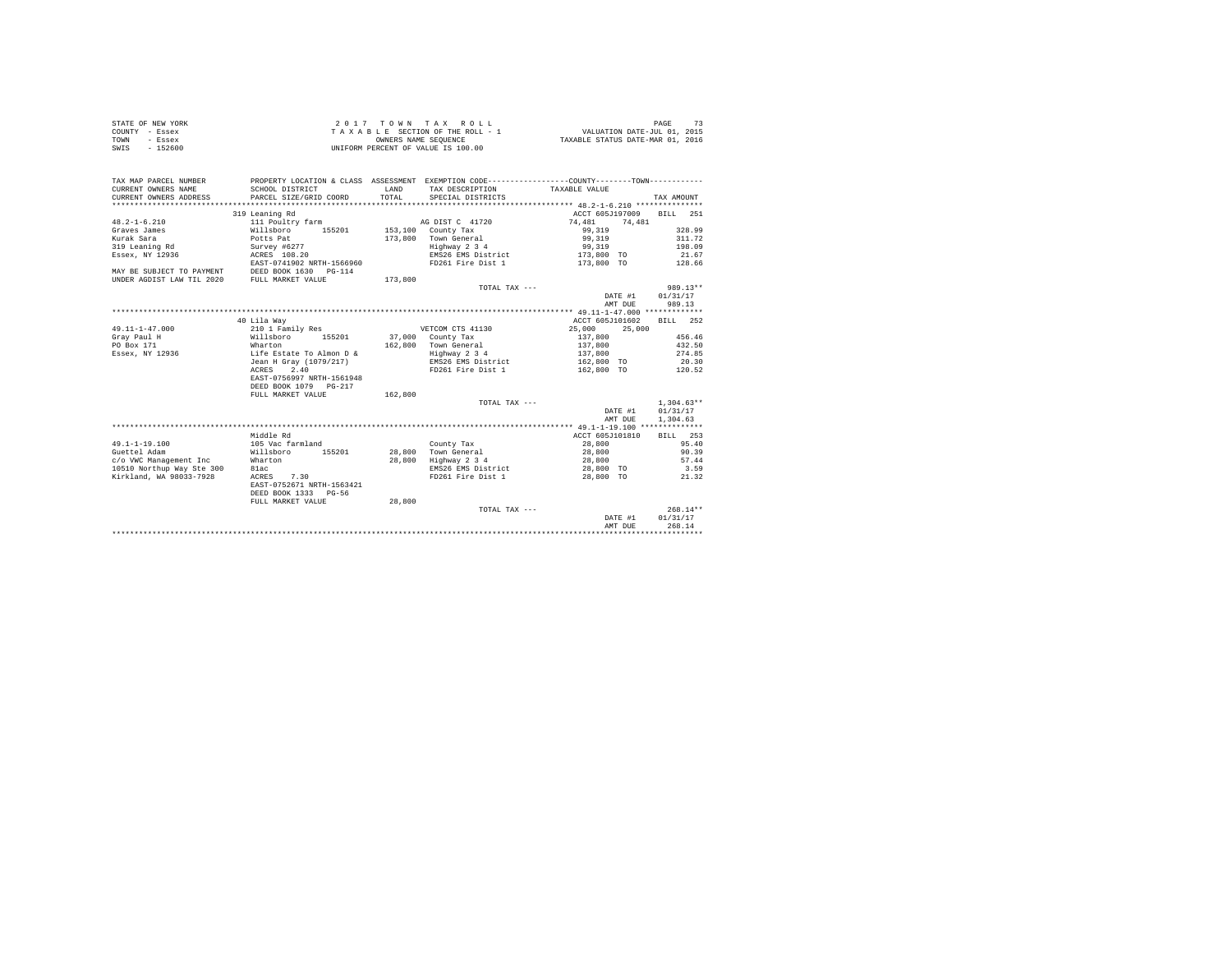| STATE OF NEW YORK | $2.017$ TOWN TAX ROLL              | PAGE                             |
|-------------------|------------------------------------|----------------------------------|
| COUNTY - Essex    | TAXABLE SECTION OF THE ROLL - 1    | VALUATION DATE-JUL 01, 2015      |
| TOWN<br>- Essex   | OWNERS NAME SEOUENCE               | TAXABLE STATUS DATE-MAR 01, 2016 |
| SWIS<br>$-152600$ | UNIFORM PERCENT OF VALUE IS 100.00 |                                  |

| TAX MAP PARCEL NUMBER                       |                                         |         | PROPERTY LOCATION & CLASS ASSESSMENT EXEMPTION CODE---------------COUNTY-------TOWN---------- |                          |              |
|---------------------------------------------|-----------------------------------------|---------|-----------------------------------------------------------------------------------------------|--------------------------|--------------|
| CURRENT OWNERS NAME                         | SCHOOL DISTRICT                         | LAND    | TAX DESCRIPTION                                                                               | TAXABLE VALUE            |              |
| CURRENT OWNERS ADDRESS                      | PARCEL SIZE/GRID COORD TOTAL            |         | SPECIAL DISTRICTS                                                                             |                          | TAX AMOUNT   |
|                                             |                                         |         |                                                                                               |                          |              |
|                                             | Middle Rd                               |         |                                                                                               | ACCT 605J101812 BILL 254 |              |
| $49.1 - 1 - 20.100$                         | 105 Vac farmland                        |         | County Tax                                                                                    | 158,800                  | 526.02       |
| Guettel Adam                                | Willsboro                               |         | 155201 158,800 Town General                                                                   | 158,800                  | 498.41       |
| c/o VWC Management Inc                      | Wharton                                 |         | 158,800 Highway 2 3 4                                                                         | 158,800                  | 316.73       |
| 10510 Northup Way Ste 300 ACRES 134.90      |                                         |         | EMS26 EMS District                                                                            | 158,800 TO 19.80         |              |
| Kirkland, WA 98033-7928                     | EAST-0751602 NRTH-1564648               |         | FD261 Fire Dist 1                                                                             | 158,800 TO               | 117.55       |
|                                             | DEED BOOK 1333 PG-56                    |         |                                                                                               |                          |              |
| MAY BE SUBJECT TO PAYMENT FULL MARKET VALUE |                                         | 158,800 |                                                                                               |                          |              |
| UNDER AGDIST LAW TIL 2019                   |                                         |         |                                                                                               |                          |              |
|                                             |                                         |         | TOTAL TAX ---                                                                                 |                          | $1.478.51**$ |
|                                             |                                         |         |                                                                                               | DATE #1 01/31/17         |              |
|                                             |                                         |         |                                                                                               | AMT DUE                  | 1,478.51     |
|                                             |                                         |         |                                                                                               |                          |              |
|                                             | 2852 Essex Rd                           |         |                                                                                               | ACCT 605J101001          | BILL 255     |
| $40.57 - 3 - 6.000$                         | 210 1 Family Res                        |         | County Tax                                                                                    | 412,600                  | 1,366.73     |
| Gullo Mary K Trust                          | Willsboro 155201                        |         | 98,000 Town General                                                                           | 412,600                  | 1,294.98     |
| Essex House                                 | Hicks                                   |         | 412,600 Highway 2 3 4                                                                         | 412,600                  | 822.94       |
| 2852 Essex Rd ACRES 1.50                    |                                         |         | EMS26 EMS District                                                                            | 412,600 TO               | 51.45        |
| Essex, NY 12936                             | EAST-0757651 NRTH-1574533               |         | FD261 Fire Dist 1                                                                             | 412,600 TO               | 305.43       |
|                                             | DEED BOOK 1470 PG-195                   |         | LT261 Essex light                                                                             | 412,600 TO               | 29.95        |
|                                             | FULL MARKET VALUE                       |         | 412,600 WB261 Water B&I                                                                       | 412,600 TO C             | 112.25       |
|                                             |                                         |         | WR151 Return water rent-1 366.89 MT                                                           |                          | 366.89       |
|                                             |                                         |         | TOTAL TAX ---                                                                                 |                          | $4.350.62**$ |
|                                             |                                         |         |                                                                                               | DATE #1                  | 01/31/17     |
|                                             |                                         |         |                                                                                               | AMT DUE                  | 4.350.62     |
|                                             |                                         |         |                                                                                               |                          |              |
|                                             | Essex Rd                                |         |                                                                                               | ACCT 605J178505          | BILL 256     |
| $40.57 - 3 - 7.000$                         | 311 Res vac land - WTRFNT               |         | County Tax                                                                                    | 77,100                   | 255.39       |
| Gullo Mary K Trust <b>Willsboro</b> 155201  |                                         |         | 77,100 Town General                                                                           | 77,100                   | 241.98       |
| Hicks<br>Essex House                        |                                         |         | 77,100 Highway 2 3 4                                                                          | 77,100                   | 153.78       |
| 2852 Essex Rd                               |                                         |         | EMS26 EMS District                                                                            | 77,100 TO                | 9.62         |
| Essex, NY 12936                             | ACRES 0.60<br>EAST-0757747 NRTH-1574428 |         | FD261 Fire Dist 1                                                                             | 77,100 TO                | 57.07        |
|                                             | DEED BOOK 1470 PG-195                   |         | LT261 Essex light                                                                             | 77,100 TO                | 5.60         |
|                                             | FULL MARKET VALUE                       |         | 77,100 WB261 Water B&I                                                                        | 77.100 TO C              | 20.98        |
|                                             |                                         |         | WR151 Return water rent-1                                                                     | 54.40 MT                 | 54.40        |
|                                             |                                         |         | TOTAL TAX ---                                                                                 |                          | 798.82**     |
|                                             |                                         |         |                                                                                               | DATE #1                  | 01/31/17     |
|                                             |                                         |         |                                                                                               | AMT DUE                  | 798.82       |
|                                             |                                         |         |                                                                                               |                          |              |
|                                             |                                         |         |                                                                                               |                          |              |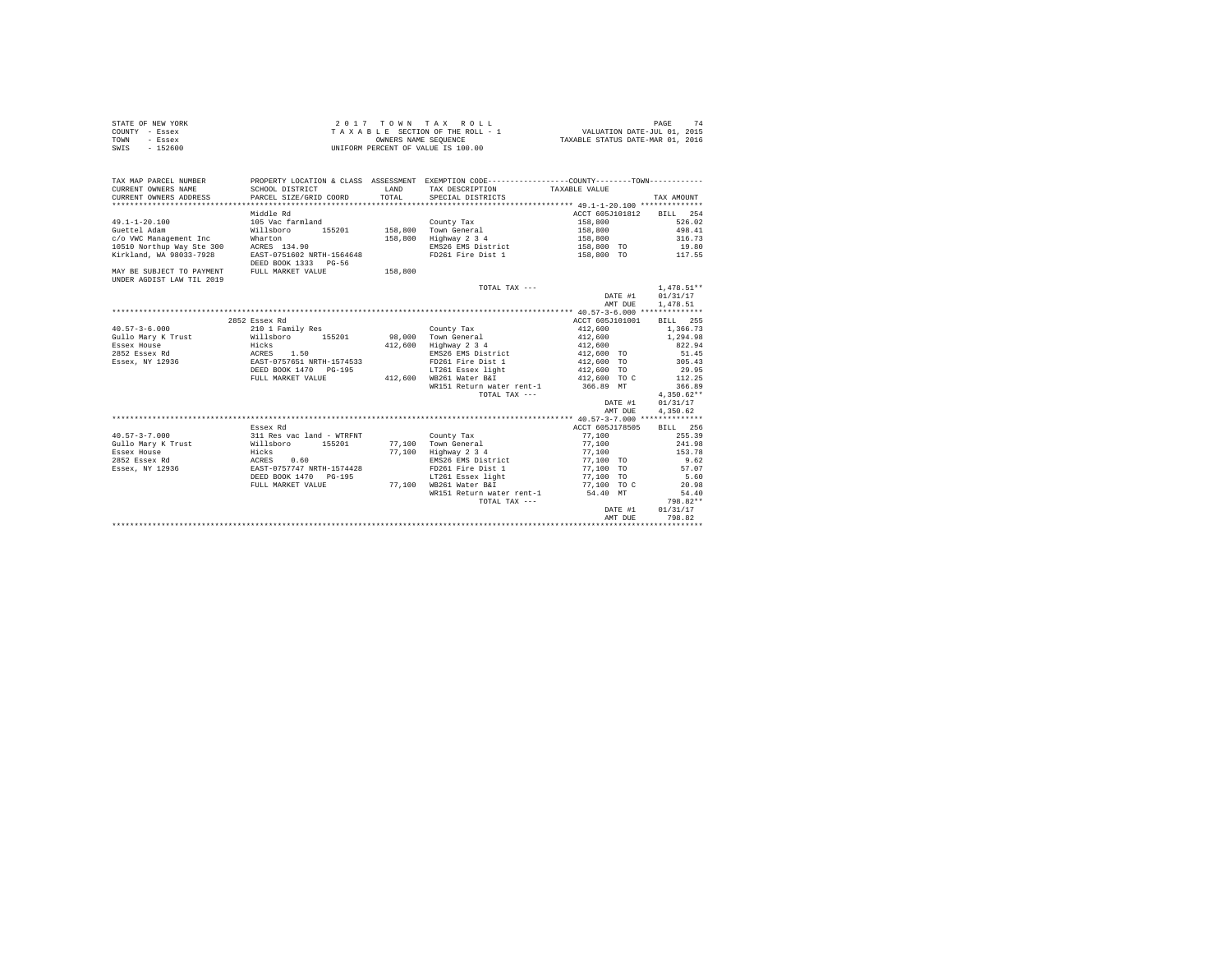|                | STATE OF NEW YORK | 2017 TOWN TAX ROLL                 | PAGE                             |
|----------------|-------------------|------------------------------------|----------------------------------|
| COUNTY - Essex |                   | TAXABLE SECTION OF THE ROLL - 1    | VALUATION DATE-JUL 01, 2015      |
| TOWN           | - Essex           | OWNERS NAME SEOUENCE               | TAXABLE STATUS DATE-MAR 01, 2016 |
| SWIS           | $-152600$         | UNIFORM PERCENT OF VALUE IS 100.00 |                                  |

| TAX MAP PARCEL NUMBER<br>CURRENT OWNERS NAME                                                                                          | SCHOOL DISTRICT                              | LAND    | PROPERTY LOCATION & CLASS ASSESSMENT EXEMPTION CODE---------------COUNTY-------TOWN----------<br>TAX DESCRIPTION | TAXABLE VALUE            |                  |
|---------------------------------------------------------------------------------------------------------------------------------------|----------------------------------------------|---------|------------------------------------------------------------------------------------------------------------------|--------------------------|------------------|
| CURRENT OWNERS ADDRESS                                                                                                                | PARCEL SIZE/GRID COORD                       | TOTAL   | SPECIAL DISTRICTS                                                                                                |                          | TAX AMOUNT       |
|                                                                                                                                       |                                              |         |                                                                                                                  |                          |                  |
|                                                                                                                                       | 14 Beggs Point St                            |         |                                                                                                                  | ACCT 605J101607 BILL 257 |                  |
| $40.73 - 3 - 21.000$                                                                                                                  | 210 1 Family Res                             |         | County Tax                                                                                                       | 161,200                  | 533.97           |
| Gussman Family Joint Trust Willsboro 155201                                                                                           |                                              |         | 64,400 Town General                                                                                              | 161,200                  | 505.94           |
| c/o William H Gussman                                                                                                                 | Potts                                        | 161,200 | Highway 2 3 4                                                                                                    | 161,200                  | 321.52           |
| 7507 New Market Dr                                                                                                                    |                                              |         | EMS26 EMS District                                                                                               | 161,200 TO               | 20.10            |
| Bethesda, MD 20817                                                                                                                    | 1650/152 Sewer Easement<br>140.2 X 98.4 Xirr |         | FD261 Fire Dist 1                                                                                                | 161,200 TO               | 119.33           |
|                                                                                                                                       | 0.30<br>ACRES                                |         | LT261 Essex light 161,200 TO                                                                                     |                          | 11.70            |
|                                                                                                                                       | EAST-0757342 NRTH-1571542                    |         |                                                                                                                  |                          |                  |
|                                                                                                                                       | DEED BOOK 1780 PG-225                        |         |                                                                                                                  |                          |                  |
|                                                                                                                                       | FULL MARKET VALUE                            | 161,200 |                                                                                                                  |                          |                  |
|                                                                                                                                       |                                              |         | TOTAL TAX ---                                                                                                    |                          | $1,512.56**$     |
|                                                                                                                                       |                                              |         |                                                                                                                  | DATE #1                  | 01/31/17         |
|                                                                                                                                       |                                              |         |                                                                                                                  |                          | AMT DUE 1,512.56 |
|                                                                                                                                       |                                              |         |                                                                                                                  |                          |                  |
|                                                                                                                                       | NYS Route 22                                 |         |                                                                                                                  | ACCT 605J103911          | BILL 258         |
| $57.2 - 5 - 1.000$                                                                                                                    | 105 Vac farmland                             |         | County Tax                                                                                                       | 23,600                   | 78.17            |
| Gustas Carol E                                                                                                                        | Willsboro 155201                             |         | 23,600 Town General                                                                                              | 23,600                   | 74.07            |
| and the state of the state of the state of the state of the state of the state of the state of the state of the<br>125 Northampton Rd |                                              | 23,600  | Highway 2 3 4                                                                                                    | 23,600                   | 47.07            |
| Amsterdam, NY 12010                                                                                                                   | ACRES 41.84                                  |         | School Relevy                                                                                                    |                          | 310.11           |
|                                                                                                                                       | EAST-0742231 NRTH-1551348                    |         |                                                                                                                  | 23,600 TO                | 2.94             |
|                                                                                                                                       | DEED BOOK 1052 PG-270                        |         | FD262 Fire Dist 2<br>TTP62 m =                                                                                   | 23,600 TO                | 27.11            |
|                                                                                                                                       | FULL MARKET VALUE                            |         | 23,600 LT262 Whallonsburg light                                                                                  | 23,600 TO                | 5.09             |
|                                                                                                                                       |                                              |         | TOTAL TAX ---                                                                                                    |                          | 544.56**         |
|                                                                                                                                       |                                              |         |                                                                                                                  | DATE #1                  | 01/31/17         |
|                                                                                                                                       |                                              |         |                                                                                                                  | AMT DUE                  | 544.56           |
|                                                                                                                                       |                                              |         |                                                                                                                  |                          |                  |
|                                                                                                                                       | Loukes Ln                                    |         |                                                                                                                  | ACCT 605J175003          | BILL 259         |
| $57.1 - 2 - 8.000$                                                                                                                    | 105 Vac farmland                             |         | AG DIST C 41720                                                                                                  | 7.282<br>7.282           |                  |
| Hainer George                                                                                                                         | Westport<br>155001                           |         | 21,100 County Tax                                                                                                | 13,818                   | 45.77            |
| Hainer Janice                                                                                                                         | 33 Tavlor & Kimball 21.100 Town General      |         |                                                                                                                  | 13,818                   | 43.37            |
| PO Box 1                                                                                                                              | 17.80                                        |         | Highway 2 3 4                                                                                                    | 13,818                   | 27.56            |
| Westport, NY 12993                                                                                                                    | ACRES 17.80                                  |         | EMS26 EMS District                                                                                               | 21,100 TO                | 2.63             |
|                                                                                                                                       | EAST-0726921 NRTH-1549010                    |         | FD262 Fire Dist 2                                                                                                | 21,100 TO                | 24.24            |
| MAY BE SUBJECT TO PAYMENT DEED BOOK 582                                                                                               | $PG-277$                                     |         |                                                                                                                  |                          |                  |
| UNDER AGDIST LAW TIL 2020                                                                                                             | FULL MARKET VALUE                            | 21,100  |                                                                                                                  |                          |                  |
|                                                                                                                                       |                                              |         | TOTAL TAX ---                                                                                                    |                          | $143.57**$       |
|                                                                                                                                       |                                              |         |                                                                                                                  | DATE #1                  | 01/31/17         |
|                                                                                                                                       |                                              |         |                                                                                                                  | AMT DUE                  | 143.57           |
|                                                                                                                                       |                                              |         |                                                                                                                  |                          |                  |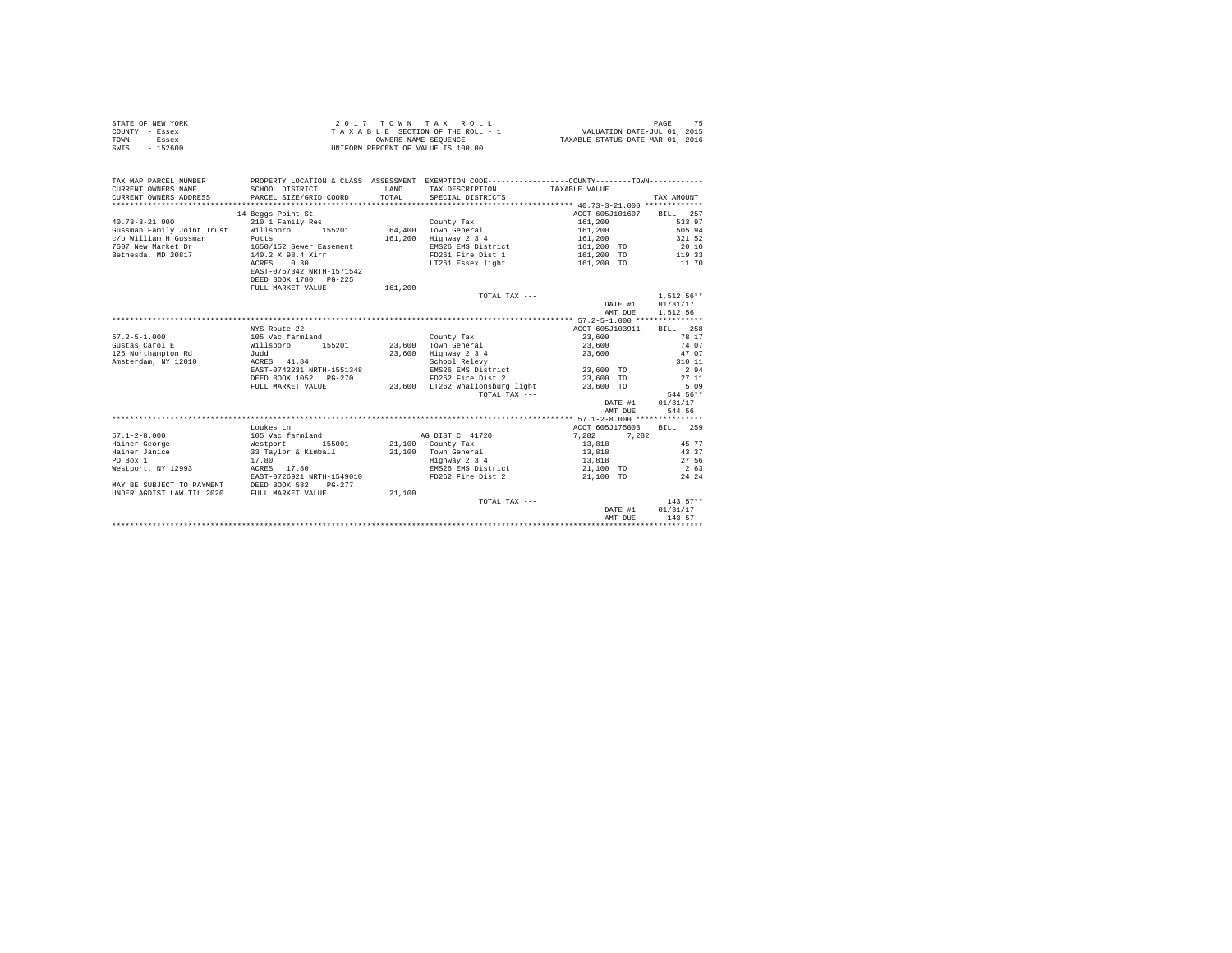| STATE OF NEW YORK | 2017 TOWN TAX ROLL                 | PAGE                             |
|-------------------|------------------------------------|----------------------------------|
| COUNTY - Essex    | TAXABLE SECTION OF THE ROLL - 1    | VALUATION DATE-JUL 01, 2015      |
| TOWN<br>- Essex   | OWNERS NAME SEOUENCE               | TAXABLE STATUS DATE-MAR 01, 2016 |
| $-152600$<br>SWIS | UNIFORM PERCENT OF VALUE IS 100.00 |                                  |

| TAX MAP PARCEL NUMBER                                  | PROPERTY LOCATION & CLASS ASSESSMENT EXEMPTION CODE----------------COUNTY--------TOWN---------- |         |                           |                   |              |
|--------------------------------------------------------|-------------------------------------------------------------------------------------------------|---------|---------------------------|-------------------|--------------|
| CURRENT OWNERS NAME                                    | SCHOOL DISTRICT                                                                                 | LAND    | TAX DESCRIPTION           | TAXABLE VALUE     |              |
| CURRENT OWNERS ADDRESS                                 | PARCEL SIZE/GRID COORD                                                                          | TOTAL.  | SPECIAL DISTRICTS         |                   | TAX AMOUNT   |
|                                                        |                                                                                                 |         |                           |                   |              |
|                                                        | Loukes Ln                                                                                       |         |                           | ACCT 605J102502   | BTLL 260     |
| $57.1 - 2 - 10.100$                                    | 120 Field crops                                                                                 |         | AG. BLDG. 41700           | 6.000<br>6.000    |              |
| Hainer George                                          | Westport 155001 95,700 AG DIST C 41720                                                          |         |                           | 67.404 67.404     |              |
| Hainer Janice                                          | 30 & 33 Taylor & Kimball 102,200 County Tax                                                     |         |                           | 28,796            | 95.39        |
| PO Box 1                                               | ACRES 60.00                                                                                     |         | Town General              | 28,796            | 90.38        |
| Westport, NY 12993                                     | EAST-0725716 NRTH-1548249                                                                       |         | Highway 2 3 4             | 28,796            | 57.43        |
|                                                        | DEED BOOK 1036 PG-75                                                                            |         | EMS26 EMS District        | 102,200 TO        | 12.75        |
| MAY BE SUBJECT TO PAYMENT<br>UNDER AGDIST LAW TIL 2024 | FULL MARKET VALUE                                                                               |         | 102,200 FD262 Fire Dist 2 | 102,200 TO        | 117.39       |
|                                                        |                                                                                                 |         | TOTAL TAX ---             |                   | $373.34**$   |
|                                                        |                                                                                                 |         |                           | DATE #1           | 01/31/17     |
|                                                        |                                                                                                 |         |                           | AMT DUE           | 373.34       |
|                                                        |                                                                                                 |         |                           |                   |              |
|                                                        | 82 Loukes Ln                                                                                    |         |                           | ACCT 605J175012   | BILL 261     |
| $57.1 - 2 - 9.000$                                     | 210 1 Family Res                                                                                |         | County Tax                | 154,600           | 512.11       |
| Hainer George F                                        | Westport 155001                                                                                 |         | 32,800 Town General       | 154,600           | 485.23       |
| Hainer Janice L                                        |                                                                                                 |         | 154,600 Highway 2 3 4     | 154,600           | 308.35       |
| PO Box 1                                               | 33 Taylor & Kimball<br>1.80                                                                     |         | EMS26 EMS District        | 154,600 TO        | 19.28        |
| Westport, NY 12993                                     | 1.80<br>ACRES                                                                                   |         | FD262 Fire Dist 2         | 154,600 TO 177.59 |              |
|                                                        | EAST-0726290 NRTH-1548124                                                                       |         |                           |                   |              |
|                                                        | DEED BOOK 601<br>$PG-0.56$                                                                      |         |                           |                   |              |
|                                                        | FULL MARKET VALUE                                                                               | 154,600 |                           |                   |              |
|                                                        |                                                                                                 |         | TOTAL TAX ---             |                   | $1.502.56**$ |
|                                                        |                                                                                                 |         |                           | DATE #1           | 01/31/17     |
|                                                        |                                                                                                 |         |                           | AMT DUE           | 1,502.56     |
|                                                        |                                                                                                 |         |                           |                   |              |
|                                                        | Loukes Ln                                                                                       |         |                           | ACCT 605J183005   | RTLL 262     |
| $57.1 - 2 - 10.200$                                    | 321 Abandoned ag                                                                                |         | AG DIST C 41720           | 1,547<br>1.547    |              |
| Hainer George F                                        | Westport<br>155001                                                                              |         | 24,800 County Tax         | 23,253            | 77.03        |
| Hainer Janice L                                        | 30 33 Taylor & Kimball                                                                          |         | 24.800 Town General       | 23, 253           | 72.98        |
| PO Box 1                                               | ACRES 26.84                                                                                     |         | Highway 2 3 4             | 23, 253           | 46.38        |
| Westport, NY 12993                                     | EAST-0726937 NRTH-1547907                                                                       |         | EMS26 EMS District        | 24,800 TO         | 3.09         |
|                                                        | DEED BOOK 781<br>$PG-0.28$                                                                      |         | FD262 Fire Dist 2         | 24,800 TO         | 28.49        |
| MAY BE SUBJECT TO PAYMENT<br>UNDER AGDIST LAW TIL 2020 | FULL MARKET VALUE                                                                               | 24,800  |                           |                   |              |
|                                                        |                                                                                                 |         | TOTAL TAX ---             |                   | $227.97**$   |
|                                                        |                                                                                                 |         |                           | DATE #1           | 01/31/17     |
|                                                        |                                                                                                 |         |                           | AMT DUE           | 227.97       |
|                                                        |                                                                                                 |         |                           |                   |              |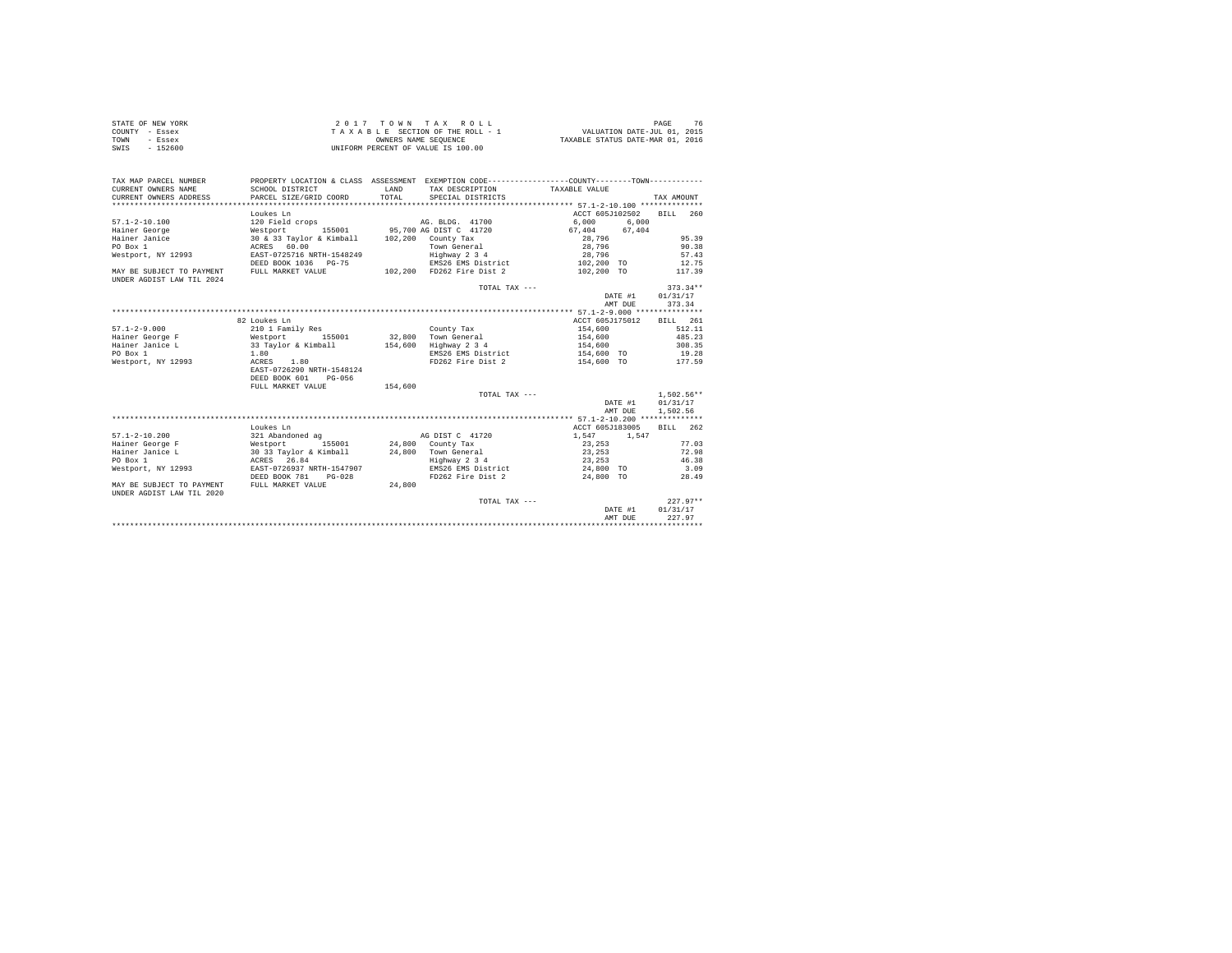| STATE OF NEW YORK | 2017 TOWN TAX ROLL                 | 77<br>PAGE                       |
|-------------------|------------------------------------|----------------------------------|
| COUNTY - Essex    | TAXABLE SECTION OF THE ROLL - 1    | VALUATION DATE-JUL 01, 2015      |
| TOWN<br>- Essex   | OWNERS NAME SEOUENCE               | TAXABLE STATUS DATE-MAR 01, 2016 |
| SWIS<br>$-152600$ | UNIFORM PERCENT OF VALUE IS 100.00 |                                  |

| TAX MAP PARCEL NUMBER<br>CURRENT OWNERS NAME<br>CURRENT OWNERS ADDRESS | SCHOOL DISTRICT<br>PARCEL SIZE/GRID COORD | <b>T.AND</b><br>TOTAL | PROPERTY LOCATION & CLASS ASSESSMENT EXEMPTION CODE---------------COUNTY-------TOWN---------<br>TAX DESCRIPTION<br>SPECIAL DISTRICTS | TAXABLE VALUE   | TAX AMOUNT   |
|------------------------------------------------------------------------|-------------------------------------------|-----------------------|--------------------------------------------------------------------------------------------------------------------------------------|-----------------|--------------|
|                                                                        | 43 Ridge Way                              |                       |                                                                                                                                      | ACCT 605J101608 | BILL 263     |
| $49.11 - 1 - 16.000$                                                   | 281 Multiple res                          |                       | County Tax                                                                                                                           | 220,200         | 729.41       |
| Hall Anne L                                                            | Willsboro<br>155201                       |                       | 163,300 Town General                                                                                                                 | 220,200         | 691.12       |
| Wurst Richard S Jr                                                     | Wharton                                   | 220,200               | Highway 2 3 4                                                                                                                        | 220,200         | 439.20       |
| 211 29th St S                                                          | 1311/71                                   |                       | EMS26 EMS District                                                                                                                   | 220,200 TO      | 27.46        |
| Purcellville, VA 20132                                                 | ACRES 0.91                                |                       | FD261 Fire Dist 1                                                                                                                    | 220.200 TO      | 163.01       |
|                                                                        | EAST-0757533 NRTH-1563538                 |                       |                                                                                                                                      |                 |              |
|                                                                        | DEED BOOK 1306 PG-151                     |                       |                                                                                                                                      |                 |              |
|                                                                        | FULL MARKET VALUE                         | 220,200               |                                                                                                                                      |                 |              |
|                                                                        |                                           |                       | TOTAL TAX ---                                                                                                                        |                 | $2.050.20**$ |
|                                                                        |                                           |                       |                                                                                                                                      | DATE #1         | 01/31/17     |
|                                                                        |                                           |                       |                                                                                                                                      | AMT DUE         | 2,050.20     |
|                                                                        |                                           |                       |                                                                                                                                      |                 |              |
|                                                                        | 2241 Lake Shore Rd                        |                       |                                                                                                                                      | ACCT 605J100505 | BILL 264     |
| $40.73 - 5 - 15.000$                                                   | 210 1 Family Res                          |                       | County Tax                                                                                                                           | 245,700         | 813.88       |
| Hall Mark R                                                            | 155201<br>Willsboro                       | 59,300                | Town General                                                                                                                         | 245,700         | 771.15       |
| Hall Erin C                                                            | Potts                                     |                       | 245,700 Highway 2 3 4                                                                                                                | 245,700         | 490.06       |
| PO Box 182                                                             | 1668/86 Easement                          |                       | EMS26 EMS District                                                                                                                   | 245,700 TO      | 30.64        |
| Essex, NY 12936                                                        | ACRES<br>0.35 BANK1STARSG                 |                       | FD261 Fire Dist 1                                                                                                                    | 245,700 TO      | 181.88       |
|                                                                        | EAST-0757168 NRTH-1570238                 |                       | LT261 Essex light                                                                                                                    | 245,700 TO      | 17.84        |
|                                                                        | DEED BOOK 1475 PG-136                     |                       |                                                                                                                                      |                 |              |
|                                                                        | FULL MARKET VALUE                         | 245,700               |                                                                                                                                      |                 |              |
|                                                                        |                                           |                       | TOTAL TAX ---                                                                                                                        |                 | $2.305.45**$ |
|                                                                        |                                           |                       |                                                                                                                                      | DATE #1         | 01/31/17     |
|                                                                        |                                           |                       |                                                                                                                                      | AMT DUE         | 2,305.45     |
|                                                                        |                                           |                       |                                                                                                                                      |                 |              |
|                                                                        | Burt Way                                  |                       |                                                                                                                                      | ACCT 605J186002 | 265<br>BILL  |
| $49.11 - 1 - 34.300$                                                   | 311 Res vac land                          |                       | County Tax                                                                                                                           | 600             | 1.99         |
| Halpin Jack H Trust                                                    | Willsboro<br>155201                       | 600                   | Town General                                                                                                                         | 600             | 1.88         |
| 2304 Washington Ave                                                    | Wharton Patent                            | 600                   | Highway 2 3 4                                                                                                                        | 600             | 1.20         |
| Redding, CA 96001                                                      | Bk 946 Pg 312 (Easement)                  |                       | EMS26 EMS District                                                                                                                   | 600 TO          | .07          |
|                                                                        | ACRES 0.34                                |                       | FD261 Fire Dist 1                                                                                                                    | 600 TO          | .44          |
|                                                                        | EAST-0757447 NRTH-1562574                 |                       |                                                                                                                                      |                 |              |
|                                                                        | DEED BOOK 1206 PG-92                      |                       |                                                                                                                                      |                 |              |
|                                                                        | FULL MARKET VALUE                         | 600                   |                                                                                                                                      |                 |              |
|                                                                        |                                           |                       | TOTAL TAX ---                                                                                                                        |                 | $5.58**$     |
|                                                                        |                                           |                       |                                                                                                                                      | DATE #1         | 01/31/17     |
|                                                                        |                                           |                       |                                                                                                                                      | AMT DUE         | 5.58         |
|                                                                        |                                           |                       |                                                                                                                                      |                 |              |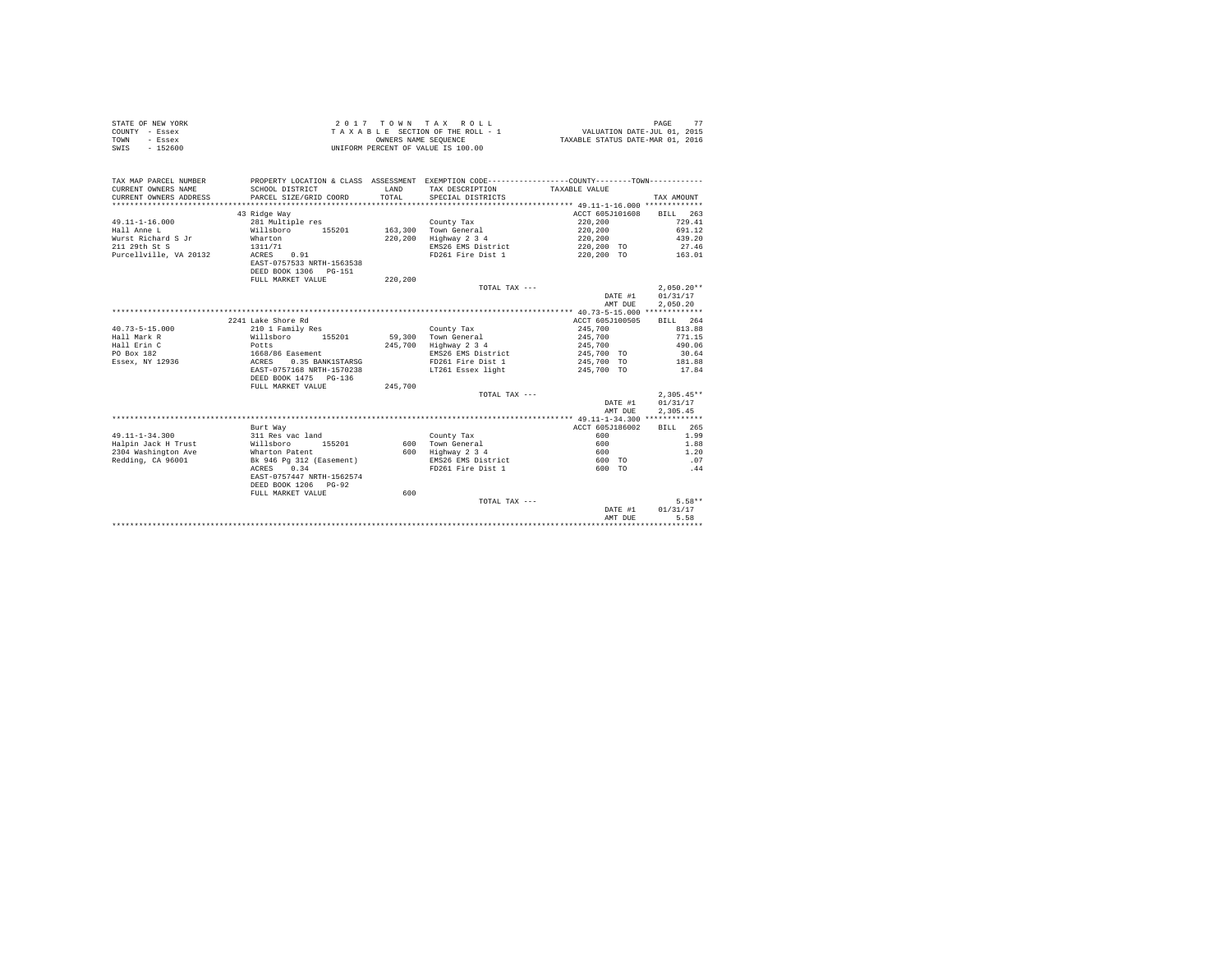|                | STATE OF NEW YORK | 2017 TOWN TAX ROLL                 | PAGE                             |
|----------------|-------------------|------------------------------------|----------------------------------|
| COUNTY - Essex |                   | TAXABLE SECTION OF THE ROLL - 1    | VALUATION DATE-JUL 01, 2015      |
| TOWN           | - Essex           | OWNERS NAME SEOUENCE               | TAXABLE STATUS DATE-MAR 01, 2016 |
| SWIS           | - 152600          | UNIFORM PERCENT OF VALUE IS 100.00 |                                  |

| TAX MAP PARCEL NUMBER<br>CURRENT OWNERS NAME | PROPERTY LOCATION & CLASS ASSESSMENT EXEMPTION CODE---------------COUNTY-------TOWN----------<br>SCHOOL DISTRICT     | LAND    | TAX DESCRIPTION                              | TAXABLE VALUE                                  |              |
|----------------------------------------------|----------------------------------------------------------------------------------------------------------------------|---------|----------------------------------------------|------------------------------------------------|--------------|
| CURRENT OWNERS ADDRESS                       | PARCEL SIZE/GRID COORD                                                                                               | TOTAL   | SPECIAL DISTRICTS                            |                                                | TAX AMOUNT   |
| *******************                          | **************************                                                                                           |         |                                              |                                                |              |
|                                              | 2752 Essex Rd                                                                                                        |         |                                              | ACCT 605J103206                                | BILL 266     |
| $40.65 - 3 - 4.002$                          | 421 Restaurant - WTRFNT                                                                                              |         | County Tax                                   | 595,400                                        | 1.972.25     |
| Halpin Jack Trust                            | Willsboro<br>155201                                                                                                  |         | 341,300 Town General                         | 595,400<br>595,400<br>595,400 TO<br>595,400 TO | 1,868.71     |
| 2304 Washington Ave                          | Hicks                                                                                                                |         | 595,400 Highway 2 3 4                        |                                                | 1,187.54     |
| Redding, CA 96001                            | 1675/82-Easement                                                                                                     |         | EMS26 EMS District                           |                                                | 74.25        |
|                                              | ACRES 0.79                                                                                                           |         | FD261 Fire Dist 1                            |                                                | 440.75       |
|                                              | EAST-0757085 NRTH-1572193                                                                                            |         | LT261 Essex light                            | 595,400 TO                                     | 43.22        |
|                                              | DEED BOOK 1206 PG-92                                                                                                 |         |                                              |                                                |              |
|                                              | FULL MARKET VALUE                                                                                                    | 595,400 |                                              |                                                |              |
|                                              |                                                                                                                      |         | TOTAL TAX ---                                |                                                | $5,586.72**$ |
|                                              |                                                                                                                      |         |                                              | DATE #1                                        | 01/31/17     |
|                                              |                                                                                                                      |         |                                              | AMT DUE                                        | 5,586.72     |
|                                              |                                                                                                                      |         |                                              |                                                |              |
|                                              | Essex Rd                                                                                                             |         |                                              | ACCT 605J178527                                | BILL 267     |
| $40.65 - 4 - 1.000$                          | 315 Underwtr 1nd - WTRFNT<br>Willsboro 155201<br>Wm Ross Underwater Grant<br>ACRES 0.18<br>EAST-0757247 NRTH-1572225 |         | County Tax                                   | 1,500                                          | 4.97         |
| Halpin Jack Trust                            |                                                                                                                      |         | 1,500 Town General                           | 1,500                                          | 4.71         |
| 2304 Washington Ave                          |                                                                                                                      |         | 1,500 Highway 2 3 4                          | 1,500                                          | 2.99         |
| Redding, CA 96001                            |                                                                                                                      |         | EMS26 EMS District                           | 1,500 TO                                       | .19          |
|                                              |                                                                                                                      |         | FD261 Fire Dist 1                            | 1,500 TO                                       | 1.11         |
|                                              | DEED BOOK 1206 PG-92                                                                                                 |         | LT261 Essex light                            | 1,500 TO                                       | $\ldots$ 11  |
|                                              | FULL MARKET VALUE                                                                                                    | 1,500   |                                              |                                                |              |
|                                              |                                                                                                                      |         | TOTAL TAX ---                                |                                                | $14.08**$    |
|                                              |                                                                                                                      |         |                                              | DATE #1                                        | 01/31/17     |
|                                              |                                                                                                                      |         |                                              | AMT DUE                                        | 14.08        |
|                                              |                                                                                                                      |         |                                              |                                                |              |
|                                              | School St                                                                                                            |         |                                              | ACCT 605J101508                                | BILL 268     |
| $40.3 - 3 - 22.100$                          |                                                                                                                      |         | County Tax                                   | 65,000                                         | 215.31       |
| Hamilton Barry                               | 105 Vac farmland<br>Willsboro 155201<br>Potts<br>ACRES 57.92                                                         |         |                                              | 65,000                                         | 204.01       |
| PO Box 245                                   |                                                                                                                      |         | 65,000 Town General<br>65,000 Highway 2 3 4  | 65,000                                         | 129.64       |
| Westport, NY 12993                           |                                                                                                                      |         | EMS26 EMS District                           | 65,000 TO                                      | 8.11         |
|                                              | EAST-0751179 NRTH-1568677                                                                                            |         | FD261 Fire Dist 1                            | 65,000 TO                                      | 48.12        |
|                                              | DEED BOOK 1005 PG-328                                                                                                |         |                                              |                                                |              |
|                                              | FULL MARKET VALUE                                                                                                    | 65,000  |                                              |                                                |              |
|                                              |                                                                                                                      |         | TOTAL TAX ---                                |                                                | $605.19**$   |
|                                              |                                                                                                                      |         |                                              | DATE #1                                        | 01/31/17     |
|                                              |                                                                                                                      |         |                                              | AMT DUE                                        | 605.19       |
|                                              |                                                                                                                      |         |                                              |                                                |              |
|                                              | 2269 Main St                                                                                                         |         |                                              | ACCT 605J100308                                | BILL 269     |
| $40.73 - 4 - 8.000$                          | 210 1 Family Res                                                                                                     |         |                                              | 100,000                                        | 331.25       |
|                                              |                                                                                                                      |         | County Tax                                   |                                                |              |
| Hamilton Barry                               | willshoro 155201<br>Potts<br>131/65 (37% Int)<br>1668/98 Easement<br>ACRES 0.10                                      |         | 45,500 Town General<br>100,000 Highway 2 3 4 | $100,000$<br>$100,000$                         | 313.86       |
| Main St<br>PO Box 57                         |                                                                                                                      |         |                                              |                                                | 199.45       |
|                                              |                                                                                                                      |         | EMS26 EMS District                           | 100,000 TO                                     | 12.47        |
| Essex, NY 12936                              |                                                                                                                      |         | FD261 Fire Dist 1                            | 100,000 TO                                     | 74.03        |
|                                              |                                                                                                                      |         | LT261 Essex light                            | 100,000 TO                                     | 7.26         |
|                                              | EAST-0757051 NRTH-1570974                                                                                            |         |                                              |                                                |              |
|                                              | DEED BOOK 1203 PG-22                                                                                                 |         |                                              |                                                |              |
|                                              | FULL MARKET VALUE                                                                                                    | 100,000 |                                              |                                                |              |
|                                              |                                                                                                                      |         | TOTAL TAX ---                                |                                                | 938.32**     |
|                                              |                                                                                                                      |         |                                              | DATE #1                                        | 01/31/17     |
|                                              |                                                                                                                      |         |                                              | AMT DUE                                        | 938.32       |
|                                              |                                                                                                                      |         |                                              |                                                |              |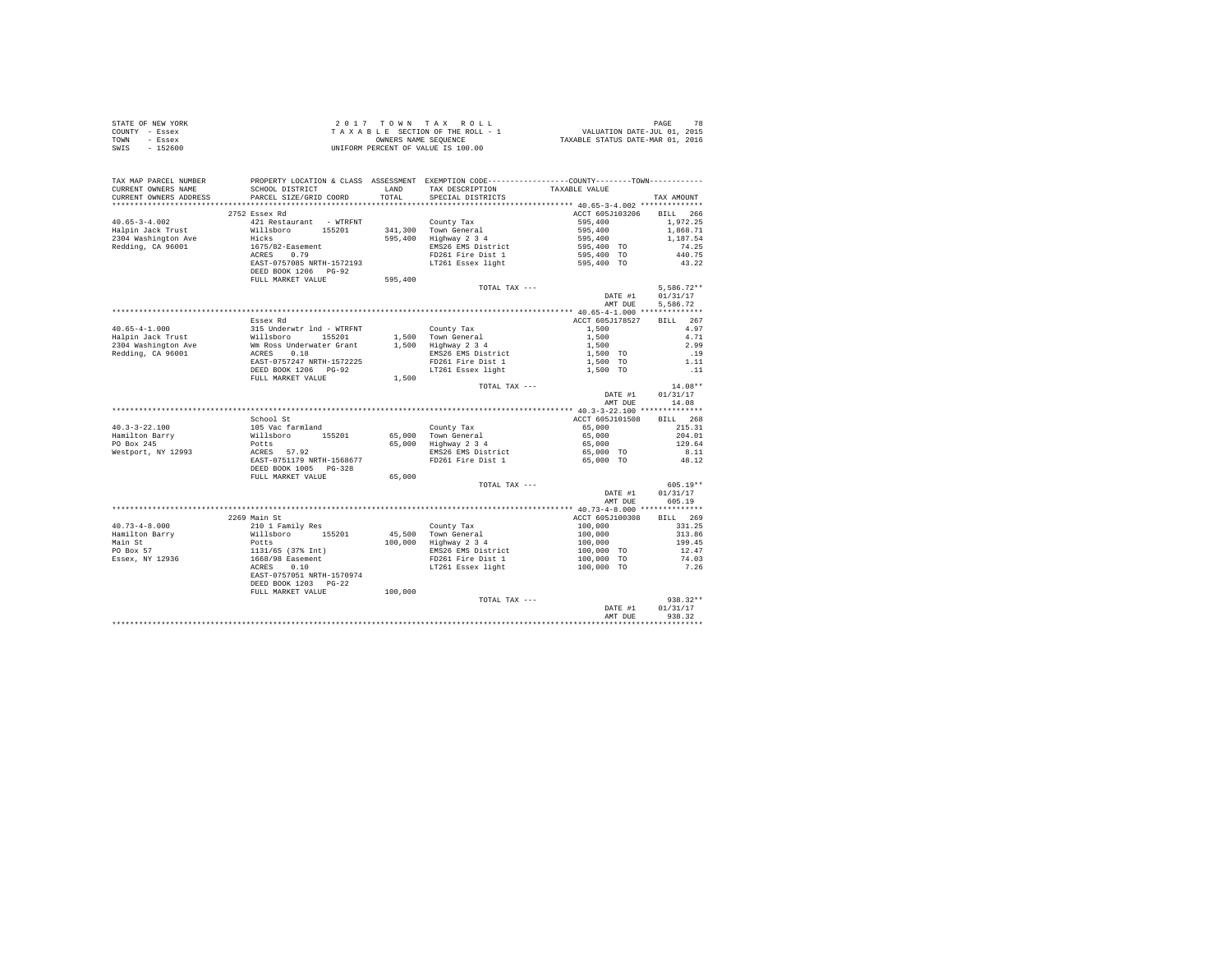|                | STATE OF NEW YORK | 2017 TOWN TAX ROLL                 | PAGE                             |
|----------------|-------------------|------------------------------------|----------------------------------|
| COUNTY - Essex |                   | TAXABLE SECTION OF THE ROLL - 1    | VALUATION DATE-JUL 01, 2015      |
| TOWN           | - Essex           | OWNERS NAME SEOUENCE               | TAXABLE STATUS DATE-MAR 01, 2016 |
| SWIS           | $-152600$         | UNIFORM PERCENT OF VALUE IS 100.00 |                                  |

| TAX MAP PARCEL NUMBER<br>CURRENT OWNERS NAME<br>CURRENT OWNERS ADDRESS | SCHOOL DISTRICT<br>PARCEL SIZE/GRID COORD | LAND<br>TOTAL. | PROPERTY LOCATION & CLASS ASSESSMENT EXEMPTION CODE----------------COUNTY--------TOWN----------<br>TAX DESCRIPTION TAXABLE VALUE<br>SPECIAL DISTRICTS |                            | TAX AMOUNT         |
|------------------------------------------------------------------------|-------------------------------------------|----------------|-------------------------------------------------------------------------------------------------------------------------------------------------------|----------------------------|--------------------|
|                                                                        | 2272 Main St                              |                |                                                                                                                                                       | ACCT 605J189001            | BILL 270           |
| $40.73 - 6 - 6.202$                                                    | 570 Marina<br>- WTRFNT                    |                | County Tax                                                                                                                                            | 492,300                    | 1,630.73           |
| Hamilton Barry                                                         | Willsboro<br>155201                       |                | 313,100 Town General                                                                                                                                  | 492,300                    | 1,545.12           |
| Lake Shore Rd                                                          | Potts                                     | 492,300        | Highway 2 3 4                                                                                                                                         | 492,300                    | 981.91             |
| Westport, NY 12993                                                     | 1651/271-Sewer Easement                   |                | EMS26 EMS District                                                                                                                                    | 492,300 TO                 | 61.39              |
|                                                                        | 0.56<br>ACRES                             |                | FD261 Fire Dist 1                                                                                                                                     | 492,300 TO                 | 364.43             |
|                                                                        | EAST-0757282 NRTH-1571121                 |                | LT261 Essex light                                                                                                                                     | 492,300 TO                 | 35.74              |
|                                                                        | DEED BOOK 1053 PG-39                      |                |                                                                                                                                                       |                            |                    |
|                                                                        | FULL MARKET VALUE                         | 492,300        |                                                                                                                                                       |                            |                    |
|                                                                        |                                           |                | TOTAL TAX ---                                                                                                                                         |                            | $4,619.32**$       |
|                                                                        |                                           |                |                                                                                                                                                       | DATE #1                    | 01/31/17           |
|                                                                        |                                           |                |                                                                                                                                                       | AMT DUE                    | 4,619.32           |
|                                                                        |                                           |                |                                                                                                                                                       |                            |                    |
|                                                                        | Lake Shore Rd                             |                |                                                                                                                                                       | ACCT 605J189002            | BILL 271           |
| $40.73 - 7 - 1.200$                                                    | 315 Underwtr 1nd                          |                | County Tax                                                                                                                                            | 300                        | 0.99               |
| Hamilton Barry                                                         | Willsboro<br>155201                       | 300            | Town General                                                                                                                                          | 300                        | 0.94               |
| Lake Shore Rd                                                          | Potts                                     |                | 300 Highway 2 3 4                                                                                                                                     | 300                        | 0.60               |
| Westport, NY 12993                                                     | Henry Ross Underwater                     |                | EMS26 EMS District                                                                                                                                    | 300 TO                     | .04                |
|                                                                        | Grant                                     |                | FD261 Fire Dist 1                                                                                                                                     | 300 TO                     | .22                |
|                                                                        | 1.00<br>ACRES                             |                | LT261 Essex light                                                                                                                                     | 300 TO                     | .02                |
|                                                                        | EAST-0757567 NRTH-1571109                 |                |                                                                                                                                                       |                            |                    |
|                                                                        | DEED BOOK 1053 PG-39                      |                |                                                                                                                                                       |                            |                    |
|                                                                        | FULL MARKET VALUE                         | 300            |                                                                                                                                                       |                            |                    |
|                                                                        |                                           |                |                                                                                                                                                       |                            | $2.81**$           |
|                                                                        |                                           |                | TOTAL TAX ---                                                                                                                                         | DATE #1                    | 01/31/17           |
|                                                                        |                                           |                |                                                                                                                                                       |                            |                    |
|                                                                        |                                           |                |                                                                                                                                                       | AMT DUE                    | 2.81               |
|                                                                        |                                           |                |                                                                                                                                                       |                            |                    |
| $39.4 - 1 - 44.110$                                                    | 2104 Jersey St<br>240 Rural res           |                |                                                                                                                                                       | ACCT 605J100507<br>164,400 | BILL 272<br>544.57 |
| Hance Joshua D                                                         | Westport                                  |                | County Tax<br>44.300 Town General                                                                                                                     |                            | 515.98             |
|                                                                        | 155001                                    |                |                                                                                                                                                       | 164,400                    | 327.90             |
| 2104 Jersey St                                                         | Potts                                     |                | 164,400 Highway 2 3 4                                                                                                                                 | 164,400                    |                    |
| Essex, NY 12936                                                        | ACRES 13.30 BANK1STARSG                   |                | EMS26 EMS District                                                                                                                                    | 164,400 TO                 | 20.50              |
|                                                                        | EAST-0736930 NRTH-1569451                 |                | FD262 Fire Dist 2                                                                                                                                     | 164,400 TO                 | 188.84             |
|                                                                        | DEED BOOK 1667 PG-48                      |                |                                                                                                                                                       |                            |                    |
|                                                                        | FULL MARKET VALUE                         | 164,400        |                                                                                                                                                       |                            |                    |
|                                                                        |                                           |                | TOTAL TAX ---                                                                                                                                         |                            | $1.597.79**$       |
|                                                                        |                                           |                |                                                                                                                                                       | DATE #1                    | 01/31/17           |
|                                                                        |                                           |                |                                                                                                                                                       | AMT DUE                    | 1.597.79           |
|                                                                        |                                           |                |                                                                                                                                                       |                            |                    |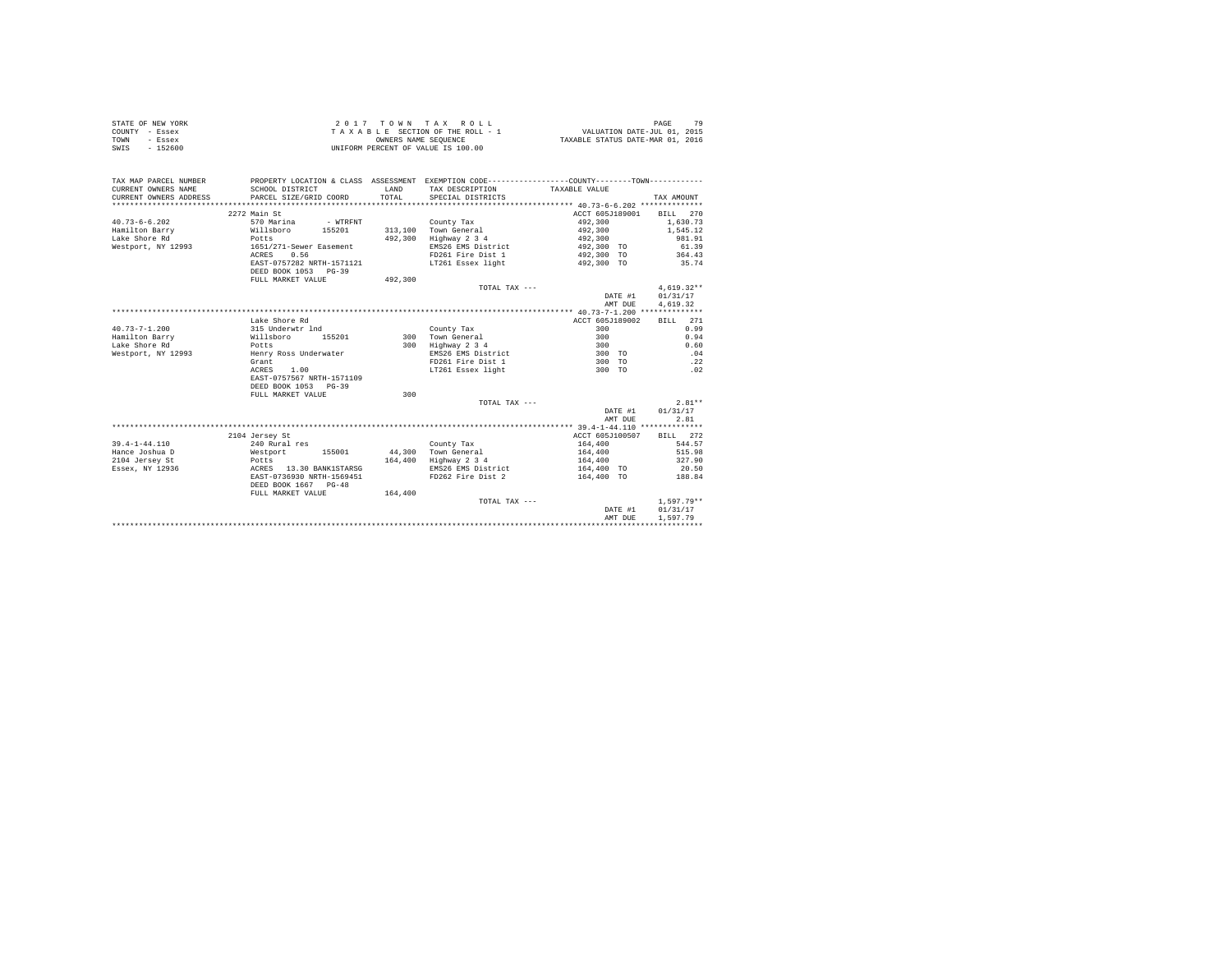| STATE OF NEW YORK<br>COUNTY - Essex<br>TOWN<br>- Essex<br>$-152600$<br>SWIS |                           | OWNERS NAME SEOUENCE | 2017 TOWN TAX ROLL<br>TAXABLE SECTION OF THE ROLL - 1<br>UNIFORM PERCENT OF VALUE IS 100.00 | VALUATION DATE-JUL 01, 2015<br>TAXABLE STATUS DATE-MAR 01, 2016                                                | PAGE<br>80           |
|-----------------------------------------------------------------------------|---------------------------|----------------------|---------------------------------------------------------------------------------------------|----------------------------------------------------------------------------------------------------------------|----------------------|
| TAX MAP PARCEL NUMBER<br>CURRENT OWNERS NAME                                | SCHOOL DISTRICT           | LAND                 | TAX DESCRIPTION                                                                             | PROPERTY LOCATION & CLASS ASSESSMENT EXEMPTION CODE---------------COUNTY-------TOWN----------<br>TAXABLE VALUE |                      |
| CURRENT OWNERS ADDRESS<br>*************************                         | PARCEL SIZE/GRID COORD    | TOTAL                | SPECIAL DISTRICTS                                                                           |                                                                                                                | TAX AMOUNT           |
|                                                                             | 268 Sayre Rd              |                      |                                                                                             | 76 PCT OF VALUE USED FOR EXEMPTION PURPOSES ACCT 605J104110                                                    | <b>BILL</b><br>273   |
| $48.3 - 1 - 13.000$                                                         | 281 Multiple res          |                      | AGED ALL 41800                                                                              | 64.372<br>64.372                                                                                               |                      |
| Hance Michael A                                                             | Westport 155001           | 52,900               | County Tax                                                                                  | 105,028                                                                                                        | 347.90               |
| 274 Savre Rd                                                                | 8 Platt Rogers            | 169,400              | Town General                                                                                | 105,028                                                                                                        | 329.64               |
| Westport, NY 12993                                                          | 1253/300 Lease Agrmnt 2ac |                      | Highway 2 3 4                                                                               | 105,028                                                                                                        | 209.48               |
|                                                                             | 1728/212 LU to Joyce A Ha |                      | EMS26 EMS District                                                                          | 169,400 TO                                                                                                     | 21.13                |
|                                                                             | 2.90<br>ACRES             |                      | FD262 Fire Dist 2                                                                           | 169,400 TO                                                                                                     | 194.59               |
|                                                                             | EAST-0731009 NRTH-1554603 |                      |                                                                                             |                                                                                                                |                      |
|                                                                             | DEED BOOK 1728 PG-212     |                      |                                                                                             |                                                                                                                |                      |
|                                                                             | FULL MARKET VALUE         | 169,400              |                                                                                             |                                                                                                                |                      |
|                                                                             |                           |                      | TOTAL TAX ---                                                                               | DATE #1                                                                                                        | $1.102.74**$         |
|                                                                             |                           |                      |                                                                                             | AMT DUE                                                                                                        | 01/31/17<br>1,102.74 |
|                                                                             |                           |                      |                                                                                             |                                                                                                                |                      |
|                                                                             | 7 Orchard Ln              |                      |                                                                                             | ACCT 605J102613                                                                                                | BILL 274             |
| $40.73 - 3 - 29.000$                                                        | 210 1 Family Res          |                      | County Tax                                                                                  | 160,800                                                                                                        | 532.65               |
| Hanes Steven D                                                              | 155201<br>Willsboro       | 47,800               | Town General                                                                                | 160,800                                                                                                        | 504.68               |
| Hanes Dorothy E                                                             | Potts                     | 160,800              | Highway 2 3 4                                                                               | 160,800                                                                                                        | 320.72               |
| 210 Scottholm Ter                                                           | 1650/156 Sewer Easement   |                      | EMS26 EMS District                                                                          | 160,800 TO                                                                                                     | 20.05                |
| Syracuse, NY 13224                                                          | 0.10<br>ACRES             |                      | FD261 Fire Dist 1                                                                           | 160,800 TO                                                                                                     | 119.03               |
|                                                                             | EAST-0757225 NRTH-1571427 |                      | LT261 Essex light                                                                           | 160,800 TO                                                                                                     | 11.67                |
|                                                                             | DEED BOOK 1617 PG-135     |                      |                                                                                             |                                                                                                                |                      |
|                                                                             | FULL MARKET VALUE         | 160,800              |                                                                                             |                                                                                                                |                      |
|                                                                             |                           |                      | TOTAL TAX ---                                                                               |                                                                                                                | $1,508.80**$         |
|                                                                             |                           |                      |                                                                                             | DATE #1                                                                                                        | 01/31/17             |
|                                                                             |                           |                      |                                                                                             | AMT DUE                                                                                                        | 1,508.80             |
|                                                                             |                           |                      |                                                                                             |                                                                                                                |                      |
|                                                                             | Leaning Rd                |                      |                                                                                             | ACCT 605J100409                                                                                                | BILL 275             |
| $48.2 - 1 - 11.102$                                                         | 312 Vac w/imprv           |                      | AG DIST C 41720                                                                             | 49.368<br>49,368                                                                                               |                      |
| Hanna Joseph F                                                              | Willsboro<br>155201       |                      | 109,000 County Tax                                                                          | 83,532                                                                                                         | 276.70               |
| Hanna Meredith K                                                            | Potts & Wharton           |                      | 132,900 Town General                                                                        | 83.532                                                                                                         | 262.17               |
| 121 Leaning Rd                                                              | ACRES 94.00               |                      | Highway 2 3 4                                                                               | 83,532                                                                                                         | 166.61               |
| Essex, NY 12936                                                             | EAST-0741786 NRTH-1563626 |                      | EMS26 EMS District                                                                          | 132,900 TO                                                                                                     | 16.57                |
|                                                                             | DEED BOOK 1385 PG-245     |                      | FD262 Fire Dist 2                                                                           | 132,900 TO                                                                                                     | 152.66               |
| MAY BE SUBJECT TO PAYMENT<br>UNDER AGDIST LAW TIL 2020                      | FULL MARKET VALUE         | 132,900              |                                                                                             |                                                                                                                |                      |
|                                                                             |                           |                      | TOTAL TAX ---                                                                               |                                                                                                                | $874.71**$           |
|                                                                             |                           |                      |                                                                                             | DATE #1                                                                                                        | 01/31/17             |
|                                                                             |                           |                      |                                                                                             | AMT DUE                                                                                                        | 874.71               |
|                                                                             |                           |                      |                                                                                             |                                                                                                                |                      |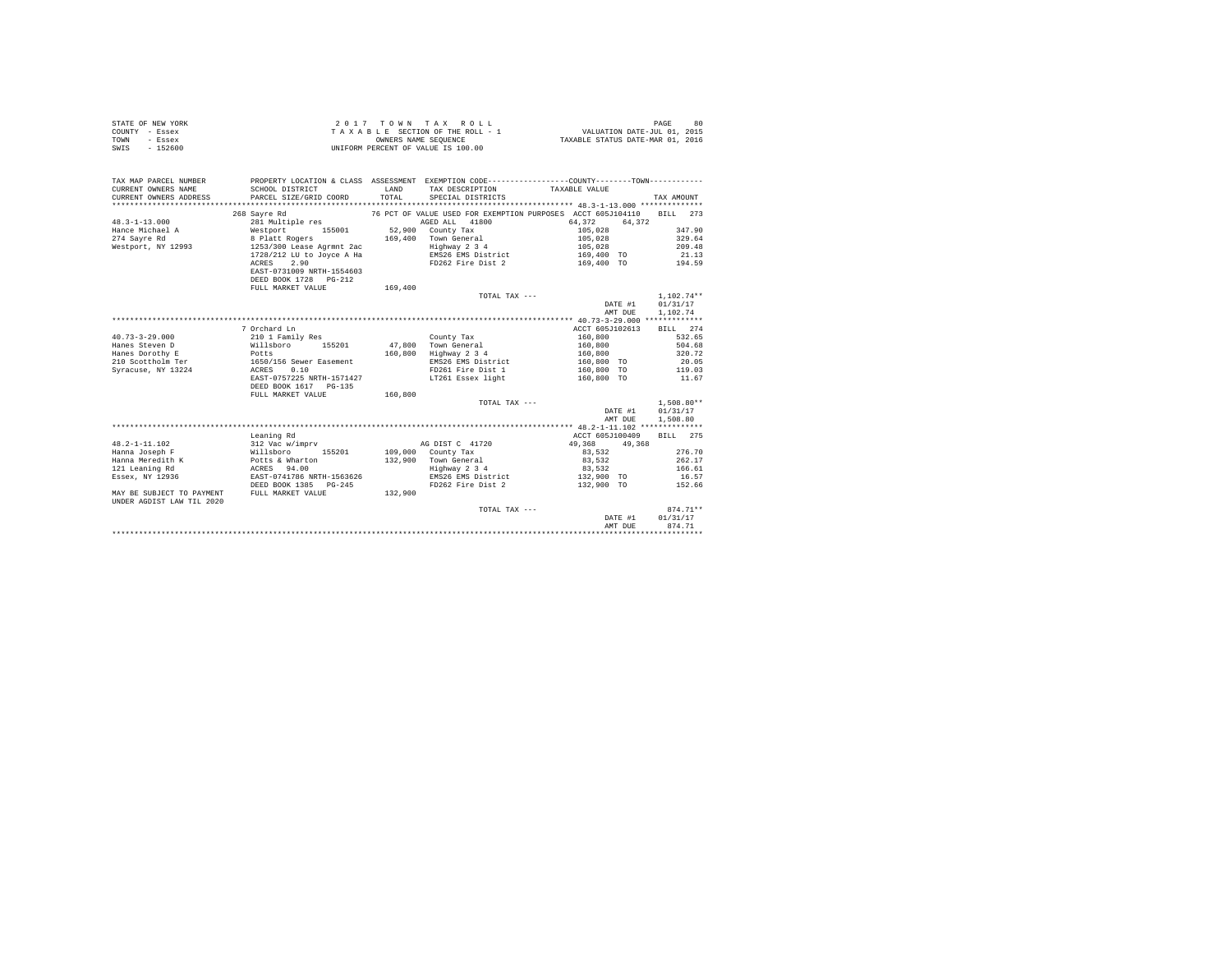| STATE OF NEW YORK | 2017 TOWN TAX ROLL                 | 81<br>PAGE                       |
|-------------------|------------------------------------|----------------------------------|
| COUNTY - Essex    | TAXABLE SECTION OF THE ROLL - 1    | VALUATION DATE-JUL 01, 2015      |
| TOWN<br>- Essex   | OWNERS NAME SEOUENCE               | TAXABLE STATUS DATE-MAR 01, 2016 |
| SWIS<br>$-152600$ | UNIFORM PERCENT OF VALUE IS 100.00 |                                  |

| TAX MAP PARCEL NUMBER<br>CURRENT OWNERS NAME | SCHOOL DISTRICT                           | LAND    | PROPERTY LOCATION & CLASS ASSESSMENT EXEMPTION CODE----------------COUNTY-------TOWN----------<br>TAX DESCRIPTION | TAXABLE VALUE            |              |
|----------------------------------------------|-------------------------------------------|---------|-------------------------------------------------------------------------------------------------------------------|--------------------------|--------------|
| CURRENT OWNERS ADDRESS                       | PARCEL SIZE/GRID COORD                    | TOTAL   | SPECIAL DISTRICTS                                                                                                 |                          | TAX AMOUNT   |
|                                              |                                           |         |                                                                                                                   |                          |              |
|                                              | 121 Leaning Rd                            |         |                                                                                                                   | ACCT 605J180007 BILL 276 |              |
| $48.2 - 1 - 11.200$                          | 240 Rural res                             |         | County Tax                                                                                                        | 335,400                  | 1,111.00     |
| Hanna Joseph F                               | Willsboro                                 |         | 155201 98,000 Town General                                                                                        | 335,400                  | 1,052.68     |
| Hanna Meredith K                             | Potts & Wharton                           | 335,400 | Highway 2 3 4                                                                                                     | 335,400                  | 668.96       |
| 121 Leaning Rd                               |                                           |         | EMS26 EMS District                                                                                                | 335,400 TO               | 41.83        |
| Essex, NY 12936                              | 47.0 Acres<br>ACRES 47.00                 |         | FD262 Fire Dist 2                                                                                                 | 335,400 TO               | 385.27       |
|                                              | EAST-0739136 NRTH-1563242                 |         |                                                                                                                   |                          |              |
|                                              | DEED BOOK 1385 PG-245                     |         |                                                                                                                   |                          |              |
|                                              | FULL MARKET VALUE                         | 335,400 |                                                                                                                   |                          |              |
|                                              |                                           |         | TOTAL TAX ---                                                                                                     |                          | $3.259.74**$ |
|                                              |                                           |         |                                                                                                                   | DATE #1 01/31/17         |              |
|                                              |                                           |         |                                                                                                                   | AMT DUE                  | 3,259.74     |
|                                              |                                           |         |                                                                                                                   |                          |              |
|                                              | 11 Derby Way                              |         |                                                                                                                   | ACCT 605J103510          | BILL 277     |
| $49.11 - 1 - 43.002$                         | 260 Seasonal res - WTRFNT                 |         | County Tax                                                                                                        | 153,500                  | 508.47       |
| Harper Robert                                |                                           |         | 67.000 Town General                                                                                               | 153,500                  | 481.77       |
| Miller Wendy                                 |                                           |         | 153,500 Highway 2 3 4                                                                                             | 153,500                  | 306.16       |
| 2418 Noves St                                | Willsboro 155201<br>Wharton<br>ACRES 1.19 |         | EMS26 EMS District                                                                                                | 153.500 TO 19.14         |              |
| Evanston, IL 60201 EAST-0757840 NRTH-1562254 |                                           |         | FD261 Fire Dist 1                                                                                                 | 153,500 TO 113.63        |              |
|                                              | DEED BOOK 1843 PG-66                      |         |                                                                                                                   |                          |              |
| PRIOR OWNER ON 3/01/2016 FULL MARKET VALUE   |                                           | 153,500 |                                                                                                                   |                          |              |
| Rintoul Robert                               |                                           |         |                                                                                                                   |                          |              |
|                                              |                                           |         | TOTAL TAX ---                                                                                                     |                          | $1,429.17**$ |
|                                              |                                           |         |                                                                                                                   | DATE #1                  | 01/31/17     |
|                                              |                                           |         |                                                                                                                   | AMT DUE                  | 1,429.17     |
|                                              |                                           |         |                                                                                                                   |                          |              |
|                                              | 387 Mason Rd                              |         |                                                                                                                   | ACCT 605J103403          | BILL 278     |
| $39.3 - 1 - 23.000$                          | 210 1 Family Res                          |         | County Tax                                                                                                        | 175,400                  | 581.01       |
| Harsh Robert A                               | Willsboro<br>$155201$ $40,400$            |         | Town General                                                                                                      | 175,400                  | 550.51       |
| Harsh Carole K                               | 39 40 Platt Rogers 175,400                |         | Highway 2 3 4                                                                                                     | 175,400                  | 349.84       |
| 387 Mason Rd                                 | 16ac                                      |         | EMS26 EMS District                                                                                                | 175,400 TO               | 21.87        |
| Essex, NY 12936                              | ACRES<br>9.40                             |         | FD262 Fire Dist 2                                                                                                 | 175,400 TO               | 201.48       |
|                                              | EAST-0724489 NRTH-1567174                 |         |                                                                                                                   |                          |              |
|                                              | DEED BOOK 543<br>$PG-32$                  |         |                                                                                                                   |                          |              |
|                                              | FULL MARKET VALUE                         | 175,400 |                                                                                                                   |                          |              |
|                                              |                                           |         | TOTAL TAX ---                                                                                                     |                          | $1.704.71**$ |
|                                              |                                           |         |                                                                                                                   | DATE #1                  | 01/31/17     |
|                                              |                                           |         |                                                                                                                   | AMT DUE                  | 1,704.71     |
|                                              |                                           |         |                                                                                                                   |                          |              |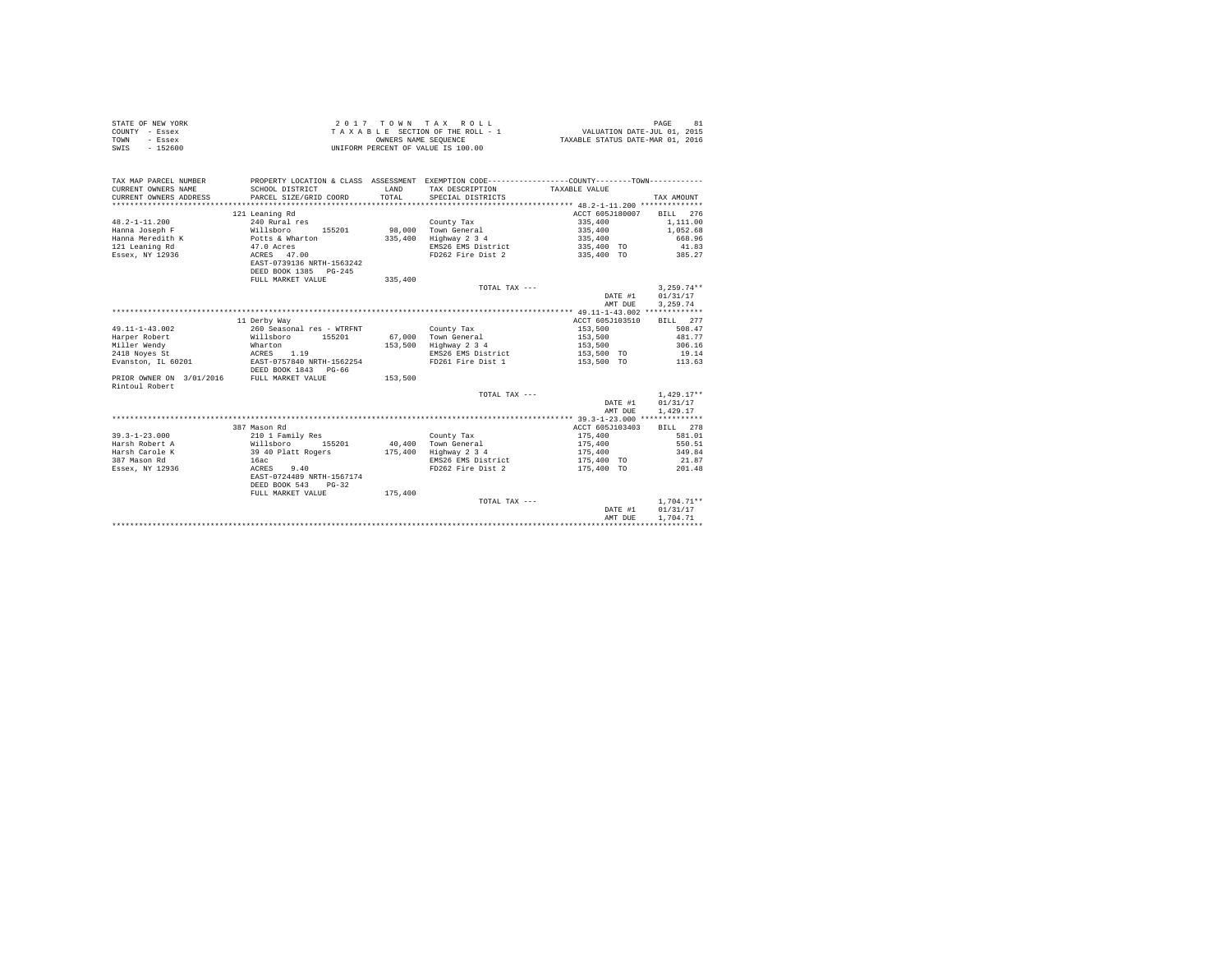| STATE OF NEW YORK<br>COUNTY - Essex<br>TOWN<br>- Essex<br>$-152600$<br>SWIS |                                                   | OWNERS NAME SEQUENCE | 2017 TOWN TAX ROLL<br>TAXABLE SECTION OF THE ROLL - 1<br>UNIFORM PERCENT OF VALUE IS 100.00  | VALUATION DATE-JUL 01, 2015<br>TAXABLE STATUS DATE-MAR 01, 2016 | PAGE<br>82    |
|-----------------------------------------------------------------------------|---------------------------------------------------|----------------------|----------------------------------------------------------------------------------------------|-----------------------------------------------------------------|---------------|
| TAX MAP PARCEL NUMBER                                                       |                                                   |                      | PROPERTY LOCATION & CLASS ASSESSMENT EXEMPTION CODE---------------COUNTY-------TOWN--------- |                                                                 |               |
| CURRENT OWNERS NAME<br>CURRENT OWNERS ADDRESS                               | SCHOOL DISTRICT<br>PARCEL SIZE/GRID COORD         | LAND<br>TOTAL.       | TAX DESCRIPTION<br>SPECIAL DISTRICTS                                                         | TAXABLE VALUE                                                   | TAX AMOUNT    |
|                                                                             |                                                   |                      |                                                                                              |                                                                 |               |
|                                                                             | Daniels Rd                                        |                      |                                                                                              | ACCT 605J179001                                                 | 2.79<br>BTLL  |
| $48.1 - 1 - 1.200$                                                          | 314 Rural vac<10                                  |                      | County Tax                                                                                   | 400                                                             | 1.32          |
| Harsh Robert A                                                              | Westport<br>155001                                |                      | 400 Town General                                                                             | 400                                                             | 1.26          |
| 387 Mason Rd                                                                | 11 Platt Rogers Patent                            | 400                  | Highway 2 3 4                                                                                | 400                                                             | 0.80          |
| Essex, NY 12936                                                             | 0.40<br>ACRES                                     |                      | EMS26 EMS District                                                                           | 400 TO                                                          | .05           |
|                                                                             | EAST-0724773 NRTH-1566950<br>DEED BOOK 671 PG-038 |                      | FD262 Fire Dist 2                                                                            | 400 TO                                                          | .46           |
|                                                                             | FULL MARKET VALUE                                 | 400                  |                                                                                              |                                                                 |               |
|                                                                             |                                                   |                      | TOTAL TAX $---$                                                                              |                                                                 | $3.89**$      |
|                                                                             |                                                   |                      |                                                                                              | DATE #1                                                         | 01/31/17      |
|                                                                             |                                                   |                      |                                                                                              | AMT DUE                                                         | 3.89          |
|                                                                             |                                                   |                      |                                                                                              |                                                                 |               |
|                                                                             | 486 Brookfield Rd                                 |                      |                                                                                              | ACCT 605J184007                                                 | BILL 280      |
| $48.2 - 1 - 25.200$                                                         | 210 1 Family Res                                  |                      | County Tax                                                                                   | 52,700                                                          | 174.57        |
| Hart Shawn R                                                                | Westport<br>155001                                | 33,800               | Town General                                                                                 | 52,700                                                          | 165.40        |
| Hart Alicia K                                                               | 1 Platt Rogers Tract                              | 52,700               | Highway 2 3 4                                                                                | 52,700                                                          | 105.11        |
| 126 Connell Rd                                                              | ACRES<br>2.79                                     |                      | School Relevy                                                                                |                                                                 | 855.70        |
| Keeseville, NY 12944-4129                                                   | EAST-0733369 NRTH-1562293                         |                      | EMS26 EMS District                                                                           | 52,700 TO                                                       | 6.57          |
|                                                                             | DEED BOOK 1566 PG-209                             |                      | FD262 Fire Dist 2                                                                            | 52,700 TO                                                       | 60.54         |
|                                                                             | FULL MARKET VALUE                                 | 52,700               |                                                                                              |                                                                 |               |
|                                                                             |                                                   |                      | TOTAL TAX $---$                                                                              |                                                                 | $1.367.89**$  |
|                                                                             |                                                   |                      |                                                                                              | DATE #1                                                         | 01/31/17      |
|                                                                             |                                                   |                      |                                                                                              | AMT DUE                                                         | 1,367.89      |
|                                                                             |                                                   |                      |                                                                                              |                                                                 |               |
|                                                                             | 2303 Jersey St                                    |                      |                                                                                              | ACCT 605Z013002                                                 | BTT.T. 281    |
| $39.4 - 1 - 8.200$                                                          | 322 Rural vac>10                                  |                      | County Tax                                                                                   | 29,600                                                          | 98.05         |
| Hastings Jeffrey A                                                          | Willsboro<br>155201                               | 29,600               | Town General                                                                                 | 29,600                                                          | 92.90         |
| Hastings Cheryl A                                                           | Hicks<br>00015.00                                 | 29,600               | Highway 2 3 4<br>EMS26 EMS District                                                          | 29,600                                                          | 59.04<br>3.69 |
| 2303 Jersey St<br>Essex, NY 12936                                           | ACRES 10.60                                       |                      | FD262 Fire Dist 2                                                                            | 29,600 TO<br>29,600 TO                                          | 34.00         |
|                                                                             | EAST-0740985 NRTH-1571908                         |                      |                                                                                              |                                                                 |               |
| PRIOR OWNER ON 3/01/2016                                                    | DEED BOOK 1738 PG-63                              |                      |                                                                                              |                                                                 |               |
| Hastings Jeffrey A                                                          | FULL MARKET VALUE                                 | 29,600               | TOTAL TAX ---                                                                                |                                                                 | $287.68**$    |
|                                                                             |                                                   |                      |                                                                                              | DATE #1                                                         | 01/31/17      |
|                                                                             |                                                   |                      |                                                                                              | AMT DUE                                                         | 287.68        |
|                                                                             |                                                   |                      |                                                                                              |                                                                 |               |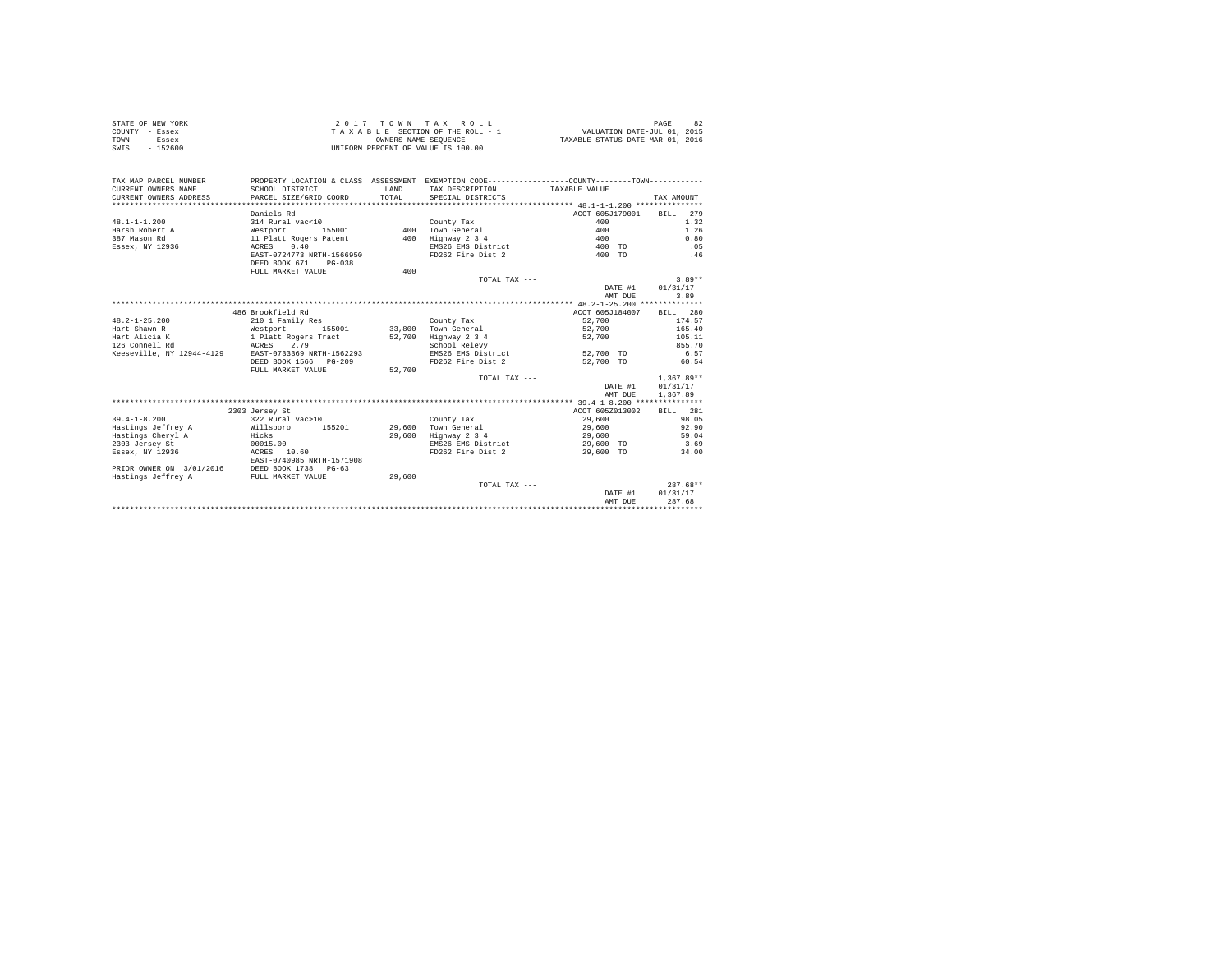| STATE OF NEW YORK<br>COUNTY - Essex<br>TOWN<br>- Essex<br>SWIS - 152600 | 2017 TOWN THE RETION OF THE ROLL - 1<br>TAXABLE SECTION OF THE ROLL - 1<br>UNIFORM PERCENT OF VALUE IS 100.00                                                |       |                                                                                                                                |                               |                     |
|-------------------------------------------------------------------------|--------------------------------------------------------------------------------------------------------------------------------------------------------------|-------|--------------------------------------------------------------------------------------------------------------------------------|-------------------------------|---------------------|
| TAX MAP PARCEL NUMBER                                                   | PROPERTY LOCATION & CLASS ASSESSMENT EXEMPTION CODE----------------COUNTY-------TOWN----------                                                               |       |                                                                                                                                |                               |                     |
| CURRENT OWNERS NAME                                                     | SCHOOL DISTRICT                                                                                                                                              |       | ${\tt LAND} \hspace{1.3cm} {\tt TAX} \hspace{2.3cm} {\tt DESCRIPTION} \hspace{3.3cm} {\tt TAXABLE} \hspace{2.3cm} {\tt VALUE}$ |                               |                     |
| CURRENT OWNERS ADDRESS                                                  | PARCEL SIZE/GRID COORD                                                                                                                                       | TOTAL | SPECIAL DISTRICTS                                                                                                              |                               | TAX AMOUNT          |
|                                                                         | 542 Angier Hill Rd                                                                                                                                           |       | 88 PCT OF VALUE USED FOR EXEMPTION PURPOSES ACCT 605J103113                                                                    |                               | BILL 282            |
| $58.1 - 2 - 4.000$                                                      | 210 1 Family Res                                                                                                                                             |       | AGED ALL 41800                                                                                                                 | 67.628<br>67.628              |                     |
| Hathaway Ethel P                                                        | 2.2.2.1.11sboro 155201 37,700 County Tax<br>Willsboro 155201 37,700 Town General                                                                             |       |                                                                                                                                | 86,072                        | 285.11              |
| PO Box 238                                                              |                                                                                                                                                              |       |                                                                                                                                | 86,072                        | 270.14              |
| Willsboro, NY 12996                                                     | 11509 Will<br>ACRES 6.66                                                                                                                                     |       | 153,700 Town General<br>Highway 2 3 4                                                                                          | 86.072                        | 171.67              |
|                                                                         |                                                                                                                                                              |       | EMS26 EMS District                                                                                                             | 153,700 TO                    | 19.17               |
|                                                                         | EAST-0744497 NRTH-1552113                                                                                                                                    |       | FD262 Fire Dist 2                                                                                                              | 153,700 TO                    | 176.55              |
|                                                                         | DEED BOOK 1442 PG-87                                                                                                                                         |       | LT262 Whallonsburg light                                                                                                       | 153,700 TO                    | 33.14               |
|                                                                         | FULL MARKET VALUE 153,700                                                                                                                                    |       |                                                                                                                                |                               |                     |
|                                                                         |                                                                                                                                                              |       | TOTAL TAX ---                                                                                                                  |                               | $955.78**$          |
|                                                                         |                                                                                                                                                              |       |                                                                                                                                | DATE #1                       | 01/31/17            |
|                                                                         |                                                                                                                                                              |       |                                                                                                                                | AMT DUE                       | 955.78              |
|                                                                         |                                                                                                                                                              |       |                                                                                                                                |                               |                     |
|                                                                         | 2670 NYS Route 22                                                                                                                                            |       |                                                                                                                                | ACCT 605L101703               | BILL 283            |
| $40.3 - 3 - 14.000$                                                     | 210 1 Family Res                                                                                                                                             |       | County Tax                                                                                                                     |                               | 487.60              |
| Hayes Scott E                                                           | Nillaboro 155201 64,400 Town General<br>Potts Patent 147,200 Highway 2 3 4<br>ACRES 0.90 EMPLE 200 EMPLE 2016<br>EAST-0754978 NRTH-1571648 FD261 Fire Dist 1 |       |                                                                                                                                | 147,200<br>147,200<br>147,200 | 462.00              |
| PO Box 47                                                               |                                                                                                                                                              |       |                                                                                                                                |                               | 293.59              |
| Essex, NY 12936                                                         |                                                                                                                                                              |       | EMS26 EMS District                                                                                                             | 147,200 TO                    | 18.36               |
|                                                                         | DEED BOOK 1492    PG-167                                                                                                                                     |       | EMS20 EMS Allo<br>FD261 Fire Dist 1<br>In Theory Light                                                                         | 147,200 TO                    | 108.97<br>10.69     |
|                                                                         | FULL MARKET VALUE 147.200                                                                                                                                    |       | LT261 Essex light 147,200 TO                                                                                                   |                               |                     |
|                                                                         |                                                                                                                                                              |       | TOTAL TAX ---                                                                                                                  |                               | $1.381.21**$        |
|                                                                         |                                                                                                                                                              |       |                                                                                                                                | DATE #1                       | 01/31/17            |
|                                                                         |                                                                                                                                                              |       |                                                                                                                                | AMT DUE                       | 1,381.21            |
|                                                                         |                                                                                                                                                              |       |                                                                                                                                |                               |                     |
|                                                                         | 17 Reynolds Rd                                                                                                                                               |       |                                                                                                                                | ACCT 605J100102               | BILL 284            |
| $48.1 - 1 - 8.100$                                                      | NET COM C 41132<br>Nestport 155001 36,100 VET COM T 41133<br>18 19 Brookfield 53,200 VET DIS C 41142<br>16 De Race Raymond/Doroth VET DIS T 41143            |       |                                                                                                                                | 13,300<br>$\sim$ 0            |                     |
| Haynes Donna                                                            |                                                                                                                                                              |       |                                                                                                                                | $\sim$ 0<br>13,300            |                     |
| 17 Reynolds Rd                                                          |                                                                                                                                                              |       |                                                                                                                                | 2,660<br>$\sim$ 0             |                     |
| Essex, NY 12936                                                         |                                                                                                                                                              |       |                                                                                                                                | 2,660<br>$\sim$ 0             |                     |
|                                                                         | Depuy Bk 949 Pg 95<br>ACRES 5.10                                                                                                                             |       | AGED ALL 41800                                                                                                                 | $18,620$ $18,620$             |                     |
|                                                                         | ACRES 5.10                                                                                                                                                   |       | County Tax                                                                                                                     | 18,620                        | 61.68               |
|                                                                         | EAST-0728685 NRTH-1563800                                                                                                                                    |       | Town General<br>Highway 2 3 4                                                                                                  | 18,620                        | 58.44               |
|                                                                         | DEED BOOK 1249 PG-285                                                                                                                                        |       |                                                                                                                                | 18,620                        | 37.14               |
|                                                                         | FULL MARKET VALUE                                                                                                                                            |       | 53,200 EMS26 EMS District                                                                                                      | 53,200 TO                     | 6.63                |
|                                                                         |                                                                                                                                                              |       | FD262 Fire Dist 2<br>TOTAL TAX ---                                                                                             | 53,200 TO                     | 61.11<br>$225.00**$ |
|                                                                         |                                                                                                                                                              |       |                                                                                                                                | DATE #1                       | 01/31/17            |
|                                                                         |                                                                                                                                                              |       |                                                                                                                                | AMT DUE                       | 225.00              |
|                                                                         |                                                                                                                                                              |       |                                                                                                                                |                               |                     |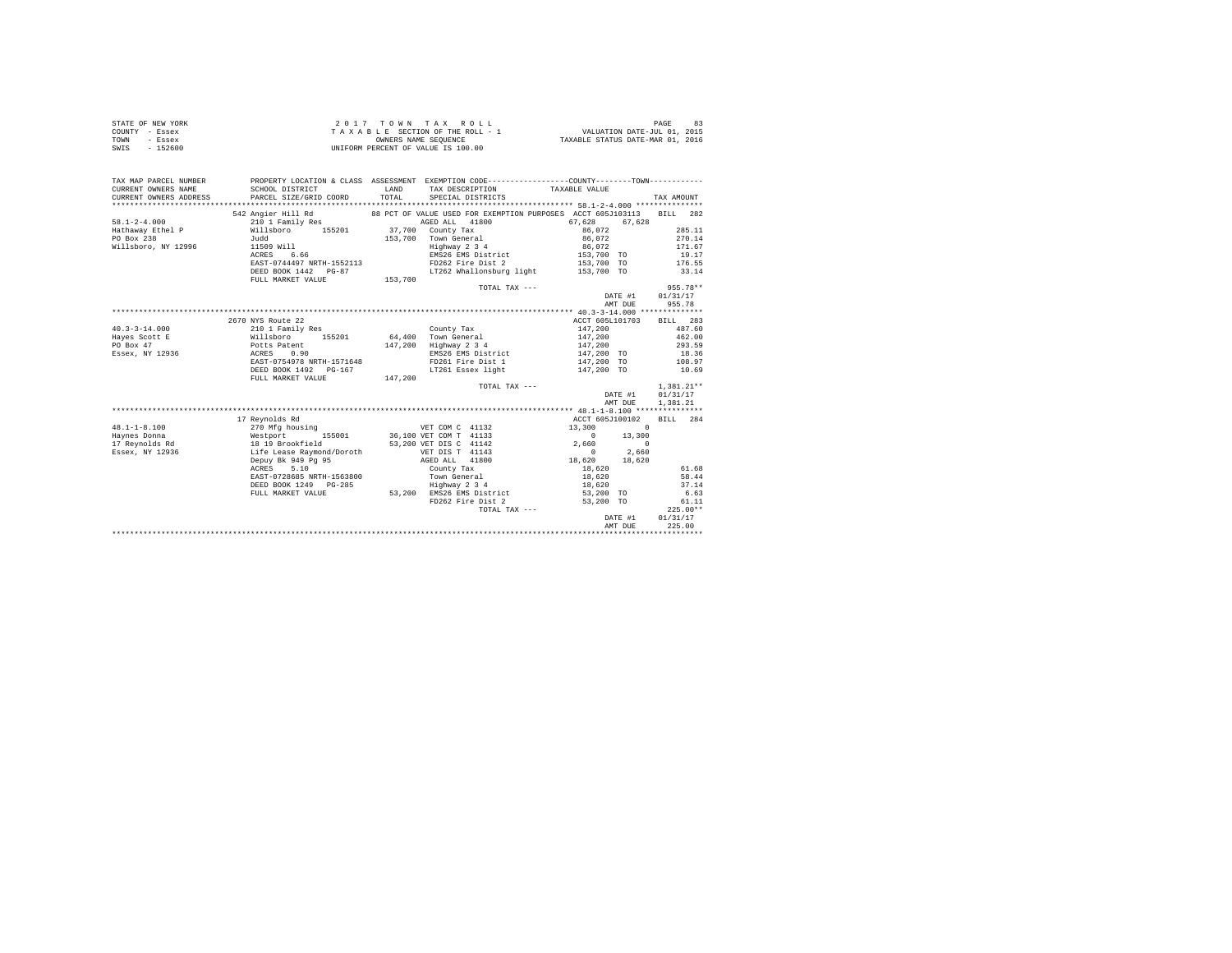| STATE OF NEW YORK | 2017 TOWN TAX ROLL                 | PAGE                             |
|-------------------|------------------------------------|----------------------------------|
| COUNTY - Essex    | TAXABLE SECTION OF THE ROLL - 1    | VALUATION DATE-JUL 01, 2015      |
| TOWN<br>- Essex   | OWNERS NAME SEOUENCE               | TAXABLE STATUS DATE-MAR 01, 2016 |
| $-152600$<br>SWIS | UNIFORM PERCENT OF VALUE IS 100.00 |                                  |

| TAX MAP PARCEL NUMBER                       | PROPERTY LOCATION & CLASS ASSESSMENT EXEMPTION CODE----------------COUNTY-------TOWN---------- |              |                            |                          |              |
|---------------------------------------------|------------------------------------------------------------------------------------------------|--------------|----------------------------|--------------------------|--------------|
| CURRENT OWNERS NAME                         | SCHOOL DISTRICT                                                                                | <b>T.AND</b> | TAX DESCRIPTION            | TAXABLE VALUE            |              |
|                                             | CURRENT OWNERS ADDRESS PARCEL SIZE/GRID COORD                                                  | TOTAL        | SPECIAL DISTRICTS          |                          | TAX AMOUNT   |
|                                             |                                                                                                |              |                            |                          |              |
|                                             | 118 Middle Rd                                                                                  |              |                            | ACCT 605J188005 BILL 285 |              |
| 49.1-1-17.200                               | 240 Rural res                                                                                  |              | County Tax                 | 644,000                  | 2.133.24     |
| Hearn George C                              | Willsboro                                                                                      |              | 155201 73.300 Town General | 644,000 2,021.25         |              |
| Hearn Leslie A                              | Wharton Patent                                                                                 |              | 644,000 Highway 2 3 4      | 644,000                  | 1,284.48     |
| 118 Middle Rd                               | ACRES 49.30 BANK1STARSG                                                                        |              | EMS26 EMS District         | 644,000 TO               | 80.31        |
| Essex, NY 12936                             | EAST-0751558 NRTH-1560747                                                                      |              | FD261 Fire Dist 1          | 644,000 TO               | 476.73       |
|                                             | DEED BOOK 1228 PG-253                                                                          |              |                            |                          |              |
| MAY BE SUBJECT TO PAYMENT FULL MARKET VALUE |                                                                                                | 644,000      |                            |                          |              |
| UNDER AGDIST LAW TIL 2018                   |                                                                                                |              |                            |                          |              |
|                                             |                                                                                                |              | TOTAL TAX ---              |                          | $5.996.01**$ |
|                                             |                                                                                                |              |                            | DATE #1                  | 01/31/17     |
|                                             |                                                                                                |              |                            | AMT DUE                  | 5,996.01     |
|                                             |                                                                                                |              |                            |                          |              |
|                                             | 6 Old Oak Way                                                                                  |              |                            | ACCT 605J101614          | BILL 286     |
| 49.11-1-10.000                              | 210 1 Family Res                                                                               |              | County Tax                 | 207,300                  | 686.68       |
|                                             | Heavey Elizabeth R Trust         Willsboro         155201             152,400     Town General |              |                            | 207,300                  | 650.63       |
| Heavev Olivia L                             | Wharton                                                                                        |              | 207,300 Highway 2 3 4      | 207,300                  | 413.47       |
| 6700 Rannoch Rd                             | ACRES 1.80                                                                                     |              | School Relevy              |                          | 2,723.93     |
|                                             |                                                                                                |              | EMS26 EMS District         | 207,300 TO               | 25.85        |
|                                             | DEED BOOK 1844 PG-130                                                                          |              | FD261 Fire Dist 1          | 207,300 TO               | 153.46       |
| PRIOR OWNER ON 3/01/2016 FULL MARKET VALUE  |                                                                                                | 207,300      |                            |                          |              |
| Heavev Elizabeth R                          |                                                                                                |              |                            |                          |              |
|                                             |                                                                                                |              | TOTAL TAX ---              |                          | $4.654.02**$ |
|                                             |                                                                                                |              |                            | DATE #1                  | 01/31/17     |
|                                             |                                                                                                |              |                            | AMT DUE                  | 4,654.02     |
|                                             |                                                                                                |              |                            |                          |              |
|                                             | 56 Albee Ln                                                                                    |              |                            | ACCT 605J101714          | BILL 287     |
| $49.4 - 1 - 2.110$                          | 112 Dairy farm - WTRFNT                                                                        |              | County Tax                 | 241,511                  | 800.00       |
| Heurich Garv F                              | Willsboro 155201                                                                               |              | 96.611 Town General        | 241,511                  | 758.00       |
| 12 Spire Way                                | Judd                                                                                           |              | 241,511 Highway 2 3 4      | 241,511                  | 481.70       |
| Essex, NY 12936                             | ACRES 63.20                                                                                    |              | EMS26 EMS District         | 241,511 TO               | 30.12        |
|                                             | EAST-0758359 NRTH-1556917                                                                      |              | FD261 Fire Dist 1          | 241,511 TO               | 178.78       |
|                                             | PRIOR OWNER ON 3/01/2016 DEED BOOK 1831 PG-289                                                 |              |                            |                          |              |
| Heurich Gary F                              | CONSERVATION ESMT % 83.00                                                                      |              |                            |                          |              |
|                                             | FULL MARKET VALUE                                                                              | 241.511      |                            |                          |              |
|                                             |                                                                                                |              | TOTAL TAX ---              |                          | $2.248.60**$ |
|                                             |                                                                                                |              |                            | DATE #1                  | 01/31/17     |
|                                             |                                                                                                |              |                            | AMT DUE                  | 2.248.60     |
|                                             |                                                                                                |              |                            |                          |              |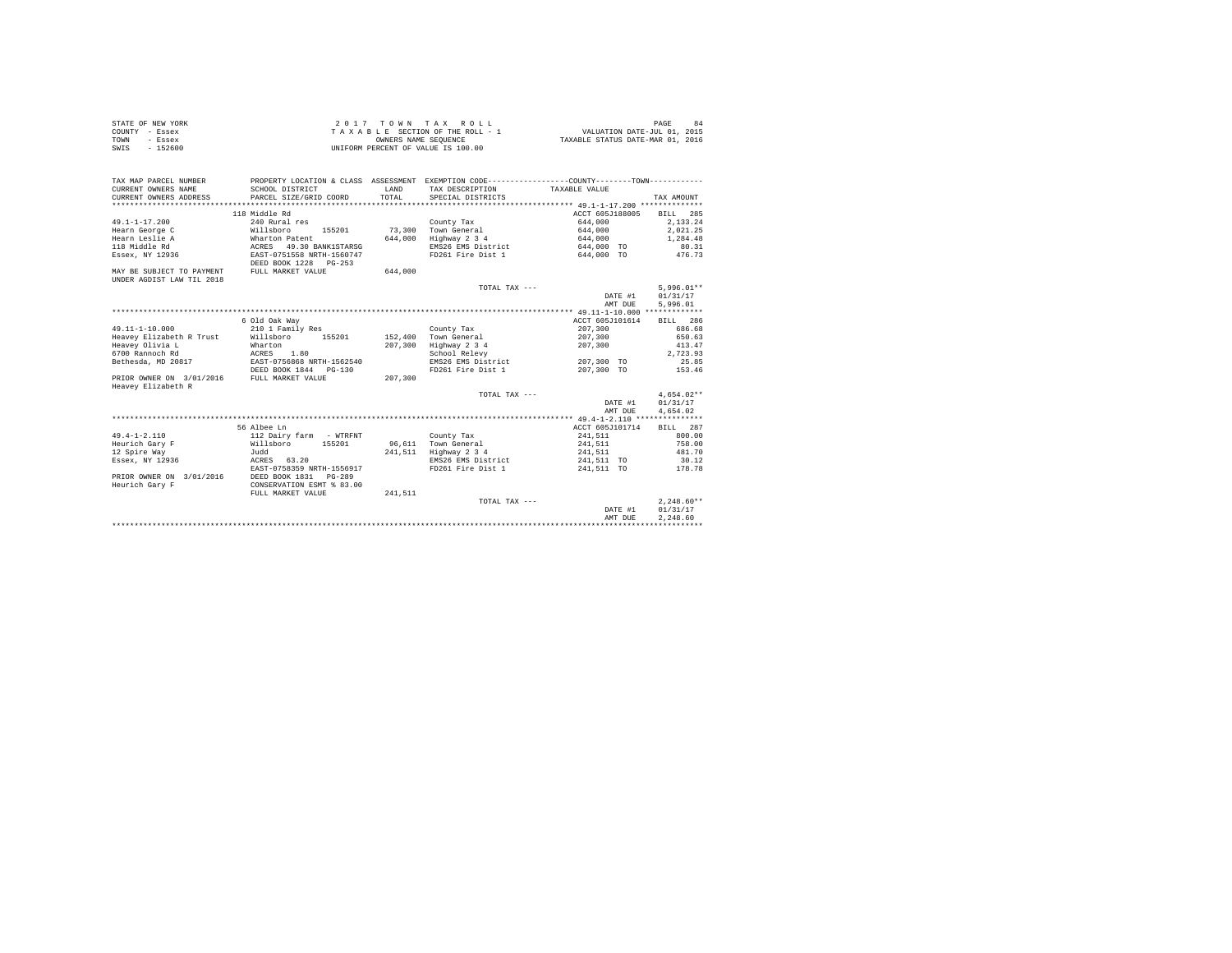|                | STATE OF NEW YORK | $2.017$ TOWN TAX ROLL              | 85<br>PAGE                       |
|----------------|-------------------|------------------------------------|----------------------------------|
| COUNTY - Essex |                   | TAXABLE SECTION OF THE ROLL - 1    | VALUATION DATE-JUL 01, 2015      |
| TOWN           | - Essex           | OWNERS NAME SEOUENCE               | TAXABLE STATUS DATE-MAR 01, 2016 |
| SWIS           | $-152600$         | UNIFORM PERCENT OF VALUE IS 100.00 |                                  |

| TAX MAP PARCEL NUMBER<br>CURRENT OWNERS NAME<br>CURRENT OWNERS ADDRESS  | SCHOOL DISTRICT<br>PARCEL SIZE/GRID COORD                                                                          | LAND<br>TOTAL    | PROPERTY LOCATION & CLASS ASSESSMENT EXEMPTION CODE----------------COUNTY--------TOWN----------<br>TAX DESCRIPTION<br>SPECIAL DISTRICTS | TAXABLE VALUE                                                           | TAX AMOUNT                                              |
|-------------------------------------------------------------------------|--------------------------------------------------------------------------------------------------------------------|------------------|-----------------------------------------------------------------------------------------------------------------------------------------|-------------------------------------------------------------------------|---------------------------------------------------------|
| $49.4 - 1 - 2.120$<br>Heurich Gary F<br>12 Spire Way<br>Essex, NY 12936 | Albee Ln<br>311 Res vac land - WTRFNT<br>Willsboro<br>155201<br>Judd<br>ACRES<br>3.80<br>EAST-0759233 NRTH-1556917 | 62.747<br>62.747 | County Tax<br>Town General<br>Highway 2 3 4<br>EMS26 EMS District<br>FD261 Fire Dist 1                                                  | ACCT 605Z012003<br>62.747<br>62.747<br>62.747<br>62,747 TO<br>62,747 TO | BILL 288<br>207.85<br>196.94<br>125.15<br>7.83<br>46.45 |
| PRIOR OWNER ON 3/01/2016<br>Heurich Gary F                              | DEED BOOK 1831   PG-313<br>CONSERVATION ESMT % 83.00<br>FULL MARKET VALUE                                          | 62.747           |                                                                                                                                         |                                                                         |                                                         |
|                                                                         |                                                                                                                    |                  | TOTAL TAX ---                                                                                                                           | DATE #1<br>AMT DUE                                                      | 584.22**<br>01/31/17<br>584.22                          |
|                                                                         |                                                                                                                    |                  |                                                                                                                                         |                                                                         |                                                         |
|                                                                         | Albee Ln                                                                                                           |                  |                                                                                                                                         | ACCT 605Z012010                                                         | BILL 289                                                |
| $49.4 - 1 - 2.130$                                                      | 240 Rural res - WTRFNT                                                                                             |                  | County Tax                                                                                                                              | 248,963                                                                 | 824.68                                                  |
| Heurich Gary F                                                          | Willsboro<br>155201                                                                                                | 117,963          | Town General                                                                                                                            | 248,963                                                                 | 781.39                                                  |
| 12 Spire Way                                                            | Judd                                                                                                               | 248.963          | Highway 2 3 4                                                                                                                           | 248,963                                                                 | 496.56                                                  |
| Essex, NY 12936                                                         | ACRES 48.70                                                                                                        |                  | EMS26 EMS District                                                                                                                      | 248,963 TO                                                              | 31.05                                                   |
|                                                                         | EAST-0761160 NRTH-1556248                                                                                          |                  | FD261 Fire Dist 1                                                                                                                       | 243,984 TO                                                              | 180.61                                                  |
| PRIOR OWNER ON 3/01/2016                                                | DEED BOOK 1831<br>PG-301                                                                                           |                  | FD262 Fire Dist 2                                                                                                                       | 4,979 TO                                                                | 5.72                                                    |
| Heurich Gary F                                                          | CONSERVATION ESMT % 83.00                                                                                          |                  |                                                                                                                                         |                                                                         |                                                         |
|                                                                         | FULL MARKET VALUE                                                                                                  | 248.963          |                                                                                                                                         |                                                                         |                                                         |
|                                                                         |                                                                                                                    |                  |                                                                                                                                         |                                                                         | $2,320.01**$                                            |
|                                                                         |                                                                                                                    |                  | TOTAL TAX ---                                                                                                                           |                                                                         | 01/31/17                                                |
|                                                                         |                                                                                                                    |                  |                                                                                                                                         | DATE #1<br>AMT DUE                                                      | 2,320.01                                                |
|                                                                         |                                                                                                                    |                  |                                                                                                                                         |                                                                         |                                                         |
|                                                                         |                                                                                                                    |                  |                                                                                                                                         |                                                                         |                                                         |
|                                                                         | Albee Ln                                                                                                           |                  |                                                                                                                                         | ACCT 605Z012013                                                         | <b>BILL</b><br>290                                      |
| $49.4 - 1 - 2.160$                                                      | 322 Rural vac>10                                                                                                   |                  | County Tax                                                                                                                              | 16,541                                                                  | 54.79                                                   |
| Heurich Gary F                                                          | Willsboro<br>155201                                                                                                | 16,541           | Town General                                                                                                                            | 16,541                                                                  | 51.92                                                   |
| 12 Spire Way                                                            | Judd                                                                                                               | 16.541           | Highway 2 3 4                                                                                                                           | 16,541                                                                  | 32.99                                                   |
| Essex, NY 12936                                                         | ACRES 105.40                                                                                                       |                  | EMS26 EMS District                                                                                                                      | 16,541 TO                                                               | 2.06                                                    |
|                                                                         | EAST-0760149 NRTH-1555197                                                                                          |                  | FD261 Fire Dist 1                                                                                                                       | 16,541 TO                                                               | 12.24                                                   |
| PRIOR OWNER ON 3/01/2016<br>Heurich Gary F                              | DEED BOOK 1831 PG-297<br>CONSERVATION ESMT % 83.00                                                                 |                  |                                                                                                                                         |                                                                         |                                                         |
|                                                                         |                                                                                                                    | 16.541           |                                                                                                                                         |                                                                         |                                                         |
|                                                                         | FULL MARKET VALUE                                                                                                  |                  |                                                                                                                                         |                                                                         | $154.00**$                                              |
|                                                                         |                                                                                                                    |                  | TOTAL TAX ---                                                                                                                           | DATE #1                                                                 | 01/31/17                                                |
|                                                                         |                                                                                                                    |                  |                                                                                                                                         |                                                                         |                                                         |
|                                                                         |                                                                                                                    |                  |                                                                                                                                         | AMT DUE                                                                 | 154.00                                                  |
|                                                                         |                                                                                                                    |                  |                                                                                                                                         |                                                                         |                                                         |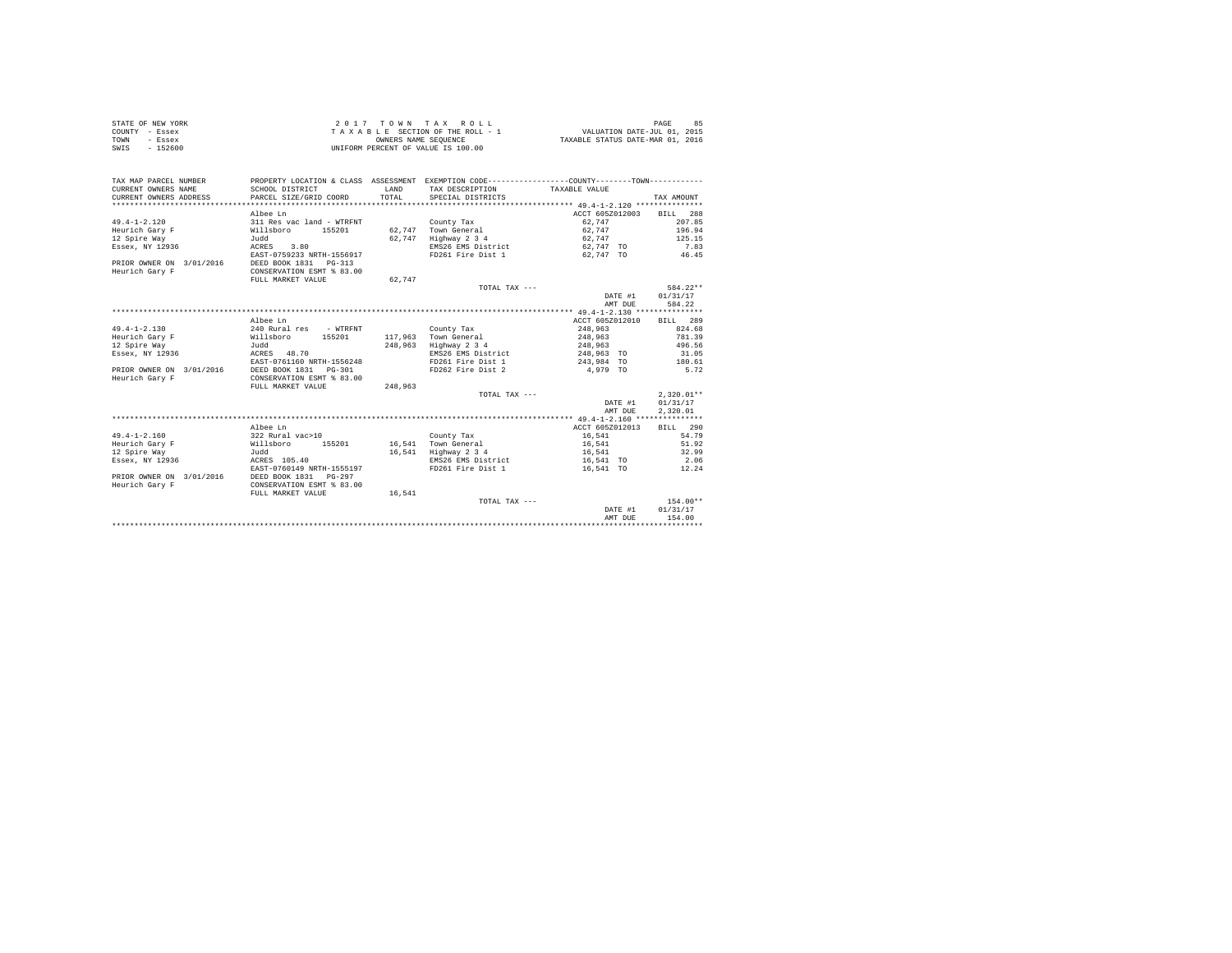|                | STATE OF NEW YORK | 2017 TOWN TAX ROLL                 | 86<br>PAGE                       |
|----------------|-------------------|------------------------------------|----------------------------------|
| COUNTY - Essex |                   | TAXABLE SECTION OF THE ROLL - 1    | VALUATION DATE-JUL 01, 2015      |
| TOWN           | - Essex           | OWNERS NAME SEOUENCE               | TAXABLE STATUS DATE-MAR 01, 2016 |
| SWIS           | $-152600$         | UNIFORM PERCENT OF VALUE IS 100.00 |                                  |

| TAX MAP PARCEL NUMBER<br>CURRENT OWNERS NAME<br>CURRENT OWNERS ADDRESS | SCHOOL DISTRICT<br>PARCEL SIZE/GRID COORD | LAND<br>TOTAL | PROPERTY LOCATION & CLASS ASSESSMENT EXEMPTION CODE---------------COUNTY-------TOWN---------<br>TAX DESCRIPTION TAXABLE VALUE<br>SPECIAL DISTRICTS |                 | TAX AMOUNT         |
|------------------------------------------------------------------------|-------------------------------------------|---------------|----------------------------------------------------------------------------------------------------------------------------------------------------|-----------------|--------------------|
|                                                                        |                                           |               |                                                                                                                                                    | ACCT 605Z012016 |                    |
|                                                                        | Albee Ln                                  |               |                                                                                                                                                    |                 | <b>BILL</b><br>291 |
| $49.4 - 1 - 2.190$                                                     | 314 Rural vac<10                          |               | County Tax                                                                                                                                         | 1,122           | 3.72               |
| Heurich Gary F                                                         | 155201<br>Willsboro                       |               | 1,122 Town General                                                                                                                                 | 1,122           | 3.52               |
| 12 Spire Way                                                           | Judd                                      | 1,122         | Highway 2 3 4                                                                                                                                      | 1.122           | 2.24               |
| Essex, NY 12936                                                        | ACRES<br>8.30                             |               | EMS26 EMS District                                                                                                                                 | 1,122 TO        | .14                |
|                                                                        | EAST-0757328 NRTH-1557588                 |               | FD261 Fire Dist 1                                                                                                                                  | 1,122 TO        | .83                |
| PRIOR OWNER ON 3/01/2016                                               | DEED BOOK 1831   PG-305                   |               |                                                                                                                                                    |                 |                    |
| Heurich Gary F                                                         | CONSERVATION ESMT % 83.00                 |               |                                                                                                                                                    |                 |                    |
|                                                                        | FULL MARKET VALUE                         | 1,122         |                                                                                                                                                    |                 |                    |
|                                                                        |                                           |               | TOTAL TAX ---                                                                                                                                      |                 | $10.45**$          |
|                                                                        |                                           |               |                                                                                                                                                    | DATE #1         | 01/31/17           |
|                                                                        |                                           |               |                                                                                                                                                    | AMT DUE         | 10.45              |
|                                                                        |                                           |               |                                                                                                                                                    |                 |                    |
|                                                                        | 175 Lighthouse Way                        |               |                                                                                                                                                    | ACCT 605J101706 | BILL 292           |
| $49.4 - 1 - 3.000$                                                     | 260 Seasonal res - WTRFNT                 |               | County Tax                                                                                                                                         | 288,437         | 955.44             |
| Heurich Gary F                                                         | Willsboro 155201                          | 177.837       | Town General                                                                                                                                       | 288,437         | 905.28             |
| 12 Spire Way                                                           | Judd                                      | 288,437       | Highway 2 3 4                                                                                                                                      | 288.437         | 575.30             |
| Essex, NY 12936                                                        | 00004.80                                  |               | EMS26 EMS District                                                                                                                                 | 288,437 TO      | 35.97              |
|                                                                        | 39.60<br>ACRES                            |               | FD261 Fire Dist 1 230.750 TO 170.82                                                                                                                |                 |                    |
| PRIOR OWNER ON 3/01/2016                                               | EAST-0763865 NRTH-1556911                 |               | FD262 Fire Dist 2                                                                                                                                  | 57,687 TO       | 66.26              |
| Heurich Gary F                                                         | DEED BOOK 1831 PG-309                     |               |                                                                                                                                                    |                 |                    |
|                                                                        | CONSERVATION ESMT % 83.00                 |               |                                                                                                                                                    |                 |                    |
|                                                                        | FULL MARKET VALUE                         | 288,437       |                                                                                                                                                    |                 |                    |
|                                                                        |                                           |               | TOTAL TAX ---                                                                                                                                      |                 | $2,709.07**$       |
|                                                                        |                                           |               |                                                                                                                                                    | DATE #1         | 01/31/17           |
|                                                                        |                                           |               |                                                                                                                                                    | AMT DUE         | 2,709.07           |
|                                                                        |                                           |               |                                                                                                                                                    |                 |                    |
|                                                                        | Lighthouse Way                            |               |                                                                                                                                                    | ACCT 605Z012004 | BILL 293           |
| $49.4 - 1 - 6.120$                                                     | 314 Rural vac<10 - WTRFNT                 |               | County Tax                                                                                                                                         | 28,750          | 95.23              |
| Heurich Garv F                                                         | Willsboro 155201                          | 28,750        | Town General                                                                                                                                       | 28,750          | 90.23              |
| 12 Spire Way                                                           | Judd                                      | 28,750        | Highway 2 3 4                                                                                                                                      | 28,750          | 57.34              |
| Essex, NY 12936                                                        | ACRES 0.40                                |               | EMS26 EMS District                                                                                                                                 | 28,750 TO       | 3.59               |
|                                                                        | EAST-0764811 NRTH-1556789                 |               | FD261 Fire Dist 1                                                                                                                                  | 23,288 TO       | 17.24              |
| PRIOR OWNER ON 3/01/2016                                               | DEED BOOK 1831 PG-309                     |               | FD262 Fire Dist 2                                                                                                                                  | 5,463 TO        | 6.28               |
|                                                                        |                                           |               |                                                                                                                                                    |                 |                    |
| Heurich Gary F                                                         | FULL MARKET VALUE                         | 28,750        |                                                                                                                                                    |                 | $269.91**$         |
|                                                                        |                                           |               | TOTAL TAX ---                                                                                                                                      |                 | 01/31/17           |
|                                                                        |                                           |               |                                                                                                                                                    | DATE #1         |                    |
|                                                                        |                                           |               |                                                                                                                                                    | AMT DUE         | 269.91             |
|                                                                        |                                           |               |                                                                                                                                                    |                 |                    |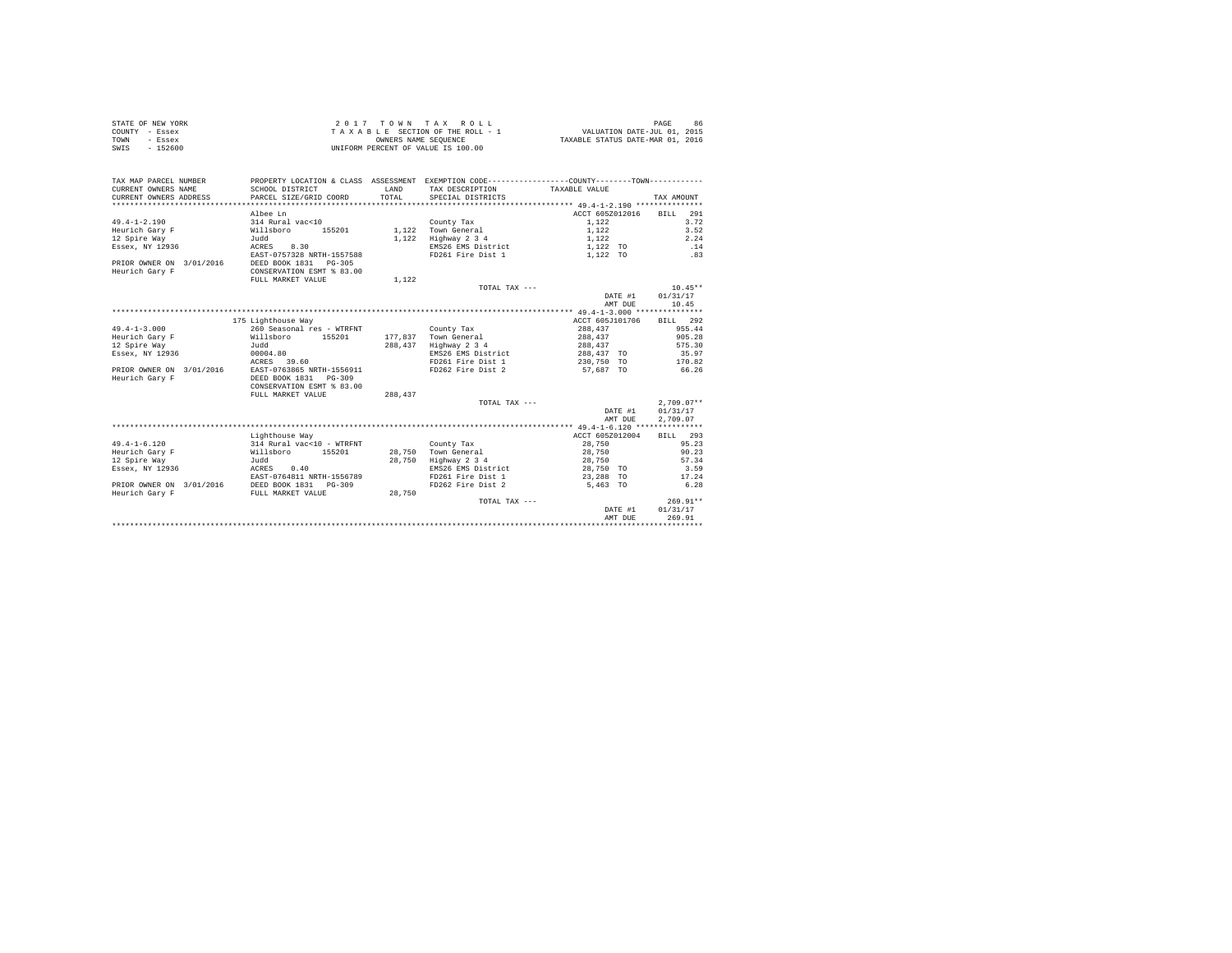| STATE OF NEW YORK | 2017 TOWN TAX ROLL                 | 87<br>PAGE                       |
|-------------------|------------------------------------|----------------------------------|
| COUNTY - Essex    | TAXABLE SECTION OF THE ROLL - 1    | VALUATION DATE-JUL 01, 2015      |
| TOWN<br>- Essex   | OWNERS NAME SEOUENCE               | TAXABLE STATUS DATE-MAR 01, 2016 |
| - 152600<br>SWIS  | UNIFORM PERCENT OF VALUE IS 100.00 |                                  |

| TAX MAP PARCEL NUMBER<br>CURRENT OWNERS NAME<br>CURRENT OWNERS ADDRESS | PROPERTY LOCATION & CLASS ASSESSMENT EXEMPTION CODE----------------COUNTY-------TOWN----------<br>SCHOOL DISTRICT<br>PARCEL SIZE/GRID COORD | LAND<br>TOTAL. | TAX DESCRIPTION TAXABLE VALUE<br>SPECIAL DISTRICTS |                 | TAX AMOUNT   |
|------------------------------------------------------------------------|---------------------------------------------------------------------------------------------------------------------------------------------|----------------|----------------------------------------------------|-----------------|--------------|
|                                                                        |                                                                                                                                             |                |                                                    |                 |              |
|                                                                        | Lake Shore Rd                                                                                                                               |                |                                                    | ACCT 605J101713 | BILL 294     |
| $49.4 - 1 - 9.110$                                                     | 322 Rural vac>10                                                                                                                            |                | County Tax                                         | 19,856          | 65.77        |
| Heurich Garv F                                                         | 155201<br>Willsboro                                                                                                                         |                | 19,856 Town General                                | 19,856          | 62.32        |
| 12 Spire Way                                                           | Judd                                                                                                                                        | 19,856         | Highway 2 3 4                                      | 19,856          | 39.60        |
| Essex, NY 12936                                                        | ACRES 121.80                                                                                                                                |                | EMS26 EMS District                                 | 19,856 TO       | 2.48         |
|                                                                        | EAST-0757479 NRTH-1555245                                                                                                                   |                | FD261 Fire Dist 1                                  | 14,892 TO       | 11.02        |
| PRIOR OWNER ON 3/01/2016                                               | DEED BOOK 1831    PG-293                                                                                                                    |                | FD262 Fire Dist 2                                  | 4,964 TO        | 5.70         |
| Heurich Gary F                                                         | CONSERVATION ESMT % 83.00                                                                                                                   |                |                                                    |                 |              |
|                                                                        | FULL MARKET VALUE                                                                                                                           | 19,856         |                                                    |                 |              |
|                                                                        |                                                                                                                                             |                | TOTAL TAX ---                                      |                 | $186.89**$   |
|                                                                        |                                                                                                                                             |                |                                                    | DATE #1         | 01/31/17     |
|                                                                        |                                                                                                                                             |                |                                                    | AMT DUE         | 186.89       |
|                                                                        |                                                                                                                                             |                |                                                    |                 |              |
|                                                                        | Lake Shore Rd                                                                                                                               |                |                                                    | ACCT 605J101712 | BILL 295     |
| $49.15 - 1 - 14.000$                                                   | 311 Res vac land                                                                                                                            |                | County Tax                                         | 22,700          | 75.19        |
| Heurich Gary F                                                         | Willsboro                                                                                                                                   |                | 155201 22.700 Town General                         | 22,700          | 71.25        |
| 12 Spire Way                                                           |                                                                                                                                             |                | 22,700 Highway 2 3 4                               | 22,700          | 45.28        |
| Essex, NY 12936                                                        | Friswell<br>ACRES<br>3.70                                                                                                                   |                | EMS26 EMS District                                 | 22,700 TO       | 2.83         |
|                                                                        | EAST-0756985 NRTH-1557320                                                                                                                   |                | FD261 Fire Dist 1                                  | 22,700 TO       | 16.80        |
|                                                                        | DEED BOOK 1349 PG-256                                                                                                                       |                |                                                    |                 |              |
|                                                                        | FULL MARKET VALUE                                                                                                                           | 22,700         |                                                    |                 |              |
|                                                                        |                                                                                                                                             |                | TOTAL TAX ---                                      |                 | $211.35**$   |
|                                                                        |                                                                                                                                             |                |                                                    | DATE #1         | 01/31/17     |
|                                                                        |                                                                                                                                             |                |                                                    | AMT DUE         | 211.35       |
|                                                                        |                                                                                                                                             |                |                                                    |                 |              |
|                                                                        | 23 Elm St                                                                                                                                   |                |                                                    | ACCT 605J104215 | BILL 296     |
| $40.3 - 3 - 13.110$                                                    | 240 Rural res                                                                                                                               |                | County Tax                                         | 843,100         | 2.792.75     |
| Hickory Hill Essex LLC                                                 | 155201<br>Willsboro                                                                                                                         |                | 235,800 Town General                               | 843,100         | 2,646.14     |
| c/o Robert Close                                                       | Potts                                                                                                                                       | 843,100        | Highway 2 3 4                                      | 843,100         | 1,681.59     |
| 164 North Rd                                                           | Survey #6488                                                                                                                                |                | EMS26 EMS District                                 | 843,100 TO      | 105.14       |
| Chelmsford, MA 01824-1668 Unrecorded Will                              |                                                                                                                                             |                | FD261 Fire Dist 1                                  | 843,100 TO      | 624.12       |
|                                                                        | ACRES 219.68                                                                                                                                |                | LT261 Essex light                                  | 843,100 TO      | 61.21        |
|                                                                        | EAST-0754132 NRTH-1570510                                                                                                                   |                |                                                    |                 |              |
|                                                                        | DEED BOOK 1630<br>PG-292                                                                                                                    |                |                                                    |                 |              |
|                                                                        | FULL MARKET VALUE                                                                                                                           | 843,100        |                                                    |                 |              |
|                                                                        |                                                                                                                                             |                | TOTAL TAX ---                                      |                 | $7.910.95**$ |
|                                                                        |                                                                                                                                             |                |                                                    | DATE #1         | 01/31/17     |
|                                                                        |                                                                                                                                             |                |                                                    | AMT DUE         | 7.910.95     |
|                                                                        |                                                                                                                                             |                |                                                    |                 |              |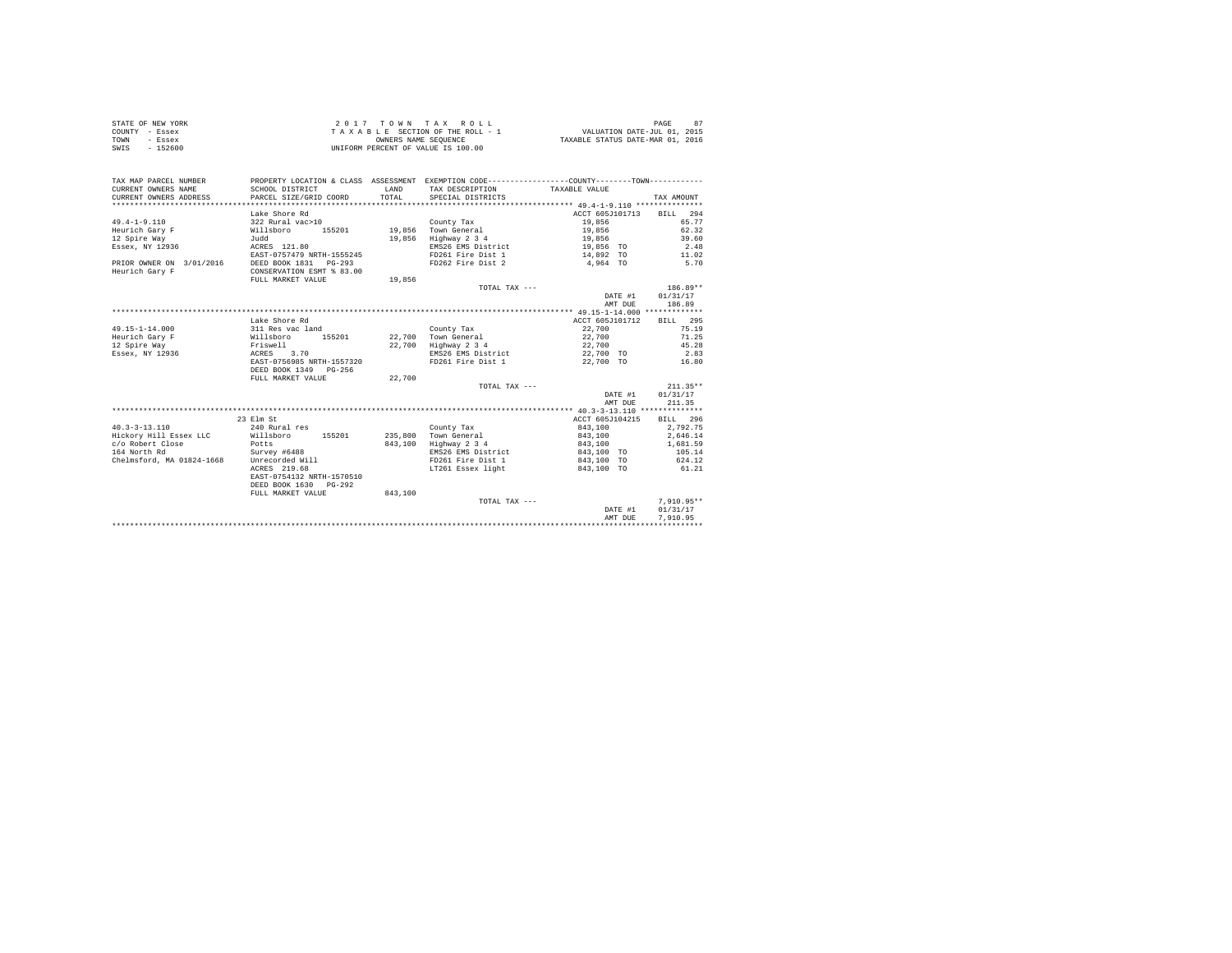| STATE OF NEW YORK | 2017 TOWN TAX ROLL                 | 88<br>PAGE                       |
|-------------------|------------------------------------|----------------------------------|
| COUNTY - Essex    | TAXABLE SECTION OF THE ROLL - 1    | VALUATION DATE-JUL 01, 2015      |
| TOWN<br>- Essex   | OWNERS NAME SEOUENCE               | TAXABLE STATUS DATE-MAR 01, 2016 |
| SWIS<br>$-152600$ | UNIFORM PERCENT OF VALUE IS 100.00 |                                  |

| TAX MAP PARCEL NUMBER<br>CURRENT OWNERS NAME<br>CURRENT OWNERS ADDRESS | SCHOOL DISTRICT<br>PARCEL SIZE/GRID COORD | <b>T.AND</b><br>TOTAL | PROPERTY LOCATION & CLASS ASSESSMENT EXEMPTION CODE----------------COUNTY-------TOWN----------<br>TAX DESCRIPTION<br>SPECIAL DISTRICTS | TAXABLE VALUE            | TAX AMOUNT   |
|------------------------------------------------------------------------|-------------------------------------------|-----------------------|----------------------------------------------------------------------------------------------------------------------------------------|--------------------------|--------------|
|                                                                        |                                           |                       |                                                                                                                                        |                          |              |
|                                                                        | 32 Elm St                                 |                       |                                                                                                                                        | ACCT 605J102015 BILL 297 |              |
| $40.73 - 2 - 17.000$                                                   | 281 Multiple res                          |                       | County Tax                                                                                                                             | 233,100                  | 772.14       |
| Hobbs Sylvia                                                           | Willsboro 155201<br>Potts                 |                       | 76,600 Town General                                                                                                                    | 233,100                  | 731.60       |
| PO Box 43                                                              |                                           |                       | 233,100 Highway 2 3 4                                                                                                                  | 233,100                  | 464.92       |
| Essex, NY 12936                                                        | 1661/97-Easement                          |                       | EMS26 EMS District                                                                                                                     | 233,100 TO               | 29.07        |
|                                                                        | 83(s) X 114 X Irr                         |                       | FD261 Fire Dist 1                                                                                                                      | 233,100 TO               | 172.56       |
|                                                                        | ACRES 0.28                                |                       | LT261 Essex light                                                                                                                      | 233,100 TO               | 16.92        |
|                                                                        | EAST-0756629 NRTH-1571669                 |                       |                                                                                                                                        |                          |              |
|                                                                        | DEED BOOK 731<br>$PG-063$                 |                       |                                                                                                                                        |                          |              |
|                                                                        | FULL MARKET VALUE                         | 233,100               |                                                                                                                                        |                          |              |
|                                                                        |                                           |                       | TOTAL TAX ---                                                                                                                          |                          | $2,187.21**$ |
|                                                                        |                                           |                       |                                                                                                                                        | DATE #1                  | 01/31/17     |
|                                                                        |                                           |                       |                                                                                                                                        | AMT DUE                  | 2.187.21     |
|                                                                        |                                           |                       |                                                                                                                                        |                          |              |
|                                                                        | Middle Rd                                 |                       |                                                                                                                                        | ACCT 605J101809          | BILL 298     |
| $49.1 - 1 - 5.000$                                                     | 105 Vac farmland MG DIST C 41720          |                       |                                                                                                                                        | 23,285<br>23,285         |              |
| Holland Esther M<br>Willsboro                                          | 155201 32,900 County Tax                  |                       |                                                                                                                                        | 9,615                    | 31.85        |
| Holland Fred                                                           | Potts                                     |                       | 32,900 Town General<br>Highway 2 3 4                                                                                                   | 9,615                    | 30.18        |
| 46 Holland Brothers Way 1430/113 & 1454/133                            |                                           |                       |                                                                                                                                        | 9,615                    | 19.18        |
| Essex, NY 12936                                                        | 29ac                                      |                       | EMS26 EMS District                                                                                                                     | 32,900 TO                | 4.10         |
|                                                                        | ACRES 27.90                               |                       | FD261 Fire Dist 1                                                                                                                      | 32,900 TO                | 24.35        |
| MAY BE SUBJECT TO PAYMENT EAST-0748785 NRTH-1565679                    |                                           |                       |                                                                                                                                        |                          |              |
| UNDER AGDIST LAW TIL 2020                                              | DEED BOOK 467<br>PG-570                   |                       |                                                                                                                                        |                          |              |
|                                                                        | FULL MARKET VALUE                         | 32,900                |                                                                                                                                        |                          |              |
|                                                                        |                                           |                       | TOTAL TAX ---                                                                                                                          |                          | $109.66**$   |
|                                                                        |                                           |                       |                                                                                                                                        | DATE #1                  | 01/31/17     |
|                                                                        |                                           |                       |                                                                                                                                        | AMT DUE                  | 109.66       |
|                                                                        | Holland Brothers Way                      |                       |                                                                                                                                        | ACCT 605J101807 BILL 299 |              |
| $49.1 - 1 - 22.000$                                                    | 105 Vac farmland                          |                       | AG DIST C 41720                                                                                                                        | 55,173 55,173            |              |
| Holland Esther M                                                       | Willsboro<br>155201                       |                       | 84.500 County Tax                                                                                                                      | 29,327                   | 97.15        |
| Holland Fred                                                           | Wharton & Potts                           |                       | 84,500 Town General                                                                                                                    | 29,327                   | 92.05        |
| 46 Holland Brothers Way                                                | $1430/113$ & $1454/133$                   |                       | Highway 2 3 4                                                                                                                          | 29,327                   | 58.49        |
| Essex, NY 12936                                                        | ACRES 66.60                               |                       | EMS26 EMS District                                                                                                                     | 84,500 TO                | 10.54        |
|                                                                        | EAST-0749502 NRTH-1564841                 |                       | FD261 Fire Dist 1                                                                                                                      | 84.500 TO                | 62.55        |
| MAY BE SUBJECT TO PAYMENT DEED BOOK 467 PG-570                         |                                           |                       |                                                                                                                                        |                          |              |
| UNDER AGDIST LAW TIL 2020 FULL MARKET VALUE                            |                                           | 84,500                |                                                                                                                                        |                          |              |
|                                                                        |                                           |                       | TOTAL TAX ---                                                                                                                          |                          | $320.78**$   |
|                                                                        |                                           |                       |                                                                                                                                        | DATE #1                  | 01/31/17     |
|                                                                        |                                           |                       |                                                                                                                                        | AMT DUE                  | 320.78       |
|                                                                        |                                           |                       |                                                                                                                                        |                          |              |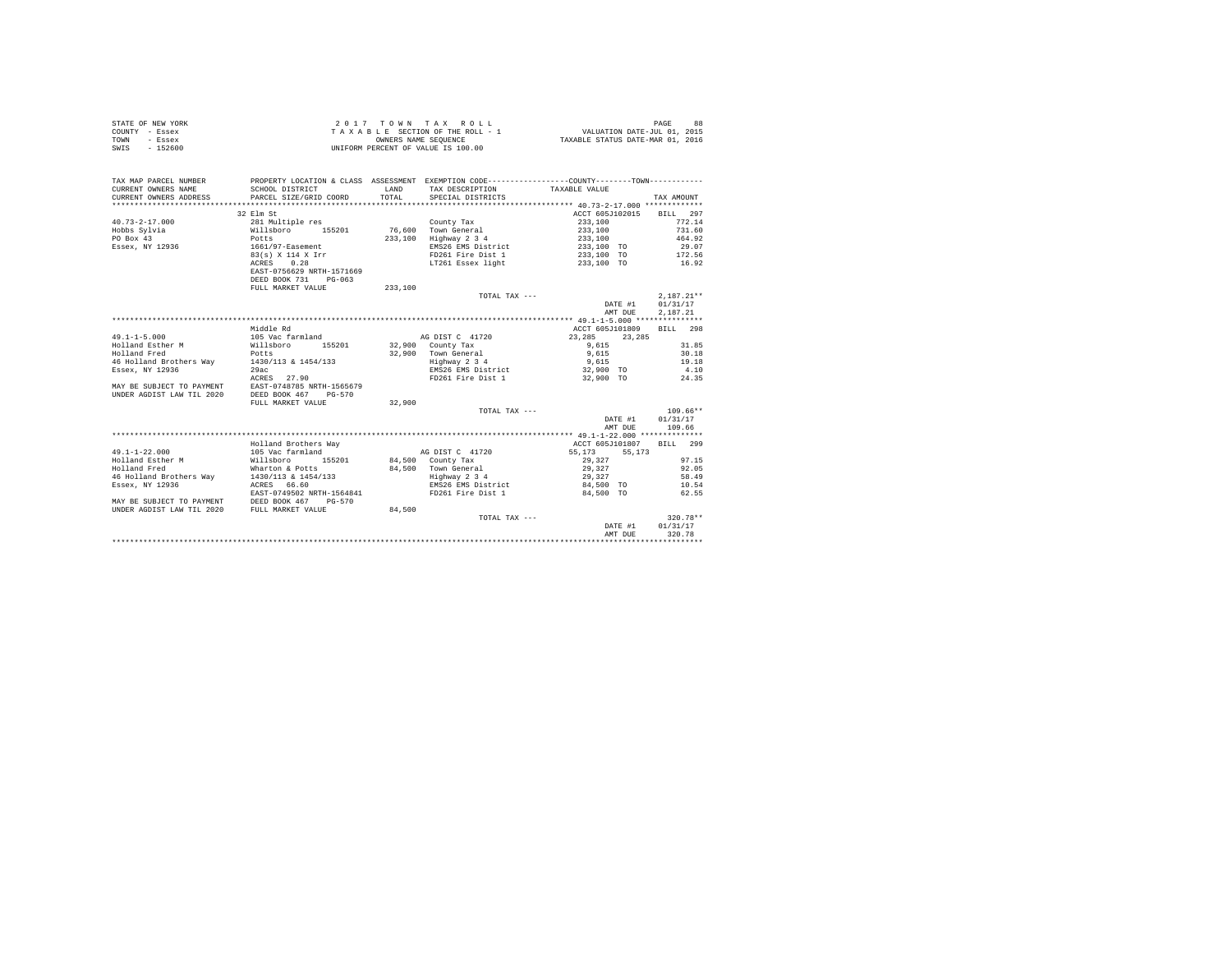| STATE OF NEW YORK |  | 2017 TOWN TAX ROLL                 |                                  | PAGE                        |  |
|-------------------|--|------------------------------------|----------------------------------|-----------------------------|--|
| COUNTY - Essex    |  | TAXABLE SECTION OF THE ROLL - 1    |                                  | VALUATION DATE-JUL 01, 2015 |  |
| TOWN<br>- Essex   |  | OWNERS NAME SEOUENCE               | TAXABLE STATUS DATE-MAR 01, 2016 |                             |  |
| $-152600$<br>SWIS |  | UNIFORM PERCENT OF VALUE IS 100.00 |                                  |                             |  |

| TAX MAP PARCEL NUMBER                              |                                                             |         | PROPERTY LOCATION & CLASS ASSESSMENT EXEMPTION CODE---------------COUNTY-------TOWN--------- |                    |                    |
|----------------------------------------------------|-------------------------------------------------------------|---------|----------------------------------------------------------------------------------------------|--------------------|--------------------|
| CURRENT OWNERS NAME                                | SCHOOL DISTRICT                                             | LAND    | TAX DESCRIPTION                                                                              | TAXABLE VALUE      |                    |
| CURRENT OWNERS ADDRESS<br>************************ | PARCEL SIZE/GRID COORD                                      | TOTAL   | SPECIAL DISTRICTS                                                                            |                    | TAX AMOUNT         |
|                                                    |                                                             |         |                                                                                              |                    |                    |
|                                                    | 26 Holland Brothers Way                                     |         |                                                                                              | ACCT 605J101808    | <b>BILL</b><br>300 |
| $49.1 - 1 - 23.000$                                | 112 Dairy farm                                              |         | AG DIST C 41720                                                                              | 135,323<br>135,323 |                    |
| Holland Esther M                                   | Willsboro 155201                                            |         | 255,900 County Tax                                                                           | 164.977            | 546.48             |
| Holland Fred                                       | Wharton                                                     |         | 300,300 Town General                                                                         | 164,977            | 517.79             |
| 46 Holland Brothers Way                            | 1430/113 & 1454/133                                         |         | Highway 2 3 4                                                                                | 164,977            | 329.05             |
| Essex, NY 12936                                    | ACRES 163.20                                                |         | EMS26 EMS District                                                                           | 300,300 TO         | 37.45              |
|                                                    | EAST-0748298 NRTH-1563428                                   |         | FD261 Fire Dist 1                                                                            | 300,300 TO         | 222.30             |
| MAY BE SUBJECT TO PAYMENT                          | DEED BOOK 467 PG-570                                        |         |                                                                                              |                    |                    |
| UNDER AGDIST LAW TIL 2020                          | FULL MARKET VALUE                                           | 300,300 |                                                                                              |                    |                    |
|                                                    |                                                             |         | TOTAL TAX ---                                                                                |                    | $1.653.07**$       |
|                                                    |                                                             |         |                                                                                              | DATE #1            | 01/31/17           |
|                                                    |                                                             |         |                                                                                              | AMT DUE            | 1,653.07           |
|                                                    |                                                             |         |                                                                                              |                    |                    |
|                                                    | 1575 Lake Shore Rd                                          |         |                                                                                              | ACCT 605J101110    | BILL 301           |
| $49.3 - 2 - 17.000$                                | 240 Rural res                                               |         | VETWAR CTS 41120                                                                             | 15,000<br>15,000   |                    |
| Hollingsworth Donald                               | Willsboro<br>155201                                         | 59,500  | County Tax                                                                                   | 217,200            | 719.47             |
| Hollingsworth Veronica L                           | Judd                                                        |         | 232,200 Town General                                                                         | 217,200            | 681.70             |
| 1575 Lake Shore Rd                                 | ACRES 12.50                                                 |         | Highway 2 3 4                                                                                | 217,200            | 433.21             |
| Essex, NY 12936                                    | EAST-0756069 NRTH-1555456                                   |         | EMS26 EMS District                                                                           | 232,200 TO         | 28.96              |
|                                                    | DEED BOOK 1328 PG-157                                       |         | FD262 Fire Dist 2                                                                            | 232,200 TO         | 266.72             |
|                                                    | FULL MARKET VALUE                                           | 232,200 |                                                                                              |                    |                    |
|                                                    |                                                             |         | TOTAL TAX ---                                                                                |                    | $2,130.06**$       |
|                                                    |                                                             |         |                                                                                              | DATE #1            | 01/31/17           |
|                                                    |                                                             |         |                                                                                              | AMT DUE            | 2,130.06           |
|                                                    |                                                             |         |                                                                                              |                    |                    |
|                                                    | 1839 Lake Shore Rd                                          |         |                                                                                              | ACCT 605J102008    | BILL 302           |
| $49.11 - 1 - 58.000$                               | 311 Res vac land - WTRFNT                                   |         | County Tax                                                                                   | 219,400            | 726.76             |
| Hollingsworth Donald                               | Willsboro<br>155201                                         |         | 219,400 Town General                                                                         | 219,400            | 688.61             |
| 1575 Lake Shore Rd                                 | Wharton                                                     |         | $219,400$ Highway $2\frac{3}{4}$                                                             | 219,400            | 437.60             |
| Essex, NY 12936                                    | ACRES 1.00                                                  |         | EMS26 EMS District                                                                           | 219,400 TO         | 27.36              |
|                                                    | EAST-0757567 NRTH-1560687                                   |         | FD261 Fire Dist 1                                                                            | 219,400 TO         | 162.41             |
|                                                    | DEED BOOK 838<br>PG-086                                     |         |                                                                                              |                    |                    |
|                                                    | FULL MARKET VALUE                                           | 219,400 |                                                                                              |                    |                    |
|                                                    |                                                             |         | TOTAL TAX ---                                                                                |                    | $2.042.74**$       |
|                                                    |                                                             |         |                                                                                              | DATE #1            | 01/31/17           |
|                                                    |                                                             |         |                                                                                              | AMT DUE            | 2.042.74           |
|                                                    |                                                             |         |                                                                                              |                    |                    |
|                                                    | 571 Cook Rd                                                 |         |                                                                                              | ACCT 605J101102    | BILL 303           |
| $48.76 - 1 - 1.000$                                | 270 Mfg housing                                             |         | County Tax                                                                                   | 37,400             | 123.89             |
| Hoskins Edward                                     | 155201                                                      |         | 23,800 Town General                                                                          | 37,400             | 117.38             |
| Hoskins Audrey                                     | willsboro 15<br>Friswell<br>160s x 135s x Irr<br>ACRES 0.50 |         | 37,400 Highway 2 3 4                                                                         | 37,400             | 74.60              |
| 571 Cook Rd                                        |                                                             |         | EMS26 EMS District                                                                           | 37,400 TO          | 4.66               |
| Essex, NY 12936                                    |                                                             |         | FD262 Fire Dist 2                                                                            | 37,400 TO          | 42.96              |
|                                                    | EAST-0743755 NRTH-1556050                                   |         | LT262 Whallonsburg light                                                                     | 37,400 TO          | 8.06               |
|                                                    | DEED BOOK 631<br>$PG-278$                                   |         |                                                                                              |                    |                    |
|                                                    | FULL MARKET VALUE                                           | 37,400  |                                                                                              |                    |                    |
|                                                    |                                                             |         | TOTAL TAX ---                                                                                |                    | 371.55**           |
|                                                    |                                                             |         |                                                                                              | DATE #1            | 01/31/17           |
|                                                    |                                                             |         |                                                                                              | AMT DUE            | 371.55             |
|                                                    |                                                             |         |                                                                                              |                    |                    |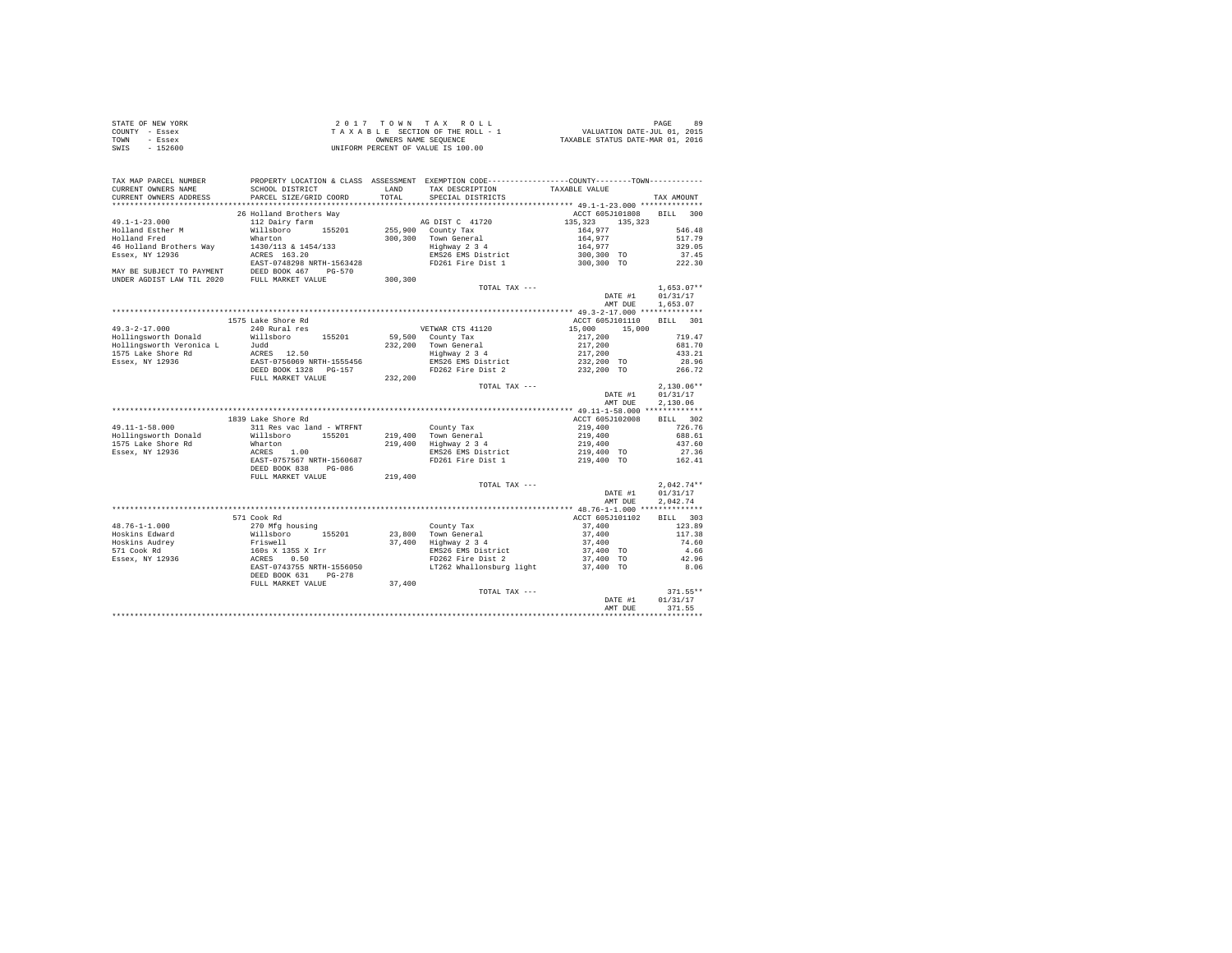|                | STATE OF NEW YORK | 2017 TOWN TAX ROLL                 | 90<br>PAGE                       |
|----------------|-------------------|------------------------------------|----------------------------------|
| COUNTY - Essex |                   | TAXABLE SECTION OF THE ROLL - 1    | VALUATION DATE-JUL 01, 2015      |
| TOWN           | - Essex           | OWNERS NAME SEOUENCE               | TAXABLE STATUS DATE-MAR 01, 2016 |
| SWIS           | $-152600$         | UNIFORM PERCENT OF VALUE IS 100.00 |                                  |

| TAX MAP PARCEL NUMBER<br>CURRENT OWNERS NAME<br>CURRENT OWNERS ADDRESS | SCHOOL DISTRICT<br>PARCEL SIZE/GRID COORD                                  | LAND<br>TOTAL | PROPERTY LOCATION & CLASS ASSESSMENT EXEMPTION CODE---------------COUNTY-------TOWN---------<br>TAX DESCRIPTION<br>SPECIAL DISTRICTS | TAXABLE VALUE                 | TAX AMOUNT               |
|------------------------------------------------------------------------|----------------------------------------------------------------------------|---------------|--------------------------------------------------------------------------------------------------------------------------------------|-------------------------------|--------------------------|
|                                                                        |                                                                            |               |                                                                                                                                      |                               |                          |
| $49.15 - 1 - 11.000$                                                   | 1740 Lake Shore Rd<br>260 Seasonal res - WTRFNT                            |               |                                                                                                                                      | ACCT 605J101815<br>475,800    | BILL 304<br>1,576.08     |
| Houghton Arnold H                                                      | Willsboro 155201                                                           |               | County Tax<br>348,800 Town General                                                                                                   |                               | 1,493.34                 |
| c/o Keith Houghton                                                     |                                                                            |               | 475,800 Highway 2 3 4                                                                                                                | 475,800<br>475,800<br>475,800 | 949.00                   |
| 6932 Dallas Rd                                                         |                                                                            |               | EMS26 EMS District                                                                                                                   | $475.800$ TO                  | 59.34                    |
| Roanoke, VA 24019                                                      | Friswell<br>ACRES 2.35<br>EAST-0757516 NRTH-1558181<br>DEED BOOK 747 PG-70 |               | FD261 Fire Dist 1                                                                                                                    | 475,800 TO                    | 352.22                   |
|                                                                        | FULL MARKET VALUE                                                          | 475,800       |                                                                                                                                      |                               |                          |
|                                                                        |                                                                            |               | TOTAL TAX ---                                                                                                                        |                               | $4.429.98**$             |
|                                                                        |                                                                            |               |                                                                                                                                      | DATE #1                       | 01/31/17                 |
|                                                                        |                                                                            |               |                                                                                                                                      | AMT DUE                       | 4.429.98                 |
|                                                                        |                                                                            |               |                                                                                                                                      |                               |                          |
|                                                                        | Albee Ln                                                                   |               |                                                                                                                                      | ACCT 605J101814               | BILL 305                 |
| 49.15-1-12.000                                                         | 311 Res vac land - WTRFNT                                                  |               | County Tax<br>32,500 Town General                                                                                                    | 32,500                        | 107.66                   |
| Houghton Arnold H                                                      |                                                                            |               |                                                                                                                                      | 32,500                        | 102.00                   |
| c/o Keith Houghton                                                     |                                                                            |               | 32,500 Highway 2 3 4                                                                                                                 | 32,500                        | 64.82                    |
| 6932 Dallas Rd                                                         |                                                                            |               | EMS26 EMS District                                                                                                                   | 32,500 TO                     | 4.05                     |
| Roanoke, VA 24019                                                      | DEED BOOK 747 PG-70                                                        |               | FD261 Fire Dist 1                                                                                                                    | 32,500 TO                     | 24.06                    |
|                                                                        | FULL MARKET VALUE                                                          | 32,500        |                                                                                                                                      |                               |                          |
|                                                                        |                                                                            |               | TOTAL TAX ---                                                                                                                        |                               | $302.59**$               |
|                                                                        |                                                                            |               |                                                                                                                                      | DATE #1                       | 01/31/17                 |
|                                                                        |                                                                            |               |                                                                                                                                      | AMT DUE                       | 302.59                   |
|                                                                        |                                                                            |               |                                                                                                                                      |                               |                          |
|                                                                        | 2722 NYS Route 22                                                          |               |                                                                                                                                      | ACCT 605J100101               | BILL 306                 |
| $40.73 - 1 - 3.000$                                                    | 210 1 Family Res                                                           |               | VETCOM CTS 41130                                                                                                                     | 25,000<br>25,000              |                          |
| Houghton Billie Jean                                                   | Willsboro 155201                                                           |               | 56,600 County Tax                                                                                                                    | 149,400                       | 494.88                   |
| 2722 NYS Rte 9                                                         | Potts                                                                      |               | 174.400 Town General                                                                                                                 | 149,400                       | 468.90                   |
| PO Box 65                                                              | -----<br>ACRES 0.27<br>EAST-0756290 NRTH-1571788                           |               | Highway 2 3 4                                                                                                                        | 149,400                       | 297.98                   |
| Essex, NY 12936                                                        |                                                                            |               | EMS26 EMS District                                                                                                                   | $174,400$ TO                  | 21.75                    |
|                                                                        | EAST-0756290 NRTH-1571788                                                  |               | FD261 Fire Dist 1                                                                                                                    | 174,400 TO                    | 129.10                   |
|                                                                        | DEED BOOK 1758 PG-300                                                      |               | LT261 Essex light                                                                                                                    | 174,400 TO                    | 12.66                    |
|                                                                        | FULL MARKET VALUE                                                          | 174,400       |                                                                                                                                      |                               |                          |
|                                                                        |                                                                            |               | TOTAL TAX ---                                                                                                                        | DATE #1                       | $1.425.27**$<br>01/31/17 |
|                                                                        |                                                                            |               |                                                                                                                                      | AMT DUE                       | 1,425.27                 |
|                                                                        |                                                                            |               |                                                                                                                                      |                               |                          |
|                                                                        | 58 Ridge Way                                                               |               |                                                                                                                                      | ACCT 605J101904               | BILL 307                 |
| $49.7 - 3 - 2.000$                                                     | 260 Seasonal res<br>Willsboro 155201                                       |               | County Tax<br>150,300 Town General                                                                                                   | 194,500                       | 644.28                   |
| Houston Sherrill Trust<br>Houston Mary Trust                           |                                                                            |               | 194,500 Highway 2 3 4                                                                                                                | 194,500                       | 610.45<br>387.94         |
| 402 Crazy Horse Cir                                                    | Wharton<br>ACRES 1.10<br>EAST-0757191 NRTH-1563799                         |               | EMS26 EMS District                                                                                                                   | 194,500<br>194,500 TO         | 24.26                    |
| Edwards, CO 81632                                                      |                                                                            |               | FD261 Fire Dist 1                                                                                                                    | 194,500 TO                    | 143.98                   |
|                                                                        | DEED BOOK 1334 PG-46                                                       |               |                                                                                                                                      |                               |                          |
|                                                                        | FULL MARKET VALUE                                                          | 194,500       |                                                                                                                                      |                               |                          |
|                                                                        |                                                                            |               | TOTAL TAX ---                                                                                                                        |                               | $1,810.91**$             |
|                                                                        |                                                                            |               |                                                                                                                                      | DATE #1                       | 01/31/17                 |
|                                                                        |                                                                            |               |                                                                                                                                      | AMT DUE                       | 1,810.91                 |
|                                                                        |                                                                            |               |                                                                                                                                      |                               |                          |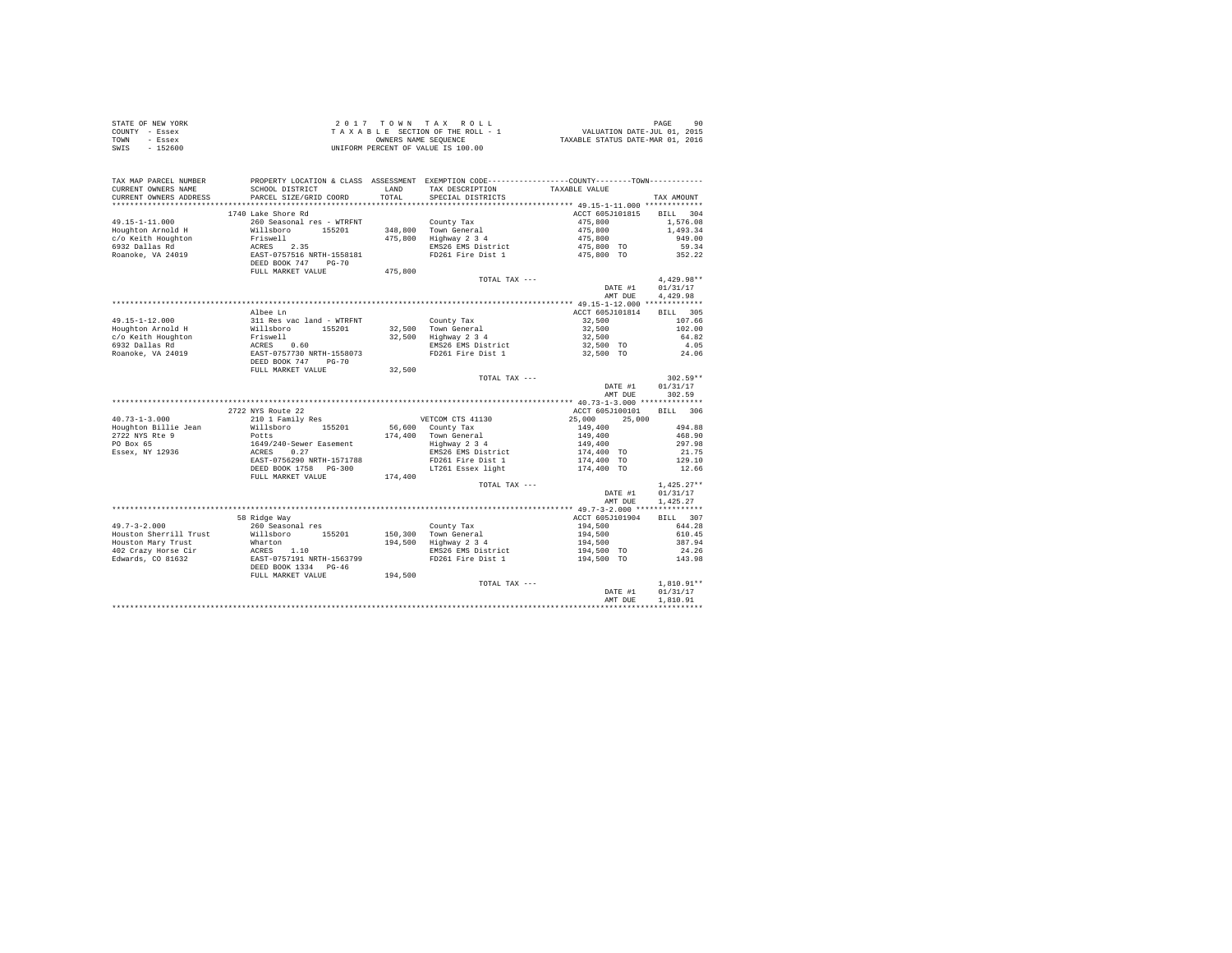| STATE OF NEW YORK | 2017 TOWN TAX ROLL                 | PAGE<br>91                       |
|-------------------|------------------------------------|----------------------------------|
| COUNTY - Essex    | TAXABLE SECTION OF THE ROLL - 1    | VALUATION DATE-JUL 01, 2015      |
| TOWN<br>- Essex   | OWNERS NAME SEOUENCE               | TAXABLE STATUS DATE-MAR 01, 2016 |
| - 152600<br>SWIS  | UNIFORM PERCENT OF VALUE IS 100.00 |                                  |

| TAX MAP PARCEL NUMBER  | PROPERTY LOCATION & CLASS ASSESSMENT EXEMPTION CODE---------------COUNTY-------TOWN----------                                                                                                                                                  |         |                                             |                                                     |              |
|------------------------|------------------------------------------------------------------------------------------------------------------------------------------------------------------------------------------------------------------------------------------------|---------|---------------------------------------------|-----------------------------------------------------|--------------|
| CURRENT OWNERS NAME    | SCHOOL DISTRICT                                                                                                                                                                                                                                | LAND    | TAX DESCRIPTION                             | TAXABLE VALUE                                       |              |
| CURRENT OWNERS ADDRESS | PARCEL SIZE/GRID COORD                                                                                                                                                                                                                         | TOTAL   | SPECIAL DISTRICTS                           |                                                     | TAX AMOUNT   |
|                        |                                                                                                                                                                                                                                                |         |                                             |                                                     |              |
|                        | 48 Alden Rd                                                                                                                                                                                                                                    |         |                                             | ACCT 605J101905                                     | BILL 308     |
| $48.3 - 1 - 25.000$    | 270 Mfg housing                                                                                                                                                                                                                                |         | County Tax                                  | 33,900                                              | 112.29       |
| Howard Aletha S        |                                                                                                                                                                                                                                                |         |                                             | 33,900                                              | 106.40       |
| 48 Alden Rd            | Westport 155001<br>Taylor & Kimball 35<br>ACRES 1.00                                                                                                                                                                                           |         | 32,000 Town General<br>33,900 Highway 2 3 4 | 33,900                                              | 67.61        |
| Westport, NY 12993     |                                                                                                                                                                                                                                                |         | School Relevy                               |                                                     | 550.44       |
|                        | EAST-0725802 NRTH-1551143                                                                                                                                                                                                                      |         | EMS26 EMS District                          | 33,900 TO                                           | 4.23         |
|                        | DEED BOOK 1617 PG-90                                                                                                                                                                                                                           |         | FD262 Fire Dist 2                           | 33,900 TO                                           | 38.94        |
|                        | FULL MARKET VALUE                                                                                                                                                                                                                              | 33,900  |                                             |                                                     |              |
|                        |                                                                                                                                                                                                                                                |         | TOTAL TAX ---                               |                                                     | $879.91**$   |
|                        |                                                                                                                                                                                                                                                |         |                                             | DATE #1                                             | 01/31/17     |
|                        |                                                                                                                                                                                                                                                |         |                                             | AMT DUE                                             | 879.91       |
|                        |                                                                                                                                                                                                                                                |         |                                             |                                                     |              |
|                        | 2748 Essex Rd                                                                                                                                                                                                                                  |         |                                             | ACCT 6079905013                                     | BILL 309     |
| $40.65 - 3 - 6.000$    |                                                                                                                                                                                                                                                |         | County Tax                                  | 284,900                                             | 943.72       |
| Humphrey Richard       | 482 Det row bldg<br>Willsboro 155201                                                                                                                                                                                                           |         | 41.300 Town General                         | 284,900                                             | 894.18       |
|                        |                                                                                                                                                                                                                                                |         |                                             | 284,900                                             | 568.24       |
|                        |                                                                                                                                                                                                                                                |         |                                             |                                                     | 3,743.59     |
|                        |                                                                                                                                                                                                                                                |         | EMS26 EMS District                          | 284,900 TO                                          | 35.53        |
|                        |                                                                                                                                                                                                                                                |         | FD261 Fire Dist 1                           | 284,900 TO                                          | 210.90       |
|                        | Augustey Richard Michael Hicks Pottant 1994<br>Hicks Pottant 284,900 Highway 2 34<br>289 Reep Pl ACRES 0.13<br>284,900 Highway 2 34<br>284,900 Highway 2 34<br>284,900 Highway 2 34<br>284,900 Highway 2 34<br>284,900 Highway 2 34<br>284,900 |         |                                             | 284,900 TO                                          | 20.68        |
| Humphrey Richard       |                                                                                                                                                                                                                                                |         |                                             |                                                     |              |
|                        |                                                                                                                                                                                                                                                |         | TOTAL TAX ---                               |                                                     | $6.416.84**$ |
|                        |                                                                                                                                                                                                                                                |         |                                             | DATE #1                                             | 01/31/17     |
|                        |                                                                                                                                                                                                                                                |         |                                             | AMT DUE                                             | 6.416.84     |
|                        |                                                                                                                                                                                                                                                |         |                                             |                                                     |              |
|                        | 1575 NYS Route 22                                                                                                                                                                                                                              |         |                                             | ACCT 6079905003                                     | BILL 310     |
| $48.76 - 1 - 9.000$    |                                                                                                                                                                                                                                                |         | County Tax                                  | 47,000                                              | 155.69       |
| Hurlburt Scot          |                                                                                                                                                                                                                                                |         | 15,300 Town General                         |                                                     | 147.51       |
| 1586 NYS Rt 22         |                                                                                                                                                                                                                                                |         | 15,300 Town General<br>47,000 Highway 2 3 4 | 47,000<br>47,000<br>47,000 TO                       | 93.74        |
| Essex, NY 12936        |                                                                                                                                                                                                                                                |         | EMS26 EMS District                          |                                                     | 5.86         |
|                        | AND NOTE 22<br>484 1 use sm bld<br>Willsboro 155201<br>Friswell<br>ACRES 0.40<br>EAST-0743197 NRTH-1554909                                                                                                                                     |         | FD262 Fire Dist 2                           | 47,000 TO                                           | 53.99        |
|                        | DEED BOOK 1164 PG-267                                                                                                                                                                                                                          |         |                                             | LT262 Whallonsburg light 47,000 TO                  | 10.13        |
|                        | FULL MARKET VALUE                                                                                                                                                                                                                              | 47,000  |                                             |                                                     |              |
|                        |                                                                                                                                                                                                                                                |         | TOTAL TAX ---                               |                                                     | $466.92**$   |
|                        |                                                                                                                                                                                                                                                |         |                                             | DATE #1                                             | 01/31/17     |
|                        |                                                                                                                                                                                                                                                |         |                                             | AMT DUE                                             | 466.92       |
|                        |                                                                                                                                                                                                                                                |         |                                             |                                                     |              |
|                        | 1586 NYS Route 22                                                                                                                                                                                                                              |         |                                             | ACCT 605J101906                                     | BILL 311     |
| $48.76 - 1 - 8.000$    | 210 1 Family Res                                                                                                                                                                                                                               |         | County Tax                                  |                                                     | 568.09       |
| Hurlburt Scott         | Willsboro<br>Friswell<br>155201                                                                                                                                                                                                                |         | 37,400 Town General                         | 171,500<br>171,500<br>171,500<br>171,500<br>175,600 | 538.27       |
| Hurlburt Darcey L      |                                                                                                                                                                                                                                                |         | 171,500 Highway 2 3 4                       |                                                     | 342.06       |
| 1586 NYS Rt 22         |                                                                                                                                                                                                                                                |         | EMS26 EMS District                          |                                                     | 21.39        |
| Essex, NY 12936        |                                                                                                                                                                                                                                                |         | FD262 Fire Dist 2                           | 171,500 TO                                          | 197.00       |
|                        | ---------<br>1.8ac<br>ACRES 6.38<br>EAST-0743471 NRTH-1554785                                                                                                                                                                                  |         | LT262 Whallonsburg light                    | 171,500 TO                                          | 36.98        |
|                        | DEED BOOK 1048    PG-182                                                                                                                                                                                                                       |         |                                             |                                                     |              |
|                        | FULL MARKET VALUE                                                                                                                                                                                                                              | 171,500 |                                             |                                                     |              |
|                        |                                                                                                                                                                                                                                                |         | TOTAL TAX ---                               |                                                     | $1,703.79**$ |
|                        |                                                                                                                                                                                                                                                |         |                                             | DATE #1                                             | 01/31/17     |
|                        |                                                                                                                                                                                                                                                |         |                                             | AMT DUE                                             | 1,703.79     |
|                        |                                                                                                                                                                                                                                                |         |                                             |                                                     |              |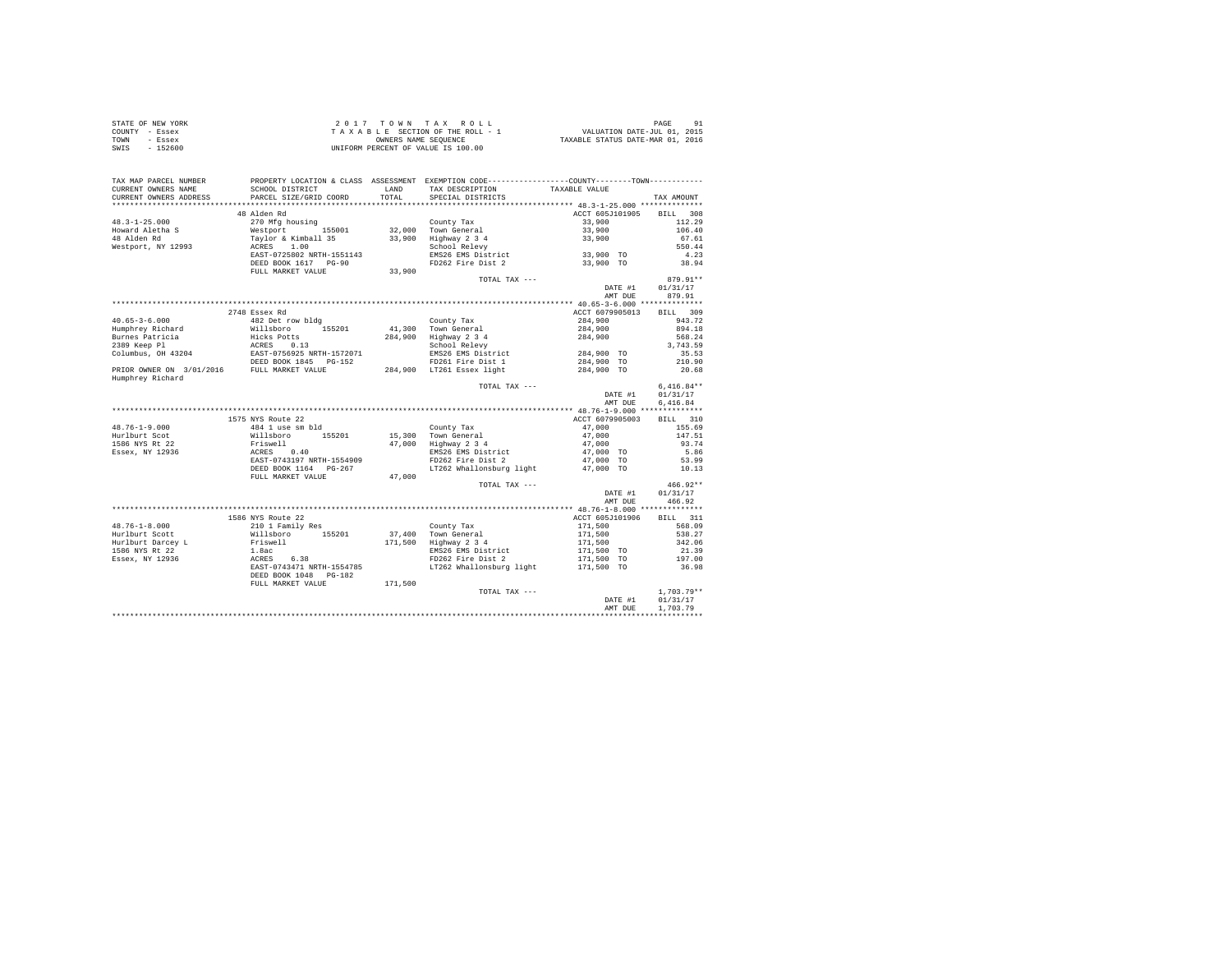|                | STATE OF NEW YORK | 2017 TOWN TAX ROLL                 | PAGE                             |
|----------------|-------------------|------------------------------------|----------------------------------|
| COUNTY - Essex |                   | TAXABLE SECTION OF THE ROLL - 1    | VALUATION DATE-JUL 01, 2015      |
| TOWN           | - Essex           | OWNERS NAME SEOUENCE               | TAXABLE STATUS DATE-MAR 01, 2016 |
| SWIS           | $-152600$         | UNIFORM PERCENT OF VALUE IS 100.00 |                                  |

| TAX MAP PARCEL NUMBER<br>CURRENT OWNERS NAME<br>CURRENT OWNERS ADDRESS | SCHOOL DISTRICT<br>PARCEL SIZE/GRID COORD | LAND<br>TOTAL. | PROPERTY LOCATION & CLASS ASSESSMENT EXEMPTION CODE----------------COUNTY--------TOWN----------<br>TAX DESCRIPTION<br>SPECIAL DISTRICTS | TAXABLE VALUE   | TAX AMOUNT   |
|------------------------------------------------------------------------|-------------------------------------------|----------------|-----------------------------------------------------------------------------------------------------------------------------------------|-----------------|--------------|
|                                                                        |                                           |                |                                                                                                                                         |                 |              |
|                                                                        | 2279 Main St                              |                |                                                                                                                                         | ACCT 605J102311 | BILL 312     |
| $40.73 - 4 - 5.000$                                                    | 210 1 Family Res                          |                | County Tax                                                                                                                              | 323,000         | 1,069.93     |
| Hutchins Reid C                                                        | Willsboro<br>155201                       | 52,000         | Town General                                                                                                                            | 323,000         | 1,013.76     |
| Hutchins Jennifer L                                                    | Potts                                     | 323,000        | Highway 2 3 4                                                                                                                           | 323,000         | 644.23       |
| 3 Pingree Rd                                                           | 1446/153 Release of                       |                | EMS26 EMS District                                                                                                                      | 323,000 TO      | 40.28        |
| Hanover, NH 03755                                                      | Estate Tax Lien                           |                | FD261 Fire Dist 1                                                                                                                       | 323,000 TO      | 239.11       |
|                                                                        | 0.20 BANKGFNB&T<br>ACRES                  |                | LT261 Essex light                                                                                                                       | 323,000 TO      | 23.45        |
| PRIOR OWNER ON 3/01/2016                                               | EAST-0756952 NRTH-1571195                 |                |                                                                                                                                         |                 |              |
| Hutchins Reid C                                                        | DEED BOOK 1756 PG-307                     |                |                                                                                                                                         |                 |              |
|                                                                        | FULL MARKET VALUE                         | 323,000        |                                                                                                                                         |                 |              |
|                                                                        |                                           |                | TOTAL TAX ---                                                                                                                           |                 | $3,030.76**$ |
|                                                                        |                                           |                |                                                                                                                                         | DATE #1         | 01/31/17     |
|                                                                        |                                           |                |                                                                                                                                         | AMT DUE         | 3,030.76     |
|                                                                        |                                           |                |                                                                                                                                         |                 |              |
|                                                                        | 2259 Lake Shore Rd                        |                |                                                                                                                                         | ACCT 605J101702 | 313<br>BILL  |
| $40.73 - 5 - 11.000$                                                   | 215 1 Fam Res w/                          |                | County Tax                                                                                                                              | 272.200         | 901.66       |
| Hutchins Reid L                                                        | Willsboro<br>155201                       |                | 97.300 Town General                                                                                                                     | 272,200         | 854.32       |
| Hutchins Jennifer L                                                    | Potts                                     | 272.200        | Highway 2 3 4                                                                                                                           | 272,200         | 542.91       |
| 3 Pingree Rd                                                           | 1677/285-Easement                         |                | EMS26 EMS District                                                                                                                      | 272,200 TO      | 33.95        |
| Hanover, NH 03755<br>ACRES                                             | 0.30 BANK1STARSG                          |                | FD261 Fire Dist 1                                                                                                                       | 272,200 TO      | 201.50       |
|                                                                        | EAST-0757067 NRTH-1570682                 |                | LT261 Essex light                                                                                                                       | 272,200 TO      | 19.76        |
| PRIOR OWNER ON 3/01/2016                                               | DEED BOOK 1740 PG-281                     |                |                                                                                                                                         |                 |              |
| Hutchins Reid L                                                        | FULL MARKET VALUE                         | 272,200        |                                                                                                                                         |                 |              |
|                                                                        |                                           |                | TOTAL TAX ---                                                                                                                           |                 | $2,554.10**$ |
|                                                                        |                                           |                |                                                                                                                                         | DATE #1         | 01/31/17     |
|                                                                        |                                           |                |                                                                                                                                         | AMT DUE         | 2,554.10     |
|                                                                        |                                           |                |                                                                                                                                         |                 |              |
|                                                                        | 2736 NYS Route 22                         |                |                                                                                                                                         | ACCT 605J104010 | BILL 314     |
| $40.73 - 2 - 2.000$                                                    | 210 1 Family Res                          |                | County Tax                                                                                                                              | 401,600         | 1,330.29     |
| Hutson Harry M Jr                                                      | Willsboro<br>155201                       |                | 59.200 Town General                                                                                                                     | 401,600         | 1,260.46     |
| Russell Marsha Dodds                                                   | Potts                                     | 401,600        | Highway 2 3 4                                                                                                                           | 401,600         | 801.00       |
| 100 Mill Race Dr                                                       | 1520/312 Cons Easement                    |                | EMS26 EMS District                                                                                                                      | 401,600 TO      | 50.08        |
| Chapel Hill, NC 27514                                                  | 1649/248 Sewer Easement                   |                | FD261 Fire Dist 1                                                                                                                       | 401,600 TO      | 297.29       |
|                                                                        | 0.34<br>ACRES                             |                | LT261 Essex light                                                                                                                       | 401,600 TO      | 29.16        |
|                                                                        | EAST-0756634 NRTH-1571924                 |                |                                                                                                                                         |                 |              |
|                                                                        | DEED BOOK 1815 PG-325                     |                |                                                                                                                                         |                 |              |
|                                                                        | FULL MARKET VALUE                         | 401,600        |                                                                                                                                         |                 |              |
|                                                                        |                                           |                | TOTAL TAX ---                                                                                                                           |                 | $3.768.28**$ |
|                                                                        |                                           |                |                                                                                                                                         | DATE #1         | 01/31/17     |
|                                                                        |                                           |                |                                                                                                                                         | AMT DUE         | 3.768.28     |
|                                                                        |                                           |                |                                                                                                                                         |                 |              |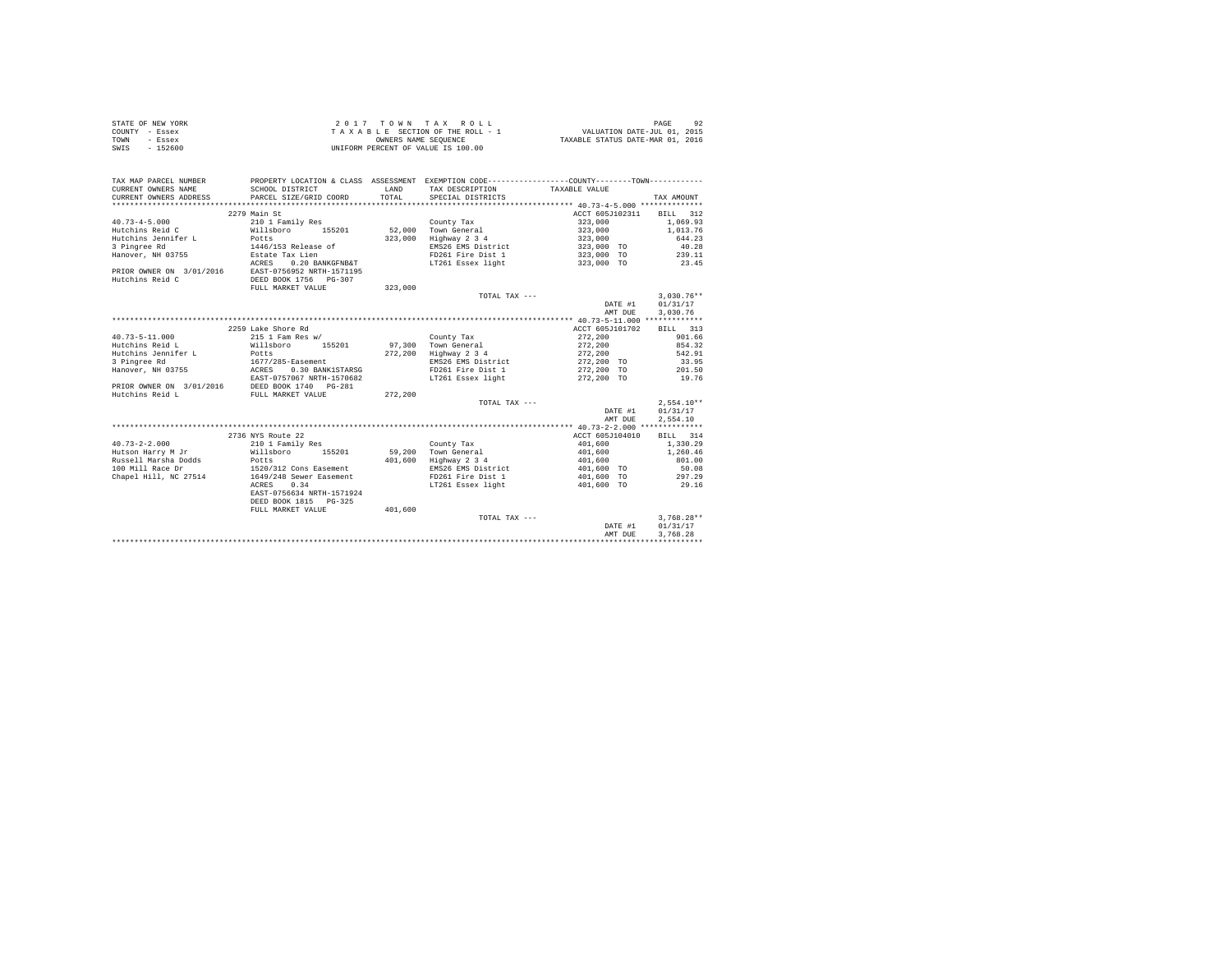| STATE OF NEW YORK       |                                                                                                                      |                                                            |                                                                          |                          |  |
|-------------------------|----------------------------------------------------------------------------------------------------------------------|------------------------------------------------------------|--------------------------------------------------------------------------|--------------------------|--|
| COUNTY - Essex          |                                                                                                                      |                                                            |                                                                          |                          |  |
| TOWN - Essex            |                                                                                                                      |                                                            |                                                                          |                          |  |
| SWIS - 152600           |                                                                                                                      |                                                            |                                                                          |                          |  |
|                         |                                                                                                                      |                                                            |                                                                          |                          |  |
|                         |                                                                                                                      |                                                            |                                                                          |                          |  |
|                         |                                                                                                                      |                                                            |                                                                          |                          |  |
|                         | TAX MAP PARCEL NUMBER PROPERTY LOCATION & CLASS ASSESSMENT EXEMPTION CODE---------------COUNTY--------TOWN---------- |                                                            |                                                                          |                          |  |
| CURRENT OWNERS NAME     | SCHOOL DISTRICT                                                                                                      | LAND TAX DESCRIPTION TAXABLE VALUE TOTAL SPECIAL DISTRICTS |                                                                          |                          |  |
| CURRENT OWNERS ADDRESS  | PARCEL SIZE/GRID COORD                                                                                               |                                                            |                                                                          | TAX AMOUNT               |  |
|                         |                                                                                                                      |                                                            |                                                                          |                          |  |
|                         |                                                                                                                      |                                                            |                                                                          | ACCT 605J101907 BILL 315 |  |
|                         |                                                                                                                      |                                                            |                                                                          |                          |  |
|                         |                                                                                                                      |                                                            | $39,600$ $39,600$ $1$<br>$39,600$ $1$<br>$39,600$ $1$<br>$39,600$ $1$    | 131.17                   |  |
|                         |                                                                                                                      |                                                            |                                                                          | 124.29                   |  |
|                         |                                                                                                                      |                                                            |                                                                          | 78.98                    |  |
|                         |                                                                                                                      |                                                            |                                                                          | 9.88                     |  |
|                         |                                                                                                                      |                                                            |                                                                          | 90.98                    |  |
|                         |                                                                                                                      |                                                            |                                                                          |                          |  |
|                         |                                                                                                                      |                                                            |                                                                          |                          |  |
|                         |                                                                                                                      | TOTAL TAX ---                                              |                                                                          | $435.30**$               |  |
|                         |                                                                                                                      |                                                            |                                                                          | DATE #1 01/31/17         |  |
|                         |                                                                                                                      |                                                            |                                                                          | AMT DUE 435.30           |  |
|                         |                                                                                                                      |                                                            |                                                                          |                          |  |
|                         | 42 Clubhouse Way                                                                                                     |                                                            |                                                                          | ACCT 605J102110 BILL 316 |  |
|                         |                                                                                                                      |                                                            |                                                                          | 1,259.40                 |  |
|                         |                                                                                                                      |                                                            | $380, 200$<br>$380, 200$<br>$380, 200$<br>$380, 200$ TO<br>$380, 200$ TO | 1,193.29                 |  |
|                         |                                                                                                                      |                                                            |                                                                          | 758.32                   |  |
|                         |                                                                                                                      |                                                            |                                                                          | 47.41                    |  |
|                         |                                                                                                                      |                                                            |                                                                          | 281.45                   |  |
|                         |                                                                                                                      |                                                            |                                                                          |                          |  |
|                         |                                                                                                                      |                                                            |                                                                          |                          |  |
|                         |                                                                                                                      | TOTAL TAX ---                                              |                                                                          | $3.539.87**$             |  |
|                         |                                                                                                                      |                                                            |                                                                          | DATE #1 01/31/17         |  |
|                         |                                                                                                                      |                                                            |                                                                          | AMT DUE<br>3.539.87      |  |
|                         |                                                                                                                      |                                                            |                                                                          |                          |  |
|                         |                                                                                                                      |                                                            | ACCT 605J102206                                                          |                          |  |
|                         | 1421 Whallons Bay Rd<br>240 Rural res                                                                                |                                                            |                                                                          | BILL 317                 |  |
|                         |                                                                                                                      |                                                            |                                                                          |                          |  |
|                         |                                                                                                                      |                                                            |                                                                          |                          |  |
|                         |                                                                                                                      |                                                            |                                                                          |                          |  |
|                         |                                                                                                                      |                                                            |                                                                          |                          |  |
|                         |                                                                                                                      |                                                            |                                                                          |                          |  |
|                         |                                                                                                                      |                                                            |                                                                          |                          |  |
|                         |                                                                                                                      |                                                            |                                                                          |                          |  |
|                         |                                                                                                                      | TOTAL TAX ---                                              |                                                                          | $7,033.42**$             |  |
|                         |                                                                                                                      |                                                            |                                                                          | DATE #1<br>01/31/17      |  |
|                         |                                                                                                                      |                                                            |                                                                          | AMT DUE<br>7.033.42      |  |
|                         |                                                                                                                      |                                                            |                                                                          |                          |  |
|                         |                                                                                                                      |                                                            |                                                                          | BILL 318                 |  |
| $49.3 - 2 - 10.000$     |                                                                                                                      |                                                            | $62,300$<br>62,300<br>62,300                                             | 206.37                   |  |
| Irwin Francisca P Trust |                                                                                                                      |                                                            |                                                                          | 195.53                   |  |
| 1421 Whallons Bay Rd    |                                                                                                                      |                                                            | 62,300                                                                   | 124.26                   |  |
| Essex, NY 12936         |                                                                                                                      |                                                            |                                                                          | 7.77                     |  |
|                         |                                                                                                                      |                                                            |                                                                          | 46.12                    |  |
|                         |                                                                                                                      |                                                            |                                                                          |                          |  |
|                         | FULL MARKET VALUE 62,300                                                                                             |                                                            |                                                                          |                          |  |
|                         |                                                                                                                      | TOTAL TAX ---                                              |                                                                          | 580.05**                 |  |
|                         |                                                                                                                      |                                                            |                                                                          | DATE #1<br>01/31/17      |  |
|                         |                                                                                                                      |                                                            |                                                                          | 580.05<br>AMT DUE        |  |
|                         |                                                                                                                      |                                                            |                                                                          |                          |  |
|                         |                                                                                                                      |                                                            |                                                                          |                          |  |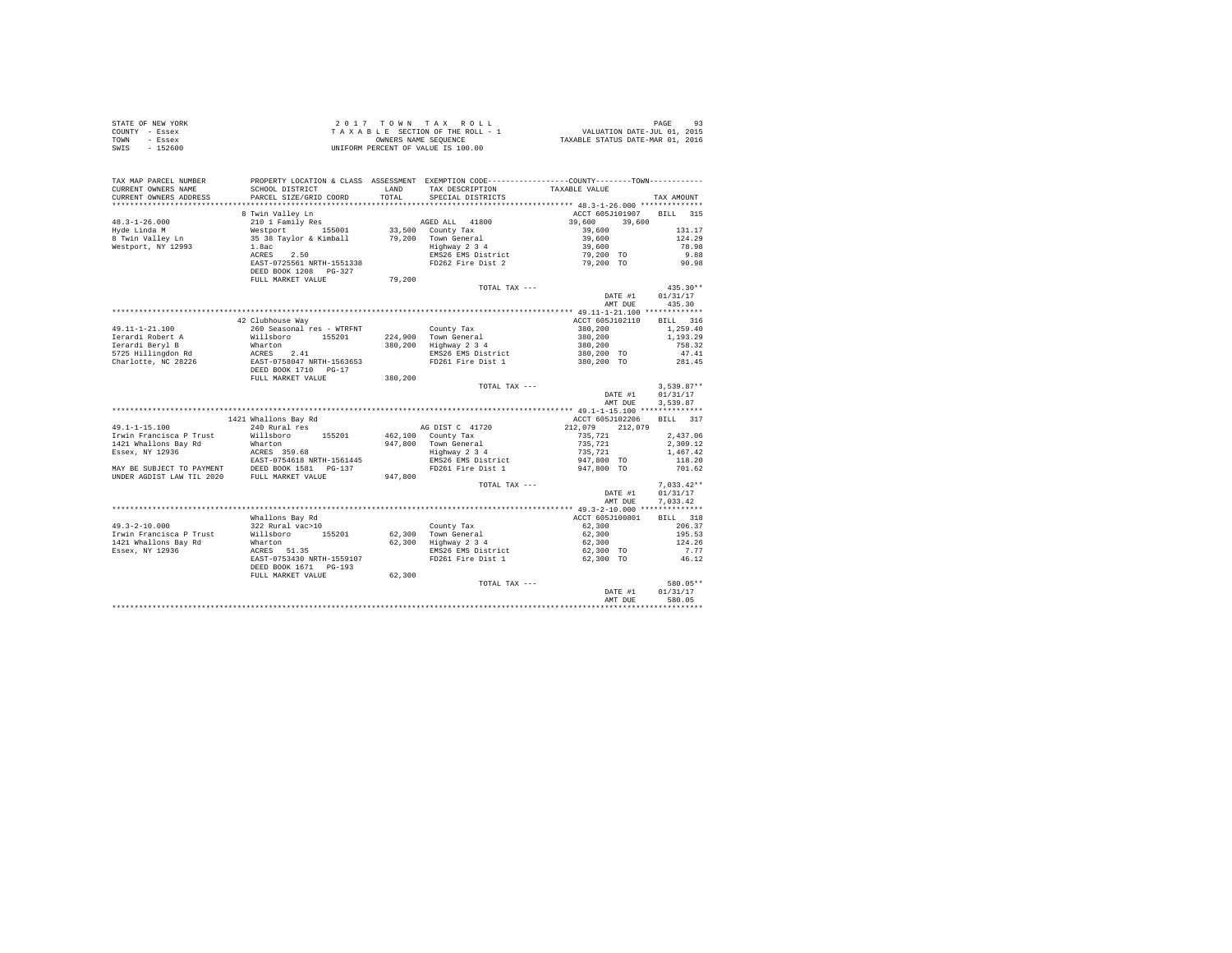| STATE OF NEW YORK |          |  | $2.017$ TOWN TAX ROLL              |  |  |                                  | PAGE | 94 |
|-------------------|----------|--|------------------------------------|--|--|----------------------------------|------|----|
| COUNTY - Essex    |          |  | TAXABLE SECTION OF THE ROLL - 1    |  |  | VALUATION DATE-JUL 01, 2015      |      |    |
| TOWN              | - Essex  |  | OWNERS NAME SEOUENCE               |  |  | TAXABLE STATUS DATE-MAR 01, 2016 |      |    |
| SWIS              | - 152600 |  | UNIFORM PERCENT OF VALUE IS 100.00 |  |  |                                  |      |    |

| TAX MAP PARCEL NUMBER<br>CURRENT OWNERS NAME                                                                                                                              | SCHOOL DISTRICT                                                                                                                                                    | LAND                         | PROPERTY LOCATION & CLASS ASSESSMENT EXEMPTION CODE---------------COUNTY-------TOWN----------<br>TAX DESCRIPTION                                                     | TAXABLE VALUE                                                                       |                                                                  |
|---------------------------------------------------------------------------------------------------------------------------------------------------------------------------|--------------------------------------------------------------------------------------------------------------------------------------------------------------------|------------------------------|----------------------------------------------------------------------------------------------------------------------------------------------------------------------|-------------------------------------------------------------------------------------|------------------------------------------------------------------|
| CURRENT OWNERS ADDRESS<br>*************************                                                                                                                       | PARCEL SIZE/GRID COORD                                                                                                                                             | TOTAL                        | SPECIAL DISTRICTS                                                                                                                                                    |                                                                                     | TAX AMOUNT                                                       |
| $49.3 - 2 - 11.000$<br>Irwin Francisca P Trust<br>1421 Whallons Bay Rd<br>Essex, NY 12936                                                                                 | Whallons Bay Rd<br>314 Rural vac<10<br>Willsboro<br>155201<br>Wharton<br>ACRES 0.26<br>EAST-0754207 NRTH-1558420<br>DEED BOOK 1671 PG-193                          |                              | County Tax<br>300 Town General<br>300 Highway 2 3 4<br>EMS26 EMS District<br>FD261 Fire Dist 1                                                                       | ACCT 605J100711<br>300<br>300<br>300<br>300 TO<br>300 TO                            | 319<br><b>BILL</b><br>0.99<br>0.94<br>0.60<br>.04<br>.22         |
|                                                                                                                                                                           | FULL MARKET VALUE                                                                                                                                                  | 300                          |                                                                                                                                                                      |                                                                                     |                                                                  |
|                                                                                                                                                                           |                                                                                                                                                                    |                              | TOTAL TAX ---                                                                                                                                                        | DATE #1<br>AMT DUE                                                                  | $2.79**$<br>01/31/17<br>2.79                                     |
|                                                                                                                                                                           |                                                                                                                                                                    |                              |                                                                                                                                                                      |                                                                                     |                                                                  |
| $39.3 - 1 - 7.110$<br>Ivy Robert H<br>Ivy Amy D<br>1600 Jersey St<br>Essex, NY 12936                                                                                      | Jersey St<br>105 Vac farmland<br>Willsboro<br>155201<br>9 Peru Bay Tract<br>ACRES 49.40<br>EAST-0727037 NRTH-1571014<br>DEED BOOK 1293 PG-101                      | 48,000                       | County Tax<br>48.000 Town General<br>Highway 2 3 4<br>EMS26 EMS District<br>FD262 Fire Dist 2                                                                        | ACCT 605J104501<br>48,000<br>48,000<br>48,000<br>48,000 TO<br>48,000 TO             | BILL 320<br>159.00<br>150.65<br>95.74<br>5.99<br>55.14           |
|                                                                                                                                                                           | FULL MARKET VALUE                                                                                                                                                  | 48,000                       |                                                                                                                                                                      |                                                                                     |                                                                  |
|                                                                                                                                                                           |                                                                                                                                                                    |                              | TOTAL TAX ---                                                                                                                                                        | DATE #1<br>AMT DUE                                                                  | $466.52**$<br>01/31/17<br>466.52                                 |
|                                                                                                                                                                           |                                                                                                                                                                    |                              |                                                                                                                                                                      |                                                                                     |                                                                  |
| $39.3 - 1 - 20.002$<br>Ivy Robert H<br>Ivy Amy D<br>1600 Jersey St<br>Essex, NY 12936                                                                                     | 1600 Jersey St<br>240 Rural res<br>155201<br>Willsboro<br>8 Brookfield<br>ACRES 49.40<br>EAST-0727277 NRTH-1568974<br>DEED BOOK 898<br>PG-195<br>FULL MARKET VALUE | 83,100<br>283,900<br>283,900 | County Tax<br>Town General<br>Highway 2 3 4<br>EMS26 EMS District<br>FD262 Fire Dist 2                                                                               | ACCT 605J101811<br>283,900<br>283,900<br>283,900<br>283,900 TO<br>283,900 TO        | 321<br>BILL<br>940.41<br>891.04<br>566.25<br>35.40<br>326.11     |
|                                                                                                                                                                           |                                                                                                                                                                    |                              | TOTAL TAX ---                                                                                                                                                        | DATE #1<br>AMT DUE                                                                  | $2.759.21**$<br>01/31/17<br>2,759.21                             |
|                                                                                                                                                                           | NYS Route 22                                                                                                                                                       |                              |                                                                                                                                                                      | ACCT 605J104015                                                                     | 322<br><b>BILL</b>                                               |
| $40.3 - 3 - 12.100$<br>Jackson Living Trust<br>PO Box 123<br>Essex, NY 12936<br>MAY BE SUBJECT TO PAYMENT DEED BOOK 1632  <br>UNDER AGDIST LAW TIL 2020 FULL MARKET VALUE | 105 Vac farmland<br>Willsboro<br>155201<br>Potts<br>ACRES 45.76<br>EAST-0751351 NRTH-1570193<br>$PG-289$                                                           |                              | AG DIST C 41720<br>45,500 County Tax<br>45.500 Town General<br>Highway 2 3 4<br>EMS26 EMS District<br>FD261 Fire Dist 1<br>45,500 LT261 Essex light<br>TOTAL TAX --- | 3,755<br>3.755<br>41,745<br>41,745<br>41,745<br>45,500 TO<br>45,500 TO<br>45,500 TO | 138.28<br>131.02<br>83.26<br>5.67<br>33.68<br>3.30<br>$395.21**$ |
|                                                                                                                                                                           |                                                                                                                                                                    |                              |                                                                                                                                                                      | DATE #1<br>AMT DUE                                                                  | 01/31/17<br>395.21                                               |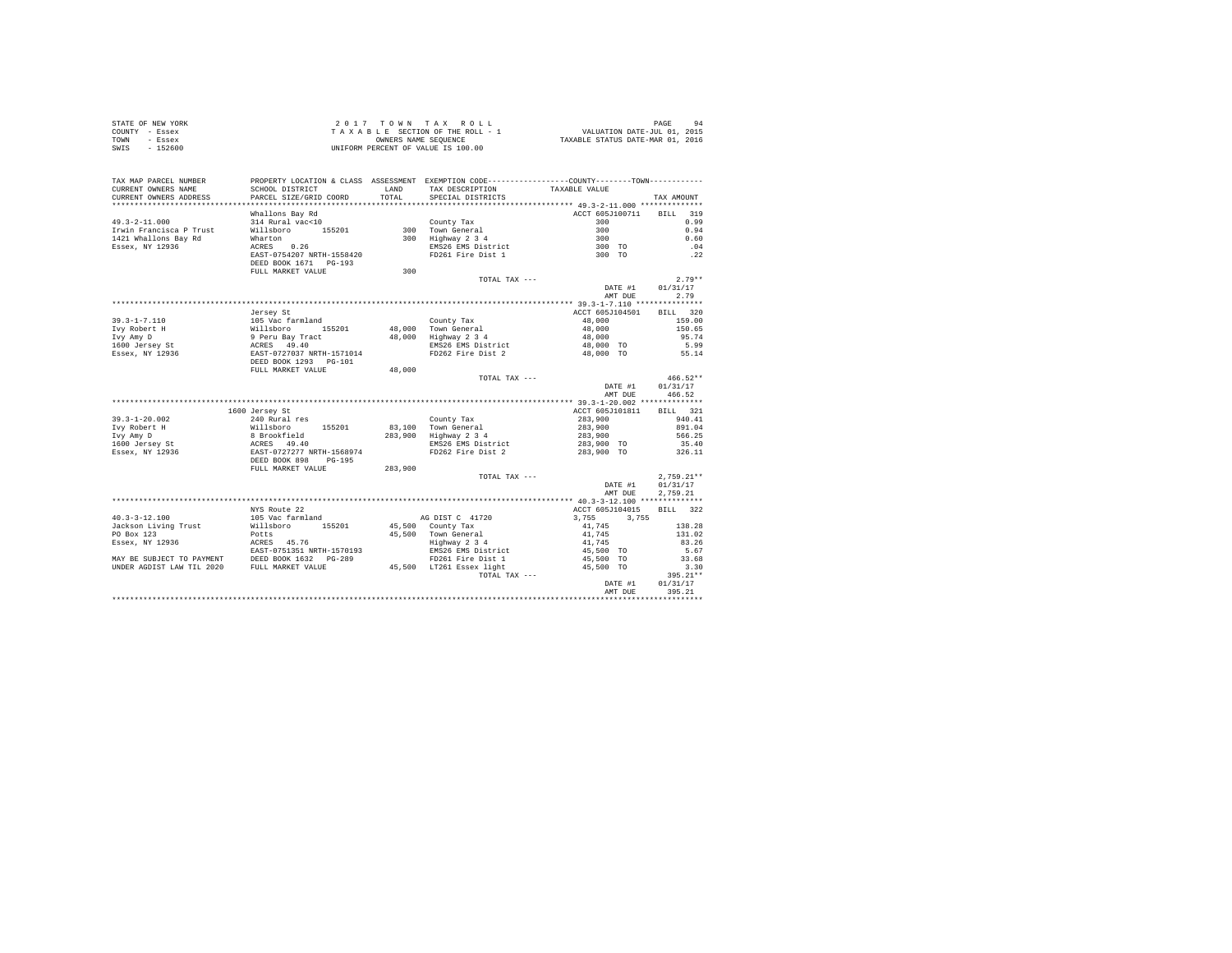| STATE OF NEW YORK | 2017 TOWN TAX ROLL                 | 95<br>PAGE                       |
|-------------------|------------------------------------|----------------------------------|
| COUNTY - Essex    | TAXABLE SECTION OF THE ROLL - 1    | VALUATION DATE-JUL 01, 2015      |
| TOWN<br>- Essex   | OWNERS NAME SEOUENCE               | TAXABLE STATUS DATE-MAR 01, 2016 |
| SWIS<br>$-152600$ | UNIFORM PERCENT OF VALUE IS 100.00 |                                  |

| TAX MAP PARCEL NUMBER<br>CURRENT OWNERS NAME          | PROPERTY LOCATION & CLASS ASSESSMENT EXEMPTION CODE----------------COUNTY--------TOWN----------<br>SCHOOL DISTRICT | <b>T.AND</b> | TAX DESCRIPTION           | TAXABLE VALUE   |              |
|-------------------------------------------------------|--------------------------------------------------------------------------------------------------------------------|--------------|---------------------------|-----------------|--------------|
| CURRENT OWNERS ADDRESS                                | PARCEL SIZE/GRID COORD                                                                                             | TOTAL.       | SPECIAL DISTRICTS         |                 | TAX AMOUNT   |
|                                                       |                                                                                                                    |              |                           |                 |              |
|                                                       | 2538 NYS Route 22                                                                                                  |              |                           | ACCT 605J179005 | BILL 323     |
| $40.3 - 3 - 12.200$                                   | 210 1 Family Res                                                                                                   |              | AG. BLDG. 41700           | 7.571<br>7.571  |              |
| Jackson Living Trust                                  | Willsboro<br>155201                                                                                                |              | 33,500 County Tax         | 168,429         | 557.92       |
| c/o Ronald E Jackson                                  | Potts Patent                                                                                                       | 176,000      | Town General              | 168,429         | 528.63       |
| Trustee                                               | 2.50<br>ACRES                                                                                                      |              | Highway 2 3 4             | 168,429         | 335.94       |
| PO Box 123                                            | EAST-0751746 NRTH-1570996                                                                                          |              | EMS26 EMS District        | 176,000 TO      | 21.95        |
| Essex, NY 12936                                       | DEED BOOK 1632 PG-284                                                                                              |              | FD261 Fire Dist 1         | 176,000 TO      | 130.29       |
|                                                       | FULL MARKET VALUE                                                                                                  |              | 176,000 LT261 Essex light | 176,000 TO      | 12.78        |
| MAY BE SUBJECT TO PAYMENT<br>UNDER RPTL483 UNTIL 2026 |                                                                                                                    |              |                           |                 |              |
|                                                       |                                                                                                                    |              | TOTAL TAX ---             |                 | $1.587.51**$ |
|                                                       |                                                                                                                    |              |                           | DATE #1         | 01/31/17     |
|                                                       |                                                                                                                    |              |                           | AMT DUE         | 1,587.51     |
|                                                       |                                                                                                                    |              |                           |                 |              |
|                                                       | 44 Beggs Point St                                                                                                  |              |                           | ACCT 605J101913 | BILL 324     |
| $40.73 - 3 - 3.000$                                   | 210 1 Family Res - WTRFNT                                                                                          |              | County Tax                | 140,200         | 464.41       |
| Jackson Norma C                                       | Willsboro<br>155201                                                                                                | 60,000       | Town General              | 140,200         | 440.03       |
| Essex, NY 12936                                       | Potts                                                                                                              | 140,200      | Highway 2 3 4             | 140,200         | 279.63       |
|                                                       | 133/263 Court Order Sewer                                                                                          |              | EMS26 EMS District        | 140,200 TO      | 17.48        |
|                                                       | 88s X 37S Xirr                                                                                                     |              | FD261 Fire Dist 1         | 140,200 TO      | 103.79       |
|                                                       | 0.10<br>ACRES                                                                                                      |              | LT261 Essex light         | 140,200 TO      | 10.18        |
|                                                       | EAST-0757039 NRTH-1571964<br>DEED BOOK 445<br>$PG-100$                                                             |              |                           |                 |              |
|                                                       | FULL MARKET VALUE                                                                                                  | 140,200      |                           |                 |              |
|                                                       |                                                                                                                    |              | TOTAL TAX ---             |                 | $1,315.52**$ |
|                                                       |                                                                                                                    |              |                           | DATE #1         | 01/31/17     |
|                                                       |                                                                                                                    |              |                           |                 |              |
|                                                       |                                                                                                                    |              |                           | AMT DUE         | 1,315.52     |
|                                                       | 43 Leaning Rd                                                                                                      |              |                           | ACCT 605J102002 | BILL 325     |
| $48.2 - 1 - 17.000$                                   | 240 Rural res                                                                                                      |              |                           | 117,800         | 390.21       |
|                                                       |                                                                                                                    | 100,500      | County Tax                |                 |              |
| James Lloyd H                                         | Willsboro<br>155201                                                                                                |              | Town General              | 117,800         | 369.73       |
| 43 Leaning Rd                                         | Wharton                                                                                                            | 117,800      | Highway 2 3 4             | 117,800         | 234.96       |
| Essex, NY 12936                                       | ACRES 69.53                                                                                                        |              | EMS26 EMS District        | 117,800 TO      | 14.69        |
|                                                       | EAST-0738996 NRTH-1561822                                                                                          |              | FD262 Fire Dist 2         | 117,800 TO      | 135.31       |
| PRIOR OWNER ON 3/01/2016                              | DEED BOOK 1142 PG-147                                                                                              |              |                           |                 |              |
| James Lloyd H                                         | FULL MARKET VALUE                                                                                                  | 117,800      |                           |                 |              |
|                                                       |                                                                                                                    |              | TOTAL TAX ---             |                 | $1,144.90**$ |
|                                                       |                                                                                                                    |              |                           | DATE #1         | 01/31/17     |
|                                                       |                                                                                                                    |              |                           | AMT DUE         | 1.144.90     |
|                                                       |                                                                                                                    |              |                           |                 |              |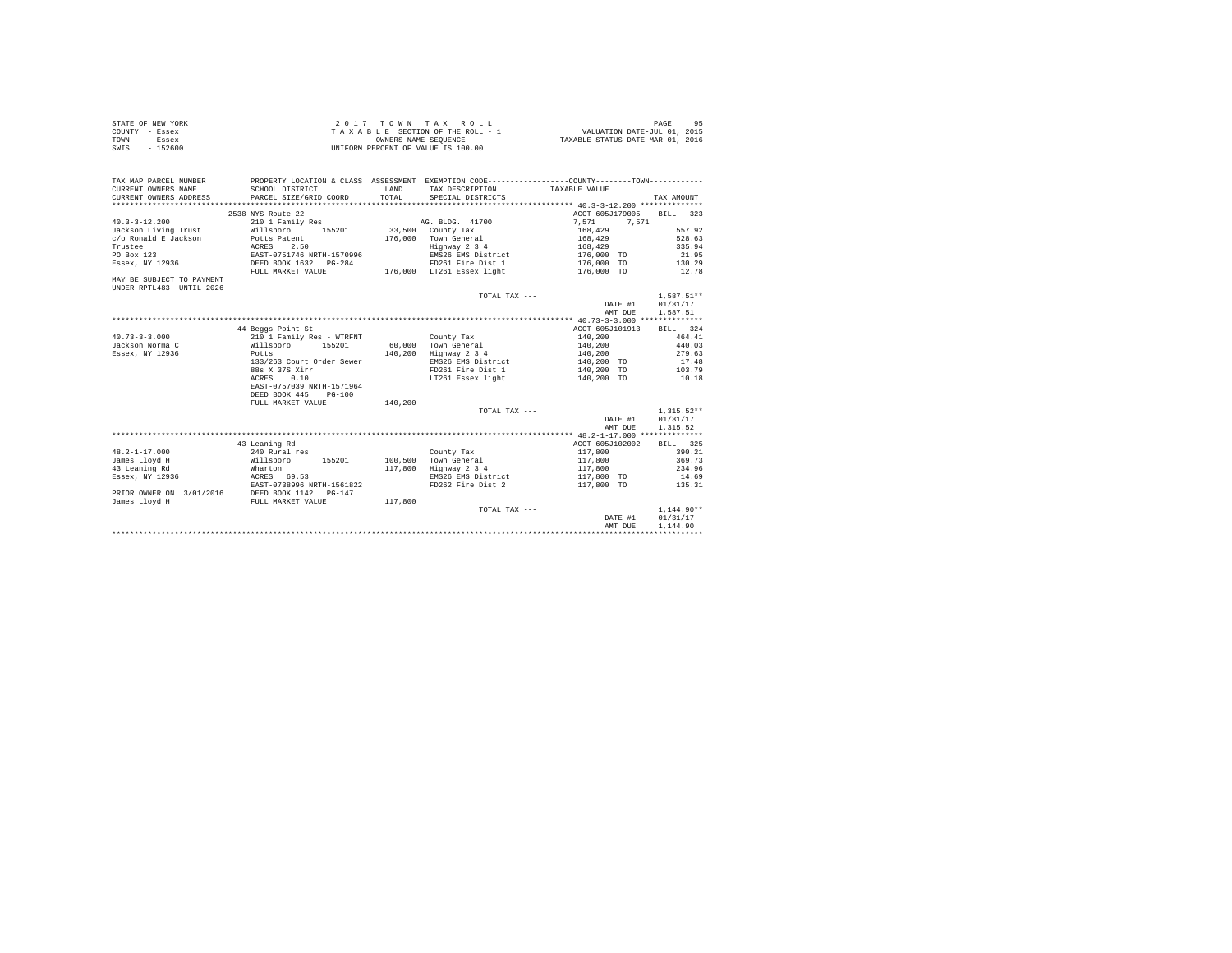|                | STATE OF NEW YORK |  |  |  | 2017 TOWN TAX ROLL                 |  |  |  |  |                                  | PAGE |  |
|----------------|-------------------|--|--|--|------------------------------------|--|--|--|--|----------------------------------|------|--|
| COUNTY - Essex |                   |  |  |  | TAXABLE SECTION OF THE ROLL - 1    |  |  |  |  | VALUATION DATE-JUL 01, 2015      |      |  |
| TOWN           | - Essex           |  |  |  | OWNERS NAME SEOUENCE               |  |  |  |  | TAXABLE STATUS DATE-MAR 01, 2016 |      |  |
| SWIS           | - 152600          |  |  |  | UNIFORM PERCENT OF VALUE IS 100.00 |  |  |  |  |                                  |      |  |

| TAX MAP PARCEL NUMBER<br>CURRENT OWNERS NAME<br>CURRENT OWNERS ADDRESS | SCHOOL DISTRICT<br>PARCEL SIZE/GRID COORD          | LAND<br>TOTAL. | PROPERTY LOCATION & CLASS ASSESSMENT EXEMPTION CODE----------------COUNTY-------TOWN----------<br>TAX DESCRIPTION TAXABLE VALUE<br>SPECIAL DISTRICTS |                 | TAX AMOUNT     |
|------------------------------------------------------------------------|----------------------------------------------------|----------------|------------------------------------------------------------------------------------------------------------------------------------------------------|-----------------|----------------|
|                                                                        | 1809 NYS Route 22                                  |                |                                                                                                                                                      | ACCT 605J102607 | BILL 326       |
| $49.1 - 1 - 34.000$                                                    | 210 1 Family Res                                   |                | County Tax                                                                                                                                           | 157,400         | 521.38         |
| James Stanley H                                                        | Willsboro 155201                                   |                | 37.700 Town General                                                                                                                                  | 157,400         | 494.01         |
| James Candy M                                                          | Wharton                                            | 157,400        | Highway 2 3 4                                                                                                                                        | 157,400         | 313.94         |
| 1809 NYS Rte 22                                                        | 6.70 A                                             |                | EMS26 EMS District                                                                                                                                   | 157,400 TO      | 19.63          |
| Essex, NY 12936                                                        | ACRES 6.70                                         |                | FD262 Fire Dist 2                                                                                                                                    | 157,400 TO      | 180.80         |
|                                                                        | EAST-0744647 NRTH-1560357                          |                | LT262 Whallonsburg light 157,400 TO                                                                                                                  |                 | 33.94          |
|                                                                        | DEED BOOK 657<br>$PG-169$                          |                |                                                                                                                                                      |                 |                |
|                                                                        | FULL MARKET VALUE                                  | 157,400        |                                                                                                                                                      |                 |                |
|                                                                        |                                                    |                | TOTAL TAX ---                                                                                                                                        |                 | $1,563.70**$   |
|                                                                        |                                                    |                |                                                                                                                                                      | DATE #1         | 01/31/17       |
|                                                                        |                                                    |                |                                                                                                                                                      | AMT DUE         | 1,563.70       |
|                                                                        |                                                    |                |                                                                                                                                                      |                 |                |
|                                                                        | 1823 NYS Route 22                                  |                |                                                                                                                                                      | ACCT 605J102003 | BILL 327       |
| $49.1 - 1 - 35.000$                                                    | 210 1 Family Res                                   |                | County Tax                                                                                                                                           | 46,900          | 155.36         |
| James Stanley H                                                        | 155201<br>Willsboro                                | 38,500         | Town General                                                                                                                                         | 46,900          | 147.20         |
| 1809 NYS Rte 22                                                        | Wharton                                            | 46,900         | Highway 2 3 4                                                                                                                                        | 46,900          | 93.54          |
| Essex, NY 12936                                                        | 912/267 Life Use To                                |                | EMS26 EMS District                                                                                                                                   | 46,900 TO       | 5.85           |
|                                                                        | Florence James                                     |                | FD262 Fire Dist 2                                                                                                                                    | 46.900 TO 53.87 |                |
|                                                                        | 7.50<br>ACRES                                      |                | LT262 Whallonsburg light 46,900 TO                                                                                                                   |                 | 10.11          |
|                                                                        | EAST-0744530 NRTH-1560749                          |                |                                                                                                                                                      |                 |                |
|                                                                        | DEED BOOK 912<br>$PG-267$                          |                |                                                                                                                                                      |                 |                |
|                                                                        | FULL MARKET VALUE                                  | 46,900         |                                                                                                                                                      |                 |                |
|                                                                        |                                                    |                | TOTAL TAX ---                                                                                                                                        |                 | $465.93**$     |
|                                                                        |                                                    |                |                                                                                                                                                      | DATE #1         | 01/31/17       |
|                                                                        |                                                    |                |                                                                                                                                                      | AMT DUE         | 465.93         |
|                                                                        |                                                    |                |                                                                                                                                                      |                 |                |
|                                                                        | 1666 Lake Shore Rd                                 |                |                                                                                                                                                      | ACCT 605J102001 | BILL 328       |
| $49.15 - 1 - 17.000$                                                   | 210 1 Family Res                                   |                | County Tax                                                                                                                                           | 87,000          | 288.19         |
| James Stewart G<br>Willsboro                                           | 155201                                             |                | 32,000 Town General                                                                                                                                  | 87,000          | 273.06         |
| Hardman Claudia J                                                      | Friswell                                           | 87,000         | Highway 2 3 4                                                                                                                                        | 87.000          | 173.52         |
| 938 Mason St                                                           | ACRES 1.00                                         |                | EMS26 EMS District<br>FD262 Fire Dist 2                                                                                                              | 87,000 TO       | 10.85<br>99.93 |
| Morrisonville, NY 12962                                                | EAST-0756752 NRTH-1556568<br>DEED BOOK 1133 PG-160 |                |                                                                                                                                                      | 87,000 TO       |                |
|                                                                        | FULL MARKET VALUE                                  | 87,000         |                                                                                                                                                      |                 |                |
|                                                                        |                                                    |                | TOTAL TAX ---                                                                                                                                        |                 | 845.55**       |
|                                                                        |                                                    |                |                                                                                                                                                      | DATE #1         | 01/31/17       |
|                                                                        |                                                    |                |                                                                                                                                                      | AMT DUE         | 845.55         |
|                                                                        |                                                    |                |                                                                                                                                                      |                 |                |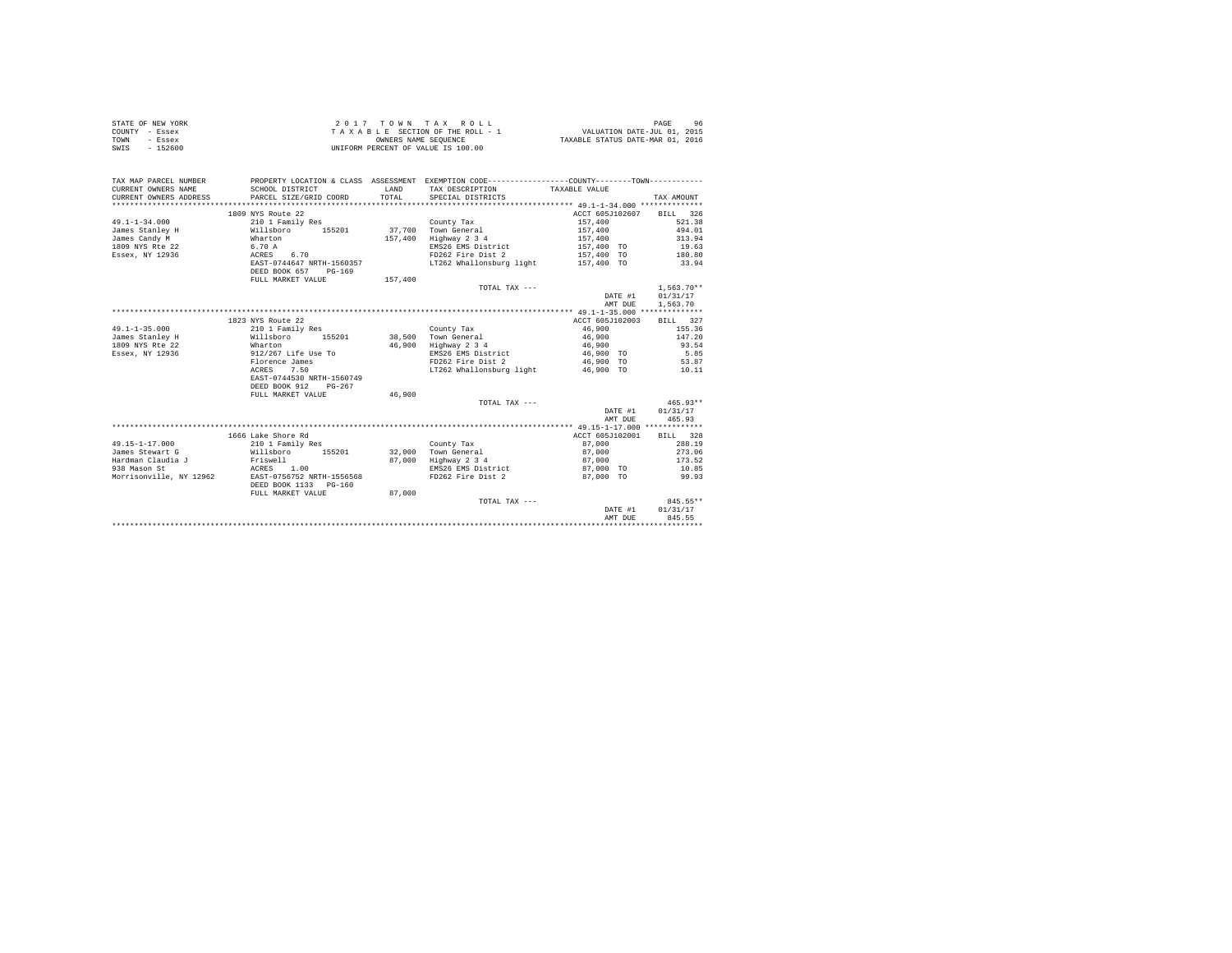| STATE OF NEW YORK | 2017 TOWN TAX ROLL                 | 97<br>PAGE                       |
|-------------------|------------------------------------|----------------------------------|
| COUNTY - Essex    | TAXABLE SECTION OF THE ROLL - 1    | VALUATION DATE-JUL 01, 2015      |
| TOWN<br>- Essex   | OWNERS NAME SEOUENCE               | TAXABLE STATUS DATE-MAR 01, 2016 |
| $-152600$<br>SWIS | UNIFORM PERCENT OF VALUE IS 100.00 |                                  |

| TAX MAP PARCEL NUMBER<br>CURRENT OWNERS NAME                                                   |                                                        | LAND    | PROPERTY LOCATION & CLASS ASSESSMENT EXEMPTION CODE---------------COUNTY-------TOWN---------<br>TAX DESCRIPTION TAXABLE VALUE |                                                                                                                                 |         |                          |
|------------------------------------------------------------------------------------------------|--------------------------------------------------------|---------|-------------------------------------------------------------------------------------------------------------------------------|---------------------------------------------------------------------------------------------------------------------------------|---------|--------------------------|
| CURRENT OWNERS ADDRESS                                                                         | SCHOOL DISTRICT<br>PARCEL SIZE/GRID COORD              |         | TOTAL SPECIAL DISTRICTS                                                                                                       |                                                                                                                                 |         | TAX AMOUNT               |
|                                                                                                |                                                        |         |                                                                                                                               |                                                                                                                                 |         |                          |
|                                                                                                | 1712 Jersey St                                         |         |                                                                                                                               |                                                                                                                                 |         | ACCT 605J197013 BILL 329 |
|                                                                                                |                                                        |         |                                                                                                                               |                                                                                                                                 |         |                          |
|                                                                                                |                                                        |         |                                                                                                                               |                                                                                                                                 |         | 334.84                   |
|                                                                                                |                                                        |         | $119,000$ Town General                                                                                                        | 101,085                                                                                                                         |         | 317.26                   |
| Essex, NY 12936 6 ACRES 32.50                                                                  |                                                        |         | Highway 2 3 4                                                                                                                 | 101.085 201.62                                                                                                                  |         |                          |
|                                                                                                | EAST-0730178 NRTH-1569805                              |         | EMS26 EMS District 119,000 TO 14.84                                                                                           |                                                                                                                                 |         |                          |
|                                                                                                |                                                        |         | FD262 Fire Dist 2                                                                                                             | 119,000 TO 136.69                                                                                                               |         |                          |
| MAY BE SUBJECT TO PAYMENT DEED BOOK 1817 PG-255<br>UNDER AGDIST LAW TIL 2020 FULL MARKET VALUE |                                                        | 119,000 |                                                                                                                               |                                                                                                                                 |         |                          |
|                                                                                                |                                                        |         | TOTAL TAX ---                                                                                                                 |                                                                                                                                 |         | $1.005.25**$             |
|                                                                                                |                                                        |         |                                                                                                                               |                                                                                                                                 |         | DATE #1 01/31/17         |
|                                                                                                |                                                        |         |                                                                                                                               |                                                                                                                                 | AMT DUE | 1,005.25                 |
|                                                                                                |                                                        |         |                                                                                                                               |                                                                                                                                 |         |                          |
|                                                                                                | NYS Route 22                                           |         |                                                                                                                               | ACCT 605J178517                                                                                                                 |         | BILL 330                 |
| 49.1-1-28.000 105 Vac farmland                                                                 |                                                        |         | AG DIST C 41720 15.756 15.756                                                                                                 |                                                                                                                                 |         |                          |
| Jerdo Peter M<br>Willsboro                                                                     |                                                        |         | 155201 24,100 County Tax                                                                                                      | 8,344                                                                                                                           |         | 27.64                    |
| 1924 NYS Route 22                                                                              |                                                        |         |                                                                                                                               |                                                                                                                                 |         |                          |
| Essex, NY 12936                                                                                | Wharton<br>1639/305-Rel of Estate Tx                   |         | 24,100 Town General<br>Highway 2 3 4                                                                                          | $8,344$<br>$8,344$                                                                                                              |         | $\frac{26}{16.64}$       |
|                                                                                                | ACRES 17.20                                            |         | EMS26 EMS District 24.100 TO 3.01                                                                                             |                                                                                                                                 |         |                          |
|                                                                                                |                                                        |         | FD261 Fire Dist 1 24,100 TO 17.84                                                                                             |                                                                                                                                 |         |                          |
| MAY BE SUBJECT TO PAYMENT EAST-0746942 NRTH-1563019<br>UNDER AGDIST LAW TIL 2020               | DEED BOOK 1636 PG-167                                  |         |                                                                                                                               |                                                                                                                                 |         |                          |
|                                                                                                |                                                        | 24,100  |                                                                                                                               |                                                                                                                                 |         |                          |
|                                                                                                | FULL MARKET VALUE                                      |         | TOTAL TAX ---                                                                                                                 |                                                                                                                                 |         | $91.32**$                |
|                                                                                                |                                                        |         |                                                                                                                               |                                                                                                                                 |         | DATE #1 01/31/17         |
|                                                                                                |                                                        |         |                                                                                                                               |                                                                                                                                 |         |                          |
|                                                                                                |                                                        |         |                                                                                                                               |                                                                                                                                 | AMT DUE | 91.32                    |
|                                                                                                |                                                        |         |                                                                                                                               |                                                                                                                                 |         |                          |
|                                                                                                | 1924 NYS Route 22                                      |         |                                                                                                                               |                                                                                                                                 |         | ACCT 605J102011 BILL 331 |
| 49.1-1-30.000 112 Dairy farm AG. BLDG. 41700                                                   |                                                        |         |                                                                                                                               | 50,547 50,547                                                                                                                   |         |                          |
| Jerdo Peter M                                                                                  |                                                        |         | Willsboro 155201 136,000 AG DIST C 41720 63,569 63,569                                                                        |                                                                                                                                 |         |                          |
| 1924 NYS Route 22                                                                              | Wharton<br>1639/305-Rel of Estate Tx<br>ACRES    92.80 |         | 247,300 County Tax                                                                                                            | $\begin{array}{c} 1\,3\,3\ , \, 1\,8\,4\  \  \, \, \, 1\,3\,3\ , \, 1\,8\,4\  \  \, \, \, \, 1\,3\,3\ , \, 1\,8\,4 \end{array}$ |         | 441.17                   |
| Essex, NY 12936                                                                                |                                                        |         | Town General<br>Highway 2 3 4                                                                                                 |                                                                                                                                 |         | 418.01                   |
|                                                                                                |                                                        |         |                                                                                                                               |                                                                                                                                 |         | 265.64                   |
| MAY BE SUBJECT TO PAYMENT EAST-0745171 NRTH-1563049                                            |                                                        |         | EMS26 EMS District 247,300 TO 30.84                                                                                           |                                                                                                                                 |         |                          |
| UNDER AGDIST LAW TIL 2026                                                                      | DEED BOOK 1636 PG-167                                  |         | FD261 Fire Dist 1 247,300 TO 183.07                                                                                           |                                                                                                                                 |         |                          |
|                                                                                                | FULL MARKET VALUE 247,300                              |         |                                                                                                                               |                                                                                                                                 |         |                          |
|                                                                                                |                                                        |         | TOTAL TAX ---                                                                                                                 |                                                                                                                                 |         | 1,338,73**               |
|                                                                                                |                                                        |         |                                                                                                                               |                                                                                                                                 |         | DATE #1 01/31/17         |
|                                                                                                |                                                        |         |                                                                                                                               |                                                                                                                                 | AMT DUE | 1,338.73                 |
|                                                                                                |                                                        |         |                                                                                                                               |                                                                                                                                 |         |                          |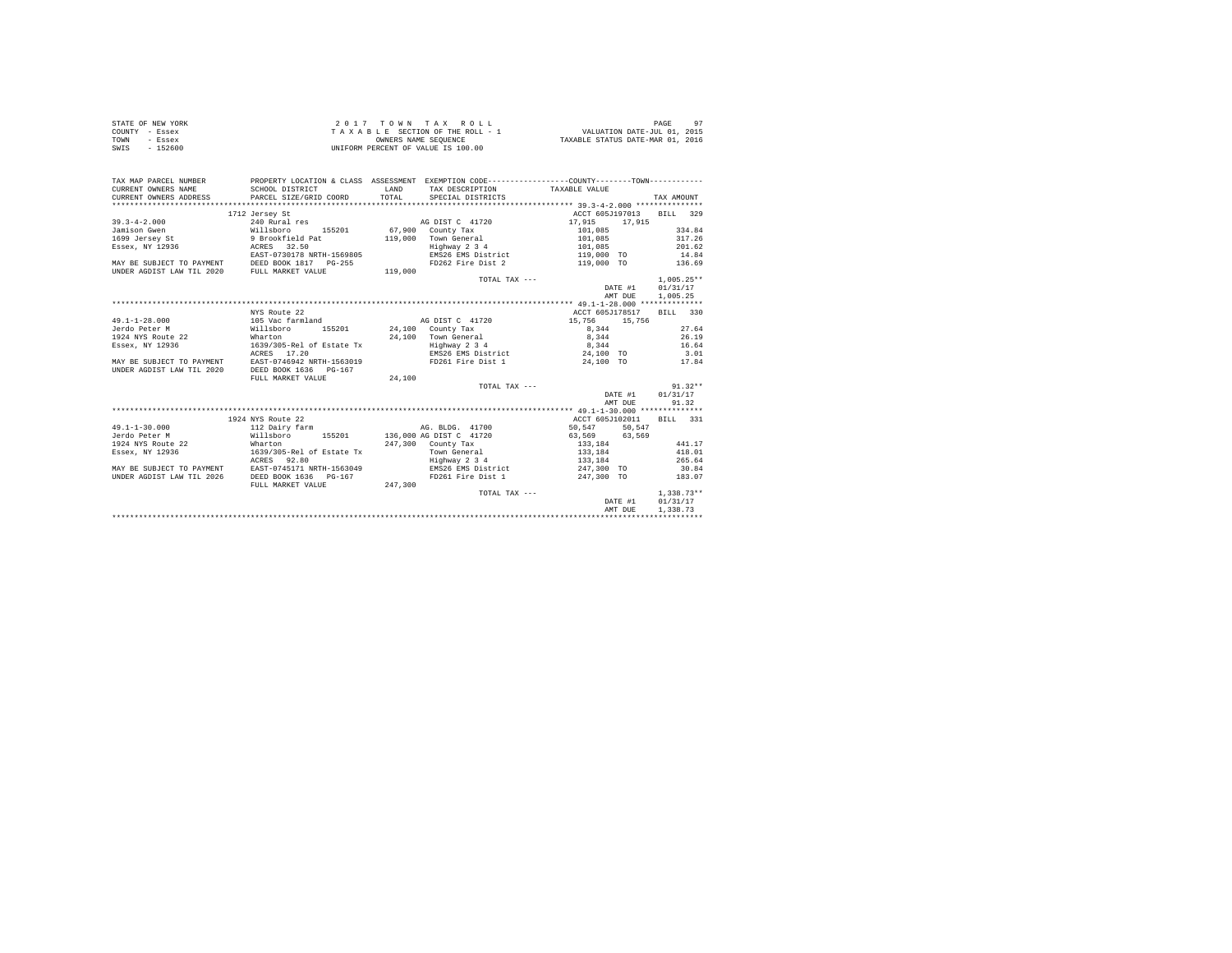| STATE OF NEW YORK |           | 2017 TOWN TAX ROLL                 | 98<br>PAGE                       |
|-------------------|-----------|------------------------------------|----------------------------------|
| COUNTY - Essex    |           | TAXABLE SECTION OF THE ROLL - 1    | VALUATION DATE-JUL 01, 2015      |
| TOWN              | - Essex   | OWNERS NAME SEOUENCE               | TAXABLE STATUS DATE-MAR 01, 2016 |
| SWIS              | $-152600$ | UNIFORM PERCENT OF VALUE IS 100.00 |                                  |

| TAX MAP PARCEL NUMBER<br>CURRENT OWNERS NAME<br>CURRENT OWNERS ADDRESS | SCHOOL DISTRICT<br>PARCEL SIZE/GRID COORD | <b>T.AND</b><br>TOTAL | PROPERTY LOCATION & CLASS ASSESSMENT EXEMPTION CODE---------------COUNTY-------TOWN----------<br>TAX DESCRIPTION<br>SPECIAL DISTRICTS | TAXABLE VALUE   | TAX AMOUNT   |
|------------------------------------------------------------------------|-------------------------------------------|-----------------------|---------------------------------------------------------------------------------------------------------------------------------------|-----------------|--------------|
|                                                                        |                                           |                       |                                                                                                                                       |                 |              |
|                                                                        | 2020 Lake Shore Rd                        |                       |                                                                                                                                       | ACCT 605J102103 | BILL 332     |
| $49.7 - 4 - 9.000$                                                     | 260 Seasonal res - WTRFNT                 |                       | County Tax                                                                                                                            | 583,500         | 1,932.83     |
| Jones Stephen C                                                        | Willsboro 155201                          |                       | 495,000 Town General                                                                                                                  | 583,500         | 1,831.36     |
| 116 Dowling Dr                                                         | Wharton                                   | 583,500               | Highway 2 3 4                                                                                                                         | 583,500         | 1,163.81     |
| Pittsburgh, PA 15215                                                   | ACRES 1.60                                |                       | EMS26 EMS District                                                                                                                    | 583,500 TO      | 72.77        |
|                                                                        | EAST-0758054 NRTH-1564983                 |                       | FD261 Fire Dist 1                                                                                                                     | 583,500 TO      | 431.94       |
|                                                                        | DEED BOOK 1269 PG-57                      |                       | LT261 Essex light                                                                                                                     | 583,500 TO      | 42.36        |
|                                                                        | FULL MARKET VALUE                         | 583,500               |                                                                                                                                       |                 |              |
|                                                                        |                                           |                       | TOTAL TAX ---                                                                                                                         |                 | $5.475.07**$ |
|                                                                        |                                           |                       |                                                                                                                                       | DATE #1         | 01/31/17     |
|                                                                        |                                           |                       |                                                                                                                                       | AMT DUE         | 5,475.07     |
|                                                                        |                                           |                       |                                                                                                                                       |                 |              |
|                                                                        | 7 Clubhouse Way                           |                       |                                                                                                                                       | ACCT 605J100306 | BILL 333     |
| $49.11 - 1 - 12.000$                                                   | 260 Seasonal res                          |                       | County Tax                                                                                                                            | 260,100         | 861.58       |
| Jordan Charles Goodwin Trust Willsboro                                 | 155201                                    |                       | 125.500 Town General                                                                                                                  | 260,100         | 816.35       |
| PO Box 6172                                                            | Wharton                                   |                       | 260,100 Highway 2 3 4                                                                                                                 | 260,100         | 518.78       |
| Glen Allen, VA 23058                                                   | 1358/11 BLA                               |                       | EMS26 EMS District                                                                                                                    | 260.100 TO      | 32.44        |
|                                                                        | 1414/126 Easement                         |                       | FD261 Fire Dist 1                                                                                                                     | 260,100 TO      | 192.54       |
|                                                                        | ACRES<br>0.49                             |                       |                                                                                                                                       |                 |              |
|                                                                        | EAST-0757438 NRTH-1562968                 |                       |                                                                                                                                       |                 |              |
|                                                                        | DEED BOOK 1819 PG-116                     |                       |                                                                                                                                       |                 |              |
|                                                                        | FULL MARKET VALUE                         | 260,100               |                                                                                                                                       |                 | $2.421.69**$ |
|                                                                        |                                           |                       | TOTAL TAX ---                                                                                                                         | DATE #1         | 01/31/17     |
|                                                                        |                                           |                       |                                                                                                                                       | AMT DUE         | 2,421.69     |
|                                                                        |                                           |                       |                                                                                                                                       |                 |              |
|                                                                        | 2276 Main St                              |                       |                                                                                                                                       | ACCT 605J101207 | BILL 334     |
| $40.73 - 6 - 5.000$                                                    | 210 1 Family Res                          |                       | County Tax                                                                                                                            | 173,000         | 573.06       |
| Jordan Elaine R                                                        | Willsboro 155201                          |                       | 58.500 Town General                                                                                                                   | 173,000         | 542.98       |
| 124 Sand Dollar St Potts                                               |                                           | 173,000               | Highway 2 3 4                                                                                                                         | 173,000         | 345.05       |
| Holden Beach, NC 28462                                                 | 1670/183 Easement                         |                       | EMS26 EMS District                                                                                                                    | 173,000 TO      | 21.57        |
|                                                                        | ACRES 0.30                                |                       | FD261 Fire Dist 1                                                                                                                     | 173,000 TO      | 128.07       |
|                                                                        | EAST-0757173 NRTH-1571121                 |                       | LT261 Essex light                                                                                                                     | 173,000 TO      | 12.56        |
|                                                                        | DEED BOOK 1699 PG-246                     |                       |                                                                                                                                       |                 |              |
|                                                                        | FULL MARKET VALUE                         | 173,000               |                                                                                                                                       |                 |              |
|                                                                        |                                           |                       | TOTAL TAX ---                                                                                                                         |                 | $1.623.29**$ |
|                                                                        |                                           |                       |                                                                                                                                       | DATE #1         | 01/31/17     |
|                                                                        |                                           |                       |                                                                                                                                       | AMT DUE         | 1,623.29     |
|                                                                        |                                           |                       |                                                                                                                                       |                 |              |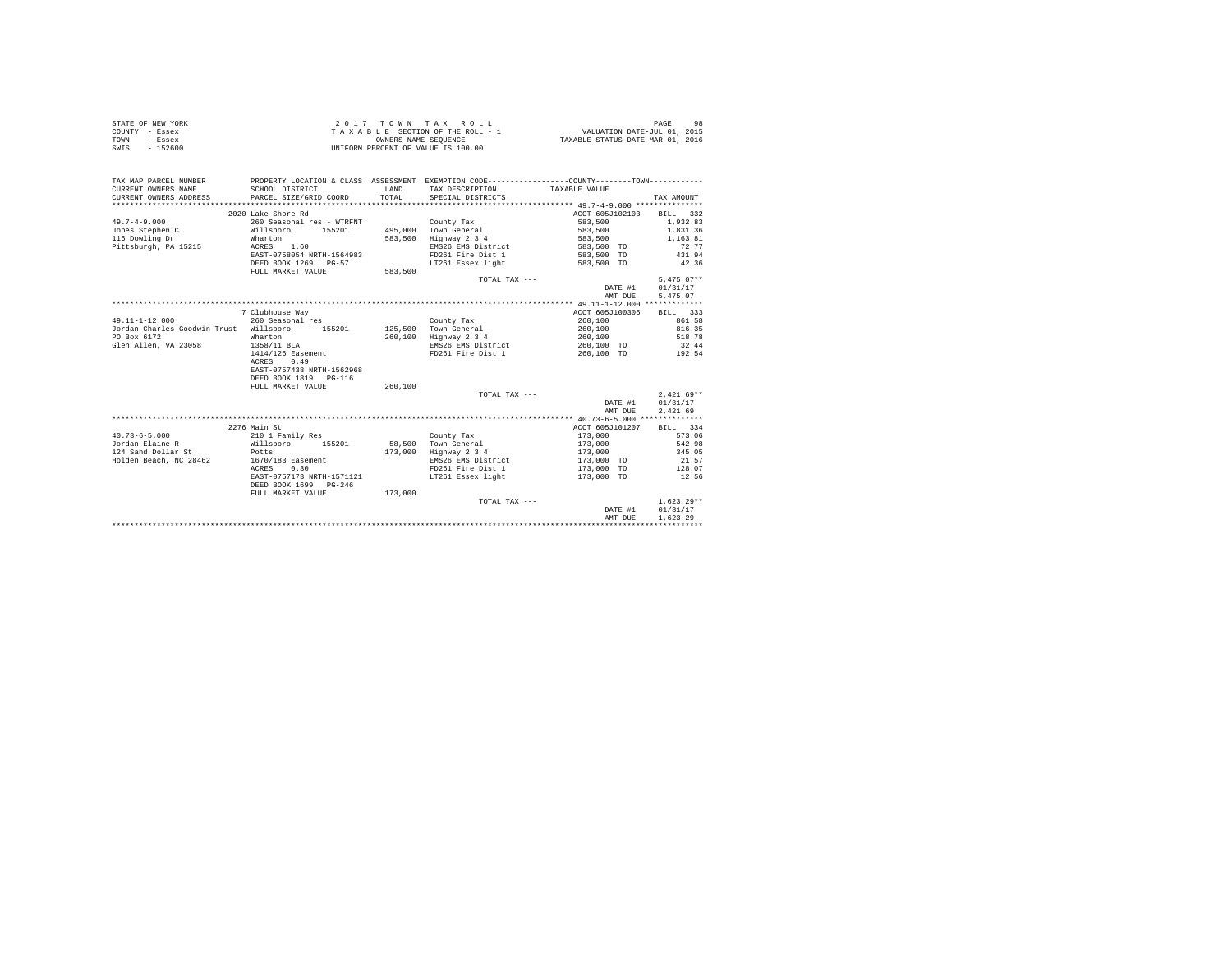| STATE OF NEW YORK<br>COUNTY - Essex<br>TOWN - Essex<br>SWIS - 152600                                                                                                                                                           |                                                   |        |                                     |                                              |              |
|--------------------------------------------------------------------------------------------------------------------------------------------------------------------------------------------------------------------------------|---------------------------------------------------|--------|-------------------------------------|----------------------------------------------|--------------|
| TAX MAP PARCEL NUMBER PROPERTY LOCATION & CLASS ASSESSMENT EXEMPTION CODE---------------COUNTY--------TOWN----------<br>CURRENT OWNERS NAME                                                                                    | SCHOOL DISTRICT                                   |        |                                     |                                              |              |
| CURRENT OWNERS ADDRESS                                                                                                                                                                                                         | PARCEL SIZE/GRID COORD                            |        |                                     |                                              | TAX AMOUNT   |
|                                                                                                                                                                                                                                |                                                   |        |                                     |                                              |              |
|                                                                                                                                                                                                                                | 154 Brookfield Rd                                 |        |                                     | ACCT 605J102105 BILL 335                     |              |
| $48.3 - 1 - 5.000$                                                                                                                                                                                                             |                                                   |        |                                     | 38,700 38,700                                |              |
|                                                                                                                                                                                                                                |                                                   |        |                                     | $38,700$<br>$38,700$<br>$128.19$<br>$121.46$ |              |
|                                                                                                                                                                                                                                |                                                   |        |                                     |                                              |              |
|                                                                                                                                                                                                                                |                                                   |        |                                     |                                              | 77.19        |
|                                                                                                                                                                                                                                |                                                   |        |                                     |                                              | 9.65         |
|                                                                                                                                                                                                                                | EAST-0729382 NRTH-1559746<br>DEED BOOK 387 PG-129 |        | FD262 Fire Dist 2                   | 77,400 TO                                    | 88.91        |
|                                                                                                                                                                                                                                | FULL MARKET VALUE                                 | 77,400 |                                     |                                              |              |
|                                                                                                                                                                                                                                |                                                   |        | TOTAL TAX ---                       |                                              | $425.40**$   |
|                                                                                                                                                                                                                                |                                                   |        |                                     | DATE #1 01/31/17                             |              |
|                                                                                                                                                                                                                                |                                                   |        |                                     | AMT DUE 425.40                               |              |
|                                                                                                                                                                                                                                |                                                   |        |                                     |                                              |              |
|                                                                                                                                                                                                                                | 2307 Main St                                      |        |                                     | ACCT 605J103214 BILL 336                     |              |
| 2307 Main St (2001 Family Res (2001 Family Res (2001 Family Res Ramiya Kathleen Moses (2011 Family Res 2016 Family Res (2001 Family Res (2001 Family Res (2001 Family Res (2016 Family Res 2016 Family Res 2016 Family Res 201 |                                                   |        |                                     |                                              |              |
|                                                                                                                                                                                                                                |                                                   |        |                                     |                                              |              |
|                                                                                                                                                                                                                                |                                                   |        |                                     |                                              |              |
| Essex, NY 12936                                                                                                                                                                                                                |                                                   |        |                                     |                                              |              |
|                                                                                                                                                                                                                                | 1661/108-Easement<br>Bk 902 Pg 328<br>ACRES 0.20  |        |                                     |                                              |              |
|                                                                                                                                                                                                                                |                                                   |        |                                     |                                              |              |
|                                                                                                                                                                                                                                |                                                   |        |                                     |                                              |              |
|                                                                                                                                                                                                                                | DEED BOOK 1765 PG-197                             |        | WR151 Return water rent-1 126.12 MT |                                              | 126.12       |
|                                                                                                                                                                                                                                | FULL MARKET VALUE 285,900                         |        |                                     |                                              |              |
|                                                                                                                                                                                                                                |                                                   |        | TOTAL TAX ---                       |                                              | $3.043.55**$ |
|                                                                                                                                                                                                                                |                                                   |        |                                     | DATE #1                                      | 01/31/17     |
|                                                                                                                                                                                                                                |                                                   |        |                                     | AMT DUE                                      |              |
|                                                                                                                                                                                                                                |                                                   |        |                                     |                                              | 3.043.55     |
|                                                                                                                                                                                                                                |                                                   |        |                                     | ACCT 605J102106 BILL 337                     |              |
|                                                                                                                                                                                                                                | 32 Sayre Rd                                       |        |                                     |                                              |              |
|                                                                                                                                                                                                                                |                                                   |        |                                     | $8,498$ $8,498$                              | 319.00       |
|                                                                                                                                                                                                                                |                                                   |        |                                     |                                              |              |
|                                                                                                                                                                                                                                |                                                   |        |                                     |                                              | 302.25       |
|                                                                                                                                                                                                                                |                                                   |        |                                     |                                              | 192.08       |
|                                                                                                                                                                                                                                |                                                   |        | EMS26 EMS District 104,800 TO       |                                              | 1,563.69     |
|                                                                                                                                                                                                                                |                                                   |        |                                     |                                              | 13.07        |
| UNDER AGDIST LAW TIL 2020                                                                                                                                                                                                      |                                                   |        |                                     | 104,800 TO                                   | 120.38       |
|                                                                                                                                                                                                                                |                                                   |        | TOTAL TAX ---                       |                                              | $2,510.47**$ |
|                                                                                                                                                                                                                                |                                                   |        |                                     | DATE #1                                      | 01/31/17     |
|                                                                                                                                                                                                                                |                                                   |        |                                     | AMT DUE                                      | 2.510.47     |
|                                                                                                                                                                                                                                |                                                   |        |                                     |                                              |              |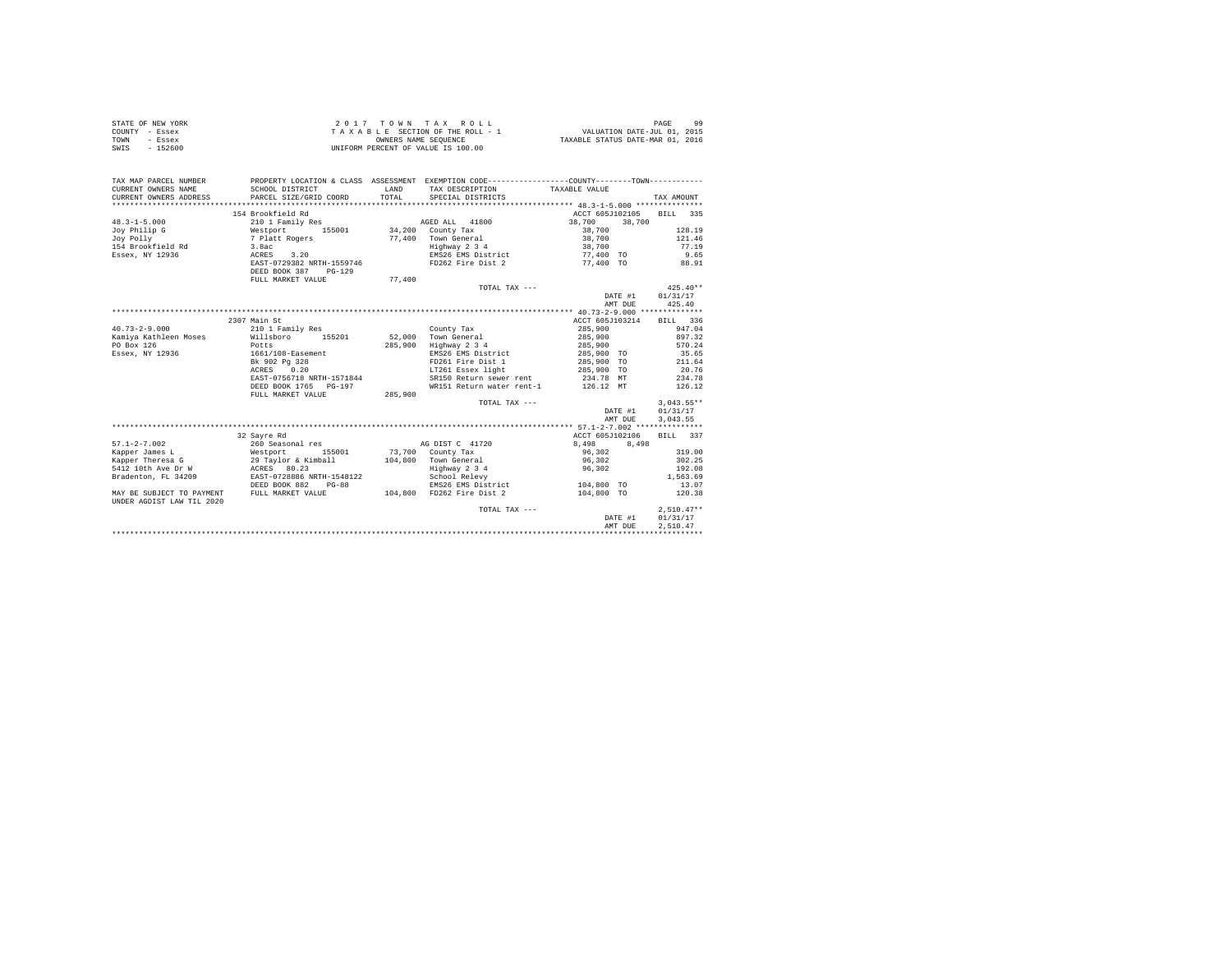| STATE OF NEW YORK | 2017 TOWN TAX ROLL                 | 100<br>PAGE                      |
|-------------------|------------------------------------|----------------------------------|
| COUNTY - Essex    | TAXABLE SECTION OF THE ROLL - 1    | VALUATION DATE-JUL 01, 2015      |
| TOWN<br>- Essex   | OWNERS NAME SEOUENCE               | TAXABLE STATUS DATE-MAR 01, 2016 |
| $-152600$<br>SWIS | UNIFORM PERCENT OF VALUE IS 100.00 |                                  |

| TAX MAP PARCEL NUMBER  |                                                                                                                                                                                                                                |         | PROPERTY LOCATION & CLASS ASSESSMENT EXEMPTION CODE----------------COUNTY--------TOWN---------- |                    |              |
|------------------------|--------------------------------------------------------------------------------------------------------------------------------------------------------------------------------------------------------------------------------|---------|-------------------------------------------------------------------------------------------------|--------------------|--------------|
| CURRENT OWNERS NAME    | SCHOOL DISTRICT                                                                                                                                                                                                                |         | LAND TAX DESCRIPTION                                                                            | TAXABLE VALUE      |              |
| CURRENT OWNERS ADDRESS | PARCEL SIZE/GRID COORD                                                                                                                                                                                                         | TOTAL   | SPECIAL DISTRICTS                                                                               |                    | TAX AMOUNT   |
|                        |                                                                                                                                                                                                                                |         |                                                                                                 |                    |              |
|                        | 1787 NYS Route 22                                                                                                                                                                                                              |         |                                                                                                 | ACCT 605Z012002    | BILL 338     |
| $49.3 - 1 - 1.200$     | 312 Vac w/imprv                                                                                                                                                                                                                |         | County Tax                                                                                      | 28,900             | 95.73        |
| Keene Karin N          | Willsboro 155201 28,000 Town General                                                                                                                                                                                           |         |                                                                                                 | 28,900<br>28,900   | 90.71        |
| 80 Tilley Ln           | Wharton                                                                                                                                                                                                                        |         | 28,900 Highway 2 3 4                                                                            |                    | 57.64        |
| Sedona, AZ 86351       | ACRES 9.00                                                                                                                                                                                                                     |         | EMS26 EMS District                                                                              | 28,900 TO          | 3.60         |
|                        | EAST-0744453 NRTH-1559707                                                                                                                                                                                                      |         | FD262 Fire Dist 2                                                                               | 28,900 TO          | 33.20        |
|                        | DEED BOOK 1186 PG-272                                                                                                                                                                                                          |         | LT262 Whallonsburg light 28,900 TO                                                              |                    | 6.23         |
|                        | FULL MARKET VALUE                                                                                                                                                                                                              | 28,900  |                                                                                                 |                    |              |
|                        |                                                                                                                                                                                                                                |         | TOTAL TAX ---                                                                                   |                    | $287.11**$   |
|                        |                                                                                                                                                                                                                                |         |                                                                                                 | DATE #1            | 01/31/17     |
|                        |                                                                                                                                                                                                                                |         |                                                                                                 | AMT DUE            | 287.11       |
|                        |                                                                                                                                                                                                                                |         |                                                                                                 |                    |              |
|                        | 510 Walker Rd                                                                                                                                                                                                                  |         |                                                                                                 | ACCT 605J199005    | BILL 339     |
| 48.4-1-20.120          | 105 Vac farmland                                                                                                                                                                                                               |         | County Tax                                                                                      | 79,700             | 264.00       |
| Keil Jessie            |                                                                                                                                                                                                                                |         | 42,500 Town General                                                                             |                    | 250.15       |
| 115 Beebe Hill Rd      | Willsboro 155201<br>3 Platt Rogers                                                                                                                                                                                             |         |                                                                                                 | 79,700<br>79,700   | 158.96       |
| Milton, VT 05468       |                                                                                                                                                                                                                                |         | 79,700 Highway 2 3 4<br>School Relevy                                                           |                    | 1,047.26     |
|                        | ACRES 11.51<br>EAST-0735576 NRTH-1555377                                                                                                                                                                                       |         | EMS26 EMS District                                                                              | 79,700 TO          | 9.94         |
|                        | DEED BOOK 1440 PG-140                                                                                                                                                                                                          |         | FD262 Fire Dist 2                                                                               | 79,700 TO          | 91.55        |
|                        | FULL MARKET VALUE                                                                                                                                                                                                              |         | 79,700 LT262 Whallonsburg light 79,700 TO                                                       |                    | 17.18        |
|                        |                                                                                                                                                                                                                                |         | TOTAL TAX ---                                                                                   |                    | $1,839.04**$ |
|                        |                                                                                                                                                                                                                                |         |                                                                                                 | DATE #1            | 01/31/17     |
|                        |                                                                                                                                                                                                                                |         |                                                                                                 | AMT DUE            | 1,839.04     |
|                        |                                                                                                                                                                                                                                |         |                                                                                                 |                    |              |
|                        | 2838 Essex Rd                                                                                                                                                                                                                  |         |                                                                                                 | ACCT 605J103104    | BILL 340     |
| $40.57 - 3 - 10.000$   | 260 Seasonal res - WTRFNT                                                                                                                                                                                                      |         | County Tax                                                                                      | 511,400            | 1,694.00     |
| Kellogg Steven         |                                                                                                                                                                                                                                |         |                                                                                                 | 511,400            | 1,605.07     |
| Kellogg Helen          |                                                                                                                                                                                                                                |         | 440,800 Town General<br>511,400 Highway 2 3 4                                                   | 511,400            | 1,020.00     |
| Blockhouse Farm        |                                                                                                                                                                                                                                |         | EMS26 EMS District                                                                              | 511,400 TO         | 63.78        |
| PO Box 280             |                                                                                                                                                                                                                                |         | FD261 Fire Dist 1                                                                               | 511,400 TO         | 378.57       |
| Essex, NY 12936        |                                                                                                                                                                                                                                |         | LT261 Essex light                                                                               | 511,400 TO         | 37.13        |
|                        | 200 Jean-Lea - Anna - Anna - Anna - Anna - Anna - Anna - Anna - Anna - Anna - Anna - Anna - Anna - Anna - Anna - Anna - Anna - Anna - Anna - Anna - Anna - Anna - Anna - Anna - Anna - Anna - Anna - Anna - Anna - Anna - Anna |         | 511,400 WB261 Water B&I                                                                         | 511,400 TO C       | 139.13       |
|                        |                                                                                                                                                                                                                                |         | TOTAL TAX ---                                                                                   |                    | $4,937.68**$ |
|                        |                                                                                                                                                                                                                                |         |                                                                                                 | DATE #1            | 01/31/17     |
|                        |                                                                                                                                                                                                                                |         |                                                                                                 | AMT DUE            | 4.937.68     |
|                        |                                                                                                                                                                                                                                |         |                                                                                                 |                    |              |
|                        | 2916 Essex Rd                                                                                                                                                                                                                  |         |                                                                                                 | ACCT 605J190008    | BILL 341     |
| $40.57 - 3 - 15.000$   | 210 1 Family Res - WTRFNT                                                                                                                                                                                                      |         | County Tax                                                                                      | 849,900            | 2.815.27     |
|                        |                                                                                                                                                                                                                                |         |                                                                                                 |                    |              |
| Kellogg Steven         | willsboro 155201<br>Connolly Hicks<br>1 Blockhouse Landing<br>ACRES 11.54<br>EAST-0757825 NRTH-1576014                                                                                                                         |         | 468,100 Town General<br>849,900 Highway 2 3 4                                                   | 849,900<br>849,900 | 2,667.48     |
| Kellogg Helen          |                                                                                                                                                                                                                                |         |                                                                                                 |                    | 1,695.15     |
| Blockhouse Farm        |                                                                                                                                                                                                                                |         | EMS26 EMS District                                                                              | 849,900 TO         | 105.99       |
| PO Box 280             |                                                                                                                                                                                                                                |         | FD261 Fire Dist 1                                                                               | 849,900 TO         | 629.15       |
| Essex, NY 12936        |                                                                                                                                                                                                                                |         | LT261 Essex light                                                                               | 849,900 TO         | 61.70        |
|                        | DEED BOOK 1144 PG-273                                                                                                                                                                                                          |         | WB261 Water B&I                                                                                 | 849,900 TO C       | 231.23       |
|                        | FULL MARKET VALUE                                                                                                                                                                                                              | 849,900 |                                                                                                 |                    |              |
|                        |                                                                                                                                                                                                                                |         | TOTAL TAX ---                                                                                   |                    | 8,205.97**   |
|                        |                                                                                                                                                                                                                                |         |                                                                                                 | DATE #1            | 01/31/17     |
|                        |                                                                                                                                                                                                                                |         |                                                                                                 | AMT DUE            | 8.205.97     |
|                        |                                                                                                                                                                                                                                |         |                                                                                                 |                    |              |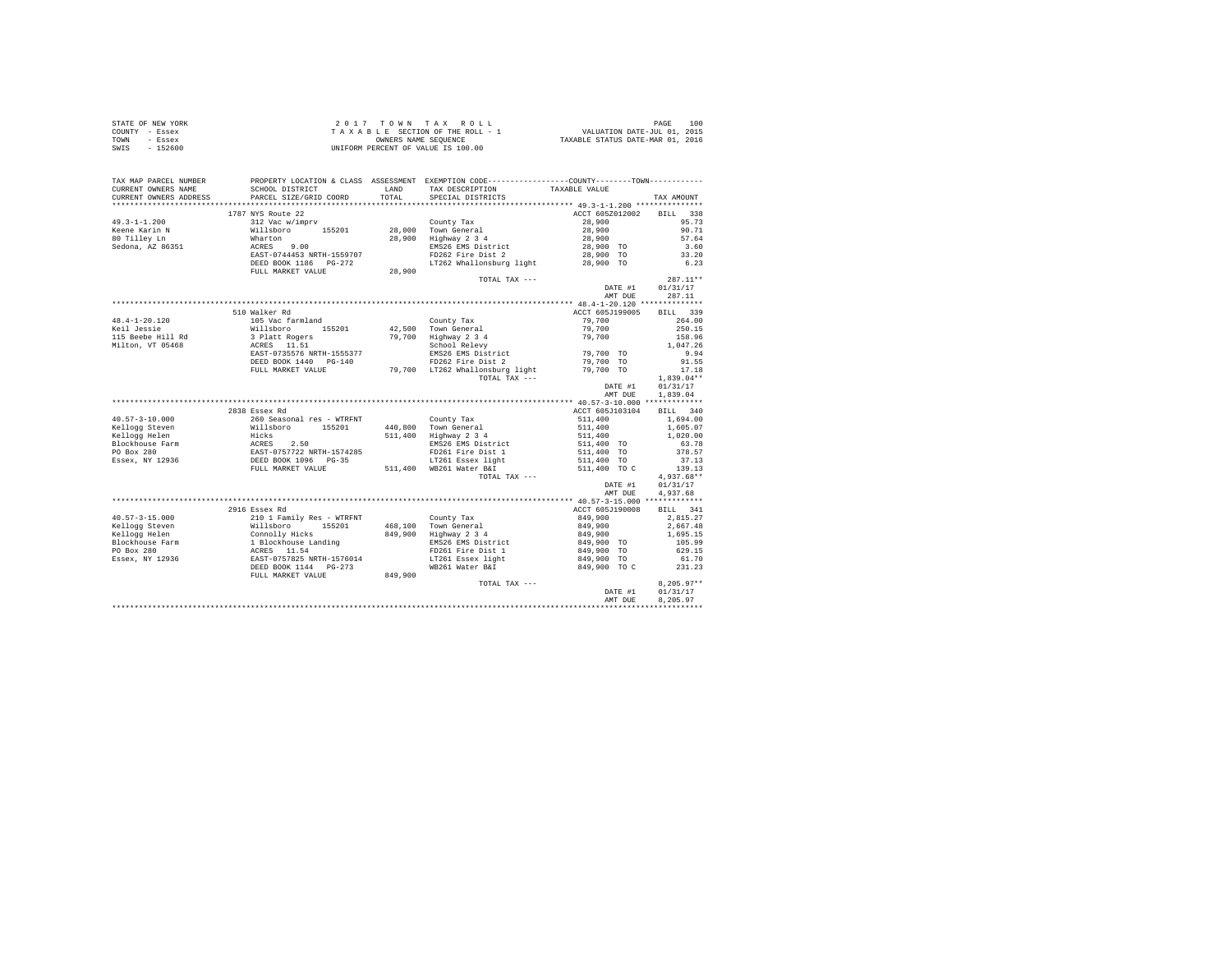| STATE OF NEW YORK | 2017 TOWN TAX ROLL                 | 101<br>PAGE                      |
|-------------------|------------------------------------|----------------------------------|
| COUNTY - Essex    | TAXABLE SECTION OF THE ROLL - 1    | VALUATION DATE-JUL 01, 2015      |
| TOWN<br>- Essex   | OWNERS NAME SEOUENCE               | TAXABLE STATUS DATE-MAR 01, 2016 |
| $-152600$<br>SWIS | UNIFORM PERCENT OF VALUE IS 100.00 |                                  |

| TAX MAP PARCEL NUMBER<br>CURRENT OWNERS NAME<br>CURRENT OWNERS ADDRESS PARCEL SIZE/GRID COORD | SCHOOL DISTRICT                         | LAND<br>TOTAL | PROPERTY LOCATION & CLASS ASSESSMENT EXEMPTION CODE----------------COUNTY--------TOWN----------<br>TAX DESCRIPTION TAXABLE VALUE<br>SPECIAL DISTRICTS |                 |         | TAX AMOUNT               |
|-----------------------------------------------------------------------------------------------|-----------------------------------------|---------------|-------------------------------------------------------------------------------------------------------------------------------------------------------|-----------------|---------|--------------------------|
|                                                                                               |                                         |               |                                                                                                                                                       |                 |         |                          |
|                                                                                               | 2341 NYS Route 22                       |               |                                                                                                                                                       | ACCT 605J102111 |         | RTLL 342                 |
| $40.3 - 2 - 16.000$                                                                           | 210 1 Family Res                        |               | VETCOM CTS 41130                                                                                                                                      | 25,000          | 25,000  |                          |
| Kelly Edward R                                                                                | Willsboro 155201                        |               | 38,200 AGED ALL 41800                                                                                                                                 | 40.250 40.250   |         |                          |
| Kelly Alicia L                                                                                | $_{\rm{Hicks}}$                         |               | 105,500 County Tax                                                                                                                                    | 40.250          |         | 133.33                   |
| 00007.00<br>2341 NYS Rte 22                                                                   |                                         |               | Town General                                                                                                                                          | 40,250          |         | 126.33                   |
| Essex, NY 12936<br><b>ACRES</b>                                                               | 7.20 BANK1STARSG                        |               | Highway 2 3 4                                                                                                                                         | 40,250          |         | 80.28                    |
|                                                                                               | EAST-0746932 NRTH-1570922               |               | EMS26 EMS District                                                                                                                                    | 105,500 TO      |         | 13.16                    |
|                                                                                               | DEED BOOK 1172 PG-54                    |               | FD261 Fire Dist 1                                                                                                                                     | 105,500 TO      |         | 78.10                    |
|                                                                                               | FULL MARKET VALUE                       | 105,500       |                                                                                                                                                       |                 |         |                          |
|                                                                                               |                                         |               | TOTAL TAX ---                                                                                                                                         |                 |         | $431.20**$               |
|                                                                                               |                                         |               |                                                                                                                                                       |                 | DATE #1 | 01/31/17                 |
|                                                                                               |                                         |               |                                                                                                                                                       |                 | AMT DUE | 431.20                   |
|                                                                                               |                                         |               |                                                                                                                                                       |                 |         |                          |
|                                                                                               | Lake Shore Rd                           |               |                                                                                                                                                       | ACCT 605J189009 |         | BILL 343                 |
| $49.11 - 1 - 5.130$                                                                           | 311 Res vac land - WTRFNT               |               | County Tax                                                                                                                                            | 77,800          |         | 257.71                   |
| Kelly Margaret Miles                                                                          | 155201<br>Willsboro                     |               | 77,800 Town General<br>77,800 Highway 2 3 4                                                                                                           | 77,800          |         | 244.18                   |
| 365 Winding Way                                                                               | Wharton                                 |               |                                                                                                                                                       | 77,800          |         | 155.17                   |
| Kettering, OH 45429                                                                           | ACRES 3.65                              |               | EMS26 EMS District 77,800 TO                                                                                                                          |                 |         | 9.70                     |
|                                                                                               | EAST-0757233 NRTH-1561099               |               | FD261 Fire Dist 1 77,800 TO                                                                                                                           |                 |         | 57.59                    |
|                                                                                               | DEED BOOK 1813 PG-142                   |               | LT261 Essex light                                                                                                                                     | 77,800 TO       |         | 5.65                     |
|                                                                                               | FULL MARKET VALUE                       | 77,800        |                                                                                                                                                       |                 |         |                          |
|                                                                                               |                                         |               | TOTAL TAX ---                                                                                                                                         |                 |         | $730.00**$               |
|                                                                                               |                                         |               |                                                                                                                                                       |                 | DATE #1 | 01/31/17                 |
|                                                                                               |                                         |               |                                                                                                                                                       |                 | AMT DUE | 730.00                   |
|                                                                                               |                                         |               |                                                                                                                                                       |                 |         |                          |
|                                                                                               | 2712 NYS Route 22                       |               |                                                                                                                                                       |                 |         | ACCT 605L102112 BILL 344 |
| $40.73 - 1 - 1.000$                                                                           | 210 1 Family Res                        |               | County Tax                                                                                                                                            | 142,000         |         | 470.37                   |
| Kempster Karol Kav Millsboro                                                                  | 155201                                  |               | 52.300 Town General                                                                                                                                   | 142,000         |         | 445.68                   |
| PO Box 232                                                                                    | Potts Patent<br>1649/135-Sewer Easement | 142,000       | Highway 2 3 4                                                                                                                                         | 142,000         |         | 283.22                   |
| Essex, NY 12936                                                                               |                                         |               | EMS26 EMS District                                                                                                                                    | 142,000 TO      |         | 17.71                    |
|                                                                                               | ACRES 1.30                              |               | FD261 Fire Dist 1                                                                                                                                     | 142,000 TO      |         | 105.12                   |
| PRIOR OWNER ON 3/01/2016                                                                      | EAST-0756047 NRTH-1571759               |               | LT261 Essex light 142,000 TO                                                                                                                          |                 |         | 10.31                    |
| Kempster Karol Kav                                                                            | DEED BOOK 1707 PG-25                    |               | SR150 Return sewer rent 227.94 MT                                                                                                                     |                 |         | 227.94                   |
|                                                                                               | FULL MARKET VALUE                       | 142,000       | WR151 Return water rent-1                                                                                                                             | 114.65 MT       |         | 114.65                   |
|                                                                                               |                                         |               | TOTAL TAX ---                                                                                                                                         |                 |         | $1.675.00**$             |
|                                                                                               |                                         |               |                                                                                                                                                       |                 | DATE #1 | 01/31/17                 |
|                                                                                               |                                         |               |                                                                                                                                                       |                 | AMT DUE | 1,675.00                 |
|                                                                                               |                                         |               |                                                                                                                                                       |                 |         |                          |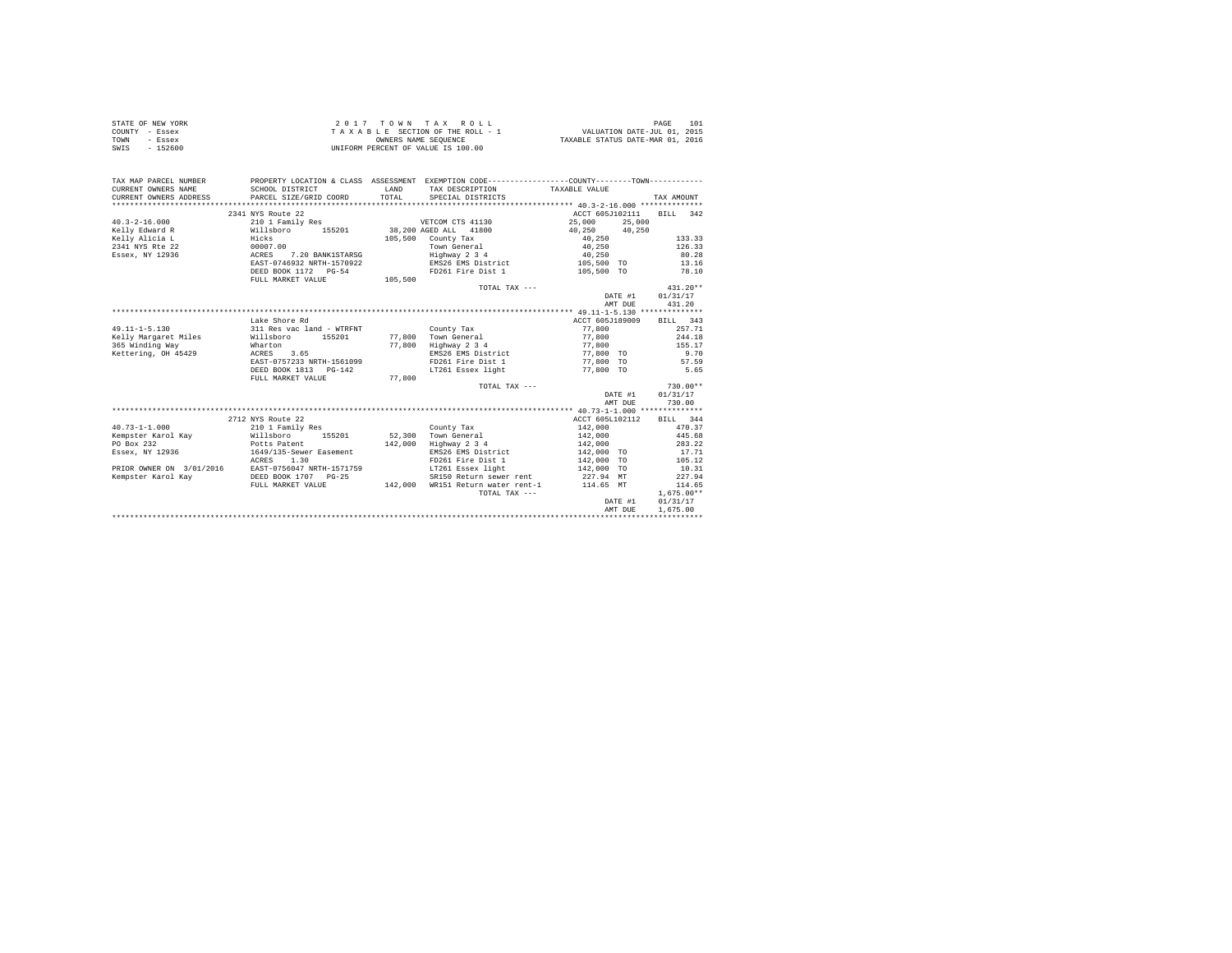| STATE OF NEW YORK | 2017 TOWN TAX ROLL                 | PAGE                             | -102 |
|-------------------|------------------------------------|----------------------------------|------|
| COUNTY - Essex    | TAXABLE SECTION OF THE ROLL - 1    | VALUATION DATE-JUL 01, 2015      |      |
| TOWN<br>- Essex   | OWNERS NAME SEOUENCE               | TAXABLE STATUS DATE-MAR 01, 2016 |      |
| $-152600$<br>SWIS | UNIFORM PERCENT OF VALUE IS 100.00 |                                  |      |

| TAX MAP PARCEL NUMBER<br>CURRENT OWNERS NAME<br>CURRENT OWNERS ADDRESS | PROPERTY LOCATION & CLASS ASSESSMENT EXEMPTION CODE----------------COUNTY--------TOWN----------<br>SCHOOL DISTRICT<br>PARCEL SIZE/GRID COORD | LAND<br>TOTAL | TAX DESCRIPTION TAXABLE VALUE<br>SPECIAL DISTRICTS |                   | TAX AMOUNT   |
|------------------------------------------------------------------------|----------------------------------------------------------------------------------------------------------------------------------------------|---------------|----------------------------------------------------|-------------------|--------------|
|                                                                        | 2249 Lake Shore Rd                                                                                                                           |               |                                                    | ACCT 605L101314   | BILL 345     |
| $40.73 - 5 - 13.000$                                                   | 210 1 Family Res                                                                                                                             |               | County Tax                                         | 224,100           | 742.33       |
| Kennedy Henry                                                          | 155201                                                                                                                                       | 61,800        | Town General                                       | 224,100           | 703.36       |
| Willsboro                                                              |                                                                                                                                              | 224,100       | Highway 2 3 4                                      | 224,100           | 446.97       |
|                                                                        |                                                                                                                                              |               | EMS26 EMS District                                 | 224,100 TO        | 27.95        |
| Staten Island, NY 10301 ACRES                                          | 0.51                                                                                                                                         |               | FD261 Fire Dist 1                                  | 224,100 TO 165.89 |              |
|                                                                        | EAST-0757112 NRTH-1570446                                                                                                                    |               | LT261 Essex light                                  | 224.100 TO 16.27  |              |
|                                                                        | DEED BOOK 1561 PG-165                                                                                                                        |               |                                                    |                   |              |
|                                                                        | FULL MARKET VALUE                                                                                                                            | 224,100       |                                                    |                   |              |
|                                                                        |                                                                                                                                              |               | TOTAL TAX ---                                      |                   | $2.102.77**$ |
|                                                                        |                                                                                                                                              |               |                                                    | DATE #1           | 01/31/17     |
|                                                                        |                                                                                                                                              |               |                                                    | AMT DUE           | 2.102.77     |
|                                                                        |                                                                                                                                              |               |                                                    |                   |              |
|                                                                        | 5 Willett Ln                                                                                                                                 |               |                                                    | ACCT 605L103912   | BILL 346     |
| $49.69 - 1 - 8.000$                                                    | 210 1 Family Res                                                                                                                             |               | County Tax                                         | 52,100            | 172.58       |
| Kilgren Karl E                                                         | Willsboro 155201                                                                                                                             | 8,400         | Town General                                       | 52,100            | 163.52       |
| PO Box 237                                                             | Friswell                                                                                                                                     | 52,100        | Highway 2 3 4                                      | 52,100            | 103.91       |
| Essex, NY 12936                                                        | ACRES 0.10                                                                                                                                   |               | EMS26 EMS District                                 | 52,100 TO         | 6.50         |
|                                                                        | EAST-0744330 NRTH-1555517                                                                                                                    |               | FD262 Fire Dist 2                                  | 52,100 TO         | 59.85        |
|                                                                        | DEED BOOK 1298 PG-303                                                                                                                        |               | LT262 Whallonsburg light 52,100 TO                 |                   | 11.23        |
|                                                                        | FULL MARKET VALUE                                                                                                                            | 52,100        |                                                    |                   |              |
|                                                                        |                                                                                                                                              |               | TOTAL TAX ---                                      |                   | $517.59**$   |
|                                                                        |                                                                                                                                              |               |                                                    | DATE #1           | 01/31/17     |
|                                                                        |                                                                                                                                              |               |                                                    | AMT DUE           | 517.59       |
|                                                                        |                                                                                                                                              |               |                                                    |                   |              |
|                                                                        | NYS Route 22                                                                                                                                 |               |                                                    | ACCT 605J104104   | BILL 347     |
| $40.3 - 2 - 13.111$                                                    | 105 Vac farmland                                                                                                                             |               | AG DIST C 41720                                    | 99,201<br>99.201  |              |
| Kimball Mark F                                                         | Willsboro<br>155201 246,700 County Tax                                                                                                       |               |                                                    | 156,499           | 518.40       |
| Kimball Kristin K                                                      | Hicks & Potts                                                                                                                                | 255,700       | Town General                                       | 156,499           | 491.19       |
| 2503 NYS Rt 22                                                         | ACRES 273.27                                                                                                                                 |               | Highway 2 3 4<br>EMS26 EMS District                | 156,499           | 312.14       |
| Essex, NY 12936                                                        | EAST-0751757 NRTH-1573401                                                                                                                    |               |                                                    | 255,700 TO        | 31.89        |
|                                                                        |                                                                                                                                              |               | FD261 Fire Dist 1                                  | 255,700 TO        | 189.29       |
| MAY BE SUBJECT TO PAYMENT<br>UNDER AGDIST LAW TIL 2020                 | FULL MARKET VALUE                                                                                                                            |               | 255,700 LT261 Essex light                          | 255,700 TO        | 18.56        |
|                                                                        |                                                                                                                                              |               | TOTAL TAX ---                                      |                   | $1.561.47**$ |
|                                                                        |                                                                                                                                              |               |                                                    | DATE #1           | 01/31/17     |
|                                                                        |                                                                                                                                              |               |                                                    | AMT DUE           | 1,561.47     |
|                                                                        |                                                                                                                                              |               |                                                    |                   |              |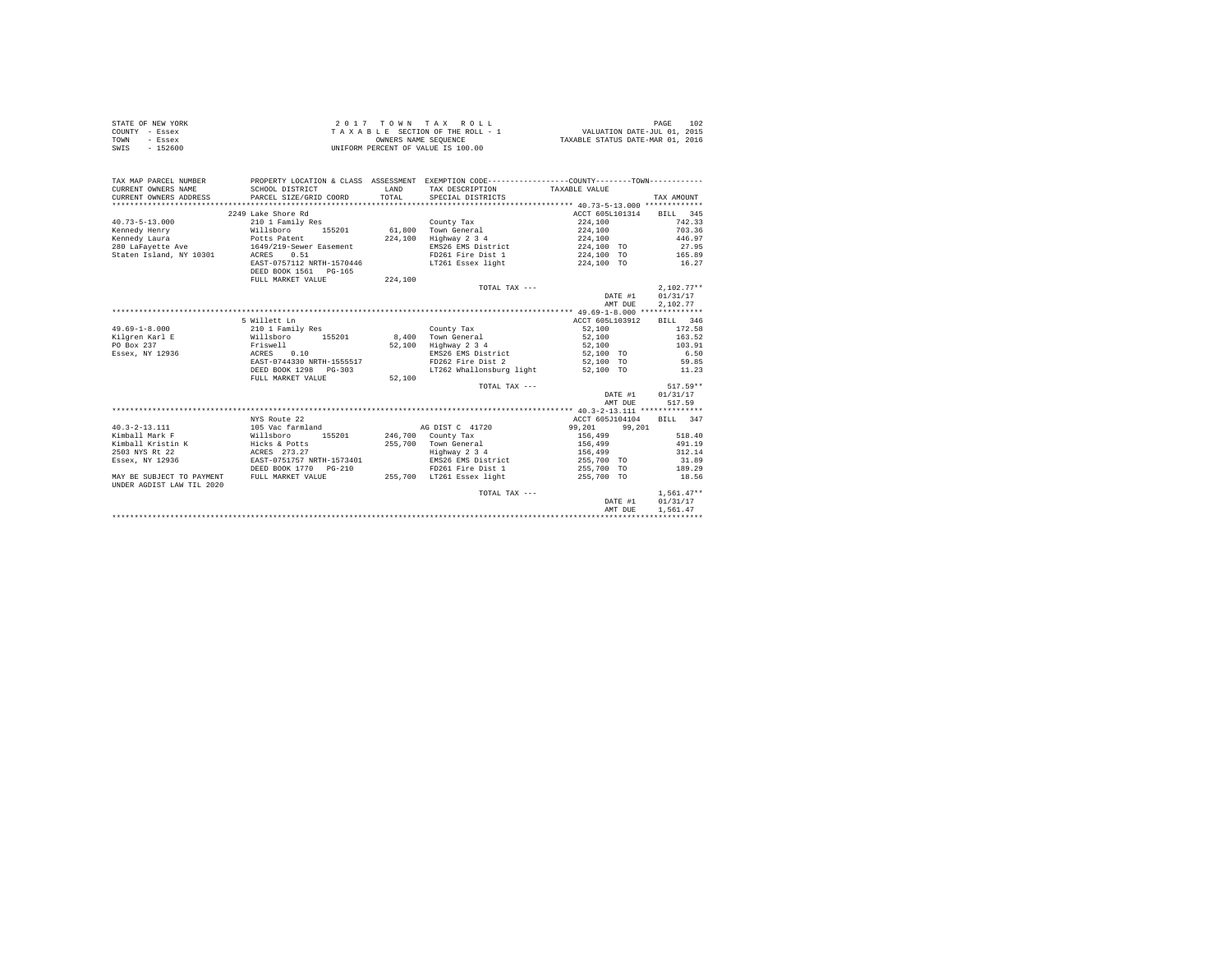|                | STATE OF NEW YORK |  |  |  | 2017 TOWN TAX ROLL                 |  |  |  | 103<br>PAGE                      |
|----------------|-------------------|--|--|--|------------------------------------|--|--|--|----------------------------------|
| COUNTY - Essex |                   |  |  |  | TAXABLE SECTION OF THE ROLL - 1    |  |  |  | VALUATION DATE-JUL 01, 2015      |
| TOWN           | - Essex           |  |  |  | OWNERS NAME SEOUENCE               |  |  |  | TAXABLE STATUS DATE-MAR 01, 2016 |
| SWIS           | $-152600$         |  |  |  | UNIFORM PERCENT OF VALUE IS 100.00 |  |  |  |                                  |

| TAX MAP PARCEL NUMBER<br>CURRENT OWNERS NAME | PROPERTY LOCATION & CLASS ASSESSMENT EXEMPTION CODE----------------COUNTY-------TOWN----------<br>SCHOOL DISTRICT | LAND    | TAX DESCRIPTION          | TAXABLE VALUE   |              |
|----------------------------------------------|-------------------------------------------------------------------------------------------------------------------|---------|--------------------------|-----------------|--------------|
| CURRENT OWNERS ADDRESS                       | PARCEL SIZE/GRID COORD                                                                                            | TOTAL.  | SPECIAL DISTRICTS        |                 | TAX AMOUNT   |
|                                              | 2503 NYS Route 22                                                                                                 |         |                          | ACCT 605J180003 | BILL 348     |
| $40.3 - 2 - 13.200$                          | 112 Dairy farm                                                                                                    |         | AG DIST C 41720          | 43,043          | 43,043       |
| Kimball Mark F                               | Willsboro<br>155201                                                                                               |         | 121,400 AG. IMPMNT 42100 | 20,000 20,000   |              |
| Kimball Kristin K                            | Hicks Patent                                                                                                      | 220,000 | County Tax               | 156.957         | 519.92       |
| 2503 NYS Rte 22                              | ACRES 78.41                                                                                                       |         | Town General             | 156,957         | 492.62       |
| Essex, NY 12936                              | EAST-0751515 NRTH-1572207                                                                                         |         | Highway 2 3 4            | 156.957         | 313.06       |
|                                              | DEED BOOK 1552 PG-252                                                                                             |         | EMS26 EMS District       | 200,000 TO      | 24.94        |
| MAY BE SUBJECT TO PAYMENT                    | FULL MARKET VALUE                                                                                                 | 220,000 | 20,000 EX                |                 |              |
| UNDER AGDIST LAW TIL 2020                    |                                                                                                                   |         | FD261 Fire Dist 1        | 200,000 TO      | 148.05       |
|                                              |                                                                                                                   |         | 20,000 EX                |                 |              |
|                                              |                                                                                                                   |         | LT261 Essex light        | 200,000 TO      | 14.52        |
|                                              |                                                                                                                   |         |                          |                 |              |
|                                              |                                                                                                                   |         | 20,000 EX                |                 |              |
|                                              |                                                                                                                   |         | TOTAL TAX ---            |                 | $1.513.11**$ |
|                                              |                                                                                                                   |         |                          | DATE #1         | 01/31/17     |
|                                              |                                                                                                                   |         |                          | AMT DUE         | 1,513.11     |
|                                              |                                                                                                                   |         |                          |                 |              |
|                                              | 1801 Lake Shore Rd                                                                                                |         |                          | ACCT 605J104305 | BILL 349     |
| $49.15 - 1 - 3.000$                          | 260 Seasonal res - WTRFNT                                                                                         |         | County Tax               | 339,500         | 1,124.59     |
| Klaus-Scarborough Jane                       | 155201<br>Willsboro                                                                                               |         | 263.100 Town General     | 339,500         | 1,065.55     |
| 85 Oblong Rd                                 | Wharton                                                                                                           | 339,500 | Highway 2 3 4            | 339,500         | 677.14       |
| Williamstown, MA 01267                       | ACRES<br>3.40                                                                                                     |         | EMS26 EMS District       | 339,500 TO      | 42.34        |
|                                              | EAST-0757485 NRTH-1559695                                                                                         |         | FD261 Fire Dist 1        | 339,500 TO      | 251.32       |
|                                              | DEED BOOK 1240 PG-139                                                                                             |         |                          |                 |              |
|                                              | FULL MARKET VALUE                                                                                                 | 339,500 |                          |                 |              |
|                                              |                                                                                                                   |         | TOTAL TAX ---            |                 | $3,160.94**$ |
|                                              |                                                                                                                   |         |                          | DATE #1         | 01/31/17     |
|                                              |                                                                                                                   |         |                          | AMT DUE         | 3,160.94     |
|                                              |                                                                                                                   |         |                          |                 |              |
|                                              | 327 Walker Rd                                                                                                     |         |                          | ACCT 605J100814 | BILL 350     |
| $48.4 - 1 - 22.000$                          | 240 Rural res                                                                                                     |         | AG DIST C 41720          | 7.902           | 7.902        |
| Klepetar Dillon Thomas                       | Westport<br>155001                                                                                                |         | 153,300 County Tax       | 214,298         | 709.86       |
| 327 Walker Rd                                | 5 8 Platt Rogers                                                                                                  |         | 222,200 Town General     | 214,298         | 672.59       |
| Essex, NY 12936                              | 1820/99 BLA                                                                                                       |         | Highway 2 3 4            | 214,298         | 427.42       |
|                                              | ACRES 167.00                                                                                                      |         | School Relevy            |                 | 2,996.91     |
| MAY BE SUBJECT TO PAYMENT                    | EAST-0732399 NRTH-1556024                                                                                         |         | EMS26 EMS District       | 222,200 TO      | 27.71        |
| UNDER AGDIST LAW TIL 2020                    | DEED BOOK 1786 PG-256                                                                                             |         | FD262 Fire Dist 2        | 222,200 TO      | 255.24       |
|                                              | FULL MARKET VALUE                                                                                                 | 222,200 |                          |                 |              |
|                                              |                                                                                                                   |         | TOTAL TAX ---            |                 | $5.089.73**$ |
|                                              |                                                                                                                   |         |                          | DATE #1         | 01/31/17     |
|                                              |                                                                                                                   |         |                          | AMT DUE         | 5,089.73     |
|                                              |                                                                                                                   |         |                          |                 |              |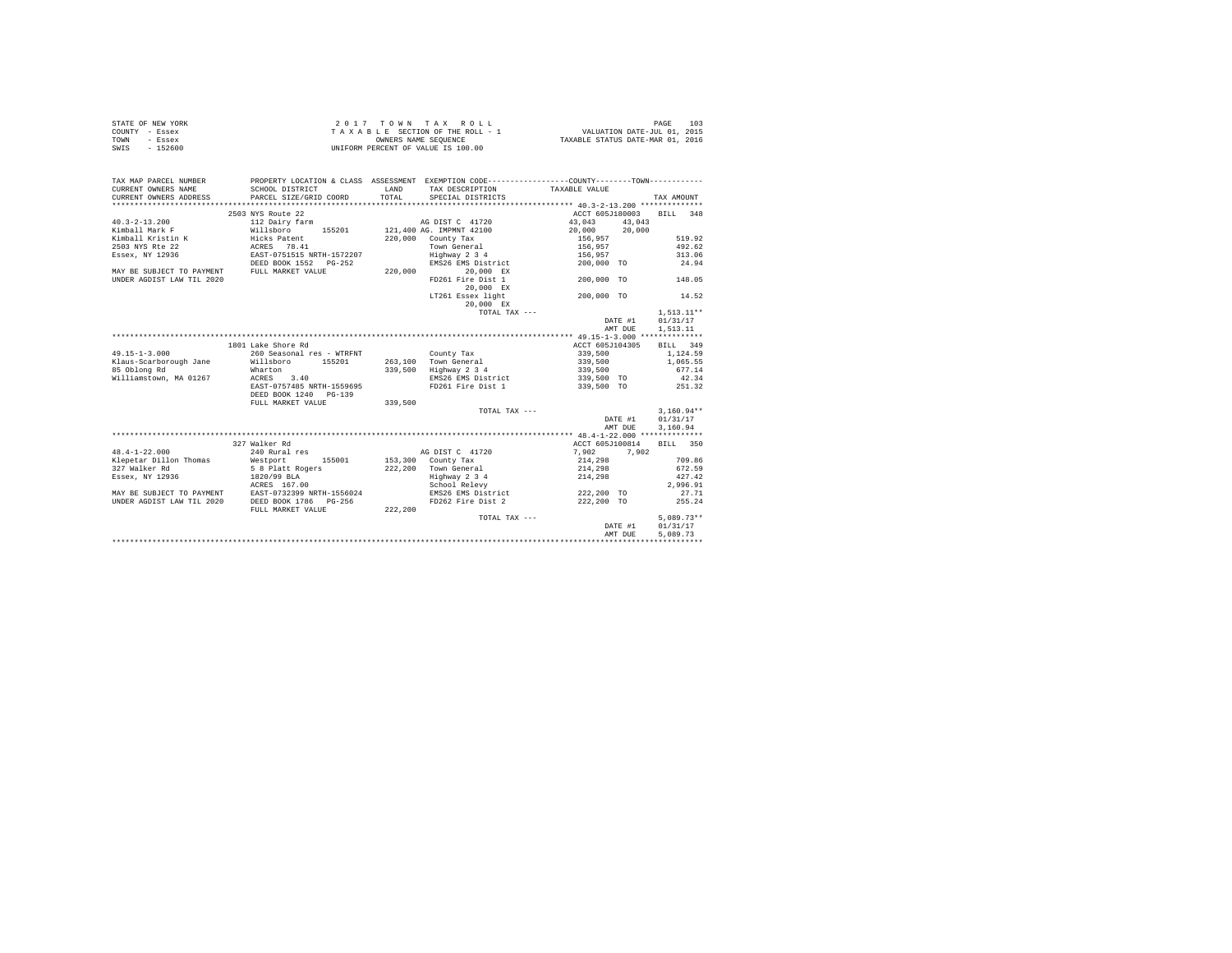| STATE OF NEW YORK | 2017 TOWN TAX ROLL                 | 104<br>PAGE                      |
|-------------------|------------------------------------|----------------------------------|
| COUNTY - Essex    | TAXABLE SECTION OF THE ROLL - 1    | VALUATION DATE-JUL 01, 2015      |
| TOWN<br>- Essex   | OWNERS NAME SEOUENCE               | TAXABLE STATUS DATE-MAR 01, 2016 |
| SWIS<br>$-152600$ | UNIFORM PERCENT OF VALUE IS 100.00 |                                  |

| TAX MAP PARCEL NUMBER    | PROPERTY LOCATION & CLASS ASSESSMENT EXEMPTION CODE----------------COUNTY--------TOWN---------- |         |                       |                 |              |
|--------------------------|-------------------------------------------------------------------------------------------------|---------|-----------------------|-----------------|--------------|
| CURRENT OWNERS NAME      | SCHOOL DISTRICT                                                                                 | LAND    | TAX DESCRIPTION       | TAXABLE VALUE   |              |
| CURRENT OWNERS ADDRESS   | PARCEL SIZE/GRID COORD                                                                          | TOTAL   | SPECIAL DISTRICTS     |                 | TAX AMOUNT   |
|                          |                                                                                                 |         |                       |                 |              |
|                          | 2041 Lake Shore Rd                                                                              |         |                       | ACCT 605J102107 | BILL 351     |
| $49.7 - 4 - 3.000$       | 210 1 Family Res                                                                                |         | County Tax            | 304,600         | 1,008.98     |
| Klink Margaret E Trust   | Willsboro 155201                                                                                |         | 50,500 Town General   | 304,600         | 956.01       |
| c/o Kathryn K Ramspacher | Wharton                                                                                         | 304,600 | Highway 2 3 4         | 304,600         | 607.53       |
| 2854 Flint Hill Rd       | ACRES<br>3.50                                                                                   |         | EMS26 EMS District    | 304,600 TO      | 37.99        |
| Coopersburg, PA 18036    | EAST-0757498 NRTH-1565367                                                                       |         | FD261 Fire Dist 1     | 304,600 TO      | 225.48       |
|                          | DEED BOOK 1342 PG-162                                                                           |         | LT261 Essex light     | 304,600 TO      | 22.11        |
|                          | FULL MARKET VALUE                                                                               | 304,600 |                       |                 |              |
|                          |                                                                                                 |         | TOTAL TAX ---         |                 | $2.858.10**$ |
|                          |                                                                                                 |         |                       | DATE #1         | 01/31/17     |
|                          |                                                                                                 |         |                       | AMT DUE         | 2,858.10     |
|                          |                                                                                                 |         |                       |                 |              |
|                          | 9 Elm St                                                                                        |         |                       | ACCT 605J101313 | BILL 352     |
| $40.73 - 8 - 1.000$      | 210 1 Family Res                                                                                |         | County Tax            | 175,100         | 580.01       |
| Klipper Ionel            | Willsboro<br>155201                                                                             |         | 62.400 Town General   | 175,100         | 549.57       |
| Klipper Miriam           |                                                                                                 |         | 175,100 Highway 2 3 4 | 175,100         | 349.24       |
| 3 E 71st St              | Potts<br>ACRES<br>0.60                                                                          |         | EMS26 EMS District    | 175,100 TO      | 21.84        |
| New York, NY 10021       | EAST-0756488 NRTH-1571065                                                                       |         | FD261 Fire Dist 1     | 175,100 TO      | 129.62       |
|                          | DEED BOOK 1531 PG-169                                                                           |         | LT261 Essex light     | 175,100 TO      | 12.71        |
|                          | FULL MARKET VALUE                                                                               | 175,100 |                       |                 |              |
|                          |                                                                                                 |         | TOTAL TAX ---         |                 | $1.642.99**$ |
|                          |                                                                                                 |         |                       | DATE #1         | 01/31/17     |
|                          |                                                                                                 |         |                       | AMT DUE         | 1,642.99     |
|                          |                                                                                                 |         |                       |                 |              |
|                          | 7 Elm St                                                                                        |         |                       | ACCT 605J104113 | BILL 353     |
| $40.73 - 8 - 2.000$      | 210 1 Family Res                                                                                |         | County Tax            | 512,900         | 1,698.97     |
| Klipper Ionel            | 155201<br>Willsboro                                                                             |         | 65.400 Town General   | 512,900         | 1,609.78     |
| Klipper Miriam           | Potts                                                                                           | 512,900 | Highway 2 3 4         | 512,900         | 1,022.99     |
| 3 E 71st St Apt 8B       | 1675/221-Easement                                                                               |         | EMS26 EMS District    | 512,900 TO      | 63.96        |
| New York, NY 10021       | 1.7ac                                                                                           |         | FD261 Fire Dist 1     | 512,900 TO      | 379.68       |
|                          | 1.40<br>ACRES                                                                                   |         | LT261 Essex light     | 512,900 TO      | 37.24        |
|                          | EAST-0756514 NRTH-1570936                                                                       |         |                       |                 |              |
|                          | DEED BOOK 927<br>$PG-204$                                                                       |         |                       |                 |              |
|                          | FULL MARKET VALUE                                                                               | 512,900 |                       |                 |              |
|                          |                                                                                                 |         | TOTAL TAX ---         |                 | $4,812.62**$ |
|                          |                                                                                                 |         |                       | DATE #1         | 01/31/17     |
|                          |                                                                                                 |         |                       | AMT DUE         | 4.812.62     |
|                          |                                                                                                 |         |                       |                 |              |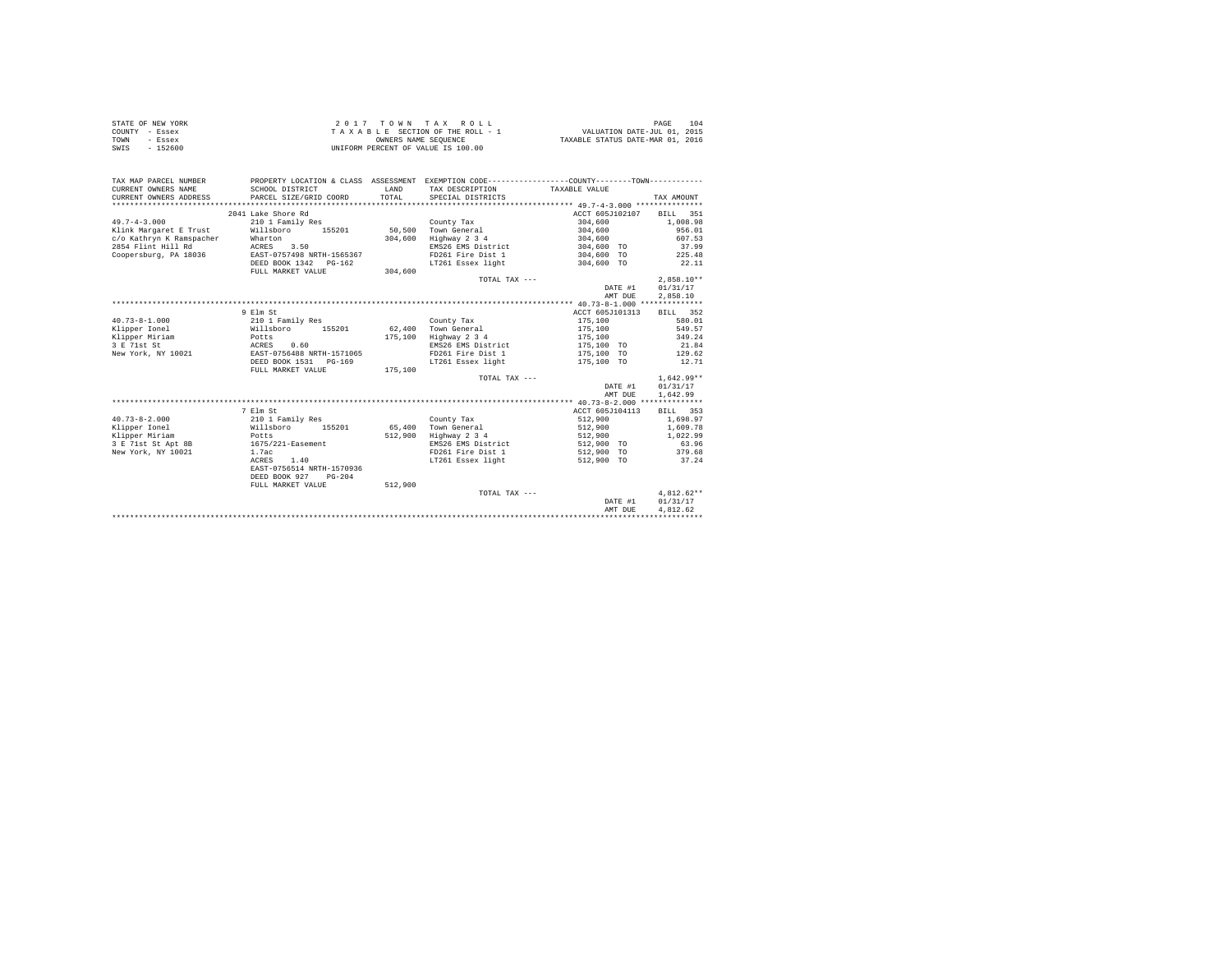|      | STATE OF NEW YORK | 2017 TOWN TAX ROLL                 | 105<br>PAGE                      |
|------|-------------------|------------------------------------|----------------------------------|
|      | COUNTY - Essex    | TAXABLE SECTION OF THE ROLL - 1    | VALUATION DATE-JUL 01, 2015      |
| TOWN | - Essex           | OWNERS NAME SEOUENCE               | TAXABLE STATUS DATE-MAR 01, 2016 |
| SWIS | - 152600          | UNIFORM PERCENT OF VALUE IS 100.00 |                                  |

| TAX MAP PARCEL NUMBER<br>CURRENT OWNERS NAME<br>CURRENT OWNERS ADDRESS | PROPERTY LOCATION & CLASS ASSESSMENT EXEMPTION CODE---------------COUNTY-------TOWN----------<br>SCHOOL DISTRICT<br>PARCEL SIZE/GRID COORD | LAND<br>TOTAL | TAX DESCRIPTION<br>SPECIAL DISTRICTS | TAXABLE VALUE                        | TAX AMOUNT         |
|------------------------------------------------------------------------|--------------------------------------------------------------------------------------------------------------------------------------------|---------------|--------------------------------------|--------------------------------------|--------------------|
| *********************                                                  | ***********************                                                                                                                    |               |                                      |                                      |                    |
|                                                                        | 283 School St                                                                                                                              |               |                                      | ACCT 605J101009                      | <b>BILL</b><br>354 |
| $40.73 - 8 - 3.000$                                                    | 210 1 Family Res                                                                                                                           |               | County Tax                           | 85,200                               | 282.22             |
| Klipper Ionel                                                          | Willsboro 155201                                                                                                                           |               | 63,100 Town General                  | 85,200                               | 267.41             |
| 3 E 71st St                                                            | Potts                                                                                                                                      | 85,200        | Highway 2 3 4                        | 85,200                               | 169.93             |
| New York, NY 10021                                                     | ACRES<br>0.70                                                                                                                              |               | EMS26 EMS District                   | 85,200 TO                            | 10.63              |
|                                                                        | EAST-0756380 NRTH-1570770                                                                                                                  |               | FD261 Fire Dist 1                    | 85,200 TO                            | 63.07              |
|                                                                        | DEED BOOK 1784 PG-225                                                                                                                      |               | LT261 Essex light                    | 85,200 TO                            | 6.19               |
|                                                                        | FULL MARKET VALUE                                                                                                                          | 85,200        |                                      |                                      |                    |
|                                                                        |                                                                                                                                            |               | TOTAL TAX ---                        |                                      | 799.45**           |
|                                                                        |                                                                                                                                            |               |                                      | DATE #1                              | 01/31/17           |
|                                                                        |                                                                                                                                            |               |                                      | AMT DUE                              | 799.45             |
|                                                                        |                                                                                                                                            |               |                                      |                                      |                    |
|                                                                        | 2285 Main St                                                                                                                               |               |                                      | ACCT 605J101015                      | BILL 355           |
| $40.73 - 4 - 4.000$                                                    | 210 1 Family Res                                                                                                                           |               | County Tax                           | 617,600                              | 2.045.79           |
| Klipper Nathaniel                                                      | Willsboro<br>155201                                                                                                                        |               | 65.800 Town General                  | 617,600                              | 1,938.39           |
| 510 LaGuardia 5thFl                                                    | Potts                                                                                                                                      | 617,600       | Highway 2 3 4                        | 617,600                              | 1.231.82           |
| New York, NY 10012                                                     | 1649/211-Sewer Easement                                                                                                                    |               | EMS26 EMS District                   | 617,600 TO                           | 77.02              |
|                                                                        | ACRES<br>1.80                                                                                                                              |               | FD261 Fire Dist 1                    | 617,600 TO                           | 457.19             |
|                                                                        | EAST-0756819 NRTH-1571315                                                                                                                  |               | LT261 Essex light                    | 617,600 TO                           | 44.84              |
|                                                                        | DEED BOOK 1436 PG-258                                                                                                                      |               |                                      |                                      |                    |
|                                                                        | FULL MARKET VALUE                                                                                                                          | 617,600       |                                      |                                      |                    |
|                                                                        |                                                                                                                                            |               | TOTAL TAX ---                        |                                      | $5,795.05**$       |
|                                                                        |                                                                                                                                            |               |                                      | DATE #1                              | 01/31/17           |
|                                                                        |                                                                                                                                            |               |                                      | AMT DUE                              | 5.795.05           |
|                                                                        |                                                                                                                                            |               |                                      | *********** 40.81-3-2.200 ***        | ***********        |
|                                                                        | 2222 Lake Shore Rd                                                                                                                         |               |                                      | ACCT 605J189007                      | BILL 356           |
| $40.81 - 3 - 2.200$                                                    | 210 1 Family Res - WTRFNT                                                                                                                  |               | County Tax                           | 338,300                              | 1,120.61           |
| Klipper Nathaniel J                                                    | Willsboro<br>155201                                                                                                                        |               | 154,300 Town General                 | 338,300                              | 1,061.78           |
| 510 LaGuardia 5thFl                                                    | Potts                                                                                                                                      | 338,300       | Highway 2 3 4                        | 338,300                              | 674.75             |
| New York, NY 10012                                                     | 1649/207-Sewer Easement                                                                                                                    |               | EMS26 EMS District                   | 338,300 TO                           | 42.19              |
|                                                                        | 0.92<br>ACRES                                                                                                                              |               | FD261 Fire Dist 1                    | 338,300 TO                           | 250.43             |
|                                                                        | EAST-0757525 NRTH-1569798                                                                                                                  |               | LT261 Essex light                    | 338,300 TO                           | 24.56              |
|                                                                        | DEED BOOK 1465 PG-322                                                                                                                      |               |                                      |                                      |                    |
|                                                                        | FULL MARKET VALUE                                                                                                                          | 338,300       |                                      |                                      |                    |
|                                                                        |                                                                                                                                            |               | TOTAL TAX ---                        |                                      | $3,174.32**$       |
|                                                                        |                                                                                                                                            |               |                                      | DATE #1                              | 01/31/17           |
|                                                                        |                                                                                                                                            |               |                                      | AMT DUE                              | 3.174.32           |
|                                                                        |                                                                                                                                            |               |                                      | ******* 39.3-1-10.111 ************** |                    |
|                                                                        | Spear Rd                                                                                                                                   |               |                                      | ACCT 605J102202                      | BILL 357           |
| $39.3 - 1 - 10.111$                                                    | 314 Rural vac<10                                                                                                                           |               | County Tax                           | 21,200                               | 70.22              |
| Knapp Alvin P                                                          | Willsboro 155201                                                                                                                           |               | 21,200 Town General                  | 21,200                               | 66.54              |
| 79 Spear Rd                                                            | 3 Brookfield                                                                                                                               |               | 21,200 Highway 2 3 4                 | 21,200                               | 42.28              |
| Willsboro, NY 12996-3402                                               | 2.20<br>ACRES                                                                                                                              |               | School Relevy                        |                                      | 278.56             |
|                                                                        | EAST-0728138 NRTH-1572259                                                                                                                  |               | EMS26 EMS District                   | 21,200 TO                            | 2.64               |
|                                                                        | DEED BOOK 229<br>$PG-46$                                                                                                                   |               | FD262 Fire Dist 2                    | 21,200 TO                            | 24.35              |
|                                                                        | FULL MARKET VALUE                                                                                                                          | 21,200        |                                      |                                      |                    |
|                                                                        |                                                                                                                                            |               | TOTAL TAX ---                        |                                      | 484.59**           |
|                                                                        |                                                                                                                                            |               |                                      | DATE #1                              | 01/31/17           |
|                                                                        |                                                                                                                                            |               |                                      | AMT DUE                              | 484.59             |
|                                                                        |                                                                                                                                            |               |                                      |                                      |                    |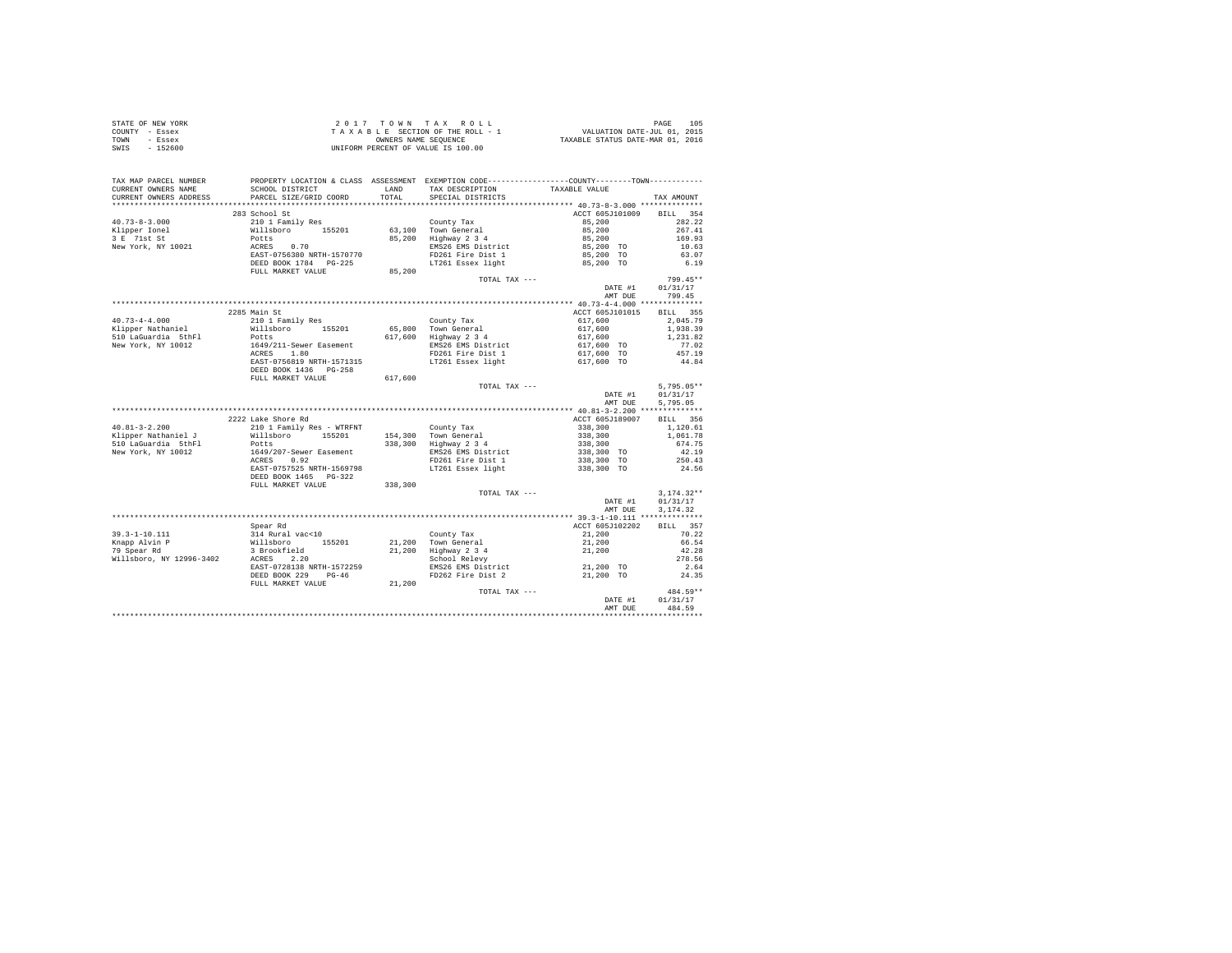| STATE OF NEW YORK | $2.017$ TOWN TAX ROLL              | 106<br>PAGE                      |
|-------------------|------------------------------------|----------------------------------|
| COUNTY - Essex    | TAXABLE SECTION OF THE ROLL - 1    | VALUATION DATE-JUL 01, 2015      |
| TOWN<br>- Essex   | OWNERS NAME SEOUENCE               | TAXABLE STATUS DATE-MAR 01, 2016 |
| SWIS<br>$-152600$ | UNIFORM PERCENT OF VALUE IS 100.00 |                                  |

| TAX MAP PARCEL NUMBER<br>CURRENT OWNERS NAME | SCHOOL DISTRICT           | <b>T.AND</b> | PROPERTY LOCATION & CLASS ASSESSMENT EXEMPTION CODE---------------COUNTY-------TOWN---------<br>TAX DESCRIPTION | TAXABLE VALUE            |              |
|----------------------------------------------|---------------------------|--------------|-----------------------------------------------------------------------------------------------------------------|--------------------------|--------------|
| CURRENT OWNERS ADDRESS                       | PARCEL SIZE/GRID COORD    | TOTAL        | SPECIAL DISTRICTS                                                                                               |                          | TAX AMOUNT   |
|                                              |                           |              |                                                                                                                 |                          |              |
|                                              | 79 Spear Rd               |              |                                                                                                                 | ACCT 605J181003          | BILL 358     |
| $39.3 - 1 - 10.120$                          | 210 1 Family Res          |              | County Tax                                                                                                      | 66,900                   | 221.60       |
| Knapp Alvin P                                | Willsboro<br>155201       |              | 33,800 Town General                                                                                             | 66,900                   | 209.97       |
| 79 Spear Rd                                  | 3 Brookfield Tract        | 66,900       | Highway 2 3 4                                                                                                   | 66,900                   | 133.43       |
| Willsboro, NY 12996-3402                     | 2.80<br>ACRES             |              | School Relevy                                                                                                   |                          | 879.07       |
|                                              | EAST-0728195 NRTH-1571967 |              | EMS26 EMS District                                                                                              | 66,900 TO                | 8.34         |
|                                              | DEED BOOK 926<br>$PG-079$ |              | FD262 Fire Dist 2                                                                                               | 66,900 TO                | 76.85        |
|                                              | FULL MARKET VALUE         | 66,900       |                                                                                                                 |                          |              |
|                                              |                           |              | TOTAL TAX ---                                                                                                   |                          | $1.529.26**$ |
|                                              |                           |              |                                                                                                                 | DATE #1                  | 01/31/17     |
|                                              |                           |              |                                                                                                                 | AMT DUE                  | 1,529.26     |
|                                              |                           |              |                                                                                                                 |                          |              |
|                                              | 91 Leaning Rd             |              |                                                                                                                 | ACCT 605J102211          | BILL 359     |
| $48.2 - 1 - 15.000$                          | 210 1 Family Res          |              | AGED ALL 41800                                                                                                  | 59,250<br>59,250         |              |
| Koenig Judith                                | Willsboro<br>155201       |              | $33.900$ County Tax                                                                                             | 59,250                   | 196.26       |
| 91 Leaning Rd                                | Wharton                   |              | 118,500 Town General                                                                                            | 59,250                   | 185.96       |
| Essex, NY 12936                              | 00002.80                  |              | Highway 2 3 4                                                                                                   | 59,250                   | 118.18       |
|                                              | ACRES 2.90                |              | EMS26 EMS District                                                                                              | 118,500 TO               | 14.78        |
|                                              | EAST-0739845 NRTH-1562594 |              | FD262 Fire Dist 2                                                                                               | 118,500 TO               | 136.12       |
|                                              | DEED BOOK 840<br>$PG-246$ |              |                                                                                                                 |                          |              |
|                                              | FULL MARKET VALUE         | 118,500      |                                                                                                                 |                          |              |
|                                              |                           |              | TOTAL TAX ---                                                                                                   |                          | $651.30**$   |
|                                              |                           |              |                                                                                                                 | DATE #1                  | 01/31/17     |
|                                              |                           |              |                                                                                                                 | AMT DUE                  | 651.30       |
|                                              |                           |              |                                                                                                                 |                          |              |
|                                              | Block House Rd            |              |                                                                                                                 | ACCT 605J104101 BILL 360 |              |
| $40.3 - 2 - 7.000$                           | 105 Vac farmland          |              | County Tax                                                                                                      | 48,900                   | 161.98       |
| Kulleseid Lars I                             | Willsboro<br>155201       | 48,900       | Town General                                                                                                    | 48,900                   | 153.48       |
| 78 Whippoorwill Pond Rd                      | Hicks                     | 48,900       | Highway 2 3 4                                                                                                   | 48,900                   | 97.53        |
| Garrison, NY 10524                           | 00043.00                  |              | EMS26 EMS District                                                                                              | 48,900 TO                | 6.10         |
|                                              | ACRES 40.20               |              | FD261 Fire Dist 1                                                                                               | 48,900 TO                | 36.20        |
| MAY BE SUBJECT TO PAYMENT                    | EAST-0754517 NRTH-1575337 |              |                                                                                                                 |                          |              |
| UNDER AGDIST LAW TIL 2019                    | DEED BOOK 1089 PG-170     |              |                                                                                                                 |                          |              |
|                                              | FULL MARKET VALUE         | 48,900       |                                                                                                                 |                          |              |
|                                              |                           |              | TOTAL TAX ---                                                                                                   |                          | $455.29**$   |
|                                              |                           |              |                                                                                                                 | DATE #1                  | 01/31/17     |
|                                              |                           |              |                                                                                                                 | AMT DUE                  | 455.29       |
|                                              |                           |              |                                                                                                                 |                          |              |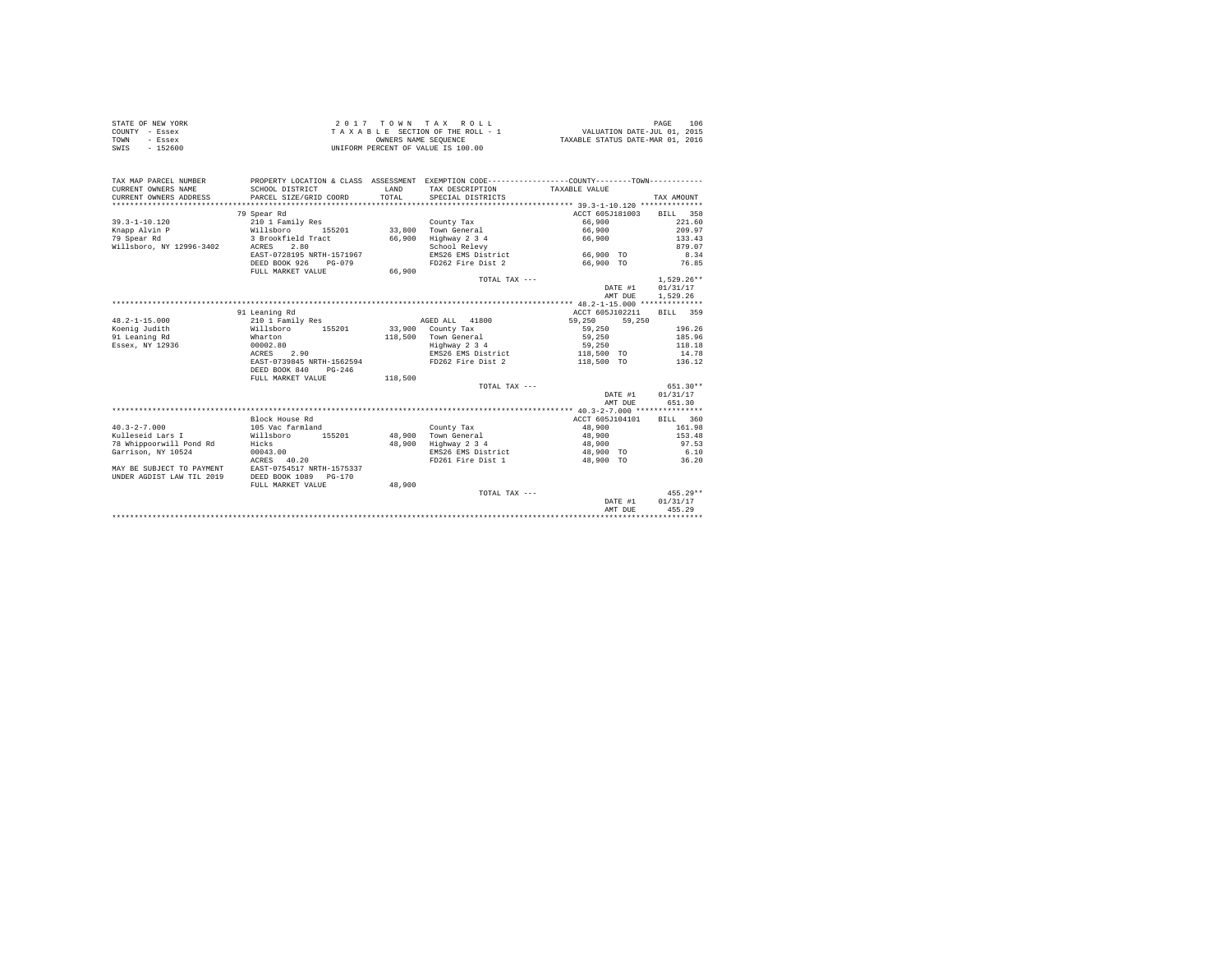|                | STATE OF NEW YORK | 2017 TOWN TAX ROLL                 | 107<br>PAGE                      |
|----------------|-------------------|------------------------------------|----------------------------------|
| COUNTY - Essex |                   | TAXABLE SECTION OF THE ROLL - 1    | VALUATION DATE-JUL 01, 2015      |
| TOWN           | - Essex           | OWNERS NAME SEOUENCE               | TAXABLE STATUS DATE-MAR 01, 2016 |
| SWIS           | $-152600$         | UNIFORM PERCENT OF VALUE IS 100.00 |                                  |

| TAX MAP PARCEL NUMBER<br>CURRENT OWNERS NAME<br>CURRENT OWNERS ADDRESS | PROPERTY LOCATION & CLASS ASSESSMENT EXEMPTION CODE----------------COUNTY-------TOWN----------<br>SCHOOL DISTRICT<br>PARCEL SIZE/GRID COORD | <b>T.AND</b><br>TOTAL | TAX DESCRIPTION TAXABLE VALUE<br>SPECIAL DISTRICTS |                 | TAX AMOUNT   |
|------------------------------------------------------------------------|---------------------------------------------------------------------------------------------------------------------------------------------|-----------------------|----------------------------------------------------|-----------------|--------------|
|                                                                        |                                                                                                                                             |                       |                                                    |                 |              |
|                                                                        | Essex Rd                                                                                                                                    |                       |                                                    | ACCT 605J184008 | BILL 361     |
| $40.3 - 2 - 8.112$                                                     | 105 Vac farmland                                                                                                                            |                       | County Tax                                         | 147,800         | 489.58       |
| Kulleseid Lars I                                                       | Willsboro<br>155201                                                                                                                         |                       | 147.700 Town General                               | 147.800         | 463.88       |
| 78 Whippoorwill Pond Rd                                                | Hicks                                                                                                                                       | 147,800               | Highway 2 3 4                                      | 147,800         | 294.79       |
| Garrison, NY 10524                                                     | ACRES 106.83                                                                                                                                |                       | EMS26 EMS District                                 | 147,800 TO      | 18.43        |
|                                                                        | EAST-0755058 NRTH-1574446                                                                                                                   |                       | FD261 Fire Dist 1                                  | 147,800 TO      | 109.41       |
| MAY BE SUBJECT TO PAYMENT                                              | DEED BOOK 1089 PG-170                                                                                                                       |                       | LT261 Essex light                                  | 147,800 TO      | 10.73        |
| UNDER AGDIST LAW TIL 2019                                              | FULL MARKET VALUE                                                                                                                           | 147,800               |                                                    |                 |              |
|                                                                        |                                                                                                                                             |                       | TOTAL TAX ---                                      |                 | $1.386.82**$ |
|                                                                        |                                                                                                                                             |                       |                                                    | DATE #1         | 01/31/17     |
|                                                                        |                                                                                                                                             |                       |                                                    | AMT DUE         | 1,386.82     |
|                                                                        |                                                                                                                                             |                       |                                                    |                 |              |
|                                                                        | 2277 Main St                                                                                                                                |                       |                                                    | ACCT 605J102906 | BILL 362     |
| $40.73 - 4 - 6.000$                                                    | 210 1 Family Res                                                                                                                            |                       | County Tax                                         | 236,000         | 781.74       |
| Kunzi Barbara                                                          | Willsboro<br>155201                                                                                                                         |                       | 61.800 Town General                                | 236,000         | 740.71       |
| PO Box 83                                                              | Potts                                                                                                                                       | 236,000               | Highway 2 3 4                                      | 236,000         | 470.71       |
| Essex, NY 12936                                                        | 1652/1-Sewer Easement                                                                                                                       |                       | EMS26 EMS District                                 | 236,000 TO      | 29.43        |
|                                                                        | 0.50<br>ACRES                                                                                                                               |                       | FD261 Fire Dist 1                                  | 236,000 TO      | 174.70       |
|                                                                        | EAST-0756865 NRTH-1571144<br>DEED BOOK 1579 PG-118                                                                                          |                       | LT261 Essex light                                  | 236,000 TO      | 17.13        |
|                                                                        | FULL MARKET VALUE                                                                                                                           | 236,000               |                                                    |                 |              |
|                                                                        |                                                                                                                                             |                       | TOTAL TAX ---                                      |                 | $2.214.42**$ |
|                                                                        |                                                                                                                                             |                       |                                                    | DATE #1         | 01/31/17     |
|                                                                        |                                                                                                                                             |                       |                                                    | AMT DUE         | 2.214.42     |
|                                                                        |                                                                                                                                             |                       |                                                    |                 |              |
|                                                                        | 2245 Lake Shore Rd                                                                                                                          |                       |                                                    | ACCT 605J102615 | BILL 363     |
| $40.73 - 5 - 14.000$                                                   | 210 1 Family Res                                                                                                                            |                       | County Tax                                         | 217,300         | 719.80       |
| Kunzi Barbara                                                          | Willsboro 155201                                                                                                                            |                       | 59,600 Town General                                | 217,300         | 682.01       |
| PO Box 83                                                              | Potts                                                                                                                                       | 217,300               | Highway 2 3 4                                      | 217,300         | 433.41       |
| Essex, NY 12936                                                        | 1587/327 Death Certificat                                                                                                                   |                       | EMS26 EMS District                                 | 217,300 TO      | 27.10        |
|                                                                        | 1649/232-Sewer Easement                                                                                                                     |                       | FD261 Fire Dist 1                                  | 217,300 TO      | 160.86       |
|                                                                        | ACRES<br>0.37                                                                                                                               |                       | LT261 Essex light                                  | 217,300 TO      | 15.78        |
|                                                                        | EAST-0757142 NRTH-1570334                                                                                                                   |                       |                                                    |                 |              |
|                                                                        | DEED BOOK 1699 PG-175                                                                                                                       |                       |                                                    |                 |              |
|                                                                        | FULL MARKET VALUE                                                                                                                           | 217,300               |                                                    |                 |              |
|                                                                        |                                                                                                                                             |                       | TOTAL TAX ---                                      |                 | $2.038.96**$ |
|                                                                        |                                                                                                                                             |                       |                                                    | DATE #1         | 01/31/17     |
|                                                                        |                                                                                                                                             |                       |                                                    | AMT DUE         | 2.038.96     |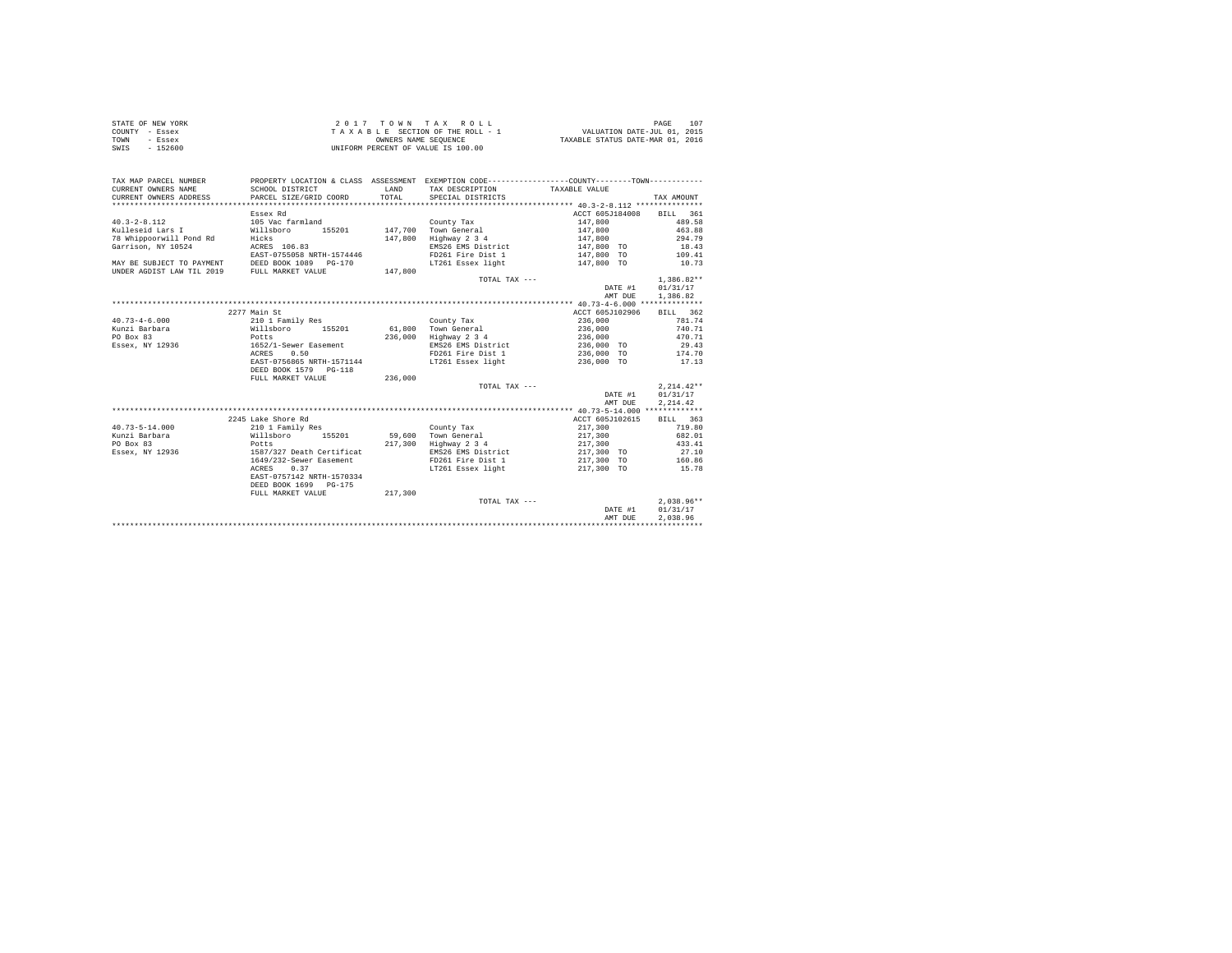|                | STATE OF NEW YORK | 2017 TOWN TAX ROLL                 | 108<br>PAGE                      |
|----------------|-------------------|------------------------------------|----------------------------------|
| COUNTY - Essex |                   | TAXABLE SECTION OF THE ROLL - 1    | VALUATION DATE-JUL 01, 2015      |
| TOWN           | - Essex           | OWNERS NAME SEOUENCE               | TAXABLE STATUS DATE-MAR 01, 2016 |
| SWIS           | $-152600$         | UNIFORM PERCENT OF VALUE IS 100.00 |                                  |

| TAX MAP PARCEL NUMBER<br>CURRENT OWNERS NAME<br>CURRENT OWNERS ADDRESS    | SCHOOL DISTRICT<br>PARCEL SIZE/GRID COORD                                                                | LAND<br>TOTAL | PROPERTY LOCATION & CLASS ASSESSMENT EXEMPTION CODE----------------COUNTY-------TOWN----------<br>TAX DESCRIPTION<br>SPECIAL DISTRICTS | TAXABLE VALUE                                                  | TAX AMOUNT                                                |
|---------------------------------------------------------------------------|----------------------------------------------------------------------------------------------------------|---------------|----------------------------------------------------------------------------------------------------------------------------------------|----------------------------------------------------------------|-----------------------------------------------------------|
| *************************                                                 |                                                                                                          |               |                                                                                                                                        |                                                                |                                                           |
| $48.3 - 1 - 23.000$<br>LaBombard Tracy M<br>Soper Steven P<br>72 Alden Rd | 72 Alden Rd<br>210 1 Family Res<br>Westport<br>155001<br>35 Taylor & Kimball<br>ACRES<br>2.00 BANKWFARGO | 131,700       | County Tax<br>33,000 Town General<br>Highway 2 3 4<br>EMS26 EMS District                                                               | ACCT 605J103011<br>131,700<br>131,700<br>131,700<br>131,700 TO | <b>BILL</b><br>364<br>436.25<br>413.35<br>262.68<br>16.42 |
| Westport, NY 12993                                                        | EAST-0725833 NRTH-1551559<br>DEED BOOK 1614 PG-178<br>FULL MARKET VALUE                                  | 131,700       | FD262 Fire Dist 2                                                                                                                      | 131,700 TO                                                     | 151.28                                                    |
|                                                                           |                                                                                                          |               | TOTAL TAX ---                                                                                                                          | DATE #1<br>AMT DUE                                             | $1.279.98**$<br>01/31/17<br>1,279.98                      |
|                                                                           |                                                                                                          |               |                                                                                                                                        |                                                                |                                                           |
|                                                                           | 873 Whallons Bay Rd                                                                                      |               |                                                                                                                                        | ACCT 605L100905                                                | BILL 365                                                  |
| $49.69 - 1 - 4.000$                                                       | 210 1 Family Res                                                                                         |               | County Tax                                                                                                                             | 74,800                                                         | 247.77                                                    |
| Lacey Charlotte N                                                         | Willsboro 155201                                                                                         | 32,100        | Town General                                                                                                                           | 74,800                                                         | 234.77                                                    |
| Dickerson Judith M<br>c/o Joseph 0 Cumm                                   | Friswell<br>ACRES<br>1.10                                                                                | 74,800        | Highway 2 3 4<br>EMS26 EMS District                                                                                                    | 74,800<br>74,800 TO                                            | 149.19<br>9.33                                            |
| 873 Whallons Bay Rd                                                       |                                                                                                          |               | FD262 Fire Dist 2                                                                                                                      | 74,800 TO                                                      | 85.92                                                     |
| PO Box 299                                                                | EAST-0744275 NRTH-1555830<br>DEED BOOK 1089 PG-214                                                       |               | LT262 Whallonsburg light                                                                                                               | 74,800 TO                                                      | 16.13                                                     |
| Whallonsburg, NY 12936                                                    | FULL MARKET VALUE                                                                                        | 74,800        |                                                                                                                                        |                                                                |                                                           |
|                                                                           |                                                                                                          |               | TOTAL TAX ---                                                                                                                          |                                                                | $743.11**$                                                |
|                                                                           |                                                                                                          |               |                                                                                                                                        | DATE #1                                                        | 01/31/17                                                  |
|                                                                           |                                                                                                          |               |                                                                                                                                        | AMT DUE                                                        | 743.11                                                    |
|                                                                           |                                                                                                          |               |                                                                                                                                        |                                                                |                                                           |
|                                                                           | 871 Whallons Bay Rd                                                                                      |               |                                                                                                                                        | ACCT 605J101104                                                | 366<br>BILL                                               |
| $49.69 - 1 - 5.000$                                                       | 312 Vac w/imprv                                                                                          |               | County Tax                                                                                                                             | 20,300                                                         | 67.24                                                     |
| Lacey Charlotte N                                                         | 155201<br>Willsboro                                                                                      | 8,500         | Town General                                                                                                                           | 20,300                                                         | 63.71                                                     |
| Dickerson Judith M                                                        | Friswell                                                                                                 | 20,300        | Highway 2 3 4                                                                                                                          | 20,300                                                         | 40.49                                                     |
| 873 Whallons Bay Rd                                                       | ACRES 0.60<br>EAST-0744174 NRTH-1555801<br>DEED BOOK 1089 PG-214                                         |               | EMS26 EMS District                                                                                                                     | 20,300 TO                                                      | 2.53                                                      |
| PO Box 299                                                                |                                                                                                          |               | FD262 Fire Dist 2                                                                                                                      | 20,300 TO                                                      | 23.32                                                     |
| Essex, NY 12936                                                           |                                                                                                          |               | LT262 Whallonsburg light                                                                                                               | 20,300 TO                                                      | 4.38                                                      |
|                                                                           | FULL MARKET VALUE                                                                                        | 20,300        |                                                                                                                                        |                                                                |                                                           |
|                                                                           |                                                                                                          |               | TOTAL TAX ---                                                                                                                          |                                                                | $201.67**$                                                |
|                                                                           |                                                                                                          |               |                                                                                                                                        | DATE #1                                                        | 01/31/17                                                  |
|                                                                           |                                                                                                          |               |                                                                                                                                        | AMT DUE                                                        | 201.67                                                    |
|                                                                           |                                                                                                          |               |                                                                                                                                        | ACCT 605J102603                                                | <b>BILL</b><br>367                                        |
|                                                                           | Jersey St                                                                                                |               |                                                                                                                                        |                                                                | 66.58                                                     |
| $39.4 - 1 - 49.000$<br>LaDuke David                                       | 311 Res vac land<br>155001<br>Westport                                                                   | 20,100        | County Tax<br>Town General                                                                                                             | 20,100<br>20,100                                               | 63.09                                                     |
| 49 Nashville Rd                                                           | Gore                                                                                                     | 20,100        | Highway 2 3 4                                                                                                                          | 20,100                                                         | 40.09                                                     |
| Jericho, VT 05465                                                         | ACRES<br>1.10                                                                                            |               | School Relevy                                                                                                                          |                                                                | 326.36                                                    |
|                                                                           | EAST-0733253 NRTH-1570966                                                                                |               | EMS26 EMS District                                                                                                                     | 20,100 TO                                                      | 2.51                                                      |
|                                                                           | DEED BOOK 826<br>$PG-076$                                                                                |               | FD262 Fire Dist 2                                                                                                                      | 20,100 TO                                                      | 23.09                                                     |
|                                                                           | FULL MARKET VALUE                                                                                        | 20,100        |                                                                                                                                        |                                                                |                                                           |
|                                                                           |                                                                                                          |               | TOTAL TAX ---                                                                                                                          |                                                                | $521.72**$                                                |
|                                                                           |                                                                                                          |               |                                                                                                                                        | DATE #1                                                        | 01/31/17                                                  |
|                                                                           |                                                                                                          |               |                                                                                                                                        | AMT DUE                                                        | 521.72                                                    |
|                                                                           |                                                                                                          |               |                                                                                                                                        |                                                                |                                                           |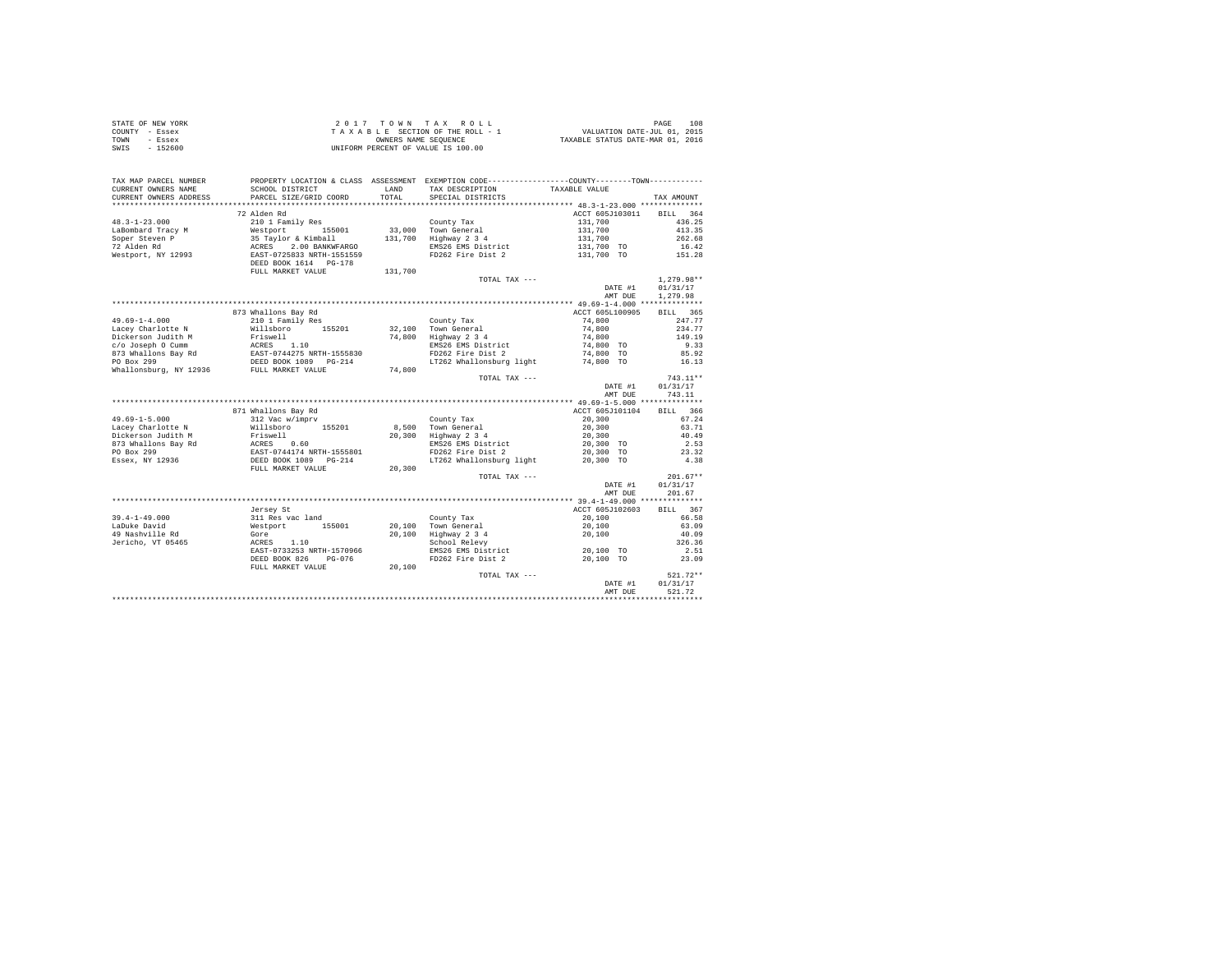|                | STATE OF NEW YORK | 2017 TOWN TAX ROLL                 | 109<br>PAGE                      |
|----------------|-------------------|------------------------------------|----------------------------------|
| COUNTY - Essex |                   | TAXABLE SECTION OF THE ROLL - 1    | VALUATION DATE-JUL 01, 2015      |
| TOWN           | - Essex           | OWNERS NAME SEOUENCE               | TAXABLE STATUS DATE-MAR 01, 2016 |
| SWIS           | - 152600          | UNIFORM PERCENT OF VALUE IS 100.00 |                                  |

| TAX MAP PARCEL NUMBER                         | PROPERTY LOCATION & CLASS ASSESSMENT EXEMPTION CODE----------------COUNTY--------TOWN----------                                                                                                                                             |        |                                                           |                                                                              |                  |
|-----------------------------------------------|---------------------------------------------------------------------------------------------------------------------------------------------------------------------------------------------------------------------------------------------|--------|-----------------------------------------------------------|------------------------------------------------------------------------------|------------------|
| CURRENT OWNERS NAME<br>CURRENT OWNERS ADDRESS | SCHOOL DISTRICT<br>PARCEL SIZE/GRID COORD                                                                                                                                                                                                   | TOTAL  | LAND TAX DESCRIPTION<br>SPECIAL DISTRICTS                 | TAXABLE VALUE                                                                | TAX AMOUNT       |
| *********************                         |                                                                                                                                                                                                                                             |        |                                                           |                                                                              |                  |
|                                               | 870 Whallons Bay Rd                                                                                                                                                                                                                         |        |                                                           | ACCT 605J100514 BILL 368                                                     |                  |
| $49.69 - 1 - 10.000$                          | % 0.0 main bas Add County Tax<br>483 Converted Re<br>155201 18,700 Town General<br>Fiswell 63,100 Highway 2 3 4<br>ACRES 0.65<br>EMS26 EMS26 EMS District<br>EMS26 Property 194205 NRTH-1555476<br>DEED BOOK 979 PG-20<br>T262 Whallonsburg |        |                                                           | $63,100$<br>$63,100$<br>$63,100$<br>$63,100$ TO                              | 209.02           |
| LaForest James                                |                                                                                                                                                                                                                                             |        |                                                           |                                                                              | 198.04           |
| LaForest Shirley<br>839 Walker Rd             |                                                                                                                                                                                                                                             |        | 63,100 Highway 2 3 4                                      |                                                                              | 125.85           |
|                                               |                                                                                                                                                                                                                                             |        | EMS26 EMS District                                        |                                                                              | 7.87             |
| Essex, NY 12936                               |                                                                                                                                                                                                                                             |        | FD262 Fire Dist 2                                         | 63,100 TO                                                                    | 72.48            |
|                                               |                                                                                                                                                                                                                                             |        | LT262 Whallonsburg light 63,100 TO 13.60                  |                                                                              |                  |
|                                               | FULL MARKET VALUE                                                                                                                                                                                                                           | 63,100 |                                                           |                                                                              |                  |
|                                               |                                                                                                                                                                                                                                             |        | TOTAL TAX ---                                             |                                                                              | $626.86**$       |
|                                               |                                                                                                                                                                                                                                             |        |                                                           | DATE #1 01/31/17                                                             |                  |
|                                               |                                                                                                                                                                                                                                             |        |                                                           | AMT DUE                                                                      | 626.86           |
|                                               |                                                                                                                                                                                                                                             |        |                                                           |                                                                              |                  |
|                                               | 839 Walker Rd                                                                                                                                                                                                                               |        |                                                           | ACCT 605J102408                                                              | BILL 369         |
|                                               |                                                                                                                                                                                                                                             |        | VETCOM CTS 41130                                          | 25,000 25,000                                                                |                  |
|                                               |                                                                                                                                                                                                                                             |        | 27,200 County Tax                                         | $106,900$<br>$106,900$<br>$106,900$                                          | 354.10           |
|                                               |                                                                                                                                                                                                                                             |        | 131,900 Town General<br>Highway 2 3 4                     |                                                                              | 335.51           |
|                                               |                                                                                                                                                                                                                                             |        |                                                           |                                                                              | 213.22           |
|                                               |                                                                                                                                                                                                                                             |        | EMS26 EMS District<br>FD262 Fire Dist 2                   | 131,900 TO                                                                   | 16.45<br>151.51  |
|                                               |                                                                                                                                                                                                                                             |        |                                                           | 131,900 TO                                                                   |                  |
|                                               | FULL MARKET VALUE                                                                                                                                                                                                                           |        | 131,900 LT262 Whallonsburg light                          | 131,900 TO                                                                   | 28.44            |
|                                               |                                                                                                                                                                                                                                             |        | TOTAL TAX ---                                             |                                                                              | $1,099.23**$     |
|                                               |                                                                                                                                                                                                                                             |        |                                                           | DATE #1                                                                      | 01/31/17         |
|                                               |                                                                                                                                                                                                                                             |        |                                                           | AMT DUE                                                                      | 1,099.23         |
|                                               |                                                                                                                                                                                                                                             |        |                                                           |                                                                              |                  |
|                                               | 1455 Whallons Bay Rd                                                                                                                                                                                                                        |        |                                                           | ACCT 605J101406                                                              | BILL 370         |
| 49.15-1-10.000                                | 260 Seasonal res - WTRFNT County Tax                                                                                                                                                                                                        |        |                                                           | 253,900                                                                      | 841.04           |
| Lamanna Richard B<br>818 Saratoga Rd          | Willsboro 155201<br>Wharton                                                                                                                                                                                                                 |        | 234,300 Town General<br>253,900 Highway 2 3 4             | 253,900<br>253,900                                                           | 796.89<br>506.41 |
|                                               |                                                                                                                                                                                                                                             |        |                                                           | 253,900 TO                                                                   |                  |
| Burnt Hills, NY 12027                         | ACRES 0.60 BANK1STARSG<br>EAST-0757350 NRTH-1558883                                                                                                                                                                                         |        | EMS26 EMS District<br>FD261 Fire Dist 1 253,900 TO 187.95 |                                                                              | 31.66            |
|                                               | DEED BOOK 1372 PG-104                                                                                                                                                                                                                       |        |                                                           |                                                                              |                  |
|                                               | FULL MARKET VALUE 253,900                                                                                                                                                                                                                   |        |                                                           |                                                                              |                  |
|                                               |                                                                                                                                                                                                                                             |        | TOTAL TAX ---                                             |                                                                              | $2.363.95**$     |
|                                               |                                                                                                                                                                                                                                             |        |                                                           | DATE #1                                                                      | 01/31/17         |
|                                               |                                                                                                                                                                                                                                             |        |                                                           | AMT DUE                                                                      | 2,363.95         |
|                                               |                                                                                                                                                                                                                                             |        |                                                           |                                                                              |                  |
|                                               | 130 School St                                                                                                                                                                                                                               |        |                                                           | ACCT 605J101507                                                              | BILL 371         |
| $40.3 - 3 - 18.000$                           | 270 Mfg housing                                                                                                                                                                                                                             |        | County Tax                                                | 63,000                                                                       | 208.69           |
| Lamb Heather                                  |                                                                                                                                                                                                                                             |        |                                                           |                                                                              | 197.73           |
| 130 School St                                 |                                                                                                                                                                                                                                             |        |                                                           | $63,000$<br>$63,000$                                                         | 125.66           |
| Essex, NY 12936                               |                                                                                                                                                                                                                                             |        |                                                           |                                                                              | 7.86             |
|                                               |                                                                                                                                                                                                                                             |        | EMS26 EMS District<br>FD261 Fire Dist 1                   | 63,000 TO<br>63,000 TO                                                       | 46.64            |
|                                               | 4. V. Highway 155201 25, 200 TOWN General<br>Potts 0.60 63, 000 Highway 2.34<br>ACRES 0.60 63, 000 Highway 2.34<br>ACRES 0.60 ENS26 EMS District<br>EXET-D753470 NRTH-1568325 FMS26 EMS District<br>DEED BOOK 1234 PG-75 17261 Essex light  |        | LT261 Essex light 63,000 TO                               |                                                                              | 4.57             |
|                                               | FULL MARKET VALUE                                                                                                                                                                                                                           | 63,000 |                                                           |                                                                              |                  |
|                                               |                                                                                                                                                                                                                                             |        | TOTAL TAX ---                                             |                                                                              | 591.15**         |
|                                               |                                                                                                                                                                                                                                             |        |                                                           | $\begin{minipage}{.4\linewidth} \textbf{DATE} & \textbf{\#1} \end{minipage}$ | 01/31/17         |
|                                               |                                                                                                                                                                                                                                             |        |                                                           | AMT DUE                                                                      | 591.15           |
|                                               |                                                                                                                                                                                                                                             |        |                                                           |                                                                              |                  |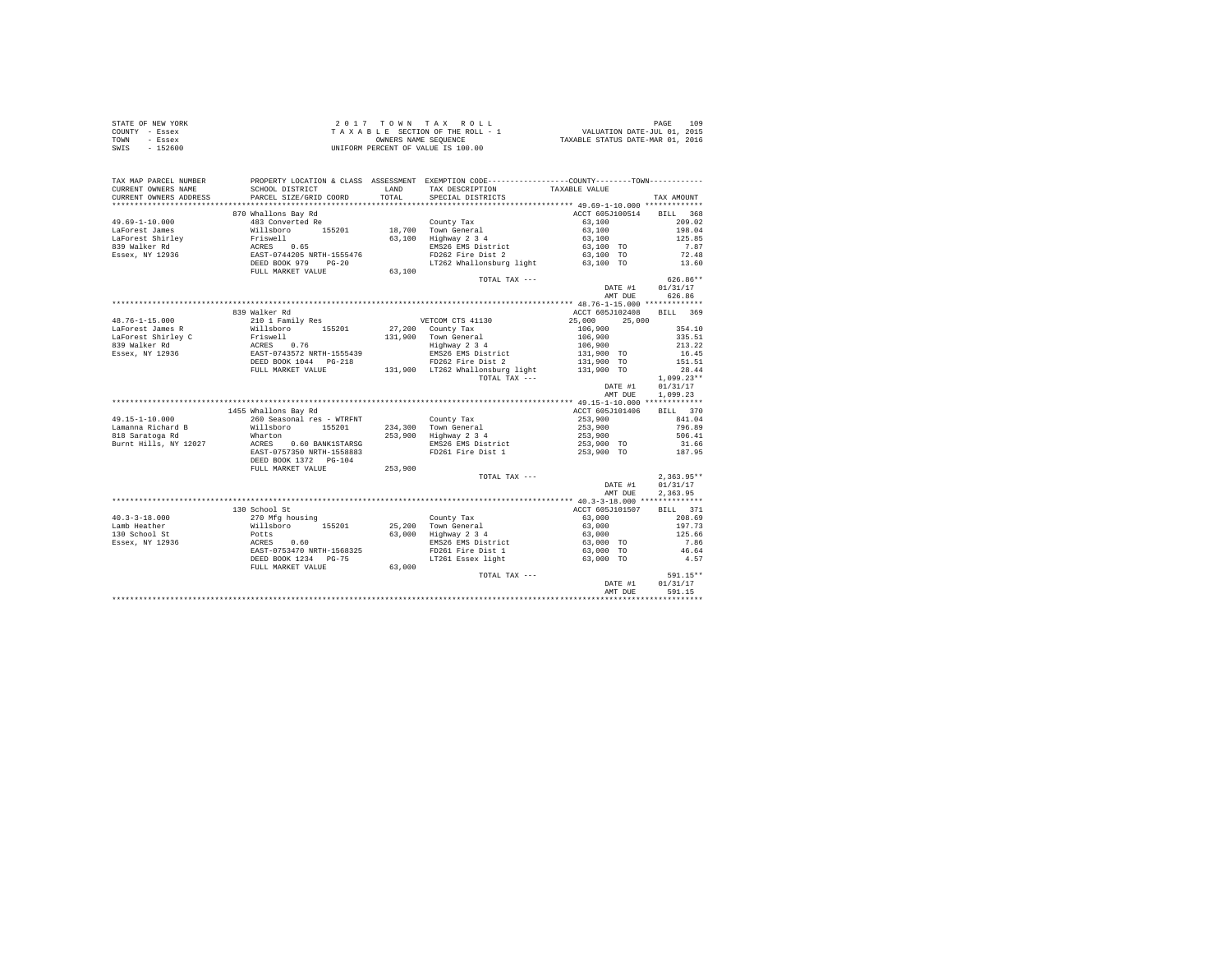| STATE OF NEW YORK | 2017 TOWN TAX ROLL                 | 110<br>PAGE                      |
|-------------------|------------------------------------|----------------------------------|
| COUNTY - Essex    | TAXABLE SECTION OF THE ROLL - 1    | VALUATION DATE-JUL 01, 2015      |
| TOWN<br>- Essex   | OWNERS NAME SEOUENCE               | TAXABLE STATUS DATE-MAR 01, 2016 |
| $-152600$<br>SWIS | UNIFORM PERCENT OF VALUE IS 100.00 |                                  |

| TAX MAP PARCEL NUMBER  | PROPERTY LOCATION & CLASS ASSESSMENT EXEMPTION CODE----------------COUNTY-------TOWN----------    |                                  |                               |                                                                                                                       |                     |
|------------------------|---------------------------------------------------------------------------------------------------|----------------------------------|-------------------------------|-----------------------------------------------------------------------------------------------------------------------|---------------------|
| CURRENT OWNERS NAME    | SCHOOL DISTRICT                                                                                   | <b>EXAMPLE AND SERVICE STATE</b> | TAX DESCRIPTION TAXABLE VALUE |                                                                                                                       |                     |
| CURRENT OWNERS ADDRESS | PARCEL SIZE/GRID COORD                                                                            | TOTAL                            | SPECIAL DISTRICTS             |                                                                                                                       | TAX AMOUNT          |
|                        |                                                                                                   |                                  |                               |                                                                                                                       |                     |
|                        | 2849 Essex Rd                                                                                     |                                  |                               | ACCT 605J194006 BILL 372                                                                                              |                     |
|                        | 40.3-2-18.000 210 1 Family Res County Tax<br>Lansing David S Willsboro 155201 66,100 Town General |                                  |                               | $110,800$<br>$110,800$                                                                                                | 367.02              |
|                        |                                                                                                   |                                  |                               |                                                                                                                       | 347.76              |
| Lansing Dianne B       | miiskovid<br>Hicks Pat<br>ACRES 2.08<br>EAST-0757090 NRTH-1574425<br>PRE-07511900 NRTH-1574425    | 110,800                          | Highway 2 3 4                 | 110.800 220.99                                                                                                        |                     |
| PO Box 46              |                                                                                                   |                                  | EMS26 EMS District            | 110,800 TO 13.82                                                                                                      |                     |
| Essex, NY 12936        |                                                                                                   |                                  | FD261 Fire Dist 1             |                                                                                                                       | 82.02               |
|                        | DEED BOOK 1382 PG-187                                                                             |                                  | LT261 Essex light             |                                                                                                                       | 8.04                |
|                        | FULL MARKET VALUE                                                                                 |                                  | 110,800 WB261 Water B&I       | $110,800$ TO<br>$110,800$ TO<br>$110,800$ TO C                                                                        | 30.14               |
|                        |                                                                                                   |                                  | TOTAL TAX ---                 |                                                                                                                       | $1,069.79**$        |
|                        |                                                                                                   |                                  |                               |                                                                                                                       | DATE #1 01/31/17    |
|                        |                                                                                                   |                                  |                               | AMT DUE                                                                                                               | 1,069.79            |
|                        |                                                                                                   |                                  |                               |                                                                                                                       |                     |
|                        | 2858 Essex Rd                                                                                     |                                  |                               | ACCT 605J102301                                                                                                       | BILL 373            |
| $40.57 - 3 - 5.100$    | 210 1 Family Res - WTRFNT County Tax                                                              |                                  |                               | 514,500                                                                                                               | 1,704.27            |
|                        |                                                                                                   |                                  | 365,300 Town General          |                                                                                                                       |                     |
|                        |                                                                                                   |                                  | 514,500 Highway 2 3 4         | $\begin{array}{lllll} 514\,, 500 && 1\,, 614\, .80 \\ 514\,, 500 && 1\,, 026\, .18 \\ 514\,, 500 && 0 \\ \end{array}$ |                     |
|                        |                                                                                                   |                                  | EMS26 EMS District            |                                                                                                                       |                     |
|                        |                                                                                                   |                                  |                               | FD261 Fire Dist 1 514,500 TO 380.87                                                                                   |                     |
|                        |                                                                                                   |                                  |                               |                                                                                                                       | 37.35               |
|                        |                                                                                                   |                                  |                               | 514,500 TO C                                                                                                          | 139.98              |
|                        |                                                                                                   |                                  | TOTAL TAX ---                 |                                                                                                                       | $4,967.61**$        |
|                        |                                                                                                   |                                  |                               | DATE #1 01/31/17                                                                                                      |                     |
|                        |                                                                                                   |                                  |                               | AMT DUE                                                                                                               | 4,967.61            |
|                        |                                                                                                   |                                  |                               |                                                                                                                       |                     |
|                        | 2697 NYS Route 22                                                                                 |                                  |                               | ACCT 605J102308 BILL 374                                                                                              |                     |
| $40.3 - 2 - 11.000$    | 210 1 Family Res                                                                                  |                                  | County Tax                    | 185,900 615.79                                                                                                        |                     |
| LaPine Eric M          | Willsboro 155201 72,100 Town General                                                              |                                  |                               | 185,900 583.46                                                                                                        |                     |
|                        |                                                                                                   |                                  | 185,900 Highway 2 3 4         | 185,900 370.78                                                                                                        |                     |
|                        |                                                                                                   |                                  | EMS26 EMS District            |                                                                                                                       |                     |
|                        |                                                                                                   |                                  |                               |                                                                                                                       | $23.18$<br>$137.62$ |
|                        | ACRES 8.10                                                                                        |                                  |                               | EMS26 EMS District 185,900 TO<br>FD261 Fire Dist 1 185,900 TO<br>LT261 Essex light 185,900 TO                         | 13.50               |
|                        | EAST-0755865 NRTH-1572193                                                                         |                                  |                               |                                                                                                                       |                     |
|                        | DEED BOOK 1450 PG-169                                                                             |                                  |                               |                                                                                                                       |                     |
|                        | FULL MARKET VALUE 185,900                                                                         |                                  |                               |                                                                                                                       |                     |
|                        |                                                                                                   |                                  | TOTAL TAX ---                 |                                                                                                                       | $1,794.91**$        |
|                        |                                                                                                   |                                  |                               |                                                                                                                       | DATE #1 01/31/17    |
|                        |                                                                                                   |                                  |                               | AMT DUE                                                                                                               | 1,794.91            |
|                        |                                                                                                   |                                  |                               |                                                                                                                       |                     |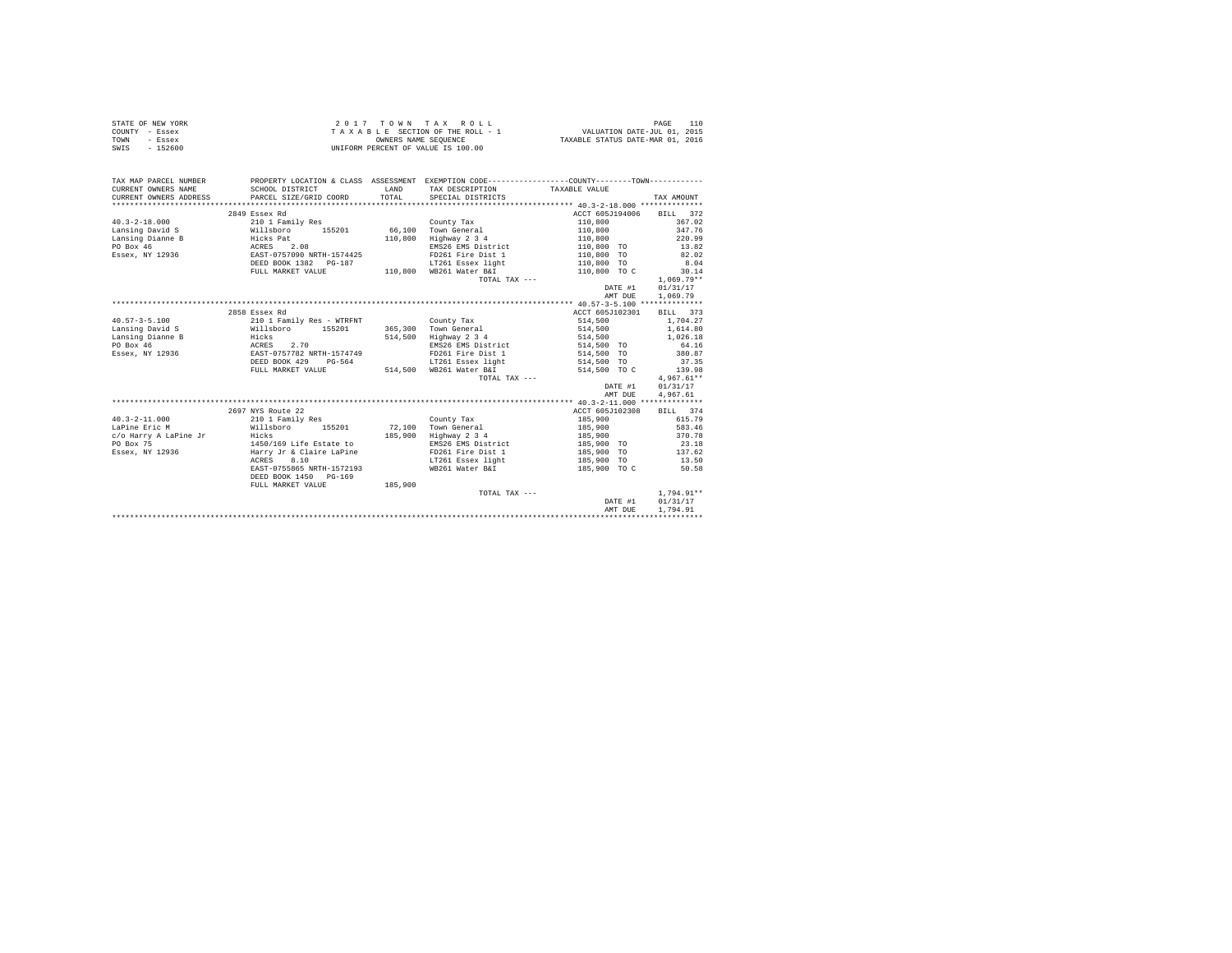| STATE OF NEW YORK | 2017 TOWN TAX ROLL                 | PAGE                             |
|-------------------|------------------------------------|----------------------------------|
| COUNTY - Essex    | TAXABLE SECTION OF THE ROLL - 1    | VALUATION DATE-JUL 01, 2015      |
| TOWN<br>- Essex   | OWNERS NAME SEOUENCE               | TAXABLE STATUS DATE-MAR 01, 2016 |
| - 152600<br>SWIS  | UNIFORM PERCENT OF VALUE IS 100.00 |                                  |

| TAX MAP PARCEL NUMBER<br>CURRENT OWNERS NAME | PROPERTY LOCATION & CLASS ASSESSMENT EXEMPTION CODE----------------COUNTY-------TOWN----------<br>SCHOOL DISTRICT | LAND    | TAX DESCRIPTION                              | TAXABLE VALUE                                          |              |
|----------------------------------------------|-------------------------------------------------------------------------------------------------------------------|---------|----------------------------------------------|--------------------------------------------------------|--------------|
| CURRENT OWNERS ADDRESS                       | PARCEL SIZE/GRID COORD                                                                                            | TOTAL   | SPECIAL DISTRICTS                            |                                                        | TAX AMOUNT   |
|                                              |                                                                                                                   |         |                                              |                                                        |              |
|                                              | NYS Route 22                                                                                                      |         |                                              | ACCT 605J102307 BILL 375                               |              |
| $40.3 - 2 - 12.000$                          | 114 Rural vac<10<br>Willsboro 155201<br>Hicks<br>RCRES 7.50<br>EAST-0755163 NRTH-1572084<br>DEED BOOK 484 PG-146  |         | County Tax                                   | 7,500                                                  | 24.84        |
| LaPine Harry A                               |                                                                                                                   |         | 7,500 Town General                           | 7.500                                                  | 23.54        |
| LaPine Claire                                |                                                                                                                   |         | 7,500 Highway 2 3 4                          | 7,500                                                  | 14.96        |
| PO Box 75                                    |                                                                                                                   |         | EMS26 EMS District                           | 7.500 TO                                               | .94          |
| Essex, NY 12936                              |                                                                                                                   |         | FD261 Fire Dist 1                            | 7,500 TO                                               | 5.55         |
|                                              |                                                                                                                   |         | LT261 Essex light                            | 7,500 TO                                               | .54          |
|                                              | FULL MARKET VALUE                                                                                                 |         | 7.500 WB261 Water B&I                        | 7.500 TO C                                             | 2.04         |
|                                              |                                                                                                                   |         | TOTAL TAX ---                                |                                                        | $72.41**$    |
|                                              |                                                                                                                   |         |                                              | DATE #1                                                | 01/31/17     |
|                                              |                                                                                                                   |         |                                              | AMT DUE                                                | 72.41        |
|                                              |                                                                                                                   |         |                                              |                                                        |              |
|                                              | 2217 NYS Route 22                                                                                                 |         |                                              | ACCT 605J101501 BILL 376                               |              |
| 39.4-1-14.000                                | 240 Rural res                                                                                                     |         | County Tax                                   | 231,100                                                | 765.51       |
| Lawrence R Scott                             | Willsboro<br>155201                                                                                               |         | 58,200 Town General                          | 231,100                                                | 725.33       |
| 2020 N Main St #18                           | Hicks                                                                                                             |         | 231,100 Highway 2 3 4                        | 231,100                                                | 460.94       |
| Los Angeles, CA 90031                        | ACRES 21.50 BANK WFARGO                                                                                           |         | EMS26 EMS District                           | $231,100$ TO                                           | 28.82        |
|                                              |                                                                                                                   |         | FD261 Fire Dist 1                            | 231,100 TO                                             | 171.08       |
|                                              |                                                                                                                   |         |                                              |                                                        |              |
|                                              | EAST-0743379 NRTH-1570432<br>PRIOR OWNER ON 3/01/2016 DEED BOOK 1841 PG-88<br>Lawrence R Scott                    | 231,100 |                                              |                                                        |              |
|                                              |                                                                                                                   |         | TOTAL TAX ---                                |                                                        | $2,151.68**$ |
|                                              |                                                                                                                   |         |                                              | DATE #1                                                | 01/31/17     |
|                                              |                                                                                                                   |         |                                              | AMT DUE                                                | 2.151.68     |
|                                              |                                                                                                                   |         |                                              |                                                        |              |
|                                              | 1699 Lake Shore Rd                                                                                                |         |                                              | ACCT 605J102514                                        | BILL 377     |
| 49.15-1-37.000                               |                                                                                                                   |         | County Tax                                   | 84,300                                                 | 279.24       |
| Lawrence Trust                               |                                                                                                                   |         |                                              | 84,300<br>84,300                                       | 264.58       |
| 1699 Lake Shore Rd                           | 260 Seasonal res<br>Willsboro       155201<br>Friswell                                                            |         | 21,600 Town General<br>84,300 Highway 2 3 4  |                                                        | 168.14       |
| Essex, NY 12936-2006                         | ACRES 0.30                                                                                                        |         | EMS26 EMS District<br>FD262 Fire Dist 2      | 84,300 TO<br>84,300 TO                                 | 10.51        |
|                                              | EAST-0756764 NRTH-1557477                                                                                         |         |                                              |                                                        | 96.83        |
|                                              | DEED BOOK 1230 PG-109                                                                                             |         |                                              |                                                        |              |
|                                              | FULL MARKET VALUE                                                                                                 | 84,300  |                                              |                                                        |              |
|                                              |                                                                                                                   |         | TOTAL TAX ---                                |                                                        | $819.30**$   |
|                                              |                                                                                                                   |         |                                              | DATE #1                                                | 01/31/17     |
|                                              |                                                                                                                   |         |                                              | AMT DUE                                                | 819.30       |
|                                              |                                                                                                                   |         |                                              |                                                        |              |
|                                              | 2248 Lake Shore Rd                                                                                                |         |                                              | ACCT 605J197004 BILL 378                               |              |
| $40.73 - 6 - 11.240$                         | 210 1 Family Res                                                                                                  |         | County Tax                                   | 138,700                                                | 459.44       |
| Lawrence William Jr                          | willsboro 155201<br>Potts Pat<br>1661/84-Easement<br>ACRES 0.27<br>EAST-0757318 NRTH-1570417                      |         | 56,600 Town General<br>138,700 Highway 2 3 4 | $138,700$<br>$138,700$<br>$138,700$ TO<br>$138,700$ TO | 435.32       |
| Lawrence Beth C                              |                                                                                                                   |         |                                              |                                                        | 276.64       |
| 1 Oak Run Rd                                 |                                                                                                                   |         | EMS26 EMS District                           |                                                        | 17.30        |
| Laurel. MD 20724                             |                                                                                                                   |         | FD261 Fire Dist 1                            |                                                        | 102.67       |
|                                              |                                                                                                                   |         | LT261 Essex light                            | 138,700 TO                                             | 10.07        |
|                                              | DEED BOOK 1229 PG-142                                                                                             |         |                                              |                                                        |              |
|                                              | FULL MARKET VALUE                                                                                                 | 138,700 |                                              |                                                        |              |
|                                              |                                                                                                                   |         | TOTAL TAX ---                                |                                                        | $1,301.44**$ |
|                                              |                                                                                                                   |         |                                              | DATE #1                                                | 01/31/17     |
|                                              |                                                                                                                   |         |                                              | AMT DUE                                                | 1,301.44     |
|                                              |                                                                                                                   |         |                                              |                                                        |              |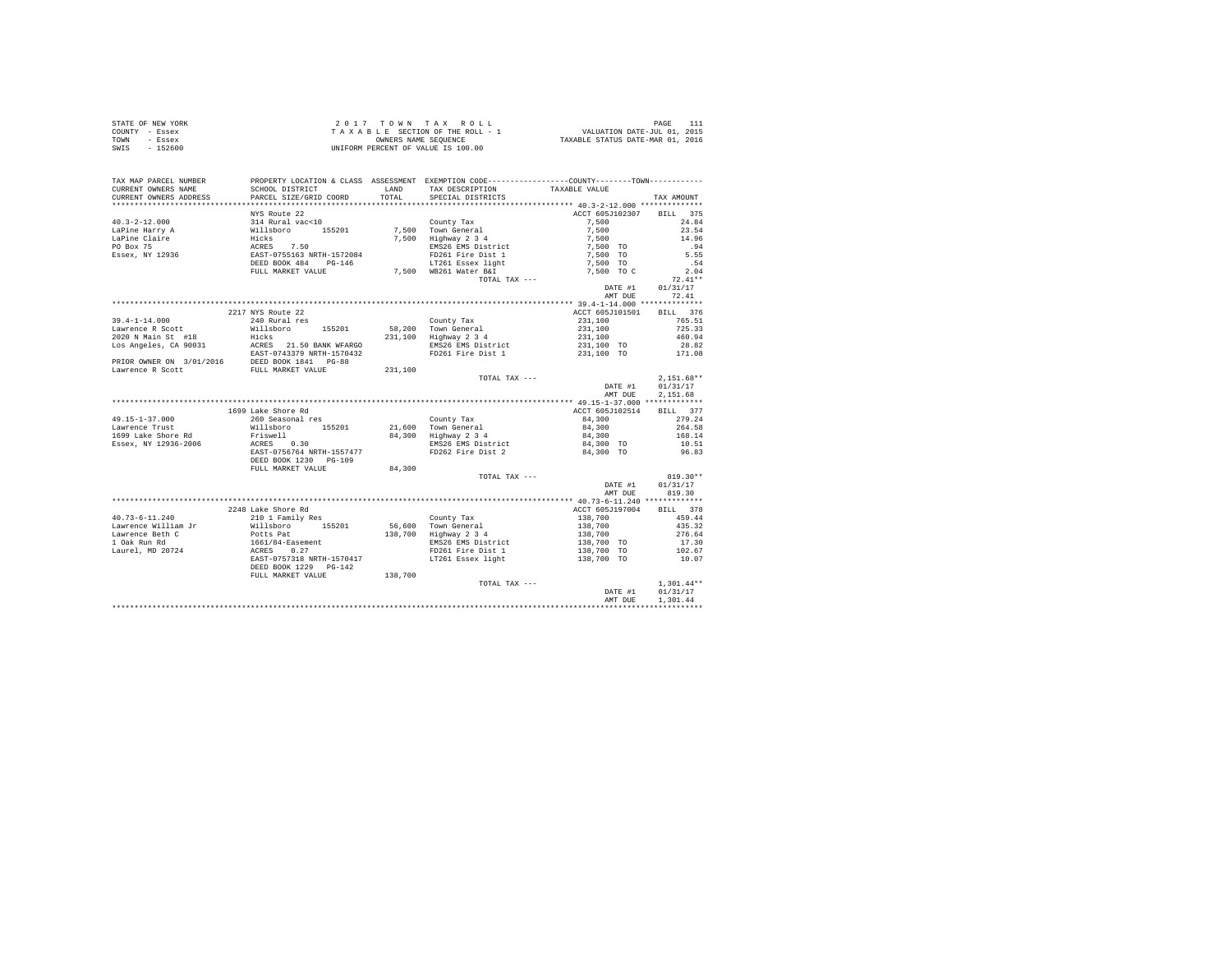|      | STATE OF NEW YORK | 2017 TOWN TAX ROLL                 | PAGE                             |
|------|-------------------|------------------------------------|----------------------------------|
|      | COUNTY - Essex    | TAXABLE SECTION OF THE ROLL - 1    | VALUATION DATE-JUL 01, 2015      |
| TOWN | $-$ Essex         | OWNERS NAME SEOUENCE               | TAXABLE STATUS DATE-MAR 01, 2016 |
| SWIS | $-152600$         | UNIFORM PERCENT OF VALUE IS 100.00 |                                  |

| TAX MAP PARCEL NUMBER<br>CURRENT OWNERS NAME<br>CURRENT OWNERS ADDRESS                                     | SCHOOL DISTRICT<br>PARCEL SIZE/GRID COORD           | <b>T.AND</b><br>TOTAL. | PROPERTY LOCATION & CLASS ASSESSMENT EXEMPTION CODE----------------COUNTY--------TOWN----------<br>TAX DESCRIPTION<br>SPECIAL DISTRICTS | TAXABLE VALUE            |         | TAX AMOUNT   |            |
|------------------------------------------------------------------------------------------------------------|-----------------------------------------------------|------------------------|-----------------------------------------------------------------------------------------------------------------------------------------|--------------------------|---------|--------------|------------|
|                                                                                                            |                                                     |                        |                                                                                                                                         |                          |         |              |            |
|                                                                                                            | 2010 NYS Route 22                                   |                        |                                                                                                                                         | ACCT 605J185001 BILL 379 |         |              |            |
| $49.1 - 1 - 3.200$                                                                                         | 210 1 Family Res                                    |                        | VETCOM CTS 41130                                                                                                                        | 25,000                   | 25,000  |              |            |
| Leaning David K                                                                                            | Willsboro 155201                                    |                        | 34,000 County Tax                                                                                                                       | 98,300                   |         |              | 325.62     |
| Leaning Randy S                                                                                            | Potts                                               |                        | 123,300 Town General                                                                                                                    | 98,300                   |         |              | 308.52     |
|                                                                                                            |                                                     |                        | Highway 2 3 4                                                                                                                           | 98,300                   |         |              | 196.06     |
| $c/o$ Stella W Leaning $1319/328$ Life Use To<br>$2007$ NYS Rte $22$ Kirk & Stella Leaning<br>$PO$ Box 381 |                                                     |                        | EMS26 EMS District                                                                                                                      | 123,300 TO               |         |              | 15.38      |
|                                                                                                            |                                                     |                        | FD261 Fire Dist 1                                                                                                                       | 123,300 TO               |         | 91.27        |            |
| Essex, NY 12936 EAST-0743913 NRTH-1565036                                                                  |                                                     |                        |                                                                                                                                         |                          |         |              |            |
|                                                                                                            | DEED BOOK 1319 PG-328                               |                        |                                                                                                                                         |                          |         |              |            |
|                                                                                                            | FULL MARKET VALUE                                   | 123,300                |                                                                                                                                         |                          |         |              |            |
|                                                                                                            |                                                     |                        | TOTAL TAX ---                                                                                                                           |                          |         |              | $936.85**$ |
|                                                                                                            |                                                     |                        |                                                                                                                                         |                          | DATE #1 | 01/31/17     |            |
|                                                                                                            |                                                     |                        |                                                                                                                                         |                          | AMT DUE | 936.85       |            |
|                                                                                                            |                                                     |                        |                                                                                                                                         |                          |         |              |            |
|                                                                                                            | 2007 NYS Route 22                                   |                        |                                                                                                                                         | ACCT 605J102405          |         | BILL 380     |            |
| $49.1 - 1 - 3.100$                                                                                         | 113 Cattle farm<br>Willsboro 15!<br>Potts & Wharton |                        | County Tax                                                                                                                              | 260,800                  |         |              | 863.89     |
| Leaning Garth W                                                                                            | 155201                                              |                        | 235.100 Town General                                                                                                                    | 260,800                  |         |              | 818.54     |
| Leaning David K                                                                                            |                                                     |                        | 260,800 Highway 2 3 4                                                                                                                   | 260,800                  |         |              | 520.17     |
| 2007 NYS Rte 22                                                                                            | ACRES 153.18                                        |                        | EMS26 EMS District 260,800 TO                                                                                                           |                          |         | 32.52        |            |
| Essex, NY 12936                                                                                            | EAST-0745370 NRTH-1564608                           |                        | FD261 Fire Dist 1                                                                                                                       | 260,800 TO               |         | 193.06       |            |
|                                                                                                            | DEED BOOK 1084 PG-82                                |                        |                                                                                                                                         |                          |         |              |            |
|                                                                                                            | FULL MARKET VALUE                                   | 260,800                |                                                                                                                                         |                          |         |              |            |
|                                                                                                            |                                                     |                        | TOTAL TAX ---                                                                                                                           |                          |         | $2.428.18**$ |            |
|                                                                                                            |                                                     |                        |                                                                                                                                         |                          | DATE #1 | 01/31/17     |            |
|                                                                                                            |                                                     |                        |                                                                                                                                         |                          | AMT DUE | 2,428.18     |            |
|                                                                                                            |                                                     |                        |                                                                                                                                         |                          |         |              |            |
|                                                                                                            | NYS Route 22                                        |                        |                                                                                                                                         | ACCT 605J102404          |         | BILL 381     |            |
| $49.1 - 1 - 4.000$                                                                                         | 105 Vac farmland                                    |                        | County Tax                                                                                                                              | 19,200                   |         |              | 63.60      |
| Leaning Garth W                                                                                            | Willsboro<br>155201                                 |                        | 19.200 Town General                                                                                                                     | 19,200                   |         |              | 60.26      |
| Leaning David K<br><b>Potts</b>                                                                            |                                                     | 19,200                 | Highway 2 3 4                                                                                                                           | 19,200                   |         |              | 38.29      |
| 2007 NYS Rte 22                                                                                            | 15ac                                                |                        | EMS26 EMS District                                                                                                                      | 19,200 TO                |         |              | 2.39       |
| Essex, NY 12936                                                                                            | ACRES 17.84                                         |                        | FD261 Fire Dist 1                                                                                                                       | 19,200 TO                |         |              | 14.21      |
|                                                                                                            | EAST-0747182 NRTH-1566225                           |                        |                                                                                                                                         |                          |         |              |            |
|                                                                                                            | DEED BOOK 1093 PG-247                               |                        |                                                                                                                                         |                          |         |              |            |
|                                                                                                            | FULL MARKET VALUE                                   | 19,200                 |                                                                                                                                         |                          |         |              |            |
|                                                                                                            |                                                     |                        | TOTAL TAX ---                                                                                                                           |                          |         |              | $178.75**$ |
|                                                                                                            |                                                     |                        |                                                                                                                                         |                          | DATE #1 | 01/31/17     |            |
|                                                                                                            |                                                     |                        |                                                                                                                                         |                          | AMT DUE | 178.75       |            |
|                                                                                                            |                                                     |                        |                                                                                                                                         |                          |         |              |            |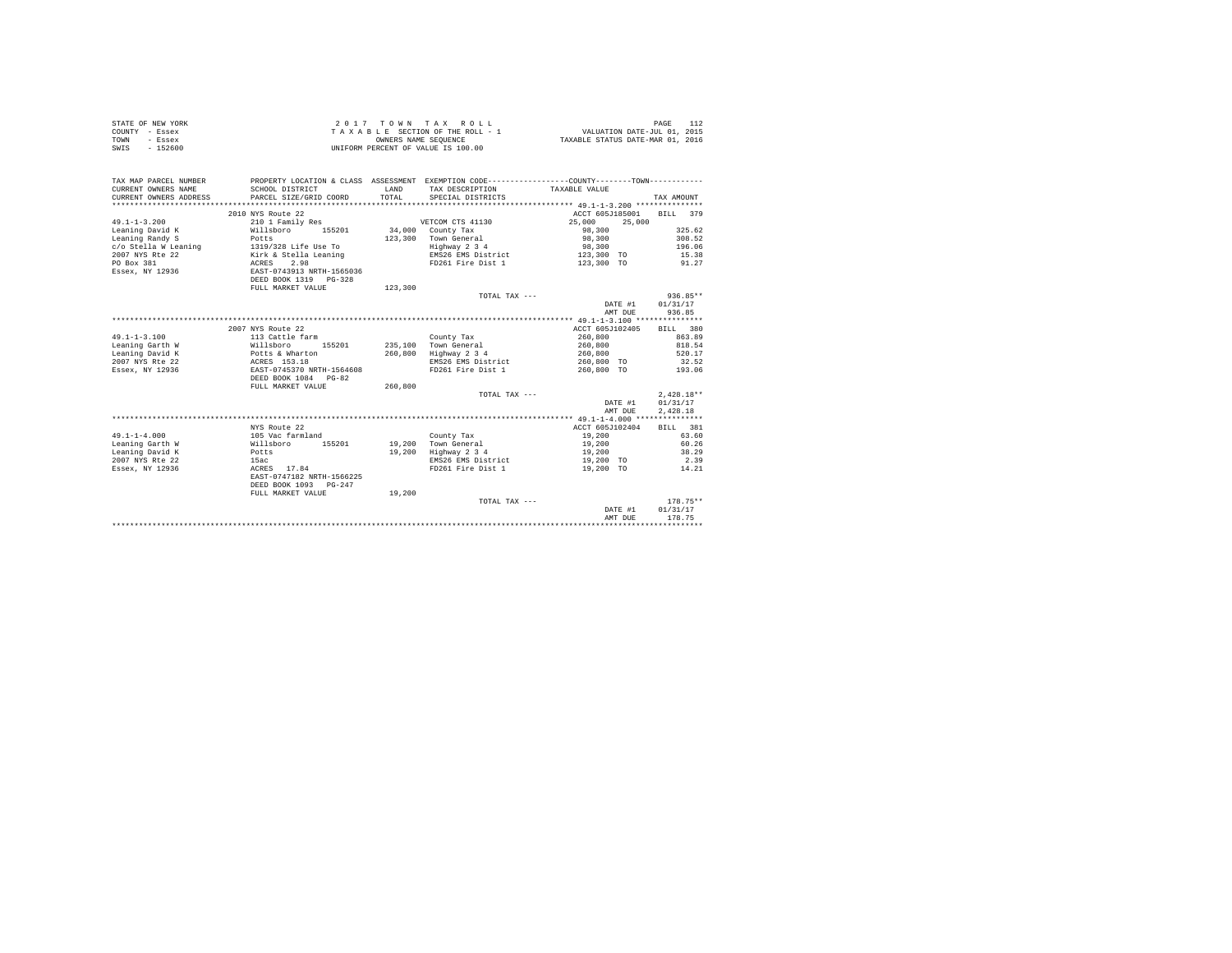| STATE OF NEW YORK | 2017 TOWN TAX ROLL                 | PAGE                             |
|-------------------|------------------------------------|----------------------------------|
| COUNTY - Essex    | TAXABLE SECTION OF THE ROLL - 1    | VALUATION DATE-JUL 01, 2015      |
| TOWN<br>- Essex   | OWNERS NAME SEOUENCE               | TAXABLE STATUS DATE-MAR 01, 2016 |
| $-152600$<br>SWIS | UNIFORM PERCENT OF VALUE IS 100.00 |                                  |

| TAX MAP PARCEL NUMBER<br>CURRENT OWNERS NAME<br>CURRENT OWNERS ADDRESS | PROPERTY LOCATION & CLASS ASSESSMENT EXEMPTION CODE---------------COUNTY-------TOWN----------<br>SCHOOL DISTRICT<br>PARCEL SIZE/GRID COORD | LAND<br>TOTAL. | TAX DESCRIPTION<br>SPECIAL DISTRICTS | TAXABLE VALUE                                 | TAX AMOUNT   |
|------------------------------------------------------------------------|--------------------------------------------------------------------------------------------------------------------------------------------|----------------|--------------------------------------|-----------------------------------------------|--------------|
|                                                                        | Middle Rd                                                                                                                                  |                |                                      | ACCT 605J102407                               | BILL.<br>382 |
| $49.1 - 1 - 7.000$                                                     | 105 Vac farmland                                                                                                                           |                | AG DIST C 41720                      | 51.624<br>51.624                              |              |
| Leaning Garth W                                                        | Willsboro<br>155201                                                                                                                        |                | 79,700 County Tax                    | 28,076                                        | 93.00        |
| Leaning David K                                                        | Potts                                                                                                                                      | 79,700         | Town General                         | 28,076                                        | 88.12        |
| 2007 NYS Rte 22                                                        | ACRES 79.60                                                                                                                                |                | Highway 2 3 4                        | 28,076                                        | 56.00        |
| PO Box 381                                                             | EAST-0748890 NRTH-1567622                                                                                                                  |                | EMS26 EMS District                   | 79,700 TO                                     | 9.94         |
| Essex, NY 12936                                                        | DEED BOOK 1093 PG-244                                                                                                                      |                | FD261 Fire Dist 1                    | 79,700 TO                                     | 59.00        |
|                                                                        | FULL MARKET VALUE                                                                                                                          | 79,700         |                                      |                                               |              |
| MAY BE SUBJECT TO PAYMENT                                              |                                                                                                                                            |                |                                      |                                               |              |
| UNDER AGDIST LAW TIL 2020                                              |                                                                                                                                            |                |                                      |                                               | $306.06**$   |
|                                                                        |                                                                                                                                            |                | TOTAL TAX ---                        | DATE #1                                       | 01/31/17     |
|                                                                        |                                                                                                                                            |                |                                      | AMT DUE                                       | 306.06       |
|                                                                        |                                                                                                                                            |                |                                      | **************** 49.1-1-10.000 ************** |              |
|                                                                        | School St                                                                                                                                  |                |                                      | ACCT 605J102403                               | BILL 383     |
| $49.1 - 1 - 10.000$                                                    | 105 Vac farmland                                                                                                                           |                | County Tax                           | 119,800                                       | 396.83       |
| Leaning Garth W                                                        | 155201<br>Willsboro                                                                                                                        | 119,800        | Town General                         | 119,800                                       | 376.00       |
| Leaning David K                                                        | Potts                                                                                                                                      | 119,800        | Highway 2 3 4                        | 119,800                                       | 238.94       |
| 2007 NYS Rte 22                                                        | 98ac                                                                                                                                       |                | EMS26 EMS District                   | 119,800 TO                                    | 14.94        |
| Essex, NY 12936                                                        | ACRES 91.00                                                                                                                                |                | FD261 Fire Dist 1                    | 119,800 TO                                    | 88.68        |
|                                                                        | EAST-0751414 NRTH-1566966                                                                                                                  |                |                                      |                                               |              |
|                                                                        | DEED BOOK 1093 PG-247                                                                                                                      |                |                                      |                                               |              |
|                                                                        | FULL MARKET VALUE                                                                                                                          | 119,800        |                                      |                                               |              |
|                                                                        |                                                                                                                                            |                | TOTAL TAX ---                        |                                               | $1.115.39**$ |
|                                                                        |                                                                                                                                            |                |                                      | DATE #1                                       | 01/31/17     |
|                                                                        |                                                                                                                                            |                |                                      | AMT DUE                                       | 1,115,39     |
|                                                                        |                                                                                                                                            |                |                                      |                                               |              |
|                                                                        | 131 Albee Ln                                                                                                                               |                |                                      | ACCT 605J100604                               | BILL 384     |
| $49.15 - 3 - 7.000$                                                    | 210 1 Family Res - WTRFNT                                                                                                                  |                | County Tax                           | 418,400                                       | 1,385.94     |
| Leaning Garth W                                                        | Willsboro<br>155201                                                                                                                        | 371,400        | Town General                         | 418,400                                       | 1,313.18     |
| Leaning David K                                                        | Friswell                                                                                                                                   | 418,400        | Highway 2 3 4                        | 418,400                                       | 834.51       |
| 2007 NYS Rte 22                                                        | Book 826 Page 195 & 198                                                                                                                    |                | EMS26 EMS District                   | 418,400 TO                                    | 52.18        |
| Essex, NY 12936                                                        | ACRES<br>1.10                                                                                                                              |                | FD261 Fire Dist 1                    | 418,400 TO                                    | 309.73       |
|                                                                        | EAST-0760138 NRTH-1556696                                                                                                                  |                |                                      |                                               |              |
|                                                                        | DEED BOOK 1201 PG-318                                                                                                                      |                |                                      |                                               |              |
|                                                                        | FULL MARKET VALUE                                                                                                                          | 418,400        |                                      |                                               |              |
|                                                                        |                                                                                                                                            |                | TOTAL TAX ---                        |                                               | $3,895.54**$ |
|                                                                        |                                                                                                                                            |                |                                      | DATE #1                                       | 01/31/17     |
|                                                                        |                                                                                                                                            |                |                                      | AMT DUE                                       | 3.895.54     |
|                                                                        |                                                                                                                                            |                |                                      |                                               |              |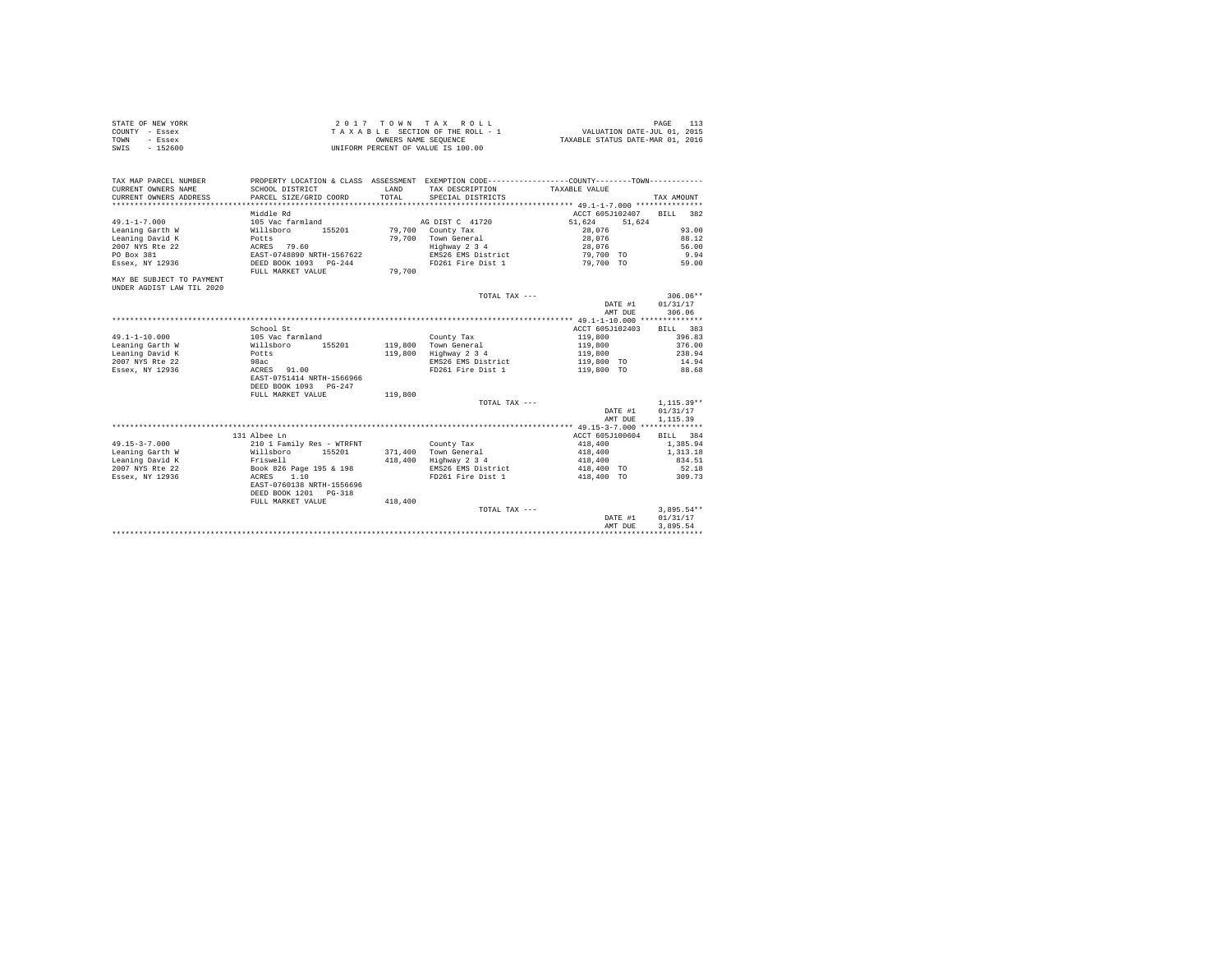| STATE OF NEW YORK | 2017 TOWN TAX ROLL                 | PAGE                             |
|-------------------|------------------------------------|----------------------------------|
| COUNTY - Essex    | TAXABLE SECTION OF THE ROLL - 1    | VALUATION DATE-JUL 01, 2015      |
| TOWN<br>- Essex   | OWNERS NAME SEOUENCE               | TAXABLE STATUS DATE-MAR 01, 2016 |
| - 152600<br>SWIS  | UNIFORM PERCENT OF VALUE IS 100.00 |                                  |

| TAX MAP PARCEL NUMBER<br>CURRENT OWNERS NAME<br>CURRENT OWNERS ADDRESS | SCHOOL DISTRICT<br>PARCEL SIZE/GRID COORD           | LAND<br>TOTAL | PROPERTY LOCATION & CLASS ASSESSMENT EXEMPTION CODE----------------COUNTY-------TOWN----------<br>TAX DESCRIPTION TAXABLE VALUE<br>SPECIAL DISTRICTS |                  | TAX AMOUNT   |
|------------------------------------------------------------------------|-----------------------------------------------------|---------------|------------------------------------------------------------------------------------------------------------------------------------------------------|------------------|--------------|
|                                                                        |                                                     |               |                                                                                                                                                      |                  |              |
|                                                                        | Albee Ln                                            |               |                                                                                                                                                      | ACCT 605J100616  | BILL 385     |
| $49.15 - 3 - 8.000$                                                    | 311 Res vac land - WTRFNT                           |               | County Tax                                                                                                                                           | 115,500          | 382.59       |
| Leaning Garth W                                                        | willsboro<br>155201                                 |               | 115,500 Town General                                                                                                                                 | 115,500          | 362.51       |
| Leaning David K                                                        | Friswell Judd                                       | 115,500       | Highway 2 3 4                                                                                                                                        | 115,500          | 230.37       |
| 2007 NYS Rte 22                                                        | Book 826 Page 195 & 198                             |               | EMS26 EMS District                                                                                                                                   | 115,500 TO       | 14.40        |
| Essex, NY 12936                                                        | 0.63<br>ACRES                                       |               | FD262 Fire Dist 2                                                                                                                                    | 115,500 TO       | 132.67       |
|                                                                        | EAST-0760280 NRTH-1556655                           |               |                                                                                                                                                      |                  |              |
|                                                                        | DEED BOOK 1201   PG-318                             |               |                                                                                                                                                      |                  |              |
|                                                                        | FULL MARKET VALUE                                   | 115,500       |                                                                                                                                                      |                  |              |
|                                                                        |                                                     |               | TOTAL TAX ---                                                                                                                                        |                  | $1,122.54**$ |
|                                                                        |                                                     |               |                                                                                                                                                      | DATE #1          | 01/31/17     |
|                                                                        |                                                     |               |                                                                                                                                                      | AMT DUE          | 1,122.54     |
|                                                                        |                                                     |               |                                                                                                                                                      |                  |              |
|                                                                        | 38 Block House Rd                                   |               |                                                                                                                                                      | ACCT 605J103514  | BILL 386     |
| $40.3 - 2 - 3.000$                                                     | 240 Rural res                                       |               | AG DIST C 41720                                                                                                                                      | 21,106<br>21,106 |              |
| Lease John III                                                         | 155201<br>Willsboro                                 |               | 97,600 County Tax                                                                                                                                    | 589,194          | 1,951.69     |
| Fine-Lease Mariko D                                                    | Hicks<br>ACRES 50.20                                |               | 610,300 Town General<br>Highway 2 3 4                                                                                                                | 589,194          | 1,849.23     |
| 5020 Rte 9W                                                            |                                                     |               |                                                                                                                                                      | 589,194          | 1,175.16     |
| Newburgh, NY 12550                                                     | EAST-0749877 NRTH-1574183                           |               | EMS26 EMS District                                                                                                                                   | 610,300 TO       | 76.11        |
|                                                                        | DEED BOOK 1575<br>$PG-300$                          |               | FD261 Fire Dist 1                                                                                                                                    | 610,300 TO       | 451.78       |
| MAY BE SUBJECT TO PAYMENT                                              | FULL MARKET VALUE                                   | 610,300       |                                                                                                                                                      |                  |              |
| UNDER AGDIST LAW TIL 2020                                              |                                                     |               |                                                                                                                                                      |                  |              |
|                                                                        |                                                     |               | TOTAL TAX $---$                                                                                                                                      |                  | $5.503.97**$ |
|                                                                        |                                                     |               |                                                                                                                                                      | DATE #1          | 01/31/17     |
|                                                                        |                                                     |               |                                                                                                                                                      | AMT DUE          | 5.503.97     |
|                                                                        |                                                     |               |                                                                                                                                                      |                  |              |
|                                                                        | 2718 NYS Route 22                                   |               |                                                                                                                                                      | ACCT 605J101704  | RTLL 387     |
| $40.73 - 1 - 2.000$                                                    | 210 1 Family Res                                    |               | County Tax                                                                                                                                           | 170,500          | 564.78       |
| Lease John III                                                         | Willsboro 155201                                    |               | 63.100 Town General                                                                                                                                  | 170,500          | 535.13       |
| Fine-Lease Mariko D                                                    | Potts                                               | 170.500       | Highway 2 3 4                                                                                                                                        | 170,500          | 340.07       |
| 5020 Rte 9W                                                            | ACRES 0.70 BANK1STARSG<br>EAST-0756198 NRTH-1571776 |               | EMS26 EMS District                                                                                                                                   | 170,500 TO       | 21.26        |
| Newburgh, NY 12550                                                     |                                                     |               | FD261 Fire Dist 1                                                                                                                                    | 170,500 TO       | 126.22       |
|                                                                        | DEED BOOK 1393 PG-211                               |               | LT261 Essex light                                                                                                                                    | 170,500 TO       | 12.38        |
|                                                                        | FULL MARKET VALUE                                   | 170,500       | SR150 Return sewer rent 932.28 MT                                                                                                                    |                  | 932.28       |
|                                                                        |                                                     |               | WR151 Return water rent-1 493.01 MT                                                                                                                  |                  | 493.01       |
|                                                                        |                                                     |               | TOTAL TAX ---                                                                                                                                        |                  | $3.025.13**$ |
|                                                                        |                                                     |               |                                                                                                                                                      | DATE #1          | 01/31/17     |
|                                                                        |                                                     |               |                                                                                                                                                      | AMT DUE          | 3.025.13     |
|                                                                        |                                                     |               |                                                                                                                                                      |                  |              |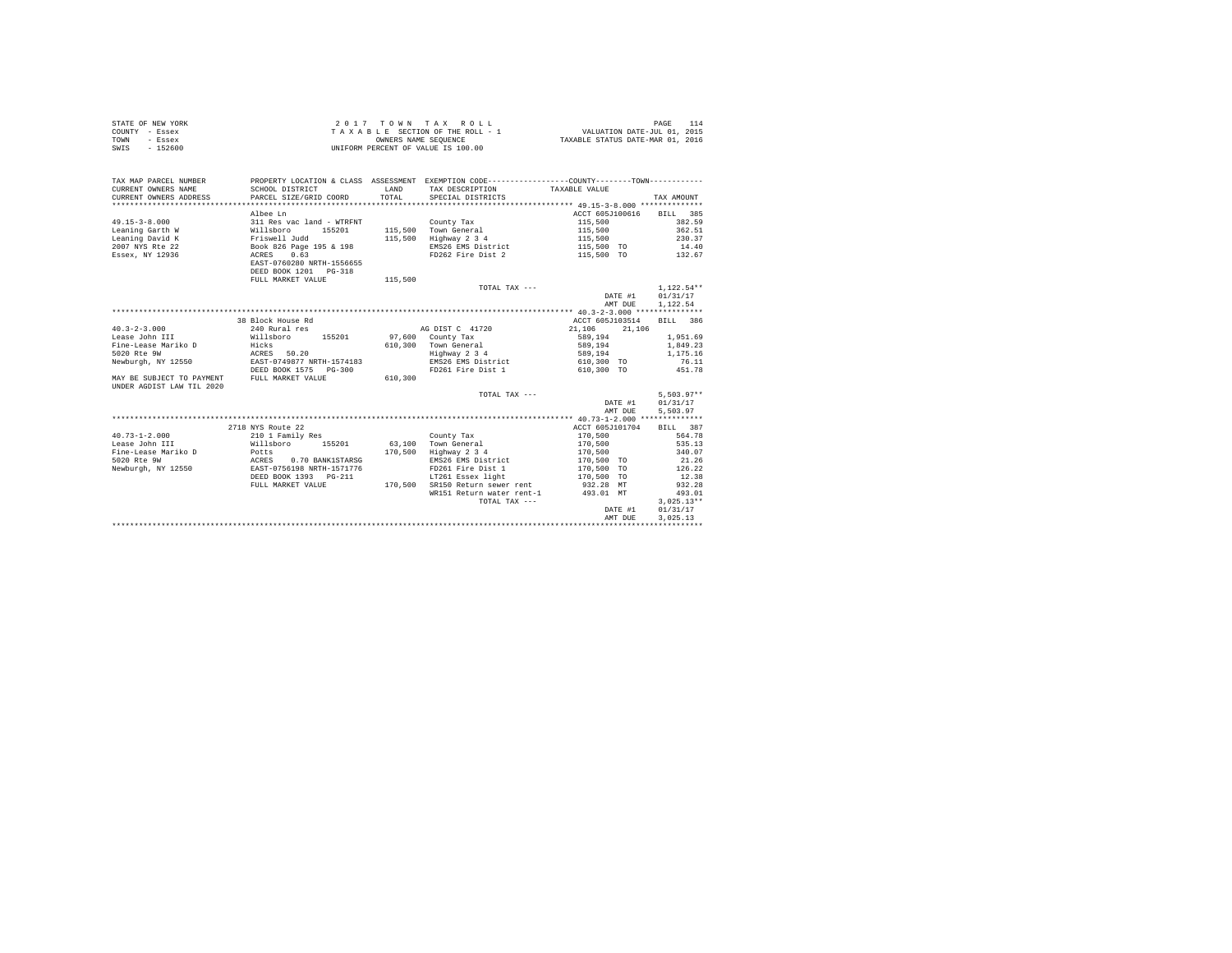|                | STATE OF NEW YORK |  |  |  | 2017 TOWN TAX ROLL                 |  |  |  |  |                                  | PAGE                        |  |
|----------------|-------------------|--|--|--|------------------------------------|--|--|--|--|----------------------------------|-----------------------------|--|
| COUNTY - Essex |                   |  |  |  | TAXABLE SECTION OF THE ROLL - 1    |  |  |  |  |                                  | VALUATION DATE-JUL 01, 2015 |  |
| TOWN           | - Essex           |  |  |  | OWNERS NAME SEOUENCE               |  |  |  |  | TAXABLE STATUS DATE-MAR 01, 2016 |                             |  |
| SWIS           | - 152600          |  |  |  | UNIFORM PERCENT OF VALUE IS 100.00 |  |  |  |  |                                  |                             |  |

| TAX MAP PARCEL NUMBER<br>CURRENT OWNERS NAME  | PROPERTY LOCATION & CLASS ASSESSMENT EXEMPTION CODE----------------COUNTY--------TOWN----------<br>SCHOOL DISTRICT                                                                                                                                                                                                                                                                                                   | <b>T.AND</b> | TAX DESCRIPTION TAXABLE VALUE                                               |                                                               |                 |
|-----------------------------------------------|----------------------------------------------------------------------------------------------------------------------------------------------------------------------------------------------------------------------------------------------------------------------------------------------------------------------------------------------------------------------------------------------------------------------|--------------|-----------------------------------------------------------------------------|---------------------------------------------------------------|-----------------|
| CURRENT OWNERS ADDRESS PARCEL SIZE/GRID COORD |                                                                                                                                                                                                                                                                                                                                                                                                                      | TOTAL        | SPECIAL DISTRICTS                                                           |                                                               | TAX AMOUNT      |
|                                               |                                                                                                                                                                                                                                                                                                                                                                                                                      |              |                                                                             |                                                               |                 |
|                                               | 2724 NYS Route 22                                                                                                                                                                                                                                                                                                                                                                                                    |              |                                                                             | ACCT 605J103507 BILL 388                                      |                 |
| $40.73 - 1 - 4.000$                           | 210 1 Family Res                                                                                                                                                                                                                                                                                                                                                                                                     |              | County Tax                                                                  | 147,400                                                       | 488.26          |
|                                               |                                                                                                                                                                                                                                                                                                                                                                                                                      |              |                                                                             | 147,400                                                       | 462.63          |
|                                               |                                                                                                                                                                                                                                                                                                                                                                                                                      |              | 147,400 Highway 2 3 4                                                       | 147,400                                                       | 293.99          |
|                                               |                                                                                                                                                                                                                                                                                                                                                                                                                      |              | EMS26 EMS District                                                          |                                                               |                 |
|                                               |                                                                                                                                                                                                                                                                                                                                                                                                                      |              | FD261 Fire Dist 1                                                           | 147,400 TO<br>147,400 TO                                      | 18.38<br>109.12 |
|                                               | EAST-0756329 NRTH-1571830 LT261 Essex light 147.400 TO                                                                                                                                                                                                                                                                                                                                                               |              |                                                                             |                                                               | 10.70           |
|                                               | DEED BOOK 1416    PG-276                                                                                                                                                                                                                                                                                                                                                                                             |              | SR150 Return sewer rent 932.28 MT                                           |                                                               | 932.28          |
|                                               | FULL MARKET VALUE                                                                                                                                                                                                                                                                                                                                                                                                    |              | 147,400 WR151 Return water rent-1 493.01 MT                                 |                                                               | 493.01          |
|                                               |                                                                                                                                                                                                                                                                                                                                                                                                                      |              | TOTAL TAX ---                                                               |                                                               | $2.808.37**$    |
|                                               |                                                                                                                                                                                                                                                                                                                                                                                                                      |              |                                                                             | DATE #1                                                       | 01/31/17        |
|                                               |                                                                                                                                                                                                                                                                                                                                                                                                                      |              |                                                                             | AMT DUE                                                       | 2,808.37        |
|                                               |                                                                                                                                                                                                                                                                                                                                                                                                                      |              |                                                                             |                                                               |                 |
|                                               | 1600 Lake Shore Rd                                                                                                                                                                                                                                                                                                                                                                                                   |              |                                                                             | ACCT 605J100605 BILL 389                                      |                 |
| $49.4 - 1 - 10.000$                           | 210 1 Family Res                                                                                                                                                                                                                                                                                                                                                                                                     |              | County Tax                                                                  | 212,000                                                       | 702.25          |
|                                               |                                                                                                                                                                                                                                                                                                                                                                                                                      |              |                                                                             | 212,000                                                       | 665.38          |
|                                               | $\begin{tabular}{lcccc} \texttt{Lease John III} & \texttt{William B} & \texttt{Millsboro} & \texttt{155201} & \texttt{36,100} & \texttt{Tom. General} \\ \texttt{File-Lase Maxiko D} & \texttt{Judd} & \texttt{36,100} & \texttt{Hglmay 2} & \texttt{34} \\ \texttt{5020 RE BWA} & \texttt{J4} & \texttt{J0005.20} & \texttt{Hglmay 2} & \texttt{BMS26 EMS} & \texttt{Hglmay 2} & \texttt{368 EMS} \\ \end{tabular}$ |              |                                                                             |                                                               |                 |
|                                               |                                                                                                                                                                                                                                                                                                                                                                                                                      |              | 212,000 Highway 2 3 4 212,000 422.84<br>EMS26 EMS District 212,000 TO 26.44 |                                                               |                 |
| Newburgh, NY 12550 ACRES                      | 5.10 BANK1STARSG                                                                                                                                                                                                                                                                                                                                                                                                     |              |                                                                             | FD262 Fire Dist 2 212,000 TO 243.52                           |                 |
|                                               | EAST-0756202 NRTH-1554803                                                                                                                                                                                                                                                                                                                                                                                            |              |                                                                             |                                                               |                 |
|                                               | DEED BOOK 1429 PG-14                                                                                                                                                                                                                                                                                                                                                                                                 |              |                                                                             |                                                               |                 |
|                                               | FULL MARKET VALUE                                                                                                                                                                                                                                                                                                                                                                                                    | 212,000      |                                                                             |                                                               |                 |
|                                               |                                                                                                                                                                                                                                                                                                                                                                                                                      |              | TOTAL TAX ---                                                               |                                                               | $2.060.43**$    |
|                                               |                                                                                                                                                                                                                                                                                                                                                                                                                      |              |                                                                             | DATE #1                                                       | 01/31/17        |
|                                               |                                                                                                                                                                                                                                                                                                                                                                                                                      |              |                                                                             |                                                               |                 |
|                                               |                                                                                                                                                                                                                                                                                                                                                                                                                      |              |                                                                             | AMT DUE                                                       | 2,060.43        |
|                                               |                                                                                                                                                                                                                                                                                                                                                                                                                      |              |                                                                             |                                                               |                 |
|                                               | 1447 NYS Route 22                                                                                                                                                                                                                                                                                                                                                                                                    |              |                                                                             | ACCT 605J197008                                               | BILL 390        |
| $57.2 - 4 - 1.200$                            | 418 Inn/lodge                                                                                                                                                                                                                                                                                                                                                                                                        |              | County Tax                                                                  | 176,800<br>176,800                                            | 585.65          |
|                                               | Leaveners Comm Fndtn Inc Willsboro 155201 49,600 Town General                                                                                                                                                                                                                                                                                                                                                        |              |                                                                             |                                                               | 554.90          |
| PO Box 237                                    | Judd Pat                                                                                                                                                                                                                                                                                                                                                                                                             |              | 176,800 Highway 2 3 4 176,800                                               |                                                               | 352.63          |
| Essex, NY 12936                               | 2016 BAR Decision                                                                                                                                                                                                                                                                                                                                                                                                    |              |                                                                             | EMS26 EMS District 176,800 TO<br>FD262 Fire Dist 2 176,800 TO | 22.05<br>203.09 |
|                                               | ACRES 12.80                                                                                                                                                                                                                                                                                                                                                                                                          |              |                                                                             |                                                               |                 |
|                                               | EAST-0741553 NRTH-1552690                                                                                                                                                                                                                                                                                                                                                                                            |              | LT262 Whallonsburg light 176,800 TO                                         |                                                               | 38.12           |
|                                               | DEED BOOK 1287 PG-101                                                                                                                                                                                                                                                                                                                                                                                                |              |                                                                             |                                                               |                 |
|                                               | FULL MARKET VALUE 176,800                                                                                                                                                                                                                                                                                                                                                                                            |              |                                                                             |                                                               |                 |
|                                               |                                                                                                                                                                                                                                                                                                                                                                                                                      |              | TOTAL TAX ---                                                               |                                                               | $1.756.44**$    |
|                                               |                                                                                                                                                                                                                                                                                                                                                                                                                      |              |                                                                             | DATE #1                                                       | 01/31/17        |
|                                               |                                                                                                                                                                                                                                                                                                                                                                                                                      |              |                                                                             | AMT DUE                                                       | 1,756.44        |
|                                               |                                                                                                                                                                                                                                                                                                                                                                                                                      |              |                                                                             |                                                               |                 |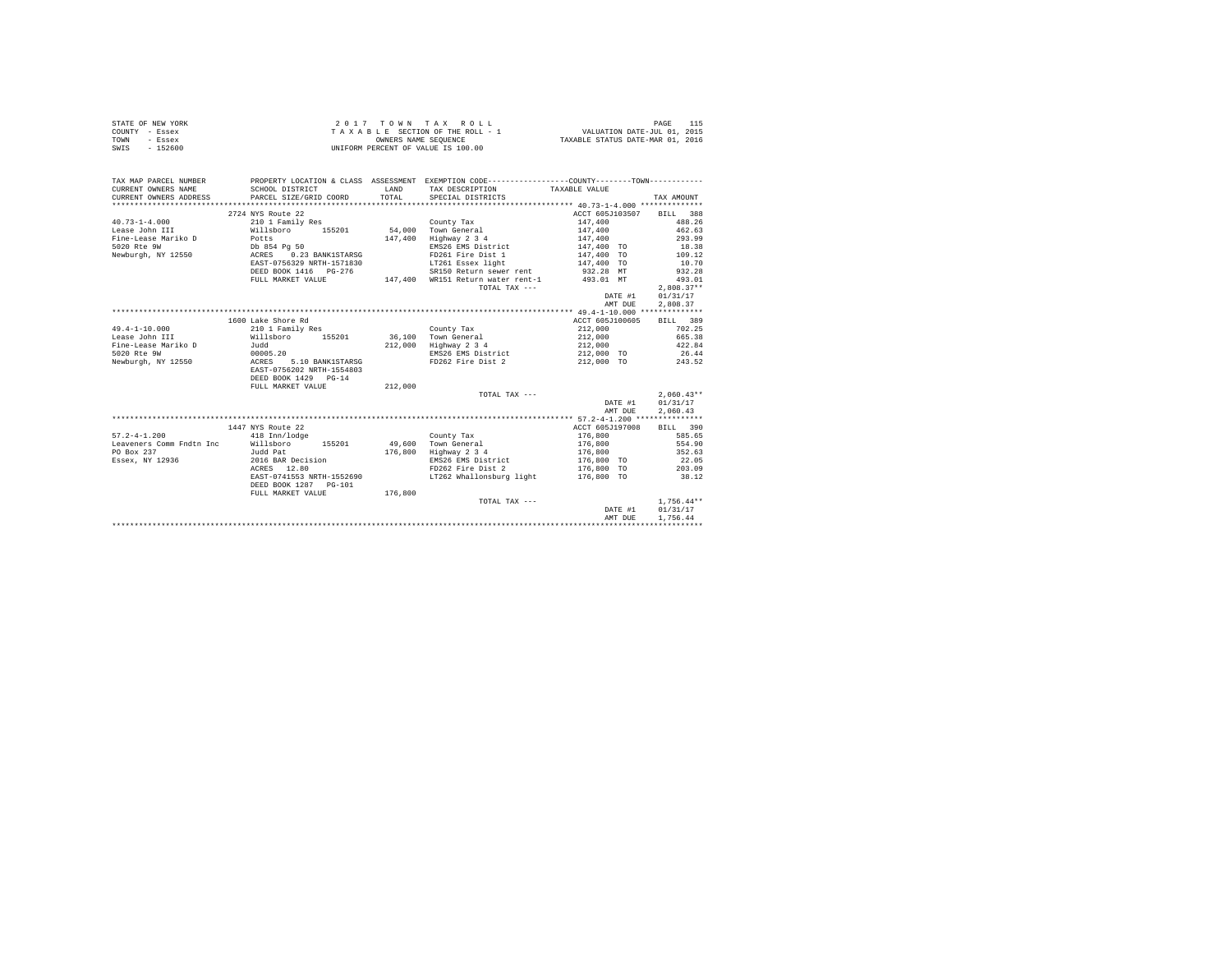| STATE OF NEW YORK | 2017 TOWN TAX ROLL                 | PAGE                             |
|-------------------|------------------------------------|----------------------------------|
| COUNTY - Essex    | TAXABLE SECTION OF THE ROLL - 1    | VALUATION DATE-JUL 01, 2015      |
| TOWN<br>- Essex   | OWNERS NAME SEOUENCE               | TAXABLE STATUS DATE-MAR 01, 2016 |
| - 152600<br>SWIS  | UNIFORM PERCENT OF VALUE IS 100.00 |                                  |

| TAX MAP PARCEL NUMBER<br>CURRENT OWNERS NAME | SCHOOL DISTRICT                                    | LAND    | PROPERTY LOCATION & CLASS ASSESSMENT EXEMPTION CODE---------------COUNTY-------TOWN----------<br>TAX DESCRIPTION | TAXABLE VALUE                              |                    |
|----------------------------------------------|----------------------------------------------------|---------|------------------------------------------------------------------------------------------------------------------|--------------------------------------------|--------------------|
| CURRENT OWNERS ADDRESS                       | PARCEL SIZE/GRID COORD                             | TOTAL   | SPECIAL DISTRICTS                                                                                                |                                            | TAX AMOUNT         |
|                                              |                                                    |         |                                                                                                                  |                                            |                    |
|                                              | Lake Shore Rd                                      |         |                                                                                                                  | ACCT 605J102411                            | 391<br><b>BILL</b> |
| $49.15 - 1 - 19.000$                         | 311 Res vac land                                   |         | County Tax                                                                                                       | 21,900                                     | 72.54              |
| Ledges Gregory G                             | 155201<br>Willsboro                                |         | 21,900 Town General                                                                                              | 21,900                                     | 68.73              |
| Hollingsworth Veronica E                     | Friswell Judd                                      | 21,900  | Highway 2 3 4                                                                                                    | 21,900                                     | 43.68              |
| 1575 Lake Shore Rd                           | ACRES<br>2.90                                      |         | EMS26 EMS District                                                                                               | 21,900 TO                                  | 2.73               |
| Essex, NY 12936                              | EAST-0756399 NRTH-1556406<br>DEED BOOK 1338 PG-247 |         | FD262 Fire Dist 2                                                                                                | 21,900 TO                                  | 25.16              |
|                                              | FULL MARKET VALUE                                  | 21,900  |                                                                                                                  |                                            |                    |
|                                              |                                                    |         | TOTAL TAX ---                                                                                                    |                                            | $212.84**$         |
|                                              |                                                    |         |                                                                                                                  | DATE #1                                    | 01/31/17           |
|                                              |                                                    |         |                                                                                                                  | AMT DUE                                    | 212.84             |
|                                              |                                                    |         |                                                                                                                  |                                            |                    |
|                                              | 1669 Lake Shore Rd                                 |         |                                                                                                                  | ACCT 605J102413                            | 392<br><b>BILL</b> |
| $49.15 - 1 - 26.000$                         | 260 Seasonal res                                   |         | County Tax                                                                                                       | 81,900                                     | 271.29             |
| Ledges Gregory G                             | Willsboro<br>155201                                |         | 32,600 Town General                                                                                              | 81,900                                     | 257.05             |
| Hollingsworth Veronica E                     | Friswell                                           |         | 81,900 Highway 2 3 4                                                                                             | 81,900                                     | 163.35             |
| 1575 Lake Shore Rd                           | ACRES 1.55                                         |         | EMS26 EMS District                                                                                               | 81,900 TO                                  | 10.21              |
| Essex, NY 12936                              | EAST-0756366 NRTH-1556727                          |         | FD262 Fire Dist 2                                                                                                | 81,900 TO                                  | 94.08              |
|                                              | DEED BOOK 1338 PG-247                              |         |                                                                                                                  |                                            |                    |
|                                              | FULL MARKET VALUE                                  | 81,900  |                                                                                                                  |                                            |                    |
|                                              |                                                    |         | TOTAL TAX ---                                                                                                    |                                            | 795.98**           |
|                                              |                                                    |         |                                                                                                                  | DATE #1                                    | 01/31/17           |
|                                              |                                                    |         |                                                                                                                  | AMT DUE                                    | 795.98             |
|                                              |                                                    |         |                                                                                                                  | ************ 57.1-2-3.110 **************** |                    |
|                                              | 99 Sayre Rd                                        |         |                                                                                                                  | ACCT 605J104313                            | <b>BILL</b><br>393 |
| $57.1 - 2 - 3.110$                           | 120 Field crops                                    |         | County Tax                                                                                                       | 346,600                                    | 1,148.10           |
| Lemmon Nadine A                              | Westport<br>155001                                 |         | 115,100 Town General                                                                                             | 346,600                                    | 1,087.83           |
| 99 Sayre Rd                                  | 32 & 35 Taylor & Kimball                           |         | 346,600 Highway 2 3 4                                                                                            | 346,600                                    | 691.30             |
| Westport, NY 12993                           | ACRES 59.10                                        |         | EMS26 EMS District                                                                                               | 346,600 TO                                 | 43.22              |
|                                              | EAST-0728907 NRTH-1551474                          |         | FD262 Fire Dist 2                                                                                                | 346,600 TO                                 | 398.13             |
|                                              | DEED BOOK 1416 PG-304                              |         |                                                                                                                  |                                            |                    |
|                                              | FULL MARKET VALUE                                  | 346,600 |                                                                                                                  |                                            |                    |
|                                              |                                                    |         | TOTAL TAX ---                                                                                                    |                                            | $3,368.58**$       |
|                                              |                                                    |         |                                                                                                                  | DATE #1                                    | 01/31/17           |
|                                              |                                                    |         |                                                                                                                  | AMT DUE                                    | 3,368.58           |
|                                              |                                                    |         |                                                                                                                  |                                            |                    |
|                                              | 909 Whallons Bay Rd                                |         |                                                                                                                  | ACCT 605J100809                            | BILL 394           |
| $49.3 - 2 - 27.000$                          | 120 Field crops                                    |         | AG. BLDG. 41700                                                                                                  | 328,858<br>328,858                         |                    |
| Lewis Family Farm Inc                        | Willsboro<br>155201                                |         | 1055,600 AG. BLDG. 41700                                                                                         | 190,068<br>190,068                         |                    |
| 1212 Whallons Bay Rd                         | Judd                                               |         | 2341,690 AG DIST C 41720                                                                                         | 354,813<br>354,813                         |                    |
| Essex, NY 12936                              | Court Order                                        |         | County Tax                                                                                                       | 1467,951                                   | 4,862.55           |
|                                              | ACRES 1112.12                                      |         | Town General                                                                                                     | 1467,951                                   | 4,607.29           |
| MAY BE SUBJECT TO PAYMENT                    | EAST-0747928 NRTH-1553690                          |         | Highway 2 3 4                                                                                                    | 1467,951                                   | 2,927.87           |
| UNDER AGDIST LAW TIL 2020                    | DEED BOOK 1023 PG-35                               |         | EMS26 EMS District                                                                                               | 2341,690 TO                                | 292.03             |
|                                              | FULL MARKET VALUE                                  |         | 2341,690 FD262 Fire Dist 2                                                                                       | 2341,690 TO                                | 2,689.85           |
|                                              |                                                    |         | LT262 Whallonsburg light                                                                                         | 2341,690 TO                                | 504.89             |
|                                              |                                                    |         | TOTAL TAX ---                                                                                                    |                                            | 15,884.48**        |
|                                              |                                                    |         |                                                                                                                  | DATE #1                                    | 01/31/17           |
|                                              |                                                    |         |                                                                                                                  | AMT DUE                                    | 15,884.48          |
|                                              |                                                    |         |                                                                                                                  |                                            |                    |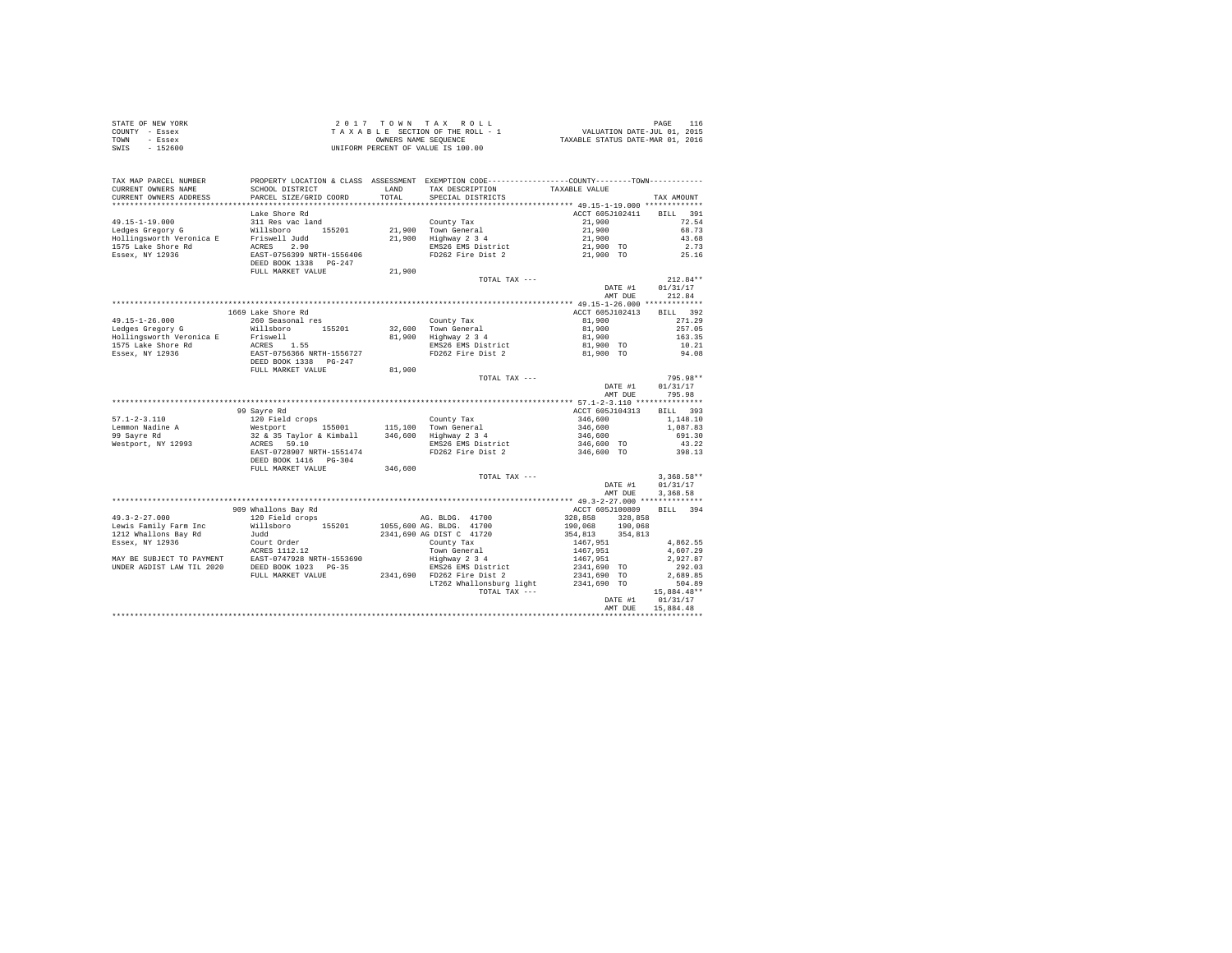| STATE OF NEW YORK<br>COUNTY - Essex<br>TOWN<br>- Essex<br>SWIS - 152600 | UNIFORM PERCENT OF VALUE IS 100.00   |         | 2017 TOWN TAX ROLL                                                                           |                                   | 117<br>PAGE  |
|-------------------------------------------------------------------------|--------------------------------------|---------|----------------------------------------------------------------------------------------------|-----------------------------------|--------------|
| TAX MAP PARCEL NUMBER                                                   |                                      |         | PROPERTY LOCATION & CLASS ASSESSMENT EXEMPTION CODE---------------COUNTY-------TOWN--------- |                                   |              |
| CURRENT OWNERS NAME                                                     | SCHOOL DISTRICT                      | T.AND   | TAX DESCRIPTION                                                                              | TAXABLE VALUE                     |              |
| CURRENT OWNERS ADDRESS                                                  | PARCEL SIZE/GRID COORD               | TOTAL   | SPECIAL DISTRICTS                                                                            |                                   | TAX AMOUNT   |
|                                                                         |                                      |         |                                                                                              |                                   |              |
|                                                                         | 1212 Whallons Bay Rd                 |         |                                                                                              | ACCT 605J102013                   | BILL 395     |
| $49.3 - 2 - 24.000$                                                     | 210 1 Family Res                     |         | County Tax                                                                                   | 129,500                           | 428.97       |
| Lewis Salim B                                                           | Willsboro 155201                     |         | 36,200 Town General                                                                          | 129,500                           | 406.45       |
| 1212 Whallons Bay Rd                                                    | Friswell                             |         | 129,500 Highway 2 3 4                                                                        | 129,500                           | 258.29       |
| Essex, NY 12936                                                         | Court Order                          |         | EMS26 EMS District                                                                           | 129,500 TO                        | 16.15        |
|                                                                         | ACRES 5.20                           |         | FD262 Fire Dist 2                                                                            | 129,500 TO 148.75                 |              |
|                                                                         | EAST-0751406 NRTH-1557407            |         |                                                                                              |                                   |              |
|                                                                         | DEED BOOK 1471   PG-224              |         |                                                                                              |                                   |              |
|                                                                         | FULL MARKET VALUE                    | 129,500 |                                                                                              |                                   |              |
|                                                                         |                                      |         | TOTAL TAX ---                                                                                |                                   | $1.258.61**$ |
|                                                                         |                                      |         |                                                                                              | DATE #1                           | 01/31/17     |
|                                                                         |                                      |         |                                                                                              | AMT DUE                           | 1,258.61     |
|                                                                         |                                      |         |                                                                                              |                                   |              |
|                                                                         | 10 Orchard Ln                        |         |                                                                                              | ACCT 605J103501                   | BILL 396     |
| $40.73 - 6 - 3.000$                                                     | 210 1 Family Res - WTRFNT County Tax |         |                                                                                              | 431,800 1,430.33                  |              |
| Little Brick House In Essex Willsboro 155201                            |                                      |         | 202,800 Town General                                                                         | 431,800                           | 1,355.24     |
| c/o Amy Parsons                                                         | Potts                                |         | $431,800$ Highway 2 3 4                                                                      | 431,800                           | 861.24       |
| 60 Matthews Mill Rd                                                     | 1649/215-Sewer Easement              |         | EMS26 EMS District                                                                           | 431,800 TO                        | 53.85        |
| Bedford Hills, NY 10507                                                 | 0.30<br>ACRES                        |         | FD261 Fire Dist 1                                                                            | 431,800 TO                        | 319.65       |
|                                                                         | EAST-0757339 NRTH-1571316            |         |                                                                                              | 431,800 TO                        | 31.35        |
|                                                                         | DEED BOOK 1825 PG-181                |         | LT261 Essex light                                                                            |                                   |              |
|                                                                         | FULL MARKET VALUE                    | 431,800 |                                                                                              |                                   |              |
|                                                                         |                                      |         | TOTAL TAX ---                                                                                |                                   | $4.051.66**$ |
|                                                                         |                                      |         |                                                                                              |                                   |              |
|                                                                         |                                      |         |                                                                                              | DATE #1                           | 01/31/17     |
|                                                                         |                                      |         |                                                                                              | AMT DUE                           | 4.051.66     |
|                                                                         |                                      |         |                                                                                              |                                   |              |
|                                                                         | 87 Middle Rd                         |         |                                                                                              | ACCT 605J183001                   | BTT.T. 397   |
| $49.3 - 2 - 8.200$                                                      | 240 Rural res                        |         | VETERANS 41101                                                                               | 5,000<br>5,000                    |              |
| Llovd James E                                                           | Willsboro 155201                     |         | 55,700 County Tax                                                                            | 238,100                           | 788.70       |
| 87 Middle Rd                                                            | Wharton                              |         | 243,100 Town General                                                                         | 238,100                           | 747.30       |
| Essex, NY 12936                                                         | 29.0 Acres<br>$ACRES$ 24.65          |         | Highway 2 3 4                                                                                | 238,100                           | 474.90       |
|                                                                         |                                      |         | EMS26 EMS District                                                                           | 243,100 TO                        | 30.32        |
|                                                                         | EAST-0750084 NRTH-1559216            |         | FD261 Fire Dist 1                                                                            | 243,100 TO                        | 179.96       |
|                                                                         | DEED BOOK 1492 PG-129                |         |                                                                                              |                                   |              |
|                                                                         | FULL MARKET VALUE                    | 243,100 |                                                                                              |                                   |              |
|                                                                         |                                      |         | TOTAL TAX ---                                                                                |                                   | $2.221.18**$ |
|                                                                         |                                      |         |                                                                                              | DATE #1                           | 01/31/17     |
|                                                                         |                                      |         |                                                                                              | AMT DUE                           | 2.221.18     |
|                                                                         |                                      |         |                                                                                              | ********************************* |              |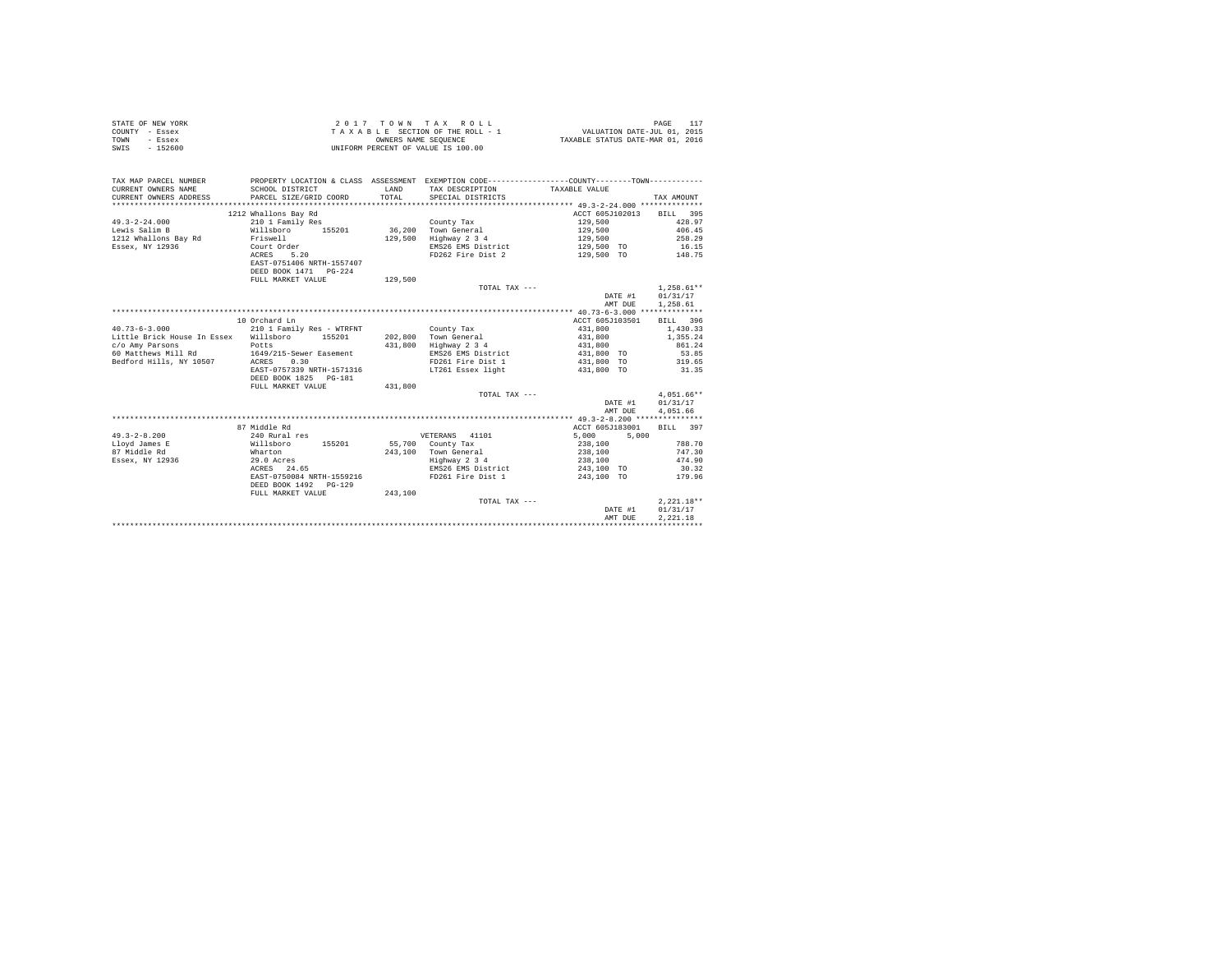| STATE OF NEW YORK | 2017 TOWN TAX ROLL                 | PAGE                             |
|-------------------|------------------------------------|----------------------------------|
| COUNTY - Essex    | TAXABLE SECTION OF THE ROLL - 1    | VALUATION DATE-JUL 01, 2015      |
| TOWN<br>- Essex   | OWNERS NAME SEOUENCE               | TAXABLE STATUS DATE-MAR 01, 2016 |
| $-152600$<br>SWIS | UNIFORM PERCENT OF VALUE IS 100.00 |                                  |

| TAX MAP PARCEL NUMBER<br>CURRENT OWNERS NAME | SCHOOL DISTRICT           | <b>T.AND</b> | PROPERTY LOCATION & CLASS ASSESSMENT EXEMPTION CODE----------------COUNTY-------TOWN----------<br>TAX DESCRIPTION | TAXABLE VALUE   |                          |
|----------------------------------------------|---------------------------|--------------|-------------------------------------------------------------------------------------------------------------------|-----------------|--------------------------|
| CURRENT OWNERS ADDRESS                       | PARCEL SIZE/GRID COORD    | TOTAL        | SPECIAL DISTRICTS                                                                                                 |                 | TAX AMOUNT               |
| ************************                     |                           |              |                                                                                                                   |                 |                          |
|                                              | Jersey St                 |              |                                                                                                                   | ACCT 605J103005 | 398<br><b>BILL</b>       |
| $39.4 - 1 - 43.000$                          | 910 Priv forest           |              | County Tax                                                                                                        | 92,000          | 304.75                   |
| Lobato Sergio                                | Westport<br>155001        | 92,000       | Town General                                                                                                      | 92,000          | 288.75                   |
| 131 Stumpel St                               | Hicks                     | 92,000       | Highway 2 3 4                                                                                                     | 92,000          | 183.50                   |
| Brentwood, NY 11717                          | ACRES<br>92.00            |              | EMS26 EMS District                                                                                                | 92,000 TO       | 11.47                    |
|                                              | EAST-0736643 NRTH-1570105 |              | FD262 Fire Dist 2                                                                                                 | 92,000 TO       | 105.68                   |
| PRIOR OWNER ON 3/01/2016                     | DEED BOOK 1356 PG-29      |              |                                                                                                                   |                 |                          |
| Lobato Sergio                                | FULL MARKET VALUE         | 92,000       |                                                                                                                   |                 |                          |
|                                              |                           |              | TOTAL TAX ---                                                                                                     |                 | 894.15**                 |
|                                              |                           |              |                                                                                                                   | DATE #1         | 01/31/17                 |
|                                              |                           |              |                                                                                                                   | AMT DUE         | 894.15                   |
|                                              |                           |              |                                                                                                                   |                 |                          |
|                                              | 2737 NYS Route 22         |              |                                                                                                                   | ACCT 605J102610 | <b>BILL</b><br>399       |
| $40.65 - 2 - 8.000$                          | 210 1 Family Res          |              | County Tax                                                                                                        | 267,200         | 885.09                   |
| LugoDeSlosser Hada                           | Willsboro<br>155201       | 61,800       | Town General                                                                                                      | 267,200         | 838.63                   |
| PO Box 36                                    | Hicks                     | 267.200      | Highway 2 3 4                                                                                                     | 267,200         | 532.94                   |
| Essex, NY 12936                              | 1673/228 Easement         |              | EMS26 EMS District                                                                                                | 267,200 TO      | 33.32                    |
|                                              | ACRES<br>0.50             |              | FD261 Fire Dist 1                                                                                                 | 267,200 TO      | 197.80                   |
|                                              | EAST-0756665 NRTH-1572151 |              | LT261 Essex light                                                                                                 | 267,200 TO      | 19.40                    |
|                                              | DEED BOOK 1439 PG-48      |              |                                                                                                                   |                 |                          |
|                                              | FULL MARKET VALUE         | 267,200      |                                                                                                                   |                 |                          |
|                                              |                           |              | TOTAL TAX ---                                                                                                     |                 | $2,507.18**$             |
|                                              |                           |              |                                                                                                                   | DATE #1         | 01/31/17                 |
|                                              |                           |              |                                                                                                                   | AMT DUE         | 2.507.18                 |
|                                              |                           |              |                                                                                                                   |                 |                          |
|                                              | 10 Sandy Point Way        |              |                                                                                                                   | ACCT 605J178501 | BILL 400                 |
| $40.65 - 1 - 1.200$                          | 260 Seasonal res - WTRFNT |              | County Tax                                                                                                        | 369,700         | 1.224.62                 |
| MacBride Peter A                             | Willsboro<br>155201       | 301,000      | Town General                                                                                                      | 369,700         | 1,160.33                 |
| MacBride Judith A                            | Hicks Pat                 | 369,700      | Highway 2 3 4                                                                                                     | 369,700         | 737.38                   |
| 21 Cherry Ln                                 | ACRES 1.75                |              | EMS26 EMS District                                                                                                | 369,700 TO      | 46.10                    |
| Dedham, MA 02026                             | EAST-0757466 NRTH-1573592 |              | FD261 Fire Dist 1                                                                                                 | 369,700 TO      | 273.68                   |
|                                              | DEED BOOK 1568 PG-261     |              | LT261 Essex light                                                                                                 | 369,700 TO      | 26.84                    |
|                                              | FULL MARKET VALUE         |              | 369,700 WB261 Water B&I                                                                                           |                 | 100.58                   |
|                                              |                           |              | TOTAL TAX ---                                                                                                     | 369,700 TO C    |                          |
|                                              |                           |              |                                                                                                                   | DATE #1         | $3,569.53**$<br>01/31/17 |
|                                              |                           |              |                                                                                                                   | AMT DUE         | 3,569.53                 |
|                                              |                           |              |                                                                                                                   |                 |                          |
|                                              | 2261 Lake Shore Rd        |              |                                                                                                                   |                 |                          |
|                                              |                           |              |                                                                                                                   | ACCT 605J104112 | BILL 401                 |
| $40.73 - 5 - 10.000$                         | 210 1 Family Res          |              | County Tax                                                                                                        | 183,800         | 608.83                   |
| MacDevitt Lawrence                           | Willsboro<br>155201       | 52,000       | Town General                                                                                                      | 183,800         | 576.87                   |
| Breckenridge Darla                           | Potts                     | 183,800      | Highway 2 3 4                                                                                                     | 183,800         | 366.59                   |
| 2261 Lake Shore Rd                           | 1672/24 Easement          |              | EMS26 EMS District                                                                                                | 183,800 TO      | 22.92                    |
| PO Box 273                                   | 0.20<br>ACRES             |              | FD261 Fire Dist 1                                                                                                 | 183,800 TO      | 136.06                   |
| Essex, NY 12936                              | EAST-0757048 NRTH-1570742 |              | LT261 Essex light                                                                                                 | 183,800 TO      | 13.34                    |
|                                              | DEED BOOK 906<br>$PG-221$ |              |                                                                                                                   |                 |                          |
|                                              | FULL MARKET VALUE         | 183,800      |                                                                                                                   |                 |                          |
|                                              |                           |              | TOTAL TAX ---                                                                                                     |                 | $1.724.61**$             |
|                                              |                           |              |                                                                                                                   | DATE #1         | 01/31/17                 |
|                                              |                           |              |                                                                                                                   | AMT DUE         | 1.724.61                 |
|                                              |                           |              |                                                                                                                   |                 |                          |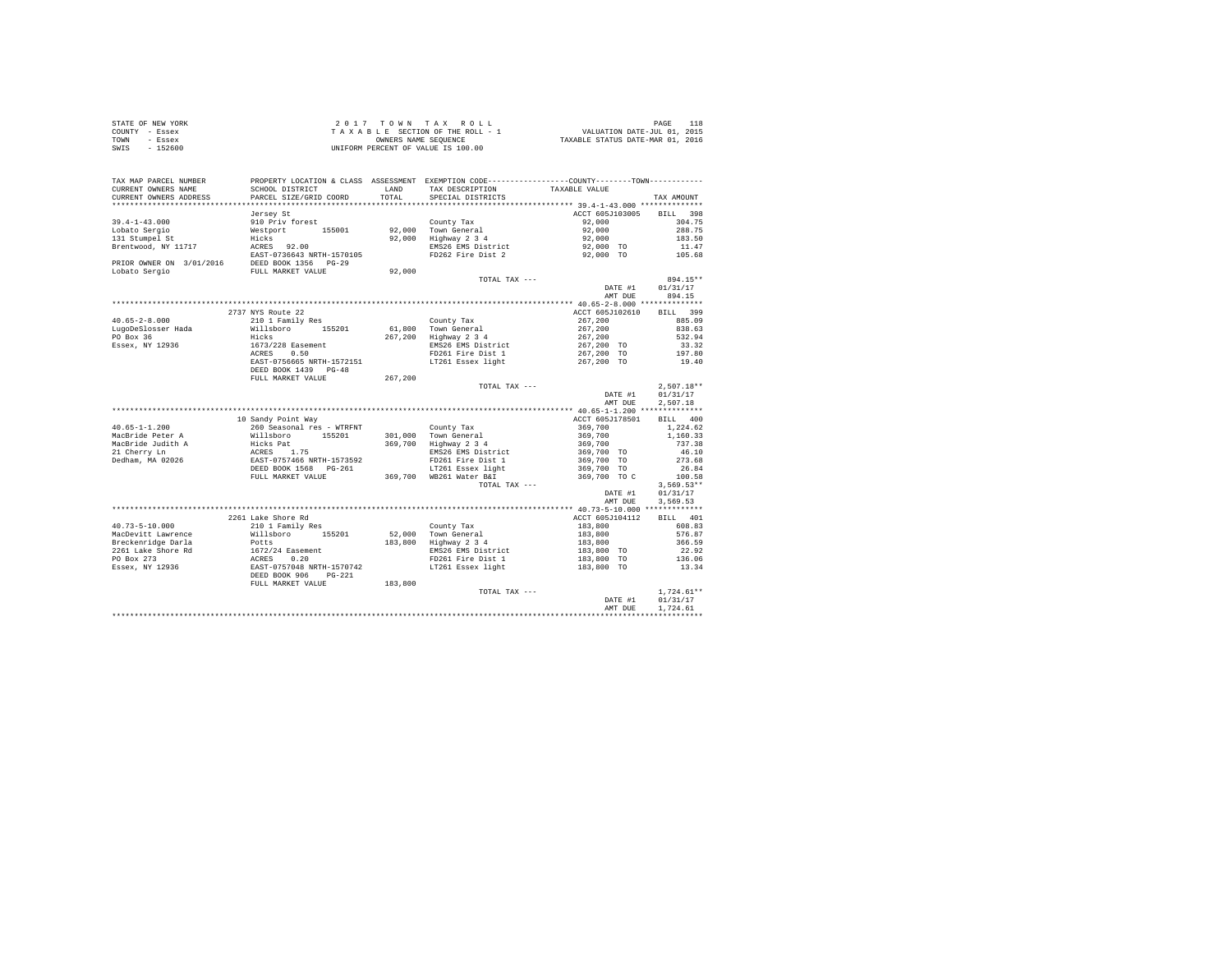| STATE OF NEW YORK | 2017 TOWN TAX ROLL                 | PAGE                             |
|-------------------|------------------------------------|----------------------------------|
| COUNTY - Essex    | TAXABLE SECTION OF THE ROLL - 1    | VALUATION DATE-JUL 01, 2015      |
| TOWN<br>- Essex   | OWNERS NAME SEOUENCE               | TAXABLE STATUS DATE-MAR 01, 2016 |
| $-152600$<br>SWIS | UNIFORM PERCENT OF VALUE IS 100.00 |                                  |

| TAX MAP PARCEL NUMBER  |                                                                                                                                                                                        | PROPERTY LOCATION & CLASS ASSESSMENT EXEMPTION CODE---------------COUNTY-------TOWN----------                                                                                                                                                                      |                                                     |                  |
|------------------------|----------------------------------------------------------------------------------------------------------------------------------------------------------------------------------------|--------------------------------------------------------------------------------------------------------------------------------------------------------------------------------------------------------------------------------------------------------------------|-----------------------------------------------------|------------------|
| CURRENT OWNERS NAME    | SCHOOL DISTRICT<br>SCHOOL DISTRICT<br>PARCEL SIZE/GRID COORD                                                                                                                           | ${\small \noindent \texttt{LAND} \hspace{1.2cm} \texttt{TAX} \hspace{1.2cm} \texttt{DESCRIPITION} \hspace{1.2cm} \texttt{TAXABLE} \hspace{1.2cm} \texttt{VALUE} \\ \texttt{TOTAL} \hspace{1.2cm} \texttt{SPECHA} \hspace{1.2cm} \texttt{DISTRICTS} \hspace{1.2cm}$ |                                                     |                  |
| CURRENT OWNERS ADDRESS |                                                                                                                                                                                        |                                                                                                                                                                                                                                                                    |                                                     | TAX AMOUNT       |
|                        |                                                                                                                                                                                        |                                                                                                                                                                                                                                                                    |                                                     |                  |
|                        | 2219 Lake Shore Rd                                                                                                                                                                     |                                                                                                                                                                                                                                                                    | ACCT 605L102215                                     | BILL 402         |
| $40.81 - 1 - 2.000$    | 210 1 Family Res                                                                                                                                                                       | County Tax<br>58,500 Town General<br>137,700 Highway 2 3 4                                                                                                                                                                                                         |                                                     |                  |
|                        | MacDougal Andrew Willsboro 155201                                                                                                                                                      |                                                                                                                                                                                                                                                                    |                                                     |                  |
|                        | Michols-MacDougal Maghan Land Rotts Patent<br>219 Lake Shore Rd<br>258ex, NY 12936<br>258ex, NY 12936<br>258ex, NY 12936<br>2587-0757231 NRTH-1569743                                  |                                                                                                                                                                                                                                                                    |                                                     |                  |
|                        |                                                                                                                                                                                        |                                                                                                                                                                                                                                                                    |                                                     |                  |
|                        |                                                                                                                                                                                        |                                                                                                                                                                                                                                                                    |                                                     |                  |
|                        |                                                                                                                                                                                        |                                                                                                                                                                                                                                                                    |                                                     |                  |
|                        |                                                                                                                                                                                        |                                                                                                                                                                                                                                                                    | 932.28 MT                                           | 932.28           |
|                        |                                                                                                                                                                                        |                                                                                                                                                                                                                                                                    |                                                     | 493.01           |
|                        |                                                                                                                                                                                        | $\begin{array}{cc}\n 1 \text{ return } \text{max} \\   \text{TOTAL TAX } \text{---}\n \end{array}$                                                                                                                                                                 |                                                     | $2,717.35**$     |
|                        |                                                                                                                                                                                        |                                                                                                                                                                                                                                                                    | DATE #1                                             | 01/31/17         |
|                        |                                                                                                                                                                                        |                                                                                                                                                                                                                                                                    | AMT DUE                                             | 2,717.35         |
|                        |                                                                                                                                                                                        |                                                                                                                                                                                                                                                                    |                                                     |                  |
|                        | Whallons Bay Rd                                                                                                                                                                        |                                                                                                                                                                                                                                                                    | ACCT 605J102109                                     | BILL 403         |
|                        |                                                                                                                                                                                        |                                                                                                                                                                                                                                                                    | 26,300                                              | 87.12            |
|                        |                                                                                                                                                                                        | County 1ax 1<br>Town General<br>Highway 2 3 4<br>Highway 2 3 4<br>EMS26 EMS District<br>DDS2 Fire Dist<br>2 5, 300 TO<br>TT262 Whallonsburg light<br>26, 300 TO<br>26, 300 TO                                                                                      |                                                     | 82.54            |
|                        |                                                                                                                                                                                        |                                                                                                                                                                                                                                                                    |                                                     | 52.46            |
|                        |                                                                                                                                                                                        | EMS26 EMS District<br>FD262 Fire Dist 2                                                                                                                                                                                                                            |                                                     | 3.28             |
|                        |                                                                                                                                                                                        |                                                                                                                                                                                                                                                                    |                                                     | 30.21            |
|                        |                                                                                                                                                                                        |                                                                                                                                                                                                                                                                    |                                                     | 5.67             |
|                        | FULL MARKET VALUE 26,300                                                                                                                                                               |                                                                                                                                                                                                                                                                    |                                                     |                  |
|                        |                                                                                                                                                                                        | TOTAL TAX ---                                                                                                                                                                                                                                                      |                                                     | $261.28**$       |
|                        |                                                                                                                                                                                        |                                                                                                                                                                                                                                                                    |                                                     | DATE #1 01/31/17 |
|                        |                                                                                                                                                                                        |                                                                                                                                                                                                                                                                    | AMT DUE                                             | 261.28           |
|                        |                                                                                                                                                                                        |                                                                                                                                                                                                                                                                    |                                                     |                  |
|                        | 9 Willett Ln                                                                                                                                                                           |                                                                                                                                                                                                                                                                    | ACCT 605L102108 BILL 404                            |                  |
|                        |                                                                                                                                                                                        |                                                                                                                                                                                                                                                                    |                                                     | 495.55           |
|                        |                                                                                                                                                                                        |                                                                                                                                                                                                                                                                    |                                                     | 469.53           |
|                        |                                                                                                                                                                                        |                                                                                                                                                                                                                                                                    | $149,600$<br>$149,600$<br>$149,600$<br>$149,600$ TO |                  |
|                        |                                                                                                                                                                                        |                                                                                                                                                                                                                                                                    |                                                     | 298.38<br>18.66  |
|                        |                                                                                                                                                                                        |                                                                                                                                                                                                                                                                    | 149,600 TO                                          | 171.84           |
|                        |                                                                                                                                                                                        | LT262 Whallonsburg light 149,600 TO 32.26                                                                                                                                                                                                                          |                                                     |                  |
|                        |                                                                                                                                                                                        |                                                                                                                                                                                                                                                                    |                                                     |                  |
|                        |                                                                                                                                                                                        | TOTAL TAX ---                                                                                                                                                                                                                                                      |                                                     | $1,486.22**$     |
|                        |                                                                                                                                                                                        |                                                                                                                                                                                                                                                                    | DATE #1                                             | 01/31/17         |
|                        |                                                                                                                                                                                        |                                                                                                                                                                                                                                                                    | AMT DUE                                             | 1,486.22         |
|                        |                                                                                                                                                                                        |                                                                                                                                                                                                                                                                    |                                                     |                  |
|                        | 2217 Lake Shore Rd                                                                                                                                                                     |                                                                                                                                                                                                                                                                    | ACCT 605J100710                                     | BILL 405         |
|                        |                                                                                                                                                                                        |                                                                                                                                                                                                                                                                    |                                                     |                  |
|                        | 40.81-1-3.000<br>MacDougal Michael D = 210 1 Family Res<br>2217 Lake Shore Rd = 155201<br>22217 Lake Shore Rd = 1680/38 Basement<br>258ex, NY 12936 = 1680/38 Basement<br>ACRES = 0.20 |                                                                                                                                                                                                                                                                    |                                                     |                  |
|                        |                                                                                                                                                                                        |                                                                                                                                                                                                                                                                    |                                                     |                  |
|                        |                                                                                                                                                                                        |                                                                                                                                                                                                                                                                    |                                                     |                  |
|                        |                                                                                                                                                                                        |                                                                                                                                                                                                                                                                    |                                                     |                  |
|                        |                                                                                                                                                                                        |                                                                                                                                                                                                                                                                    |                                                     |                  |
|                        |                                                                                                                                                                                        |                                                                                                                                                                                                                                                                    |                                                     |                  |
|                        | PULL MARKET VALUE 137,900                                                                                                                                                              |                                                                                                                                                                                                                                                                    |                                                     |                  |
|                        |                                                                                                                                                                                        | TOTAL TAX ---                                                                                                                                                                                                                                                      |                                                     | $1,293.94**$     |
|                        |                                                                                                                                                                                        |                                                                                                                                                                                                                                                                    |                                                     | DATE #1 01/31/17 |
|                        |                                                                                                                                                                                        |                                                                                                                                                                                                                                                                    | AMT DUE                                             | 1,293.94         |
|                        |                                                                                                                                                                                        |                                                                                                                                                                                                                                                                    |                                                     |                  |
|                        |                                                                                                                                                                                        |                                                                                                                                                                                                                                                                    |                                                     |                  |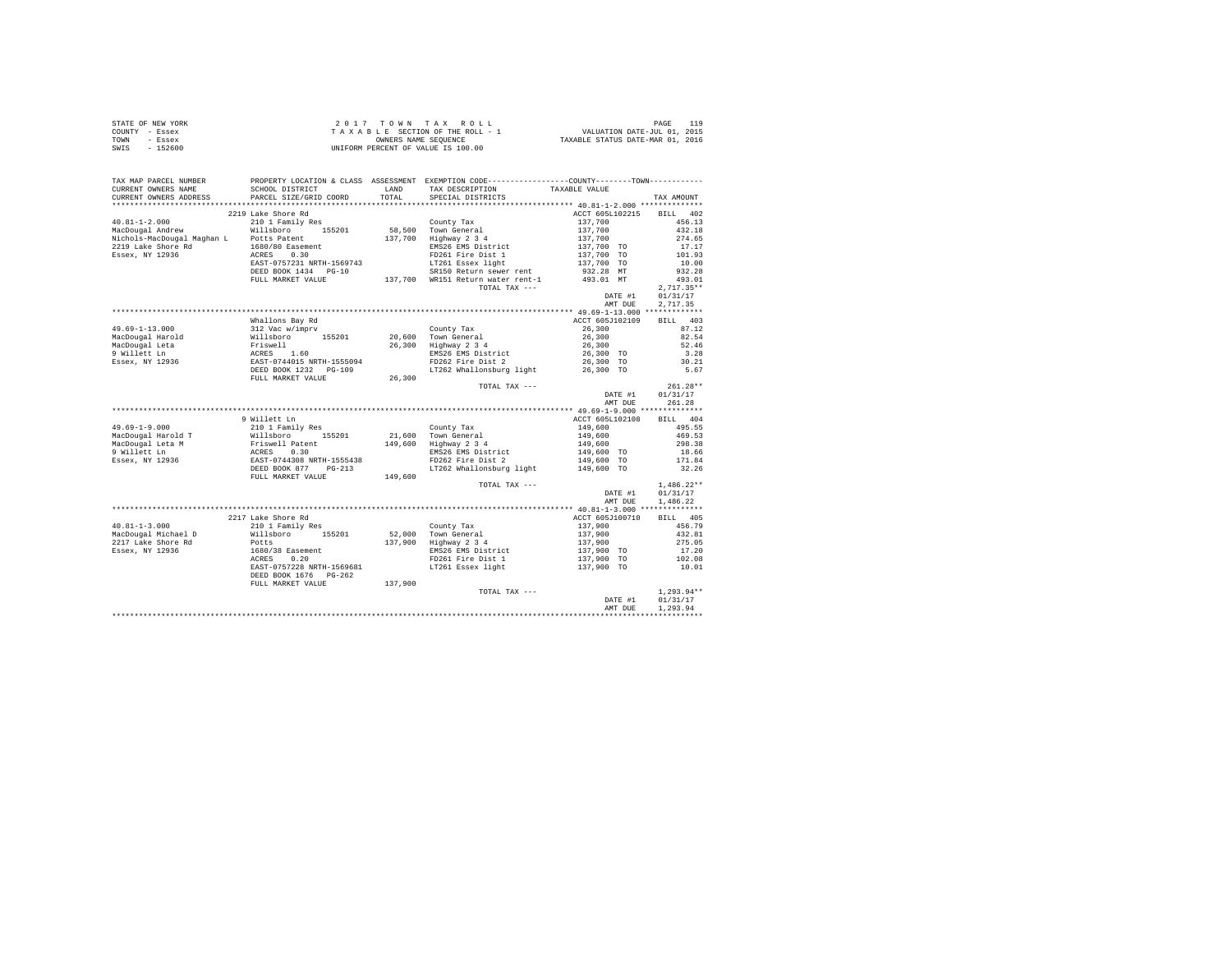| STATE OF NEW YORK | 2017 TOWN TAX ROLL                 | 120<br>PAGE                      |
|-------------------|------------------------------------|----------------------------------|
| COUNTY - Essex    | TAXABLE SECTION OF THE ROLL - 1    | VALUATION DATE-JUL 01, 2015      |
| TOWN<br>- Essex   | OWNERS NAME SEOUENCE               | TAXABLE STATUS DATE-MAR 01, 2016 |
| - 152600<br>SWIS  | UNIFORM PERCENT OF VALUE IS 100.00 |                                  |

| TAX MAP PARCEL NUMBER<br>CURRENT OWNERS NAME                                                                                                                                                                                                                                                                                                                                                                                                             | SCHOOL DISTRICT                           |                  | PROPERTY LOCATION & CLASS ASSESSMENT EXEMPTION CODE----------------COUNTY--------TOWN----------                                                                                                                                                                                                                                                                                                                                      | TAXABLE VALUE                                                              |                 |
|----------------------------------------------------------------------------------------------------------------------------------------------------------------------------------------------------------------------------------------------------------------------------------------------------------------------------------------------------------------------------------------------------------------------------------------------------------|-------------------------------------------|------------------|--------------------------------------------------------------------------------------------------------------------------------------------------------------------------------------------------------------------------------------------------------------------------------------------------------------------------------------------------------------------------------------------------------------------------------------|----------------------------------------------------------------------------|-----------------|
|                                                                                                                                                                                                                                                                                                                                                                                                                                                          | SCHOOL DISTRICT<br>PARCEL SIZE/GRID COORD |                  | LAND TAX DESCRIPTION                                                                                                                                                                                                                                                                                                                                                                                                                 |                                                                            |                 |
|                                                                                                                                                                                                                                                                                                                                                                                                                                                          |                                           |                  |                                                                                                                                                                                                                                                                                                                                                                                                                                      |                                                                            |                 |
|                                                                                                                                                                                                                                                                                                                                                                                                                                                          | 533 Angier Hill Rd                        |                  |                                                                                                                                                                                                                                                                                                                                                                                                                                      | ACCT 605J198001 BILL 406                                                   |                 |
|                                                                                                                                                                                                                                                                                                                                                                                                                                                          |                                           |                  |                                                                                                                                                                                                                                                                                                                                                                                                                                      |                                                                            | 542.91          |
|                                                                                                                                                                                                                                                                                                                                                                                                                                                          |                                           |                  |                                                                                                                                                                                                                                                                                                                                                                                                                                      |                                                                            | 514.41          |
|                                                                                                                                                                                                                                                                                                                                                                                                                                                          |                                           |                  |                                                                                                                                                                                                                                                                                                                                                                                                                                      |                                                                            | 326.90          |
|                                                                                                                                                                                                                                                                                                                                                                                                                                                          |                                           |                  |                                                                                                                                                                                                                                                                                                                                                                                                                                      |                                                                            | 2,153.64        |
|                                                                                                                                                                                                                                                                                                                                                                                                                                                          |                                           |                  |                                                                                                                                                                                                                                                                                                                                                                                                                                      |                                                                            | 20.44           |
|                                                                                                                                                                                                                                                                                                                                                                                                                                                          |                                           |                  |                                                                                                                                                                                                                                                                                                                                                                                                                                      |                                                                            | 188.27          |
|                                                                                                                                                                                                                                                                                                                                                                                                                                                          |                                           |                  |                                                                                                                                                                                                                                                                                                                                                                                                                                      |                                                                            | 35.34           |
|                                                                                                                                                                                                                                                                                                                                                                                                                                                          |                                           |                  | $\begin{array}{cc}\n\text{11} & - \\ \text{12} & - \\ \text{13} & - \\ \text{14} & - \\ \text{15} & - \\ \text{16} & - \\ \text{17} & - \\ \text{18} & - \\ \text{19} & - \\ \text{10} & - \\ \text{10} & - \\ \text{11} & - \\ \text{12} & - \\ \text{13} & - \\ \text{14} & - \\ \text{16} & - \\ \text{18} & - \\ \text{19} & - \\ \text{19} & - \\ \text{10} & - \\ \text{10} & - \\ \text{11} & - \\ \text{12} & - \\ \text{13$ |                                                                            | $3,781.91**$    |
|                                                                                                                                                                                                                                                                                                                                                                                                                                                          |                                           |                  |                                                                                                                                                                                                                                                                                                                                                                                                                                      | DATE #1 01/31/17                                                           |                 |
|                                                                                                                                                                                                                                                                                                                                                                                                                                                          |                                           |                  |                                                                                                                                                                                                                                                                                                                                                                                                                                      | AMT DUE                                                                    | 3,781.91        |
|                                                                                                                                                                                                                                                                                                                                                                                                                                                          |                                           |                  |                                                                                                                                                                                                                                                                                                                                                                                                                                      |                                                                            |                 |
| $\begin{tabular}{lllllllllllll} \multicolumn{3}{c}{40.3-1-8.001}& \multicolumn{3}{c}{2289~\text{Nys Route 22}}& \multicolumn{3}{c}{2289~\text{Nys Route 22}}& \multicolumn{3}{c}{\text{Country Tax}}\\ \multicolumn{3}{c}{\text{Nalgebite}}& \multicolumn{3}{c}{\text{Nilishevo}}& \multicolumn{3}{c}{\text{S20}}& \multicolumn{3}{c}{\text{Country Tax}}\\ \multicolumn{3}{c}{\text{Nomeral}}& \multicolumn{3}{c}{\text{Nilishevo}}& \multicolumn{3}{c$ | 2289 NYS Route 22                         |                  |                                                                                                                                                                                                                                                                                                                                                                                                                                      | ACCT 605J102909                                                            | BILL 407        |
|                                                                                                                                                                                                                                                                                                                                                                                                                                                          |                                           |                  |                                                                                                                                                                                                                                                                                                                                                                                                                                      | $28,200$<br>$28,200$<br>$28,200$<br>$28,200$<br>$28,200$ TO<br>$28,200$ TO | 93.41           |
|                                                                                                                                                                                                                                                                                                                                                                                                                                                          |                                           |                  |                                                                                                                                                                                                                                                                                                                                                                                                                                      |                                                                            | 88.51           |
|                                                                                                                                                                                                                                                                                                                                                                                                                                                          |                                           |                  |                                                                                                                                                                                                                                                                                                                                                                                                                                      |                                                                            | 56.25           |
|                                                                                                                                                                                                                                                                                                                                                                                                                                                          |                                           |                  |                                                                                                                                                                                                                                                                                                                                                                                                                                      |                                                                            | 3.52            |
|                                                                                                                                                                                                                                                                                                                                                                                                                                                          |                                           |                  |                                                                                                                                                                                                                                                                                                                                                                                                                                      |                                                                            | 20.88           |
|                                                                                                                                                                                                                                                                                                                                                                                                                                                          |                                           |                  |                                                                                                                                                                                                                                                                                                                                                                                                                                      |                                                                            |                 |
|                                                                                                                                                                                                                                                                                                                                                                                                                                                          | FULL MARKET VALUE 28, 200                 |                  |                                                                                                                                                                                                                                                                                                                                                                                                                                      |                                                                            |                 |
|                                                                                                                                                                                                                                                                                                                                                                                                                                                          |                                           |                  | TOTAL TAX ---                                                                                                                                                                                                                                                                                                                                                                                                                        |                                                                            | $262.57**$      |
|                                                                                                                                                                                                                                                                                                                                                                                                                                                          |                                           |                  |                                                                                                                                                                                                                                                                                                                                                                                                                                      | DATE #1 01/31/17<br>AMT DUE 262.57                                         |                 |
|                                                                                                                                                                                                                                                                                                                                                                                                                                                          |                                           |                  |                                                                                                                                                                                                                                                                                                                                                                                                                                      |                                                                            |                 |
|                                                                                                                                                                                                                                                                                                                                                                                                                                                          |                                           |                  |                                                                                                                                                                                                                                                                                                                                                                                                                                      |                                                                            |                 |
|                                                                                                                                                                                                                                                                                                                                                                                                                                                          | 468 Walker Rd                             |                  |                                                                                                                                                                                                                                                                                                                                                                                                                                      | ACCT 605J199006 BILL 408                                                   |                 |
|                                                                                                                                                                                                                                                                                                                                                                                                                                                          |                                           |                  | County Tax<br>171,000 556.43<br>171,000 556.43<br>171,000 556.70<br>2018 EMS26 EMS District 171,000 TO 211.35<br>2026 EMS2 EVE District 171,000 TO 2196.42<br>2026 PD262 Fire Dist 2                                                                                                                                                                                                                                                 |                                                                            |                 |
|                                                                                                                                                                                                                                                                                                                                                                                                                                                          |                                           |                  |                                                                                                                                                                                                                                                                                                                                                                                                                                      |                                                                            |                 |
|                                                                                                                                                                                                                                                                                                                                                                                                                                                          |                                           |                  |                                                                                                                                                                                                                                                                                                                                                                                                                                      |                                                                            |                 |
|                                                                                                                                                                                                                                                                                                                                                                                                                                                          |                                           |                  |                                                                                                                                                                                                                                                                                                                                                                                                                                      |                                                                            |                 |
|                                                                                                                                                                                                                                                                                                                                                                                                                                                          |                                           |                  |                                                                                                                                                                                                                                                                                                                                                                                                                                      |                                                                            |                 |
|                                                                                                                                                                                                                                                                                                                                                                                                                                                          |                                           |                  | LT262 Whallonsburg light 171,000 TO                                                                                                                                                                                                                                                                                                                                                                                                  |                                                                            | 36.87           |
|                                                                                                                                                                                                                                                                                                                                                                                                                                                          | FULL MARKET VALUE 171,000                 |                  |                                                                                                                                                                                                                                                                                                                                                                                                                                      |                                                                            |                 |
|                                                                                                                                                                                                                                                                                                                                                                                                                                                          |                                           |                  | TOTAL TAX $---$                                                                                                                                                                                                                                                                                                                                                                                                                      |                                                                            | $1,698.81**$    |
|                                                                                                                                                                                                                                                                                                                                                                                                                                                          |                                           |                  |                                                                                                                                                                                                                                                                                                                                                                                                                                      | DATE #1                                                                    | 01/31/17        |
|                                                                                                                                                                                                                                                                                                                                                                                                                                                          |                                           |                  |                                                                                                                                                                                                                                                                                                                                                                                                                                      | AMT DUE                                                                    | 1,698.81        |
|                                                                                                                                                                                                                                                                                                                                                                                                                                                          |                                           |                  |                                                                                                                                                                                                                                                                                                                                                                                                                                      |                                                                            |                 |
|                                                                                                                                                                                                                                                                                                                                                                                                                                                          | 299 School St                             |                  |                                                                                                                                                                                                                                                                                                                                                                                                                                      | ACCT 605J104207 BILL 409                                                   |                 |
|                                                                                                                                                                                                                                                                                                                                                                                                                                                          |                                           |                  |                                                                                                                                                                                                                                                                                                                                                                                                                                      | 25,000 25,000                                                              |                 |
|                                                                                                                                                                                                                                                                                                                                                                                                                                                          |                                           |                  | 50,500 County Tax<br>163,200 Town General 188,200<br>163,200 Town General 188,200<br>188,26 EMS District 163,200 To<br>200 EMS26 EMS District 163,200 TO                                                                                                                                                                                                                                                                             |                                                                            | 457.78          |
|                                                                                                                                                                                                                                                                                                                                                                                                                                                          |                                           |                  |                                                                                                                                                                                                                                                                                                                                                                                                                                      |                                                                            | 433.75          |
|                                                                                                                                                                                                                                                                                                                                                                                                                                                          |                                           |                  |                                                                                                                                                                                                                                                                                                                                                                                                                                      |                                                                            | 275.64          |
|                                                                                                                                                                                                                                                                                                                                                                                                                                                          |                                           |                  |                                                                                                                                                                                                                                                                                                                                                                                                                                      |                                                                            | 20.35<br>120.81 |
|                                                                                                                                                                                                                                                                                                                                                                                                                                                          |                                           |                  | FD261 Fire Dist 1                                                                                                                                                                                                                                                                                                                                                                                                                    | 163,200 TO                                                                 |                 |
|                                                                                                                                                                                                                                                                                                                                                                                                                                                          | DEED BOOK 1010 PG-279                     | $3-279$ 163, 200 | LT261 Essex light 163,200 TO                                                                                                                                                                                                                                                                                                                                                                                                         |                                                                            | 11.85           |
|                                                                                                                                                                                                                                                                                                                                                                                                                                                          | FULL MARKET VALUE                         |                  |                                                                                                                                                                                                                                                                                                                                                                                                                                      | TOTAL TAX --- $$\tt{DATE}$ #1                                              |                 |
|                                                                                                                                                                                                                                                                                                                                                                                                                                                          |                                           |                  |                                                                                                                                                                                                                                                                                                                                                                                                                                      |                                                                            | $1,320.18**$    |
|                                                                                                                                                                                                                                                                                                                                                                                                                                                          |                                           |                  |                                                                                                                                                                                                                                                                                                                                                                                                                                      |                                                                            | 01/31/17        |
|                                                                                                                                                                                                                                                                                                                                                                                                                                                          |                                           |                  |                                                                                                                                                                                                                                                                                                                                                                                                                                      | AMT DUE                                                                    | 1,320.18        |
|                                                                                                                                                                                                                                                                                                                                                                                                                                                          |                                           |                  |                                                                                                                                                                                                                                                                                                                                                                                                                                      |                                                                            |                 |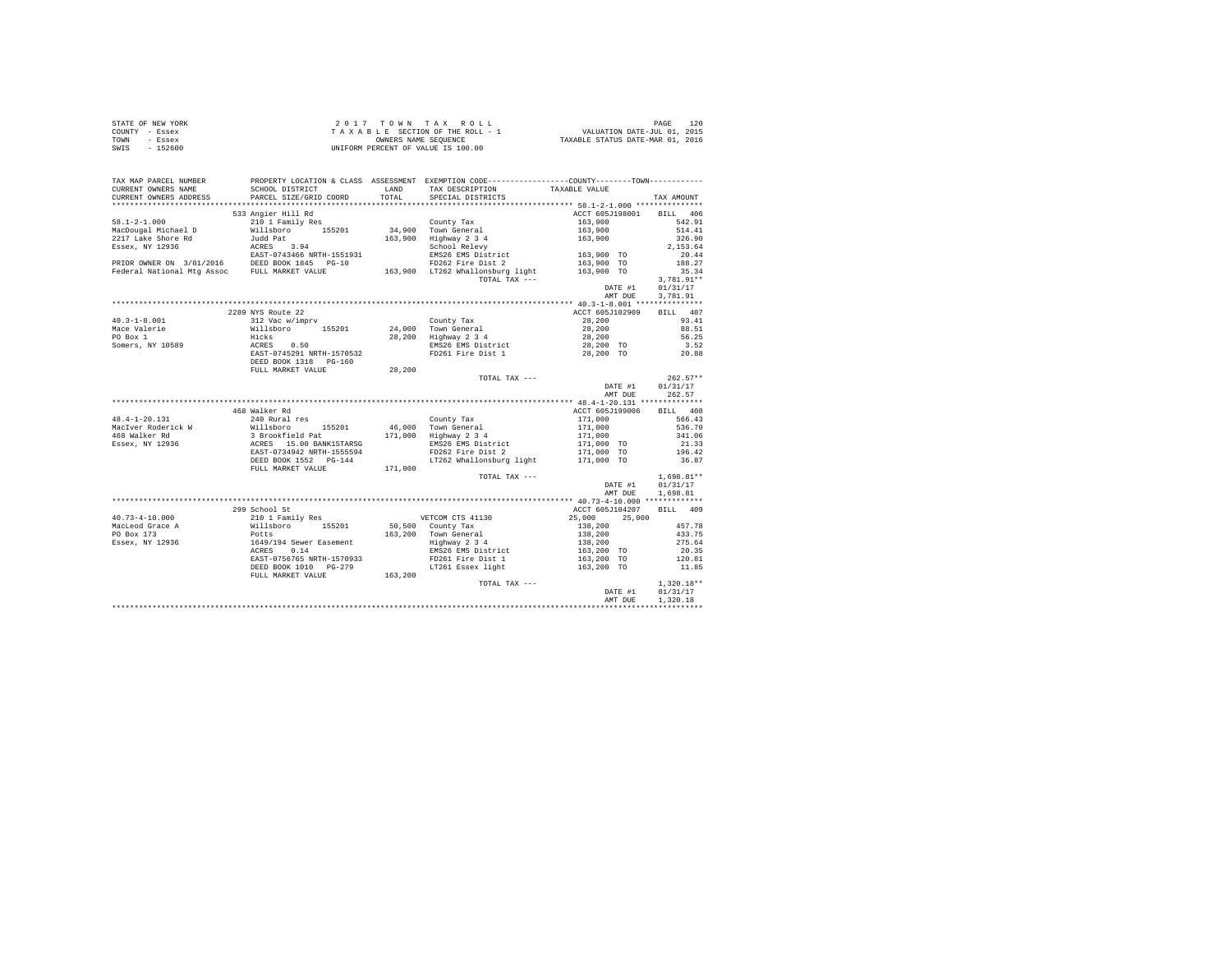| STATE OF NEW YORK | 2017 TOWN TAX ROLL                 | PAGE                             |
|-------------------|------------------------------------|----------------------------------|
| COUNTY - Essex    | TAXABLE SECTION OF THE ROLL - 1    | VALUATION DATE-JUL 01, 2015      |
| TOWN<br>- Essex   | OWNERS NAME SEOUENCE               | TAXABLE STATUS DATE-MAR 01, 2016 |
| SWIS<br>$-152600$ | UNIFORM PERCENT OF VALUE IS 100.00 |                                  |

| TAX MAP PARCEL NUMBER<br>CURRENT OWNERS NAME<br>CURRENT OWNERS ADDRESS                                                     | SCHOOL DISTRICT<br>PARCEL SIZE/GRID COORD                                                           | LAND<br>TOTAL | PROPERTY LOCATION & CLASS ASSESSMENT EXEMPTION CODE----------------COUNTY-------TOWN----------<br>TAX DESCRIPTION<br>SPECIAL DISTRICTS | TAXABLE VALUE                                              |                                                       |
|----------------------------------------------------------------------------------------------------------------------------|-----------------------------------------------------------------------------------------------------|---------------|----------------------------------------------------------------------------------------------------------------------------------------|------------------------------------------------------------|-------------------------------------------------------|
|                                                                                                                            |                                                                                                     |               |                                                                                                                                        |                                                            | TAX AMOUNT                                            |
| $49.3 - 2 - 14.000$<br>Mandeville Mvrna<br>1571 Lake Shore Rd<br>Essex, NY 12936                                           | Lake Shore Rd<br>321 Abandoned ag<br>Willsboro<br>155201<br>Judd<br>ACRES 16.90                     | 16,900        | County Tax<br>16,900 Town General<br>Highway 2 3 4<br>EMS26 EMS District                                                               | ACCT 605J102910<br>16,900<br>16,900<br>16,900<br>16,900 TO | 410<br><b>BILL</b><br>55.98<br>53.04<br>33.71<br>2.11 |
|                                                                                                                            | EAST-0755732 NRTH-1555733<br>DEED BOOK 1309 PG-240<br>FULL MARKET VALUE                             | 16,900        | FD262 Fire Dist 2                                                                                                                      | 16,900 TO                                                  | 19.41                                                 |
|                                                                                                                            |                                                                                                     |               | TOTAL TAX ---                                                                                                                          | DATE #1<br>AMT DUE                                         | $164.25**$<br>01/31/17<br>164.25                      |
|                                                                                                                            | 1571 Lake Shore Rd                                                                                  |               |                                                                                                                                        | ACCT 605J101603                                            | BILL 411                                              |
| $49.3 - 2 - 18.000$<br>Mandeville Myrna<br>1571 Lake Shore Rd<br>Essex, NY 12936                                           | 281 Multiple res<br>Willsboro<br>155201<br>Judd<br>ACRES 25.30<br>EAST-0755275 NRTH-1554774         | 596,600       | County Tax<br>94.300 Town General<br>Highway 2 3 4<br>EMS26 EMS District<br>FD262 Fire Dist 2                                          | 596,600<br>596,600<br>596,600<br>596,600 TO<br>596,600 TO  | 1,976.22<br>1,872.48<br>1,189.94<br>74.40<br>685.30   |
|                                                                                                                            | DEED BOOK 695<br>$PG-231$<br>FULL MARKET VALUE                                                      | 596,600       | TOTAL TAX ---                                                                                                                          |                                                            | $5.798.34**$                                          |
|                                                                                                                            |                                                                                                     |               |                                                                                                                                        | DATE #1<br>AMT DUE                                         | 01/31/17<br>5,798.34                                  |
|                                                                                                                            | Lake Shore Rd                                                                                       |               |                                                                                                                                        | ACCT 605J175011                                            | BILL 412                                              |
| $49.3 - 2 - 19.000$                                                                                                        | 105 Vac farmland                                                                                    |               | AG DIST C 41720                                                                                                                        | 80.150<br>80,150                                           |                                                       |
| Mandeville Myrna                                                                                                           | Willsboro<br>155201                                                                                 |               | 135,100 County Tax                                                                                                                     | 54,950                                                     | 182.02                                                |
| 1571 Lake Shore Rd                                                                                                         | Judd                                                                                                |               | 135,100 Town General                                                                                                                   | 54,950                                                     | 172.47                                                |
| Essex, NY 12936                                                                                                            | ACRES 101.10                                                                                        |               | Highway 2 3 4                                                                                                                          | 54,950                                                     | 109.60                                                |
| EAST-0754330 NRTH-1554272<br>MAY BE SUBJECT TO PAYMENT DEED BOOK 775 PG-018<br>UNDER AGDIST LAW TIL 2020 FULL MARKET VALUE |                                                                                                     | 135,100       | EMS26 EMS District<br>FD262 Fire Dist 2                                                                                                | 135,100 TO<br>135,100 TO                                   | 16.85<br>155.19                                       |
|                                                                                                                            |                                                                                                     |               | TOTAL TAX ---                                                                                                                          | DATE #1<br>AMT DUE                                         | $636.13**$<br>01/31/17<br>636.13                      |
|                                                                                                                            | 1680 Lake Shore Rd                                                                                  |               |                                                                                                                                        | ACCT 605J102006                                            | BILL 413                                              |
| 49.15-1-15.000                                                                                                             | 311 Res vac land                                                                                    |               | County Tax                                                                                                                             | 20,300                                                     | 67.24                                                 |
| Mangano Thomas J<br>Mangano Mary Anne<br>1409 Dean St<br>Niskayuna, NY 12309                                               | Willsboro<br>155201<br>Friswell<br>ACRES 1.30<br>EAST-0756940 NRTH-1556966<br>DEED BOOK 1679 PG-233 |               | 20,300 Town General<br>20,300 Highway 2 3 4<br>EMS26 EMS District<br>FD262 Fire Dist 2                                                 | 20,300<br>20,300<br>20,300 TO<br>20,300 TO                 | 63.71<br>40.49<br>2.53<br>23.32                       |
|                                                                                                                            | FULL MARKET VALUE                                                                                   | 20,300        | TOTAL TAX ---                                                                                                                          | DATE #1<br>AMT DUE                                         | $197.29**$<br>01/31/17<br>197.29                      |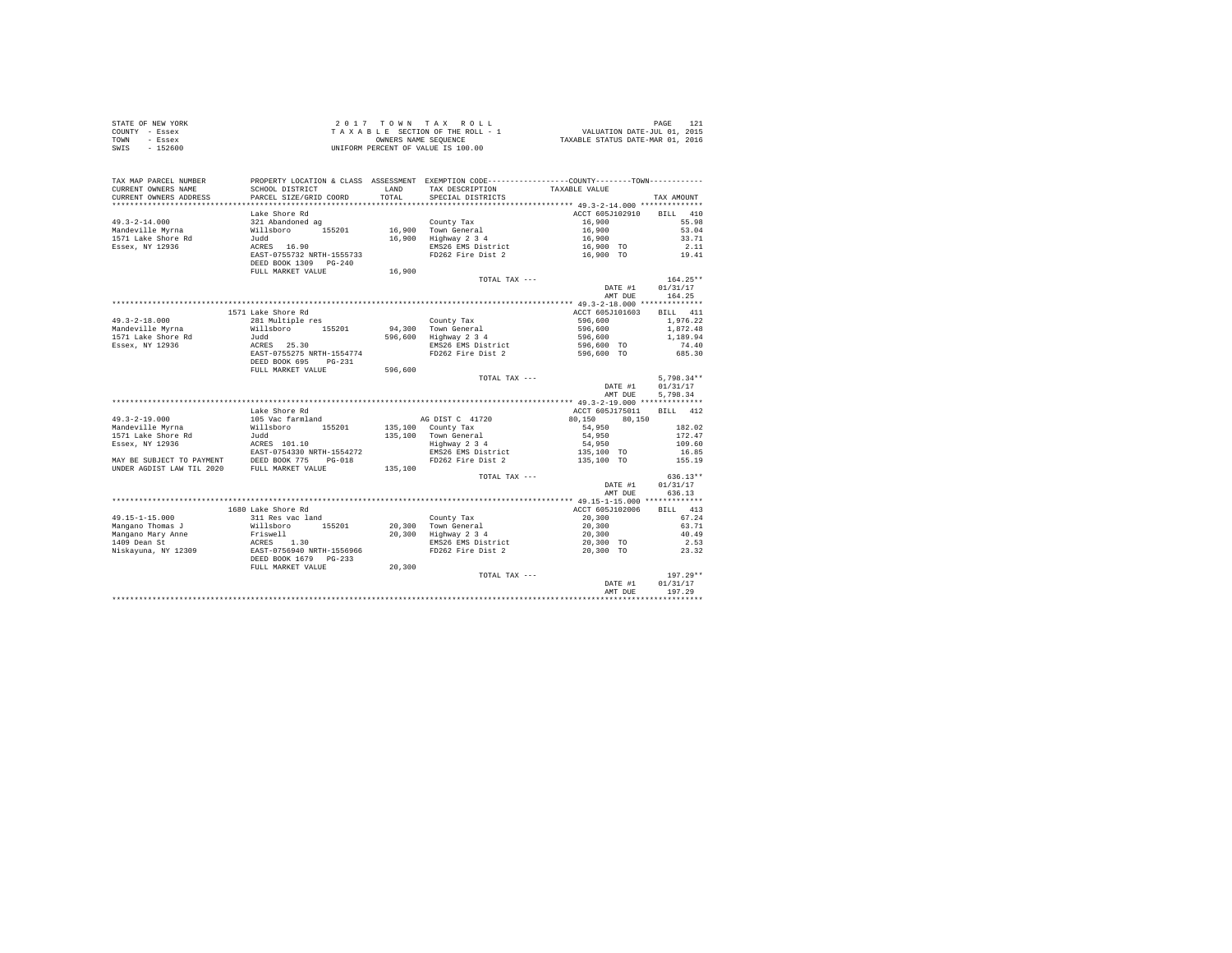| STATE OF NEW YORK | 2017 TOWN TAX ROLL                 | PAGE                             |
|-------------------|------------------------------------|----------------------------------|
| COUNTY - Essex    | TAXABLE SECTION OF THE ROLL - 1    | VALUATION DATE-JUL 01, 2015      |
| TOWN<br>- Essex   | OWNERS NAME SEOUENCE               | TAXABLE STATUS DATE-MAR 01, 2016 |
| SWIS<br>$-152600$ | UNIFORM PERCENT OF VALUE IS 100.00 |                                  |

| TAX MAP PARCEL NUMBER<br>CURRENT OWNERS NAME<br>CURRENT OWNERS ADDRESS | SCHOOL DISTRICT<br>PARCEL SIZE/GRID COORD | <b>T.AND</b><br>TOTAL | PROPERTY LOCATION & CLASS ASSESSMENT EXEMPTION CODE---------------COUNTY-------TOWN---------<br>TAX DESCRIPTION<br>SPECIAL DISTRICTS | TAXABLE VALUE       | TAX AMOUNT       |
|------------------------------------------------------------------------|-------------------------------------------|-----------------------|--------------------------------------------------------------------------------------------------------------------------------------|---------------------|------------------|
|                                                                        | 1681 Lake Shore Rd                        |                       |                                                                                                                                      | ACCT 605J100911     | BILL 414         |
| $49.15 - 1 - 32.000$                                                   | 210 1 Family Res                          |                       | County Tax                                                                                                                           | 159,700             | 529.00           |
| Mangano Thomas J                                                       | Willsboro<br>155201                       |                       | 33,100 Town General                                                                                                                  | 159,700             | 501.23           |
| Mangano MaryAnne                                                       | Friswell                                  | 159,700               | Highway 2 3 4                                                                                                                        | 159,700             | 318.53           |
| 1409 Dean St                                                           | 2.06<br>ACRES                             |                       | EMS26 EMS District                                                                                                                   | 159,700 TO          | 19.92            |
| Schenctady, NY 12309                                                   | EAST-0756429 NRTH-1557037                 |                       | FD262 Fire Dist 2                                                                                                                    | 159,700 TO          | 183.44           |
|                                                                        | DEED BOOK 1543 PG-32                      |                       |                                                                                                                                      |                     |                  |
|                                                                        | FULL MARKET VALUE                         | 159,700               |                                                                                                                                      |                     |                  |
|                                                                        |                                           |                       | TOTAL TAX $---$                                                                                                                      |                     | $1.552.12**$     |
|                                                                        |                                           |                       |                                                                                                                                      | DATE #1             | 01/31/17         |
|                                                                        |                                           |                       |                                                                                                                                      | AMT DUE             | 1,552.12         |
|                                                                        |                                           |                       |                                                                                                                                      |                     |                  |
|                                                                        | Jersey St                                 |                       |                                                                                                                                      | ACCT 605J100110     | BILL 415         |
| $39.4 - 1 - 2.000$                                                     | 322 Rural vac>10                          |                       | County Tax                                                                                                                           | 54,300              | 179.87           |
| Manning Erik D                                                         | Westport<br>155001                        | 54,300                | Town General                                                                                                                         | 54,300              | 170.43           |
| 235 Sanders Rd                                                         | Hicks                                     | 54,300                | Highway 2 3 4                                                                                                                        | 54,300              | 108.30           |
| Willsboro, NY 12996                                                    | 40ac                                      |                       | EMS26 EMS District                                                                                                                   | 54,300 TO           | 6.77             |
|                                                                        | ACRES 45.30                               |                       | FD262 Fire Dist 2                                                                                                                    | 54,300 TO           | 62.37            |
|                                                                        | EAST-0735488 NRTH-1572471                 |                       |                                                                                                                                      |                     |                  |
|                                                                        | DEED BOOK 1825 PG-313                     |                       |                                                                                                                                      |                     |                  |
|                                                                        | FULL MARKET VALUE                         | 54,300                |                                                                                                                                      |                     |                  |
|                                                                        |                                           |                       | TOTAL TAX ---                                                                                                                        |                     | $527.74**$       |
|                                                                        |                                           |                       |                                                                                                                                      | DATE #1             | 01/31/17         |
|                                                                        |                                           |                       |                                                                                                                                      | AMT DUE             | 527.74           |
|                                                                        |                                           |                       |                                                                                                                                      |                     |                  |
|                                                                        | Beggs Point St                            |                       |                                                                                                                                      | ACCT 605J103603     | BILL 416         |
| $40.73 - 3 - 19.000$<br>Martini Antonio D                              | 311 Res vac land<br>155201                | 45,500                | County Tax<br>Town General                                                                                                           | 45,500              | 150.72<br>142.81 |
|                                                                        | Willsboro                                 |                       |                                                                                                                                      | 45,500              |                  |
| Martini Susan E<br>8 Pennacook St                                      | Potts<br>1651/322-Easement                | 45,500                | Highway 2 3 4<br>EMS26 EMS District                                                                                                  | 45,500<br>45,500 TO | 90.75<br>5.67    |
| Norfolk, MA 02056                                                      | 0.10<br>ACRES                             |                       | FD261 Fire Dist 1                                                                                                                    | 45,500 TO           | 33.68            |
|                                                                        | EAST-0757156 NRTH-1571518                 |                       | LT261 Essex light                                                                                                                    | 45,500 TO           | 3.30             |
|                                                                        | DEED BOOK 1480 PG-25                      |                       |                                                                                                                                      |                     |                  |
|                                                                        | FULL MARKET VALUE                         | 45,500                |                                                                                                                                      |                     |                  |
|                                                                        |                                           |                       | TOTAL TAX ---                                                                                                                        |                     | $426.93**$       |
|                                                                        |                                           |                       |                                                                                                                                      | DATE #1             | 01/31/17         |
|                                                                        |                                           |                       |                                                                                                                                      | AMT DUE             | 426.93           |
|                                                                        |                                           |                       |                                                                                                                                      |                     |                  |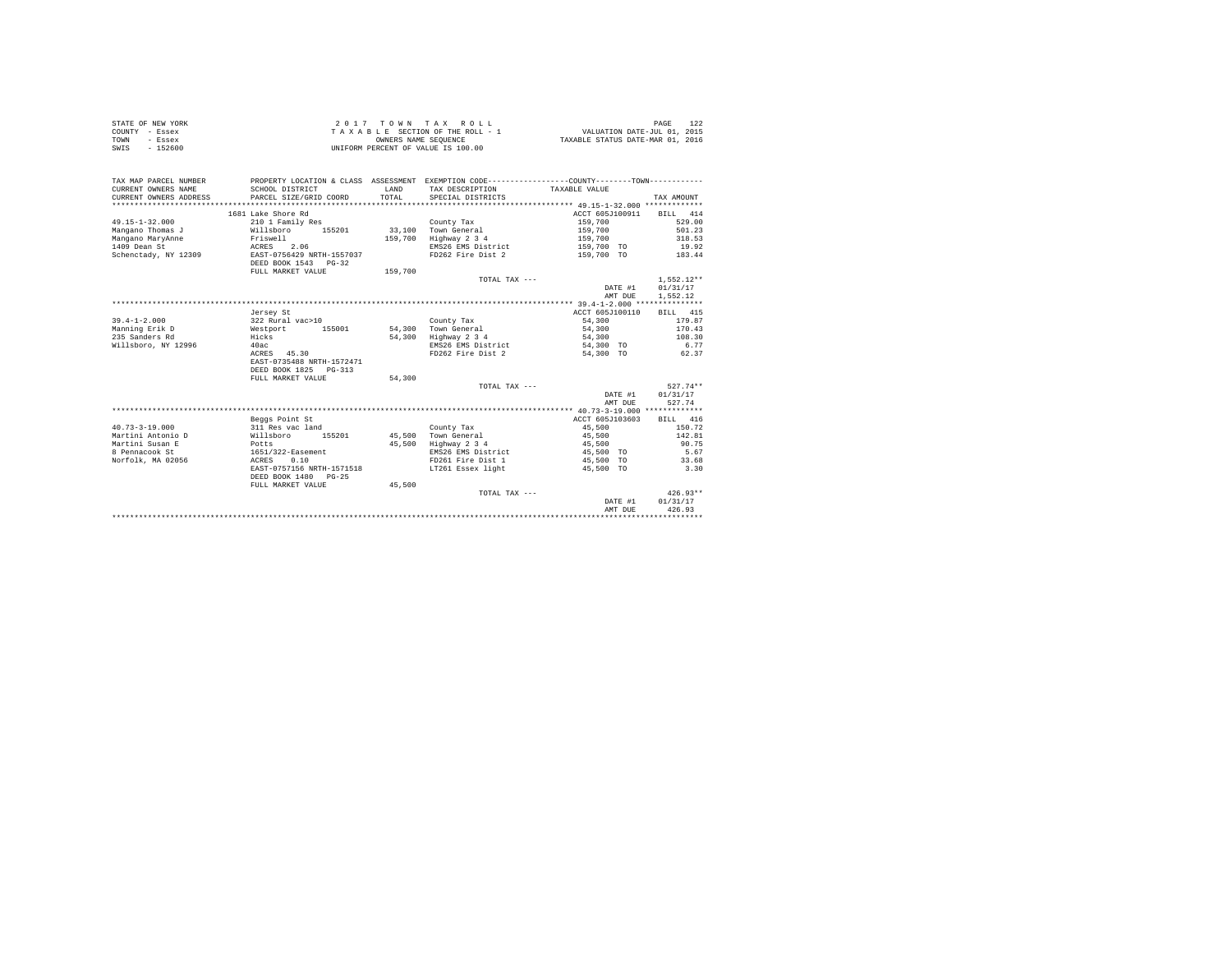| STATE OF NEW YORK | 2017 TOWN TAX ROLL                 | PAGE                             |
|-------------------|------------------------------------|----------------------------------|
| COUNTY - Essex    | TAXABLE SECTION OF THE ROLL - 1    | VALUATION DATE-JUL 01, 2015      |
| TOWN<br>- Essex   | OWNERS NAME SEOUENCE               | TAXABLE STATUS DATE-MAR 01, 2016 |
| - 152600<br>SWIS  | UNIFORM PERCENT OF VALUE IS 100.00 |                                  |

| TAX MAP PARCEL NUMBER<br>CURRENT OWNERS NAME<br>CURRENT OWNERS ADDRESS<br>*************************** | SCHOOL DISTRICT<br>PARCEL SIZE/GRID COORD             | LAND<br>TOTAL | PROPERTY LOCATION & CLASS ASSESSMENT EXEMPTION CODE----------------COUNTY-------TOWN----------<br>TAX DESCRIPTION<br>SPECIAL DISTRICTS | TAXABLE VALUE   | TAX AMOUNT   |
|-------------------------------------------------------------------------------------------------------|-------------------------------------------------------|---------------|----------------------------------------------------------------------------------------------------------------------------------------|-----------------|--------------|
|                                                                                                       | 5 Orchard Ln                                          |               |                                                                                                                                        | ACCT 605J103604 | BILL 417     |
| $40.73 - 3 - 30.000$                                                                                  | 210 1 Family Res                                      |               | County Tax                                                                                                                             | 248,000         | 821.49       |
| Martini Antonio D                                                                                     | Willsboro<br>155201                                   | 45,500        | Town General                                                                                                                           | 248,000         | 778.37       |
| Martini Susan E                                                                                       | Potts                                                 | 248,000       | Highway 2 3 4                                                                                                                          | 248,000         | 494.64       |
| 8 Pennacook St                                                                                        | 1651/326-Sewer Easement                               |               | EMS26 EMS District                                                                                                                     | 248,000 TO      | 30.93        |
| Norfolk, MA 02056                                                                                     | 0.10<br>ACRES                                         |               | FD261 Fire Dist 1                                                                                                                      | 248,000 TO      | 183.59       |
|                                                                                                       | EAST-0757173 NRTH-1571418                             |               | LT261 Essex light                                                                                                                      | 248,000 TO      | 18.00        |
|                                                                                                       | DEED BOOK 1480 PG-25                                  |               |                                                                                                                                        |                 |              |
|                                                                                                       | FULL MARKET VALUE                                     | 248,000       |                                                                                                                                        |                 |              |
|                                                                                                       |                                                       |               | TOTAL TAX ---                                                                                                                          |                 | $2.327.02**$ |
|                                                                                                       |                                                       |               |                                                                                                                                        | DATE #1         | 01/31/17     |
|                                                                                                       |                                                       |               |                                                                                                                                        | AMT DUE         | 2.327.02     |
|                                                                                                       |                                                       |               |                                                                                                                                        |                 |              |
|                                                                                                       | 2765 Essex Rd                                         |               |                                                                                                                                        | ACCT 605J100207 | BILL 418     |
| $40.3 - 2 - 10.110$                                                                                   | 250 Estate                                            |               | County Tax                                                                                                                             | 800,000         | 2.649.98     |
| Maselli Stephen A                                                                                     | Willsboro<br>155201                                   | 102,500       | Town General                                                                                                                           | 800,000         | 2,510.87     |
| Hislop David C                                                                                        | Hicks                                                 | 800,000       | Highway 2 3 4                                                                                                                          | 800,000         | 1,595.62     |
| PO Box 84                                                                                             | 1302/88 Ouitclaim                                     |               | EMS26 EMS District                                                                                                                     | 800,000 TO      | 99.77        |
| Essex, NY 12936                                                                                       | 6.00 BANKCNBANK<br>ACRES                              |               | FD261 Fire Dist 1                                                                                                                      | 800,000 TO      | 592.21       |
|                                                                                                       | EAST-0756558 NRTH-1572603                             |               | LT261 Essex light                                                                                                                      | 800,000 TO      | 58.08        |
|                                                                                                       | DEED BOOK 1077 PG-242                                 |               | WB261 Water B&I                                                                                                                        | 800,000 TO C    | 217.65       |
|                                                                                                       | FULL MARKET VALUE                                     | 800,000       |                                                                                                                                        |                 |              |
|                                                                                                       |                                                       |               | TOTAL TAX ---                                                                                                                          |                 | $7.724.18**$ |
|                                                                                                       |                                                       |               |                                                                                                                                        | DATE #1         | 01/31/17     |
|                                                                                                       |                                                       |               |                                                                                                                                        | AMT DUE         | 7,724.18     |
|                                                                                                       |                                                       |               |                                                                                                                                        |                 |              |
|                                                                                                       | Sayre Rd                                              |               |                                                                                                                                        | ACCT 605J180001 | BILL 419     |
| $57.1 - 2 - 11.000$                                                                                   | 314 Rural vac<10                                      |               | County Tax                                                                                                                             | 100             | 0.33         |
| Mastandrea Joseph A                                                                                   | Westport<br>155001                                    | 100           | Town General                                                                                                                           | 100             | 0.31         |
| 54 Hearthstone Dr                                                                                     | 30 Taylor & Kimball                                   | 100           | Highway 2 3 4                                                                                                                          | 100             | 0.20         |
| Gansevoort, NY 12831                                                                                  | ACRES<br>0.30                                         |               | EMS26 EMS District                                                                                                                     | 100 TO          | .01          |
|                                                                                                       | EAST-0728061 NRTH-1547414<br>DEED BOOK 920<br>$PG-92$ |               | FD262 Fire Dist 2                                                                                                                      | 100 TO          | .11          |
|                                                                                                       | FULL MARKET VALUE                                     | 100           |                                                                                                                                        |                 |              |
|                                                                                                       |                                                       |               | TOTAL TAX ---                                                                                                                          |                 | $0.96**$     |
|                                                                                                       |                                                       |               |                                                                                                                                        | DATE #1         | 01/31/17     |
|                                                                                                       |                                                       |               |                                                                                                                                        | AMT DUE         | 0.96         |
|                                                                                                       |                                                       |               |                                                                                                                                        |                 |              |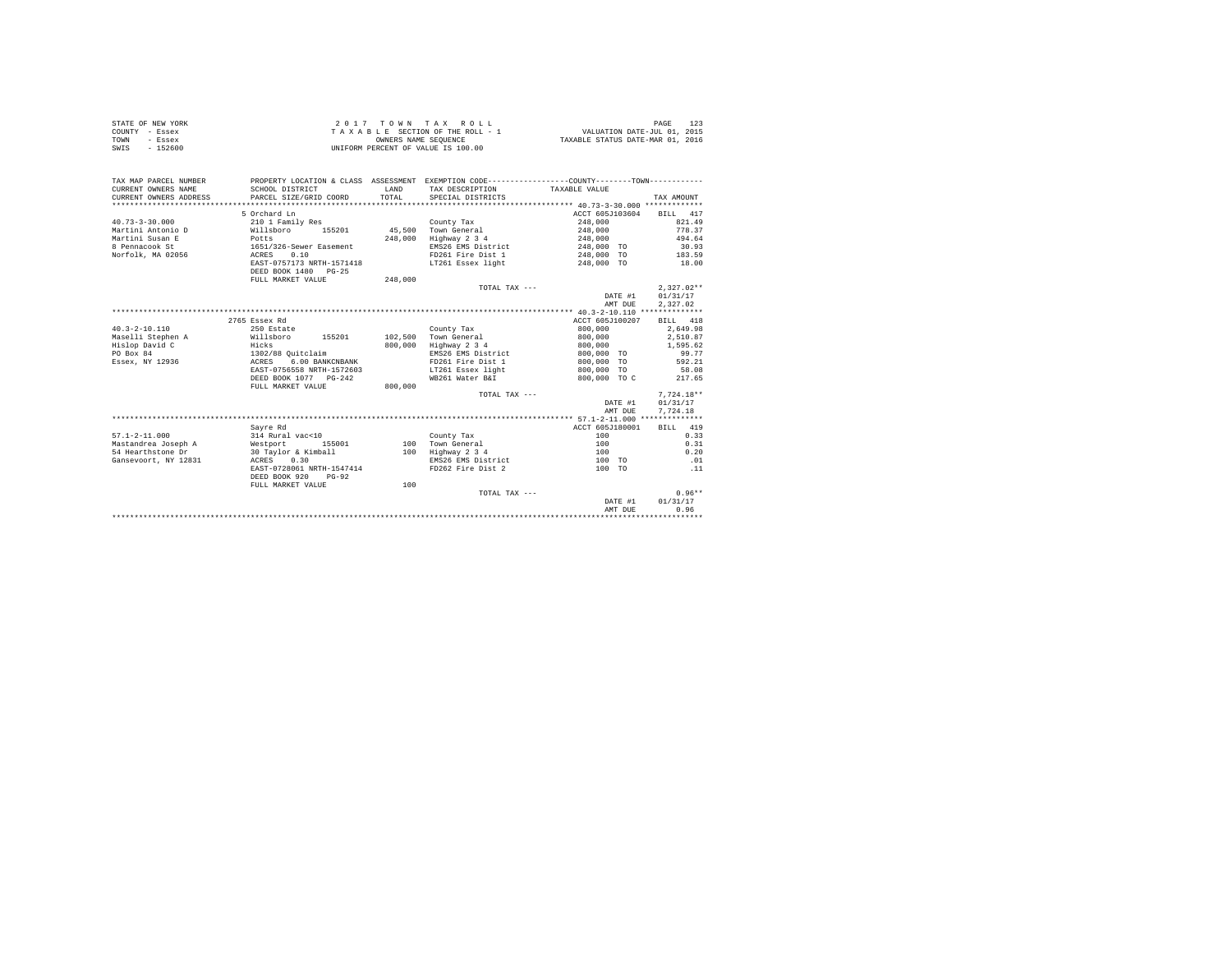| STATE OF NEW YORK | 2017 TOWN TAX ROLL                 | PAGE                             |
|-------------------|------------------------------------|----------------------------------|
| COUNTY - Essex    | TAXABLE SECTION OF THE ROLL - 1    | VALUATION DATE-JUL 01, 2015      |
| TOWN<br>- Essex   | OWNERS NAME SEOUENCE               | TAXABLE STATUS DATE-MAR 01, 2016 |
| - 152600<br>SWIS  | UNIFORM PERCENT OF VALUE IS 100.00 |                                  |

| TAX MAP PARCEL NUMBER                      | PROPERTY LOCATION & CLASS ASSESSMENT EXEMPTION CODE----------------COUNTY--------TOWN---------- |              |                                             |                          |               |
|--------------------------------------------|-------------------------------------------------------------------------------------------------|--------------|---------------------------------------------|--------------------------|---------------|
| CURRENT OWNERS NAME                        | SCHOOL DISTRICT                                                                                 | <b>T.AND</b> | TAX DESCRIPTION                             | TAXABLE VALUE            |               |
| CURRENT OWNERS ADDRESS                     | PARCEL SIZE/GRID COORD                                                                          | TOTAL        | SPECIAL DISTRICTS                           |                          | TAX AMOUNT    |
|                                            |                                                                                                 |              |                                             |                          |               |
|                                            | 3 Church St                                                                                     |              |                                             | ACCT 605J102911 BILL 420 |               |
| $40.73 - 2 - 16.100$                       | 210 1 Family Res                                                                                |              | County Tax                                  | 471,600                  | 1.562.16      |
| Mastrovich Steven J Willsboro              | 155201                                                                                          |              | 51.400 Town General                         | 471,600 1,480.16         |               |
| 623 Clapboardtree St<br>Potts              |                                                                                                 | 471.600      | Highway 2 3 4                               | 471,600                  | 940.62        |
| Westwood, MA 02090-2508                    | 1661/112-Easement                                                                               |              | School Relevy                               |                          | 6.196.84      |
|                                            | Bk 960 Pg 107 (Will)                                                                            |              | EMS26 EMS District 471.600 TO               |                          | 58.81         |
|                                            | ACRES 0.19                                                                                      |              | FD261 Fire Dist 1                           | 471,600 TO               | 349.11        |
|                                            | EAST-0756649 NRTH-1571576                                                                       |              | LT261 Essex light                           | $471,600$ TO             | 34.24         |
|                                            | DEED BOOK 1652 PG-127                                                                           |              | SR150 Return sewer rent                     | 932.28 MT                | 932.28        |
|                                            | FULL MARKET VALUE                                                                               |              | 471,600 WR151 Return water rent-1 493.01 MT |                          | 493.01        |
|                                            |                                                                                                 |              | TOTAL TAX ---                               |                          | $12.047.23**$ |
|                                            |                                                                                                 |              |                                             | DATE #1                  | 01/31/17      |
|                                            |                                                                                                 |              |                                             | AMT DUE                  | 12,047.23     |
|                                            |                                                                                                 |              |                                             |                          |               |
|                                            | 2047 Lake Shore Rd                                                                              |              |                                             | ACCT 605J103007          | BILL 421      |
| $49.7 - 4 - 2.000$                         | 260 Seasonal res - WTRFNT                                                                       |              | County Tax                                  |                          | 1,919.25      |
| McBride Jonathan E                         | Willsboro 155201                                                                                |              | 475,400 Town General                        | 579,400<br>579,400       | 1,818.50      |
| 3704 Blackthorn Ct                         | Wharton                                                                                         | 579,400      | Highway 2 3 4                               | 579,400                  | 1,155.63      |
| Chevy Chase, MD 20815-4942                 | ACRES 5.49                                                                                      |              | EMS26 EMS District                          | 579,400 TO               | 72.26         |
|                                            | EAST-0757465 NRTH-1565759                                                                       |              | FD261 Fire Dist 1                           | 579,400 TO               | 428.91        |
|                                            | DEED BOOK 1344 PG-309                                                                           |              | LT261 Essex light                           | 579,400 TO               | 42.06         |
|                                            | FULL MARKET VALUE                                                                               | 579,400      |                                             |                          |               |
|                                            |                                                                                                 |              | TOTAL TAX ---                               |                          | $5.436.61**$  |
|                                            |                                                                                                 |              |                                             | DATE #1                  | 01/31/17      |
|                                            |                                                                                                 |              |                                             | AMT DUE                  | 5,436.61      |
|                                            |                                                                                                 |              |                                             |                          |               |
|                                            | 2412 Jersey St                                                                                  |              |                                             | ACCT 605J104007          | BILL 422      |
| $39.4 - 1 - 27.000$                        | 314 Rural vac<10                                                                                |              | County Tax                                  | 3,200                    | 10.60         |
| McConnell Christopher                      | Willsboro 155201                                                                                |              | 3.200 Town General                          | 3,200                    | 10.04         |
| McConnell Nicole                           | Potts                                                                                           |              | 3,200 Highway 2 3 4                         | 3,200                    | 6.38          |
| 4 Everett Ave                              | ACRES 3.20<br>EAST-0743097 NRTH-1569385                                                         |              | EMS26 EMS District                          | 3,200 TO                 | .40           |
| Bristol, RI 02809                          |                                                                                                 |              | FD261 Fire Dist 1                           | 3,200 TO                 | 2.37          |
|                                            | DEED BOOK 1794 PG-306                                                                           |              |                                             |                          |               |
| PRIOR OWNER ON 3/01/2016 FULL MARKET VALUE |                                                                                                 | 3,200        |                                             |                          |               |
| McConnell Christopher                      |                                                                                                 |              |                                             |                          |               |
|                                            |                                                                                                 |              | TOTAL TAX ---                               |                          | $29.79**$     |
|                                            |                                                                                                 |              |                                             | DATE #1                  | 01/31/17      |
|                                            |                                                                                                 |              |                                             | AMT DUE                  | 29.79         |
|                                            |                                                                                                 |              |                                             |                          |               |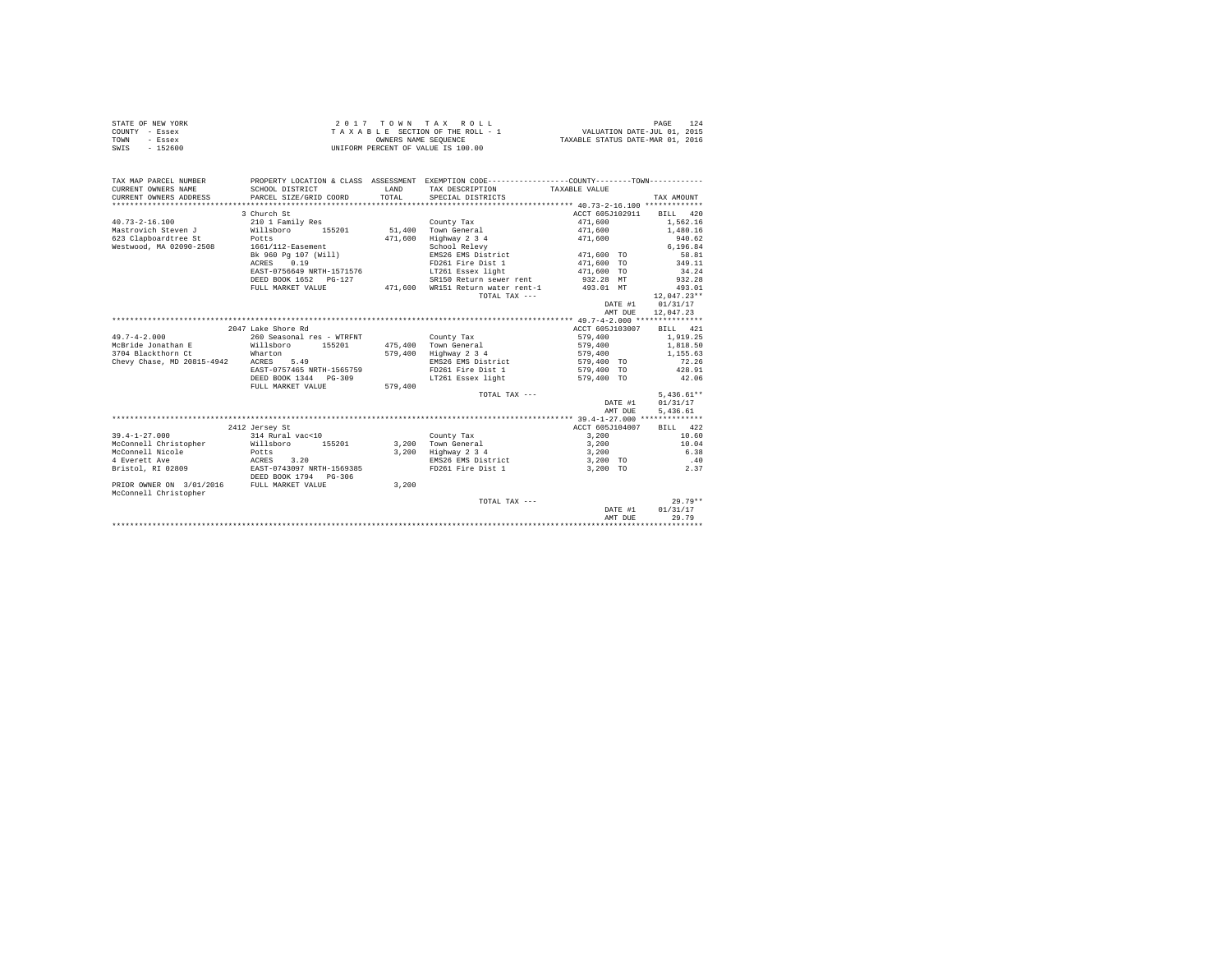| STATE OF NEW YORK | 2017 TOWN TAX ROLL                 | PAGE                             |
|-------------------|------------------------------------|----------------------------------|
| COUNTY - Essex    | TAXABLE SECTION OF THE ROLL - 1    | VALUATION DATE-JUL 01, 2015      |
| TOWN<br>- Essex   | OWNERS NAME SEOUENCE               | TAXABLE STATUS DATE-MAR 01, 2016 |
| $-152600$<br>SWIS | UNIFORM PERCENT OF VALUE IS 100.00 |                                  |

| TAX MAP PARCEL NUMBER<br>CURRENT OWNERS NAME | SCHOOL DISTRICT                                                                                                                                                                                                                                                                                                                                                                                                                  | LAND  | PROPERTY LOCATION & CLASS ASSESSMENT EXEMPTION CODE-----------------COUNTY--------TOWN----------<br>TAX DESCRIPTION | TAXABLE VALUE            |                  |
|----------------------------------------------|----------------------------------------------------------------------------------------------------------------------------------------------------------------------------------------------------------------------------------------------------------------------------------------------------------------------------------------------------------------------------------------------------------------------------------|-------|---------------------------------------------------------------------------------------------------------------------|--------------------------|------------------|
| CURRENT OWNERS ADDRESS                       | PARCEL SIZE/GRID COORD                                                                                                                                                                                                                                                                                                                                                                                                           | TOTAL | SPECIAL DISTRICTS                                                                                                   |                          | TAX AMOUNT       |
|                                              |                                                                                                                                                                                                                                                                                                                                                                                                                                  |       |                                                                                                                     |                          |                  |
|                                              | 2418 Jersey St                                                                                                                                                                                                                                                                                                                                                                                                                   |       |                                                                                                                     | ACCT 605J101502 BILL 423 |                  |
|                                              |                                                                                                                                                                                                                                                                                                                                                                                                                                  |       |                                                                                                                     |                          |                  |
|                                              |                                                                                                                                                                                                                                                                                                                                                                                                                                  |       |                                                                                                                     |                          |                  |
|                                              |                                                                                                                                                                                                                                                                                                                                                                                                                                  |       |                                                                                                                     |                          |                  |
|                                              |                                                                                                                                                                                                                                                                                                                                                                                                                                  |       |                                                                                                                     |                          |                  |
|                                              |                                                                                                                                                                                                                                                                                                                                                                                                                                  |       |                                                                                                                     |                          |                  |
|                                              |                                                                                                                                                                                                                                                                                                                                                                                                                                  |       |                                                                                                                     |                          |                  |
|                                              |                                                                                                                                                                                                                                                                                                                                                                                                                                  |       |                                                                                                                     |                          |                  |
|                                              |                                                                                                                                                                                                                                                                                                                                                                                                                                  |       | TOTAL TAX ---                                                                                                       |                          | 696.43**         |
|                                              |                                                                                                                                                                                                                                                                                                                                                                                                                                  |       |                                                                                                                     | DATE #1                  | 01/31/17         |
|                                              |                                                                                                                                                                                                                                                                                                                                                                                                                                  |       |                                                                                                                     | AMT DUE                  | 696.43           |
|                                              |                                                                                                                                                                                                                                                                                                                                                                                                                                  |       |                                                                                                                     | ACCT 605J100704 BILL 424 |                  |
|                                              | 12 Pearson Way                                                                                                                                                                                                                                                                                                                                                                                                                   |       |                                                                                                                     |                          |                  |
|                                              |                                                                                                                                                                                                                                                                                                                                                                                                                                  |       |                                                                                                                     |                          |                  |
|                                              |                                                                                                                                                                                                                                                                                                                                                                                                                                  |       |                                                                                                                     |                          |                  |
|                                              |                                                                                                                                                                                                                                                                                                                                                                                                                                  |       |                                                                                                                     |                          |                  |
|                                              |                                                                                                                                                                                                                                                                                                                                                                                                                                  |       |                                                                                                                     |                          |                  |
|                                              |                                                                                                                                                                                                                                                                                                                                                                                                                                  |       |                                                                                                                     |                          |                  |
|                                              |                                                                                                                                                                                                                                                                                                                                                                                                                                  |       |                                                                                                                     |                          |                  |
|                                              |                                                                                                                                                                                                                                                                                                                                                                                                                                  |       |                                                                                                                     |                          |                  |
|                                              |                                                                                                                                                                                                                                                                                                                                                                                                                                  |       | TOTAL TAX ---                                                                                                       |                          | $1,640.52**$     |
|                                              |                                                                                                                                                                                                                                                                                                                                                                                                                                  |       |                                                                                                                     |                          | DATE #1 01/31/17 |
|                                              |                                                                                                                                                                                                                                                                                                                                                                                                                                  |       |                                                                                                                     | AMT DUE                  | 1,640.52         |
|                                              |                                                                                                                                                                                                                                                                                                                                                                                                                                  |       |                                                                                                                     |                          |                  |
|                                              | 1723 NYS Route 22                                                                                                                                                                                                                                                                                                                                                                                                                |       |                                                                                                                     | ACCT 605J178518 BILL 425 |                  |
|                                              |                                                                                                                                                                                                                                                                                                                                                                                                                                  |       |                                                                                                                     |                          |                  |
|                                              |                                                                                                                                                                                                                                                                                                                                                                                                                                  |       |                                                                                                                     |                          |                  |
|                                              |                                                                                                                                                                                                                                                                                                                                                                                                                                  |       |                                                                                                                     |                          |                  |
|                                              |                                                                                                                                                                                                                                                                                                                                                                                                                                  |       |                                                                                                                     |                          |                  |
|                                              |                                                                                                                                                                                                                                                                                                                                                                                                                                  |       |                                                                                                                     |                          |                  |
|                                              |                                                                                                                                                                                                                                                                                                                                                                                                                                  |       |                                                                                                                     |                          |                  |
|                                              |                                                                                                                                                                                                                                                                                                                                                                                                                                  |       |                                                                                                                     |                          |                  |
|                                              |                                                                                                                                                                                                                                                                                                                                                                                                                                  |       | TOTAL TAX ---                                                                                                       |                          | $1,777.29**$     |
|                                              |                                                                                                                                                                                                                                                                                                                                                                                                                                  |       |                                                                                                                     | DATE #1                  | 01/31/17         |
|                                              |                                                                                                                                                                                                                                                                                                                                                                                                                                  |       |                                                                                                                     | AMT DUE                  | 1,777.29         |
|                                              |                                                                                                                                                                                                                                                                                                                                                                                                                                  |       |                                                                                                                     |                          |                  |
|                                              |                                                                                                                                                                                                                                                                                                                                                                                                                                  |       |                                                                                                                     |                          | BILL 426         |
|                                              |                                                                                                                                                                                                                                                                                                                                                                                                                                  |       |                                                                                                                     |                          | 467.06           |
|                                              |                                                                                                                                                                                                                                                                                                                                                                                                                                  |       |                                                                                                                     |                          | 442.54           |
|                                              |                                                                                                                                                                                                                                                                                                                                                                                                                                  |       |                                                                                                                     |                          | 281.23           |
|                                              |                                                                                                                                                                                                                                                                                                                                                                                                                                  |       |                                                                                                                     |                          | 17.58            |
|                                              |                                                                                                                                                                                                                                                                                                                                                                                                                                  |       |                                                                                                                     |                          | 161.96           |
|                                              |                                                                                                                                                                                                                                                                                                                                                                                                                                  |       |                                                                                                                     |                          |                  |
|                                              | $\begin{tabular}{lcccc} \textbf{M} & \textbf{M} & \textbf{M} & \textbf{M} & \textbf{M} & \textbf{M} & \textbf{M} & \textbf{M} & \textbf{M} & \textbf{M} & \textbf{M} & \textbf{M} & \textbf{M} & \textbf{M} & \textbf{M} & \textbf{M} & \textbf{M} & \textbf{M} & \textbf{M} & \textbf{M} & \textbf{M} & \textbf{M} & \textbf{M} & \textbf{M} & \textbf{M} & \textbf{M} & \textbf{M} & \textbf{M} & \textbf{M} & \textbf{M} & \$ |       |                                                                                                                     |                          |                  |
|                                              |                                                                                                                                                                                                                                                                                                                                                                                                                                  |       | TOTAL TAX ---                                                                                                       | DATE #1 $01/31/17$       | $1,370.37**$     |
|                                              |                                                                                                                                                                                                                                                                                                                                                                                                                                  |       |                                                                                                                     |                          |                  |
|                                              |                                                                                                                                                                                                                                                                                                                                                                                                                                  |       |                                                                                                                     | AMT DUE                  | 1,370,37         |
|                                              |                                                                                                                                                                                                                                                                                                                                                                                                                                  |       |                                                                                                                     |                          |                  |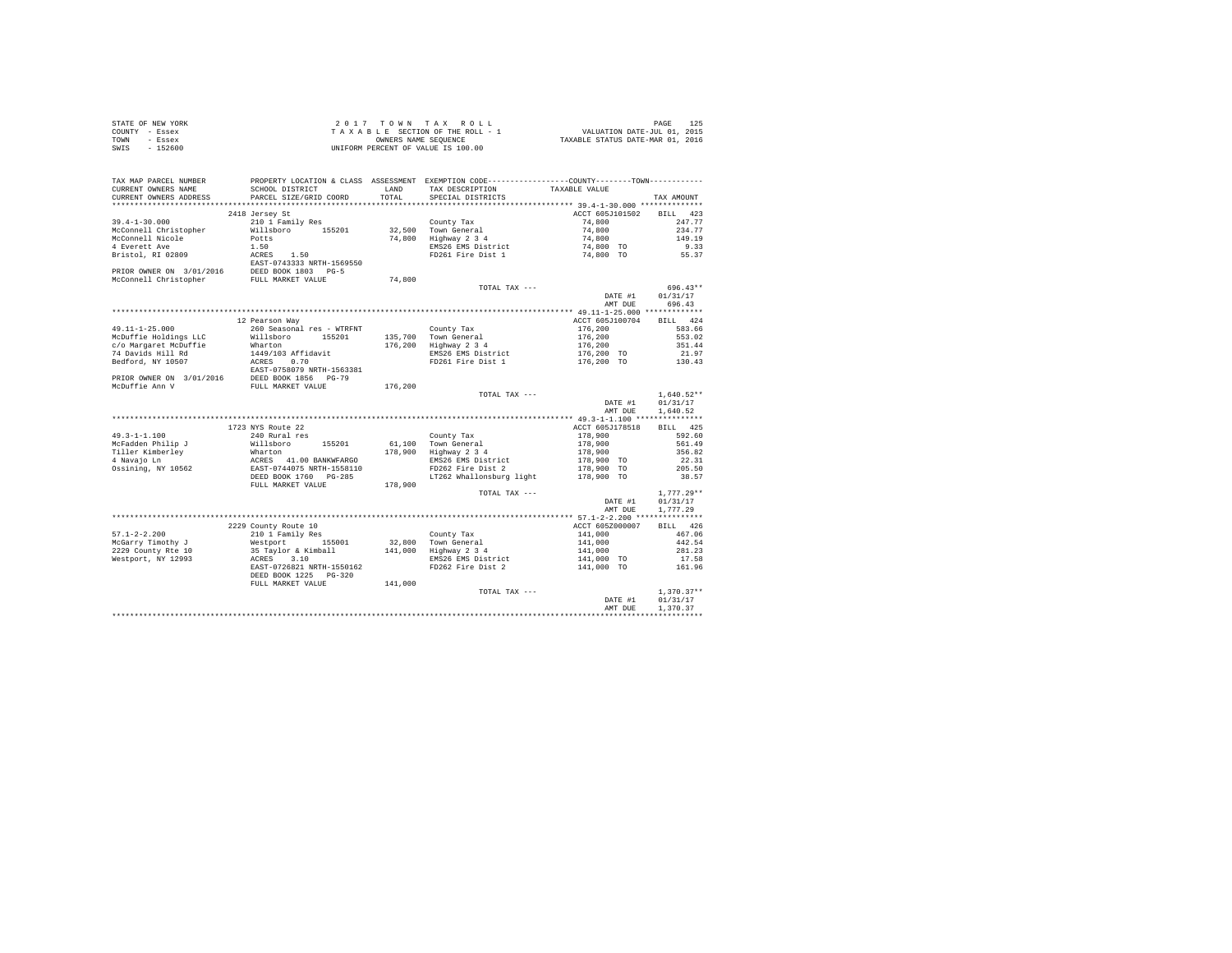| STATE OF NEW YORK | 2017 TOWN TAX ROLL                 | PAGE                             |  |
|-------------------|------------------------------------|----------------------------------|--|
| COUNTY - Essex    | TAXABLE SECTION OF THE ROLL - 1    | VALUATION DATE-JUL 01, 2015      |  |
| TOWN<br>- Essex   | OWNERS NAME SEOUENCE               | TAXABLE STATUS DATE-MAR 01, 2016 |  |
| - 152600<br>SWIS  | UNIFORM PERCENT OF VALUE IS 100.00 |                                  |  |

| TAX MAP PARCEL NUMBER<br>CURRENT OWNERS NAME<br>CURRENT OWNERS ADDRESS | PROPERTY LOCATION & CLASS ASSESSMENT EXEMPTION CODE----------------COUNTY--------TOWN----------<br>SCHOOL DISTRICT<br>PARCEL SIZE/GRID COORD | LAND<br>TOTAL | TAX DESCRIPTION<br>SPECIAL DISTRICTS          | TAXABLE VALUE              | TAX AMOUNT            |
|------------------------------------------------------------------------|----------------------------------------------------------------------------------------------------------------------------------------------|---------------|-----------------------------------------------|----------------------------|-----------------------|
| *******************                                                    | ************************                                                                                                                     |               |                                               |                            |                       |
|                                                                        | 2077 Lake Shore Rd                                                                                                                           |               |                                               |                            | BILL 427              |
| $49.7 - 4 - 1.000$                                                     | 210 1 Family Res - WTRFNT                                                                                                                    |               |                                               | ACCT 605J103310<br>629,400 |                       |
| McGraw Thomas                                                          | Willsboro 155201                                                                                                                             |               | County Tax                                    |                            | 2,084.87              |
| McGraw Martha                                                          | Potts                                                                                                                                        |               | 474,300 Town General                          | 629,400                    | 1,975.42              |
| 30 N VanDien Ave                                                       | 00003.90                                                                                                                                     | 629,400       | Highway 2 3 4<br>EMS26 EMS District           | 629,400                    | 1,255.36<br>78.49     |
|                                                                        | 3.40<br>ACRES                                                                                                                                |               |                                               | 629,400 TO                 |                       |
| Ridgewood, NJ 07450                                                    | EAST-0757490 NRTH-1566282                                                                                                                    |               | FD261 Fire Dist 1                             | 629,400 TO                 | 465.92<br>45.69       |
|                                                                        | DEED BOOK 1382 PG-76                                                                                                                         |               | LT261 Essex light                             | 629,400 TO                 |                       |
|                                                                        | FULL MARKET VALUE                                                                                                                            | 629,400       |                                               |                            |                       |
|                                                                        |                                                                                                                                              |               | TOTAL TAX ---                                 |                            | $5.905.75**$          |
|                                                                        |                                                                                                                                              |               |                                               | DATE #1                    | 01/31/17              |
|                                                                        |                                                                                                                                              |               |                                               | AMT DUE                    | 5,905.75              |
|                                                                        |                                                                                                                                              |               |                                               |                            |                       |
|                                                                        |                                                                                                                                              |               |                                               | ACCT 605J104208            | BILL 428              |
| $49.7 - 5 - 4.000$                                                     | 20 Ridge Way<br>260 Seasonal res                                                                                                             |               |                                               |                            | 629.37                |
| McIntyre Katrina                                                       | Willsboro 155201                                                                                                                             |               | County Tax<br>128,900 Town General            | 190,000<br>190,000         | 596.33                |
|                                                                        |                                                                                                                                              |               | 190,000 Highway 2 3 4                         |                            |                       |
| 9194 State Highway 24 NW<br>Annadale, MN 55302                         | Wharton<br>ACRES 0.60                                                                                                                        |               |                                               | 190,000<br>190,000 TO      | 378.96<br>23.69       |
|                                                                        | EAST-0758003 NRTH-1564092                                                                                                                    |               | EMS26 EMS District<br>FD261 Fire Dist 1       |                            | 140.65                |
|                                                                        | DEED BOOK 1624 PG-204                                                                                                                        |               |                                               | 190,000 TO                 |                       |
|                                                                        | FULL MARKET VALUE                                                                                                                            | 190,000       |                                               |                            |                       |
|                                                                        |                                                                                                                                              |               | TOTAL TAX ---                                 |                            | $1,769.00**$          |
|                                                                        |                                                                                                                                              |               |                                               | DATE #1                    | 01/31/17              |
|                                                                        |                                                                                                                                              |               |                                               | AMT DUE                    | 1,769.00              |
|                                                                        |                                                                                                                                              |               |                                               |                            |                       |
|                                                                        | 9 Church St                                                                                                                                  |               |                                               | ACCT 605J104303            | BILL 429              |
| $40.73 - 2 - 14.002$                                                   | 210 1 Family Res                                                                                                                             |               | County Tax                                    | 273,000                    | 904.31                |
| McKenna Joanne                                                         | Willsboro 155201                                                                                                                             |               | 56,600 Town General                           | 273,000                    | 856.83                |
| Hepworth Michele M                                                     | Potts                                                                                                                                        | 273,000       | Highway 2 3 4                                 | 273,000                    | 544.51                |
| 679 Marbella Ct                                                        | ACRES 0.27<br>EAST-0756728 NRTH-1571624                                                                                                      |               | School Relevy                                 | 273,000 TO                 | 3,197.09              |
| Calabash, NC 28467                                                     |                                                                                                                                              |               | EMS26 EMS District                            |                            | 34.05                 |
|                                                                        | DEED BOOK 1098 PG-247                                                                                                                        |               | FD261 Fire Dist 1                             | 273,000 TO                 | 202.09                |
|                                                                        | FULL MARKET VALUE                                                                                                                            |               | 273,000 LT261 Essex light<br>TOTAL TAX ---    | 273,000 TO                 | 19.82<br>$5.758.70**$ |
|                                                                        |                                                                                                                                              |               |                                               | DATE #1                    | 01/31/17              |
|                                                                        |                                                                                                                                              |               |                                               | AMT DUE                    | 5,758.70              |
|                                                                        |                                                                                                                                              |               |                                               |                            |                       |
|                                                                        |                                                                                                                                              |               |                                               |                            |                       |
|                                                                        | Main St                                                                                                                                      |               |                                               | ACCT 605Z008005            | BILL 430              |
| $40.73 - 3 - 32.100/1$                                                 | 315 Underwtr 1nd - WTRFNT<br>Willsboro 155201<br>Account Located In<br>40.73-3-32.100                                                        |               | County Tax<br>0 Town General                  | 32,400<br>32,400           | 107.32<br>101.69      |
| McKenna Stephen<br>PO Box 241                                          |                                                                                                                                              |               |                                               |                            | 64.62                 |
|                                                                        |                                                                                                                                              |               | 32,400 Highway 2 3 4<br>School Relevy         | 32,400                     | 425.74                |
| Essex, NY 12936                                                        | EAST-0757195 NRTH-1572052                                                                                                                    |               | EMS26 EMS District                            | 32,400 TO                  | 4.04                  |
|                                                                        |                                                                                                                                              |               |                                               |                            |                       |
|                                                                        | DEED BOOK 1416 PG-182<br>FULL MARKET VALUE                                                                                                   |               | FD261 Fire Dist 1<br>32,400 LT261 Essex light | 32,400 TO<br>32,400 TO     | 23.98<br>2.35         |
|                                                                        |                                                                                                                                              |               | TOTAL TAX ---                                 |                            | $729.74**$            |
|                                                                        |                                                                                                                                              |               |                                               |                            |                       |
|                                                                        |                                                                                                                                              |               |                                               | DATE #1<br>AMT DUE         | 01/31/17<br>729.74    |
|                                                                        |                                                                                                                                              |               |                                               |                            |                       |
|                                                                        |                                                                                                                                              |               |                                               |                            |                       |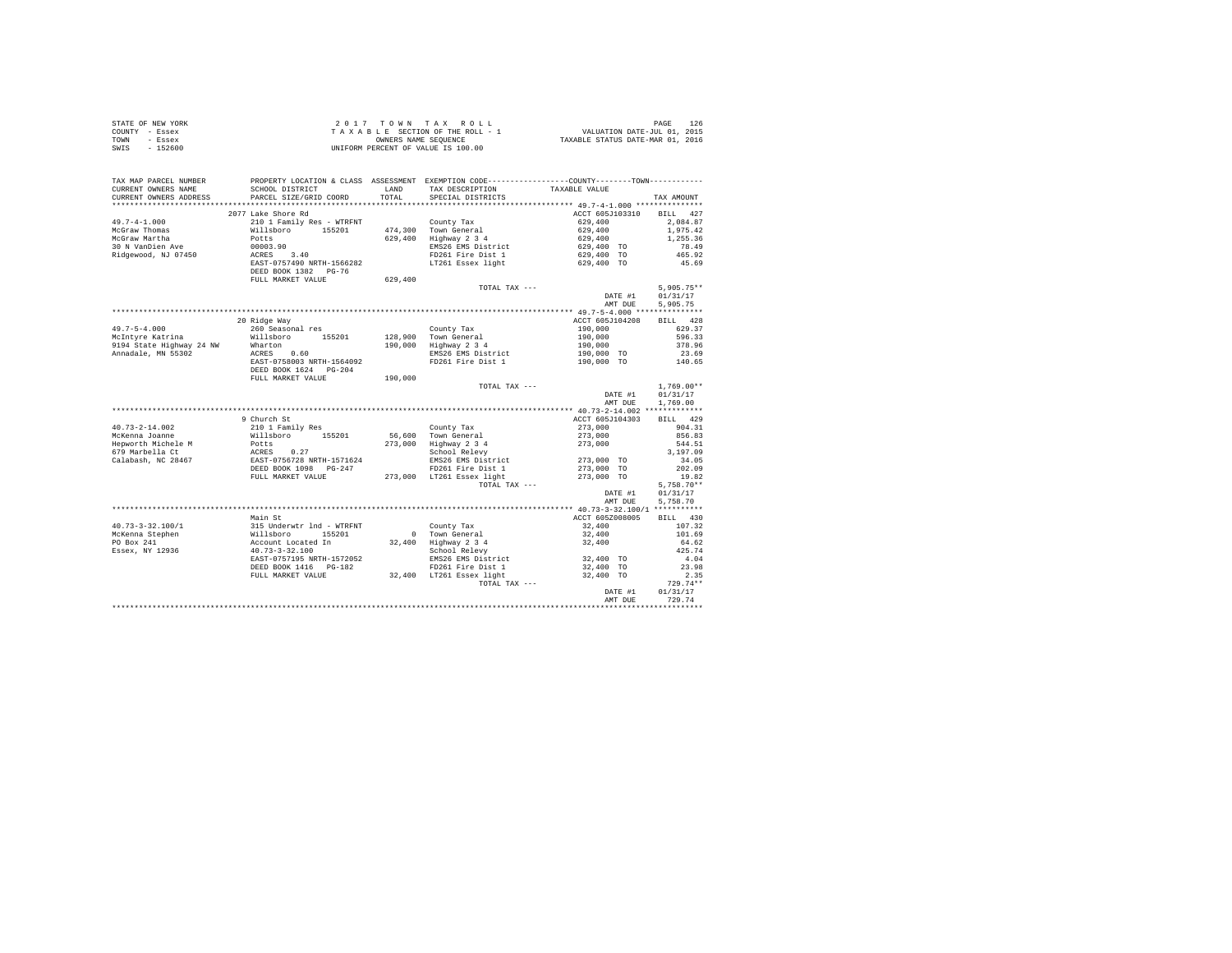| STATE OF NEW YORK<br>COUNTY - Essex<br>TOWN<br>- Essex |                                              | OWNERS NAME SEOUENCE | 2017 TOWN TAX ROLL<br>TAXABLE SECTION OF THE ROLL - 1                                         | VALUATION DATE-JUL 01, 2015<br>TAXABLE STATUS DATE-MAR 01, 2016 | 127<br>PAGE      |
|--------------------------------------------------------|----------------------------------------------|----------------------|-----------------------------------------------------------------------------------------------|-----------------------------------------------------------------|------------------|
| SWIS<br>$-152600$                                      |                                              |                      | UNIFORM PERCENT OF VALUE IS 100.00                                                            |                                                                 |                  |
| TAX MAP PARCEL NUMBER                                  |                                              |                      | PROPERTY LOCATION & CLASS ASSESSMENT EXEMPTION CODE---------------COUNTY-------TOWN---------- |                                                                 |                  |
| CURRENT OWNERS NAME                                    | SCHOOL DISTRICT                              | LAND                 | TAX DESCRIPTION                                                                               | TAXABLE VALUE                                                   |                  |
| CURRENT OWNERS ADDRESS                                 | PARCEL SIZE/GRID COORD                       | TOTAL                | SPECIAL DISTRICTS                                                                             |                                                                 | TAX AMOUNT       |
| **********************                                 |                                              |                      |                                                                                               |                                                                 |                  |
|                                                        | 29 Beggs Point St                            |                      |                                                                                               | ACCT 605J100203                                                 | BILL 431         |
| $40.73 - 3 - 10.000$                                   | 483 Converted Re - WTRFNT                    |                      | County Tax                                                                                    | 187,500                                                         | 621.09           |
| McKenna Stephen A                                      | Willsboro<br>155201                          |                      | 134,000 Town General                                                                          | 187,500                                                         | 588.48           |
| 29 Beggs Point St                                      | Potts                                        | 187.500              | Highway 2 3 4                                                                                 | 187,500                                                         | 373.97           |
| PO Box 241                                             | 1649/186 Sewer Easement                      |                      | EMS26 EMS District                                                                            | 187,500 TO                                                      | 23.38            |
| Essex, NY 12936                                        | ACRES<br>0.20 BANK1STARSG                    |                      | FD261 Fire Dist 1                                                                             | 187,500 TO                                                      | 138.80           |
|                                                        | EAST-0757292 NRTH-1571812                    |                      | LT261 Essex light                                                                             | 187,500 TO                                                      | 13.61            |
|                                                        | DEED BOOK 1263 PG-54                         |                      | SR150 Return sewer rent                                                                       | 2,159.13 MT                                                     | 2,159.13         |
|                                                        | FULL MARKET VALUE                            | 187.500              | WR151 Return water rent-1                                                                     | 1.447.26 MT                                                     | 1,447.26         |
|                                                        |                                              |                      | TOTAL TAX ---                                                                                 |                                                                 | $5,365.72**$     |
|                                                        |                                              |                      |                                                                                               | DATE #1                                                         | 01/31/17         |
|                                                        |                                              |                      |                                                                                               | AMT DUE                                                         | 5,365.72         |
|                                                        |                                              |                      |                                                                                               |                                                                 |                  |
|                                                        | Beggs Point St                               |                      |                                                                                               | ACCT 605J100202                                                 | BILL 432         |
| $40.73 - 3 - 11.000$                                   | 415 Motel<br>- WTRFNT<br>Willsboro<br>155201 |                      | County Tax                                                                                    | 151,000                                                         | 500.18<br>473.93 |
| McKenna Stephen A<br>Orchard St                        | Potts                                        | 75,300<br>151,000    | Town General<br>Highway 2 3 4                                                                 | 151,000<br>151,000                                              | 301.17           |
| PO Box 241                                             | 1649/190 Sewer Easement                      |                      | EMS26 EMS District                                                                            | 151,000 TO                                                      | 18.83            |
| Essex, NY 12936                                        | 0.20 BANK1STARSG<br>ACRES                    |                      | FD261 Fire Dist 1                                                                             | 151,000 TO                                                      | 111.78           |
|                                                        | EAST-0757358 NRTH-1571783                    |                      | LT261 Essex light                                                                             | 151,000 TO                                                      | 10.96            |
|                                                        | DEED BOOK 1263 PG-54                         |                      |                                                                                               |                                                                 |                  |
|                                                        | FULL MARKET VALUE                            | 151,000              |                                                                                               |                                                                 |                  |
|                                                        |                                              |                      | TOTAL TAX ---                                                                                 |                                                                 | $1,416.85**$     |
|                                                        |                                              |                      |                                                                                               | DATE #1                                                         | 01/31/17         |
|                                                        |                                              |                      |                                                                                               | AMT DUE                                                         | 1,416.85         |
|                                                        |                                              |                      |                                                                                               |                                                                 |                  |
|                                                        | 51 Block House Rd                            |                      |                                                                                               | ACCT 605J180002                                                 | BILL 433         |
| $40.3 - 2 - 2.211$                                     | 312 Vac w/imprv                              |                      | County Tax                                                                                    | 35,200                                                          | 116.60           |
| McKenna Stephen M                                      | 155201<br>Willsboro                          | 24,600               | Town General                                                                                  | 35,200                                                          | 110.48           |
| 51 Block House Rd                                      | Connolly & Hicks                             | 35,200               | Highway 2 3 4                                                                                 | 35,200                                                          | 70.21            |
| Willsboro, NY 12996                                    | 1516/26 Boundary                             |                      | EMS26 EMS District                                                                            | 35,200 TO                                                       | 4.39             |
|                                                        | Line Agreement                               |                      | FD261 Fire Dist 1                                                                             | 35,200 TO                                                       | 26.06            |
|                                                        | 5.56 BANKSHELLPO<br>ACRES                    |                      |                                                                                               |                                                                 |                  |
|                                                        | EAST-0750215 NRTH-1575375                    |                      |                                                                                               |                                                                 |                  |
|                                                        | DEED BOOK 1493 PG-110                        |                      |                                                                                               |                                                                 |                  |
|                                                        | FULL MARKET VALUE                            | 35,200               |                                                                                               |                                                                 |                  |
|                                                        |                                              |                      | TOTAL TAX ---                                                                                 |                                                                 | 327.74**         |
|                                                        |                                              |                      |                                                                                               | DATE #1                                                         | 01/31/17         |
|                                                        |                                              |                      |                                                                                               | AMT DUE                                                         | 327.74           |
|                                                        |                                              |                      |                                                                                               |                                                                 |                  |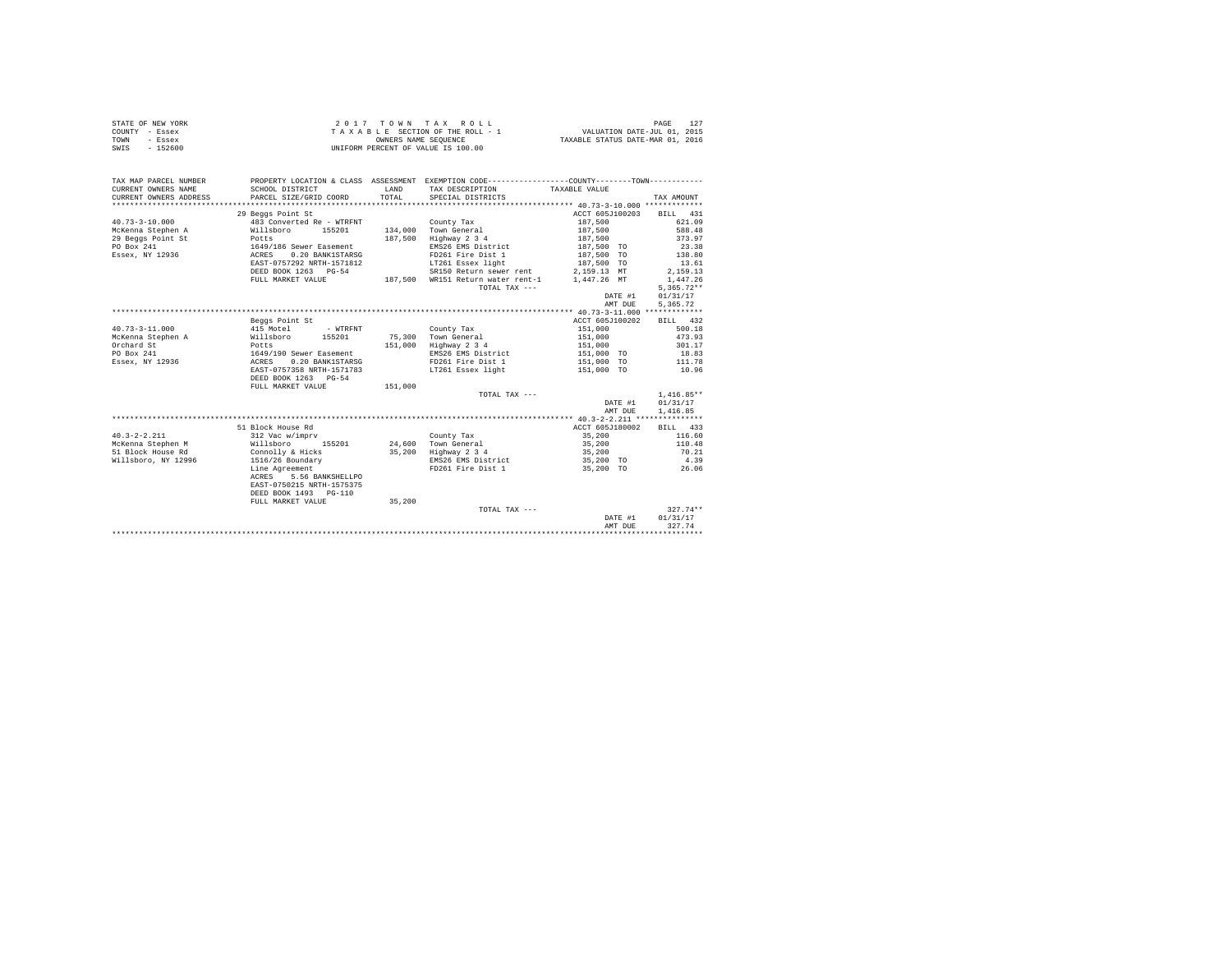|                | STATE OF NEW YORK | 2017 TOWN TAX ROLL                 | 128<br>PAGE                      |
|----------------|-------------------|------------------------------------|----------------------------------|
| COUNTY - Essex |                   | TAXABLE SECTION OF THE ROLL - 1    | VALUATION DATE-JUL 01, 2015      |
| TOWN           | - Essex           | OWNERS NAME SEOUENCE               | TAXABLE STATUS DATE-MAR 01, 2016 |
| SWIS           | $-152600$         | UNIFORM PERCENT OF VALUE IS 100.00 |                                  |

| TAX MAP PARCEL NUMBER<br>CURRENT OWNERS NAME | SCHOOL DISTRICT                                                     | <b>T.AND</b> | PROPERTY LOCATION & CLASS ASSESSMENT EXEMPTION CODE---------------COUNTY-------TOWN---------<br>TAX DESCRIPTION | TAXABLE VALUE                                                                                                    |              |
|----------------------------------------------|---------------------------------------------------------------------|--------------|-----------------------------------------------------------------------------------------------------------------|------------------------------------------------------------------------------------------------------------------|--------------|
| CURRENT OWNERS ADDRESS                       | PARCEL SIZE/GRID COORD                                              | TOTAL        | SPECIAL DISTRICTS                                                                                               |                                                                                                                  | TAX AMOUNT   |
|                                              | ***************************                                         |              |                                                                                                                 |                                                                                                                  |              |
|                                              | 371 Daniels Rd                                                      |              |                                                                                                                 | ACCT 605J195007                                                                                                  | BILL 434     |
| $39.3 - 1 - 25.300$                          | 240 Rural res                                                       |              | County Tax                                                                                                      | $300,000$<br>$300,000$<br>$300,000$<br>$300,000$ TO<br>$300,000$ TO                                              | 993.74       |
| McMahon William J                            | Willsboro 155201                                                    |              | 46,800 Town General<br>300,000 Highway 2 3 4                                                                    |                                                                                                                  | 941.58       |
|                                              |                                                                     |              |                                                                                                                 |                                                                                                                  | 598.36       |
| 371 Daniels Rd                               |                                                                     |              | $mS26$ EMS District                                                                                             |                                                                                                                  | 37.41        |
| Essex, NY 12936                              |                                                                     |              | FD262 Fire Dist 2                                                                                               |                                                                                                                  | 344.60       |
|                                              | EAST-0724094 NRTH-1569320<br>DEED BOOK 1307 PG-180                  |              |                                                                                                                 |                                                                                                                  |              |
|                                              | FULL MARKET VALUE                                                   | 300,000      |                                                                                                                 |                                                                                                                  |              |
|                                              |                                                                     |              | TOTAL TAX ---                                                                                                   |                                                                                                                  | $2,915.69**$ |
|                                              |                                                                     |              |                                                                                                                 | DATE #1                                                                                                          | 01/31/17     |
|                                              |                                                                     |              |                                                                                                                 | AMT DUE                                                                                                          | 2.915.69     |
|                                              |                                                                     |              |                                                                                                                 |                                                                                                                  |              |
|                                              | 121 Christian Rd                                                    |              |                                                                                                                 | ACCT 605J104106                                                                                                  | BILL 435     |
| $49.3 - 2 - 1.000$                           | 210 1 Family Res                                                    |              | County Tax                                                                                                      | 62,900                                                                                                           | 208.35       |
| McShane Melinda M                            | Willsboro 155201                                                    |              |                                                                                                                 |                                                                                                                  |              |
| 121 Christian Rd                             |                                                                     |              | 32,400 Town General<br>62,900 Highway 2 3 4                                                                     |                                                                                                                  |              |
| Essex, NY 12936                              | Wharton<br>1708/202 death cert<br>ACRES 1.40                        |              |                                                                                                                 |                                                                                                                  |              |
|                                              |                                                                     |              |                                                                                                                 |                                                                                                                  |              |
|                                              | EAST-0744941 NRTH-1558526                                           |              |                                                                                                                 |                                                                                                                  |              |
|                                              | DEED BOOK 1747 PG-264                                               |              |                                                                                                                 |                                                                                                                  |              |
|                                              | FULL MARKET VALUE                                                   | 62,900       |                                                                                                                 |                                                                                                                  |              |
|                                              |                                                                     |              | TOTAL TAX ---                                                                                                   |                                                                                                                  | 624.88**     |
|                                              |                                                                     |              |                                                                                                                 | DATE #1                                                                                                          | 01/31/17     |
|                                              |                                                                     |              |                                                                                                                 | AMT DUE                                                                                                          | 624.88       |
|                                              |                                                                     |              |                                                                                                                 |                                                                                                                  |              |
|                                              | 1880 Jersey St                                                      |              |                                                                                                                 | ACCT 605J183004                                                                                                  | BILL 436     |
|                                              |                                                                     |              | County Tax                                                                                                      |                                                                                                                  | 979.50       |
|                                              |                                                                     |              |                                                                                                                 |                                                                                                                  | 928.08       |
|                                              |                                                                     |              | 33,600 Town General<br>295,700 Highway 2 3 4                                                                    | $295,700$<br>$295,700$<br>$295,700$<br>$295,700$ TO                                                              | 589.78       |
|                                              |                                                                     |              | EMS26 EMS District                                                                                              |                                                                                                                  | 36.88        |
|                                              |                                                                     |              | FD262 Fire Dist 2                                                                                               | 295,700 TO                                                                                                       | 339.66       |
|                                              |                                                                     |              |                                                                                                                 |                                                                                                                  |              |
|                                              | FULL MARKET VALUE                                                   | 295,700      |                                                                                                                 |                                                                                                                  |              |
|                                              |                                                                     |              | TOTAL TAX ---                                                                                                   |                                                                                                                  | $2,873.90**$ |
|                                              |                                                                     |              |                                                                                                                 | DATE #1                                                                                                          | 01/31/17     |
|                                              |                                                                     |              |                                                                                                                 | AMT DUE                                                                                                          | 2,873.90     |
|                                              |                                                                     |              |                                                                                                                 |                                                                                                                  |              |
|                                              | 290 School St                                                       |              |                                                                                                                 | ACCT 605J102804                                                                                                  | BILL 437     |
|                                              | 281 Multiple res                                                    |              |                                                                                                                 |                                                                                                                  | 1,049.06     |
| 40.73-5-1.100<br>Mesick John I               |                                                                     |              | County Tax<br>85,600 Town General                                                                               |                                                                                                                  | 993.99       |
|                                              | Nesick John I and Willsboro 155201<br>728 Schodack Landing Rd Potts |              | 316,700 Highway 2 3 4                                                                                           | $\begin{array}{r} 316,700 \\ 316,700 \\ 316,700 \\ 316,700 \\ 316,700 \\ 70 \\ 316,700 \\ \text{TO} \end{array}$ | 631.67       |
|                                              | Schodack Landing, NY 12156 1672/15-Easement<br>ACRES 1.60           |              |                                                                                                                 |                                                                                                                  | 39.50        |
|                                              |                                                                     |              | EMS26 EMS District<br>FD261 Fire Dist 1<br>LT261 Essex light                                                    |                                                                                                                  | 234.44       |
|                                              | EAST-0756577 NRTH-1570654                                           |              |                                                                                                                 | 316,700 TO                                                                                                       | 22.99        |
|                                              | DEED BOOK 506 PG-525                                                |              |                                                                                                                 |                                                                                                                  |              |
|                                              | FULL MARKET VALUE                                                   | 316,700      |                                                                                                                 |                                                                                                                  |              |
|                                              |                                                                     |              | TOTAL TAX ---                                                                                                   |                                                                                                                  | $2,971.65**$ |
|                                              |                                                                     |              |                                                                                                                 | DATE #1                                                                                                          | 01/31/17     |
|                                              |                                                                     |              |                                                                                                                 | AMT DUE                                                                                                          | 2.971.65     |
|                                              |                                                                     |              |                                                                                                                 |                                                                                                                  |              |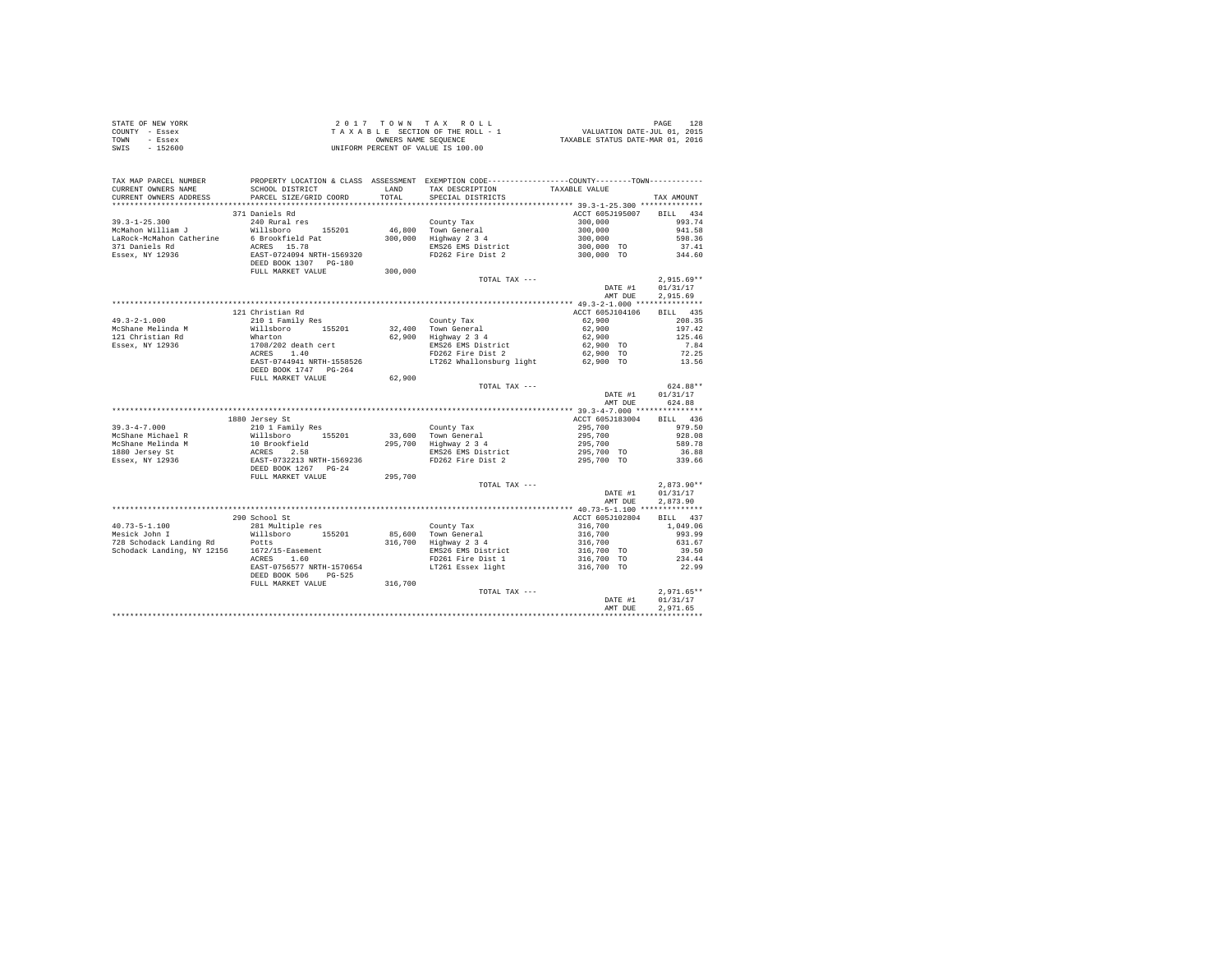| STATE OF NEW YORK | 2017 TOWN TAX ROLL                 | PAGE                             |
|-------------------|------------------------------------|----------------------------------|
| COUNTY - Essex    | TAXABLE SECTION OF THE ROLL - 1    | VALUATION DATE-JUL 01, 2015      |
| TOWN<br>- Essex   | OWNERS NAME SEOUENCE               | TAXABLE STATUS DATE-MAR 01, 2016 |
| $-152600$<br>SWIS | UNIFORM PERCENT OF VALUE IS 100.00 |                                  |

| TAX MAP PARCEL NUMBER<br>CURRENT OWNERS NAME<br>CURRENT OWNERS ADDRESS | SCHOOL DISTRICT<br>PARCEL SIZE/GRID COORD | LAND<br>TOTAL | PROPERTY LOCATION & CLASS ASSESSMENT EXEMPTION CODE---------------COUNTY-------TOWN---------<br>TAX DESCRIPTION<br>SPECIAL DISTRICTS | TAXABLE VALUE              | TAX AMOUNT         |
|------------------------------------------------------------------------|-------------------------------------------|---------------|--------------------------------------------------------------------------------------------------------------------------------------|----------------------------|--------------------|
| *************************                                              |                                           |               |                                                                                                                                      |                            |                    |
| $40.73 - 3 - 25.000$                                                   | 13 Orchard Ln<br>210 1 Family Res         |               | County Tax                                                                                                                           | ACCT 605J103204<br>177,300 | BILL 438<br>587.30 |
| Meyer Kenneth G                                                        | Willsboro 155201                          |               | 73,100 Town General                                                                                                                  | 177,300                    | 556.47             |
| Mever Di C                                                             | Potts                                     |               | 177,300 Highway 2 3 4                                                                                                                | 177,300                    | 353.63             |
| 36 White Ave                                                           | 1651/298-Sewer Easement                   |               | EMS26 EMS District                                                                                                                   | 177,300 TO                 | 22.11              |
| Newton Centre, MA 02459                                                | ACRES 0.30<br>EAST-0757432 NRTH-1571496   |               | FD261 Fire Dist 1<br>LT261 Essex light                                                                                               | 177,300 TO<br>177,300 TO   | 131.25<br>12.87    |
|                                                                        | DEED BOOK 1744 PG-21                      |               |                                                                                                                                      |                            |                    |
|                                                                        | FULL MARKET VALUE                         | 177,300       |                                                                                                                                      |                            |                    |
|                                                                        |                                           |               | TOTAL TAX ---                                                                                                                        |                            | $1,663.63**$       |
|                                                                        |                                           |               |                                                                                                                                      | DATE #1                    | 01/31/17           |
|                                                                        |                                           |               |                                                                                                                                      | AMT DUE                    | 1.663.63           |
|                                                                        |                                           |               |                                                                                                                                      |                            |                    |
|                                                                        | Alden Rd                                  |               |                                                                                                                                      | ACCT 605J185005            | BILL 439           |
| $48.3 - 1 - 11.120$                                                    | 314 Rural vac<10                          |               | County Tax                                                                                                                           | 21,200                     | 70.22              |
| Miller Eleanor E                                                       |                                           |               | 21.200 Town General                                                                                                                  | 21,200                     | 66.54              |
| 321 Alden Rd                                                           | Westport 155001<br>5/40 Platt Rogers      |               | $21,200$ Highway $2\overline{3}4$                                                                                                    | 21,200                     | 42.28              |
| Westport, NY 12993                                                     | ACRES 2.20                                |               | EMS26 EMS District                                                                                                                   | 21,200 TO                  | 2.64               |
|                                                                        | EAST-0730673 NRTH-1554720                 |               | FD262 Fire Dist 2                                                                                                                    | 21,200 TO                  | 24.35              |
|                                                                        | DEED BOOK 1258 PG-144                     |               |                                                                                                                                      |                            |                    |
|                                                                        | FULL MARKET VALUE                         | 21,200        |                                                                                                                                      |                            |                    |
|                                                                        |                                           |               | TOTAL TAX ---                                                                                                                        |                            | $206.03**$         |
|                                                                        |                                           |               |                                                                                                                                      | DATE #1                    | 01/31/17           |
|                                                                        |                                           |               |                                                                                                                                      | AMT DUE                    | 206.03             |
|                                                                        | 321 Alden Rd                              |               |                                                                                                                                      | ACCT 605J100706            | BILL 440           |
| $48.3 - 1 - 12.000$                                                    | 210 1 Family Res                          |               | County Tax                                                                                                                           | 131,400                    | 435.26             |
| Miller Eleanor E                                                       | Westport 155001                           |               | 33,300 Town General                                                                                                                  | 131,400                    | 412.41             |
| 321 Alden Rd                                                           | 8 Platt Rogers                            |               | 131,400 Highway 2 3 4                                                                                                                | 131,400                    | 262.08             |
| Westport, NY 12993                                                     | ACRES<br>2.30                             |               | EMS26 EMS District                                                                                                                   | 131,400 TO                 | 16.39              |
|                                                                        | EAST-0730841 NRTH-1555157                 |               | FD262 Fire Dist 2                                                                                                                    | 131,400 TO                 | 150.94             |
|                                                                        | DEED BOOK 1258 PG-144                     |               |                                                                                                                                      |                            |                    |
|                                                                        | FULL MARKET VALUE                         | 131,400       |                                                                                                                                      |                            |                    |
|                                                                        |                                           |               | TOTAL TAX ---                                                                                                                        |                            | $1.277.08**$       |
|                                                                        |                                           |               |                                                                                                                                      | DATE #1                    | 01/31/17           |
|                                                                        |                                           |               |                                                                                                                                      | AMT DUE                    | 1,277.08           |
|                                                                        |                                           |               |                                                                                                                                      |                            |                    |
|                                                                        | 30 Ridge Way                              |               |                                                                                                                                      | ACCT 605J100610            | BILL 441           |
| $49.7 - 5 - 2.000$                                                     | 260 Seasonal res<br>Willsboro 155201      |               | County Tax                                                                                                                           | 150,900                    | 499.85             |
| Miller Mark S<br>1010 Hershev Mill Rd                                  | Wharton                                   | 150,900       | 126.700 Town General                                                                                                                 | 150,900                    | 473.61<br>300.97   |
| West Chester, PA 19380                                                 | ACRES 0.40                                |               | Highway 2 3 4<br>School Relevy                                                                                                       | 150,900                    | 1,982.83           |
|                                                                        | EAST-0757744 NRTH-1563995                 |               | EMS26 EMS District                                                                                                                   | 150,900 TO                 | 18.82              |
|                                                                        | DEED BOOK 1591    PG-321                  |               | FD261 Fire Dist 1                                                                                                                    | 150,900 TO                 | 111.71             |
|                                                                        | FULL MARKET VALUE                         | 150,900       |                                                                                                                                      |                            |                    |
|                                                                        |                                           |               | TOTAL TAX ---                                                                                                                        |                            | $3,387.79**$       |
|                                                                        |                                           |               |                                                                                                                                      | DATE #1                    | 01/31/17           |
|                                                                        |                                           |               |                                                                                                                                      | AMT DUE                    | 3.387.79           |
|                                                                        |                                           |               |                                                                                                                                      |                            |                    |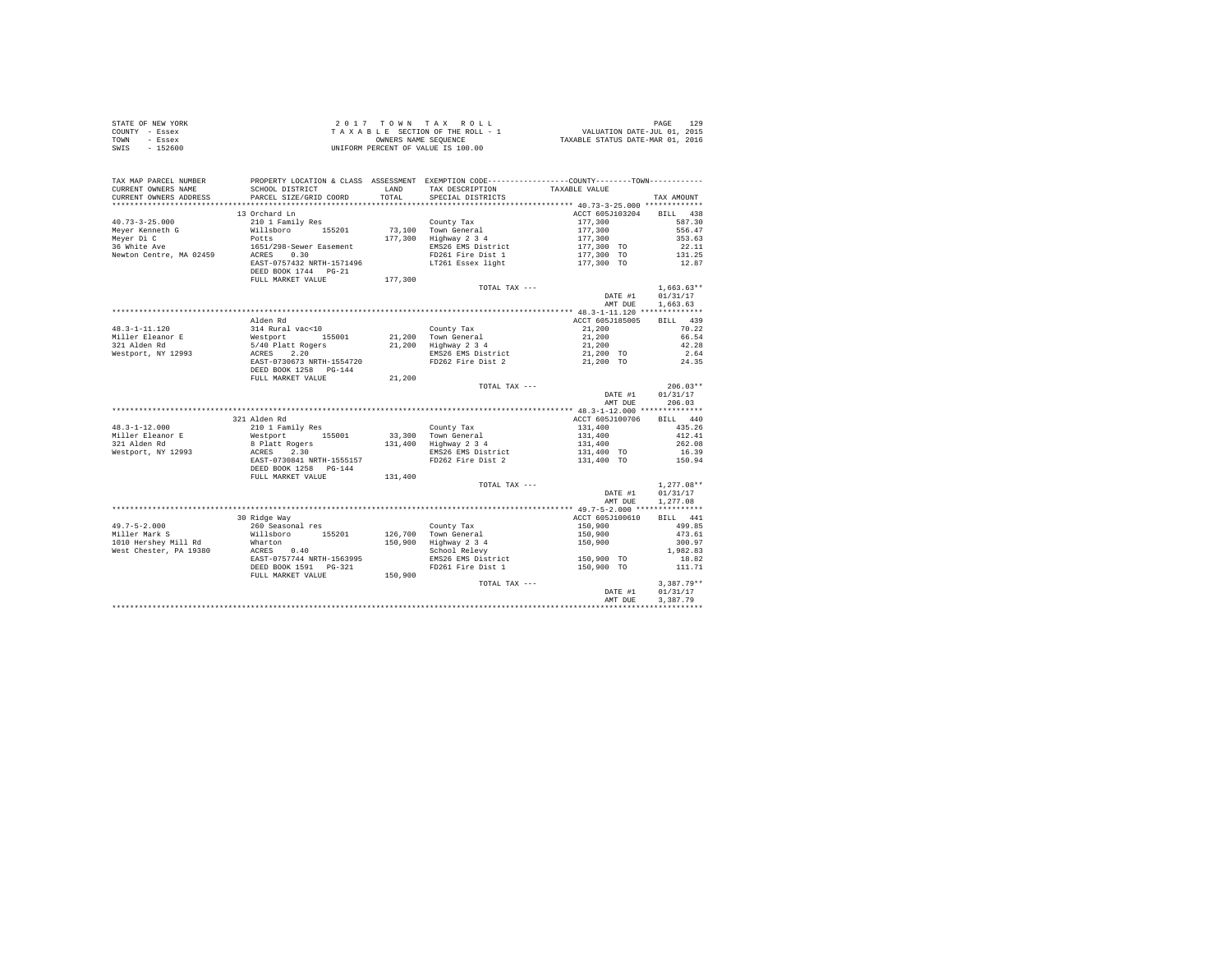| STATE OF NEW YORK | $2.017$ TOWN TAX ROLL              | 130<br>PAGE                      |
|-------------------|------------------------------------|----------------------------------|
| COUNTY - Essex    | TAXABLE SECTION OF THE ROLL - 1    | VALUATION DATE-JUL 01, 2015      |
| TOWN<br>- Essex   | OWNERS NAME SEOUENCE               | TAXABLE STATUS DATE-MAR 01, 2016 |
| SWIS<br>$-152600$ | UNIFORM PERCENT OF VALUE IS 100.00 |                                  |

| ACCT 605J103109<br>10 Lila Wav<br>$49.11 - 1 - 45.100$<br>210 1 Family Res - WTRFNT<br>485,000<br>County Tax<br>Willsboro<br>155201<br>267,000<br>Town General<br>485,000<br>Miller Mark S<br>Miller Christine S<br>485,000<br>Highway 2 3 4<br>Wharton<br>485,000<br>1010 Hersey Mill Rd<br>Db 1043 Pg 323 (Will)<br>School Relevy<br>West Chester, PA 19380<br>3.00<br>EMS26 EMS District<br>485,000 TO<br>ACRES<br>EAST-0757801 NRTH-1562065<br>FD261 Fire Dist 1<br>485,000 TO<br>DEED BOOK 1808 PG-194<br>485,000<br>FULL MARKET VALUE | BILL 442<br>1,606.55<br>1,522.21<br>967.35<br>6.372.92<br>60.48<br>359.03<br>10,888.54** |
|---------------------------------------------------------------------------------------------------------------------------------------------------------------------------------------------------------------------------------------------------------------------------------------------------------------------------------------------------------------------------------------------------------------------------------------------------------------------------------------------------------------------------------------------|------------------------------------------------------------------------------------------|
|                                                                                                                                                                                                                                                                                                                                                                                                                                                                                                                                             |                                                                                          |
|                                                                                                                                                                                                                                                                                                                                                                                                                                                                                                                                             |                                                                                          |
|                                                                                                                                                                                                                                                                                                                                                                                                                                                                                                                                             |                                                                                          |
|                                                                                                                                                                                                                                                                                                                                                                                                                                                                                                                                             |                                                                                          |
|                                                                                                                                                                                                                                                                                                                                                                                                                                                                                                                                             |                                                                                          |
|                                                                                                                                                                                                                                                                                                                                                                                                                                                                                                                                             |                                                                                          |
|                                                                                                                                                                                                                                                                                                                                                                                                                                                                                                                                             |                                                                                          |
|                                                                                                                                                                                                                                                                                                                                                                                                                                                                                                                                             |                                                                                          |
|                                                                                                                                                                                                                                                                                                                                                                                                                                                                                                                                             |                                                                                          |
| TOTAL TAX ---                                                                                                                                                                                                                                                                                                                                                                                                                                                                                                                               |                                                                                          |
| 01/31/17<br>DATE #1                                                                                                                                                                                                                                                                                                                                                                                                                                                                                                                         |                                                                                          |
| AMT DUE<br>10,888.54                                                                                                                                                                                                                                                                                                                                                                                                                                                                                                                        |                                                                                          |
|                                                                                                                                                                                                                                                                                                                                                                                                                                                                                                                                             |                                                                                          |
| 82 Ridge Way<br>ACCT 605J103106                                                                                                                                                                                                                                                                                                                                                                                                                                                                                                             | BILL 443                                                                                 |
| $49.11 - 1 - 54.061$<br>260 Seasonal res<br>158,200<br>County Tax                                                                                                                                                                                                                                                                                                                                                                                                                                                                           | 524.03                                                                                   |
| Miller Wendy C<br>Town General<br>155201<br>128,900<br>158,200<br>Willsboro                                                                                                                                                                                                                                                                                                                                                                                                                                                                 | 496.52                                                                                   |
| Harper Robert W<br>158,200<br>Highway 2 3 4<br>158,200<br>Wharton                                                                                                                                                                                                                                                                                                                                                                                                                                                                           | 315.53                                                                                   |
| ACRES 0.60<br>2418 Noves St<br>EMS26 EMS District<br>158,200 TO                                                                                                                                                                                                                                                                                                                                                                                                                                                                             | 19.73                                                                                    |
| EAST-0756386 NRTH-1563593<br>FD261 Fire Dist 1<br>Evanston, IL 60201<br>158,200 TO                                                                                                                                                                                                                                                                                                                                                                                                                                                          | 117.11                                                                                   |
| DEED BOOK 1223 PG-216                                                                                                                                                                                                                                                                                                                                                                                                                                                                                                                       |                                                                                          |
| 158,200<br>FULL MARKET VALUE                                                                                                                                                                                                                                                                                                                                                                                                                                                                                                                |                                                                                          |
| TOTAL TAX ---                                                                                                                                                                                                                                                                                                                                                                                                                                                                                                                               | $1.472.92**$                                                                             |
| DATE #1<br>01/31/17                                                                                                                                                                                                                                                                                                                                                                                                                                                                                                                         |                                                                                          |
| AMT DUE                                                                                                                                                                                                                                                                                                                                                                                                                                                                                                                                     | 1,472.92                                                                                 |
|                                                                                                                                                                                                                                                                                                                                                                                                                                                                                                                                             |                                                                                          |
| 2218 Lake Shore Rd<br>ACCT 605J103001                                                                                                                                                                                                                                                                                                                                                                                                                                                                                                       | BILL 444                                                                                 |
| $40.81 - 3 - 2.100$<br>210 1 Family Res - WTRFNT<br>236,200<br>County Tax                                                                                                                                                                                                                                                                                                                                                                                                                                                                   | 782.41                                                                                   |
| Minich Sally T<br>Willsboro<br>121,900<br>Town General<br>236,200<br>155201                                                                                                                                                                                                                                                                                                                                                                                                                                                                 | 741.33                                                                                   |
| Prosk Keith<br>236,200<br>Highway 2 3 4<br>236,200<br>Potts                                                                                                                                                                                                                                                                                                                                                                                                                                                                                 | 471.11                                                                                   |
| 2218 Lake Shore Rd<br>1652/24-Sewer Easement<br>EMS26 EMS District<br>236,200 TO                                                                                                                                                                                                                                                                                                                                                                                                                                                            | 29.46                                                                                    |
| FD261 Fire Dist 1<br>Essex, NY 12936<br>ACRES 0.78<br>236,200 TO                                                                                                                                                                                                                                                                                                                                                                                                                                                                            | 174.85                                                                                   |
| EAST-0757542 NRTH-1569699<br>LT261 Essex light<br>236,200 TO                                                                                                                                                                                                                                                                                                                                                                                                                                                                                | 17.15                                                                                    |
| PRIOR OWNER ON 3/01/2016<br>DEED BOOK 1851 PG-33                                                                                                                                                                                                                                                                                                                                                                                                                                                                                            |                                                                                          |
| MacDougal Harold Thomas<br>236,200<br>FULL MARKET VALUE                                                                                                                                                                                                                                                                                                                                                                                                                                                                                     |                                                                                          |
| TOTAL TAX ---                                                                                                                                                                                                                                                                                                                                                                                                                                                                                                                               | $2.216.31**$                                                                             |
| DATE #1                                                                                                                                                                                                                                                                                                                                                                                                                                                                                                                                     | 01/31/17                                                                                 |
| AMT DUE                                                                                                                                                                                                                                                                                                                                                                                                                                                                                                                                     |                                                                                          |
|                                                                                                                                                                                                                                                                                                                                                                                                                                                                                                                                             | 2.216.31                                                                                 |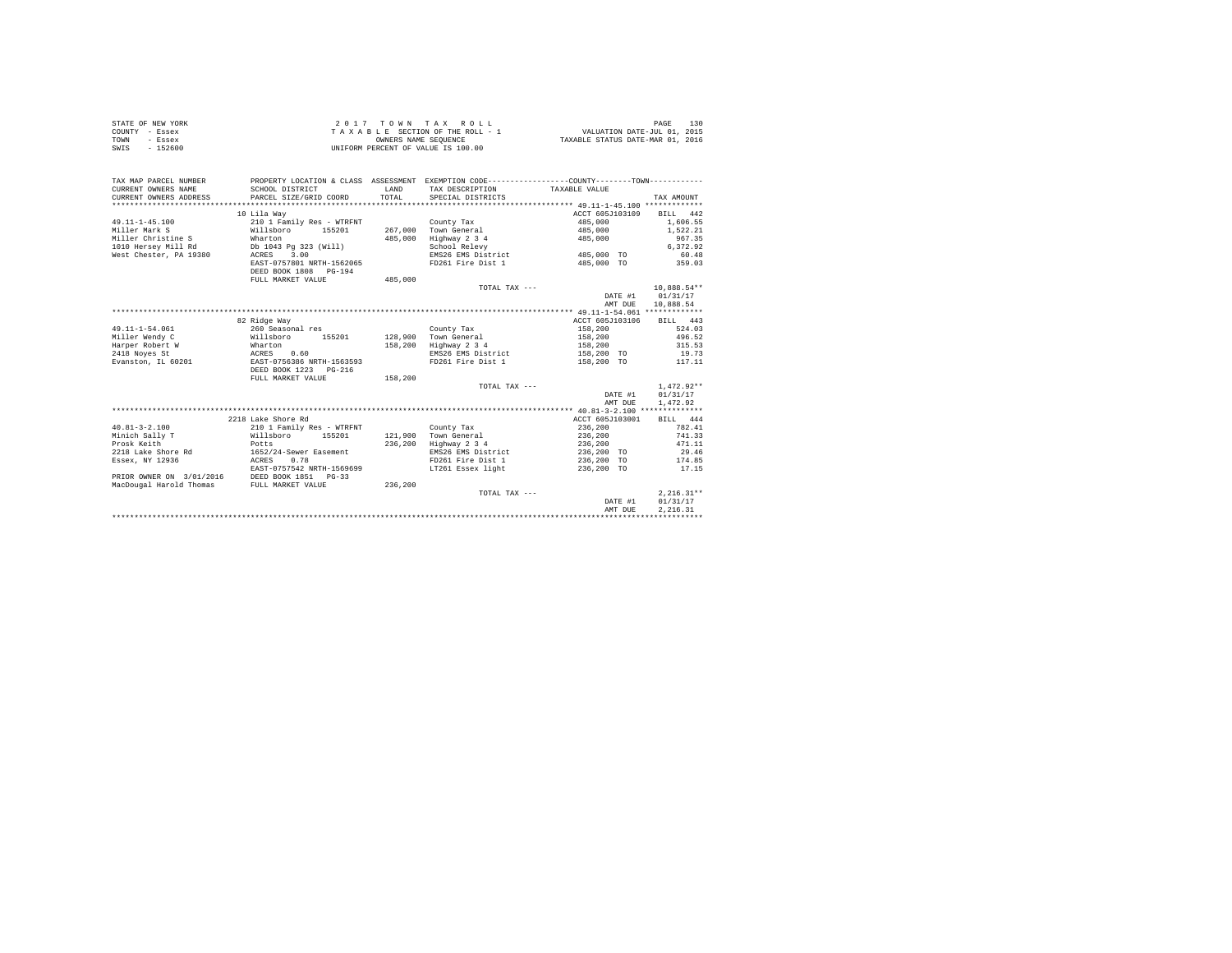| STATE OF NEW YORK<br>COUNTY - Essex<br>TOWN - Essex<br>SWIS - 152600                                                                                                                                                                                                                                                                                                                                    |                                                   |                                                                                              |         |                          |
|---------------------------------------------------------------------------------------------------------------------------------------------------------------------------------------------------------------------------------------------------------------------------------------------------------------------------------------------------------------------------------------------------------|---------------------------------------------------|----------------------------------------------------------------------------------------------|---------|--------------------------|
| TAX MAP PARCEL NUMBER<br>CURRENT OWNERS NAME<br>CURRENT OWNERS ADDRESS                                                                                                                                                                                                                                                                                                                                  |                                                   | PROPERTY LOCATION & CLASS ASSESSMENT EXEMPTION CODE---------------COUNTY-------TOWN--------- |         | TAX AMOUNT               |
|                                                                                                                                                                                                                                                                                                                                                                                                         |                                                   |                                                                                              |         |                          |
| $\begin{tabular}{l c c c c c} \multicolumn{1}{c c c c} \multicolumn{1}{c c c} \multicolumn{1}{c c c} \multicolumn{1}{c c c} \multicolumn{1}{c c c} \multicolumn{1}{c c c} \multicolumn{1}{c c c} \multicolumn{1}{c c c} \multicolumn{1}{c c c} \multicolumn{1}{c c c} \multicolumn{1}{c c c} \multicolumn{1}{c c c} \multicolumn{1}{c c c} \multicolumn{1}{c c c} \multicolumn{1}{c c c} \multicolumn{$ | 82 Albee Ln                                       |                                                                                              |         | ACCT 605J100105 BILL 445 |
|                                                                                                                                                                                                                                                                                                                                                                                                         |                                                   |                                                                                              |         |                          |
|                                                                                                                                                                                                                                                                                                                                                                                                         |                                                   |                                                                                              |         |                          |
|                                                                                                                                                                                                                                                                                                                                                                                                         |                                                   |                                                                                              |         |                          |
|                                                                                                                                                                                                                                                                                                                                                                                                         |                                                   |                                                                                              |         |                          |
|                                                                                                                                                                                                                                                                                                                                                                                                         |                                                   |                                                                                              |         |                          |
|                                                                                                                                                                                                                                                                                                                                                                                                         |                                                   |                                                                                              |         |                          |
|                                                                                                                                                                                                                                                                                                                                                                                                         |                                                   | TOTAL TAX ---                                                                                |         | $7.691.40**$             |
|                                                                                                                                                                                                                                                                                                                                                                                                         |                                                   |                                                                                              |         | DATE #1 01/31/17         |
|                                                                                                                                                                                                                                                                                                                                                                                                         |                                                   |                                                                                              |         | AMT DUE 7.691.40         |
|                                                                                                                                                                                                                                                                                                                                                                                                         |                                                   |                                                                                              |         |                          |
|                                                                                                                                                                                                                                                                                                                                                                                                         | 300 Daniels Rd                                    |                                                                                              |         | ACCT 605J199004 BILL 446 |
|                                                                                                                                                                                                                                                                                                                                                                                                         |                                                   |                                                                                              |         |                          |
|                                                                                                                                                                                                                                                                                                                                                                                                         |                                                   |                                                                                              |         |                          |
|                                                                                                                                                                                                                                                                                                                                                                                                         |                                                   |                                                                                              |         |                          |
|                                                                                                                                                                                                                                                                                                                                                                                                         |                                                   |                                                                                              |         |                          |
|                                                                                                                                                                                                                                                                                                                                                                                                         |                                                   |                                                                                              |         |                          |
|                                                                                                                                                                                                                                                                                                                                                                                                         |                                                   |                                                                                              |         |                          |
|                                                                                                                                                                                                                                                                                                                                                                                                         |                                                   |                                                                                              |         |                          |
|                                                                                                                                                                                                                                                                                                                                                                                                         |                                                   |                                                                                              |         |                          |
|                                                                                                                                                                                                                                                                                                                                                                                                         |                                                   |                                                                                              |         | DATE #1 01/31/17         |
|                                                                                                                                                                                                                                                                                                                                                                                                         |                                                   |                                                                                              |         | AMT DUE 1,929.21         |
| 19.1-1-17.100 2211.00<br>Middle Rd Rock (19.1-17.100 COLL Family Research Marton 2010 1 Family Research Marton 2010 1 Family Research Marton 2011.00<br>29. Middle Rd Whatron 155201 32,700 County Tax<br>211.00<br>211.00 211.00<br>22.                                                                                                                                                                |                                                   |                                                                                              |         |                          |
|                                                                                                                                                                                                                                                                                                                                                                                                         |                                                   |                                                                                              |         |                          |
|                                                                                                                                                                                                                                                                                                                                                                                                         |                                                   |                                                                                              |         |                          |
|                                                                                                                                                                                                                                                                                                                                                                                                         |                                                   |                                                                                              |         |                          |
|                                                                                                                                                                                                                                                                                                                                                                                                         |                                                   |                                                                                              |         |                          |
|                                                                                                                                                                                                                                                                                                                                                                                                         |                                                   |                                                                                              |         |                          |
|                                                                                                                                                                                                                                                                                                                                                                                                         |                                                   |                                                                                              |         |                          |
|                                                                                                                                                                                                                                                                                                                                                                                                         |                                                   |                                                                                              |         |                          |
|                                                                                                                                                                                                                                                                                                                                                                                                         |                                                   | TOTAL TAX ---                                                                                |         | 648.18**                 |
|                                                                                                                                                                                                                                                                                                                                                                                                         |                                                   |                                                                                              |         | DATE #1 01/31/17         |
|                                                                                                                                                                                                                                                                                                                                                                                                         |                                                   |                                                                                              |         | AMT DUE 648.18           |
|                                                                                                                                                                                                                                                                                                                                                                                                         |                                                   |                                                                                              |         |                          |
|                                                                                                                                                                                                                                                                                                                                                                                                         |                                                   |                                                                                              |         | ACCT 605J103009 BILL 448 |
|                                                                                                                                                                                                                                                                                                                                                                                                         |                                                   |                                                                                              |         | 729.74                   |
|                                                                                                                                                                                                                                                                                                                                                                                                         |                                                   |                                                                                              |         | 691.43                   |
|                                                                                                                                                                                                                                                                                                                                                                                                         |                                                   |                                                                                              |         | 439.39                   |
|                                                                                                                                                                                                                                                                                                                                                                                                         |                                                   |                                                                                              |         | 27.47                    |
|                                                                                                                                                                                                                                                                                                                                                                                                         |                                                   |                                                                                              |         | 163.08                   |
|                                                                                                                                                                                                                                                                                                                                                                                                         |                                                   |                                                                                              |         |                          |
|                                                                                                                                                                                                                                                                                                                                                                                                         | DEED BOOK 706 PG-295<br>FULL MARKET VALUE 220,300 |                                                                                              |         |                          |
|                                                                                                                                                                                                                                                                                                                                                                                                         |                                                   | TOTAL TAX ---                                                                                |         | $2.051.11**$             |
|                                                                                                                                                                                                                                                                                                                                                                                                         |                                                   |                                                                                              |         | DATE #1 01/31/17         |
|                                                                                                                                                                                                                                                                                                                                                                                                         |                                                   |                                                                                              | AMT DUE | 2.051.11                 |
|                                                                                                                                                                                                                                                                                                                                                                                                         |                                                   |                                                                                              |         |                          |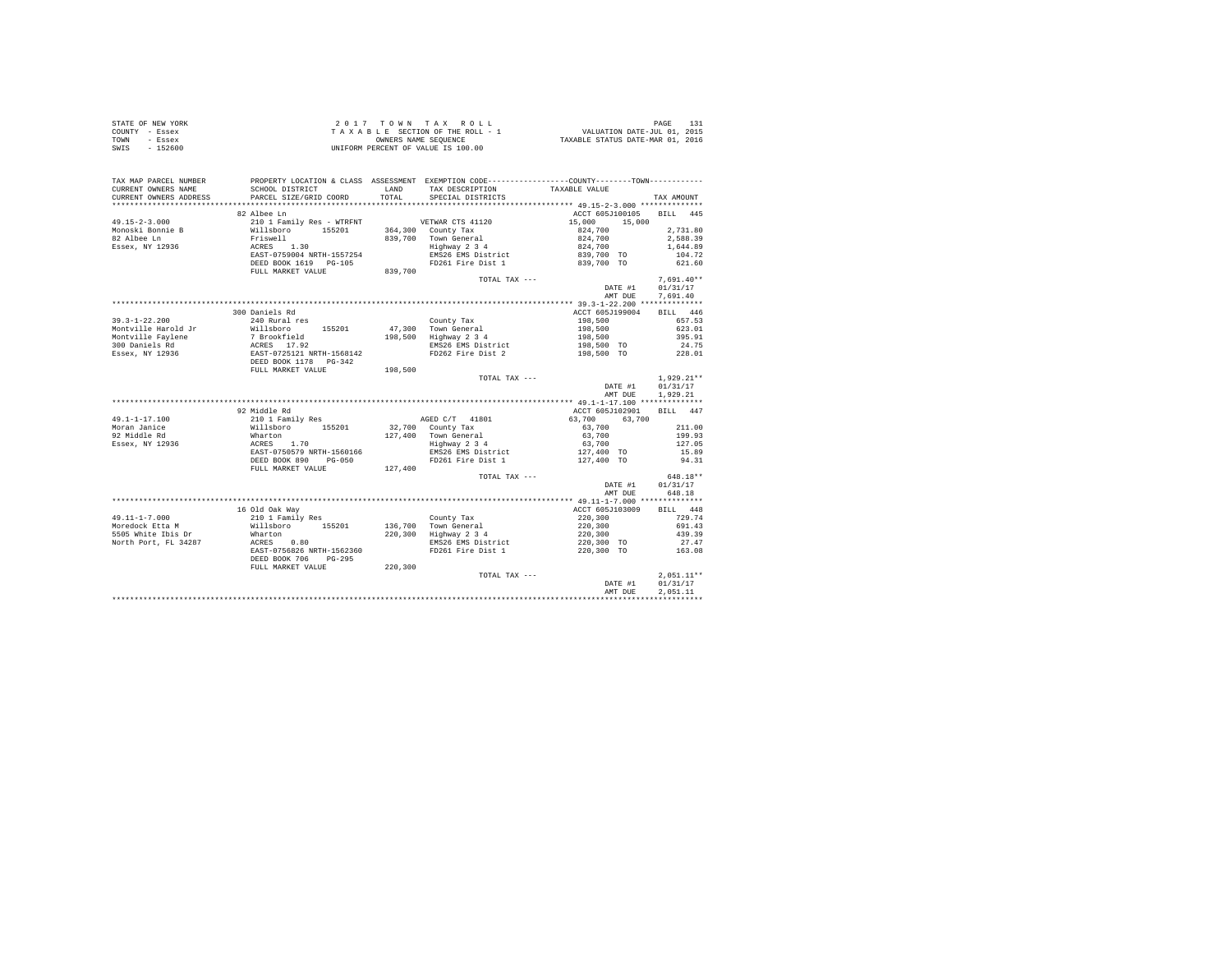| COUNTY - Essex                                  | T A X A B L E SECTION OF THE ROLL - 1 WALUATION DATE-JUL 01, 2015<br>ONNERS NAME SEQUENCE HOUSE TAXABLE STATUS DATE-MAR 01, 2016<br>UNIFORM PERCENT OF VALUE IS 100.00                                                                                                                                                                                                       |         |                                                                                            |                                                                                           |              |
|-------------------------------------------------|------------------------------------------------------------------------------------------------------------------------------------------------------------------------------------------------------------------------------------------------------------------------------------------------------------------------------------------------------------------------------|---------|--------------------------------------------------------------------------------------------|-------------------------------------------------------------------------------------------|--------------|
| TOWN - Essex                                    |                                                                                                                                                                                                                                                                                                                                                                              |         |                                                                                            |                                                                                           |              |
| SWIS - 152600                                   |                                                                                                                                                                                                                                                                                                                                                                              |         |                                                                                            |                                                                                           |              |
|                                                 |                                                                                                                                                                                                                                                                                                                                                                              |         |                                                                                            |                                                                                           |              |
|                                                 |                                                                                                                                                                                                                                                                                                                                                                              |         |                                                                                            |                                                                                           |              |
|                                                 |                                                                                                                                                                                                                                                                                                                                                                              |         |                                                                                            |                                                                                           |              |
| TAX MAP PARCEL NUMBER                           | PROPERTY LOCATION & CLASS ASSESSMENT EXEMPTION CODE----------------COUNTY-------TOWN----------                                                                                                                                                                                                                                                                               |         |                                                                                            |                                                                                           |              |
| CURRENT OWNERS NAME                             |                                                                                                                                                                                                                                                                                                                                                                              |         |                                                                                            |                                                                                           |              |
| CURRENT OWNERS ADDRESS                          |                                                                                                                                                                                                                                                                                                                                                                              |         |                                                                                            |                                                                                           | TAX AMOUNT   |
|                                                 |                                                                                                                                                                                                                                                                                                                                                                              |         |                                                                                            |                                                                                           |              |
|                                                 |                                                                                                                                                                                                                                                                                                                                                                              |         |                                                                                            |                                                                                           |              |
|                                                 | 1538 NYS Route 22                                                                                                                                                                                                                                                                                                                                                            |         |                                                                                            | ACCT 605J104403 BILL 449                                                                  |              |
|                                                 |                                                                                                                                                                                                                                                                                                                                                                              |         |                                                                                            |                                                                                           |              |
|                                                 |                                                                                                                                                                                                                                                                                                                                                                              |         |                                                                                            |                                                                                           |              |
|                                                 |                                                                                                                                                                                                                                                                                                                                                                              |         |                                                                                            |                                                                                           |              |
|                                                 |                                                                                                                                                                                                                                                                                                                                                                              |         |                                                                                            |                                                                                           |              |
|                                                 |                                                                                                                                                                                                                                                                                                                                                                              |         |                                                                                            |                                                                                           |              |
|                                                 |                                                                                                                                                                                                                                                                                                                                                                              |         |                                                                                            |                                                                                           |              |
|                                                 |                                                                                                                                                                                                                                                                                                                                                                              |         |                                                                                            |                                                                                           |              |
|                                                 |                                                                                                                                                                                                                                                                                                                                                                              |         |                                                                                            |                                                                                           |              |
|                                                 |                                                                                                                                                                                                                                                                                                                                                                              |         |                                                                                            |                                                                                           |              |
|                                                 |                                                                                                                                                                                                                                                                                                                                                                              |         | TOTAL TAX ---                                                                              |                                                                                           | $1.207.54**$ |
|                                                 |                                                                                                                                                                                                                                                                                                                                                                              |         |                                                                                            | DATE #1 01/31/17                                                                          |              |
|                                                 |                                                                                                                                                                                                                                                                                                                                                                              |         |                                                                                            | AMT DUE 1,207.54                                                                          |              |
|                                                 |                                                                                                                                                                                                                                                                                                                                                                              |         |                                                                                            |                                                                                           |              |
|                                                 |                                                                                                                                                                                                                                                                                                                                                                              |         |                                                                                            |                                                                                           |              |
|                                                 |                                                                                                                                                                                                                                                                                                                                                                              |         |                                                                                            |                                                                                           |              |
|                                                 |                                                                                                                                                                                                                                                                                                                                                                              |         |                                                                                            |                                                                                           |              |
|                                                 |                                                                                                                                                                                                                                                                                                                                                                              |         |                                                                                            |                                                                                           |              |
|                                                 |                                                                                                                                                                                                                                                                                                                                                                              |         |                                                                                            |                                                                                           |              |
|                                                 |                                                                                                                                                                                                                                                                                                                                                                              |         |                                                                                            |                                                                                           |              |
|                                                 |                                                                                                                                                                                                                                                                                                                                                                              |         |                                                                                            |                                                                                           |              |
|                                                 |                                                                                                                                                                                                                                                                                                                                                                              |         |                                                                                            |                                                                                           |              |
|                                                 |                                                                                                                                                                                                                                                                                                                                                                              |         |                                                                                            |                                                                                           |              |
|                                                 |                                                                                                                                                                                                                                                                                                                                                                              |         | $\begin{minipage}{.4\linewidth} \textbf{TCTAL} \textbf{ TAX } \textbf{---} \end{minipage}$ |                                                                                           | $1,107.71**$ |
|                                                 |                                                                                                                                                                                                                                                                                                                                                                              |         |                                                                                            | DATE #1 01/31/17                                                                          |              |
|                                                 |                                                                                                                                                                                                                                                                                                                                                                              |         |                                                                                            | AMT DUE                                                                                   | 1,107.71     |
|                                                 |                                                                                                                                                                                                                                                                                                                                                                              |         |                                                                                            |                                                                                           |              |
|                                                 | 62 Block House Rd                                                                                                                                                                                                                                                                                                                                                            |         |                                                                                            | ACCT 605J102504 BILL 451                                                                  |              |
|                                                 |                                                                                                                                                                                                                                                                                                                                                                              |         |                                                                                            |                                                                                           |              |
|                                                 |                                                                                                                                                                                                                                                                                                                                                                              |         |                                                                                            |                                                                                           |              |
|                                                 |                                                                                                                                                                                                                                                                                                                                                                              |         |                                                                                            |                                                                                           |              |
|                                                 |                                                                                                                                                                                                                                                                                                                                                                              |         |                                                                                            |                                                                                           |              |
|                                                 |                                                                                                                                                                                                                                                                                                                                                                              |         |                                                                                            |                                                                                           |              |
|                                                 |                                                                                                                                                                                                                                                                                                                                                                              |         |                                                                                            |                                                                                           |              |
|                                                 |                                                                                                                                                                                                                                                                                                                                                                              |         |                                                                                            |                                                                                           |              |
|                                                 | FULL MARKET VALUE                                                                                                                                                                                                                                                                                                                                                            | 358,200 |                                                                                            |                                                                                           |              |
|                                                 |                                                                                                                                                                                                                                                                                                                                                                              |         | TOTAL TAX ---                                                                              |                                                                                           | $3.335.04**$ |
|                                                 |                                                                                                                                                                                                                                                                                                                                                                              |         |                                                                                            | DATE #1 01/31/17                                                                          |              |
|                                                 |                                                                                                                                                                                                                                                                                                                                                                              |         |                                                                                            | AMT DUE 3.335.04                                                                          |              |
|                                                 |                                                                                                                                                                                                                                                                                                                                                                              |         |                                                                                            |                                                                                           |              |
|                                                 |                                                                                                                                                                                                                                                                                                                                                                              |         |                                                                                            |                                                                                           |              |
| $40.3 - 2 - 5.000$                              |                                                                                                                                                                                                                                                                                                                                                                              |         |                                                                                            |                                                                                           |              |
|                                                 |                                                                                                                                                                                                                                                                                                                                                                              |         |                                                                                            |                                                                                           |              |
| Morris Edith L<br>Morris Ross W<br>26 Maple Ave |                                                                                                                                                                                                                                                                                                                                                                              |         |                                                                                            |                                                                                           |              |
|                                                 |                                                                                                                                                                                                                                                                                                                                                                              |         |                                                                                            |                                                                                           |              |
|                                                 |                                                                                                                                                                                                                                                                                                                                                                              |         |                                                                                            |                                                                                           |              |
| Mechanicville, NY 12118                         | $\begin{tabular}{l c c c c c} \hline \texttt{Block House Rd} & \texttt{AUC} & \texttt{Countty Tax} & \texttt{CCT 605.1102505} & \texttt{BILL 452} \\ 314 \texttt{Rule} & \texttt{XCT 605.1102505} & \texttt{BILL 452} & \texttt{081.16} \\ \texttt{Millabor} & 155201 & 24,500 & \texttt{Tom} General & 24,500 & 81.16 \\ \texttt{Hicks} & 24,500 & 24,500 & 44,500 & 76,90$ |         |                                                                                            |                                                                                           |              |
|                                                 |                                                                                                                                                                                                                                                                                                                                                                              |         |                                                                                            |                                                                                           |              |
|                                                 | FULL MARKET VALUE 24,500                                                                                                                                                                                                                                                                                                                                                     |         |                                                                                            |                                                                                           |              |
|                                                 |                                                                                                                                                                                                                                                                                                                                                                              |         |                                                                                            | $\begin{minipage}{.4\linewidth} \texttt{TOTAL} \texttt{ TAX} \texttt{---} \end{minipage}$ | $228.13**$   |
|                                                 |                                                                                                                                                                                                                                                                                                                                                                              |         |                                                                                            | DATE #1                                                                                   | 01/31/17     |
|                                                 |                                                                                                                                                                                                                                                                                                                                                                              |         |                                                                                            | AMT DUE                                                                                   | 228.13       |
|                                                 |                                                                                                                                                                                                                                                                                                                                                                              |         |                                                                                            |                                                                                           |              |
|                                                 |                                                                                                                                                                                                                                                                                                                                                                              |         |                                                                                            |                                                                                           |              |

STATE OF NEW YORK  $2017$   $70$   $W$   $T$  A X R O L L  $2017$   $T$  O  $W$   $N$   $T$  A X R O L L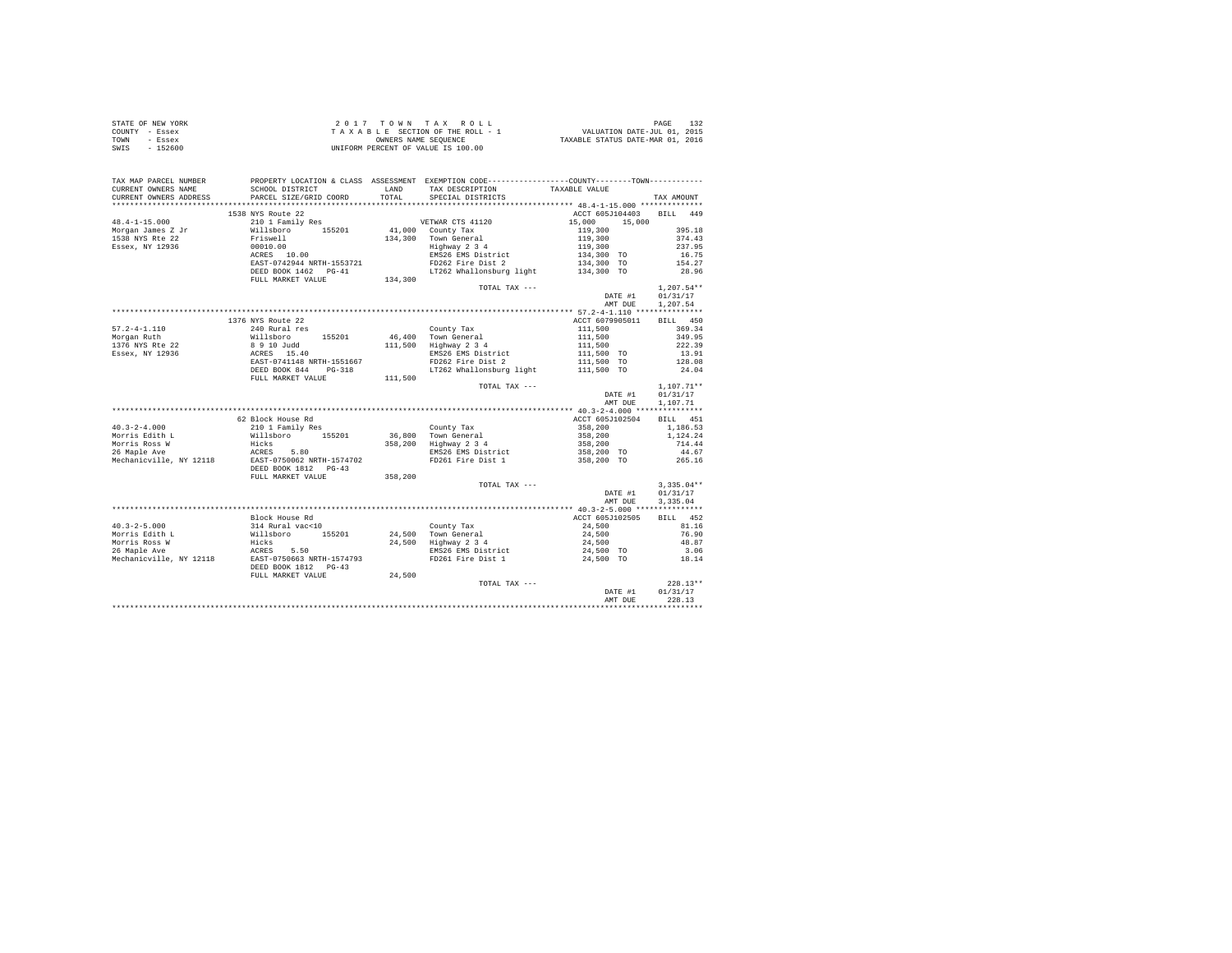| STATE OF NEW YORK | 2017 TOWN TAX ROLL                 | PAGE                             |
|-------------------|------------------------------------|----------------------------------|
| COUNTY - Essex    | TAXABLE SECTION OF THE ROLL - 1    | VALUATION DATE-JUL 01, 2015      |
| TOWN<br>- Essex   | OWNERS NAME SEOUENCE               | TAXABLE STATUS DATE-MAR 01, 2016 |
| $-152600$<br>SWIS | UNIFORM PERCENT OF VALUE IS 100.00 |                                  |

| TAX MAP PARCEL NUMBER                         |                                                                             |               | PROPERTY LOCATION & CLASS ASSESSMENT EXEMPTION CODE----------------COUNTY-------TOWN---------- |                                  |                 |
|-----------------------------------------------|-----------------------------------------------------------------------------|---------------|------------------------------------------------------------------------------------------------|----------------------------------|-----------------|
| CURRENT OWNERS NAME<br>CURRENT OWNERS ADDRESS | SCHOOL DISTRICT<br>PARCEL SIZE/GRID COORD                                   | LAND<br>TOTAL | TAX DESCRIPTION<br>SPECIAL DISTRICTS                                                           | TAXABLE VALUE                    | TAX AMOUNT      |
|                                               |                                                                             |               |                                                                                                |                                  |                 |
|                                               | 582 Cook Rd                                                                 |               |                                                                                                | ACCT 605J100309                  | BILL 453        |
| $48.76 - 1 - 17.000$                          | 210 1 Family Res                                                            |               | County Tax                                                                                     | 103,600                          | 343.17          |
| Morse Joshua A                                | Willsboro 155201<br>Friswell                                                |               | 24.600 Town General                                                                            | 103,600<br>103,600<br>103,600 TO | 325.16          |
| Morse Charlene D                              |                                                                             |               | $103,600$ Highway $2\frac{3}{4}$                                                               |                                  | 206.63          |
| 582 Cook Rd                                   | ACRES 0.55 BANKDITECH<br>EAST-0743662 NRTH-1555773<br>DEED BOOK 1335 PG-257 |               | EMS26 EMS District                                                                             |                                  | 12.92           |
| Essex, NY 12936                               |                                                                             |               | FD262 Fire Dist 2<br>LT262 Whallonsburg light 103,600 TO                                       | 103,600 TO                       | 119.00          |
|                                               | FULL MARKET VALUE                                                           | 103,600       |                                                                                                |                                  | 22.34           |
|                                               |                                                                             |               | TOTAL TAX ---                                                                                  |                                  | $1.029.22**$    |
|                                               |                                                                             |               |                                                                                                | DATE #1                          | 01/31/17        |
|                                               |                                                                             |               |                                                                                                | AMT DUE                          | 1.029.22        |
|                                               |                                                                             |               |                                                                                                |                                  |                 |
|                                               | School St                                                                   |               |                                                                                                | ACCT 605J185004                  | BILL 454        |
| $40.3 - 3 - 17.200$                           | 314 Rural vac<10                                                            |               | County Tax                                                                                     | 20,900                           | 69.23           |
| Moulton Robert E                              | Willsboro 155201<br>Potts Patent<br>2.2 Acres<br>ACRES 1.87<br>RESE 1.87    |               | 20,900 Town General                                                                            | 20,900                           | 65.60           |
| Moulton Elizabeth G                           |                                                                             |               | 20,900 Highway 2 3 4<br>School Relevy                                                          | 20,900                           | 41.69<br>274.63 |
| 75 Wakeley Rd<br>Newington, CT 06111          |                                                                             |               | EMS26 EMS District                                                                             | 20,900 TO                        | 2.61            |
|                                               | EAST-0753768 NRTH-1568824                                                   |               | FD261 Fire Dist 1                                                                              | 20,900 TO                        | 15.47           |
|                                               | DEED BOOK 825 PG-007                                                        |               | LT261 Essex light                                                                              | 20,900 TO                        | 1.52            |
|                                               | FULL MARKET VALUE                                                           | 20,900        |                                                                                                |                                  |                 |
|                                               |                                                                             |               | TOTAL TAX ---                                                                                  |                                  | 470.75**        |
|                                               |                                                                             |               |                                                                                                | DATE #1                          | 01/31/17        |
|                                               |                                                                             |               |                                                                                                | AMT DUE                          | 470.75          |
|                                               |                                                                             |               |                                                                                                |                                  |                 |
|                                               | 15 Harbor View Way                                                          |               |                                                                                                | ACCT 605J197003                  | BILL 455        |
| $40.73 - 6 - 11.210$                          | 210 1 Family Res - WTRFNT                                                   |               | County Tax                                                                                     | 782,900                          | 2,593.34        |
| Muller Nicholas H III                         | Willsboro 155201                                                            |               | 408,600 Town General                                                                           | 782,900                          | 2.457.20        |
| Muller Carol A Trust                          | Potts Pat                                                                   |               | 782,900 Highway 2 3 4                                                                          | 782,900                          | 1,561.52        |
| PO Box 244                                    | 1649/182-Sewer Easement                                                     |               | EMS26 EMS District                                                                             | 782,900 TO                       | 97.63           |
| Essex, NY 12936                               | ACRES 2.64<br>EAST-0757520 NRTH-1570440                                     |               | FD261 Fire Dist 1<br>LT261 Essex light                                                         | 782,900 TO<br>782,900 TO         | 579.55<br>56.84 |
|                                               | DEED BOOK 1486    PG-188                                                    |               |                                                                                                |                                  |                 |
|                                               | FULL MARKET VALUE                                                           | 782,900       |                                                                                                |                                  |                 |
|                                               |                                                                             |               | TOTAL TAX ---                                                                                  |                                  | $7.346.08**$    |
|                                               |                                                                             |               |                                                                                                | DATE #1                          | 01/31/17        |
|                                               |                                                                             |               |                                                                                                | AMT DUE                          | 7.346.08        |
|                                               |                                                                             |               |                                                                                                |                                  |                 |
|                                               | 409 Middle Rd                                                               |               |                                                                                                | ACCT 605L100511                  | BILL 456        |
| $49.1 - 1 - 8.000$                            | 210 1 Family Res<br>Willsboro 155201                                        |               | County Tax                                                                                     | 425,000                          | 1,407.80        |
| Murphy Craig P                                |                                                                             |               | 32,400 Town General                                                                            | 425,000                          | 1,333.90        |
| Murphy Judith P                               | Potts                                                                       |               | 425,000 Highway 2 3 4                                                                          | 425,000                          | 847.67          |
| 187 Inwood Ave                                | 1432/298 Easement<br>ACRES 1.40                                             |               | EMS26 EMS District<br>FD261 Fire Dist 1                                                        | 425,000 TO                       | 53.00<br>314.61 |
| Montclair, NJ 07043                           | EAST-0750237 NRTH-1567841                                                   |               |                                                                                                | 425,000 TO                       |                 |
|                                               | DEED BOOK 1814    PG-224                                                    |               |                                                                                                |                                  |                 |
|                                               | FULL MARKET VALUE                                                           | 425,000       |                                                                                                |                                  |                 |
|                                               |                                                                             |               | TOTAL TAX ---                                                                                  |                                  | $3.956.98**$    |
|                                               |                                                                             |               |                                                                                                | DATE #1                          | 01/31/17        |
|                                               |                                                                             |               |                                                                                                | AMT DUE                          | 3.956.98        |
|                                               |                                                                             |               |                                                                                                |                                  |                 |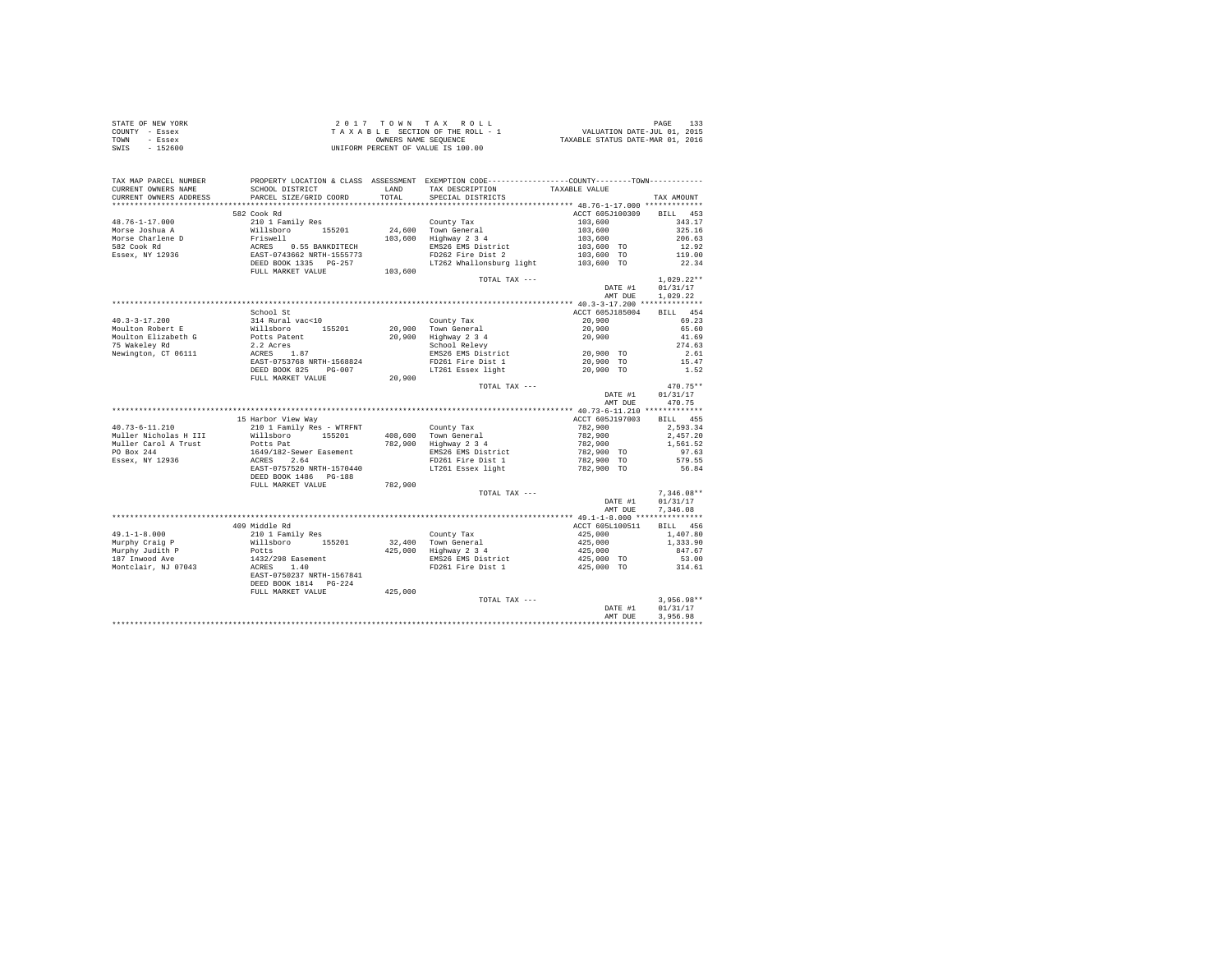|                | STATE OF NEW YORK | 2017 TOWN TAX ROLL                 | PAGE                             |
|----------------|-------------------|------------------------------------|----------------------------------|
| COUNTY - Essex |                   | TAXABLE SECTION OF THE ROLL - 1    | VALUATION DATE-JUL 01, 2015      |
| TOWN           | - Essex           | OWNERS NAME SEOUENCE               | TAXABLE STATUS DATE-MAR 01, 2016 |
| SWIS           | - 152600          | UNIFORM PERCENT OF VALUE IS 100.00 |                                  |

| 7 School St<br>ACCT 605J100115<br>BILL 457<br>$40.3 - 3 - 21.000$<br>$215$ 1 Fam Res $w/$<br>276,600<br>916.23<br>County Tax<br>34.400 Town General<br>868.13<br>155201<br>Murphy Lauren H<br>Willsboro<br>276,600<br>276,600<br>Highway 2 3 4<br>551.69<br>7 School St<br>Potts<br>276,600<br>1520/273 Conservation<br>3,244.39<br>PO Box 351<br>School Relevy<br>EMS26 EMS District 276,600 TO<br>Essex, NY 12936 Easement<br>34.49<br>FD261 Fire Dist 1 276,600 TO 204.76<br>ACRES<br>3.40<br>EAST-0750521 NRTH-1567997<br>DEED BOOK 1129 PG-327<br>FULL MARKET VALUE<br>276,600<br>$5.819.69**$<br>TOTAL TAX ---<br>01/31/17<br>DATE #1<br>AMT DUE<br>5.819.69<br>1444 NYS Route 22<br>ACCT 6079978513<br>BILL 458<br>45.38<br>$48.4 - 1 - 16.000$<br>312 Vac w/imprv<br>13,700<br>County Tax<br>Murphy Lauren H<br>Willsboro 155201<br>Judd<br>13.100 Town General<br>13,700<br>43.00<br>Highway 2 3 4<br>13,700<br>7 School St<br>13,700<br>27.33<br>ACRES 2.10<br>180.02<br>Essex, NY 12936<br>School Relevy<br>EMS26 EMS District 13,700 TO<br>EAST-0742445 NRTH-1553320<br>1.71<br>FD262 Fire Dist 2<br>15.74<br>DEED BOOK 1546    PG-107<br>13,700 TO<br>13,700 TO<br>13,700 LT262 Whallonsburg light<br>2.95<br>FULL MARKET VALUE<br>$316.13**$<br>TOTAL TAX ---<br>01/31/17<br>DATE #1<br>AMT DUE<br>316.13<br>878 Whallons Bay Rd<br>ACCT 605J104406<br>BILL 459<br>$49.69 - 1 - 6.000$<br>98.71<br>484 1 use sm bld<br>29,800<br>County Tax<br>Murphy Lauren H<br>Willsboro 155201<br>10,700 Town General<br>93.53<br>29,800<br>7 School St<br>29,800<br>Highway 2 3 4<br>29,800<br>59.44<br>Friswell<br>ACRES 0.20<br>391.58<br>Essex, NY 12936<br>School Relevy<br>EMS26 EMS District 29,800 TO<br>EAST-0744407 NRTH-1555604<br>3.72<br>DEED BOOK 1769 PG-320<br>FD262 Fire Dist 2<br>29,800 TO<br>34.23<br>29,800 LT262 Whallonsburg light<br>29,800 TO<br>6.43<br>FULL MARKET VALUE<br>687.64**<br>TOTAL TAX ---<br>01/31/17<br>DATE #1<br>687.64<br>AMT DUE | TAX MAP PARCEL NUMBER<br>CURRENT OWNERS NAME<br>CURRENT OWNERS ADDRESS PARCEL SIZE/GRID COORD | SCHOOL DISTRICT | LAND<br>TOTAL | PROPERTY LOCATION & CLASS ASSESSMENT EXEMPTION CODE----------------COUNTY-------TOWN----------<br>TAX DESCRIPTION TAXABLE VALUE<br>SPECIAL DISTRICTS | TAX AMOUNT |
|--------------------------------------------------------------------------------------------------------------------------------------------------------------------------------------------------------------------------------------------------------------------------------------------------------------------------------------------------------------------------------------------------------------------------------------------------------------------------------------------------------------------------------------------------------------------------------------------------------------------------------------------------------------------------------------------------------------------------------------------------------------------------------------------------------------------------------------------------------------------------------------------------------------------------------------------------------------------------------------------------------------------------------------------------------------------------------------------------------------------------------------------------------------------------------------------------------------------------------------------------------------------------------------------------------------------------------------------------------------------------------------------------------------------------------------------------------------------------------------------------------------------------------------------------------------------------------------------------------------------------------------------------------------------------------------------------------------------------------------------------------------------------------------------------------------------------------------------------------------------------------------------------------------------------------------------------------------------------------|-----------------------------------------------------------------------------------------------|-----------------|---------------|------------------------------------------------------------------------------------------------------------------------------------------------------|------------|
|                                                                                                                                                                                                                                                                                                                                                                                                                                                                                                                                                                                                                                                                                                                                                                                                                                                                                                                                                                                                                                                                                                                                                                                                                                                                                                                                                                                                                                                                                                                                                                                                                                                                                                                                                                                                                                                                                                                                                                                |                                                                                               |                 |               |                                                                                                                                                      |            |
|                                                                                                                                                                                                                                                                                                                                                                                                                                                                                                                                                                                                                                                                                                                                                                                                                                                                                                                                                                                                                                                                                                                                                                                                                                                                                                                                                                                                                                                                                                                                                                                                                                                                                                                                                                                                                                                                                                                                                                                |                                                                                               |                 |               |                                                                                                                                                      |            |
|                                                                                                                                                                                                                                                                                                                                                                                                                                                                                                                                                                                                                                                                                                                                                                                                                                                                                                                                                                                                                                                                                                                                                                                                                                                                                                                                                                                                                                                                                                                                                                                                                                                                                                                                                                                                                                                                                                                                                                                |                                                                                               |                 |               |                                                                                                                                                      |            |
|                                                                                                                                                                                                                                                                                                                                                                                                                                                                                                                                                                                                                                                                                                                                                                                                                                                                                                                                                                                                                                                                                                                                                                                                                                                                                                                                                                                                                                                                                                                                                                                                                                                                                                                                                                                                                                                                                                                                                                                |                                                                                               |                 |               |                                                                                                                                                      |            |
|                                                                                                                                                                                                                                                                                                                                                                                                                                                                                                                                                                                                                                                                                                                                                                                                                                                                                                                                                                                                                                                                                                                                                                                                                                                                                                                                                                                                                                                                                                                                                                                                                                                                                                                                                                                                                                                                                                                                                                                |                                                                                               |                 |               |                                                                                                                                                      |            |
|                                                                                                                                                                                                                                                                                                                                                                                                                                                                                                                                                                                                                                                                                                                                                                                                                                                                                                                                                                                                                                                                                                                                                                                                                                                                                                                                                                                                                                                                                                                                                                                                                                                                                                                                                                                                                                                                                                                                                                                |                                                                                               |                 |               |                                                                                                                                                      |            |
|                                                                                                                                                                                                                                                                                                                                                                                                                                                                                                                                                                                                                                                                                                                                                                                                                                                                                                                                                                                                                                                                                                                                                                                                                                                                                                                                                                                                                                                                                                                                                                                                                                                                                                                                                                                                                                                                                                                                                                                |                                                                                               |                 |               |                                                                                                                                                      |            |
|                                                                                                                                                                                                                                                                                                                                                                                                                                                                                                                                                                                                                                                                                                                                                                                                                                                                                                                                                                                                                                                                                                                                                                                                                                                                                                                                                                                                                                                                                                                                                                                                                                                                                                                                                                                                                                                                                                                                                                                |                                                                                               |                 |               |                                                                                                                                                      |            |
|                                                                                                                                                                                                                                                                                                                                                                                                                                                                                                                                                                                                                                                                                                                                                                                                                                                                                                                                                                                                                                                                                                                                                                                                                                                                                                                                                                                                                                                                                                                                                                                                                                                                                                                                                                                                                                                                                                                                                                                |                                                                                               |                 |               |                                                                                                                                                      |            |
|                                                                                                                                                                                                                                                                                                                                                                                                                                                                                                                                                                                                                                                                                                                                                                                                                                                                                                                                                                                                                                                                                                                                                                                                                                                                                                                                                                                                                                                                                                                                                                                                                                                                                                                                                                                                                                                                                                                                                                                |                                                                                               |                 |               |                                                                                                                                                      |            |
|                                                                                                                                                                                                                                                                                                                                                                                                                                                                                                                                                                                                                                                                                                                                                                                                                                                                                                                                                                                                                                                                                                                                                                                                                                                                                                                                                                                                                                                                                                                                                                                                                                                                                                                                                                                                                                                                                                                                                                                |                                                                                               |                 |               |                                                                                                                                                      |            |
|                                                                                                                                                                                                                                                                                                                                                                                                                                                                                                                                                                                                                                                                                                                                                                                                                                                                                                                                                                                                                                                                                                                                                                                                                                                                                                                                                                                                                                                                                                                                                                                                                                                                                                                                                                                                                                                                                                                                                                                |                                                                                               |                 |               |                                                                                                                                                      |            |
|                                                                                                                                                                                                                                                                                                                                                                                                                                                                                                                                                                                                                                                                                                                                                                                                                                                                                                                                                                                                                                                                                                                                                                                                                                                                                                                                                                                                                                                                                                                                                                                                                                                                                                                                                                                                                                                                                                                                                                                |                                                                                               |                 |               |                                                                                                                                                      |            |
|                                                                                                                                                                                                                                                                                                                                                                                                                                                                                                                                                                                                                                                                                                                                                                                                                                                                                                                                                                                                                                                                                                                                                                                                                                                                                                                                                                                                                                                                                                                                                                                                                                                                                                                                                                                                                                                                                                                                                                                |                                                                                               |                 |               |                                                                                                                                                      |            |
|                                                                                                                                                                                                                                                                                                                                                                                                                                                                                                                                                                                                                                                                                                                                                                                                                                                                                                                                                                                                                                                                                                                                                                                                                                                                                                                                                                                                                                                                                                                                                                                                                                                                                                                                                                                                                                                                                                                                                                                |                                                                                               |                 |               |                                                                                                                                                      |            |
|                                                                                                                                                                                                                                                                                                                                                                                                                                                                                                                                                                                                                                                                                                                                                                                                                                                                                                                                                                                                                                                                                                                                                                                                                                                                                                                                                                                                                                                                                                                                                                                                                                                                                                                                                                                                                                                                                                                                                                                |                                                                                               |                 |               |                                                                                                                                                      |            |
|                                                                                                                                                                                                                                                                                                                                                                                                                                                                                                                                                                                                                                                                                                                                                                                                                                                                                                                                                                                                                                                                                                                                                                                                                                                                                                                                                                                                                                                                                                                                                                                                                                                                                                                                                                                                                                                                                                                                                                                |                                                                                               |                 |               |                                                                                                                                                      |            |
|                                                                                                                                                                                                                                                                                                                                                                                                                                                                                                                                                                                                                                                                                                                                                                                                                                                                                                                                                                                                                                                                                                                                                                                                                                                                                                                                                                                                                                                                                                                                                                                                                                                                                                                                                                                                                                                                                                                                                                                |                                                                                               |                 |               |                                                                                                                                                      |            |
|                                                                                                                                                                                                                                                                                                                                                                                                                                                                                                                                                                                                                                                                                                                                                                                                                                                                                                                                                                                                                                                                                                                                                                                                                                                                                                                                                                                                                                                                                                                                                                                                                                                                                                                                                                                                                                                                                                                                                                                |                                                                                               |                 |               |                                                                                                                                                      |            |
|                                                                                                                                                                                                                                                                                                                                                                                                                                                                                                                                                                                                                                                                                                                                                                                                                                                                                                                                                                                                                                                                                                                                                                                                                                                                                                                                                                                                                                                                                                                                                                                                                                                                                                                                                                                                                                                                                                                                                                                |                                                                                               |                 |               |                                                                                                                                                      |            |
|                                                                                                                                                                                                                                                                                                                                                                                                                                                                                                                                                                                                                                                                                                                                                                                                                                                                                                                                                                                                                                                                                                                                                                                                                                                                                                                                                                                                                                                                                                                                                                                                                                                                                                                                                                                                                                                                                                                                                                                |                                                                                               |                 |               |                                                                                                                                                      |            |
|                                                                                                                                                                                                                                                                                                                                                                                                                                                                                                                                                                                                                                                                                                                                                                                                                                                                                                                                                                                                                                                                                                                                                                                                                                                                                                                                                                                                                                                                                                                                                                                                                                                                                                                                                                                                                                                                                                                                                                                |                                                                                               |                 |               |                                                                                                                                                      |            |
|                                                                                                                                                                                                                                                                                                                                                                                                                                                                                                                                                                                                                                                                                                                                                                                                                                                                                                                                                                                                                                                                                                                                                                                                                                                                                                                                                                                                                                                                                                                                                                                                                                                                                                                                                                                                                                                                                                                                                                                |                                                                                               |                 |               |                                                                                                                                                      |            |
|                                                                                                                                                                                                                                                                                                                                                                                                                                                                                                                                                                                                                                                                                                                                                                                                                                                                                                                                                                                                                                                                                                                                                                                                                                                                                                                                                                                                                                                                                                                                                                                                                                                                                                                                                                                                                                                                                                                                                                                |                                                                                               |                 |               |                                                                                                                                                      |            |
|                                                                                                                                                                                                                                                                                                                                                                                                                                                                                                                                                                                                                                                                                                                                                                                                                                                                                                                                                                                                                                                                                                                                                                                                                                                                                                                                                                                                                                                                                                                                                                                                                                                                                                                                                                                                                                                                                                                                                                                |                                                                                               |                 |               |                                                                                                                                                      |            |
|                                                                                                                                                                                                                                                                                                                                                                                                                                                                                                                                                                                                                                                                                                                                                                                                                                                                                                                                                                                                                                                                                                                                                                                                                                                                                                                                                                                                                                                                                                                                                                                                                                                                                                                                                                                                                                                                                                                                                                                |                                                                                               |                 |               |                                                                                                                                                      |            |
|                                                                                                                                                                                                                                                                                                                                                                                                                                                                                                                                                                                                                                                                                                                                                                                                                                                                                                                                                                                                                                                                                                                                                                                                                                                                                                                                                                                                                                                                                                                                                                                                                                                                                                                                                                                                                                                                                                                                                                                |                                                                                               |                 |               |                                                                                                                                                      |            |
|                                                                                                                                                                                                                                                                                                                                                                                                                                                                                                                                                                                                                                                                                                                                                                                                                                                                                                                                                                                                                                                                                                                                                                                                                                                                                                                                                                                                                                                                                                                                                                                                                                                                                                                                                                                                                                                                                                                                                                                |                                                                                               |                 |               |                                                                                                                                                      |            |
|                                                                                                                                                                                                                                                                                                                                                                                                                                                                                                                                                                                                                                                                                                                                                                                                                                                                                                                                                                                                                                                                                                                                                                                                                                                                                                                                                                                                                                                                                                                                                                                                                                                                                                                                                                                                                                                                                                                                                                                |                                                                                               |                 |               |                                                                                                                                                      |            |
|                                                                                                                                                                                                                                                                                                                                                                                                                                                                                                                                                                                                                                                                                                                                                                                                                                                                                                                                                                                                                                                                                                                                                                                                                                                                                                                                                                                                                                                                                                                                                                                                                                                                                                                                                                                                                                                                                                                                                                                |                                                                                               |                 |               |                                                                                                                                                      |            |
|                                                                                                                                                                                                                                                                                                                                                                                                                                                                                                                                                                                                                                                                                                                                                                                                                                                                                                                                                                                                                                                                                                                                                                                                                                                                                                                                                                                                                                                                                                                                                                                                                                                                                                                                                                                                                                                                                                                                                                                |                                                                                               |                 |               |                                                                                                                                                      |            |
|                                                                                                                                                                                                                                                                                                                                                                                                                                                                                                                                                                                                                                                                                                                                                                                                                                                                                                                                                                                                                                                                                                                                                                                                                                                                                                                                                                                                                                                                                                                                                                                                                                                                                                                                                                                                                                                                                                                                                                                |                                                                                               |                 |               |                                                                                                                                                      |            |
|                                                                                                                                                                                                                                                                                                                                                                                                                                                                                                                                                                                                                                                                                                                                                                                                                                                                                                                                                                                                                                                                                                                                                                                                                                                                                                                                                                                                                                                                                                                                                                                                                                                                                                                                                                                                                                                                                                                                                                                |                                                                                               |                 |               |                                                                                                                                                      |            |
|                                                                                                                                                                                                                                                                                                                                                                                                                                                                                                                                                                                                                                                                                                                                                                                                                                                                                                                                                                                                                                                                                                                                                                                                                                                                                                                                                                                                                                                                                                                                                                                                                                                                                                                                                                                                                                                                                                                                                                                |                                                                                               |                 |               |                                                                                                                                                      |            |
|                                                                                                                                                                                                                                                                                                                                                                                                                                                                                                                                                                                                                                                                                                                                                                                                                                                                                                                                                                                                                                                                                                                                                                                                                                                                                                                                                                                                                                                                                                                                                                                                                                                                                                                                                                                                                                                                                                                                                                                |                                                                                               |                 |               |                                                                                                                                                      |            |
|                                                                                                                                                                                                                                                                                                                                                                                                                                                                                                                                                                                                                                                                                                                                                                                                                                                                                                                                                                                                                                                                                                                                                                                                                                                                                                                                                                                                                                                                                                                                                                                                                                                                                                                                                                                                                                                                                                                                                                                |                                                                                               |                 |               |                                                                                                                                                      |            |
|                                                                                                                                                                                                                                                                                                                                                                                                                                                                                                                                                                                                                                                                                                                                                                                                                                                                                                                                                                                                                                                                                                                                                                                                                                                                                                                                                                                                                                                                                                                                                                                                                                                                                                                                                                                                                                                                                                                                                                                |                                                                                               |                 |               |                                                                                                                                                      |            |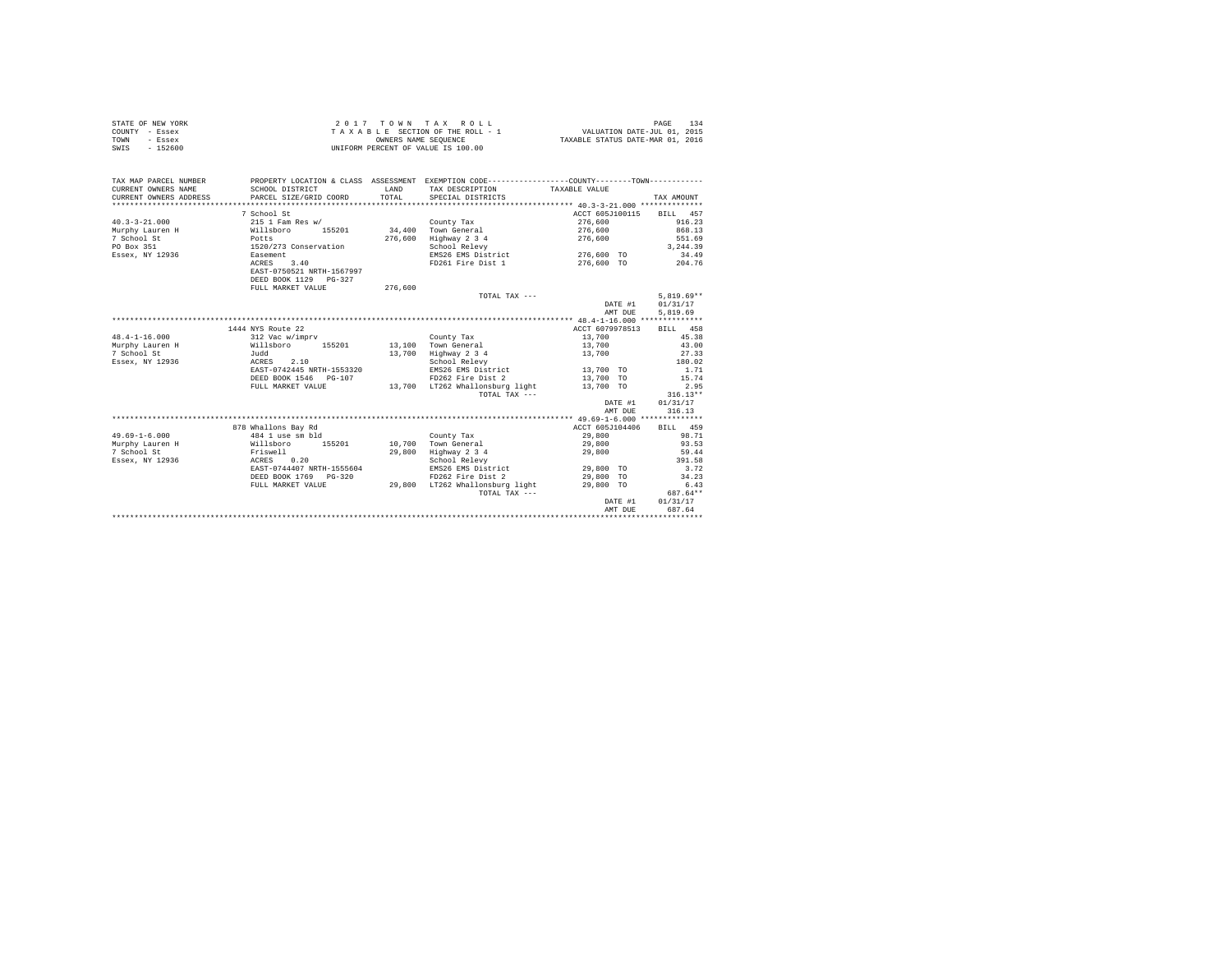| STATE OF NEW YORK | $2.017$ TOWN TAX ROLL              | 135<br>PAGE                      |
|-------------------|------------------------------------|----------------------------------|
| COUNTY - Essex    | TAXABLE SECTION OF THE ROLL - 1    | VALUATION DATE-JUL 01, 2015      |
| TOWN<br>- Essex   | OWNERS NAME SEOUENCE               | TAXABLE STATUS DATE-MAR 01, 2016 |
| SWIS<br>$-152600$ | UNIFORM PERCENT OF VALUE IS 100.00 |                                  |

| TAX MAP PARCEL NUMBER<br>CURRENT OWNERS NAME | SCHOOL DISTRICT                                                                                       | LAND    | PROPERTY LOCATION & CLASS ASSESSMENT EXEMPTION CODE----------------COUNTY-------TOWN----------<br>TAX DESCRIPTION | TAXABLE VALUE      |                    |
|----------------------------------------------|-------------------------------------------------------------------------------------------------------|---------|-------------------------------------------------------------------------------------------------------------------|--------------------|--------------------|
| CURRENT OWNERS ADDRESS                       | PARCEL SIZE/GRID COORD                                                                                | TOTAL   | SPECIAL DISTRICTS                                                                                                 |                    | TAX AMOUNT         |
| ******************                           | *************************                                                                             |         |                                                                                                                   |                    |                    |
|                                              | 874 Whallons Bay Rd                                                                                   |         |                                                                                                                   | ACCT 605J104410    | <b>BILL</b><br>460 |
| $49.69 - 1 - 7.000$                          | 449 Other Storag                                                                                      |         | County Tax                                                                                                        | 27,100             | 89.77              |
| Murphy Lauren H                              | Willsboro 155201                                                                                      |         | 8,500 Town General                                                                                                | 27,100             | 85.06              |
| 7 School St                                  | Friswell                                                                                              |         | 27,100 Highway 2 3 4<br>School Relevy                                                                             | 27,100             | 54.05              |
| Essex, NY 12936                              | 0.20<br>ACRES                                                                                         |         |                                                                                                                   |                    | 356.10             |
|                                              | EAST-0744317 NRTH-1555583                                                                             |         | EMS26 EMS District                                                                                                | 27,100 TO          | 3.38               |
|                                              | DEED BOOK 1769 PG-320                                                                                 |         | FD262 Fire Dist 2                                                                                                 | 27,100 TO          | 31.13              |
|                                              | FULL MARKET VALUE                                                                                     |         | 27,100 LT262 Whallonsburg light                                                                                   | 27,100 TO          | 5.84               |
|                                              |                                                                                                       |         | TOTAL TAX ---                                                                                                     |                    | $625.33**$         |
|                                              |                                                                                                       |         |                                                                                                                   | DATE #1            | 01/31/17           |
|                                              |                                                                                                       |         |                                                                                                                   | AMT DUE            | 625.33             |
|                                              |                                                                                                       |         |                                                                                                                   |                    |                    |
|                                              | 2208 Lake Shore Rd                                                                                    |         |                                                                                                                   | ACCT 605J100302    | BILL 461           |
| $40.81 - 3 - 5.000$                          | 210 1 Family Res - WTRFNT                                                                             |         | County Tax                                                                                                        | 274,300            | 908.61             |
| Nadire Abdelhaq Ben                          | Willsboro 155201                                                                                      |         | 133,700 Town General                                                                                              | 274,300            | 860.91             |
| Nadire Kathleen B                            | Potts                                                                                                 |         | 274,300 Highway 2 3 4                                                                                             | 274,300            | 547.10             |
| PO Box 211                                   |                                                                                                       |         | EMS26 EMS District                                                                                                | 274,300 TO         | 34.21              |
| Essex, NY 12936                              | 1651/304-Easement<br>ACRES 0.60 BANKWFARGO<br>EAST-0757537 NRTH-1569441                               |         | FD261 Fire Dist 1                                                                                                 | 274,300 TO         | 203.05             |
|                                              |                                                                                                       |         | LT261 Essex light                                                                                                 | 274,300 TO         | 19.91              |
|                                              | DEED BOOK 1749 PG-48                                                                                  |         |                                                                                                                   |                    |                    |
|                                              | FULL MARKET VALUE                                                                                     | 274,300 |                                                                                                                   |                    |                    |
|                                              |                                                                                                       |         | TOTAL TAX ---                                                                                                     |                    | $2,573.79**$       |
|                                              |                                                                                                       |         |                                                                                                                   | DATE #1            | 01/31/17           |
|                                              |                                                                                                       |         |                                                                                                                   | AMT DUE            | 2,573.79           |
|                                              |                                                                                                       |         |                                                                                                                   |                    |                    |
|                                              | 1520 Jersey St                                                                                        |         |                                                                                                                   | ACCT 605J103715    | BILL 462           |
| $39.3 - 1 - 21.100$                          | 240 Rural res                                                                                         |         | County Tax                                                                                                        | 111,000<br>111,000 | 367.68             |
| Needleman Barry                              | % Mulaboro 155201<br>6 Brookfield<br>RCRES 28.73<br>EAST-0725701 NRTH-1568891<br>DEED BOOK 1743 PG-10 |         | 59,700 Town General                                                                                               |                    | 348.38             |
| Needleman Ruth B                             |                                                                                                       |         | 111,000 Highway 2 3 4                                                                                             | 111,000            | 221.39             |
| 19 Watchtower Rd                             |                                                                                                       |         | EMS26 EMS District                                                                                                | 111,000 TO         | 13.84              |
| Hopkinton, NH 03229                          |                                                                                                       |         | FD262 Fire Dist 2                                                                                                 | 111,000 TO         | 127.50             |
|                                              |                                                                                                       |         |                                                                                                                   |                    |                    |
|                                              | FULL MARKET VALUE                                                                                     | 111,000 |                                                                                                                   |                    |                    |
|                                              |                                                                                                       |         | TOTAL TAX ---                                                                                                     |                    | $1.078.79**$       |
|                                              |                                                                                                       |         |                                                                                                                   | DATE #1            | 01/31/17           |
|                                              |                                                                                                       |         |                                                                                                                   | AMT DUE            | 1,078.79           |
|                                              |                                                                                                       |         |                                                                                                                   |                    |                    |
|                                              | Jersey St                                                                                             |         |                                                                                                                   | ACCT 605Z008002    | BILL 463           |
| 39.3-1-22.120                                |                                                                                                       |         | County Tax<br>30,000 Town General                                                                                 | 30,000             | 99.37              |
| Needleman Barry                              |                                                                                                       |         |                                                                                                                   | 30,000             | 94.16              |
| Needleman Ruth B                             |                                                                                                       |         | 30,000 Highway 2 3 4                                                                                              | 30,000             | 59.84              |
| 19 Watchtower Rd                             |                                                                                                       |         | EMS26 EMS District                                                                                                | 30,000 TO          | 3.74               |
| Hopkinton, NH 03229                          |                                                                                                       |         | FD262 Fire Dist 2                                                                                                 | 30,000 TO          | 34.46              |
|                                              | DEED BOOK 1743 PG-14                                                                                  |         |                                                                                                                   |                    |                    |
|                                              | FULL MARKET VALUE                                                                                     | 30,000  |                                                                                                                   |                    |                    |
|                                              |                                                                                                       |         | TOTAL TAX ---                                                                                                     |                    | $291.57**$         |
|                                              |                                                                                                       |         |                                                                                                                   | DATE #1            | 01/31/17           |
|                                              |                                                                                                       |         |                                                                                                                   | AMT DUE            | 291.57             |
|                                              |                                                                                                       |         |                                                                                                                   |                    |                    |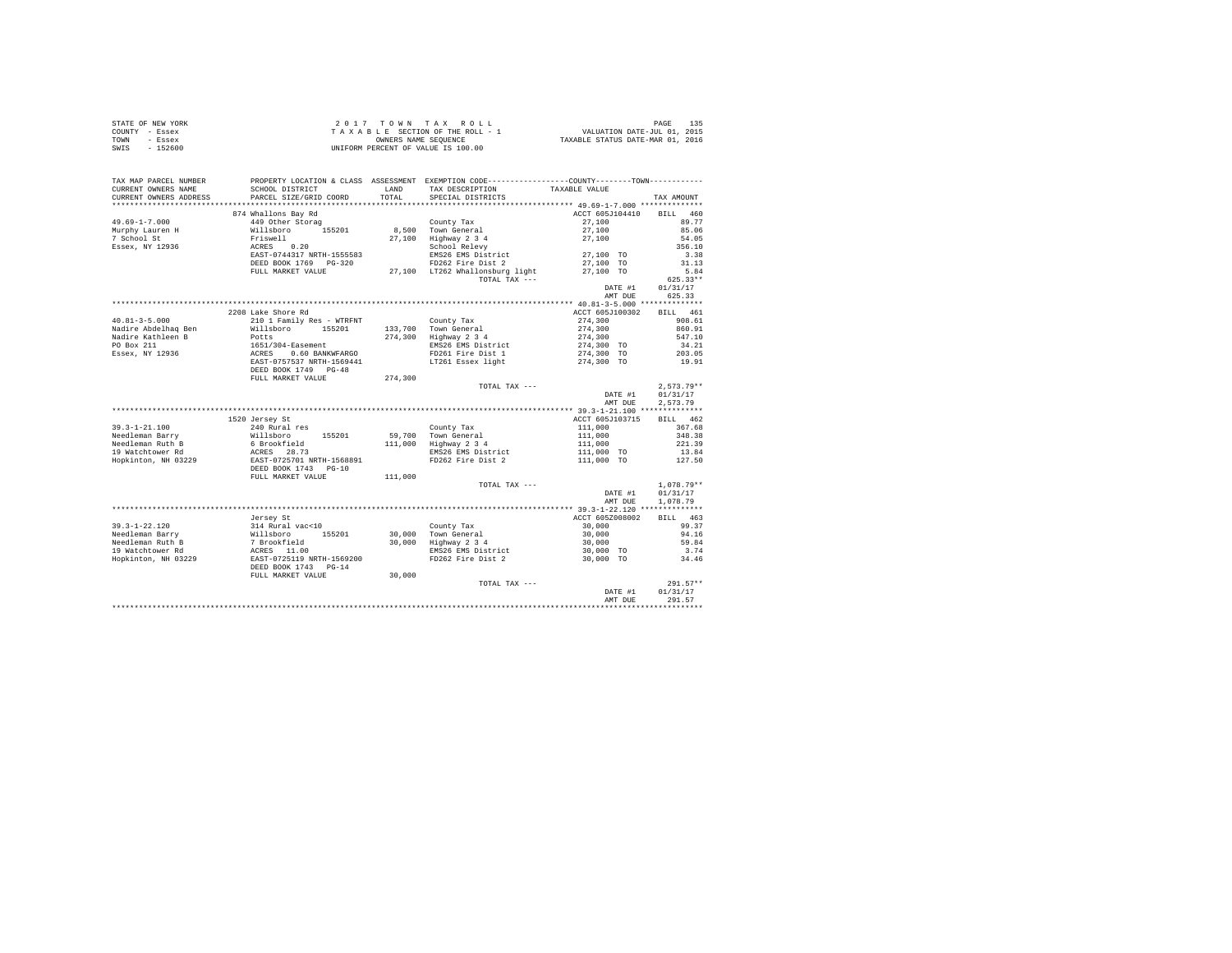| STATE OF NEW YORK | 2017 TOWN TAX ROLL                 | 136<br>PAGE                      |
|-------------------|------------------------------------|----------------------------------|
| COUNTY - Essex    | TAXABLE SECTION OF THE ROLL - 1    | VALUATION DATE-JUL 01, 2015      |
| TOWN<br>- Essex   | OWNERS NAME SEOUENCE               | TAXABLE STATUS DATE-MAR 01, 2016 |
| $-152600$<br>SWIS | UNIFORM PERCENT OF VALUE IS 100.00 |                                  |

| TAX MAP PARCEL NUMBER<br>CURRENT OWNERS NAME<br>CURRENT OWNERS ADDRESS | PROPERTY LOCATION & CLASS ASSESSMENT EXEMPTION CODE----------------COUNTY--------TOWN----------<br>SCHOOL DISTRICT<br>PARCEL SIZE/GRID COORD | LAND<br>TOTAL. | TAX DESCRIPTION<br>SPECIAL DISTRICTS | TAXABLE VALUE                              | TAX AMOUNT         |
|------------------------------------------------------------------------|----------------------------------------------------------------------------------------------------------------------------------------------|----------------|--------------------------------------|--------------------------------------------|--------------------|
|                                                                        | Lake Shore Rd                                                                                                                                |                |                                      | ACCT 605J101204                            | 464<br>BTT.L       |
| $49.15 - 1 - 21.000$                                                   | 311 Res vac land                                                                                                                             |                | County Tax                           | 300                                        | 0.99               |
| Neelv Alden S                                                          | Willsboro<br>155201                                                                                                                          | 300            | Town General                         | 300                                        | 0.94               |
| Neelv Marshall                                                         | Friswell                                                                                                                                     | 300            | Highway 2 3 4                        | 300                                        | 0.60               |
| c/o Virginia A Falso                                                   | 1364/320 Life Use to                                                                                                                         |                | EMS26 EMS District                   | 300 TO                                     | .04                |
| 1913 Patton Dr                                                         | Ellen L Dilz                                                                                                                                 |                | FD262 Fire Dist 2                    | 300 TO                                     | .34                |
| Schenectady, NY 12303                                                  | 0.30<br>ACRES                                                                                                                                |                |                                      |                                            |                    |
|                                                                        | EAST-0756274 NRTH-1556868                                                                                                                    |                |                                      |                                            |                    |
|                                                                        | FULL MARKET VALUE                                                                                                                            | 300            |                                      |                                            |                    |
|                                                                        |                                                                                                                                              |                | TOTAL TAX ---                        |                                            | $2.91**$           |
|                                                                        |                                                                                                                                              |                |                                      | DATE #1                                    | 01/31/17           |
|                                                                        |                                                                                                                                              |                |                                      | AMT DUE                                    | 2.91               |
|                                                                        |                                                                                                                                              |                |                                      |                                            |                    |
|                                                                        |                                                                                                                                              |                |                                      |                                            |                    |
|                                                                        | Lake Shore Rd                                                                                                                                |                |                                      | ACCT 605J103012                            | 465<br><b>BILL</b> |
| $49.15 - 1 - 24.000$                                                   | 311 Res vac land                                                                                                                             | 200            | County Tax                           | 200<br>200                                 | 0.66<br>0.63       |
| Neelv Jill A                                                           | Willsboro<br>155201<br>Friswell                                                                                                              | 200            | Town General                         | 200                                        |                    |
| c/o Virginia Falso                                                     |                                                                                                                                              |                | Highway 2 3 4<br>EMS26 EMS District  |                                            | 0.40               |
| 1913 Patton Dr                                                         | 1364/314 Life Use to                                                                                                                         |                |                                      | 200 TO                                     | .02                |
| Schenectady, NY 12303                                                  | Virginia Falso                                                                                                                               |                | FD262 Fire Dist 2                    | 200 TO                                     | .23                |
|                                                                        | 0.22<br>ACRES                                                                                                                                |                |                                      |                                            |                    |
|                                                                        | EAST-0756390 NRTH-1556860                                                                                                                    |                |                                      |                                            |                    |
|                                                                        | FULL MARKET VALUE                                                                                                                            | 200            |                                      |                                            |                    |
|                                                                        |                                                                                                                                              |                | TOTAL TAX ---                        |                                            | $1.94**$           |
|                                                                        |                                                                                                                                              |                |                                      | DATE #1                                    | 01/31/17           |
|                                                                        |                                                                                                                                              |                |                                      | AMT DUE                                    | 1.94               |
|                                                                        |                                                                                                                                              |                |                                      | ************* 49.15-1-25.000 ************* |                    |
|                                                                        | 1679 Lake Shore Rd                                                                                                                           |                |                                      | ACCT 605J102501                            | RTLL 466           |
| $49.15 - 1 - 25.000$                                                   | 260 Seasonal res                                                                                                                             |                | County Tax                           | 48,400                                     | 160.32             |
| Neelv Jill A                                                           | Willsboro<br>155201                                                                                                                          | 8,400          | Town General                         | 48,400                                     | 151.91             |
| c/o Virginia Falso                                                     | Friswell                                                                                                                                     | 48,400         | Highway 2 3 4                        | 48,400                                     | 96.54              |
| 1913 Patton Dr                                                         | 1364/314 Life Use to                                                                                                                         |                | EMS26 EMS District                   | 48,400 TO                                  | 6.04               |
| Schenectady, NY 12303                                                  | Virginia Falso                                                                                                                               |                | FD262 Fire Dist 2                    | 48,400 TO                                  | 55.60              |
|                                                                        | ACRES<br>0.10                                                                                                                                |                |                                      |                                            |                    |
|                                                                        | EAST-0756442 NRTH-1556845                                                                                                                    |                |                                      |                                            |                    |
|                                                                        | DEED BOOK 855<br>$PG-348$                                                                                                                    |                |                                      |                                            |                    |
|                                                                        | FULL MARKET VALUE                                                                                                                            | 48,400         |                                      |                                            |                    |
|                                                                        |                                                                                                                                              |                | TOTAL TAX ---                        |                                            | $470.41**$         |
|                                                                        |                                                                                                                                              |                |                                      | DATE #1                                    | 01/31/17           |
|                                                                        |                                                                                                                                              |                |                                      | AMT DUE                                    | 470.41             |
|                                                                        |                                                                                                                                              |                |                                      |                                            |                    |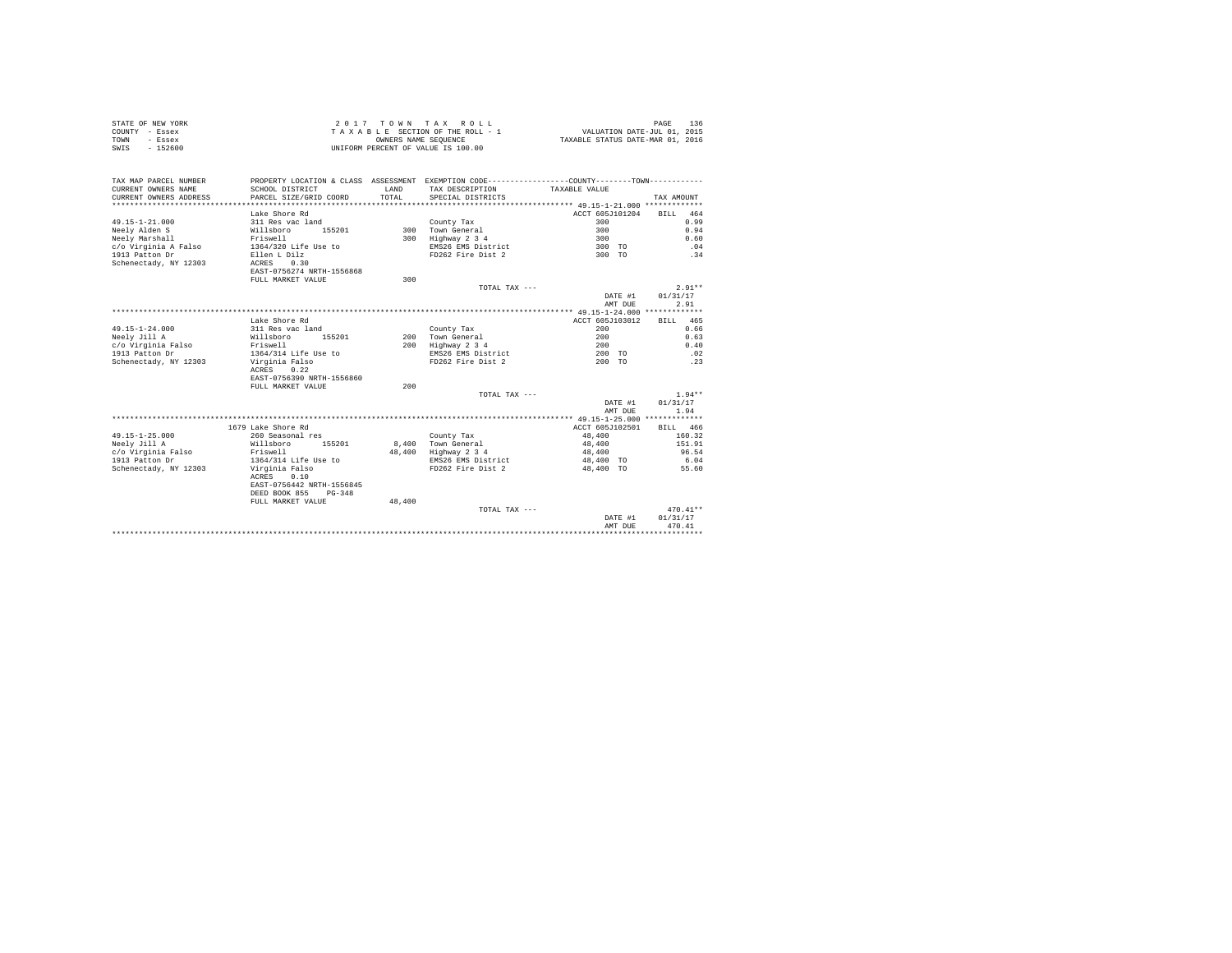|                | STATE OF NEW YORK | 2017 TOWN TAX ROLL                 | 137<br>PAGE                      |
|----------------|-------------------|------------------------------------|----------------------------------|
| COUNTY - Essex |                   | TAXABLE SECTION OF THE ROLL - 1    | VALUATION DATE-JUL 01, 2015      |
| TOWN           | - Essex           | OWNERS NAME SEOUENCE               | TAXABLE STATUS DATE-MAR 01, 2016 |
| SWIS           | $-152600$         | UNIFORM PERCENT OF VALUE IS 100.00 |                                  |

| TAX MAP PARCEL NUMBER<br>CURRENT OWNERS NAME<br>CURRENT OWNERS ADDRESS            | SCHOOL DISTRICT<br>PARCEL SIZE/GRID COORD                                                                                           | LAND<br>TOTAL. | PROPERTY LOCATION & CLASS ASSESSMENT EXEMPTION CODE----------------COUNTY--------TOWN----------<br>TAX DESCRIPTION TAXABLE VALUE<br>SPECIAL DISTRICTS |                                                                                            | TAX AMOUNT                                                         |
|-----------------------------------------------------------------------------------|-------------------------------------------------------------------------------------------------------------------------------------|----------------|-------------------------------------------------------------------------------------------------------------------------------------------------------|--------------------------------------------------------------------------------------------|--------------------------------------------------------------------|
| $40.73 - 3 - 28.000$<br>Neelv Jilliann N<br>8 Griffin St<br>Skaneateles, NY 13152 | 9 Orchard Ln<br>210 1 Family Res<br>Willsboro<br>155201<br>Potts<br>1663/195-Easement<br>0.13<br>ACRES<br>EAST-0757274 NRTH-1571435 | 190,000        | County Tax<br>49.800 Town General<br>Highway 2 3 4<br>EMS26 EMS District<br>FD261 Fire Dist 1<br>LT261 Essex light                                    | ACCT 605J103406<br>190,000<br>190,000<br>190,000<br>190.000 TO<br>190,000 TO<br>190,000 TO | BILL 467<br>629.37<br>596.33<br>378.96<br>23.69<br>140.65<br>13.79 |
|                                                                                   | DEED BOOK 1687 PG-180<br>FULL MARKET VALUE                                                                                          | 190,000        | TOTAL TAX ---                                                                                                                                         | DATE #1<br>AMT DUE                                                                         | $1.782.79**$<br>01/31/17<br>1,782.79                               |
|                                                                                   |                                                                                                                                     |                |                                                                                                                                                       |                                                                                            |                                                                    |
| $49.15 - 1 - 23.000$                                                              | Lake Shore Rd<br>311 Res vac land                                                                                                   |                | County Tax                                                                                                                                            | ACCT 605J102212<br>300                                                                     | BILL 468<br>0.99                                                   |
| Neely Marshall Grant IV                                                           | 155201<br>Willsboro                                                                                                                 |                | 300 Town General                                                                                                                                      | 300                                                                                        | 0.94                                                               |
| Neely Marshall G III                                                              | Friswell                                                                                                                            |                | 300 Highway 2 3 4                                                                                                                                     | 300                                                                                        | 0.60                                                               |
| c/o Virginia Falso                                                                | 1364/317 Life Use to                                                                                                                |                | EMS26 EMS District                                                                                                                                    | 300 TO                                                                                     | .04                                                                |
| 1913 Patton Dr<br>Schenectady, NY 12303                                           | Janet L LaBelle<br>0.30<br>ACRES<br>EAST-0756333 NRTH-1556863<br>DEED BOOK 262<br>$PG-589$                                          |                | FD262 Fire Dist 2                                                                                                                                     | 300 TO                                                                                     | .34                                                                |
|                                                                                   | FULL MARKET VALUE                                                                                                                   | 300            |                                                                                                                                                       |                                                                                            |                                                                    |
|                                                                                   |                                                                                                                                     |                | TOTAL TAX $---$                                                                                                                                       | DATE #1<br>AMT DUE                                                                         | $2.91**$<br>01/31/17<br>2.91                                       |
|                                                                                   |                                                                                                                                     |                |                                                                                                                                                       |                                                                                            |                                                                    |
|                                                                                   | 12 Burt Way                                                                                                                         |                |                                                                                                                                                       | ACCT 605J101613                                                                            | BILL 469                                                           |
| $49.11 - 1 - 6.100$                                                               | 260 Seasonal res                                                                                                                    |                | County Tax                                                                                                                                            | 185,500                                                                                    | 614.46                                                             |
| Nestor Martha                                                                     | Willsboro<br>155201                                                                                                                 |                | 129,800 Town General                                                                                                                                  | 185,500                                                                                    | 582.21                                                             |
| 97 Estabrook Rd                                                                   | Wharton                                                                                                                             | 185,500        | Highway 2 3 4                                                                                                                                         | 185,500                                                                                    | 369.98                                                             |
| Concord, MA 01742                                                                 | ACRES 0.68                                                                                                                          |                | EMS26 EMS District                                                                                                                                    | 185,500 TO                                                                                 | 23.13                                                              |
|                                                                                   | EAST-0756587 NRTH-1562516<br>DEED BOOK 1733 PG-280                                                                                  |                | FD261 Fire Dist 1                                                                                                                                     | 185,500 TO                                                                                 | 137.32                                                             |
|                                                                                   | FULL MARKET VALUE                                                                                                                   | 185,500        |                                                                                                                                                       |                                                                                            |                                                                    |
|                                                                                   |                                                                                                                                     |                | TOTAL TAX ---                                                                                                                                         |                                                                                            | $1,727.10**$                                                       |
|                                                                                   |                                                                                                                                     |                |                                                                                                                                                       | DATE #1                                                                                    | 01/31/17                                                           |
|                                                                                   |                                                                                                                                     |                |                                                                                                                                                       | AMT DUE                                                                                    | 1,727.10                                                           |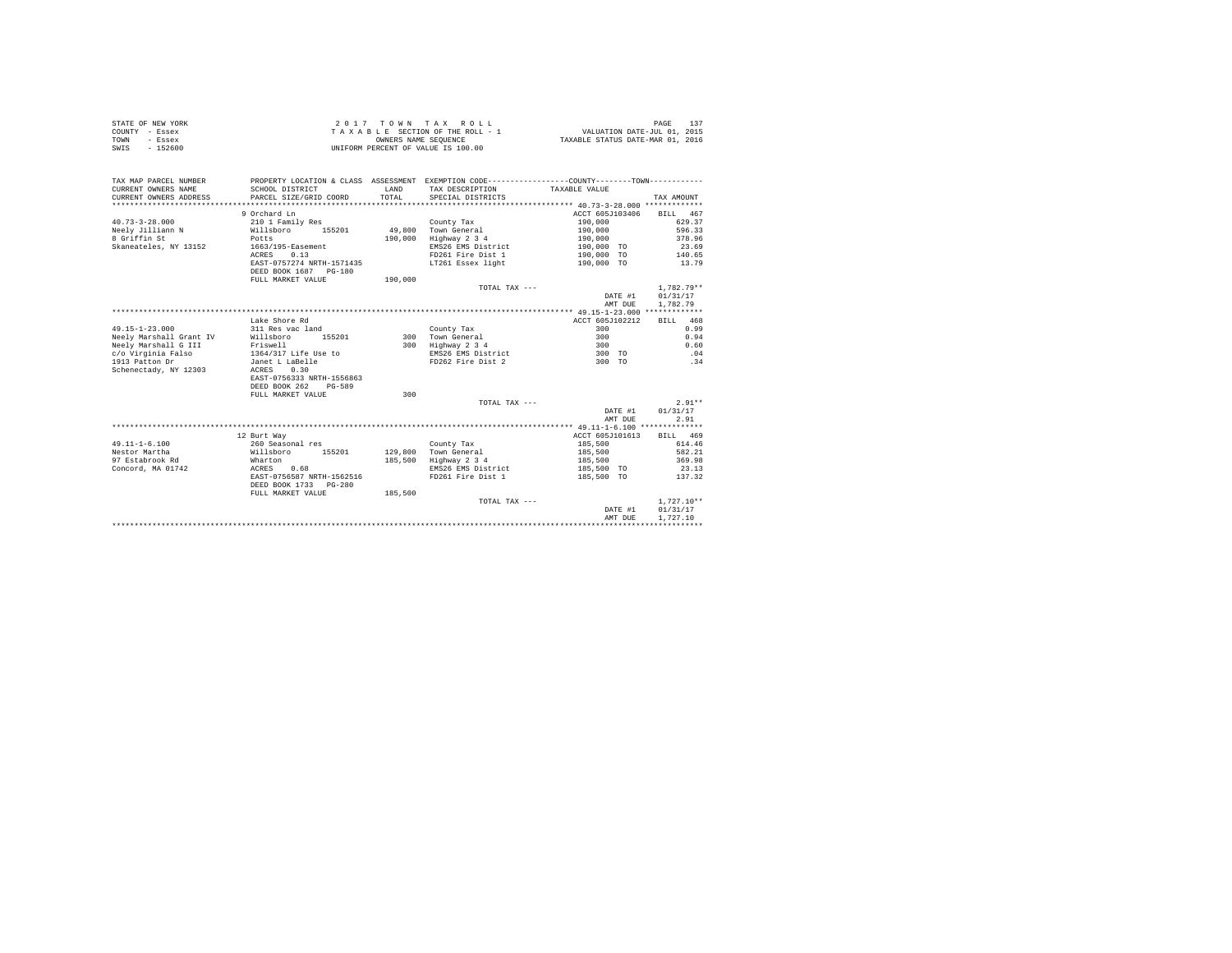| STATE OF NEW YORK | 2017 TOWN TAX ROLL                 | 138<br>PAGE                      |
|-------------------|------------------------------------|----------------------------------|
| COUNTY - Essex    | TAXABLE SECTION OF THE ROLL - 1    | VALUATION DATE-JUL 01, 2015      |
| TOWN<br>- Essex   | OWNERS NAME SEOUENCE               | TAXABLE STATUS DATE-MAR 01, 2016 |
| SWIS<br>$-152600$ | UNIFORM PERCENT OF VALUE IS 100.00 |                                  |

| TAX MAP PARCEL NUMBER<br>CURRENT OWNERS NAME<br>CURRENT OWNERS ADDRESS | SCHOOL DISTRICT<br>PARCEL SIZE/GRID COORD | <b>T.AND</b><br>TOTAL | PROPERTY LOCATION & CLASS ASSESSMENT EXEMPTION CODE----------------COUNTY-------TOWN----------<br>TAX DESCRIPTION TAXABLE VALUE<br>SPECIAL DISTRICTS |                 | TAX AMOUNT   |
|------------------------------------------------------------------------|-------------------------------------------|-----------------------|------------------------------------------------------------------------------------------------------------------------------------------------------|-----------------|--------------|
|                                                                        | 141 Albee Ln                              |                       |                                                                                                                                                      | ACCT 605J102312 | BILL 470     |
| $49.15 - 3 - 10.000$                                                   | 210 1 Family Res - WTRFNT                 |                       | County Tax                                                                                                                                           | 387,600         | 1,283.92     |
| Neuzil Christopher E                                                   | Willsboro<br>155201                       |                       | 294,000 Town General                                                                                                                                 | 387,600         | 1,216.52     |
| Neuzil Sandra G                                                        | Judd                                      | 387,600               | Highway 2 3 4                                                                                                                                        | 387,600         | 773.08       |
| 11595 Lake Newport Rd                                                  | 1304/157 Agreement                        |                       | EMS26 EMS District                                                                                                                                   | 387,600 TO      | 48.34        |
| Reston, VA 20194                                                       | 1.00<br>ACRES                             |                       | FD262 Fire Dist 2                                                                                                                                    | 387,600 TO      | 445.23       |
|                                                                        | EAST-0760396 NRTH-1556606                 |                       |                                                                                                                                                      |                 |              |
|                                                                        | DEED BOOK 1721 PG-145                     |                       |                                                                                                                                                      |                 |              |
|                                                                        | FULL MARKET VALUE                         | 387,600               |                                                                                                                                                      |                 |              |
|                                                                        |                                           |                       | TOTAL TAX $---$                                                                                                                                      |                 | $3,767.09**$ |
|                                                                        |                                           |                       |                                                                                                                                                      | DATE #1         | 01/31/17     |
|                                                                        |                                           |                       |                                                                                                                                                      | AMT DUE         | 3,767.09     |
|                                                                        |                                           |                       |                                                                                                                                                      |                 |              |
|                                                                        | 2239 NYS Route 22                         |                       |                                                                                                                                                      | ACCT 605J101108 | BILL 471     |
| $40.3 - 1 - 9.001$                                                     | 210 1 Family Res                          |                       | County Tax                                                                                                                                           | 287,900         | 953.66       |
| Nevlon Richard                                                         | Willsboro<br>155201                       |                       | 34,300 Town General                                                                                                                                  | 287,900         | 903.60       |
| 2239 NYS Route 22                                                      | Hicks                                     | 287,900               | Highway 2 3 4                                                                                                                                        | 287.900         | 574.22       |
| Essex, NY 12936                                                        | 00003.30                                  |                       | School Relevy                                                                                                                                        |                 | 3,783.02     |
|                                                                        | 3.25<br>ACRES                             |                       | EMS26 EMS District                                                                                                                                   | 287,900 TO      | 35.90        |
|                                                                        | EAST-0744430 NRTH-1570517                 |                       | FD261 Fire Dist 1                                                                                                                                    | 287,900 TO      | 213.12       |
|                                                                        | DEED BOOK 1649 PG-51                      |                       |                                                                                                                                                      |                 |              |
|                                                                        | FULL MARKET VALUE                         | 287,900               |                                                                                                                                                      |                 |              |
|                                                                        |                                           |                       | TOTAL TAX ---                                                                                                                                        |                 | $6.463.52**$ |
|                                                                        |                                           |                       |                                                                                                                                                      | DATE #1         | 01/31/17     |
|                                                                        |                                           |                       |                                                                                                                                                      | AMT DUE         | 6.463.52     |
|                                                                        |                                           |                       |                                                                                                                                                      |                 |              |
|                                                                        | 103 Albee Ln                              |                       |                                                                                                                                                      | ACCT 605J103102 | BILL 472     |
| $49.15 - 3 - 2.110$                                                    | 260 Seasonal res - WTRFNT                 |                       | County Tax                                                                                                                                           | 315,700         | 1,045.75     |
| Noble Alexandra                                                        | Willsboro<br>155201                       | 260.700               | Town General                                                                                                                                         | 315,700         | 990.85       |
| Noble Stephen                                                          | Friswell                                  | 315,700               | Highway 2 3 4                                                                                                                                        | 315,700         | 629.67       |
| 18 Hilltop Rd                                                          | 1632/45-Restrictive Coven                 |                       | School Relevy                                                                                                                                        |                 | 4,148.30     |
| Basking Ridge, NJ 07920                                                | 1.4ac                                     |                       | EMS26 EMS District                                                                                                                                   | 315,700 TO      | 39.37        |
|                                                                        | 0.40<br>ACRES                             |                       | FD261 Fire Dist 1                                                                                                                                    | 315,700 TO      | 233.70       |
|                                                                        | EAST-0759548 NRTH-1557009                 |                       |                                                                                                                                                      |                 |              |
|                                                                        | DEED BOOK 815<br>$PG-154$                 |                       |                                                                                                                                                      |                 |              |
|                                                                        | FULL MARKET VALUE                         | 315,700               |                                                                                                                                                      |                 |              |
|                                                                        |                                           |                       | TOTAL TAX ---                                                                                                                                        |                 | $7.087.64**$ |
|                                                                        |                                           |                       |                                                                                                                                                      | DATE #1         | 01/31/17     |
|                                                                        |                                           |                       |                                                                                                                                                      | AMT DUE         | 7.087.64     |
|                                                                        |                                           |                       |                                                                                                                                                      |                 |              |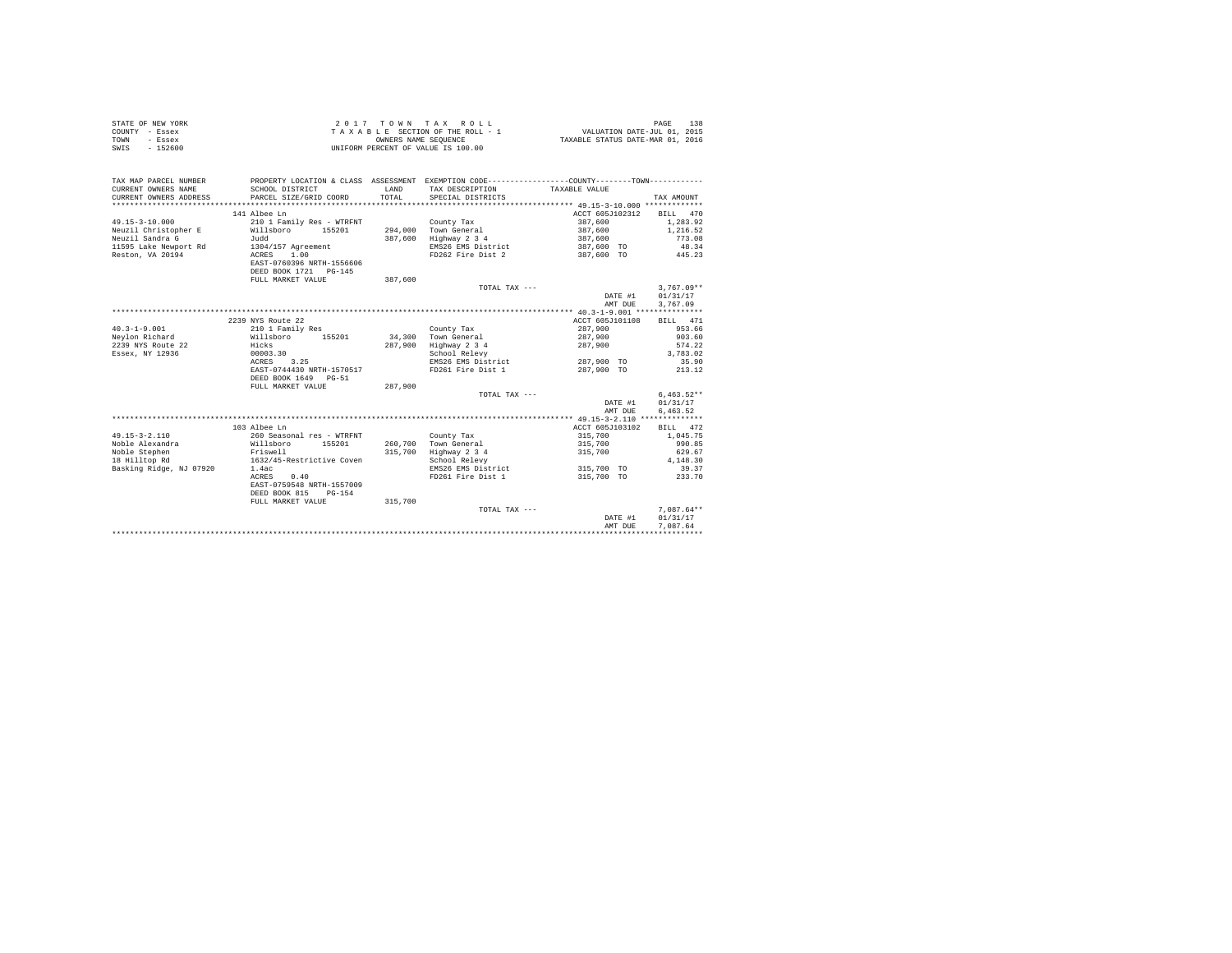| STATE OF NEW YORK | 2017 TOWN TAX ROLL                 | 139<br>PAGE                      |
|-------------------|------------------------------------|----------------------------------|
| COUNTY - Essex    | TAXABLE SECTION OF THE ROLL - 1    | VALUATION DATE-JUL 01, 2015      |
| TOWN<br>- Essex   | OWNERS NAME SEOUENCE               | TAXABLE STATUS DATE-MAR 01, 2016 |
| $-152600$<br>SWIS | UNIFORM PERCENT OF VALUE IS 100.00 |                                  |

| TAX MAP PARCEL NUMBER                      |                                                    |        | PROPERTY LOCATION & CLASS ASSESSMENT EXEMPTION CODE---------------COUNTY-------TOWN--------- |                     |                    |
|--------------------------------------------|----------------------------------------------------|--------|----------------------------------------------------------------------------------------------|---------------------|--------------------|
| CURRENT OWNERS NAME                        | SCHOOL DISTRICT                                    | LAND   | TAX DESCRIPTION                                                                              | TAXABLE VALUE       |                    |
| CURRENT OWNERS ADDRESS                     | PARCEL SIZE/GRID COORD                             | TOTAL  | SPECIAL DISTRICTS                                                                            |                     | TAX AMOUNT         |
| **********************                     |                                                    |        |                                                                                              |                     |                    |
|                                            | Albee Ln                                           |        |                                                                                              | ACCT 605Z009001     | BILL<br>473        |
| $49.15 - 3 - 15.200$                       | 311 Res vac land                                   |        | County Tax                                                                                   | 20,300              | 67.24              |
| Noble Alexandra R                          | Willsboro 155201                                   |        | 20,300 Town General                                                                          | 20,300              | 63.71              |
| 8 Spruce St Apt 19D                        | Judd                                               |        | 20,300 Highway 2 3 4<br>School Relevy                                                        | 20,300              | 40.49              |
| New York, NY 10038                         | 1632/45-Restrictive Coven                          |        |                                                                                              |                     | 266.74             |
|                                            | 1.30<br>ACRES                                      |        | EMS26 EMS District                                                                           | 20,300 TO           | 2.53               |
|                                            | EAST-0759465 NRTH-1556774                          |        | FD261 Fire Dist 1                                                                            | 20,300 TO           | 15.03              |
|                                            | DEED BOOK 1570 PG-47                               |        |                                                                                              |                     |                    |
|                                            | FULL MARKET VALUE                                  | 20,300 |                                                                                              |                     | $455.74**$         |
|                                            |                                                    |        | TOTAL TAX ---                                                                                | DATE #1             | 01/31/17           |
|                                            |                                                    |        |                                                                                              | AMT DUE             | 455.74             |
|                                            |                                                    |        |                                                                                              |                     |                    |
|                                            | Jersey St                                          |        |                                                                                              | ACCT 605J101510     | BILL 474           |
| $39.3 - 4 - 9.000$                         | 910 Priv forest                                    |        | County Tax                                                                                   | 84,100              | 278.58             |
| Northeast Wilderness Trust                 | Willsboro 155201                                   |        |                                                                                              | 84,100              | 263.95             |
| 17 State St Ste 302                        | 9 & 10 Brookfield                                  |        | 84,100 Town General<br>84,100 Highway 2 3 4                                                  | 84,100              | 167.74             |
| Montpelier, VT 05602                       | ACRES 90.00                                        |        | EMS26 EMS District                                                                           | 84,100 TO           | 10.49              |
|                                            | EAST-0731112 NRTH-1568984                          |        | FD262 Fire Dist 2                                                                            | 84,100 TO           | 96.60              |
|                                            | DEED BOOK 1568 PG-283                              |        |                                                                                              |                     |                    |
|                                            | FULL MARKET VALUE                                  | 84,100 |                                                                                              |                     |                    |
|                                            |                                                    |        | TOTAL TAX ---                                                                                |                     | $817.36**$         |
|                                            |                                                    |        |                                                                                              | DATE #1             | 01/31/17           |
|                                            |                                                    |        |                                                                                              | AMT DUE             | 817.36             |
|                                            |                                                    |        |                                                                                              |                     |                    |
|                                            | Mason Rd                                           |        |                                                                                              | ACCT 605J101106     | BILL 475           |
| $48.1 - 1 - 11.000$                        | 910 Priv forest                                    |        | County Tax                                                                                   | 14,700              | 48.69              |
| Northeast Wilderness Trust                 | Westport<br>155001                                 |        | 14,700 Town General                                                                          | 14,700              | 46.14              |
| 17 State St Ste 302                        | 13 Brookfield                                      |        | 14,700 Highway 2 3 4                                                                         | 14,700<br>14,700 TO | 29.32              |
| Montpelier, VT 05602                       | 25.0 Acres                                         |        | EMS26 EMS District                                                                           |                     | 1.83               |
|                                            | ACRES 27.30                                        |        | FD262 Fire Dist 2                                                                            | 14,700 TO           | 16.89              |
| PRIOR OWNER ON 3/01/2016                   | EAST-0727812 NRTH-1566760<br>DEED BOOK 1836 PG-304 |        |                                                                                              |                     |                    |
| Goff Norma                                 |                                                    |        |                                                                                              |                     |                    |
|                                            | FULL MARKET VALUE                                  | 14,700 |                                                                                              |                     |                    |
|                                            |                                                    |        | TOTAL TAX ---                                                                                |                     | $142.87**$         |
|                                            |                                                    |        |                                                                                              | DATE #1             | 01/31/17<br>142.87 |
|                                            |                                                    |        |                                                                                              | AMT DUE             |                    |
|                                            | Revnolds Rd                                        |        |                                                                                              | ACCT 605J102305     | BILL 476           |
| $48.1 - 1 - 18.100$                        | 910 Priv forest                                    |        | County Tax                                                                                   | 50,800              | 168.27             |
| Northeast Wilderness Trust Westport 155001 |                                                    |        |                                                                                              | 50,800              | 159.44             |
| 17 State St Ste 302                        |                                                    |        | 50,800 Town General<br>50,800 Highway 2 3 4                                                  |                     | 101.32             |
| Montpelier, VT 05602                       | 14 15 Brookfield<br>ACRES 70.00                    |        | EMS26 EMS District                                                                           | 50,800<br>50,800 TO | 6.34               |
|                                            | EAST-0730704 NRTH-1567203                          |        | FD262 Fire Dist 2                                                                            | 50,800 TO           | 58.35              |
|                                            | DEED BOOK 1639 PG-121                              |        |                                                                                              |                     |                    |
|                                            | FULL MARKET VALUE                                  | 50,800 |                                                                                              |                     |                    |
|                                            |                                                    |        | TOTAL TAX ---                                                                                |                     | 493.72**           |
|                                            |                                                    |        |                                                                                              | DATE #1             | 01/31/17           |
|                                            |                                                    |        |                                                                                              | AMT DUE             | 493.72             |
|                                            |                                                    |        |                                                                                              |                     |                    |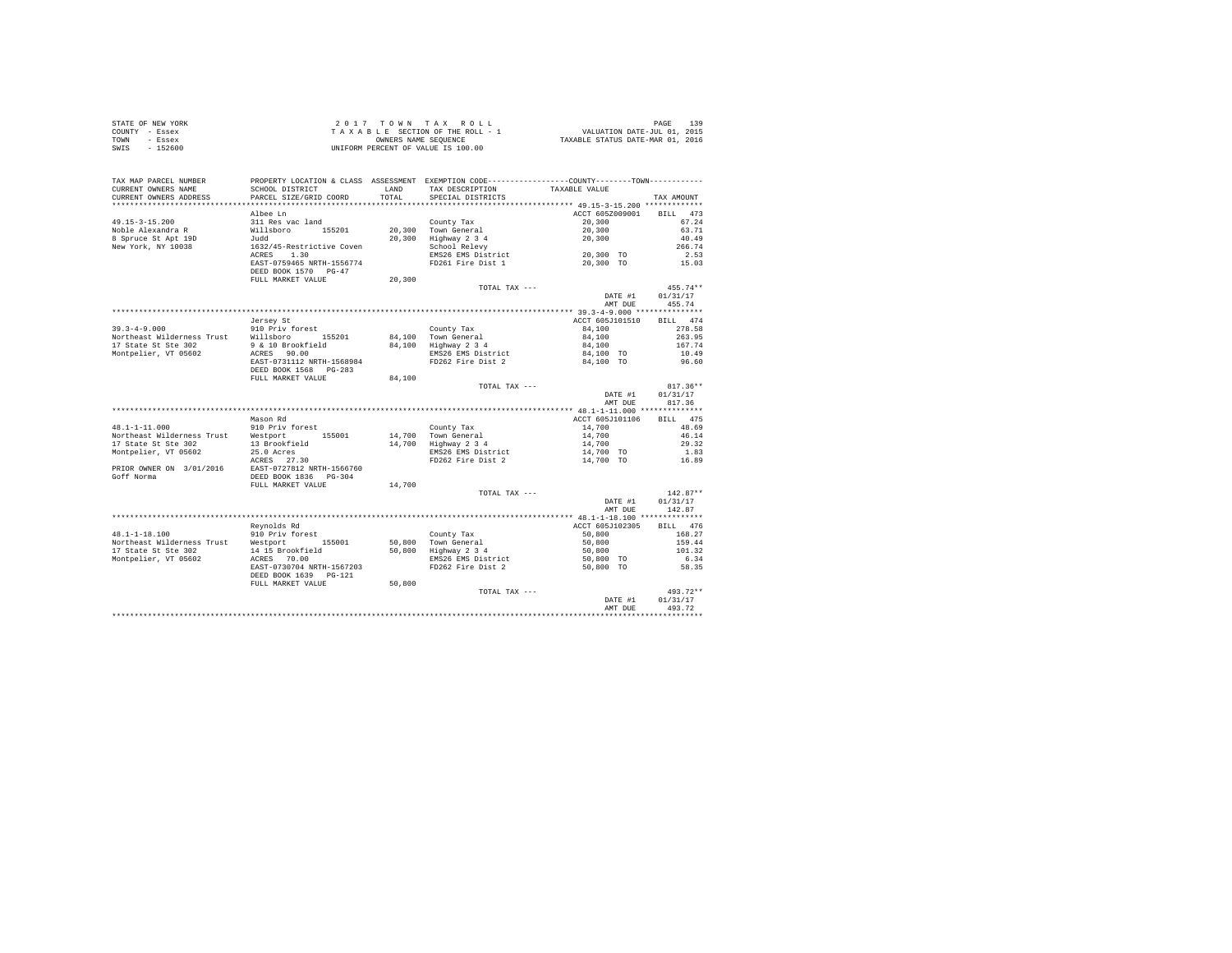|                | STATE OF NEW YORK |  |  |  | $2.017$ TOWN TAX ROLL              |  |  |  |  | 140<br>PAGE                      |
|----------------|-------------------|--|--|--|------------------------------------|--|--|--|--|----------------------------------|
| COUNTY - Essex |                   |  |  |  | TAXABLE SECTION OF THE ROLL - 1    |  |  |  |  | VALUATION DATE-JUL 01, 2015      |
| TOWN           | - Essex           |  |  |  | OWNERS NAME SEOUENCE               |  |  |  |  | TAXABLE STATUS DATE-MAR 01, 2016 |
| SWIS           | - 152600          |  |  |  | UNIFORM PERCENT OF VALUE IS 100.00 |  |  |  |  |                                  |

| TAX MAP PARCEL NUMBER<br>CURRENT OWNERS NAME<br>CURRENT OWNERS ADDRESS<br>************************* | PROPERTY LOCATION & CLASS ASSESSMENT EXEMPTION CODE---------------COUNTY-------TOWN---------<br>SCHOOL DISTRICT<br>PARCEL SIZE/GRID COORD | <b>T.AND</b><br>TOTAL | TAX DESCRIPTION TAXABLE VALUE<br>SPECIAL DISTRICTS |                 | TAX AMOUNT   |
|-----------------------------------------------------------------------------------------------------|-------------------------------------------------------------------------------------------------------------------------------------------|-----------------------|----------------------------------------------------|-----------------|--------------|
|                                                                                                     | 719 Brookfield Rd                                                                                                                         |                       |                                                    | ACCT 605Z001002 | BILL 477     |
|                                                                                                     |                                                                                                                                           |                       |                                                    |                 |              |
| $48.1 - 1 - 18.200$                                                                                 | 270 Mfg housing                                                                                                                           |                       | County Tax                                         | 11,400          | 37.76        |
| Northeast Wilderness Trust                                                                          | Westport<br>155001                                                                                                                        |                       | 11,400 Town General                                | 11,400          | 35.78        |
| 17 State St Ste 302                                                                                 | 14 & 15 Brookfield                                                                                                                        | 11,400                | Highway 2 3 4                                      | 11,400          | 22.74        |
| Montpelier, VT 05602                                                                                | 2016 BAR Decision                                                                                                                         |                       | EMS26 EMS District                                 | 11,400 TO       | 1.42         |
|                                                                                                     | ACRES 11.40                                                                                                                               |                       | FD262 Fire Dist 2                                  | 11,400 TO       | 13.09        |
|                                                                                                     | EAST-0731626 NRTH-1568192                                                                                                                 |                       |                                                    |                 |              |
|                                                                                                     | DEED BOOK 1639 PG-121                                                                                                                     |                       |                                                    |                 |              |
|                                                                                                     | FULL MARKET VALUE                                                                                                                         | 11,400                |                                                    |                 |              |
|                                                                                                     |                                                                                                                                           |                       | TOTAL TAX ---                                      |                 | $110.79**$   |
|                                                                                                     |                                                                                                                                           |                       |                                                    | DATE #1         | 01/31/17     |
|                                                                                                     |                                                                                                                                           |                       |                                                    | AMT DUE         | 110.79       |
|                                                                                                     |                                                                                                                                           |                       |                                                    |                 |              |
|                                                                                                     | 682 Brookfield Rd                                                                                                                         |                       |                                                    | ACCT 605J101007 | BILL 478     |
| $48.2 - 1 - 2.100$                                                                                  | 910 Priv forest                                                                                                                           |                       | County Tax                                         | 205,800         | 681.71       |
| Northeast Wilderness Trust                                                                          | Westport<br>155001                                                                                                                        |                       | 199.100 Town General                               | 205,800         | 645.92       |
|                                                                                                     |                                                                                                                                           |                       |                                                    |                 |              |
| 17 State St Ste 302                                                                                 | 15 Brookfield                                                                                                                             | 205,800               | Highway 2 3 4                                      | 205,800         | 410.47       |
| Montpelier, VT 05602                                                                                | 1486/82 Boundary Line                                                                                                                     |                       | EMS26 EMS District                                 | 205,800 TO      | 25.67        |
|                                                                                                     | Agreement 97.9AC                                                                                                                          |                       | FD262 Fire Dist 2                                  | 205,800 TO      | 236.40       |
|                                                                                                     | ACRES 202.66                                                                                                                              |                       |                                                    |                 |              |
|                                                                                                     | EAST-0733952 NRTH-1567684                                                                                                                 |                       |                                                    |                 |              |
|                                                                                                     | DEED BOOK 1488 PG-305                                                                                                                     |                       |                                                    |                 |              |
|                                                                                                     | FULL MARKET VALUE                                                                                                                         | 205,800               |                                                    |                 |              |
|                                                                                                     |                                                                                                                                           |                       | TOTAL TAX ---                                      |                 | $2.000.17**$ |
|                                                                                                     |                                                                                                                                           |                       |                                                    | DATE #1         | 01/31/17     |
|                                                                                                     |                                                                                                                                           |                       |                                                    | AMT DUE         | 2,000.17     |
|                                                                                                     |                                                                                                                                           |                       |                                                    |                 |              |
|                                                                                                     | 656 Brookfield Rd                                                                                                                         |                       |                                                    | ACCT 605J103408 | BILL 479     |
| $48.2 - 1 - 28.000$                                                                                 | 910 Priv forest                                                                                                                           |                       | County Tax                                         | 2,800           | 9.27         |
| Northeast Wilderness Trust Westport                                                                 | 155001                                                                                                                                    |                       | 2.800 Town General                                 | 2,800           | 8.79         |
| 17 State St #302                                                                                    | 15 Brookfield                                                                                                                             | 2.800                 | Highway 2 3 4                                      | 2,800           | 5.58         |
| Montpelier, VT 05602                                                                                | 1486/82 Boundary Line                                                                                                                     |                       | EMS26 EMS District                                 | 2.800 TO        | .35          |
|                                                                                                     | Agreement 2AC                                                                                                                             |                       | FD262 Fire Dist 2                                  | 2.800 TO        | 3.22         |
|                                                                                                     | 2.80<br>ACRES                                                                                                                             |                       |                                                    |                 |              |
|                                                                                                     | EAST-0732418 NRTH-1566408                                                                                                                 |                       |                                                    |                 |              |
|                                                                                                     |                                                                                                                                           |                       |                                                    |                 |              |
|                                                                                                     | DEED BOOK 1769 PG-94                                                                                                                      |                       |                                                    |                 |              |
|                                                                                                     | FULL MARKET VALUE                                                                                                                         | 2,800                 |                                                    |                 |              |
|                                                                                                     |                                                                                                                                           |                       | TOTAL TAX ---                                      |                 | $27.21**$    |
|                                                                                                     |                                                                                                                                           |                       |                                                    | DATE #1         | 01/31/17     |
|                                                                                                     |                                                                                                                                           |                       |                                                    | AMT DUE         | 27.21        |
|                                                                                                     |                                                                                                                                           |                       |                                                    |                 |              |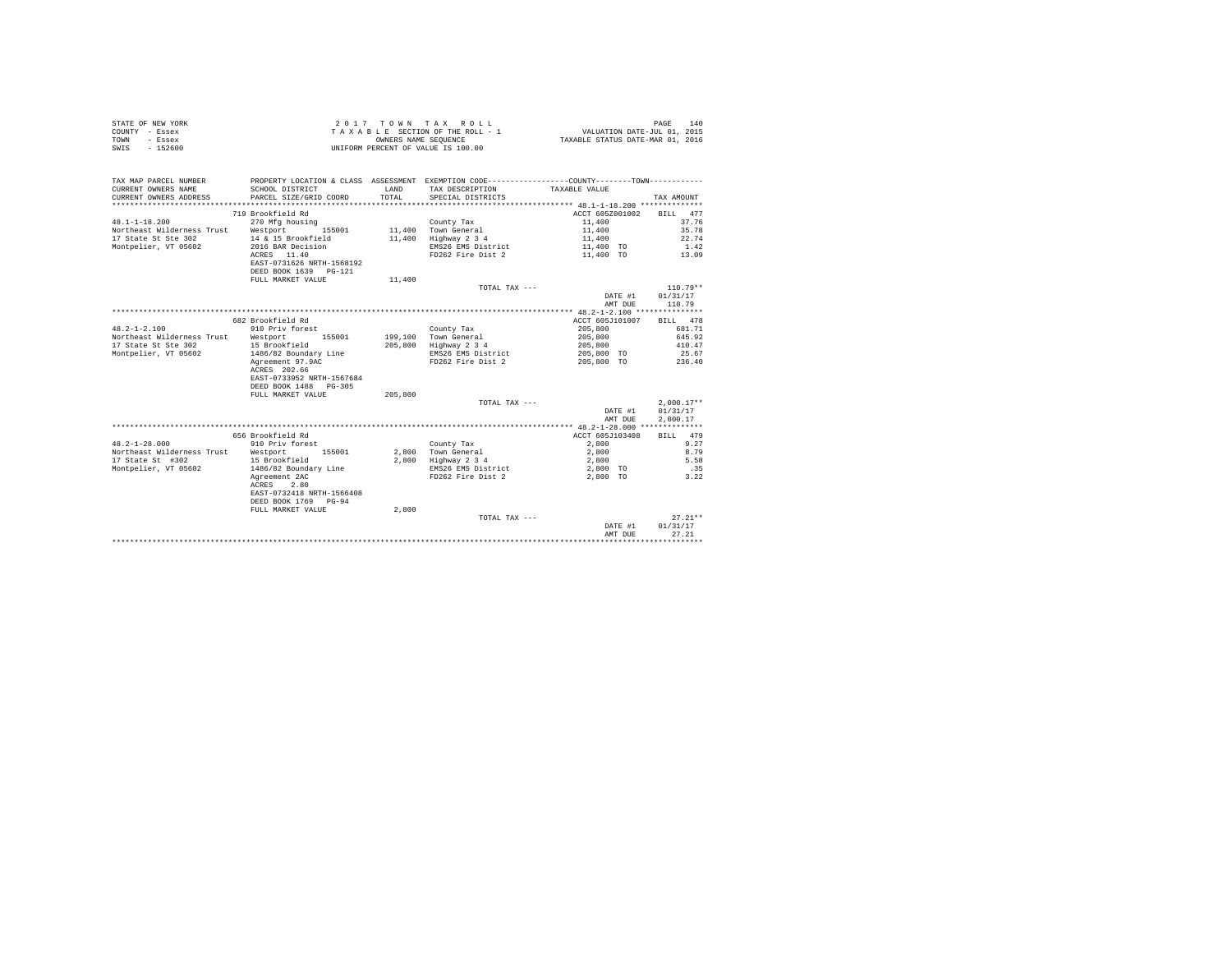| STATE OF NEW YORK | 2017 TOWN TAX ROLL                 | PAGE                             | 141 |
|-------------------|------------------------------------|----------------------------------|-----|
| COUNTY - Essex    | TAXABLE SECTION OF THE ROLL - 1    | VALUATION DATE-JUL 01, 2015      |     |
| TOWN<br>- Essex   | OWNERS NAME SEOUENCE               | TAXABLE STATUS DATE-MAR 01, 2016 |     |
| $-152600$<br>SWIS | UNIFORM PERCENT OF VALUE IS 100.00 |                                  |     |

| TAX MAP PARCEL NUMBER<br>CURRENT OWNERS NAME<br>CURRENT OWNERS ADDRESS | SCHOOL DISTRICT<br>PARCEL SIZE/GRID COORD | <b>T.AND</b><br>TOTAL. | PROPERTY LOCATION & CLASS ASSESSMENT EXEMPTION CODE---------------COUNTY-------TOWN----------<br>TAX DESCRIPTION<br>SPECIAL DISTRICTS | TAXABLE VALUE   | TAX AMOUNT   |
|------------------------------------------------------------------------|-------------------------------------------|------------------------|---------------------------------------------------------------------------------------------------------------------------------------|-----------------|--------------|
|                                                                        | 1996 Lake Shore Rd                        |                        |                                                                                                                                       | ACCT 605J101513 | BILL 480     |
| $49.7 - 4 - 10.000$                                                    | 281 Multiple res - WTRFNT                 |                        | County Tax                                                                                                                            | 946,100         | 3.133.93     |
| Noyes Judith G                                                         | Willsboro<br>155201                       |                        | 578.100 Town General                                                                                                                  | 946,100         | 2,969.41     |
| Gibson Mark                                                            | Wharton                                   | 946,100                | Highway 2 3 4                                                                                                                         | 946,100         | 1,887.02     |
| 4230 Route 46                                                          | Will (1032/202)                           |                        | EMS26 EMS District                                                                                                                    | 946,100 TO      | 117.99       |
| Munnsville, NY 13409                                                   | 00004.50                                  |                        | FD261 Fire Dist 1                                                                                                                     | 946,100 TO      | 700.36       |
|                                                                        | ACRES<br>3.65                             |                        | LT261 Essex light                                                                                                                     | 946,100 TO      | 68.68        |
|                                                                        | EAST-0758332 NRTH-1564445                 |                        |                                                                                                                                       |                 |              |
|                                                                        | DEED BOOK 1738 PG-160                     |                        |                                                                                                                                       |                 |              |
|                                                                        | FULL MARKET VALUE                         | 946,100                |                                                                                                                                       |                 |              |
|                                                                        |                                           |                        | TOTAL TAX ---                                                                                                                         |                 | $8.877.39**$ |
|                                                                        |                                           |                        |                                                                                                                                       | DATE #1         | 01/31/17     |
|                                                                        |                                           |                        |                                                                                                                                       | AMT DUR         | 8.877.39     |
|                                                                        |                                           |                        |                                                                                                                                       |                 |              |
|                                                                        | 7 Beggs Point St                          |                        |                                                                                                                                       | ACCT 605J100305 | BILL 481     |
| $40.73 - 3 - 14.000$                                                   | 210 1 Family Res                          |                        | County Tax                                                                                                                            | 232,000         | 768.49       |
| OHara Eric J                                                           | Willsboro<br>155201                       | 80,000                 | Town General                                                                                                                          | 232,000         | 728.15       |
| OHara Katherine E                                                      | Potts                                     | 232,000                | Highway 2 3 4                                                                                                                         | 232,000         | 462.73       |
| 7 Beggs Point St                                                       | 1663/203-Easement                         |                        | EMS26 EMS District                                                                                                                    | 232,000 TO      | 28.93        |
| PO Box 76                                                              | ACRES<br>0.40 BANKCORE                    |                        | FD261 Fire Dist 1                                                                                                                     | 232,000 TO      | 171.74       |
| Essex, NY 12936                                                        | EAST-0757196 NRTH-1571672                 |                        | LT261 Essex light                                                                                                                     | 232,000 TO      | 16.84        |
|                                                                        | DEED BOOK 1778 PG-14                      |                        |                                                                                                                                       |                 |              |
|                                                                        | FULL MARKET VALUE                         | 232,000                |                                                                                                                                       |                 |              |
|                                                                        |                                           |                        | TOTAL TAX ---                                                                                                                         |                 | $2,176.88**$ |
|                                                                        |                                           |                        |                                                                                                                                       | DATE #1         | 01/31/17     |
|                                                                        |                                           |                        |                                                                                                                                       | AMT DUE         | 2.176.88     |
|                                                                        |                                           |                        |                                                                                                                                       |                 |              |
|                                                                        | 2317 NYS Route 22                         |                        |                                                                                                                                       | ACCT 605Z005003 | BILL 482     |
| $40.3 - 1 - 7.200$                                                     | 312 Vac w/imprv                           |                        | County Tax                                                                                                                            | 25,900          | 85.79        |
| Oliver Rhonda                                                          | Willsboro<br>155201                       |                        | 25.200 Town General                                                                                                                   | 25,900          | 81.29        |
| 73 Mountain View Dr                                                    | Hicks                                     | 25,900                 | Highway 2 3 4                                                                                                                         | 25,900          | 51.66        |
| Willsboro, NY 12996                                                    | ACRES<br>0.62                             |                        | EMS26 EMS District                                                                                                                    | 25,900 TO       | 3.23         |
|                                                                        | EAST-0746425 NRTH-1570667                 |                        | FD261 Fire Dist 1                                                                                                                     | 25,900 TO       | 19.17        |
|                                                                        | FULL MARKET VALUE                         | 25,900                 |                                                                                                                                       |                 |              |
|                                                                        |                                           |                        | TOTAL TAX ---                                                                                                                         |                 | $241.14**$   |
|                                                                        |                                           |                        |                                                                                                                                       | DATE #1         | 01/31/17     |
|                                                                        |                                           |                        |                                                                                                                                       | AMT DUE         | 241.14       |
|                                                                        |                                           |                        |                                                                                                                                       |                 |              |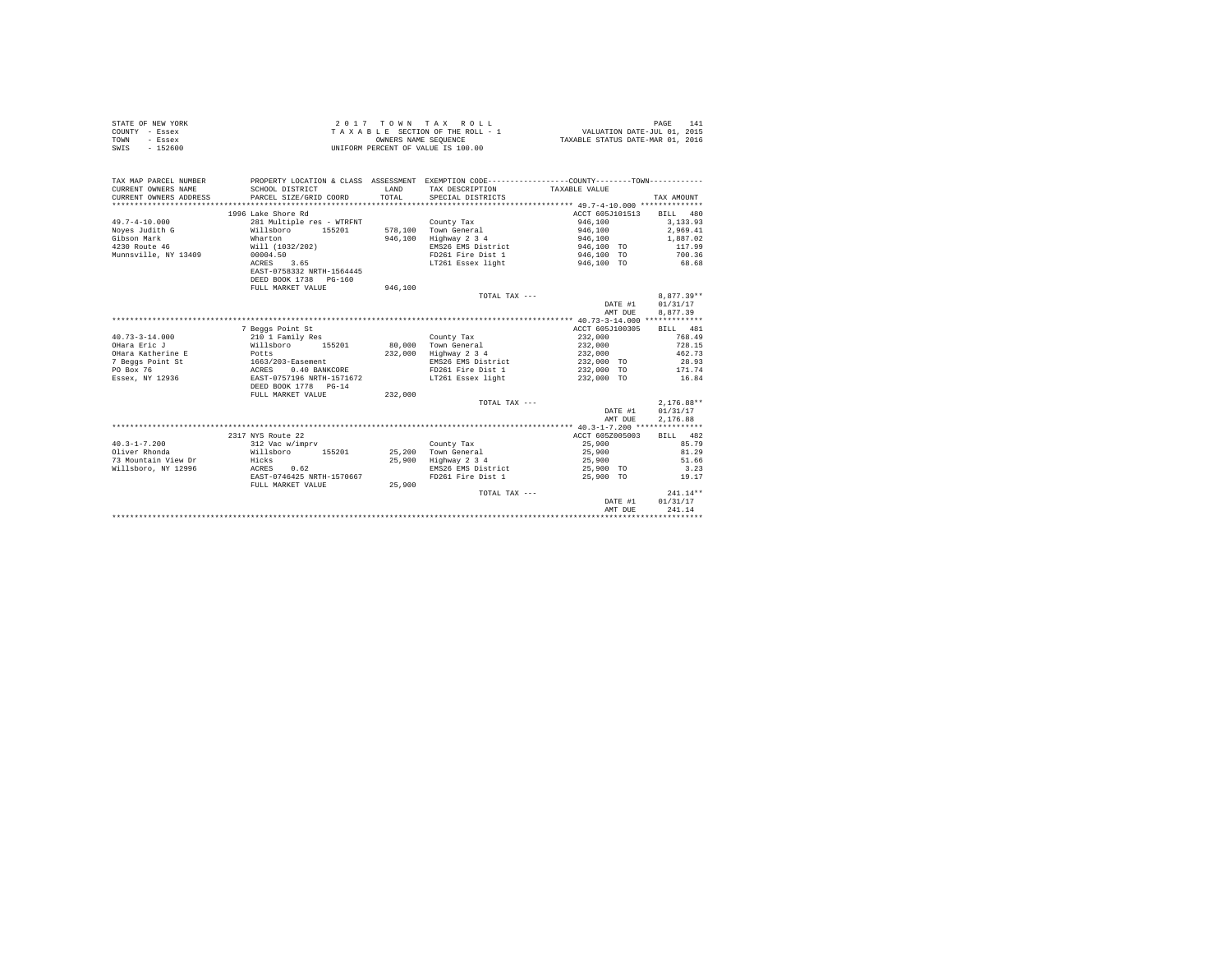| STATE OF NEW YORK | 2017 TOWN TAX ROLL                 | 142<br>PAGE                      |
|-------------------|------------------------------------|----------------------------------|
| COUNTY - Essex    | TAXABLE SECTION OF THE ROLL - 1    | VALUATION DATE-JUL 01, 2015      |
| TOWN<br>- Essex   | OWNERS NAME SEOUENCE               | TAXABLE STATUS DATE-MAR 01, 2016 |
| $-152600$<br>SWIS | UNIFORM PERCENT OF VALUE IS 100.00 |                                  |

| TAX MAP PARCEL NUMBER<br>CURRENT OWNERS NAME<br>CURRENT OWNERS ADDRESS                    | SCHOOL DISTRICT<br>PARCEL SIZE/GRID COORD                                                                                        | LAND<br>TOTAL | PROPERTY LOCATION & CLASS ASSESSMENT EXEMPTION CODE---------------COUNTY-------TOWN----------<br>TAX DESCRIPTION<br>SPECIAL DISTRICTS | TAXABLE VALUE                                                       | TAX AMOUNT         |
|-------------------------------------------------------------------------------------------|----------------------------------------------------------------------------------------------------------------------------------|---------------|---------------------------------------------------------------------------------------------------------------------------------------|---------------------------------------------------------------------|--------------------|
| *************************                                                                 | ******************************                                                                                                   |               |                                                                                                                                       |                                                                     |                    |
| $40.73 - 2 - 1.000$                                                                       | 2732 NYS Route 22                                                                                                                |               |                                                                                                                                       | ACCT 605J104504 BILL 483                                            | 789.69             |
| Olsen Michael O                                                                           | 210 1 Family Res<br>%10 1 ramily Res<br>Willsboro 155201<br>Potts<br>1668/94 Easement<br>ACRES 0.20<br>EAST-0756550 NRTH-1571904 |               | County Tax<br>52,000 Town General                                                                                                     | $238,400$<br>$238,400$<br>$238,400$<br>$238,400$ TO<br>$238,400$ TO | 748.24             |
| Olsen Susan                                                                               |                                                                                                                                  |               | 238,400 Highway 2 3 4                                                                                                                 |                                                                     | 475.50             |
| PO Box 468                                                                                |                                                                                                                                  |               | EMS26 EMS District                                                                                                                    |                                                                     | 29.73              |
| Oldwick, NJ 08858                                                                         |                                                                                                                                  |               | FD261 Fire Dist 1                                                                                                                     |                                                                     | 176.48             |
|                                                                                           |                                                                                                                                  |               | LT261 Essex light                                                                                                                     | 238,400 TO                                                          | 17.31              |
|                                                                                           | DEED BOOK 1233 PG-219                                                                                                            |               |                                                                                                                                       |                                                                     |                    |
|                                                                                           | FULL MARKET VALUE                                                                                                                | 238,400       | TOTAL TAX ---                                                                                                                         |                                                                     | $2,236.95**$       |
|                                                                                           |                                                                                                                                  |               |                                                                                                                                       | DATE #1                                                             | 01/31/17           |
|                                                                                           |                                                                                                                                  |               |                                                                                                                                       | AMT DUE                                                             | 2,236.95           |
|                                                                                           |                                                                                                                                  |               |                                                                                                                                       |                                                                     |                    |
|                                                                                           | Jersey St                                                                                                                        |               |                                                                                                                                       | ACCT 605J189005                                                     | BILL 484           |
| $39.4 - 1 - 5.210$                                                                        | 910 Priv forest                                                                                                                  |               |                                                                                                                                       | 68,300                                                              | 226.24             |
| Open Space Inst Land Trust Inc Willsboro 155201                                           |                                                                                                                                  |               | County Tax<br>68,300 Town General<br>68,300 Highway 2 3 4                                                                             | 68,300                                                              | 214.37             |
|                                                                                           |                                                                                                                                  |               |                                                                                                                                       | 68,300                                                              | 136.23             |
| 1350 Broadway Ste 201 Hicks Patent<br>New York, NY 10018 ACRES 74.90                      |                                                                                                                                  |               | EMS26 EMS District<br>FD262 Fire Dist 2                                                                                               | 68,300 TO<br>68,300 TO                                              | 8.52               |
|                                                                                           | EAST-0739499 NRTH-1573305                                                                                                        |               |                                                                                                                                       |                                                                     | 78.45              |
|                                                                                           | DEED BOOK 1783 PG-39                                                                                                             |               |                                                                                                                                       |                                                                     |                    |
|                                                                                           | FULL MARKET VALUE                                                                                                                | 68,300        |                                                                                                                                       |                                                                     |                    |
|                                                                                           |                                                                                                                                  |               | TOTAL TAX ---                                                                                                                         |                                                                     | 663.81**           |
|                                                                                           |                                                                                                                                  |               |                                                                                                                                       | DATE #1<br>AMT DUE                                                  | 01/31/17<br>663.81 |
|                                                                                           |                                                                                                                                  |               |                                                                                                                                       |                                                                     |                    |
|                                                                                           | 2217 Jersey St                                                                                                                   |               |                                                                                                                                       | ACCT 605J199001                                                     | BILL 485           |
| $39.4 - 1 - 5.221$                                                                        | 240 Rural res                                                                                                                    |               | County Tax                                                                                                                            | 147,500                                                             | 488.59             |
| Open Space Inst Land Trust Inc Willsboro 155201                                           |                                                                                                                                  |               |                                                                                                                                       |                                                                     | 462.94             |
| 1350 Broadway Ste 201                                                                     |                                                                                                                                  |               |                                                                                                                                       |                                                                     | 294.19             |
| New York, NY 10018                                                                        | Hicks Pat<br>ACRES 52.50                                                                                                         |               | $0.33, 700$ Town General<br>147,500 Highway 2 3 4<br>2 EMS26 EME District                                                             | 147,500<br>147,500<br>147,500 TO                                    | 18.39              |
|                                                                                           | EAST-0739869 NRTH-1571900                                                                                                        |               | FD262 Fire Dist 2                                                                                                                     | 147,500 TO                                                          | 169.43             |
|                                                                                           | DEED BOOK 1783 PG-48                                                                                                             |               |                                                                                                                                       |                                                                     |                    |
|                                                                                           | FULL MARKET VALUE                                                                                                                | 147,500       |                                                                                                                                       |                                                                     |                    |
|                                                                                           |                                                                                                                                  |               | TOTAL TAX ---                                                                                                                         |                                                                     | $1,433.54**$       |
|                                                                                           |                                                                                                                                  |               |                                                                                                                                       | DATE #1                                                             | 01/31/17           |
|                                                                                           |                                                                                                                                  |               |                                                                                                                                       | AMT DUE                                                             | 1,433.54           |
|                                                                                           |                                                                                                                                  |               |                                                                                                                                       | ACCT 605J100301                                                     | BILL 486           |
| $40.73 - 6 - 7.000$                                                                       | 2268 Lake Shore Rd<br>210 1 Family Res                                                                                           |               |                                                                                                                                       | 257,700<br>257,700<br>257,700<br>257,700<br>257,700<br>257,700      | 853.63             |
| Orberg John K                                                                             |                                                                                                                                  |               | County Tax<br>91,000 Town General                                                                                                     |                                                                     | 808.81             |
| Kuhl Janet I                                                                              | xio i Family Res<br>Willsboro 155201<br>Potts                                                                                    |               | 257,700 Highway 2 3 4                                                                                                                 |                                                                     | 513.99             |
|                                                                                           |                                                                                                                                  |               | EMS26 EMS District                                                                                                                    |                                                                     | 32.14              |
| 296 W 10th St Apt 1E<br>New York, NY 10014-2587<br>Rew York, NY 10014-2587<br>ACRES  0.10 |                                                                                                                                  |               | FD261 Fire Dist 1                                                                                                                     | 257,700 TO                                                          | 190.77             |
|                                                                                           | EAST-0757198 NRTH-1570932                                                                                                        |               | LT261 Essex light                                                                                                                     | 257,700 TO                                                          | 18.71              |
|                                                                                           | DEED BOOK 1718 PG-64                                                                                                             |               |                                                                                                                                       |                                                                     |                    |
|                                                                                           | FULL MARKET VALUE                                                                                                                | 257,700       |                                                                                                                                       |                                                                     |                    |
|                                                                                           |                                                                                                                                  |               | TOTAL TAX ---                                                                                                                         |                                                                     | $2.418.05**$       |
|                                                                                           |                                                                                                                                  |               |                                                                                                                                       | DATE #1                                                             | 01/31/17           |
|                                                                                           |                                                                                                                                  |               |                                                                                                                                       | AMT DUE                                                             | 2.418.05           |
|                                                                                           |                                                                                                                                  |               |                                                                                                                                       |                                                                     |                    |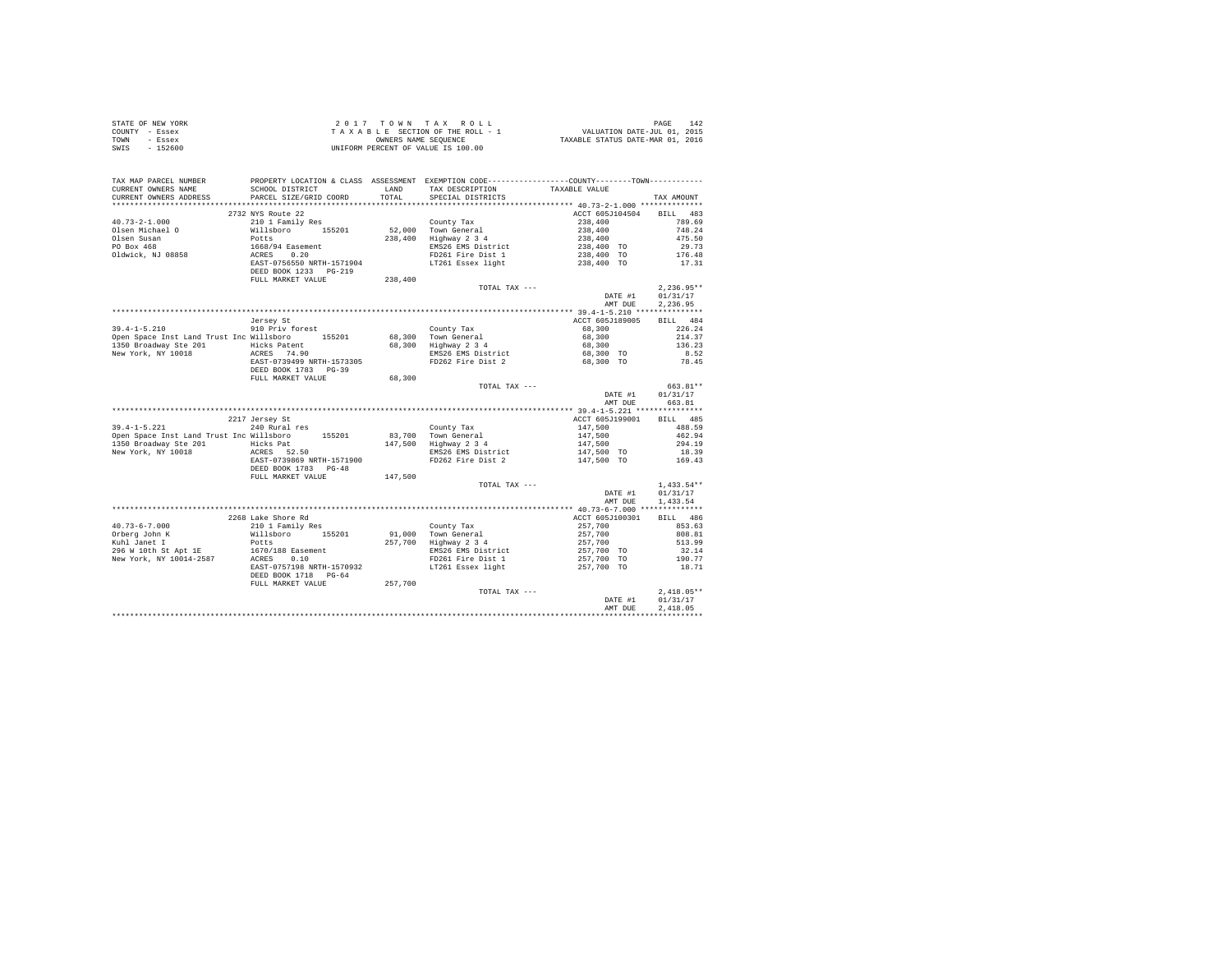| STATE OF NEW YORK | 2017 TOWN TAX ROLL                 | PAGE<br>143                      |
|-------------------|------------------------------------|----------------------------------|
| COUNTY - Essex    | TAXABLE SECTION OF THE ROLL - 1    | VALUATION DATE-JUL 01, 2015      |
| TOWN<br>- Essex   | OWNERS NAME SEOUENCE               | TAXABLE STATUS DATE-MAR 01, 2016 |
| - 152600<br>SWIS  | UNIFORM PERCENT OF VALUE IS 100.00 |                                  |

| **********************<br>**************************<br>1877 Lake Shore Rd<br>ACCT 605J104512<br>BILL 487<br>$49.11 - 1 - 51.000$<br>260 Seasonal res - WTRFNT<br>County Tax<br>490,900<br>1,626.09<br>317,000 Town General<br>490,900 Highway 2 3 4<br>$490,900$<br>$490,900$<br>$490,900$ TO<br>$490,900$ TO<br>Willsboro<br>Owens Gregory M<br>155201<br>1,540.73<br>979.11<br>3657 Broadway Apt 10H<br>Wharton<br>New York, NY 10031<br>ACRES 4.60<br>EMS26 EMS District<br>61.22<br>EAST-0757462 NRTH-1561373<br>PRIOR OWNER ON 3/01/2016 DEED BOOK 1855 PG-151<br>FD261 Fire Dist 1<br>363.40<br>Kelly Margaret Miles<br>FULL MARKET VALUE<br>490,900<br>$4,570.55**$<br>TOTAL TAX ---<br>DATE #1<br>01/31/17<br>AMT DUE<br>4,570.55<br>BILL 488<br>1789 Lake Shore Rd<br>ACCT 605J102205<br>49.15-1-8.100<br>281 Multiple res - WTRFNT<br>County Tax<br>515,800 Town General<br>727,500<br>2,409.83<br>727,500<br>Willsboro 155201<br>2.283.32<br>$727,500$<br>$727,500$ TO<br>$727,500$ TO<br>727,500 Highway 2 3 4<br>Wharton<br>1,451.02<br>EMS26 EMS District<br>ACRES 3.70<br>EAST-0757442 NRTH-1559239<br>90.73<br>Asheville, NC 28803-2902<br>FD261 Fire Dist 1<br>538.54<br>DEED BOOK 1561 PG-62<br>FULL MARKET VALUE<br>727.500<br>$6,773.44**$<br>TOTAL TAX ---<br>DATE #1<br>01/31/17<br>6.773.44<br>AMT DUE<br>2309 Main St<br>BILL 489<br>ACCT 605J104108<br>$40.73 - 2 - 8.000$<br>482 Det row bldg<br>County Tax<br>300,300<br>994.74<br>Willsboro 155201<br>Paladino Emma<br>36,100 Town General<br>300,300 Highway 2 3 4<br>300,300<br>942.52<br>Potts<br>1649/161 Sewer Easement<br>2309 Main St<br>300,300<br>598.96<br>300,300 TO<br>Essex, NY 12936<br>EMS26 EMS District<br>37.45<br>ACRES 0.09<br>300,300 TO<br>FD261 Fire Dist 1<br>222.30<br>EAST-0756778 NRTH-1571897<br>DEED BOOK 1848 PG-80<br>300,300 TO<br>LT261 Essex light<br>21.80<br>PRIOR OWNER ON 3/01/2016<br>Essex Legacy Trust<br>300,300<br>FULL MARKET VALUE<br>$2,817.77**$<br>TOTAL TAX ---<br>01/31/17<br>DATE #1<br>AMT DUE<br>2,817.77<br>67 Wildacres Way<br>ACCT 605J103111<br>BILL 490<br>260 Seasonal res<br>County Tax<br>156,800 Town General<br>309,700 Highway 2 3 4<br>309,700<br>1,025.87<br>Willsboro 155201<br>309,700<br>972.02<br>Palen Cynthia B<br>805 Pulaski Dr<br>Wharton<br>309,700<br>617.71<br>EMS26 EMS District<br>309,700 TO<br>309,700 TO<br>1510/126 Boundary Line<br>38.62<br>FD261 Fire Dist 1<br>Agreement<br>229.26<br>Landsdale, PA 19446<br>3.28<br>ACRES<br>EAST-0757083 NRTH-1564310<br>DEED BOOK 891<br>$PG-056$<br>309,700<br>FULL MARKET VALUE<br>$2.883.48**$<br>TOTAL TAX ---<br>01/31/17<br>DATE #1<br>2.883.48<br>AMT DUE | TAX MAP PARCEL NUMBER<br>CURRENT OWNERS NAME<br>CURRENT OWNERS ADDRESS | SCHOOL DISTRICT<br>PARCEL SIZE/GRID COORD | LAND<br>TOTAL | PROPERTY LOCATION & CLASS ASSESSMENT EXEMPTION CODE----------------COUNTY-------TOWN----------<br>TAX DESCRIPTION<br>SPECIAL DISTRICTS | TAXABLE VALUE | TAX AMOUNT |
|--------------------------------------------------------------------------------------------------------------------------------------------------------------------------------------------------------------------------------------------------------------------------------------------------------------------------------------------------------------------------------------------------------------------------------------------------------------------------------------------------------------------------------------------------------------------------------------------------------------------------------------------------------------------------------------------------------------------------------------------------------------------------------------------------------------------------------------------------------------------------------------------------------------------------------------------------------------------------------------------------------------------------------------------------------------------------------------------------------------------------------------------------------------------------------------------------------------------------------------------------------------------------------------------------------------------------------------------------------------------------------------------------------------------------------------------------------------------------------------------------------------------------------------------------------------------------------------------------------------------------------------------------------------------------------------------------------------------------------------------------------------------------------------------------------------------------------------------------------------------------------------------------------------------------------------------------------------------------------------------------------------------------------------------------------------------------------------------------------------------------------------------------------------------------------------------------------------------------------------------------------------------------------------------------------------------------------------------------------------------------------------------------------------------------------------------------------------------------------------------------------------------------------------------------------------------------------------------------------------------------------------------------------------------------|------------------------------------------------------------------------|-------------------------------------------|---------------|----------------------------------------------------------------------------------------------------------------------------------------|---------------|------------|
|                                                                                                                                                                                                                                                                                                                                                                                                                                                                                                                                                                                                                                                                                                                                                                                                                                                                                                                                                                                                                                                                                                                                                                                                                                                                                                                                                                                                                                                                                                                                                                                                                                                                                                                                                                                                                                                                                                                                                                                                                                                                                                                                                                                                                                                                                                                                                                                                                                                                                                                                                                                                                                                                          |                                                                        |                                           |               |                                                                                                                                        |               |            |
|                                                                                                                                                                                                                                                                                                                                                                                                                                                                                                                                                                                                                                                                                                                                                                                                                                                                                                                                                                                                                                                                                                                                                                                                                                                                                                                                                                                                                                                                                                                                                                                                                                                                                                                                                                                                                                                                                                                                                                                                                                                                                                                                                                                                                                                                                                                                                                                                                                                                                                                                                                                                                                                                          |                                                                        |                                           |               |                                                                                                                                        |               |            |
|                                                                                                                                                                                                                                                                                                                                                                                                                                                                                                                                                                                                                                                                                                                                                                                                                                                                                                                                                                                                                                                                                                                                                                                                                                                                                                                                                                                                                                                                                                                                                                                                                                                                                                                                                                                                                                                                                                                                                                                                                                                                                                                                                                                                                                                                                                                                                                                                                                                                                                                                                                                                                                                                          |                                                                        |                                           |               |                                                                                                                                        |               |            |
|                                                                                                                                                                                                                                                                                                                                                                                                                                                                                                                                                                                                                                                                                                                                                                                                                                                                                                                                                                                                                                                                                                                                                                                                                                                                                                                                                                                                                                                                                                                                                                                                                                                                                                                                                                                                                                                                                                                                                                                                                                                                                                                                                                                                                                                                                                                                                                                                                                                                                                                                                                                                                                                                          |                                                                        |                                           |               |                                                                                                                                        |               |            |
|                                                                                                                                                                                                                                                                                                                                                                                                                                                                                                                                                                                                                                                                                                                                                                                                                                                                                                                                                                                                                                                                                                                                                                                                                                                                                                                                                                                                                                                                                                                                                                                                                                                                                                                                                                                                                                                                                                                                                                                                                                                                                                                                                                                                                                                                                                                                                                                                                                                                                                                                                                                                                                                                          |                                                                        |                                           |               |                                                                                                                                        |               |            |
|                                                                                                                                                                                                                                                                                                                                                                                                                                                                                                                                                                                                                                                                                                                                                                                                                                                                                                                                                                                                                                                                                                                                                                                                                                                                                                                                                                                                                                                                                                                                                                                                                                                                                                                                                                                                                                                                                                                                                                                                                                                                                                                                                                                                                                                                                                                                                                                                                                                                                                                                                                                                                                                                          |                                                                        |                                           |               |                                                                                                                                        |               |            |
|                                                                                                                                                                                                                                                                                                                                                                                                                                                                                                                                                                                                                                                                                                                                                                                                                                                                                                                                                                                                                                                                                                                                                                                                                                                                                                                                                                                                                                                                                                                                                                                                                                                                                                                                                                                                                                                                                                                                                                                                                                                                                                                                                                                                                                                                                                                                                                                                                                                                                                                                                                                                                                                                          |                                                                        |                                           |               |                                                                                                                                        |               |            |
|                                                                                                                                                                                                                                                                                                                                                                                                                                                                                                                                                                                                                                                                                                                                                                                                                                                                                                                                                                                                                                                                                                                                                                                                                                                                                                                                                                                                                                                                                                                                                                                                                                                                                                                                                                                                                                                                                                                                                                                                                                                                                                                                                                                                                                                                                                                                                                                                                                                                                                                                                                                                                                                                          |                                                                        |                                           |               |                                                                                                                                        |               |            |
|                                                                                                                                                                                                                                                                                                                                                                                                                                                                                                                                                                                                                                                                                                                                                                                                                                                                                                                                                                                                                                                                                                                                                                                                                                                                                                                                                                                                                                                                                                                                                                                                                                                                                                                                                                                                                                                                                                                                                                                                                                                                                                                                                                                                                                                                                                                                                                                                                                                                                                                                                                                                                                                                          |                                                                        |                                           |               |                                                                                                                                        |               |            |
|                                                                                                                                                                                                                                                                                                                                                                                                                                                                                                                                                                                                                                                                                                                                                                                                                                                                                                                                                                                                                                                                                                                                                                                                                                                                                                                                                                                                                                                                                                                                                                                                                                                                                                                                                                                                                                                                                                                                                                                                                                                                                                                                                                                                                                                                                                                                                                                                                                                                                                                                                                                                                                                                          |                                                                        |                                           |               |                                                                                                                                        |               |            |
|                                                                                                                                                                                                                                                                                                                                                                                                                                                                                                                                                                                                                                                                                                                                                                                                                                                                                                                                                                                                                                                                                                                                                                                                                                                                                                                                                                                                                                                                                                                                                                                                                                                                                                                                                                                                                                                                                                                                                                                                                                                                                                                                                                                                                                                                                                                                                                                                                                                                                                                                                                                                                                                                          |                                                                        |                                           |               |                                                                                                                                        |               |            |
|                                                                                                                                                                                                                                                                                                                                                                                                                                                                                                                                                                                                                                                                                                                                                                                                                                                                                                                                                                                                                                                                                                                                                                                                                                                                                                                                                                                                                                                                                                                                                                                                                                                                                                                                                                                                                                                                                                                                                                                                                                                                                                                                                                                                                                                                                                                                                                                                                                                                                                                                                                                                                                                                          |                                                                        |                                           |               |                                                                                                                                        |               |            |
|                                                                                                                                                                                                                                                                                                                                                                                                                                                                                                                                                                                                                                                                                                                                                                                                                                                                                                                                                                                                                                                                                                                                                                                                                                                                                                                                                                                                                                                                                                                                                                                                                                                                                                                                                                                                                                                                                                                                                                                                                                                                                                                                                                                                                                                                                                                                                                                                                                                                                                                                                                                                                                                                          |                                                                        |                                           |               |                                                                                                                                        |               |            |
|                                                                                                                                                                                                                                                                                                                                                                                                                                                                                                                                                                                                                                                                                                                                                                                                                                                                                                                                                                                                                                                                                                                                                                                                                                                                                                                                                                                                                                                                                                                                                                                                                                                                                                                                                                                                                                                                                                                                                                                                                                                                                                                                                                                                                                                                                                                                                                                                                                                                                                                                                                                                                                                                          |                                                                        |                                           |               |                                                                                                                                        |               |            |
|                                                                                                                                                                                                                                                                                                                                                                                                                                                                                                                                                                                                                                                                                                                                                                                                                                                                                                                                                                                                                                                                                                                                                                                                                                                                                                                                                                                                                                                                                                                                                                                                                                                                                                                                                                                                                                                                                                                                                                                                                                                                                                                                                                                                                                                                                                                                                                                                                                                                                                                                                                                                                                                                          |                                                                        |                                           |               |                                                                                                                                        |               |            |
|                                                                                                                                                                                                                                                                                                                                                                                                                                                                                                                                                                                                                                                                                                                                                                                                                                                                                                                                                                                                                                                                                                                                                                                                                                                                                                                                                                                                                                                                                                                                                                                                                                                                                                                                                                                                                                                                                                                                                                                                                                                                                                                                                                                                                                                                                                                                                                                                                                                                                                                                                                                                                                                                          |                                                                        |                                           |               |                                                                                                                                        |               |            |
|                                                                                                                                                                                                                                                                                                                                                                                                                                                                                                                                                                                                                                                                                                                                                                                                                                                                                                                                                                                                                                                                                                                                                                                                                                                                                                                                                                                                                                                                                                                                                                                                                                                                                                                                                                                                                                                                                                                                                                                                                                                                                                                                                                                                                                                                                                                                                                                                                                                                                                                                                                                                                                                                          | Owl Investments LLC                                                    |                                           |               |                                                                                                                                        |               |            |
|                                                                                                                                                                                                                                                                                                                                                                                                                                                                                                                                                                                                                                                                                                                                                                                                                                                                                                                                                                                                                                                                                                                                                                                                                                                                                                                                                                                                                                                                                                                                                                                                                                                                                                                                                                                                                                                                                                                                                                                                                                                                                                                                                                                                                                                                                                                                                                                                                                                                                                                                                                                                                                                                          | $c/o$ Anne E Smith                                                     |                                           |               |                                                                                                                                        |               |            |
|                                                                                                                                                                                                                                                                                                                                                                                                                                                                                                                                                                                                                                                                                                                                                                                                                                                                                                                                                                                                                                                                                                                                                                                                                                                                                                                                                                                                                                                                                                                                                                                                                                                                                                                                                                                                                                                                                                                                                                                                                                                                                                                                                                                                                                                                                                                                                                                                                                                                                                                                                                                                                                                                          | 6 Buena Vis                                                            |                                           |               |                                                                                                                                        |               |            |
|                                                                                                                                                                                                                                                                                                                                                                                                                                                                                                                                                                                                                                                                                                                                                                                                                                                                                                                                                                                                                                                                                                                                                                                                                                                                                                                                                                                                                                                                                                                                                                                                                                                                                                                                                                                                                                                                                                                                                                                                                                                                                                                                                                                                                                                                                                                                                                                                                                                                                                                                                                                                                                                                          |                                                                        |                                           |               |                                                                                                                                        |               |            |
|                                                                                                                                                                                                                                                                                                                                                                                                                                                                                                                                                                                                                                                                                                                                                                                                                                                                                                                                                                                                                                                                                                                                                                                                                                                                                                                                                                                                                                                                                                                                                                                                                                                                                                                                                                                                                                                                                                                                                                                                                                                                                                                                                                                                                                                                                                                                                                                                                                                                                                                                                                                                                                                                          |                                                                        |                                           |               |                                                                                                                                        |               |            |
|                                                                                                                                                                                                                                                                                                                                                                                                                                                                                                                                                                                                                                                                                                                                                                                                                                                                                                                                                                                                                                                                                                                                                                                                                                                                                                                                                                                                                                                                                                                                                                                                                                                                                                                                                                                                                                                                                                                                                                                                                                                                                                                                                                                                                                                                                                                                                                                                                                                                                                                                                                                                                                                                          |                                                                        |                                           |               |                                                                                                                                        |               |            |
|                                                                                                                                                                                                                                                                                                                                                                                                                                                                                                                                                                                                                                                                                                                                                                                                                                                                                                                                                                                                                                                                                                                                                                                                                                                                                                                                                                                                                                                                                                                                                                                                                                                                                                                                                                                                                                                                                                                                                                                                                                                                                                                                                                                                                                                                                                                                                                                                                                                                                                                                                                                                                                                                          |                                                                        |                                           |               |                                                                                                                                        |               |            |
|                                                                                                                                                                                                                                                                                                                                                                                                                                                                                                                                                                                                                                                                                                                                                                                                                                                                                                                                                                                                                                                                                                                                                                                                                                                                                                                                                                                                                                                                                                                                                                                                                                                                                                                                                                                                                                                                                                                                                                                                                                                                                                                                                                                                                                                                                                                                                                                                                                                                                                                                                                                                                                                                          |                                                                        |                                           |               |                                                                                                                                        |               |            |
|                                                                                                                                                                                                                                                                                                                                                                                                                                                                                                                                                                                                                                                                                                                                                                                                                                                                                                                                                                                                                                                                                                                                                                                                                                                                                                                                                                                                                                                                                                                                                                                                                                                                                                                                                                                                                                                                                                                                                                                                                                                                                                                                                                                                                                                                                                                                                                                                                                                                                                                                                                                                                                                                          |                                                                        |                                           |               |                                                                                                                                        |               |            |
|                                                                                                                                                                                                                                                                                                                                                                                                                                                                                                                                                                                                                                                                                                                                                                                                                                                                                                                                                                                                                                                                                                                                                                                                                                                                                                                                                                                                                                                                                                                                                                                                                                                                                                                                                                                                                                                                                                                                                                                                                                                                                                                                                                                                                                                                                                                                                                                                                                                                                                                                                                                                                                                                          |                                                                        |                                           |               |                                                                                                                                        |               |            |
|                                                                                                                                                                                                                                                                                                                                                                                                                                                                                                                                                                                                                                                                                                                                                                                                                                                                                                                                                                                                                                                                                                                                                                                                                                                                                                                                                                                                                                                                                                                                                                                                                                                                                                                                                                                                                                                                                                                                                                                                                                                                                                                                                                                                                                                                                                                                                                                                                                                                                                                                                                                                                                                                          |                                                                        |                                           |               |                                                                                                                                        |               |            |
|                                                                                                                                                                                                                                                                                                                                                                                                                                                                                                                                                                                                                                                                                                                                                                                                                                                                                                                                                                                                                                                                                                                                                                                                                                                                                                                                                                                                                                                                                                                                                                                                                                                                                                                                                                                                                                                                                                                                                                                                                                                                                                                                                                                                                                                                                                                                                                                                                                                                                                                                                                                                                                                                          |                                                                        |                                           |               |                                                                                                                                        |               |            |
|                                                                                                                                                                                                                                                                                                                                                                                                                                                                                                                                                                                                                                                                                                                                                                                                                                                                                                                                                                                                                                                                                                                                                                                                                                                                                                                                                                                                                                                                                                                                                                                                                                                                                                                                                                                                                                                                                                                                                                                                                                                                                                                                                                                                                                                                                                                                                                                                                                                                                                                                                                                                                                                                          |                                                                        |                                           |               |                                                                                                                                        |               |            |
|                                                                                                                                                                                                                                                                                                                                                                                                                                                                                                                                                                                                                                                                                                                                                                                                                                                                                                                                                                                                                                                                                                                                                                                                                                                                                                                                                                                                                                                                                                                                                                                                                                                                                                                                                                                                                                                                                                                                                                                                                                                                                                                                                                                                                                                                                                                                                                                                                                                                                                                                                                                                                                                                          |                                                                        |                                           |               |                                                                                                                                        |               |            |
|                                                                                                                                                                                                                                                                                                                                                                                                                                                                                                                                                                                                                                                                                                                                                                                                                                                                                                                                                                                                                                                                                                                                                                                                                                                                                                                                                                                                                                                                                                                                                                                                                                                                                                                                                                                                                                                                                                                                                                                                                                                                                                                                                                                                                                                                                                                                                                                                                                                                                                                                                                                                                                                                          |                                                                        |                                           |               |                                                                                                                                        |               |            |
|                                                                                                                                                                                                                                                                                                                                                                                                                                                                                                                                                                                                                                                                                                                                                                                                                                                                                                                                                                                                                                                                                                                                                                                                                                                                                                                                                                                                                                                                                                                                                                                                                                                                                                                                                                                                                                                                                                                                                                                                                                                                                                                                                                                                                                                                                                                                                                                                                                                                                                                                                                                                                                                                          |                                                                        |                                           |               |                                                                                                                                        |               |            |
|                                                                                                                                                                                                                                                                                                                                                                                                                                                                                                                                                                                                                                                                                                                                                                                                                                                                                                                                                                                                                                                                                                                                                                                                                                                                                                                                                                                                                                                                                                                                                                                                                                                                                                                                                                                                                                                                                                                                                                                                                                                                                                                                                                                                                                                                                                                                                                                                                                                                                                                                                                                                                                                                          |                                                                        |                                           |               |                                                                                                                                        |               |            |
|                                                                                                                                                                                                                                                                                                                                                                                                                                                                                                                                                                                                                                                                                                                                                                                                                                                                                                                                                                                                                                                                                                                                                                                                                                                                                                                                                                                                                                                                                                                                                                                                                                                                                                                                                                                                                                                                                                                                                                                                                                                                                                                                                                                                                                                                                                                                                                                                                                                                                                                                                                                                                                                                          |                                                                        |                                           |               |                                                                                                                                        |               |            |
|                                                                                                                                                                                                                                                                                                                                                                                                                                                                                                                                                                                                                                                                                                                                                                                                                                                                                                                                                                                                                                                                                                                                                                                                                                                                                                                                                                                                                                                                                                                                                                                                                                                                                                                                                                                                                                                                                                                                                                                                                                                                                                                                                                                                                                                                                                                                                                                                                                                                                                                                                                                                                                                                          |                                                                        |                                           |               |                                                                                                                                        |               |            |
|                                                                                                                                                                                                                                                                                                                                                                                                                                                                                                                                                                                                                                                                                                                                                                                                                                                                                                                                                                                                                                                                                                                                                                                                                                                                                                                                                                                                                                                                                                                                                                                                                                                                                                                                                                                                                                                                                                                                                                                                                                                                                                                                                                                                                                                                                                                                                                                                                                                                                                                                                                                                                                                                          |                                                                        |                                           |               |                                                                                                                                        |               |            |
|                                                                                                                                                                                                                                                                                                                                                                                                                                                                                                                                                                                                                                                                                                                                                                                                                                                                                                                                                                                                                                                                                                                                                                                                                                                                                                                                                                                                                                                                                                                                                                                                                                                                                                                                                                                                                                                                                                                                                                                                                                                                                                                                                                                                                                                                                                                                                                                                                                                                                                                                                                                                                                                                          |                                                                        |                                           |               |                                                                                                                                        |               |            |
|                                                                                                                                                                                                                                                                                                                                                                                                                                                                                                                                                                                                                                                                                                                                                                                                                                                                                                                                                                                                                                                                                                                                                                                                                                                                                                                                                                                                                                                                                                                                                                                                                                                                                                                                                                                                                                                                                                                                                                                                                                                                                                                                                                                                                                                                                                                                                                                                                                                                                                                                                                                                                                                                          |                                                                        |                                           |               |                                                                                                                                        |               |            |
|                                                                                                                                                                                                                                                                                                                                                                                                                                                                                                                                                                                                                                                                                                                                                                                                                                                                                                                                                                                                                                                                                                                                                                                                                                                                                                                                                                                                                                                                                                                                                                                                                                                                                                                                                                                                                                                                                                                                                                                                                                                                                                                                                                                                                                                                                                                                                                                                                                                                                                                                                                                                                                                                          |                                                                        |                                           |               |                                                                                                                                        |               |            |
|                                                                                                                                                                                                                                                                                                                                                                                                                                                                                                                                                                                                                                                                                                                                                                                                                                                                                                                                                                                                                                                                                                                                                                                                                                                                                                                                                                                                                                                                                                                                                                                                                                                                                                                                                                                                                                                                                                                                                                                                                                                                                                                                                                                                                                                                                                                                                                                                                                                                                                                                                                                                                                                                          |                                                                        |                                           |               |                                                                                                                                        |               |            |
|                                                                                                                                                                                                                                                                                                                                                                                                                                                                                                                                                                                                                                                                                                                                                                                                                                                                                                                                                                                                                                                                                                                                                                                                                                                                                                                                                                                                                                                                                                                                                                                                                                                                                                                                                                                                                                                                                                                                                                                                                                                                                                                                                                                                                                                                                                                                                                                                                                                                                                                                                                                                                                                                          |                                                                        |                                           |               |                                                                                                                                        |               |            |
|                                                                                                                                                                                                                                                                                                                                                                                                                                                                                                                                                                                                                                                                                                                                                                                                                                                                                                                                                                                                                                                                                                                                                                                                                                                                                                                                                                                                                                                                                                                                                                                                                                                                                                                                                                                                                                                                                                                                                                                                                                                                                                                                                                                                                                                                                                                                                                                                                                                                                                                                                                                                                                                                          | $49.7 - 1 - 3.000$                                                     |                                           |               |                                                                                                                                        |               |            |
|                                                                                                                                                                                                                                                                                                                                                                                                                                                                                                                                                                                                                                                                                                                                                                                                                                                                                                                                                                                                                                                                                                                                                                                                                                                                                                                                                                                                                                                                                                                                                                                                                                                                                                                                                                                                                                                                                                                                                                                                                                                                                                                                                                                                                                                                                                                                                                                                                                                                                                                                                                                                                                                                          | Palen Frederick P Jr                                                   |                                           |               |                                                                                                                                        |               |            |
|                                                                                                                                                                                                                                                                                                                                                                                                                                                                                                                                                                                                                                                                                                                                                                                                                                                                                                                                                                                                                                                                                                                                                                                                                                                                                                                                                                                                                                                                                                                                                                                                                                                                                                                                                                                                                                                                                                                                                                                                                                                                                                                                                                                                                                                                                                                                                                                                                                                                                                                                                                                                                                                                          |                                                                        |                                           |               |                                                                                                                                        |               |            |
|                                                                                                                                                                                                                                                                                                                                                                                                                                                                                                                                                                                                                                                                                                                                                                                                                                                                                                                                                                                                                                                                                                                                                                                                                                                                                                                                                                                                                                                                                                                                                                                                                                                                                                                                                                                                                                                                                                                                                                                                                                                                                                                                                                                                                                                                                                                                                                                                                                                                                                                                                                                                                                                                          |                                                                        |                                           |               |                                                                                                                                        |               |            |
|                                                                                                                                                                                                                                                                                                                                                                                                                                                                                                                                                                                                                                                                                                                                                                                                                                                                                                                                                                                                                                                                                                                                                                                                                                                                                                                                                                                                                                                                                                                                                                                                                                                                                                                                                                                                                                                                                                                                                                                                                                                                                                                                                                                                                                                                                                                                                                                                                                                                                                                                                                                                                                                                          |                                                                        |                                           |               |                                                                                                                                        |               |            |
|                                                                                                                                                                                                                                                                                                                                                                                                                                                                                                                                                                                                                                                                                                                                                                                                                                                                                                                                                                                                                                                                                                                                                                                                                                                                                                                                                                                                                                                                                                                                                                                                                                                                                                                                                                                                                                                                                                                                                                                                                                                                                                                                                                                                                                                                                                                                                                                                                                                                                                                                                                                                                                                                          |                                                                        |                                           |               |                                                                                                                                        |               |            |
|                                                                                                                                                                                                                                                                                                                                                                                                                                                                                                                                                                                                                                                                                                                                                                                                                                                                                                                                                                                                                                                                                                                                                                                                                                                                                                                                                                                                                                                                                                                                                                                                                                                                                                                                                                                                                                                                                                                                                                                                                                                                                                                                                                                                                                                                                                                                                                                                                                                                                                                                                                                                                                                                          |                                                                        |                                           |               |                                                                                                                                        |               |            |
|                                                                                                                                                                                                                                                                                                                                                                                                                                                                                                                                                                                                                                                                                                                                                                                                                                                                                                                                                                                                                                                                                                                                                                                                                                                                                                                                                                                                                                                                                                                                                                                                                                                                                                                                                                                                                                                                                                                                                                                                                                                                                                                                                                                                                                                                                                                                                                                                                                                                                                                                                                                                                                                                          |                                                                        |                                           |               |                                                                                                                                        |               |            |
|                                                                                                                                                                                                                                                                                                                                                                                                                                                                                                                                                                                                                                                                                                                                                                                                                                                                                                                                                                                                                                                                                                                                                                                                                                                                                                                                                                                                                                                                                                                                                                                                                                                                                                                                                                                                                                                                                                                                                                                                                                                                                                                                                                                                                                                                                                                                                                                                                                                                                                                                                                                                                                                                          |                                                                        |                                           |               |                                                                                                                                        |               |            |
|                                                                                                                                                                                                                                                                                                                                                                                                                                                                                                                                                                                                                                                                                                                                                                                                                                                                                                                                                                                                                                                                                                                                                                                                                                                                                                                                                                                                                                                                                                                                                                                                                                                                                                                                                                                                                                                                                                                                                                                                                                                                                                                                                                                                                                                                                                                                                                                                                                                                                                                                                                                                                                                                          |                                                                        |                                           |               |                                                                                                                                        |               |            |
|                                                                                                                                                                                                                                                                                                                                                                                                                                                                                                                                                                                                                                                                                                                                                                                                                                                                                                                                                                                                                                                                                                                                                                                                                                                                                                                                                                                                                                                                                                                                                                                                                                                                                                                                                                                                                                                                                                                                                                                                                                                                                                                                                                                                                                                                                                                                                                                                                                                                                                                                                                                                                                                                          |                                                                        |                                           |               |                                                                                                                                        |               |            |
|                                                                                                                                                                                                                                                                                                                                                                                                                                                                                                                                                                                                                                                                                                                                                                                                                                                                                                                                                                                                                                                                                                                                                                                                                                                                                                                                                                                                                                                                                                                                                                                                                                                                                                                                                                                                                                                                                                                                                                                                                                                                                                                                                                                                                                                                                                                                                                                                                                                                                                                                                                                                                                                                          |                                                                        |                                           |               |                                                                                                                                        |               |            |
|                                                                                                                                                                                                                                                                                                                                                                                                                                                                                                                                                                                                                                                                                                                                                                                                                                                                                                                                                                                                                                                                                                                                                                                                                                                                                                                                                                                                                                                                                                                                                                                                                                                                                                                                                                                                                                                                                                                                                                                                                                                                                                                                                                                                                                                                                                                                                                                                                                                                                                                                                                                                                                                                          |                                                                        |                                           |               |                                                                                                                                        |               |            |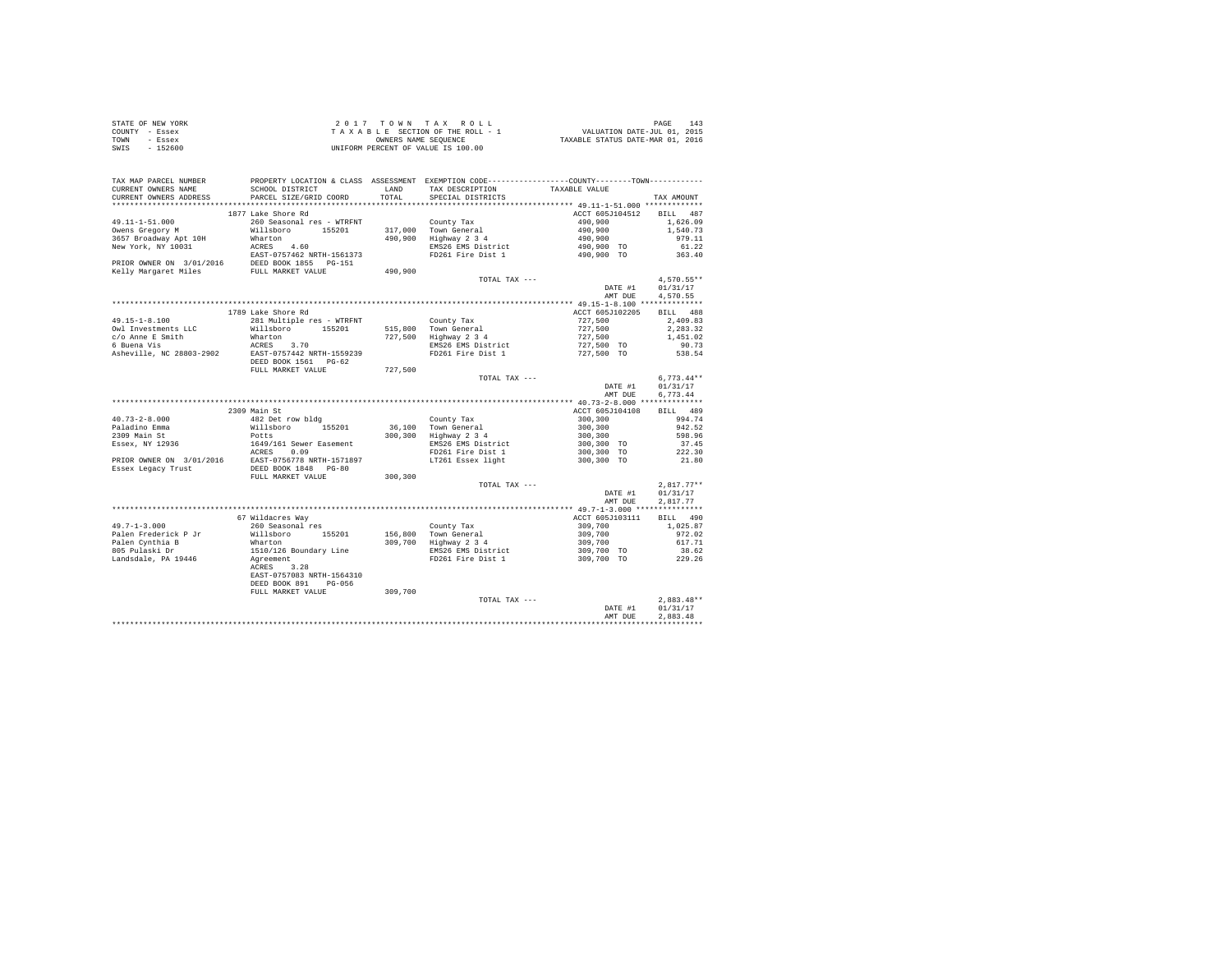| STATE OF NEW YORK<br>COUNTY - Essex<br><b>TOWN</b><br>- Essex<br>$-152600$<br>SWIS |                                                                                                |                | 2017 TOWN TAX ROLL<br>UNIFORM PERCENT OF VALUE IS 100.00 |                 | 144<br>PAGE    |
|------------------------------------------------------------------------------------|------------------------------------------------------------------------------------------------|----------------|----------------------------------------------------------|-----------------|----------------|
| TAX MAP PARCEL NUMBER                                                              | PROPERTY LOCATION & CLASS ASSESSMENT EXEMPTION CODE---------------COUNTY--------TOWN---------- |                |                                                          |                 |                |
| CURRENT OWNERS NAME<br>CURRENT OWNERS ADDRESS                                      | SCHOOL DISTRICT<br>PARCEL SIZE/GRID COORD                                                      | LAND<br>TOTAL. | TAX DESCRIPTION<br>SPECIAL DISTRICTS                     | TAXABLE VALUE   | TAX AMOUNT     |
|                                                                                    |                                                                                                |                |                                                          |                 |                |
|                                                                                    | 23 Tuttle Way                                                                                  |                |                                                          | ACCT 605J103110 | BILL 491       |
| $49.11 - 1 - 1.000$                                                                | 260 Seasonal res                                                                               |                | County Tax                                               | 192,500         | 637.65         |
| Palen Fredrick P Jr                                                                | Willsboro<br>155201                                                                            |                | 127,800 Town General                                     | 192,500         | 604.18         |
| Palen Cynthia B                                                                    | Wharton                                                                                        |                | 192,500 Highway 2 3 4                                    | 192,500         | 383.95         |
| 805 Pulaski Dr                                                                     |                                                                                                |                | EMS26 EMS District                                       | 192,500 TO      | 24.01          |
| Lansdale, PA 19446                                                                 | ACRES 0.50<br>EAST-0756401 NRTH-1563775                                                        |                | FD261 Fire Dist 1                                        | 192,500 TO      | 142.50         |
|                                                                                    | DEED BOOK 1150 PG-331                                                                          |                |                                                          |                 |                |
|                                                                                    | FULL MARKET VALUE                                                                              | 192,500        |                                                          |                 |                |
|                                                                                    |                                                                                                |                | TOTAL TAX ---                                            |                 | $1.792.29**$   |
|                                                                                    |                                                                                                |                |                                                          | DATE #1         | 01/31/17       |
|                                                                                    |                                                                                                |                |                                                          | AMT DUE         | 1,792.29       |
|                                                                                    |                                                                                                |                |                                                          |                 |                |
|                                                                                    | 351 Cook Rd                                                                                    |                |                                                          | ACCT 605J181002 | BILL 492       |
| $48.2 - 1 - 29.000$                                                                | 260 Seasonal res                                                                               |                | County Tax                                               | 98,300          | 325.62         |
| Palmateer Barbara M                                                                | Willsboro 155201                                                                               |                | 68,900 Town General                                      | 98,300          | 308.52         |
| 656 S Ohioville Rd                                                                 | Wharton                                                                                        |                | 98.300 Highway 2 3 4                                     | 98,300          | 196.06         |
| Clintondale, NY 12515                                                              | ACRES 53.59                                                                                    |                | EMS26 EMS District                                       | 98,300 TO       | 12.26          |
|                                                                                    | EAST-0741653 NRTH-1561141                                                                      |                | FD262 Fire Dist 2                                        | 98,300 TO       | 112.92         |
|                                                                                    | DEED BOOK 1311 PG-288                                                                          |                | LT262 Whallonsburg light                                 | 98,300 TO       | 21.19          |
|                                                                                    | FULL MARKET VALUE                                                                              | 98,300         |                                                          |                 |                |
|                                                                                    |                                                                                                |                | TOTAL TAX ---                                            |                 | $976.57**$     |
|                                                                                    |                                                                                                |                |                                                          | DATE #1         | 01/31/17       |
|                                                                                    |                                                                                                |                |                                                          | AMT DUE         | 976.57         |
|                                                                                    |                                                                                                |                |                                                          |                 |                |
|                                                                                    | 64 Daniels Rd                                                                                  |                |                                                          | ACCT 605J181005 | BILL 493       |
| $48.1 - 1 - 8.221$                                                                 | 240 Rural res                                                                                  |                | County Tax                                               | 80,200          | 265.66         |
| Palmateer Donald                                                                   | Westport<br>155001                                                                             |                | 42.300 Town General                                      | 80,200          | 251.71         |
| Palmateer Barbara                                                                  | 18 Brookfield<br>1794/76 Life Estate To                                                        |                | 80,200 Highway 2 3 4                                     | 80,200          | 159.96         |
| 656 S Ohioville Road                                                               |                                                                                                |                | EMS26 EMS District                                       | 80,200 TO       | 10.00          |
| Clintondale, NY 12515                                                              | Jessie L Palmateer                                                                             |                | FD262 Fire Dist 2                                        | 80.200 TO       | 92.12          |
|                                                                                    | ACRES 10.00                                                                                    |                |                                                          |                 |                |
|                                                                                    | EAST-0727575 NRTH-1563694                                                                      |                |                                                          |                 |                |
|                                                                                    | DEED BOOK 1794 PG-76                                                                           |                |                                                          |                 |                |
|                                                                                    | FULL MARKET VALUE                                                                              | 80,200         |                                                          |                 |                |
|                                                                                    |                                                                                                |                | TOTAL TAX ---                                            |                 | $779.45**$     |
|                                                                                    |                                                                                                |                |                                                          | DATE #1         | 01/31/17       |
|                                                                                    |                                                                                                |                |                                                          | AMT DUE         | 779.45         |
|                                                                                    |                                                                                                |                |                                                          |                 | ************** |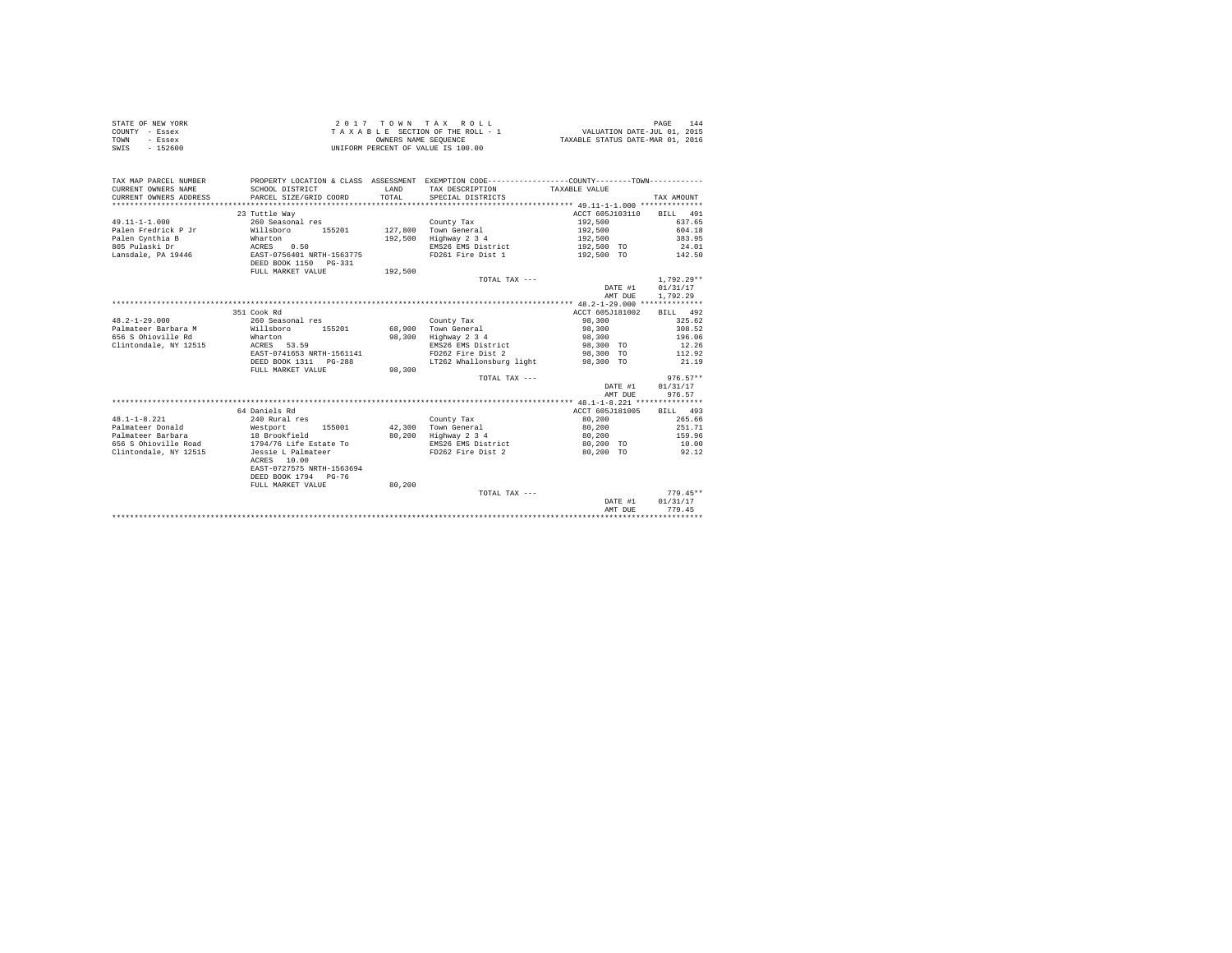| STATE OF NEW YORK | 2017 TOWN TAX ROLL                 | 145<br>PAGE                      |
|-------------------|------------------------------------|----------------------------------|
| COUNTY - Essex    | TAXABLE SECTION OF THE ROLL - 1    | VALUATION DATE-JUL 01, 2015      |
| TOWN<br>- Essex   | OWNERS NAME SEOUENCE               | TAXABLE STATUS DATE-MAR 01, 2016 |
| - 152600<br>SWIS  | UNIFORM PERCENT OF VALUE IS 100.00 |                                  |

| TAX MAP PARCEL NUMBER<br>CURRENT OWNERS NAME | SCHOOL DISTRICT                                                                                                                                                                                                                                   |        | PROPERTY LOCATION & CLASS ASSESSMENT EXEMPTION CODE----------------COUNTY--------TOWN----------<br>LAND TAX DESCRIPTION | TAXABLE VALUE              |                  |
|----------------------------------------------|---------------------------------------------------------------------------------------------------------------------------------------------------------------------------------------------------------------------------------------------------|--------|-------------------------------------------------------------------------------------------------------------------------|----------------------------|------------------|
| CURRENT OWNERS ADDRESS                       | PARCEL SIZE/GRID COORD                                                                                                                                                                                                                            |        | TOTAL SPECIAL DISTRICTS                                                                                                 |                            | TAX AMOUNT       |
|                                              |                                                                                                                                                                                                                                                   |        |                                                                                                                         |                            |                  |
|                                              | Angier Hill Rd                                                                                                                                                                                                                                    |        |                                                                                                                         | ACCT 605J103112 BILL 494   |                  |
| $57.2 - 6 - 1.000$                           |                                                                                                                                                                                                                                                   |        |                                                                                                                         | 3,000                      | 9.94             |
| Palmer Margaret F                            |                                                                                                                                                                                                                                                   |        |                                                                                                                         | $3,000$<br>$3,000$         | 9.42             |
|                                              |                                                                                                                                                                                                                                                   |        |                                                                                                                         |                            | 5.98             |
|                                              |                                                                                                                                                                                                                                                   |        | EMS26 EMS District<br>FD262 Fire Dist 2                                                                                 | $3,000$ TO<br>$3,000$ TO   | .37              |
|                                              |                                                                                                                                                                                                                                                   |        |                                                                                                                         |                            | 3.45             |
|                                              | DEED BOOK 1583 PG-213                                                                                                                                                                                                                             |        | LT262 Whallonsburg light 3,000 TO                                                                                       |                            | .65              |
|                                              | FULL MARKET VALUE                                                                                                                                                                                                                                 | 3,000  |                                                                                                                         |                            |                  |
|                                              |                                                                                                                                                                                                                                                   |        | TOTAL TAX ---                                                                                                           |                            | $29.81**$        |
|                                              |                                                                                                                                                                                                                                                   |        |                                                                                                                         |                            | DATE #1 01/31/17 |
|                                              |                                                                                                                                                                                                                                                   |        |                                                                                                                         | AMT DUE                    | 29.81            |
|                                              |                                                                                                                                                                                                                                                   |        |                                                                                                                         |                            |                  |
|                                              | 51 Daniels Rd                                                                                                                                                                                                                                     |        |                                                                                                                         | ACCT 605J104508 BILL 495   |                  |
|                                              |                                                                                                                                                                                                                                                   |        |                                                                                                                         | 59,600                     | 197.42           |
|                                              |                                                                                                                                                                                                                                                   |        |                                                                                                                         |                            | 187.06           |
|                                              |                                                                                                                                                                                                                                                   |        |                                                                                                                         | $59,600$<br>$59,600$       | 118.87           |
|                                              |                                                                                                                                                                                                                                                   |        |                                                                                                                         |                            |                  |
|                                              | 48.1-1-27.000<br>Palmer Mary County Tax (2010)<br>Palmer Mary Count (2011)<br>Po Box 165<br>Po Box 165<br>Nestport, NY 12993<br>Mestport, NY 12993<br>Mestport (2027)<br>Mary 236 5.600 Highway 234<br>Nestport (2028)<br>PO262 Fire Dist 2<br>PO |        | EMS26 EMS District<br>FD262 Fire Dist 2                                                                                 | 59,600 TO<br>59,600 TO     | $7.43$<br>68.46  |
|                                              | DEED BOOK 1461    PG-115                                                                                                                                                                                                                          |        |                                                                                                                         |                            |                  |
|                                              | FULL MARKET VALUE 59,600                                                                                                                                                                                                                          |        |                                                                                                                         |                            |                  |
|                                              |                                                                                                                                                                                                                                                   |        | TOTAL TAX ---                                                                                                           |                            | $579.24**$       |
|                                              |                                                                                                                                                                                                                                                   |        |                                                                                                                         | DATE #1                    | 01/31/17         |
|                                              |                                                                                                                                                                                                                                                   |        |                                                                                                                         | AMT DUE                    | 579.24           |
|                                              |                                                                                                                                                                                                                                                   |        |                                                                                                                         |                            |                  |
|                                              | 1603 NYS Route 22                                                                                                                                                                                                                                 |        |                                                                                                                         | ACCT 605J103115            | BILL 496         |
| $48.76 - 1 - 16.000$                         | 270 Mfg housing                                                                                                                                                                                                                                   |        | County Tax                                                                                                              | 40,400                     | 133.82           |
| Palmer Waite                                 |                                                                                                                                                                                                                                                   |        |                                                                                                                         |                            | 126.80           |
|                                              |                                                                                                                                                                                                                                                   |        |                                                                                                                         |                            | 80.58            |
|                                              |                                                                                                                                                                                                                                                   |        |                                                                                                                         |                            | 530.86           |
|                                              |                                                                                                                                                                                                                                                   |        |                                                                                                                         |                            | 5.04             |
|                                              |                                                                                                                                                                                                                                                   |        |                                                                                                                         |                            | 46.41            |
|                                              |                                                                                                                                                                                                                                                   |        |                                                                                                                         |                            | 8.71             |
|                                              | DEED BOOK 1278 PG-29 $LT262$ Whallonsburg light $40,400$ TO<br>FULL MARKET VALUE $40,400$                                                                                                                                                         |        |                                                                                                                         |                            |                  |
|                                              |                                                                                                                                                                                                                                                   |        | TOTAL TAX ---                                                                                                           |                            | $932.22**$       |
|                                              |                                                                                                                                                                                                                                                   |        |                                                                                                                         | DATE #1                    | 01/31/17         |
|                                              |                                                                                                                                                                                                                                                   |        |                                                                                                                         | AMT DUE                    | 932.22           |
|                                              |                                                                                                                                                                                                                                                   |        |                                                                                                                         |                            |                  |
|                                              | Jersev St                                                                                                                                                                                                                                         |        |                                                                                                                         | ACCT 605J104401 BILL 497   |                  |
|                                              |                                                                                                                                                                                                                                                   |        |                                                                                                                         |                            | 110.97           |
|                                              |                                                                                                                                                                                                                                                   |        |                                                                                                                         | 33,500<br>33,500<br>33,500 | 105.14           |
|                                              |                                                                                                                                                                                                                                                   |        |                                                                                                                         |                            | 66.82            |
|                                              |                                                                                                                                                                                                                                                   |        | EMS26 EMS District 33,500 TO                                                                                            |                            | 4.18             |
|                                              |                                                                                                                                                                                                                                                   |        | FD262 Fire Dist 2                                                                                                       | 33,500 TO                  | 38.48            |
|                                              |                                                                                                                                                                                                                                                   |        |                                                                                                                         |                            |                  |
|                                              | FULL MARKET VALUE                                                                                                                                                                                                                                 | 33,500 |                                                                                                                         |                            |                  |
|                                              |                                                                                                                                                                                                                                                   |        | TOTAL TAX ---                                                                                                           |                            | $325.59**$       |
|                                              |                                                                                                                                                                                                                                                   |        |                                                                                                                         | DATE #1                    | 01/31/17         |
|                                              |                                                                                                                                                                                                                                                   |        |                                                                                                                         | AMT DUE                    | 325.59           |
|                                              |                                                                                                                                                                                                                                                   |        |                                                                                                                         |                            |                  |
|                                              |                                                                                                                                                                                                                                                   |        |                                                                                                                         |                            |                  |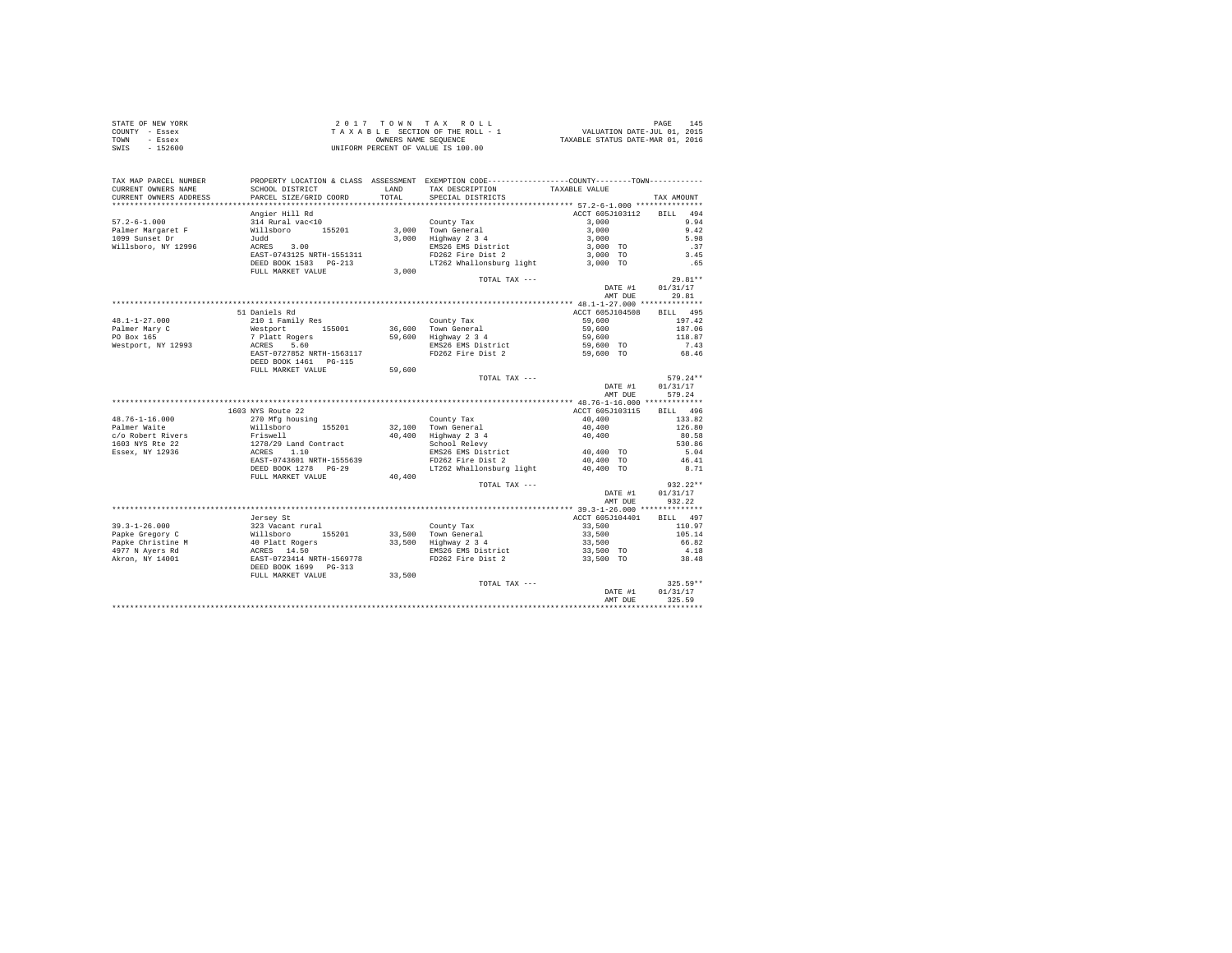|      | STATE OF NEW YORK | 2017 TOWN TAX ROLL                 | 146<br>PAGE                      |
|------|-------------------|------------------------------------|----------------------------------|
|      | COUNTY - Essex    | TAXABLE SECTION OF THE ROLL - 1    | VALUATION DATE-JUL 01, 2015      |
| TOWN | - Essex           | OWNERS NAME SEOUENCE               | TAXABLE STATUS DATE-MAR 01, 2016 |
| SWIS | - 152600          | UNIFORM PERCENT OF VALUE IS 100.00 |                                  |

| TAX MAP PARCEL NUMBER<br>CURRENT OWNERS NAME<br>CURRENT OWNERS ADDRESS | PROPERTY LOCATION & CLASS ASSESSMENT EXEMPTION CODE---------------COUNTY-------TOWN----------<br>SCHOOL DISTRICT<br>PARCEL SIZE/GRID COORD | LAND<br>TOTAL | TAX DESCRIPTION<br>SPECIAL DISTRICTS | TAXABLE VALUE    | TAX AMOUNT   |
|------------------------------------------------------------------------|--------------------------------------------------------------------------------------------------------------------------------------------|---------------|--------------------------------------|------------------|--------------|
|                                                                        | 1913 Jersey St                                                                                                                             |               |                                      | ACCT 605J100902  | BILL 498     |
| $39.4 - 1 - 48.000$                                                    | 240 Rural res                                                                                                                              |               | County Tax                           | 46,200           | 153.04       |
| Parker Edward H<br>Westport                                            | 155001                                                                                                                                     | 26,400        | Town General                         | 46,200           | 145.00       |
| Parker JoAnne L                                                        | 10 Brookfield                                                                                                                              | 46,200        | Highway 2 3 4                        | 46,200           | 92.15        |
| 297 Fort Edward Rd                                                     | ACRES 11.40                                                                                                                                |               | EMS26 EMS District                   | 46,200 TO        | 5.76         |
| S Glens Falls, NY 12803                                                | EAST-0732610 NRTH-1569008                                                                                                                  |               | FD262 Fire Dist 2                    | 46.200 TO        | 53.07        |
|                                                                        | DEED BOOK 1715 PG-86                                                                                                                       |               |                                      |                  |              |
|                                                                        | FULL MARKET VALUE                                                                                                                          | 46,200        |                                      |                  |              |
|                                                                        |                                                                                                                                            |               | TOTAL TAX ---                        |                  | $449.02**$   |
|                                                                        |                                                                                                                                            |               |                                      | DATE #1          | 01/31/17     |
|                                                                        |                                                                                                                                            |               |                                      | AMT DUE          | 449.02       |
|                                                                        |                                                                                                                                            |               |                                      |                  |              |
|                                                                        | 14 Rock Way                                                                                                                                |               |                                      | ACCT 605J103207  | BILL 499     |
| $49.11 - 1 - 14.000$                                                   | 260 Seasonal res                                                                                                                           |               | County Tax                           | 201,800          | 668.46       |
| Parsons Edward D Jr Trus                                               | Willsboro 155201                                                                                                                           |               | 126,700 Town General                 | 201,800          | 633.37       |
| 2951 E Weymouth St                                                     | Wharton                                                                                                                                    | 201,800       | Highway 2 3 4                        | 201,800          | 402.50       |
| Tucson, AZ 85716                                                       | ACRES<br>0.40                                                                                                                              |               | EMS26 EMS District                   | 201,800 TO       | 25.17        |
|                                                                        | EAST-0757538 NRTH-1563247                                                                                                                  |               | FD261 Fire Dist 1                    | 201,800 TO       | 149.39       |
|                                                                        | DEED BOOK 917<br>$PG-250$                                                                                                                  |               | LT261 Essex light                    | 201,800 TO       | 14.65        |
|                                                                        | FULL MARKET VALUE                                                                                                                          | 201,800       |                                      |                  |              |
|                                                                        |                                                                                                                                            |               | TOTAL TAX ---                        |                  | $1.893.54**$ |
|                                                                        |                                                                                                                                            |               |                                      | DATE #1          | 01/31/17     |
|                                                                        |                                                                                                                                            |               |                                      | AMT DUE          | 1,893.54     |
|                                                                        | School St                                                                                                                                  |               |                                      | ACCT 605Z013001  | BILL 500     |
| $40.3 - 3 - 17.132$                                                    | 105 Vac farmland                                                                                                                           |               | AG DIST C 41720                      | 30,830<br>30,830 |              |
| Pataki George E                                                        | 155201<br>Willsboro                                                                                                                        |               | 45,800 County Tax                    | 14,970           | 49.59        |
| Pataki Elizabeth R<br><b>Example 19 Potts</b>                          |                                                                                                                                            | 45,800        | Town General                         | 14,970           | 46.98        |
| 1017 Rt 9-D                                                            | ACRES 33.16                                                                                                                                |               | Highway 2 3 4                        | 14,970           | 29.86        |
| Garrison, NY 10524                                                     | EAST-0755123 NRTH-1569194                                                                                                                  |               | EMS26 EMS District                   | 45,800 TO        | 5.71         |
|                                                                        | DEED BOOK 1677 PG-188                                                                                                                      |               | FD261 Fire Dist 1                    | 45,800 TO        | 33.90        |
| MAY BE SUBJECT TO PAYMENT                                              | FULL MARKET VALUE                                                                                                                          |               | 45,800 LT261 Essex light             | 45,800 TO        | 3.32         |
| UNDER AGDIST LAW TIL 2020                                              |                                                                                                                                            |               |                                      |                  |              |
|                                                                        |                                                                                                                                            |               | TOTAL TAX ---                        |                  | $169.36**$   |
|                                                                        |                                                                                                                                            |               |                                      | DATE #1          | 01/31/17     |
|                                                                        |                                                                                                                                            |               |                                      | AMT DUE          | 169.36       |
|                                                                        |                                                                                                                                            |               |                                      |                  |              |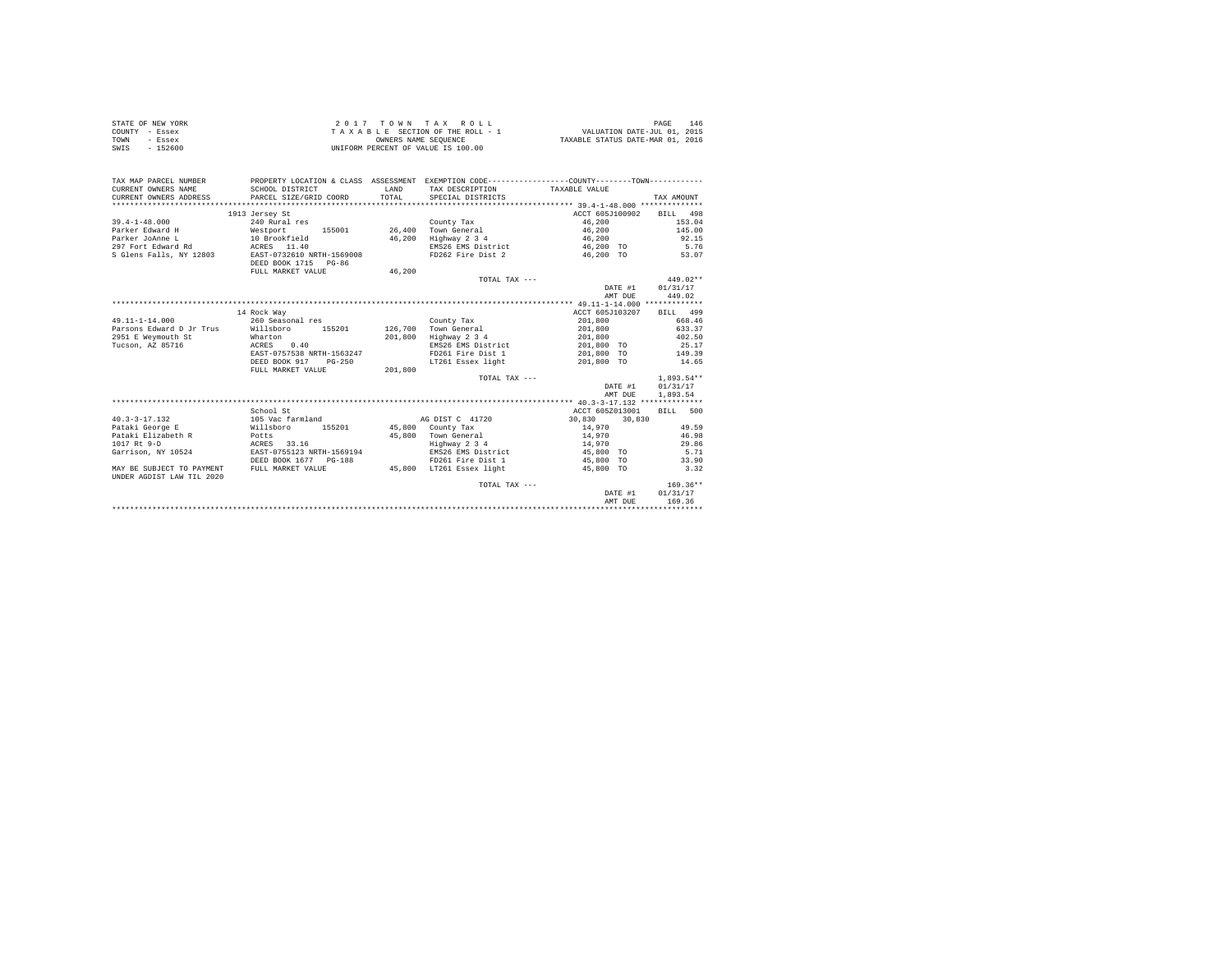| STATE OF NEW YORK | 2017 TOWN TAX ROLL                 | $14^{\circ}$<br>PAGE             |
|-------------------|------------------------------------|----------------------------------|
| COUNTY - Essex    | TAXABLE SECTION OF THE ROLL - 1    | VALUATION DATE-JUL 01, 2015      |
| TOWN<br>- Essex   | OWNERS NAME SEOUENCE               | TAXABLE STATUS DATE-MAR 01, 2016 |
| - 152600<br>SWIS  | UNIFORM PERCENT OF VALUE IS 100.00 |                                  |

| TAX MAP PARCEL NUMBER  |                                                                                                                                                                                                                                            |       | PROPERTY LOCATION & CLASS ASSESSMENT EXEMPTION CODE----------------COUNTY--------TOWN---------- |                                  |                    |                    |        |
|------------------------|--------------------------------------------------------------------------------------------------------------------------------------------------------------------------------------------------------------------------------------------|-------|-------------------------------------------------------------------------------------------------|----------------------------------|--------------------|--------------------|--------|
| CURRENT OWNERS NAME    | SCHOOL DISTRICT                                                                                                                                                                                                                            |       | LAND TAX DESCRIPTION                                                                            | TAXABLE VALUE                    |                    |                    |        |
| CURRENT OWNERS ADDRESS | PARCEL SIZE/GRID COORD                                                                                                                                                                                                                     | TOTAL | SPECIAL DISTRICTS                                                                               |                                  |                    | TAX AMOUNT         |        |
|                        |                                                                                                                                                                                                                                            |       |                                                                                                 | ACCT 605J101214                  |                    | BILL 501           |        |
|                        |                                                                                                                                                                                                                                            |       |                                                                                                 | 81,600                           |                    |                    | 270.30 |
|                        |                                                                                                                                                                                                                                            |       | 81.600 Town General                                                                             | 81,600                           |                    | 256.11             |        |
|                        |                                                                                                                                                                                                                                            |       | 81,600 Highway 2 3 4                                                                            | 81,600                           |                    | 162.75             |        |
|                        |                                                                                                                                                                                                                                            |       | EMS26 EMS District 81,600 TO                                                                    |                                  |                    | 10.18              |        |
|                        |                                                                                                                                                                                                                                            |       | FD261 Fire Dist 1                                                                               | 81,600 TO                        |                    | 60.41              |        |
|                        | DEED BOOK 1350 PG-47                                                                                                                                                                                                                       |       | LT261 Essex light                                                                               | 81,600 TO                        |                    | 5.92               |        |
|                        | FULL MARKET VALUE                                                                                                                                                                                                                          |       | 81,600 WB261 Water B&I                                                                          | 81,600 TO C                      |                    |                    | 22.20  |
|                        |                                                                                                                                                                                                                                            |       | TOTAL TAX ---                                                                                   |                                  |                    | 787.87**           |        |
|                        |                                                                                                                                                                                                                                            |       |                                                                                                 |                                  | DATE #1            | 01/31/17           |        |
|                        |                                                                                                                                                                                                                                            |       |                                                                                                 |                                  | AMT DUE            | 787.87             |        |
|                        |                                                                                                                                                                                                                                            |       |                                                                                                 |                                  |                    |                    |        |
|                        | 8 Farm Way                                                                                                                                                                                                                                 |       |                                                                                                 | ACCT 605J101213                  |                    | BILL 502           |        |
|                        |                                                                                                                                                                                                                                            |       |                                                                                                 | 24, 252 24, 252                  |                    |                    |        |
|                        |                                                                                                                                                                                                                                            |       |                                                                                                 | 266,979 266,979<br>32,268 32,268 |                    |                    |        |
|                        |                                                                                                                                                                                                                                            |       |                                                                                                 |                                  |                    |                    |        |
|                        |                                                                                                                                                                                                                                            |       |                                                                                                 | 1444,901<br>1444,901             |                    | 4,786.20           |        |
|                        |                                                                                                                                                                                                                                            |       |                                                                                                 |                                  |                    | 4,534.94           |        |
|                        |                                                                                                                                                                                                                                            |       |                                                                                                 | 1444,901<br>1736,132 TO          |                    | 2,881.90           |        |
|                        |                                                                                                                                                                                                                                            |       |                                                                                                 |                                  |                    | 216.51             |        |
|                        | DEED BOOK 1350 PG-47<br>FULL MARKET VALUE 1768,400 FD261 Fire Dist 1                                                                                                                                                                       |       |                                                                                                 |                                  |                    |                    |        |
|                        |                                                                                                                                                                                                                                            |       |                                                                                                 | 1736, 132 TO 1, 285. 20          |                    |                    |        |
|                        |                                                                                                                                                                                                                                            |       | 32.268 EX                                                                                       |                                  |                    |                    |        |
|                        |                                                                                                                                                                                                                                            |       | LT261 Essex light                                                                               | 1736,132 TO                      |                    | 126.04             |        |
|                        |                                                                                                                                                                                                                                            |       | 32.268 EX                                                                                       |                                  |                    |                    |        |
|                        |                                                                                                                                                                                                                                            |       | WB261 Water B&I                                                                                 | 1736, 132 TO C 472.34            |                    |                    |        |
|                        |                                                                                                                                                                                                                                            |       | 32,268 EX                                                                                       |                                  |                    |                    |        |
|                        |                                                                                                                                                                                                                                            |       | TOTAL TAX ---                                                                                   |                                  |                    | $14.303.13**$      |        |
|                        |                                                                                                                                                                                                                                            |       |                                                                                                 |                                  | DATE #1            | 01/31/17           |        |
|                        |                                                                                                                                                                                                                                            |       |                                                                                                 |                                  | AMT DUE            | 14,303.13          |        |
|                        |                                                                                                                                                                                                                                            |       |                                                                                                 |                                  |                    |                    |        |
|                        | Farm Way                                                                                                                                                                                                                                   |       |                                                                                                 | ACCT 605J101301                  |                    | BILL 503           |        |
|                        | 49.1-1-13.000<br>Pataki George E Millsboro 105 Vac farmland<br>1017 Rte 9D Millsboro 1155201<br>1017 Rte 9D Marton RCRSS 77.40 BANK1STARSG<br>3671769133 NRTH-1565295<br>NADER AGDIST LAW TIL 2020 PULL MARKET VALUE<br>NDBR AGDIST LAW TI |       | AG DIST C 41720                                                                                 | 65,077 65,077                    |                    | 126.28             |        |
|                        |                                                                                                                                                                                                                                            |       | 155201 103,200 County Tax                                                                       | 38,123                           |                    |                    |        |
|                        |                                                                                                                                                                                                                                            |       | 103,200 Town General<br>SG Highway 2 3 4                                                        | 38,123<br>38,123                 |                    | 119.65<br>76.04    |        |
|                        |                                                                                                                                                                                                                                            |       | EMS26 EMS District                                                                              |                                  |                    |                    |        |
|                        |                                                                                                                                                                                                                                            |       |                                                                                                 | 103,200 TO<br>103,200 TO         |                    | 12.87<br>76.40     |        |
|                        |                                                                                                                                                                                                                                            |       | FD261 Fire Dist 1                                                                               |                                  |                    |                    |        |
|                        |                                                                                                                                                                                                                                            |       | 103,200 LT261 Essex light                                                                       | 103,200 TO                       |                    | 7.49               |        |
|                        |                                                                                                                                                                                                                                            |       | WB261 Water B&I<br>TOTAL TAX ---                                                                | 103,200 TO C                     |                    | $446.81**$         | 28.08  |
|                        |                                                                                                                                                                                                                                            |       |                                                                                                 |                                  |                    |                    |        |
|                        |                                                                                                                                                                                                                                            |       |                                                                                                 |                                  | DATE #1<br>AMT DUE | 01/31/17<br>446.81 |        |
|                        |                                                                                                                                                                                                                                            |       |                                                                                                 |                                  |                    |                    |        |
|                        |                                                                                                                                                                                                                                            |       |                                                                                                 |                                  |                    |                    |        |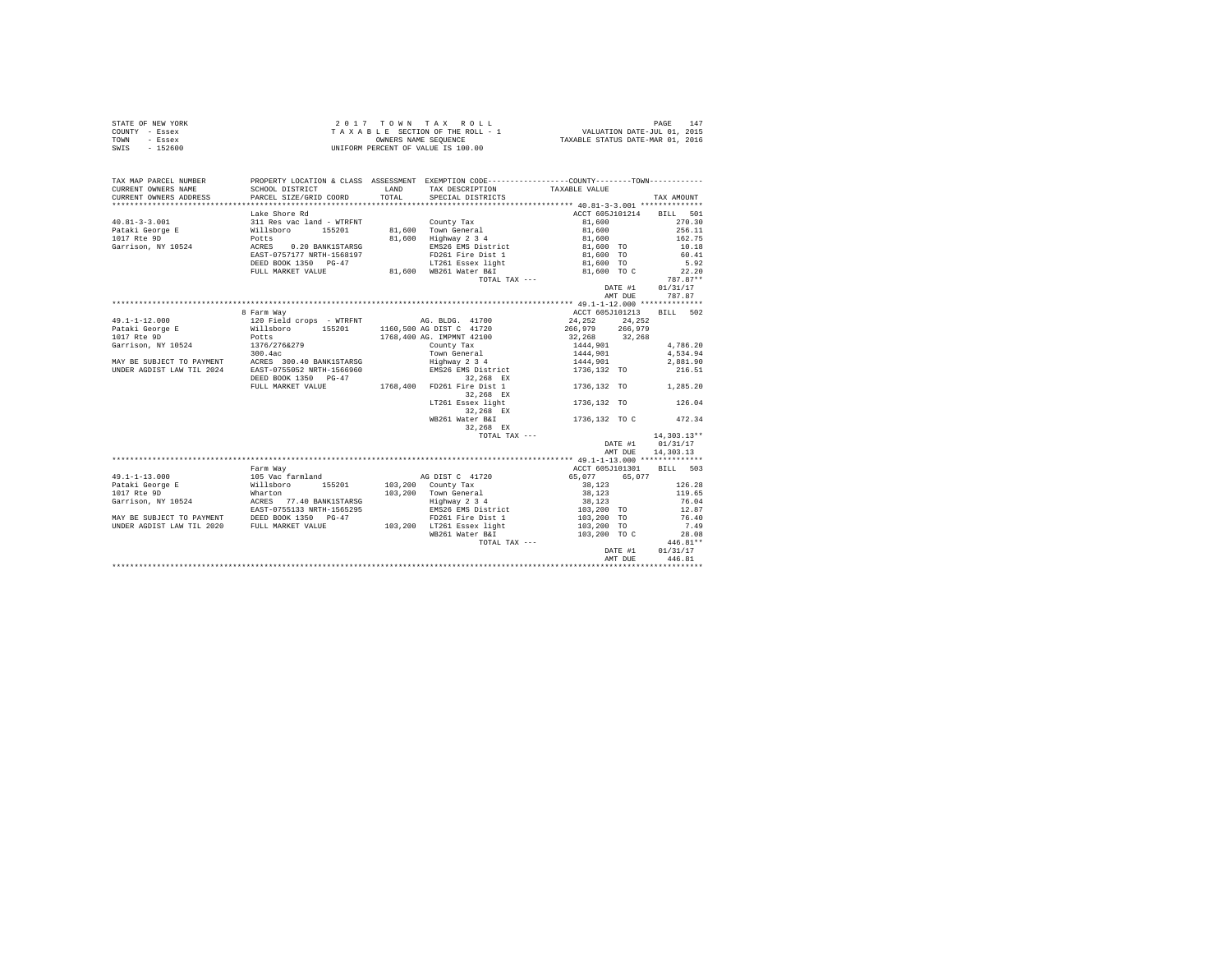| STATE OF NEW YORK | 2017 TOWN TAX ROLL                 | 148<br>PAGE                      |
|-------------------|------------------------------------|----------------------------------|
| COUNTY - Essex    | TAXABLE SECTION OF THE ROLL - 1    | VALUATION DATE-JUL 01, 2015      |
| TOWN<br>- Essex   | OWNERS NAME SEOUENCE               | TAXABLE STATUS DATE-MAR 01, 2016 |
| SWIS<br>$-152600$ | UNIFORM PERCENT OF VALUE IS 100.00 |                                  |

| TAX MAP PARCEL NUMBER                                                                                                                                                                                                   |                                                                        |        | PROPERTY LOCATION & CLASS ASSESSMENT EXEMPTION CODE---------------COUNTY-------TOWN---------- |                          |              |
|-------------------------------------------------------------------------------------------------------------------------------------------------------------------------------------------------------------------------|------------------------------------------------------------------------|--------|-----------------------------------------------------------------------------------------------|--------------------------|--------------|
| CURRENT OWNERS NAME                                                                                                                                                                                                     | SCHOOL DISTRICT                                                        | LAND   | TAX DESCRIPTION                                                                               | TAXABLE VALUE            |              |
| CURRENT OWNERS ADDRESS                                                                                                                                                                                                  | PARCEL SIZE/GRID COORD                                                 | TOTAL  | SPECIAL DISTRICTS                                                                             |                          | TAX AMOUNT   |
|                                                                                                                                                                                                                         |                                                                        |        |                                                                                               |                          |              |
|                                                                                                                                                                                                                         | 2733 NYS Route 22                                                      |        |                                                                                               | ACCT 605J103208 BILL 504 |              |
| $40.65 - 2 - 7.100$                                                                                                                                                                                                     | 210 1 Family Res                                                       |        | County Tax                                                                                    | 220,000                  | 728.74       |
| Peden Kristen E Millsboro 155201 58,800 Town General                                                                                                                                                                    |                                                                        |        |                                                                                               | 220,000                  | 690.49       |
|                                                                                                                                                                                                                         |                                                                        |        | Highway 2 3 4<br>School Relevy                                                                | 220,000                  | 438.80       |
|                                                                                                                                                                                                                         |                                                                        |        |                                                                                               |                          | 2.500.66     |
| Peden Michael A (1992)<br>Peden Michael A (1992)<br>270,000<br>2733 NYS Rte 22 Douglas D Peden<br>2733 NYS Rte 22 Douglas D Peden<br>2733 NYS Rte 22 Douglas D Peden<br>2888-2, NY 12936-0003 EAST-0756565 NRTH-1572212 |                                                                        |        | EMS26 EMS District 220,000 TO                                                                 |                          | 27.44        |
|                                                                                                                                                                                                                         |                                                                        |        | FD261 Fire Dist 1<br>LT261 Essex light                                                        | 220,000 TO<br>220,000 TO | 162.86       |
|                                                                                                                                                                                                                         |                                                                        |        |                                                                                               |                          | 15.97        |
|                                                                                                                                                                                                                         | DEED BOOK 1500 PG-273                                                  |        | SR150 Return sewer rent 227.94 MT                                                             |                          | 227.94       |
|                                                                                                                                                                                                                         | FULL MARKET VALUE                                                      |        | 220,000 WR151 Return water rent-1 114.65 MT                                                   |                          | 114.65       |
|                                                                                                                                                                                                                         |                                                                        |        | TOTAL TAX ---                                                                                 |                          | $4,907.55**$ |
|                                                                                                                                                                                                                         |                                                                        |        |                                                                                               | DATE #1                  | 01/31/17     |
|                                                                                                                                                                                                                         |                                                                        |        |                                                                                               | AMT DUE                  | 4.907.55     |
|                                                                                                                                                                                                                         |                                                                        |        |                                                                                               |                          |              |
|                                                                                                                                                                                                                         | 417 Leaning Rd                                                         |        |                                                                                               | ACCT 605J100509          | BILL 505     |
| $39.4 - 1 - 39.000$                                                                                                                                                                                                     | 210 1 Family Res                                                       |        | County Tax                                                                                    | 24,000                   | 79.50        |
| 39.4-1-33<br>Peden Michael A                                                                                                                                                                                            |                                                                        |        |                                                                                               |                          | 75.33        |
|                                                                                                                                                                                                                         | Willsboro 155201 11,400 Town-General<br>Potts 24,000 Highway 2 3 4     |        |                                                                                               | 24,000<br>24,000         | 47.87        |
| Willsboro, NY 12996 Bk 930 Pg 337 (Corr Deed)                                                                                                                                                                           |                                                                        |        | EMS26 EMS District 24,000 TO 2.99                                                             |                          |              |
|                                                                                                                                                                                                                         | ACRES 0.40                                                             |        | FD261 Fire Dist 1 24,000 TO 17.77                                                             |                          |              |
|                                                                                                                                                                                                                         | EAST-0742571 NRTH-1569399                                              |        |                                                                                               |                          |              |
|                                                                                                                                                                                                                         | DEED BOOK 1158 PG-79                                                   |        |                                                                                               |                          |              |
|                                                                                                                                                                                                                         | FULL MARKET VALUE                                                      | 24,000 |                                                                                               |                          |              |
|                                                                                                                                                                                                                         |                                                                        |        | TOTAL TAX ---                                                                                 |                          | $223.46**$   |
|                                                                                                                                                                                                                         |                                                                        |        |                                                                                               | DATE #1                  | 01/31/17     |
|                                                                                                                                                                                                                         |                                                                        |        |                                                                                               | AMT DUE                  | 223.46       |
|                                                                                                                                                                                                                         |                                                                        |        |                                                                                               |                          |              |
|                                                                                                                                                                                                                         | 137 Christian Rd                                                       |        |                                                                                               | ACCT 605J102608          | BILL 506     |
| $49.3 - 2 - 2.110$                                                                                                                                                                                                      | 120 Field crops                                                        |        | AG. BLDG. 41700                                                                               | 36,500 36,500            |              |
| Perry Robert W                                                                                                                                                                                                          |                                                                        |        |                                                                                               | 57,736 57,736            |              |
| 310 Christian Rd                                                                                                                                                                                                        | Willsboro 155201 109,100 AG DIST C 41720<br>Wharton 138,100 County Tax |        |                                                                                               | 43,864                   | 145.30       |
| Essex, NY 12936                                                                                                                                                                                                         | ACRES 84.10                                                            |        | Town General                                                                                  | 43,864                   | 137.67       |
|                                                                                                                                                                                                                         |                                                                        |        |                                                                                               |                          | 87.49        |
| EAST-0745800 NRTH-1558754<br>MAY BE SUBJECT TO PAYMENT DEED BOOK 697 PG-064                                                                                                                                             |                                                                        |        | Highway 2 3 4<br>EMS26 EMS District                                                           | $43,864$<br>138,100 TO   | 17.22        |
| UNDER AGDIST LAW TIL 2020 FULL MARKET VALUE                                                                                                                                                                             |                                                                        |        | 138,100 FD262 Fire Dist 2                                                                     | 138,100 TO               | 158.63       |
|                                                                                                                                                                                                                         |                                                                        |        | LT262 Whallonsburg light 138,100 TO                                                           |                          | 29.78        |
|                                                                                                                                                                                                                         |                                                                        |        | TOTAL TAX ---                                                                                 |                          | $576.09**$   |
|                                                                                                                                                                                                                         |                                                                        |        |                                                                                               | DATE #1                  | 01/31/17     |
|                                                                                                                                                                                                                         |                                                                        |        |                                                                                               | AMT DUE                  | 576.09       |
|                                                                                                                                                                                                                         |                                                                        |        |                                                                                               |                          |              |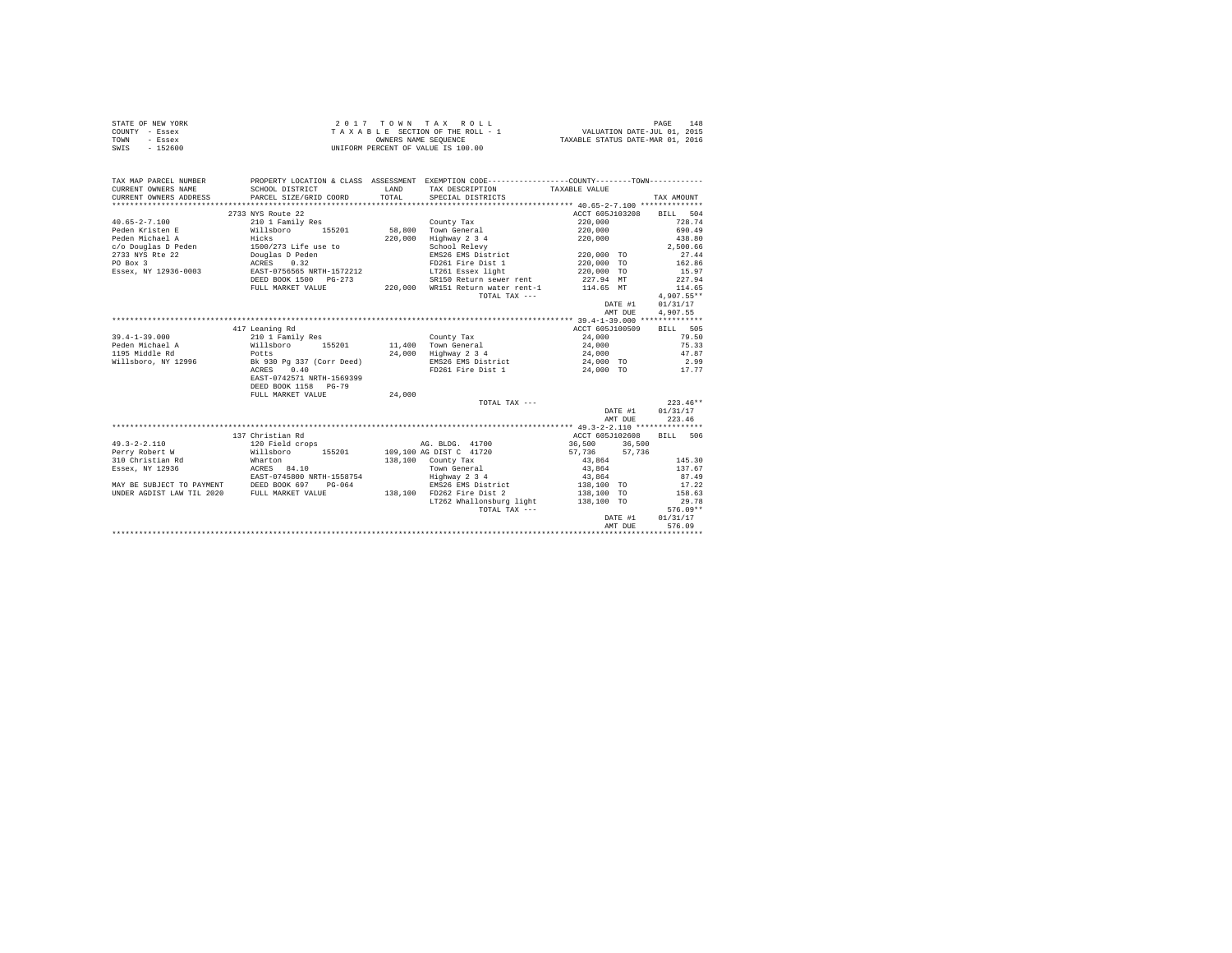| STATE OF NEW YORK | 2017 TOWN TAX ROLL                 | 149<br>PAGE                      |
|-------------------|------------------------------------|----------------------------------|
| COUNTY - Essex    | TAXABLE SECTION OF THE ROLL - 1    | VALUATION DATE-JUL 01, 2015      |
| TOWN<br>- Essex   | OWNERS NAME SEOUENCE               | TAXABLE STATUS DATE-MAR 01, 2016 |
| $-152600$<br>SWIS | UNIFORM PERCENT OF VALUE IS 100.00 |                                  |

| TAX MAP PARCEL NUMBER<br>CURRENT OWNERS NAME<br>CURRENT OWNERS ADDRESS PARCEL SIZE/GRID COORD                                                                                                                                                                                                                                                                                                                                                                                                                                                                                                                                                                                                                                                                                                                                                                                                                                                                                                                                                                                                                                                                                                                                                                                                                                                                                                                                                                                                                                                                                                                                                                                                                            | SCHOOL DISTRICT           | LAND<br>TOTAL. | PROPERTY LOCATION & CLASS ASSESSMENT EXEMPTION CODE---------------COUNTY--------TOWN----------<br>TAX DESCRIPTION TAXABLE VALUE<br>SPECIAL DISTRICTS |                          |         | TAX AMOUNT      |         |         |         |         |         |         |         |         |         |         |         |     |  |  |  |  |  |  |  |  |  |  |  |  |  |  |        |  |  |  |                                                                                                                |  |  |  |        |  |  |  |  |  |  |  |        |  |                           |  |  |  |  |  |       |                                                |  |  |                              |  |  |        |  |                                                                                  |  |  |  |  |  |  |       |  |  |  |               |  |  |              |  |  |  |  |  |  |         |          |  |  |  |  |  |  |         |          |  |  |  |  |  |  |  |  |  |
|--------------------------------------------------------------------------------------------------------------------------------------------------------------------------------------------------------------------------------------------------------------------------------------------------------------------------------------------------------------------------------------------------------------------------------------------------------------------------------------------------------------------------------------------------------------------------------------------------------------------------------------------------------------------------------------------------------------------------------------------------------------------------------------------------------------------------------------------------------------------------------------------------------------------------------------------------------------------------------------------------------------------------------------------------------------------------------------------------------------------------------------------------------------------------------------------------------------------------------------------------------------------------------------------------------------------------------------------------------------------------------------------------------------------------------------------------------------------------------------------------------------------------------------------------------------------------------------------------------------------------------------------------------------------------------------------------------------------------|---------------------------|----------------|------------------------------------------------------------------------------------------------------------------------------------------------------|--------------------------|---------|-----------------|---------|---------|---------|---------|---------|---------|---------|---------|---------|---------|---------|-----|--|--|--|--|--|--|--|--|--|--|--|--|--|--|--------|--|--|--|----------------------------------------------------------------------------------------------------------------|--|--|--|--------|--|--|--|--|--|--|--|--------|--|---------------------------|--|--|--|--|--|-------|------------------------------------------------|--|--|------------------------------|--|--|--------|--|----------------------------------------------------------------------------------|--|--|--|--|--|--|-------|--|--|--|---------------|--|--|--------------|--|--|--|--|--|--|---------|----------|--|--|--|--|--|--|---------|----------|--|--|--|--|--|--|--|--|--|
|                                                                                                                                                                                                                                                                                                                                                                                                                                                                                                                                                                                                                                                                                                                                                                                                                                                                                                                                                                                                                                                                                                                                                                                                                                                                                                                                                                                                                                                                                                                                                                                                                                                                                                                          | 304 Christian Rd          |                |                                                                                                                                                      | ACCT 605J103210 BILL 507 |         |                 |         |         |         |         |         |         |         |         |         |         |         |     |  |  |  |  |  |  |  |  |  |  |  |  |  |  |        |  |  |  |                                                                                                                |  |  |  |        |  |  |  |  |  |  |  |        |  |                           |  |  |  |  |  |       |                                                |  |  |                              |  |  |        |  |                                                                                  |  |  |  |  |  |  |       |  |  |  |               |  |  |              |  |  |  |  |  |  |         |          |  |  |  |  |  |  |         |          |  |  |  |  |  |  |  |  |  |
|                                                                                                                                                                                                                                                                                                                                                                                                                                                                                                                                                                                                                                                                                                                                                                                                                                                                                                                                                                                                                                                                                                                                                                                                                                                                                                                                                                                                                                                                                                                                                                                                                                                                                                                          |                           |                |                                                                                                                                                      |                          |         |                 |         |         |         |         |         |         |         |         |         |         |         |     |  |  |  |  |  |  |  |  |  |  |  |  |  |  |        |  |  |  |                                                                                                                |  |  |  |        |  |  |  |  |  |  |  |        |  |                           |  |  |  |  |  |       |                                                |  |  |                              |  |  |        |  |                                                                                  |  |  |  |  |  |  |       |  |  |  |               |  |  |              |  |  |  |  |  |  |         |          |  |  |  |  |  |  |         |          |  |  |  |  |  |  |  |  |  |
|                                                                                                                                                                                                                                                                                                                                                                                                                                                                                                                                                                                                                                                                                                                                                                                                                                                                                                                                                                                                                                                                                                                                                                                                                                                                                                                                                                                                                                                                                                                                                                                                                                                                                                                          |                           |                |                                                                                                                                                      |                          |         | 724.71          |         |         |         |         |         |         |         |         |         |         |         |     |  |  |  |  |  |  |  |  |  |  |  |  |  |  |        |  |  |  |                                                                                                                |  |  |  |        |  |  |  |  |  |  |  |        |  |                           |  |  |  |  |  |       |                                                |  |  |                              |  |  |        |  |                                                                                  |  |  |  |  |  |  |       |  |  |  |               |  |  |              |  |  |  |  |  |  |         |          |  |  |  |  |  |  |         |          |  |  |  |  |  |  |  |  |  |
|                                                                                                                                                                                                                                                                                                                                                                                                                                                                                                                                                                                                                                                                                                                                                                                                                                                                                                                                                                                                                                                                                                                                                                                                                                                                                                                                                                                                                                                                                                                                                                                                                                                                                                                          |                           |                |                                                                                                                                                      |                          |         |                 |         |         |         |         |         |         |         |         |         |         |         |     |  |  |  |  |  |  |  |  |  |  |  |  |  |  |        |  |  |  |                                                                                                                |  |  |  |        |  |  |  |  |  |  |  |        |  |                           |  |  |  |  |  |       |                                                |  |  |                              |  |  |        |  |                                                                                  |  |  |  |  |  |  |       |  |  |  |               |  |  |              |  |  |  |  |  |  |         |          |  |  |  |  |  |  |         |          |  |  |  |  |  |  |  |  |  |
|                                                                                                                                                                                                                                                                                                                                                                                                                                                                                                                                                                                                                                                                                                                                                                                                                                                                                                                                                                                                                                                                                                                                                                                                                                                                                                                                                                                                                                                                                                                                                                                                                                                                                                                          |                           |                | 249,600 Town General 218,783<br>Highway 2 3 4 218,783                                                                                                |                          |         |                 |         |         |         |         |         |         |         |         |         |         |         |     |  |  |  |  |  |  |  |  |  |  |  |  |  |  |        |  |  |  |                                                                                                                |  |  |  |        |  |  |  |  |  |  |  |        |  |                           |  |  |  |  |  |       |                                                |  |  |                              |  |  |        |  |                                                                                  |  |  |  |  |  |  |       |  |  |  |               |  |  |              |  |  |  |  |  |  |         |          |  |  |  |  |  |  |         |          |  |  |  |  |  |  |  |  |  |
|                                                                                                                                                                                                                                                                                                                                                                                                                                                                                                                                                                                                                                                                                                                                                                                                                                                                                                                                                                                                                                                                                                                                                                                                                                                                                                                                                                                                                                                                                                                                                                                                                                                                                                                          |                           |                |                                                                                                                                                      |                          |         |                 |         |         |         |         |         |         |         |         |         |         |         |     |  |  |  |  |  |  |  |  |  |  |  |  |  |  |        |  |  |  |                                                                                                                |  |  |  |        |  |  |  |  |  |  |  |        |  |                           |  |  |  |  |  |       |                                                |  |  |                              |  |  |        |  |                                                                                  |  |  |  |  |  |  |       |  |  |  |               |  |  |              |  |  |  |  |  |  |         |          |  |  |  |  |  |  |         |          |  |  |  |  |  |  |  |  |  |
|                                                                                                                                                                                                                                                                                                                                                                                                                                                                                                                                                                                                                                                                                                                                                                                                                                                                                                                                                                                                                                                                                                                                                                                                                                                                                                                                                                                                                                                                                                                                                                                                                                                                                                                          | ACRES 54.30               |                | FD261 Fire Dist 1 249,600 TO 184.77                                                                                                                  |                          |         |                 |         |         |         |         |         |         |         |         |         |         |         |     |  |  |  |  |  |  |  |  |  |  |  |  |  |  |        |  |  |  |                                                                                                                |  |  |  |        |  |  |  |  |  |  |  |        |  |                           |  |  |  |  |  |       |                                                |  |  |                              |  |  |        |  |                                                                                  |  |  |  |  |  |  |       |  |  |  |               |  |  |              |  |  |  |  |  |  |         |          |  |  |  |  |  |  |         |          |  |  |  |  |  |  |  |  |  |
| MAY BE SUBJECT TO PAYMENT EAST-0748570 NRTH-1558456                                                                                                                                                                                                                                                                                                                                                                                                                                                                                                                                                                                                                                                                                                                                                                                                                                                                                                                                                                                                                                                                                                                                                                                                                                                                                                                                                                                                                                                                                                                                                                                                                                                                      |                           |                |                                                                                                                                                      |                          |         |                 |         |         |         |         |         |         |         |         |         |         |         |     |  |  |  |  |  |  |  |  |  |  |  |  |  |  |        |  |  |  |                                                                                                                |  |  |  |        |  |  |  |  |  |  |  |        |  |                           |  |  |  |  |  |       |                                                |  |  |                              |  |  |        |  |                                                                                  |  |  |  |  |  |  |       |  |  |  |               |  |  |              |  |  |  |  |  |  |         |          |  |  |  |  |  |  |         |          |  |  |  |  |  |  |  |  |  |
| UNDER AGDIST LAW TIL 2020                                                                                                                                                                                                                                                                                                                                                                                                                                                                                                                                                                                                                                                                                                                                                                                                                                                                                                                                                                                                                                                                                                                                                                                                                                                                                                                                                                                                                                                                                                                                                                                                                                                                                                | DEED BOOK 1523 PG-314     |                |                                                                                                                                                      |                          |         |                 |         |         |         |         |         |         |         |         |         |         |         |     |  |  |  |  |  |  |  |  |  |  |  |  |  |  |        |  |  |  |                                                                                                                |  |  |  |        |  |  |  |  |  |  |  |        |  |                           |  |  |  |  |  |       |                                                |  |  |                              |  |  |        |  |                                                                                  |  |  |  |  |  |  |       |  |  |  |               |  |  |              |  |  |  |  |  |  |         |          |  |  |  |  |  |  |         |          |  |  |  |  |  |  |  |  |  |
|                                                                                                                                                                                                                                                                                                                                                                                                                                                                                                                                                                                                                                                                                                                                                                                                                                                                                                                                                                                                                                                                                                                                                                                                                                                                                                                                                                                                                                                                                                                                                                                                                                                                                                                          | FULL MARKET VALUE         | 249,600        |                                                                                                                                                      |                          |         |                 |         |         |         |         |         |         |         |         |         |         |         |     |  |  |  |  |  |  |  |  |  |  |  |  |  |  |        |  |  |  |                                                                                                                |  |  |  |        |  |  |  |  |  |  |  |        |  |                           |  |  |  |  |  |       |                                                |  |  |                              |  |  |        |  |                                                                                  |  |  |  |  |  |  |       |  |  |  |               |  |  |              |  |  |  |  |  |  |         |          |  |  |  |  |  |  |         |          |  |  |  |  |  |  |  |  |  |
|                                                                                                                                                                                                                                                                                                                                                                                                                                                                                                                                                                                                                                                                                                                                                                                                                                                                                                                                                                                                                                                                                                                                                                                                                                                                                                                                                                                                                                                                                                                                                                                                                                                                                                                          |                           |                | TOTAL TAX ---                                                                                                                                        |                          |         | $2.063.65**$    |         |         |         |         |         |         |         |         |         |         |         |     |  |  |  |  |  |  |  |  |  |  |  |  |  |  |        |  |  |  |                                                                                                                |  |  |  |        |  |  |  |  |  |  |  |        |  |                           |  |  |  |  |  |       |                                                |  |  |                              |  |  |        |  |                                                                                  |  |  |  |  |  |  |       |  |  |  |               |  |  |              |  |  |  |  |  |  |         |          |  |  |  |  |  |  |         |          |  |  |  |  |  |  |  |  |  |
|                                                                                                                                                                                                                                                                                                                                                                                                                                                                                                                                                                                                                                                                                                                                                                                                                                                                                                                                                                                                                                                                                                                                                                                                                                                                                                                                                                                                                                                                                                                                                                                                                                                                                                                          |                           |                |                                                                                                                                                      |                          | DATE #1 | 01/31/17        |         |         |         |         |         |         |         |         |         |         |         |     |  |  |  |  |  |  |  |  |  |  |  |  |  |  |        |  |  |  |                                                                                                                |  |  |  |        |  |  |  |  |  |  |  |        |  |                           |  |  |  |  |  |       |                                                |  |  |                              |  |  |        |  |                                                                                  |  |  |  |  |  |  |       |  |  |  |               |  |  |              |  |  |  |  |  |  |         |          |  |  |  |  |  |  |         |          |  |  |  |  |  |  |  |  |  |
|                                                                                                                                                                                                                                                                                                                                                                                                                                                                                                                                                                                                                                                                                                                                                                                                                                                                                                                                                                                                                                                                                                                                                                                                                                                                                                                                                                                                                                                                                                                                                                                                                                                                                                                          |                           |                |                                                                                                                                                      |                          | AMT DUE | 2.063.65        |         |         |         |         |         |         |         |         |         |         |         |     |  |  |  |  |  |  |  |  |  |  |  |  |  |  |        |  |  |  |                                                                                                                |  |  |  |        |  |  |  |  |  |  |  |        |  |                           |  |  |  |  |  |       |                                                |  |  |                              |  |  |        |  |                                                                                  |  |  |  |  |  |  |       |  |  |  |               |  |  |              |  |  |  |  |  |  |         |          |  |  |  |  |  |  |         |          |  |  |  |  |  |  |  |  |  |
|                                                                                                                                                                                                                                                                                                                                                                                                                                                                                                                                                                                                                                                                                                                                                                                                                                                                                                                                                                                                                                                                                                                                                                                                                                                                                                                                                                                                                                                                                                                                                                                                                                                                                                                          |                           |                |                                                                                                                                                      |                          |         |                 |         |         |         |         |         |         |         |         |         |         |         |     |  |  |  |  |  |  |  |  |  |  |  |  |  |  |        |  |  |  |                                                                                                                |  |  |  |        |  |  |  |  |  |  |  |        |  |                           |  |  |  |  |  |       |                                                |  |  |                              |  |  |        |  |                                                                                  |  |  |  |  |  |  |       |  |  |  |               |  |  |              |  |  |  |  |  |  |         |          |  |  |  |  |  |  |         |          |  |  |  |  |  |  |  |  |  |
|                                                                                                                                                                                                                                                                                                                                                                                                                                                                                                                                                                                                                                                                                                                                                                                                                                                                                                                                                                                                                                                                                                                                                                                                                                                                                                                                                                                                                                                                                                                                                                                                                                                                                                                          | 310 Christian Rd          |                |                                                                                                                                                      |                          |         | <b>BTLL</b> 508 |         |         |         |         |         |         |         |         |         |         |         |     |  |  |  |  |  |  |  |  |  |  |  |  |  |  |        |  |  |  |                                                                                                                |  |  |  |        |  |  |  |  |  |  |  |        |  |                           |  |  |  |  |  |       |                                                |  |  |                              |  |  |        |  |                                                                                  |  |  |  |  |  |  |       |  |  |  |               |  |  |              |  |  |  |  |  |  |         |          |  |  |  |  |  |  |         |          |  |  |  |  |  |  |  |  |  |
| $49.3 - 2 - 8.100$                                                                                                                                                                                                                                                                                                                                                                                                                                                                                                                                                                                                                                                                                                                                                                                                                                                                                                                                                                                                                                                                                                                                                                                                                                                                                                                                                                                                                                                                                                                                                                                                                                                                                                       |                           |                | AG DIST C 41720 56,489 56,489                                                                                                                        | ACCT 605J103211          |         |                 |         |         |         |         |         |         |         |         |         |         |         |     |  |  |  |  |  |  |  |  |  |  |  |  |  |  |        |  |  |  |                                                                                                                |  |  |  |        |  |  |  |  |  |  |  |        |  |                           |  |  |  |  |  |       |                                                |  |  |                              |  |  |        |  |                                                                                  |  |  |  |  |  |  |       |  |  |  |               |  |  |              |  |  |  |  |  |  |         |          |  |  |  |  |  |  |         |          |  |  |  |  |  |  |  |  |  |
|                                                                                                                                                                                                                                                                                                                                                                                                                                                                                                                                                                                                                                                                                                                                                                                                                                                                                                                                                                                                                                                                                                                                                                                                                                                                                                                                                                                                                                                                                                                                                                                                                                                                                                                          | 120 Field crops           |                |                                                                                                                                                      |                          |         |                 |         |         |         |         |         |         |         |         |         |         |         |     |  |  |  |  |  |  |  |  |  |  |  |  |  |  |        |  |  |  |                                                                                                                |  |  |  |        |  |  |  |  |  |  |  |        |  |                           |  |  |  |  |  |       |                                                |  |  |                              |  |  |        |  |                                                                                  |  |  |  |  |  |  |       |  |  |  |               |  |  |              |  |  |  |  |  |  |         |          |  |  |  |  |  |  |         |          |  |  |  |  |  |  |  |  |  |
| 1990)<br>1990)<br>1990)<br>1990)<br>1990)<br>1990)<br>1990)<br>1990)<br>1990)<br>1990)<br>1990)<br>1990)<br>1990)<br>1990)<br>1990)<br>1990)<br>1990)<br>1990)<br>1990)<br>1990)<br>1990)<br>1990)<br>1990)<br>1990)<br>1990)<br>1990)<br>1990)<br>1990)<br>1990)<br>1990)<br>1990)<br>1990)                                                                                                                                                                                                                                                                                                                                                                                                                                                                                                                                                                                                                                                                                                                                                                                                                                                                                                                                                                                                                                                                                                                                                                                                                                                                                                                                                                                                                             |                           |                |                                                                                                                                                      |                          |         |                 |         |         |         |         |         |         |         |         |         |         |         |     |  |  |  |  |  |  |  |  |  |  |  |  |  |  |        |  |  |  |                                                                                                                |  |  |  |        |  |  |  |  |  |  |  |        |  |                           |  |  |  |  |  |       |                                                |  |  |                              |  |  |        |  |                                                                                  |  |  |  |  |  |  |       |  |  |  |               |  |  |              |  |  |  |  |  |  |         |          |  |  |  |  |  |  |         |          |  |  |  |  |  |  |  |  |  |
|                                                                                                                                                                                                                                                                                                                                                                                                                                                                                                                                                                                                                                                                                                                                                                                                                                                                                                                                                                                                                                                                                                                                                                                                                                                                                                                                                                                                                                                                                                                                                                                                                                                                                                                          |                           |                |                                                                                                                                                      |                          |         |                 |         |         |         |         |         |         |         |         |         |         |         |     |  |  |  |  |  |  |  |  |  |  |  |  |  |  |        |  |  |  |                                                                                                                |  |  |  |        |  |  |  |  |  |  |  |        |  |                           |  |  |  |  |  |       |                                                |  |  |                              |  |  |        |  |                                                                                  |  |  |  |  |  |  |       |  |  |  |               |  |  |              |  |  |  |  |  |  |         |          |  |  |  |  |  |  |         |          |  |  |  |  |  |  |  |  |  |
|                                                                                                                                                                                                                                                                                                                                                                                                                                                                                                                                                                                                                                                                                                                                                                                                                                                                                                                                                                                                                                                                                                                                                                                                                                                                                                                                                                                                                                                                                                                                                                                                                                                                                                                          |                           |                |                                                                                                                                                      |                          |         |                 |         |         |         |         |         |         |         |         |         |         |         |     |  |  |  |  |  |  |  |  |  |  |  |  |  |  |        |  |  |  |                                                                                                                |  |  |  |        |  |  |  |  |  |  |  |        |  |                           |  |  |  |  |  |       |                                                |  |  |                              |  |  |        |  |                                                                                  |  |  |  |  |  |  |       |  |  |  |               |  |  |              |  |  |  |  |  |  |         |          |  |  |  |  |  |  |         |          |  |  |  |  |  |  |  |  |  |
|                                                                                                                                                                                                                                                                                                                                                                                                                                                                                                                                                                                                                                                                                                                                                                                                                                                                                                                                                                                                                                                                                                                                                                                                                                                                                                                                                                                                                                                                                                                                                                                                                                                                                                                          |                           |                |                                                                                                                                                      |                          |         |                 |         |         |         |         |         |         |         |         |         |         |         |     |  |  |  |  |  |  |  |  |  |  |  |  |  |  |        |  |  |  |                                                                                                                |  |  |  |        |  |  |  |  |  |  |  |        |  |                           |  |  |  |  |  |       |                                                |  |  |                              |  |  |        |  |                                                                                  |  |  |  |  |  |  |       |  |  |  |               |  |  |              |  |  |  |  |  |  |         |          |  |  |  |  |  |  |         |          |  |  |  |  |  |  |  |  |  |
|                                                                                                                                                                                                                                                                                                                                                                                                                                                                                                                                                                                                                                                                                                                                                                                                                                                                                                                                                                                                                                                                                                                                                                                                                                                                                                                                                                                                                                                                                                                                                                                                                                                                                                                          |                           |                | FD261 Fire Dist 1                                                                                                                                    | 253,200 TO               |         |                 | 187.44  |         |         |         |         |         |         |         |         |         |         |     |  |  |  |  |  |  |  |  |  |  |  |  |  |  |        |  |  |  |                                                                                                                |  |  |  |        |  |  |  |  |  |  |  |        |  |                           |  |  |  |  |  |       |                                                |  |  |                              |  |  |        |  |                                                                                  |  |  |  |  |  |  |       |  |  |  |               |  |  |              |  |  |  |  |  |  |         |          |  |  |  |  |  |  |         |          |  |  |  |  |  |  |  |  |  |
|                                                                                                                                                                                                                                                                                                                                                                                                                                                                                                                                                                                                                                                                                                                                                                                                                                                                                                                                                                                                                                                                                                                                                                                                                                                                                                                                                                                                                                                                                                                                                                                                                                                                                                                          |                           |                |                                                                                                                                                      |                          |         |                 |         |         |         |         |         |         |         |         |         |         |         |     |  |  |  |  |  |  |  |  |  |  |  |  |  |  |        |  |  |  |                                                                                                                |  |  |  |        |  |  |  |  |  |  |  |        |  |                           |  |  |  |  |  |       |                                                |  |  |                              |  |  |        |  |                                                                                  |  |  |  |  |  |  |       |  |  |  |               |  |  |              |  |  |  |  |  |  |         |          |  |  |  |  |  |  |         |          |  |  |  |  |  |  |  |  |  |
| UNDER AGDIST LAW TIL 2020                                                                                                                                                                                                                                                                                                                                                                                                                                                                                                                                                                                                                                                                                                                                                                                                                                                                                                                                                                                                                                                                                                                                                                                                                                                                                                                                                                                                                                                                                                                                                                                                                                                                                                |                           |                |                                                                                                                                                      |                          |         |                 |         |         |         |         |         |         |         |         |         |         |         |     |  |  |  |  |  |  |  |  |  |  |  |  |  |  |        |  |  |  |                                                                                                                |  |  |  |        |  |  |  |  |  |  |  |        |  |                           |  |  |  |  |  |       |                                                |  |  |                              |  |  |        |  |                                                                                  |  |  |  |  |  |  |       |  |  |  |               |  |  |              |  |  |  |  |  |  |         |          |  |  |  |  |  |  |         |          |  |  |  |  |  |  |  |  |  |
|                                                                                                                                                                                                                                                                                                                                                                                                                                                                                                                                                                                                                                                                                                                                                                                                                                                                                                                                                                                                                                                                                                                                                                                                                                                                                                                                                                                                                                                                                                                                                                                                                                                                                                                          |                           |                | TOTAL TAX ---                                                                                                                                        |                          |         | $1.880.36**$    |         |         |         |         |         |         |         |         |         |         |         |     |  |  |  |  |  |  |  |  |  |  |  |  |  |  |        |  |  |  |                                                                                                                |  |  |  |        |  |  |  |  |  |  |  |        |  |                           |  |  |  |  |  |       |                                                |  |  |                              |  |  |        |  |                                                                                  |  |  |  |  |  |  |       |  |  |  |               |  |  |              |  |  |  |  |  |  |         |          |  |  |  |  |  |  |         |          |  |  |  |  |  |  |  |  |  |
|                                                                                                                                                                                                                                                                                                                                                                                                                                                                                                                                                                                                                                                                                                                                                                                                                                                                                                                                                                                                                                                                                                                                                                                                                                                                                                                                                                                                                                                                                                                                                                                                                                                                                                                          |                           |                |                                                                                                                                                      |                          | DATE #1 | 01/31/17        |         |         |         |         |         |         |         |         |         |         |         |     |  |  |  |  |  |  |  |  |  |  |  |  |  |  |        |  |  |  |                                                                                                                |  |  |  |        |  |  |  |  |  |  |  |        |  |                           |  |  |  |  |  |       |                                                |  |  |                              |  |  |        |  |                                                                                  |  |  |  |  |  |  |       |  |  |  |               |  |  |              |  |  |  |  |  |  |         |          |  |  |  |  |  |  |         |          |  |  |  |  |  |  |  |  |  |
|                                                                                                                                                                                                                                                                                                                                                                                                                                                                                                                                                                                                                                                                                                                                                                                                                                                                                                                                                                                                                                                                                                                                                                                                                                                                                                                                                                                                                                                                                                                                                                                                                                                                                                                          |                           |                |                                                                                                                                                      |                          | AMT DUE | 1,880,36        |         |         |         |         |         |         |         |         |         |         |         |     |  |  |  |  |  |  |  |  |  |  |  |  |  |  |        |  |  |  |                                                                                                                |  |  |  |        |  |  |  |  |  |  |  |        |  |                           |  |  |  |  |  |       |                                                |  |  |                              |  |  |        |  |                                                                                  |  |  |  |  |  |  |       |  |  |  |               |  |  |              |  |  |  |  |  |  |         |          |  |  |  |  |  |  |         |          |  |  |  |  |  |  |  |  |  |
|                                                                                                                                                                                                                                                                                                                                                                                                                                                                                                                                                                                                                                                                                                                                                                                                                                                                                                                                                                                                                                                                                                                                                                                                                                                                                                                                                                                                                                                                                                                                                                                                                                                                                                                          |                           |                |                                                                                                                                                      |                          |         |                 |         |         |         |         |         |         |         |         |         |         |         |     |  |  |  |  |  |  |  |  |  |  |  |  |  |  |        |  |  |  |                                                                                                                |  |  |  |        |  |  |  |  |  |  |  |        |  |                           |  |  |  |  |  |       |                                                |  |  |                              |  |  |        |  |                                                                                  |  |  |  |  |  |  |       |  |  |  |               |  |  |              |  |  |  |  |  |  |         |          |  |  |  |  |  |  |         |          |  |  |  |  |  |  |  |  |  |
|                                                                                                                                                                                                                                                                                                                                                                                                                                                                                                                                                                                                                                                                                                                                                                                                                                                                                                                                                                                                                                                                                                                                                                                                                                                                                                                                                                                                                                                                                                                                                                                                                                                                                                                          | 242 School St             |                |                                                                                                                                                      | ACCT 605Z003004          |         | RTLL 509        |         |         |         |         |         |         |         |         |         |         |         |     |  |  |  |  |  |  |  |  |  |  |  |  |  |  |        |  |  |  |                                                                                                                |  |  |  |        |  |  |  |  |  |  |  |        |  |                           |  |  |  |  |  |       |                                                |  |  |                              |  |  |        |  |                                                                                  |  |  |  |  |  |  |       |  |  |  |               |  |  |              |  |  |  |  |  |  |         |          |  |  |  |  |  |  |         |          |  |  |  |  |  |  |  |  |  |
| $40.3 - 3 - 17.131$                                                                                                                                                                                                                                                                                                                                                                                                                                                                                                                                                                                                                                                                                                                                                                                                                                                                                                                                                                                                                                                                                                                                                                                                                                                                                                                                                                                                                                                                                                                                                                                                                                                                                                      | 210 1 Family Res          |                | VETWAR CTS 41120 15,000 15,000                                                                                                                       |                          |         |                 |         |         |         |         |         |         |         |         |         |         |         |     |  |  |  |  |  |  |  |  |  |  |  |  |  |  |        |  |  |  |                                                                                                                |  |  |  |        |  |  |  |  |  |  |  |        |  |                           |  |  |  |  |  |       |                                                |  |  |                              |  |  |        |  |                                                                                  |  |  |  |  |  |  |       |  |  |  |               |  |  |              |  |  |  |  |  |  |         |          |  |  |  |  |  |  |         |          |  |  |  |  |  |  |  |  |  |
| <table>\n<tbody>\n<tr>\n<th>Person Arthur</th>\n<th>William</th>\n<th>William</th>\n<th>William</th>\n</tr>\n<tr>\n<td>25, 430</td>\n<td>25, 430</td>\n<td>25, 430</td>\n<td>25, 430</td>\n<td>25, 430</td>\n<td>25, 430</td>\n<td>25, 430</td>\n<td>25, 430</td>\n<td>25, 430</td>\n<td>25, 430</td>\n<td>25, 430</td>\n<td>25, 430</td>\n<td>25, 430</td>\n<td>25,</td><td></td><td></td><td></td><td></td><td></td><td></td><td></td></tr><tr><td></td><td></td><td></td><td></td><td></td><td></td><td></td><td>708.44</td></tr><tr><td></td><td></td><td></td><td>1221,000<br/> Town General<br/> Highway 2 3 4<br/> EMS26 EMS District<br/> 213,870<br/> EMS26 EMS District<br/> 254,300 TO</td><td></td><td></td><td></td><td>671.25</td></tr><tr><td></td><td></td><td></td><td></td><td></td><td></td><td></td><td>426.57</td></tr><tr><td></td><td>EAST-0755718 NRTH-1569879</td><td></td><td></td><td></td><td></td><td></td><td>31.71</td></tr><tr><td>MAY BE SUBJECT TO PAYMENT DEED BOOK 1730 PG-43</td><td></td><td></td><td>FD261 Fire Dist 1 254,300 TO</td><td></td><td></td><td>188.25</td><td></td></tr><tr><td>UNDER AGDIST LAW TIL 2017 FULL MARKET VALUE 254,300 LT261 Essex light 254,300 TO</td><td></td><td></td><td></td><td></td><td></td><td></td><td>18.46</td></tr><tr><td></td><td></td><td></td><td>TOTAL TAX ---</td><td></td><td></td><td><math>2,044.68**</math></td><td></td></tr><tr><td></td><td></td><td></td><td></td><td></td><td>DATE #1</td><td>01/31/17</td><td></td></tr><tr><td></td><td></td><td></td><td></td><td></td><td>AMT DUE</td><td>2.044.68</td><td></td></tr><tr><td></td><td></td><td></td><td></td><td></td><td></td><td></td><td></td></tr></tbody></table> | Person Arthur             | William        | William                                                                                                                                              | William                  | 25, 430 | 25, 430         | 25, 430 | 25, 430 | 25, 430 | 25, 430 | 25, 430 | 25, 430 | 25, 430 | 25, 430 | 25, 430 | 25, 430 | 25, 430 | 25, |  |  |  |  |  |  |  |  |  |  |  |  |  |  | 708.44 |  |  |  | 1221,000<br>Town General<br>Highway 2 3 4<br>EMS26 EMS District<br>213,870<br>EMS26 EMS District<br>254,300 TO |  |  |  | 671.25 |  |  |  |  |  |  |  | 426.57 |  | EAST-0755718 NRTH-1569879 |  |  |  |  |  | 31.71 | MAY BE SUBJECT TO PAYMENT DEED BOOK 1730 PG-43 |  |  | FD261 Fire Dist 1 254,300 TO |  |  | 188.25 |  | UNDER AGDIST LAW TIL 2017 FULL MARKET VALUE 254,300 LT261 Essex light 254,300 TO |  |  |  |  |  |  | 18.46 |  |  |  | TOTAL TAX --- |  |  | $2,044.68**$ |  |  |  |  |  |  | DATE #1 | 01/31/17 |  |  |  |  |  |  | AMT DUE | 2.044.68 |  |  |  |  |  |  |  |  |  |
| Person Arthur                                                                                                                                                                                                                                                                                                                                                                                                                                                                                                                                                                                                                                                                                                                                                                                                                                                                                                                                                                                                                                                                                                                                                                                                                                                                                                                                                                                                                                                                                                                                                                                                                                                                                                            | William                   | William        | William                                                                                                                                              |                          |         |                 |         |         |         |         |         |         |         |         |         |         |         |     |  |  |  |  |  |  |  |  |  |  |  |  |  |  |        |  |  |  |                                                                                                                |  |  |  |        |  |  |  |  |  |  |  |        |  |                           |  |  |  |  |  |       |                                                |  |  |                              |  |  |        |  |                                                                                  |  |  |  |  |  |  |       |  |  |  |               |  |  |              |  |  |  |  |  |  |         |          |  |  |  |  |  |  |         |          |  |  |  |  |  |  |  |  |  |
| 25, 430                                                                                                                                                                                                                                                                                                                                                                                                                                                                                                                                                                                                                                                                                                                                                                                                                                                                                                                                                                                                                                                                                                                                                                                                                                                                                                                                                                                                                                                                                                                                                                                                                                                                                                                  | 25, 430                   | 25, 430        | 25, 430                                                                                                                                              | 25, 430                  | 25, 430 | 25, 430         | 25, 430 | 25, 430 | 25, 430 | 25, 430 | 25, 430 | 25, 430 | 25,     |         |         |         |         |     |  |  |  |  |  |  |  |  |  |  |  |  |  |  |        |  |  |  |                                                                                                                |  |  |  |        |  |  |  |  |  |  |  |        |  |                           |  |  |  |  |  |       |                                                |  |  |                              |  |  |        |  |                                                                                  |  |  |  |  |  |  |       |  |  |  |               |  |  |              |  |  |  |  |  |  |         |          |  |  |  |  |  |  |         |          |  |  |  |  |  |  |  |  |  |
|                                                                                                                                                                                                                                                                                                                                                                                                                                                                                                                                                                                                                                                                                                                                                                                                                                                                                                                                                                                                                                                                                                                                                                                                                                                                                                                                                                                                                                                                                                                                                                                                                                                                                                                          |                           |                |                                                                                                                                                      |                          |         |                 | 708.44  |         |         |         |         |         |         |         |         |         |         |     |  |  |  |  |  |  |  |  |  |  |  |  |  |  |        |  |  |  |                                                                                                                |  |  |  |        |  |  |  |  |  |  |  |        |  |                           |  |  |  |  |  |       |                                                |  |  |                              |  |  |        |  |                                                                                  |  |  |  |  |  |  |       |  |  |  |               |  |  |              |  |  |  |  |  |  |         |          |  |  |  |  |  |  |         |          |  |  |  |  |  |  |  |  |  |
|                                                                                                                                                                                                                                                                                                                                                                                                                                                                                                                                                                                                                                                                                                                                                                                                                                                                                                                                                                                                                                                                                                                                                                                                                                                                                                                                                                                                                                                                                                                                                                                                                                                                                                                          |                           |                | 1221,000<br>Town General<br>Highway 2 3 4<br>EMS26 EMS District<br>213,870<br>EMS26 EMS District<br>254,300 TO                                       |                          |         |                 | 671.25  |         |         |         |         |         |         |         |         |         |         |     |  |  |  |  |  |  |  |  |  |  |  |  |  |  |        |  |  |  |                                                                                                                |  |  |  |        |  |  |  |  |  |  |  |        |  |                           |  |  |  |  |  |       |                                                |  |  |                              |  |  |        |  |                                                                                  |  |  |  |  |  |  |       |  |  |  |               |  |  |              |  |  |  |  |  |  |         |          |  |  |  |  |  |  |         |          |  |  |  |  |  |  |  |  |  |
|                                                                                                                                                                                                                                                                                                                                                                                                                                                                                                                                                                                                                                                                                                                                                                                                                                                                                                                                                                                                                                                                                                                                                                                                                                                                                                                                                                                                                                                                                                                                                                                                                                                                                                                          |                           |                |                                                                                                                                                      |                          |         |                 | 426.57  |         |         |         |         |         |         |         |         |         |         |     |  |  |  |  |  |  |  |  |  |  |  |  |  |  |        |  |  |  |                                                                                                                |  |  |  |        |  |  |  |  |  |  |  |        |  |                           |  |  |  |  |  |       |                                                |  |  |                              |  |  |        |  |                                                                                  |  |  |  |  |  |  |       |  |  |  |               |  |  |              |  |  |  |  |  |  |         |          |  |  |  |  |  |  |         |          |  |  |  |  |  |  |  |  |  |
|                                                                                                                                                                                                                                                                                                                                                                                                                                                                                                                                                                                                                                                                                                                                                                                                                                                                                                                                                                                                                                                                                                                                                                                                                                                                                                                                                                                                                                                                                                                                                                                                                                                                                                                          | EAST-0755718 NRTH-1569879 |                |                                                                                                                                                      |                          |         |                 | 31.71   |         |         |         |         |         |         |         |         |         |         |     |  |  |  |  |  |  |  |  |  |  |  |  |  |  |        |  |  |  |                                                                                                                |  |  |  |        |  |  |  |  |  |  |  |        |  |                           |  |  |  |  |  |       |                                                |  |  |                              |  |  |        |  |                                                                                  |  |  |  |  |  |  |       |  |  |  |               |  |  |              |  |  |  |  |  |  |         |          |  |  |  |  |  |  |         |          |  |  |  |  |  |  |  |  |  |
| MAY BE SUBJECT TO PAYMENT DEED BOOK 1730 PG-43                                                                                                                                                                                                                                                                                                                                                                                                                                                                                                                                                                                                                                                                                                                                                                                                                                                                                                                                                                                                                                                                                                                                                                                                                                                                                                                                                                                                                                                                                                                                                                                                                                                                           |                           |                | FD261 Fire Dist 1 254,300 TO                                                                                                                         |                          |         | 188.25          |         |         |         |         |         |         |         |         |         |         |         |     |  |  |  |  |  |  |  |  |  |  |  |  |  |  |        |  |  |  |                                                                                                                |  |  |  |        |  |  |  |  |  |  |  |        |  |                           |  |  |  |  |  |       |                                                |  |  |                              |  |  |        |  |                                                                                  |  |  |  |  |  |  |       |  |  |  |               |  |  |              |  |  |  |  |  |  |         |          |  |  |  |  |  |  |         |          |  |  |  |  |  |  |  |  |  |
| UNDER AGDIST LAW TIL 2017 FULL MARKET VALUE 254,300 LT261 Essex light 254,300 TO                                                                                                                                                                                                                                                                                                                                                                                                                                                                                                                                                                                                                                                                                                                                                                                                                                                                                                                                                                                                                                                                                                                                                                                                                                                                                                                                                                                                                                                                                                                                                                                                                                         |                           |                |                                                                                                                                                      |                          |         |                 | 18.46   |         |         |         |         |         |         |         |         |         |         |     |  |  |  |  |  |  |  |  |  |  |  |  |  |  |        |  |  |  |                                                                                                                |  |  |  |        |  |  |  |  |  |  |  |        |  |                           |  |  |  |  |  |       |                                                |  |  |                              |  |  |        |  |                                                                                  |  |  |  |  |  |  |       |  |  |  |               |  |  |              |  |  |  |  |  |  |         |          |  |  |  |  |  |  |         |          |  |  |  |  |  |  |  |  |  |
|                                                                                                                                                                                                                                                                                                                                                                                                                                                                                                                                                                                                                                                                                                                                                                                                                                                                                                                                                                                                                                                                                                                                                                                                                                                                                                                                                                                                                                                                                                                                                                                                                                                                                                                          |                           |                | TOTAL TAX ---                                                                                                                                        |                          |         | $2,044.68**$    |         |         |         |         |         |         |         |         |         |         |         |     |  |  |  |  |  |  |  |  |  |  |  |  |  |  |        |  |  |  |                                                                                                                |  |  |  |        |  |  |  |  |  |  |  |        |  |                           |  |  |  |  |  |       |                                                |  |  |                              |  |  |        |  |                                                                                  |  |  |  |  |  |  |       |  |  |  |               |  |  |              |  |  |  |  |  |  |         |          |  |  |  |  |  |  |         |          |  |  |  |  |  |  |  |  |  |
|                                                                                                                                                                                                                                                                                                                                                                                                                                                                                                                                                                                                                                                                                                                                                                                                                                                                                                                                                                                                                                                                                                                                                                                                                                                                                                                                                                                                                                                                                                                                                                                                                                                                                                                          |                           |                |                                                                                                                                                      |                          | DATE #1 | 01/31/17        |         |         |         |         |         |         |         |         |         |         |         |     |  |  |  |  |  |  |  |  |  |  |  |  |  |  |        |  |  |  |                                                                                                                |  |  |  |        |  |  |  |  |  |  |  |        |  |                           |  |  |  |  |  |       |                                                |  |  |                              |  |  |        |  |                                                                                  |  |  |  |  |  |  |       |  |  |  |               |  |  |              |  |  |  |  |  |  |         |          |  |  |  |  |  |  |         |          |  |  |  |  |  |  |  |  |  |
|                                                                                                                                                                                                                                                                                                                                                                                                                                                                                                                                                                                                                                                                                                                                                                                                                                                                                                                                                                                                                                                                                                                                                                                                                                                                                                                                                                                                                                                                                                                                                                                                                                                                                                                          |                           |                |                                                                                                                                                      |                          | AMT DUE | 2.044.68        |         |         |         |         |         |         |         |         |         |         |         |     |  |  |  |  |  |  |  |  |  |  |  |  |  |  |        |  |  |  |                                                                                                                |  |  |  |        |  |  |  |  |  |  |  |        |  |                           |  |  |  |  |  |       |                                                |  |  |                              |  |  |        |  |                                                                                  |  |  |  |  |  |  |       |  |  |  |               |  |  |              |  |  |  |  |  |  |         |          |  |  |  |  |  |  |         |          |  |  |  |  |  |  |  |  |  |
|                                                                                                                                                                                                                                                                                                                                                                                                                                                                                                                                                                                                                                                                                                                                                                                                                                                                                                                                                                                                                                                                                                                                                                                                                                                                                                                                                                                                                                                                                                                                                                                                                                                                                                                          |                           |                |                                                                                                                                                      |                          |         |                 |         |         |         |         |         |         |         |         |         |         |         |     |  |  |  |  |  |  |  |  |  |  |  |  |  |  |        |  |  |  |                                                                                                                |  |  |  |        |  |  |  |  |  |  |  |        |  |                           |  |  |  |  |  |       |                                                |  |  |                              |  |  |        |  |                                                                                  |  |  |  |  |  |  |       |  |  |  |               |  |  |              |  |  |  |  |  |  |         |          |  |  |  |  |  |  |         |          |  |  |  |  |  |  |  |  |  |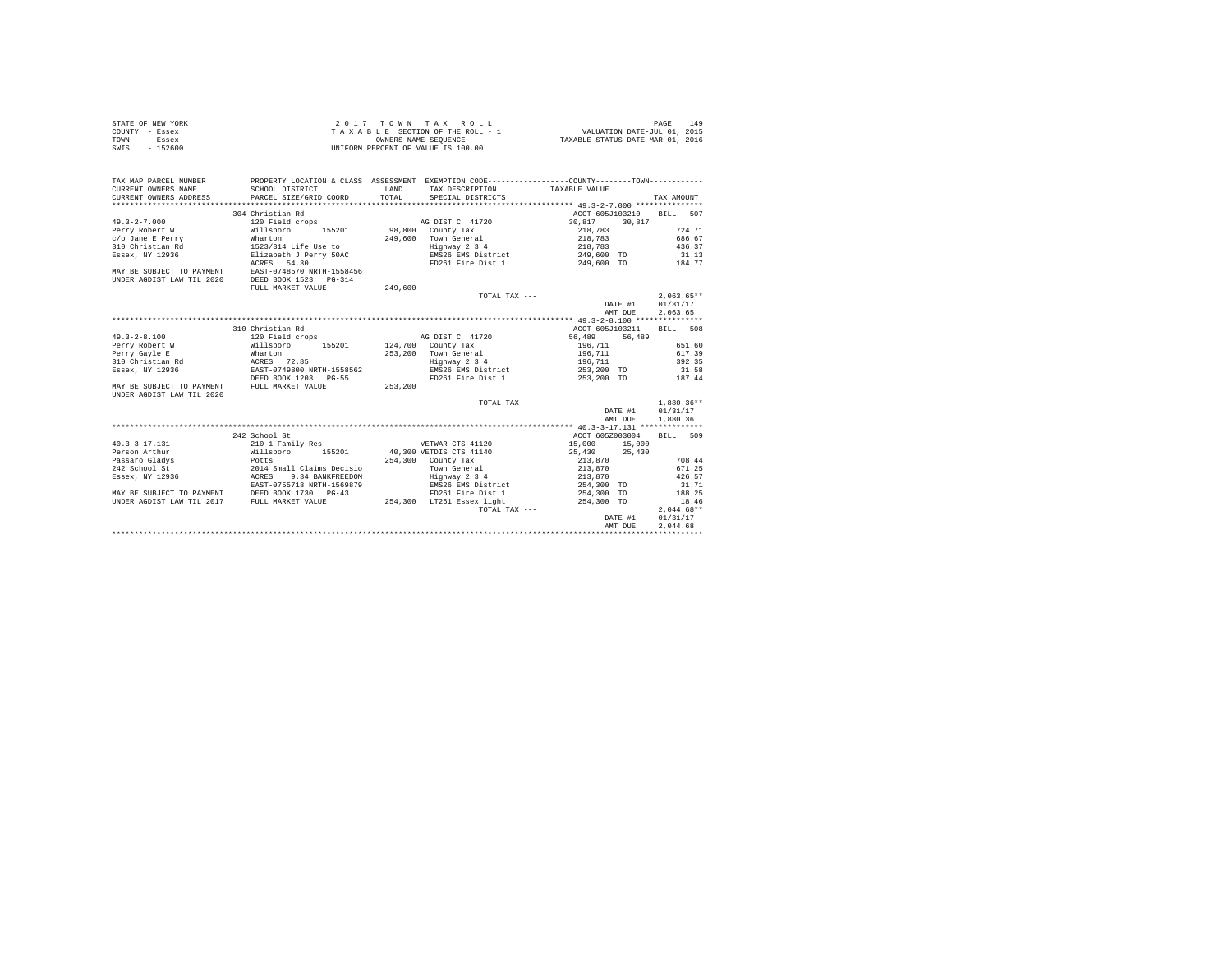| STATE OF NEW YORK |          | 2017 TOWN TAX ROLL                 | 150<br>PAGE                      |
|-------------------|----------|------------------------------------|----------------------------------|
| COUNTY - Essex    |          | TAXABLE SECTION OF THE ROLL - 1    | VALUATION DATE-JUL 01, 2015      |
| TOWN              | - Essex  | OWNERS NAME SEOUENCE               | TAXABLE STATUS DATE-MAR 01, 2016 |
| SWIS              | - 152600 | UNIFORM PERCENT OF VALUE IS 100.00 |                                  |

| TAX MAP PARCEL NUMBER<br>CURRENT OWNERS NAME<br>CURRENT OWNERS ADDRESS | SCHOOL DISTRICT<br>PARCEL SIZE/GRID COORD                                                                                                | LAND<br>TOTAL | PROPERTY LOCATION & CLASS ASSESSMENT EXEMPTION CODE----------------COUNTY-------TOWN----------<br>TAX DESCRIPTION | TAXABLE VALUE            |              |
|------------------------------------------------------------------------|------------------------------------------------------------------------------------------------------------------------------------------|---------------|-------------------------------------------------------------------------------------------------------------------|--------------------------|--------------|
| ***********************                                                | **************************                                                                                                               |               | SPECIAL DISTRICTS                                                                                                 |                          | TAX AMOUNT   |
|                                                                        | 10 Elm St                                                                                                                                |               |                                                                                                                   | ACCT 605J100111 BILL 510 |              |
| $40.73 - 4 - 13.000$                                                   |                                                                                                                                          |               | County Tax                                                                                                        | 64,200                   | 212.66       |
| Phillips Emily                                                         | 210 11 Family Res<br>Willsboro<br>Discontinue<br>Dets<br>1649/244 Sewer Easement<br>ACRES<br>CAST-0756729 NRTH-1571104                   |               | 45,500 Town General                                                                                               | 64,200                   | 201.50       |
| PO Box 68                                                              |                                                                                                                                          |               | 64,200 Highway 2 3 4                                                                                              | 64,200                   | 128.05       |
| Essex, NY 12936                                                        |                                                                                                                                          |               | EMS26 EMS District                                                                                                | 64,200 TO                | 8.01         |
|                                                                        |                                                                                                                                          |               | FD261 Fire Dist 1                                                                                                 | 64,200 TO                | 47.53        |
|                                                                        |                                                                                                                                          |               | LT261 Essex light                                                                                                 | 64,200 TO                | 4.66         |
|                                                                        | DEED BOOK 1795 PG-126                                                                                                                    |               |                                                                                                                   |                          |              |
|                                                                        | FULL MARKET VALUE                                                                                                                        | 64,200        |                                                                                                                   |                          |              |
|                                                                        |                                                                                                                                          |               | TOTAL TAX ---                                                                                                     |                          | $602.41**$   |
|                                                                        |                                                                                                                                          |               |                                                                                                                   | DATE #1                  | 01/31/17     |
|                                                                        |                                                                                                                                          |               |                                                                                                                   | AMT DUE                  | 602.41       |
|                                                                        |                                                                                                                                          |               |                                                                                                                   |                          |              |
|                                                                        | 1684 Jersey St                                                                                                                           |               |                                                                                                                   | ACCT 605J103309          | BILL 511     |
| $39.3 - 4 - 1.000$                                                     | 210 1 Family Res                                                                                                                         |               | County Tax                                                                                                        | 68,000                   | 225.25       |
| Pierce Angela                                                          |                                                                                                                                          |               | 22,800 Town General<br>68,000 Highway 2 3 4                                                                       | 68,000                   | 213.42       |
| Pierce Todd                                                            |                                                                                                                                          |               |                                                                                                                   | 68,000                   | 135.63       |
|                                                                        |                                                                                                                                          |               | EMS26 EMS District                                                                                                | 68,000 TO                | 8.48         |
| 1684 Jersey St<br>Essex, NY 12936                                      |                                                                                                                                          |               | FD262 Fire Dist 2                                                                                                 | 68,000 TO                | 78.11        |
|                                                                        | %10 1 radius<br>Willsboro 155201<br>9 Brookfield Patent<br>ACRES 0.40 BANK1STARSG<br>EAST-0729405 NRTH-1570215<br>DEED BOOK 1540 PG-49   |               |                                                                                                                   |                          |              |
|                                                                        | FULL MARKET VALUE                                                                                                                        | 68,000        |                                                                                                                   |                          |              |
|                                                                        |                                                                                                                                          |               | TOTAL TAX ---                                                                                                     |                          | 660.89**     |
|                                                                        |                                                                                                                                          |               |                                                                                                                   | DATE #1                  | 01/31/17     |
|                                                                        |                                                                                                                                          |               |                                                                                                                   | AMT DUE                  | 660.89       |
|                                                                        |                                                                                                                                          |               |                                                                                                                   |                          |              |
|                                                                        | Jersey St                                                                                                                                |               |                                                                                                                   | ACCT 605Z002001          | BILL 512     |
| $39.3 - 1 - 7.120$                                                     |                                                                                                                                          |               | County Tax                                                                                                        | 600                      | 1.99         |
| Pierce Gerald                                                          |                                                                                                                                          |               |                                                                                                                   | 600                      | 1.88         |
| Pierce Robin                                                           |                                                                                                                                          |               |                                                                                                                   | 600<br>600 TO            | 1.20         |
| 1577 Jersey St                                                         |                                                                                                                                          |               | 600 Town General<br>600 Highway 2 3 4<br>EMS26 EMS District<br>FD262 Fire Dist 2                                  |                          | .07          |
| Essex, NY 12936                                                        | Jersey St<br>311 Res vac land<br>Willsboro 155201<br>9 Peru Bay Tract<br>ACRES 1.00<br>EAST-0726615 NRTH-1570734<br>DEED BOOK 1293 PG-95 |               |                                                                                                                   | 600 TO                   | .69          |
|                                                                        |                                                                                                                                          |               |                                                                                                                   |                          |              |
|                                                                        | FULL MARKET VALUE                                                                                                                        | 600           | TOTAL TAX ---                                                                                                     |                          | $5.83**$     |
|                                                                        |                                                                                                                                          |               |                                                                                                                   | DATE #1                  | 01/31/17     |
|                                                                        |                                                                                                                                          |               |                                                                                                                   | AMT DUE                  | 5.83         |
|                                                                        |                                                                                                                                          |               |                                                                                                                   |                          |              |
|                                                                        | 1577 Jersey St                                                                                                                           |               |                                                                                                                   | ACCT 605J104509          | BILL 513     |
| $39.3 - 1 - 8.002$                                                     | 215 1 Fam Res w/                                                                                                                         |               | County Tax                                                                                                        | 192,800                  | 638.65       |
| Pierce Gerald S                                                        |                                                                                                                                          |               | 35,900 Town General                                                                                               | 192,800                  | 605.12       |
| Morris Robin A                                                         |                                                                                                                                          |               | 192,800 Highway 2 3 4                                                                                             | 192,800                  | 384.55       |
|                                                                        |                                                                                                                                          |               | EMS26 EMS District                                                                                                | 192,800 TO               | 24.04        |
| 1577 Jersey St<br>Essex, NY 12936                                      |                                                                                                                                          |               | FD262 Fire Dist 2                                                                                                 | 192,800 TO               | 221.47       |
|                                                                        | % and tame mess w/<br>Willsboro 155201<br>3 Brookfield<br>1293/95 Corr Deed<br>ACRES 5.60<br>EAST-0726617 NRTH-1570354                   |               |                                                                                                                   |                          |              |
|                                                                        | DEED BOOK 887 PG-338                                                                                                                     |               |                                                                                                                   |                          |              |
|                                                                        | FULL MARKET VALUE                                                                                                                        | 192,800       |                                                                                                                   |                          |              |
|                                                                        |                                                                                                                                          |               | TOTAL TAX ---                                                                                                     |                          | $1.873.83**$ |
|                                                                        |                                                                                                                                          |               |                                                                                                                   | DATE #1                  | 01/31/17     |
|                                                                        |                                                                                                                                          |               |                                                                                                                   | AMT DUE                  | 1,873.83     |
|                                                                        |                                                                                                                                          |               |                                                                                                                   |                          |              |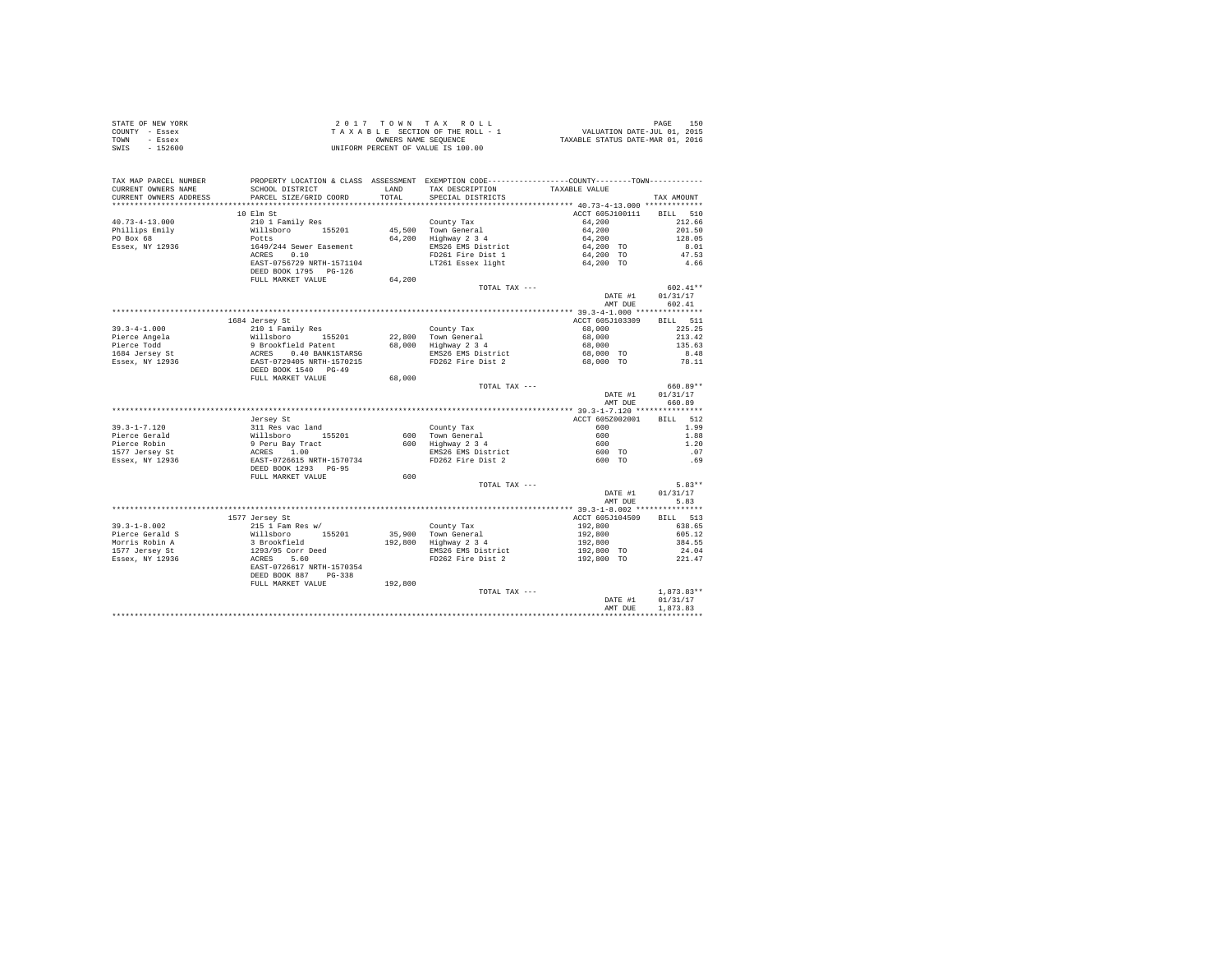| STATE OF NEW YORK | 2017 TOWN TAX ROLL                 | PAGE                             |
|-------------------|------------------------------------|----------------------------------|
| COUNTY - Essex    | TAXABLE SECTION OF THE ROLL - 1    | VALUATION DATE-JUL 01, 2015      |
| TOWN<br>- Essex   | OWNERS NAME SEOUENCE               | TAXABLE STATUS DATE-MAR 01, 2016 |
| $-152600$<br>SWIS | UNIFORM PERCENT OF VALUE IS 100.00 |                                  |

| TAX MAP PARCEL NUMBER                               |                                                                                                       |               |                                                                   | PROPERTY LOCATION & CLASS ASSESSMENT EXEMPTION CODE---------------COUNTY-------TOWN---------     |              |
|-----------------------------------------------------|-------------------------------------------------------------------------------------------------------|---------------|-------------------------------------------------------------------|--------------------------------------------------------------------------------------------------|--------------|
| CURRENT OWNERS NAME                                 | SCHOOL DISTRICT<br>PARCEL SIZE/GRID COORD                                                             | LAND<br>TOTAL | TAX DESCRIPTION                                                   | TAXABLE VALUE                                                                                    |              |
| CURRENT OWNERS ADDRESS<br>************************* |                                                                                                       |               | SPECIAL DISTRICTS                                                 |                                                                                                  | TAX AMOUNT   |
|                                                     | Twin Valley Ln                                                                                        |               |                                                                   | ACCT 605J180012 BILL                                                                             | 514          |
| $48.3 - 1 - 18.001$                                 | 105 Vac farmland                                                                                      |               | AG DIST C 41720                                                   | 2,928<br>2.928                                                                                   |              |
|                                                     |                                                                                                       |               |                                                                   |                                                                                                  | 5.21         |
| Pierce John A                                       |                                                                                                       |               | 4,500 County Tax                                                  | 1,572                                                                                            |              |
| Pierce Melissa J                                    |                                                                                                       |               | 4,500 Town General                                                | 1,572                                                                                            | 4.93<br>3.14 |
| 2147 County Route 10                                | Westport<br>Westport 155001<br>39 Taylor & Kimball<br>ACRES 3.20<br>EAST-0724967 NRTH-1551675         |               |                                                                   | Town General<br>Highway 2 3 4 1,572<br>EMS26 EMS District 4,500 TO<br>FD262 Fire Dist 2 4,500 TO |              |
| Westport, NY 12993                                  |                                                                                                       |               |                                                                   |                                                                                                  | .56          |
| MAY BE SUBJECT TO PAYMENT FULL MARKET VALUE         | DEED BOOK 1814 PG-239                                                                                 |               |                                                                   |                                                                                                  | 5.17         |
| UNDER AGDIST LAW TIL 2020                           |                                                                                                       | 4,500         |                                                                   |                                                                                                  |              |
|                                                     |                                                                                                       |               | TOTAL TAX ---                                                     |                                                                                                  | $19.01**$    |
|                                                     |                                                                                                       |               |                                                                   | DATE #1                                                                                          | 01/31/17     |
|                                                     |                                                                                                       |               |                                                                   | AMT DUE                                                                                          | 19.01        |
|                                                     |                                                                                                       |               |                                                                   |                                                                                                  |              |
|                                                     | County Route 10                                                                                       |               |                                                                   | ACCT 605J103302 BILL                                                                             | 515          |
| $57.1 - 2 - 1.000$                                  |                                                                                                       |               | AG DIST C 41720                                                   | 24,706<br>24,706                                                                                 |              |
| Pierce John A                                       |                                                                                                       |               | 43,500 County Tax                                                 | 18,794                                                                                           | 62.25        |
| Pierce Melissa J                                    |                                                                                                       |               | 43,500 Town General                                               | 18,794                                                                                           | 58.99        |
| 2147 County Rte 10                                  | 120 Field crops<br>Westport 155001<br>36 Taylor & Kimball<br>ACRES 45.20<br>EAST-0725614 NRTH-1550105 |               | Town Generai<br>Highway 2 3 4<br>EMS26 EMS District               | 18,794                                                                                           | 37.49        |
| Westport, NY 12993                                  |                                                                                                       |               |                                                                   | 43,500 TO                                                                                        | 5.42         |
|                                                     | DEED BOOK 1428    PG-303                                                                              |               | FD262 Fire Dist 2                                                 | 43,500 TO                                                                                        | 49.97        |
| MAY BE SUBJECT TO PAYMENT FULL MARKET VALUE         |                                                                                                       | 43,500        |                                                                   |                                                                                                  |              |
| UNDER AGDIST LAW TIL 2020                           |                                                                                                       |               |                                                                   |                                                                                                  |              |
|                                                     |                                                                                                       |               | TOTAL TAX ---                                                     |                                                                                                  | $214.12**$   |
|                                                     |                                                                                                       |               |                                                                   | DATE #1                                                                                          | 01/31/17     |
|                                                     |                                                                                                       |               |                                                                   | AMT DUE                                                                                          | 214.12       |
|                                                     |                                                                                                       |               |                                                                   |                                                                                                  |              |
|                                                     | Daniels Rd                                                                                            |               |                                                                   | ACCT 605J103213                                                                                  | BILL 516     |
| $48.1 - 1 - 32.000$                                 | 910 Priv forest                                                                                       |               | County Tax                                                        | 42,000                                                                                           | 139.12       |
| Pierce Peter M                                      |                                                                                                       |               | 42,000 Town General                                               | 42,000                                                                                           | 131.82       |
| 1253 Floral Ave                                     | Westport<br>Westport 155001<br>39 Platt Rogers<br>ACRES 42.00                                         |               | 42,000 Highway 2 3 4<br>School Relevy                             | 42,000                                                                                           | 83.77        |
| Rotterdam, NY 12306                                 |                                                                                                       |               |                                                                   |                                                                                                  | 681.95       |
|                                                     | EAST-0724533 NRTH-1561755                                                                             |               | EMS26 EMS District                                                | 42,000 TO                                                                                        | 5.24         |
|                                                     |                                                                                                       |               | FD262 Fire Dist 2                                                 | 42,000 TO                                                                                        | 48.24        |
|                                                     | FULL MARKET VALUE                                                                                     | 42,000        |                                                                   |                                                                                                  |              |
|                                                     |                                                                                                       |               | TOTAL TAX ---                                                     |                                                                                                  | $1,090.14**$ |
|                                                     |                                                                                                       |               |                                                                   | DATE #1                                                                                          | 01/31/17     |
|                                                     |                                                                                                       |               |                                                                   | AMT DUE                                                                                          | 1,090.14     |
|                                                     |                                                                                                       |               |                                                                   |                                                                                                  |              |
|                                                     | Daniels Rd                                                                                            |               |                                                                   | ACCT 605J103511                                                                                  | BILL 517     |
| 39.3-1-22.110                                       | 312 Vac w/imprv<br>Willsboro 155201                                                                   |               | County Tax                                                        | 41,300                                                                                           | 136.81       |
| Pierce Steve D                                      |                                                                                                       |               | 26,100 Town General                                               | 41,300                                                                                           | 129.62       |
| 1451 Stowersville Rd                                | $6\ 12\ Brootfield$                                                                                   |               | 26,100 Town General<br>41,300 Highway 2 3 4<br>EMS26 EMS District | 41,300                                                                                           | 82.37        |
| Essex, NY 12936                                     | ACRES 7.13                                                                                            |               |                                                                   | 41,300 TO                                                                                        | 5.15         |
|                                                     | EAST-0724779 NRTH-1569148                                                                             |               | FD262 Fire Dist 2                                                 | 41,300 TO                                                                                        | 47.44        |
|                                                     | DEED BOOK 1098    PG-241                                                                              |               |                                                                   |                                                                                                  |              |
|                                                     | FULL MARKET VALUE                                                                                     | 41,300        |                                                                   |                                                                                                  |              |
|                                                     |                                                                                                       |               | TOTAL TAX ---                                                     |                                                                                                  | $401.39**$   |
|                                                     |                                                                                                       |               |                                                                   | DATE #1                                                                                          | 01/31/17     |
|                                                     |                                                                                                       |               |                                                                   | AMT DUE                                                                                          | 401.39       |
|                                                     |                                                                                                       |               |                                                                   |                                                                                                  |              |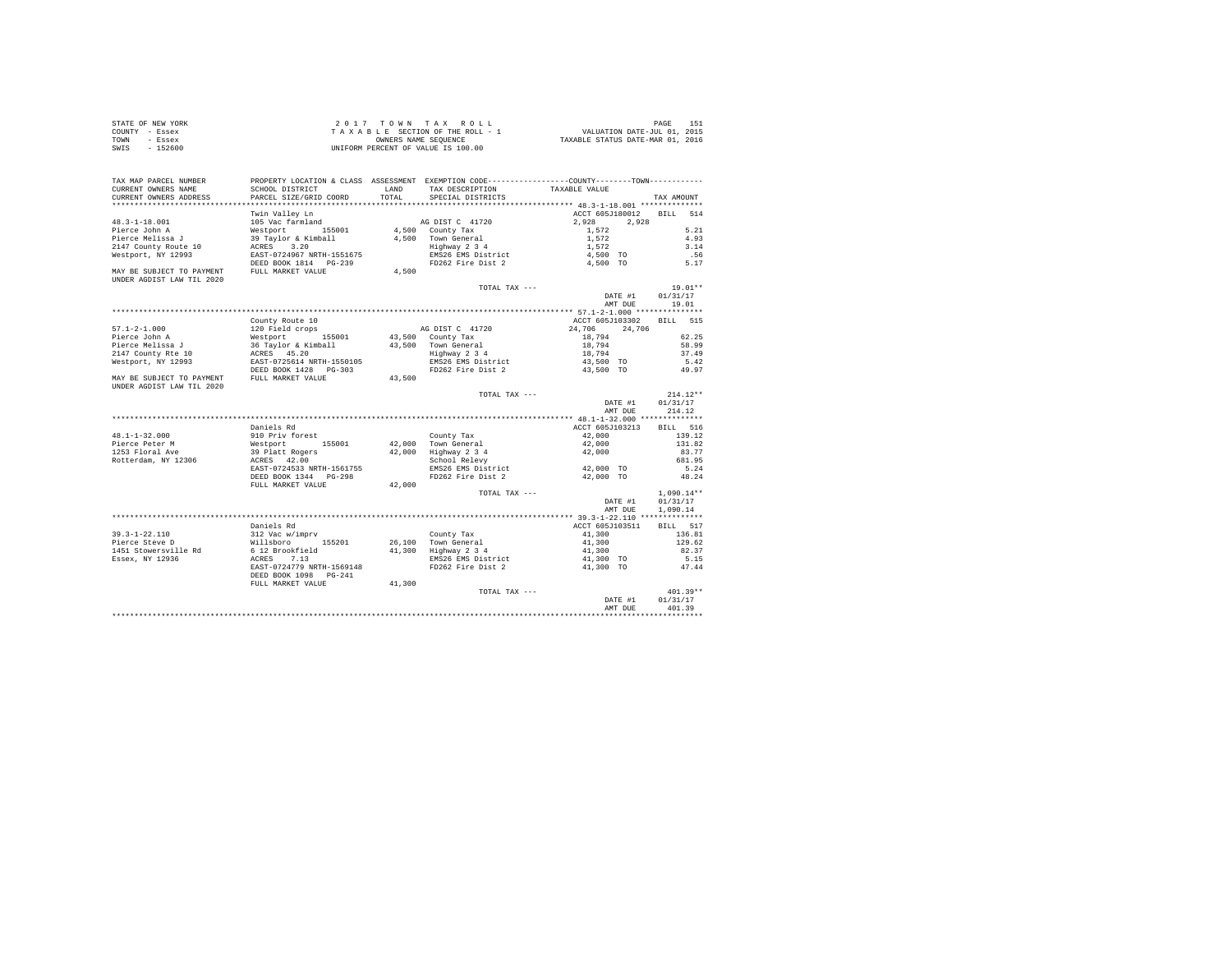| STATE OF NEW YORK | 2017 TOWN TAX ROLL                 | 152<br>PAGE                      |
|-------------------|------------------------------------|----------------------------------|
| COUNTY - Essex    | TAXABLE SECTION OF THE ROLL - 1    | VALUATION DATE-JUL 01, 2015      |
| TOWN<br>- Essex   | OWNERS NAME SEOUENCE               | TAXABLE STATUS DATE-MAR 01, 2016 |
| - 152600<br>SWIS  | UNIFORM PERCENT OF VALUE IS 100.00 |                                  |

| TAX MAP PARCEL NUMBER<br>CURRENT OWNERS NAME<br>CURRENT OWNERS ADDRESS | PROPERTY LOCATION & CLASS ASSESSMENT EXEMPTION CODE---------------COUNTY-------TOWN----------<br>SCHOOL DISTRICT<br>PARCEL SIZE/GRID COORD                                                                                             | LAND<br>TOTAL. | TAX DESCRIPTION<br>SPECIAL DISTRICTS            | TAXABLE VALUE            | TAX AMOUNT       |
|------------------------------------------------------------------------|----------------------------------------------------------------------------------------------------------------------------------------------------------------------------------------------------------------------------------------|----------------|-------------------------------------------------|--------------------------|------------------|
| *************************                                              |                                                                                                                                                                                                                                        |                |                                                 |                          |                  |
|                                                                        | 341 Daniels Rd                                                                                                                                                                                                                         |                |                                                 | ACCT 605J195006 BILL     | 518              |
| $39.3 - 1 - 25.200$                                                    | 314 Rural vac<10                                                                                                                                                                                                                       |                | County Tax<br>27,500 Town General<br>County Tax | 27,500<br>27,500         | 91.09            |
| Pierce Steve D                                                         | Willsboro 155201                                                                                                                                                                                                                       |                |                                                 |                          | 86.31            |
| 1451 Stowersville Rd                                                   | 6 Brookfield Pat<br>ACRES 8.52                                                                                                                                                                                                         |                | 27,500 Highway 2 3 4                            | 27,500<br>27,500 TO      | 54.85            |
| Essex, NY 12936                                                        |                                                                                                                                                                                                                                        |                | EMS26 EMS District                              |                          | 3.43             |
|                                                                        | EAST-0724280 NRTH-1568771                                                                                                                                                                                                              |                | FD262 Fire Dist 2                               | 27,500 TO                | 31.59            |
|                                                                        | DEED BOOK 1146 PG-104                                                                                                                                                                                                                  |                |                                                 |                          |                  |
|                                                                        | FULL MARKET VALUE                                                                                                                                                                                                                      | 27,500         |                                                 |                          |                  |
|                                                                        |                                                                                                                                                                                                                                        |                | TOTAL TAX ---                                   |                          | $267.27**$       |
|                                                                        |                                                                                                                                                                                                                                        |                |                                                 |                          | DATE #1 01/31/17 |
|                                                                        |                                                                                                                                                                                                                                        |                |                                                 | AMT DUE                  | 267.27           |
|                                                                        | 1451 Stowersville Rd                                                                                                                                                                                                                   |                |                                                 | ACCT 605J101010 BILL 519 |                  |
|                                                                        | 240 Rural res                                                                                                                                                                                                                          |                |                                                 |                          | 937.76           |
| $39.3 - 1 - 3.000$<br>Pierce Steven                                    |                                                                                                                                                                                                                                        |                | County Tax<br>62,000 Town General               | 283,100<br>283,100       | 888.53           |
| Pierce Steven<br>Pierce Linda                                          |                                                                                                                                                                                                                                        |                | 283,100 Highway 2 3 4                           | 283,100                  | 564.65           |
| 1451 Stowersville Rd                                                   |                                                                                                                                                                                                                                        |                | EMS26 EMS District                              | 283,100 TO               | 35.31            |
| Essex, NY 12936                                                        |                                                                                                                                                                                                                                        |                | FD262 Fire Dist 2 283,100 TO 325.19             |                          |                  |
|                                                                        | 240 Rural res<br>Willsboro 155201<br>40 Platt Rogers<br>Rd ACRSS 25.00<br>ERST-0723689 NRTH-1570328<br>DEED BOOK 1281 PG-309                                                                                                           |                |                                                 |                          |                  |
|                                                                        | FULL MARKET VALUE                                                                                                                                                                                                                      | 283,100        |                                                 |                          |                  |
|                                                                        |                                                                                                                                                                                                                                        |                | TOTAL TAX ---                                   |                          | $2.751.44**$     |
|                                                                        |                                                                                                                                                                                                                                        |                |                                                 | DATE #1                  | 01/31/17         |
|                                                                        |                                                                                                                                                                                                                                        |                |                                                 | AMT DUE                  | 2.751.44         |
|                                                                        |                                                                                                                                                                                                                                        |                |                                                 |                          |                  |
|                                                                        | 2284 NYS Route 22                                                                                                                                                                                                                      |                |                                                 | ACCT 605J102908          | BILL 520         |
| $40.3 - 1 - 6.001$                                                     |                                                                                                                                                                                                                                        |                | County Tax                                      | 84,900                   | 281.23           |
| Pierce Todd<br>2284 NYS Rte 22                                         |                                                                                                                                                                                                                                        |                |                                                 |                          | 266.47           |
|                                                                        |                                                                                                                                                                                                                                        |                | 20,000 Town General<br>84,900 Highway 2 3 4     | 84,900<br>84,900         | 169.34           |
| Essex, NY 12936                                                        |                                                                                                                                                                                                                                        |                | EMS26 EMS District                              | 84,900 TO                | 10.59            |
|                                                                        |                                                                                                                                                                                                                                        |                | FD261 Fire Dist 1                               | 84,900 TO                | 62.85            |
|                                                                        | DEED BOOK 1547 PG-17                                                                                                                                                                                                                   |                |                                                 |                          |                  |
|                                                                        | FULL MARKET VALUE                                                                                                                                                                                                                      | 84,900         |                                                 |                          |                  |
|                                                                        |                                                                                                                                                                                                                                        |                | TOTAL TAX ---                                   |                          | $790.48**$       |
|                                                                        |                                                                                                                                                                                                                                        |                |                                                 | DATE #1                  | 01/31/17         |
|                                                                        |                                                                                                                                                                                                                                        |                |                                                 | AMT DUE                  | 790.48           |
|                                                                        |                                                                                                                                                                                                                                        |                |                                                 |                          |                  |
|                                                                        | 27 Gladd Ln                                                                                                                                                                                                                            |                |                                                 | ACCT 605J100813          | BILL 521         |
| $48.4 - 1 - 10.000$                                                    | 210 1 Family Res                                                                                                                                                                                                                       |                | County Tax                                      | 85,700                   | 283.88           |
|                                                                        |                                                                                                                                                                                                                                        |                |                                                 | 85,700<br>85,700         | 268.98           |
|                                                                        | 46.4-1-10.000<br>Fooler Ralph E 210 1 and Millsboro 155201 32,000 County 18x<br>Pooler Margaret Millsboro 155201 32,000 County eneral<br>Pooler Margaret Markton & Friswell Patent 85,700 Highway 2 3 4<br>27 Gladd Ln EASE-0743843 NR |                |                                                 |                          | 170.93           |
|                                                                        |                                                                                                                                                                                                                                        |                | EMS26 EMS District                              | 85,700 TO                | 10.69            |
|                                                                        |                                                                                                                                                                                                                                        |                | FD262 Fire Dist 2                               | 85,700 TO                | 98.44            |
|                                                                        |                                                                                                                                                                                                                                        |                | LT262 Whallonsburg light 85,700 TO              |                          | 18.48            |
|                                                                        | FULL MARKET VALUE                                                                                                                                                                                                                      | 85,700         |                                                 |                          | 851.40**         |
|                                                                        |                                                                                                                                                                                                                                        |                | TOTAL TAX ---                                   | DATE #1                  | 01/31/17         |
|                                                                        |                                                                                                                                                                                                                                        |                |                                                 | AMT DUE                  | 851.40           |
|                                                                        |                                                                                                                                                                                                                                        |                |                                                 |                          |                  |
|                                                                        |                                                                                                                                                                                                                                        |                |                                                 |                          |                  |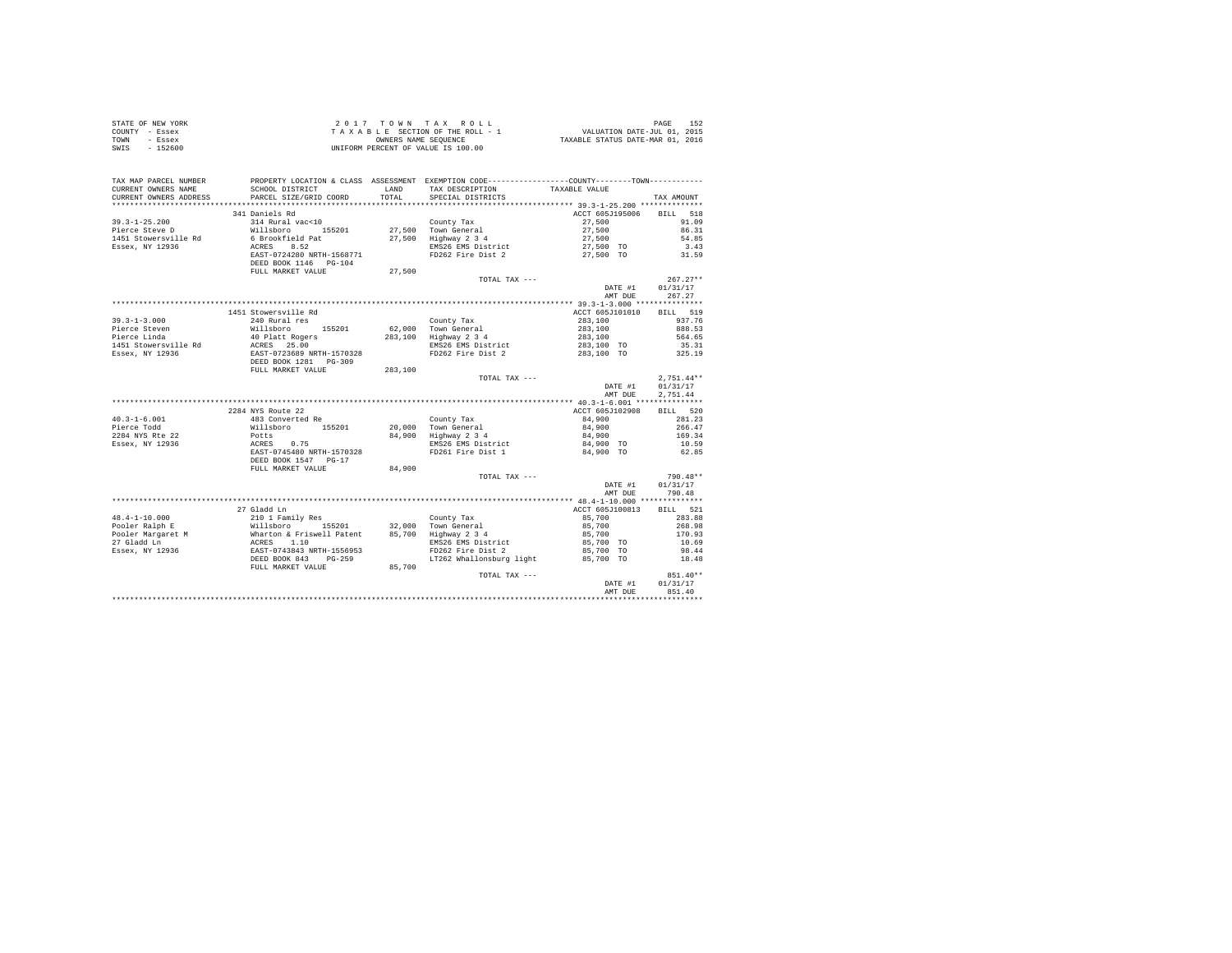| COUNTY - Essex<br><b>TOWN</b><br>- Essex |                                                                                                 | OWNERS NAME SEOUENCE | TAXABLE SECTION OF THE ROLL - 1    | VALUATION DATE-JUL 01, 2015<br>TAXABLE STATUS DATE-MAR 01, 2016 |              |
|------------------------------------------|-------------------------------------------------------------------------------------------------|----------------------|------------------------------------|-----------------------------------------------------------------|--------------|
| $-152600$<br>SWIS                        |                                                                                                 |                      | UNIFORM PERCENT OF VALUE IS 100.00 |                                                                 |              |
| TAX MAP PARCEL NUMBER                    | PROPERTY LOCATION & CLASS ASSESSMENT EXEMPTION CODE----------------COUNTY--------TOWN---------- |                      |                                    |                                                                 |              |
| CURRENT OWNERS NAME                      | SCHOOL DISTRICT                                                                                 | LAND                 | TAX DESCRIPTION                    | TAXABLE VALUE                                                   |              |
| CURRENT OWNERS ADDRESS                   | PARCEL SIZE/GRID COORD                                                                          | TOTAL                | SPECIAL DISTRICTS                  |                                                                 | TAX AMOUNT   |
|                                          |                                                                                                 |                      |                                    |                                                                 |              |
|                                          | 33 Ridge Way                                                                                    |                      |                                    | ACCT 605J100311                                                 | BILL 522     |
| $49.11 - 1 - 19.000$                     | 260 Seasonal res                                                                                |                      | County Tax                         | 155,500                                                         | 515.09       |
| Poppino William R                        | Willsboro<br>155201                                                                             | 127,800              | Town General                       | 155,500                                                         | 488.05       |
| Poppino Kathryn B                        | Wharton                                                                                         |                      | 155,500 Highway 2 3 4              | 155,500                                                         | 310.15       |
| 1027 Hickory Rd                          | 50 X 130 X Irr                                                                                  |                      | EMS26 EMS District                 | 155,500 TO                                                      | 19.39        |
| Schenctady, NY 12309                     | 0.50<br>ACRES                                                                                   |                      | FD261 Fire Dist 1                  | 155,500 TO                                                      | 115.11       |
|                                          | EAST-0757718 NRTH-1563717                                                                       |                      |                                    |                                                                 |              |
|                                          | DEED BOOK 639<br>$PG-231$                                                                       |                      |                                    |                                                                 |              |
|                                          | FULL MARKET VALUE                                                                               | 155,500              | TOTAL TAX $---$                    |                                                                 | $1.447.79**$ |
|                                          |                                                                                                 |                      |                                    | DATE #1                                                         | 01/31/17     |
|                                          |                                                                                                 |                      |                                    | AMT DUE                                                         | 1,447.79     |
|                                          |                                                                                                 |                      |                                    |                                                                 |              |
|                                          | 1935 Lake Shore Rd                                                                              |                      |                                    | ACCT 605J100312                                                 | BILL 523     |
| $49.11 - 1 - 28.000$                     | 210 1 Family Res                                                                                |                      | County Tax                         | 265,900                                                         | 880.79       |
| Poppino William R Willsboro              | 155201                                                                                          | 151,500              | Town General                       | 265,900                                                         | 834.55       |
| Poppino Kathryn B                        | Wharton                                                                                         | 265,900              | Highway 2 3 4                      | 265,900                                                         | 530.35       |
| 1027 Hickory Rd                          | 2016 BAR Decision                                                                               |                      | EMS26 EMS District                 | 265,900 TO                                                      | 33.16        |
| Schenectady, NY 12309                    | 1.50<br>ACRES                                                                                   |                      | FD261 Fire Dist 1                  | 265,900 TO                                                      | 196.84       |
|                                          | EAST-0757866 NRTH-1563086                                                                       |                      | LT261 Essex light                  | 265,900 TO                                                      | 19.30        |
|                                          | DEED BOOK 969<br>$PG-241$                                                                       |                      |                                    |                                                                 |              |
|                                          | FULL MARKET VALUE                                                                               | 265,900              |                                    |                                                                 |              |
|                                          |                                                                                                 |                      | TOTAL TAX $---$                    |                                                                 | $2.494.99**$ |
|                                          |                                                                                                 |                      |                                    | DATE #1                                                         | 01/31/17     |
|                                          |                                                                                                 |                      |                                    | AMT DUE                                                         | 2.494.99     |
|                                          |                                                                                                 |                      |                                    |                                                                 |              |
|                                          | 54 Powers Rd                                                                                    |                      |                                    | ACCT 605J101103                                                 | BILL 524     |
| $48.4 - 1 - 24.000$                      | 210 1 Family Res                                                                                |                      | 41800<br>AGED ALL                  | 27,300<br>27,300                                                |              |
| Power Gerard                             | Westport<br>155001                                                                              |                      | 40,800 County Tax                  | 27,300                                                          | 90.43        |
| 54 Powers Rd                             | 8 Platt Rogers                                                                                  | 54,600               | Town General                       | 27,300                                                          | 85.68        |

STATE OF NEW YORK  $2017$   $70$   $W$   $T$  A X R O L L  $2017$   $T$  O  $W$   $N$   $T$  A X R O L L

| Essex, NY 12936 | 9.80<br>ACRES             |        | Highway 2 3 4      | 27,300    | 54.45      |
|-----------------|---------------------------|--------|--------------------|-----------|------------|
|                 | EAST-0731740 NRTH-1558099 |        | EMS26 EMS District | 54,600 TO | 6.81       |
|                 | DEED BOOK 669<br>PG-176   |        | FD262 Fire Dist 2  | 54,600 TO | 62.72      |
|                 | FULL MARKET VALUE         | 54,600 |                    |           |            |
|                 |                           |        | TOTAL TAX ---      |           | $300.09**$ |
|                 |                           |        |                    | DATE #1   | 01/31/17   |
|                 |                           |        |                    | AMT DUR   | 300.09     |
|                 |                           |        |                    |           |            |
|                 |                           |        |                    |           |            |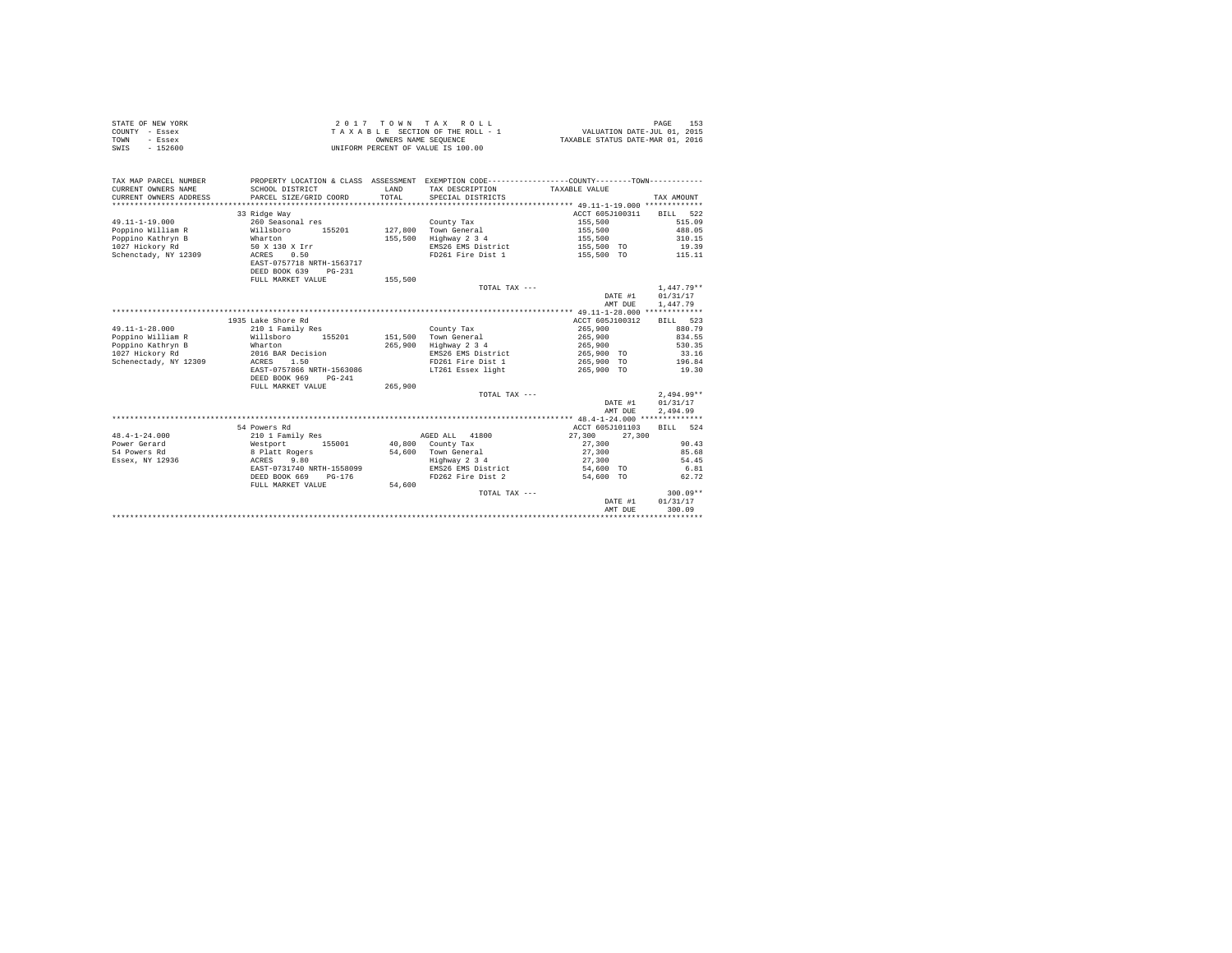| STATE OF NEW YORK | 2017 TOWN TAX ROLL                 | 154<br>PAGE                      |  |
|-------------------|------------------------------------|----------------------------------|--|
| COUNTY - Essex    | TAXABLE SECTION OF THE ROLL - 1    | VALUATION DATE-JUL 01, 2015      |  |
| TOWN<br>- Essex   | OWNERS NAME SEOUENCE               | TAXABLE STATUS DATE-MAR 01, 2016 |  |
| $-152600$<br>SWIS | UNIFORM PERCENT OF VALUE IS 100.00 |                                  |  |

| TAX MAP PARCEL NUMBER                                                                        | PROPERTY LOCATION & CLASS ASSESSMENT EXEMPTION CODE----------------COUNTY-------TOWN---------- |        |                                     |                     |                    |
|----------------------------------------------------------------------------------------------|------------------------------------------------------------------------------------------------|--------|-------------------------------------|---------------------|--------------------|
| CURRENT OWNERS NAME                                                                          | SCHOOL DISTRICT                                                                                | LAND   | TAX DESCRIPTION                     | TAXABLE VALUE       |                    |
| CURRENT OWNERS ADDRESS<br>************************                                           | PARCEL SIZE/GRID COORD                                                                         | TOTAL  | SPECIAL DISTRICTS                   |                     | TAX AMOUNT         |
|                                                                                              |                                                                                                |        |                                     |                     |                    |
|                                                                                              | Twin Valley Ln                                                                                 |        |                                     | ACCT 605Z000006     | <b>BILL</b><br>525 |
| 48.3-1-19.210                                                                                | 105 Vac farmland                                                                               |        | AG DIST C 41720                     | $\circ$<br>$\Omega$ |                    |
| Pratt Michael E                                                                              | Westport 155001                                                                                |        | 6.100 County Tax                    | 6,100               | 20.21              |
| Pratt Cynthia L                                                                              | 38 Taylor & Kimball                                                                            |        | 6,100 Town General<br>Highway 2 3 4 | 6,100               | 19.15              |
| 211 Alden Rd                                                                                 | ACRES 10.10                                                                                    |        |                                     | 6,100               | 12.17              |
| Westport, NY 12993                                                                           | EAST-0725160 NRTH-1552116                                                                      |        | EMS26 EMS District                  | 6,100 TO            | .76                |
|                                                                                              | DEED BOOK 1523 PG-276                                                                          |        | FD262 Fire Dist 2                   | 6,100 TO            | 7.01               |
| MAY BE SUBJECT TO PAYMENT<br>UNDER AGDIST LAW TIL 2020                                       | FULL MARKET VALUE                                                                              | 6.100  |                                     |                     |                    |
|                                                                                              |                                                                                                |        | TOTAL TAX ---                       |                     | $59.30**$          |
|                                                                                              |                                                                                                |        |                                     | DATE #1             | 01/31/17           |
|                                                                                              |                                                                                                |        |                                     | AMT DUE             | 59.30              |
|                                                                                              |                                                                                                |        |                                     |                     |                    |
|                                                                                              | Alden Rd                                                                                       |        |                                     | ACCT 605J103301     | BILL 526           |
| $48.3 - 1 - 22.100$                                                                          | 105 Vac farmland                                                                               |        | AG DIST C 41720                     | 38,207<br>38,207    |                    |
| Pratt Michael E                                                                              | Westport 155001                                                                                |        | 84,300 County Tax                   | 46,093              | 152.68             |
| 211 Alden Rd                                                                                 | 35 Taylor & Kimball                                                                            |        | 84,300 Town General                 | 46,093              | 144.67             |
| Westport, NY 12993                                                                           | ACRES 69.20                                                                                    |        | Highway 2 3 4                       | 46,093              | 91.93              |
|                                                                                              | EAST-0727254 NRTH-1551878                                                                      |        | EMS26 EMS District                  | 84,300 TO           | 10.51              |
| MAY BE SUBJECT TO PAYMENT DEED BOOK 1316 PG-3<br>UNDER AGDIST LAW TIL 2020 FULL MARKET VALUE |                                                                                                |        | FD262 Fire Dist 2                   | 84,300 TO           | 96.83              |
|                                                                                              |                                                                                                | 84,300 |                                     |                     |                    |
|                                                                                              |                                                                                                |        | TOTAL TAX ---                       |                     | $496.62**$         |
|                                                                                              |                                                                                                |        |                                     | DATE #1             | 01/31/17           |
|                                                                                              |                                                                                                |        |                                     | AMT DUE             | 496.62             |
|                                                                                              |                                                                                                |        |                                     |                     |                    |
|                                                                                              | Twin Valley Ln                                                                                 |        |                                     | ACCT 605J178512     | BILL 527           |
| 48.3-1-27.100                                                                                | 314 Rural vac<10                                                                               |        | County Tax                          | 400                 | 1.32               |
| Pratt Michael E                                                                              | Westport 155001                                                                                |        | 400 Town General                    | 400                 | 1.26               |
| Pratt Cynthia L                                                                              | 39 Taylor & Kimball                                                                            |        | 400 Highway 2 3 4                   | 400                 | 0.80               |
| 211 Alden Rd                                                                                 | ACRES 1.40                                                                                     |        | EMS26 EMS District                  | 400 TO              | .05                |
| Westport, NY 12993                                                                           | EAST-0725174 NRTH-1551572                                                                      |        | FD262 Fire Dist 2                   | 400 TO              | .46                |
|                                                                                              |                                                                                                |        |                                     |                     |                    |
|                                                                                              | FULL MARKET VALUE                                                                              | 400    |                                     |                     |                    |
|                                                                                              |                                                                                                |        | TOTAL TAX ---                       |                     | $3.89**$           |
|                                                                                              |                                                                                                |        |                                     | DATE #1             | 01/31/17           |
|                                                                                              |                                                                                                |        |                                     | AMT DUE             | 3.89               |
|                                                                                              |                                                                                                |        |                                     |                     |                    |
|                                                                                              | Christian Rd                                                                                   |        |                                     | ACCT 605J102102     | BILL 528           |
| $49.1 - 1 - 27.100$                                                                          | 105 Vac farmland                                                                               |        | AG DIST C 41720                     | 10.718<br>10,718    |                    |
| Preston Katharine M                                                                          | Willsboro 155201                                                                               |        | 55,100 County Tax                   | 44.382              | 147.01             |
| Bingham John HL                                                                              | Wharton                                                                                        |        | 55,100 Town General                 | 44,382              | 139.30             |
| 247 Christian Rd                                                                             | ACRES 45.95                                                                                    |        | Highway 2 3 4                       | 44,382              | 88.52              |
| Essex, NY 12936                                                                              | EAST-0747039 NRTH-1561030                                                                      |        | EMS26 EMS District                  | 55,100 TO           | 6.87               |
|                                                                                              | DEED BOOK 1388   PG-121                                                                        |        | FD261 Fire Dist 1                   | 55,100 TO           | 40.79              |
| MAY BE SUBJECT TO PAYMENT                                                                    | FULL MARKET VALUE                                                                              | 55,100 |                                     |                     |                    |
| UNDER AGDIST LAW TIL 2020                                                                    |                                                                                                |        |                                     |                     |                    |
|                                                                                              |                                                                                                |        | TOTAL TAX ---                       |                     | $422.49**$         |
|                                                                                              |                                                                                                |        |                                     | DATE #1             | 01/31/17           |
|                                                                                              |                                                                                                |        |                                     | AMT DUE             | 422.49             |
|                                                                                              |                                                                                                |        |                                     |                     |                    |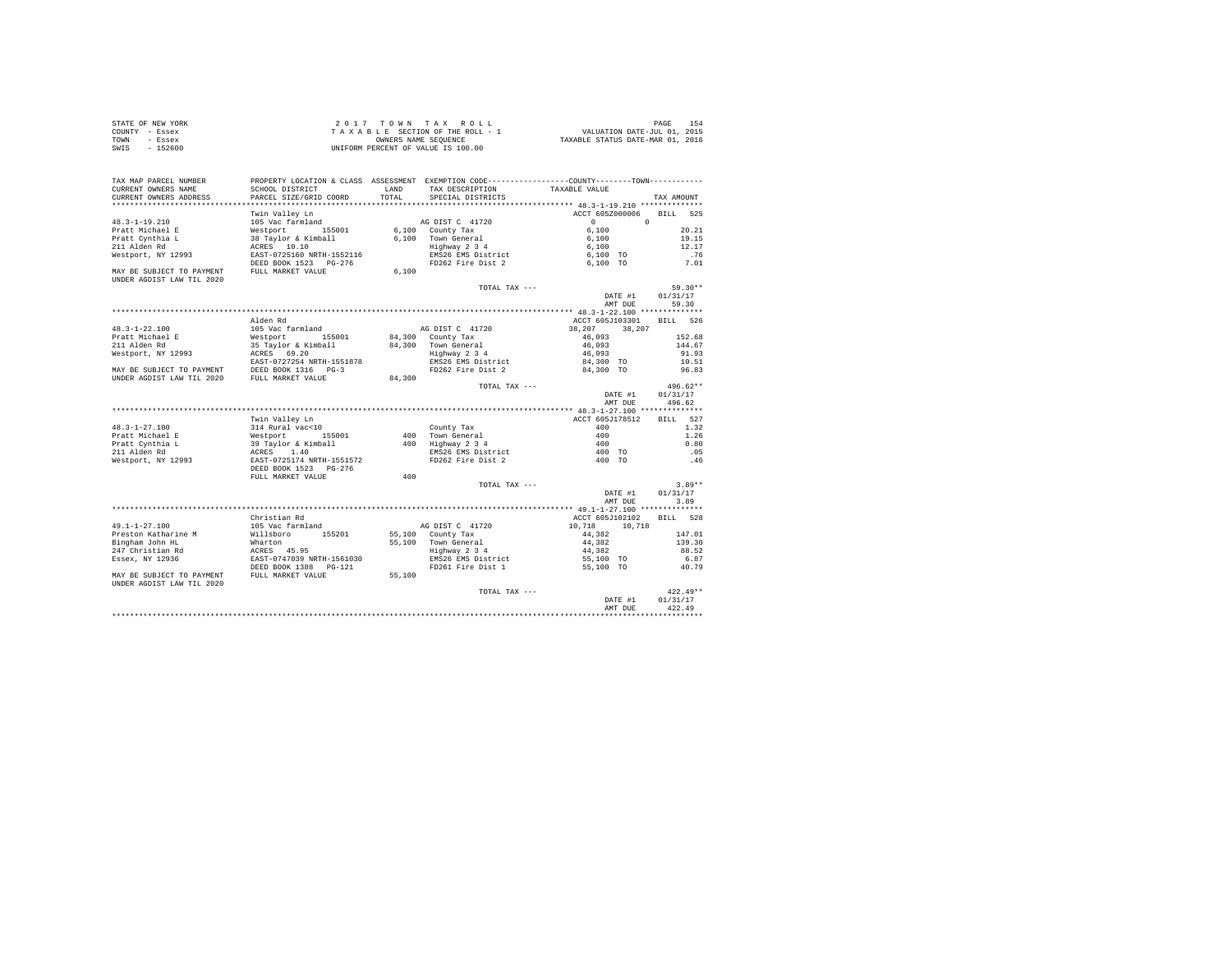| STATE OF NEW YORK | 2017 TOWN TAX ROLL                 | 155<br>PAGE                      |
|-------------------|------------------------------------|----------------------------------|
| COUNTY - Essex    | TAXABLE SECTION OF THE ROLL - 1    | VALUATION DATE-JUL 01, 2015      |
| TOWN<br>- Essex   | OWNERS NAME SEOUENCE               | TAXABLE STATUS DATE-MAR 01, 2016 |
| - 152600<br>SWIS  | UNIFORM PERCENT OF VALUE IS 100.00 |                                  |

| TAX MAP PARCEL NUMBER<br>CURRENT OWNERS NAME<br>CURRENT OWNERS ADDRESS | PROPERTY LOCATION & CLASS ASSESSMENT EXEMPTION CODE---------------COUNTY-------TOWN----------<br>SCHOOL DISTRICT<br>PARCEL SIZE/GRID COORD | <b>T.AND</b><br>TOTAL | TAX DESCRIPTION<br>SPECIAL DISTRICTS | TAXABLE VALUE      | TAX AMOUNT               |
|------------------------------------------------------------------------|--------------------------------------------------------------------------------------------------------------------------------------------|-----------------------|--------------------------------------|--------------------|--------------------------|
|                                                                        |                                                                                                                                            |                       |                                      |                    |                          |
|                                                                        | 247 Christian Rd                                                                                                                           |                       |                                      |                    | ACCT 605J186003 BILL 529 |
| $49.1 - 1 - 27.200$                                                    | 240 Rural res                                                                                                                              |                       | VETCOM CTS 41130                     | 25,000             | 25,000                   |
| Preston Katharine M                                                    | Willsboro                                                                                                                                  |                       | 155201 128,800 AG DIST C 41720       | 46,232 46,232      |                          |
| Bingham John Hl                                                        | Wharton                                                                                                                                    | 367,200               | County Tax                           | 295,968            | 980.39                   |
| 247 Christian Rd                                                       | 1615/140-Easement                                                                                                                          |                       | Town General                         | 295,968<br>295,968 | 928.92                   |
| Essex, NY 12936                                                        | ACRES 70.13                                                                                                                                |                       | Highway 2 3 4                        |                    | 590.32                   |
|                                                                        | EAST-0746085 NRTH-1560302                                                                                                                  |                       | EMS26 EMS District                   | 367,200 TO         | 45.79                    |
| MAY BE SUBJECT TO PAYMENT DEED BOOK 1350 PG-238                        |                                                                                                                                            |                       | FD261 Fire Dist 1 367,200 TO         |                    | 271.83                   |
| UNDER AGDIST LAW TIL 2020                                              | FULL MARKET VALUE                                                                                                                          | 367,200               |                                      |                    |                          |
|                                                                        |                                                                                                                                            |                       | TOTAL TAX ---                        |                    | $2.817.25**$             |
|                                                                        |                                                                                                                                            |                       |                                      |                    | 01/31/17<br>DATE #1      |
|                                                                        |                                                                                                                                            |                       |                                      |                    | 2,817.25<br>AMT DUE      |
|                                                                        |                                                                                                                                            |                       |                                      |                    |                          |
|                                                                        | 18 Ross Way                                                                                                                                |                       |                                      |                    | ACCT 605J102904 BILL 530 |
| $40.73 - 5 - 3.100$                                                    | 210 1 Family Res                                                                                                                           |                       | County Tax                           | 287,700            | 953.00                   |
| Pribble Jonathan L                                                     | Willsboro<br>155201                                                                                                                        |                       | 72.400 Town General                  | 287.700            | 902.97                   |
| Pribble Jennifer L                                                     | Potts<br>1680/99 Easement                                                                                                                  |                       | 287.700 Highway 2 3 4                | 287,700            | 573.83                   |
| PO Box 193                                                             |                                                                                                                                            |                       | EMS26 EMS District                   | 287,700 TO         | 35.88                    |
| Essex, NY 12936 ACRES                                                  | 1.87 BANK1STARSG                                                                                                                           |                       | FD261 Fire Dist 1                    | 287,700 TO         | 212.97                   |
|                                                                        | EAST-0756821 NRTH-1570488                                                                                                                  |                       | LT261 Essex light                    | 287,700 TO         | 20.89                    |
|                                                                        | DEED BOOK 1498  PG-128                                                                                                                     |                       |                                      |                    |                          |
|                                                                        | FULL MARKET VALUE                                                                                                                          | 287.700               |                                      |                    |                          |
|                                                                        |                                                                                                                                            |                       | TOTAL TAX ---                        |                    | $2.699.54**$             |
|                                                                        |                                                                                                                                            |                       |                                      |                    | 01/31/17<br>DATE #1      |
|                                                                        |                                                                                                                                            |                       |                                      |                    | 2,699.54<br>AMT DUE      |
|                                                                        |                                                                                                                                            |                       |                                      |                    |                          |
|                                                                        | 25 Ross Way                                                                                                                                |                       |                                      | ACCT 605J102905    | BILL 531                 |
| $40.73 - 5 - 18.000$                                                   | 433 Auto body                                                                                                                              |                       | County Tax                           | 203,500            | 674.09                   |
| Pribble Jonathan L                                                     | Willsboro 155201                                                                                                                           | 88,300                | Town General                         | 203,500            | 638.70                   |
| Pribble Jennifer L<br><b>Potts</b>                                     |                                                                                                                                            | 203,500               | Highway 2 3 4                        | 203,500            | 405.89                   |
| PO Box 193                                                             | 1680/107 Easement<br>ACRES 4.62                                                                                                            |                       | School Relevy                        |                    | 2.673.99                 |
| Essex, NY 12936                                                        |                                                                                                                                            |                       | EMS26 EMS District                   | 203,500 TO         | 25.38                    |
|                                                                        | EAST-0756899 NRTH-1570167                                                                                                                  |                       | FD261 Fire Dist 1                    | 203,500 TO         | 150.64                   |
|                                                                        | DEED BOOK 1498 PG-138                                                                                                                      |                       | LT261 Essex light                    | 203,500 TO         | 14.77                    |
|                                                                        | FULL MARKET VALUE                                                                                                                          | 203,500               |                                      |                    |                          |
|                                                                        |                                                                                                                                            |                       | TOTAL TAX ---                        |                    | $4.583.46**$             |
|                                                                        |                                                                                                                                            |                       |                                      |                    | 01/31/17<br>DATE #1      |
|                                                                        |                                                                                                                                            |                       |                                      |                    | 4,583.46<br>AMT DUE      |
|                                                                        |                                                                                                                                            |                       |                                      |                    |                          |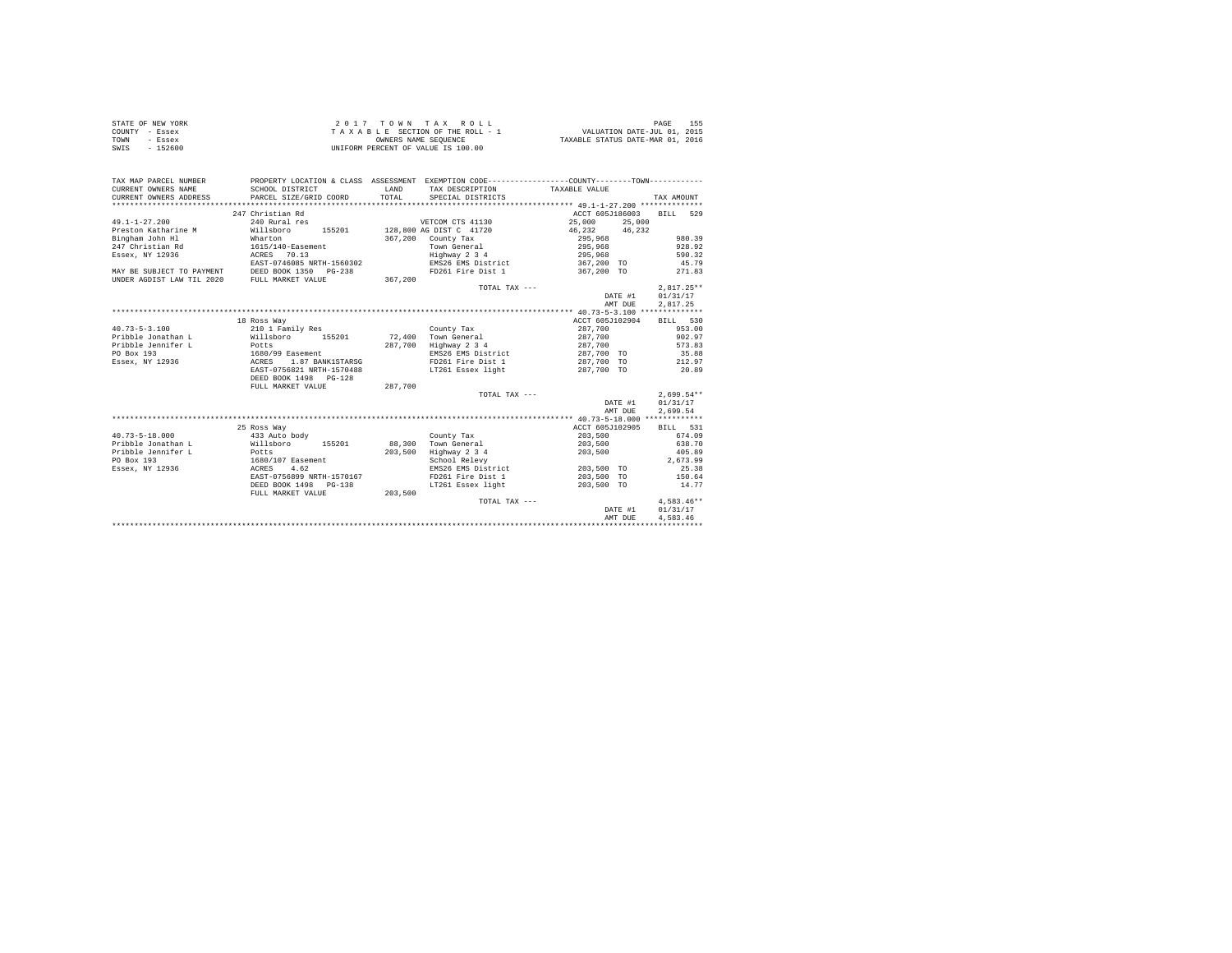|                | STATE OF NEW YORK | 2017 TOWN TAX ROLL                 | 156<br>PAGE                      |
|----------------|-------------------|------------------------------------|----------------------------------|
| COUNTY - Essex |                   | TAXABLE SECTION OF THE ROLL - 1    | VALUATION DATE-JUL 01, 2015      |
| TOWN           | - Essex           | OWNERS NAME SEOUENCE               | TAXABLE STATUS DATE-MAR 01, 2016 |
| SWIS           | $-152600$         | UNIFORM PERCENT OF VALUE IS 100.00 |                                  |

| TOTAL SPECIAL DISTRICTS<br>ACCT 605J178509 BILL 532<br>Lake Shore Rd<br>2.32<br>2.20<br>1.40<br>9.20<br>.09<br>.52<br>.05<br>$15.78**$<br>DATE #1 01/31/17<br>15.78<br>AMT DUE<br>1691 Lake Shore Rd<br>ACCT 605J100914 BILL 533<br>$104, 200$<br>$104, 200$<br>$104, 200$<br>345.16<br>327.04<br>207.83<br>104,200 TO<br>104,200 TO<br>EMS26 EMS District<br>FD262 Fire Dist 2<br>12.99<br>119.69<br>TOTAL TAX ---<br>$1,012.71**$<br>DATE #1<br>01/31/17<br>1,012.71<br>AMT DUE<br>98 School St<br>ACCT 605J102907 BILL 534<br>$\begin{tabular}{l c c c c c} \multicolumn{4}{c c c c} \multicolumn{4}{c c c} \multicolumn{4}{c c c} \multicolumn{4}{c c c} \multicolumn{4}{c c c} \multicolumn{4}{c c c} \multicolumn{4}{c c c} \multicolumn{4}{c c c} \multicolumn{4}{c c c} \multicolumn{4}{c c c} \multicolumn{4}{c c c} \multicolumn{4}{c c c} \multicolumn{4}{c c c} \multicolumn{4}{c c c} \multicolumn{4}{c c c} \multicolumn{$<br>42,950 42,950<br>$42,950$<br>$42,950$<br>$142.27$<br>$134.80$<br>85.66<br>10.71<br>63.59<br>6.24<br>$443.27**$<br>TOTAL TAX ---<br>DATE #1<br>01/31/17<br>AMT DUE 443.27<br>ACCT 605J100506 BILL 535<br>Block House Rd<br>FD261 Fire Dist 1<br>16,800 TO<br>12.44<br>16,800<br>FULL MARKET VALUE<br>$156.43**$<br>TOTAL TAX ---<br>DATE #1<br>01/31/17<br>AMT DUE 156.43 | TAX MAP PARCEL NUMBER<br>CURRENT OWNERS NAME | SCHOOL DISTRICT        | PROPERTY LOCATION & CLASS ASSESSMENT EXEMPTION CODE----------------COUNTY--------TOWN----------<br>LAND TAX DESCRIPTION | TAXABLE VALUE |            |
|----------------------------------------------------------------------------------------------------------------------------------------------------------------------------------------------------------------------------------------------------------------------------------------------------------------------------------------------------------------------------------------------------------------------------------------------------------------------------------------------------------------------------------------------------------------------------------------------------------------------------------------------------------------------------------------------------------------------------------------------------------------------------------------------------------------------------------------------------------------------------------------------------------------------------------------------------------------------------------------------------------------------------------------------------------------------------------------------------------------------------------------------------------------------------------------------------------------------------------------------------------------------------------------------------------------------|----------------------------------------------|------------------------|-------------------------------------------------------------------------------------------------------------------------|---------------|------------|
|                                                                                                                                                                                                                                                                                                                                                                                                                                                                                                                                                                                                                                                                                                                                                                                                                                                                                                                                                                                                                                                                                                                                                                                                                                                                                                                      | CURRENT OWNERS ADDRESS                       | PARCEL SIZE/GRID COORD |                                                                                                                         |               | TAX AMOUNT |
|                                                                                                                                                                                                                                                                                                                                                                                                                                                                                                                                                                                                                                                                                                                                                                                                                                                                                                                                                                                                                                                                                                                                                                                                                                                                                                                      |                                              |                        |                                                                                                                         |               |            |
|                                                                                                                                                                                                                                                                                                                                                                                                                                                                                                                                                                                                                                                                                                                                                                                                                                                                                                                                                                                                                                                                                                                                                                                                                                                                                                                      |                                              |                        |                                                                                                                         |               |            |
|                                                                                                                                                                                                                                                                                                                                                                                                                                                                                                                                                                                                                                                                                                                                                                                                                                                                                                                                                                                                                                                                                                                                                                                                                                                                                                                      |                                              |                        |                                                                                                                         |               |            |
|                                                                                                                                                                                                                                                                                                                                                                                                                                                                                                                                                                                                                                                                                                                                                                                                                                                                                                                                                                                                                                                                                                                                                                                                                                                                                                                      |                                              |                        |                                                                                                                         |               |            |
|                                                                                                                                                                                                                                                                                                                                                                                                                                                                                                                                                                                                                                                                                                                                                                                                                                                                                                                                                                                                                                                                                                                                                                                                                                                                                                                      |                                              |                        |                                                                                                                         |               |            |
|                                                                                                                                                                                                                                                                                                                                                                                                                                                                                                                                                                                                                                                                                                                                                                                                                                                                                                                                                                                                                                                                                                                                                                                                                                                                                                                      |                                              |                        |                                                                                                                         |               |            |
|                                                                                                                                                                                                                                                                                                                                                                                                                                                                                                                                                                                                                                                                                                                                                                                                                                                                                                                                                                                                                                                                                                                                                                                                                                                                                                                      |                                              |                        |                                                                                                                         |               |            |
|                                                                                                                                                                                                                                                                                                                                                                                                                                                                                                                                                                                                                                                                                                                                                                                                                                                                                                                                                                                                                                                                                                                                                                                                                                                                                                                      |                                              |                        |                                                                                                                         |               |            |
|                                                                                                                                                                                                                                                                                                                                                                                                                                                                                                                                                                                                                                                                                                                                                                                                                                                                                                                                                                                                                                                                                                                                                                                                                                                                                                                      |                                              |                        |                                                                                                                         |               |            |
|                                                                                                                                                                                                                                                                                                                                                                                                                                                                                                                                                                                                                                                                                                                                                                                                                                                                                                                                                                                                                                                                                                                                                                                                                                                                                                                      |                                              |                        |                                                                                                                         |               |            |
|                                                                                                                                                                                                                                                                                                                                                                                                                                                                                                                                                                                                                                                                                                                                                                                                                                                                                                                                                                                                                                                                                                                                                                                                                                                                                                                      |                                              |                        |                                                                                                                         |               |            |
|                                                                                                                                                                                                                                                                                                                                                                                                                                                                                                                                                                                                                                                                                                                                                                                                                                                                                                                                                                                                                                                                                                                                                                                                                                                                                                                      |                                              |                        |                                                                                                                         |               |            |
|                                                                                                                                                                                                                                                                                                                                                                                                                                                                                                                                                                                                                                                                                                                                                                                                                                                                                                                                                                                                                                                                                                                                                                                                                                                                                                                      |                                              |                        |                                                                                                                         |               |            |
|                                                                                                                                                                                                                                                                                                                                                                                                                                                                                                                                                                                                                                                                                                                                                                                                                                                                                                                                                                                                                                                                                                                                                                                                                                                                                                                      |                                              |                        |                                                                                                                         |               |            |
|                                                                                                                                                                                                                                                                                                                                                                                                                                                                                                                                                                                                                                                                                                                                                                                                                                                                                                                                                                                                                                                                                                                                                                                                                                                                                                                      |                                              |                        |                                                                                                                         |               |            |
|                                                                                                                                                                                                                                                                                                                                                                                                                                                                                                                                                                                                                                                                                                                                                                                                                                                                                                                                                                                                                                                                                                                                                                                                                                                                                                                      |                                              |                        |                                                                                                                         |               |            |
|                                                                                                                                                                                                                                                                                                                                                                                                                                                                                                                                                                                                                                                                                                                                                                                                                                                                                                                                                                                                                                                                                                                                                                                                                                                                                                                      |                                              |                        |                                                                                                                         |               |            |
|                                                                                                                                                                                                                                                                                                                                                                                                                                                                                                                                                                                                                                                                                                                                                                                                                                                                                                                                                                                                                                                                                                                                                                                                                                                                                                                      |                                              |                        |                                                                                                                         |               |            |
|                                                                                                                                                                                                                                                                                                                                                                                                                                                                                                                                                                                                                                                                                                                                                                                                                                                                                                                                                                                                                                                                                                                                                                                                                                                                                                                      |                                              |                        |                                                                                                                         |               |            |
|                                                                                                                                                                                                                                                                                                                                                                                                                                                                                                                                                                                                                                                                                                                                                                                                                                                                                                                                                                                                                                                                                                                                                                                                                                                                                                                      |                                              |                        |                                                                                                                         |               |            |
|                                                                                                                                                                                                                                                                                                                                                                                                                                                                                                                                                                                                                                                                                                                                                                                                                                                                                                                                                                                                                                                                                                                                                                                                                                                                                                                      |                                              |                        |                                                                                                                         |               |            |
|                                                                                                                                                                                                                                                                                                                                                                                                                                                                                                                                                                                                                                                                                                                                                                                                                                                                                                                                                                                                                                                                                                                                                                                                                                                                                                                      |                                              |                        |                                                                                                                         |               |            |
|                                                                                                                                                                                                                                                                                                                                                                                                                                                                                                                                                                                                                                                                                                                                                                                                                                                                                                                                                                                                                                                                                                                                                                                                                                                                                                                      |                                              |                        |                                                                                                                         |               |            |
|                                                                                                                                                                                                                                                                                                                                                                                                                                                                                                                                                                                                                                                                                                                                                                                                                                                                                                                                                                                                                                                                                                                                                                                                                                                                                                                      |                                              |                        |                                                                                                                         |               |            |
|                                                                                                                                                                                                                                                                                                                                                                                                                                                                                                                                                                                                                                                                                                                                                                                                                                                                                                                                                                                                                                                                                                                                                                                                                                                                                                                      |                                              |                        |                                                                                                                         |               |            |
|                                                                                                                                                                                                                                                                                                                                                                                                                                                                                                                                                                                                                                                                                                                                                                                                                                                                                                                                                                                                                                                                                                                                                                                                                                                                                                                      |                                              |                        |                                                                                                                         |               |            |
|                                                                                                                                                                                                                                                                                                                                                                                                                                                                                                                                                                                                                                                                                                                                                                                                                                                                                                                                                                                                                                                                                                                                                                                                                                                                                                                      |                                              |                        |                                                                                                                         |               |            |
|                                                                                                                                                                                                                                                                                                                                                                                                                                                                                                                                                                                                                                                                                                                                                                                                                                                                                                                                                                                                                                                                                                                                                                                                                                                                                                                      |                                              |                        |                                                                                                                         |               |            |
|                                                                                                                                                                                                                                                                                                                                                                                                                                                                                                                                                                                                                                                                                                                                                                                                                                                                                                                                                                                                                                                                                                                                                                                                                                                                                                                      |                                              |                        |                                                                                                                         |               |            |
|                                                                                                                                                                                                                                                                                                                                                                                                                                                                                                                                                                                                                                                                                                                                                                                                                                                                                                                                                                                                                                                                                                                                                                                                                                                                                                                      |                                              |                        |                                                                                                                         |               |            |
|                                                                                                                                                                                                                                                                                                                                                                                                                                                                                                                                                                                                                                                                                                                                                                                                                                                                                                                                                                                                                                                                                                                                                                                                                                                                                                                      |                                              |                        |                                                                                                                         |               |            |
|                                                                                                                                                                                                                                                                                                                                                                                                                                                                                                                                                                                                                                                                                                                                                                                                                                                                                                                                                                                                                                                                                                                                                                                                                                                                                                                      |                                              |                        |                                                                                                                         |               |            |
|                                                                                                                                                                                                                                                                                                                                                                                                                                                                                                                                                                                                                                                                                                                                                                                                                                                                                                                                                                                                                                                                                                                                                                                                                                                                                                                      |                                              |                        |                                                                                                                         |               |            |
|                                                                                                                                                                                                                                                                                                                                                                                                                                                                                                                                                                                                                                                                                                                                                                                                                                                                                                                                                                                                                                                                                                                                                                                                                                                                                                                      |                                              |                        |                                                                                                                         |               |            |
|                                                                                                                                                                                                                                                                                                                                                                                                                                                                                                                                                                                                                                                                                                                                                                                                                                                                                                                                                                                                                                                                                                                                                                                                                                                                                                                      |                                              |                        |                                                                                                                         |               |            |
|                                                                                                                                                                                                                                                                                                                                                                                                                                                                                                                                                                                                                                                                                                                                                                                                                                                                                                                                                                                                                                                                                                                                                                                                                                                                                                                      |                                              |                        |                                                                                                                         |               |            |
|                                                                                                                                                                                                                                                                                                                                                                                                                                                                                                                                                                                                                                                                                                                                                                                                                                                                                                                                                                                                                                                                                                                                                                                                                                                                                                                      |                                              |                        |                                                                                                                         |               |            |
|                                                                                                                                                                                                                                                                                                                                                                                                                                                                                                                                                                                                                                                                                                                                                                                                                                                                                                                                                                                                                                                                                                                                                                                                                                                                                                                      |                                              |                        |                                                                                                                         |               |            |
|                                                                                                                                                                                                                                                                                                                                                                                                                                                                                                                                                                                                                                                                                                                                                                                                                                                                                                                                                                                                                                                                                                                                                                                                                                                                                                                      |                                              |                        |                                                                                                                         |               |            |
|                                                                                                                                                                                                                                                                                                                                                                                                                                                                                                                                                                                                                                                                                                                                                                                                                                                                                                                                                                                                                                                                                                                                                                                                                                                                                                                      |                                              |                        |                                                                                                                         |               |            |
|                                                                                                                                                                                                                                                                                                                                                                                                                                                                                                                                                                                                                                                                                                                                                                                                                                                                                                                                                                                                                                                                                                                                                                                                                                                                                                                      |                                              |                        |                                                                                                                         |               |            |
|                                                                                                                                                                                                                                                                                                                                                                                                                                                                                                                                                                                                                                                                                                                                                                                                                                                                                                                                                                                                                                                                                                                                                                                                                                                                                                                      |                                              |                        |                                                                                                                         |               |            |
|                                                                                                                                                                                                                                                                                                                                                                                                                                                                                                                                                                                                                                                                                                                                                                                                                                                                                                                                                                                                                                                                                                                                                                                                                                                                                                                      |                                              |                        |                                                                                                                         |               |            |
|                                                                                                                                                                                                                                                                                                                                                                                                                                                                                                                                                                                                                                                                                                                                                                                                                                                                                                                                                                                                                                                                                                                                                                                                                                                                                                                      |                                              |                        |                                                                                                                         |               |            |
|                                                                                                                                                                                                                                                                                                                                                                                                                                                                                                                                                                                                                                                                                                                                                                                                                                                                                                                                                                                                                                                                                                                                                                                                                                                                                                                      |                                              |                        |                                                                                                                         |               |            |
|                                                                                                                                                                                                                                                                                                                                                                                                                                                                                                                                                                                                                                                                                                                                                                                                                                                                                                                                                                                                                                                                                                                                                                                                                                                                                                                      |                                              |                        |                                                                                                                         |               |            |
|                                                                                                                                                                                                                                                                                                                                                                                                                                                                                                                                                                                                                                                                                                                                                                                                                                                                                                                                                                                                                                                                                                                                                                                                                                                                                                                      |                                              |                        |                                                                                                                         |               |            |
|                                                                                                                                                                                                                                                                                                                                                                                                                                                                                                                                                                                                                                                                                                                                                                                                                                                                                                                                                                                                                                                                                                                                                                                                                                                                                                                      |                                              |                        |                                                                                                                         |               |            |
|                                                                                                                                                                                                                                                                                                                                                                                                                                                                                                                                                                                                                                                                                                                                                                                                                                                                                                                                                                                                                                                                                                                                                                                                                                                                                                                      |                                              |                        |                                                                                                                         |               |            |
|                                                                                                                                                                                                                                                                                                                                                                                                                                                                                                                                                                                                                                                                                                                                                                                                                                                                                                                                                                                                                                                                                                                                                                                                                                                                                                                      |                                              |                        |                                                                                                                         |               |            |
|                                                                                                                                                                                                                                                                                                                                                                                                                                                                                                                                                                                                                                                                                                                                                                                                                                                                                                                                                                                                                                                                                                                                                                                                                                                                                                                      |                                              |                        |                                                                                                                         |               |            |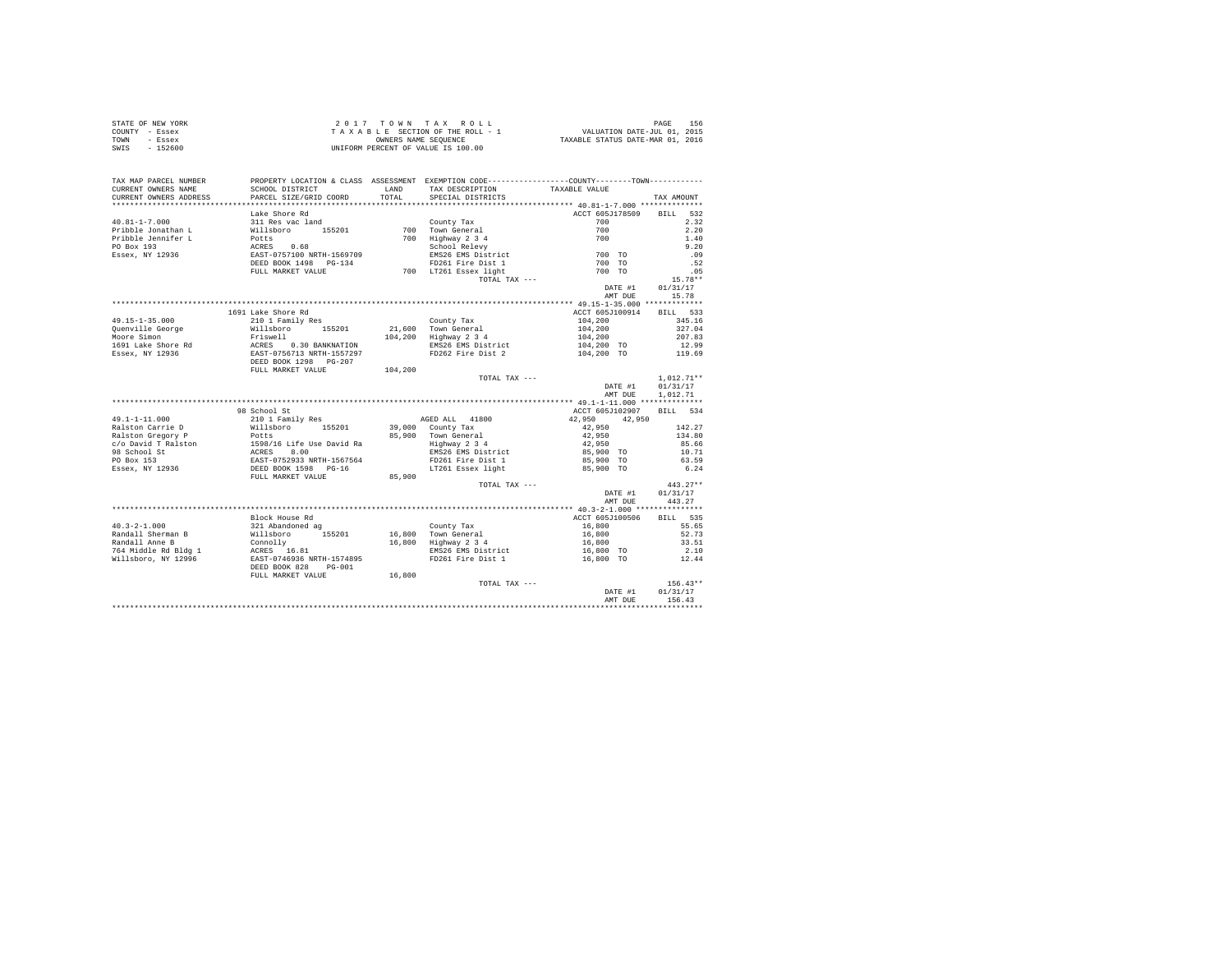| STATE OF NEW YORK | 2017 TOWN TAX ROLL                 | 157<br>PAGE                      |
|-------------------|------------------------------------|----------------------------------|
| COUNTY - Essex    | TAXABLE SECTION OF THE ROLL - 1    | VALUATION DATE-JUL 01, 2015      |
| TOWN<br>- Essex   | OWNERS NAME SEOUENCE               | TAXABLE STATUS DATE-MAR 01, 2016 |
| - 152600<br>SWIS  | UNIFORM PERCENT OF VALUE IS 100.00 |                                  |

| TAX MAP PARCEL NUMBER<br>CURRENT OWNERS NAME<br>CURRENT OWNERS ADDRESS | SCHOOL DISTRICT<br>PARCEL SIZE/GRID COORD                                                                    | LAND<br>TOTAL | PROPERTY LOCATION & CLASS ASSESSMENT EXEMPTION CODE---------------COUNTY-------TOWN---------<br>TAX DESCRIPTION<br>SPECIAL DISTRICTS | TAXABLE VALUE             | TAX AMOUNT         |
|------------------------------------------------------------------------|--------------------------------------------------------------------------------------------------------------|---------------|--------------------------------------------------------------------------------------------------------------------------------------|---------------------------|--------------------|
|                                                                        |                                                                                                              |               |                                                                                                                                      |                           |                    |
| $48.76 - 1 - 7.000$                                                    | 1590 NYS Route 22<br>210 1 Family Res                                                                        |               |                                                                                                                                      | ACCT 605J102807<br>72,000 | BILL 536<br>238.50 |
| Rapalee Elizabeth                                                      |                                                                                                              |               | County Tax<br>32,000 Town General                                                                                                    | 72,000                    | 225.98             |
| 1590 NYS Rte 22                                                        | willsboro 155201<br>Friswell 155201                                                                          |               | 72,000 Highway 2 3 4                                                                                                                 | 72,000                    | 143.61             |
| Essex, NY 12936                                                        | 2016 BAR Decision                                                                                            |               | EMS26 EMS District                                                                                                                   | 72,000 TO                 | 8.98               |
|                                                                        | ACRES 1.00                                                                                                   |               | FD262 Fire Dist 2                                                                                                                    | 72,000 TO                 | 82.70              |
|                                                                        | EAST-0743719 NRTH-1555170                                                                                    |               | LT262 Whallonsburg light 72,000 TO 15.52                                                                                             |                           |                    |
|                                                                        | DEED BOOK 1162 PG-18                                                                                         |               |                                                                                                                                      |                           |                    |
|                                                                        | FULL MARKET VALUE                                                                                            | 72,000        |                                                                                                                                      |                           |                    |
|                                                                        |                                                                                                              |               | TOTAL TAX ---                                                                                                                        |                           | $715.29**$         |
|                                                                        |                                                                                                              |               |                                                                                                                                      | DATE #1                   | 01/31/17           |
|                                                                        |                                                                                                              |               |                                                                                                                                      | AMT DUE                   | 715.29             |
|                                                                        |                                                                                                              |               |                                                                                                                                      |                           |                    |
|                                                                        | 1687 Lake Shore Rd                                                                                           |               |                                                                                                                                      | ACCT 605J104311           | BILL 537           |
| $49.15 - 1 - 33.000$                                                   | 210 1 Family Res                                                                                             |               | County Tax                                                                                                                           | 62,800                    | 208.02             |
| Rathbun Carol E                                                        | Willsboro 155201                                                                                             |               |                                                                                                                                      | 62,800                    | 197.10             |
| 2104 Barrett Rd                                                        | Friswell<br>ACRES 0.60<br>Trem :                                                                             |               | 25,200 Town General<br>62,800 Highway 2 3 4<br>EMS26 EMS District                                                                    | 62,800                    | 125.26             |
| Ballston Spa, NY 12020                                                 |                                                                                                              |               |                                                                                                                                      | 62,800 TO                 | 7.83               |
|                                                                        | EAST-0756656 NRTH-1557156<br>DEED BOOK 1023 PG-297                                                           |               | FD262 Fire Dist 2                                                                                                                    | 62.800 TO                 | 72.14              |
|                                                                        | FULL MARKET VALUE                                                                                            | 62.800        |                                                                                                                                      |                           |                    |
|                                                                        |                                                                                                              |               | TOTAL TAX ---                                                                                                                        |                           | $610.35**$         |
|                                                                        |                                                                                                              |               |                                                                                                                                      | DATE #1                   | 01/31/17           |
|                                                                        |                                                                                                              |               |                                                                                                                                      | AMT DUE                   | 610.35             |
|                                                                        |                                                                                                              |               |                                                                                                                                      |                           |                    |
| 49.15-1-34.000                                                         | Lake Shore Rd                                                                                                |               | County Tax                                                                                                                           | ACCT 605J104312<br>9,600  | BILL 538<br>31.80  |
| Rathbun Carol E                                                        | 314 Rural vac<10<br>Willsboro 155201                                                                         |               | 9,600 Town General                                                                                                                   | 9.600                     | 30.13              |
| 2104 Barrett Rd                                                        |                                                                                                              |               | 9,600 Town General<br>9,600 Highway 2 3 4<br>EMS26 EMS District                                                                      | 9,600                     | 19.15              |
| Ballston Spa, NY 12020                                                 | Friswell<br>ACRES 0.20                                                                                       |               |                                                                                                                                      | 9,600 TO                  | 1.20               |
|                                                                        | EAST-0756691 NRTH-1557239                                                                                    |               | FD262 Fire Dist 2                                                                                                                    | 9,600 TO                  | 11.03              |
|                                                                        | DEED BOOK 1023 PG-297                                                                                        |               |                                                                                                                                      |                           |                    |
|                                                                        | FULL MARKET VALUE                                                                                            | 9,600         |                                                                                                                                      |                           |                    |
|                                                                        |                                                                                                              |               | TOTAL TAX ---                                                                                                                        |                           | 93.31**            |
|                                                                        |                                                                                                              |               |                                                                                                                                      | DATE #1                   | 01/31/17           |
|                                                                        |                                                                                                              |               |                                                                                                                                      | AMT DUE                   | 93.31              |
|                                                                        |                                                                                                              |               |                                                                                                                                      |                           |                    |
|                                                                        | 736 Brookfield Rd                                                                                            |               |                                                                                                                                      | ACCT 605J175001           | BILL 539           |
| $48.2 - 1 - 1.000$                                                     | 270 Mfg housing                                                                                              |               | County Tax<br>32,900 Town General                                                                                                    | 36,900                    | 122.23             |
| Rathbun Pamela                                                         | %<br>Westport 155001<br>15 Brookfield<br>ACRES 1.90<br>EAST-0732239 NRTH-1568399<br>AST-0732239 NRTH-1568399 |               |                                                                                                                                      | 36,900                    | 115.81             |
| Benway Alexander                                                       |                                                                                                              |               | $36,900$ Highway $2\overline{3}4$<br>EMS26 EMS Dictrict                                                                              | 36,900                    | 73.60              |
| 736 Brookfield Rd                                                      |                                                                                                              |               | EMS26 EMS District                                                                                                                   | 36,900 TO                 | 4.60               |
| Essex, NY 12936                                                        |                                                                                                              |               | FD262 Fire Dist 2                                                                                                                    | 36,900 TO                 | 42.39              |
|                                                                        | DEED BOOK 1579 PG-96                                                                                         |               |                                                                                                                                      |                           |                    |
|                                                                        | FULL MARKET VALUE                                                                                            | 36,900        | TOTAL TAX ---                                                                                                                        |                           | $358.63**$         |
|                                                                        |                                                                                                              |               |                                                                                                                                      | DATE #1                   | 01/31/17           |
|                                                                        |                                                                                                              |               |                                                                                                                                      | AMT DUE                   | 358.63             |
|                                                                        |                                                                                                              |               |                                                                                                                                      |                           |                    |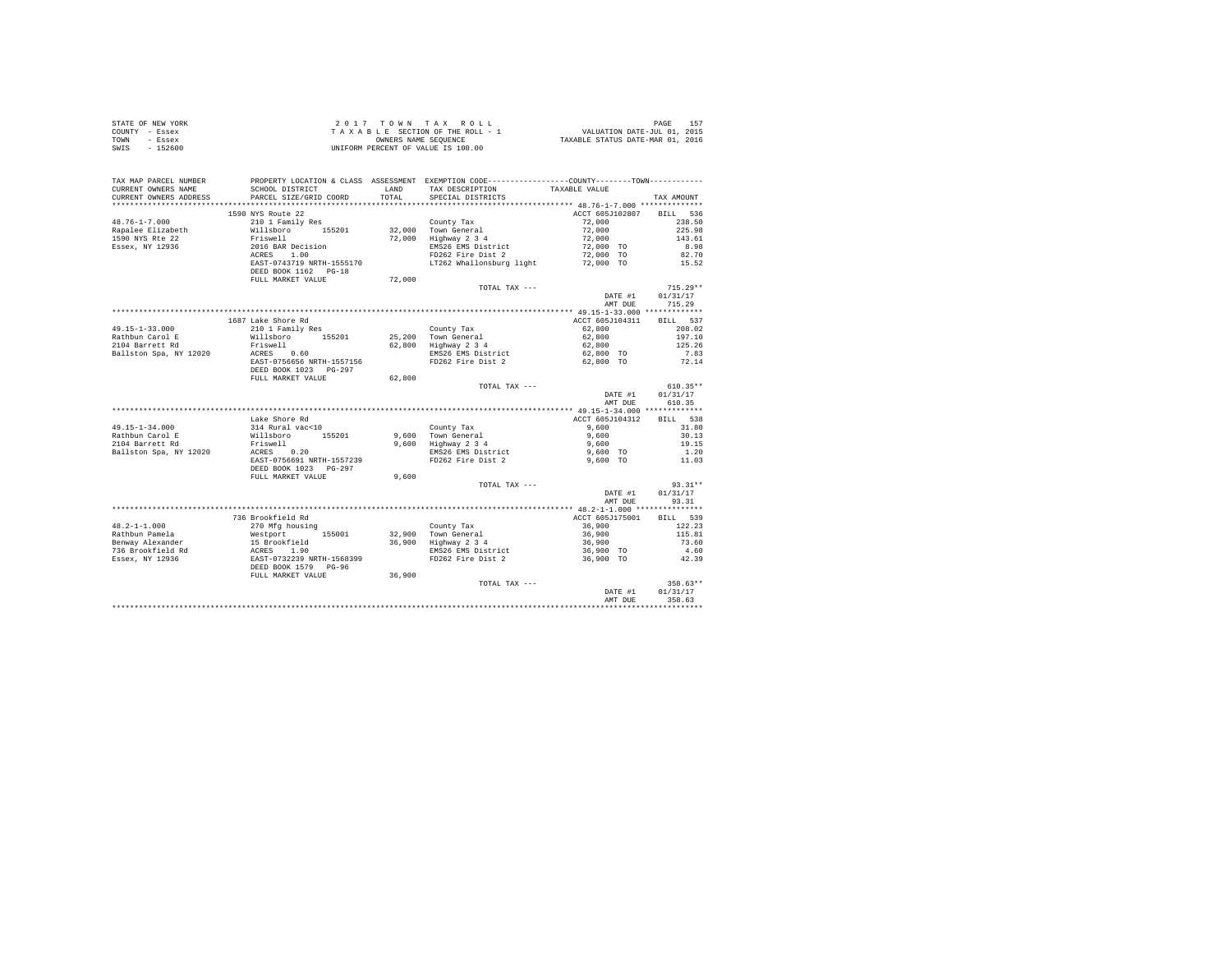|                | STATE OF NEW YORK | 2017 TOWN TAX ROLL                 | 158<br>PAGE                      |
|----------------|-------------------|------------------------------------|----------------------------------|
| COUNTY - Essex |                   | TAXABLE SECTION OF THE ROLL - 1    | VALUATION DATE-JUL 01, 2015      |
| TOWN           | - Essex           | OWNERS NAME SEOUENCE               | TAXABLE STATUS DATE-MAR 01, 2016 |
| SWIS           | $-152600$         | UNIFORM PERCENT OF VALUE IS 100.00 |                                  |

| ACCT 605J178511<br>Alden Rd<br><b>BILL</b><br>540<br>$48.3 - 1 - 16.000$<br>314 Rural vac<10<br>County Tax<br>4.200<br>13.91<br>Redmond Gregory P<br>Westport<br>4,200<br>Town General<br>4,200<br>13.18<br>155001<br>Redmond Donna B<br>4.200<br>Highway 2 3 4<br>8.38<br>8 Platt Rogers<br>4,200<br>266 Alden Rd<br>.52<br>1261/194<br>EMS26 EMS District<br>4,200 TO<br>Db 1004/333 B Line Agr<br>FD262 Fire Dist 2<br>4,200 TO<br>4.82<br>Westport, NY 12993<br>ACRES<br>5.95<br>EAST-0729727 NRTH-1554407<br>DEED BOOK 1299 PG-205<br>FULL MARKET VALUE<br>4,200<br>$40.81**$<br>TOTAL TAX ---<br>01/31/17<br>DATE #1<br>40.81<br>AMT DUE<br>266 Alden Rd<br>ACCT 605J103407<br>541<br>BILL<br>$48.3 - 1 - 17.000$<br>137,000<br>453.81<br>210 1 Family Res<br>County Tax<br>Redmond Gregory P<br>155001<br>32,100<br>Town General<br>137,000<br>429.99<br>Westport<br>Redmond Donna B<br>8 Platt Rogers<br>137,000<br>Highway 2 3 4<br>273.25<br>137,000<br>266 Alden Rd<br>1261/194<br>EMS26 EMS District<br>137,000 TO<br>17.09<br>FD262 Fire Dist 2<br>Westport, NY 12993<br>137,000 TO<br>157.37<br>1ac<br>1.10<br>ACRES<br>EAST-0729577 NRTH-1554584<br>DEED BOOK 1299 PG-205<br>FULL MARKET VALUE<br>137,000<br>$1.331.51**$<br>TOTAL TAX ---<br>01/31/17<br>DATE #1<br>AMT DUE<br>1,331.51<br>2250 Lake Shore Rd<br>ACCT 605J102706<br>RTLL 542<br>210 1 Family Res - WTRFNT<br>709.86<br>$40.73 - 6 - 11.100$<br>County Tax<br>214,300<br>Reis Richard<br>Willsboro<br>155201<br>139,500<br>Town General<br>214,300<br>672.60<br>214,300<br>Reis Mary Ruth<br>Highway 2 3 4<br>214,300<br>427.43<br>Potts<br>26.73<br>711 Copley Ln<br>1649/236-Sewer Easement<br>EMS26 EMS District<br>214,300 TO<br>Silver Spring, MD 20904<br>0.85<br>FD261 Fire Dist 1<br>214,300 TO<br>158.64<br>ACRES<br>EAST-0757411 NRTH-1570605<br>15.56<br>LT261 Essex light<br>214,300 TO<br>DEED BOOK 1736 PG-148<br>214,300<br>FULL MARKET VALUE<br>$2.010.82**$<br>TOTAL TAX ---<br>01/31/17<br>DATE #1<br>2.010.82<br>AMT DUE | TAX MAP PARCEL NUMBER<br>CURRENT OWNERS NAME<br>CURRENT OWNERS ADDRESS | SCHOOL DISTRICT<br>PARCEL SIZE/GRID COORD | LAND<br>TOTAL. | PROPERTY LOCATION & CLASS ASSESSMENT EXEMPTION CODE----------------COUNTY-------TOWN---------<br>TAX DESCRIPTION<br>SPECIAL DISTRICTS | TAXABLE VALUE | TAX AMOUNT |
|----------------------------------------------------------------------------------------------------------------------------------------------------------------------------------------------------------------------------------------------------------------------------------------------------------------------------------------------------------------------------------------------------------------------------------------------------------------------------------------------------------------------------------------------------------------------------------------------------------------------------------------------------------------------------------------------------------------------------------------------------------------------------------------------------------------------------------------------------------------------------------------------------------------------------------------------------------------------------------------------------------------------------------------------------------------------------------------------------------------------------------------------------------------------------------------------------------------------------------------------------------------------------------------------------------------------------------------------------------------------------------------------------------------------------------------------------------------------------------------------------------------------------------------------------------------------------------------------------------------------------------------------------------------------------------------------------------------------------------------------------------------------------------------------------------------------------------------------------------------------------------------------------------------------------------------------------------------------------------------------------------------------------|------------------------------------------------------------------------|-------------------------------------------|----------------|---------------------------------------------------------------------------------------------------------------------------------------|---------------|------------|
|                                                                                                                                                                                                                                                                                                                                                                                                                                                                                                                                                                                                                                                                                                                                                                                                                                                                                                                                                                                                                                                                                                                                                                                                                                                                                                                                                                                                                                                                                                                                                                                                                                                                                                                                                                                                                                                                                                                                                                                                                            |                                                                        |                                           |                |                                                                                                                                       |               |            |
|                                                                                                                                                                                                                                                                                                                                                                                                                                                                                                                                                                                                                                                                                                                                                                                                                                                                                                                                                                                                                                                                                                                                                                                                                                                                                                                                                                                                                                                                                                                                                                                                                                                                                                                                                                                                                                                                                                                                                                                                                            |                                                                        |                                           |                |                                                                                                                                       |               |            |
|                                                                                                                                                                                                                                                                                                                                                                                                                                                                                                                                                                                                                                                                                                                                                                                                                                                                                                                                                                                                                                                                                                                                                                                                                                                                                                                                                                                                                                                                                                                                                                                                                                                                                                                                                                                                                                                                                                                                                                                                                            |                                                                        |                                           |                |                                                                                                                                       |               |            |
|                                                                                                                                                                                                                                                                                                                                                                                                                                                                                                                                                                                                                                                                                                                                                                                                                                                                                                                                                                                                                                                                                                                                                                                                                                                                                                                                                                                                                                                                                                                                                                                                                                                                                                                                                                                                                                                                                                                                                                                                                            |                                                                        |                                           |                |                                                                                                                                       |               |            |
|                                                                                                                                                                                                                                                                                                                                                                                                                                                                                                                                                                                                                                                                                                                                                                                                                                                                                                                                                                                                                                                                                                                                                                                                                                                                                                                                                                                                                                                                                                                                                                                                                                                                                                                                                                                                                                                                                                                                                                                                                            |                                                                        |                                           |                |                                                                                                                                       |               |            |
|                                                                                                                                                                                                                                                                                                                                                                                                                                                                                                                                                                                                                                                                                                                                                                                                                                                                                                                                                                                                                                                                                                                                                                                                                                                                                                                                                                                                                                                                                                                                                                                                                                                                                                                                                                                                                                                                                                                                                                                                                            |                                                                        |                                           |                |                                                                                                                                       |               |            |
|                                                                                                                                                                                                                                                                                                                                                                                                                                                                                                                                                                                                                                                                                                                                                                                                                                                                                                                                                                                                                                                                                                                                                                                                                                                                                                                                                                                                                                                                                                                                                                                                                                                                                                                                                                                                                                                                                                                                                                                                                            |                                                                        |                                           |                |                                                                                                                                       |               |            |
|                                                                                                                                                                                                                                                                                                                                                                                                                                                                                                                                                                                                                                                                                                                                                                                                                                                                                                                                                                                                                                                                                                                                                                                                                                                                                                                                                                                                                                                                                                                                                                                                                                                                                                                                                                                                                                                                                                                                                                                                                            |                                                                        |                                           |                |                                                                                                                                       |               |            |
|                                                                                                                                                                                                                                                                                                                                                                                                                                                                                                                                                                                                                                                                                                                                                                                                                                                                                                                                                                                                                                                                                                                                                                                                                                                                                                                                                                                                                                                                                                                                                                                                                                                                                                                                                                                                                                                                                                                                                                                                                            |                                                                        |                                           |                |                                                                                                                                       |               |            |
|                                                                                                                                                                                                                                                                                                                                                                                                                                                                                                                                                                                                                                                                                                                                                                                                                                                                                                                                                                                                                                                                                                                                                                                                                                                                                                                                                                                                                                                                                                                                                                                                                                                                                                                                                                                                                                                                                                                                                                                                                            |                                                                        |                                           |                |                                                                                                                                       |               |            |
|                                                                                                                                                                                                                                                                                                                                                                                                                                                                                                                                                                                                                                                                                                                                                                                                                                                                                                                                                                                                                                                                                                                                                                                                                                                                                                                                                                                                                                                                                                                                                                                                                                                                                                                                                                                                                                                                                                                                                                                                                            |                                                                        |                                           |                |                                                                                                                                       |               |            |
|                                                                                                                                                                                                                                                                                                                                                                                                                                                                                                                                                                                                                                                                                                                                                                                                                                                                                                                                                                                                                                                                                                                                                                                                                                                                                                                                                                                                                                                                                                                                                                                                                                                                                                                                                                                                                                                                                                                                                                                                                            |                                                                        |                                           |                |                                                                                                                                       |               |            |
|                                                                                                                                                                                                                                                                                                                                                                                                                                                                                                                                                                                                                                                                                                                                                                                                                                                                                                                                                                                                                                                                                                                                                                                                                                                                                                                                                                                                                                                                                                                                                                                                                                                                                                                                                                                                                                                                                                                                                                                                                            |                                                                        |                                           |                |                                                                                                                                       |               |            |
|                                                                                                                                                                                                                                                                                                                                                                                                                                                                                                                                                                                                                                                                                                                                                                                                                                                                                                                                                                                                                                                                                                                                                                                                                                                                                                                                                                                                                                                                                                                                                                                                                                                                                                                                                                                                                                                                                                                                                                                                                            |                                                                        |                                           |                |                                                                                                                                       |               |            |
|                                                                                                                                                                                                                                                                                                                                                                                                                                                                                                                                                                                                                                                                                                                                                                                                                                                                                                                                                                                                                                                                                                                                                                                                                                                                                                                                                                                                                                                                                                                                                                                                                                                                                                                                                                                                                                                                                                                                                                                                                            |                                                                        |                                           |                |                                                                                                                                       |               |            |
|                                                                                                                                                                                                                                                                                                                                                                                                                                                                                                                                                                                                                                                                                                                                                                                                                                                                                                                                                                                                                                                                                                                                                                                                                                                                                                                                                                                                                                                                                                                                                                                                                                                                                                                                                                                                                                                                                                                                                                                                                            |                                                                        |                                           |                |                                                                                                                                       |               |            |
|                                                                                                                                                                                                                                                                                                                                                                                                                                                                                                                                                                                                                                                                                                                                                                                                                                                                                                                                                                                                                                                                                                                                                                                                                                                                                                                                                                                                                                                                                                                                                                                                                                                                                                                                                                                                                                                                                                                                                                                                                            |                                                                        |                                           |                |                                                                                                                                       |               |            |
|                                                                                                                                                                                                                                                                                                                                                                                                                                                                                                                                                                                                                                                                                                                                                                                                                                                                                                                                                                                                                                                                                                                                                                                                                                                                                                                                                                                                                                                                                                                                                                                                                                                                                                                                                                                                                                                                                                                                                                                                                            |                                                                        |                                           |                |                                                                                                                                       |               |            |
|                                                                                                                                                                                                                                                                                                                                                                                                                                                                                                                                                                                                                                                                                                                                                                                                                                                                                                                                                                                                                                                                                                                                                                                                                                                                                                                                                                                                                                                                                                                                                                                                                                                                                                                                                                                                                                                                                                                                                                                                                            |                                                                        |                                           |                |                                                                                                                                       |               |            |
|                                                                                                                                                                                                                                                                                                                                                                                                                                                                                                                                                                                                                                                                                                                                                                                                                                                                                                                                                                                                                                                                                                                                                                                                                                                                                                                                                                                                                                                                                                                                                                                                                                                                                                                                                                                                                                                                                                                                                                                                                            |                                                                        |                                           |                |                                                                                                                                       |               |            |
|                                                                                                                                                                                                                                                                                                                                                                                                                                                                                                                                                                                                                                                                                                                                                                                                                                                                                                                                                                                                                                                                                                                                                                                                                                                                                                                                                                                                                                                                                                                                                                                                                                                                                                                                                                                                                                                                                                                                                                                                                            |                                                                        |                                           |                |                                                                                                                                       |               |            |
|                                                                                                                                                                                                                                                                                                                                                                                                                                                                                                                                                                                                                                                                                                                                                                                                                                                                                                                                                                                                                                                                                                                                                                                                                                                                                                                                                                                                                                                                                                                                                                                                                                                                                                                                                                                                                                                                                                                                                                                                                            |                                                                        |                                           |                |                                                                                                                                       |               |            |
|                                                                                                                                                                                                                                                                                                                                                                                                                                                                                                                                                                                                                                                                                                                                                                                                                                                                                                                                                                                                                                                                                                                                                                                                                                                                                                                                                                                                                                                                                                                                                                                                                                                                                                                                                                                                                                                                                                                                                                                                                            |                                                                        |                                           |                |                                                                                                                                       |               |            |
|                                                                                                                                                                                                                                                                                                                                                                                                                                                                                                                                                                                                                                                                                                                                                                                                                                                                                                                                                                                                                                                                                                                                                                                                                                                                                                                                                                                                                                                                                                                                                                                                                                                                                                                                                                                                                                                                                                                                                                                                                            |                                                                        |                                           |                |                                                                                                                                       |               |            |
|                                                                                                                                                                                                                                                                                                                                                                                                                                                                                                                                                                                                                                                                                                                                                                                                                                                                                                                                                                                                                                                                                                                                                                                                                                                                                                                                                                                                                                                                                                                                                                                                                                                                                                                                                                                                                                                                                                                                                                                                                            |                                                                        |                                           |                |                                                                                                                                       |               |            |
|                                                                                                                                                                                                                                                                                                                                                                                                                                                                                                                                                                                                                                                                                                                                                                                                                                                                                                                                                                                                                                                                                                                                                                                                                                                                                                                                                                                                                                                                                                                                                                                                                                                                                                                                                                                                                                                                                                                                                                                                                            |                                                                        |                                           |                |                                                                                                                                       |               |            |
|                                                                                                                                                                                                                                                                                                                                                                                                                                                                                                                                                                                                                                                                                                                                                                                                                                                                                                                                                                                                                                                                                                                                                                                                                                                                                                                                                                                                                                                                                                                                                                                                                                                                                                                                                                                                                                                                                                                                                                                                                            |                                                                        |                                           |                |                                                                                                                                       |               |            |
|                                                                                                                                                                                                                                                                                                                                                                                                                                                                                                                                                                                                                                                                                                                                                                                                                                                                                                                                                                                                                                                                                                                                                                                                                                                                                                                                                                                                                                                                                                                                                                                                                                                                                                                                                                                                                                                                                                                                                                                                                            |                                                                        |                                           |                |                                                                                                                                       |               |            |
|                                                                                                                                                                                                                                                                                                                                                                                                                                                                                                                                                                                                                                                                                                                                                                                                                                                                                                                                                                                                                                                                                                                                                                                                                                                                                                                                                                                                                                                                                                                                                                                                                                                                                                                                                                                                                                                                                                                                                                                                                            |                                                                        |                                           |                |                                                                                                                                       |               |            |
|                                                                                                                                                                                                                                                                                                                                                                                                                                                                                                                                                                                                                                                                                                                                                                                                                                                                                                                                                                                                                                                                                                                                                                                                                                                                                                                                                                                                                                                                                                                                                                                                                                                                                                                                                                                                                                                                                                                                                                                                                            |                                                                        |                                           |                |                                                                                                                                       |               |            |
|                                                                                                                                                                                                                                                                                                                                                                                                                                                                                                                                                                                                                                                                                                                                                                                                                                                                                                                                                                                                                                                                                                                                                                                                                                                                                                                                                                                                                                                                                                                                                                                                                                                                                                                                                                                                                                                                                                                                                                                                                            |                                                                        |                                           |                |                                                                                                                                       |               |            |
|                                                                                                                                                                                                                                                                                                                                                                                                                                                                                                                                                                                                                                                                                                                                                                                                                                                                                                                                                                                                                                                                                                                                                                                                                                                                                                                                                                                                                                                                                                                                                                                                                                                                                                                                                                                                                                                                                                                                                                                                                            |                                                                        |                                           |                |                                                                                                                                       |               |            |
|                                                                                                                                                                                                                                                                                                                                                                                                                                                                                                                                                                                                                                                                                                                                                                                                                                                                                                                                                                                                                                                                                                                                                                                                                                                                                                                                                                                                                                                                                                                                                                                                                                                                                                                                                                                                                                                                                                                                                                                                                            |                                                                        |                                           |                |                                                                                                                                       |               |            |
|                                                                                                                                                                                                                                                                                                                                                                                                                                                                                                                                                                                                                                                                                                                                                                                                                                                                                                                                                                                                                                                                                                                                                                                                                                                                                                                                                                                                                                                                                                                                                                                                                                                                                                                                                                                                                                                                                                                                                                                                                            |                                                                        |                                           |                |                                                                                                                                       |               |            |
|                                                                                                                                                                                                                                                                                                                                                                                                                                                                                                                                                                                                                                                                                                                                                                                                                                                                                                                                                                                                                                                                                                                                                                                                                                                                                                                                                                                                                                                                                                                                                                                                                                                                                                                                                                                                                                                                                                                                                                                                                            |                                                                        |                                           |                |                                                                                                                                       |               |            |
|                                                                                                                                                                                                                                                                                                                                                                                                                                                                                                                                                                                                                                                                                                                                                                                                                                                                                                                                                                                                                                                                                                                                                                                                                                                                                                                                                                                                                                                                                                                                                                                                                                                                                                                                                                                                                                                                                                                                                                                                                            |                                                                        |                                           |                |                                                                                                                                       |               |            |
|                                                                                                                                                                                                                                                                                                                                                                                                                                                                                                                                                                                                                                                                                                                                                                                                                                                                                                                                                                                                                                                                                                                                                                                                                                                                                                                                                                                                                                                                                                                                                                                                                                                                                                                                                                                                                                                                                                                                                                                                                            |                                                                        |                                           |                |                                                                                                                                       |               |            |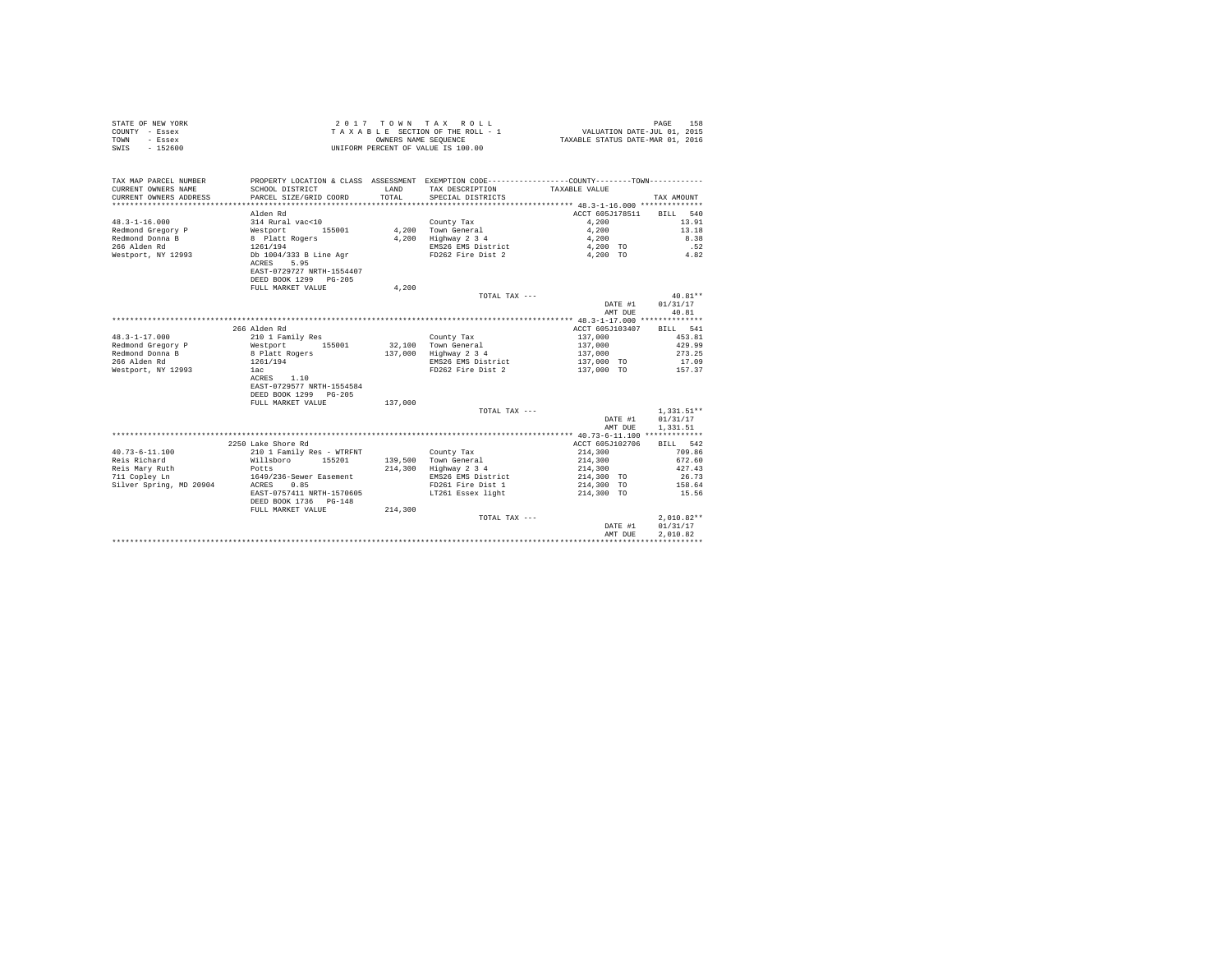| STATE OF NEW YORK | 2017 TOWN TAX ROLL                 | 159<br>PAGE                      |
|-------------------|------------------------------------|----------------------------------|
| COUNTY - Essex    | TAXABLE SECTION OF THE ROLL - 1    | VALUATION DATE-JUL 01, 2015      |
| TOWN<br>- Essex   | OWNERS NAME SEOUENCE               | TAXABLE STATUS DATE-MAR 01, 2016 |
| SWIS<br>$-152600$ | UNIFORM PERCENT OF VALUE IS 100.00 |                                  |

| TAX MAP PARCEL NUMBER<br>CURRENT OWNERS NAME<br>CURRENT OWNERS ADDRESS | SCHOOL DISTRICT<br>PARCEL SIZE/GRID COORD                                              | LAND<br>TOTAL | PROPERTY LOCATION & CLASS ASSESSMENT EXEMPTION CODE----------------COUNTY-------TOWN----------<br>TAX DESCRIPTION TAXABLE VALUE<br>SPECIAL DISTRICTS |                    | TAX AMOUNT   |
|------------------------------------------------------------------------|----------------------------------------------------------------------------------------|---------------|------------------------------------------------------------------------------------------------------------------------------------------------------|--------------------|--------------|
|                                                                        | 83 Wildacres Way                                                                       |               |                                                                                                                                                      | ACCT 605J103212    | BILL 543     |
| $49.7 - 1 - 2.000$                                                     | 260 Seasonal res                                                                       |               | County Tax                                                                                                                                           | 342,500            | 1,134.52     |
| Renkoff Franklin D                                                     | Willsboro<br>155201                                                                    | 152,100       | Town General                                                                                                                                         | 342,500            | 1,074.97     |
| 40 Fifth Ave                                                           | Wharton                                                                                | 342,500       | Highway 2 3 4                                                                                                                                        | 342,500            | 683.13       |
| New York, NY 10011                                                     | 00001.70                                                                               |               | EMS26 EMS District                                                                                                                                   | 342,500 TO         | 42.71        |
|                                                                        | 1.70<br>ACRES                                                                          |               | FD261 Fire Dist 1 342,500 TO 253.54                                                                                                                  |                    |              |
|                                                                        | EAST-0757236 NRTH-1564606<br>DEED BOOK 897<br>PG-271                                   |               | LT261 Essex light 6 342,500 TO 34.86                                                                                                                 |                    |              |
|                                                                        | FULL MARKET VALUE                                                                      | 342,500       |                                                                                                                                                      |                    |              |
|                                                                        |                                                                                        |               | TOTAL TAX ---                                                                                                                                        |                    | $3.213.73**$ |
|                                                                        |                                                                                        |               |                                                                                                                                                      | DATE #1            | 01/31/17     |
|                                                                        |                                                                                        |               |                                                                                                                                                      | AMT DUE            | 3, 213.73    |
|                                                                        |                                                                                        |               |                                                                                                                                                      |                    |              |
|                                                                        | 230 Reynolds Rd                                                                        |               |                                                                                                                                                      | ACCT 605J103414    | BILL 544     |
| $48.1 - 1 - 22.000$                                                    | 210 1 Family Res                                                                       |               | VET COM C 41132                                                                                                                                      | 10,950<br>$\Omega$ |              |
| Revnolds Robert F                                                      | Westport                                                                               |               | 155001 32,500 VET COM T 41133                                                                                                                        | $0 \t 10,950$      |              |
|                                                                        | Reynolds Shirley A 16 Brookfield<br>230 Reynolds Rd           Land Contract Db 874/173 |               | 43,800 County Tax                                                                                                                                    | 32,850             | 108.81       |
|                                                                        |                                                                                        |               | Town General                                                                                                                                         | 32,850             | 103.10       |
| Essex, NY 12936                                                        | ACRES 1.50                                                                             |               | Highway 2 3 4                                                                                                                                        | 32,850             | 65.52        |
|                                                                        | EAST-0732116 NRTH-1566119                                                              |               | School Relevy                                                                                                                                        |                    | 228.48       |
|                                                                        | DEED BOOK 1183 PG-337                                                                  |               | EMS26 EMS District                                                                                                                                   | 43,800 TO          | 5.46         |
|                                                                        | FULL MARKET VALUE                                                                      |               | 43,800 FD262 Fire Dist 2                                                                                                                             | 43,800 TO          | 50.31        |
|                                                                        |                                                                                        |               | TOTAL TAX ---                                                                                                                                        |                    | 561.68**     |
|                                                                        |                                                                                        |               |                                                                                                                                                      | DATE #1            | 01/31/17     |
|                                                                        |                                                                                        |               |                                                                                                                                                      | AMT DUE            | 561.68       |
|                                                                        |                                                                                        |               |                                                                                                                                                      |                    |              |
|                                                                        | 347 Christian Rd                                                                       |               |                                                                                                                                                      | ACCT 605J103506    | BILL 545     |
| $49.1 - 1 - 26.000$                                                    | 240 Rural res                                                                          |               | AG DIST C 41720                                                                                                                                      | 49,007<br>49.007   |              |
| Richter Shirley I                                                      | Willsboro<br>155201                                                                    |               | 134,000 County Tax                                                                                                                                   | 175,793            | 582.31       |
| 347 Christian Rd                                                       | Wharton                                                                                |               | 224.800 Town General                                                                                                                                 | 175,793            | 551.74       |
| Essex, NY 12936                                                        | ACRES 80.00                                                                            |               | Highway 2 3 4                                                                                                                                        | 175,793            | 350.62       |
|                                                                        | EAST-0748981 NRTH-1560553                                                              |               | EMS26 EMS District                                                                                                                                   | 224,800 TO         | 28.03        |
| MAY BE SUBJECT TO PAYMENT                                              | DEED BOOK 289<br>$PG-108$                                                              |               | FD261 Fire Dist 1 224,800 TO                                                                                                                         |                    | 166.41       |
| UNDER AGDIST LAW TIL 2020                                              | FULL MARKET VALUE                                                                      | 224,800       |                                                                                                                                                      |                    |              |
|                                                                        |                                                                                        |               | TOTAL TAX ---                                                                                                                                        |                    | $1.679.11**$ |
|                                                                        |                                                                                        |               |                                                                                                                                                      | DATE #1            | 01/31/17     |
|                                                                        |                                                                                        |               |                                                                                                                                                      | AMT DUE            | 1,679.11     |
|                                                                        |                                                                                        |               |                                                                                                                                                      |                    |              |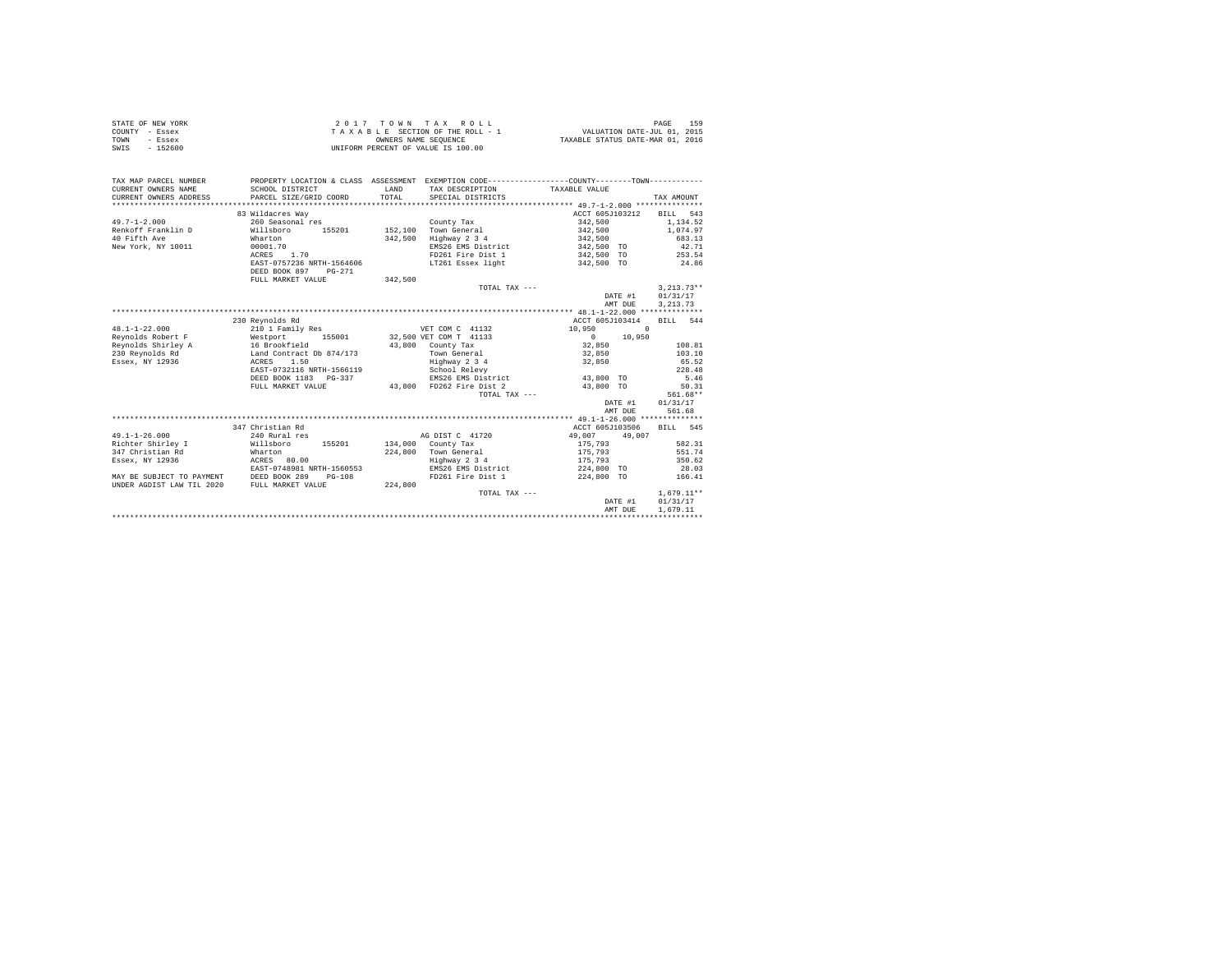| STATE OF NEW YORK | $2.017$ TOWN TAX ROLL              | 160<br>PAGE                      |
|-------------------|------------------------------------|----------------------------------|
| COUNTY - Essex    | TAXABLE SECTION OF THE ROLL - 1    | VALUATION DATE-JUL 01, 2015      |
| TOWN<br>- Essex   | OWNERS NAME SEOUENCE               | TAXABLE STATUS DATE-MAR 01, 2016 |
| SWIS<br>$-152600$ | UNIFORM PERCENT OF VALUE IS 100.00 |                                  |

| TAX MAP PARCEL NUMBER<br>CURRENT OWNERS NAME<br>CURRENT OWNERS ADDRESS | SCHOOL DISTRICT<br>PARCEL SIZE/GRID COORD | <b>T.AND</b><br>TOTAL | PROPERTY LOCATION & CLASS ASSESSMENT EXEMPTION CODE---------------COUNTY-------TOWN---------<br>TAX DESCRIPTION TAXABLE VALUE<br>SPECIAL DISTRICTS |                    | TAX AMOUNT           |
|------------------------------------------------------------------------|-------------------------------------------|-----------------------|----------------------------------------------------------------------------------------------------------------------------------------------------|--------------------|----------------------|
|                                                                        | 2221 Lake Shore Rd                        |                       |                                                                                                                                                    | ACCT 605J100709    | BILL 546             |
| $40.81 - 1 - 1.000$                                                    | 210 1 Family Res                          |                       | County Tax                                                                                                                                         | 295,100            | 977.51               |
| Robbins Richard H                                                      | Willsboro<br>155201                       |                       | 92.300 Town General                                                                                                                                | 295,100            | 926.20               |
| Valentine Amy B                                                        | Potts                                     | 295,100               | Highway 2 3 4                                                                                                                                      | 295,100            | 588.59               |
| 2221 Lake Shore Rd 1670/206 Easement                                   |                                           |                       | EMS26 EMS District                                                                                                                                 | 295,100 TO         | 36.80                |
| Essex, NY 12936                                                        | ACRES<br>0.30 BANKU1STFCU                 |                       | FD261 Fire Dist 1                                                                                                                                  | 295,100 TO         | 218.45               |
|                                                                        | EAST-0757229 NRTH-1569807                 |                       | LT261 Essex light                                                                                                                                  | 295,100 TO         | 21.42                |
|                                                                        | DEED BOOK 1647 PG-136                     |                       |                                                                                                                                                    |                    |                      |
|                                                                        | FULL MARKET VALUE                         | 295,100               |                                                                                                                                                    |                    |                      |
|                                                                        |                                           |                       | TOTAL TAX ---                                                                                                                                      |                    | $2.768.97**$         |
|                                                                        |                                           |                       |                                                                                                                                                    | DATE #1<br>AMT DUE | 01/31/17<br>2,768.97 |
|                                                                        |                                           |                       |                                                                                                                                                    |                    |                      |
|                                                                        | 20 Spire Way                              |                       |                                                                                                                                                    | ACCT 605J101304    | BILL 547             |
| $49.15 - 3 - 12.000$                                                   | 210 1 Family Res - WTRFNT                 |                       | County Tax                                                                                                                                         | 565,100            | 1,871.88             |
| Rock Whallon Real Prop Trust Willsboro                                 | 155201                                    |                       | 303,200 Town General                                                                                                                               | 565,100            | 1,773.61             |
| c/o Stephen J Levine                                                   | Judd                                      | 565,100               | Highway 2 3 4                                                                                                                                      | 565,100            | 1,127.11             |
| 1131 SW 127 Ter                                                        | ACRES 1.75                                |                       | School Relevy                                                                                                                                      |                    | 7.425.44             |
| Davie, FL 33325                                                        | EAST-0760717 NRTH-1556530                 |                       | EMS26 EMS District                                                                                                                                 | 565,100 TO         | 70.47                |
|                                                                        | DEED BOOK 1691 PG-70                      |                       | FD262 Fire Dist 2                                                                                                                                  | 565,100 TO         | 649.12               |
|                                                                        | FULL MARKET VALUE                         | 565,100               |                                                                                                                                                    |                    |                      |
|                                                                        |                                           |                       | TOTAL TAX ---                                                                                                                                      |                    | $12.917.63**$        |
|                                                                        |                                           |                       |                                                                                                                                                    | DATE #1            | 01/31/17             |
|                                                                        |                                           |                       |                                                                                                                                                    | AMT DUE            | 12,917.63            |
|                                                                        |                                           |                       |                                                                                                                                                    |                    |                      |
|                                                                        | 2727 NYS Route 22                         |                       |                                                                                                                                                    | ACCT 605J102902    | BILL 548             |
| $40.65 - 2 - 4.000$                                                    | 210 1 Family Res                          |                       | County Tax                                                                                                                                         | 194,100            | 642.95               |
| Rosenberg Douglas P Willsboro                                          | 155201                                    | 60,100                | Town General                                                                                                                                       | 194,100            | 609.20               |
| PO Box 16031                                                           | Hicks                                     | 194,100               | Highway 2 3 4                                                                                                                                      | 194,100            | 387.14               |
| Chapel Hill, NC 27516                                                  | 1650/160-Sewer Easement                   |                       | EMS26 EMS District                                                                                                                                 | 194,100 TO         | 24.21                |
|                                                                        | 0.40<br>ACRES                             |                       | FD261 Fire Dist 1                                                                                                                                  | 194,100 TO         | 143.69               |
|                                                                        | EAST-0756361 NRTH-1572176                 |                       | LT261 Essex light                                                                                                                                  | 194,100 TO         | 14.09                |
|                                                                        | DEED BOOK 1336 PG-268                     |                       |                                                                                                                                                    |                    |                      |
|                                                                        | FULL MARKET VALUE                         | 194,100               |                                                                                                                                                    |                    |                      |
|                                                                        |                                           |                       | TOTAL TAX ---                                                                                                                                      |                    | $1.821.28**$         |
|                                                                        |                                           |                       |                                                                                                                                                    | DATE #1            | 01/31/17             |
|                                                                        |                                           |                       |                                                                                                                                                    | AMT DUE            | 1,821,28             |
|                                                                        |                                           |                       |                                                                                                                                                    |                    |                      |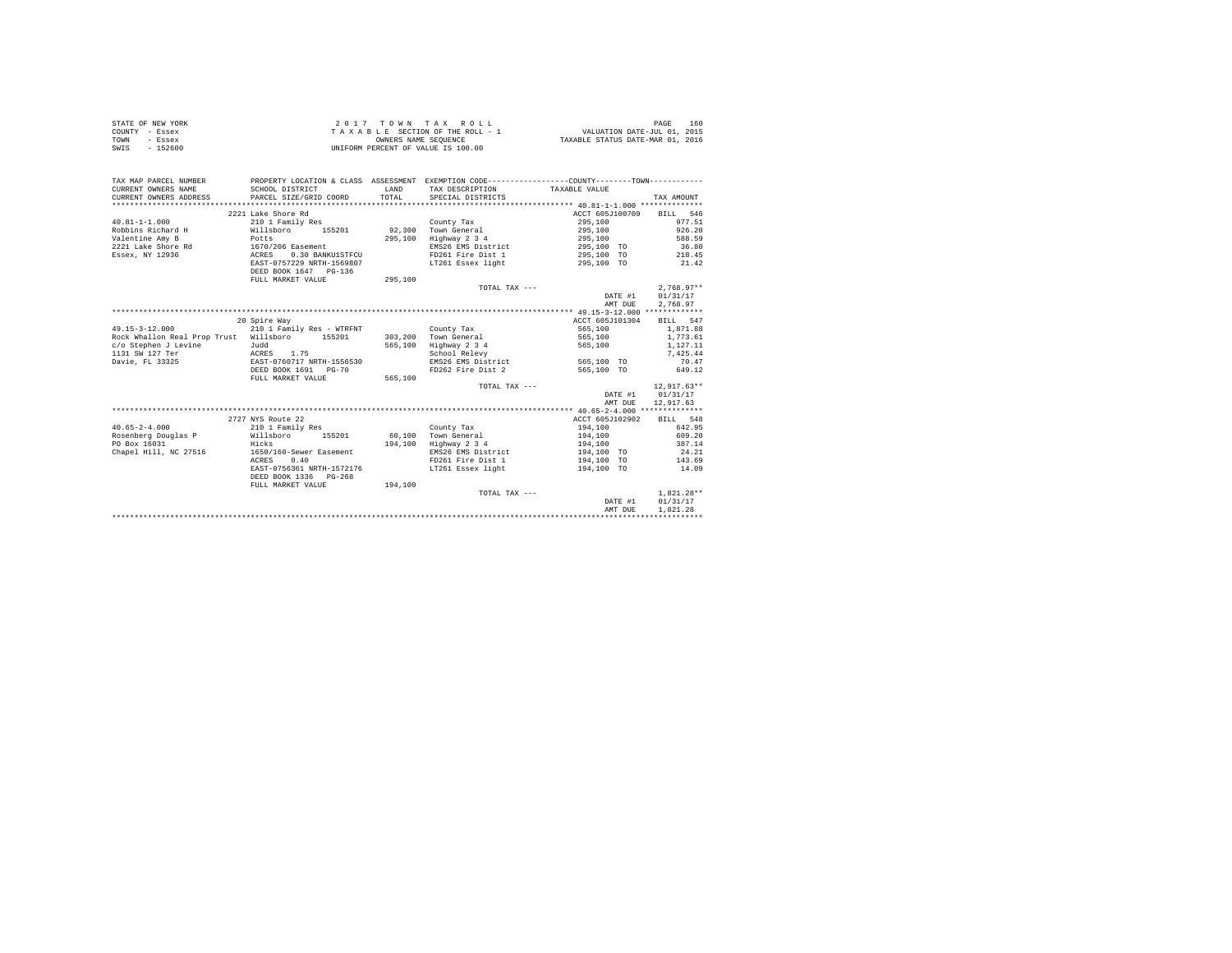|      | STATE OF NEW YORK | 2017 TOWN TAX ROLL                 | 161<br>PAGE                      |
|------|-------------------|------------------------------------|----------------------------------|
|      | COUNTY - Essex    | TAXABLE SECTION OF THE ROLL - 1    | VALUATION DATE-JUL 01, 2015      |
| TOWN | - Essex           | OWNERS NAME SEOUENCE               | TAXABLE STATUS DATE-MAR 01, 2016 |
| SWIS | - 152600          | UNIFORM PERCENT OF VALUE IS 100.00 |                                  |

| TAX MAP PARCEL NUMBER                |                                                                                                                                                                                                                                                                                                                                                                                                                                                                                                                                    |         |                                         | PROPERTY LOCATION & CLASS ASSESSMENT EXEMPTION CODE----------------COUNTY--------TOWN----------  |                     |
|--------------------------------------|------------------------------------------------------------------------------------------------------------------------------------------------------------------------------------------------------------------------------------------------------------------------------------------------------------------------------------------------------------------------------------------------------------------------------------------------------------------------------------------------------------------------------------|---------|-----------------------------------------|--------------------------------------------------------------------------------------------------|---------------------|
| CURRENT OWNERS NAME                  | SCHOOL DISTRICT                                                                                                                                                                                                                                                                                                                                                                                                                                                                                                                    |         | LAND TAX DESCRIPTION TAXABLE VALUE      |                                                                                                  |                     |
| CURRENT OWNERS ADDRESS               | PARCEL SIZE/GRID COORD                                                                                                                                                                                                                                                                                                                                                                                                                                                                                                             | TOTAL   | SPECIAL DISTRICTS                       |                                                                                                  | TAX AMOUNT          |
|                                      |                                                                                                                                                                                                                                                                                                                                                                                                                                                                                                                                    |         |                                         |                                                                                                  |                     |
|                                      | 2835 Essex Rd                                                                                                                                                                                                                                                                                                                                                                                                                                                                                                                      |         |                                         | ACCT 605J179004 BILL 549                                                                         |                     |
| $40.3 - 2 - 8.200$                   | 210 1 Family Res                                                                                                                                                                                                                                                                                                                                                                                                                                                                                                                   |         | VETWAR CTS 41120                        | 15,000 15,000                                                                                    |                     |
| Rumsey Nicholas P<br>Rumsey Monica S | 90.7–2000<br>Nullaboro 155201 67,500 County Tax<br>Rumsey Monica S<br>Rumsey Monica S<br>Rumsey Monica S<br>268,900 Town General<br>RD Box 338<br>268,900 Town Center<br>268,900 Tounty Tax<br>268,900 Highway 2 34<br>268,900 Highway 2 34<br>2682                                                                                                                                                                                                                                                                                |         |                                         | $253,900$<br>$253,900$<br>$253,900$                                                              | 841.04              |
|                                      |                                                                                                                                                                                                                                                                                                                                                                                                                                                                                                                                    |         |                                         |                                                                                                  | 796.89              |
|                                      |                                                                                                                                                                                                                                                                                                                                                                                                                                                                                                                                    |         |                                         |                                                                                                  | 506.41              |
|                                      |                                                                                                                                                                                                                                                                                                                                                                                                                                                                                                                                    |         |                                         | 268,900 TO<br>268,900 TO                                                                         | 33.53<br>199.06     |
|                                      |                                                                                                                                                                                                                                                                                                                                                                                                                                                                                                                                    |         |                                         |                                                                                                  |                     |
|                                      |                                                                                                                                                                                                                                                                                                                                                                                                                                                                                                                                    |         |                                         | 268,900 TO                                                                                       | 19.52               |
| Rumsey Nicholas P                    |                                                                                                                                                                                                                                                                                                                                                                                                                                                                                                                                    |         | WB261 Water B&I                         | 268,900 TO C                                                                                     | 73.16               |
|                                      |                                                                                                                                                                                                                                                                                                                                                                                                                                                                                                                                    |         | TOTAL TAX ---                           |                                                                                                  | $2,469.61**$        |
|                                      |                                                                                                                                                                                                                                                                                                                                                                                                                                                                                                                                    |         |                                         | DATE #1 01/31/17                                                                                 |                     |
|                                      |                                                                                                                                                                                                                                                                                                                                                                                                                                                                                                                                    |         |                                         | AMT DUE                                                                                          | 2.469.61            |
|                                      |                                                                                                                                                                                                                                                                                                                                                                                                                                                                                                                                    |         |                                         |                                                                                                  |                     |
|                                      | 2295 County Route 10                                                                                                                                                                                                                                                                                                                                                                                                                                                                                                               |         |                                         | ACCT 605J103605 BILL 550                                                                         |                     |
|                                      |                                                                                                                                                                                                                                                                                                                                                                                                                                                                                                                                    |         | AG DIST C 41720                         | 29, 246 29, 246                                                                                  |                     |
|                                      |                                                                                                                                                                                                                                                                                                                                                                                                                                                                                                                                    |         |                                         | 212,554                                                                                          | 704.08              |
|                                      |                                                                                                                                                                                                                                                                                                                                                                                                                                                                                                                                    |         |                                         | 212,554                                                                                          | 667.12              |
|                                      |                                                                                                                                                                                                                                                                                                                                                                                                                                                                                                                                    |         |                                         |                                                                                                  | 423.94              |
|                                      |                                                                                                                                                                                                                                                                                                                                                                                                                                                                                                                                    |         |                                         | 212,554<br>241,800 TO                                                                            | 30.15               |
|                                      |                                                                                                                                                                                                                                                                                                                                                                                                                                                                                                                                    |         |                                         | 241,800 TO 277.75                                                                                |                     |
|                                      |                                                                                                                                                                                                                                                                                                                                                                                                                                                                                                                                    |         |                                         |                                                                                                  |                     |
|                                      | FULL MARKET VALUE                                                                                                                                                                                                                                                                                                                                                                                                                                                                                                                  | 241,800 |                                         |                                                                                                  |                     |
|                                      |                                                                                                                                                                                                                                                                                                                                                                                                                                                                                                                                    |         | TOTAL TAX ---                           |                                                                                                  | $2.103.04**$        |
|                                      |                                                                                                                                                                                                                                                                                                                                                                                                                                                                                                                                    |         |                                         | DATE #1                                                                                          | 01/31/17            |
|                                      |                                                                                                                                                                                                                                                                                                                                                                                                                                                                                                                                    |         |                                         | AMT DUE                                                                                          | 2,103.04            |
|                                      |                                                                                                                                                                                                                                                                                                                                                                                                                                                                                                                                    |         |                                         |                                                                                                  |                     |
|                                      | 122 Albee Ln                                                                                                                                                                                                                                                                                                                                                                                                                                                                                                                       |         |                                         | ACCT 605J101206                                                                                  | BILL 551            |
|                                      | $\begin{tabular}{lcccc} $\dots$ & $\dots$ & $\dots$ & $\dots$ & $\dots$ & $\dots$ & $\dots$ & $\dots$ & $\dots$ & $\dots$ \\ \texttt{Sat} & $\mathsf{R} \text{ is a unit} & $\mathsf{N} \text{ is a unit} & $\mathsf{N} \text{ is a unit} & $\mathsf{N} \text{ is a unit} & $\mathsf{N} \text{ is a unit} & $\mathsf{N} \text{ is a unit} \\ & $\mathsf{M} \text{ is a unit} & $\mathsf{N} \text{ is a unit} & $\mathsf{N} \text{ is a unit} & $\mathsf{N} \text{ is a unit} & $\mathsf{N} \text{ is a unit} & $\mathsf{N} \text{$ |         |                                         | 476,300                                                                                          | 1,577.73            |
|                                      |                                                                                                                                                                                                                                                                                                                                                                                                                                                                                                                                    |         |                                         | $476,300$<br>$476,300$<br>$949.91$<br>$949.99$                                                   |                     |
|                                      |                                                                                                                                                                                                                                                                                                                                                                                                                                                                                                                                    |         |                                         |                                                                                                  |                     |
|                                      | Friswell 476,300<br>ACRES 2.00<br>EAST-0759791 NRTH-1556625                                                                                                                                                                                                                                                                                                                                                                                                                                                                        |         |                                         |                                                                                                  |                     |
|                                      |                                                                                                                                                                                                                                                                                                                                                                                                                                                                                                                                    |         |                                         | EMS26 EMS District<br>EMS26 EMS District 476,300 TO 59.40<br>FD261 Fire Dist 1 476,300 TO 352.59 |                     |
|                                      | DEED BOOK 1168 PG-148                                                                                                                                                                                                                                                                                                                                                                                                                                                                                                              |         |                                         |                                                                                                  |                     |
|                                      | FULL MARKET VALUE 476,300                                                                                                                                                                                                                                                                                                                                                                                                                                                                                                          |         |                                         |                                                                                                  |                     |
|                                      |                                                                                                                                                                                                                                                                                                                                                                                                                                                                                                                                    |         | TOTAL TAX ---                           |                                                                                                  | $4.434.62**$        |
|                                      |                                                                                                                                                                                                                                                                                                                                                                                                                                                                                                                                    |         |                                         | DATE #1                                                                                          | 01/31/17            |
|                                      |                                                                                                                                                                                                                                                                                                                                                                                                                                                                                                                                    |         |                                         | AMT DUE                                                                                          | 4,434.62            |
|                                      |                                                                                                                                                                                                                                                                                                                                                                                                                                                                                                                                    |         |                                         |                                                                                                  |                     |
|                                      | 123 Albee Ln                                                                                                                                                                                                                                                                                                                                                                                                                                                                                                                       |         |                                         | ACCT 605J101205                                                                                  | BILL 552            |
|                                      |                                                                                                                                                                                                                                                                                                                                                                                                                                                                                                                                    |         |                                         |                                                                                                  | 600.55              |
|                                      |                                                                                                                                                                                                                                                                                                                                                                                                                                                                                                                                    |         | County Tax<br>180,200 Town General      | $181,300$<br>$181,300$                                                                           | 569.03              |
|                                      |                                                                                                                                                                                                                                                                                                                                                                                                                                                                                                                                    |         | 181,300 Highway 2 3 4                   | 181,300                                                                                          | 361.61              |
| Schenectady, NY 12309                | 00001.40                                                                                                                                                                                                                                                                                                                                                                                                                                                                                                                           |         |                                         |                                                                                                  | 22.61               |
|                                      | $ACRES$ 1.30                                                                                                                                                                                                                                                                                                                                                                                                                                                                                                                       |         | EMS26 EMS District<br>FD261 Fire Dist 1 | 181,300 TO<br>181,300 TO                                                                         | $22.61$<br>$134.21$ |
|                                      | EAST-0759941 NRTH-1556525                                                                                                                                                                                                                                                                                                                                                                                                                                                                                                          |         |                                         |                                                                                                  |                     |
|                                      |                                                                                                                                                                                                                                                                                                                                                                                                                                                                                                                                    |         |                                         |                                                                                                  |                     |
|                                      | DEED BOOK 1168 PG-148                                                                                                                                                                                                                                                                                                                                                                                                                                                                                                              |         |                                         |                                                                                                  |                     |
|                                      | FULL MARKET VALUE                                                                                                                                                                                                                                                                                                                                                                                                                                                                                                                  | 181,300 | TOTAL TAX ---                           |                                                                                                  | $1.688.01**$        |
|                                      |                                                                                                                                                                                                                                                                                                                                                                                                                                                                                                                                    |         |                                         | DATE #1                                                                                          |                     |
|                                      |                                                                                                                                                                                                                                                                                                                                                                                                                                                                                                                                    |         |                                         |                                                                                                  | 01/31/17            |
|                                      |                                                                                                                                                                                                                                                                                                                                                                                                                                                                                                                                    |         |                                         | AMT DUE                                                                                          | 1,688.01            |
|                                      |                                                                                                                                                                                                                                                                                                                                                                                                                                                                                                                                    |         |                                         |                                                                                                  |                     |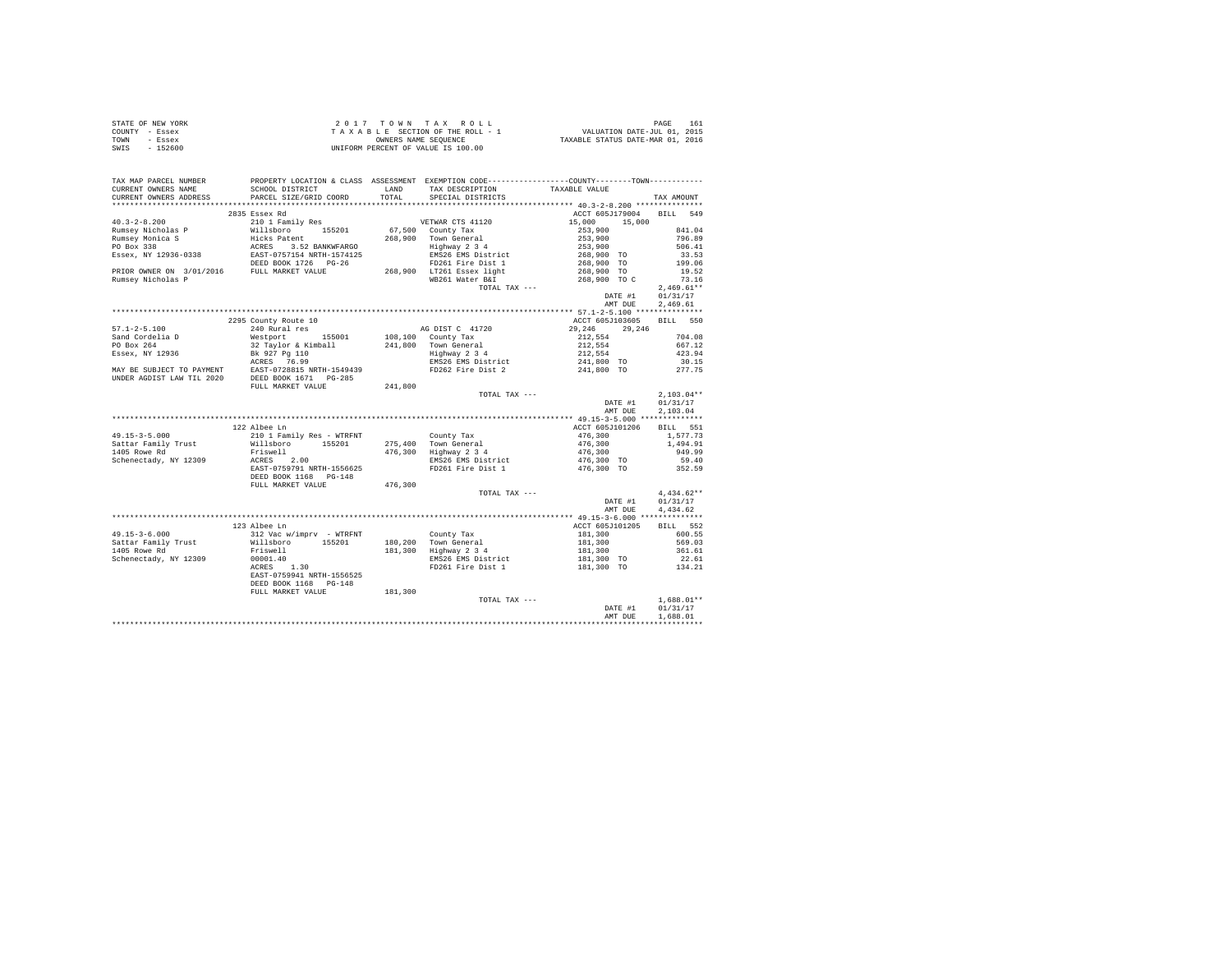| STATE OF NEW YORK | 2017 TOWN TAX ROLL                 | 162<br>PAGE                      |
|-------------------|------------------------------------|----------------------------------|
| COUNTY - Essex    | TAXABLE SECTION OF THE ROLL - 1    | VALUATION DATE-JUL 01, 2015      |
| TOWN<br>- Essex   | OWNERS NAME SEOUENCE               | TAXABLE STATUS DATE-MAR 01, 2016 |
| - 152600<br>SWIS  | UNIFORM PERCENT OF VALUE IS 100.00 |                                  |

| TAX MAP PARCEL NUMBER                         |                                                             | <b>T.AND</b> |                                      | PROPERTY LOCATION & CLASS ASSESSMENT EXEMPTION CODE---------------COUNTY-------TOWN---------- |              |
|-----------------------------------------------|-------------------------------------------------------------|--------------|--------------------------------------|-----------------------------------------------------------------------------------------------|--------------|
| CURRENT OWNERS NAME<br>CURRENT OWNERS ADDRESS | SCHOOL DISTRICT<br>PARCEL SIZE/GRID COORD                   | TOTAL        | TAX DESCRIPTION<br>SPECIAL DISTRICTS | TAXABLE VALUE                                                                                 | TAX AMOUNT   |
| .                                             |                                                             |              |                                      |                                                                                               |              |
|                                               | 52 Spear Rd                                                 |              |                                      | ACCT 605J176013                                                                               | BILL 553     |
|                                               | 210 1 Family Res                                            |              |                                      |                                                                                               |              |
| $39.3 - 1 - 11.200$                           |                                                             |              | County Tax                           | 92,300                                                                                        | 305.74       |
| Satterlee Clifford M                          | Willsboro 155201                                            | 33,000       | Town General                         | 92,300                                                                                        | 289.69       |
| Satterlee Shiela T                            | 2 Brookfield                                                | 92,300       | Highway 2 3 4                        | 92,300                                                                                        | 184.09       |
| 87 Old Military Rd                            | ACRES 2.00                                                  |              | EMS26 EMS District                   | 92,300 TO                                                                                     | 11.51        |
| Lake George, NY 12845                         | EAST-0728592 NRTH-1571484                                   |              | FD262 Fire Dist 2                    | 92,300 TO                                                                                     | 106.02       |
|                                               | DEED BOOK 1699 PG-191                                       |              |                                      |                                                                                               |              |
|                                               | FULL MARKET VALUE                                           | 92,300       |                                      |                                                                                               |              |
|                                               |                                                             |              | TOTAL TAX ---                        |                                                                                               | 897.05**     |
|                                               |                                                             |              |                                      | DATE #1                                                                                       | 01/31/17     |
|                                               |                                                             |              |                                      | AMT DUE                                                                                       | 897.05       |
|                                               |                                                             |              |                                      |                                                                                               |              |
|                                               | 240 Savre Rd                                                |              |                                      | ACCT 605J103609                                                                               | BILL 554     |
| $48.3 - 1 - 14.000$                           | 210 1 Family Res                                            |              | County Tax                           | 137,400                                                                                       | 455.13       |
| Savre David H                                 | Westport 155001<br>8 Platt Rogers<br>ACRES 2.80             |              | 33,500 Town General                  | 137,400                                                                                       | 431.24       |
| Savre Tracev A                                |                                                             | 137,400      | Highway 2 3 4                        | 137,400                                                                                       | 274.05       |
| 240 Savre Rd                                  |                                                             |              | School Relevy                        |                                                                                               | 1,262.27     |
| Westport, NY 12993                            | EAST-0730845 NRTH-1554142<br>DEED BOOK 898 PG-140           |              | EMS26 EMS District                   | 137,400 TO                                                                                    | 17.14        |
|                                               |                                                             |              | FD262 Fire Dist 2                    | 137,400 TO                                                                                    | 157.83       |
|                                               | FULL MARKET VALUE                                           | 137,400      |                                      |                                                                                               |              |
|                                               |                                                             |              | TOTAL TAX ---                        |                                                                                               | $2,597.66**$ |
|                                               |                                                             |              |                                      | DATE #1                                                                                       | 01/31/17     |
|                                               |                                                             |              |                                      | AMT DUE                                                                                       | 2,597.66     |
|                                               |                                                             |              |                                      |                                                                                               |              |
|                                               | Sayre Rd                                                    |              |                                      | ACCT 605J103607                                                                               | BTLL 555     |
| $48.3 - 1 - 15.100$                           | 105 Vac farmland                                            |              | AG DIST C 41720                      | 28,410<br>28,410                                                                              |              |
| Savre David H                                 | Westport<br>155001                                          |              | 124,900 County Tax                   | 98,790                                                                                        | 327.24       |
| Morris Mary Jean                              | 8 Platt Rogers                                              |              | 127,200 Town General                 | 98,790                                                                                        | 310.06       |
| 240 Savre Rd                                  | ACRES 123.60                                                |              | Highway 2 3 4                        | 98,790                                                                                        | 197.04       |
| Westport, NY 12993                            | EAST-0731168 NRTH-1553403                                   |              | School Relevy                        |                                                                                               | 1,604.08     |
|                                               | DEED BOOK 454 PG-243                                        |              | EMS26 EMS District                   | 127,200 TO                                                                                    | 15.86        |
| MAY BE SUBJECT TO PAYMENT                     | FULL MARKET VALUE                                           |              | 127,200 FD262 Fire Dist 2            | 127,200 TO                                                                                    | 146.11       |
| UNDER AGDIST LAW TIL 2020                     |                                                             |              |                                      |                                                                                               |              |
|                                               |                                                             |              | TOTAL TAX ---                        |                                                                                               | $2,600.39**$ |
|                                               |                                                             |              |                                      | DATE #1                                                                                       | 01/31/17     |
|                                               |                                                             |              |                                      | AMT DUE                                                                                       | 2,600.39     |
|                                               |                                                             |              |                                      |                                                                                               |              |
|                                               | Walker Rd                                                   |              |                                      | ACCT 605J103608                                                                               | BILL 556     |
| $48.4 - 1 - 21.000$                           | 910 Priv forest                                             |              | County Tax                           | 57,400                                                                                        | 190.14       |
| Sayre David H                                 | 155001                                                      | 57,400       | Town General                         | 57,400                                                                                        | 180.15       |
| Sayre Tracey A                                | <sub>סבל</sub> Friv Forest<br>Westport 1!<br>6 Platt Rogers |              | 57,400 Highway 2 3 4                 | 57,400                                                                                        | 114.49       |
| 240 Savre Rd                                  | 00100.00                                                    |              | School Relevy                        |                                                                                               | 932.01       |
| Westport, NY 12993                            | ACRES 108.30                                                |              | EMS26 EMS District                   | 57,400 TO                                                                                     | 7.16         |
|                                               | EAST-0733067 NRTH-1553752                                   |              | FD262 Fire Dist 2                    | 57,400 TO                                                                                     | 65.93        |
|                                               |                                                             |              |                                      |                                                                                               |              |
|                                               | DEED BOOK 898<br>$PG-138$                                   | 57,400       |                                      |                                                                                               |              |
|                                               | FULL MARKET VALUE                                           |              |                                      |                                                                                               |              |
|                                               |                                                             |              | TOTAL TAX ---                        |                                                                                               | $1,489.88**$ |
|                                               |                                                             |              |                                      | DATE #1                                                                                       | 01/31/17     |
|                                               |                                                             |              |                                      | AMT DUE                                                                                       | 1,489.88     |
|                                               |                                                             |              |                                      |                                                                                               |              |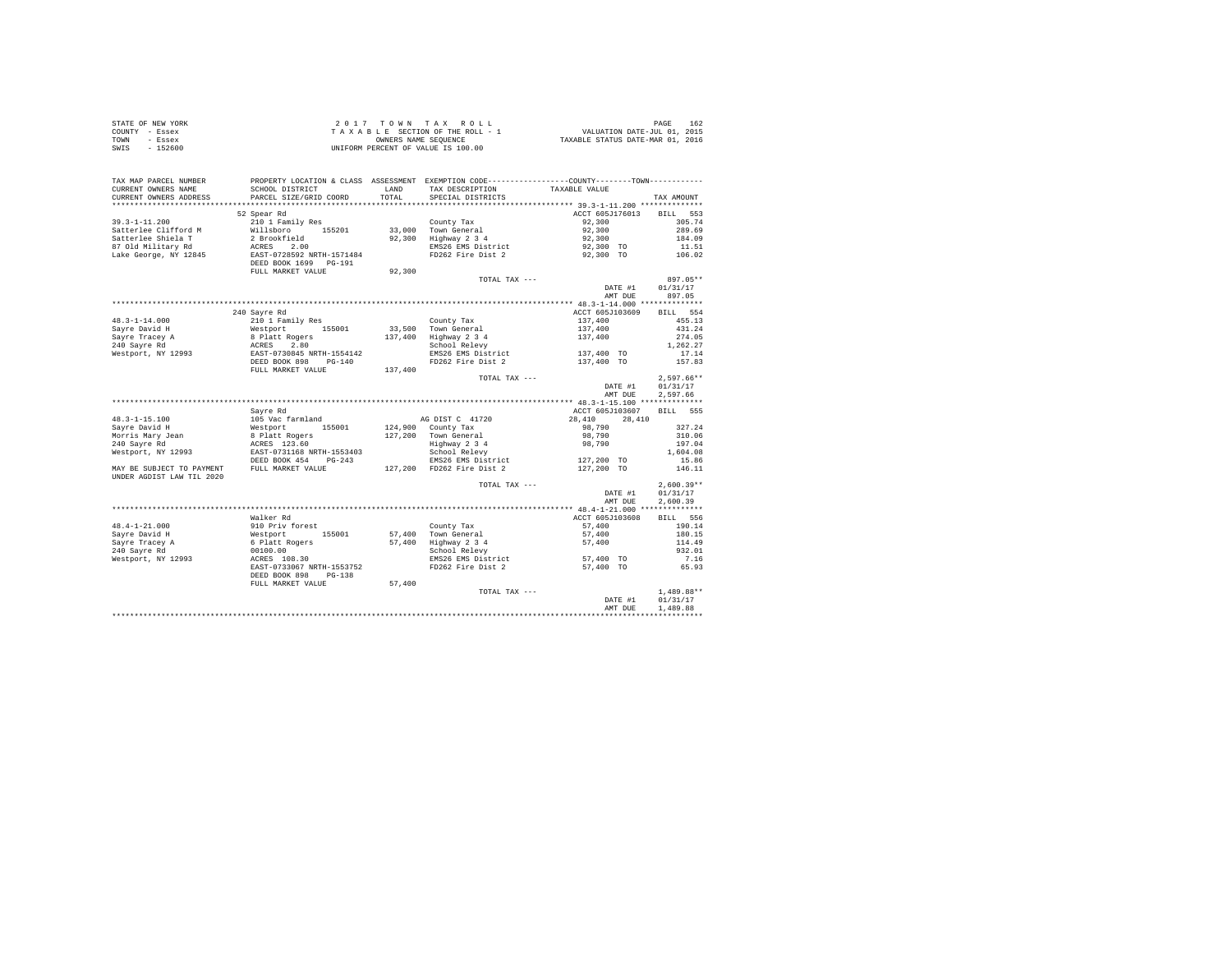| STATE OF NEW YORK | 2017 TOWN TAX ROLL                 | 163<br>PAGE                      |
|-------------------|------------------------------------|----------------------------------|
| COUNTY - Essex    | TAXABLE SECTION OF THE ROLL - 1    | VALUATION DATE-JUL 01, 2015      |
| TOWN<br>- Essex   | OWNERS NAME SEOUENCE               | TAXABLE STATUS DATE-MAR 01, 2016 |
| SWIS<br>$-152600$ | UNIFORM PERCENT OF VALUE IS 100.00 |                                  |

| TAX MAP PARCEL NUMBER<br>CURRENT OWNERS NAME<br>CURRENT OWNERS ADDRESS | PROPERTY LOCATION & CLASS ASSESSMENT EXEMPTION CODE---------------COUNTY-------TOWN----------<br>SCHOOL DISTRICT<br>PARCEL SIZE/GRID COORD | <b>T.AND</b> | TAX DESCRIPTION TAXABLE VALUE<br>TOTAL SPECIAL DISTRICTS |                                    | TAX AMOUNT       |
|------------------------------------------------------------------------|--------------------------------------------------------------------------------------------------------------------------------------------|--------------|----------------------------------------------------------|------------------------------------|------------------|
|                                                                        | Walker Rd                                                                                                                                  |              |                                                          | ACCT 605J103606 BILL 557           |                  |
| $57.2 - 3 - 1.000$                                                     | 120 Field crops                                                                                                                            |              | County Tax                                               | 144,200                            | 477.66           |
|                                                                        |                                                                                                                                            |              |                                                          | 144,200                            | 452.58           |
|                                                                        |                                                                                                                                            |              |                                                          |                                    | 287.61           |
|                                                                        |                                                                                                                                            |              | Highway 2 3 4                                            | 144,200                            |                  |
|                                                                        |                                                                                                                                            |              | School Relevy                                            |                                    | 2.341.43         |
| Westport, NY 12993 EAST-0732479 NRTH-1551715                           |                                                                                                                                            |              | EMS26 EMS District 144,200 TO                            |                                    | 17.98            |
|                                                                        | DEED BOOK 454 PG-243                                                                                                                       |              | FD262 Fire Dist 2                                        | 144,200 TO                         | 165.64           |
| MAY BE SUBJECT TO PAYMENT                                              | FULL MARKET VALUE 144,200                                                                                                                  |              |                                                          |                                    |                  |
| UNDER AGDIST LAW TIL 2016                                              |                                                                                                                                            |              |                                                          |                                    |                  |
|                                                                        |                                                                                                                                            |              | TOTAL TAX $---$                                          |                                    | $3.742.90**$     |
|                                                                        |                                                                                                                                            |              |                                                          | DATE #1                            | 01/31/17         |
|                                                                        |                                                                                                                                            |              |                                                          | AMT DUE                            | 3,742.90         |
|                                                                        |                                                                                                                                            |              |                                                          |                                    |                  |
|                                                                        | 160 Savre Rd                                                                                                                               |              |                                                          | ACCT 605J195010                    | BILL 558         |
| $48.3 - 1 - 15.200$                                                    | 210 1 Family Res                                                                                                                           |              | AGED ALL 41800 43,500                                    | 43,500                             |                  |
|                                                                        |                                                                                                                                            |              | 33,000 County Tax                                        | 43,500                             | 144.09           |
|                                                                        |                                                                                                                                            |              | 87,000 Town General                                      | 43,500                             | 136.53           |
| Westport, NY 12993 ACRES 2.00                                          |                                                                                                                                            |              | Highway 2 3 4                                            | 43,500                             | 86.76            |
|                                                                        | EAST-0730521 NRTH-1552160                                                                                                                  |              |                                                          | EMS26 EMS District 67.000 TO 10.85 |                  |
|                                                                        | DEED BOOK 1072 PG-348                                                                                                                      |              | FD262 Fire Dist 2 87,000 TO                              |                                    | 99.93            |
|                                                                        | FULL MARKET VALUE                                                                                                                          | 87,000       |                                                          |                                    |                  |
|                                                                        |                                                                                                                                            |              | TOTAL TAX ---                                            |                                    | $478.16**$       |
|                                                                        |                                                                                                                                            |              |                                                          |                                    | DATE #1 01/31/17 |
|                                                                        |                                                                                                                                            |              |                                                          | AMT DUE                            | 478.16           |
|                                                                        |                                                                                                                                            |              |                                                          |                                    |                  |
|                                                                        | Leaning Rd                                                                                                                                 |              |                                                          | ACCT 605J102406 BILL 559           |                  |
| $48.2 - 1 - 10.100$                                                    |                                                                                                                                            |              | AG DIST C 41720 46.093 46.093                            |                                    |                  |
|                                                                        | 105 Vac farmland                                                                                                                           |              |                                                          |                                    |                  |
| Sayward George                                                         | Willsboro 155201 75,000 County Tax                                                                                                         |              |                                                          | 28,907                             | 95.75            |
| Sayward Lois A                                                         | Potts<br>Rd 1729/227 BLA                                                                                                                   |              | 75,000 Town General                                      | 28,907                             | 90.73            |
| 528 Angier Hill Rd                                                     |                                                                                                                                            |              | Highway 2 3 4                                            | 28,907                             | 57.66            |
| Essex, NY 12936                                                        | ACRES 53.60                                                                                                                                |              |                                                          | EMS26 EMS District 75,000 TO       | 9.35             |
|                                                                        | EAST-0741432 NRTH-1564754                                                                                                                  |              |                                                          | FD262 Fire Dist 2 75,000 TO 86.15  |                  |
| MAY BE SUBJECT TO PAYMENT                                              | DEED BOOK 986<br>PG-110                                                                                                                    |              |                                                          |                                    |                  |
| UNDER AGDIST LAW TIL 2020                                              | FULL MARKET VALUE                                                                                                                          | 75,000       |                                                          |                                    |                  |
|                                                                        |                                                                                                                                            |              | TOTAL TAX ---                                            |                                    | $339.64**$       |
|                                                                        |                                                                                                                                            |              |                                                          |                                    | DATE #1 01/31/17 |
|                                                                        |                                                                                                                                            |              |                                                          | AMT DUE                            | 339.64           |
|                                                                        |                                                                                                                                            |              |                                                          |                                    |                  |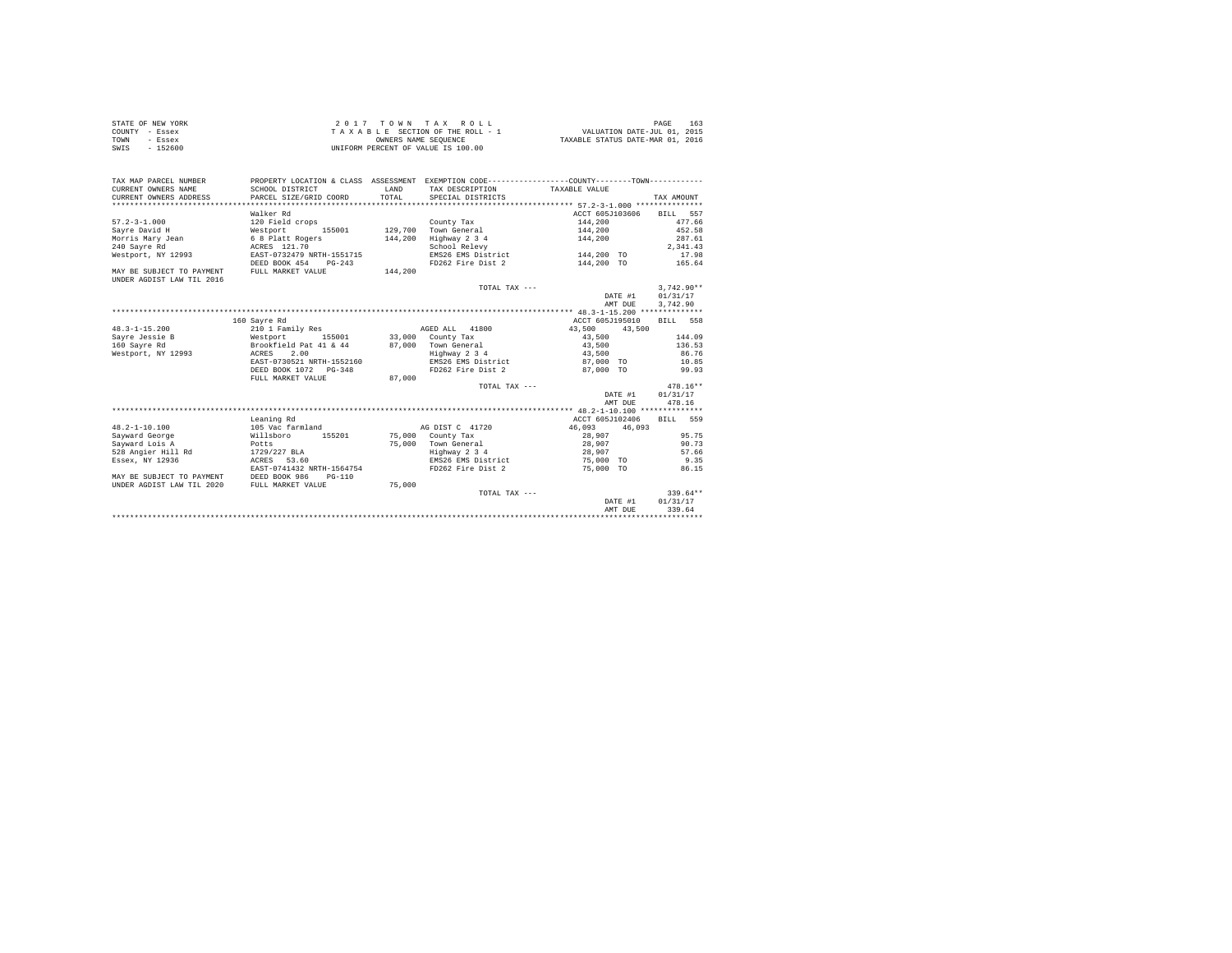| STATE OF NEW YORK | 2017 TOWN TAX ROLL                 | 164<br>PAGE                      |  |
|-------------------|------------------------------------|----------------------------------|--|
| COUNTY - Essex    | TAXABLE SECTION OF THE ROLL - 1    | VALUATION DATE-JUL 01, 2015      |  |
| TOWN<br>- Essex   | OWNERS NAME SEOUENCE               | TAXABLE STATUS DATE-MAR 01, 2016 |  |
| $-152600$<br>SWIS | UNIFORM PERCENT OF VALUE IS 100.00 |                                  |  |

| TAX MAP PARCEL NUMBER                                  |                                                                 |              | PROPERTY LOCATION & CLASS ASSESSMENT EXEMPTION CODE----------------COUNTY-------TOWN---------- |                     |                          |
|--------------------------------------------------------|-----------------------------------------------------------------|--------------|------------------------------------------------------------------------------------------------|---------------------|--------------------------|
| CURRENT OWNERS NAME                                    | SCHOOL DISTRICT                                                 | <b>T.AND</b> | TAX DESCRIPTION                                                                                | TAXABLE VALUE       |                          |
| CURRENT OWNERS ADDRESS                                 | PARCEL SIZE/GRID COORD                                          | TOTAL        | SPECIAL DISTRICTS                                                                              |                     | TAX AMOUNT               |
|                                                        |                                                                 |              |                                                                                                |                     |                          |
|                                                        | Leaning Rd                                                      |              |                                                                                                | ACCT 605J103611     | BILL 560                 |
| $48.2 - 1 - 14.000$                                    | 105 Vac farmland                                                |              | AG DIST C 41720                                                                                | 60,771<br>60.771    |                          |
| Sayward George                                         | Willsboro 155201                                                | 96,700       | County Tax                                                                                     | 35,929              | 119.01                   |
| Sayward Lois                                           | Wharton                                                         |              | 96,700 Town General                                                                            | 35,929              | 112.77                   |
| 528 Angier Hill Rd                                     | ACRES 69.10                                                     |              | Highway 2 3 4                                                                                  | 35,929              | 71.66                    |
| Essex, NY 12936                                        | EAST-0740778 NRTH-1562313                                       |              | EMS26 EMS District                                                                             | 96,700 TO           | 12.06                    |
|                                                        | DEED BOOK 883 PG-40                                             |              | FD262 Fire Dist 2                                                                              | 96,700 TO           | 111.08                   |
| MAY BE SUBJECT TO PAYMENT<br>UNDER AGDIST LAW TIL 2020 | FULL MARKET VALUE                                               | 96,700       |                                                                                                |                     |                          |
|                                                        |                                                                 |              | TOTAL TAX ---                                                                                  |                     | $426.58**$               |
|                                                        |                                                                 |              |                                                                                                | DATE #1             | 01/31/17                 |
|                                                        |                                                                 |              |                                                                                                | AMT DUE             | 426.58                   |
|                                                        |                                                                 |              |                                                                                                |                     |                          |
|                                                        | 528 Angier Hill Rd                                              |              |                                                                                                | ACCT 605J103202     | BILL 561                 |
| $58.1 - 2 - 2.000$                                     | 210 1 Family Res                                                |              | County Tax<br>County Tax<br>32,100 Town General                                                | 151,600             | 502.17                   |
| Sayward George                                         | Willsboro 155201                                                |              |                                                                                                | 151,600             | 475.81                   |
| Sayward Lois                                           | Judd                                                            |              | 151,600 Highway 2 3 4                                                                          | 151,600             | 302.37                   |
| 528 Angier Hill Rd                                     | ACRES 1.10<br>EAST-0743704 NRTH-1551879<br>DEED BOOK 679 PG-277 |              | EMS26 EMS District                                                                             | 151,600 TO          | 18.91                    |
| Essex, NY 12936                                        |                                                                 |              | FD262 Fire Dist 2                                                                              | 151,600 TO          | 174.14                   |
|                                                        |                                                                 |              | LT262 Whallonsburg light                                                                       | 151,600 TO          | 32.69                    |
|                                                        | FULL MARKET VALUE                                               | 151,600      |                                                                                                |                     |                          |
|                                                        |                                                                 |              | TOTAL TAX ---                                                                                  | DATE #1             | $1,506.09**$<br>01/31/17 |
|                                                        |                                                                 |              |                                                                                                | AMT DUE             | 1,506.09                 |
|                                                        |                                                                 |              |                                                                                                |                     |                          |
|                                                        | Brookfield Rd                                                   |              |                                                                                                | ACCT 605J103610     | BILL 562                 |
| $48.3 - 1 - 2.000$                                     | 910 Priv forest                                                 |              | County Tax                                                                                     | 27,600              | 91.42                    |
| Sayward Peter B                                        | 155001                                                          |              | 27,600 Town General                                                                            | 27,600              | 86.62                    |
| Savward Janet L                                        | Westport<br>7 Platt Rogers                                      |              | $27,600$ $Highway$ $234$                                                                       |                     | 55.05                    |
| 904 Middle Rd                                          | 00040.00                                                        |              | EMS26 EMS District                                                                             | 27,600<br>27,600 TO | 3.44                     |
| Willsboro, NY 12996                                    | ACRES 40.00                                                     |              | FD262 Fire Dist 2                                                                              |                     | 31.70                    |
|                                                        | EAST-0726307 NRTH-1560567                                       |              |                                                                                                | 27,600 TO           |                          |
|                                                        | DEED BOOK 1773 PG-165                                           |              |                                                                                                |                     |                          |
|                                                        | FULL MARKET VALUE                                               | 27,600       |                                                                                                |                     |                          |
|                                                        |                                                                 |              | TOTAL TAX ---                                                                                  |                     | $268.23**$               |
|                                                        |                                                                 |              |                                                                                                | DATE #1             | 01/31/17                 |
|                                                        |                                                                 |              |                                                                                                | AMT DUE             | 268.23                   |
|                                                        |                                                                 |              |                                                                                                |                     |                          |
|                                                        | 2059 Jersey St                                                  |              |                                                                                                | ACCT 605J101112     | BILL 563                 |
| $39.4 - 1 - 45.000$                                    | 210 1 Family Res                                                |              | County Tax                                                                                     | 109,200             | 361.72                   |
| Sayward Samuel A                                       | Westport 155001                                                 |              | 32,100 Town General                                                                            | 109,200             | 342.73                   |
| 2059 Jersey St                                         | Hicks                                                           |              | 109,200 Highway 2 3 4                                                                          | 109,200             | 217.80                   |
| Essex, NY 12936                                        | ACRES 1.10                                                      |              | EMS26 EMS District                                                                             | 109,200 TO          | 13.62                    |
|                                                        | EAST-0735733 NRTH-1569572                                       |              | FD262 Fire Dist 2                                                                              | 109,200 TO          | 125.44                   |
|                                                        | DEED BOOK 1542 PG-63                                            |              |                                                                                                |                     |                          |
|                                                        | FULL MARKET VALUE                                               | 109,200      |                                                                                                |                     |                          |
|                                                        |                                                                 |              | TOTAL TAX ---                                                                                  |                     | $1,061.31**$             |
|                                                        |                                                                 |              |                                                                                                | DATE #1             | 01/31/17                 |
|                                                        |                                                                 |              |                                                                                                | AMT DUE             | 1,061.31                 |
|                                                        |                                                                 |              |                                                                                                |                     |                          |
|                                                        |                                                                 |              |                                                                                                |                     |                          |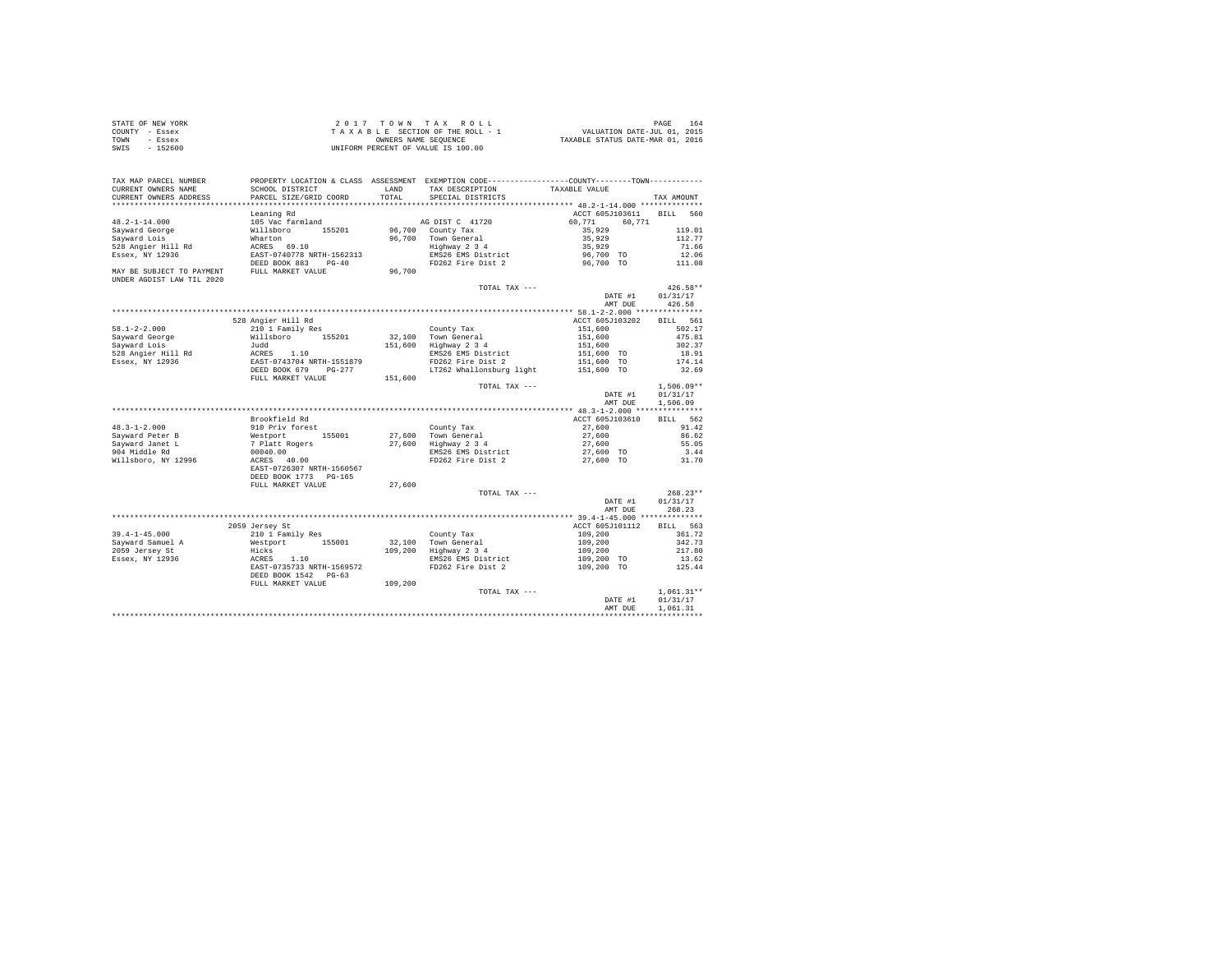| STATE OF NEW YORK | 2017 TOWN TAX ROLL                 | 165<br>PAGE                      |
|-------------------|------------------------------------|----------------------------------|
| COUNTY - Essex    | TAXABLE SECTION OF THE ROLL - 1    | VALUATION DATE-JUL 01, 2015      |
| TOWN<br>- Essex   | OWNERS NAME SEOUENCE               | TAXABLE STATUS DATE-MAR 01, 2016 |
| $-152600$<br>SWIS | UNIFORM PERCENT OF VALUE IS 100.00 |                                  |

| TAX MAP PARCEL NUMBER<br>CURRENT OWNERS NAME<br>CURRENT OWNERS ADDRESS PARCEL SIZE/GRID COORD | SCHOOL DISTRICT                    | <b>T.AND</b><br>TOTAL. | PROPERTY LOCATION & CLASS ASSESSMENT EXEMPTION CODE---------------COUNTY-------TOWN----------<br>TAX DESCRIPTION TAXABLE VALUE<br>SPECIAL DISTRICTS |                          |                  | TAX AMOUNT   |        |
|-----------------------------------------------------------------------------------------------|------------------------------------|------------------------|-----------------------------------------------------------------------------------------------------------------------------------------------------|--------------------------|------------------|--------------|--------|
|                                                                                               |                                    |                        |                                                                                                                                                     |                          |                  |              |        |
|                                                                                               | 2386 NYS Route 22                  |                        |                                                                                                                                                     | ACCT 605J103615 BILL 564 |                  |              |        |
| $40.3 - 3 - 1.110$                                                                            | 210 1 Family Res                   |                        | AGED ALL 41800                                                                                                                                      | $59,450$ $59,450$        |                  |              |        |
| Savward Stephen A Jr           Willsboro       155201           32,300   County Tax           |                                    |                        |                                                                                                                                                     | 59,450                   |                  | 196.93       |        |
| 495 Middle Rd                                                                                 | Potts                              |                        | 118,900 Town General                                                                                                                                | 59,450                   |                  | 186.59       |        |
| Essex, NY 12936 1661/101-Life Use to                                                          |                                    |                        | Highway 2 3 4<br>EMS26 EMS District                                                                                                                 | 59,450                   |                  |              | 118.57 |
|                                                                                               | Stephen A Sayward Sr<br>ACRES 1.25 |                        |                                                                                                                                                     | 118,900 TO               |                  |              | 14.83  |
|                                                                                               |                                    |                        | FD261 Fire Dist 1 118,900 TO 88.02                                                                                                                  |                          |                  |              |        |
|                                                                                               | EAST-0748112 NRTH-1570687          |                        |                                                                                                                                                     |                          |                  |              |        |
|                                                                                               | DEED BOOK 1666 PG-101              |                        |                                                                                                                                                     |                          |                  |              |        |
|                                                                                               | FULL MARKET VALUE                  | 118,900                |                                                                                                                                                     |                          |                  |              |        |
|                                                                                               |                                    |                        | TOTAL TAX ---                                                                                                                                       |                          |                  | 604.94**     |        |
|                                                                                               |                                    |                        |                                                                                                                                                     |                          | DATE #1 01/31/17 |              |        |
|                                                                                               |                                    |                        |                                                                                                                                                     |                          | AMT DUE 604.94   |              |        |
|                                                                                               |                                    |                        |                                                                                                                                                     |                          |                  |              |        |
|                                                                                               | NYS Route 22                       |                        |                                                                                                                                                     | ACCT 605Z005001          |                  | BTLL 565     |        |
| $40.3 - 3 - 1.120$                                                                            |                                    |                        |                                                                                                                                                     | 148,085 148,085          |                  |              |        |
| Sayward Stephen A Jr                                                                          |                                    |                        |                                                                                                                                                     | 104,115<br>104,115       |                  |              | 344.88 |
| 495 Middle Rd                                                                                 |                                    |                        | 252, 200 Town General                                                                                                                               |                          |                  | 326.77       |        |
| Essex, NY 12936<br>ACRES 151.75                                                               |                                    |                        | Highway 2 3 4                                                                                                                                       | 104,115 207.66           |                  |              |        |
|                                                                                               | EAST-0748296 NRTH-1569597          |                        | EMS26 EMS District<br>FD261 Fire Dist 1                                                                                                             | 252,200 TO               |                  |              | 31.45  |
| MAY BE SUBJECT TO PAYMENT DEED BOOK 1459 PG-126                                               |                                    |                        |                                                                                                                                                     | 252,200 TO               |                  |              | 186.69 |
| UNDER AGDIST LAW TIL 2020 FULL MARKET VALUE                                                   |                                    | 252,200                |                                                                                                                                                     |                          |                  |              |        |
|                                                                                               |                                    |                        | TOTAL TAX ---                                                                                                                                       |                          |                  | $1.097.45**$ |        |
|                                                                                               |                                    |                        |                                                                                                                                                     |                          | DATE #1          | 01/31/17     |        |
|                                                                                               |                                    |                        |                                                                                                                                                     |                          | AMT DUE          | 1,097.45     |        |
|                                                                                               |                                    |                        |                                                                                                                                                     |                          |                  |              |        |
|                                                                                               | 495 Middle Rd                      |                        |                                                                                                                                                     | ACCT 605J185002          |                  | RTLL 566     |        |
| $40.3 - 3 - 1.200$                                                                            | 210 1 Family Res                   |                        | VETWAR CTS 41120                                                                                                                                    | $15,000$ $15,000$        |                  |              |        |
|                                                                                               |                                    |                        |                                                                                                                                                     | 143,700                  |                  | 476.00       |        |
| 495 Middle Rd                                                                                 | Potts                              |                        | 158.700 Town General                                                                                                                                | 143,700                  |                  | 451.01       |        |
| Essex, NY 12936                                                                               | $2.0$ Acres<br>- mnc $2.50$        |                        | Highway 2 3 4                                                                                                                                       | 143,700<br>158,700 TO    |                  | 286.61       |        |
|                                                                                               |                                    |                        | EMS26 EMS District                                                                                                                                  |                          |                  |              | 19.79  |
|                                                                                               | EAST-0749204 NRTH-1569880          |                        | FD261 Fire Dist 1                                                                                                                                   | 158.700 TO 117.48        |                  |              |        |
|                                                                                               | DEED BOOK 815<br>$PG-334$          |                        |                                                                                                                                                     |                          |                  |              |        |
|                                                                                               | FULL MARKET VALUE 158,700          |                        |                                                                                                                                                     |                          |                  |              |        |
|                                                                                               |                                    |                        | TOTAL TAX ---                                                                                                                                       |                          |                  | $1,350.89**$ |        |
|                                                                                               |                                    |                        |                                                                                                                                                     |                          | DATE #1          | 01/31/17     |        |
|                                                                                               |                                    |                        |                                                                                                                                                     |                          | AMT DUE          | 1,350.89     |        |
|                                                                                               |                                    |                        |                                                                                                                                                     |                          |                  |              |        |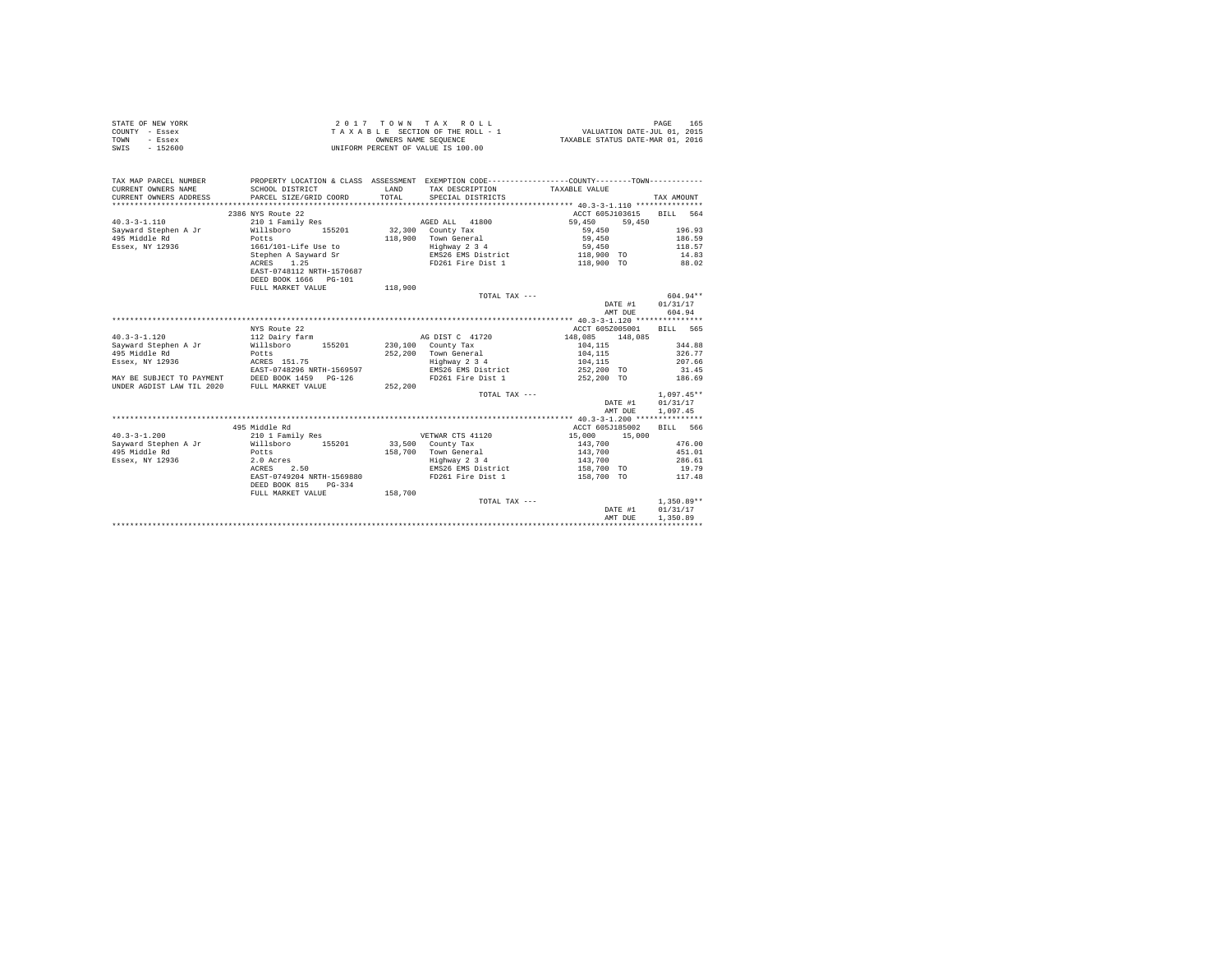| STATE OF NEW YORK | 2017 TOWN TAX ROLL                 | 166<br>PAGE                      |
|-------------------|------------------------------------|----------------------------------|
| COUNTY - Essex    | TAXABLE SECTION OF THE ROLL - 1    | VALUATION DATE-JUL 01, 2015      |
| TOWN<br>- Essex   | OWNERS NAME SEOUENCE               | TAXABLE STATUS DATE-MAR 01, 2016 |
| SWIS<br>$-152600$ | UNIFORM PERCENT OF VALUE IS 100.00 |                                  |

| TAX MAP PARCEL NUMBER<br>CURRENT OWNERS NAME<br>CURRENT OWNERS ADDRESS | PROPERTY LOCATION & CLASS ASSESSMENT EXEMPTION CODE----------------COUNTY--------TOWN----------<br>SCHOOL DISTRICT<br>PARCEL SIZE/GRID COORD | <b>T.AND</b><br>TOTAL | TAX DESCRIPTION TAXABLE VALUE<br>SPECIAL DISTRICTS |                 | TAX AMOUNT               |
|------------------------------------------------------------------------|----------------------------------------------------------------------------------------------------------------------------------------------|-----------------------|----------------------------------------------------|-----------------|--------------------------|
|                                                                        | Middle Rd                                                                                                                                    |                       |                                                    | ACCT 605J178504 | 567<br>BILL              |
| $40.3 - 3 - 6.000$                                                     | 105 Vac farmland                                                                                                                             |                       | County Tax                                         | 23,900          | 79.17                    |
| Sayward Stephen A Jr                                                   | Willsboro<br>155201                                                                                                                          |                       | 23,900 Town General                                | 23,900          | 75.01                    |
| PO Box 165A                                                            | Potts                                                                                                                                        | 23,900                | Highway 2 3 4                                      | 23,900          | 47.67                    |
| Essex, NY 12936                                                        | 4.90<br>ACRES                                                                                                                                |                       | EMS26 EMS District 23,900 TO                       |                 | 2.98                     |
|                                                                        | EAST-0749653 NRTH-1570568                                                                                                                    |                       | FD261 Fire Dist 1                                  | 23,900 TO       | 17.69                    |
|                                                                        | DEED BOOK 1514 PG-289                                                                                                                        |                       | LT261 Essex light                                  | 23,900 TO       | 1.74                     |
|                                                                        | FULL MARKET VALUE                                                                                                                            | 23,900                |                                                    |                 |                          |
|                                                                        |                                                                                                                                              |                       | TOTAL TAX $---$                                    |                 | $224.26**$               |
|                                                                        |                                                                                                                                              |                       |                                                    | DATE #1         | 01/31/17                 |
|                                                                        |                                                                                                                                              |                       |                                                    | AMT DUE         | 224.26                   |
|                                                                        |                                                                                                                                              |                       |                                                    |                 |                          |
|                                                                        | Middle Rd                                                                                                                                    |                       |                                                    | ACCT 605J103701 | <b>BTLL</b> 568          |
| $40.3 - 3 - 8.000$                                                     | 105 Vac farmland                                                                                                                             |                       | AG DIST C 41720                                    | 10,862          | 10,862                   |
| Sayward Stephen A Jr                                                   | Willsboro                                                                                                                                    |                       | 155201 18,300 County Tax                           | 7.438           | 24.64                    |
| 495 Middle Rd                                                          | Potts                                                                                                                                        |                       | 18,300 Town General                                | 7,438           | 23.34                    |
| PO Box 165A                                                            | ACRES 13.10                                                                                                                                  |                       | Highway 2 3 4                                      | 7.438           | 14.84                    |
| Essex, NY 12936                                                        | EAST-0749912 NRTH-1569671                                                                                                                    |                       | EMS26 EMS District                                 | 18,300 TO       | 2.28                     |
|                                                                        | DEED BOOK 1484 PG-21                                                                                                                         |                       | FD261 Fire Dist 1 18,300 TO                        |                 | 13.55                    |
| MAY BE SUBJECT TO PAYMENT                                              | FULL MARKET VALUE                                                                                                                            |                       | 18,300 LT261 Essex light                           | 18,300 TO       | 1.33                     |
| UNDER AGDIST LAW TIL 2020                                              |                                                                                                                                              |                       |                                                    |                 |                          |
|                                                                        |                                                                                                                                              |                       | TOTAL TAX ---                                      |                 | 79.98**                  |
|                                                                        |                                                                                                                                              |                       |                                                    | DATE #1         | 01/31/17                 |
|                                                                        |                                                                                                                                              |                       |                                                    | AMT DUE         | 79.98                    |
|                                                                        |                                                                                                                                              |                       |                                                    |                 |                          |
|                                                                        | 66 Reber Rd                                                                                                                                  |                       |                                                    |                 | ACCT 605J101011 BILL 569 |
| $39.3 - 1 - 6.052$                                                     | 112 Dairy farm                                                                                                                               |                       | AG DIST C 41720                                    | 45.276          | 45.276                   |
| Sayward's Ridge View Farm LL Willsboro                                 | 155201                                                                                                                                       |                       | $116,400$ County Tax                               | 104.224         | 345.24                   |
| 29 Angier Hill Rd                                                      | 8 Peru Bay Tract                                                                                                                             |                       | 149,500 Town General                               | 104,224         | 327.12                   |
| Essex, NY 12936                                                        | Db 1049/269 Ouit Claim                                                                                                                       |                       |                                                    | 104,224         | 207.88                   |
|                                                                        | ACRES 77.26                                                                                                                                  |                       | Highway 2 3 4<br>EMS26 EMS District                | 149,500 TO      | 18.64                    |
| MAY BE SUBJECT TO PAYMENT                                              | EAST-0725521 NRTH-1571099                                                                                                                    |                       | FD262 Fire Dist 2                                  | 149,500 TO      | 171.73                   |
| UNDER AGDIST LAW TIL 2020                                              | DEED BOOK 1592 PG-241                                                                                                                        |                       |                                                    |                 |                          |
|                                                                        | FULL MARKET VALUE                                                                                                                            | 149,500               |                                                    |                 |                          |
|                                                                        |                                                                                                                                              |                       | TOTAL TAX ---                                      |                 | $1.070.61**$             |
|                                                                        |                                                                                                                                              |                       |                                                    | DATE #1         | 01/31/17                 |
|                                                                        |                                                                                                                                              |                       |                                                    | AMT DUE         | 1,070.61                 |
|                                                                        |                                                                                                                                              |                       |                                                    |                 |                          |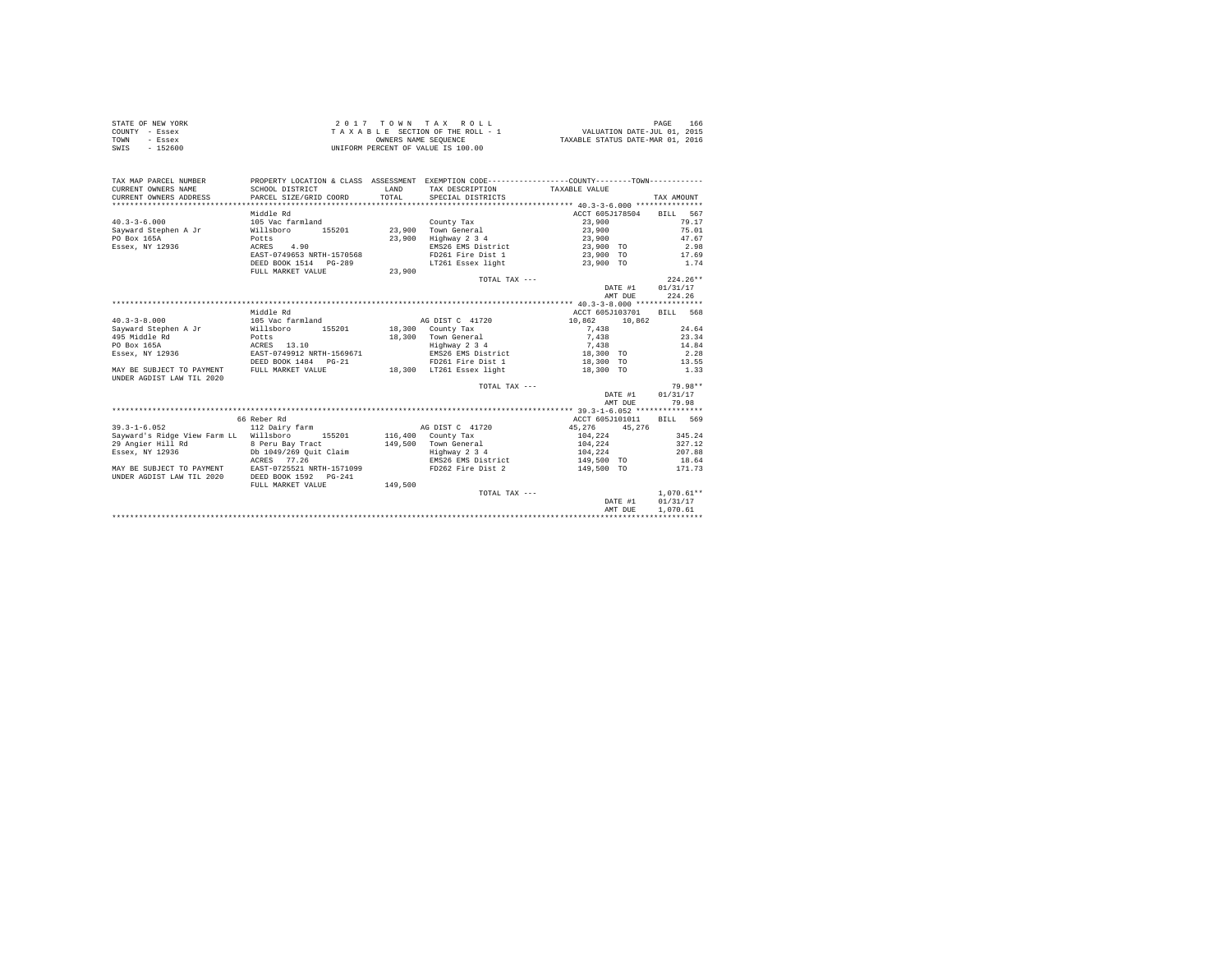|                | STATE OF NEW YORK | 2017 TOWN TAX ROLL                 | 167<br>PAGE                      |
|----------------|-------------------|------------------------------------|----------------------------------|
| COUNTY - Essex |                   | TAXABLE SECTION OF THE ROLL - 1    | VALUATION DATE-JUL 01, 2015      |
| TOWN           | - Essex           | OWNERS NAME SEOUENCE               | TAXABLE STATUS DATE-MAR 01, 2016 |
| SWIS           | $-152600$         | UNIFORM PERCENT OF VALUE IS 100.00 |                                  |

| TAX MAP PARCEL NUMBER<br>CURRENT OWNERS NAME<br>CURRENT OWNERS ADDRESS | PROPERTY LOCATION & CLASS ASSESSMENT EXEMPTION CODE---------------COUNTY-------TOWN----------<br>SCHOOL DISTRICT<br>PARCEL SIZE/GRID COORD | LAND<br>TOTAL. | TAX DESCRIPTION TAXABLE VALUE<br>SPECIAL DISTRICTS |                 | TAX AMOUNT   |
|------------------------------------------------------------------------|--------------------------------------------------------------------------------------------------------------------------------------------|----------------|----------------------------------------------------|-----------------|--------------|
|                                                                        | 15 Orchard Ln                                                                                                                              |                |                                                    | ACCT 605J103703 | 570          |
| $40.73 - 3 - 24.000$                                                   |                                                                                                                                            |                |                                                    | 212,700         | <b>BILL</b>  |
|                                                                        | 210 1 Family Res - WTRFNT                                                                                                                  |                | County Tax                                         |                 | 704.56       |
| Scheinin-Solovitch Family Trus Willsboro                               | 155201                                                                                                                                     | 54,400         | Town General                                       | 212,700         | 667.58       |
| c/o Richard Scheinin                                                   | Potts                                                                                                                                      | 212,700        | Highway 2 3 4                                      | 212,700         | 424.24       |
| 616 Modesto Ave                                                        | 1650/164 Sewer Easement                                                                                                                    |                | EMS26 EMS District                                 | 212,700 TO      | 26.53        |
| Santa Cruz, CA 95060                                                   | 0.20<br>ACRES                                                                                                                              |                | FD261 Fire Dist 1                                  | 212,700 TO      | 157.45       |
|                                                                        | EAST-0757430 NRTH-1571431                                                                                                                  |                | LT261 Essex light                                  | 212,700 TO      | 15.44        |
|                                                                        | DEED BOOK 1474 PG-1                                                                                                                        |                |                                                    |                 |              |
|                                                                        | FULL MARKET VALUE                                                                                                                          | 212,700        |                                                    |                 |              |
|                                                                        |                                                                                                                                            |                | TOTAL TAX $---$                                    |                 | $1.995.80**$ |
|                                                                        |                                                                                                                                            |                |                                                    | DATE #1         | 01/31/17     |
|                                                                        |                                                                                                                                            |                |                                                    | AMT DUE         | 1,995.80     |
|                                                                        |                                                                                                                                            |                |                                                    |                 |              |
|                                                                        | 64 Burt Way                                                                                                                                |                |                                                    | ACCT 605J103108 | RTLL 571     |
| $49.11 - 1 - 33.000$                                                   | 210 1 Family Res                                                                                                                           |                | County Tax                                         | 312,400         | 1,034.82     |
| Schilling Eileen M                                                     | Willsboro<br>155201                                                                                                                        |                | 225,900 Town General                               | 312,400         | 980.49       |
| Proutt Charles P                                                       | Wharton                                                                                                                                    | 312,400        | Highway 2 3 4                                      | 312,400         | 623.09       |
| 2109 Greenbush Rd                                                      | ACRES<br>1.30                                                                                                                              |                | EMS26 EMS District                                 | 312,400 TO      | 38.96        |
| Charlotte, VT 05445                                                    | EAST-0757900 NRTH-1562697                                                                                                                  |                | FD261 Fire Dist 1                                  | 312,400 TO      | 231.26       |
|                                                                        | DEED BOOK 1490 PG-264                                                                                                                      |                |                                                    |                 |              |
|                                                                        | FULL MARKET VALUE                                                                                                                          | 312,400        |                                                    |                 |              |
|                                                                        |                                                                                                                                            |                | TOTAL TAX $---$                                    |                 | $2.908.62**$ |
|                                                                        |                                                                                                                                            |                |                                                    | DATE #1         | 01/31/17     |
|                                                                        |                                                                                                                                            |                |                                                    | AMT DUE         | 2,908.62     |
|                                                                        |                                                                                                                                            |                |                                                    |                 |              |
|                                                                        | Jersey St                                                                                                                                  |                |                                                    | ACCT 605J178528 | BILL 572     |
| $39.3 - 1 - 27.000$                                                    | 910 Priv forest                                                                                                                            |                | County Tax                                         | 4.300           | 14.24        |
| Schmitt Frank W                                                        | Willsboro<br>155201                                                                                                                        | 4,300          | Town General                                       | 4,300           | 13.50        |
| Pauly Holley S                                                         | 5 Platt Rogers Brookfield                                                                                                                  | 4,300          | Highway 2 3 4                                      | 4,300           | 8.58         |
| c/o Gertrude/Craig Schmitt                                             | 6.60<br>ACRES                                                                                                                              |                | EMS26 EMS District                                 | 4,300 TO        | .54          |
| 628 River Rd                                                           | EAST-0722664 NRTH-1569767                                                                                                                  |                | FD262 Fire Dist 2                                  | 4,300 TO        | 4.94         |
| Peru, NY 12972                                                         | DEED BOOK 1452 PG-212                                                                                                                      |                |                                                    |                 |              |
|                                                                        | FULL MARKET VALUE                                                                                                                          | 4,300          |                                                    |                 |              |
|                                                                        |                                                                                                                                            |                | TOTAL TAX ---                                      |                 | $41.80**$    |
|                                                                        |                                                                                                                                            |                |                                                    | DATE #1         | 01/31/17     |
|                                                                        |                                                                                                                                            |                |                                                    | AMT DUR         | 41.80        |
|                                                                        |                                                                                                                                            |                |                                                    |                 |              |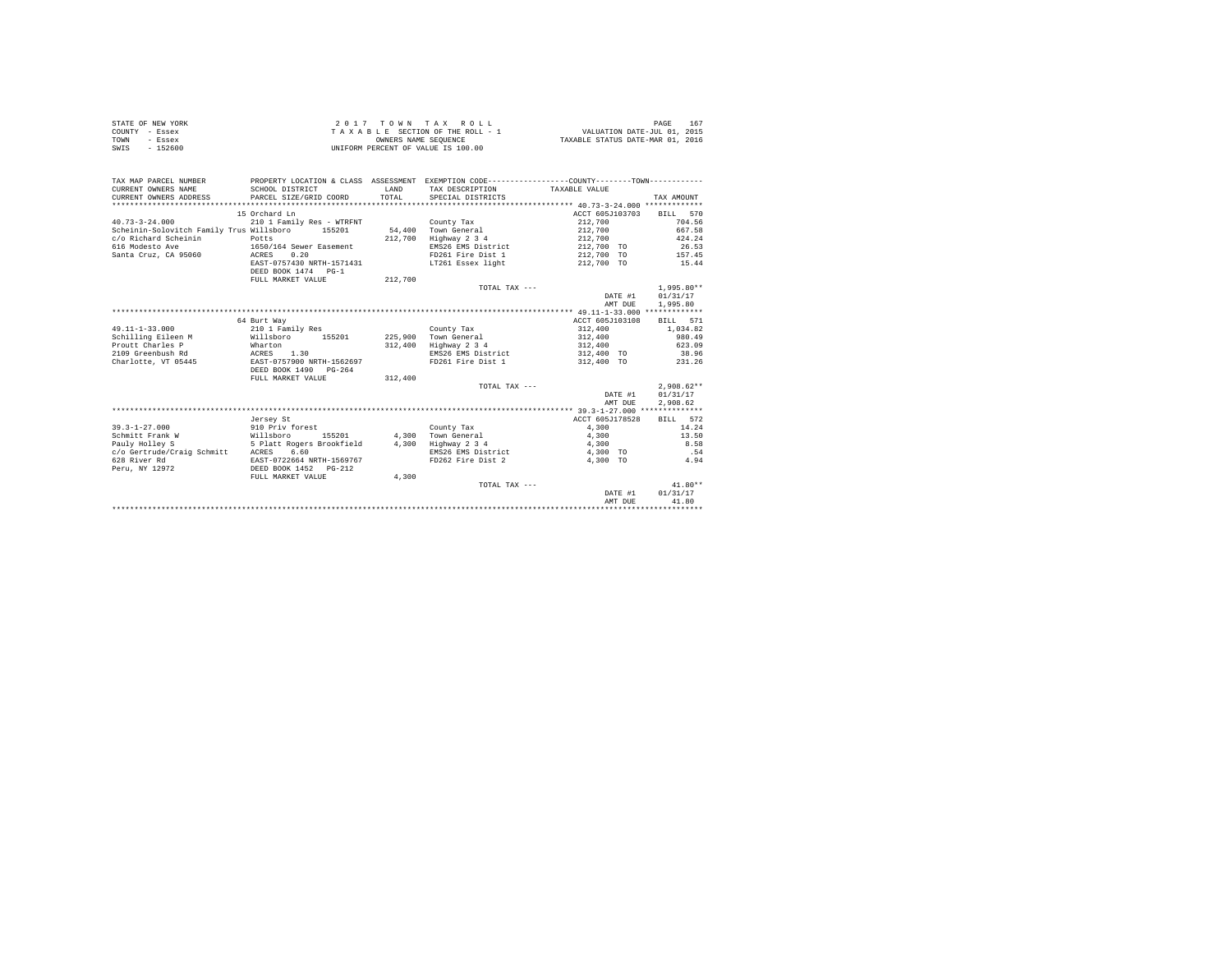|                | STATE OF NEW YORK | 2017 TOWN TAX ROLL                 | 168<br>PAGE                      |
|----------------|-------------------|------------------------------------|----------------------------------|
| COUNTY - Essex |                   | TAXABLE SECTION OF THE ROLL - 1    | VALUATION DATE-JUL 01, 2015      |
| TOWN           | - Essex           | OWNERS NAME SEOUENCE               | TAXABLE STATUS DATE-MAR 01, 2016 |
| SWIS           | $-152600$         | UNIFORM PERCENT OF VALUE IS 100.00 |                                  |

| TAX MAP PARCEL NUMBER                              | PROPERTY LOCATION & CLASS ASSESSMENT EXEMPTION CODE----------------COUNTY--------TOWN---------- |         |                                             |                                                                                              |              |
|----------------------------------------------------|-------------------------------------------------------------------------------------------------|---------|---------------------------------------------|----------------------------------------------------------------------------------------------|--------------|
| CURRENT OWNERS NAME                                | SCHOOL DISTRICT                                                                                 | LAND    | TAX DESCRIPTION                             | TAXABLE VALUE                                                                                |              |
| CURRENT OWNERS ADDRESS                             | PARCEL SIZE/GRID COORD                                                                          | TOTAL   | SPECIAL DISTRICTS                           |                                                                                              | TAX AMOUNT   |
|                                                    |                                                                                                 |         |                                             |                                                                                              |              |
|                                                    | 35 Beggs Point St                                                                               |         |                                             | ACCT 605J103705 BILL 573                                                                     |              |
| $40.73 - 3 - 9.000$                                | 210 1 Family Res                                                                                |         | County Tax                                  | 191,200                                                                                      | 633.35       |
| Schmitt James                                      | Willsboro 155201<br>Potts                                                                       |         | 61,400 Town General                         | 191,200<br>191,200                                                                           | 600.10       |
| Schmitt Susan                                      |                                                                                                 | 191,200 | $Highway$ 2 3 4                             |                                                                                              | 381.35       |
| 215 Brook Hollow Ln 899/279 Life Use to            |                                                                                                 |         |                                             | EMS26 EMS District 191,200 TO                                                                | 23.84        |
| Newburgh, NY 12550                                 | Wallace Schmitt<br>ACRES 0.30                                                                   |         | FD261 Fire Dist 1<br>LT261 Essex light      | 191,200 TO<br>191,200 TO                                                                     | 141.54       |
|                                                    |                                                                                                 |         |                                             |                                                                                              | 13.88        |
| PRIOR OWNER ON 3/01/2016 EAST-0757206 NRTH-1571805 |                                                                                                 |         |                                             | SR150 Return sewer rent 151.58 MT                                                            | 151.58       |
| Schmitt James                                      | DEED BOOK 1764 PG-308                                                                           |         | WR151 Return water rent-1                   | 76.25 MT                                                                                     | 76.25        |
|                                                    | FULL MARKET VALUE                                                                               | 191,200 |                                             |                                                                                              |              |
|                                                    |                                                                                                 |         | TOTAL TAX ---                               |                                                                                              | $2.021.89**$ |
|                                                    |                                                                                                 |         |                                             | DATE #1                                                                                      | 01/31/17     |
|                                                    |                                                                                                 |         |                                             | AMT DUE                                                                                      | 2,021.89     |
|                                                    |                                                                                                 |         |                                             |                                                                                              |              |
|                                                    | 39 Beggs Point St                                                                               |         |                                             | ACCT 605J103704                                                                              | BILL 574     |
| $40.73 - 3 - 7.000$                                | 210 1 Family Res                                                                                |         | County Tax                                  | 222,400                                                                                      | 736.69       |
| Schmitt Wallace G Trust Willsboro 155201           |                                                                                                 |         | 47,800 Town General                         | 222,400 698.02                                                                               |              |
| c/o Wendy Schmitt                                  | Potts                                                                                           |         | 222,400 Highway 2 3 4                       | 222,400                                                                                      | 443.58       |
| 276 Temple Hill Rd Unit 2302 1652/28-Easement      |                                                                                                 |         |                                             | EMS26 EMS District 222,400 TO                                                                | 27.74        |
| New Windsor, NY 12553                              | ACRES 0.10                                                                                      |         |                                             |                                                                                              | $164.63\,$   |
|                                                    | EAST-0757084 NRTH-1571905                                                                       |         | LT261 Essex light                           | FD261 Fire Dist 1 222,400 TO<br>LT261 Essex light 222,400 TO                                 | 16.15        |
|                                                    | DEED BOOK 1764    PG-261                                                                        |         | SR150 Return sewer rent 227.94 MT           |                                                                                              | 227.94       |
|                                                    | FULL MARKET VALUE                                                                               |         | 222,400 WR151 Return water rent-1 114.65 MT |                                                                                              | 114.65       |
|                                                    |                                                                                                 |         | TOTAL TAX ---                               |                                                                                              | $2,429.40**$ |
|                                                    |                                                                                                 |         |                                             | DATE #1                                                                                      | 01/31/17     |
|                                                    |                                                                                                 |         |                                             | AMT DUE                                                                                      | 2.429.40     |
|                                                    |                                                                                                 |         |                                             |                                                                                              |              |
|                                                    | 37 Beggs Point St                                                                               |         |                                             | ACCT 605J103706                                                                              | BILL 575     |
| $40.73 - 3 - 8.000$                                |                                                                                                 |         | County Tax                                  |                                                                                              | 236.18       |
| Schmitt Wallace G Trust                            | 457 Small Retail<br>Willsboro 155201                                                            |         | 44,200 Town General                         | 71,300<br>71,300                                                                             | 223.78       |
| Schmitt Joan S Trust                               | Potts                                                                                           | 71,300  | Highway 2 3 4                               | 71,300                                                                                       | 142.21       |
| c/o James Schmitt                                  | 1652/37-Easement<br>ACRES 0.10<br>EAST-0757115 NRTH-1571864                                     |         |                                             | 1,300 TO<br>EMS26 EMS District<br>FD261 Fire Dist 1 71,300 TO<br>LT261 Essex light 71,300 TO | 8.89         |
| 215 Brook Hollow Ln                                |                                                                                                 |         |                                             |                                                                                              | 52.78        |
| Newburgh, NY 12550                                 |                                                                                                 |         |                                             |                                                                                              | 5.18         |
|                                                    | DEED BOOK 1852 PG-195                                                                           |         |                                             |                                                                                              | 541.79       |
| PRIOR OWNER ON 3/01/2016 FULL MARKET VALUE         |                                                                                                 |         | 71,300 WR151 Return water rent-1            | SR150 Return sewer rent 541.79 MT<br>WR151 Return water rent-1 351.57 MT                     | 351.57       |
| Schmitt Trust F A                                  |                                                                                                 |         |                                             |                                                                                              |              |
|                                                    |                                                                                                 |         | TOTAL TAX ---                               |                                                                                              | $1,562.38**$ |
|                                                    |                                                                                                 |         |                                             | DATE #1                                                                                      | 01/31/17     |
|                                                    |                                                                                                 |         |                                             | AMT DUE                                                                                      | 1,562.38     |
|                                                    |                                                                                                 |         |                                             |                                                                                              |              |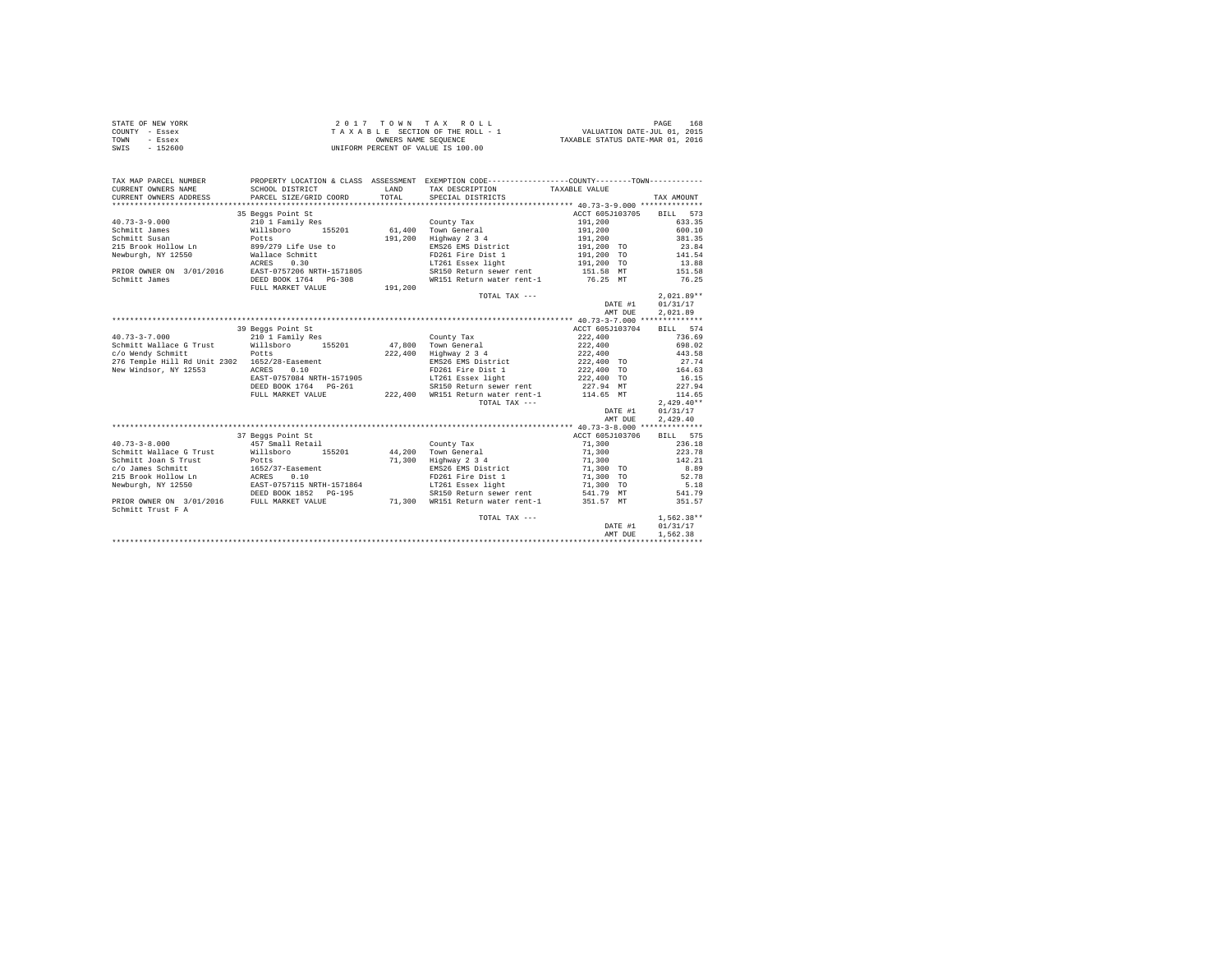| STATE OF NEW YORK | $2.017$ TOWN TAX ROLL              | 169<br>PAGE                      |
|-------------------|------------------------------------|----------------------------------|
| COUNTY - Essex    | TAXABLE SECTION OF THE ROLL - 1    | VALUATION DATE-JUL 01, 2015      |
| TOWN<br>- Essex   | OWNERS NAME SEOUENCE               | TAXABLE STATUS DATE-MAR 01, 2016 |
| - 152600<br>SWIS  | UNIFORM PERCENT OF VALUE IS 100.00 |                                  |

| TAX MAP PARCEL NUMBER<br>CURRENT OWNERS NAME | SCHOOL DISTRICT                                                                       | <b>T.AND</b> | TAX DESCRIPTION     | PROPERTY LOCATION & CLASS ASSESSMENT EXEMPTION CODE----------------COUNTY-------TOWN----------<br>TAXABLE VALUE |                    |
|----------------------------------------------|---------------------------------------------------------------------------------------|--------------|---------------------|-----------------------------------------------------------------------------------------------------------------|--------------------|
| CURRENT OWNERS ADDRESS                       | PARCEL SIZE/GRID COORD                                                                | TOTAL        | SPECIAL DISTRICTS   |                                                                                                                 | TAX AMOUNT         |
| ************************                     |                                                                                       |              |                     |                                                                                                                 |                    |
|                                              | 2312 Main St                                                                          |              |                     | ACCT 605J101711                                                                                                 | 576<br><b>BILL</b> |
| $40.73 - 3 - 1.000$                          | 482 Det row bldg                                                                      |              | County Tax          | 144,100                                                                                                         | 477.33             |
| Schoenfeld Jillian K                         | Willsboro 155201                                                                      |              | 39,800 Town General | 144,100                                                                                                         | 452.27             |
| 1305 Hillside Ave                            | Potts                                                                                 | 144,100      | Highway 2 3 4       | 144,100                                                                                                         | 287.41             |
| Austin, TX 78704                             | 1651/294-Sewer Easement                                                               |              | EMS26 EMS District  | 144,100 TO                                                                                                      | 17.97              |
|                                              | ACRES<br>0.09                                                                         |              | FD261 Fire Dist 1   | 144,100 TO                                                                                                      | 106.67             |
| PRIOR OWNER ON 3/01/2016                     | EAST-0756980 NRTH-1571981                                                             |              | LT261 Essex light   | 144,100 TO                                                                                                      | 10.46              |
| Schoenfeld Jillian K                         | DEED BOOK 1659 PG-222                                                                 |              |                     |                                                                                                                 |                    |
|                                              | FULL MARKET VALUE                                                                     | 144,100      |                     |                                                                                                                 |                    |
|                                              |                                                                                       |              | TOTAL TAX ---       |                                                                                                                 | $1.352.11**$       |
|                                              |                                                                                       |              |                     | DATE #1                                                                                                         | 01/31/17           |
|                                              |                                                                                       |              |                     | AMT DUE                                                                                                         | 1,352.11           |
|                                              |                                                                                       |              |                     |                                                                                                                 |                    |
|                                              | 2 Schreiber Way                                                                       |              |                     | ACCT 605J103708                                                                                                 | BILL 577           |
| $39.4 - 1 - 36.000$                          | 210 1 Family Res                                                                      |              | VETCOM CTS 41130    | 25,000<br>25,000                                                                                                |                    |
| Schreiber Daniel                             | Willsboro 155201                                                                      |              | 33.500 County Tax   | 79,000                                                                                                          | 261.69             |
| Schreiber Phyless                            | Potts                                                                                 | 104,000      | Town General        | 79,000                                                                                                          | 247.95             |
| 2 Schreiber Way                              |                                                                                       |              | Highway 2 3 4       | 79,000                                                                                                          | 157.57             |
| PO Box 361                                   |                                                                                       |              | EMS26 EMS District  | 104,000 TO                                                                                                      | 12.97              |
| Essex, NY 12936                              | ACRES 2.50<br>EAST-0742342 NRTH-1568922<br>DEED BOOK 1069 PG-178<br>FULL MARKET VALUE |              | FD261 Fire Dist 1   | 104,000 TO                                                                                                      | 76.99              |
|                                              |                                                                                       | 104,000      |                     |                                                                                                                 |                    |
|                                              |                                                                                       |              | TOTAL TAX ---       |                                                                                                                 | $757.17**$         |
|                                              |                                                                                       |              |                     | DATE #1<br>AMT DUE                                                                                              | 01/31/17<br>757.17 |
|                                              |                                                                                       |              |                     |                                                                                                                 |                    |
|                                              |                                                                                       |              |                     | ACCT 605K104302                                                                                                 | BILL 578           |
| $39.4 - 1 - 37.000$                          | 405 Leaning Rd<br>270 Mfg housing                                                     |              | County Tax          | 24,800                                                                                                          | 82.15              |
| Schreiber Douglas C                          | Willsboro<br>155201                                                                   | 22,800       | Town General        | 24,800                                                                                                          | 77.84              |
| 2 Schreiber Way                              | Potts Patent                                                                          | 24,800       | Highway 2 3 4       | 24,800                                                                                                          | 49.46              |
| Essex, NY 12936                              | ACRES<br>0.40                                                                         |              | EMS26 EMS District  | 24,800 TO                                                                                                       | 3.09               |
|                                              | EAST-0742484 NRTH-1569063                                                             |              | FD261 Fire Dist 1   | 24,800 TO                                                                                                       | 18.36              |
| PRIOR OWNER ON 3/01/2016                     | DEED BOOK 1844 PG-280                                                                 |              |                     |                                                                                                                 |                    |
| Schreiber Daniel                             | FULL MARKET VALUE                                                                     | 24,800       |                     |                                                                                                                 |                    |
|                                              |                                                                                       |              | TOTAL TAX ---       |                                                                                                                 | $230.90**$         |
|                                              |                                                                                       |              |                     | DATE #1                                                                                                         | 01/31/17           |
|                                              |                                                                                       |              |                     | AMT DUE                                                                                                         | 230.90             |
|                                              |                                                                                       |              |                     |                                                                                                                 |                    |
|                                              | 607 Middle Rd                                                                         |              |                     | ACCT 605J104102                                                                                                 | BILL 579           |
| $40.3 - 2 - 14.100$                          | 240 Rural res                                                                         |              | AG DIST C 41720     | 71,549<br>71.549                                                                                                |                    |
| Schwartzberg Josh                            | 155201<br>Willsboro                                                                   |              | 168,500 County Tax  | 522,851                                                                                                         | 1,731.93           |
| Schiller Beth                                | Hicks                                                                                 | 594,400      | Town General        | 522,851                                                                                                         | 1,641.01           |
| 607 Middle Rd                                | ACRES 99.13                                                                           |              | Highway 2 3 4       | 522,851                                                                                                         | 1,042.84           |
| Essex, NY 12936                              | EAST-0748094 NRTH-1572801                                                             |              | EMS26 EMS District  | 594,400 TO                                                                                                      | 74.13              |
|                                              | DEED BOOK 1287 PG-13                                                                  |              | FD261 Fire Dist 1   | 594,400 TO                                                                                                      | 440.01             |
| MAY BE SUBJECT TO PAYMENT                    | FULL MARKET VALUE                                                                     | 594,400      |                     |                                                                                                                 |                    |
| UNDER AGDIST LAW TIL 2020                    |                                                                                       |              |                     |                                                                                                                 |                    |
|                                              |                                                                                       |              | TOTAL TAX ---       |                                                                                                                 | 4.929.92**         |
|                                              |                                                                                       |              |                     | DATE #1                                                                                                         | 01/31/17           |
|                                              |                                                                                       |              |                     | AMT DUE                                                                                                         | 4.929.92           |
|                                              |                                                                                       |              |                     |                                                                                                                 |                    |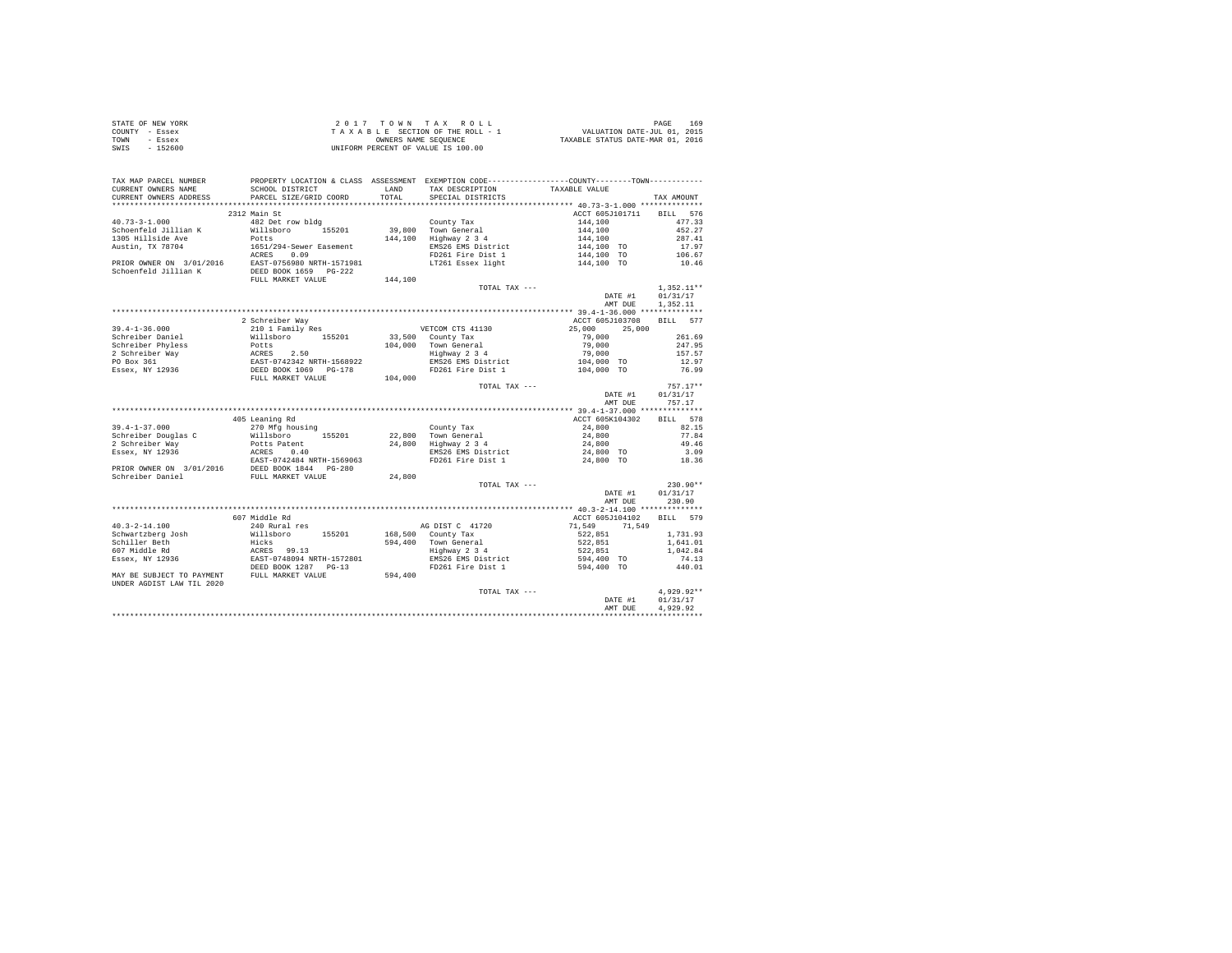| STATE OF NEW YORK | 2017 TOWN TAX ROLL                 | PAGE                             |
|-------------------|------------------------------------|----------------------------------|
| COUNTY - Essex    | TAXABLE SECTION OF THE ROLL - 1    | VALUATION DATE-JUL 01, 2015      |
| TOWN<br>- Essex   | OWNERS NAME SEOUENCE               | TAXABLE STATUS DATE-MAR 01, 2016 |
| $-152600$<br>SWIS | UNIFORM PERCENT OF VALUE IS 100.00 |                                  |

| 2302 Main St<br>ACCT 605J103801 BILL 580<br>$209,700$<br>$209,700$<br>$209,700$<br>$209,700$<br>$209,700$<br>$209,700$ TO<br>$26.15$<br>$209,700$ TO<br>$155.23$<br>EMS26 EMS District<br>FD261 Fire Dist 1<br>LT261 Essex light<br>209,700 TO<br>15.22<br>DEED BOOK 956 PG-314<br>209,700<br>FULL MARKET VALUE<br>TOTAL TAX ---<br>$1,967.64**$<br>DATE #1<br>01/31/17<br>AMT DUE<br>1,967.64<br>269 School St<br>ACCT 605J103709<br>BILL 581<br>$40.73 - 8 - 4.000$<br>210 1 Family Res<br>$\begin{array}{r@{\quad}l} \textbf{421}, \textbf{500} \\ \textbf{421}, \textbf{500} \\ \textbf{421}, \textbf{500} \\ \textbf{421}, \textbf{500} \\ \textbf{421}, \textbf{500} \textbf{ T0} \\ \textbf{421}, \textbf{500} \textbf{ T0} \\ \textbf{421}, \textbf{500} \textbf{ T0} \\ \end{array}$<br>1,396.21<br>County Tax<br>40.73-4-0.00<br>Sharp Elizabeth Millshoro 155201 68,700 County Tax<br>Sharp Elizabeth Potts (1570/198 Easement 421,500 Highway 2 34<br>121 Gates Ave Potts (1670)<br>Brooklyn, NY 11238 ACRES 4.69<br>BRDF-0756128 NRTH-1570815<br>BRDF-07<br>1,322.91<br>840.69<br>52.56<br>EMS26 EMS District<br>FD261 Fire Dist 1<br>LT261 Essex light<br>Announce away rent<br>312.02<br>30.60<br>LT261 Essex light 421,500 TO<br>SR150 Return sewer rent 227.94 MT<br>421,500 WR151 Return water rent-1 114.65 MT<br>227.94<br>114.65<br>FULL MARKET VALUE<br>$4,297.58**$<br>TOTAL TAX ---<br>DATE #1<br>01/31/17<br>AMT DUE<br>4,297.58<br>BILL 582<br>366 Brookfield Rd<br>ACCT 605J103502<br>48.4-1-2.000<br>Shaw Kevin<br>240 Rural res<br>County Tax<br>72,600<br>240.49<br>240 Nurai 1es<br>Mestport 155001<br>4 5 Platt Rogers<br>REAST-0734023 NRTH-1559590<br>DEED BOOK 1299 PG-295<br>36,400 Town General<br>72,600 Highway 2 3 4<br>$72,600$<br>$72,600$<br>227.86<br>366 Brookfield Rd<br>144.80<br>EMS26 EMS District 12,600 TO 11.000<br>2.05 PD262 Fire Dist 2 2 72,600 TO 83.39<br>Essex, NY 12936<br>FULL MARKET VALUE<br>72,600<br>$705.59**$<br>TOTAL TAX ---<br>DATE #1<br>01/31/17<br>AMT DUE<br>705.59<br>5 Clubhouse Way<br>ACCT 605J101610 BILL 583<br>49.11-1-11.000 5 Clubhouse Way<br>Shepler Barbara B 2011 Family Res County Tax<br>Shepler Barbara B Willsboro 155201 130,000 Town General<br>134 County Rd Whatton 271,700 Highway 2 34<br>Bedford, NH 03102 ACRES 0.70 EMS26 EMS Dist<br>$\begin{bmatrix} 271, 700 \\ 271, 700 \\ 271, 700 \\ 271, 700 \\ 271, 700 \\ 271, 700 \end{bmatrix} \quad \quad \begin{bmatrix} 65.7 \\ 65.7 \\ 541.91 \\ 33.88 \\ 33.88 \\ 368 \end{bmatrix}$<br>271,700 TO<br>201.13<br>DEED BOOK 909 PG-51<br>271,700<br>FULL MARKET VALUE<br>$2,529.67**$<br>TOTAL TAX ---<br>DATE #1 01/31/17<br>2.529.67<br>AMT DUE | TAX MAP PARCEL NUMBER<br>CURRENT OWNERS NAME<br>CURRENT OWNERS ADDRESS | SCHOOL DISTRICT<br>PARCEL SIZE/GRID COORD | PROPERTY LOCATION & CLASS ASSESSMENT EXEMPTION CODE---------------COUNTY-------TOWN----------<br>LAND TAX DESCRIPTION<br>TOTAL SPECIAL DISTRICTS | TAXABLE VALUE | TAX AMOUNT |
|-----------------------------------------------------------------------------------------------------------------------------------------------------------------------------------------------------------------------------------------------------------------------------------------------------------------------------------------------------------------------------------------------------------------------------------------------------------------------------------------------------------------------------------------------------------------------------------------------------------------------------------------------------------------------------------------------------------------------------------------------------------------------------------------------------------------------------------------------------------------------------------------------------------------------------------------------------------------------------------------------------------------------------------------------------------------------------------------------------------------------------------------------------------------------------------------------------------------------------------------------------------------------------------------------------------------------------------------------------------------------------------------------------------------------------------------------------------------------------------------------------------------------------------------------------------------------------------------------------------------------------------------------------------------------------------------------------------------------------------------------------------------------------------------------------------------------------------------------------------------------------------------------------------------------------------------------------------------------------------------------------------------------------------------------------------------------------------------------------------------------------------------------------------------------------------------------------------------------------------------------------------------------------------------------------------------------------------------------------------------------------------------------------------------------------------------------------------------------------------------------------------------------------------------------------------------------------------------------------------------------------------------------------------------------------------------------------|------------------------------------------------------------------------|-------------------------------------------|--------------------------------------------------------------------------------------------------------------------------------------------------|---------------|------------|
|                                                                                                                                                                                                                                                                                                                                                                                                                                                                                                                                                                                                                                                                                                                                                                                                                                                                                                                                                                                                                                                                                                                                                                                                                                                                                                                                                                                                                                                                                                                                                                                                                                                                                                                                                                                                                                                                                                                                                                                                                                                                                                                                                                                                                                                                                                                                                                                                                                                                                                                                                                                                                                                                                                     |                                                                        |                                           |                                                                                                                                                  |               |            |
|                                                                                                                                                                                                                                                                                                                                                                                                                                                                                                                                                                                                                                                                                                                                                                                                                                                                                                                                                                                                                                                                                                                                                                                                                                                                                                                                                                                                                                                                                                                                                                                                                                                                                                                                                                                                                                                                                                                                                                                                                                                                                                                                                                                                                                                                                                                                                                                                                                                                                                                                                                                                                                                                                                     |                                                                        |                                           |                                                                                                                                                  |               |            |
|                                                                                                                                                                                                                                                                                                                                                                                                                                                                                                                                                                                                                                                                                                                                                                                                                                                                                                                                                                                                                                                                                                                                                                                                                                                                                                                                                                                                                                                                                                                                                                                                                                                                                                                                                                                                                                                                                                                                                                                                                                                                                                                                                                                                                                                                                                                                                                                                                                                                                                                                                                                                                                                                                                     |                                                                        |                                           |                                                                                                                                                  |               |            |
|                                                                                                                                                                                                                                                                                                                                                                                                                                                                                                                                                                                                                                                                                                                                                                                                                                                                                                                                                                                                                                                                                                                                                                                                                                                                                                                                                                                                                                                                                                                                                                                                                                                                                                                                                                                                                                                                                                                                                                                                                                                                                                                                                                                                                                                                                                                                                                                                                                                                                                                                                                                                                                                                                                     |                                                                        |                                           |                                                                                                                                                  |               |            |
|                                                                                                                                                                                                                                                                                                                                                                                                                                                                                                                                                                                                                                                                                                                                                                                                                                                                                                                                                                                                                                                                                                                                                                                                                                                                                                                                                                                                                                                                                                                                                                                                                                                                                                                                                                                                                                                                                                                                                                                                                                                                                                                                                                                                                                                                                                                                                                                                                                                                                                                                                                                                                                                                                                     |                                                                        |                                           |                                                                                                                                                  |               |            |
|                                                                                                                                                                                                                                                                                                                                                                                                                                                                                                                                                                                                                                                                                                                                                                                                                                                                                                                                                                                                                                                                                                                                                                                                                                                                                                                                                                                                                                                                                                                                                                                                                                                                                                                                                                                                                                                                                                                                                                                                                                                                                                                                                                                                                                                                                                                                                                                                                                                                                                                                                                                                                                                                                                     |                                                                        |                                           |                                                                                                                                                  |               |            |
|                                                                                                                                                                                                                                                                                                                                                                                                                                                                                                                                                                                                                                                                                                                                                                                                                                                                                                                                                                                                                                                                                                                                                                                                                                                                                                                                                                                                                                                                                                                                                                                                                                                                                                                                                                                                                                                                                                                                                                                                                                                                                                                                                                                                                                                                                                                                                                                                                                                                                                                                                                                                                                                                                                     |                                                                        |                                           |                                                                                                                                                  |               |            |
|                                                                                                                                                                                                                                                                                                                                                                                                                                                                                                                                                                                                                                                                                                                                                                                                                                                                                                                                                                                                                                                                                                                                                                                                                                                                                                                                                                                                                                                                                                                                                                                                                                                                                                                                                                                                                                                                                                                                                                                                                                                                                                                                                                                                                                                                                                                                                                                                                                                                                                                                                                                                                                                                                                     |                                                                        |                                           |                                                                                                                                                  |               |            |
|                                                                                                                                                                                                                                                                                                                                                                                                                                                                                                                                                                                                                                                                                                                                                                                                                                                                                                                                                                                                                                                                                                                                                                                                                                                                                                                                                                                                                                                                                                                                                                                                                                                                                                                                                                                                                                                                                                                                                                                                                                                                                                                                                                                                                                                                                                                                                                                                                                                                                                                                                                                                                                                                                                     |                                                                        |                                           |                                                                                                                                                  |               |            |
|                                                                                                                                                                                                                                                                                                                                                                                                                                                                                                                                                                                                                                                                                                                                                                                                                                                                                                                                                                                                                                                                                                                                                                                                                                                                                                                                                                                                                                                                                                                                                                                                                                                                                                                                                                                                                                                                                                                                                                                                                                                                                                                                                                                                                                                                                                                                                                                                                                                                                                                                                                                                                                                                                                     |                                                                        |                                           |                                                                                                                                                  |               |            |
|                                                                                                                                                                                                                                                                                                                                                                                                                                                                                                                                                                                                                                                                                                                                                                                                                                                                                                                                                                                                                                                                                                                                                                                                                                                                                                                                                                                                                                                                                                                                                                                                                                                                                                                                                                                                                                                                                                                                                                                                                                                                                                                                                                                                                                                                                                                                                                                                                                                                                                                                                                                                                                                                                                     |                                                                        |                                           |                                                                                                                                                  |               |            |
|                                                                                                                                                                                                                                                                                                                                                                                                                                                                                                                                                                                                                                                                                                                                                                                                                                                                                                                                                                                                                                                                                                                                                                                                                                                                                                                                                                                                                                                                                                                                                                                                                                                                                                                                                                                                                                                                                                                                                                                                                                                                                                                                                                                                                                                                                                                                                                                                                                                                                                                                                                                                                                                                                                     |                                                                        |                                           |                                                                                                                                                  |               |            |
|                                                                                                                                                                                                                                                                                                                                                                                                                                                                                                                                                                                                                                                                                                                                                                                                                                                                                                                                                                                                                                                                                                                                                                                                                                                                                                                                                                                                                                                                                                                                                                                                                                                                                                                                                                                                                                                                                                                                                                                                                                                                                                                                                                                                                                                                                                                                                                                                                                                                                                                                                                                                                                                                                                     |                                                                        |                                           |                                                                                                                                                  |               |            |
|                                                                                                                                                                                                                                                                                                                                                                                                                                                                                                                                                                                                                                                                                                                                                                                                                                                                                                                                                                                                                                                                                                                                                                                                                                                                                                                                                                                                                                                                                                                                                                                                                                                                                                                                                                                                                                                                                                                                                                                                                                                                                                                                                                                                                                                                                                                                                                                                                                                                                                                                                                                                                                                                                                     |                                                                        |                                           |                                                                                                                                                  |               |            |
|                                                                                                                                                                                                                                                                                                                                                                                                                                                                                                                                                                                                                                                                                                                                                                                                                                                                                                                                                                                                                                                                                                                                                                                                                                                                                                                                                                                                                                                                                                                                                                                                                                                                                                                                                                                                                                                                                                                                                                                                                                                                                                                                                                                                                                                                                                                                                                                                                                                                                                                                                                                                                                                                                                     |                                                                        |                                           |                                                                                                                                                  |               |            |
|                                                                                                                                                                                                                                                                                                                                                                                                                                                                                                                                                                                                                                                                                                                                                                                                                                                                                                                                                                                                                                                                                                                                                                                                                                                                                                                                                                                                                                                                                                                                                                                                                                                                                                                                                                                                                                                                                                                                                                                                                                                                                                                                                                                                                                                                                                                                                                                                                                                                                                                                                                                                                                                                                                     |                                                                        |                                           |                                                                                                                                                  |               |            |
|                                                                                                                                                                                                                                                                                                                                                                                                                                                                                                                                                                                                                                                                                                                                                                                                                                                                                                                                                                                                                                                                                                                                                                                                                                                                                                                                                                                                                                                                                                                                                                                                                                                                                                                                                                                                                                                                                                                                                                                                                                                                                                                                                                                                                                                                                                                                                                                                                                                                                                                                                                                                                                                                                                     |                                                                        |                                           |                                                                                                                                                  |               |            |
|                                                                                                                                                                                                                                                                                                                                                                                                                                                                                                                                                                                                                                                                                                                                                                                                                                                                                                                                                                                                                                                                                                                                                                                                                                                                                                                                                                                                                                                                                                                                                                                                                                                                                                                                                                                                                                                                                                                                                                                                                                                                                                                                                                                                                                                                                                                                                                                                                                                                                                                                                                                                                                                                                                     |                                                                        |                                           |                                                                                                                                                  |               |            |
|                                                                                                                                                                                                                                                                                                                                                                                                                                                                                                                                                                                                                                                                                                                                                                                                                                                                                                                                                                                                                                                                                                                                                                                                                                                                                                                                                                                                                                                                                                                                                                                                                                                                                                                                                                                                                                                                                                                                                                                                                                                                                                                                                                                                                                                                                                                                                                                                                                                                                                                                                                                                                                                                                                     |                                                                        |                                           |                                                                                                                                                  |               |            |
|                                                                                                                                                                                                                                                                                                                                                                                                                                                                                                                                                                                                                                                                                                                                                                                                                                                                                                                                                                                                                                                                                                                                                                                                                                                                                                                                                                                                                                                                                                                                                                                                                                                                                                                                                                                                                                                                                                                                                                                                                                                                                                                                                                                                                                                                                                                                                                                                                                                                                                                                                                                                                                                                                                     |                                                                        |                                           |                                                                                                                                                  |               |            |
|                                                                                                                                                                                                                                                                                                                                                                                                                                                                                                                                                                                                                                                                                                                                                                                                                                                                                                                                                                                                                                                                                                                                                                                                                                                                                                                                                                                                                                                                                                                                                                                                                                                                                                                                                                                                                                                                                                                                                                                                                                                                                                                                                                                                                                                                                                                                                                                                                                                                                                                                                                                                                                                                                                     |                                                                        |                                           |                                                                                                                                                  |               |            |
|                                                                                                                                                                                                                                                                                                                                                                                                                                                                                                                                                                                                                                                                                                                                                                                                                                                                                                                                                                                                                                                                                                                                                                                                                                                                                                                                                                                                                                                                                                                                                                                                                                                                                                                                                                                                                                                                                                                                                                                                                                                                                                                                                                                                                                                                                                                                                                                                                                                                                                                                                                                                                                                                                                     |                                                                        |                                           |                                                                                                                                                  |               |            |
|                                                                                                                                                                                                                                                                                                                                                                                                                                                                                                                                                                                                                                                                                                                                                                                                                                                                                                                                                                                                                                                                                                                                                                                                                                                                                                                                                                                                                                                                                                                                                                                                                                                                                                                                                                                                                                                                                                                                                                                                                                                                                                                                                                                                                                                                                                                                                                                                                                                                                                                                                                                                                                                                                                     |                                                                        |                                           |                                                                                                                                                  |               |            |
|                                                                                                                                                                                                                                                                                                                                                                                                                                                                                                                                                                                                                                                                                                                                                                                                                                                                                                                                                                                                                                                                                                                                                                                                                                                                                                                                                                                                                                                                                                                                                                                                                                                                                                                                                                                                                                                                                                                                                                                                                                                                                                                                                                                                                                                                                                                                                                                                                                                                                                                                                                                                                                                                                                     |                                                                        |                                           |                                                                                                                                                  |               |            |
|                                                                                                                                                                                                                                                                                                                                                                                                                                                                                                                                                                                                                                                                                                                                                                                                                                                                                                                                                                                                                                                                                                                                                                                                                                                                                                                                                                                                                                                                                                                                                                                                                                                                                                                                                                                                                                                                                                                                                                                                                                                                                                                                                                                                                                                                                                                                                                                                                                                                                                                                                                                                                                                                                                     |                                                                        |                                           |                                                                                                                                                  |               |            |
|                                                                                                                                                                                                                                                                                                                                                                                                                                                                                                                                                                                                                                                                                                                                                                                                                                                                                                                                                                                                                                                                                                                                                                                                                                                                                                                                                                                                                                                                                                                                                                                                                                                                                                                                                                                                                                                                                                                                                                                                                                                                                                                                                                                                                                                                                                                                                                                                                                                                                                                                                                                                                                                                                                     |                                                                        |                                           |                                                                                                                                                  |               |            |
|                                                                                                                                                                                                                                                                                                                                                                                                                                                                                                                                                                                                                                                                                                                                                                                                                                                                                                                                                                                                                                                                                                                                                                                                                                                                                                                                                                                                                                                                                                                                                                                                                                                                                                                                                                                                                                                                                                                                                                                                                                                                                                                                                                                                                                                                                                                                                                                                                                                                                                                                                                                                                                                                                                     |                                                                        |                                           |                                                                                                                                                  |               |            |
|                                                                                                                                                                                                                                                                                                                                                                                                                                                                                                                                                                                                                                                                                                                                                                                                                                                                                                                                                                                                                                                                                                                                                                                                                                                                                                                                                                                                                                                                                                                                                                                                                                                                                                                                                                                                                                                                                                                                                                                                                                                                                                                                                                                                                                                                                                                                                                                                                                                                                                                                                                                                                                                                                                     |                                                                        |                                           |                                                                                                                                                  |               |            |
|                                                                                                                                                                                                                                                                                                                                                                                                                                                                                                                                                                                                                                                                                                                                                                                                                                                                                                                                                                                                                                                                                                                                                                                                                                                                                                                                                                                                                                                                                                                                                                                                                                                                                                                                                                                                                                                                                                                                                                                                                                                                                                                                                                                                                                                                                                                                                                                                                                                                                                                                                                                                                                                                                                     |                                                                        |                                           |                                                                                                                                                  |               |            |
|                                                                                                                                                                                                                                                                                                                                                                                                                                                                                                                                                                                                                                                                                                                                                                                                                                                                                                                                                                                                                                                                                                                                                                                                                                                                                                                                                                                                                                                                                                                                                                                                                                                                                                                                                                                                                                                                                                                                                                                                                                                                                                                                                                                                                                                                                                                                                                                                                                                                                                                                                                                                                                                                                                     |                                                                        |                                           |                                                                                                                                                  |               |            |
|                                                                                                                                                                                                                                                                                                                                                                                                                                                                                                                                                                                                                                                                                                                                                                                                                                                                                                                                                                                                                                                                                                                                                                                                                                                                                                                                                                                                                                                                                                                                                                                                                                                                                                                                                                                                                                                                                                                                                                                                                                                                                                                                                                                                                                                                                                                                                                                                                                                                                                                                                                                                                                                                                                     |                                                                        |                                           |                                                                                                                                                  |               |            |
|                                                                                                                                                                                                                                                                                                                                                                                                                                                                                                                                                                                                                                                                                                                                                                                                                                                                                                                                                                                                                                                                                                                                                                                                                                                                                                                                                                                                                                                                                                                                                                                                                                                                                                                                                                                                                                                                                                                                                                                                                                                                                                                                                                                                                                                                                                                                                                                                                                                                                                                                                                                                                                                                                                     |                                                                        |                                           |                                                                                                                                                  |               |            |
|                                                                                                                                                                                                                                                                                                                                                                                                                                                                                                                                                                                                                                                                                                                                                                                                                                                                                                                                                                                                                                                                                                                                                                                                                                                                                                                                                                                                                                                                                                                                                                                                                                                                                                                                                                                                                                                                                                                                                                                                                                                                                                                                                                                                                                                                                                                                                                                                                                                                                                                                                                                                                                                                                                     |                                                                        |                                           |                                                                                                                                                  |               |            |
|                                                                                                                                                                                                                                                                                                                                                                                                                                                                                                                                                                                                                                                                                                                                                                                                                                                                                                                                                                                                                                                                                                                                                                                                                                                                                                                                                                                                                                                                                                                                                                                                                                                                                                                                                                                                                                                                                                                                                                                                                                                                                                                                                                                                                                                                                                                                                                                                                                                                                                                                                                                                                                                                                                     |                                                                        |                                           |                                                                                                                                                  |               |            |
|                                                                                                                                                                                                                                                                                                                                                                                                                                                                                                                                                                                                                                                                                                                                                                                                                                                                                                                                                                                                                                                                                                                                                                                                                                                                                                                                                                                                                                                                                                                                                                                                                                                                                                                                                                                                                                                                                                                                                                                                                                                                                                                                                                                                                                                                                                                                                                                                                                                                                                                                                                                                                                                                                                     |                                                                        |                                           |                                                                                                                                                  |               |            |
|                                                                                                                                                                                                                                                                                                                                                                                                                                                                                                                                                                                                                                                                                                                                                                                                                                                                                                                                                                                                                                                                                                                                                                                                                                                                                                                                                                                                                                                                                                                                                                                                                                                                                                                                                                                                                                                                                                                                                                                                                                                                                                                                                                                                                                                                                                                                                                                                                                                                                                                                                                                                                                                                                                     |                                                                        |                                           |                                                                                                                                                  |               |            |
|                                                                                                                                                                                                                                                                                                                                                                                                                                                                                                                                                                                                                                                                                                                                                                                                                                                                                                                                                                                                                                                                                                                                                                                                                                                                                                                                                                                                                                                                                                                                                                                                                                                                                                                                                                                                                                                                                                                                                                                                                                                                                                                                                                                                                                                                                                                                                                                                                                                                                                                                                                                                                                                                                                     |                                                                        |                                           |                                                                                                                                                  |               |            |
|                                                                                                                                                                                                                                                                                                                                                                                                                                                                                                                                                                                                                                                                                                                                                                                                                                                                                                                                                                                                                                                                                                                                                                                                                                                                                                                                                                                                                                                                                                                                                                                                                                                                                                                                                                                                                                                                                                                                                                                                                                                                                                                                                                                                                                                                                                                                                                                                                                                                                                                                                                                                                                                                                                     |                                                                        |                                           |                                                                                                                                                  |               |            |
|                                                                                                                                                                                                                                                                                                                                                                                                                                                                                                                                                                                                                                                                                                                                                                                                                                                                                                                                                                                                                                                                                                                                                                                                                                                                                                                                                                                                                                                                                                                                                                                                                                                                                                                                                                                                                                                                                                                                                                                                                                                                                                                                                                                                                                                                                                                                                                                                                                                                                                                                                                                                                                                                                                     |                                                                        |                                           |                                                                                                                                                  |               |            |
|                                                                                                                                                                                                                                                                                                                                                                                                                                                                                                                                                                                                                                                                                                                                                                                                                                                                                                                                                                                                                                                                                                                                                                                                                                                                                                                                                                                                                                                                                                                                                                                                                                                                                                                                                                                                                                                                                                                                                                                                                                                                                                                                                                                                                                                                                                                                                                                                                                                                                                                                                                                                                                                                                                     |                                                                        |                                           |                                                                                                                                                  |               |            |
|                                                                                                                                                                                                                                                                                                                                                                                                                                                                                                                                                                                                                                                                                                                                                                                                                                                                                                                                                                                                                                                                                                                                                                                                                                                                                                                                                                                                                                                                                                                                                                                                                                                                                                                                                                                                                                                                                                                                                                                                                                                                                                                                                                                                                                                                                                                                                                                                                                                                                                                                                                                                                                                                                                     |                                                                        |                                           |                                                                                                                                                  |               |            |
|                                                                                                                                                                                                                                                                                                                                                                                                                                                                                                                                                                                                                                                                                                                                                                                                                                                                                                                                                                                                                                                                                                                                                                                                                                                                                                                                                                                                                                                                                                                                                                                                                                                                                                                                                                                                                                                                                                                                                                                                                                                                                                                                                                                                                                                                                                                                                                                                                                                                                                                                                                                                                                                                                                     |                                                                        |                                           |                                                                                                                                                  |               |            |
|                                                                                                                                                                                                                                                                                                                                                                                                                                                                                                                                                                                                                                                                                                                                                                                                                                                                                                                                                                                                                                                                                                                                                                                                                                                                                                                                                                                                                                                                                                                                                                                                                                                                                                                                                                                                                                                                                                                                                                                                                                                                                                                                                                                                                                                                                                                                                                                                                                                                                                                                                                                                                                                                                                     |                                                                        |                                           |                                                                                                                                                  |               |            |
|                                                                                                                                                                                                                                                                                                                                                                                                                                                                                                                                                                                                                                                                                                                                                                                                                                                                                                                                                                                                                                                                                                                                                                                                                                                                                                                                                                                                                                                                                                                                                                                                                                                                                                                                                                                                                                                                                                                                                                                                                                                                                                                                                                                                                                                                                                                                                                                                                                                                                                                                                                                                                                                                                                     |                                                                        |                                           |                                                                                                                                                  |               |            |
|                                                                                                                                                                                                                                                                                                                                                                                                                                                                                                                                                                                                                                                                                                                                                                                                                                                                                                                                                                                                                                                                                                                                                                                                                                                                                                                                                                                                                                                                                                                                                                                                                                                                                                                                                                                                                                                                                                                                                                                                                                                                                                                                                                                                                                                                                                                                                                                                                                                                                                                                                                                                                                                                                                     |                                                                        |                                           |                                                                                                                                                  |               |            |
|                                                                                                                                                                                                                                                                                                                                                                                                                                                                                                                                                                                                                                                                                                                                                                                                                                                                                                                                                                                                                                                                                                                                                                                                                                                                                                                                                                                                                                                                                                                                                                                                                                                                                                                                                                                                                                                                                                                                                                                                                                                                                                                                                                                                                                                                                                                                                                                                                                                                                                                                                                                                                                                                                                     |                                                                        |                                           |                                                                                                                                                  |               |            |
|                                                                                                                                                                                                                                                                                                                                                                                                                                                                                                                                                                                                                                                                                                                                                                                                                                                                                                                                                                                                                                                                                                                                                                                                                                                                                                                                                                                                                                                                                                                                                                                                                                                                                                                                                                                                                                                                                                                                                                                                                                                                                                                                                                                                                                                                                                                                                                                                                                                                                                                                                                                                                                                                                                     |                                                                        |                                           |                                                                                                                                                  |               |            |
|                                                                                                                                                                                                                                                                                                                                                                                                                                                                                                                                                                                                                                                                                                                                                                                                                                                                                                                                                                                                                                                                                                                                                                                                                                                                                                                                                                                                                                                                                                                                                                                                                                                                                                                                                                                                                                                                                                                                                                                                                                                                                                                                                                                                                                                                                                                                                                                                                                                                                                                                                                                                                                                                                                     |                                                                        |                                           |                                                                                                                                                  |               |            |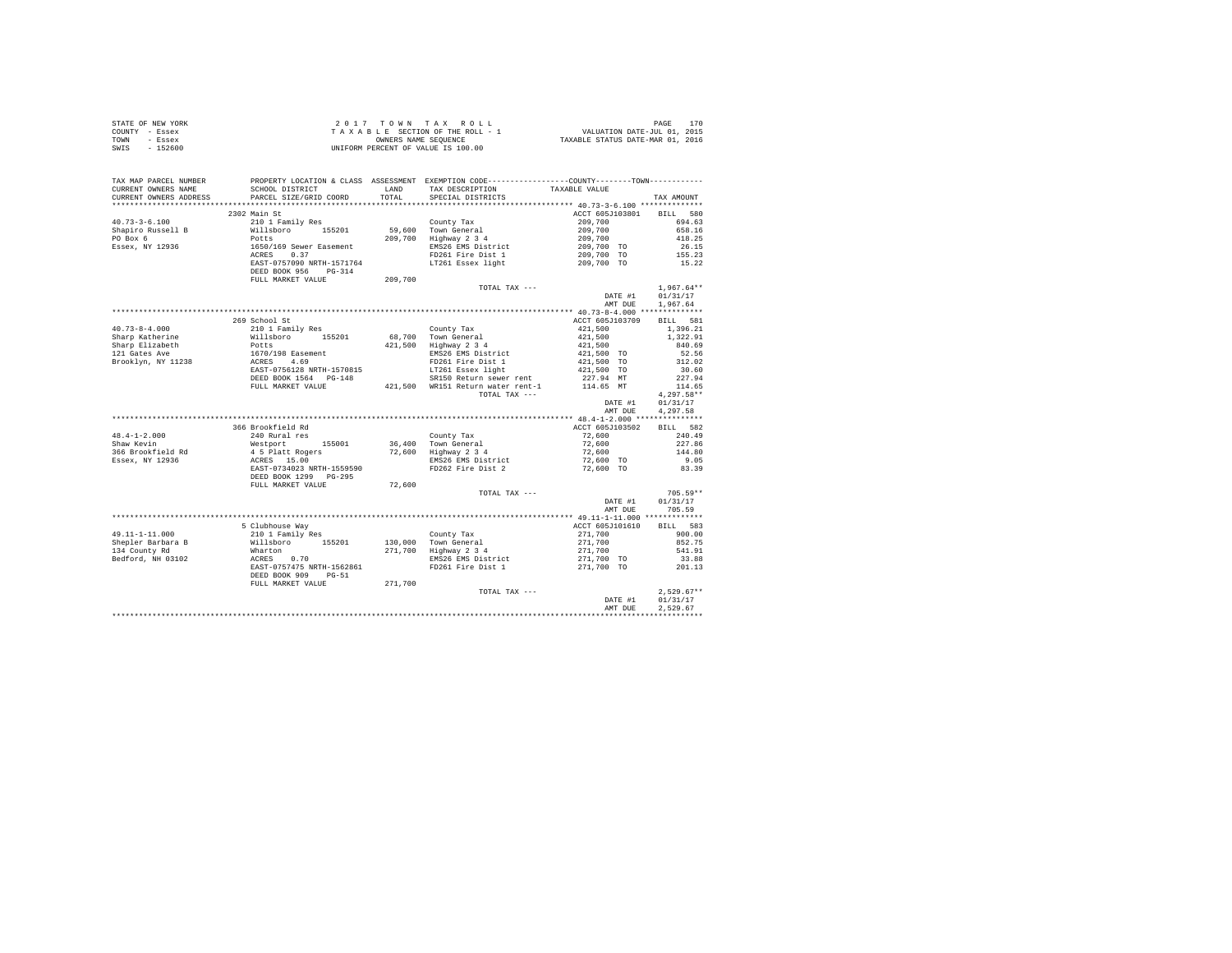| STATE OF NEW YORK | 2017 TOWN TAX ROLL                 | PAGE                             |
|-------------------|------------------------------------|----------------------------------|
| COUNTY - Essex    | TAXABLE SECTION OF THE ROLL - 1    | VALUATION DATE-JUL 01, 2015      |
| TOWN<br>- Essex   | OWNERS NAME SEOUENCE               | TAXABLE STATUS DATE-MAR 01, 2016 |
| SWIS<br>$-152600$ | UNIFORM PERCENT OF VALUE IS 100.00 |                                  |

| CURRENT OWNERS ADDRESS<br>PARCEL SIZE/GRID COORD<br>TOTAL<br>SPECIAL DISTRICTS<br>TAX AMOUNT<br>.<br>********************************** 49.3-2-26.140 **************<br>.<br>1446 Lake Shore Rd<br>ACCT 605J195005<br><b>BILL</b><br>240 Rural res<br>County Tax<br>480,000<br>1,589.99<br>Willsboro<br>155201<br>43,300<br>Town General<br>480,000<br>1,506.52 |            |
|-----------------------------------------------------------------------------------------------------------------------------------------------------------------------------------------------------------------------------------------------------------------------------------------------------------------------------------------------------------------|------------|
|                                                                                                                                                                                                                                                                                                                                                                 |            |
| $49.3 - 2 - 26.140$<br>Sherman Jeffrey W                                                                                                                                                                                                                                                                                                                        |            |
|                                                                                                                                                                                                                                                                                                                                                                 | 584        |
|                                                                                                                                                                                                                                                                                                                                                                 |            |
|                                                                                                                                                                                                                                                                                                                                                                 |            |
| Dyson Robert H Jr<br>480,000<br>Highway 2 3 4<br>Judd<br>480,000                                                                                                                                                                                                                                                                                                | 957.37     |
| 1446 Lake Shore Rd<br>EMS26 EMS District<br>ACRES 11.47<br>480,000 TO                                                                                                                                                                                                                                                                                           | 59.86      |
| Essex, NY 12936<br>EAST-0754902 NRTH-1551601<br>FD262 Fire Dist 2<br>480,000 TO<br>DEED BOOK 1209 PG-346                                                                                                                                                                                                                                                        | 551.37     |
| FULL MARKET VALUE<br>480,000                                                                                                                                                                                                                                                                                                                                    |            |
| $4,665.11**$<br>TOTAL TAX ---                                                                                                                                                                                                                                                                                                                                   |            |
| 01/31/17<br>DATE #1                                                                                                                                                                                                                                                                                                                                             |            |
| 4,665.11<br>AMT DUE                                                                                                                                                                                                                                                                                                                                             |            |
|                                                                                                                                                                                                                                                                                                                                                                 |            |
| ACCT 605J102803<br>1908 Jersey St<br>BILL 585                                                                                                                                                                                                                                                                                                                   |            |
| $39.3 - 4 - 8.000$<br>210 1 Family Res<br>36,700<br>County Tax                                                                                                                                                                                                                                                                                                  | 121.57     |
| 28,000<br>Sherwin Kathleen E<br>155201<br>Town General<br>36,700<br>Willsboro                                                                                                                                                                                                                                                                                   | 115.19     |
| 1908 Jersey St<br>36,700<br>Highway 2 3 4<br>10 Brookfield<br>36,700                                                                                                                                                                                                                                                                                            | 73.20      |
| Essex, NY 12936<br>0.80 BANK1STARSG<br>EMS26 EMS District<br>ACRES<br>36,700 TO                                                                                                                                                                                                                                                                                 | 4.58       |
| EAST-0732044 NRTH-1568654<br>FD262 Fire Dist 2<br>36,700 TO                                                                                                                                                                                                                                                                                                     | 42.16      |
| DEED BOOK 1309 PG-179                                                                                                                                                                                                                                                                                                                                           |            |
| 36,700<br>FULL MARKET VALUE                                                                                                                                                                                                                                                                                                                                     |            |
| TOTAL TAX ---                                                                                                                                                                                                                                                                                                                                                   | $356.70**$ |
|                                                                                                                                                                                                                                                                                                                                                                 |            |
| 01/31/17<br>DATE #1<br>356.70                                                                                                                                                                                                                                                                                                                                   |            |
| AMT DUE                                                                                                                                                                                                                                                                                                                                                         |            |
|                                                                                                                                                                                                                                                                                                                                                                 |            |
| 2892 Essex Rd<br>ACCT 605J104111<br><b>BILL</b>                                                                                                                                                                                                                                                                                                                 | 586        |
| $40.57 - 3 - 2.000$<br>210 1 Family Res - WTRFNT<br>810,000<br>County Tax                                                                                                                                                                                                                                                                                       | 2,683.11   |
| Shiqley Linda B Trust<br>Willsboro 155201<br>423.100 Town General<br>810,000                                                                                                                                                                                                                                                                                    | 2.542.25   |
| Shigley Klaus 0 Trust<br>810,000<br>Highway 2 3 4<br>Hicks<br>810,000                                                                                                                                                                                                                                                                                           | 1,615.57   |
| 20 White Rd<br>3.86<br>EMS26 EMS District<br>ACRES<br>810,000 TO                                                                                                                                                                                                                                                                                                | 101.01     |
| EAST-0757794 NRTH-1575631<br>Wayland, MA 01778<br>FD261 Fire Dist 1<br>810,000 TO                                                                                                                                                                                                                                                                               | 599.61     |
| DEED BOOK 1634    PG-212<br>LT261 Essex light<br>810,000 TO                                                                                                                                                                                                                                                                                                     | 58.80      |
| FULL MARKET VALUE<br>810,000 WB261 Water B&I<br>810,000 TO C                                                                                                                                                                                                                                                                                                    | 220.37     |
| TOTAL TAX ---<br>$7,820.72**$                                                                                                                                                                                                                                                                                                                                   |            |
| 01/31/17<br>DATE #1                                                                                                                                                                                                                                                                                                                                             |            |
| 7,820.72<br>AMT DUE                                                                                                                                                                                                                                                                                                                                             |            |
|                                                                                                                                                                                                                                                                                                                                                                 |            |
| 2280 Main St<br>ACCT 605J103015<br>BILL 587                                                                                                                                                                                                                                                                                                                     |            |
| $40.73 - 6 - 1.000$<br>210 1 Family Res<br>198,800<br>County Tax                                                                                                                                                                                                                                                                                                | 658.52     |
| Silbernagel Christopher<br>155201<br>52,000<br>Town General<br>Willsboro<br>198,800                                                                                                                                                                                                                                                                             | 623.95     |
| Silbernagel Marla J<br>198,800<br>Highway 2 3 4<br>198,800<br>Potts                                                                                                                                                                                                                                                                                             | 396.51     |
| 40 Woodside Dr<br>1650/173-Sewer Easement<br>EMS26 EMS District<br>198,800 TO                                                                                                                                                                                                                                                                                   | 24.79      |
| Warwick, NY 10990<br>ACRES<br>0.20<br>FD261 Fire Dist 1<br>198,800 TO                                                                                                                                                                                                                                                                                           | 147.16     |
| EAST-0757105 NRTH-1571289<br>LT261 Essex light<br>198,800 TO                                                                                                                                                                                                                                                                                                    | 14.43      |
| DEED BOOK 1076 PG-111                                                                                                                                                                                                                                                                                                                                           |            |
| 198,800<br>FULL MARKET VALUE                                                                                                                                                                                                                                                                                                                                    |            |
| $1,865.36**$<br>TOTAL TAX ---                                                                                                                                                                                                                                                                                                                                   |            |
| 01/31/17<br>DATE #1                                                                                                                                                                                                                                                                                                                                             |            |
| AMT DUE<br>1,865.36                                                                                                                                                                                                                                                                                                                                             |            |
|                                                                                                                                                                                                                                                                                                                                                                 |            |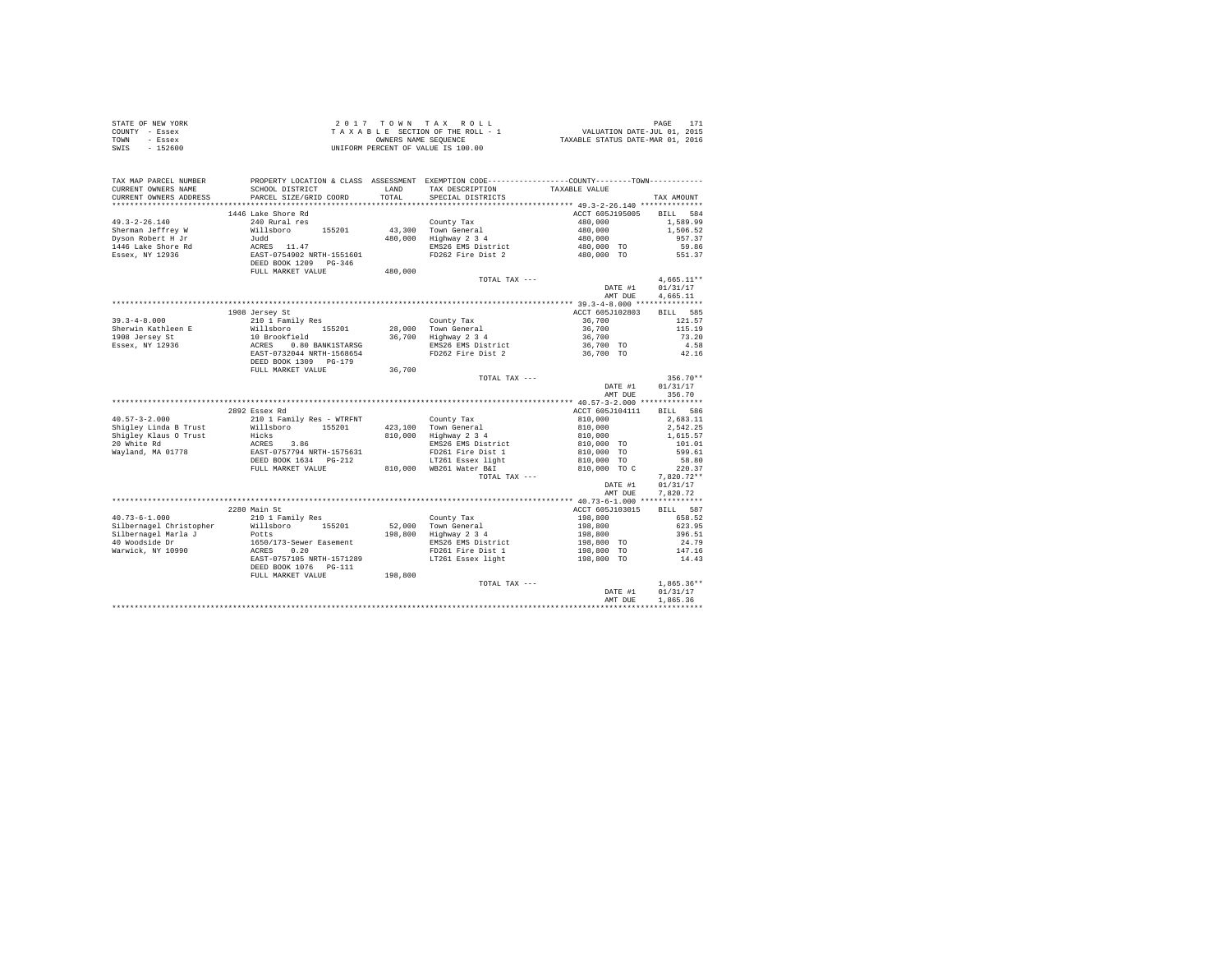|                | STATE OF NEW YORK | 2017 TOWN TAX ROLL                 | PAGE                             |
|----------------|-------------------|------------------------------------|----------------------------------|
| COUNTY - Essex |                   | TAXABLE SECTION OF THE ROLL - 1    | VALUATION DATE-JUL 01, 2015      |
| TOWN           | - Essex           | OWNERS NAME SEOUENCE               | TAXABLE STATUS DATE-MAR 01, 2016 |
| SWIS           | - 152600          | UNIFORM PERCENT OF VALUE IS 100.00 |                                  |

| Reynolds Rd<br>ACCT 605J101612<br>BILL 588<br>910 Priv forest<br>$48.1 - 1 - 15.000$<br>County Tax<br>9,800 Town General<br>9,800 Tighway 2 3 4<br>9,800 EMS26 EMS District<br>2 9,800 To EMS26 EMS<br>2 9,800 To<br>262 Fire Dist 2 9,800 To<br>32.46<br>Simcox Reid J<br>%<br>Westport 155001<br>17 Brookfield<br>00015.00<br>ACRES 15.10<br>Westport 155001<br>30.76<br>Simcox Marianne V<br>19.55<br>2912 Jackson Dr<br>$\begin{array}{c} 1.22 \\ 11.26 \end{array}$<br>Haymarket, VA 20169<br>EAST-0729909 NRTH-1565326<br>DEED BOOK 1187    PG-166<br>FULL MARKET VALUE<br>9,800<br>$95.25**$<br>TOTAL TAX ---<br>DATE #1<br>01/31/17<br>95.25<br>AMT DUE<br>171 Cross Rd<br>ACCT 605J103504 BILL 589<br>$49.3 - 2 - 25.000$<br>$\begin{tabular}{lllllllllllll} $\times$ & $\times$ & $\times$ & $\times$ & $\times$ & $\times$ & $\times$ & $\times$ & $\times$ \\ \hline \texttt{Willsboro} & 155201 & 215,700 & County Tax \\ \texttt{Judd} & $\times$ & $\times$ & $\times$ & $\times$ & $\times$ \\ \end{tabular}$<br>$117,926$ $117,926$<br>Slatkin Carole<br>$267,474$<br>$267,474$<br>$267,474$<br>$385,400$ TO<br>886.00<br>Slatkin Larver<br>Slatkin Laura M<br>171 Cross Rd<br>Essex, NY 12936<br>839.49<br>Town Generai<br>Highway 2 3 4<br>EMS26 EMS District<br>533.48<br>48.06<br>385,400 TO<br>FD262 Fire Dist 2<br>442.70<br>385,400<br>$2.749.73**$<br>TOTAL TAX ---<br>DATE #1<br>01/31/17<br>AMT DUE<br>2.749.73<br>1816 Lake Shore Rd<br>ACCT 605J103914<br>BILL 590<br>$49.11 - 1 - 60.000$<br>240 Rural res - WTRFNT<br>County Tax<br>$688,400$<br>$688,400$<br>$688,400$<br>$688,400$ TO<br>$688,400$ TO<br>$688,400$ TO<br>2,280.31<br>Nillaboro 155201 County Tax<br>Willaboro 155201 407,200 Town General<br>Mharton 155201 407,200 Town General<br>ACRES 17.10 688,400 Highway 2 3 4<br>RMS26 EMS District<br>RAST-0756835 RRTH-1560227<br>DEED BOOK 1006 PG-163<br>Slatkin Carole<br>2,160.60<br>Slatkin Laura<br>1,373.03<br>171 Cross Rd<br>Essex, NY 12936<br>EMS26 EMS District<br>85.85<br>FD261 Fire Dist 1<br>509.60<br>FULL MARKET VALUE<br>688,400<br>$6,409.39**$<br>TOTAL TAX ---<br>DATE #1<br>01/31/17<br>6,409.39<br>AMT DUE<br>Lake Shore Rd<br>ACCT 605J103913<br>BILL 591<br>Amace Annus Ruille (1997)<br>Milleboro 155201 197,700 Town General<br>Mharton 155201 197,700 Highway 234<br>ACRES 1.20<br>ACRES 10.001 EMS26 EMS DESPERANCE<br>EAST-0757531 NRTH-1560001 FD261 Fire Dist 1<br>49.15-1-1.000<br>197,700<br>654.88<br>197,700 Town General<br>197,700 Highway 2 3 4<br>Slatkin Carole<br>197,700<br>197,700<br>197,700 TO<br>620.50<br>Slatkin Carole<br>171 Cross Rd<br>Essex, NY 12936<br>394.32<br>EMS26 EMS District<br>24.65<br>FD261 Fire Dist 1<br>197,700 TO<br>146.35<br>DEED BOOK 532 PG-159<br>FULL MARKET VALUE<br>197.700<br>$1.840.70**$<br>TOTAL TAX ---<br>DATE #1<br>01/31/17<br>1,840.70<br>AMT DUE | TAX MAP PARCEL NUMBER<br>CURRENT OWNERS NAME | PROPERTY LOCATION & CLASS ASSESSMENT EXEMPTION CODE----------------COUNTY-------TOWN----------<br>SCHOOL DISTRICT | <b>T.AND</b> | TAX DESCRIPTION   | TAXABLE VALUE |            |
|--------------------------------------------------------------------------------------------------------------------------------------------------------------------------------------------------------------------------------------------------------------------------------------------------------------------------------------------------------------------------------------------------------------------------------------------------------------------------------------------------------------------------------------------------------------------------------------------------------------------------------------------------------------------------------------------------------------------------------------------------------------------------------------------------------------------------------------------------------------------------------------------------------------------------------------------------------------------------------------------------------------------------------------------------------------------------------------------------------------------------------------------------------------------------------------------------------------------------------------------------------------------------------------------------------------------------------------------------------------------------------------------------------------------------------------------------------------------------------------------------------------------------------------------------------------------------------------------------------------------------------------------------------------------------------------------------------------------------------------------------------------------------------------------------------------------------------------------------------------------------------------------------------------------------------------------------------------------------------------------------------------------------------------------------------------------------------------------------------------------------------------------------------------------------------------------------------------------------------------------------------------------------------------------------------------------------------------------------------------------------------------------------------------------------------------------------------------------------------------------------------------------------------------------------------------------------------------------------------------------------------------------------------------------------------------------------------------------------------------------------------------------------------------------------------------------------------------------------------------------------------------|----------------------------------------------|-------------------------------------------------------------------------------------------------------------------|--------------|-------------------|---------------|------------|
|                                                                                                                                                                                                                                                                                                                                                                                                                                                                                                                                                                                                                                                                                                                                                                                                                                                                                                                                                                                                                                                                                                                                                                                                                                                                                                                                                                                                                                                                                                                                                                                                                                                                                                                                                                                                                                                                                                                                                                                                                                                                                                                                                                                                                                                                                                                                                                                                                                                                                                                                                                                                                                                                                                                                                                                                                                                                                      | CURRENT OWNERS ADDRESS                       | PARCEL SIZE/GRID COORD                                                                                            | TOTAL        | SPECIAL DISTRICTS |               | TAX AMOUNT |
|                                                                                                                                                                                                                                                                                                                                                                                                                                                                                                                                                                                                                                                                                                                                                                                                                                                                                                                                                                                                                                                                                                                                                                                                                                                                                                                                                                                                                                                                                                                                                                                                                                                                                                                                                                                                                                                                                                                                                                                                                                                                                                                                                                                                                                                                                                                                                                                                                                                                                                                                                                                                                                                                                                                                                                                                                                                                                      |                                              |                                                                                                                   |              |                   |               |            |
|                                                                                                                                                                                                                                                                                                                                                                                                                                                                                                                                                                                                                                                                                                                                                                                                                                                                                                                                                                                                                                                                                                                                                                                                                                                                                                                                                                                                                                                                                                                                                                                                                                                                                                                                                                                                                                                                                                                                                                                                                                                                                                                                                                                                                                                                                                                                                                                                                                                                                                                                                                                                                                                                                                                                                                                                                                                                                      |                                              |                                                                                                                   |              |                   |               |            |
|                                                                                                                                                                                                                                                                                                                                                                                                                                                                                                                                                                                                                                                                                                                                                                                                                                                                                                                                                                                                                                                                                                                                                                                                                                                                                                                                                                                                                                                                                                                                                                                                                                                                                                                                                                                                                                                                                                                                                                                                                                                                                                                                                                                                                                                                                                                                                                                                                                                                                                                                                                                                                                                                                                                                                                                                                                                                                      |                                              |                                                                                                                   |              |                   |               |            |
|                                                                                                                                                                                                                                                                                                                                                                                                                                                                                                                                                                                                                                                                                                                                                                                                                                                                                                                                                                                                                                                                                                                                                                                                                                                                                                                                                                                                                                                                                                                                                                                                                                                                                                                                                                                                                                                                                                                                                                                                                                                                                                                                                                                                                                                                                                                                                                                                                                                                                                                                                                                                                                                                                                                                                                                                                                                                                      |                                              |                                                                                                                   |              |                   |               |            |
|                                                                                                                                                                                                                                                                                                                                                                                                                                                                                                                                                                                                                                                                                                                                                                                                                                                                                                                                                                                                                                                                                                                                                                                                                                                                                                                                                                                                                                                                                                                                                                                                                                                                                                                                                                                                                                                                                                                                                                                                                                                                                                                                                                                                                                                                                                                                                                                                                                                                                                                                                                                                                                                                                                                                                                                                                                                                                      |                                              |                                                                                                                   |              |                   |               |            |
|                                                                                                                                                                                                                                                                                                                                                                                                                                                                                                                                                                                                                                                                                                                                                                                                                                                                                                                                                                                                                                                                                                                                                                                                                                                                                                                                                                                                                                                                                                                                                                                                                                                                                                                                                                                                                                                                                                                                                                                                                                                                                                                                                                                                                                                                                                                                                                                                                                                                                                                                                                                                                                                                                                                                                                                                                                                                                      |                                              |                                                                                                                   |              |                   |               |            |
|                                                                                                                                                                                                                                                                                                                                                                                                                                                                                                                                                                                                                                                                                                                                                                                                                                                                                                                                                                                                                                                                                                                                                                                                                                                                                                                                                                                                                                                                                                                                                                                                                                                                                                                                                                                                                                                                                                                                                                                                                                                                                                                                                                                                                                                                                                                                                                                                                                                                                                                                                                                                                                                                                                                                                                                                                                                                                      |                                              |                                                                                                                   |              |                   |               |            |
|                                                                                                                                                                                                                                                                                                                                                                                                                                                                                                                                                                                                                                                                                                                                                                                                                                                                                                                                                                                                                                                                                                                                                                                                                                                                                                                                                                                                                                                                                                                                                                                                                                                                                                                                                                                                                                                                                                                                                                                                                                                                                                                                                                                                                                                                                                                                                                                                                                                                                                                                                                                                                                                                                                                                                                                                                                                                                      |                                              |                                                                                                                   |              |                   |               |            |
|                                                                                                                                                                                                                                                                                                                                                                                                                                                                                                                                                                                                                                                                                                                                                                                                                                                                                                                                                                                                                                                                                                                                                                                                                                                                                                                                                                                                                                                                                                                                                                                                                                                                                                                                                                                                                                                                                                                                                                                                                                                                                                                                                                                                                                                                                                                                                                                                                                                                                                                                                                                                                                                                                                                                                                                                                                                                                      |                                              |                                                                                                                   |              |                   |               |            |
|                                                                                                                                                                                                                                                                                                                                                                                                                                                                                                                                                                                                                                                                                                                                                                                                                                                                                                                                                                                                                                                                                                                                                                                                                                                                                                                                                                                                                                                                                                                                                                                                                                                                                                                                                                                                                                                                                                                                                                                                                                                                                                                                                                                                                                                                                                                                                                                                                                                                                                                                                                                                                                                                                                                                                                                                                                                                                      |                                              |                                                                                                                   |              |                   |               |            |
|                                                                                                                                                                                                                                                                                                                                                                                                                                                                                                                                                                                                                                                                                                                                                                                                                                                                                                                                                                                                                                                                                                                                                                                                                                                                                                                                                                                                                                                                                                                                                                                                                                                                                                                                                                                                                                                                                                                                                                                                                                                                                                                                                                                                                                                                                                                                                                                                                                                                                                                                                                                                                                                                                                                                                                                                                                                                                      |                                              |                                                                                                                   |              |                   |               |            |
|                                                                                                                                                                                                                                                                                                                                                                                                                                                                                                                                                                                                                                                                                                                                                                                                                                                                                                                                                                                                                                                                                                                                                                                                                                                                                                                                                                                                                                                                                                                                                                                                                                                                                                                                                                                                                                                                                                                                                                                                                                                                                                                                                                                                                                                                                                                                                                                                                                                                                                                                                                                                                                                                                                                                                                                                                                                                                      |                                              |                                                                                                                   |              |                   |               |            |
|                                                                                                                                                                                                                                                                                                                                                                                                                                                                                                                                                                                                                                                                                                                                                                                                                                                                                                                                                                                                                                                                                                                                                                                                                                                                                                                                                                                                                                                                                                                                                                                                                                                                                                                                                                                                                                                                                                                                                                                                                                                                                                                                                                                                                                                                                                                                                                                                                                                                                                                                                                                                                                                                                                                                                                                                                                                                                      |                                              |                                                                                                                   |              |                   |               |            |
|                                                                                                                                                                                                                                                                                                                                                                                                                                                                                                                                                                                                                                                                                                                                                                                                                                                                                                                                                                                                                                                                                                                                                                                                                                                                                                                                                                                                                                                                                                                                                                                                                                                                                                                                                                                                                                                                                                                                                                                                                                                                                                                                                                                                                                                                                                                                                                                                                                                                                                                                                                                                                                                                                                                                                                                                                                                                                      |                                              |                                                                                                                   |              |                   |               |            |
|                                                                                                                                                                                                                                                                                                                                                                                                                                                                                                                                                                                                                                                                                                                                                                                                                                                                                                                                                                                                                                                                                                                                                                                                                                                                                                                                                                                                                                                                                                                                                                                                                                                                                                                                                                                                                                                                                                                                                                                                                                                                                                                                                                                                                                                                                                                                                                                                                                                                                                                                                                                                                                                                                                                                                                                                                                                                                      |                                              |                                                                                                                   |              |                   |               |            |
|                                                                                                                                                                                                                                                                                                                                                                                                                                                                                                                                                                                                                                                                                                                                                                                                                                                                                                                                                                                                                                                                                                                                                                                                                                                                                                                                                                                                                                                                                                                                                                                                                                                                                                                                                                                                                                                                                                                                                                                                                                                                                                                                                                                                                                                                                                                                                                                                                                                                                                                                                                                                                                                                                                                                                                                                                                                                                      |                                              |                                                                                                                   |              |                   |               |            |
|                                                                                                                                                                                                                                                                                                                                                                                                                                                                                                                                                                                                                                                                                                                                                                                                                                                                                                                                                                                                                                                                                                                                                                                                                                                                                                                                                                                                                                                                                                                                                                                                                                                                                                                                                                                                                                                                                                                                                                                                                                                                                                                                                                                                                                                                                                                                                                                                                                                                                                                                                                                                                                                                                                                                                                                                                                                                                      |                                              |                                                                                                                   |              |                   |               |            |
|                                                                                                                                                                                                                                                                                                                                                                                                                                                                                                                                                                                                                                                                                                                                                                                                                                                                                                                                                                                                                                                                                                                                                                                                                                                                                                                                                                                                                                                                                                                                                                                                                                                                                                                                                                                                                                                                                                                                                                                                                                                                                                                                                                                                                                                                                                                                                                                                                                                                                                                                                                                                                                                                                                                                                                                                                                                                                      |                                              |                                                                                                                   |              |                   |               |            |
|                                                                                                                                                                                                                                                                                                                                                                                                                                                                                                                                                                                                                                                                                                                                                                                                                                                                                                                                                                                                                                                                                                                                                                                                                                                                                                                                                                                                                                                                                                                                                                                                                                                                                                                                                                                                                                                                                                                                                                                                                                                                                                                                                                                                                                                                                                                                                                                                                                                                                                                                                                                                                                                                                                                                                                                                                                                                                      |                                              |                                                                                                                   |              |                   |               |            |
|                                                                                                                                                                                                                                                                                                                                                                                                                                                                                                                                                                                                                                                                                                                                                                                                                                                                                                                                                                                                                                                                                                                                                                                                                                                                                                                                                                                                                                                                                                                                                                                                                                                                                                                                                                                                                                                                                                                                                                                                                                                                                                                                                                                                                                                                                                                                                                                                                                                                                                                                                                                                                                                                                                                                                                                                                                                                                      |                                              |                                                                                                                   |              |                   |               |            |
|                                                                                                                                                                                                                                                                                                                                                                                                                                                                                                                                                                                                                                                                                                                                                                                                                                                                                                                                                                                                                                                                                                                                                                                                                                                                                                                                                                                                                                                                                                                                                                                                                                                                                                                                                                                                                                                                                                                                                                                                                                                                                                                                                                                                                                                                                                                                                                                                                                                                                                                                                                                                                                                                                                                                                                                                                                                                                      |                                              |                                                                                                                   |              |                   |               |            |
|                                                                                                                                                                                                                                                                                                                                                                                                                                                                                                                                                                                                                                                                                                                                                                                                                                                                                                                                                                                                                                                                                                                                                                                                                                                                                                                                                                                                                                                                                                                                                                                                                                                                                                                                                                                                                                                                                                                                                                                                                                                                                                                                                                                                                                                                                                                                                                                                                                                                                                                                                                                                                                                                                                                                                                                                                                                                                      |                                              |                                                                                                                   |              |                   |               |            |
|                                                                                                                                                                                                                                                                                                                                                                                                                                                                                                                                                                                                                                                                                                                                                                                                                                                                                                                                                                                                                                                                                                                                                                                                                                                                                                                                                                                                                                                                                                                                                                                                                                                                                                                                                                                                                                                                                                                                                                                                                                                                                                                                                                                                                                                                                                                                                                                                                                                                                                                                                                                                                                                                                                                                                                                                                                                                                      |                                              |                                                                                                                   |              |                   |               |            |
|                                                                                                                                                                                                                                                                                                                                                                                                                                                                                                                                                                                                                                                                                                                                                                                                                                                                                                                                                                                                                                                                                                                                                                                                                                                                                                                                                                                                                                                                                                                                                                                                                                                                                                                                                                                                                                                                                                                                                                                                                                                                                                                                                                                                                                                                                                                                                                                                                                                                                                                                                                                                                                                                                                                                                                                                                                                                                      |                                              |                                                                                                                   |              |                   |               |            |
|                                                                                                                                                                                                                                                                                                                                                                                                                                                                                                                                                                                                                                                                                                                                                                                                                                                                                                                                                                                                                                                                                                                                                                                                                                                                                                                                                                                                                                                                                                                                                                                                                                                                                                                                                                                                                                                                                                                                                                                                                                                                                                                                                                                                                                                                                                                                                                                                                                                                                                                                                                                                                                                                                                                                                                                                                                                                                      |                                              |                                                                                                                   |              |                   |               |            |
|                                                                                                                                                                                                                                                                                                                                                                                                                                                                                                                                                                                                                                                                                                                                                                                                                                                                                                                                                                                                                                                                                                                                                                                                                                                                                                                                                                                                                                                                                                                                                                                                                                                                                                                                                                                                                                                                                                                                                                                                                                                                                                                                                                                                                                                                                                                                                                                                                                                                                                                                                                                                                                                                                                                                                                                                                                                                                      |                                              |                                                                                                                   |              |                   |               |            |
|                                                                                                                                                                                                                                                                                                                                                                                                                                                                                                                                                                                                                                                                                                                                                                                                                                                                                                                                                                                                                                                                                                                                                                                                                                                                                                                                                                                                                                                                                                                                                                                                                                                                                                                                                                                                                                                                                                                                                                                                                                                                                                                                                                                                                                                                                                                                                                                                                                                                                                                                                                                                                                                                                                                                                                                                                                                                                      |                                              |                                                                                                                   |              |                   |               |            |
|                                                                                                                                                                                                                                                                                                                                                                                                                                                                                                                                                                                                                                                                                                                                                                                                                                                                                                                                                                                                                                                                                                                                                                                                                                                                                                                                                                                                                                                                                                                                                                                                                                                                                                                                                                                                                                                                                                                                                                                                                                                                                                                                                                                                                                                                                                                                                                                                                                                                                                                                                                                                                                                                                                                                                                                                                                                                                      |                                              |                                                                                                                   |              |                   |               |            |
|                                                                                                                                                                                                                                                                                                                                                                                                                                                                                                                                                                                                                                                                                                                                                                                                                                                                                                                                                                                                                                                                                                                                                                                                                                                                                                                                                                                                                                                                                                                                                                                                                                                                                                                                                                                                                                                                                                                                                                                                                                                                                                                                                                                                                                                                                                                                                                                                                                                                                                                                                                                                                                                                                                                                                                                                                                                                                      |                                              |                                                                                                                   |              |                   |               |            |
|                                                                                                                                                                                                                                                                                                                                                                                                                                                                                                                                                                                                                                                                                                                                                                                                                                                                                                                                                                                                                                                                                                                                                                                                                                                                                                                                                                                                                                                                                                                                                                                                                                                                                                                                                                                                                                                                                                                                                                                                                                                                                                                                                                                                                                                                                                                                                                                                                                                                                                                                                                                                                                                                                                                                                                                                                                                                                      |                                              |                                                                                                                   |              |                   |               |            |
|                                                                                                                                                                                                                                                                                                                                                                                                                                                                                                                                                                                                                                                                                                                                                                                                                                                                                                                                                                                                                                                                                                                                                                                                                                                                                                                                                                                                                                                                                                                                                                                                                                                                                                                                                                                                                                                                                                                                                                                                                                                                                                                                                                                                                                                                                                                                                                                                                                                                                                                                                                                                                                                                                                                                                                                                                                                                                      |                                              |                                                                                                                   |              |                   |               |            |
|                                                                                                                                                                                                                                                                                                                                                                                                                                                                                                                                                                                                                                                                                                                                                                                                                                                                                                                                                                                                                                                                                                                                                                                                                                                                                                                                                                                                                                                                                                                                                                                                                                                                                                                                                                                                                                                                                                                                                                                                                                                                                                                                                                                                                                                                                                                                                                                                                                                                                                                                                                                                                                                                                                                                                                                                                                                                                      |                                              |                                                                                                                   |              |                   |               |            |
|                                                                                                                                                                                                                                                                                                                                                                                                                                                                                                                                                                                                                                                                                                                                                                                                                                                                                                                                                                                                                                                                                                                                                                                                                                                                                                                                                                                                                                                                                                                                                                                                                                                                                                                                                                                                                                                                                                                                                                                                                                                                                                                                                                                                                                                                                                                                                                                                                                                                                                                                                                                                                                                                                                                                                                                                                                                                                      |                                              |                                                                                                                   |              |                   |               |            |
|                                                                                                                                                                                                                                                                                                                                                                                                                                                                                                                                                                                                                                                                                                                                                                                                                                                                                                                                                                                                                                                                                                                                                                                                                                                                                                                                                                                                                                                                                                                                                                                                                                                                                                                                                                                                                                                                                                                                                                                                                                                                                                                                                                                                                                                                                                                                                                                                                                                                                                                                                                                                                                                                                                                                                                                                                                                                                      |                                              |                                                                                                                   |              |                   |               |            |
|                                                                                                                                                                                                                                                                                                                                                                                                                                                                                                                                                                                                                                                                                                                                                                                                                                                                                                                                                                                                                                                                                                                                                                                                                                                                                                                                                                                                                                                                                                                                                                                                                                                                                                                                                                                                                                                                                                                                                                                                                                                                                                                                                                                                                                                                                                                                                                                                                                                                                                                                                                                                                                                                                                                                                                                                                                                                                      |                                              |                                                                                                                   |              |                   |               |            |
|                                                                                                                                                                                                                                                                                                                                                                                                                                                                                                                                                                                                                                                                                                                                                                                                                                                                                                                                                                                                                                                                                                                                                                                                                                                                                                                                                                                                                                                                                                                                                                                                                                                                                                                                                                                                                                                                                                                                                                                                                                                                                                                                                                                                                                                                                                                                                                                                                                                                                                                                                                                                                                                                                                                                                                                                                                                                                      |                                              |                                                                                                                   |              |                   |               |            |
|                                                                                                                                                                                                                                                                                                                                                                                                                                                                                                                                                                                                                                                                                                                                                                                                                                                                                                                                                                                                                                                                                                                                                                                                                                                                                                                                                                                                                                                                                                                                                                                                                                                                                                                                                                                                                                                                                                                                                                                                                                                                                                                                                                                                                                                                                                                                                                                                                                                                                                                                                                                                                                                                                                                                                                                                                                                                                      |                                              |                                                                                                                   |              |                   |               |            |
|                                                                                                                                                                                                                                                                                                                                                                                                                                                                                                                                                                                                                                                                                                                                                                                                                                                                                                                                                                                                                                                                                                                                                                                                                                                                                                                                                                                                                                                                                                                                                                                                                                                                                                                                                                                                                                                                                                                                                                                                                                                                                                                                                                                                                                                                                                                                                                                                                                                                                                                                                                                                                                                                                                                                                                                                                                                                                      |                                              |                                                                                                                   |              |                   |               |            |
|                                                                                                                                                                                                                                                                                                                                                                                                                                                                                                                                                                                                                                                                                                                                                                                                                                                                                                                                                                                                                                                                                                                                                                                                                                                                                                                                                                                                                                                                                                                                                                                                                                                                                                                                                                                                                                                                                                                                                                                                                                                                                                                                                                                                                                                                                                                                                                                                                                                                                                                                                                                                                                                                                                                                                                                                                                                                                      |                                              |                                                                                                                   |              |                   |               |            |
|                                                                                                                                                                                                                                                                                                                                                                                                                                                                                                                                                                                                                                                                                                                                                                                                                                                                                                                                                                                                                                                                                                                                                                                                                                                                                                                                                                                                                                                                                                                                                                                                                                                                                                                                                                                                                                                                                                                                                                                                                                                                                                                                                                                                                                                                                                                                                                                                                                                                                                                                                                                                                                                                                                                                                                                                                                                                                      |                                              |                                                                                                                   |              |                   |               |            |
|                                                                                                                                                                                                                                                                                                                                                                                                                                                                                                                                                                                                                                                                                                                                                                                                                                                                                                                                                                                                                                                                                                                                                                                                                                                                                                                                                                                                                                                                                                                                                                                                                                                                                                                                                                                                                                                                                                                                                                                                                                                                                                                                                                                                                                                                                                                                                                                                                                                                                                                                                                                                                                                                                                                                                                                                                                                                                      |                                              |                                                                                                                   |              |                   |               |            |
|                                                                                                                                                                                                                                                                                                                                                                                                                                                                                                                                                                                                                                                                                                                                                                                                                                                                                                                                                                                                                                                                                                                                                                                                                                                                                                                                                                                                                                                                                                                                                                                                                                                                                                                                                                                                                                                                                                                                                                                                                                                                                                                                                                                                                                                                                                                                                                                                                                                                                                                                                                                                                                                                                                                                                                                                                                                                                      |                                              |                                                                                                                   |              |                   |               |            |
|                                                                                                                                                                                                                                                                                                                                                                                                                                                                                                                                                                                                                                                                                                                                                                                                                                                                                                                                                                                                                                                                                                                                                                                                                                                                                                                                                                                                                                                                                                                                                                                                                                                                                                                                                                                                                                                                                                                                                                                                                                                                                                                                                                                                                                                                                                                                                                                                                                                                                                                                                                                                                                                                                                                                                                                                                                                                                      |                                              |                                                                                                                   |              |                   |               |            |
|                                                                                                                                                                                                                                                                                                                                                                                                                                                                                                                                                                                                                                                                                                                                                                                                                                                                                                                                                                                                                                                                                                                                                                                                                                                                                                                                                                                                                                                                                                                                                                                                                                                                                                                                                                                                                                                                                                                                                                                                                                                                                                                                                                                                                                                                                                                                                                                                                                                                                                                                                                                                                                                                                                                                                                                                                                                                                      |                                              |                                                                                                                   |              |                   |               |            |
|                                                                                                                                                                                                                                                                                                                                                                                                                                                                                                                                                                                                                                                                                                                                                                                                                                                                                                                                                                                                                                                                                                                                                                                                                                                                                                                                                                                                                                                                                                                                                                                                                                                                                                                                                                                                                                                                                                                                                                                                                                                                                                                                                                                                                                                                                                                                                                                                                                                                                                                                                                                                                                                                                                                                                                                                                                                                                      |                                              |                                                                                                                   |              |                   |               |            |
|                                                                                                                                                                                                                                                                                                                                                                                                                                                                                                                                                                                                                                                                                                                                                                                                                                                                                                                                                                                                                                                                                                                                                                                                                                                                                                                                                                                                                                                                                                                                                                                                                                                                                                                                                                                                                                                                                                                                                                                                                                                                                                                                                                                                                                                                                                                                                                                                                                                                                                                                                                                                                                                                                                                                                                                                                                                                                      |                                              |                                                                                                                   |              |                   |               |            |
|                                                                                                                                                                                                                                                                                                                                                                                                                                                                                                                                                                                                                                                                                                                                                                                                                                                                                                                                                                                                                                                                                                                                                                                                                                                                                                                                                                                                                                                                                                                                                                                                                                                                                                                                                                                                                                                                                                                                                                                                                                                                                                                                                                                                                                                                                                                                                                                                                                                                                                                                                                                                                                                                                                                                                                                                                                                                                      |                                              |                                                                                                                   |              |                   |               |            |
|                                                                                                                                                                                                                                                                                                                                                                                                                                                                                                                                                                                                                                                                                                                                                                                                                                                                                                                                                                                                                                                                                                                                                                                                                                                                                                                                                                                                                                                                                                                                                                                                                                                                                                                                                                                                                                                                                                                                                                                                                                                                                                                                                                                                                                                                                                                                                                                                                                                                                                                                                                                                                                                                                                                                                                                                                                                                                      |                                              |                                                                                                                   |              |                   |               |            |
|                                                                                                                                                                                                                                                                                                                                                                                                                                                                                                                                                                                                                                                                                                                                                                                                                                                                                                                                                                                                                                                                                                                                                                                                                                                                                                                                                                                                                                                                                                                                                                                                                                                                                                                                                                                                                                                                                                                                                                                                                                                                                                                                                                                                                                                                                                                                                                                                                                                                                                                                                                                                                                                                                                                                                                                                                                                                                      |                                              |                                                                                                                   |              |                   |               |            |
|                                                                                                                                                                                                                                                                                                                                                                                                                                                                                                                                                                                                                                                                                                                                                                                                                                                                                                                                                                                                                                                                                                                                                                                                                                                                                                                                                                                                                                                                                                                                                                                                                                                                                                                                                                                                                                                                                                                                                                                                                                                                                                                                                                                                                                                                                                                                                                                                                                                                                                                                                                                                                                                                                                                                                                                                                                                                                      |                                              |                                                                                                                   |              |                   |               |            |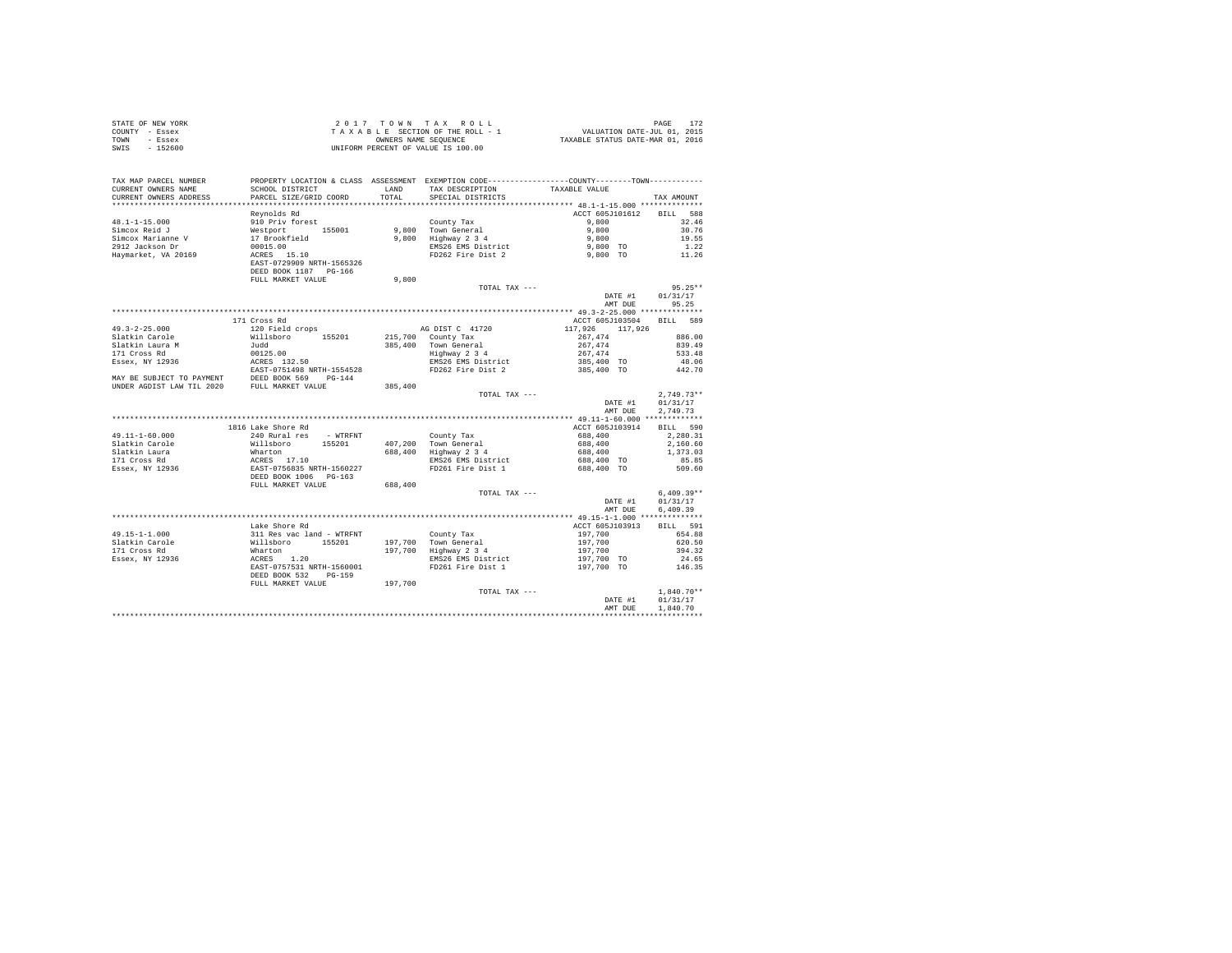| STATE OF NEW YORK | 2017 TOWN TAX ROLL                 | PAGE                             |
|-------------------|------------------------------------|----------------------------------|
| COUNTY - Essex    | TAXABLE SECTION OF THE ROLL - 1    | VALUATION DATE-JUL 01, 2015      |
| TOWN<br>- Essex   | OWNERS NAME SEOUENCE               | TAXABLE STATUS DATE-MAR 01, 2016 |
| $-152600$<br>SWIS | UNIFORM PERCENT OF VALUE IS 100.00 |                                  |

| TAX MAP PARCEL NUMBER<br>CURRENT OWNERS NAME<br>CURRENT OWNERS ADDRESS | SCHOOL DISTRICT<br>PARCEL SIZE/GRID COORD                 | <b>T.AND</b><br>TOTAL | PROPERTY LOCATION & CLASS ASSESSMENT EXEMPTION CODE----------------COUNTY--------TOWN----------<br>TAX DESCRIPTION TAXABLE VALUE<br>SPECIAL DISTRICTS |                 | TAX AMOUNT   |
|------------------------------------------------------------------------|-----------------------------------------------------------|-----------------------|-------------------------------------------------------------------------------------------------------------------------------------------------------|-----------------|--------------|
|                                                                        | 1835 Lake Shore Rd                                        |                       |                                                                                                                                                       | ACCT 605J103915 | BILL 592     |
| $49.11 - 1 - 59.000$                                                   | 260 Seasonal res - WTRFNT                                 |                       | County Tax                                                                                                                                            | 452,100         | 1,497.57     |
| Slatkin Laura                                                          | Willsboro 155201                                          |                       | 410.900 Town General                                                                                                                                  | 452,100         | 1,418.95     |
| c/o Carole Slatkin Wharton                                             |                                                           | 452,100               | Highway 2 3 4                                                                                                                                         | 452,100         | 901.73       |
| 171 Cross Rd                                                           |                                                           |                       | EMS26 EMS District                                                                                                                                    | 452,100 TO      | 56.38        |
| Essex, NY 12936                                                        | ACRES 6.60<br>EAST-0757253 N<br>EAST-0757253 NRTH-1560460 |                       | FD261 Fire Dist 1                                                                                                                                     | 452,100 TO      | 334.67       |
|                                                                        | DEED BOOK 535<br>$PG-055$                                 |                       |                                                                                                                                                       |                 |              |
|                                                                        | FULL MARKET VALUE                                         | 452,100               |                                                                                                                                                       |                 |              |
|                                                                        |                                                           |                       | TOTAL TAX ---                                                                                                                                         |                 | $4.209.30**$ |
|                                                                        |                                                           |                       |                                                                                                                                                       | DATE #1         | 01/31/17     |
|                                                                        |                                                           |                       |                                                                                                                                                       | AMT DUE         | 4,209.30     |
|                                                                        |                                                           |                       |                                                                                                                                                       |                 |              |
|                                                                        | 11 Pearson Way                                            |                       |                                                                                                                                                       | ACCT 605J103008 | BILL 593     |
| 49.11-1-24.000                                                         | 210 1 Family Res                                          |                       | County Tax                                                                                                                                            | 308,700         | 1,022.56     |
| Willsboro<br>Smiles Martha H                                           | 155201                                                    |                       | 193.500 Town General                                                                                                                                  | 308,700         | 968.88       |
| 74 S Jefferson Rd #103 Wharton                                         |                                                           | 308,700               | Highway 2 3 4                                                                                                                                         | 308,700         | 615.71       |
| South Burlington, VT 05403                                             | ACRES 0.61                                                |                       | EMS26 EMS District                                                                                                                                    | 308,700 TO      | 38.50        |
|                                                                        | EAST-0758096 NRTH-1563490                                 |                       | FD261 Fire Dist 1                                                                                                                                     | 308,700 TO      | 228.52       |
|                                                                        | DEED BOOK 1663 PG-134                                     |                       |                                                                                                                                                       |                 |              |
|                                                                        | FULL MARKET VALUE                                         | 308,700               |                                                                                                                                                       |                 |              |
|                                                                        |                                                           |                       | TOTAL TAX ---                                                                                                                                         |                 | $2.874.17**$ |
|                                                                        |                                                           |                       |                                                                                                                                                       | DATE #1         | 01/31/17     |
|                                                                        |                                                           |                       |                                                                                                                                                       | AMT DUE         | 2,874.17     |
|                                                                        |                                                           |                       |                                                                                                                                                       |                 |              |
|                                                                        | County Route 10                                           |                       |                                                                                                                                                       | ACCT 605J174008 | BILL 594     |
| $57.1 - 2 - 2.100$                                                     | 120 Field crops                                           |                       | AG DIST C 41720                                                                                                                                       | 7.975<br>7,975  |              |
| Smith Clyde H Trust                                                    | Westport<br>155001                                        |                       | 11,900 County Tax                                                                                                                                     | 3,925           | 13.00        |
| PO Box 140                                                             | 35 Taylor & Kimball                                       |                       |                                                                                                                                                       | 3,925           | 12.32        |
| South Strafford, VT 05070 ACRES 10.20                                  |                                                           |                       | 11,900 Town General<br>Highway 2 3 4                                                                                                                  | 3,925           | 7.83         |
|                                                                        | EAST-0726465 NRTH-1550271                                 |                       | EMS26 EMS District                                                                                                                                    | 11,900 TO       | 1.48         |
| PRIOR OWNER ON 3/01/2016                                               | DEED BOOK 1043 PG-261                                     |                       | FD262 Fire Dist 2                                                                                                                                     | 11,900 TO       | 13.67        |
| Smith Clyde H Trust                                                    | FULL MARKET VALUE                                         | 11,900                |                                                                                                                                                       |                 |              |
|                                                                        |                                                           |                       |                                                                                                                                                       |                 |              |
| MAY BE SUBJECT TO PAYMENT                                              |                                                           |                       |                                                                                                                                                       |                 |              |
| UNDER AGDIST LAW TIL 2020                                              |                                                           |                       |                                                                                                                                                       |                 |              |
|                                                                        |                                                           |                       | TOTAL TAX ---                                                                                                                                         |                 | $48.30**$    |
|                                                                        |                                                           |                       |                                                                                                                                                       | DATE #1         | 01/31/17     |
|                                                                        |                                                           |                       |                                                                                                                                                       | AMT DUE         | 48.30        |
|                                                                        |                                                           |                       |                                                                                                                                                       |                 |              |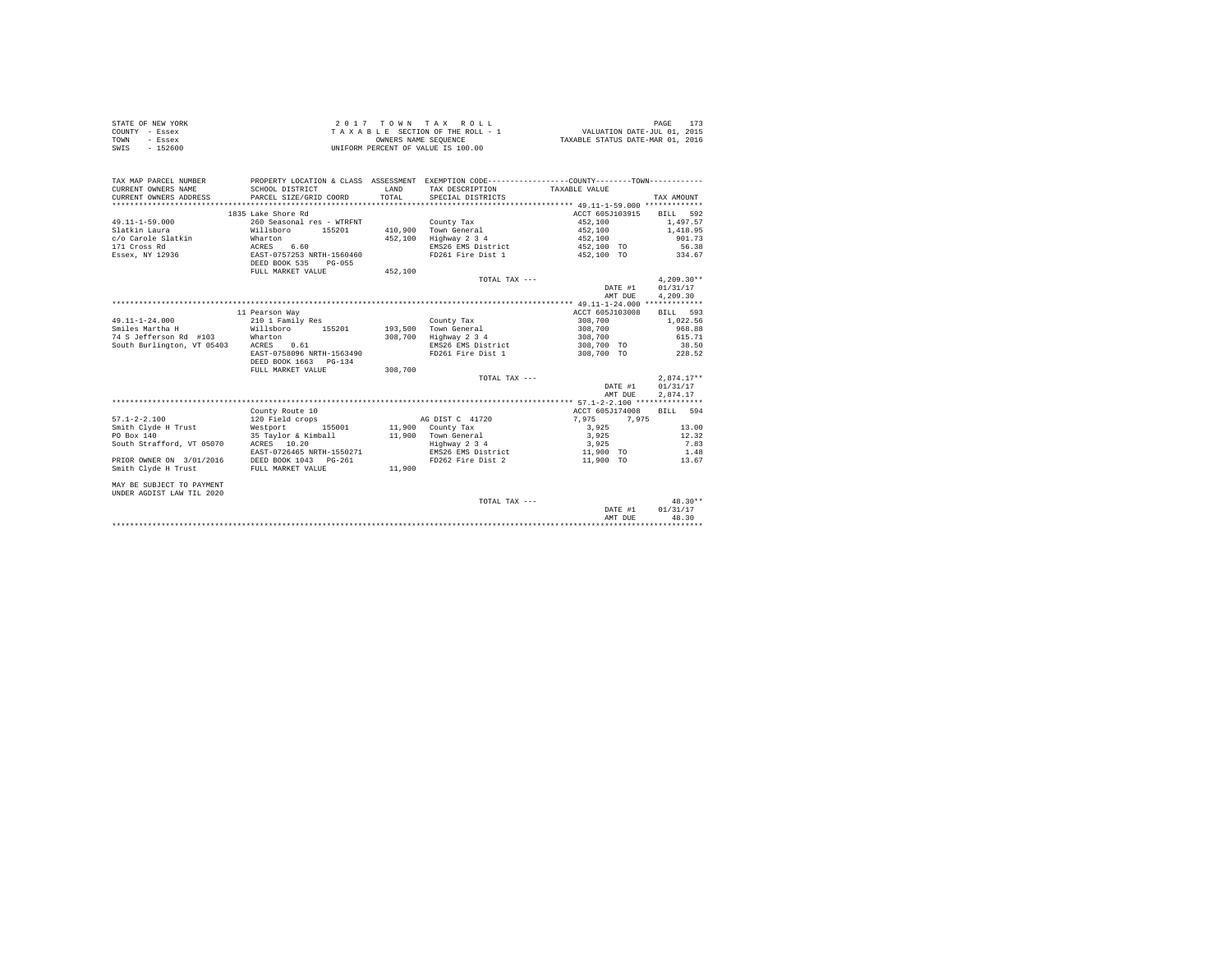| STATE OF NEW YORK | 2017 TOWN TAX ROLL                 | 174<br>PAGE                      |
|-------------------|------------------------------------|----------------------------------|
| COUNTY - Essex    | TAXABLE SECTION OF THE ROLL - 1    | VALUATION DATE-JUL 01, 2015      |
| TOWN<br>- Essex   | OWNERS NAME SEOUENCE               | TAXABLE STATUS DATE-MAR 01, 2016 |
| $-152600$<br>SWIS | UNIFORM PERCENT OF VALUE IS 100.00 |                                  |

| CURRENT OWNERS NAME                   | SCHOOL DISTRICT                                              | T.AND   | TAX DESCRIPTION              | PROPERTY LOCATION & CLASS ASSESSMENT EXEMPTION CODE---------------COUNTY-------TOWN---------<br>TAXABLE VALUE |                  |
|---------------------------------------|--------------------------------------------------------------|---------|------------------------------|---------------------------------------------------------------------------------------------------------------|------------------|
| CURRENT OWNERS ADDRESS                | PARCEL SIZE/GRID COORD                                       | TOTAL.  | SPECIAL DISTRICTS            |                                                                                                               | TAX AMOUNT       |
|                                       |                                                              |         |                              |                                                                                                               |                  |
| $57.1 - 2 - 3.120$                    | County Route 10<br>105 Vac farmland                          |         | AG DIST C 41720              | ACCT 605J180010<br>27,388 27,388                                                                              | BILL 595         |
|                                       | Smith Clyde H Trust <b>Westport</b> 155001 54,500 County Tax |         |                              | 27.112                                                                                                        | 89.81            |
| PO Box 140                            | 32 & 35 Taylor & Kimball 54,500 Town General                 |         |                              | 27.112                                                                                                        | 85.09            |
| South Strafford, VT 05070 ACRES 49.41 |                                                              |         | Highway 2 3 4 27, 112        |                                                                                                               | 54.08            |
|                                       | EAST-0728407 NRTH-1550592                                    |         | EMS26 EMS District 54,500 TO |                                                                                                               | 6.80             |
| PRIOR OWNER ON 3/01/2016              | DEED BOOK 1043 PG-267                                        |         | FD262 Fire Dist 2 54,500 TO  |                                                                                                               | 62.60            |
| Smith Clyde H Trust                   | FULL MARKET VALUE                                            | 54,500  |                              |                                                                                                               |                  |
|                                       |                                                              |         |                              |                                                                                                               |                  |
| MAY BE SUBJECT TO PAYMENT             |                                                              |         |                              |                                                                                                               |                  |
| UNDER AGDIST LAW TIL 2020             |                                                              |         |                              |                                                                                                               |                  |
|                                       |                                                              |         | TOTAL TAX $---$              |                                                                                                               | $298.38**$       |
|                                       |                                                              |         |                              |                                                                                                               | DATE #1 01/31/17 |
|                                       |                                                              |         |                              | AMT DUE                                                                                                       | 298.38           |
|                                       |                                                              |         |                              |                                                                                                               |                  |
|                                       | 2247 County Route 10                                         |         |                              | ACCT 605J179006                                                                                               | RTT.T. 596       |
| $57.1 - 2 - 3.200$                    | 215 1 Fam Res w/                                             |         | AG DIST C 41720              | 10,879 10,879                                                                                                 |                  |
| Smith Clyde H Trust                   | Westport 155001 64,800 County Tax                            |         |                              | 262,721                                                                                                       | 870.26           |
| PO Box 140                            | 32 & 35 Taylor & Kimball 273,600 Town General                |         |                              | 262,721                                                                                                       | 824.57           |
| South Strafford, VT 05070 ACRES 30.10 |                                                              |         | Highway 2 3 4                | 262,721                                                                                                       | 524.00           |
|                                       | EAST-0727341 NRTH-1550663                                    |         | EMS26 EMS District           | 273,600 TO                                                                                                    | 34.12            |
|                                       |                                                              |         |                              |                                                                                                               |                  |
|                                       |                                                              |         |                              |                                                                                                               |                  |
| PRIOR OWNER ON 3/01/2016              | DEED BOOK 1043 PG-264                                        |         | FD262 Fire Dist 2 273,600 TO |                                                                                                               | 314.28           |
| Smith Clyde H Trust                   | FULL MARKET VALUE                                            | 273,600 |                              |                                                                                                               |                  |
| MAY BE SUBJECT TO PAYMENT             |                                                              |         |                              |                                                                                                               |                  |
|                                       |                                                              |         |                              |                                                                                                               |                  |
| UNDER AGDIST LAW TIL 2020             |                                                              |         |                              |                                                                                                               |                  |
|                                       |                                                              |         | TOTAL TAX ---                |                                                                                                               | $2.567.23**$     |
|                                       |                                                              |         |                              |                                                                                                               | DATE #1 01/31/17 |
|                                       |                                                              |         |                              | AMT DUE                                                                                                       | 2,567.23         |

| $39.4 - 1 - 11.000$ | 260 Seasonal res          |        |        | County Tax         | 63,500    | 210.34     |  |
|---------------------|---------------------------|--------|--------|--------------------|-----------|------------|--|
| Sofranko David      | Willsboro                 | 155201 | 42,600 | Town General       | 63,500    | 199.30     |  |
| 317 Skyline Dr      | Hicks                     |        | 63,500 | Highway 2 3 4      | 63,500    | 126.65     |  |
| Melrose. NY 12121   | 8.4ac 1248/23             |        |        | EMS26 EMS District | 63,500 TO | 7.92       |  |
|                     | 11.60<br>ACRES            |        |        | FD261 Fire Dist 1  | 63.500 TO | 47.01      |  |
|                     | EAST-0743252 NRTH-1571174 |        |        |                    |           |            |  |
|                     | DEED BOOK 1246 PG-184     |        |        |                    |           |            |  |
|                     | FULL MARKET VALUE         |        | 63,500 |                    |           |            |  |
|                     |                           |        |        | TOTAL TAX ---      |           | $591.22**$ |  |
|                     |                           |        |        |                    | DATE #1   | 01/31/17   |  |
|                     |                           |        |        |                    | AMT DUE   | 591.22     |  |
|                     |                           |        |        |                    |           |            |  |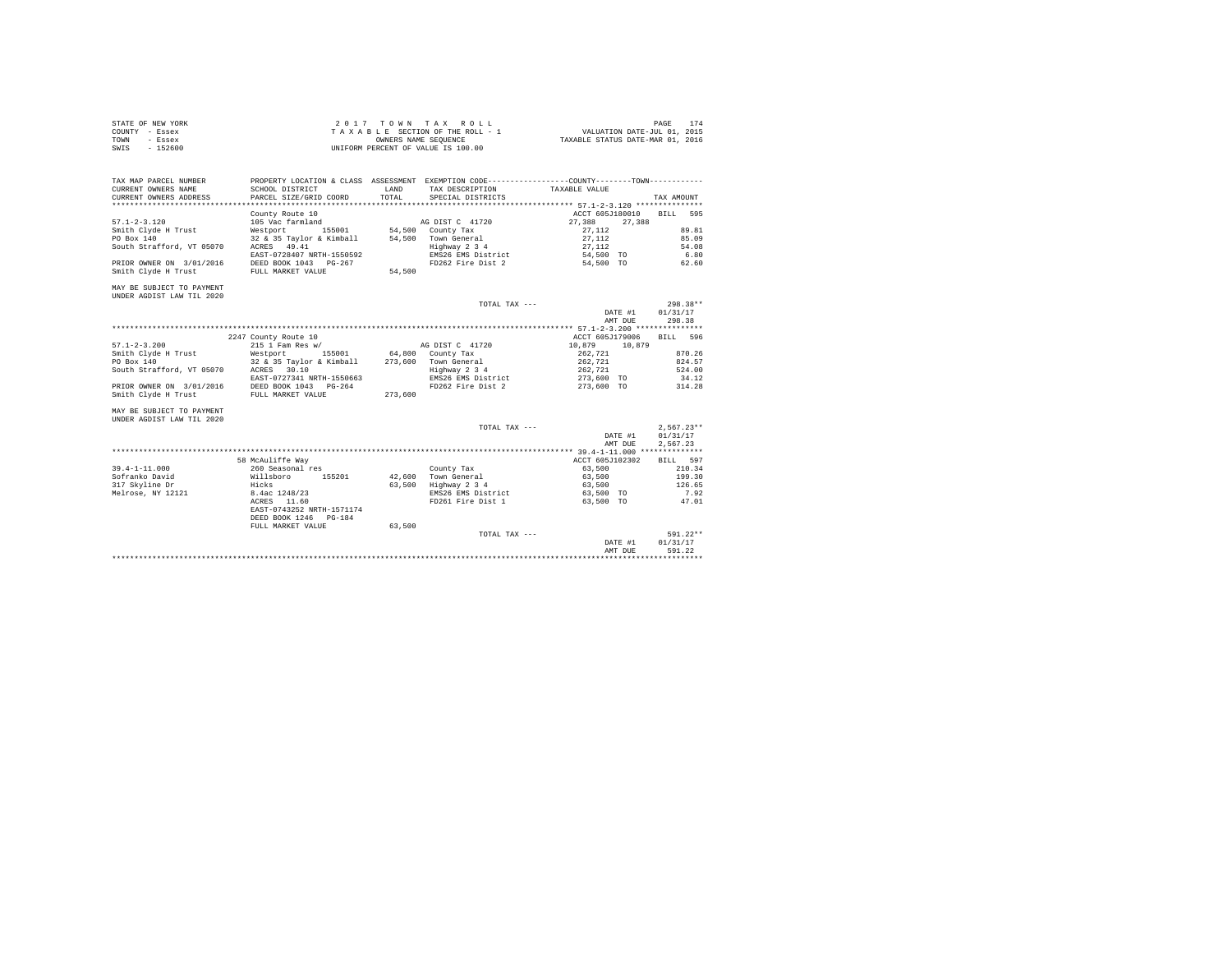| STATE OF NEW YORK | 2017 TOWN TAX ROLL                 | PAGE                             |
|-------------------|------------------------------------|----------------------------------|
| COUNTY - Essex    | TAXABLE SECTION OF THE ROLL - 1    | VALUATION DATE-JUL 01, 2015      |
| TOWN<br>- Essex   | OWNERS NAME SEOUENCE               | TAXABLE STATUS DATE-MAR 01, 2016 |
| - 152600<br>SWIS  | UNIFORM PERCENT OF VALUE IS 100.00 |                                  |

| TAX MAP PARCEL NUMBER<br>CURRENT OWNERS NAME<br>CURRENT OWNERS ADDRESS                                                                                                                                                                        | SCHOOL DISTRICT<br>PARCEL SIZE/GRID COORD                                                                                                                                                              | PROPERTY LOCATION & CLASS ASSESSMENT EXEMPTION CODE---------------COUNTY-------TOWN---------<br>LAND TAX DESCRIPTION<br>TOTAL SPECIAL DISTRICTS | TAXABLE VALUE                                                                                                                                                                                                  | TAX AMOUNT        |
|-----------------------------------------------------------------------------------------------------------------------------------------------------------------------------------------------------------------------------------------------|--------------------------------------------------------------------------------------------------------------------------------------------------------------------------------------------------------|-------------------------------------------------------------------------------------------------------------------------------------------------|----------------------------------------------------------------------------------------------------------------------------------------------------------------------------------------------------------------|-------------------|
|                                                                                                                                                                                                                                               |                                                                                                                                                                                                        |                                                                                                                                                 |                                                                                                                                                                                                                |                   |
|                                                                                                                                                                                                                                               | McAuliffe Way                                                                                                                                                                                          |                                                                                                                                                 | ACCT 605J100403 BILL 598                                                                                                                                                                                       |                   |
|                                                                                                                                                                                                                                               |                                                                                                                                                                                                        |                                                                                                                                                 |                                                                                                                                                                                                                | 170.59            |
|                                                                                                                                                                                                                                               |                                                                                                                                                                                                        |                                                                                                                                                 |                                                                                                                                                                                                                | 161.64            |
|                                                                                                                                                                                                                                               |                                                                                                                                                                                                        |                                                                                                                                                 |                                                                                                                                                                                                                | 102.72            |
|                                                                                                                                                                                                                                               |                                                                                                                                                                                                        |                                                                                                                                                 |                                                                                                                                                                                                                |                   |
|                                                                                                                                                                                                                                               |                                                                                                                                                                                                        |                                                                                                                                                 |                                                                                                                                                                                                                | $6.42$<br>$38.12$ |
|                                                                                                                                                                                                                                               |                                                                                                                                                                                                        |                                                                                                                                                 |                                                                                                                                                                                                                |                   |
|                                                                                                                                                                                                                                               |                                                                                                                                                                                                        |                                                                                                                                                 |                                                                                                                                                                                                                |                   |
|                                                                                                                                                                                                                                               |                                                                                                                                                                                                        | TOTAL TAX ---                                                                                                                                   |                                                                                                                                                                                                                | $479.49**$        |
|                                                                                                                                                                                                                                               |                                                                                                                                                                                                        |                                                                                                                                                 | DATE #1 $01/31/17$                                                                                                                                                                                             |                   |
|                                                                                                                                                                                                                                               |                                                                                                                                                                                                        |                                                                                                                                                 | AMT DUE 479.49                                                                                                                                                                                                 |                   |
|                                                                                                                                                                                                                                               |                                                                                                                                                                                                        |                                                                                                                                                 |                                                                                                                                                                                                                |                   |
|                                                                                                                                                                                                                                               |                                                                                                                                                                                                        |                                                                                                                                                 |                                                                                                                                                                                                                |                   |
| 49.3-2-26.110<br>49.3-2-26.110<br>Somers Ellen Willsboro 155201<br>4805 Concord Fairhaven Rd Judd<br>4805 Concord Fairhaven Rd Judd<br>27,300 Highway 2 34<br>27,300 Highway 2 34<br>EASCON EXAST-0748946 NRTH-1552535<br>EASCON ENSIGE RDS26 | Clark Rd                                                                                                                                                                                               |                                                                                                                                                 | ACCT 605J102402 BILL 599                                                                                                                                                                                       |                   |
|                                                                                                                                                                                                                                               |                                                                                                                                                                                                        |                                                                                                                                                 | $27,300$ 90.43<br>$27,300$ 85.68                                                                                                                                                                               |                   |
|                                                                                                                                                                                                                                               |                                                                                                                                                                                                        |                                                                                                                                                 |                                                                                                                                                                                                                |                   |
|                                                                                                                                                                                                                                               |                                                                                                                                                                                                        |                                                                                                                                                 | 27,300                                                                                                                                                                                                         | 54.45             |
|                                                                                                                                                                                                                                               |                                                                                                                                                                                                        |                                                                                                                                                 | 27,300 TO<br>27,300 TO                                                                                                                                                                                         | $3.40$<br>$31.36$ |
|                                                                                                                                                                                                                                               |                                                                                                                                                                                                        |                                                                                                                                                 |                                                                                                                                                                                                                |                   |
|                                                                                                                                                                                                                                               |                                                                                                                                                                                                        |                                                                                                                                                 |                                                                                                                                                                                                                |                   |
|                                                                                                                                                                                                                                               |                                                                                                                                                                                                        |                                                                                                                                                 |                                                                                                                                                                                                                |                   |
|                                                                                                                                                                                                                                               |                                                                                                                                                                                                        | TOTAL TAX ---                                                                                                                                   |                                                                                                                                                                                                                | $265.32**$        |
|                                                                                                                                                                                                                                               |                                                                                                                                                                                                        |                                                                                                                                                 |                                                                                                                                                                                                                |                   |
|                                                                                                                                                                                                                                               |                                                                                                                                                                                                        |                                                                                                                                                 | DATE #1 01/31/17<br>AMT DUE 265.32                                                                                                                                                                             |                   |
|                                                                                                                                                                                                                                               |                                                                                                                                                                                                        |                                                                                                                                                 |                                                                                                                                                                                                                |                   |
|                                                                                                                                                                                                                                               | 2278 Main St                                                                                                                                                                                           | 37 PCT OF VALUE USED FOR EXEMPTION PURPOSES ACCT 605J101308 BILL 600                                                                            |                                                                                                                                                                                                                |                   |
| $40.73 - 6 - 4.100$                                                                                                                                                                                                                           | 483 Converted Re                                                                                                                                                                                       | AGED ALL 41800 42,384 42,384                                                                                                                    |                                                                                                                                                                                                                |                   |
|                                                                                                                                                                                                                                               |                                                                                                                                                                                                        |                                                                                                                                                 |                                                                                                                                                                                                                |                   |
|                                                                                                                                                                                                                                               |                                                                                                                                                                                                        |                                                                                                                                                 |                                                                                                                                                                                                                |                   |
| 40.73-0-4.100 and and an est-converted results of 229.100 county Tax<br>FO Box 99 and 1649/170-Sewer Easement<br>Fassex, NY 12936 1649/170-Sewer Easement<br>ACRES 0.420 and 229.100 County Tax<br>ACRES 0.420 and 229.100 County Tax<br>     |                                                                                                                                                                                                        |                                                                                                                                                 | $\begin{tabular}{c cccc} 186,716 & & & & & 618.49 \\ 186,716 & & & 586.02 \\ 186,716 & & & 372.41 \\ 186,716 & & & 372.41 \\ 229,100 & \text{TO} & & 28.57 \\ 229,100 & \text{TO} & & 169.59 \\ \end{tabular}$ |                   |
|                                                                                                                                                                                                                                               |                                                                                                                                                                                                        |                                                                                                                                                 |                                                                                                                                                                                                                |                   |
|                                                                                                                                                                                                                                               |                                                                                                                                                                                                        |                                                                                                                                                 |                                                                                                                                                                                                                |                   |
|                                                                                                                                                                                                                                               |                                                                                                                                                                                                        |                                                                                                                                                 |                                                                                                                                                                                                                |                   |
|                                                                                                                                                                                                                                               |                                                                                                                                                                                                        |                                                                                                                                                 |                                                                                                                                                                                                                |                   |
|                                                                                                                                                                                                                                               |                                                                                                                                                                                                        |                                                                                                                                                 |                                                                                                                                                                                                                |                   |
|                                                                                                                                                                                                                                               |                                                                                                                                                                                                        | TOTAL TAX ---                                                                                                                                   |                                                                                                                                                                                                                | $1.791.71**$      |
|                                                                                                                                                                                                                                               |                                                                                                                                                                                                        |                                                                                                                                                 | DATE #1 01/31/17                                                                                                                                                                                               |                   |
|                                                                                                                                                                                                                                               |                                                                                                                                                                                                        |                                                                                                                                                 | AMT DUE                                                                                                                                                                                                        | 1,791.71          |
|                                                                                                                                                                                                                                               |                                                                                                                                                                                                        |                                                                                                                                                 |                                                                                                                                                                                                                |                   |
|                                                                                                                                                                                                                                               | 69 Reber Rd                                                                                                                                                                                            |                                                                                                                                                 | ACCT 605J191004 BILL 601                                                                                                                                                                                       |                   |
|                                                                                                                                                                                                                                               |                                                                                                                                                                                                        |                                                                                                                                                 | 135,600<br>135,600<br>135,600                                                                                                                                                                                  | 449.17            |
|                                                                                                                                                                                                                                               |                                                                                                                                                                                                        |                                                                                                                                                 |                                                                                                                                                                                                                | 425.59            |
|                                                                                                                                                                                                                                               |                                                                                                                                                                                                        |                                                                                                                                                 |                                                                                                                                                                                                                | 270.46            |
|                                                                                                                                                                                                                                               |                                                                                                                                                                                                        |                                                                                                                                                 |                                                                                                                                                                                                                |                   |
|                                                                                                                                                                                                                                               |                                                                                                                                                                                                        |                                                                                                                                                 |                                                                                                                                                                                                                |                   |
|                                                                                                                                                                                                                                               | DEED BOOK 978 PG-274                                                                                                                                                                                   |                                                                                                                                                 |                                                                                                                                                                                                                |                   |
|                                                                                                                                                                                                                                               | EAST-0724234 NRTH-1571176<br>EXED BOOK 978 PG-274 BEED BOOK 978 PG-274 BEED BOOK 978 PG-274 PDES PRESS ENS District 135,600 TO 155.76<br>PULL MARKET VALUE 135,600 PD262 Pire Dist 2 135,600 TO 155.76 |                                                                                                                                                 |                                                                                                                                                                                                                |                   |
|                                                                                                                                                                                                                                               |                                                                                                                                                                                                        |                                                                                                                                                 | TOTAL TAX ---<br>$2,709.53**$<br>$0.131/17$<br>$0.720.53*$                                                                                                                                                     | $2,709.53**$      |
|                                                                                                                                                                                                                                               |                                                                                                                                                                                                        |                                                                                                                                                 |                                                                                                                                                                                                                |                   |
|                                                                                                                                                                                                                                               |                                                                                                                                                                                                        |                                                                                                                                                 | AMT DUE                                                                                                                                                                                                        | 2.709.53          |
|                                                                                                                                                                                                                                               |                                                                                                                                                                                                        |                                                                                                                                                 |                                                                                                                                                                                                                |                   |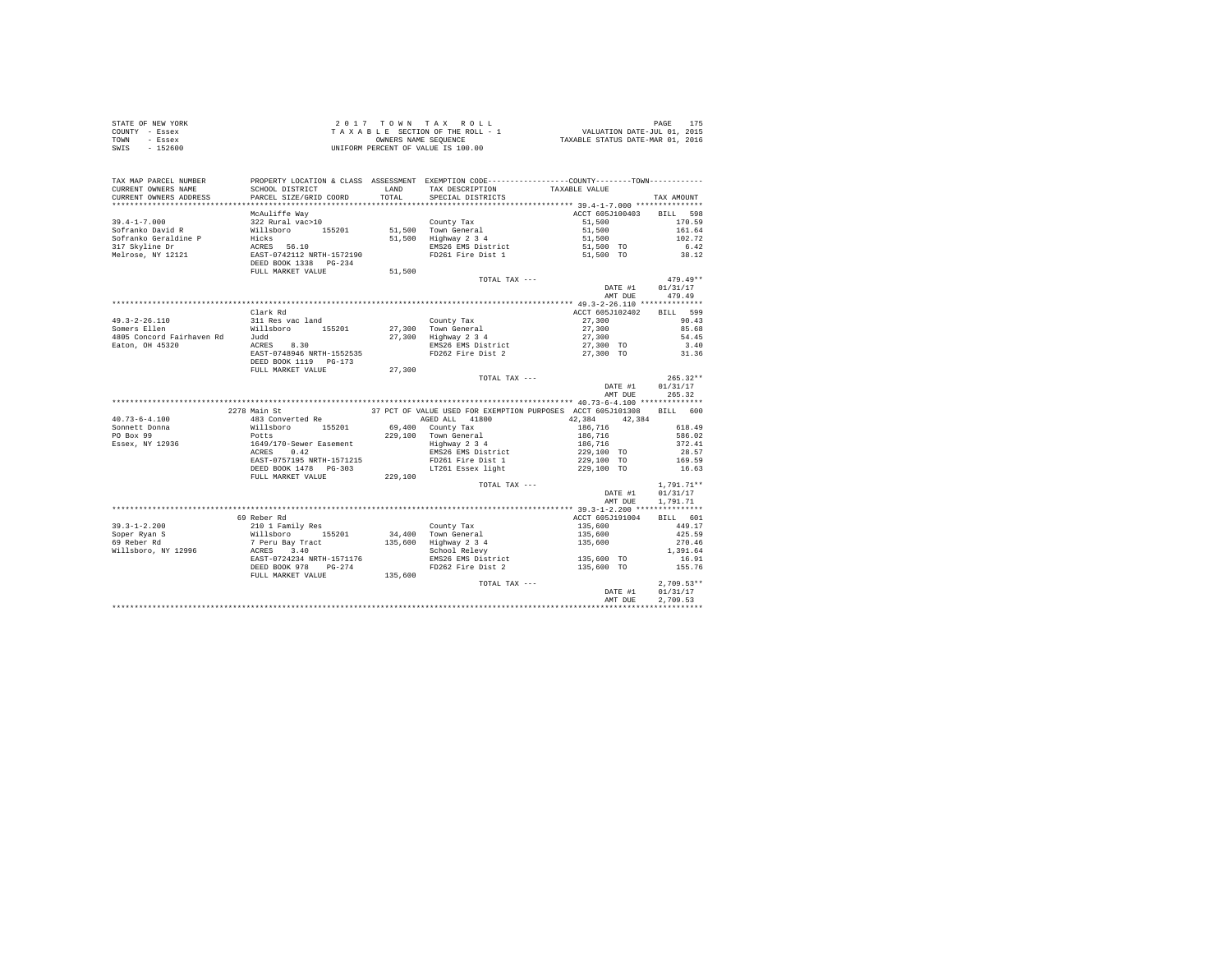| STATE OF NEW YORK | 2017 TOWN TAX ROLL                 | 176<br>PAGE                      |
|-------------------|------------------------------------|----------------------------------|
| COUNTY - Essex    | TAXABLE SECTION OF THE ROLL - 1    | VALUATION DATE-JUL 01, 2015      |
| TOWN<br>- Essex   | OWNERS NAME SEOUENCE               | TAXABLE STATUS DATE-MAR 01, 2016 |
| - 152600<br>SWIS  | UNIFORM PERCENT OF VALUE IS 100.00 |                                  |

| TAX MAP PARCEL NUMBER                   | PROPERTY LOCATION & CLASS ASSESSMENT EXEMPTION CODE---------------COUNTY-------TOWN--------- |         |                         |                          |              |
|-----------------------------------------|----------------------------------------------------------------------------------------------|---------|-------------------------|--------------------------|--------------|
| CURRENT OWNERS NAME                     | SCHOOL DISTRICT                                                                              | LAND    | TAX DESCRIPTION         | TAXABLE VALUE            |              |
| CURRENT OWNERS ADDRESS                  | PARCEL SIZE/GRID COORD                                                                       | TOTAL   | SPECIAL DISTRICTS       |                          | TAX AMOUNT   |
|                                         |                                                                                              |         |                         |                          |              |
|                                         | NYS Route 22                                                                                 |         |                         | ACCT 605J102913 BILL 602 |              |
| $40.11 - 1 - 1.000$                     | 311 Res vac land - WTRFNT                                                                    |         | County Tax              | 480,100                  | 1,590.32     |
| South Braidlea Farms LLC                | Willsboro 155201                                                                             |         | 480.100 Town General    | 480,100                  | 1,506.83     |
| c/o Rock Spring Properties LLC Connolly |                                                                                              | 480,100 | Highway 2 3 4           | 480,100                  | 957.57       |
| 6500 Rock Spring Dr Ste Five ACRES 6.40 |                                                                                              |         | EMS26 EMS District      | 480,100 TO               | 59.87        |
| Bethesda, MD 20817                      | EAST-0757675 NRTH-1576399                                                                    |         | FD261 Fire Dist 1       | 480,100 TO               | 355.40       |
|                                         | DEED BOOK 1800 PG-280                                                                        |         | LT261 Essex light       | 480,100 TO               | 34.85        |
|                                         | FULL MARKET VALUE                                                                            |         | 480,100 WB261 Water B&I | 480,100 TO C             | 130.62       |
|                                         |                                                                                              |         | TOTAL TAX ---           |                          | $4.635.46**$ |
|                                         |                                                                                              |         |                         | DATE #1                  | 01/31/17     |
|                                         |                                                                                              |         |                         | AMT DUE                  | 4,635.46     |
|                                         |                                                                                              |         |                         |                          |              |
|                                         | 187 Leaning Rd                                                                               |         |                         | ACCT 605J191005          | BILL 603     |
| $48.2 - 1 - 10.210$                     | 240 Rural res                                                                                |         | County Tax              | 318,000                  | 1,053.37     |
| Sparre Audrey D                         | 155201<br>Willsboro                                                                          |         | 118,700 Town General    | 318,000                  | 998.07       |
| 105 Field Point Dr                      | Brookfield/gore S Potts                                                                      |         | 318,000 Highway 2 3 4   | 318,000                  | 634.26       |
| Fairfield, CT 06824                     | 1422/75 Conservation Easm                                                                    |         | EMS26 EMS District      | 318,000 TO               | 39.66        |
|                                         | 1729/227 BLA 1751/190 Eas                                                                    |         | FD262 Fire Dist 2       | 318,000 TO 365.28        |              |
| PRIOR OWNER ON 3/01/2016                | ACRES 100.00 BANKCORE                                                                        |         |                         |                          |              |
| Sparre Audrey D                         | EAST-0739298 NRTH-1564602                                                                    |         |                         |                          |              |
|                                         | DEED BOOK 1751 PG-323                                                                        |         |                         |                          |              |
|                                         | FULL MARKET VALUE                                                                            | 318,000 |                         |                          |              |
|                                         |                                                                                              |         | TOTAL TAX ---           |                          | $3,090.64**$ |
|                                         |                                                                                              |         |                         | DATE #1                  | 01/31/17     |
|                                         |                                                                                              |         |                         | AMT DUE                  | 3,090.64     |
|                                         |                                                                                              |         |                         |                          |              |
|                                         | Leaning Rd                                                                                   |         |                         | ACCT 605Z014003          | BILL 604     |
| $48.2 - 1 - 10.220$                     | 311 Res vac land                                                                             |         | County Tax              | 27,200                   | 90.10        |
| Sparre Audrey D                         | Willsboro<br>155201                                                                          |         | 27,200 Town General     | 27,200                   | 85.37        |
| 25 Lincoln St                           | Brookfield/Gore S Potts                                                                      | 27,200  | Highway 2 3 4           | 27,200                   | 54.25        |
| Westport, CT 06880                      | 1751/190 Easmt                                                                               |         | EMS26 EMS District      | 27,200 TO                | 3.39         |
|                                         | ACRES<br>8.20 BANKCORE                                                                       |         | FD262 Fire Dist 2       | 27.200 TO                | 31.24        |
|                                         | EAST-0740180 NRTH-1564268                                                                    |         |                         |                          |              |
|                                         | DEED BOOK 1751 PG-323                                                                        |         |                         |                          |              |
|                                         | FULL MARKET VALUE                                                                            | 27,200  |                         |                          |              |
|                                         |                                                                                              |         | TOTAL TAX ---           |                          | $264.35**$   |
|                                         |                                                                                              |         |                         | DATE #1                  | 01/31/17     |
|                                         |                                                                                              |         |                         | AMT DUE                  | 264.35       |
|                                         |                                                                                              |         |                         |                          |              |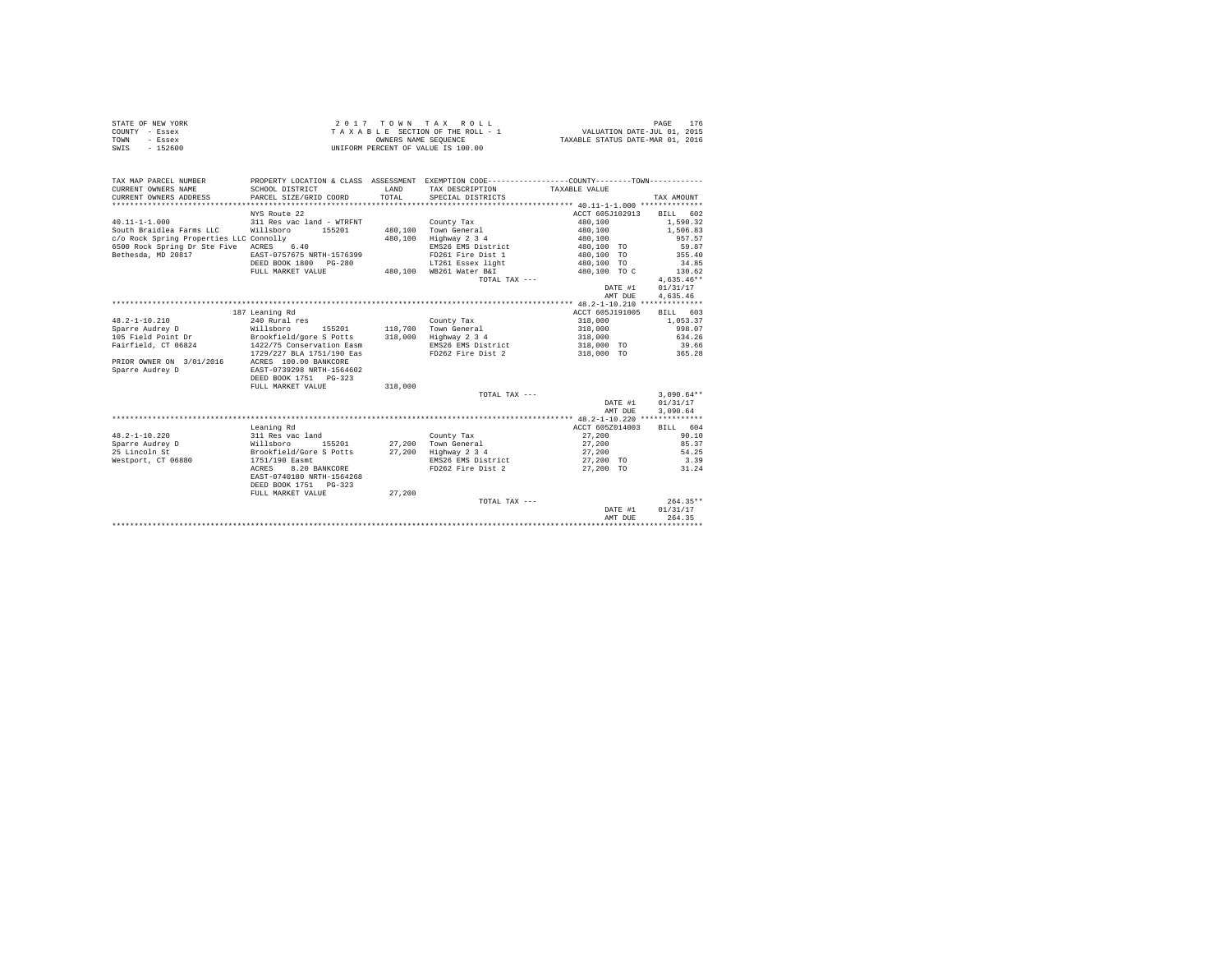|                | STATE OF NEW YORK |  | 2017 TOWN TAX ROLL                 |  |  |                                  | PAGE 177                    |  |
|----------------|-------------------|--|------------------------------------|--|--|----------------------------------|-----------------------------|--|
| COUNTY - Essex |                   |  | TAXABLE SECTION OF THE ROLL - 1    |  |  |                                  | VALUATION DATE-JUL 01, 2015 |  |
| TOWN           | - Essex           |  | OWNERS NAME SEOUENCE               |  |  | TAXABLE STATUS DATE-MAR 01, 2016 |                             |  |
| SWIS           | $-152600$         |  | UNIFORM PERCENT OF VALUE IS 100.00 |  |  |                                  |                             |  |

| TAX MAP PARCEL NUMBER<br>CURRENT OWNERS NAME<br>CURRENT OWNERS ADDRESS | PROPERTY LOCATION & CLASS ASSESSMENT EXEMPTION CODE---------------COUNTY-------TOWN---------<br>SCHOOL DISTRICT<br>PARCEL SIZE/GRID COORD | LAND<br>TOTAL | TAX DESCRIPTION<br>SPECIAL DISTRICTS | TAXABLE VALUE                               | TAX AMOUNT            |
|------------------------------------------------------------------------|-------------------------------------------------------------------------------------------------------------------------------------------|---------------|--------------------------------------|---------------------------------------------|-----------------------|
| *************************                                              |                                                                                                                                           |               |                                      |                                             |                       |
| $48.2 - 1 - 10.230$                                                    | Leaning Rd<br>312 Vac w/imprv                                                                                                             |               | County Tax                           | ACCT 605Z014004<br>22,100                   | 605<br>BTLL.<br>73.21 |
| Sparre Audrey D                                                        | Willsboro 155201                                                                                                                          |               | 21.500 Town General                  | 22,100                                      | 69.36                 |
| 25 Lincoln St                                                          | Brookfield/Gore S Potts                                                                                                                   | 22,100        | Highway 2 3 4                        | 22,100                                      | 44.08                 |
| Westport, CT 06880                                                     | 1751/190 Easmt                                                                                                                            |               | EMS26 EMS District                   | 22,100 TO                                   | 2.76                  |
|                                                                        | 2.25 BANKCORE<br>ACRES<br>EAST-0740521 NRTH-1564270<br>DEED BOOK 1751 PG-323                                                              |               | FD262 Fire Dist 2                    | 22,100 TO                                   | 25.39                 |
|                                                                        | FULL MARKET VALUE                                                                                                                         | 22,100        |                                      |                                             |                       |
|                                                                        |                                                                                                                                           |               | TOTAL TAX ---                        |                                             | $214.80**$            |
|                                                                        |                                                                                                                                           |               |                                      | DATE #1                                     | 01/31/17              |
|                                                                        |                                                                                                                                           |               |                                      | AMT DUE                                     | 214.80                |
|                                                                        |                                                                                                                                           |               | **************************           | ************** 49.15-1-30.000 ************* |                       |
|                                                                        | 1677 Lake Shore Rd                                                                                                                        |               |                                      | ACCT 605J101201                             | BILL 606              |
| $49.15 - 1 - 30.000$                                                   | 270 Mfg housing                                                                                                                           |               | County Tax                           | 26,500                                      | 87.78                 |
| Sperbeck Thomas E                                                      | Willsboro<br>155201                                                                                                                       |               | 21.600 Town General                  | 26,500                                      | 83.17                 |
| 23 Gifford Rd                                                          | Friswell                                                                                                                                  | 26,500        | Highway 2 3 4                        | 26,500                                      | 52.85                 |
| Schenectady, NY 12304                                                  | ACRES 0.30                                                                                                                                |               | EMS26 EMS District                   | 26,500 TO                                   | 3.30                  |
|                                                                        | EAST-0756597 NRTH-1556914<br>DEED BOOK 894 PG-266                                                                                         |               | FD262 Fire Dist 2                    | 26,500 TO                                   | 30.44                 |
|                                                                        | FULL MARKET VALUE                                                                                                                         | 26,500        |                                      |                                             | $257.54**$            |
|                                                                        |                                                                                                                                           |               | TOTAL TAX ---                        | DATE #1                                     | 01/31/17              |
|                                                                        |                                                                                                                                           |               |                                      | AMT DUE                                     | 257.54                |
|                                                                        |                                                                                                                                           |               |                                      |                                             |                       |
|                                                                        | 16 Spire Way                                                                                                                              |               |                                      | ACCT 605J104014                             | BILL 607              |
| $49.15 - 3 - 13.000$                                                   | 260 Seasonal res - WTRFNT                                                                                                                 |               | County Tax                           | 395,000                                     | 1,308.43              |
| Spire Family LLC                                                       | Willsboro<br>155201                                                                                                                       |               | 214.200 Town General                 | 395,000                                     | 1,239.74              |
| c/o Hardy Spire                                                        | Judd                                                                                                                                      | 395,000       | Highway 2 3 4                        | 395,000                                     | 787.84                |
| 10504 Drumm Ave                                                        | 2.40<br>ACRES                                                                                                                             |               | EMS26 EMS District                   | 395,000 TO                                  | 49.26                 |
| Kensington, MD 20895                                                   | EAST-0760893 NRTH-1556467                                                                                                                 |               | FD262 Fire Dist 2                    | 395,000 TO                                  | 453.73                |
|                                                                        | DEED BOOK 1787 PG-261                                                                                                                     |               |                                      |                                             |                       |
|                                                                        | FULL MARKET VALUE                                                                                                                         | 395,000       |                                      |                                             |                       |
|                                                                        |                                                                                                                                           |               | TOTAL TAX ---                        |                                             | $3.839.00**$          |
|                                                                        |                                                                                                                                           |               |                                      | DATE #1<br>AMT DUE                          | 01/31/17<br>3,839.00  |
|                                                                        |                                                                                                                                           |               |                                      |                                             |                       |
|                                                                        | 20 Derby Way                                                                                                                              |               |                                      | ACCT 605J101403                             | BILL 608              |
| $49.11 - 1 - 40.000$                                                   | 260 Seasonal res                                                                                                                          |               | County Tax                           | 295,900                                     | 980.16                |
| Spraque Henry H III                                                    | Willsboro 155201                                                                                                                          |               | 225,300 Town General                 | 295,900                                     | 928.71                |
| 2407 Hartzell St                                                       | Wharton                                                                                                                                   | 295,900       | Highway 2 3 4                        | 295,900                                     | 590.18                |
| Evanston, IL 60201                                                     | ACRES 1.10                                                                                                                                |               | EMS26 EMS District                   | 295,900 TO                                  | 36.90                 |
|                                                                        | EAST-0757913 NRTH-1562512                                                                                                                 |               | FD261 Fire Dist 1                    | 295,900 TO                                  | 219.04                |
| PRIOR OWNER ON 3/01/2016                                               | DEED BOOK 1654 PG-127<br>FULL MARKET VALUE                                                                                                |               |                                      |                                             |                       |
| Spraque Henry H III                                                    |                                                                                                                                           | 295,900       |                                      |                                             |                       |
|                                                                        |                                                                                                                                           |               | TOTAL TAX ---                        |                                             | $2,754.99**$          |
|                                                                        |                                                                                                                                           |               |                                      | DATE #1                                     | 01/31/17              |
|                                                                        |                                                                                                                                           |               |                                      | AMT DUE                                     | 2.754.99              |
|                                                                        |                                                                                                                                           |               |                                      |                                             |                       |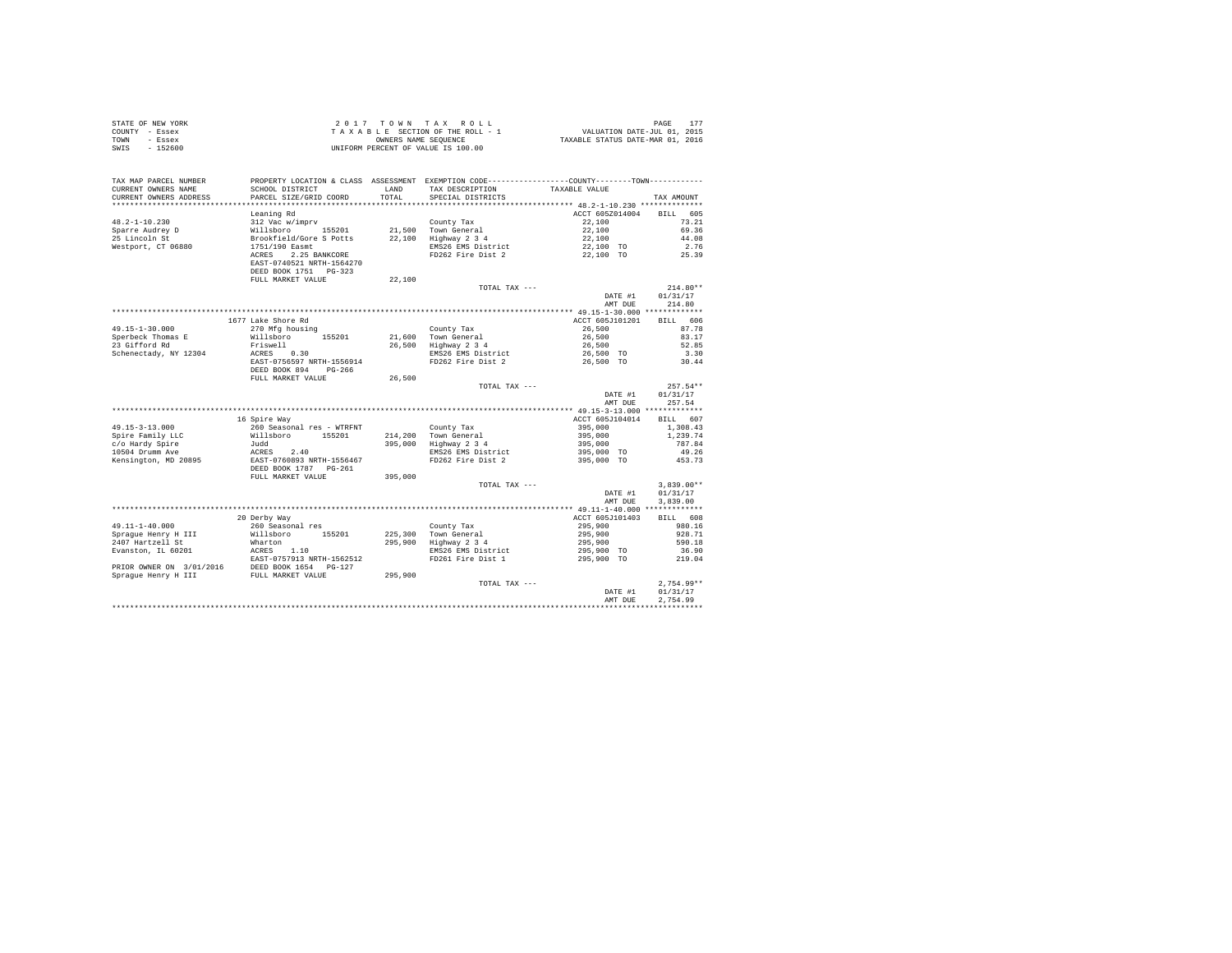| STATE OF NEW YORK | 2017 TOWN TAX ROLL                 | 178<br>PAGE                      |
|-------------------|------------------------------------|----------------------------------|
| COUNTY - Essex    | TAXABLE SECTION OF THE ROLL - 1    | VALUATION DATE-JUL 01, 2015      |
| TOWN<br>- Essex   | OWNERS NAME SEOUENCE               | TAXABLE STATUS DATE-MAR 01, 2016 |
| - 152600<br>SWIS  | UNIFORM PERCENT OF VALUE IS 100.00 |                                  |

| CURRENT OWNERS ADDRESS<br>PARCEL SIZE/GRID COORD<br>TOTAL.<br>SPECIAL DISTRICTS<br>TAX AMOUNT<br>**********************<br>***************************<br>2291 NYS Route 22<br>ACCT 605J101409<br>BILL 609<br>$40.3 - 1 - 3.000$<br>240 Rural res<br>County Tax<br>186,300<br>617.11<br>Sprang Michael<br>Willsboro 155201<br>54,400 Town General<br>186,300<br>584.72<br>Hicks<br>371.58<br>Sprang Cheryl<br>186,300<br>Highway 2 3 4<br>186,300<br>2291 NYS Route 22<br>20.0 Acres<br>EMS26 EMS District<br>186,300 TO<br>23.23<br>Essex, NY 12936<br>ACRES 20.00<br>EAST-0745109 NRTH-1573862<br>FD261 Fire Dist 1<br>186,300 TO<br>137.91<br>PRIOR OWNER ON 3/01/2016 DEED BOOK 1843 PG-228<br>Federal National Mtg Assoc FULL MARKET VALUE<br>186,300<br>1,734.55**<br>TOTAL TAX ---<br>01/31/17<br>DATE #1<br>AMT DUE<br>1,734.55<br>2291 Main St<br>610<br>ACCT 605J102708<br><b>BILL</b><br>210 1 Family Res<br>$40.73 - 4 - 3.000$<br>County Tax<br>274,500<br>909.27<br>861.54<br>Spurgeon Jani L<br>Willsboro 155201<br>58,500 Town General<br>274.500<br>2291 Main St<br>274,500 Highway 2 3 4<br>547.50<br>Potts<br>ACRES 0.30<br>EAST-0756874 NRTH-1571475<br>DEED BOOK 1632 PG-274<br>274,500<br>PO Box 144<br>274,500 TO<br>EMS26 EMS District<br>34.23<br>FD261 Fire Dist 1<br>203.20 |
|--------------------------------------------------------------------------------------------------------------------------------------------------------------------------------------------------------------------------------------------------------------------------------------------------------------------------------------------------------------------------------------------------------------------------------------------------------------------------------------------------------------------------------------------------------------------------------------------------------------------------------------------------------------------------------------------------------------------------------------------------------------------------------------------------------------------------------------------------------------------------------------------------------------------------------------------------------------------------------------------------------------------------------------------------------------------------------------------------------------------------------------------------------------------------------------------------------------------------------------------------------------------------------------------------------|
|                                                                                                                                                                                                                                                                                                                                                                                                                                                                                                                                                                                                                                                                                                                                                                                                                                                                                                                                                                                                                                                                                                                                                                                                                                                                                                        |
|                                                                                                                                                                                                                                                                                                                                                                                                                                                                                                                                                                                                                                                                                                                                                                                                                                                                                                                                                                                                                                                                                                                                                                                                                                                                                                        |
|                                                                                                                                                                                                                                                                                                                                                                                                                                                                                                                                                                                                                                                                                                                                                                                                                                                                                                                                                                                                                                                                                                                                                                                                                                                                                                        |
|                                                                                                                                                                                                                                                                                                                                                                                                                                                                                                                                                                                                                                                                                                                                                                                                                                                                                                                                                                                                                                                                                                                                                                                                                                                                                                        |
|                                                                                                                                                                                                                                                                                                                                                                                                                                                                                                                                                                                                                                                                                                                                                                                                                                                                                                                                                                                                                                                                                                                                                                                                                                                                                                        |
|                                                                                                                                                                                                                                                                                                                                                                                                                                                                                                                                                                                                                                                                                                                                                                                                                                                                                                                                                                                                                                                                                                                                                                                                                                                                                                        |
|                                                                                                                                                                                                                                                                                                                                                                                                                                                                                                                                                                                                                                                                                                                                                                                                                                                                                                                                                                                                                                                                                                                                                                                                                                                                                                        |
|                                                                                                                                                                                                                                                                                                                                                                                                                                                                                                                                                                                                                                                                                                                                                                                                                                                                                                                                                                                                                                                                                                                                                                                                                                                                                                        |
|                                                                                                                                                                                                                                                                                                                                                                                                                                                                                                                                                                                                                                                                                                                                                                                                                                                                                                                                                                                                                                                                                                                                                                                                                                                                                                        |
|                                                                                                                                                                                                                                                                                                                                                                                                                                                                                                                                                                                                                                                                                                                                                                                                                                                                                                                                                                                                                                                                                                                                                                                                                                                                                                        |
|                                                                                                                                                                                                                                                                                                                                                                                                                                                                                                                                                                                                                                                                                                                                                                                                                                                                                                                                                                                                                                                                                                                                                                                                                                                                                                        |
|                                                                                                                                                                                                                                                                                                                                                                                                                                                                                                                                                                                                                                                                                                                                                                                                                                                                                                                                                                                                                                                                                                                                                                                                                                                                                                        |
|                                                                                                                                                                                                                                                                                                                                                                                                                                                                                                                                                                                                                                                                                                                                                                                                                                                                                                                                                                                                                                                                                                                                                                                                                                                                                                        |
|                                                                                                                                                                                                                                                                                                                                                                                                                                                                                                                                                                                                                                                                                                                                                                                                                                                                                                                                                                                                                                                                                                                                                                                                                                                                                                        |
|                                                                                                                                                                                                                                                                                                                                                                                                                                                                                                                                                                                                                                                                                                                                                                                                                                                                                                                                                                                                                                                                                                                                                                                                                                                                                                        |
|                                                                                                                                                                                                                                                                                                                                                                                                                                                                                                                                                                                                                                                                                                                                                                                                                                                                                                                                                                                                                                                                                                                                                                                                                                                                                                        |
|                                                                                                                                                                                                                                                                                                                                                                                                                                                                                                                                                                                                                                                                                                                                                                                                                                                                                                                                                                                                                                                                                                                                                                                                                                                                                                        |
|                                                                                                                                                                                                                                                                                                                                                                                                                                                                                                                                                                                                                                                                                                                                                                                                                                                                                                                                                                                                                                                                                                                                                                                                                                                                                                        |
|                                                                                                                                                                                                                                                                                                                                                                                                                                                                                                                                                                                                                                                                                                                                                                                                                                                                                                                                                                                                                                                                                                                                                                                                                                                                                                        |
|                                                                                                                                                                                                                                                                                                                                                                                                                                                                                                                                                                                                                                                                                                                                                                                                                                                                                                                                                                                                                                                                                                                                                                                                                                                                                                        |
| Essex, NY 12936<br>274,500 TO<br>19.93                                                                                                                                                                                                                                                                                                                                                                                                                                                                                                                                                                                                                                                                                                                                                                                                                                                                                                                                                                                                                                                                                                                                                                                                                                                                 |
| LT261 Essex light<br>274,500 TO<br>FULL MARKET VALUE                                                                                                                                                                                                                                                                                                                                                                                                                                                                                                                                                                                                                                                                                                                                                                                                                                                                                                                                                                                                                                                                                                                                                                                                                                                   |
| 274,500                                                                                                                                                                                                                                                                                                                                                                                                                                                                                                                                                                                                                                                                                                                                                                                                                                                                                                                                                                                                                                                                                                                                                                                                                                                                                                |
| $2,575.67**$<br>TOTAL TAX ---<br>DATE #1                                                                                                                                                                                                                                                                                                                                                                                                                                                                                                                                                                                                                                                                                                                                                                                                                                                                                                                                                                                                                                                                                                                                                                                                                                                               |
| 01/31/17<br>AMT DUE<br>2.575.67                                                                                                                                                                                                                                                                                                                                                                                                                                                                                                                                                                                                                                                                                                                                                                                                                                                                                                                                                                                                                                                                                                                                                                                                                                                                        |
|                                                                                                                                                                                                                                                                                                                                                                                                                                                                                                                                                                                                                                                                                                                                                                                                                                                                                                                                                                                                                                                                                                                                                                                                                                                                                                        |
| 1703 Lake Shore Rd                                                                                                                                                                                                                                                                                                                                                                                                                                                                                                                                                                                                                                                                                                                                                                                                                                                                                                                                                                                                                                                                                                                                                                                                                                                                                     |
| ACCT 605J102415<br>BILL 611<br>$49.15 - 1 - 38.000$<br>42,300<br>140.12<br>260 Seasonal res                                                                                                                                                                                                                                                                                                                                                                                                                                                                                                                                                                                                                                                                                                                                                                                                                                                                                                                                                                                                                                                                                                                                                                                                            |
| County Tax<br>Stavropolous Xenophon<br>21,600 Town General<br>132.76<br>155201                                                                                                                                                                                                                                                                                                                                                                                                                                                                                                                                                                                                                                                                                                                                                                                                                                                                                                                                                                                                                                                                                                                                                                                                                         |
| Willsboro<br>42,300<br>Highway 2 3 4<br>Stavropolous Heather<br>42,300<br>42,300<br>84.37                                                                                                                                                                                                                                                                                                                                                                                                                                                                                                                                                                                                                                                                                                                                                                                                                                                                                                                                                                                                                                                                                                                                                                                                              |
| Friswell<br>40 Paulin Blvd<br>ACRES 0.30<br>5.28<br>EMS26 EMS District<br>42,300 TO                                                                                                                                                                                                                                                                                                                                                                                                                                                                                                                                                                                                                                                                                                                                                                                                                                                                                                                                                                                                                                                                                                                                                                                                                    |
| Leonia, NJ 07605<br>FD261 Fire Dist 1<br>42,300 TO<br>31.31                                                                                                                                                                                                                                                                                                                                                                                                                                                                                                                                                                                                                                                                                                                                                                                                                                                                                                                                                                                                                                                                                                                                                                                                                                            |
| EAST-0756784 NRTH-1557555<br>DEED BOOK 735 PG-071                                                                                                                                                                                                                                                                                                                                                                                                                                                                                                                                                                                                                                                                                                                                                                                                                                                                                                                                                                                                                                                                                                                                                                                                                                                      |
| FULL MARKET VALUE<br>42,300                                                                                                                                                                                                                                                                                                                                                                                                                                                                                                                                                                                                                                                                                                                                                                                                                                                                                                                                                                                                                                                                                                                                                                                                                                                                            |
| $393.84**$<br>TOTAL TAX ---                                                                                                                                                                                                                                                                                                                                                                                                                                                                                                                                                                                                                                                                                                                                                                                                                                                                                                                                                                                                                                                                                                                                                                                                                                                                            |
| 01/31/17<br>DATE #1                                                                                                                                                                                                                                                                                                                                                                                                                                                                                                                                                                                                                                                                                                                                                                                                                                                                                                                                                                                                                                                                                                                                                                                                                                                                                    |
| 393.84<br>AMT DUE                                                                                                                                                                                                                                                                                                                                                                                                                                                                                                                                                                                                                                                                                                                                                                                                                                                                                                                                                                                                                                                                                                                                                                                                                                                                                      |
|                                                                                                                                                                                                                                                                                                                                                                                                                                                                                                                                                                                                                                                                                                                                                                                                                                                                                                                                                                                                                                                                                                                                                                                                                                                                                                        |
| 2260 Lake Shore Rd<br>ACCT 605J103114<br>BILL 612                                                                                                                                                                                                                                                                                                                                                                                                                                                                                                                                                                                                                                                                                                                                                                                                                                                                                                                                                                                                                                                                                                                                                                                                                                                      |
| $40.73 - 6 - 9.000$<br>210 1 Family Res<br>County Tax<br>352,000<br>1,165.99                                                                                                                                                                                                                                                                                                                                                                                                                                                                                                                                                                                                                                                                                                                                                                                                                                                                                                                                                                                                                                                                                                                                                                                                                           |
| Stephan Bruce M<br>Willsboro<br>91,700<br>Town General<br>1,104.78<br>155201<br>352,000                                                                                                                                                                                                                                                                                                                                                                                                                                                                                                                                                                                                                                                                                                                                                                                                                                                                                                                                                                                                                                                                                                                                                                                                                |
| Stephan Joan T<br>352,000<br>Highway 2 3 4<br>352,000<br>Potts<br>702.07                                                                                                                                                                                                                                                                                                                                                                                                                                                                                                                                                                                                                                                                                                                                                                                                                                                                                                                                                                                                                                                                                                                                                                                                                               |
| 617 Garden Creek Pl<br>School Relevy<br>4,625.29                                                                                                                                                                                                                                                                                                                                                                                                                                                                                                                                                                                                                                                                                                                                                                                                                                                                                                                                                                                                                                                                                                                                                                                                                                                       |
| $1661/101$ -Easement<br>ACRES 0.46<br>352,000 TO<br>Danville, CA 64526<br>EMS26 EMS District<br>43.90                                                                                                                                                                                                                                                                                                                                                                                                                                                                                                                                                                                                                                                                                                                                                                                                                                                                                                                                                                                                                                                                                                                                                                                                  |
| FD261 Fire Dist 1<br>EAST-0757290 NRTH-1570770<br>260.57<br>352,000 TO                                                                                                                                                                                                                                                                                                                                                                                                                                                                                                                                                                                                                                                                                                                                                                                                                                                                                                                                                                                                                                                                                                                                                                                                                                 |
| LT261 Essex light<br>25.55<br>DEED BOOK 1371 PG-8<br>352,000 TO                                                                                                                                                                                                                                                                                                                                                                                                                                                                                                                                                                                                                                                                                                                                                                                                                                                                                                                                                                                                                                                                                                                                                                                                                                        |
| FULL MARKET VALUE<br>352,000                                                                                                                                                                                                                                                                                                                                                                                                                                                                                                                                                                                                                                                                                                                                                                                                                                                                                                                                                                                                                                                                                                                                                                                                                                                                           |
| $7.928.15**$<br>TOTAL TAX ---                                                                                                                                                                                                                                                                                                                                                                                                                                                                                                                                                                                                                                                                                                                                                                                                                                                                                                                                                                                                                                                                                                                                                                                                                                                                          |
| 01/31/17<br>DATE #1                                                                                                                                                                                                                                                                                                                                                                                                                                                                                                                                                                                                                                                                                                                                                                                                                                                                                                                                                                                                                                                                                                                                                                                                                                                                                    |
| 7.928.15<br>AMT DUE                                                                                                                                                                                                                                                                                                                                                                                                                                                                                                                                                                                                                                                                                                                                                                                                                                                                                                                                                                                                                                                                                                                                                                                                                                                                                    |
|                                                                                                                                                                                                                                                                                                                                                                                                                                                                                                                                                                                                                                                                                                                                                                                                                                                                                                                                                                                                                                                                                                                                                                                                                                                                                                        |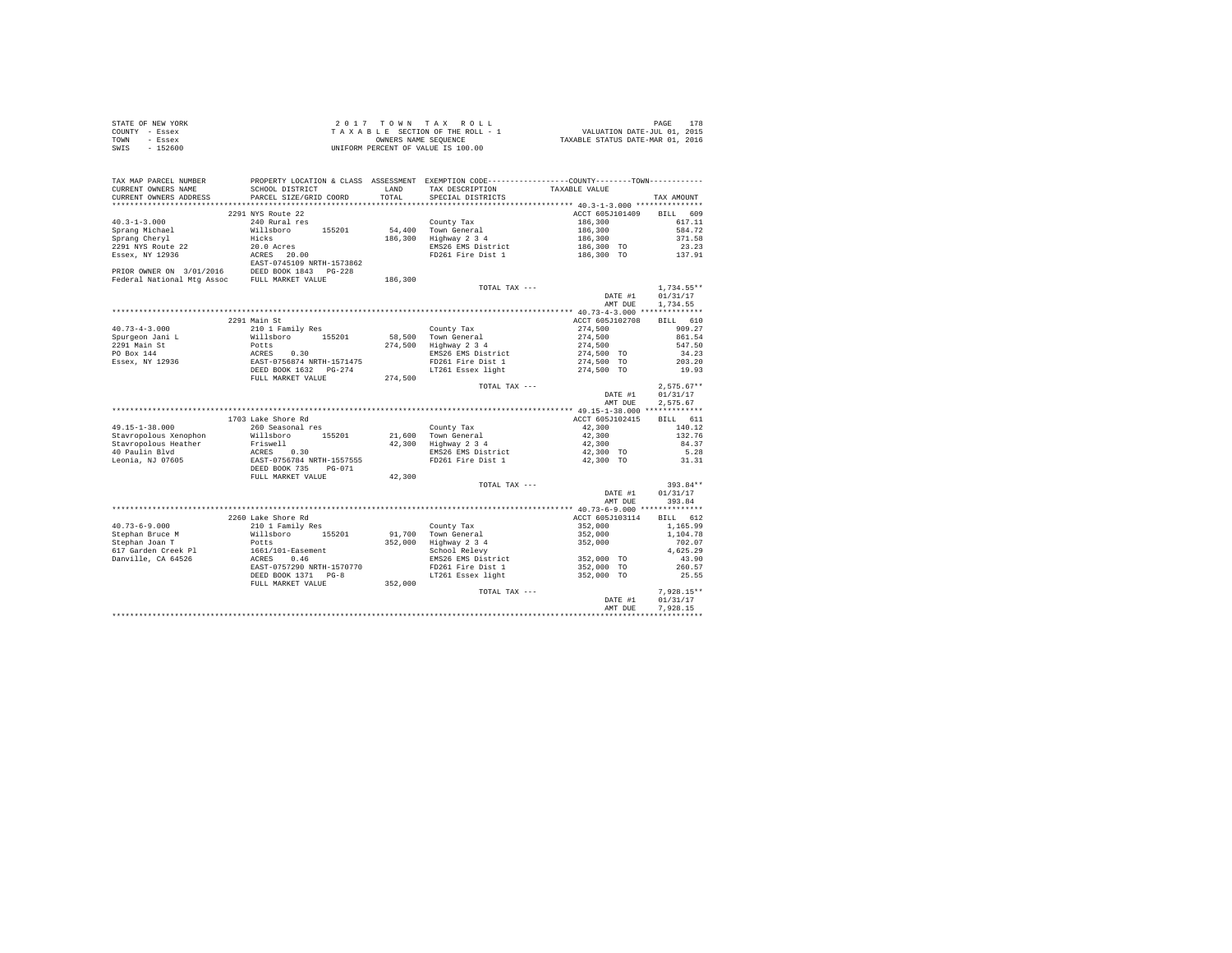| STATE OF NEW YORK | 2017 TOWN TAX ROLL                 | 179<br>PAGE                      |
|-------------------|------------------------------------|----------------------------------|
| COUNTY - Essex    | TAXABLE SECTION OF THE ROLL - 1    | VALUATION DATE-JUL 01, 2015      |
| TOWN<br>- Essex   | OWNERS NAME SEOUENCE               | TAXABLE STATUS DATE-MAR 01, 2016 |
| SWIS<br>$-152600$ | UNIFORM PERCENT OF VALUE IS 100.00 |                                  |

| TAX MAP PARCEL NUMBER<br>CURRENT OWNERS NAME<br>CURRENT OWNERS ADDRESS | SCHOOL DISTRICT<br>PARCEL SIZE/GRID COORD | LAND<br>TOTAL. | PROPERTY LOCATION & CLASS ASSESSMENT EXEMPTION CODE----------------COUNTY--------TOWN----------<br>TAX DESCRIPTION TAXABLE VALUE<br>SPECIAL DISTRICTS |                          | TAX AMOUNT   |
|------------------------------------------------------------------------|-------------------------------------------|----------------|-------------------------------------------------------------------------------------------------------------------------------------------------------|--------------------------|--------------|
|                                                                        |                                           |                |                                                                                                                                                       |                          |              |
|                                                                        | 56 Alden Rd                               |                |                                                                                                                                                       | ACCT 605J104107 BILL 613 |              |
| $48.3 - 1 - 24.000$                                                    | 270 Mfg housing                           |                | AGED ALL 41800                                                                                                                                        | 14,500<br>14,500         |              |
| Stevens Douglas M Westport 155001 24,600 County Tax                    |                                           |                |                                                                                                                                                       | 14,500                   | 48.03        |
|                                                                        |                                           |                |                                                                                                                                                       | 14,500                   | 45.51        |
|                                                                        |                                           |                |                                                                                                                                                       | 14,500                   | 28.92        |
| Westport, NY 12993 1ac                                                 |                                           |                | EMS26 EMS District 29,000 TO 3.62                                                                                                                     |                          |              |
|                                                                        | ACRES 0.90                                |                | FD262 Fire Dist 2 29,000 TO 33.31                                                                                                                     |                          |              |
|                                                                        | EAST-0725831 NRTH-1551318                 |                |                                                                                                                                                       |                          |              |
|                                                                        | DEED BOOK 478<br>$PG-325$                 |                |                                                                                                                                                       |                          |              |
|                                                                        | FULL MARKET VALUE                         | 29,000         |                                                                                                                                                       |                          |              |
|                                                                        |                                           |                | TOTAL TAX ---                                                                                                                                         |                          | $159.39**$   |
|                                                                        |                                           |                |                                                                                                                                                       | DATE #1                  | 01/31/17     |
|                                                                        |                                           |                |                                                                                                                                                       | AMT DUE                  | 159.39       |
|                                                                        |                                           |                |                                                                                                                                                       |                          |              |
|                                                                        |                                           |                |                                                                                                                                                       |                          |              |
|                                                                        | 697 Middle Rd                             |                |                                                                                                                                                       | ACCT 605J188004 BILL 614 |              |
| $40.3 - 2 - 2.221$                                                     | 240 Rural res                             |                | AG DIST C 41720                                                                                                                                       | 37,294<br>37.294         |              |
| Stewart Caryl Trust Millsboro                                          | 155201                                    |                | 95,000 County Tax                                                                                                                                     | 266,006                  | 881.14       |
| c/o Gail Rice                                                          | Connolly & Hicks                          |                | 303,300 Town General                                                                                                                                  | 266,006                  | 834.88       |
| 3773 SE Old Saint Lucie Blvd ACRES 46.00                               |                                           |                | Highway 2 3 4                                                                                                                                         | 266,006                  | 530.56       |
| Stuart, FL 34996                                                       | EAST-0747979 NRTH-1574544                 |                | EMS26 EMS District                                                                                                                                    | 303,300 TO 37.82         |              |
|                                                                        | DEED BOOK 1793 PG-203                     |                | FD261 Fire Dist 1                                                                                                                                     | 303,300 TO               | 224.52       |
| MAY BE SUBJECT TO PAYMENT FULL MARKET VALUE                            |                                           | 303,300        |                                                                                                                                                       |                          |              |
| UNDER AGDIST LAW TIL 2020                                              |                                           |                |                                                                                                                                                       |                          |              |
|                                                                        |                                           |                | TOTAL TAX ---                                                                                                                                         |                          | $2.508.92**$ |
|                                                                        |                                           |                |                                                                                                                                                       | DATE #1                  | 01/31/17     |
|                                                                        |                                           |                |                                                                                                                                                       | AMT DUE                  | 2.508.92     |
|                                                                        |                                           |                |                                                                                                                                                       |                          |              |
|                                                                        | 2197 NYS Route 22                         |                |                                                                                                                                                       | ACCT 6079900510 BILL 615 |              |
| $39.4 - 1 - 29.000$                                                    | 210 1 Family Res                          |                | County Tax                                                                                                                                            | 130,000                  | 430.62       |
| Stott David E                                                          | Willsboro 155201                          |                | 35,000 Town General                                                                                                                                   | 130,000                  | 408.02       |
| Stott Maureen B                                                        | Potts Patent                              |                | 130,000 Highway 2 3 4                                                                                                                                 | 130,000                  | 259.29       |
| 1210 West St                                                           | ACRES 4.00                                |                | EMS26 EMS District                                                                                                                                    | 130.000 TO 16.21         |              |
| Walpole, MA 02081 EAST-0743450 NRTH-1569273                            |                                           |                | FD261 Fire Dist 1                                                                                                                                     | 130,000 TO 96.23         |              |
|                                                                        | DEED BOOK 1851   PG-311                   |                |                                                                                                                                                       |                          |              |
| PRIOR OWNER ON 3/01/2016 FULL MARKET VALUE                             |                                           | 130,000        |                                                                                                                                                       |                          |              |
| Schoenig Michael Louis Trust                                           |                                           |                |                                                                                                                                                       |                          |              |
|                                                                        |                                           |                | TOTAL TAX ---                                                                                                                                         |                          | $1.210.37**$ |
|                                                                        |                                           |                |                                                                                                                                                       | DATE #1                  | 01/31/17     |
|                                                                        |                                           |                |                                                                                                                                                       | AMT DUE                  | 1,210.37     |
|                                                                        |                                           |                |                                                                                                                                                       |                          |              |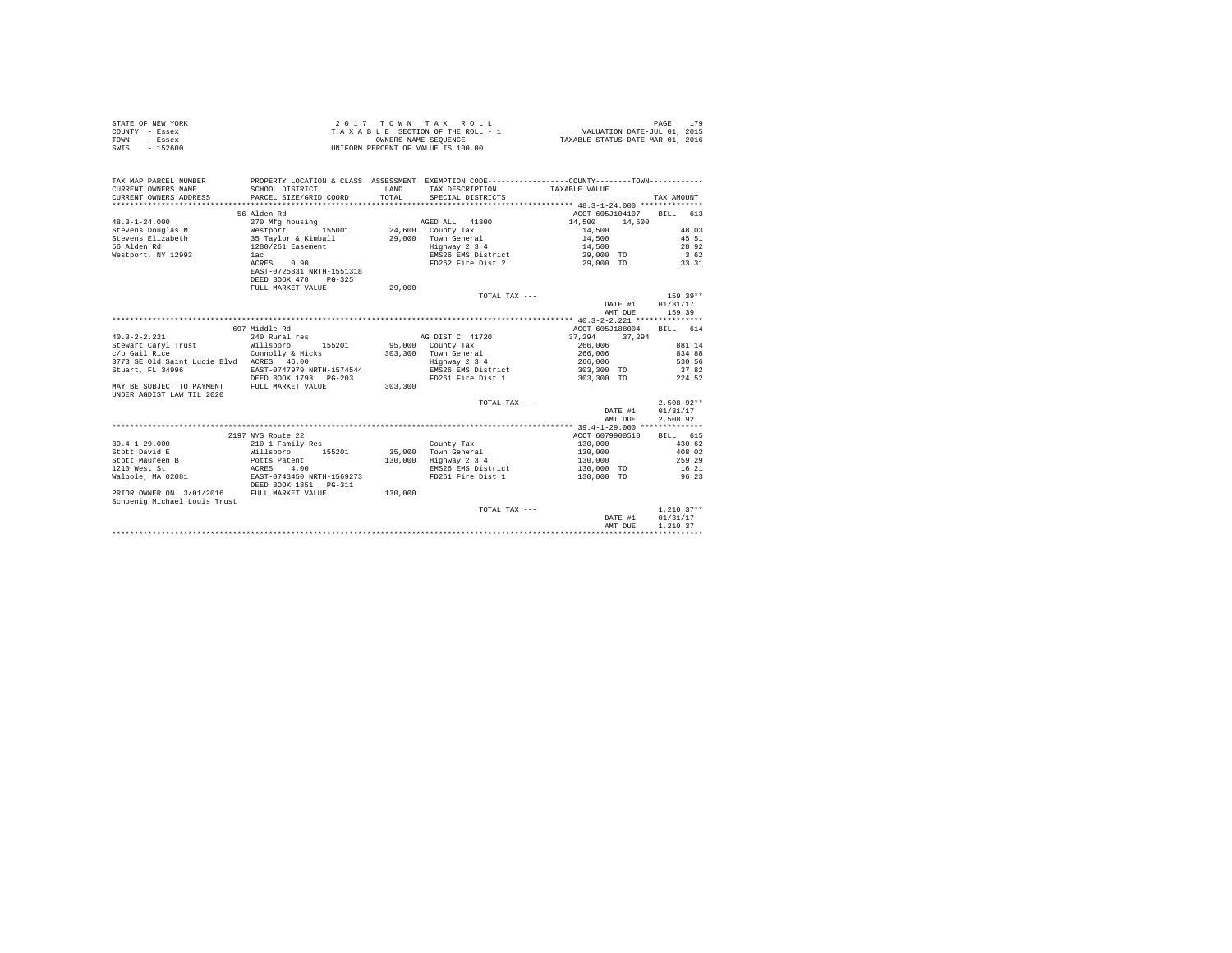| STATE OF NEW YORK | $2.017$ TOWN TAX ROLL              | 180<br>PAGE                      |
|-------------------|------------------------------------|----------------------------------|
| COUNTY - Essex    | TAXABLE SECTION OF THE ROLL - 1    | VALUATION DATE-JUL 01, 2015      |
| TOWN<br>- Essex   | OWNERS NAME SEOUENCE               | TAXABLE STATUS DATE-MAR 01, 2016 |
| SWIS<br>$-152600$ | UNIFORM PERCENT OF VALUE IS 100.00 |                                  |

| TAX MAP PARCEL NUMBER<br>CURRENT OWNERS NAME<br>CURRENT OWNERS ADDRESS                         | SCHOOL DISTRICT<br>PARCEL SIZE/GRID COORD | <b>T.AND</b><br>TOTAL. | TAX DESCRIPTION TAXABLE VALUE<br>SPECIAL DISTRICTS | PROPERTY LOCATION & CLASS ASSESSMENT EXEMPTION CODE----------------COUNTY--------TOWN---------- | TAX AMOUNT   |
|------------------------------------------------------------------------------------------------|-------------------------------------------|------------------------|----------------------------------------------------|-------------------------------------------------------------------------------------------------|--------------|
|                                                                                                |                                           |                        |                                                    |                                                                                                 |              |
|                                                                                                | 1420 Whallons Bay Rd                      |                        |                                                    | ACCT 605Z006002                                                                                 | BILL 616     |
| $49.3 - 2 - 13.200$                                                                            | 240 Rural res                             |                        | AG DIST C 41720                                    | 29,268<br>29,268                                                                                |              |
| Stransky Thomas M                                                                              | Willsboro<br>155201                       |                        | 119,300 County Tax                                 | 607.932                                                                                         | 2,013.76     |
| Stransky Hillary O                                                                             | Friswell                                  | 637.200                | Town General                                       | 607.932                                                                                         | 1,908.05     |
| 1420 Whallons Bay Rd                                                                           | 2016 Small Claims Decisio                 |                        | Highway 2 3 4                                      | 607.932                                                                                         | 1,212.54     |
| Essex, NY 12936                                                                                | ACRES 47.80                               |                        | EMS26 EMS District                                 | 637,200 TO                                                                                      | 79.46        |
|                                                                                                | EAST-0756363 NRTH-1557981                 |                        | FD262 Fire Dist 2                                  | 637,200 TO                                                                                      | 731.94       |
| MAY BE SUBJECT TO PAYMENT DEED BOOK 1694 PG-280<br>UNDER AGDIST LAW TIL 2020 FULL MARKET VALUE |                                           |                        |                                                    |                                                                                                 |              |
|                                                                                                |                                           | 637,200                |                                                    |                                                                                                 |              |
|                                                                                                |                                           |                        | TOTAL TAX $---$                                    |                                                                                                 | $5,945.75**$ |
|                                                                                                |                                           |                        |                                                    | DATE #1                                                                                         | 01/31/17     |
|                                                                                                |                                           |                        |                                                    | AMT DUE                                                                                         | 5,945.75     |
|                                                                                                |                                           |                        |                                                    |                                                                                                 |              |
|                                                                                                | Middle Rd                                 |                        |                                                    | ACCT 605J187005                                                                                 | BILL 617     |
| $49.1 - 1 - 19.210$                                                                            | 105 Vac farmland                          |                        | AG DIST C 41720                                    | 29.167 29.167                                                                                   |              |
| Sukel Joyce V Trust                                                                            | 155201<br>Willsboro                       |                        | 56,300 County Tax                                  | 27.133                                                                                          | 89.88        |
| 258 Middle Rd                                                                                  | Wharton                                   |                        | 56,300 Town General                                | 27,133                                                                                          | 85.16        |
| Essex, NY 12936                                                                                | 1463/46 Easement                          |                        | Highway 2 3 4                                      | 27,133                                                                                          | 54.12        |
|                                                                                                | ACRES 47.08                               |                        | EMS26 EMS District                                 | 56,300 TO                                                                                       | 7.02         |
| MAY BE SUBJECT TO PAYMENT                                                                      | EAST-0751335 NRTH-1563722                 |                        | FD261 Fire Dist 1                                  | 56,300 TO                                                                                       | 41.68        |
| UNDER AGDIST LAW TIL 2020                                                                      | DEED BOOK 1468 PG-19                      |                        |                                                    |                                                                                                 |              |
|                                                                                                | FULL MARKET VALUE                         | 56,300                 |                                                    |                                                                                                 |              |
|                                                                                                |                                           |                        | TOTAL TAX ---                                      |                                                                                                 | $277.86**$   |
|                                                                                                |                                           |                        |                                                    | DATE #1                                                                                         | 01/31/17     |
|                                                                                                |                                           |                        |                                                    | AMT DUE                                                                                         | 277.86       |
|                                                                                                |                                           |                        |                                                    |                                                                                                 |              |
|                                                                                                | 258 Middle Rd                             |                        |                                                    | ACCT 605J104314                                                                                 | BILL 618     |
| $49.1 - 1 - 21.000$                                                                            | 210 1 Family Res                          |                        | VETWAR CTS 41120                                   | 15,000 15,000                                                                                   |              |
| Sukel Raymond P                                                                                | Willsboro 155201                          |                        | 33,600 County Tax                                  | 110,900                                                                                         | 367.35       |
| Thaler Julie A                                                                                 | Wharton<br>1407/314 Life Use To           |                        | 125.900 Town General                               | 110,900                                                                                         | 348.07       |
| c/o Richard Sukel                                                                              |                                           |                        | Highway 2 3 4                                      | 110,900                                                                                         | 221.19       |
| 258 Middle Rd                                                                                  | Richard & Joyce V Sukel                   |                        | EMS26 EMS District                                 | 125,900 TO                                                                                      | 15.70        |
| Essex, NY 12936                                                                                | 2.60<br>ACRES                             |                        | FD261 Fire Dist 1                                  | 125,900 TO                                                                                      | 93.20        |
|                                                                                                | EAST-0750945 NRTH-1564144                 |                        |                                                    |                                                                                                 |              |
|                                                                                                | DEED BOOK 1628 PG-151                     |                        |                                                    |                                                                                                 |              |
|                                                                                                | FULL MARKET VALUE                         | 125,900                |                                                    |                                                                                                 |              |
|                                                                                                |                                           |                        | TOTAL TAX ---                                      |                                                                                                 | $1.045.51**$ |
|                                                                                                |                                           |                        |                                                    | DATE #1                                                                                         | 01/31/17     |
|                                                                                                |                                           |                        |                                                    | AMT DUE                                                                                         | 1.045.51     |
|                                                                                                |                                           |                        |                                                    |                                                                                                 |              |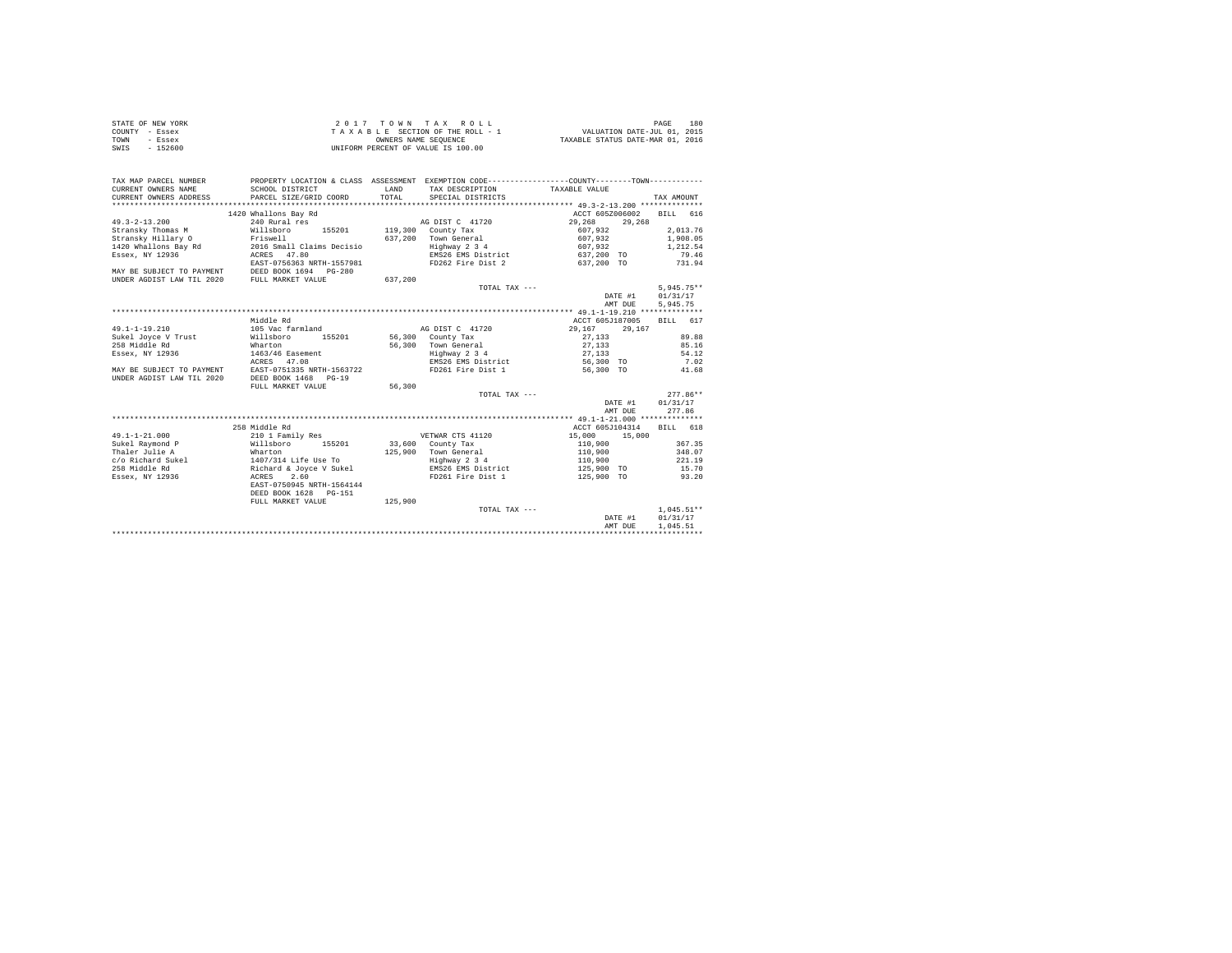| STATE OF NEW YORK | 2017 TOWN TAX ROLL                 | 181<br>PAGE                      |
|-------------------|------------------------------------|----------------------------------|
| COUNTY - Essex    | TAXABLE SECTION OF THE ROLL - 1    | VALUATION DATE-JUL 01, 2015      |
| TOWN<br>- Essex   | OWNERS NAME SEOUENCE               | TAXABLE STATUS DATE-MAR 01, 2016 |
| $-152600$<br>SWIS | UNIFORM PERCENT OF VALUE IS 100.00 |                                  |

| TAX MAP PARCEL NUMBER<br>CURRENT OWNERS NAME<br>CURRENT OWNERS ADDRESS                                                                                     | SCHOOL DISTRICT<br>PARCEL SIZE/GRID COORD                                                          | LAND<br>TOTAL | PROPERTY LOCATION & CLASS ASSESSMENT EXEMPTION CODE---------------COUNTY-------TOWN----------<br>TAX DESCRIPTION<br>SPECIAL DISTRICTS | TAXABLE VALUE                          | TAX AMOUNT           |
|------------------------------------------------------------------------------------------------------------------------------------------------------------|----------------------------------------------------------------------------------------------------|---------------|---------------------------------------------------------------------------------------------------------------------------------------|----------------------------------------|----------------------|
|                                                                                                                                                            |                                                                                                    |               |                                                                                                                                       |                                        |                      |
|                                                                                                                                                            | Brookfield Rd                                                                                      |               |                                                                                                                                       | ACCT 605J101407 BILL 619               |                      |
| $48.3 - 1 - 20.001$                                                                                                                                        | 910 Priv forest                                                                                    |               | County Tax<br>17,100 Town General                                                                                                     | 17,100                                 | 56.64                |
| SUNY Auxilliary Svcs Inc                                                                                                                                   | Westport 155001                                                                                    |               |                                                                                                                                       | 17,100                                 | 53.67                |
| 101 Broad St                                                                                                                                               | 39 Platt Rogers<br>ACRES 32.00                                                                     |               | 17,100 Highway 2 3 4<br>EMS26 EMS District                                                                                            | 17,100                                 | 34.11                |
| Plattsburgh, NY 12901                                                                                                                                      | ACRES 32.00<br>EAST-0724502 NRTH-1560380                                                           |               | FD262 Fire Dist 2                                                                                                                     | 17,100 TO                              | 2.13<br>19.64        |
|                                                                                                                                                            | DEED BOOK 1055 PG-282                                                                              |               |                                                                                                                                       | 17,100 TO                              |                      |
|                                                                                                                                                            | FULL MARKET VALUE                                                                                  | 17,100        |                                                                                                                                       |                                        |                      |
|                                                                                                                                                            |                                                                                                    |               | TOTAL TAX ---                                                                                                                         |                                        | $166.19**$           |
|                                                                                                                                                            |                                                                                                    |               |                                                                                                                                       | DATE #1                                | 01/31/17             |
|                                                                                                                                                            |                                                                                                    |               |                                                                                                                                       | AMT DUE                                | 166.19               |
|                                                                                                                                                            |                                                                                                    |               |                                                                                                                                       |                                        |                      |
|                                                                                                                                                            | 16 Sandy Point Way                                                                                 |               |                                                                                                                                       | ACCT 605J100108 BILL 620               |                      |
| $40.65 - 1 - 1.100$<br>Surdel Trust                                                                                                                        | 260 Seasonal res - WTRFNT                                                                          |               | County Tax<br>455,800 Town General                                                                                                    | 508,500<br>508,500                     | 1,684.39<br>1,595.97 |
| 208 Elmwood Rd                                                                                                                                             | Willsboro 155201<br>Hicks                                                                          | 508,500       | Highway 2 3 4                                                                                                                         |                                        |                      |
|                                                                                                                                                            |                                                                                                    |               | EMS26 EMS District                                                                                                                    | 508,500<br>508,500 TO                  | 1,014.22<br>63.41    |
|                                                                                                                                                            |                                                                                                    |               | FD261 Fire Dist 1                                                                                                                     | 508,500 TO                             | 376.42               |
| %<br>Needham, MA 02492<br>PRIOR OWNER ON 3/01/2016<br>Sandy Point Of Essex Ltd BEST-0757618 NRTH-1573810<br>Sandy Point Of Essex Ltd BEED BOOK 1847 PG-287 |                                                                                                    |               | FDZ01 FILL -<br>LT261 Essex light                                                                                                     |                                        | 36.92                |
|                                                                                                                                                            |                                                                                                    |               | WB261 Water B&I                                                                                                                       | 508,500 TO<br>508,500 TO C             | 138.35               |
|                                                                                                                                                            | FULL MARKET VALUE                                                                                  | 508,500       |                                                                                                                                       |                                        |                      |
|                                                                                                                                                            |                                                                                                    |               | TOTAL TAX ---                                                                                                                         |                                        | $4.909.68**$         |
|                                                                                                                                                            |                                                                                                    |               |                                                                                                                                       | DATE #1                                | 01/31/17             |
|                                                                                                                                                            |                                                                                                    |               |                                                                                                                                       | AMT DUE                                | 4.909.68             |
|                                                                                                                                                            |                                                                                                    |               |                                                                                                                                       |                                        |                      |
|                                                                                                                                                            | 228 Clark Rd                                                                                       |               |                                                                                                                                       | ACCT 605J188003                        | BILL 621             |
| $49.3 - 2 - 26.200$                                                                                                                                        |                                                                                                    |               | County Tax                                                                                                                            |                                        | 704.23               |
|                                                                                                                                                            |                                                                                                    |               | 39,000 Town General                                                                                                                   | 212,600<br>212,600                     | 667.26               |
| 49.3-2-2001<br>Swan John S Jr<br>228 Clark Rd<br>----- NY 12936                                                                                            |                                                                                                    |               | 212,600 Highway 2 3 4                                                                                                                 | 212,600                                | 424.04               |
|                                                                                                                                                            |                                                                                                    |               | EMS26 EMS District                                                                                                                    | 212,600 TO                             | 26.51                |
|                                                                                                                                                            | 210 1 Family Res<br>Willsboro 155201<br>Judd<br>ACRES 8.03 BANKGFNB&T<br>EAST-0749104 NRTH-1551959 |               | FD262 Fire Dist 2                                                                                                                     | 212,600 TO                             | 244.21               |
|                                                                                                                                                            | DEED BOOK 895 PG-115                                                                               |               |                                                                                                                                       |                                        |                      |
|                                                                                                                                                            | FULL MARKET VALUE                                                                                  | 212,600       |                                                                                                                                       |                                        |                      |
|                                                                                                                                                            |                                                                                                    |               | TOTAL TAX ---                                                                                                                         |                                        | $2.066.25**$         |
|                                                                                                                                                            |                                                                                                    |               |                                                                                                                                       | DATE #1                                | 01/31/17             |
|                                                                                                                                                            |                                                                                                    |               |                                                                                                                                       | AMT DUE                                | 2,066.25             |
|                                                                                                                                                            |                                                                                                    |               |                                                                                                                                       |                                        |                      |
|                                                                                                                                                            | 19 Old Oak Way                                                                                     |               |                                                                                                                                       | ACCT 605J102801                        | BILL 622             |
| 49.11-1-37.000                                                                                                                                             | 210 1 Family Res                                                                                   |               | County Tax<br>233,500 Town General                                                                                                    | 432,300                                | 1,431.98             |
| Swish Holdings LLC                                                                                                                                         | Willsboro 155201                                                                                   |               |                                                                                                                                       | $432,300$<br>$432,300$<br>$432,300$ TO | 1,356.81             |
| 1871 Thousand Oaks Blvd                                                                                                                                    | Wharton                                                                                            |               | 432,300 Highway 2 3 4                                                                                                                 |                                        | 862.23               |
| Berkeley, CA 94707                                                                                                                                         | ACRES 3.82                                                                                         |               | EMS26 EMS District                                                                                                                    |                                        | 53.91                |
|                                                                                                                                                            | EAST-0757160 NRTH-1562196<br>DEED BOOK 1614 PG-275                                                 |               | FD261 Fire Dist 1                                                                                                                     | 432,300 TO                             | 320.02               |
|                                                                                                                                                            |                                                                                                    | 432,300       |                                                                                                                                       |                                        |                      |
|                                                                                                                                                            | FULL MARKET VALUE                                                                                  |               | TOTAL TAX ---                                                                                                                         |                                        | $4,024.95**$         |
|                                                                                                                                                            |                                                                                                    |               |                                                                                                                                       | DATE #1                                | 01/31/17             |
|                                                                                                                                                            |                                                                                                    |               |                                                                                                                                       | AMT DUE                                | 4.024.95             |
|                                                                                                                                                            |                                                                                                    |               |                                                                                                                                       |                                        |                      |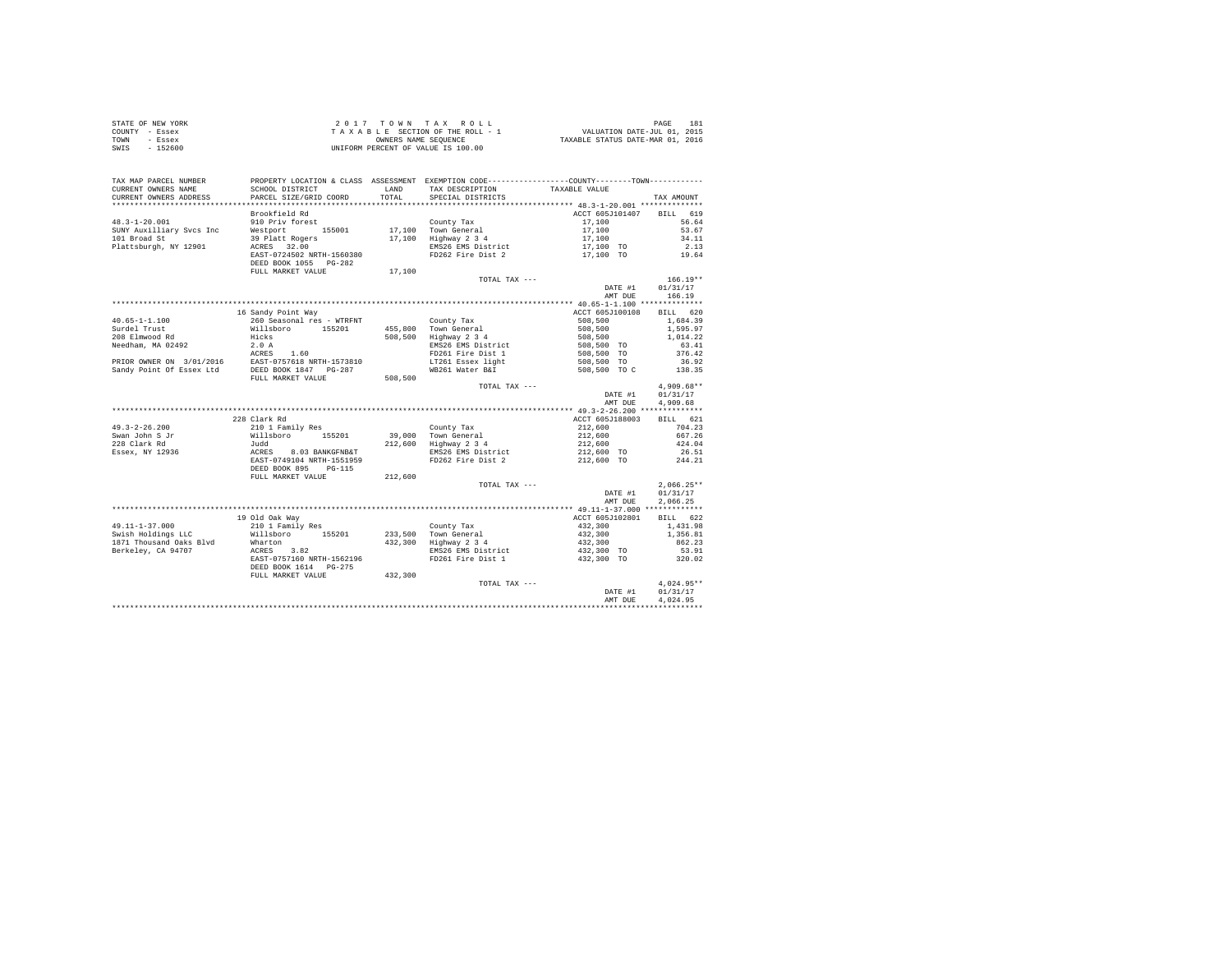| STATE OF NEW YORK | $2.0.1.7$ TOWN TAX ROLL            | 182<br>PAGE                      |
|-------------------|------------------------------------|----------------------------------|
| COUNTY - Essex    | TAXABLE SECTION OF THE ROLL - 1    | VALUATION DATE-JUL 01, 2015      |
| TOWN<br>- Essex   | OWNERS NAME SEOUENCE               | TAXABLE STATUS DATE-MAR 01, 2016 |
| $-152600$<br>SWIS | UNIFORM PERCENT OF VALUE IS 100.00 |                                  |

| TAX MAP PARCEL NUMBER<br>CURRENT OWNERS NAME<br>CURRENT OWNERS ADDRESS | SCHOOL DISTRICT<br>PARCEL SIZE/GRID COORD                          | LAND<br>TOTAL. | PROPERTY LOCATION & CLASS ASSESSMENT EXEMPTION CODE----------------COUNTY-------TOWN----------<br>TAX DESCRIPTION<br>SPECIAL DISTRICTS | TAXABLE VALUE    | TAX AMOUNT   |
|------------------------------------------------------------------------|--------------------------------------------------------------------|----------------|----------------------------------------------------------------------------------------------------------------------------------------|------------------|--------------|
|                                                                        |                                                                    |                |                                                                                                                                        |                  |              |
|                                                                        | Cross Rd                                                           |                |                                                                                                                                        | ACCT 605Z007006  | BILL 623     |
| $49.3 - 2 - 20.600$                                                    | 321 Abandoned ag                                                   |                | County Tax                                                                                                                             | 25,900           | 85.79        |
| Tabor 64 Inc                                                           | Willsboro<br>155201                                                |                | 25,900 Town General                                                                                                                    | 25,900           | 81.29        |
| c/o A S Fine - Pres.                                                   | Judd Patent                                                        | 25,900         | Highway 2 3 4                                                                                                                          | 25,900           | 51.66        |
| 133A Circular St                                                       | 5 Fine Subd 5949                                                   |                | EMS26 EMS District                                                                                                                     | 25,900 TO        | 3.23         |
| Saratoga Springs, NY 12866                                             | 6.93<br>ACRES<br>EAST-0753137 NRTH-1555715<br>DEED BOOK 1595 PG-77 |                | FD262 Fire Dist 2                                                                                                                      | 25,900 TO        | 29.75        |
|                                                                        | FULL MARKET VALUE                                                  | 25,900         |                                                                                                                                        |                  |              |
|                                                                        |                                                                    |                | TOTAL TAX ---                                                                                                                          |                  | $251.72**$   |
|                                                                        |                                                                    |                |                                                                                                                                        | DATE #1          | 01/31/17     |
|                                                                        |                                                                    |                |                                                                                                                                        | AMT DUE          | 251.72       |
|                                                                        |                                                                    |                |                                                                                                                                        |                  |              |
|                                                                        | 2819 Essex Rd                                                      |                |                                                                                                                                        | ACCT 605J104206  | BILL 624     |
| $40.3 - 2 - 9.100$                                                     | 240 Rural res                                                      |                | County Tax                                                                                                                             | 169,000          | 559.81       |
| Tart William O Jr                                                      | 155201<br>Willsboro                                                | 96,900         | Town General                                                                                                                           | 169,000          | 530.42       |
| Little Michelle M                                                      | Hicks                                                              | 169,000        | Highway 2 3 4                                                                                                                          | 169,000          | 337.08       |
| 5248 N Catherine St                                                    | 38.1ac                                                             |                | EMS26 EMS District                                                                                                                     | 169,000 TO       | 21.08        |
| Plattsburgh, NY 12901                                                  | ACRES 36.91                                                        |                | FD261 Fire Dist 1                                                                                                                      | 169,000 TO       | 125.10       |
|                                                                        | EAST-0755657 NRTH-1573481                                          |                | LT261 Essex light                                                                                                                      | 169,000 TO       | 12.27        |
|                                                                        | DEED BOOK 834<br>$PG-219$                                          |                | WB261 Water B&I                                                                                                                        | 169,000 TO C     | 45.98        |
|                                                                        | FULL MARKET VALUE                                                  | 169,000        |                                                                                                                                        |                  |              |
|                                                                        |                                                                    |                | TOTAL TAX $---$                                                                                                                        |                  | $1.631.74**$ |
|                                                                        |                                                                    |                |                                                                                                                                        | DATE #1          | 01/31/17     |
|                                                                        |                                                                    |                |                                                                                                                                        | AMT DUE          | 1,631.74     |
|                                                                        |                                                                    |                |                                                                                                                                        |                  |              |
|                                                                        | 1352 Whallons Bay Rd                                               |                |                                                                                                                                        | ACCT 605J103505  | RTLL 625     |
| $49.3 - 2 - 13.100$                                                    | 240 Rural res                                                      |                | AG DIST C 41720                                                                                                                        | 10,744<br>10.744 |              |
| Teitelbaum Richard C                                                   | Willsboro<br>155201                                                |                | 84,400 County Tax                                                                                                                      | 470.056          | 1,557.05     |
| Teitelbaum Bethany B                                                   | Friswell                                                           |                | 480.800 Town General                                                                                                                   | 470.056          | 1,475.31     |
| 3 Brookside Ct                                                         | ACRES 40.00 BANK1STARSG                                            |                | Highway 2 3 4                                                                                                                          | 470.056          | 937.54       |
| Cranbury, NJ 08512                                                     | EAST-0755171 NRTH-1557394                                          |                | EMS26 EMS District                                                                                                                     | 480.800 TO       | 59.96        |
|                                                                        | DEED BOOK 1658 PG-89                                               |                | FD262 Fire Dist 2                                                                                                                      | 480,800 TO       | 552.28       |
| MAY BE SUBJECT TO PAYMENT<br>UNDER AGDIST LAW TIL 2020                 | FULL MARKET VALUE                                                  | 480,800        |                                                                                                                                        |                  |              |
|                                                                        |                                                                    |                | TOTAL TAX ---                                                                                                                          |                  | $4,582.14**$ |
|                                                                        |                                                                    |                |                                                                                                                                        | DATE #1          | 01/31/17     |
|                                                                        |                                                                    |                |                                                                                                                                        | AMT DUE          | 4.582.14     |
|                                                                        |                                                                    |                |                                                                                                                                        |                  |              |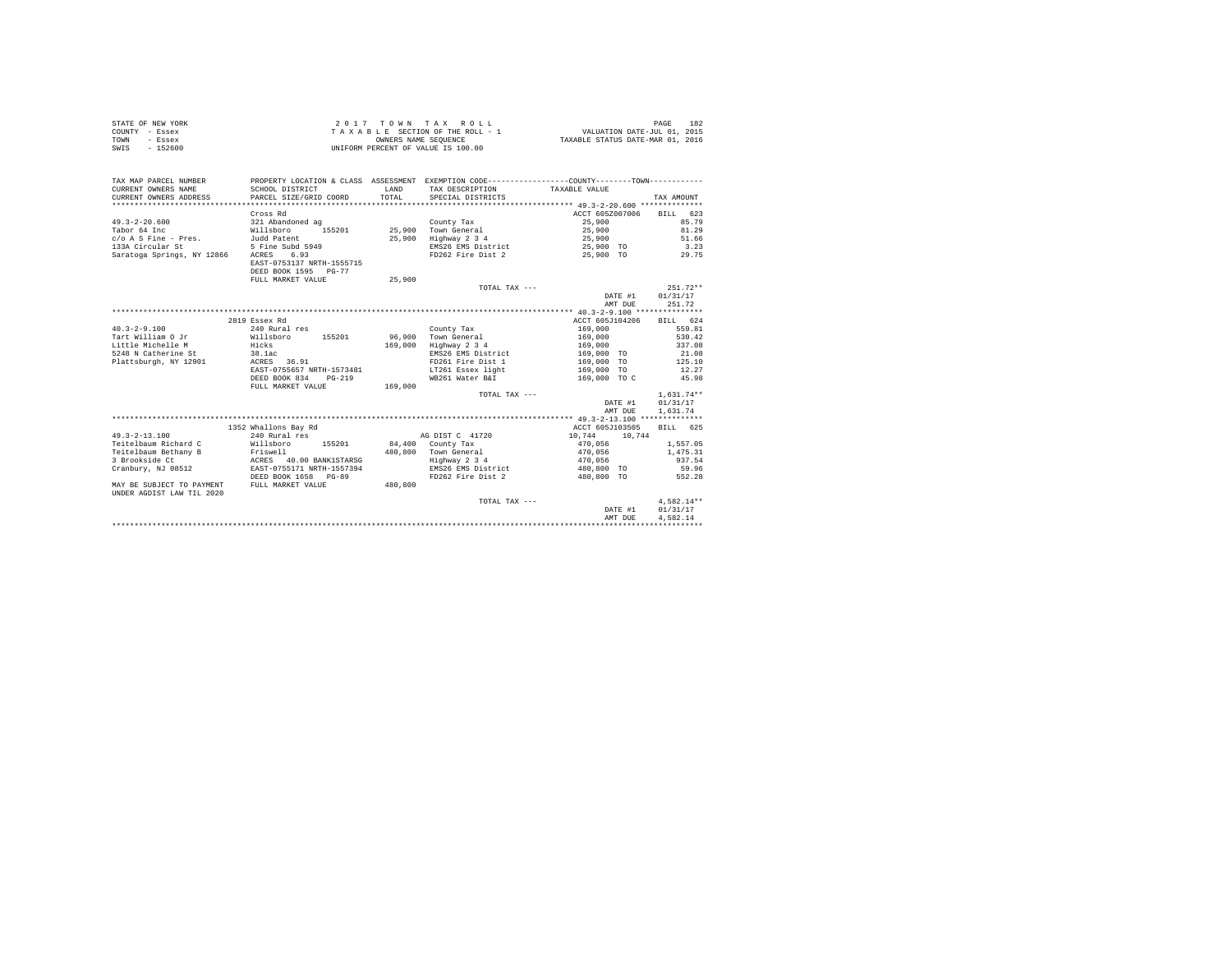| STATE OF NEW YORK | 2017 TOWN TAX ROLL                 | 183<br>PAGE                      |
|-------------------|------------------------------------|----------------------------------|
| COUNTY - Essex    | TAXABLE SECTION OF THE ROLL - 1    | VALUATION DATE-JUL 01, 2015      |
| TOWN<br>- Essex   | OWNERS NAME SEOUENCE               | TAXABLE STATUS DATE-MAR 01, 2016 |
| $-152600$<br>SWIS | UNIFORM PERCENT OF VALUE IS 100.00 |                                  |

| TAX MAP PARCEL NUMBER<br>CURRENT OWNERS NAME<br>CURRENT OWNERS ADDRESS       | SCHOOL DISTRICT<br>PARCEL SIZE/GRID COORD                                                                                                                        | LAND<br>TOTAL      | PROPERTY LOCATION & CLASS ASSESSMENT EXEMPTION CODE----------------COUNTY-------TOWN----------<br>TAX DESCRIPTION TAXABLE VALUE<br>SPECIAL DISTRICTS |                                                                                           | TAX AMOUNT                                             |
|------------------------------------------------------------------------------|------------------------------------------------------------------------------------------------------------------------------------------------------------------|--------------------|------------------------------------------------------------------------------------------------------------------------------------------------------|-------------------------------------------------------------------------------------------|--------------------------------------------------------|
| $49.7 - 5 - 1.000$<br>Thomas David<br>3839 Evelyn Dr<br>Wilmington, DE 19808 | 34 Ridge Way<br>260 Seasonal res<br>155201<br>Willsboro<br>Wharton<br>0.70<br>ACRES<br>EAST-0757621 NRTH-1563963<br>DEED BOOK 933<br>PG-105<br>FULL MARKET VALUE | 154,200<br>154,200 | County Tax<br>130,000 Town General<br>Highway 2 3 4<br>EMS26 EMS District<br>FD261 Fire Dist 1                                                       | ACCT 605J100210<br>154,200<br>154,200<br>154,200<br>154,200 TO 19.23<br>154,200 TO 114.15 | BILL 626<br>510.78<br>483.97<br>307.56<br>$1.435.69**$ |
|                                                                              |                                                                                                                                                                  |                    | TOTAL TAX ---                                                                                                                                        | DATE #1<br>AMT DUE                                                                        | 01/31/17<br>1,435.69                                   |
|                                                                              | 9 Gladd Ln                                                                                                                                                       |                    |                                                                                                                                                      | ACCT 605J103710                                                                           | BILL 627                                               |
| $49.3 - 1 - 3.000$                                                           | 210 1 Family Res                                                                                                                                                 |                    | AGED C/T 41801                                                                                                                                       | 49,150<br>49,150                                                                          |                                                        |
| Thomas Jacqueline C                                                          | Willsboro<br>155201 28,000 County Tax                                                                                                                            |                    |                                                                                                                                                      | 49,150                                                                                    | 162.81                                                 |
| 9 Gladd Ln                                                                   | Friswell                                                                                                                                                         |                    | 98,300 Town General                                                                                                                                  | 49.150                                                                                    | 154.26                                                 |
|                                                                              |                                                                                                                                                                  |                    | Highway 2 3 4                                                                                                                                        | 49,150                                                                                    | 98.03                                                  |
|                                                                              | 0.80<br>ACRES                                                                                                                                                    |                    | School Relevy                                                                                                                                        |                                                                                           | 512.48                                                 |
|                                                                              | PRIOR OWNER ON 3/01/2016 EAST-0744093 NRTH-1556402                                                                                                               |                    | EMS26 EMS District 98,300 TO                                                                                                                         |                                                                                           | 12.26                                                  |
| Coste Helen S                                                                | DEED BOOK 1832 PG-136                                                                                                                                            |                    | FD262 Fire Dist 2                                                                                                                                    | 98,300 TO                                                                                 | 112.92                                                 |
|                                                                              | FULL MARKET VALUE                                                                                                                                                |                    | 98,300 LT262 Whallonsburg light                                                                                                                      | 98,300 TO                                                                                 | 21.19                                                  |
|                                                                              |                                                                                                                                                                  |                    | TOTAL TAX ---                                                                                                                                        |                                                                                           | $1.073.95**$                                           |
|                                                                              |                                                                                                                                                                  |                    |                                                                                                                                                      | DATE #1                                                                                   | 01/31/17                                               |
|                                                                              |                                                                                                                                                                  |                    |                                                                                                                                                      | AMT DUE                                                                                   | 1,073.95                                               |
|                                                                              |                                                                                                                                                                  |                    |                                                                                                                                                      |                                                                                           |                                                        |
|                                                                              | 87 Wildacres Way                                                                                                                                                 |                    |                                                                                                                                                      | ACCT 605J104012                                                                           | BILL 628                                               |
| $49.7 - 4 - 4.000$                                                           | 260 Seasonal res                                                                                                                                                 |                    | County Tax                                                                                                                                           | 225,700                                                                                   | 747.63                                                 |
| Thorn Gert D<br>Drover Lynn                                                  | Willsboro<br>155201                                                                                                                                              | 150,100<br>225,700 | Town General                                                                                                                                         | 225,700<br>225,700                                                                        | 708.38<br>450.16                                       |
| 72 Robinwood Ave                                                             | Wharton<br>ACRES 1.03                                                                                                                                            |                    | Highway 2 3 4<br>EMS26 EMS District                                                                                                                  | 225,700 TO                                                                                | 28.15                                                  |
| Jamaica Plain, MA 02130                                                      | EAST-0757172 NRTH-1565009                                                                                                                                        |                    | FD261 Fire Dist 1                                                                                                                                    | 225,700 TO                                                                                | 167.08                                                 |
|                                                                              | DEED BOOK 1751    PG-311                                                                                                                                         |                    | LT261 Essex light                                                                                                                                    | 225,700 TO                                                                                | 16.39                                                  |
| PRIOR OWNER ON 3/01/2016 FULL MARKET VALUE<br>Thorn Gert D                   |                                                                                                                                                                  | 225,700            |                                                                                                                                                      |                                                                                           |                                                        |
|                                                                              |                                                                                                                                                                  |                    | TOTAL TAX ---                                                                                                                                        |                                                                                           | $2.117.79**$                                           |
|                                                                              |                                                                                                                                                                  |                    |                                                                                                                                                      | DATE #1                                                                                   | 01/31/17                                               |
|                                                                              |                                                                                                                                                                  |                    |                                                                                                                                                      | AMT DUE                                                                                   | 2.117.79                                               |
|                                                                              |                                                                                                                                                                  |                    |                                                                                                                                                      |                                                                                           |                                                        |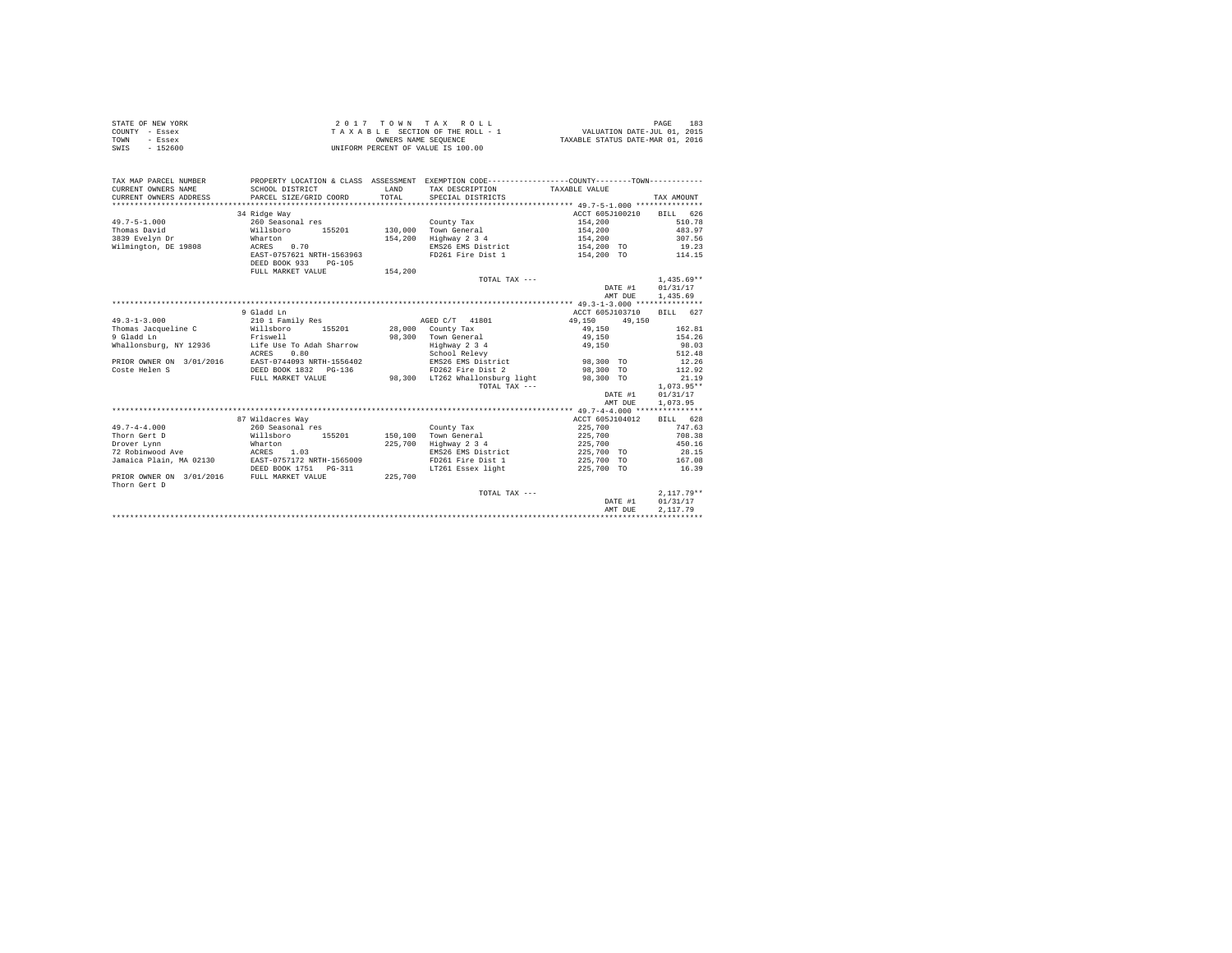| STATE OF NEW YORK | $2.017$ TOWN TAX ROLL              | 184<br>PAGE                      |
|-------------------|------------------------------------|----------------------------------|
| COUNTY - Essex    | TAXABLE SECTION OF THE ROLL - 1    | VALUATION DATE-JUL 01, 2015      |
| TOWN<br>- Essex   | OWNERS NAME SEOUENCE               | TAXABLE STATUS DATE-MAR 01, 2016 |
| SWIS<br>$-152600$ | UNIFORM PERCENT OF VALUE IS 100.00 |                                  |

| TAX MAP PARCEL NUMBER<br>CURRENT OWNERS NAME<br>CURRENT OWNERS ADDRESS | SCHOOL DISTRICT<br>PARCEL SIZE/GRID COORD | <b>T.AND</b><br>TOTAL | PROPERTY LOCATION & CLASS ASSESSMENT EXEMPTION CODE----------------COUNTY-------TOWN----------<br>TAX DESCRIPTION<br>SPECIAL DISTRICTS | TAXABLE VALUE   | TAX AMOUNT   |
|------------------------------------------------------------------------|-------------------------------------------|-----------------------|----------------------------------------------------------------------------------------------------------------------------------------|-----------------|--------------|
|                                                                        | Lake Shore Rd                             |                       |                                                                                                                                        | ACCT 605J100613 | BILL 629     |
| $49.7 - 4 - 5.100$                                                     | 311 Res vac land                          |                       | County Tax                                                                                                                             | 133,200         | 441.22       |
| Thorn Gert D                                                           | Willsboro<br>155201                       | 133,200               | Town General                                                                                                                           | 133,200         | 418.06       |
| Drover Lynn                                                            | Wharton                                   | 133,200               | Highway 2 3 4                                                                                                                          | 133,200         | 265.67       |
| 72 Robinwood Ave                                                       | 2.05<br>ACRES                             |                       | School Relevy                                                                                                                          |                 | 1,750.25     |
| Jamaica Plain, MA 02130                                                | EAST-0757705 NRTH-1565092                 |                       | EMS26 EMS District                                                                                                                     | 133,200 TO      | 16.61        |
|                                                                        | DEED BOOK 1751 PG-311                     |                       | FD261 Fire Dist 1                                                                                                                      | 133,200 TO      | 98.60        |
| PRIOR OWNER ON 3/01/2016                                               | FULL MARKET VALUE                         |                       | 133,200 LT261 Essex light                                                                                                              | 133,200 TO      | 9.67         |
| Thorn Gert D                                                           |                                           |                       |                                                                                                                                        |                 |              |
|                                                                        |                                           |                       | TOTAL TAX ---                                                                                                                          |                 | $3.000.08**$ |
|                                                                        |                                           |                       |                                                                                                                                        | DATE #1         | 01/31/17     |
|                                                                        |                                           |                       |                                                                                                                                        | AMT DUE         | 3,000.08     |
|                                                                        |                                           |                       |                                                                                                                                        |                 |              |
|                                                                        | Wildacres Way                             |                       |                                                                                                                                        | ACCT 605Z016001 | BILL 630     |
| $49.7 - 4 - 5.200$                                                     | 311 Res vac land                          |                       | County Tax                                                                                                                             | 133,100         | 440.89       |
| Thorn Gert D                                                           | Willsboro<br>155201                       | 133,100               | Town General                                                                                                                           | 133,100         | 417.75       |
| Drover Lynn                                                            | Wharton                                   | 133,100               | Highway 2 3 4                                                                                                                          | 133,100         | 265.47       |
| 72 Robinwood Ave                                                       | ACRES<br>2.02                             |                       | School Relevy                                                                                                                          |                 | 1,748.94     |
| Jamaica Plain, MA 02130                                                | EAST-0757466 NRTH-1565000                 |                       | EMS26 EMS District                                                                                                                     | 133,100 TO      | 16.60        |
|                                                                        | DEED BOOK 1751   PG-311                   |                       | FD261 Fire Dist 1                                                                                                                      | 133,100 TO      | 98.53        |
| PRIOR OWNER ON 3/01/2016<br>Thorn Gert D                               | FULL MARKET VALUE                         |                       | 133,100 LT261 Essex light                                                                                                              | 133,100 TO      | 9.66         |
|                                                                        |                                           |                       | TOTAL TAX ---                                                                                                                          |                 | $2.997.84**$ |
|                                                                        |                                           |                       |                                                                                                                                        | DATE #1         | 01/31/17     |
|                                                                        |                                           |                       |                                                                                                                                        | AMT DUE         | 2,997.84     |
|                                                                        |                                           |                       |                                                                                                                                        |                 |              |
|                                                                        | Walker Rd                                 |                       |                                                                                                                                        | ACCT 605J102813 | BILL 631     |
| $48.4 - 1 - 12.000$                                                    | 105 Vac farmland                          |                       | County Tax                                                                                                                             | 68,800          | 227.90       |
| Three Creek Farms LLC                                                  | 155201<br>Willsboro                       | 68,800                | Town General                                                                                                                           | 68,800          | 215.93       |
| c/o Robert Thall                                                       | Friswell                                  | 68,800                | Highway 2 3 4                                                                                                                          | 68,800          | 137.22       |
| 10533 Davis Rd                                                         | ACRES 51.48                               |                       | EMS26 EMS District                                                                                                                     | 68,800 TO       | 8.58         |
| West Winfield, NY 13491                                                | EAST-0740147 NRTH-1554169                 |                       | FD262 Fire Dist 2                                                                                                                      | 68,800 TO       | 79.03        |
|                                                                        | DEED BOOK 1692<br>PG-110                  |                       | LT262 Whallonsburg light                                                                                                               | 68,800 TO       | 14.83        |
|                                                                        | FULL MARKET VALUE                         | 68,800                |                                                                                                                                        |                 |              |
|                                                                        |                                           |                       | TOTAL TAX ---                                                                                                                          |                 | 683.49**     |
|                                                                        |                                           |                       |                                                                                                                                        | DATE #1         | 01/31/17     |
|                                                                        |                                           |                       |                                                                                                                                        | AMT DUE         | 683.49       |
|                                                                        |                                           |                       |                                                                                                                                        |                 |              |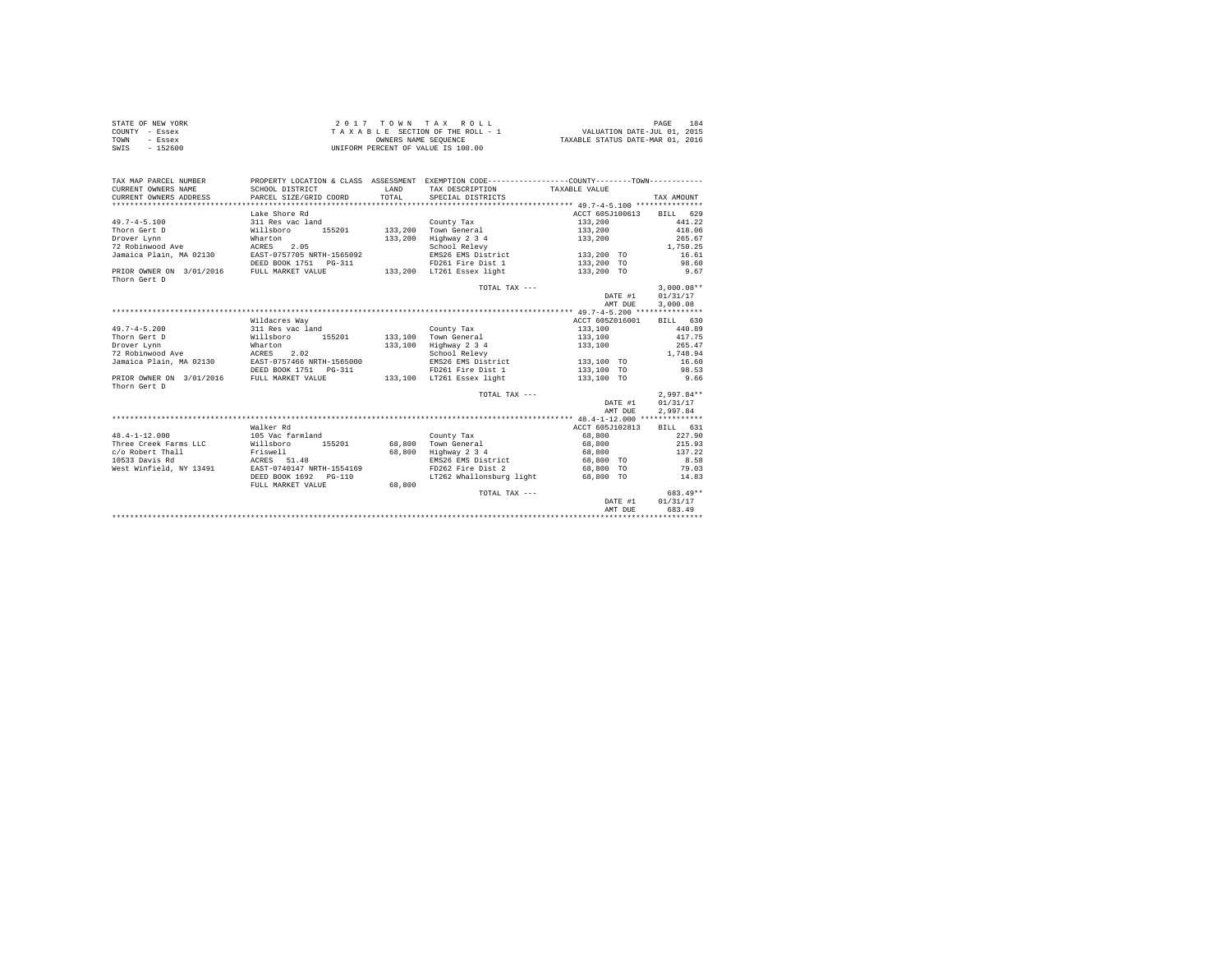| STATE OF NEW YORK | 2017 TOWN TAX ROLL                 | 185<br>PAGE                      |
|-------------------|------------------------------------|----------------------------------|
| COUNTY - Essex    | TAXABLE SECTION OF THE ROLL - 1    | VALUATION DATE-JUL 01, 2015      |
| TOWN<br>- Essex   | OWNERS NAME SEOUENCE               | TAXABLE STATUS DATE-MAR 01, 2016 |
| $-152600$<br>SWIS | UNIFORM PERCENT OF VALUE IS 100.00 |                                  |

| TAX MAP PARCEL NUMBER     |                                                                                                                                                                                                                                                | PROPERTY LOCATION & CLASS ASSESSMENT EXEMPTION CODE---------------COUNTY-------TOWN--------- |                                                                                    |                |
|---------------------------|------------------------------------------------------------------------------------------------------------------------------------------------------------------------------------------------------------------------------------------------|----------------------------------------------------------------------------------------------|------------------------------------------------------------------------------------|----------------|
| CURRENT OWNERS NAME       |                                                                                                                                                                                                                                                | LAND TAX DESCRIPTION TAXABLE VALUE                                                           |                                                                                    |                |
| CURRENT OWNERS ADDRESS    | -----<br>SCHOOL DISTRICT<br>PARCEL SIZE/GRID COORD                                                                                                                                                                                             | TOTAL SPECIAL DISTRICTS                                                                      |                                                                                    | TAX AMOUNT     |
|                           |                                                                                                                                                                                                                                                |                                                                                              |                                                                                    |                |
|                           | 33 County Home Way                                                                                                                                                                                                                             |                                                                                              | ACCT 605J178514 BILL 632                                                           |                |
|                           |                                                                                                                                                                                                                                                |                                                                                              |                                                                                    |                |
|                           |                                                                                                                                                                                                                                                |                                                                                              |                                                                                    |                |
|                           |                                                                                                                                                                                                                                                |                                                                                              |                                                                                    |                |
|                           |                                                                                                                                                                                                                                                |                                                                                              |                                                                                    |                |
|                           |                                                                                                                                                                                                                                                |                                                                                              |                                                                                    |                |
|                           |                                                                                                                                                                                                                                                |                                                                                              |                                                                                    |                |
|                           |                                                                                                                                                                                                                                                |                                                                                              |                                                                                    |                |
| UNDER AGDIST LAW TIL 2020 |                                                                                                                                                                                                                                                |                                                                                              |                                                                                    |                |
|                           |                                                                                                                                                                                                                                                | TOTAL TAX ---                                                                                |                                                                                    | $3,535.06**$   |
|                           |                                                                                                                                                                                                                                                |                                                                                              | DATE #1 01/31/17                                                                   |                |
|                           |                                                                                                                                                                                                                                                |                                                                                              | AMT DUE                                                                            | 3,535.06       |
|                           |                                                                                                                                                                                                                                                |                                                                                              |                                                                                    |                |
|                           | NYS Route 22                                                                                                                                                                                                                                   |                                                                                              | ACCT 605J195002 BILL 633                                                           |                |
|                           |                                                                                                                                                                                                                                                |                                                                                              |                                                                                    |                |
|                           |                                                                                                                                                                                                                                                |                                                                                              |                                                                                    |                |
|                           |                                                                                                                                                                                                                                                |                                                                                              |                                                                                    |                |
|                           |                                                                                                                                                                                                                                                |                                                                                              |                                                                                    |                |
|                           |                                                                                                                                                                                                                                                |                                                                                              |                                                                                    |                |
|                           |                                                                                                                                                                                                                                                |                                                                                              |                                                                                    |                |
|                           |                                                                                                                                                                                                                                                |                                                                                              |                                                                                    |                |
| UNDER AGDIST LAW TIL 2020 |                                                                                                                                                                                                                                                |                                                                                              |                                                                                    |                |
|                           |                                                                                                                                                                                                                                                | TOTAL TAX ---                                                                                |                                                                                    | $43.93**$      |
|                           |                                                                                                                                                                                                                                                |                                                                                              | DATE #1 01/31/17                                                                   |                |
|                           |                                                                                                                                                                                                                                                |                                                                                              | AMT DUE 43.93                                                                      |                |
|                           |                                                                                                                                                                                                                                                |                                                                                              |                                                                                    |                |
|                           |                                                                                                                                                                                                                                                |                                                                                              |                                                                                    |                |
|                           | NYS Route 22                                                                                                                                                                                                                                   |                                                                                              | ACCT 605J178516 BILL 634                                                           |                |
|                           |                                                                                                                                                                                                                                                |                                                                                              |                                                                                    |                |
|                           |                                                                                                                                                                                                                                                |                                                                                              |                                                                                    |                |
|                           |                                                                                                                                                                                                                                                |                                                                                              |                                                                                    |                |
|                           |                                                                                                                                                                                                                                                |                                                                                              |                                                                                    |                |
|                           |                                                                                                                                                                                                                                                |                                                                                              |                                                                                    |                |
|                           |                                                                                                                                                                                                                                                |                                                                                              |                                                                                    |                |
|                           | 48.4-2-1.000 105 Note 22<br>Three Creek Farms LLC Willsboro 155201 31,100 Town General 31,100 97.61<br>2010 105 Note farmland 21,100 Town General 31,100 97.61<br>2010 103.02<br>2010 103.02<br>2010 103.02<br>2010 103.02<br>2010 103.02<br>2 |                                                                                              |                                                                                    |                |
|                           |                                                                                                                                                                                                                                                | TOTAL TAX ---                                                                                |                                                                                    | $308.97**$     |
|                           |                                                                                                                                                                                                                                                |                                                                                              | DATE #1                                                                            | 01/31/17       |
|                           |                                                                                                                                                                                                                                                |                                                                                              |                                                                                    | AMT DUE 308.97 |
|                           |                                                                                                                                                                                                                                                |                                                                                              |                                                                                    |                |
|                           |                                                                                                                                                                                                                                                |                                                                                              |                                                                                    |                |
|                           |                                                                                                                                                                                                                                                |                                                                                              |                                                                                    |                |
|                           |                                                                                                                                                                                                                                                |                                                                                              |                                                                                    |                |
|                           |                                                                                                                                                                                                                                                |                                                                                              |                                                                                    |                |
|                           |                                                                                                                                                                                                                                                |                                                                                              |                                                                                    |                |
|                           |                                                                                                                                                                                                                                                |                                                                                              |                                                                                    |                |
|                           | 97.2–3–3.000<br>Three Creek Farms LLC March 200 (200 Forms and 200 (200 Forms LLC March 200 (200 Forms LLC March 200 (200 Forms 200 (200 Forms 200 (200 Forms 200 (300 Forms 200 (300 Forms 200 (300 Forms 200 (300 Forms 200 (3               |                                                                                              |                                                                                    |                |
|                           |                                                                                                                                                                                                                                                |                                                                                              |                                                                                    |                |
|                           | FULL MARKET VALUE 200                                                                                                                                                                                                                          | TOTAL TAX ---                                                                                | $\begin{tabular}{cc} & & & 1.94** \\ \texttt{DATE \#1} & & 01/31/17 \end{tabular}$ |                |
|                           |                                                                                                                                                                                                                                                |                                                                                              |                                                                                    |                |
|                           |                                                                                                                                                                                                                                                |                                                                                              | AMT DUE 1.94                                                                       |                |
|                           |                                                                                                                                                                                                                                                |                                                                                              |                                                                                    |                |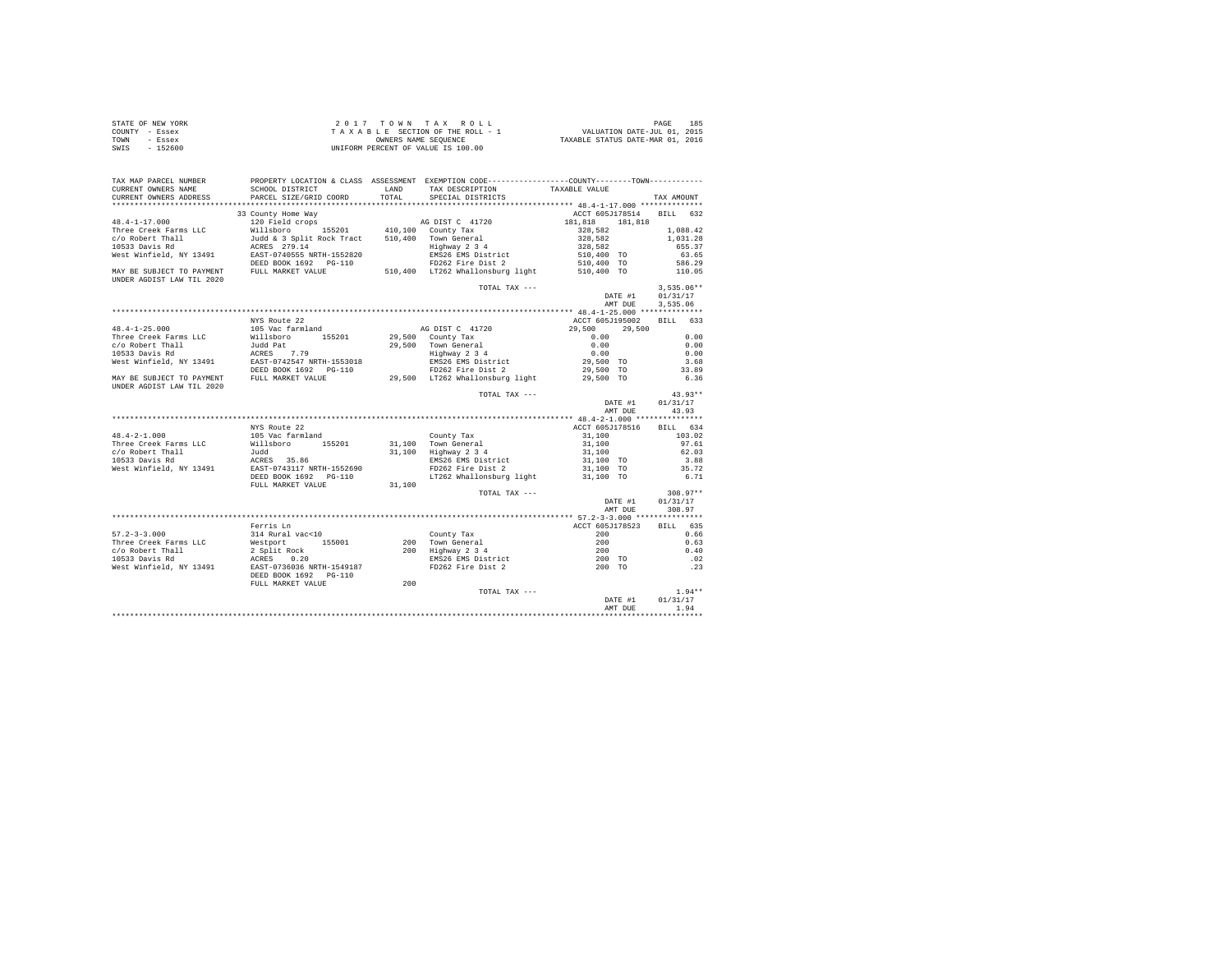| STATE OF NEW YORK | 2017 TOWN TAX ROLL                 | 186<br>PAGE                      |
|-------------------|------------------------------------|----------------------------------|
| COUNTY - Essex    | TAXABLE SECTION OF THE ROLL - 1    | VALUATION DATE-JUL 01, 2015      |
| TOWN<br>- Essex   | OWNERS NAME SEOUENCE               | TAXABLE STATUS DATE-MAR 01, 2016 |
| $-152600$<br>SWIS | UNIFORM PERCENT OF VALUE IS 100.00 |                                  |

| TAX MAP PARCEL NUMBER                                  |                                                                          |         | PROPERTY LOCATION & CLASS ASSESSMENT EXEMPTION CODE---------------COUNTY-------TOWN--------- |                                     |                 |
|--------------------------------------------------------|--------------------------------------------------------------------------|---------|----------------------------------------------------------------------------------------------|-------------------------------------|-----------------|
| CURRENT OWNERS NAME                                    | SCHOOL DISTRICT                                                          | LAND    | TAX DESCRIPTION                                                                              | TAXABLE VALUE                       |                 |
| CURRENT OWNERS ADDRESS                                 | PARCEL SIZE/GRID COORD                                                   | TOTAL.  | SPECIAL DISTRICTS                                                                            |                                     | TAX AMOUNT      |
|                                                        |                                                                          |         |                                                                                              |                                     |                 |
| $57.2 - 3 - 5.100$                                     | Ferris Ln<br>105 Vac farmland                                            |         | AG DIST C 41720                                                                              | ACCT 605J102809<br>10,261<br>10,261 | BILL 636        |
| Three Creek Farms LLC                                  | Westport 155001                                                          |         | 16,000 County Tax                                                                            | 5,739                               | 19.01           |
| c/o Robert Thall                                       | 2 Split Rock                                                             |         |                                                                                              | 5,739                               | 18.01           |
| 10533 Davis Rd                                         | ACRES 11.42                                                              |         | 16,000 Town General<br>Highway 2 3 4                                                         | 5,739                               | 11.45           |
| West Winfield, NY 13491                                | EAST-0735297 NRTH-1548818                                                |         |                                                                                              |                                     | 2.00            |
|                                                        | DEED BOOK 1692    PG-110                                                 |         | EMS26 EMS District 16,000 TO<br>FD262 Fire Dist 2 16,000 TO                                  |                                     | 18.38           |
| MAY BE SUBJECT TO PAYMENT<br>UNDER AGDIST LAW TIL 2020 | FULL MARKET VALUE                                                        | 16,000  |                                                                                              |                                     |                 |
|                                                        |                                                                          |         | TOTAL TAX ---                                                                                |                                     | 68.85**         |
|                                                        |                                                                          |         |                                                                                              | DATE #1                             | 01/31/17        |
|                                                        |                                                                          |         |                                                                                              | AMT DUE                             | 68.85           |
|                                                        |                                                                          |         |                                                                                              |                                     |                 |
|                                                        | Ferris Ln                                                                |         |                                                                                              | ACCT 605J195011 BILL 637            |                 |
| $57.2 - 3 - 5.200$                                     | 105 Vac farmland                                                         |         | AG DIST C 41720                                                                              | 44.786<br>44.786                    |                 |
| Three Creek Farms LLC                                  | Westport 155001                                                          |         | 89,700 County Tax                                                                            | 44,914                              | 148.78          |
| 10533 Davis Rd                                         | 2 Split Rock                                                             |         |                                                                                              | 44,914                              | 140.97          |
| West Winfield, NY 13491                                | ACRES 67.29                                                              |         | 89,700 County Tax<br>89,700 Town General<br>Highway 2 3 4                                    | 44,914                              | 89.58           |
|                                                        | EAST-0734382 NRTH-1549300                                                |         | EMS26 EMS District                                                                           | 89,700 TO                           | 11.19           |
|                                                        |                                                                          |         | FD262 Fire Dist 2                                                                            | 89,700 TO                           | 103.04          |
|                                                        | MAY BE SUBJECT TO PAYMENT<br>UNDER AGDIST LAW TIL 2020 FULL MARKET VALUE | 89,700  |                                                                                              |                                     |                 |
|                                                        |                                                                          |         | TOTAL TAX ---                                                                                |                                     | 493.56**        |
|                                                        |                                                                          |         |                                                                                              | DATE #1                             | 01/31/17        |
|                                                        |                                                                          |         |                                                                                              | AMT DUE                             | 493.56          |
|                                                        |                                                                          |         |                                                                                              |                                     |                 |
|                                                        | Walker Rd                                                                |         |                                                                                              | ACCT 605J102808                     | BILL 638        |
| $57.2 - 3 - 6.000$                                     | 910 Priv forest                                                          |         | County Tax                                                                                   | 49,400                              | 163.64          |
| Three Creek Farms LLC                                  | Westport 155001                                                          |         | 49.400 Town General                                                                          | 49,400                              | 155.05          |
| 10533 Davis Rd                                         | 1 Split Rock                                                             |         | 49,400 Highway 2 3 4                                                                         | 49,400                              | 98.53           |
| West Winfield, NY 13491                                | ACRES 49.35                                                              |         | EMS26 EMS District                                                                           | 49,400 TO                           | 6.16            |
|                                                        | EAST-0732803 NRTH-1548770                                                |         | FD262 Fire Dist 2                                                                            | 49,400 TO                           | 56.74           |
|                                                        | DEED BOOK 1692    PG-110                                                 |         |                                                                                              |                                     |                 |
|                                                        | FULL MARKET VALUE                                                        | 49,400  |                                                                                              |                                     |                 |
|                                                        |                                                                          |         | TOTAL TAX ---                                                                                |                                     | 480.12**        |
|                                                        |                                                                          |         |                                                                                              | DATE #1                             | 01/31/17        |
|                                                        |                                                                          |         |                                                                                              | AMT DUE                             | 480.12          |
|                                                        |                                                                          |         |                                                                                              |                                     |                 |
|                                                        | NYS Route 22                                                             |         |                                                                                              | ACCT 605J195001                     | BILL 639        |
| $57.2 - 3 - 8.000$                                     | 105 Vac farmland<br>Willsboro 155201                                     |         | County Tax<br>135,500 Town General<br>135,500 Highway 2 3 4                                  | 135,500                             | 448.84          |
| Three Creek Farms LLC                                  |                                                                          |         |                                                                                              | 135,500                             | 425.28          |
| 10533 Davis Rd                                         | 2&3 Split Rock<br>ACRES 156.05                                           |         |                                                                                              | 135,500                             | 270.26          |
| West Winfield, NY 13491                                | ACRES 156.05<br>EAST-0736896 NRTH-1550285                                |         | EMS26 EMS District<br>FD262 Fire Dist 2                                                      | 135,500 TO<br>135,500 TO            | 16.90<br>155.65 |
|                                                        | DEED BOOK 1692   PG-110                                                  |         | LT262 Whallonsburg light 135,500 TO                                                          |                                     | 29.22           |
|                                                        | FULL MARKET VALUE                                                        | 135,500 |                                                                                              |                                     |                 |
|                                                        |                                                                          |         | TOTAL TAX ---                                                                                |                                     | $1,346.15**$    |
|                                                        |                                                                          |         |                                                                                              | DATE #1                             | 01/31/17        |
|                                                        |                                                                          |         |                                                                                              | AMT DUE                             | 1.346.15        |
|                                                        |                                                                          |         |                                                                                              |                                     |                 |
|                                                        |                                                                          |         |                                                                                              |                                     |                 |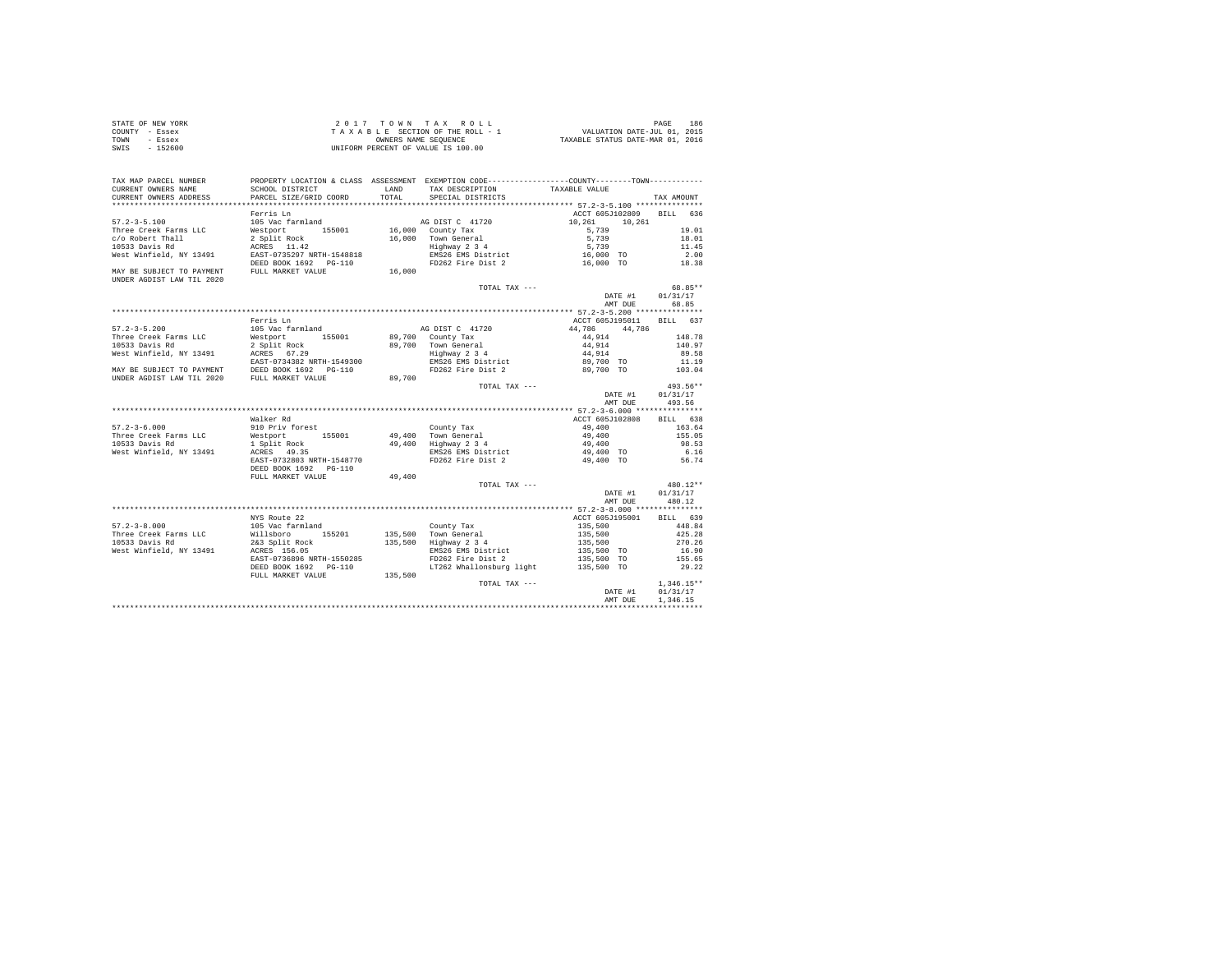| STATE OF NEW YORK | 2017 TOWN TAX ROLL                 | 187<br>PAGE                      |
|-------------------|------------------------------------|----------------------------------|
| COUNTY - Essex    | TAXABLE SECTION OF THE ROLL - 1    | VALUATION DATE-JUL 01, 2015      |
| TOWN<br>- Essex   | OWNERS NAME SEOUENCE               | TAXABLE STATUS DATE-MAR 01, 2016 |
| $-152600$<br>SWIS | UNIFORM PERCENT OF VALUE IS 100.00 |                                  |

| TAX MAP PARCEL NUMBER<br>CURRENT OWNERS NAME  | PROPERTY LOCATION & CLASS ASSESSMENT EXEMPTION CODE----------------COUNTY-------TOWN----------<br>SCHOOL DISTRICT | LAND    | TAX DESCRIPTION TAXABLE VALUE |                 |              |
|-----------------------------------------------|-------------------------------------------------------------------------------------------------------------------|---------|-------------------------------|-----------------|--------------|
| CURRENT OWNERS ADDRESS                        | PARCEL SIZE/GRID COORD                                                                                            | TOTAL.  | SPECIAL DISTRICTS             |                 | TAX AMOUNT   |
|                                               |                                                                                                                   |         |                               |                 |              |
|                                               | Lake Shore Rd                                                                                                     |         |                               | ACCT 605J102005 | BILL 640     |
| $49.15 - 1 - 16.000$                          | 311 Res vac land                                                                                                  |         | County Tax                    | 19,400          | 64.26        |
| Tisdale David E                               | Willsboro<br>155201                                                                                               |         | 19,400 Town General           | 19,400          | 60.89        |
| Tisdale Elizabeth B Friswell                  |                                                                                                                   | 19,400  | Highway 2 3 4                 | 19,400          | 38.69        |
| 83 Elm St                                     | Will 2012-100                                                                                                     |         | EMS26 EMS District            | 19,400 TO       | 2.42         |
| Potsdam, NY 13676                             | ACRES 0.90                                                                                                        |         | FD262 Fire Dist 2             | 19,400 TO       | 22.28        |
|                                               | EAST-0756803 NRTH-1556802                                                                                         |         |                               |                 |              |
| PRIOR OWNER ON 3/01/2016 DEED BOOK 1856 PG-45 |                                                                                                                   |         |                               |                 |              |
| James Douglas H                               | FULL MARKET VALUE                                                                                                 | 19,400  |                               |                 |              |
|                                               |                                                                                                                   |         | TOTAL TAX ---                 |                 | 188.54**     |
|                                               |                                                                                                                   |         |                               | DATE #1         | 01/31/17     |
|                                               |                                                                                                                   |         |                               | AMT DUE         | 188.54       |
|                                               |                                                                                                                   |         |                               |                 |              |
|                                               | 1671 Lake Shore Rd                                                                                                |         |                               | ACCT 605J100913 | BILL 641     |
| $49.15 - 1 - 28.000$                          | 260 Seasonal res                                                                                                  |         | County Tax                    | 58,900          | 195.10       |
| Tisdale David Eugene Millsboro                | 155201                                                                                                            | 25,200  | Town General                  | 58,900          | 184.86       |
| Tisdale Elizabeth Brooks                      | Friswell                                                                                                          |         | 58,900 Highway 2 3 4          | 58,900          | 117.48       |
| 83 Elm St                                     | ACRES<br>0.60                                                                                                     |         | EMS26 EMS District            | 58,900 TO       | 7.35         |
| Potsdam, NY 13676                             | EAST-0756574 NRTH-1556816                                                                                         |         | FD262 Fire Dist 2             | 58,900 TO       | 67.66        |
|                                               | DEED BOOK 1741   PG-235                                                                                           |         |                               |                 |              |
|                                               | FULL MARKET VALUE                                                                                                 | 58,900  |                               |                 |              |
|                                               |                                                                                                                   |         | TOTAL TAX ---                 |                 | $572.45**$   |
|                                               |                                                                                                                   |         |                               | DATE #1         | 01/31/17     |
|                                               |                                                                                                                   |         |                               | AMT DUE         | 572.45       |
|                                               |                                                                                                                   |         |                               |                 |              |
|                                               | 36 Elm St                                                                                                         |         |                               | ACCT 605J103515 | BILL 642     |
| $40.73 - 2 - 15.001$                          | 210 1 Family Res                                                                                                  |         | County Tax                    | 289,800         | 959.96       |
| Tospann Sylvia M                              | Willsboro<br>155201                                                                                               |         | 60,600 Town General           | 289,800         | 909.56       |
| 36 Elm St                                     | Potts                                                                                                             | 289,800 | Highway 2 3 4                 | 289,800         | 578.01       |
| PO Box 204                                    | 1651/275-Sewer Easement                                                                                           |         | EMS26 EMS District            | 289,800 TO      | 36.14        |
| Essex, NY 12936                               | Db 814 Pa 183                                                                                                     |         | FD261 Fire Dist 1             | 289,800 TO      | 214.53       |
|                                               | ACRES 0.43                                                                                                        |         | LT261 Essex light             | 289,800 TO      | 21.04        |
| PRIOR OWNER ON 3/01/2016                      | EAST-0756618 NRTH-1571789                                                                                         |         |                               |                 |              |
| Tospann Sylvia M                              | DEED BOOK 1791<br>$PG-208$                                                                                        |         |                               |                 |              |
|                                               | FULL MARKET VALUE                                                                                                 | 289,800 |                               |                 |              |
|                                               |                                                                                                                   |         | TOTAL TAX ---                 |                 | $2,719.24**$ |
|                                               |                                                                                                                   |         |                               | DATE #1         | 01/31/17     |
|                                               |                                                                                                                   |         |                               | AMT DUE         | 2.719.24     |
|                                               |                                                                                                                   |         |                               |                 |              |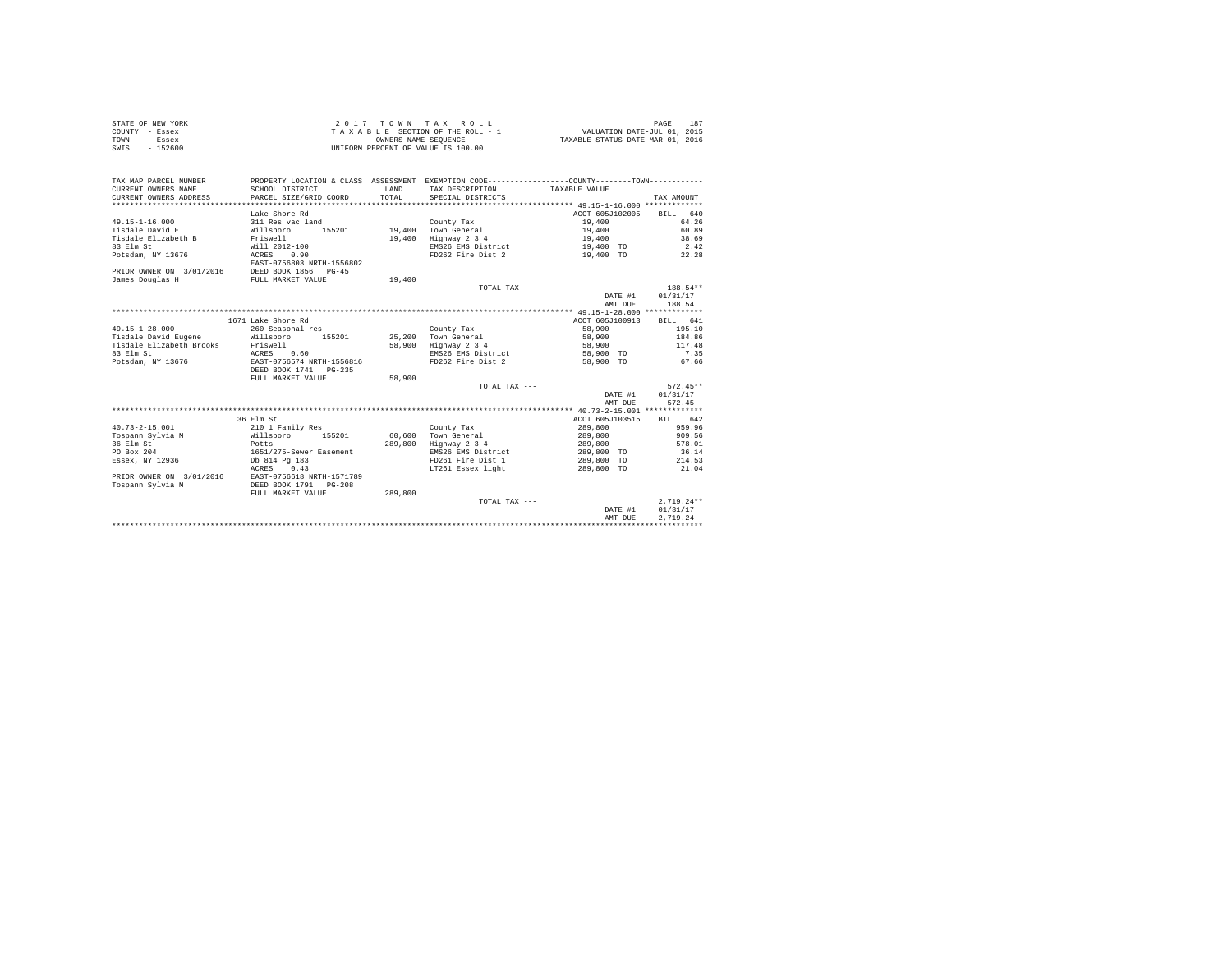| STATE OF NEW YORK | 2017 TOWN TAX ROLL                 | 188<br>PAGE                      |
|-------------------|------------------------------------|----------------------------------|
| COUNTY - Essex    | TAXABLE SECTION OF THE ROLL - 1    | VALUATION DATE-JUL 01, 2015      |
| TOWN<br>- Essex   | OWNERS NAME SEOUENCE               | TAXABLE STATUS DATE-MAR 01, 2016 |
| $-152600$<br>SWIS | UNIFORM PERCENT OF VALUE IS 100.00 |                                  |

| TAX MAP PARCEL NUMBER<br>CURRENT OWNERS NAME<br>CURRENT OWNERS ADDRESS | SCHOOL DISTRICT<br>PARCEL SIZE/GRID COORD | LAND<br>TOTAL | PROPERTY LOCATION & CLASS ASSESSMENT EXEMPTION CODE----------------COUNTY--------TOWN----------<br>TAX DESCRIPTION<br>SPECIAL DISTRICTS | TAXABLE VALUE   | TAX AMOUNT   |
|------------------------------------------------------------------------|-------------------------------------------|---------------|-----------------------------------------------------------------------------------------------------------------------------------------|-----------------|--------------|
|                                                                        | 1893 Lake Shore Rd                        |               |                                                                                                                                         | ACCT 605J104214 | BILL 643     |
| $49.11 - 1 - 49.000$                                                   | 210 1 Family Res - WTRFNT                 |               | County Tax                                                                                                                              | 555,600         | 1,840.41     |
| Touhev Charles L                                                       | Willsboro<br>155201                       | 392,900       | Town General                                                                                                                            | 555,600         | 1,743.80     |
| Pine West Plaza                                                        | Wharton                                   | 555,600       | Highway 2 3 4                                                                                                                           | 555,600         | 1,108.16     |
| Washington Ave Ext Bldg 2                                              | 00004.80                                  |               | EMS26 EMS District                                                                                                                      | 555,600 TO      | 69.29        |
|                                                                        | ACRES<br>4.80                             |               | FD261 Fire Dist 1                                                                                                                       | 555,600 TO      | 411.29       |
| Albany, NY 12205                                                       | EAST-0757519 NRTH-1561754                 |               |                                                                                                                                         |                 |              |
|                                                                        | DEED BOOK 466                             |               |                                                                                                                                         |                 |              |
|                                                                        | $PG-542$                                  |               |                                                                                                                                         |                 |              |
|                                                                        | FULL MARKET VALUE                         | 555,600       |                                                                                                                                         |                 |              |
|                                                                        |                                           |               | TOTAL TAX ---                                                                                                                           |                 | $5.172.95**$ |
|                                                                        |                                           |               |                                                                                                                                         | DATE #1         | 01/31/17     |
|                                                                        |                                           |               |                                                                                                                                         | AMT DUE         | 5.172.95     |
|                                                                        |                                           |               |                                                                                                                                         |                 |              |
|                                                                        | 23 Lila Wav                               |               |                                                                                                                                         | ACCT 605J102104 | BILL 644     |
| $49.11 - 1 - 50.000$                                                   | 210 1 Family Res - WTRFNT                 |               | County Tax                                                                                                                              | 334,600         | 1,108.35     |
| Touhev Charles L                                                       | Willsboro<br>155201                       | 273,900       | Town General                                                                                                                            | 334,600         | 1,050.17     |
| Touhey Alice G                                                         | Wharton                                   | 334,600       | Highway 2 3 4                                                                                                                           | 334,600         | 667.37       |
| c/o Touhev Assoc                                                       | ACRES<br>6.31                             |               | EMS26 EMS District                                                                                                                      | 334,600 TO      | 41.73        |
| Pine West Plaza                                                        | EAST-0757531 NRTH-1561571                 |               | FD261 Fire Dist 1                                                                                                                       | 334,600 TO      | 247.69       |
| Washington Ave Ext Bldg 2                                              | DEED BOOK 993<br>$PG-266$                 |               |                                                                                                                                         |                 |              |
| Albany, NY 12205                                                       | FULL MARKET VALUE                         | 334,600       |                                                                                                                                         |                 |              |
|                                                                        |                                           |               | TOTAL TAX ---                                                                                                                           |                 | $3.115.31**$ |
|                                                                        |                                           |               |                                                                                                                                         | DATE #1         | 01/31/17     |
|                                                                        |                                           |               |                                                                                                                                         | AMT DUE         | 3, 115. 31   |
|                                                                        |                                           |               |                                                                                                                                         |                 |              |
|                                                                        | NYS Route 22                              |               |                                                                                                                                         | ACCT 605Z001005 | BILL 645     |
| $49.1 - 1 - 31.220$                                                    | 831 Tele Comm                             |               | County Tax                                                                                                                              | 753,600         | 2.496.28     |
| Town of Essex                                                          | Willsboro<br>155201                       | 45,000        | Town General                                                                                                                            | 753,600         | 2,365.24     |
| c/o Group Telecom                                                      | Wharton                                   | 753,600       | Highway 2 3 4                                                                                                                           | 753,600         | 1,503.08     |
| Property Tax Dept<br>ACRES                                             | 2.00                                      |               | EMS26 EMS District                                                                                                                      | 753,600 TO      | 93.98        |
| Station K                                                              | EAST-0745360 NRTH-1561029                 |               | FD262 Fire Dist 2                                                                                                                       | 753,600 TO      | 865.64       |
| PO Box 610                                                             | DEED BOOK 961<br>$PG-266$                 |               | LT262 Whallonsburg light                                                                                                                | 753,600 TO      | 162.48       |
| Toronto Ontario, CanM4P 2H1 FULL MARKET VALUE                          |                                           | 753,600       |                                                                                                                                         |                 |              |
|                                                                        |                                           |               | TOTAL TAX ---                                                                                                                           |                 | $7.486.70**$ |
|                                                                        |                                           |               |                                                                                                                                         | DATE #1         | 01/31/17     |
|                                                                        |                                           |               |                                                                                                                                         | AMT DUE         | 7.486.70     |
|                                                                        |                                           |               |                                                                                                                                         |                 |              |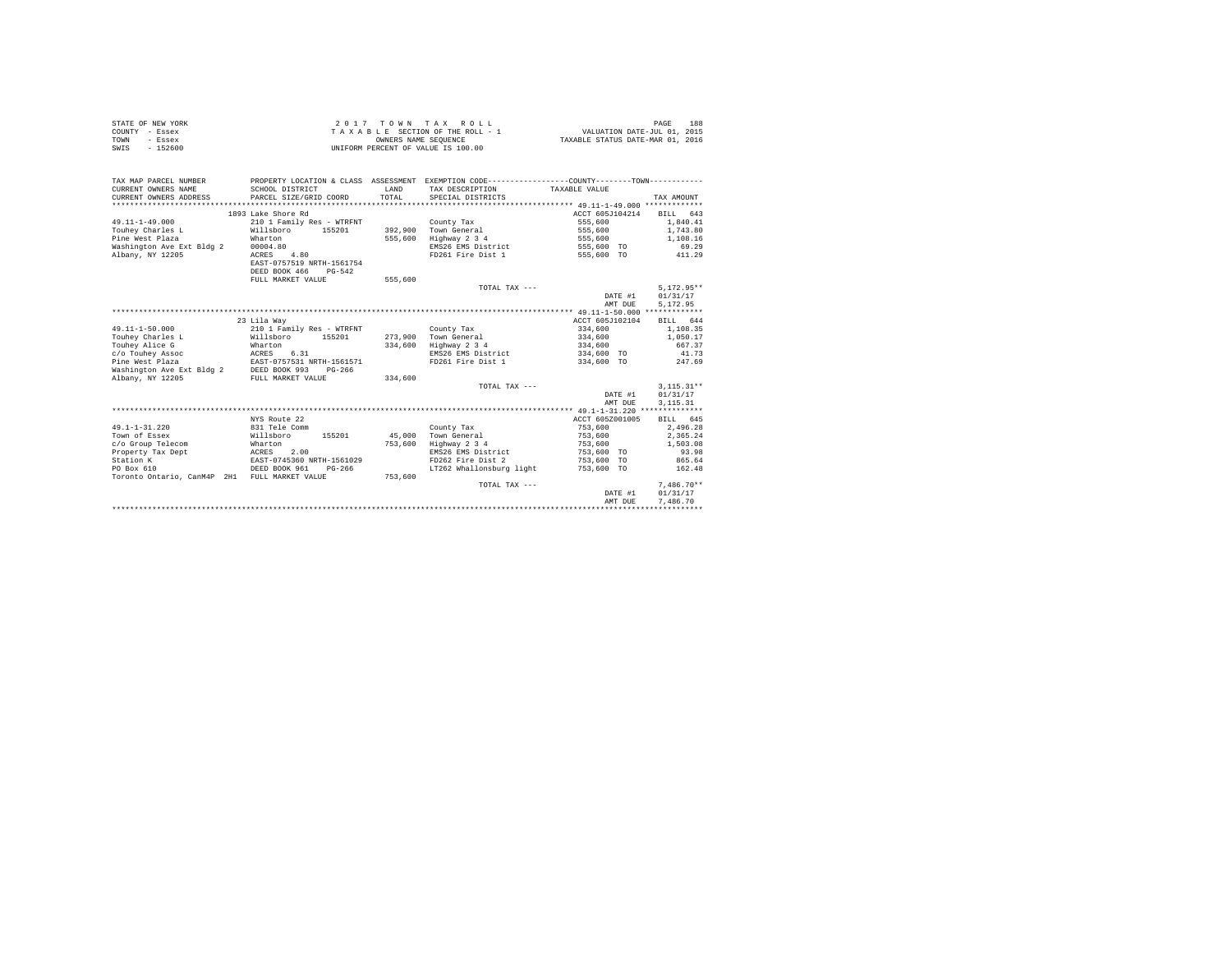|                | STATE OF NEW YORK | 2017 TOWN TAX ROLL                 | 189<br>PAGE                      |
|----------------|-------------------|------------------------------------|----------------------------------|
| COUNTY - Essex |                   | TAXABLE SECTION OF THE ROLL - 1    | VALUATION DATE-JUL 01, 2015      |
| TOWN           | - Essex           | OWNERS NAME SEOUENCE               | TAXABLE STATUS DATE-MAR 01, 2016 |
| SWIS           | $-152600$         | UNIFORM PERCENT OF VALUE IS 100.00 |                                  |

| TAX MAP PARCEL NUMBER<br>CURRENT OWNERS NAME   | PROPERTY LOCATION & CLASS ASSESSMENT EXEMPTION CODE----------------COUNTY-------TOWN----------<br>SCHOOL DISTRICT | LAND    | TAX DESCRIPTION      | TAXABLE VALUE            |              |
|------------------------------------------------|-------------------------------------------------------------------------------------------------------------------|---------|----------------------|--------------------------|--------------|
| CURRENT OWNERS ADDRESS                         | PARCEL SIZE/GRID COORD                                                                                            | TOTAL.  | SPECIAL DISTRICTS    |                          | TAX AMOUNT   |
|                                                |                                                                                                                   |         |                      |                          |              |
|                                                | 2885 Essex Rd                                                                                                     |         |                      | ACCT 605J101914 BILL 646 |              |
| $40.57 - 1 - 2.000$                            | 642 Health bldg                                                                                                   |         | County Tax           | 152,100                  | 503.83       |
| Trzaskos Brian                                 | Willsboro<br>155201                                                                                               |         | 63.900 Town General  | 152,100                  | 477.38       |
| PO Box 23                                      | Hicks                                                                                                             | 152,100 | Highway 2 3 4        | 152,100                  | 303.37       |
| Willsboro, NY 12996                            | Db 879 Pg 224                                                                                                     |         | EMS26 EMS District   | 152,100 TO               | 18.97        |
|                                                | 164/340 Mtg Release                                                                                               |         | FD261 Fire Dist 1    | 152,100 TO<br>152,100 TO | 112.59       |
|                                                | 0.30<br>ACRES                                                                                                     |         | LT261 Essex light    |                          | 11.04        |
|                                                | EAST-0757404 NRTH-1575375<br>DEED BOOK 1746 PG-4                                                                  |         | WB261 Water B&I      | 152,100 TO C             | 41.38        |
|                                                | FULL MARKET VALUE                                                                                                 | 152,100 |                      |                          |              |
|                                                |                                                                                                                   |         | TOTAL TAX ---        |                          | $1.468.56**$ |
|                                                |                                                                                                                   |         |                      | DATE #1                  | 01/31/17     |
|                                                |                                                                                                                   |         |                      | AMT DUE                  | 1,468.56     |
|                                                |                                                                                                                   |         |                      |                          |              |
|                                                | 13 Beggs Point St                                                                                                 |         |                      | ACCT 605J104209          | BILL 647     |
| $40.73 - 3 - 13.000$                           | 210 1 Family Res                                                                                                  |         | VETWAR CTS 41120     | 15,000<br>15,000         |              |
| Tuller Scott W                                 | Willsboro<br>155201                                                                                               |         | $64,400$ County Tax  | 185,000                  | 612.81       |
| Hulbert Kamala R                               | Potts                                                                                                             |         | 200,000 Town General | 185,000                  | 580.64       |
| c/o Stanley W Tuller 1700/174 L Use to Stanley |                                                                                                                   |         | Highway 2 3 4        | 185,000                  | 368.99       |
| PO Box 279                                     | & Luvie A Tuller                                                                                                  |         | EMS26 EMS District   | 200,000 TO               | 24.94        |
| Essex, NY 12936                                | ACRES 0.30                                                                                                        |         | FD261 Fire Dist 1    | 200,000 TO               | 148.05       |
|                                                | EAST-0757330 NRTH-1571686                                                                                         |         | LT261 Essex light    | 200,000 TO               | 14.52        |
|                                                | DEED BOOK 1668 PG-90                                                                                              |         |                      |                          |              |
|                                                | FULL MARKET VALUE                                                                                                 | 200,000 |                      |                          |              |
|                                                |                                                                                                                   |         | TOTAL TAX ---        |                          | $1,749.95**$ |
|                                                |                                                                                                                   |         |                      | DATE #1                  | 01/31/17     |
|                                                |                                                                                                                   |         |                      | AMT DUE                  | 1,749.95     |
|                                                |                                                                                                                   |         |                      |                          |              |
|                                                | 1330 Whallons Bay Rd                                                                                              |         |                      | ACCT 605J103107          | BILL 648     |
| $49.3 - 2 - 12.000$                            | 260 Seasonal res                                                                                                  |         | County Tax           | 100,500                  | 332.90       |
| Tuller Stanley W                               | Willsboro 155201                                                                                                  |         | 31.700 Town General  | 100,500                  | 315.43       |
| Tuller Luvie A                                 | Friswell<br>10.3ac                                                                                                | 100,500 | Highway 2 3 4        | 100,500                  | 200.45       |
| PO Box 279                                     |                                                                                                                   |         | EMS26 EMS District   | 100,500 TO               | 12.53        |
| Essex, NY 12936                                | ACRES 10.30                                                                                                       |         | FD261 Fire Dist 1    | 100,500 TO               | 74.40        |
|                                                | EAST-0754527 NRTH-1557938                                                                                         |         |                      |                          |              |
|                                                | DEED BOOK 1428 PG-64                                                                                              |         |                      |                          |              |
|                                                | FULL MARKET VALUE                                                                                                 | 100,500 |                      |                          |              |
|                                                |                                                                                                                   |         | TOTAL TAX ---        |                          | 935.71**     |
|                                                |                                                                                                                   |         |                      | DATE #1                  | 01/31/17     |
|                                                |                                                                                                                   |         |                      | AMT DUE                  | 935.71       |
|                                                |                                                                                                                   |         |                      |                          |              |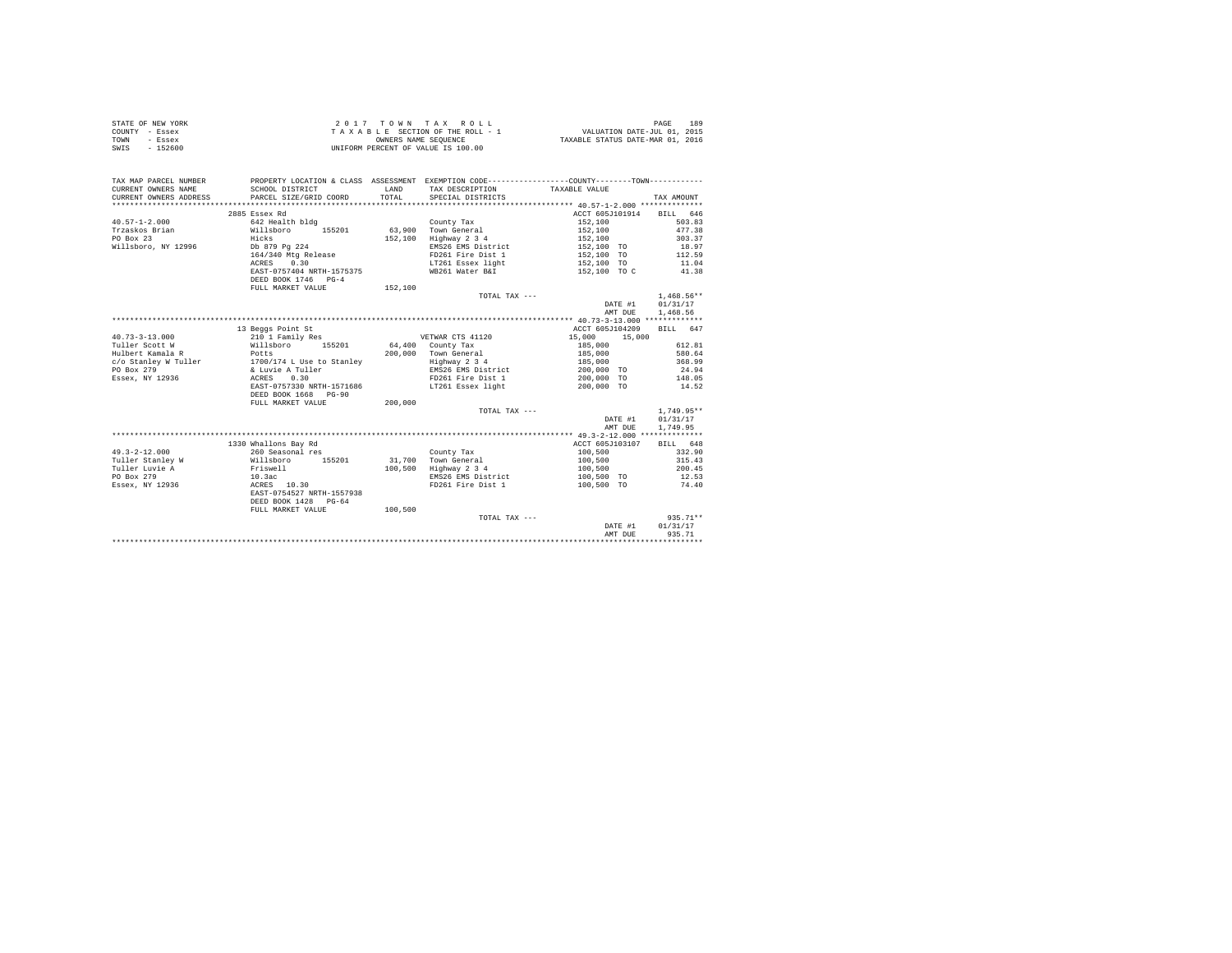| STATE OF NEW YORK | 2017 TOWN TAX ROLL                 | 190<br>PAGE                      |
|-------------------|------------------------------------|----------------------------------|
| COUNTY - Essex    | TAXABLE SECTION OF THE ROLL - 1    | VALUATION DATE-JUL 01, 2015      |
| TOWN<br>- Essex   | OWNERS NAME SEOUENCE               | TAXABLE STATUS DATE-MAR 01, 2016 |
| SWIS<br>$-152600$ | UNIFORM PERCENT OF VALUE IS 100.00 |                                  |

| TAX MAP PARCEL NUMBER<br>CURRENT OWNERS NAME<br>CURRENT OWNERS ADDRESS                                                                                        | SCHOOL DISTRICT<br>PARCEL SIZE/GRID COORD                                                       |         | PROPERTY LOCATION & CLASS ASSESSMENT EXEMPTION CODE---------------COUNTY-------TOWN---------<br>LAND TAX DESCRIPTION<br>TOTAL SPECIAL DISTRICTS | TAXABLE VALUE                                                                                        | TAX AMOUNT      |
|---------------------------------------------------------------------------------------------------------------------------------------------------------------|-------------------------------------------------------------------------------------------------|---------|-------------------------------------------------------------------------------------------------------------------------------------------------|------------------------------------------------------------------------------------------------------|-----------------|
|                                                                                                                                                               |                                                                                                 |         |                                                                                                                                                 |                                                                                                      |                 |
|                                                                                                                                                               | 414 Cook Rd                                                                                     |         |                                                                                                                                                 | ACCT 605J180011                                                                                      | BILL 649        |
| $48.4 - 1 - 8.200$                                                                                                                                            | 240 Rural res                                                                                   |         | County Tax                                                                                                                                      |                                                                                                      | 392.53          |
| Twister-olimical and the main resolution<br>Twister Linda A Willsboro 155201<br>166 Connecticut St Wharton Patent<br>San Francisco, CA 94107-2415 ACRES 63.50 |                                                                                                 |         |                                                                                                                                                 | $\begin{array}{r} 118,500\\ 118,500\\ 118,500\\ 118,500\\ 118,500\\ 118,500\\ \text{TO} \end{array}$ | 371.92          |
|                                                                                                                                                               |                                                                                                 |         | 78,500 Town General<br>118,500 Highway 2 3 4                                                                                                    |                                                                                                      | 236.35          |
|                                                                                                                                                               |                                                                                                 |         | EMS26 EMS District                                                                                                                              |                                                                                                      | 14.78           |
|                                                                                                                                                               | EAST-0742358 NRTH-1559443                                                                       |         | FD262 Fire Dist 2                                                                                                                               |                                                                                                      | 136.12          |
|                                                                                                                                                               | DEED BOOK 768 PG-135                                                                            |         | LT262 Whallonsburg light 118,500 TO                                                                                                             |                                                                                                      | 25.55           |
|                                                                                                                                                               | FULL MARKET VALUE                                                                               | 118,500 |                                                                                                                                                 |                                                                                                      |                 |
|                                                                                                                                                               |                                                                                                 |         | TOTAL TAX ---                                                                                                                                   |                                                                                                      | $1,177.25**$    |
|                                                                                                                                                               |                                                                                                 |         |                                                                                                                                                 |                                                                                                      |                 |
|                                                                                                                                                               |                                                                                                 |         |                                                                                                                                                 | DATE #1                                                                                              | 01/31/17        |
|                                                                                                                                                               |                                                                                                 |         |                                                                                                                                                 | AMT DUE                                                                                              | 1,177,25        |
|                                                                                                                                                               | 41 Ridge Way                                                                                    |         |                                                                                                                                                 | ACCT 605J101512                                                                                      | BILL 650        |
| 49.11-1-18.000                                                                                                                                                | - ---- <sub>5</sub><br>260 Seasonal res<br>Willsboro 155201<br>Wharton 2CRES 0.70<br>2CRES 0.70 |         | County Tax                                                                                                                                      | 155,400                                                                                              | 514.76          |
|                                                                                                                                                               |                                                                                                 |         | 130,000 Town General                                                                                                                            |                                                                                                      | 487.74          |
| Ulm Bruce D                                                                                                                                                   |                                                                                                 |         | 130,000   Town General<br>155,400   Highway 2 3 4                                                                                               | 155,400<br>155,400<br>155,400 TO                                                                     |                 |
| PO Box 229                                                                                                                                                    |                                                                                                 |         |                                                                                                                                                 |                                                                                                      | 309.95          |
| Hewitt, NJ 07421-0229                                                                                                                                         |                                                                                                 |         | EMS26 EMS District                                                                                                                              |                                                                                                      | 19.38           |
|                                                                                                                                                               | EAST-0757595 NRTH-1563650                                                                       |         | FD261 Fire Dist 1<br>199,400 10<br>LT261 Essex light 155,400 TO                                                                                 | 155,400 TO                                                                                           | 115.04          |
|                                                                                                                                                               | DEED BOOK 1174 PG-150<br>FULL MARKET VALUE 155,400                                              |         |                                                                                                                                                 |                                                                                                      | 11.28           |
|                                                                                                                                                               |                                                                                                 |         |                                                                                                                                                 |                                                                                                      |                 |
|                                                                                                                                                               |                                                                                                 |         | TOTAL TAX ---                                                                                                                                   |                                                                                                      | $1,458.15**$    |
|                                                                                                                                                               |                                                                                                 |         |                                                                                                                                                 | DATE #1                                                                                              | 01/31/17        |
|                                                                                                                                                               |                                                                                                 |         |                                                                                                                                                 | AMT DUE                                                                                              | 1,458.15        |
|                                                                                                                                                               |                                                                                                 |         |                                                                                                                                                 |                                                                                                      |                 |
|                                                                                                                                                               | 377 Christian Rd                                                                                |         |                                                                                                                                                 | ACCT 605J191001                                                                                      | BILL 651        |
| 49.1-1-24.120<br>Ulmer Robin L                                                                                                                                |                                                                                                 |         |                                                                                                                                                 | 220,800<br>220,800<br>220,800                                                                        | 731.39          |
|                                                                                                                                                               |                                                                                                 |         |                                                                                                                                                 |                                                                                                      | 693.00          |
| 377 Christian Rd                                                                                                                                              |                                                                                                 |         |                                                                                                                                                 |                                                                                                      | 440.39          |
| Essex, NY 12936                                                                                                                                               |                                                                                                 |         | EMS26 EMS District<br>FD261 Fire Dist 1                                                                                                         | $220,800$ TO                                                                                         | 27.54<br>163.45 |
|                                                                                                                                                               |                                                                                                 |         |                                                                                                                                                 | 220,800 TO                                                                                           |                 |
|                                                                                                                                                               | EAST-0748266 NRTH-1561724                                                                       |         |                                                                                                                                                 |                                                                                                      |                 |
|                                                                                                                                                               | DEED BOOK 970 PG-50                                                                             |         |                                                                                                                                                 |                                                                                                      |                 |
|                                                                                                                                                               | FULL MARKET VALUE                                                                               | 220,800 |                                                                                                                                                 |                                                                                                      |                 |
|                                                                                                                                                               |                                                                                                 |         | TOTAL TAX ---                                                                                                                                   |                                                                                                      | $2.055.77**$    |
|                                                                                                                                                               |                                                                                                 |         |                                                                                                                                                 | DATE #1                                                                                              | 01/31/17        |
|                                                                                                                                                               |                                                                                                 |         |                                                                                                                                                 | AMT DUE                                                                                              | 2,055.77        |
|                                                                                                                                                               |                                                                                                 |         |                                                                                                                                                 |                                                                                                      |                 |
|                                                                                                                                                               | 2209 Lake Shore Rd                                                                              |         |                                                                                                                                                 | ACCT 605J101115                                                                                      | BILL 652        |
| $40.81 - 1 - 6.000$                                                                                                                                           | 210 1 Family Res                                                                                |         |                                                                                                                                                 |                                                                                                      | 688.66          |
|                                                                                                                                                               |                                                                                                 |         | County Tax<br>62,400 Town General                                                                                                               | $207,900$<br>$207,900$<br>$207,900$                                                                  | 652.51          |
|                                                                                                                                                               |                                                                                                 |         | 207,900 Highway 2 3 4                                                                                                                           |                                                                                                      | 414.66          |
|                                                                                                                                                               |                                                                                                 |         | EMS26 EMS District                                                                                                                              | 207,900 TO                                                                                           | 25.93           |
|                                                                                                                                                               |                                                                                                 |         | FD261 Fire Dist 1                                                                                                                               | 207,900 TO                                                                                           | 25.55<br>153.90 |
|                                                                                                                                                               |                                                                                                 |         | LT261 Essex light                                                                                                                               | 207,900 TO                                                                                           | 15.09           |
|                                                                                                                                                               |                                                                                                 |         |                                                                                                                                                 |                                                                                                      |                 |
|                                                                                                                                                               | FULL MARKET VALUE                                                                               | 207,900 |                                                                                                                                                 |                                                                                                      |                 |
|                                                                                                                                                               |                                                                                                 |         | TOTAL TAX ---                                                                                                                                   |                                                                                                      | 1,950.75**      |
|                                                                                                                                                               |                                                                                                 |         |                                                                                                                                                 | DATE #1                                                                                              | 01/31/17        |
|                                                                                                                                                               |                                                                                                 |         |                                                                                                                                                 | AMT DUE                                                                                              | 1,950.75        |
|                                                                                                                                                               |                                                                                                 |         |                                                                                                                                                 |                                                                                                      |                 |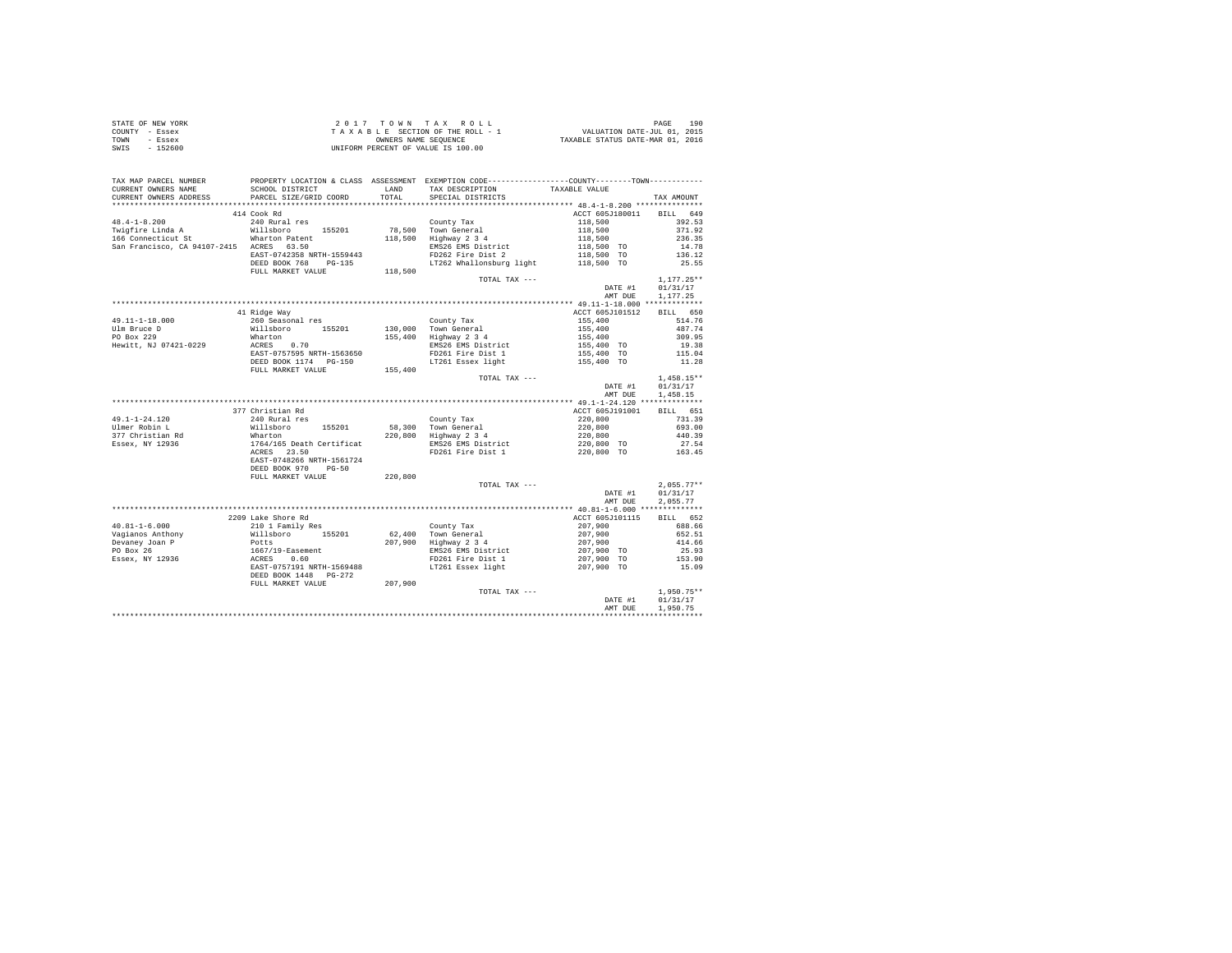| STATE OF NEW YORK | 2017 TOWN TAX ROLL                 | 191<br>PAGE                      |
|-------------------|------------------------------------|----------------------------------|
| COUNTY - Essex    | TAXABLE SECTION OF THE ROLL - 1    | VALUATION DATE-JUL 01, 2015      |
| TOWN<br>- Essex   | OWNERS NAME SEOUENCE               | TAXABLE STATUS DATE-MAR 01, 2016 |
| SWIS<br>$-152600$ | UNIFORM PERCENT OF VALUE IS 100.00 |                                  |

| TAX MAP PARCEL NUMBER<br>CURRENT OWNERS NAME<br>CURRENT OWNERS ADDRESS | SCHOOL DISTRICT<br>PARCEL SIZE/GRID COORD | <b>T.AND</b><br>TOTAL | PROPERTY LOCATION & CLASS ASSESSMENT EXEMPTION CODE---------------COUNTY-------TOWN----------<br>TAX DESCRIPTION<br>SPECIAL DISTRICTS | TAXABLE VALUE              | TAX AMOUNT   |
|------------------------------------------------------------------------|-------------------------------------------|-----------------------|---------------------------------------------------------------------------------------------------------------------------------------|----------------------------|--------------|
|                                                                        | 2296 Main St                              |                       |                                                                                                                                       | ACCT 605J103503            | BILL 653     |
| $40.73 - 3 - 17.000$                                                   | 210 1 Family Res                          |                       | County Tax                                                                                                                            | 164,800                    | 545.90       |
| Vance Sandra                                                           | Willsboro<br>155201                       |                       | 45.500 Town General                                                                                                                   | 164,800                    | 517.24       |
| PO Box 331                                                             | Potts                                     | 164,800               | Highway 2 3 4                                                                                                                         | 164,800                    | 328.70       |
| Essex, NY 12936                                                        | 1678/254 Easement                         |                       | EMS26 EMS District                                                                                                                    | 164,800 TO                 | 20.55        |
|                                                                        | 0.10<br>ACRES                             |                       | FD261 Fire Dist 1                                                                                                                     | 164,800 TO                 | 122.00       |
|                                                                        | EAST-0757025 NRTH-1571625                 |                       | LT261 Essex light                                                                                                                     | 164,800 TO                 | 11.96        |
|                                                                        | DEED BOOK 1067 PG-308                     |                       |                                                                                                                                       |                            |              |
|                                                                        |                                           | 164,800               |                                                                                                                                       |                            |              |
|                                                                        | FULL MARKET VALUE                         |                       | TOTAL TAX $---$                                                                                                                       |                            | $1,546.35**$ |
|                                                                        |                                           |                       |                                                                                                                                       |                            | 01/31/17     |
|                                                                        |                                           |                       |                                                                                                                                       | DATE #1                    |              |
|                                                                        |                                           |                       |                                                                                                                                       | AMT DUE                    | 1,546.35     |
|                                                                        |                                           |                       |                                                                                                                                       |                            |              |
|                                                                        | Ridge Way                                 |                       |                                                                                                                                       | ACCT 605J104308<br>130,300 | BILL 654     |
| $49.11 - 1 - 4.000$<br>VanDeveld Neltie W                              | 311 Res vac land                          |                       | County Tax                                                                                                                            |                            | 431.62       |
|                                                                        | Willsboro<br>155201                       |                       | 130.300 Town General                                                                                                                  | 130,300                    | 408.96       |
| Lambe Catherine V                                                      | Wharton                                   | 130,300               | Highway 2 3 4                                                                                                                         | 130,300                    | 259.89       |
| c/o Neltje VanDevelde                                                  | 00001.20                                  |                       | EMS26 EMS District                                                                                                                    | 130,300 TO                 | 16.25        |
| 1805 Lodestar Dr                                                       | 1.10<br>ACRES                             |                       | FD261 Fire Dist 1                                                                                                                     | 130,300 TO                 | 96.46        |
| Raleigh, NC 27615                                                      | EAST-0756128 NRTH-1563091                 |                       |                                                                                                                                       |                            |              |
|                                                                        | DEED BOOK 920<br>$PG-298$                 |                       |                                                                                                                                       |                            |              |
|                                                                        | FULL MARKET VALUE                         | 130,300               |                                                                                                                                       |                            |              |
|                                                                        |                                           |                       | TOTAL TAX ---                                                                                                                         |                            | $1.213.18**$ |
|                                                                        |                                           |                       |                                                                                                                                       | DATE #1                    | 01/31/17     |
|                                                                        |                                           |                       |                                                                                                                                       | AMT DUE                    | 1,213.18     |
|                                                                        |                                           |                       |                                                                                                                                       |                            |              |
|                                                                        | 2255 Lake Shore Rd                        |                       |                                                                                                                                       | ACCT 605J103201            | BILL 655     |
| $40.73 - 5 - 12.000$                                                   | 210 1 Family Res                          |                       | County Tax                                                                                                                            | 334,000                    | 1,106.37     |
| VanHoven James B                                                       | Willsboro 155201                          |                       | 61.800 Town General                                                                                                                   | 334,000                    | 1,048.29     |
| VanHoven Colleen M                                                     | Potts                                     | 334,000               | Highway 2 3 4                                                                                                                         | 334,000                    | 666.17       |
| 2255 Lake Shore Rd                                                     | 1325/234 Boundary Agrmnt                  |                       | EMS26 EMS District                                                                                                                    | 334,000 TO                 | 41.65        |
| PO Box 114                                                             | 1669/91 Easement                          |                       | FD261 Fire Dist 1                                                                                                                     | 334,000 TO                 | 247.25       |
| Essex, NY 12936                                                        | ACRES<br>0.50                             |                       | LT261 Essex light                                                                                                                     | 334,000 TO                 | 24.25        |
|                                                                        | EAST-0757086 NRTH-1570580                 |                       |                                                                                                                                       |                            |              |
|                                                                        | DEED BOOK 1590 PG-274                     |                       |                                                                                                                                       |                            |              |
|                                                                        | FULL MARKET VALUE                         | 334,000               |                                                                                                                                       |                            |              |
|                                                                        |                                           |                       | TOTAL TAX ---                                                                                                                         |                            | $3.133.98**$ |
|                                                                        |                                           |                       |                                                                                                                                       | DATE #1                    | 01/31/17     |
|                                                                        |                                           |                       |                                                                                                                                       | AMT DUE                    | 3.133.98     |
|                                                                        |                                           |                       |                                                                                                                                       |                            |              |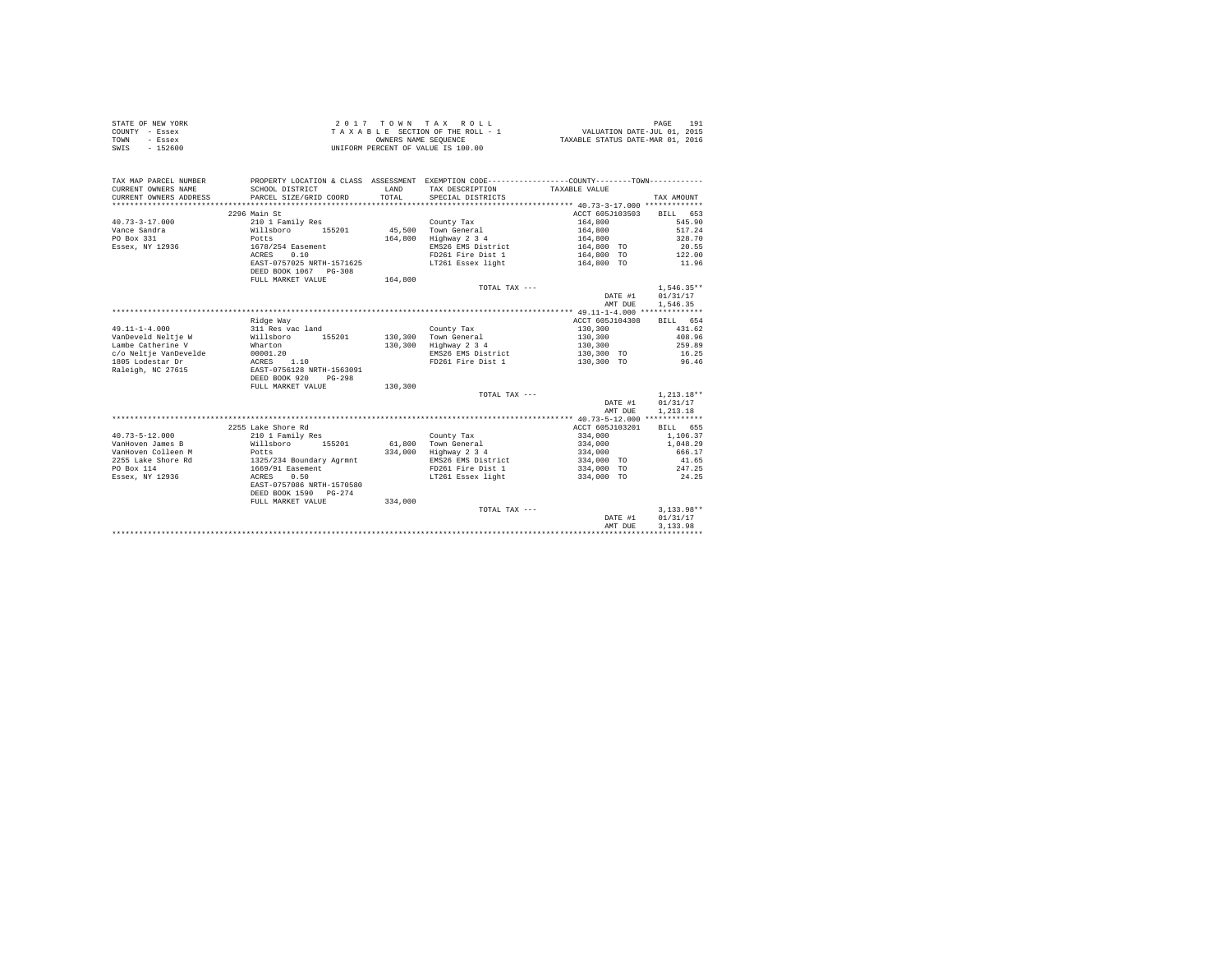| STATE OF NEW YORK | 2017 TOWN TAX ROLL                 | 192<br>PAGE                      |
|-------------------|------------------------------------|----------------------------------|
| COUNTY - Essex    | TAXABLE SECTION OF THE ROLL - 1    | VALUATION DATE-JUL 01, 2015      |
| TOWN<br>- Essex   | OWNERS NAME SEOUENCE               | TAXABLE STATUS DATE-MAR 01, 2016 |
| SWIS<br>$-152600$ | UNIFORM PERCENT OF VALUE IS 100.00 |                                  |

| TAX MAP PARCEL NUMBER<br>CURRENT OWNERS NAME          | PROPERTY LOCATION & CLASS ASSESSMENT EXEMPTION CODE----------------COUNTY-------TOWN----------<br>SCHOOL DISTRICT | T.AND | TAX DESCRIPTION                              | TAXABLE VALUE                       |                  |
|-------------------------------------------------------|-------------------------------------------------------------------------------------------------------------------|-------|----------------------------------------------|-------------------------------------|------------------|
| CURRENT OWNERS ADDRESS PARCEL SIZE/GRID COORD         |                                                                                                                   | TOTAL | SPECIAL DISTRICTS                            |                                     | TAX AMOUNT       |
|                                                       |                                                                                                                   |       |                                              |                                     |                  |
|                                                       | Essex Rd                                                                                                          |       |                                              | ACCT 605Z001001 BILL 656            |                  |
| $40.3 - 2 - 9.200$                                    | 311 Res vac land                                                                                                  |       | County Tax                                   | 10,100                              | 33.46            |
|                                                       |                                                                                                                   |       |                                              | 10,100                              | 31.70            |
| Hicks<br>PO Box 147                                   |                                                                                                                   |       | 10,100 Highway 2 3 4                         | 10,100                              | 20.14            |
| Essex, NY 12936<br>ACRES   1.19                       |                                                                                                                   |       | EMS26 EMS District                           | 10,100 TO                           | $\frac{1}{7}.48$ |
|                                                       | EAST-0757013 NRTH-1573609                                                                                         |       | FD261 Fire Dist 1                            | 10,100 TO                           |                  |
|                                                       | DEED BOOK 1245 PG-335                                                                                             |       | LT261 Essex light 6 10,100 TO                |                                     | .73              |
|                                                       | FULL MARKET VALUE                                                                                                 |       | 10,100 WB261 Water B&I 10,100 TO C           |                                     | 2.75             |
|                                                       |                                                                                                                   |       | TOTAL TAX ---                                |                                     | $97.52**$        |
|                                                       |                                                                                                                   |       |                                              | DATE #1 01/31/17                    |                  |
|                                                       |                                                                                                                   |       |                                              | AMT DUE                             | 97.52            |
|                                                       |                                                                                                                   |       |                                              |                                     |                  |
|                                                       | 2803 Essex Rd                                                                                                     |       |                                              | ACCT 605J104315                     | BILL 657         |
| $40.65 - 1 - 2.000$                                   | 250 Estate - WTRFNT - - VETWAR CTS 41120                                                                          |       |                                              | 15,000 15,000                       |                  |
| Voorhis Dorothy B Willsboro 155201 456,500 County Tax |                                                                                                                   |       |                                              | 764,400                             | 2.532.06         |
| PO Box 147                                            | Hicks<br>00005.90                                                                                                 |       | 779.400 Town General                         |                                     | 2,399.13         |
| Essex, NY 12936                                       |                                                                                                                   |       |                                              |                                     | 1,524.62         |
|                                                       | ACRES 5.20                                                                                                        |       |                                              |                                     | 97.20            |
|                                                       |                                                                                                                   |       |                                              |                                     | 576.96           |
|                                                       |                                                                                                                   |       |                                              |                                     | 56.58            |
|                                                       |                                                                                                                   |       |                                              |                                     | 212.05           |
|                                                       |                                                                                                                   |       | TOTAL TAX ---                                |                                     | $7.398.60**$     |
|                                                       |                                                                                                                   |       |                                              | DATE #1                             | 01/31/17         |
|                                                       |                                                                                                                   |       |                                              | AMT DUE                             | 7,398.60         |
|                                                       |                                                                                                                   |       |                                              |                                     |                  |
|                                                       | 2227 Lake Shore Rd                                                                                                |       |                                              | ACCT 605J103004                     | BILL 658         |
| $40.73 - 5 - 17.000$                                  | 210 1 Family Res                                                                                                  |       | County Tax                                   | 210,600                             | 697.61           |
| Wakefield House Ecoventures Willsboro 155201          |                                                                                                                   |       | 60,300 Town General<br>210,600 Highway 2 3 4 | 210,600<br>210,600                  | 660.99           |
| 2227 Lake Shore Rd Potts                              |                                                                                                                   |       |                                              |                                     | 420.05           |
| Essex, NY 12936                                       | 1666/45-Easement                                                                                                  |       |                                              | EMS26 EMS District 210,600 TO 26.26 |                  |
|                                                       | 1009/323 Bla<br>1009/323 Bla<br>ACRES 0.41                                                                        |       | FD261 Fire Dist 1 210,600 TO 155.90          |                                     |                  |
|                                                       |                                                                                                                   |       | LT261 Essex light                            | 210,600 TO                          | 15.29            |
|                                                       | EAST-0757222 NRTH-1569911                                                                                         |       |                                              |                                     |                  |
|                                                       | DEED BOOK 1812 PG-22                                                                                              |       |                                              |                                     |                  |
|                                                       | FULL MARKET VALUE 210,600                                                                                         |       |                                              |                                     |                  |
|                                                       |                                                                                                                   |       | TOTAL TAX ---                                |                                     | $1.976.10**$     |
|                                                       |                                                                                                                   |       |                                              | DATE #1                             | 01/31/17         |
|                                                       |                                                                                                                   |       |                                              | AMT DUE                             | 1,976.10         |
|                                                       |                                                                                                                   |       |                                              |                                     |                  |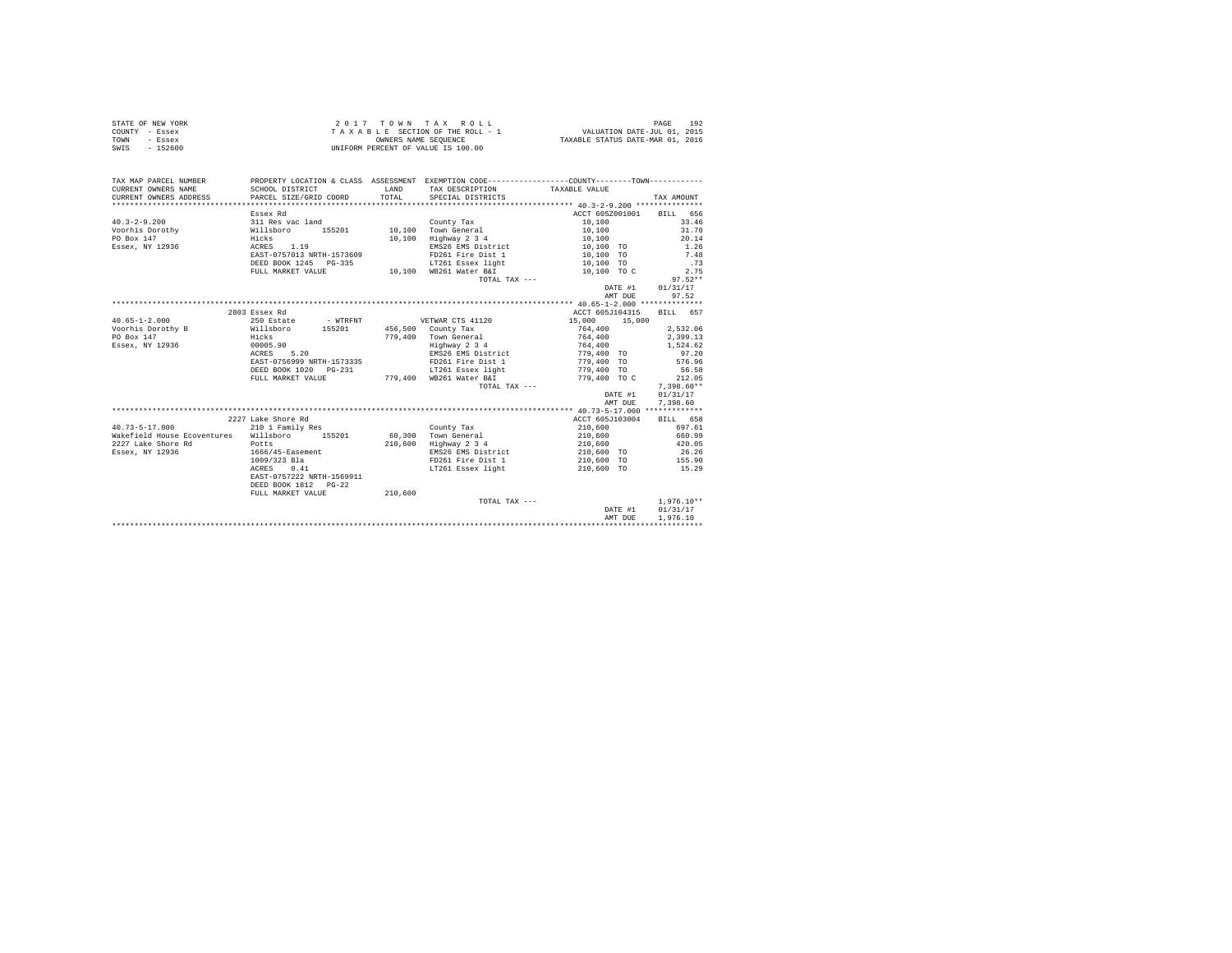|                | STATE OF NEW YORK | 2017 TOWN TAX ROLL                 | 193<br>PAGE                      |
|----------------|-------------------|------------------------------------|----------------------------------|
| COUNTY - Essex |                   | TAXABLE SECTION OF THE ROLL - 1    | VALUATION DATE-JUL 01, 2015      |
| TOWN           | - Essex           | OWNERS NAME SEOUENCE               | TAXABLE STATUS DATE-MAR 01, 2016 |
| SWIS           | - 152600          | UNIFORM PERCENT OF VALUE IS 100.00 |                                  |

| TAX MAP PARCEL NUMBER<br>CURRENT OWNERS NAME<br>CURRENT OWNERS ADDRESS | SCHOOL DISTRICT<br>PARCEL SIZE/GRID COORD | <b>T.AND</b><br>TOTAL | PROPERTY LOCATION & CLASS ASSESSMENT EXEMPTION CODE----------------COUNTY--------TOWN----------<br>TAX DESCRIPTION TAXABLE VALUE<br>SPECIAL DISTRICTS |                          | TAX AMOUNT       |
|------------------------------------------------------------------------|-------------------------------------------|-----------------------|-------------------------------------------------------------------------------------------------------------------------------------------------------|--------------------------|------------------|
|                                                                        |                                           |                       |                                                                                                                                                       |                          |                  |
|                                                                        | Christian Rd                              |                       |                                                                                                                                                       | ACCT 605J104413 BILL 659 |                  |
| $49.3 - 2 - 3.100$                                                     | 314 Rural vac<10                          |                       | County Tax                                                                                                                                            | 23,800                   | 78.84            |
| Walker Jason                                                           | willsboro 155201 23,800 Town General      |                       |                                                                                                                                                       | 23,800                   | 74.70            |
| PO Box 4                                                               | Friswell                                  | 23,800                | Highway 2 3 4                                                                                                                                         | 23,800                   | 47.47            |
| Essex, NY 12936    ACRES    4.77                                       |                                           |                       | School Relevy<br>EMS26 EMS District                                                                                                                   |                          | 312.73           |
|                                                                        | EAST-0744800 NRTH-1556060                 |                       |                                                                                                                                                       | 23,800 TO                | 2.97             |
|                                                                        | DEED BOOK 1053 PG-185                     |                       | FD262 Fire Dist 2                                                                                                                                     | 23,800 TO                | 27.34            |
|                                                                        | FULL MARKET VALUE                         |                       | 23,800 LT262 Whallonsburg light                                                                                                                       | 23,800 TO                | 5.13             |
|                                                                        |                                           |                       | TOTAL TAX ---                                                                                                                                         |                          | 549.18**         |
|                                                                        |                                           |                       |                                                                                                                                                       | DATE #1                  | 01/31/17         |
|                                                                        |                                           |                       |                                                                                                                                                       | AMT DUE                  | 549.18           |
|                                                                        |                                           |                       |                                                                                                                                                       |                          |                  |
|                                                                        | Christian Rd                              |                       |                                                                                                                                                       | ACCT 605Z016003          | BILL 660         |
| $49.3 - 2 - 2.120$                                                     | 314 Rural vac<10                          |                       | County Tax                                                                                                                                            | 3,100                    | 10.27            |
| Walker Mark                                                            | Willsboro 155201                          |                       | 3.100 Town General                                                                                                                                    | 3,100                    | 9.73             |
| 83 Christian Rd                                                        | Wharton                                   |                       | 3,100 Highway 2 3 4                                                                                                                                   | 3,100                    | 6.18             |
| Essex, NY 12936                                                        | ACRES 3.10                                |                       | EMS26 EMS District                                                                                                                                    | 3,100 TO                 | .39              |
|                                                                        | EAST-0744800 NRTH-1557864                 |                       | FD262 Fire Dist 2                                                                                                                                     | 3,100 TO                 | 3.56             |
| PRIOR OWNER ON 3/01/2016                                               | DEED BOOK 1836 PG-27                      |                       | LT262 Whallonsburg light 3.100 TO                                                                                                                     |                          | .67              |
| Perry Robert W                                                         | FULL MARKET VALUE                         | 3,100                 |                                                                                                                                                       |                          |                  |
| MAY BE SUBJECT TO PAYMENT<br>UNDER AGDIST LAW TIL 2020                 |                                           |                       |                                                                                                                                                       |                          |                  |
|                                                                        |                                           |                       | TOTAL TAX ---                                                                                                                                         |                          | $30.80**$        |
|                                                                        |                                           |                       |                                                                                                                                                       |                          | DATE #1 01/31/17 |
|                                                                        |                                           |                       |                                                                                                                                                       | AMT DUE                  | 30.80            |
|                                                                        |                                           |                       |                                                                                                                                                       |                          |                  |
|                                                                        | 83 Christian Rd                           |                       |                                                                                                                                                       | ACCT 605J194009          | BILL 661         |
| $49.3 - 2 - 3.400$                                                     | 240 Rural res                             |                       | County Tax                                                                                                                                            | 263,100                  | 871.51           |
| Walker Mark                                                            | Willsboro 155201 55.100 Town General      |                       |                                                                                                                                                       | 263,100                  | 825.76           |
| 83 Christian Rd                                                        | Friswell<br>ACRES 18.50                   |                       | 263,100 Highway 2 3 4                                                                                                                                 | 263,100                  | 524.76           |
| Essex, NY 12936                                                        |                                           |                       | EMS26 EMS District                                                                                                                                    | 263,100 TO               | 32.81            |
|                                                                        | EAST-0744815 NRTH-1557188                 |                       | FD262 Fire Dist 2                                                                                                                                     | 263,100 TO               | 302.22           |
|                                                                        | DEED BOOK 1836    PG-27                   |                       | LT262 Whallonsburg light 263.100 TO                                                                                                                   |                          | 56.73            |
|                                                                        | FULL MARKET VALUE 263,100                 |                       |                                                                                                                                                       |                          |                  |
|                                                                        |                                           |                       | TOTAL TAX ---                                                                                                                                         |                          | $2.613.79**$     |
|                                                                        |                                           |                       |                                                                                                                                                       | DATE #1                  | 01/31/17         |
|                                                                        |                                           |                       |                                                                                                                                                       | AMT DUE                  | 2.613.79         |
|                                                                        |                                           |                       |                                                                                                                                                       |                          |                  |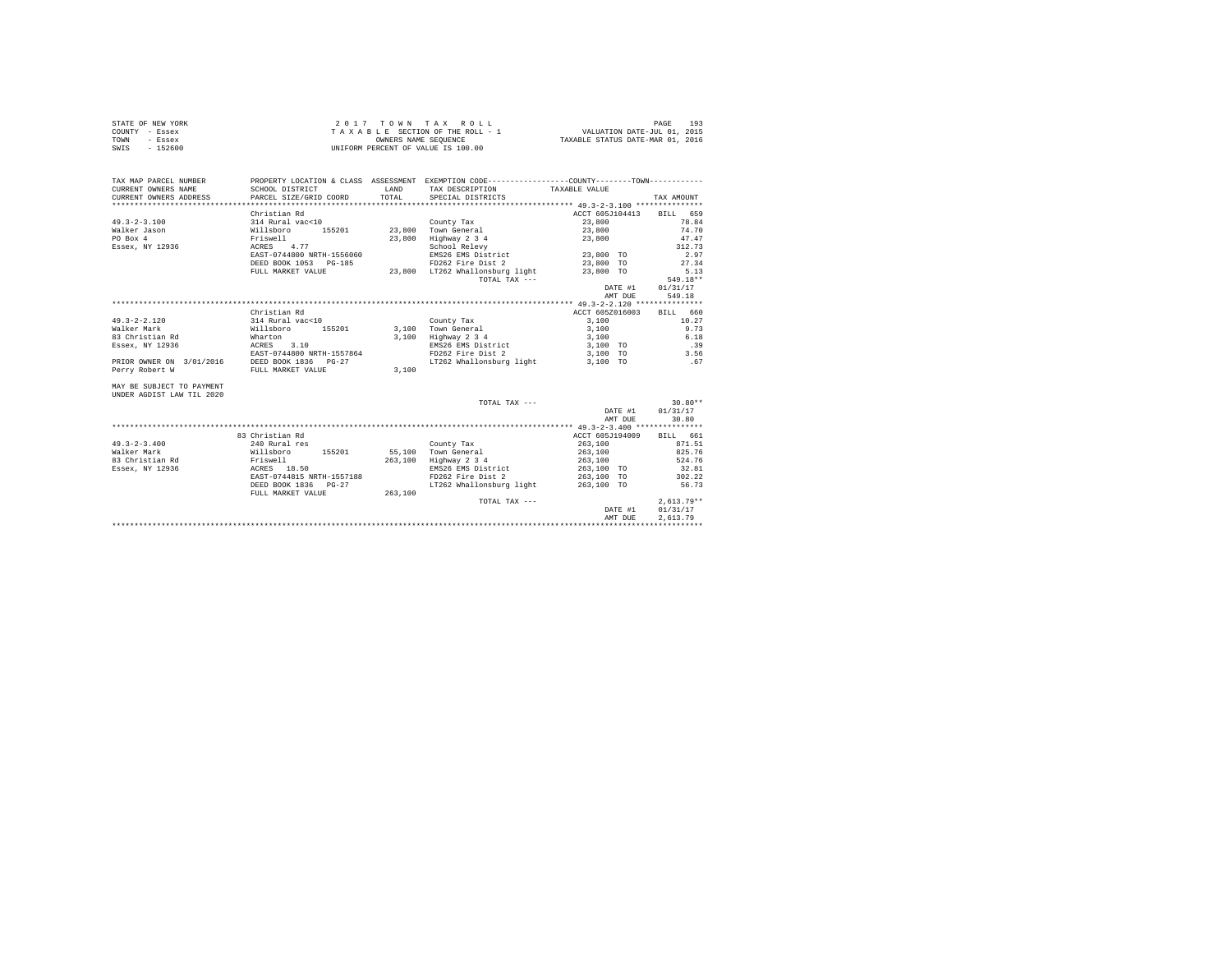| STATE OF NEW YORK | 2017 TOWN TAX ROLL                 | 194<br>PAGE                      |
|-------------------|------------------------------------|----------------------------------|
| COUNTY - Essex    | TAXABLE SECTION OF THE ROLL - 1    | VALUATION DATE-JUL 01, 2015      |
| TOWN<br>- Essex   | OWNERS NAME SEOUENCE               | TAXABLE STATUS DATE-MAR 01, 2016 |
| $-152600$<br>SWIS | UNIFORM PERCENT OF VALUE IS 100.00 |                                  |

| TAX MAP PARCEL NUMBER<br>CURRENT OWNERS NAME<br>CURRENT OWNERS ADDRESS | SCHOOL DISTRICT<br>PARCEL SIZE/GRID COORD                                                                                 | LAND<br>TOTAL | PROPERTY LOCATION & CLASS ASSESSMENT EXEMPTION CODE----------------COUNTY-------TOWN----------<br>TAX DESCRIPTION<br>SPECIAL DISTRICTS | TAXABLE VALUE            | TAX AMOUNT           |
|------------------------------------------------------------------------|---------------------------------------------------------------------------------------------------------------------------|---------------|----------------------------------------------------------------------------------------------------------------------------------------|--------------------------|----------------------|
| ***********************                                                |                                                                                                                           |               |                                                                                                                                        |                          |                      |
|                                                                        | 2360 Jersey St                                                                                                            |               |                                                                                                                                        | ACCT 605J178500          | BILL 662             |
| $39.4 - 1 - 10.200$                                                    | 240 Rural res                                                                                                             |               | County Tax                                                                                                                             | 133,500                  | 442.22               |
| Walls Frank                                                            |                                                                                                                           | 51,800        | Town General                                                                                                                           | 133,500                  | 419.00               |
| Walls Mary A                                                           |                                                                                                                           | 133,500       | Highway 2 3 4                                                                                                                          | 133,500                  | 266.27               |
| 2360 Jersey St                                                         |                                                                                                                           |               | EMS26 EMS District                                                                                                                     | 133,500 TO               | 16.65                |
| Essex, NY 12936                                                        | Willsboro 155201<br>Hicks & Potts Pat<br>ACRES 17.60 BANK WFARGO<br>EAST-0742148 NRTH-1569781<br>REP 0742148 NRTH-1569781 |               | FD261 Fire Dist 1                                                                                                                      | 133,500 TO               | 98.83                |
|                                                                        | DEED BOOK 1085 PG-239                                                                                                     |               |                                                                                                                                        |                          |                      |
|                                                                        | FULL MARKET VALUE                                                                                                         | 133,500       | TOTAL TAX ---                                                                                                                          |                          | $1.242.97**$         |
|                                                                        |                                                                                                                           |               |                                                                                                                                        |                          |                      |
|                                                                        |                                                                                                                           |               |                                                                                                                                        | DATE #1<br>AMT DUE       | 01/31/17<br>1,242.97 |
|                                                                        |                                                                                                                           |               |                                                                                                                                        |                          |                      |
|                                                                        | 26 Beggs Point St                                                                                                         |               |                                                                                                                                        | ACCT 605J100307          | BILL 663             |
| $40.73 - 3 - 12.003$                                                   | 210 1 Family Res - WTRFNT                                                                                                 |               | County Tax                                                                                                                             | 262,900                  | 870.85               |
| Wardle G Alan                                                          | Willsboro 155201                                                                                                          |               | 145,500 Town General                                                                                                                   | 262,900                  | 825.13               |
| 38 W 69th St 1A                                                        | Potts                                                                                                                     | 262,900       | Highway 2 3 4                                                                                                                          | 262,900                  | 524.36               |
| New York, NY 10023                                                     | 1680/99 Easement                                                                                                          |               | EMS26 EMS District                                                                                                                     |                          | 32.79                |
|                                                                        | ACRES 0.60 BANK1STARSG                                                                                                    |               | FD261 Fire Dist 1                                                                                                                      | 262,900 TO<br>262,900 TO | 194.62               |
|                                                                        | EAST-0757464 NRTH-1571789                                                                                                 |               | LT261 Essex light                                                                                                                      | 262,900 TO               | 19.09                |
|                                                                        | DEED BOOK 1145 PG-216                                                                                                     |               | SR150 Return sewer rent                                                                                                                | 234.78 MT                | 234.78               |
|                                                                        | FULL MARKET VALUE                                                                                                         |               | 262,900 WR151 Return water rent-1                                                                                                      | 126.12 MT                | 126.12               |
|                                                                        |                                                                                                                           |               | TOTAL TAX ---                                                                                                                          |                          | $2,827.74**$         |
|                                                                        |                                                                                                                           |               |                                                                                                                                        | DATE #1                  | 01/31/17             |
|                                                                        |                                                                                                                           |               |                                                                                                                                        | AMT DUE                  | 2.827.74             |
|                                                                        |                                                                                                                           |               |                                                                                                                                        |                          |                      |
|                                                                        | 893 Whallons Bay Rd                                                                                                       |               |                                                                                                                                        | ACCT 605J101401          | BILL 664             |
| $49.69 - 2 - 2.000$                                                    | 210 1 Family Res                                                                                                          |               | County Tax                                                                                                                             | 72,600                   | 240.49               |
| Watrous Fred                                                           | Willsboro 155201                                                                                                          |               | 22.800 Town General                                                                                                                    | 72,600                   | 227.86               |
| Pierce Angela                                                          | Friswell                                                                                                                  | 72,600        | $Highway$ 2 3 4                                                                                                                        | 72,600                   | 144.80               |
| 2284 NYS Route 22                                                      | ACRES 0.40                                                                                                                |               | EMS26 EMS District                                                                                                                     | 72,600 TO                | 9.05                 |
|                                                                        |                                                                                                                           |               | FD262 Fire Dist 2                                                                                                                      | 72.600 TO                | 83.39                |
|                                                                        |                                                                                                                           |               | LT262 Whallonsburg light                                                                                                               | 72,600 TO                | 15.65                |
|                                                                        |                                                                                                                           | 72,600        |                                                                                                                                        |                          |                      |
| Watrous Fred                                                           |                                                                                                                           |               |                                                                                                                                        |                          |                      |
|                                                                        |                                                                                                                           |               | TOTAL TAX ---                                                                                                                          |                          | $721.24**$           |
|                                                                        |                                                                                                                           |               |                                                                                                                                        | DATE #1                  | 01/31/17             |
|                                                                        |                                                                                                                           |               |                                                                                                                                        | AMT DUE                  | 721.24               |
|                                                                        |                                                                                                                           |               |                                                                                                                                        |                          |                      |
|                                                                        | 88 Daniels Rd                                                                                                             |               |                                                                                                                                        | ACCT 605J101109          | BILL 665             |
| $48.1 - 1 - 28.000$                                                    | 240 Rural res                                                                                                             |               | County Tax                                                                                                                             | 100,000                  | 331.25               |
| Watrous Rosemary M                                                     | Westport<br>155001                                                                                                        | 43,700        | Town General                                                                                                                           | 100,000                  | 313.86               |
| c/o Deborah Watrous                                                    |                                                                                                                           | 100,000       | Highway 2 3 4                                                                                                                          | 100,000                  | 199.45               |
| 88 Daniels Rd                                                          | 19 Brookfield<br>1203/113 Affidavit<br>ACRES 14.35<br>EAST-0726765 NRTH-1563086                                           |               | EMS26 EMS District                                                                                                                     | 100,000 TO               | 12.47                |
| PO Box 317                                                             |                                                                                                                           |               | FD262 Fire Dist 2                                                                                                                      | 100,000 TO               | 114.87               |
| Essex, NY 12936                                                        |                                                                                                                           |               |                                                                                                                                        |                          |                      |
|                                                                        | DEED BOOK 653<br>$PG-109$                                                                                                 |               |                                                                                                                                        |                          |                      |
|                                                                        | FULL MARKET VALUE                                                                                                         | 100,000       |                                                                                                                                        |                          | 971.90**             |
|                                                                        |                                                                                                                           |               | TOTAL TAX ---                                                                                                                          | DATE #1                  | 01/31/17             |
|                                                                        |                                                                                                                           |               |                                                                                                                                        | AMT DUE                  | 971.90               |
|                                                                        |                                                                                                                           |               |                                                                                                                                        |                          |                      |
|                                                                        |                                                                                                                           |               |                                                                                                                                        |                          |                      |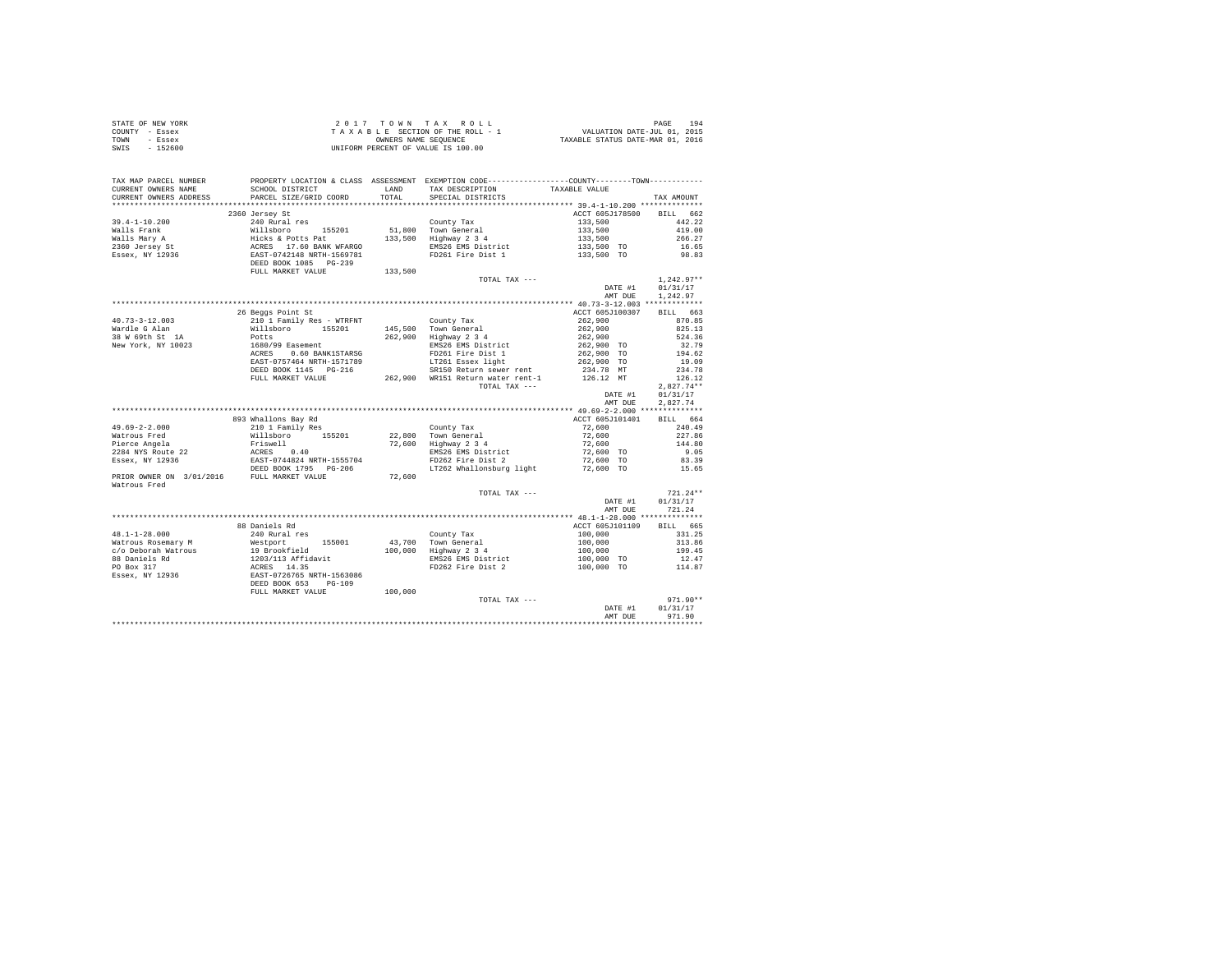|      | STATE OF NEW YORK | 2017 TOWN TAX ROLL                 | 195<br>PAGE                      |
|------|-------------------|------------------------------------|----------------------------------|
|      | COUNTY - Essex    | TAXABLE SECTION OF THE ROLL - 1    | VALUATION DATE-JUL 01, 2015      |
| TOWN | - Essex           | OWNERS NAME SEOUENCE               | TAXABLE STATUS DATE-MAR 01, 2016 |
| SWIS | $-152600$         | UNIFORM PERCENT OF VALUE IS 100.00 |                                  |

| TAX MAP PARCEL NUMBER<br>CURRENT OWNERS NAME<br>CURRENT OWNERS ADDRESS | SCHOOL DISTRICT<br>PARCEL SIZE/GRID COORD | LAND<br>TOTAL. | PROPERTY LOCATION & CLASS ASSESSMENT EXEMPTION CODE----------------COUNTY-------TOWN----------<br>TAX DESCRIPTION TAXABLE VALUE<br>SPECIAL DISTRICTS |                   | TAX AMOUNT   |
|------------------------------------------------------------------------|-------------------------------------------|----------------|------------------------------------------------------------------------------------------------------------------------------------------------------|-------------------|--------------|
|                                                                        | 697 Brookfield Rd                         |                |                                                                                                                                                      | ACCT 605Z001003   | BILL 666     |
| $48.1 - 1 - 18.300$                                                    | 210 1 Family Res                          |                | County Tax                                                                                                                                           | 70,000            | 231.87       |
| Weidenbach Corv                                                        | Westport 155001                           |                | 40,900 Town General                                                                                                                                  | 70,000            | 219.70       |
| OBrien Amv                                                             | 14 & 15 Brookfield                        | 70,000         | Highway 2 3 4                                                                                                                                        | 70,000            | 139.62       |
|                                                                        | 9.90                                      |                | EMS26 EMS District                                                                                                                                   | 70,000 TO         | 8.73         |
| 697 Brookfield Rd ACRES<br>Essex, NY 12936                             | EAST-0731583 NRTH-1567667                 |                | FD262 Fire Dist 2                                                                                                                                    | 70,000 TO         |              |
|                                                                        | DEED BOOK 1732 PG-127                     |                |                                                                                                                                                      |                   | 80.41        |
|                                                                        | FULL MARKET VALUE                         |                |                                                                                                                                                      |                   |              |
|                                                                        |                                           | 70,000         |                                                                                                                                                      |                   | 680.33**     |
|                                                                        |                                           |                | TOTAL TAX ---                                                                                                                                        |                   |              |
|                                                                        |                                           |                |                                                                                                                                                      | DATE #1           | 01/31/17     |
|                                                                        |                                           |                |                                                                                                                                                      | AMT DUE           | 680.33       |
|                                                                        |                                           |                |                                                                                                                                                      |                   |              |
|                                                                        | 2264 County Route 10                      |                |                                                                                                                                                      | ACCT 605J102210   | BILL 667     |
| $57.1 - 2 - 4.000$                                                     | 240 Rural res                             |                | County Tax                                                                                                                                           | 108,100           | 358.08       |
| Weinschenk Ben T                                                       | Westport 155001 44.500 Town General       |                |                                                                                                                                                      | 108,100           | 339.28       |
| 2264 County Route 10                                                   | 32 Taylor & Kimball 108,100               |                | Highway 2 3 4                                                                                                                                        | 108,100           | 215.61       |
| Westport, NY 12993                                                     | 00014.80                                  |                | EMS26 EMS District                                                                                                                                   | 108,100 TO        | 13.48        |
|                                                                        | ACRES 14.80                               |                | FD262 Fire Dist 2                                                                                                                                    | 108,100 TO        | 124.17       |
| PRIOR OWNER ON 3/01/2016 EAST-0727100 NRTH-1549463                     |                                           |                |                                                                                                                                                      |                   |              |
| Weinschenk Ben T                                                       | DEED BOOK 1822 PG-185                     |                |                                                                                                                                                      |                   |              |
|                                                                        | FULL MARKET VALUE                         | 108,100        |                                                                                                                                                      |                   |              |
|                                                                        |                                           |                | TOTAL TAX ---                                                                                                                                        |                   | $1.050.62**$ |
|                                                                        |                                           |                |                                                                                                                                                      | DATE #1           | 01/31/17     |
|                                                                        |                                           |                |                                                                                                                                                      | AMT DUE           | 1,050.62     |
|                                                                        |                                           |                |                                                                                                                                                      |                   |              |
|                                                                        | 61 Block House Rd                         |                |                                                                                                                                                      | ACCT 605J103513   | BILL 668     |
| $40.3 - 2 - 2.100$                                                     | 210 1 Family Res                          |                | County Tax                                                                                                                                           | 341,400           | 1,130.88     |
| Wekin Jori                                                             | Willsboro 155201                          |                | 34,800 Town General                                                                                                                                  | 341,400           | 1,071.51     |
| Wekin Andrew                                                           | Hicks                                     | 341,400        | Highway 2 3 4                                                                                                                                        | 341,400           | 680.93       |
| PO Box 79                                                              | 1516/26 Boundary                          |                | EMS26 EMS District                                                                                                                                   | 341,400 TO        | 42.58        |
| Essex, NY 12936                                                        | Line Agreement                            |                | FD261 Fire Dist 1                                                                                                                                    | 341,400 TO 252.73 |              |
|                                                                        | ACRES 3.81 BANK CORE                      |                |                                                                                                                                                      |                   |              |
|                                                                        | EAST-0750354 NRTH-1575119                 |                |                                                                                                                                                      |                   |              |
|                                                                        | DEED BOOK 1682 PG-202                     |                |                                                                                                                                                      |                   |              |
|                                                                        | FULL MARKET VALUE                         | 341,400        |                                                                                                                                                      |                   |              |
|                                                                        |                                           |                | TOTAL TAX ---                                                                                                                                        |                   | $3.178.63**$ |
|                                                                        |                                           |                |                                                                                                                                                      | DATE #1           | 01/31/17     |
|                                                                        |                                           |                |                                                                                                                                                      | AMT DUE           | 3.178.63     |
|                                                                        |                                           |                |                                                                                                                                                      |                   |              |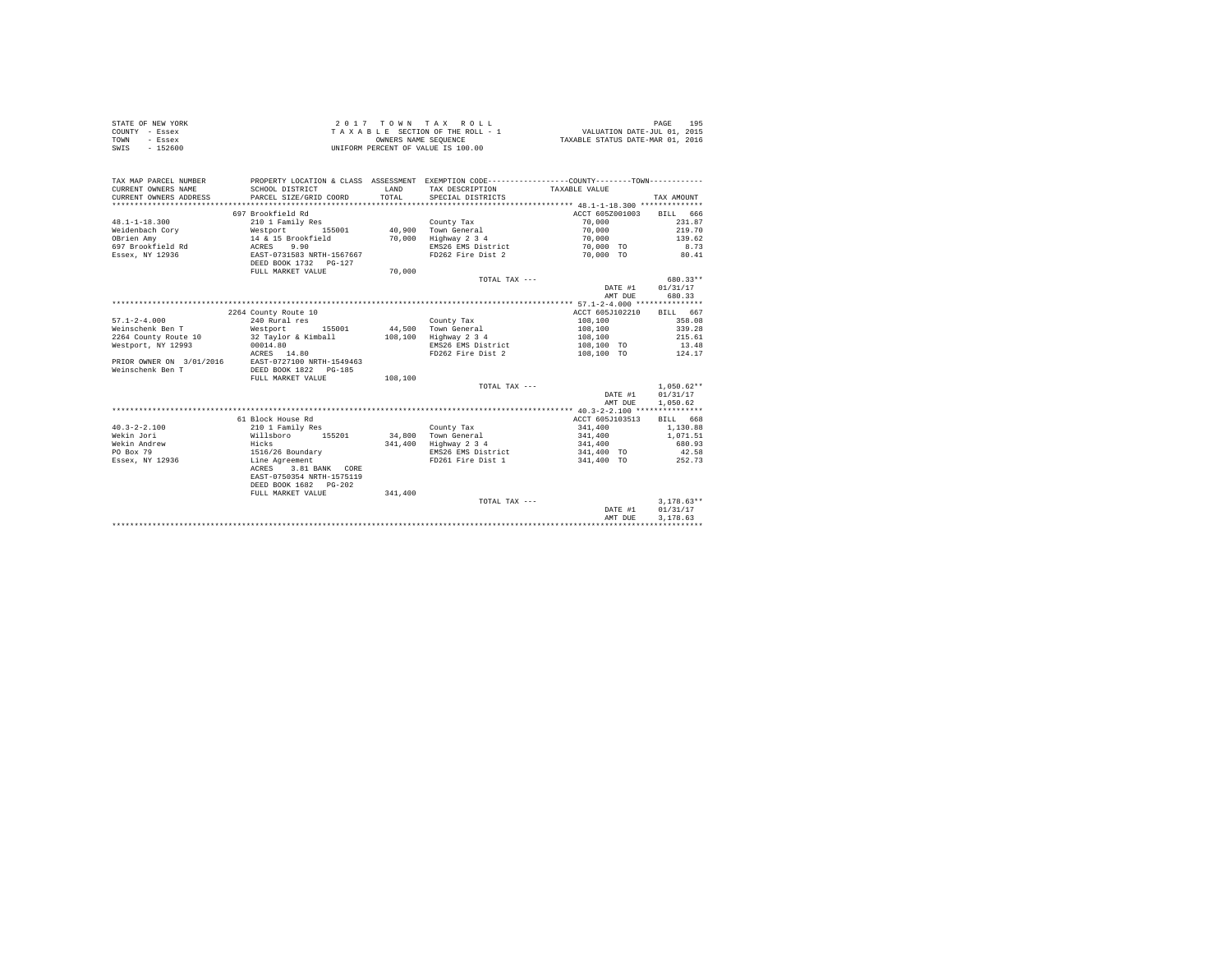| STATE OF NEW YORK | $2.017$ TOWN TAX ROLL              | 196<br>PAGE                      |
|-------------------|------------------------------------|----------------------------------|
| COUNTY - Essex    | TAXABLE SECTION OF THE ROLL - 1    | VALUATION DATE-JUL 01, 2015      |
| TOWN<br>- Essex   | OWNERS NAME SEOUENCE               | TAXABLE STATUS DATE-MAR 01, 2016 |
| SWIS<br>$-152600$ | UNIFORM PERCENT OF VALUE IS 100.00 |                                  |

| 1598 NYS Route 22<br>ACCT 605J104506 BILL 669<br>432 Gas station<br>Willsboro 155201<br>Friswell<br>ACRES 0.20<br>EAST-0743758 NRTH-1555318<br>$48.76 - 1 - 6.000$<br>95,500<br>County Tax<br>10,700 Town General<br>316.34<br>95,500<br>299.73<br>Whitcomb Clarence<br>95,500 Highway 2 3 4<br>1598 NYS Rte 22<br>190.48<br>95,500<br>95,500 TO<br>Essex, NY 12936<br>EMS26 EMS District<br>11.91<br>FD262 Fire Dist 2<br>95,500 TO<br>109.70<br>FULL MARKET VALUE 95,500 LT262 Whallonsburg light 95,500 TO<br>20.59<br>$948.75**$<br>TOTAL TAX ---<br>DATE #1<br>01/31/17<br>AMT DUE<br>NYS Route 22<br>ACCT 605J104507 BILL 670<br>$48.76 - 1 - 5.000$<br>311 Res vac land<br>Willsboro 155201<br>Priswell<br>ACRES 1.20<br>EAST-0743899 NRTH-1555334<br>20,200<br>County Tax<br>$20,200$ Town General<br>$20, 200$<br>$20, 200$<br>Whitcomb Clarence G<br>20,200 Highway 2 3 4<br>1598 NYS Rte 22<br>20,200 TO<br>Essex, NY 12936<br>EMS26 EMS District<br>FD262 Fire Dist 2<br>20,200 TO<br>DEED BOOK 664 PG-064<br>LT262 Whallonsburg light 20,200 TO<br>$\bf 20$ , $\bf 200$<br>FULL MARKET VALUE<br>TOTAL TAX ---<br>DATE #1<br>AMT DUE<br>NYS Route 22<br>ACCT 605J103702 BILL 671<br>AG DIST C 41720<br>56,843 56,843<br>113,800 County Tax<br>56,957<br>188.67<br>113,800 Town General<br>Highway 2 3 4<br>56,957<br>178.76<br>56,957<br>113.60<br>School Relevy<br>748.41<br>EMS26 EMS District 113,800 TO<br>14.19<br>113,800 FD261 Fire Dist 1<br>113,800 TO<br>84.24<br>UNDER AGDIST LAW TIL 2020<br>$1,327.87**$<br>TOTAL TAX ---<br>DATE #1<br>01/31/17<br>1,327.87<br>AMT DUE<br>2194 NYS Route 22<br>ACCT 605J104510<br>BILL 672<br>210 1 Family Res<br>309.39<br>$39.4 - 1 - 20.000$<br>93,400<br>County Tax<br>$32,500$ Town General<br>$93,400$ Highway $2\,3\,4$<br>Willsboro 155201<br>93,400<br>293.14<br>Whitney Margaret<br>93,400<br>84 Edward St<br>Potts<br>186.29<br>ACRES 1.45<br>EMS26 EMS District<br>FD261 Fire Dist 1<br>93,400 TO<br>Saranac Lake, NY 12983<br>11.65<br>EAST-0743715 NRTH-1569549<br>69.14<br>93,400 TO<br>DEED BOOK 398 PG-115<br>93,400<br>FULL MARKET VALUE<br>869.61**<br>TOTAL TAX ---<br>$\mathtt{DATE}~\#1$<br>01/31/17<br>AMT DUE<br>869.61 | TAX MAP PARCEL NUMBER<br>CURRENT OWNERS NAME | SCHOOL DISTRICT        | LAND   | PROPERTY LOCATION & CLASS ASSESSMENT EXEMPTION CODE----------------COUNTY-------TOWN----------<br>TAX DESCRIPTION | TAXABLE VALUE |            |
|-----------------------------------------------------------------------------------------------------------------------------------------------------------------------------------------------------------------------------------------------------------------------------------------------------------------------------------------------------------------------------------------------------------------------------------------------------------------------------------------------------------------------------------------------------------------------------------------------------------------------------------------------------------------------------------------------------------------------------------------------------------------------------------------------------------------------------------------------------------------------------------------------------------------------------------------------------------------------------------------------------------------------------------------------------------------------------------------------------------------------------------------------------------------------------------------------------------------------------------------------------------------------------------------------------------------------------------------------------------------------------------------------------------------------------------------------------------------------------------------------------------------------------------------------------------------------------------------------------------------------------------------------------------------------------------------------------------------------------------------------------------------------------------------------------------------------------------------------------------------------------------------------------------------------------------------------------------------------------------------------------------------------------------------------------------------------------------------------------------------------------------------------------------------------------------------------------------|----------------------------------------------|------------------------|--------|-------------------------------------------------------------------------------------------------------------------|---------------|------------|
|                                                                                                                                                                                                                                                                                                                                                                                                                                                                                                                                                                                                                                                                                                                                                                                                                                                                                                                                                                                                                                                                                                                                                                                                                                                                                                                                                                                                                                                                                                                                                                                                                                                                                                                                                                                                                                                                                                                                                                                                                                                                                                                                                                                                           | CURRENT OWNERS ADDRESS                       | PARCEL SIZE/GRID COORD | TOTAL. | SPECIAL DISTRICTS                                                                                                 |               | TAX AMOUNT |
|                                                                                                                                                                                                                                                                                                                                                                                                                                                                                                                                                                                                                                                                                                                                                                                                                                                                                                                                                                                                                                                                                                                                                                                                                                                                                                                                                                                                                                                                                                                                                                                                                                                                                                                                                                                                                                                                                                                                                                                                                                                                                                                                                                                                           |                                              |                        |        |                                                                                                                   |               |            |
|                                                                                                                                                                                                                                                                                                                                                                                                                                                                                                                                                                                                                                                                                                                                                                                                                                                                                                                                                                                                                                                                                                                                                                                                                                                                                                                                                                                                                                                                                                                                                                                                                                                                                                                                                                                                                                                                                                                                                                                                                                                                                                                                                                                                           |                                              |                        |        |                                                                                                                   |               |            |
|                                                                                                                                                                                                                                                                                                                                                                                                                                                                                                                                                                                                                                                                                                                                                                                                                                                                                                                                                                                                                                                                                                                                                                                                                                                                                                                                                                                                                                                                                                                                                                                                                                                                                                                                                                                                                                                                                                                                                                                                                                                                                                                                                                                                           |                                              |                        |        |                                                                                                                   |               |            |
|                                                                                                                                                                                                                                                                                                                                                                                                                                                                                                                                                                                                                                                                                                                                                                                                                                                                                                                                                                                                                                                                                                                                                                                                                                                                                                                                                                                                                                                                                                                                                                                                                                                                                                                                                                                                                                                                                                                                                                                                                                                                                                                                                                                                           |                                              |                        |        |                                                                                                                   |               |            |
|                                                                                                                                                                                                                                                                                                                                                                                                                                                                                                                                                                                                                                                                                                                                                                                                                                                                                                                                                                                                                                                                                                                                                                                                                                                                                                                                                                                                                                                                                                                                                                                                                                                                                                                                                                                                                                                                                                                                                                                                                                                                                                                                                                                                           |                                              |                        |        |                                                                                                                   |               |            |
|                                                                                                                                                                                                                                                                                                                                                                                                                                                                                                                                                                                                                                                                                                                                                                                                                                                                                                                                                                                                                                                                                                                                                                                                                                                                                                                                                                                                                                                                                                                                                                                                                                                                                                                                                                                                                                                                                                                                                                                                                                                                                                                                                                                                           |                                              |                        |        |                                                                                                                   |               |            |
|                                                                                                                                                                                                                                                                                                                                                                                                                                                                                                                                                                                                                                                                                                                                                                                                                                                                                                                                                                                                                                                                                                                                                                                                                                                                                                                                                                                                                                                                                                                                                                                                                                                                                                                                                                                                                                                                                                                                                                                                                                                                                                                                                                                                           |                                              |                        |        |                                                                                                                   |               |            |
|                                                                                                                                                                                                                                                                                                                                                                                                                                                                                                                                                                                                                                                                                                                                                                                                                                                                                                                                                                                                                                                                                                                                                                                                                                                                                                                                                                                                                                                                                                                                                                                                                                                                                                                                                                                                                                                                                                                                                                                                                                                                                                                                                                                                           |                                              |                        |        |                                                                                                                   |               |            |
|                                                                                                                                                                                                                                                                                                                                                                                                                                                                                                                                                                                                                                                                                                                                                                                                                                                                                                                                                                                                                                                                                                                                                                                                                                                                                                                                                                                                                                                                                                                                                                                                                                                                                                                                                                                                                                                                                                                                                                                                                                                                                                                                                                                                           |                                              |                        |        |                                                                                                                   |               |            |
|                                                                                                                                                                                                                                                                                                                                                                                                                                                                                                                                                                                                                                                                                                                                                                                                                                                                                                                                                                                                                                                                                                                                                                                                                                                                                                                                                                                                                                                                                                                                                                                                                                                                                                                                                                                                                                                                                                                                                                                                                                                                                                                                                                                                           |                                              |                        |        |                                                                                                                   |               | 948.75     |
|                                                                                                                                                                                                                                                                                                                                                                                                                                                                                                                                                                                                                                                                                                                                                                                                                                                                                                                                                                                                                                                                                                                                                                                                                                                                                                                                                                                                                                                                                                                                                                                                                                                                                                                                                                                                                                                                                                                                                                                                                                                                                                                                                                                                           |                                              |                        |        |                                                                                                                   |               |            |
|                                                                                                                                                                                                                                                                                                                                                                                                                                                                                                                                                                                                                                                                                                                                                                                                                                                                                                                                                                                                                                                                                                                                                                                                                                                                                                                                                                                                                                                                                                                                                                                                                                                                                                                                                                                                                                                                                                                                                                                                                                                                                                                                                                                                           |                                              |                        |        |                                                                                                                   |               |            |
|                                                                                                                                                                                                                                                                                                                                                                                                                                                                                                                                                                                                                                                                                                                                                                                                                                                                                                                                                                                                                                                                                                                                                                                                                                                                                                                                                                                                                                                                                                                                                                                                                                                                                                                                                                                                                                                                                                                                                                                                                                                                                                                                                                                                           |                                              |                        |        |                                                                                                                   |               | 66.91      |
|                                                                                                                                                                                                                                                                                                                                                                                                                                                                                                                                                                                                                                                                                                                                                                                                                                                                                                                                                                                                                                                                                                                                                                                                                                                                                                                                                                                                                                                                                                                                                                                                                                                                                                                                                                                                                                                                                                                                                                                                                                                                                                                                                                                                           |                                              |                        |        |                                                                                                                   |               | 63.40      |
|                                                                                                                                                                                                                                                                                                                                                                                                                                                                                                                                                                                                                                                                                                                                                                                                                                                                                                                                                                                                                                                                                                                                                                                                                                                                                                                                                                                                                                                                                                                                                                                                                                                                                                                                                                                                                                                                                                                                                                                                                                                                                                                                                                                                           |                                              |                        |        |                                                                                                                   |               | 40.29      |
|                                                                                                                                                                                                                                                                                                                                                                                                                                                                                                                                                                                                                                                                                                                                                                                                                                                                                                                                                                                                                                                                                                                                                                                                                                                                                                                                                                                                                                                                                                                                                                                                                                                                                                                                                                                                                                                                                                                                                                                                                                                                                                                                                                                                           |                                              |                        |        |                                                                                                                   |               | 2.52       |
|                                                                                                                                                                                                                                                                                                                                                                                                                                                                                                                                                                                                                                                                                                                                                                                                                                                                                                                                                                                                                                                                                                                                                                                                                                                                                                                                                                                                                                                                                                                                                                                                                                                                                                                                                                                                                                                                                                                                                                                                                                                                                                                                                                                                           |                                              |                        |        |                                                                                                                   |               | 23.20      |
|                                                                                                                                                                                                                                                                                                                                                                                                                                                                                                                                                                                                                                                                                                                                                                                                                                                                                                                                                                                                                                                                                                                                                                                                                                                                                                                                                                                                                                                                                                                                                                                                                                                                                                                                                                                                                                                                                                                                                                                                                                                                                                                                                                                                           |                                              |                        |        |                                                                                                                   |               | 4.36       |
|                                                                                                                                                                                                                                                                                                                                                                                                                                                                                                                                                                                                                                                                                                                                                                                                                                                                                                                                                                                                                                                                                                                                                                                                                                                                                                                                                                                                                                                                                                                                                                                                                                                                                                                                                                                                                                                                                                                                                                                                                                                                                                                                                                                                           |                                              |                        |        |                                                                                                                   |               |            |
|                                                                                                                                                                                                                                                                                                                                                                                                                                                                                                                                                                                                                                                                                                                                                                                                                                                                                                                                                                                                                                                                                                                                                                                                                                                                                                                                                                                                                                                                                                                                                                                                                                                                                                                                                                                                                                                                                                                                                                                                                                                                                                                                                                                                           |                                              |                        |        |                                                                                                                   |               | $200.68**$ |
|                                                                                                                                                                                                                                                                                                                                                                                                                                                                                                                                                                                                                                                                                                                                                                                                                                                                                                                                                                                                                                                                                                                                                                                                                                                                                                                                                                                                                                                                                                                                                                                                                                                                                                                                                                                                                                                                                                                                                                                                                                                                                                                                                                                                           |                                              |                        |        |                                                                                                                   |               | 01/31/17   |
|                                                                                                                                                                                                                                                                                                                                                                                                                                                                                                                                                                                                                                                                                                                                                                                                                                                                                                                                                                                                                                                                                                                                                                                                                                                                                                                                                                                                                                                                                                                                                                                                                                                                                                                                                                                                                                                                                                                                                                                                                                                                                                                                                                                                           |                                              |                        |        |                                                                                                                   |               | 200.68     |
|                                                                                                                                                                                                                                                                                                                                                                                                                                                                                                                                                                                                                                                                                                                                                                                                                                                                                                                                                                                                                                                                                                                                                                                                                                                                                                                                                                                                                                                                                                                                                                                                                                                                                                                                                                                                                                                                                                                                                                                                                                                                                                                                                                                                           |                                              |                        |        |                                                                                                                   |               |            |
|                                                                                                                                                                                                                                                                                                                                                                                                                                                                                                                                                                                                                                                                                                                                                                                                                                                                                                                                                                                                                                                                                                                                                                                                                                                                                                                                                                                                                                                                                                                                                                                                                                                                                                                                                                                                                                                                                                                                                                                                                                                                                                                                                                                                           |                                              |                        |        |                                                                                                                   |               |            |
|                                                                                                                                                                                                                                                                                                                                                                                                                                                                                                                                                                                                                                                                                                                                                                                                                                                                                                                                                                                                                                                                                                                                                                                                                                                                                                                                                                                                                                                                                                                                                                                                                                                                                                                                                                                                                                                                                                                                                                                                                                                                                                                                                                                                           |                                              |                        |        |                                                                                                                   |               |            |
|                                                                                                                                                                                                                                                                                                                                                                                                                                                                                                                                                                                                                                                                                                                                                                                                                                                                                                                                                                                                                                                                                                                                                                                                                                                                                                                                                                                                                                                                                                                                                                                                                                                                                                                                                                                                                                                                                                                                                                                                                                                                                                                                                                                                           |                                              |                        |        |                                                                                                                   |               |            |
|                                                                                                                                                                                                                                                                                                                                                                                                                                                                                                                                                                                                                                                                                                                                                                                                                                                                                                                                                                                                                                                                                                                                                                                                                                                                                                                                                                                                                                                                                                                                                                                                                                                                                                                                                                                                                                                                                                                                                                                                                                                                                                                                                                                                           |                                              |                        |        |                                                                                                                   |               |            |
|                                                                                                                                                                                                                                                                                                                                                                                                                                                                                                                                                                                                                                                                                                                                                                                                                                                                                                                                                                                                                                                                                                                                                                                                                                                                                                                                                                                                                                                                                                                                                                                                                                                                                                                                                                                                                                                                                                                                                                                                                                                                                                                                                                                                           |                                              |                        |        |                                                                                                                   |               |            |
|                                                                                                                                                                                                                                                                                                                                                                                                                                                                                                                                                                                                                                                                                                                                                                                                                                                                                                                                                                                                                                                                                                                                                                                                                                                                                                                                                                                                                                                                                                                                                                                                                                                                                                                                                                                                                                                                                                                                                                                                                                                                                                                                                                                                           |                                              |                        |        |                                                                                                                   |               |            |
|                                                                                                                                                                                                                                                                                                                                                                                                                                                                                                                                                                                                                                                                                                                                                                                                                                                                                                                                                                                                                                                                                                                                                                                                                                                                                                                                                                                                                                                                                                                                                                                                                                                                                                                                                                                                                                                                                                                                                                                                                                                                                                                                                                                                           |                                              |                        |        |                                                                                                                   |               |            |
|                                                                                                                                                                                                                                                                                                                                                                                                                                                                                                                                                                                                                                                                                                                                                                                                                                                                                                                                                                                                                                                                                                                                                                                                                                                                                                                                                                                                                                                                                                                                                                                                                                                                                                                                                                                                                                                                                                                                                                                                                                                                                                                                                                                                           |                                              |                        |        |                                                                                                                   |               |            |
|                                                                                                                                                                                                                                                                                                                                                                                                                                                                                                                                                                                                                                                                                                                                                                                                                                                                                                                                                                                                                                                                                                                                                                                                                                                                                                                                                                                                                                                                                                                                                                                                                                                                                                                                                                                                                                                                                                                                                                                                                                                                                                                                                                                                           |                                              |                        |        |                                                                                                                   |               |            |
|                                                                                                                                                                                                                                                                                                                                                                                                                                                                                                                                                                                                                                                                                                                                                                                                                                                                                                                                                                                                                                                                                                                                                                                                                                                                                                                                                                                                                                                                                                                                                                                                                                                                                                                                                                                                                                                                                                                                                                                                                                                                                                                                                                                                           |                                              |                        |        |                                                                                                                   |               |            |
|                                                                                                                                                                                                                                                                                                                                                                                                                                                                                                                                                                                                                                                                                                                                                                                                                                                                                                                                                                                                                                                                                                                                                                                                                                                                                                                                                                                                                                                                                                                                                                                                                                                                                                                                                                                                                                                                                                                                                                                                                                                                                                                                                                                                           |                                              |                        |        |                                                                                                                   |               |            |
|                                                                                                                                                                                                                                                                                                                                                                                                                                                                                                                                                                                                                                                                                                                                                                                                                                                                                                                                                                                                                                                                                                                                                                                                                                                                                                                                                                                                                                                                                                                                                                                                                                                                                                                                                                                                                                                                                                                                                                                                                                                                                                                                                                                                           |                                              |                        |        |                                                                                                                   |               |            |
|                                                                                                                                                                                                                                                                                                                                                                                                                                                                                                                                                                                                                                                                                                                                                                                                                                                                                                                                                                                                                                                                                                                                                                                                                                                                                                                                                                                                                                                                                                                                                                                                                                                                                                                                                                                                                                                                                                                                                                                                                                                                                                                                                                                                           |                                              |                        |        |                                                                                                                   |               |            |
|                                                                                                                                                                                                                                                                                                                                                                                                                                                                                                                                                                                                                                                                                                                                                                                                                                                                                                                                                                                                                                                                                                                                                                                                                                                                                                                                                                                                                                                                                                                                                                                                                                                                                                                                                                                                                                                                                                                                                                                                                                                                                                                                                                                                           |                                              |                        |        |                                                                                                                   |               |            |
|                                                                                                                                                                                                                                                                                                                                                                                                                                                                                                                                                                                                                                                                                                                                                                                                                                                                                                                                                                                                                                                                                                                                                                                                                                                                                                                                                                                                                                                                                                                                                                                                                                                                                                                                                                                                                                                                                                                                                                                                                                                                                                                                                                                                           |                                              |                        |        |                                                                                                                   |               |            |
|                                                                                                                                                                                                                                                                                                                                                                                                                                                                                                                                                                                                                                                                                                                                                                                                                                                                                                                                                                                                                                                                                                                                                                                                                                                                                                                                                                                                                                                                                                                                                                                                                                                                                                                                                                                                                                                                                                                                                                                                                                                                                                                                                                                                           |                                              |                        |        |                                                                                                                   |               |            |
|                                                                                                                                                                                                                                                                                                                                                                                                                                                                                                                                                                                                                                                                                                                                                                                                                                                                                                                                                                                                                                                                                                                                                                                                                                                                                                                                                                                                                                                                                                                                                                                                                                                                                                                                                                                                                                                                                                                                                                                                                                                                                                                                                                                                           |                                              |                        |        |                                                                                                                   |               |            |
|                                                                                                                                                                                                                                                                                                                                                                                                                                                                                                                                                                                                                                                                                                                                                                                                                                                                                                                                                                                                                                                                                                                                                                                                                                                                                                                                                                                                                                                                                                                                                                                                                                                                                                                                                                                                                                                                                                                                                                                                                                                                                                                                                                                                           |                                              |                        |        |                                                                                                                   |               |            |
|                                                                                                                                                                                                                                                                                                                                                                                                                                                                                                                                                                                                                                                                                                                                                                                                                                                                                                                                                                                                                                                                                                                                                                                                                                                                                                                                                                                                                                                                                                                                                                                                                                                                                                                                                                                                                                                                                                                                                                                                                                                                                                                                                                                                           |                                              |                        |        |                                                                                                                   |               |            |
|                                                                                                                                                                                                                                                                                                                                                                                                                                                                                                                                                                                                                                                                                                                                                                                                                                                                                                                                                                                                                                                                                                                                                                                                                                                                                                                                                                                                                                                                                                                                                                                                                                                                                                                                                                                                                                                                                                                                                                                                                                                                                                                                                                                                           |                                              |                        |        |                                                                                                                   |               |            |
|                                                                                                                                                                                                                                                                                                                                                                                                                                                                                                                                                                                                                                                                                                                                                                                                                                                                                                                                                                                                                                                                                                                                                                                                                                                                                                                                                                                                                                                                                                                                                                                                                                                                                                                                                                                                                                                                                                                                                                                                                                                                                                                                                                                                           |                                              |                        |        |                                                                                                                   |               |            |
|                                                                                                                                                                                                                                                                                                                                                                                                                                                                                                                                                                                                                                                                                                                                                                                                                                                                                                                                                                                                                                                                                                                                                                                                                                                                                                                                                                                                                                                                                                                                                                                                                                                                                                                                                                                                                                                                                                                                                                                                                                                                                                                                                                                                           |                                              |                        |        |                                                                                                                   |               |            |
|                                                                                                                                                                                                                                                                                                                                                                                                                                                                                                                                                                                                                                                                                                                                                                                                                                                                                                                                                                                                                                                                                                                                                                                                                                                                                                                                                                                                                                                                                                                                                                                                                                                                                                                                                                                                                                                                                                                                                                                                                                                                                                                                                                                                           |                                              |                        |        |                                                                                                                   |               |            |
|                                                                                                                                                                                                                                                                                                                                                                                                                                                                                                                                                                                                                                                                                                                                                                                                                                                                                                                                                                                                                                                                                                                                                                                                                                                                                                                                                                                                                                                                                                                                                                                                                                                                                                                                                                                                                                                                                                                                                                                                                                                                                                                                                                                                           |                                              |                        |        |                                                                                                                   |               |            |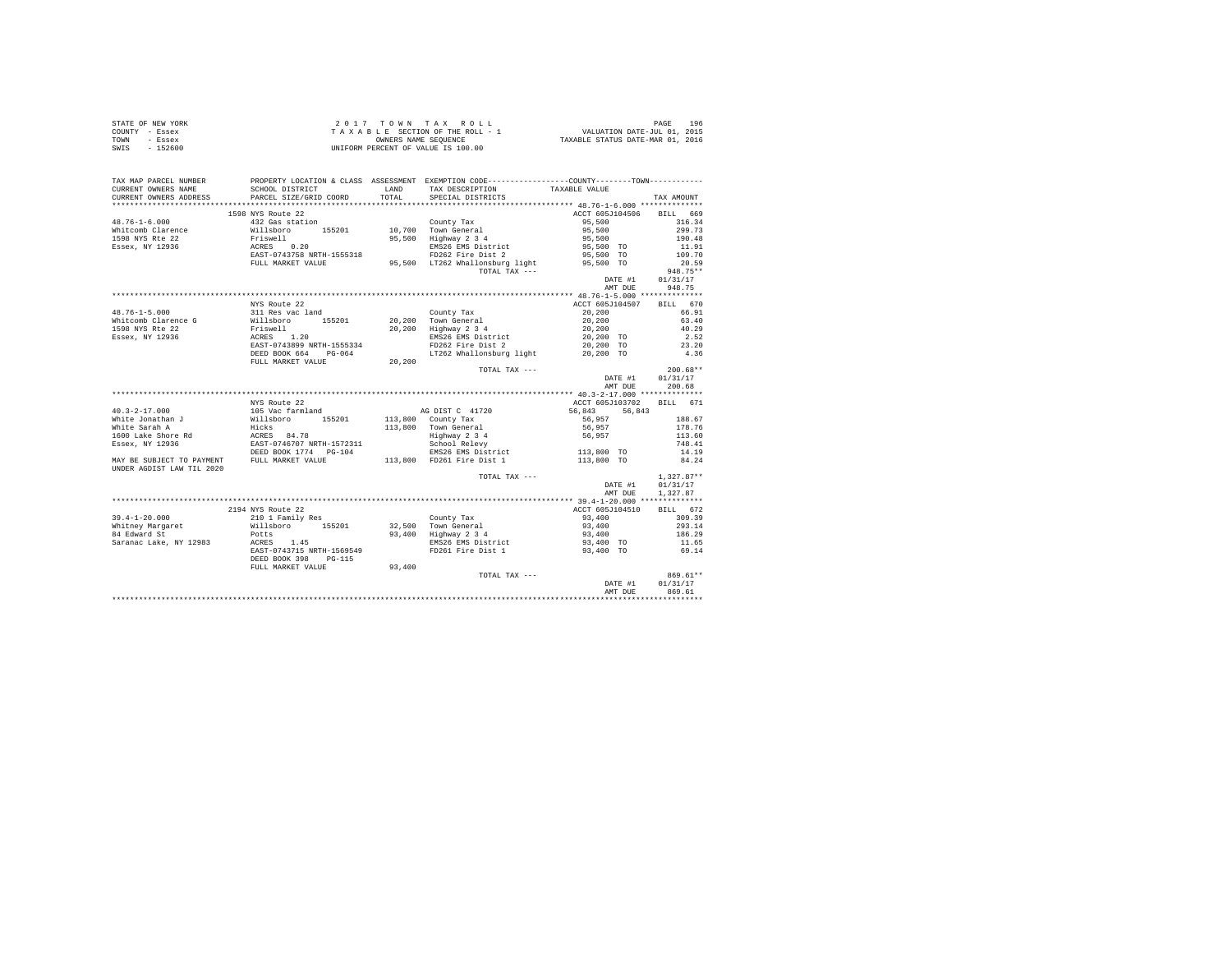|      | STATE OF NEW YORK | $2.017$ TOWN TAX ROLL              | 19 <sup>7</sup><br>PAGE          |
|------|-------------------|------------------------------------|----------------------------------|
|      | COUNTY - Essex    | TAXABLE SECTION OF THE ROLL - 1    | VALUATION DATE-JUL 01, 2015      |
| TOWN | - Essex           | OWNERS NAME SEOUENCE               | TAXABLE STATUS DATE-MAR 01, 2016 |
| SWIS | - 152600          | UNIFORM PERCENT OF VALUE IS 100.00 |                                  |

| TAX MAP PARCEL NUMBER  |                                                                                                               |         | PROPERTY LOCATION & CLASS ASSESSMENT EXEMPTION CODE---------------COUNTY-------TOWN--------- |                                  |               |
|------------------------|---------------------------------------------------------------------------------------------------------------|---------|----------------------------------------------------------------------------------------------|----------------------------------|---------------|
| CURRENT OWNERS NAME    | SCHOOL DISTRICT                                                                                               |         | LAND TAX DESCRIPTION                                                                         | TAXABLE VALUE                    |               |
| CURRENT OWNERS ADDRESS | PARCEL SIZE/GRID COORD                                                                                        |         | TOTAL SPECIAL DISTRICTS                                                                      |                                  | TAX AMOUNT    |
|                        |                                                                                                               |         |                                                                                              |                                  |               |
|                        | 15 Old Oak Wav                                                                                                |         |                                                                                              | ACCT 605J100212 BILL 673         |               |
|                        |                                                                                                               |         |                                                                                              | 279,800                          | 926.83        |
|                        |                                                                                                               |         |                                                                                              | 279,800                          | 878.18        |
|                        |                                                                                                               |         |                                                                                              | 279,800                          | 558.07        |
|                        |                                                                                                               |         | School Relevy                                                                                | 279,800 TO                       | 3,676.58      |
|                        |                                                                                                               |         | EMS26 EMS District                                                                           |                                  | 34.89         |
|                        | DEED BOOK 1614 PG-271 PD261 Fire Dist 1<br>FULL MARKET VALUE 279,800 LT261 Essex light                        |         |                                                                                              | 279,800 TO                       | 207.13        |
|                        |                                                                                                               |         |                                                                                              | 279,800 TO                       | 20.31         |
|                        |                                                                                                               |         | TOTAL TAX ---                                                                                |                                  | $6.301.99**$  |
|                        |                                                                                                               |         |                                                                                              | DATE #1                          | 01/31/17      |
|                        |                                                                                                               |         |                                                                                              | AMT DUE                          | 6,301.99      |
|                        |                                                                                                               |         |                                                                                              |                                  |               |
|                        | 1867 Lake Shore Rd                                                                                            |         |                                                                                              | ACCT 605J104511 BILL 674         |               |
| $49.11 - 1 - 52.000$   | 210 1 Family Res - WTRFNT                                                                                     |         | County Tax                                                                                   | 316,200                          | 1,047.41      |
| Wight David T          |                                                                                                               |         | 233,000 Town General                                                                         | 316,200                          | 992.42        |
| PO Box 91              |                                                                                                               |         | 316,200 Highway 2 3 4                                                                        | 316,200                          | 630.67        |
| Essex, NY 12936        |                                                                                                               |         | EMS26 EMS District                                                                           | 316,200 TO                       | 39.43         |
|                        |                                                                                                               |         | FD261 Fire Dist 1 316,200 TO                                                                 |                                  | 234.07        |
|                        | DEED BOOK 1068 PG-103                                                                                         |         |                                                                                              |                                  |               |
|                        | FULL MARKET VALUE                                                                                             | 316,200 |                                                                                              |                                  |               |
|                        |                                                                                                               |         | TOTAL TAX ---                                                                                |                                  | $2.944.00**$  |
|                        |                                                                                                               |         |                                                                                              | DATE #1                          | 01/31/17      |
|                        |                                                                                                               |         |                                                                                              | AMT DUE                          | 2.944.00      |
|                        |                                                                                                               |         |                                                                                              |                                  |               |
|                        | 2847 Essex Rd                                                                                                 |         |                                                                                              | ACCT 605J101705                  | BILL 675      |
| $40.57 - 2 - 1.000$    |                                                                                                               |         | County Tax                                                                                   | 233,500                          | 773.46        |
| Wilcox Mark            | 210 1 Family Res<br>Willsboro 155201                                                                          |         | 71,800 Town General<br>233,500 Highway 2 3 4                                                 |                                  | 732.86        |
| 2517 Main St           |                                                                                                               |         |                                                                                              |                                  |               |
|                        |                                                                                                               |         |                                                                                              |                                  |               |
|                        |                                                                                                               |         |                                                                                              | 233,500<br>233,500               | 465.72        |
| Lake Placid, NY 12946  | HICKS<br>ACRES 1.30                                                                                           |         | EMS26 EMS District                                                                           | 233,500 TO                       | 29.12         |
|                        | EAST-0757344 NRTH-1574411                                                                                     |         | FD261 Fire Dist 1                                                                            | 233,500 TO                       | 172.85        |
|                        | DEED BOOK 1753 PG-223                                                                                         |         | LT261 Essex light                                                                            | 233,500 TO                       | 16.95         |
|                        | FULL MARKET VALUE 233,500 WB261 Water B&I                                                                     |         |                                                                                              | 233,500 TO C                     | 63.53         |
|                        |                                                                                                               |         | TOTAL TAX ---                                                                                |                                  | $2, 254.49**$ |
|                        |                                                                                                               |         |                                                                                              | DATE #1                          | 01/31/17      |
|                        |                                                                                                               |         |                                                                                              | AMT DUE                          | 2,254.49      |
|                        |                                                                                                               |         |                                                                                              |                                  |               |
|                        | 599 Walker Rd                                                                                                 |         |                                                                                              | ACCT 605Z010001                  | BILL 676      |
| $48.4 - 1 - 19.200$    | 260 Seasonal res                                                                                              |         | County Tax                                                                                   | 138,700                          | 459.44        |
| Wilcox Mark D          |                                                                                                               |         |                                                                                              |                                  | 435.32        |
| 599 Walker Rd          |                                                                                                               |         | 75,100 Town General<br>138,700 Highway 2 3 4                                                 |                                  | 276.64        |
| Essex, NY 12936        |                                                                                                               |         |                                                                                              | 138,700<br>138,700<br>138,700 TO | 17.30         |
|                        |                                                                                                               |         | EMS26 EMS District<br>FD262 Fire Dist 2                                                      | 138,700 TO                       | 159.32        |
|                        | millsboro 155201<br>3 Platt Rogers 155201<br>ACRES 44.09<br>EAST-0738186 NRTH-1555331<br>DEED BOOK 1604 PG-73 |         | LT262 Whallonsburg light 138,700 TO                                                          |                                  | 29.91         |
|                        | FULL MARKET VALUE                                                                                             | 138,700 |                                                                                              |                                  |               |
|                        |                                                                                                               |         | TOTAL TAX ---                                                                                |                                  | $1.377.93**$  |
|                        |                                                                                                               |         |                                                                                              | DATE #1                          | 01/31/17      |
|                        |                                                                                                               |         |                                                                                              | AMT DUE                          | 1,377.93      |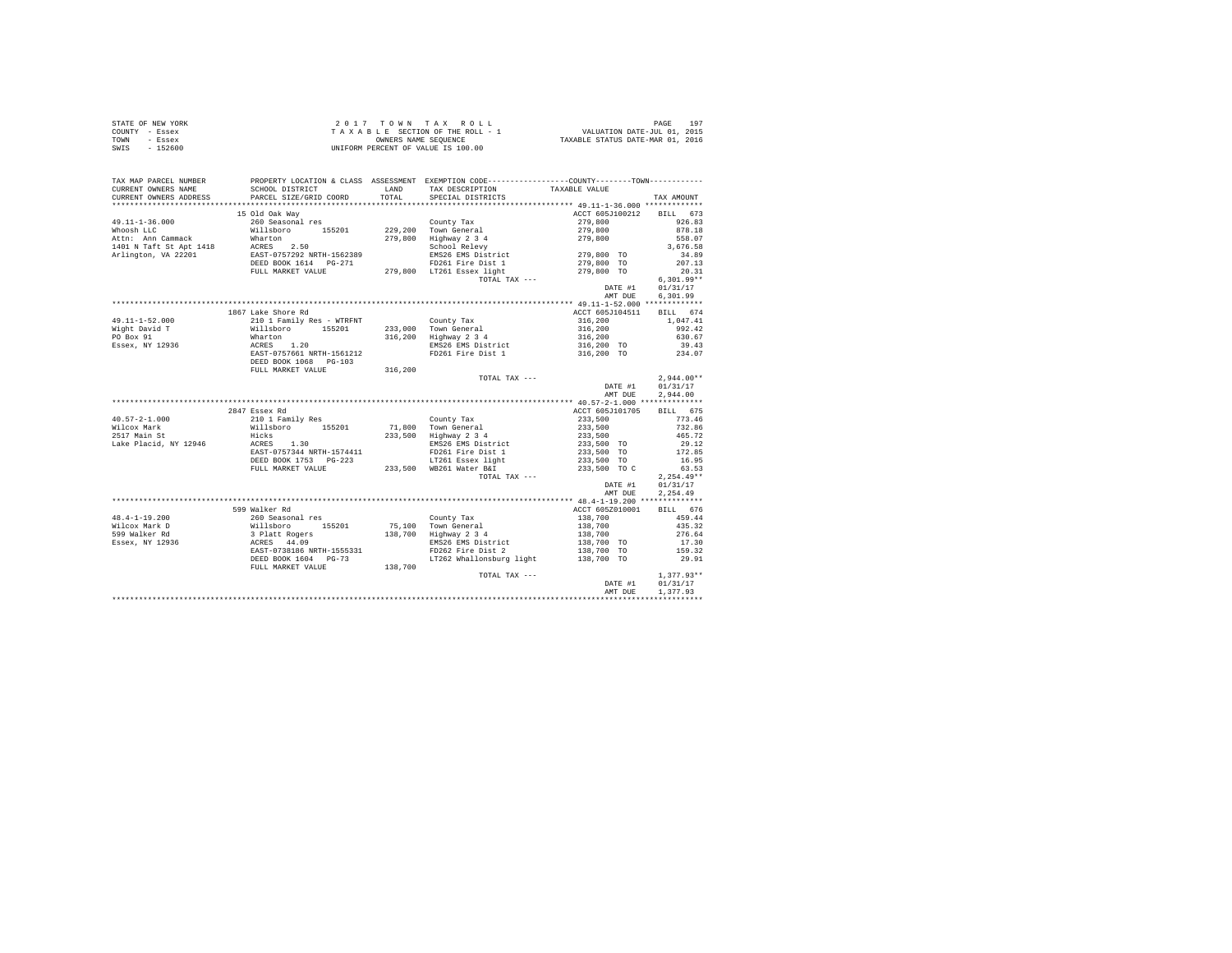| STATE OF NEW YORK | 2017 TOWN TAX ROLL                 | 198<br>PAGE                      |
|-------------------|------------------------------------|----------------------------------|
| COUNTY - Essex    | TAXABLE SECTION OF THE ROLL - 1    | VALUATION DATE-JUL 01, 2015      |
| TOWN<br>- Essex   | OWNERS NAME SEOUENCE               | TAXABLE STATUS DATE-MAR 01, 2016 |
| SWIS<br>$-152600$ | UNIFORM PERCENT OF VALUE IS 100.00 |                                  |

| TAX MAP PARCEL NUMBER<br>CURRENT OWNERS NAME | SCHOOL DISTRICT           | <b>T.AND</b> | PROPERTY LOCATION & CLASS ASSESSMENT EXEMPTION CODE---------------COUNTY-------TOWN----------<br>TAX DESCRIPTION | TAXABLE VALUE            |              |
|----------------------------------------------|---------------------------|--------------|------------------------------------------------------------------------------------------------------------------|--------------------------|--------------|
| CURRENT OWNERS ADDRESS                       | PARCEL SIZE/GRID COORD    | TOTAL        | SPECIAL DISTRICTS                                                                                                |                          | TAX AMOUNT   |
|                                              |                           |              |                                                                                                                  |                          |              |
|                                              | 2755 Essex Rd             |              |                                                                                                                  | ACCT 605L102709 BILL 677 |              |
| $40.65 - 2 - 11.002$                         | 210 1 Family Res          |              | County Tax                                                                                                       | 194,500                  | 644.28       |
| Williams Kyle D                              | Willsboro 155201          |              | 59.300 Town General                                                                                              | 194,500                  | 610.45       |
| Williams Colleen<br>Hicks                    |                           | 194,500      | Highway 2 3 4                                                                                                    | 194,500                  | 387.94       |
| 1184 Camp Kiniya Rd 1680/160 Easement        |                           |              | EMS26 EMS District                                                                                               | 194,500 TO               | 24.26        |
| Colchester, VT 05446                         | ACRES 0.13                |              | FD261 Fire Dist 1                                                                                                | 194,500 TO               | 143.98       |
|                                              | EAST-0756756 NRTH-1572213 |              | LT261 Essex light 194.500 TO                                                                                     |                          | 14.12        |
|                                              | DEED BOOK 1688 PG-128     |              | SR150 Return sewer rent 227.94 MT                                                                                |                          | 227.94       |
|                                              | FULL MARKET VALUE         |              | 194,500 WR151 Return water rent-1                                                                                | 114.65 MT                | 114.65       |
|                                              |                           |              | TOTAL TAX ---                                                                                                    |                          | $2.167.62**$ |
|                                              |                           |              |                                                                                                                  | DATE #1                  | 01/31/17     |
|                                              |                           |              |                                                                                                                  | AMT DUE                  | 2,167.62     |
|                                              |                           |              |                                                                                                                  |                          |              |
|                                              | 28 Clubhouse Way          |              |                                                                                                                  | ACCT 605J174009          | BILL 678     |
| $49.11 - 1 - 27.000$                         | 210 1 Family Res          |              | County Tax                                                                                                       | 359,200                  | 1,189.84     |
| Williams Norman C                            | Willsboro<br>155201       |              | 150.500 Town General                                                                                             | 359,200                  | 1,127.38     |
| Totten Lucy                                  | Wharton                   | 359,200      | Highway 2 3 4                                                                                                    | 359,200                  | 716.43       |
| 28 Clubhouse Way                             | Db 893 Pg 233/236         |              | EMS26 EMS District                                                                                               | 359,200 TO               | 44.80        |
| Essex, NY 12936                              | ACRES 1.18                |              | FD261 Fire Dist 1                                                                                                | 359,200 TO               | 265.90       |
|                                              | EAST-0757886 NRTH-1563223 |              | LT261 Essex light                                                                                                | 27,397 TO                | 1.99         |
| PRIOR OWNER ON 3/01/2016                     | DEED BOOK 1814 PG-234     |              |                                                                                                                  |                          |              |
| Williams Norman C                            | FULL MARKET VALUE         | 359,200      |                                                                                                                  |                          |              |
|                                              |                           |              | TOTAL TAX ---                                                                                                    |                          | $3.346.34**$ |
|                                              |                           |              |                                                                                                                  | DATE #1                  | 01/31/17     |
|                                              |                           |              |                                                                                                                  | AMT DUE                  | 3,346.34     |
|                                              |                           |              |                                                                                                                  |                          |              |
|                                              | 2235 Lake Shore Rd        |              |                                                                                                                  | ACCT 605J102710          | BILL 679     |
| $40.73 - 5 - 16.000$                         | 210 1 Family Res          |              | County Tax                                                                                                       | 211,800                  | 701.58       |
| Wilson Denise N                              | Willsboro 155201          | 53,300       | Town General                                                                                                     | 211,800                  | 664.75       |
| 2235 Lake Shore Rd<br><b>Potts</b>           |                           | 211,800      | Highway 2 3 4                                                                                                    | 211,800                  | 422.44       |
| PO Box 106                                   | $1677/273$ -Easement      |              | EMS26 EMS District                                                                                               | 211,800 TO               | 26.41        |
| Essex, NY 12936                              | ACRES 0.22                |              | FD261 Fire Dist 1                                                                                                | 211,800 TO               | 156.79       |
|                                              | EAST-0757208 NRTH-1570133 |              | LT261 Essex light                                                                                                | 211,800 TO               | 15.38        |
|                                              | DEED BOOK 1608 PG-271     |              |                                                                                                                  |                          |              |
|                                              | FULL MARKET VALUE         | 211,800      |                                                                                                                  |                          |              |
|                                              |                           |              | TOTAL TAX ---                                                                                                    |                          | $1.987.35**$ |
|                                              |                           |              |                                                                                                                  | DATE #1                  | 01/31/17     |
|                                              |                           |              |                                                                                                                  | AMT DUE                  | 1,987.35     |
|                                              |                           |              |                                                                                                                  |                          |              |
|                                              |                           |              |                                                                                                                  |                          |              |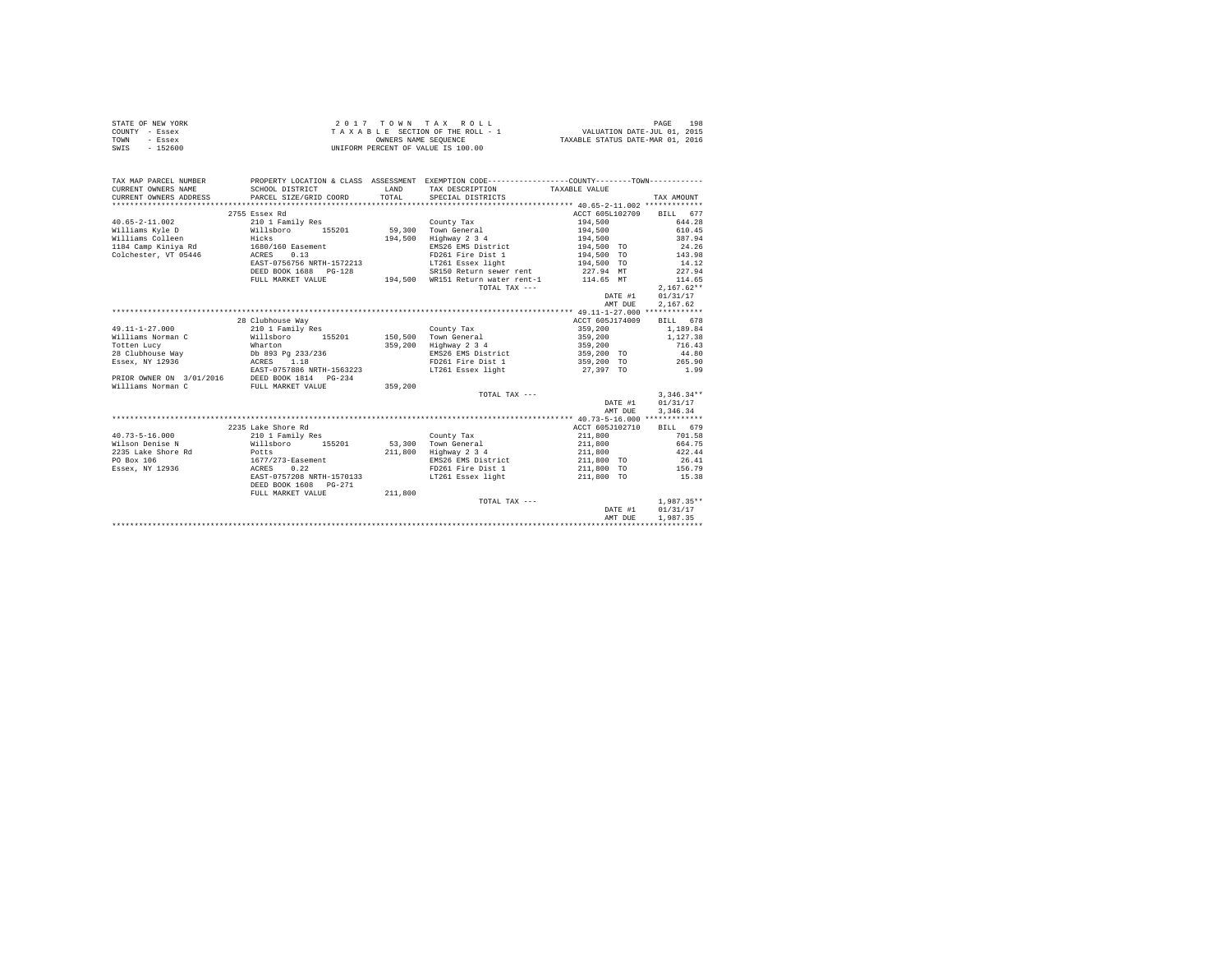|                | STATE OF NEW YORK |  |  |  | $2.017$ TOWN TAX ROLL              |  |  |  |  | 199<br>PAGE                      |
|----------------|-------------------|--|--|--|------------------------------------|--|--|--|--|----------------------------------|
| COUNTY - Essex |                   |  |  |  | TAXABLE SECTION OF THE ROLL - 1    |  |  |  |  | VALUATION DATE-JUL 01, 2015      |
| TOWN           | - Essex           |  |  |  | OWNERS NAME SEOUENCE               |  |  |  |  | TAXABLE STATUS DATE-MAR 01, 2016 |
| SWIS           | - 152600          |  |  |  | UNIFORM PERCENT OF VALUE IS 100.00 |  |  |  |  |                                  |

| TAX MAP PARCEL NUMBER<br>CURRENT OWNERS NAME<br>CURRENT OWNERS ADDRESS | SCHOOL DISTRICT<br>PARCEL SIZE/GRID COORD                              | LAND<br>TOTAL | PROPERTY LOCATION & CLASS ASSESSMENT EXEMPTION CODE---------------COUNTY-------TOWN----------<br>TAX DESCRIPTION<br>SPECIAL DISTRICTS | TAXABLE VALUE                 | TAX AMOUNT                       |
|------------------------------------------------------------------------|------------------------------------------------------------------------|---------------|---------------------------------------------------------------------------------------------------------------------------------------|-------------------------------|----------------------------------|
|                                                                        |                                                                        |               |                                                                                                                                       |                               |                                  |
| $48.4 - 1 - 19.100$                                                    | 608 Walker Rd<br>312 Vac w/imprv                                       |               | County Tax                                                                                                                            | ACCT 605J104408<br>67,900     | 680<br>BILL<br>224.92            |
| Woodside LP<br>160 Lighthouse Way<br>Essex, NY 12936                   | Willsboro 155201<br>3 Platt Rogers<br>ACRES 97.12                      |               | 64.300 Town General<br>67,900 Highway 2 3 4<br>EMS26 EMS District                                                                     | 67,900<br>67,900<br>67,900 TO | 213.11<br>135.43<br>8.47         |
|                                                                        | EAST-0737540 NRTH-1553549<br>DEED BOOK 1235 PG-25<br>FULL MARKET VALUE | 67,900        | FD262 Fire Dist 2<br>LT262 Whallonsburg light                                                                                         | 67,900 TO<br>67,900 TO        | 78.00<br>14.64                   |
|                                                                        |                                                                        |               | TOTAL TAX ---                                                                                                                         | DATE #1<br>AMT DUE            | $674.57**$<br>01/31/17<br>674.57 |
|                                                                        |                                                                        |               |                                                                                                                                       |                               |                                  |
|                                                                        | 160 Lighthouse Way                                                     |               |                                                                                                                                       | ACCT 605J101514               | BILL 681                         |
| $49.4 - 1 - 6.110$<br>Woodside LP                                      | 210 1 Family Res - WTRFNT<br>Willsboro 155201                          |               | County Tax<br>413,200 Town General                                                                                                    | 795,000<br>795,000            | 2.633.42<br>2,495.17             |
| 160 Lighthouse Way                                                     | Judd                                                                   |               | 795,000 Highway 2 3 4                                                                                                                 | 795,000                       | 1,585.65                         |
| Essex, NY 12936                                                        | ACRES 4.35                                                             |               | EMS26 EMS District                                                                                                                    | 795,000 TO                    | 99.14                            |
|                                                                        | EAST-0764621 NRTH-1556544<br>DEED BOOK 1235 PG-25                      |               | FD262 Fire Dist 2                                                                                                                     | 795,000 TO                    | 913.20                           |
|                                                                        | FULL MARKET VALUE                                                      | 795,000       |                                                                                                                                       |                               |                                  |
|                                                                        |                                                                        |               | TOTAL TAX ---                                                                                                                         | DATE #1                       | $7.726.58**$<br>01/31/17         |
|                                                                        |                                                                        |               |                                                                                                                                       | AMT DUE                       | 7,726.58                         |
|                                                                        |                                                                        |               |                                                                                                                                       |                               |                                  |
|                                                                        | 5 Christian Rd                                                         |               |                                                                                                                                       | ACCT 605J183006               | BILL 682                         |
| $49.69 - 2 - 4.000$                                                    | 210 1 Family Res                                                       |               | County Tax                                                                                                                            | 109,700                       | 363.38                           |
| Wrisley Derrick E                                                      | Willsboro<br>155201                                                    |               | 24,200 Town General                                                                                                                   | 109,700                       | 344.30                           |
| 199 Clark Rd                                                           | Friswell Patent                                                        |               | 109,700 Highway 2 3 4                                                                                                                 | 109,700                       | 218.80                           |
| Essex, NY 12936                                                        | ACRES 0.74<br>EAST-0744949 NRTH-1555714                                |               | EMS26 EMS District<br>FD262 Fire Dist 2                                                                                               | 109,700 TO<br>109,700 TO      | 13.68<br>126.01                  |
|                                                                        | DEED BOOK 1753 PG-42                                                   |               | LT261 Essex light                                                                                                                     | 109,700 TO                    | 7.96                             |
|                                                                        | FULL MARKET VALUE                                                      | 109,700       |                                                                                                                                       |                               |                                  |
|                                                                        |                                                                        |               | TOTAL TAX ---                                                                                                                         | DATE #1                       | $1.074.13**$<br>01/31/17         |
|                                                                        |                                                                        |               |                                                                                                                                       | AMT DUE                       | 1,074.13                         |
|                                                                        | 25 Gladd Ln                                                            |               |                                                                                                                                       | ACCT 605J104602               | BILL 683                         |
| $48.4 - 1 - 11.000$                                                    | 210 1 Family Res                                                       |               | County Tax                                                                                                                            | 88,000                        | 291.50                           |
| Wrisley Kyle O                                                         | Willsboro 155201                                                       |               | 32,600 Town General                                                                                                                   | 88,000                        | 276.20                           |
| 25 Gladd Ln                                                            | Friswell                                                               |               | 88,000 Highway 2 3 4                                                                                                                  | 88,000                        | 175.52                           |
| Essex, NY 12936                                                        | ACRES 1.60                                                             |               | EMS26 EMS District                                                                                                                    | 88,000 TO                     | 10.97                            |
|                                                                        | EAST-0743936 NRTH-1556807                                              |               | FD262 Fire Dist 2                                                                                                                     | 88,000 TO                     | 101.08                           |
|                                                                        | DEED BOOK 1556 PG-193<br>FULL MARKET VALUE                             | 88,000        | LT262 Whallonsburg light                                                                                                              | 88,000 TO                     | 18.97                            |
|                                                                        |                                                                        |               | TOTAL TAX ---                                                                                                                         | DATE #1                       | $874.24**$<br>01/31/17           |
|                                                                        |                                                                        |               |                                                                                                                                       | AMT DUE                       | 874.24                           |
|                                                                        |                                                                        |               |                                                                                                                                       |                               |                                  |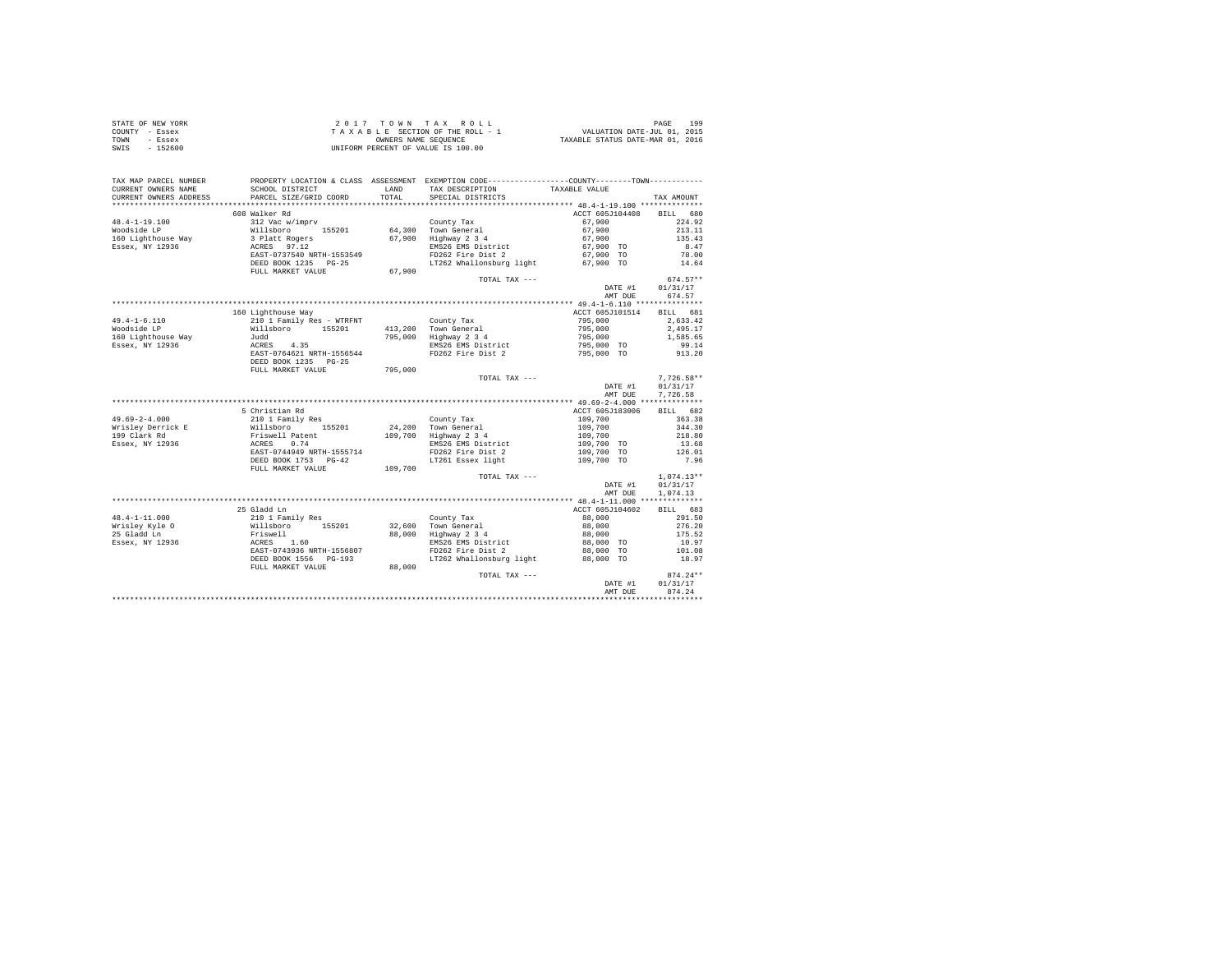| STATE OF NEW YORK | $2.0.1.7$ TOWN TAX ROLL            | 200<br>PAGE                      |
|-------------------|------------------------------------|----------------------------------|
| COUNTY - Essex    | TAXABLE SECTION OF THE ROLL - 1    | VALUATION DATE-JUL 01, 2015      |
| TOWN<br>- Essex   | OWNERS NAME SEOUENCE               | TAXABLE STATUS DATE-MAR 01, 2016 |
| $-152600$<br>SWIS | UNIFORM PERCENT OF VALUE IS 100.00 |                                  |

| TAX MAP PARCEL NUMBER<br>CURRENT OWNERS NAME<br>CURRENT OWNERS ADDRESS | SCHOOL DISTRICT<br>PARCEL SIZE/GRID COORD | T.AND<br>TOTAL. | PROPERTY LOCATION & CLASS ASSESSMENT EXEMPTION CODE----------------COUNTY--------TOWN----------<br>TAX DESCRIPTION<br>SPECIAL DISTRICTS | TAXABLE VALUE   | TAX AMOUNT               |
|------------------------------------------------------------------------|-------------------------------------------|-----------------|-----------------------------------------------------------------------------------------------------------------------------------------|-----------------|--------------------------|
|                                                                        |                                           |                 |                                                                                                                                         |                 |                          |
|                                                                        | 15 Gladd Ln                               |                 |                                                                                                                                         |                 | ACCT 605J104603 BILL 684 |
| $49.3 - 1 - 4.000$                                                     | 312 Vac w/imprv                           |                 | County Tax                                                                                                                              | 30,900          | 102.36                   |
| Wrisley Kyle O                                                         | Willsboro 155201                          |                 | 26,400 Town General                                                                                                                     | 30,900          | 96.98                    |
| 25 Gladd Ln                                                            | Friswell                                  | 30,900          | Highway 2 3 4                                                                                                                           | 30,900          | 61.63                    |
| Essex, NY 12936                                                        | 1556/189 Life Use to                      |                 | EMS26 EMS District                                                                                                                      | 30,900 TO       | 3.85                     |
|                                                                        | Raymond K Wrisley                         |                 | FD262 Fire Dist 2                                                                                                                       | 30,900 TO       | 35.49                    |
| PRIOR OWNER ON 3/01/2016                                               | 0.70<br>ACRES                             |                 | LT262 Whallonsburg light 30.900 TO                                                                                                      |                 | 6.66                     |
| Wrisley Kyle O                                                         | EAST-0744017 NRTH-1556617                 |                 |                                                                                                                                         |                 |                          |
|                                                                        | DEED BOOK 1556 PG-189                     |                 |                                                                                                                                         |                 |                          |
|                                                                        | FULL MARKET VALUE                         | 30,900          |                                                                                                                                         |                 |                          |
|                                                                        |                                           |                 | TOTAL TAX ---                                                                                                                           |                 | $306.97**$               |
|                                                                        |                                           |                 |                                                                                                                                         | DATE #1         | 01/31/17                 |
|                                                                        |                                           |                 |                                                                                                                                         | AMT DUE         | 306.97                   |
|                                                                        |                                           |                 |                                                                                                                                         |                 |                          |
|                                                                        | 199 Clark Rd                              |                 |                                                                                                                                         | ACCT 605J102213 | <b>BILL</b> 685          |
| $58.1 - 3 - 1.000$                                                     | 210 1 Family Res                          |                 | County Tax                                                                                                                              | 111,000         | 367.68                   |
| Wrislev Mark                                                           | Willsboro 155201                          |                 | 13,900 Town General                                                                                                                     | 111,000         | 348.38                   |
| Wrisley Cynthia                                                        | Judd                                      | 111,000         | Highway 2 3 4                                                                                                                           | 111,000         | 221.39                   |
| 199 Clark Rd                                                           | ACRES<br>0.79                             |                 | EMS26 EMS District                                                                                                                      | 111,000 TO      | 13.84                    |
| Essex, NY 12936-9725                                                   | EAST-0748732 NRTH-1551312                 |                 | FD262 Fire Dist 2                                                                                                                       | 111,000 TO      | 127.50                   |
|                                                                        | DEED BOOK 821<br>$PG-338$                 |                 | LT262 Whallonsburg light                                                                                                                | 111,000 TO      | 23.93                    |
|                                                                        | FULL MARKET VALUE                         | 111,000         |                                                                                                                                         |                 |                          |
|                                                                        |                                           |                 | TOTAL TAX ---                                                                                                                           |                 | $1,102.72**$             |
|                                                                        |                                           |                 |                                                                                                                                         | DATE #1         | 01/31/17                 |
|                                                                        |                                           |                 |                                                                                                                                         | AMT DUE         | 1,102.72                 |
|                                                                        |                                           |                 |                                                                                                                                         |                 |                          |
|                                                                        | 1445 Lake Shore Rd                        |                 |                                                                                                                                         | ACCT 605J195004 | BTLL 686                 |
| $49.3 - 2 - 26.130$                                                    | 312 Vac w/imprv                           |                 | AG DIST C 41720                                                                                                                         | 95.157          | 95,157                   |
| Wrisley Mark A                                                         | Willsboro 155201                          |                 | $162.100$ County Tax                                                                                                                    | 77.343          | 256.20                   |
| Wrisley Cynthia L                                                      | Judd                                      |                 | 172.500 Town General                                                                                                                    | 77,343          | 242.75                   |
| 199 Clark Rd                                                           | ACRES 121.67                              |                 | Highway 2 3 4                                                                                                                           | 77.343          | 154.26                   |
| Essex, NY 12936-9725                                                   | EAST-0753444 NRTH-1552216                 |                 | EMS26 EMS District                                                                                                                      | 172,500 TO      | 21.51                    |
|                                                                        |                                           |                 | FD262 Fire Dist 2                                                                                                                       | 172,500 TO      | 198.15                   |
| MAY BE SUBJECT TO PAYMENT                                              | FULL MARKET VALUE                         | 172,500         |                                                                                                                                         |                 |                          |
| UNDER AGDIST LAW TIL 2020                                              |                                           |                 |                                                                                                                                         |                 |                          |
|                                                                        |                                           |                 | TOTAL TAX ---                                                                                                                           |                 | $872.87**$               |
|                                                                        |                                           |                 |                                                                                                                                         | DATE #1         | 01/31/17                 |
|                                                                        |                                           |                 |                                                                                                                                         | AMT DUE         | 872.87                   |
|                                                                        |                                           |                 |                                                                                                                                         |                 |                          |
|                                                                        |                                           |                 |                                                                                                                                         |                 |                          |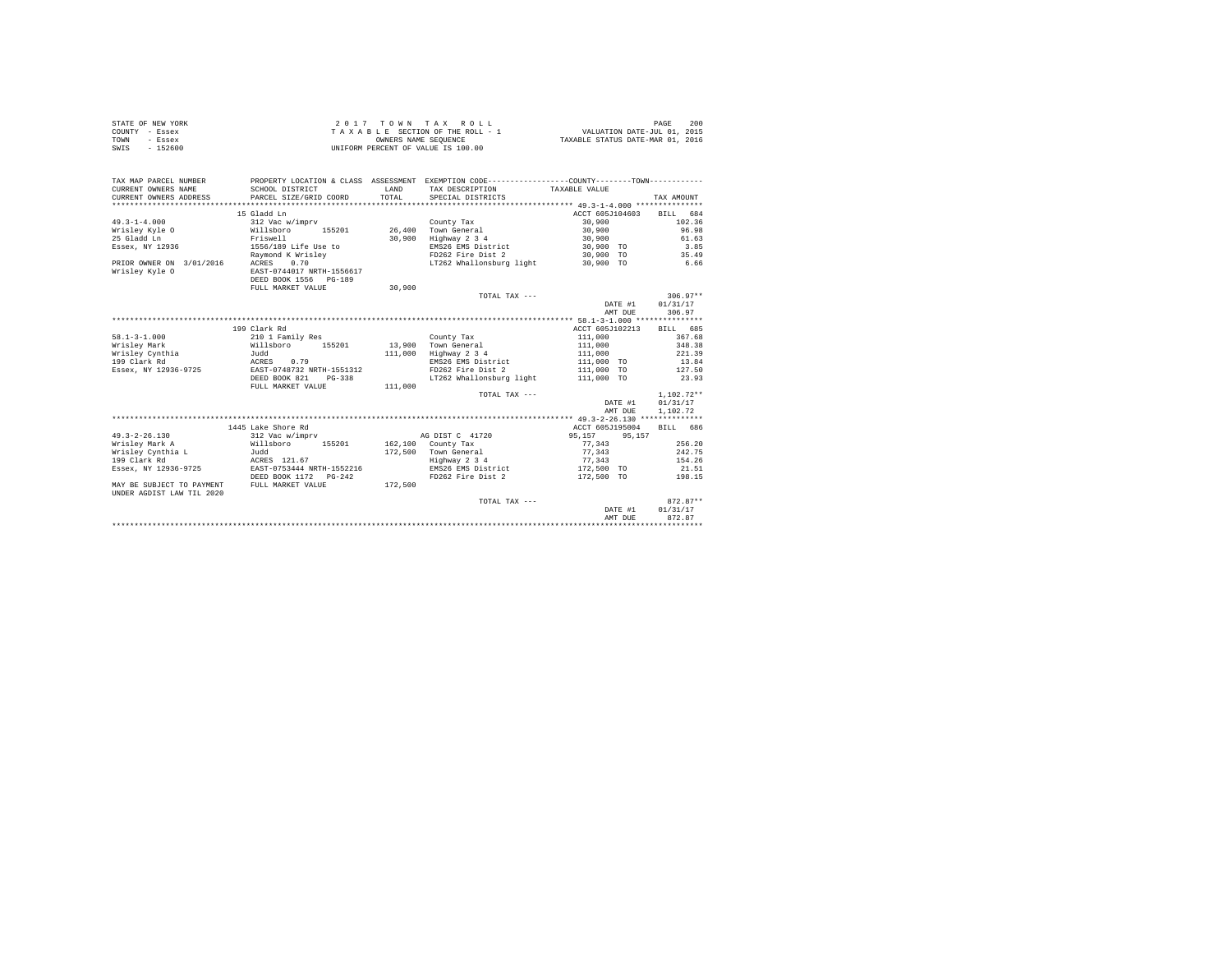| STATE OF NEW YORK | 2017 TOWN TAX ROLL                 | 201<br>PAGE                      |
|-------------------|------------------------------------|----------------------------------|
| COUNTY - Essex    | TAXABLE SECTION OF THE ROLL - 1    | VALUATION DATE-JUL 01, 2015      |
| TOWN<br>- Essex   | OWNERS NAME SEOUENCE               | TAXABLE STATUS DATE-MAR 01, 2016 |
| - 152600<br>SWIS  | UNIFORM PERCENT OF VALUE IS 100.00 |                                  |

| TAX MAP PARCEL NUMBER<br>CURRENT OWNERS NAME | PROPERTY LOCATION & CLASS ASSESSMENT EXEMPTION CODE----------------COUNTY--------TOWN----------<br>SCHOOL DISTRICT | LAND    | TAX DESCRIPTION TAXABLE VALUE       |                    |              |
|----------------------------------------------|--------------------------------------------------------------------------------------------------------------------|---------|-------------------------------------|--------------------|--------------|
| CURRENT OWNERS ADDRESS                       | PARCEL SIZE/GRID COORD                                                                                             | TOTAL   | SPECIAL DISTRICTS                   |                    | TAX AMOUNT   |
|                                              |                                                                                                                    |         |                                     |                    |              |
|                                              | Clark Rd                                                                                                           |         |                                     | ACCT 605J183003    | BILL 687     |
| $58.1 - 3 - 2.000$                           | 105 Vac farmland                                                                                                   |         | AG DIST C 41720                     | 24,602<br>24,602   |              |
| Wrislev Mark A                               | 155201<br>Willsboro                                                                                                |         | 43,500 County Tax                   | 35,298             | 116.92       |
| Lacev Cynthia L                              | Judd Patent                                                                                                        |         | 59.900 Town General                 | 35,298             | 110.79       |
| 199 Clark Rd                                 | 50.0 Acres                                                                                                         |         | Highway 2 3 4                       | 35,298             | 70.40        |
| Essex, NY 12936-9725                         | ACRES 50.00                                                                                                        |         | EMS26 EMS District                  | 59,900 TO          | 7.47         |
|                                              | EAST-0749753 NRTH-1551184                                                                                          |         | FD262 Fire Dist 2                   | 59,900 TO          | 68.81        |
| MAY BE SUBJECT TO PAYMENT                    | DEED BOOK 768<br>$PG-143$                                                                                          |         | LT262 Whallonsburg light            | 59,900 TO          | 12.92        |
| UNDER AGDIST LAW TIL 2020                    | FULL MARKET VALUE                                                                                                  | 59,900  |                                     |                    |              |
|                                              |                                                                                                                    |         | TOTAL TAX $---$                     |                    | 387.31**     |
|                                              |                                                                                                                    |         |                                     | DATE #1            | 01/31/17     |
|                                              |                                                                                                                    |         |                                     | AMT DUE            | 387.31       |
|                                              |                                                                                                                    |         |                                     |                    |              |
|                                              | 1345 NYS Route 22                                                                                                  |         |                                     | ACCT 605J102012    | BILL 688     |
| $57.2 - 4 - 2.100$                           | 240 Rural res                                                                                                      |         | County Tax                          | 147,800            | 489.58       |
|                                              |                                                                                                                    |         | 41.000 Town General                 | 147.800            | 463.88       |
|                                              |                                                                                                                    | 147.800 | Highway 2 3 4                       | 147.800            | 294.79       |
|                                              |                                                                                                                    |         | EMS26 EMS District                  | 147,800 TO         | 18.43        |
| Essex, NY 12936                              | EAST-0739718 NRTH-1550783                                                                                          |         | FD262 Fire Dist 2                   | 147,800 TO         | 169.77       |
|                                              | DEED BOOK 1588    PG-198                                                                                           |         | LT262 Whallonsburg light 147,800 TO |                    | 31.87        |
|                                              | FULL MARKET VALUE                                                                                                  | 147,800 |                                     |                    |              |
|                                              |                                                                                                                    |         | TOTAL TAX ---                       |                    | $1,468.32**$ |
|                                              |                                                                                                                    |         |                                     | DATE #1            | 01/31/17     |
|                                              |                                                                                                                    |         |                                     | AMT DUE            | 1,468.32     |
|                                              |                                                                                                                    |         |                                     |                    |              |
|                                              | 1829 NYS Route 22                                                                                                  |         |                                     | ACCT 605J100907    | BILL 689     |
| $49.1 - 1 - 36.000$                          | 210 1 Family Res                                                                                                   |         | County Tax                          | 94,700             | 313.69       |
| Zeh Beverley J                               | Willsboro 155201                                                                                                   |         | 31,200 Town General                 | 94,700             | 297.22       |
| Wharton<br>Currier Eric R                    |                                                                                                                    | 94,700  | Highway 2 3 4                       | 94,700             | 188.88       |
| <b>ACRES</b><br>1829 NYS Route 22            | 0.96 BANKCORE                                                                                                      |         | EMS26 EMS District 94,700 TO        |                    | 11.81        |
| Essex, NY 12936                              | EAST-0744913 NRTH-1560822                                                                                          |         | FD262 Fire Dist 2                   | 94,700 TO          | 108.78       |
|                                              | DEED BOOK 1792 PG-196                                                                                              |         | LT262 Whallonsburg light            | 94,700 TO          | 20.42        |
|                                              |                                                                                                                    | 94,700  |                                     |                    |              |
|                                              | FULL MARKET VALUE                                                                                                  |         | TOTAL TAX ---                       |                    | $940.80**$   |
|                                              |                                                                                                                    |         |                                     |                    | 01/31/17     |
|                                              |                                                                                                                    |         |                                     | DATE #1<br>AMT DUE | 940.80       |
|                                              |                                                                                                                    |         |                                     |                    |              |
|                                              |                                                                                                                    |         |                                     |                    |              |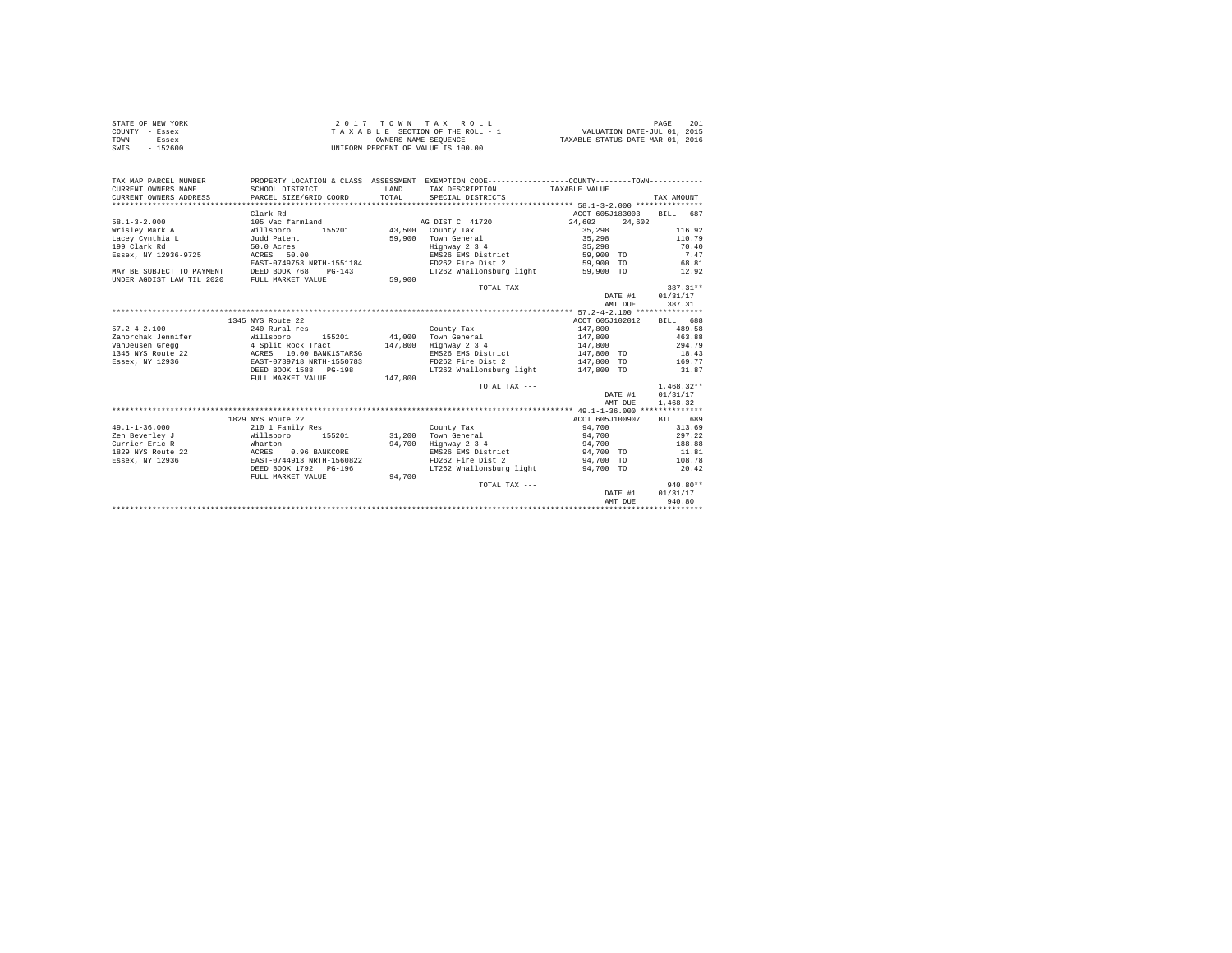|                | STATE OF NEW YORK | 2017 TOWN TAX ROLL                                             | 202<br>PAGE             |
|----------------|-------------------|----------------------------------------------------------------|-------------------------|
| COUNTY - Essex |                   | VALUATION DATE-JUL 01, 2015<br>TAXABLE SECTION OF THE ROLL - 1 |                         |
| TOWN           | - Essex           | TAXABLE STATUS DATE-MAR 01, 2016                               |                         |
| SWIS           | $-152600$         |                                                                | RPS155/V04/L015         |
|                |                   |                                                                | CURRENT DATE 12/14/2016 |

#### R O L L S U B S E C T I O N - - T O T A L S

## \*\*\* S P E C I A L D I S T R I C T S U M M A R Y \*\*\*

|      |                      | TOTAL   | EXTENSION  | <b>EXTENSION</b> | AD VALOREM | EXEMPT | TAXABLE     | TOTAL      |
|------|----------------------|---------|------------|------------------|------------|--------|-------------|------------|
| CODE | DISTRICT NAME        | PARCELS | TYPE       | VALUE            | VALUE      | AMOUNT | VALUE       | TAX        |
|      | SR150 Return sewer r |         | 26 MOVTAX  | 13,435.75        |            |        | 13, 435, 75 | 13, 435.75 |
|      | WR151 Return water r |         | 30 MOVTAX  | 8.375.42         |            |        | 8,375.42    | 8.375.42   |
|      | EMS26 EMS District   |         | 689 TOTAL  |                  | 126648.317 | 52,268 | 126596.049  | 15,787.58  |
|      | FD261 Fire Dist 1    |         | 390 TOTAL  |                  | 91601.935  | 52,268 | 91549.667   | 67.770.94  |
|      | FD262 Fire Dist 2    |         | 303 TOTAL  |                  | 35046,383  |        | 35046,383   | 40.257.04  |
|      | LT261 Essex light    |         | 210 TOTAL  |                  | 54208,397  | 52,268 | 54156.129   | 3,931.57   |
|      | LT262 Whallonsburg 1 |         | 83 TOTAL   |                  | 11687.190  |        | 11687.190   | 2.519.88   |
|      | WB261 Water B&I      |         | 34 TOTAL C |                  | 14813.200  | 32,268 | 14780.932   | 4.021.38   |

# \*\*\* S C H O O L D I S T R I C T S U M M A R Y \*\*\*

| CODE   | DISTRICT NAME      | TOTAL<br>PARCELS | ASSESSED<br>LAND | ASSESSED<br>TOTAL | <b>EXEMPT</b><br>AMOUNT<br>----------- | TOTAL<br>TAXABLE<br>------------ |
|--------|--------------------|------------------|------------------|-------------------|----------------------------------------|----------------------------------|
|        |                    |                  |                  |                   | STAR AMOUNT                            | STAR TAXABLE                     |
|        | Westport           | 99               | 4500,000         | 8174,200          | 750.762                                | 7,423,438                        |
| 155001 |                    |                  |                  |                   | 1247.300                               | 6,176,138                        |
|        | Willsboro          | 590              | 57237.837        | 118474.117        | 5770.209                               | 112,703,908                      |
| 155201 |                    |                  |                  |                   | 5719,475                               | 106,984,433                      |
|        | SUB-TOTAL          | 689              | 61737.837        | 126648.317        | 6520.971                               | 120.127.346                      |
|        | SUB - TO TAL(CONT) |                  |                  |                   | 6966.775                               | 113,160,571                      |
|        |                    |                  |                  |                   |                                        |                                  |
|        | TOTAL              | 689              | 61737.837        | 126648,317        | 6520.971                               | 120.127.346                      |
|        | TO TAL (CONT)      |                  |                  |                   | 6966,775                               | 113,160,571                      |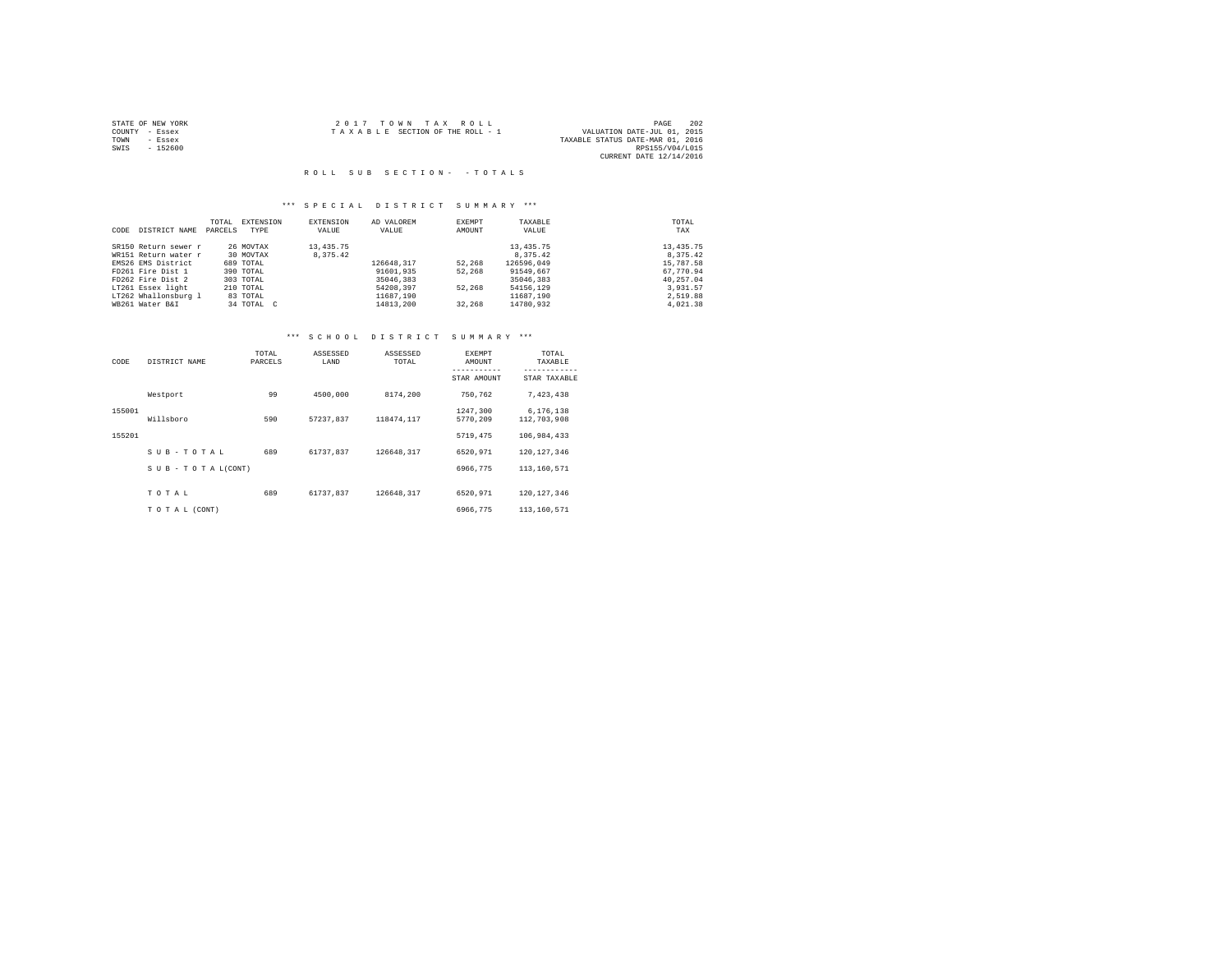| STATE OF NEW YORK | 2017 TOWN TAX ROLL              | 203<br>PAGE                      |
|-------------------|---------------------------------|----------------------------------|
| COUNTY - Essex    | TAXABLE SECTION OF THE ROLL - 1 | VALUATION DATE-JUL 01, 2015      |
| TOWN<br>- Essex   |                                 | TAXABLE STATUS DATE-MAR 01, 2016 |
| $-152600$<br>SWIS |                                 | RPS155/V04/L015                  |
|                   |                                 | CURRENT DATE 12/14/2016          |

R O L L S U B S E C T I O N - - T O T A L S

## \*\*\* S Y S T E M C O D E S S U M M A R Y \*\*\*

## NO SYSTEM EXEMPTIONS AT THIS LEVEL

#### \*\*\* E X E M P T I O N S U M M A R Y \*\*\*

|       |             | TOTAL          |          |          |  |
|-------|-------------|----------------|----------|----------|--|
| CODE  | DESCRIPTION | PARCELS        | COUNTY   | TOWN     |  |
| 33302 | CNTY REFOR  | 1              | 123,600  |          |  |
| 41101 | VETERANS    | 1              | 5,000    | 5,000    |  |
| 41120 | VETWAR CTS  | 15             | 225,000  | 225,000  |  |
| 41130 | VETCOM CTS  | 13             | 306,225  | 306,225  |  |
| 41132 | VET COM C   | $\overline{2}$ | 24,250   |          |  |
| 41133 | VET COM T   | $\overline{2}$ |          | 24.250   |  |
| 41140 | VETDIS CTS  | 3              | 125,430  | 125,430  |  |
| 41142 | VET DIS C   | 1              | 2,660    |          |  |
| 41143 | VET DIS T   | 1              |          | 2,660    |  |
| 41700 | AG. BLDG.   | 7              | 653,796  | 653,796  |  |
| 41720 | AG DIST C   | 77             | 4027.768 | 4027.768 |  |
| 41800 | AGED ALL    | 19             | 1122.504 | 1122.504 |  |
| 41801 | AGED C/T    | 2              | 112,850  | 112,850  |  |
| 42100 | AG. IMPMNT  | $\overline{2}$ | 52.268   | 52.268   |  |
|       | TOTAL       | 146            | 6781.351 | 6657.751 |  |

## \*\*\* G R A N D T O T A L S \*\*\*

| ROLL<br>SEC | DESCRIPTION                    | TOTAL<br>PARCELS | ASSESSED<br>LAND | ASSESSED<br>TOTAL | EXEMPT<br>AMOUNT<br>----------- | TOTAL<br>TAXABLE<br>------------ | TOTAL<br>TAX |
|-------------|--------------------------------|------------------|------------------|-------------------|---------------------------------|----------------------------------|--------------|
|             |                                |                  |                  |                   | STAR AMOUNT                     | STAR TAXABLE                     |              |
|             | County Tax                     |                  | 61737.837        | 126648.317        | 6.781.351                       | 119,866,966                      | 397.056.34   |
|             | Town General                   |                  | 61737.837        | 126648.317        | 6.657.751                       | 119,990,566                      | 376,600.46   |
|             | Highway 2 3 4<br>School Relevy |                  | 61737.837        | 126648.317        | 6.657.751                       | 119,990,566                      | 239, 324.51  |
|             |                                |                  |                  |                   |                                 |                                  | 119,770.53   |
|             | SPEC DIST TAXES                |                  |                  |                   |                                 |                                  | 156,099.56   |
|             | TAXABLE                        | 689              |                  |                   |                                 |                                  | 1288.851.40  |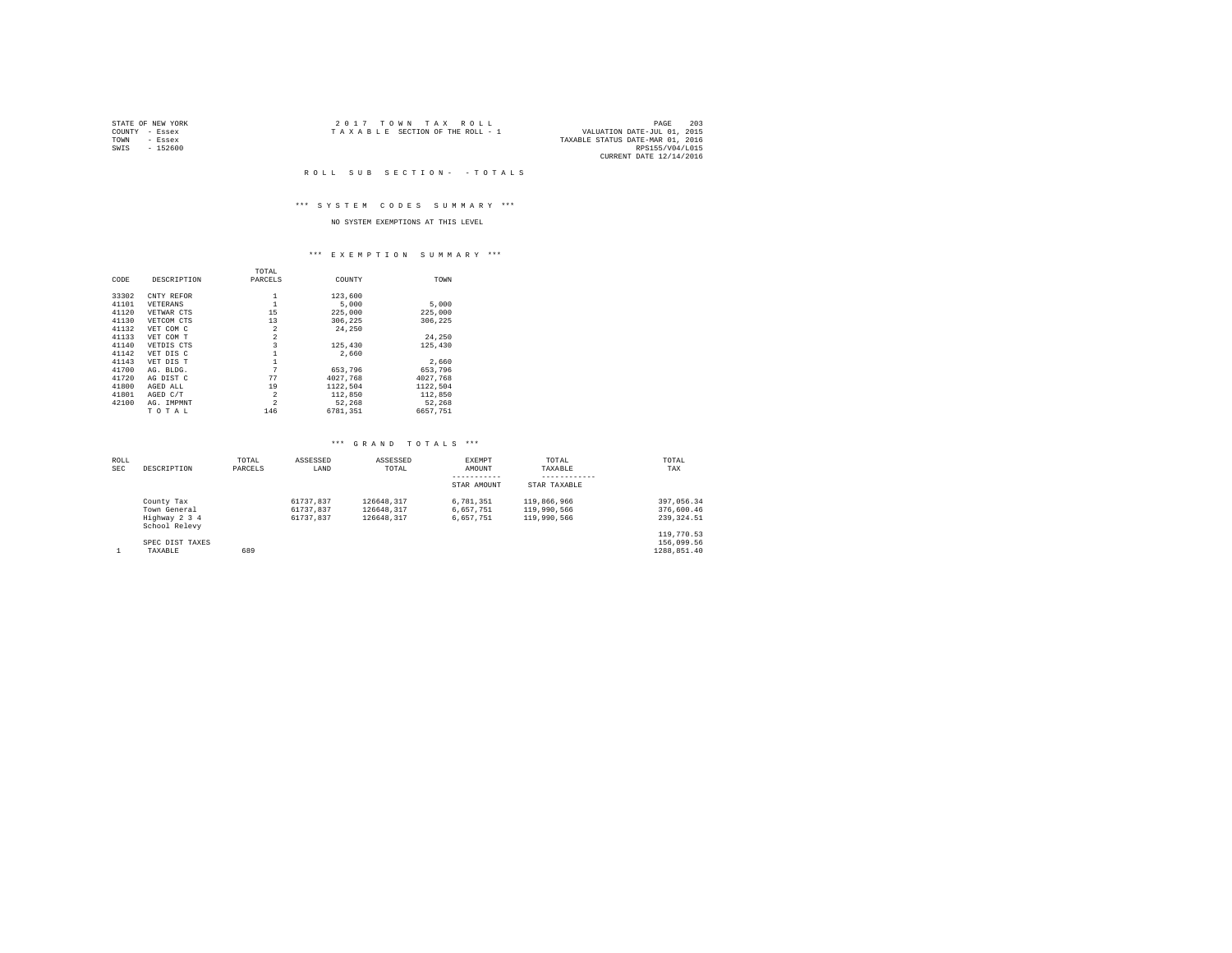| STATE OF NEW YORK | 2017 TOWN TAX ROLL                 | 204<br>PAGE                              |
|-------------------|------------------------------------|------------------------------------------|
| COUNTY - Essex    | TAXABLE SECTION OF THE ROLL - 1    | SUB-SECT - A VALUATION DATE-JUL 01, 2015 |
| TOWN<br>- Essex   | OWNERS NAME SEOUENCE               | TAXABLE STATUS DATE-MAR 01, 2016         |
| $-152600$<br>SWIS | UNIFORM PERCENT OF VALUE IS 100.00 |                                          |

| TAX MAP PARCEL NUMBER<br>CURRENT OWNERS NAME<br>CURRENT OWNERS ADDRESS | PROPERTY LOCATION & CLASS ASSESSMENT EXEMPTION CODE----------------COUNTY--------TOWN----------<br>SCHOOL DISTRICT<br>PARCEL SIZE/GRID COORD | LAND<br>TOTAL. | TAX DESCRIPTION TAXABLE VALUE<br>SPECIAL DISTRICTS |                 |         | TAX AMOUNT |            |
|------------------------------------------------------------------------|----------------------------------------------------------------------------------------------------------------------------------------------|----------------|----------------------------------------------------|-----------------|---------|------------|------------|
|                                                                        | Jersey St                                                                                                                                    |                |                                                    | ACCT 605J103803 |         | BTLL 690   |            |
| $39.4 - 1 - 47.000$                                                    | 911 Forest s480                                                                                                                              |                | FISCHER 47450                                      | 14,503          | 14,503  |            |            |
| Shirley Forests Inc                                                    | 155001<br>Westport                                                                                                                           |                | 41,400 County Tax                                  | 26,897          |         |            | 89.10      |
| c/o David Shirley                                                      | Gore                                                                                                                                         |                | 41.400 Town General                                | 26,897          |         |            | 84.42      |
| 17100 102nd Ave NE                                                     | 50AC Under 480 RPTL                                                                                                                          |                | Highway 2 3 4                                      | 26,897          |         |            | 53.65      |
| Bothell, WA 98011                                                      | ACRES 50.00                                                                                                                                  |                | EMS26 EMS District                                 | 41,400 TO       |         |            | 5.16       |
|                                                                        | EAST-0733281 NRTH-1569832<br>DEED BOOK 662<br>$PG-051$                                                                                       |                | FD262 Fire Dist 2                                  | 41,400 TO       |         |            | 47.56      |
|                                                                        | FULL MARKET VALUE                                                                                                                            | 41,400         |                                                    |                 |         |            |            |
|                                                                        |                                                                                                                                              |                | TOTAL TAX ---                                      |                 |         |            | $279.89**$ |
|                                                                        |                                                                                                                                              |                |                                                    |                 | DATE #1 | 01/31/17   |            |
|                                                                        |                                                                                                                                              |                |                                                    |                 | AMT DUE |            | 279.89     |
|                                                                        |                                                                                                                                              |                |                                                    |                 |         |            |            |
|                                                                        | Daniels Rd                                                                                                                                   |                |                                                    | ACCT 605J103804 |         | BILL 691   |            |
| $48.1 - 1 - 2.000$                                                     | 911 Forest s480                                                                                                                              |                | FISCHER 47450                                      | 11,553          | 11,553  |            |            |
| Shirley Forests Inc                                                    | Westport 155001 25,000 County Tax                                                                                                            |                |                                                    | 13,447          |         |            | 44.54      |
|                                                                        |                                                                                                                                              |                | 25,000 Town General                                | 13,447          |         |            | 42.20      |
| c/o David Shirley<br>17100 102nd Ave NE 25AC Under 480 RPTL            |                                                                                                                                              |                | Highway 2 3 4                                      | 13,447          |         |            | 26.82      |
| ACRES<br>Bothell, WA 98011                                             | 25.00                                                                                                                                        |                | EMS26 EMS District                                 | 25,000 TO       |         |            | 3.12       |
|                                                                        | EAST-0725895 NRTH-1563687                                                                                                                    |                | FD262 Fire Dist 2                                  | 25,000 TO       |         |            | 28.72      |
|                                                                        | DEED BOOK 662<br>$PG-0.51$                                                                                                                   |                |                                                    |                 |         |            |            |
|                                                                        | FULL MARKET VALUE                                                                                                                            | 25,000         |                                                    |                 |         |            |            |
|                                                                        |                                                                                                                                              |                | TOTAL TAX ---                                      |                 |         |            | $145.40**$ |
|                                                                        |                                                                                                                                              |                |                                                    |                 | DATE #1 | 01/31/17   |            |
|                                                                        |                                                                                                                                              |                |                                                    |                 | AMT DUE |            | 145.40     |
|                                                                        |                                                                                                                                              |                |                                                    |                 |         |            |            |
|                                                                        | Mason Rd                                                                                                                                     |                |                                                    | ACCT 605J103906 |         | BTLL 692   |            |
| $48.1 - 1 - 5.000$                                                     | 911 Forest s480                                                                                                                              |                | FISCHER 47450                                      | 513             | 513     |            |            |
| Shirley Forests Inc                                                    | Westport<br>155001                                                                                                                           |                | 45,900 County Tax                                  | 45,387          |         |            | 150.34     |
| c/o David Shirley                                                      | 12 Brookfield                                                                                                                                |                | 45.900 Town General                                | 45,387          |         |            | 142.45     |
| 17100 102nd Ave NE                                                     | 50AC Under 480 RPTL                                                                                                                          |                | Highway 2 3 4                                      | 45,387          |         |            | 90.53      |
| Bothell, WA 98011                                                      | ACRES 50.00                                                                                                                                  |                | EMS26 EMS District                                 | 45,900 TO       |         |            | 5.72       |
|                                                                        | EAST-0726042 NRTH-1567047<br>DEED BOOK 662                                                                                                   |                | FD262 Fire Dist 2                                  | 45,900 TO       |         |            | 52.72      |
|                                                                        | PG-051<br>FULL MARKET VALUE                                                                                                                  | 45,900         |                                                    |                 |         |            |            |
|                                                                        |                                                                                                                                              |                | TOTAL TAX ---                                      |                 |         |            | $441.76**$ |
|                                                                        |                                                                                                                                              |                |                                                    |                 | DATE #1 | 01/31/17   |            |
|                                                                        |                                                                                                                                              |                |                                                    |                 | AMT DUE |            | 441.76     |
|                                                                        |                                                                                                                                              |                |                                                    |                 |         |            |            |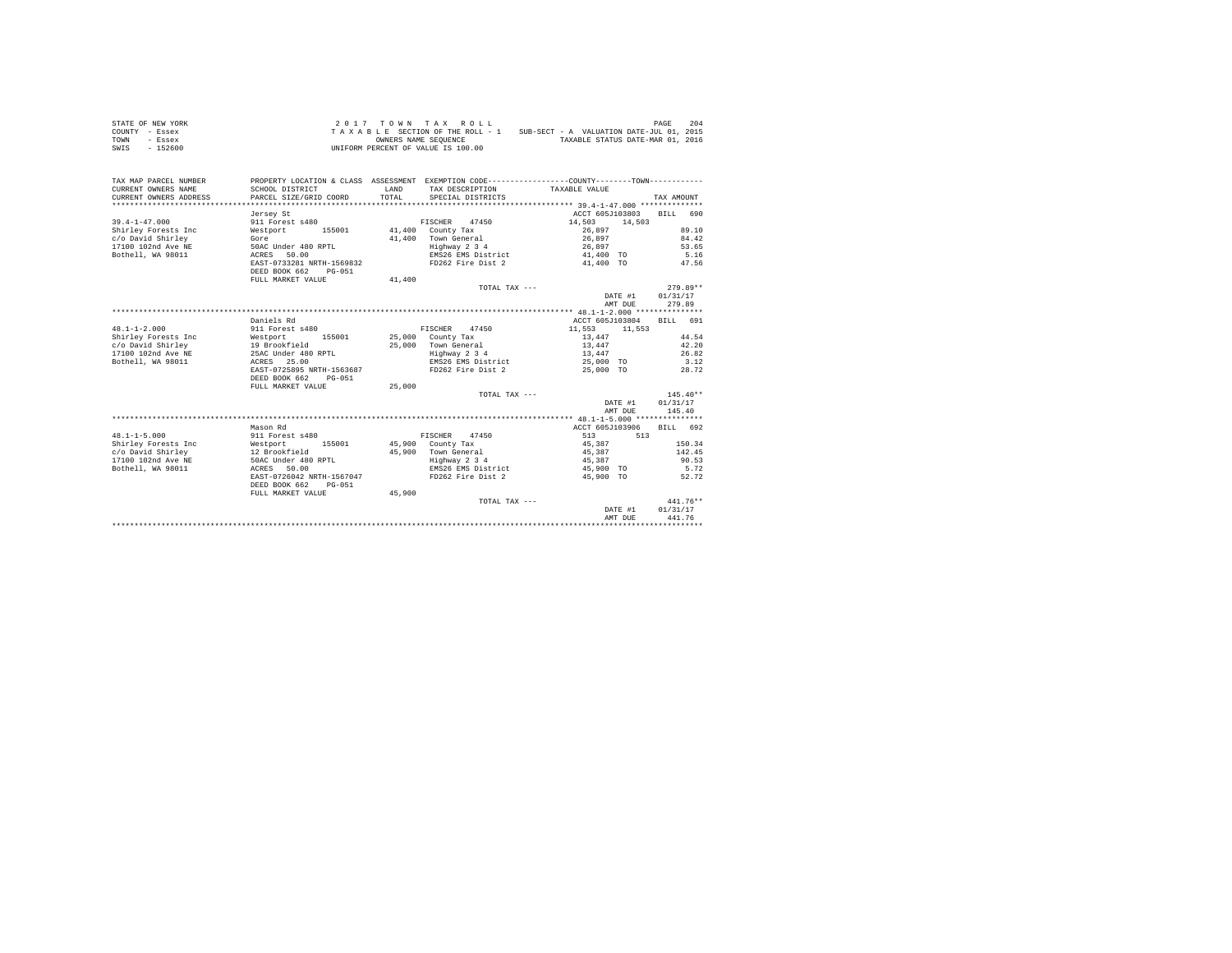| STATE OF NEW YORK | 2017 TOWN TAX ROLL                 | 205<br>PAGE                              |
|-------------------|------------------------------------|------------------------------------------|
| COUNTY - Essex    | TAXABLE SECTION OF THE ROLL - 1    | SUB-SECT - A VALUATION DATE-JUL 01, 2015 |
| TOWN<br>- Essex   | OWNERS NAME SEOUENCE               | TAXABLE STATUS DATE-MAR 01, 2016         |
| $-152600$<br>SWIS | UNIFORM PERCENT OF VALUE IS 100.00 |                                          |

| TAX MAP PARCEL NUMBER<br>CURRENT OWNERS NAME<br>CURRENT OWNERS ADDRESS<br>**************** | PROPERTY LOCATION & CLASS ASSESSMENT EXEMPTION CODE----------------COUNTY--------TOWN----------<br>SCHOOL DISTRICT<br>PARCEL SIZE/GRID COORD | LAND<br>TOTAL. | TAX DESCRIPTION TAXABLE VALUE<br>SPECIAL DISTRICTS |                    | TAX AMOUNT         |
|--------------------------------------------------------------------------------------------|----------------------------------------------------------------------------------------------------------------------------------------------|----------------|----------------------------------------------------|--------------------|--------------------|
|                                                                                            |                                                                                                                                              |                |                                                    |                    |                    |
|                                                                                            | Daniels Rd                                                                                                                                   |                |                                                    | ACCT 605J103806    | BILL 693           |
| $48.1 - 1 - 6.000$                                                                         | 911 Forest s480                                                                                                                              |                | County Tax                                         | 37,800             | 125.21             |
| Shirley Forests Inc                                                                        | Westport 155001<br>12 19 Brookfield                                                                                                          |                | 37.800 Town General                                | 37,800             | 118.64             |
| c/o David Shirley                                                                          |                                                                                                                                              |                | 37,800 Highway 2 3 4                               | 37,800             | 75.39              |
| 17100 102nd Ave NE                                                                         | 70.01AC Under 480 RPTL                                                                                                                       |                | EMS26 EMS District                                 | 37,800 TO          | 4.71               |
| Bothell, WA 98011                                                                          | ACRES 70.01<br>EAST-0725937 NRTH-1565330<br>DEED BOOK 662<br>PG-051                                                                          |                | FD262 Fire Dist 2                                  | 37,800 TO 43.42    |                    |
|                                                                                            | FULL MARKET VALUE                                                                                                                            | 37,800         |                                                    |                    |                    |
|                                                                                            |                                                                                                                                              |                | TOTAL TAX ---                                      |                    | $367.37**$         |
|                                                                                            |                                                                                                                                              |                |                                                    | DATE #1<br>AMT DUE | 01/31/17<br>367.37 |
|                                                                                            |                                                                                                                                              |                |                                                    |                    |                    |
|                                                                                            | Daniels Rd                                                                                                                                   |                |                                                    | ACCT 605J103907    | BILL 694           |
| $48.1 - 1 - 7.000$                                                                         | 911 Forest s480                                                                                                                              |                | FISCHER 47450                                      | 27,908<br>27,908   |                    |
| Shirley Forests Inc                                                                        | Willsboro<br>155201                                                                                                                          |                | 35,500 County Tax                                  | 7.592              | 25.15              |
|                                                                                            |                                                                                                                                              |                | 35,500 Town General                                | 7.592              | 23.83              |
| $\verb c/o\ David Shirley 18 19 Brookfield\\17100 102nd Ave NE 19 44.1AC Under 480 RPTL\\$ |                                                                                                                                              |                | Highway 2 3 4                                      | 7,592              | 15.14              |
| Bothell, WA 98011                                                                          | ACRES 44.10                                                                                                                                  |                | EMS26 EMS District                                 | 35,500 TO          | 4.43               |
|                                                                                            | EAST-0727297 NRTH-1565007                                                                                                                    |                | FD262 Fire Dist 2                                  | 35,500 TO          | 40.78              |
|                                                                                            | DEED BOOK 662<br>$PG-051$                                                                                                                    |                |                                                    |                    |                    |
|                                                                                            | FULL MARKET VALUE                                                                                                                            | 35,500         |                                                    |                    |                    |
|                                                                                            |                                                                                                                                              |                | TOTAL TAX ---                                      |                    | $109.33**$         |
|                                                                                            |                                                                                                                                              |                |                                                    | DATE #1            | 01/31/17           |
|                                                                                            |                                                                                                                                              |                |                                                    | AMT DUE            | 109.33             |
|                                                                                            |                                                                                                                                              |                |                                                    |                    |                    |
|                                                                                            | Revnolds Rd                                                                                                                                  |                |                                                    | ACCT 605J103815    | RTLL 695           |
| $48.1 - 1 - 9.000$                                                                         | 911 Forest s480                                                                                                                              |                | FISCHER 47450                                      | 10,802<br>10,802   |                    |
|                                                                                            | 155001                                                                                                                                       |                | 18,400 County Tax                                  | 7.598              | 25.17              |
|                                                                                            |                                                                                                                                              |                | 18,400 Town General                                | 7,598              | 23.85              |
| 17100 102nd Ave NE                                                                         | 18.4AC Under 480 RPTL                                                                                                                        |                | Highway 2 3 4                                      | 7,598              | 15.15              |
| Bothell, WA 98011                                                                          | ACRES 18.40                                                                                                                                  |                | EMS26 EMS District                                 | 18,400 TO          | 2.29               |
|                                                                                            | EAST-0728438 NRTH-1565122                                                                                                                    |                | FD262 Fire Dist 2                                  | 18,400 TO          | 21.14              |
|                                                                                            | DEED BOOK 662<br>$PG - 0.51$                                                                                                                 |                |                                                    |                    |                    |
|                                                                                            | FULL MARKET VALUE                                                                                                                            | 18,400         |                                                    |                    |                    |
|                                                                                            |                                                                                                                                              |                | TOTAL TAX ---                                      |                    | $87.60**$          |
|                                                                                            |                                                                                                                                              |                |                                                    | DATE #1            | 01/31/17           |
|                                                                                            |                                                                                                                                              |                |                                                    | AMT DUE            | 87.60              |
|                                                                                            |                                                                                                                                              |                |                                                    |                    |                    |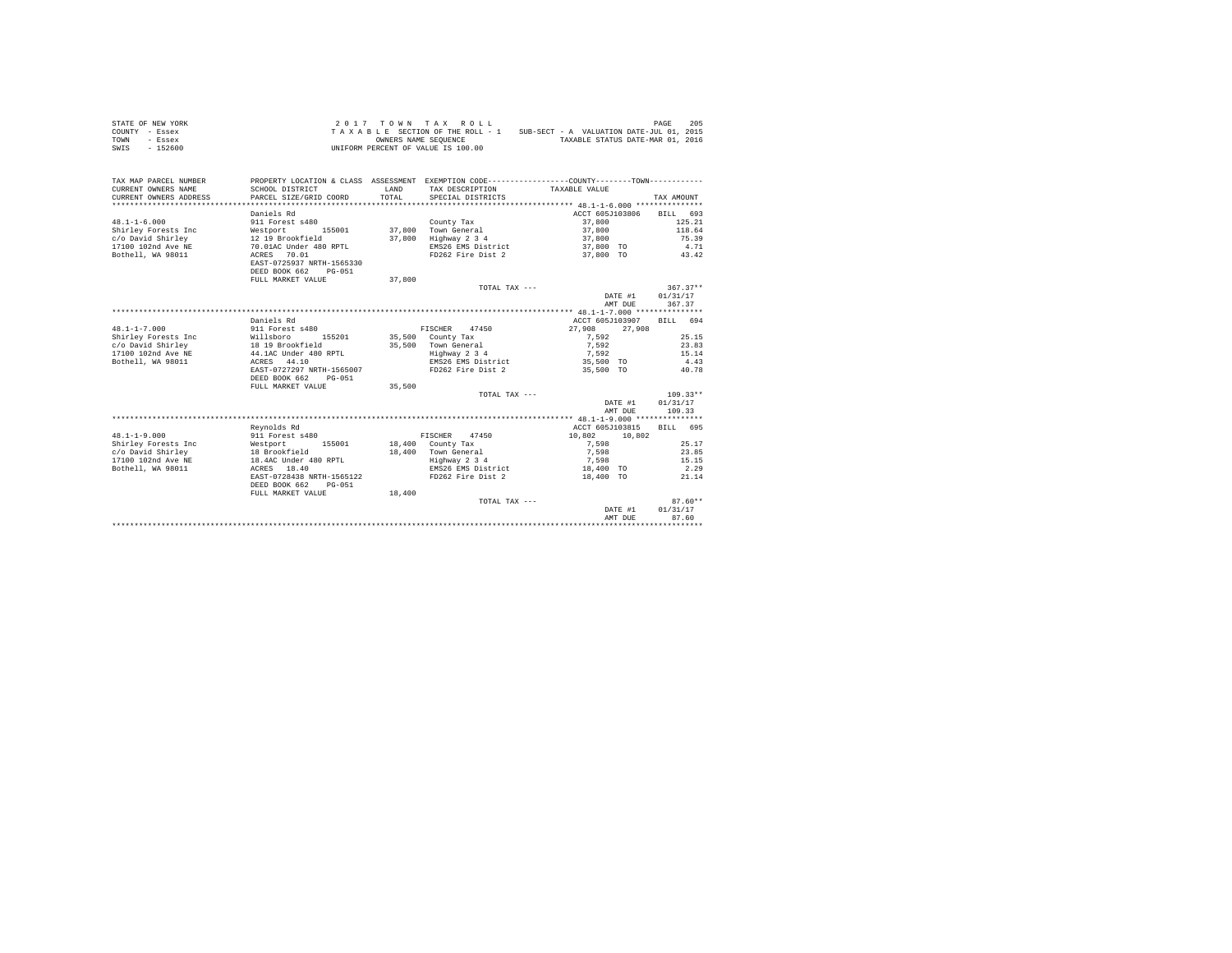| STATE OF NEW YORK | 2017 TOWN TAX ROLL                 | 206<br>PAGE                              |
|-------------------|------------------------------------|------------------------------------------|
| COUNTY - Essex    | TAXABLE SECTION OF THE ROLL - 1    | SUB-SECT - A VALUATION DATE-JUL 01, 2015 |
| TOWN<br>- Essex   | OWNERS NAME SEOUENCE               | TAXABLE STATUS DATE-MAR 01, 2016         |
| - 152600<br>SWIS  | UNIFORM PERCENT OF VALUE IS 100.00 |                                          |

| TAX MAP PARCEL NUMBER<br>CURRENT OWNERS NAME<br>CURRENT OWNERS ADDRESS | PROPERTY LOCATION & CLASS ASSESSMENT EXEMPTION CODE----------------COUNTY-------TOWN----------<br>SCHOOL DISTRICT<br>PARCEL SIZE/GRID COORD | LAND<br>TOTAL. | TAX DESCRIPTION TAXABLE VALUE<br>SPECIAL DISTRICTS |                  | TAX AMOUNT |
|------------------------------------------------------------------------|---------------------------------------------------------------------------------------------------------------------------------------------|----------------|----------------------------------------------------|------------------|------------|
|                                                                        | Revnolds Rd                                                                                                                                 |                |                                                    | ACCT 605J103902  | BTLL 696   |
| $48.1 - 1 - 14.000$                                                    | 911 Forest s480                                                                                                                             |                | FISCHER<br>47450                                   | 53,359           | 53,359     |
| Shirley Forests Inc                                                    | Westport<br>155001                                                                                                                          |                | 73.800 County Tax                                  | 20,441           | 67.71      |
| c/o David Shirley                                                      | 17 18 Brookfield                                                                                                                            |                | 73.800 Town General                                | 20,441           | 64.16      |
| 17100 102nd Ave                                                        | 84.4AC Under 480 RPTL                                                                                                                       |                | Highway 2 3 4                                      | 20.441           | 40.77      |
| Bothell, WA 98011                                                      | ACRES 84.40                                                                                                                                 |                | EMS26 EMS District                                 | 73,800 TO        | 9.20       |
|                                                                        | EAST-0730036 NRTH-1564478                                                                                                                   |                | FD262 Fire Dist 2                                  | 73,800 TO        | 84.77      |
|                                                                        | DEED BOOK 662<br>$PG-051$                                                                                                                   |                |                                                    |                  |            |
|                                                                        | FULL MARKET VALUE                                                                                                                           | 73,800         |                                                    |                  |            |
|                                                                        |                                                                                                                                             |                | TOTAL TAX ---                                      |                  | $266.61**$ |
|                                                                        |                                                                                                                                             |                |                                                    | DATE #1          | 01/31/17   |
|                                                                        |                                                                                                                                             |                |                                                    | AMT DUE          | 266.61     |
|                                                                        |                                                                                                                                             |                |                                                    |                  |            |
|                                                                        | Daniels Rd                                                                                                                                  |                |                                                    | ACCT 605J103814  | BILL 697   |
| $48.1 - 1 - 25.000$                                                    | 911 Forest s480                                                                                                                             |                | FISCHER 47450                                      | 25,338<br>25,338 |            |
| Shirley Forests Inc                                                    | Westport<br>155001                                                                                                                          |                | 87,200 County Tax                                  | 61.862           | 204.92     |
| c/o David Shirley                                                      |                                                                                                                                             |                | 87.200 Town General                                | 61.862           | 194.16     |
| 17100 102nd Ave NE                                                     | 7 Platt Rogers<br>102.8AC Under 480 RPTL                                                                                                    |                | Highway 2 3 4                                      | 61,862           | 123.39     |
| Bothell, WA 98011                                                      | ACRES 102.80                                                                                                                                |                | EMS26 EMS District                                 | 87.200 TO        | 10.87      |
|                                                                        | EAST-0730185 NRTH-1562632                                                                                                                   |                | FD262 Fire Dist 2                                  | 87.200 TO        | 100.16     |
|                                                                        | DEED BOOK 662<br>$PG-0.51$                                                                                                                  |                |                                                    |                  |            |
|                                                                        | FULL MARKET VALUE                                                                                                                           | 87.200         |                                                    |                  |            |
|                                                                        |                                                                                                                                             |                | TOTAL TAX ---                                      |                  | 633.50**   |
|                                                                        |                                                                                                                                             |                |                                                    | DATE #1          | 01/31/17   |
|                                                                        |                                                                                                                                             |                |                                                    | AMT DUE          | 633.50     |
|                                                                        |                                                                                                                                             |                |                                                    |                  |            |
|                                                                        | Daniels Rd                                                                                                                                  |                |                                                    | ACCT 605J103901  | RTLL 698   |
| $48.1 - 1 - 30.000$                                                    | 911 Forest s480                                                                                                                             |                | FISCHER 47450                                      | 25,819           | 25,819     |
| Shirley Forests Inc                                                    | Westport<br>155001                                                                                                                          |                | 47,000 County Tax                                  | 21,181           | 70.16      |
| c/o David Shirley                                                      | 7 Platt Rogers                                                                                                                              |                | 47.000 Town General                                | 21,181           | 66.48      |
| 17100 102nd Ave NE                                                     | 66.6AC Under 480 RPTL                                                                                                                       |                | Highway 2 3 4                                      | 21,181           | 42.25      |
| Bothell, WA 98011                                                      | ACRES 66.60                                                                                                                                 |                | EMS26 EMS District                                 | 47,000 TO        | 5.86       |
|                                                                        | EAST-0726045 NRTH-1562046                                                                                                                   |                | FD262 Fire Dist 2                                  | 47,000 TO        | 53.99      |
|                                                                        | DEED BOOK 662<br>$PG-051$                                                                                                                   |                |                                                    |                  |            |
|                                                                        | FULL MARKET VALUE                                                                                                                           | 47,000         |                                                    |                  |            |
|                                                                        |                                                                                                                                             |                | TOTAL TAX ---                                      |                  | $238.74**$ |
|                                                                        |                                                                                                                                             |                |                                                    | DATE #1          | 01/31/17   |
|                                                                        |                                                                                                                                             |                |                                                    | AMT DUE          | 238.74     |
|                                                                        |                                                                                                                                             |                |                                                    |                  |            |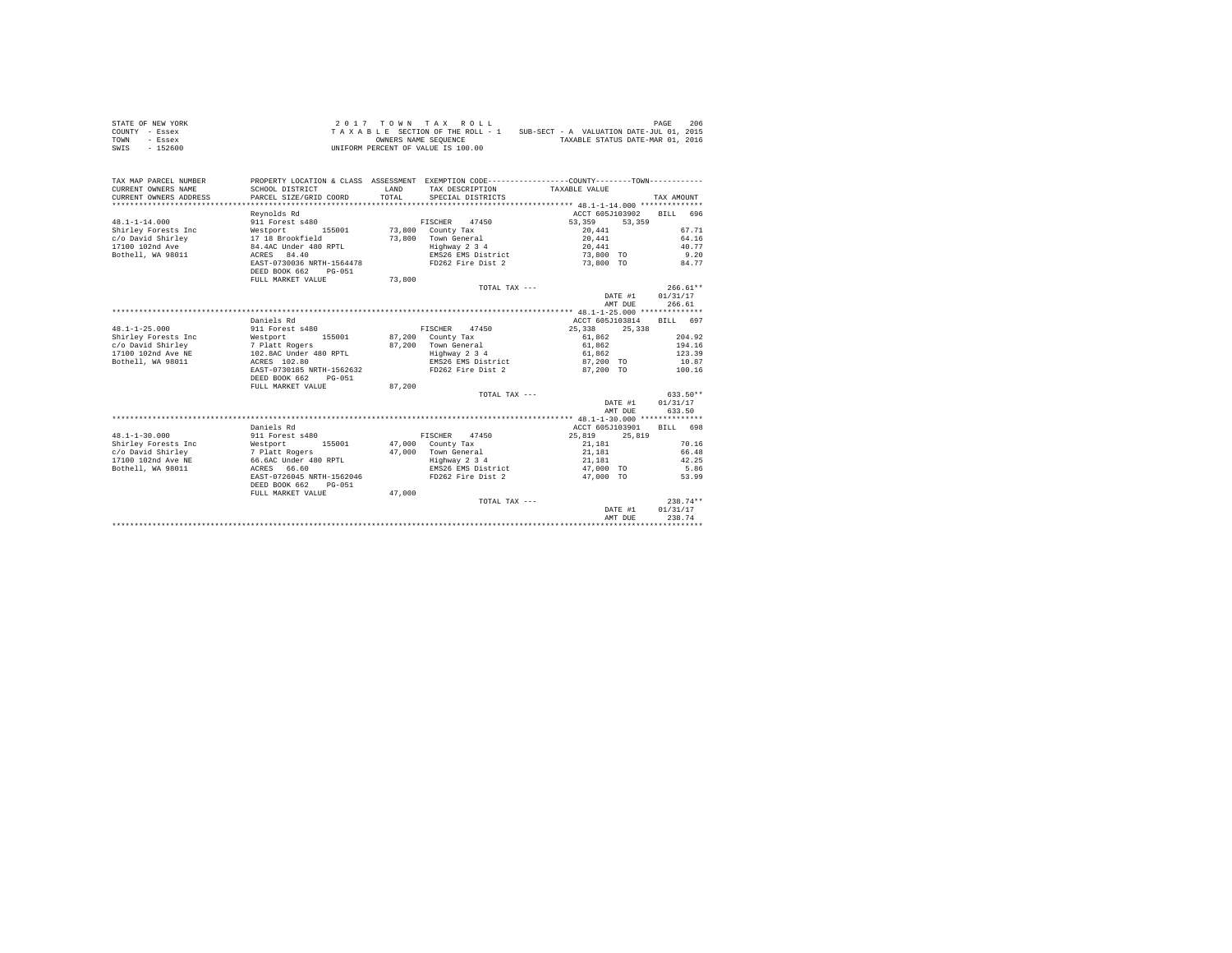| STATE OF NEW YORK | 2017 TOWN TAX ROLL                 | 207<br>PAGE                              |
|-------------------|------------------------------------|------------------------------------------|
| COUNTY - Essex    | TAXABLE SECTION OF THE ROLL - 1    | SUB-SECT - A VALUATION DATE-JUL 01, 2015 |
| TOWN<br>- Essex   | OWNERS NAME SEOUENCE               | TAXABLE STATUS DATE-MAR 01, 2016         |
| - 152600<br>SWIS  | UNIFORM PERCENT OF VALUE IS 100.00 |                                          |

| TAX MAP PARCEL NUMBER<br>CURRENT OWNERS NAME<br>CURRENT OWNERS ADDRESS | PROPERTY LOCATION & CLASS ASSESSMENT EXEMPTION CODE----------------COUNTY--------TOWN----------<br>SCHOOL DISTRICT<br>PARCEL SIZE/GRID COORD | LAND<br>TOTAL. | TAX DESCRIPTION TAXABLE VALUE<br>SPECIAL DISTRICTS |                 |         | TAX AMOUNT |        |
|------------------------------------------------------------------------|----------------------------------------------------------------------------------------------------------------------------------------------|----------------|----------------------------------------------------|-----------------|---------|------------|--------|
|                                                                        | Brookfield Rd                                                                                                                                |                |                                                    | ACCT 605J103805 |         | BILL 699   |        |
| $48.2 - 1 - 24.000$                                                    | 911 Forest s480                                                                                                                              |                | FISCHER 47450                                      | 24,110          | 24,110  |            |        |
| Shirley Forests Inc                                                    | Westport<br>155001                                                                                                                           |                | 77.900 County Tax                                  | 53,790          |         |            | 178.18 |
| c/o David Shirley                                                      | 4 Platt Rogers                                                                                                                               | 77,900         | Town General                                       | 53,790          |         |            | 168.82 |
| 17100 102nd Ave NE                                                     | 100AC Under 480 RPTL                                                                                                                         |                | Highway 2 3 4                                      | 53,790          |         |            | 107.29 |
| Bothell, WA 98011                                                      | ACRES 100.00                                                                                                                                 |                | EMS26 EMS District                                 | 77,900 TO       |         |            | 9.71   |
|                                                                        | EAST-0732428 NRTH-1560568                                                                                                                    |                | FD262 Fire Dist 2                                  | 77.900 TO       |         |            | 89.48  |
|                                                                        | DEED BOOK 662<br>$PG-051$                                                                                                                    |                |                                                    |                 |         |            |        |
|                                                                        | FULL MARKET VALUE                                                                                                                            | 77,900         |                                                    |                 |         |            |        |
|                                                                        |                                                                                                                                              |                | TOTAL TAX ---                                      |                 |         | $553.48**$ |        |
|                                                                        |                                                                                                                                              |                |                                                    |                 | DATE #1 | 01/31/17   |        |
|                                                                        |                                                                                                                                              |                |                                                    |                 | AMT DUE | 553.48     |        |
|                                                                        |                                                                                                                                              |                |                                                    |                 |         |            |        |
|                                                                        | Brookfield Rd                                                                                                                                |                |                                                    | ACCT 605J103813 |         | BILL 700   |        |
| $48.3 - 1 - 3.000$                                                     | 911 Forest s480                                                                                                                              |                | FISCHER 47450                                      | 5.129           | 5.129   |            |        |
| Shirley Forests Inc                                                    | Westport<br>155001                                                                                                                           |                | $32,900$ County Tax                                | 27,771          |         |            | 91.99  |
| c/o David Shirley                                                      |                                                                                                                                              |                | 32.900 Town General                                | 27.771          |         |            | 87.16  |
| 17100 102nd Ave NE                                                     | 7 Platt Rogers<br>61AC Under 480 RPTL                                                                                                        |                | Highway 2 3 4                                      | 27,771          |         |            | 55.39  |
| Bothell, WA 98011                                                      | ACRES 61.00                                                                                                                                  |                | EMS26 EMS District                                 | 32,900 TO       |         | 4.10       |        |
|                                                                        | EAST-0726465 NRTH-1559460                                                                                                                    |                | FD262 Fire Dist 2                                  | 32,900 TO       |         |            | 37.79  |
|                                                                        | DEED BOOK 662<br>$PG-0.51$                                                                                                                   |                |                                                    |                 |         |            |        |
|                                                                        | FULL MARKET VALUE                                                                                                                            | 32,900         |                                                    |                 |         |            |        |
|                                                                        |                                                                                                                                              |                | TOTAL TAX ---                                      |                 |         | $276.43**$ |        |
|                                                                        |                                                                                                                                              |                |                                                    |                 | DATE #1 | 01/31/17   |        |
|                                                                        |                                                                                                                                              |                |                                                    |                 | AMT DUE | 276.43     |        |
|                                                                        |                                                                                                                                              |                |                                                    |                 |         |            |        |
|                                                                        | Brookfield Rd                                                                                                                                |                |                                                    | ACCT 605J103808 |         | BTLL 701   |        |
| $48.3 - 1 - 4.000$                                                     | 911 Forest s480                                                                                                                              |                | FISCHER 47450                                      | 49.951          | 49.951  |            |        |
| Shirley Forests Inc                                                    | Westport 155001                                                                                                                              |                | $122.300$ County Tax                               | 72.349          |         |            | 239.65 |
| c/o David Shirley                                                      | 7 Platt Rogers                                                                                                                               |                | 122,300 Town General                               | 72.349          |         |            | 227.07 |
| 17100 102nd Ave NE                                                     | 156.3AC Under 480 RPTL                                                                                                                       |                | Highway 2 3 4                                      | 72.349          |         |            | 144.30 |
| Bothell, WA 98011                                                      | ACRES 156.30                                                                                                                                 |                | EMS26 EMS District                                 | 122,300 TO      |         |            | 15.25  |
|                                                                        | EAST-0728996 NRTH-1560271                                                                                                                    |                | FD262 Fire Dist 2                                  | 122,300 TO      |         |            | 140.48 |
|                                                                        | DEED BOOK 662<br>PG-051                                                                                                                      |                |                                                    |                 |         |            |        |
|                                                                        | FULL MARKET VALUE                                                                                                                            | 122,300        |                                                    |                 |         |            |        |
|                                                                        |                                                                                                                                              |                | TOTAL TAX ---                                      |                 |         | $766.75**$ |        |
|                                                                        |                                                                                                                                              |                |                                                    |                 | DATE #1 | 01/31/17   |        |
|                                                                        |                                                                                                                                              |                |                                                    |                 | AMT DUE | 766.75     |        |
|                                                                        |                                                                                                                                              |                |                                                    |                 |         |            |        |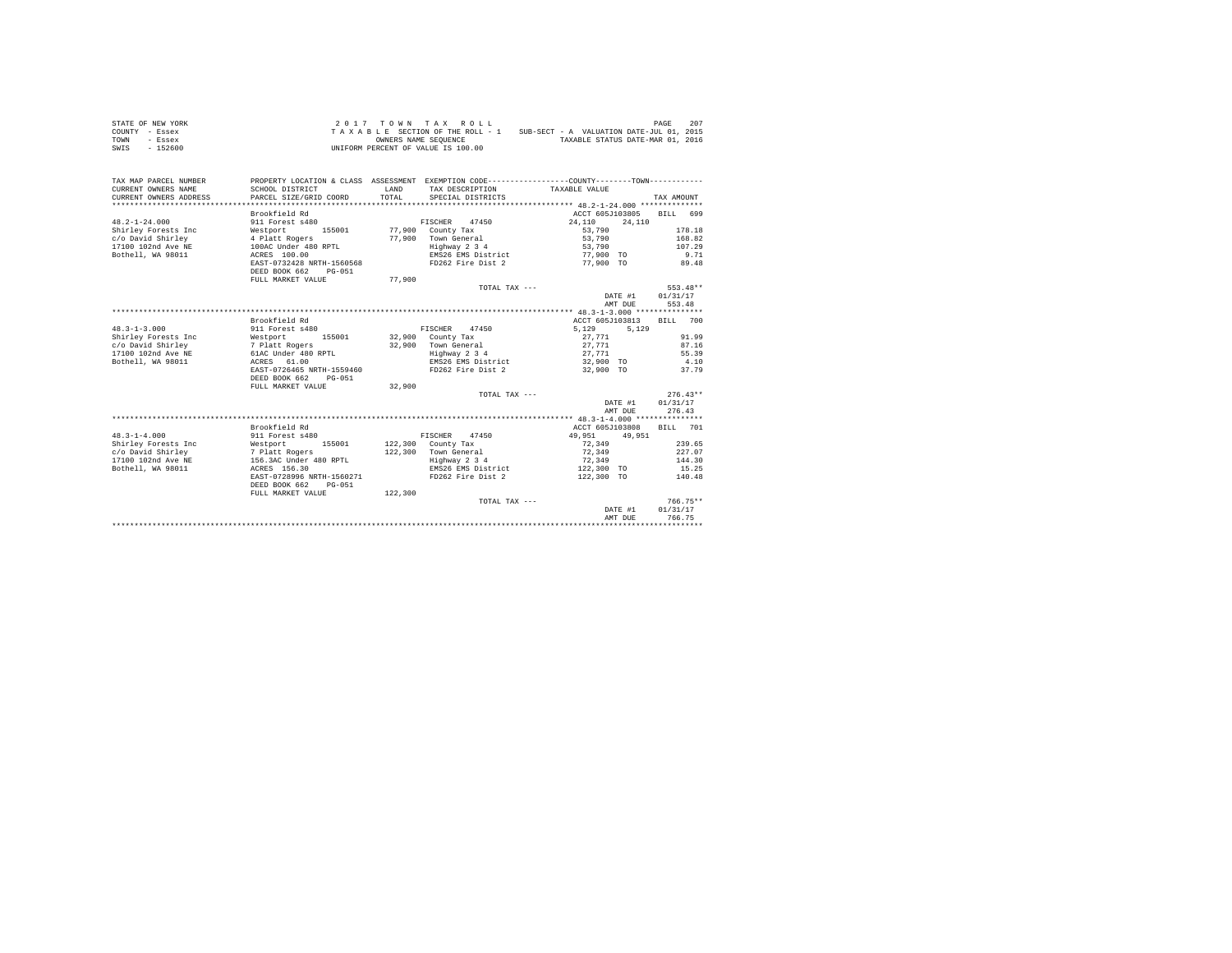| STATE OF NEW YORK | 2017 TOWN TAX ROLL                                                          | 208<br>PAGE                      |
|-------------------|-----------------------------------------------------------------------------|----------------------------------|
| COUNTY - Essex    | SUB-SECT - A VALUATION DATE-JUL 01, 2015<br>TAXABLE SECTION OF THE ROLL - 1 |                                  |
| TOWN<br>- Essex   | OWNERS NAME SEOUENCE                                                        | TAXABLE STATUS DATE-MAR 01, 2016 |
| - 152600<br>SWIS  | UNIFORM PERCENT OF VALUE IS 100.00                                          |                                  |

| TAX MAP PARCEL NUMBER<br>CURRENT OWNERS NAME<br>CURRENT OWNERS ADDRESS | PROPERTY LOCATION & CLASS ASSESSMENT EXEMPTION CODE----------------COUNTY--------TOWN----------<br>SCHOOL DISTRICT<br>PARCEL SIZE/GRID COORD | LAND<br>TOTAL. | TAX DESCRIPTION TAXABLE VALUE<br>SPECIAL DISTRICTS |                 |         | TAX AMOUNT |            |
|------------------------------------------------------------------------|----------------------------------------------------------------------------------------------------------------------------------------------|----------------|----------------------------------------------------|-----------------|---------|------------|------------|
|                                                                        | Cook Rd                                                                                                                                      |                |                                                    | ACCT 605J103812 |         | BTLL 702   |            |
| $48.4 - 1 - 3.000$                                                     | 911 Forest s480                                                                                                                              |                | 47450<br>FISCHER                                   | 17,563          | 17,563  |            |            |
| Shirley Forests Inc                                                    | Westport<br>155001                                                                                                                           |                | 72,700 County Tax                                  | 55,137          |         |            | 182.64     |
| c/o David Shirley                                                      | 4 5 Platt Rogers                                                                                                                             |                | 72.700 Town General                                | 55,137          |         |            | 173.05     |
| 17100 102nd Ave NE                                                     | 96.2AC Under 480 RPTL                                                                                                                        |                | Highway 2 3 4                                      | 55.137          |         |            | 109.97     |
| Bothell, WA 98011                                                      | ACRES 96.20                                                                                                                                  |                | EMS26 EMS District                                 | 72,700 TO       |         |            | 9.07       |
|                                                                        | EAST-0734812 NRTH-1559221                                                                                                                    |                | FD262 Fire Dist 2                                  | 72.700 TO       |         |            | 83.51      |
|                                                                        | DEED BOOK 662<br>$PG-051$                                                                                                                    |                |                                                    |                 |         |            |            |
|                                                                        | FULL MARKET VALUE                                                                                                                            | 72,700         |                                                    |                 |         |            |            |
|                                                                        |                                                                                                                                              |                | TOTAL TAX ---                                      |                 |         |            | 558.24**   |
|                                                                        |                                                                                                                                              |                |                                                    |                 | DATE #1 | 01/31/17   |            |
|                                                                        |                                                                                                                                              |                |                                                    |                 | AMT DUE |            | 558.24     |
|                                                                        |                                                                                                                                              |                |                                                    |                 |         |            |            |
|                                                                        | Cook Rd                                                                                                                                      |                |                                                    | ACCT 605J103811 |         | BILL 703   |            |
| $48.4 - 1 - 4.000$                                                     | 911 Forest s480                                                                                                                              |                | FISCHER 47450                                      | 15,804          | 15,804  |            |            |
| Shirley Forests Inc                                                    | Westport<br>155001                                                                                                                           |                | 34,700 County Tax                                  | 18,896          |         |            | 62.59      |
| c/o David Shirley                                                      |                                                                                                                                              |                | 34.700 Town General                                | 18,896          |         |            | 59.31      |
| 17100 102nd Ave NE                                                     | 1 2 Platt Rogers<br>45.6AC Under 480 RPTL                                                                                                    |                | Highway 2 3 4                                      | 18,896          |         |            | 37.69      |
| Bothell, WA 98011                                                      | ACRES 45.60                                                                                                                                  |                | EMS26 EMS District                                 | 34,700 TO       |         |            | 4.33       |
|                                                                        | EAST-0736414 NRTH-1559284                                                                                                                    |                | FD262 Fire Dist 2                                  | 34,700 TO       |         |            | 39.86      |
|                                                                        | DEED BOOK 662<br>$PG-0.51$                                                                                                                   |                |                                                    |                 |         |            |            |
|                                                                        | FULL MARKET VALUE                                                                                                                            | 34,700         |                                                    |                 |         |            |            |
|                                                                        |                                                                                                                                              |                | TOTAL TAX ---                                      |                 |         |            | $203.78**$ |
|                                                                        |                                                                                                                                              |                |                                                    |                 | DATE #1 | 01/31/17   |            |
|                                                                        |                                                                                                                                              |                |                                                    |                 | AMT DUE | 203.78     |            |
|                                                                        |                                                                                                                                              |                |                                                    |                 |         |            |            |
|                                                                        | Brookfield Rd                                                                                                                                |                |                                                    | ACCT 605J103810 |         | BTLL 704   |            |
| $48.4 - 1 - 23.000$                                                    | 911 Forest s480                                                                                                                              |                | FISCHER 47450                                      | 30,445          | 30,445  |            |            |
| Shirley Forests Inc                                                    | Westport<br>155001                                                                                                                           |                | 68.100 County Tax                                  | 37,655          |         |            | 124.73     |
| c/o David Shirley                                                      | 5 Platt Rogers                                                                                                                               |                | 68.100 Town General                                | 37,655          |         |            | 118.18     |
| 17100 102nd Ave NE                                                     | 70.4AC Under 480 RPTL                                                                                                                        |                | Highway 2 3 4                                      | 37.655          |         |            | 75.10      |
| Bothell, WA 98011                                                      | ACRES 70.40                                                                                                                                  |                | EMS26 EMS District                                 | 68,100 TO       |         |            | 8.49       |
|                                                                        | EAST-0732659 NRTH-1557960                                                                                                                    |                | FD262 Fire Dist 2                                  | 68,100 TO       |         |            | 78.22      |
|                                                                        | DEED BOOK 662<br>$PG-051$                                                                                                                    |                |                                                    |                 |         |            |            |
|                                                                        | FULL MARKET VALUE                                                                                                                            | 68,100         |                                                    |                 |         |            |            |
|                                                                        |                                                                                                                                              |                | TOTAL TAX ---                                      |                 |         |            | $404.72**$ |
|                                                                        |                                                                                                                                              |                |                                                    |                 | DATE #1 | 01/31/17   |            |
|                                                                        |                                                                                                                                              |                |                                                    |                 | AMT DUE | 404.72     |            |
|                                                                        |                                                                                                                                              |                |                                                    |                 |         |            |            |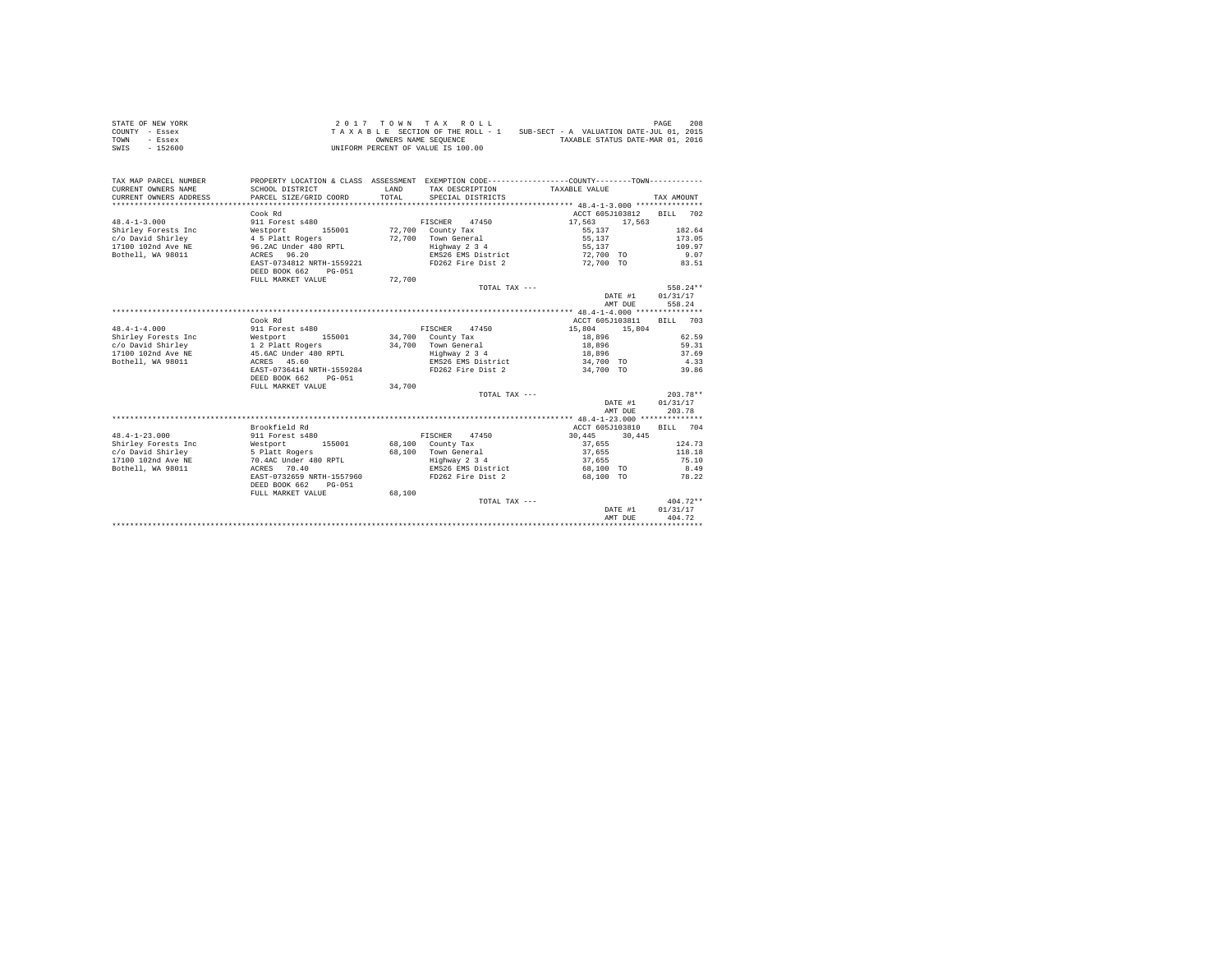| STATE OF NEW YORK | 2017 TOWN TAX ROLL                 | 209<br>PAGE                              |
|-------------------|------------------------------------|------------------------------------------|
| COUNTY - Essex    | TAXABLE SECTION OF THE ROLL - 1    | SUB-SECT - A VALUATION DATE-JUL 01, 2015 |
| TOWN<br>- Essex   |                                    | TAXABLE STATUS DATE-MAR 01, 2016         |
| $-152600$<br>SWIS | UNIFORM PERCENT OF VALUE IS 100.00 | RPS155/V04/L015                          |
|                   |                                    | CURRENT DATE 12/14/2016                  |

#### R O L L S U B S E C T I O N - A - T O T A L S

## \*\*\* S P E C I A L D I S T R I C T S U M M A R Y \*\*\*

| CODE | DISTRICT NAME                           | EXTENSION<br>TOTAL.<br>PARCELS<br>TYPE | <b>EXTENSION</b><br><b>VALUE</b> | AD VALOREM<br>VALUE. | EXEMPT<br>AMOUNT | TAXABLE<br>VALUE   | TOTAL<br>TAX     |  |
|------|-----------------------------------------|----------------------------------------|----------------------------------|----------------------|------------------|--------------------|------------------|--|
|      | EMS26 EMS District<br>FD262 Fire Dist 2 | 15 TOTAL<br>15 TOTAL                   |                                  | 820,600<br>820,600   |                  | 820,600<br>820,600 | 102.31<br>942.60 |  |

## \*\*\* S C H O O L D I S T R I C T S U M M A R Y \*\*\*

| CODE   | DISTRICT NAME      | TOTAL<br>PARCELS | ASSESSED<br>LAND | ASSESSED<br>TOTAL | <b>EXEMPT</b><br>AMOUNT | TOTAL<br>TAXABLE |
|--------|--------------------|------------------|------------------|-------------------|-------------------------|------------------|
|        |                    |                  |                  |                   | STAR AMOUNT             | STAR TAXABLE     |
|        | Westport           | 14               | 785,100          | 785,100           | 284,889                 | 500,211          |
| 155001 | Willsboro          | $\mathbf{1}$     | 35,500           | 35,500            | 27.908                  | 500,211<br>7,592 |
| 155201 |                    |                  |                  |                   |                         | 7.592            |
|        | SUB-TOTAL          | 15               | 820,600          | 820,600           | 312,797                 | 507,803          |
|        | SUB - TO TAL(CONT) |                  |                  |                   |                         | 507.803          |
|        | TOTAL              | 15               | 820,600          | 820,600           | 312,797                 | 507,803          |
|        | TO TAL (CONT)      |                  |                  |                   |                         | 507.803          |

\*\*\* S Y S T E M C O D E S S U M M A R Y \*\*\*

NO SYSTEM EXEMPTIONS AT THIS LEVEL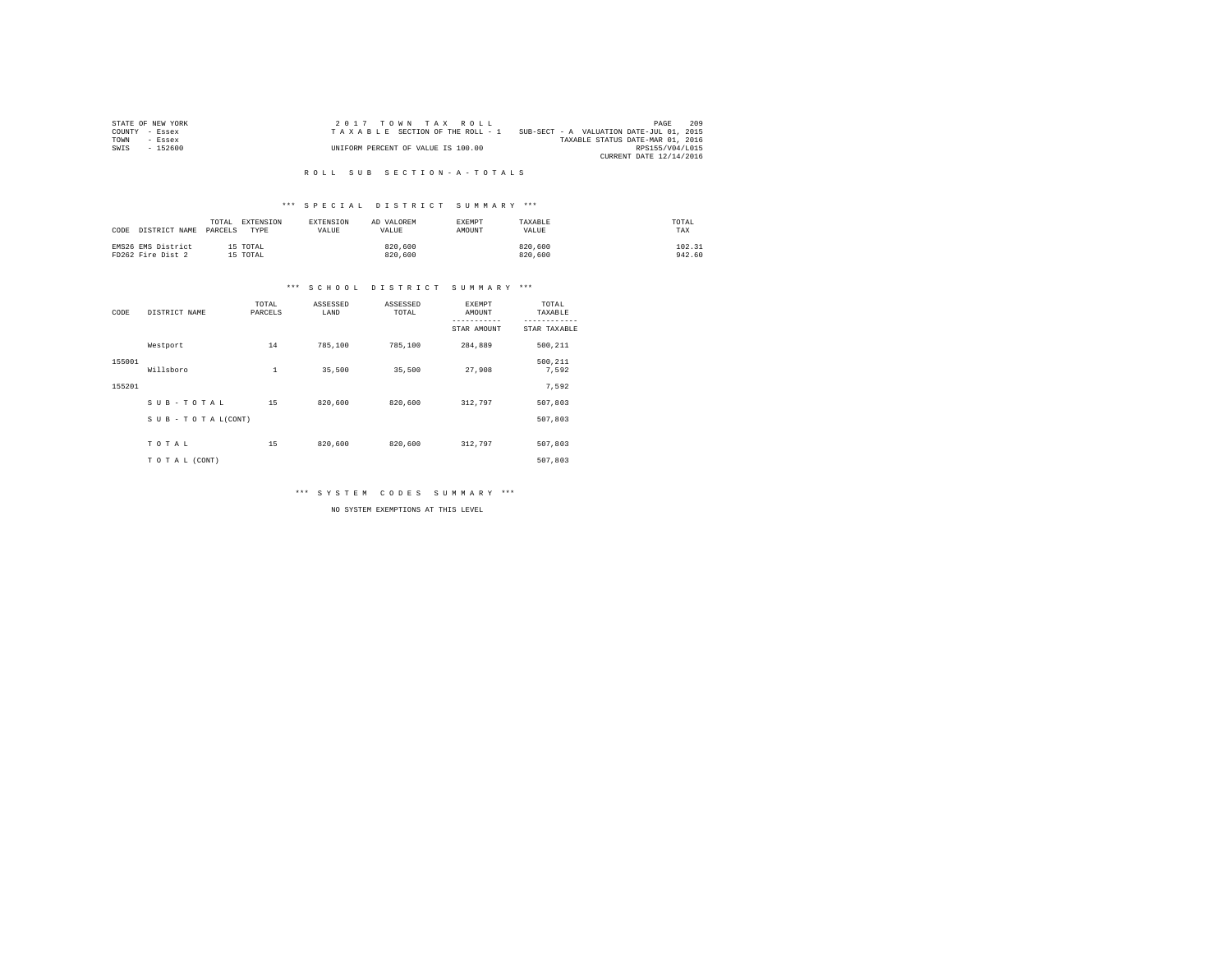|                | STATE OF NEW YORK | 2017 TOWN TAX ROLL                                                          | PAGE                             | 210 |
|----------------|-------------------|-----------------------------------------------------------------------------|----------------------------------|-----|
| COUNTY - Essex |                   | SUB-SECT - A VALUATION DATE-JUL 01, 2015<br>TAXABLE SECTION OF THE ROLL - 1 |                                  |     |
| TOWN           | $-$ Essex         |                                                                             | TAXABLE STATUS DATE-MAR 01, 2016 |     |
| SWIS           | $-152600$         | UNIFORM PERCENT OF VALUE IS 100.00                                          | RPS155/V04/L015                  |     |
|                |                   |                                                                             | CURRENT DATE 12/14/2016          |     |

R O L L S U B S E C T I O N - A - T O T A L S

## \*\*\* E X E M P T I O N S U M M A R Y \*\*\*

| CODE  | DESCRIPTION    | TOTAL<br>PARCELS | COUNTY  | TOWN    |
|-------|----------------|------------------|---------|---------|
| 47450 | <b>FISCHER</b> | 14               | 312,797 | 312,797 |
|       | TOTAL          | 14               | 312,797 | 312,797 |

# \*\*\* G R A N D T O T A L S \*\*\*

| ROLL<br><b>SEC</b> | DESCRIPTION     | TOTAL<br>PARCELS | ASSESSED<br>LAND | ASSESSED<br>TOTAL | EXEMPT<br>AMOUNT | TOTAL<br>TAXABLE | TOTAL<br>TAX |
|--------------------|-----------------|------------------|------------------|-------------------|------------------|------------------|--------------|
|                    |                 |                  |                  |                   | STAR AMOUNT      | STAR TAXABLE     |              |
|                    | County Tax      |                  | 820,600          | 820,600           | 312,797          | 507,803          | 1.682.08     |
|                    | Town General    |                  | 820,600          | 820,600           | 312.797          | 507,803          | 1,593.78     |
|                    | Highway 2 3 4   |                  | 820,600          | 820,600           | 312.797          | 507,803          | 1.012.83     |
|                    | SPEC DIST TAXES |                  |                  |                   |                  |                  | 1.044.91     |
|                    | TAXABLE         | 15               |                  |                   |                  |                  | 5.333.60     |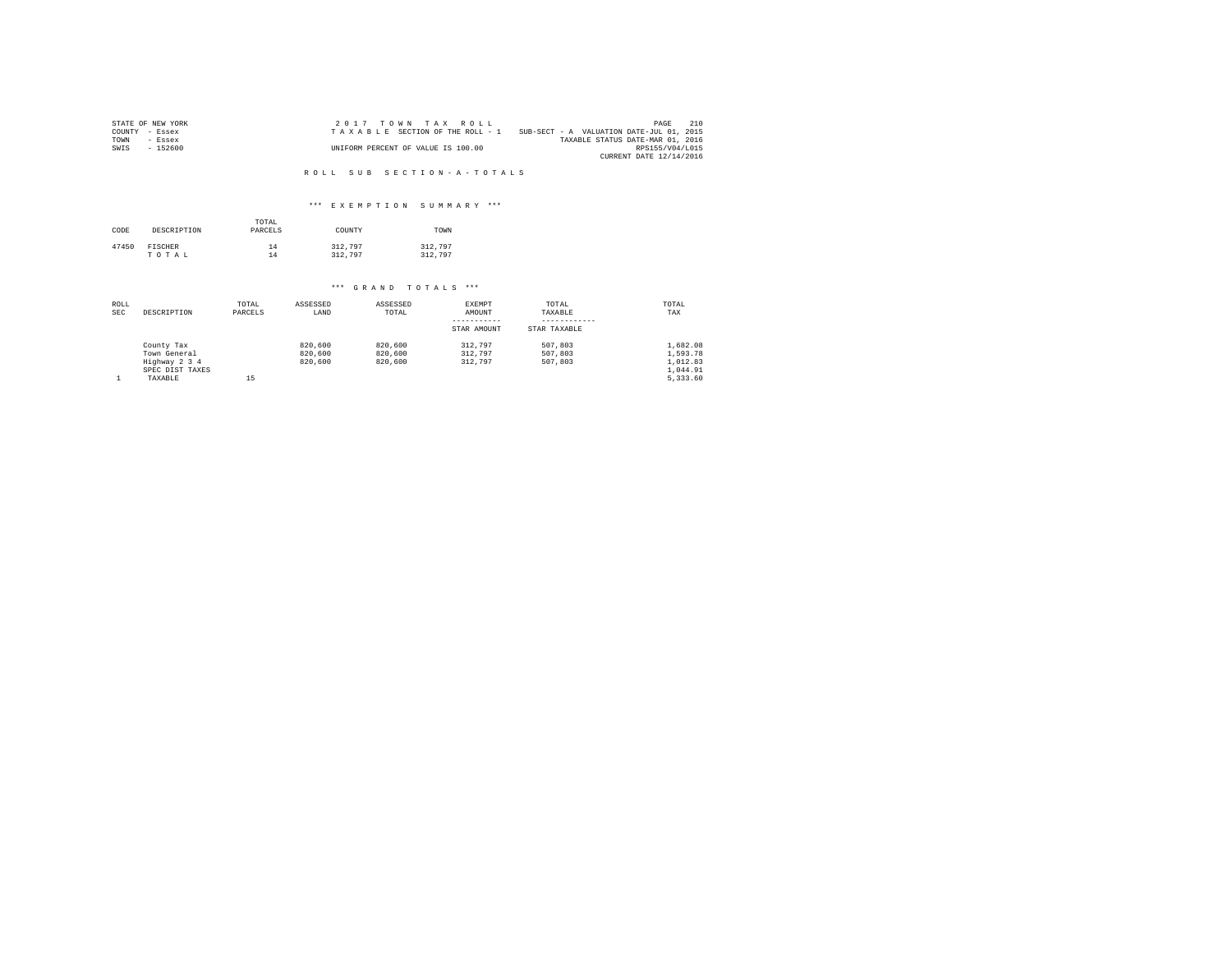| STATE OF NEW YORK | $2.017$ TOWN TAX ROLL                                                       | 211<br>PAGE                      |
|-------------------|-----------------------------------------------------------------------------|----------------------------------|
| COUNTY - Essex    | SUB-SECT - B VALUATION DATE-JUL 01, 2015<br>TAXABLE SECTION OF THE ROLL - 1 |                                  |
| TOWN<br>- Essex   | OWNERS NAME SEOUENCE                                                        | TAXABLE STATUS DATE-MAR 01, 2016 |
| SWIS<br>- 152600  | UNIFORM PERCENT OF VALUE IS 100.00                                          |                                  |

| TAX MAP PARCEL NUMBER     |                            |              |                     | PROPERTY LOCATION & CLASS ASSESSMENT EXEMPTION CODE----------------COUNTY--------TOWN---------- |                    |
|---------------------------|----------------------------|--------------|---------------------|-------------------------------------------------------------------------------------------------|--------------------|
| CURRENT OWNERS NAME       | SCHOOL DISTRICT            | <b>T.AND</b> | TAX DESCRIPTION     | TAXABLE VALUE                                                                                   |                    |
| CURRENT OWNERS ADDRESS    | PARCEL SIZE/GRID COORD     | TOTAL.       | SPECIAL DISTRICTS   |                                                                                                 | TAX AMOUNT         |
|                           |                            |              |                     |                                                                                                 |                    |
|                           | 124 Sayre Rd               |              |                     | ACCT 605J192002                                                                                 | <b>BILL</b><br>705 |
| $57.2 - 3 - 7.200$        | 912 Forest s480a           |              | PRIV FOR 47460      | 60,800<br>60,800                                                                                |                    |
| Arrubla Catalina          | Westport<br>155001         |              | 111,200 County Tax  | 72,900                                                                                          | 241.48             |
| 3 Bristol Ln              | 6 Platt Rogers             | 133,700      | Town General        | 72,900                                                                                          | 228.80             |
| Hadley, MA 01035          | 76AC Under 480A RPTL       |              | Highway 2 3 4       | 72,900                                                                                          | 145.40             |
|                           | ACRES 89.70                |              | EMS26 EMS District  | 133,700 TO                                                                                      | 16.67              |
| MAY BE SUBJECT TO PAYMENT | EAST-0731719 NRTH-1550048  |              | FD262 Fire Dist 2   | 133,700 TO                                                                                      | 153.58             |
| UNDER RPTL480A UNTIL 2025 | DEED BOOK 1706<br>$PG-255$ |              |                     |                                                                                                 |                    |
|                           | FULL MARKET VALUE          | 133,700      |                     |                                                                                                 |                    |
|                           |                            |              | TOTAL TAX ---       |                                                                                                 | 785.93**           |
|                           |                            |              |                     | DATE #1                                                                                         | 01/31/17           |
|                           |                            |              |                     | AMT DUE                                                                                         | 785.93             |
|                           |                            |              |                     |                                                                                                 |                    |
|                           | 124 Lighthouse Way         |              |                     | ACCT 605J185003                                                                                 | <b>BILL</b><br>706 |
| $49.4 - 1 - 6.200$        | 912 Forest s480a - WTRFNT  |              | PRIV FOR 47460      | 506.928<br>506,928                                                                              |                    |
| Barns Lawrence R          | Willsboro<br>155201        |              | 621,900 County Tax  | 470.572                                                                                         | 1,558.76           |
| 124 Lighthouse Way        | hhuT.                      | 977.500      | Town General        | 470.572                                                                                         | 1,476.93           |
| Essex, NY 12936           | 60AC Under 480A RPTL       |              | Highway 2 3 4       | 470,572                                                                                         | 938.57             |
|                           | 83.01<br>ACRES             |              | EMS26 EMS District  | 977,500 TO                                                                                      | 121.90             |
| MAY BE SUBJECT TO PAYMENT | EAST-0763113 NRTH-1556040  |              | FD262 Fire Dist 2   | 977.500 TO                                                                                      | 1,122.83           |
| UNDER RPTL480A UNTIL 2025 | DEED BOOK 1108<br>$PG-292$ |              |                     |                                                                                                 |                    |
|                           | FULL MARKET VALUE          | 977.500      |                     |                                                                                                 |                    |
|                           |                            |              | $TOTAI. TAX - - -$  |                                                                                                 | $5.218.99**$       |
|                           |                            |              |                     | DATE #1                                                                                         | 01/31/17           |
|                           |                            |              |                     | AMT DUE                                                                                         | 5,218.99           |
|                           |                            |              |                     |                                                                                                 |                    |
|                           | 151 Grog Harbor Way        |              |                     | ACCT 605J100103                                                                                 | <b>BILL</b><br>707 |
| $49.4 - 1 - 8.000$        | 912 Forest s480a - WTRFNT  |              | PRIV FOR 47460      | 451.982<br>451,982                                                                              |                    |
| Cookson Kim               | 155201<br>Willsboro        |              | 1111,200 County Tax | 731,518                                                                                         | 2.423.14           |
| Akeret Liza               | Judd Patent                | 1183,500     | Town General        | 731,518                                                                                         | 2,295.93           |
| 1908 Thaver Ave           | House 17Ac Not Under 480A  |              | Highway 2 3 4       | 731,518                                                                                         | 1,459.03           |
| Los Angeles, CA 90025     | 72AC Under 480A RPTL       |              | EMS26 EMS District  | 1183,500 TO                                                                                     | 147.59             |
|                           | ACRES 101.00               |              | FD262 Fire Dist 2   | 1183,500 TO                                                                                     | 1,359.46           |
| MAY BE SUBJECT TO PAYMENT | EAST-0762887 NRTH-1554462  |              |                     |                                                                                                 |                    |
| UNDER RPTL480A UNTIL 2025 | DEED BOOK 1644 PG-162      |              |                     |                                                                                                 |                    |
|                           | FULL MARKET VALUE          | 1183,500     |                     |                                                                                                 |                    |
|                           |                            |              | TOTAL TAX ---       |                                                                                                 | $7.685.15**$       |
|                           |                            |              |                     | DATE #1                                                                                         | 01/31/17           |
|                           |                            |              |                     | AMT DUE                                                                                         | 7.685.15           |
|                           |                            |              |                     |                                                                                                 |                    |
|                           |                            |              |                     |                                                                                                 |                    |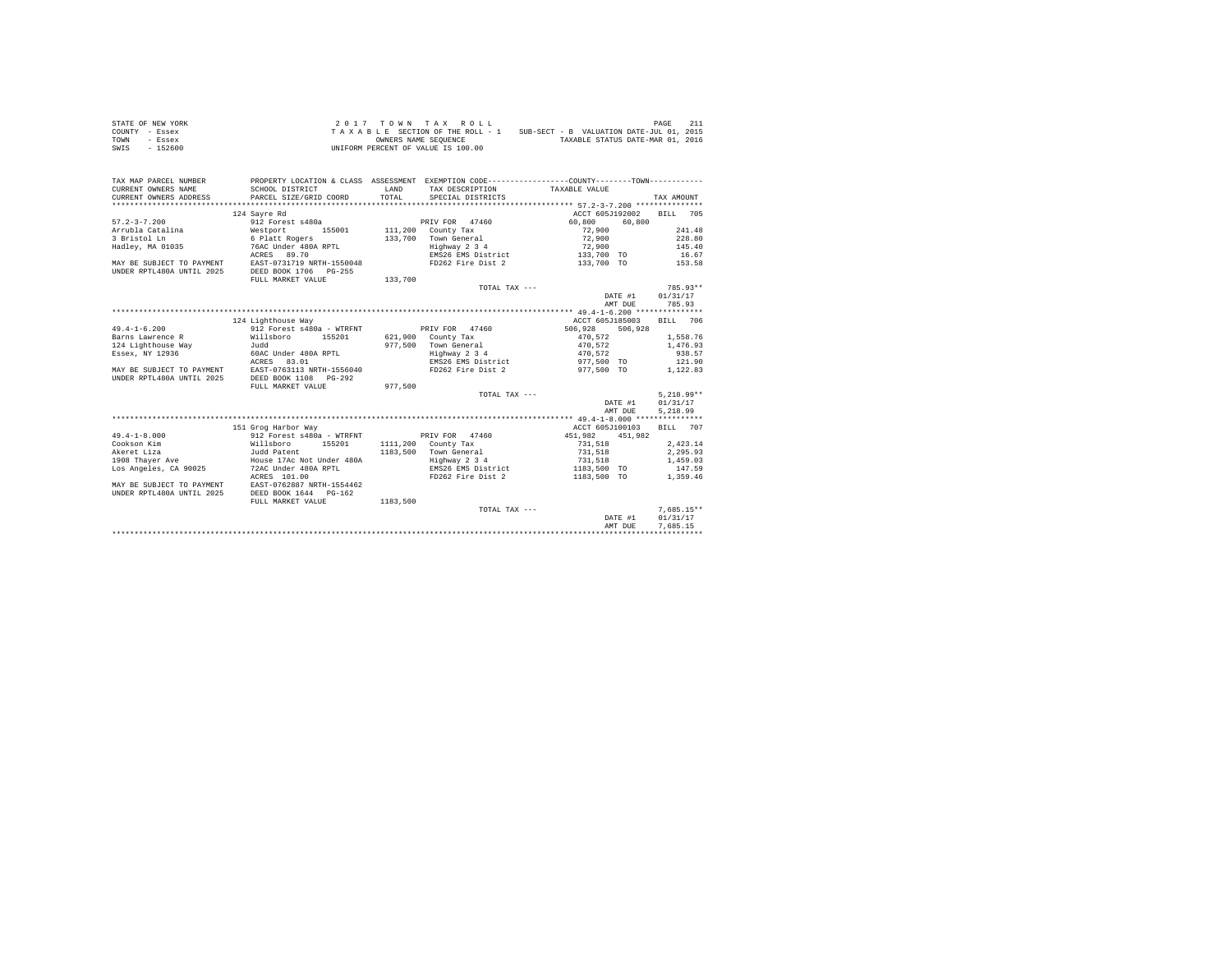| STATE OF NEW YORK | 2017 TOWN TAX ROLL                 | 212<br>PAGE                              |
|-------------------|------------------------------------|------------------------------------------|
| COUNTY - Essex    | TAXABLE SECTION OF THE ROLL - 1    | SUB-SECT - B VALUATION DATE-JUL 01, 2015 |
| TOWN<br>- Essex   | OWNERS NAME SEOUENCE               | TAXABLE STATUS DATE-MAR 01, 2016         |
| $-152600$<br>SWIS | UNIFORM PERCENT OF VALUE IS 100.00 |                                          |

| TAX MAP PARCEL NUMBER<br>CURRENT OWNERS NAME              | SCHOOL DISTRICT                                                       | LAND    | TAX DESCRIPTION       | PROPERTY LOCATION & CLASS ASSESSMENT EXEMPTION CODE---------------COUNTY-------TOWN---------<br>TAXABLE VALUE |              |
|-----------------------------------------------------------|-----------------------------------------------------------------------|---------|-----------------------|---------------------------------------------------------------------------------------------------------------|--------------|
| CURRENT OWNERS ADDRESS PARCEL SIZE/GRID COORD             |                                                                       | TOTAL   | SPECIAL DISTRICTS     |                                                                                                               | TAX AMOUNT   |
|                                                           |                                                                       |         |                       |                                                                                                               |              |
|                                                           | 237 Alden Rd                                                          |         |                       | ACCT 605Z015001 BILL 708                                                                                      |              |
| 48.3-1-10.120                                             | 912 Forest s480a                                                      |         | AG DIST C 41720       | 27,674 27,674                                                                                                 |              |
| Dubay Brian C                                             | <b>Westport</b>                                                       |         |                       | 155001 202,400 PRIV FOR 47460 78,400 78,400                                                                   |              |
|                                                           |                                                                       |         | 330,000 County Tax    | 223,926<br>223,926                                                                                            | 741.75       |
|                                                           |                                                                       |         | Town General          |                                                                                                               | 702.81       |
|                                                           | North Hudson, NY 12855 115.AC Under 480A RPTL Highway 2 3 4           |         |                       | 223,926                                                                                                       | 446.63       |
|                                                           | ACRES 216.30                                                          |         | EMS26 EMS District    | 330,000 TO                                                                                                    | 41.15        |
|                                                           | MAY BE SUBJECT TO PAYMENT EAST-0729147 NRTH-1555306                   |         | FD262 Fire Dist 2     | 330,000 TO                                                                                                    | 379.06       |
| UNDER RPTL480A UNTIL 2025 DEED BOOK 1761 PG-148           |                                                                       |         |                       |                                                                                                               |              |
|                                                           | FULL MARKET VALUE                                                     | 330.000 |                       |                                                                                                               |              |
|                                                           |                                                                       |         | TOTAL TAX ---         |                                                                                                               | $2.311.40**$ |
|                                                           |                                                                       |         |                       | DATE #1                                                                                                       | 01/31/17     |
|                                                           |                                                                       |         |                       | AMT DUE                                                                                                       | 2.311.40     |
|                                                           |                                                                       |         |                       |                                                                                                               |              |
|                                                           | Brookfield Rd                                                         |         |                       | ACCT 605J101813                                                                                               | BILL 709     |
| $48.1 - 1 - 23.100$                                       | 912 Forest s480a                                                      |         | PRIV FOR 47460 29,120 | 29,120                                                                                                        |              |
|                                                           | 155001                                                                |         | 41,300 County Tax     |                                                                                                               | 40.35        |
| Eddy Foundation Mestport 19<br>PO Box 42 16 17 Brookfield |                                                                       |         | 41,300 Town General   | 12,180<br>12,180                                                                                              | 38.23        |
|                                                           | Essex, NY 12936 56AC Under 480A RPTL                                  |         | Highway 2 3 4         | 12.180                                                                                                        | 24.29        |
|                                                           | ACRES 72.40                                                           |         | EMS26 EMS District    |                                                                                                               |              |
|                                                           | MAY BE SUBJECT TO PAYMENT EAST-0731693 NRTH-1565061                   |         | FD262 Fire Dist 2     | 41,300 TO 5.15<br>41,300 TO 47.44                                                                             |              |
| UNDER RPTL480A UNTIL 2025                                 | DEED BOOK 1342    PG-171                                              |         |                       |                                                                                                               |              |
|                                                           | FULL MARKET VALUE                                                     | 41,300  |                       |                                                                                                               |              |
|                                                           |                                                                       |         | TOTAL TAX ---         |                                                                                                               | $155.46**$   |
|                                                           |                                                                       |         |                       | DATE #1                                                                                                       | 01/31/17     |
|                                                           |                                                                       |         |                       | AMT DUE                                                                                                       | 155.46       |
|                                                           |                                                                       |         |                       |                                                                                                               |              |
|                                                           | Brookfield Rd                                                         |         |                       | ACCT 605Z012001 BILL 710                                                                                      |              |
| $48.1 - 1 - 24.200$                                       | 912 Forest s480a                                                      |         |                       | PRIV FOR 47460 70,400 70,400                                                                                  |              |
|                                                           |                                                                       |         | 88,500 County Tax     | 18,100                                                                                                        | 59.96        |
|                                                           | Eddy Foundation Mestport 155001<br>6 Leaning Rd 1914 + 4 Platt Rogers |         | 88.500 Town General   | 18,100                                                                                                        | 56.81        |
|                                                           | Essex, NY 12936 88AC Under 480A RPTL                                  |         | Highway 2 3 4         | 18,100                                                                                                        | 36.10        |
|                                                           | ACRES 89.50                                                           |         | EMS26 EMS District    | 88,500 TO 11.04                                                                                               |              |
|                                                           | MAY BE SUBJECT TO PAYMENT EAST-0731918 NRTH-1562791                   |         | FD262 Fire Dist 2     | 88,500 TO                                                                                                     | 101.66       |
| UNDER RPTL480A UNTIL 2025                                 |                                                                       |         |                       |                                                                                                               |              |
|                                                           | FULL MARKET VALUE                                                     | 88.500  |                       |                                                                                                               |              |
|                                                           |                                                                       |         | TOTAL TAX ---         |                                                                                                               | $265.57**$   |
|                                                           |                                                                       |         |                       | DATE #1                                                                                                       | 01/31/17     |
|                                                           |                                                                       |         |                       | AMT DUE                                                                                                       | 265.57       |
|                                                           |                                                                       |         |                       |                                                                                                               |              |
|                                                           |                                                                       |         |                       |                                                                                                               |              |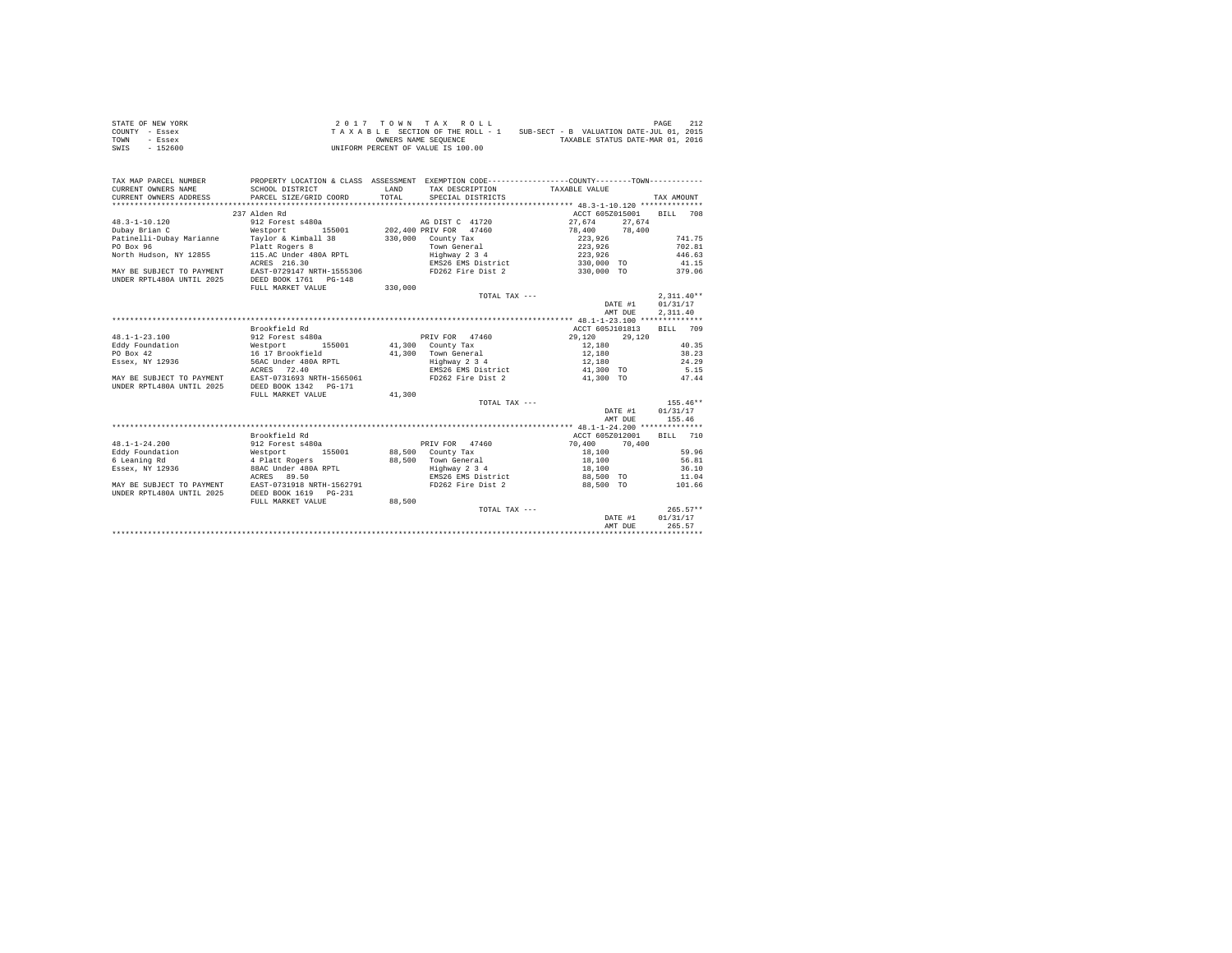| STATE OF NEW YORK | $2.017$ TOWN TAX ROLL                                                       | 213<br>PAGE                      |
|-------------------|-----------------------------------------------------------------------------|----------------------------------|
| COUNTY - Essex    | SUB-SECT - B VALUATION DATE-JUL 01, 2015<br>TAXABLE SECTION OF THE ROLL - 1 |                                  |
| TOWN<br>- Essex   | OWNERS NAME SEOUENCE                                                        | TAXABLE STATUS DATE-MAR 01, 2016 |
| SWIS<br>$-152600$ | UNIFORM PERCENT OF VALUE IS 100.00                                          |                                  |

| TAX MAP PARCEL NUMBER     |                                                     |              | PROPERTY LOCATION & CLASS ASSESSMENT EXEMPTION CODE----------------COUNTY--------TOWN---------- |                  |              |
|---------------------------|-----------------------------------------------------|--------------|-------------------------------------------------------------------------------------------------|------------------|--------------|
| CURRENT OWNERS NAME       | SCHOOL DISTRICT                                     | <b>T.AND</b> | TAX DESCRIPTION TAXABLE VALUE                                                                   |                  |              |
| CURRENT OWNERS ADDRESS    | PARCEL SIZE/GRID COORD                              | TOTAL.       | SPECIAL DISTRICTS                                                                               |                  | TAX AMOUNT   |
|                           |                                                     |              |                                                                                                 |                  |              |
|                           | Cook Rd                                             |              |                                                                                                 | ACCT 605J100705  | BILL 711     |
| $48.2 - 1 - 22.000$       | 912 Forest s480a                                    |              | PRIV FOR 47460                                                                                  | 15,040<br>15,040 |              |
| Eddy Foundation           | Westport<br>155001                                  |              | 18,800 County Tax                                                                               | 3,760            | 12.45        |
| PO Box 42                 | 4 Platt Rogers                                      |              | 18,800 Town General                                                                             | 3,760            | 11.80        |
| Essex, NY 12936           | 21.12AC Under 480A RPTL                             |              | Highway 2 3 4                                                                                   | 3,760            | 7.50         |
|                           | ACRES 21.12                                         |              | EMS26 EMS District                                                                              | 18,800 TO        | 2.34         |
| MAY BE SUBJECT TO PAYMENT | EAST-0735290 NRTH-1561299                           |              | FD262 Fire Dist 2                                                                               | 18,800 TO        | 21.60        |
| UNDER RPTL480A UNTIL 2025 | DEED BOOK 1303 PG-77                                |              |                                                                                                 |                  |              |
|                           | FULL MARKET VALUE                                   | 18,800       |                                                                                                 |                  |              |
|                           |                                                     |              | TOTAL TAX $---$                                                                                 |                  | 55.69**      |
|                           |                                                     |              |                                                                                                 | DATE #1          | 01/31/17     |
|                           |                                                     |              |                                                                                                 | AMT DUE          | 55.69        |
|                           |                                                     |              |                                                                                                 |                  |              |
|                           | Brookfield Rd                                       |              |                                                                                                 | ACCT 605J100608  | BILL 712     |
| $48.2 - 1 - 27.000$       | 912 Forest s480a                                    |              | PRIV FOR 47460                                                                                  | 11,520 11,520    |              |
| Eddy Foundation           | Westport                                            |              | 155001 14,400 County Tax                                                                        | 2,880            | 9.54         |
| PO Box 42                 | 16 Brookfield                                       |              | 14,400 Town General                                                                             | 2,880            | 9.04         |
| Essex, NY 12936           | 16AC Under 480A RPTL                                |              | Highway 2 3 4                                                                                   | 2,880            | 5.74         |
|                           | ACRES 16.00                                         |              | EMS26 EMS District                                                                              | 14,400 TO        | 1.80         |
|                           | MAY BE SUBJECT TO PAYMENT EAST-0732844 NRTH-1565912 |              | FD262 Fire Dist 2                                                                               | 14,400 TO        | 16.54        |
| UNDER RPTL480A UNTIL 2025 | DEED BOOK 1370 PG-109                               |              |                                                                                                 |                  |              |
|                           | FULL MARKET VALUE                                   | 14,400       |                                                                                                 |                  |              |
|                           |                                                     |              | TOTAL TAX ---                                                                                   |                  | $42.66**$    |
|                           |                                                     |              |                                                                                                 | DATE #1          | 01/31/17     |
|                           |                                                     |              |                                                                                                 | AMT DUE          | 42.66        |
|                           |                                                     |              |                                                                                                 |                  |              |
|                           | Walker Rd                                           |              |                                                                                                 | ACCT 605J102812  | BILL 713     |
| $48.4 - 1 - 6.110$        | 912 Forest s480a                                    |              | PRIV FOR 47460                                                                                  | 80.480 80.480    |              |
| Eddy Foundation           | 155201<br>Willsboro                                 |              | 172,500 County Tax                                                                              | 92,020           | 304.81       |
| PO Box 42                 | Friswell                                            |              | 172,500 Town General                                                                            | 92.020           | 288.81       |
| Essex, NY 12936           | 1615/277-Easement                                   |              | Highway 2 3 4                                                                                   | 92.020           | 183.54       |
|                           | 101AC Under 480A RPTL                               |              | EMS26 EMS District                                                                              | 172,500 TO       | 21.51        |
| MAY BE SUBJECT TO PAYMENT | ACRES 169.45                                        |              | FD262 Fire Dist 2                                                                               | 172.500 TO       | 198.15       |
| UNDER RPTL480A UNTIL 2025 | EAST-0741975 NRTH-1555995                           |              | LT262 Whallonsburg light                                                                        | 172,500 TO       | 37.19        |
|                           | DEED BOOK 1279 PG-53                                |              |                                                                                                 |                  |              |
|                           | FULL MARKET VALUE                                   | 172,500      |                                                                                                 |                  |              |
|                           |                                                     |              | TOTAL TAX ---                                                                                   |                  | $1.034.01**$ |
|                           |                                                     |              |                                                                                                 | DATE #1          | 01/31/17     |
|                           |                                                     |              |                                                                                                 | AMT DUE          | 1.034.01     |
|                           |                                                     |              |                                                                                                 |                  |              |
|                           |                                                     |              |                                                                                                 |                  |              |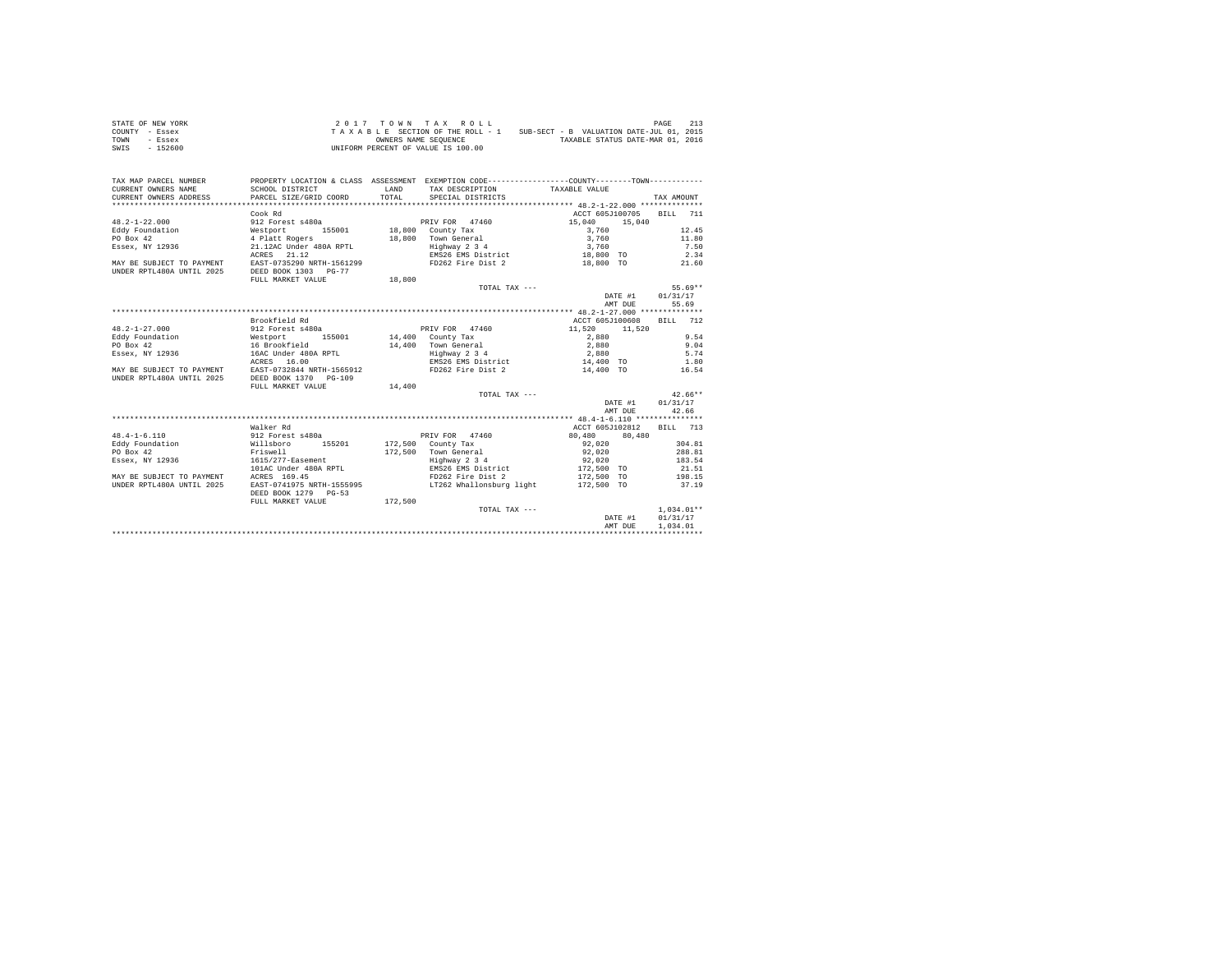| STATE OF NEW YORK | $2.017$ TOWN TAX ROLL                                                       | 214<br>PAGE                      |
|-------------------|-----------------------------------------------------------------------------|----------------------------------|
| COUNTY - Essex    | SUB-SECT - B VALUATION DATE-JUL 01, 2015<br>TAXABLE SECTION OF THE ROLL - 1 |                                  |
| TOWN<br>- Essex   | OWNERS NAME SEOUENCE                                                        | TAXABLE STATUS DATE-MAR 01, 2016 |
| $-152600$<br>SWIS | UNIFORM PERCENT OF VALUE IS 100.00                                          |                                  |

| TAX MAP PARCEL NUMBER     |                               |              | PROPERTY LOCATION & CLASS ASSESSMENT EXEMPTION CODE----------------COUNTY--------TOWN---------- |                 |                  |                 |            |
|---------------------------|-------------------------------|--------------|-------------------------------------------------------------------------------------------------|-----------------|------------------|-----------------|------------|
| CURRENT OWNERS NAME       | SCHOOL DISTRICT               | <b>T.AND</b> | TAX DESCRIPTION TAXABLE VALUE                                                                   |                 |                  |                 |            |
| CURRENT OWNERS ADDRESS    | PARCEL SIZE/GRID COORD        | TOTAL        | SPECIAL DISTRICTS                                                                               |                 |                  | TAX AMOUNT      |            |
|                           |                               |              |                                                                                                 |                 |                  |                 |            |
|                           | Cook Rd                       |              |                                                                                                 | ACCT 605J197007 |                  | BILL 714        |            |
| $48.4 - 1 - 6.200$        | 912 Forest s480a              |              | PRIV FOR 47460                                                                                  | 70,000          | 70,000           |                 |            |
| Eddy Foundation           | Willsboro<br>155201           |              | 87,500 County Tax                                                                               | 17,500          |                  |                 | 57.97      |
| PO Box 42                 | Friswell & Wharton            |              | 87,500 Town General                                                                             | 17,500          |                  |                 | 54.93      |
| Essex, NY 12936           | 140AC Under 480A RPTL         |              | Highway 2 3 4                                                                                   | 17,500          |                  |                 | 34.90      |
|                           | ACRES 140.00                  |              | EMS26 EMS District                                                                              | 87,500 TO       |                  |                 | 10.91      |
| MAY BE SUBJECT TO PAYMENT | EAST-0740616 NRTH-1557377     |              | FD262 Fire Dist 2                                                                               | 87,500 TO       |                  | 100.51          |            |
| UNDER RPTL480A UNTIL 2025 | DEED BOOK 1263 PG-23          |              | LT262 Whallonsburg light 87.500 TO                                                              |                 |                  |                 | 18.87      |
|                           | FULL MARKET VALUE             | 87,500       |                                                                                                 |                 |                  |                 |            |
|                           |                               |              | TOTAL TAX ---                                                                                   |                 |                  |                 | $278.09**$ |
|                           |                               |              |                                                                                                 |                 | DATE #1 01/31/17 |                 |            |
|                           |                               |              |                                                                                                 |                 | AMT DUE          |                 | 278.09     |
|                           |                               |              |                                                                                                 |                 |                  |                 |            |
|                           | Cook Rd                       |              |                                                                                                 | ACCT 605J102401 |                  | <b>BILL</b> 715 |            |
| $48.4 - 1 - 8.110$        | 912 Forest s480a              |              | PRIV FOR 47460                                                                                  | 16,800 16,800   |                  |                 |            |
| Eddy Foundation           | Willsboro<br>155201           |              | 40,400 County Tax                                                                               | 23,600          |                  |                 | 78.17      |
| PO Box 42                 | Wharton                       |              | 40.400 Town General                                                                             | 23,600          |                  |                 | 74.07      |
| Essex, NY 12936           | 21 AC Under 480A RPTL         |              | $Highway$ 2 3 4                                                                                 | 23,600          |                  |                 | 47.07      |
|                           | ACRES 44.91                   |              | EMS26 EMS District 40.400 TO                                                                    |                 |                  |                 | 5.04       |
| MAY BE SUBJECT TO PAYMENT | EAST-0743444 NRTH-1558766     |              | FD262 Fire Dist 2                                                                               | 40,400 TO       |                  |                 | 46.41      |
| UNDER RPTL480A UNTIL 2025 | DEED BOOK 1299 PG-64          |              | LT262 Whallonsburg light                                                                        | 40,400 TO       |                  |                 | 8.71       |
|                           | FULL MARKET VALUE             | 40,400       |                                                                                                 |                 |                  |                 |            |
|                           |                               |              |                                                                                                 |                 |                  |                 | $259.47**$ |
|                           |                               |              | TOTAL TAX ---                                                                                   |                 |                  | 01/31/17        |            |
|                           |                               |              |                                                                                                 |                 | DATE #1          |                 |            |
|                           |                               |              |                                                                                                 |                 | AMT DUE          |                 | 259.47     |
|                           |                               |              |                                                                                                 |                 |                  |                 |            |
|                           | Walker Rd                     |              |                                                                                                 | ACCT 605Z005004 |                  | BILL 716        |            |
| $48.4 - 1 - 20.132$       | 912 Forest s480a<br>Willsboro |              | PRIV FOR 47460                                                                                  | 12,080          | 12,080           |                 |            |
| Eddy Foundation           | 155201                        |              | 30,700 County Tax                                                                               | 18,620          |                  |                 | 61.68      |
| PO Box 42                 | Brookfield Patent             |              | 30.700 Town General                                                                             | 18,620          |                  |                 | 58.44      |
| Essex, NY 12936           | 28AC Under 480A RPTL          |              | Highway 2 3 4                                                                                   | 18,620          |                  |                 | 37.14      |
|                           | ACRES 40.00                   |              | EMS26 EMS District                                                                              | 30,700 TO       |                  |                 | 3.83       |
| MAY BE SUBJECT TO PAYMENT | EAST-0734807 NRTH-1554912     |              | FD262 Fire Dist 2                                                                               | 30,700 TO       |                  |                 | 35.26      |
| UNDER RPTL480A UNTIL 2025 | DEED BOOK 1423 PG-299         |              | LT262 Whallonsburg light                                                                        | 30,700 TO       |                  |                 | 6.62       |
|                           | FULL MARKET VALUE             | 30,700       |                                                                                                 |                 |                  |                 |            |
|                           |                               |              | TOTAL TAX ---                                                                                   |                 |                  |                 | $202.97**$ |
|                           |                               |              |                                                                                                 |                 | DATE #1          | 01/31/17        |            |
|                           |                               |              |                                                                                                 |                 | AMT DUE          |                 | 202.97     |
|                           |                               |              |                                                                                                 |                 |                  |                 |            |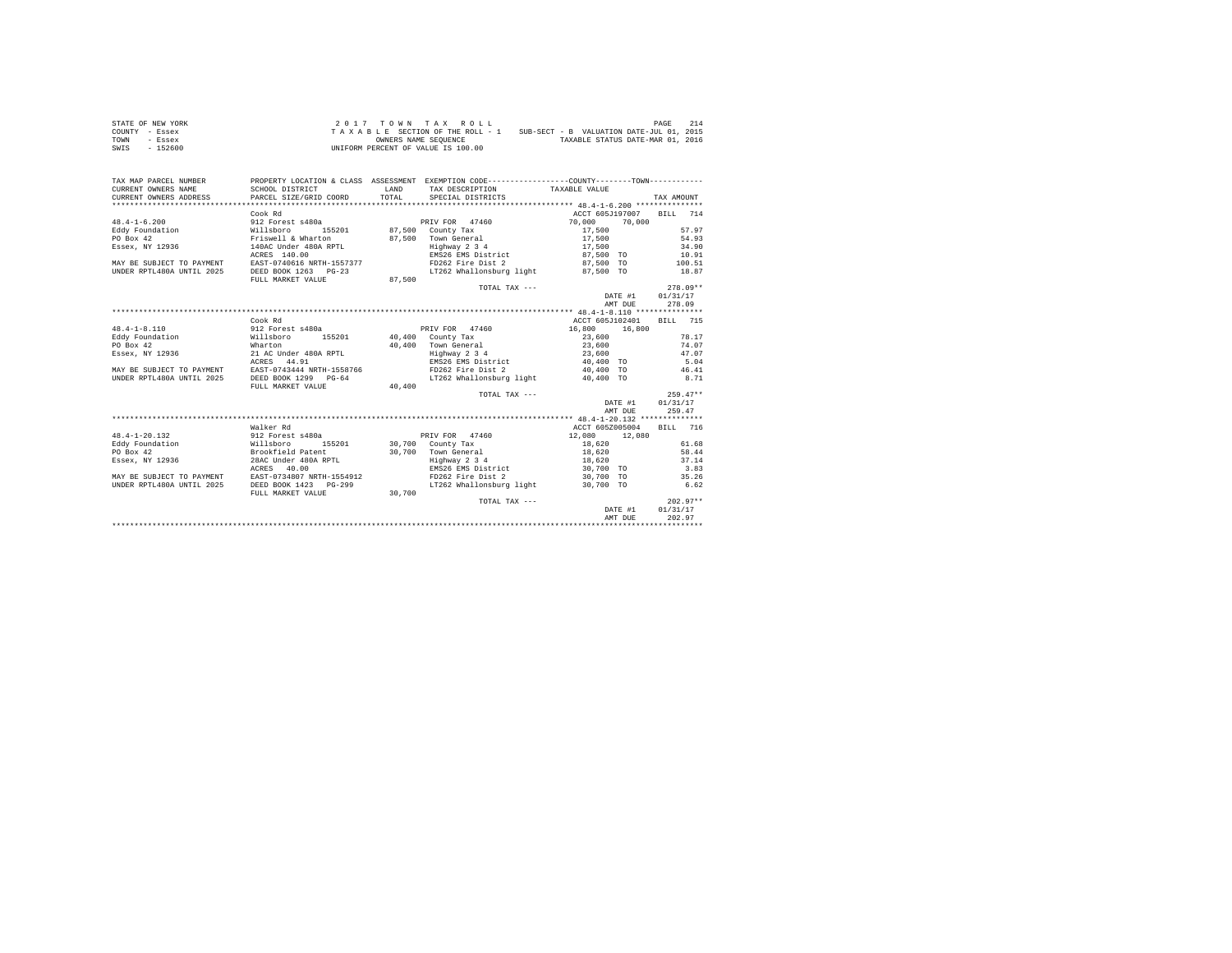| STATE OF NEW YORK | $2.017$ TOWN TAX ROLL                                                       | 215<br>PAGE                      |  |  |  |
|-------------------|-----------------------------------------------------------------------------|----------------------------------|--|--|--|
| COUNTY - Essex    | SUB-SECT - B VALUATION DATE-JUL 01, 2015<br>TAXABLE SECTION OF THE ROLL - 1 |                                  |  |  |  |
| TOWN<br>- Essex   | OWNERS NAME SEOUENCE                                                        | TAXABLE STATUS DATE-MAR 01, 2016 |  |  |  |
| SWIS<br>$-152600$ | UNIFORM PERCENT OF VALUE IS 100.00                                          |                                  |  |  |  |

| TAX MAP PARCEL NUMBER<br>CURRENT OWNERS NAME<br>CURRENT OWNERS ADDRESS PARCEL SIZE/GRID COORD         | PROPERTY LOCATION & CLASS ASSESSMENT EXEMPTION CODE---------------COUNTY-------TOWN----------<br>SCHOOL DISTRICT | <b>T.AND</b><br>TOTAL | TAX DESCRIPTION TAXABLE VALUE<br>SPECIAL DISTRICTS |                 |         | TAX AMOUNT               |
|-------------------------------------------------------------------------------------------------------|------------------------------------------------------------------------------------------------------------------|-----------------------|----------------------------------------------------|-----------------|---------|--------------------------|
|                                                                                                       |                                                                                                                  |                       |                                                    |                 |         |                          |
|                                                                                                       | NYS Route 22                                                                                                     |                       |                                                    |                 |         | ACCT 605J101415 BILL 717 |
| $40.3 - 1 - 4.000$                                                                                    | 105 Vac farmland                                                                                                 |                       | AG DIST C 41720                                    | 40.962 40.962   |         |                          |
| Mace Christina Trust Willsboro                                                                        |                                                                                                                  |                       | 155201 135,400 PRIV FOR 47460 36,800 36,800        |                 |         |                          |
| PO Box 1                                                                                              | Hicks                                                                                                            |                       | 156,800 County Tax                                 | 79,038          |         | 261.81                   |
| Somers, NY 10589 46AC Under 480A RPTL                                                                 |                                                                                                                  |                       | Town General                                       | 79,038          |         | 248.07                   |
|                                                                                                       | DB 1047 Pg 70                                                                                                    |                       | Highway 2 3 4<br>EMS26 EMS District                | 79,038          |         | 157.64                   |
| DB 1047 Pg 70<br>MAY BE SUBJECT TO PAYMENT ACRES 120.50                                               |                                                                                                                  |                       |                                                    | $156,800$ TO    |         | 19.55                    |
| UNDER RPTL480A UNTIL 2025                                                                             | EAST-0745531 NRTH-1572670 FD261 Fire Dist 1 156,800 TO 116.07                                                    |                       |                                                    |                 |         |                          |
|                                                                                                       | DEED BOOK 1047 PG-64                                                                                             |                       |                                                    |                 |         |                          |
|                                                                                                       | FULL MARKET VALUE                                                                                                | 156,800               |                                                    |                 |         |                          |
|                                                                                                       |                                                                                                                  |                       | TOTAL TAX ---                                      |                 |         | 803.14**                 |
|                                                                                                       |                                                                                                                  |                       |                                                    |                 |         | DATE #1 01/31/17         |
|                                                                                                       |                                                                                                                  |                       |                                                    |                 | AMT DUE | 803.14                   |
|                                                                                                       |                                                                                                                  |                       |                                                    |                 |         |                          |
|                                                                                                       | NYS Route 22                                                                                                     |                       |                                                    | ACCT 605J101503 |         | BILL 718                 |
| $40.3 - 1 - 2.000$                                                                                    | 912 Forest s480a and AG DIST C 41720                                                                             |                       |                                                    | 30.851 30.851   |         |                          |
| Mace Kent Trust 614,400 = 155201 = 155201 = 96,200 PRIV FOR 47460 = 34,400 = 34,400 = 34,400 = 34,400 |                                                                                                                  |                       |                                                    |                 |         |                          |
| PO Box 1                                                                                              | Hicks                                                                                                            |                       | 96,200 County Tax                                  | 30,949          |         | 102.52                   |
| Somers, NY 10589                                                                                      | 13AC Under 480A RPTL                                                                                             |                       | Town General                                       | 30,949          |         |                          |
|                                                                                                       |                                                                                                                  |                       |                                                    |                 |         | 97.14                    |
| MAY BE SUBJECT TO PAYMENT                                                                             | DB 1047 Pg 55                                                                                                    |                       | Highway 2 3 4                                      | 30,949          |         | 61.73                    |
|                                                                                                       | ACRES 81.00                                                                                                      |                       | EMS26 EMS District<br>FD261 Fire Dist 1            | 96,200 TO       |         | 12.00                    |
| IINDER RPTL480A IINTIL 2025                                                                           | EAST-0744487 NRTH-1572290                                                                                        |                       |                                                    | 96,200 TO       |         | 71.21                    |
|                                                                                                       | DEED BOOK 1047 PG-50                                                                                             |                       |                                                    |                 |         |                          |
|                                                                                                       | FULL MARKET VALUE                                                                                                | 96,200                |                                                    |                 |         |                          |
|                                                                                                       |                                                                                                                  |                       | TOTAL TAX ---                                      |                 |         | $344.60**$               |
|                                                                                                       |                                                                                                                  |                       |                                                    | DATE #1         |         | 01/31/17                 |
|                                                                                                       |                                                                                                                  |                       |                                                    |                 | AMT DUE | 344.60                   |
|                                                                                                       |                                                                                                                  |                       |                                                    |                 |         |                          |
|                                                                                                       | Alden Rd                                                                                                         |                       |                                                    | ACCT 605J103314 |         | BILL 719                 |
| 48.3-1-10.110                                                                                         |                                                                                                                  |                       |                                                    | 27,641 27,641   |         |                          |
| Pratt Michael E                                                                                       |                                                                                                                  |                       |                                                    |                 |         |                          |
| Pratt Cynthia S                                                                                       | 8 Platt Rogers<br>112.9AC Under 480A RPTL                                                                        |                       | $421.000$ County Tax                               | 325,119         |         | 1,076.95                 |
| 211 Alden Rd                                                                                          |                                                                                                                  |                       | Town General                                       | 325,119         |         | 1,020.41                 |
| Westport, NY 12993 ACRES 162.70                                                                       |                                                                                                                  |                       | Highway 2 3 4                                      | 325, 119        |         | 648.46                   |
|                                                                                                       | EAST-0726462 NRTH-1553435                                                                                        |                       | EMS26 EMS District                                 | 421,000 TO      |         | 52.50                    |
| MAY BE SUBJECT TO PAYMENT DEED BOOK 511 PG-154                                                        |                                                                                                                  |                       | FD262 Fire Dist 2                                  | 421,000 TO      |         | 483.59                   |
| UNDER RPTL480A UNTIL 2025 FULL MARKET VALUE                                                           |                                                                                                                  | 421,000               |                                                    |                 |         |                          |
|                                                                                                       |                                                                                                                  |                       | TOTAL TAX ---                                      |                 |         | $3.281.91**$             |
|                                                                                                       |                                                                                                                  |                       |                                                    |                 | DATE #1 | 01/31/17                 |
|                                                                                                       |                                                                                                                  |                       |                                                    |                 | AMT DUE | 3,281.91                 |
|                                                                                                       |                                                                                                                  |                       |                                                    |                 |         |                          |
|                                                                                                       |                                                                                                                  |                       |                                                    |                 |         |                          |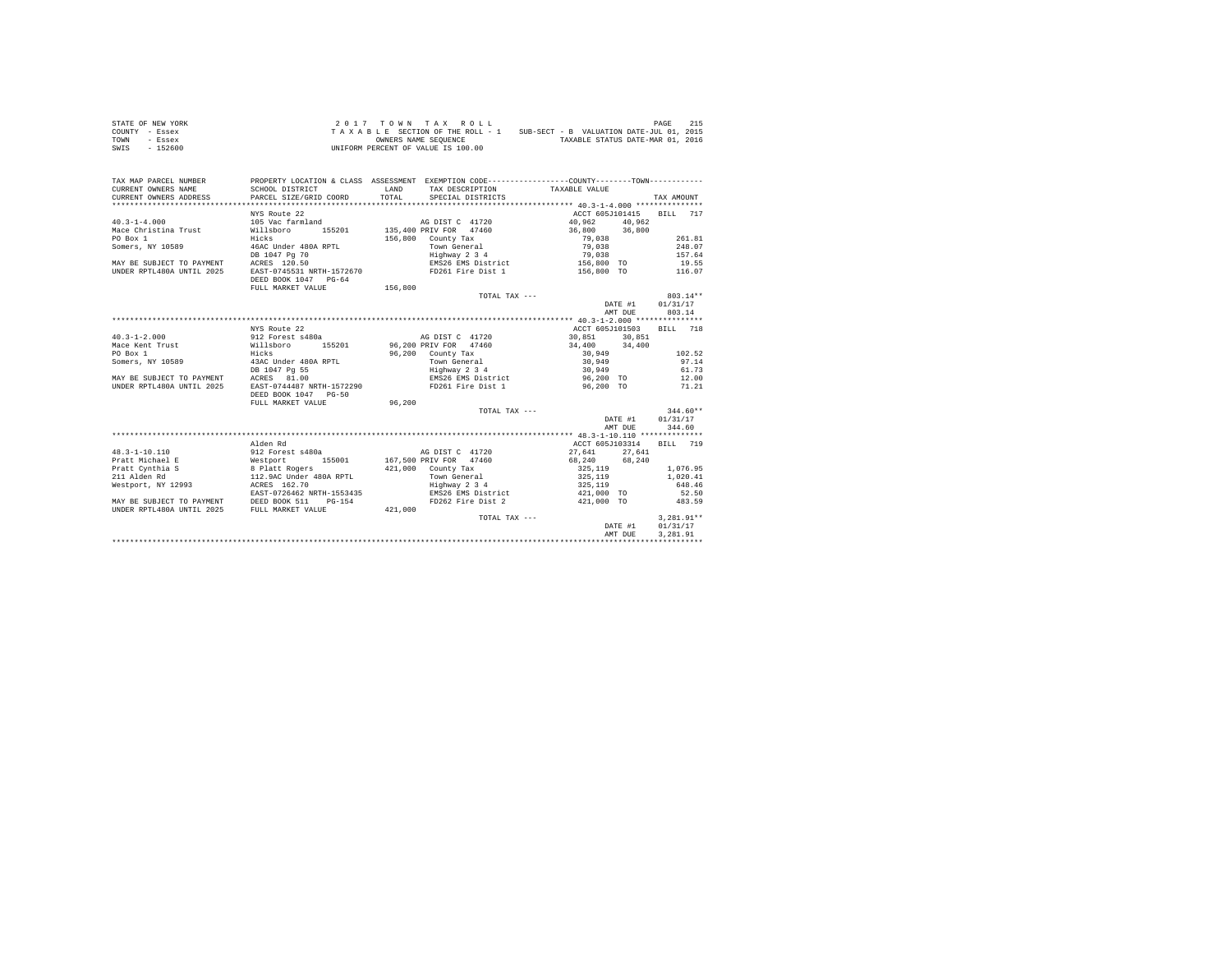| STATE OF NEW YORK | 2017 TOWN TAX ROLL                 | 216<br>PAGE                              |  |  |
|-------------------|------------------------------------|------------------------------------------|--|--|
| COUNTY - Essex    | TAXABLE SECTION OF THE ROLL - 1    | SUB-SECT - B VALUATION DATE-JUL 01, 2015 |  |  |
| TOWN<br>- Essex   | OWNERS NAME SEOUENCE               | TAXABLE STATUS DATE-MAR 01, 2016         |  |  |
| $-152600$<br>SWIS | UNIFORM PERCENT OF VALUE IS 100.00 |                                          |  |  |

| TAX MAP PARCEL NUMBER<br>CURRENT OWNERS NAME | SCHOOL DISTRICT                | LAND    | PROPERTY LOCATION & CLASS ASSESSMENT EXEMPTION CODE----------------COUNTY--------TOWN----------<br>TAX DESCRIPTION | TAXABLE VALUE   |         |                  |        |
|----------------------------------------------|--------------------------------|---------|--------------------------------------------------------------------------------------------------------------------|-----------------|---------|------------------|--------|
| CURRENT OWNERS ADDRESS                       | PARCEL SIZE/GRID COORD         | TOTAL   | SPECIAL DISTRICTS                                                                                                  |                 |         | TAX AMOUNT       |        |
|                                              |                                |         |                                                                                                                    |                 |         |                  |        |
|                                              | Jersey St                      |         |                                                                                                                    | ACCT 605J103908 |         | BTLL 720         |        |
| $39.4 - 1 - 3.000$                           | 912 Forest s480a               |         | PRIV FOR 47460                                                                                                     | 44,560          | 44.560  |                  |        |
| Shirley Forests Inc                          | Willsboro<br>155201            |         | 55,700 County Tax                                                                                                  | 11,140          |         |                  | 36.90  |
| c/o David Shirley                            | Hicks                          | 55,700  | Town General                                                                                                       | 11,140          |         |                  | 34.96  |
| 17100 102nd Ave NE                           | 86AC Under 480A RPTL           |         | Highway 2 3 4                                                                                                      | 11,140          |         |                  | 22.22  |
| Bothell, WA 98011                            | ACRES 86.00                    |         | EMS26 EMS District                                                                                                 | 55,700 TO       |         | 6.95             |        |
|                                              | EAST-0737239 NRTH-1572088      |         | FD262 Fire Dist 2                                                                                                  | 55,700 TO       |         | 63.98            |        |
| MAY BE SUBJECT TO PAYMENT DEED BOOK 662      | PG-051                         |         |                                                                                                                    |                 |         |                  |        |
| UNDER RPTL480A UNTIL 2025                    | FULL MARKET VALUE              | 55,700  |                                                                                                                    |                 |         |                  |        |
|                                              |                                |         | TOTAL TAX ---                                                                                                      |                 |         | $165.01**$       |        |
|                                              |                                |         |                                                                                                                    |                 |         | DATE #1 01/31/17 |        |
|                                              |                                |         |                                                                                                                    |                 | AMT DUE | 165.01           |        |
|                                              |                                |         |                                                                                                                    |                 |         |                  |        |
|                                              | Jersey St                      |         |                                                                                                                    | ACCT 605J103909 |         | BILL 721         |        |
| $39.4 - 1 - 41.100$                          | 912 Forest s480a               |         | PRIV FOR 47460                                                                                                     | 133,600         | 133,600 |                  |        |
| Shirley Forests Inc                          | 155201<br>Willsboro            |         | 195,200 County Tax                                                                                                 | 61,600          |         |                  | 204.05 |
| c/o David Shirley                            | Potts<br>210AC Under 480A RPTL |         | 195.200 Town General                                                                                               | 61,600          |         | 193.34           |        |
| 17100 102nd Ave NE                           |                                |         | Highway 2 3 4                                                                                                      | 61,600          |         | 122.86           |        |
| Bothell, WA 98011                            | ACRES 270.67                   |         | EMS26 EMS District 195.200 TO                                                                                      |                 |         | 24.34            |        |
|                                              | EAST-0739510 NRTH-1569854      |         | FD262 Fire Dist 2                                                                                                  | 195,200 TO      |         | 224.22           |        |
| MAY BE SUBJECT TO PAYMENT                    | DEED BOOK 662<br>$PG-0.51$     |         |                                                                                                                    |                 |         |                  |        |
| UNDER RPTL480A UNTIL 2025                    | FULL MARKET VALUE              | 195,200 |                                                                                                                    |                 |         |                  |        |
|                                              |                                |         | TOTAL TAX ---                                                                                                      |                 |         | $768.81**$       |        |
|                                              |                                |         |                                                                                                                    |                 | DATE #1 | 01/31/17         |        |
|                                              |                                |         |                                                                                                                    |                 | AMT DUE | 768.81           |        |
|                                              |                                |         |                                                                                                                    |                 |         |                  |        |
|                                              | Daniels Rd                     |         |                                                                                                                    | ACCT 605J103904 |         | BILL 722         |        |
| $48.1 - 1 - 1.100$                           | 912 Forest s480a               |         | PRIV FOR 47460                                                                                                     | 95,280          | 95,280  |                  |        |
| Shirley Forests Inc                          | 155001                         |         | 119,900 County Tax                                                                                                 | 24,620          |         |                  | 81.55  |
| c/o David Shirley                            | Westport<br>39 Platt Rogers    |         | 119.900 Town General                                                                                               | 24,620          |         |                  | 77.27  |
| 17100 102nd Ave NE                           | 172.8AC Under 480A RPTL        |         | Highway 2 3 4                                                                                                      | 24,620          |         |                  | 49.11  |
| Bothell, WA 98011                            | ACRES 174.80                   |         | EMS26 EMS District                                                                                                 | 119,900 TO      |         | 14.95            |        |
|                                              | EAST-0724067 NRTH-1564937      |         | FD262 Fire Dist 2                                                                                                  | 119,900 TO      |         | 137.73           |        |
| MAY BE SUBJECT TO PAYMENT                    | DEED BOOK 662<br>PG-051        |         |                                                                                                                    |                 |         |                  |        |
| UNDER RPTL480A UNTIL 2025                    | FULL MARKET VALUE              | 119,900 |                                                                                                                    |                 |         |                  |        |
|                                              |                                |         | TOTAL TAX ---                                                                                                      |                 |         | $360.61**$       |        |
|                                              |                                |         |                                                                                                                    |                 | DATE #1 | 01/31/17         |        |
|                                              |                                |         |                                                                                                                    |                 | AMT DUE | 360.61           |        |
|                                              |                                |         |                                                                                                                    |                 |         |                  |        |
|                                              |                                |         |                                                                                                                    |                 |         |                  |        |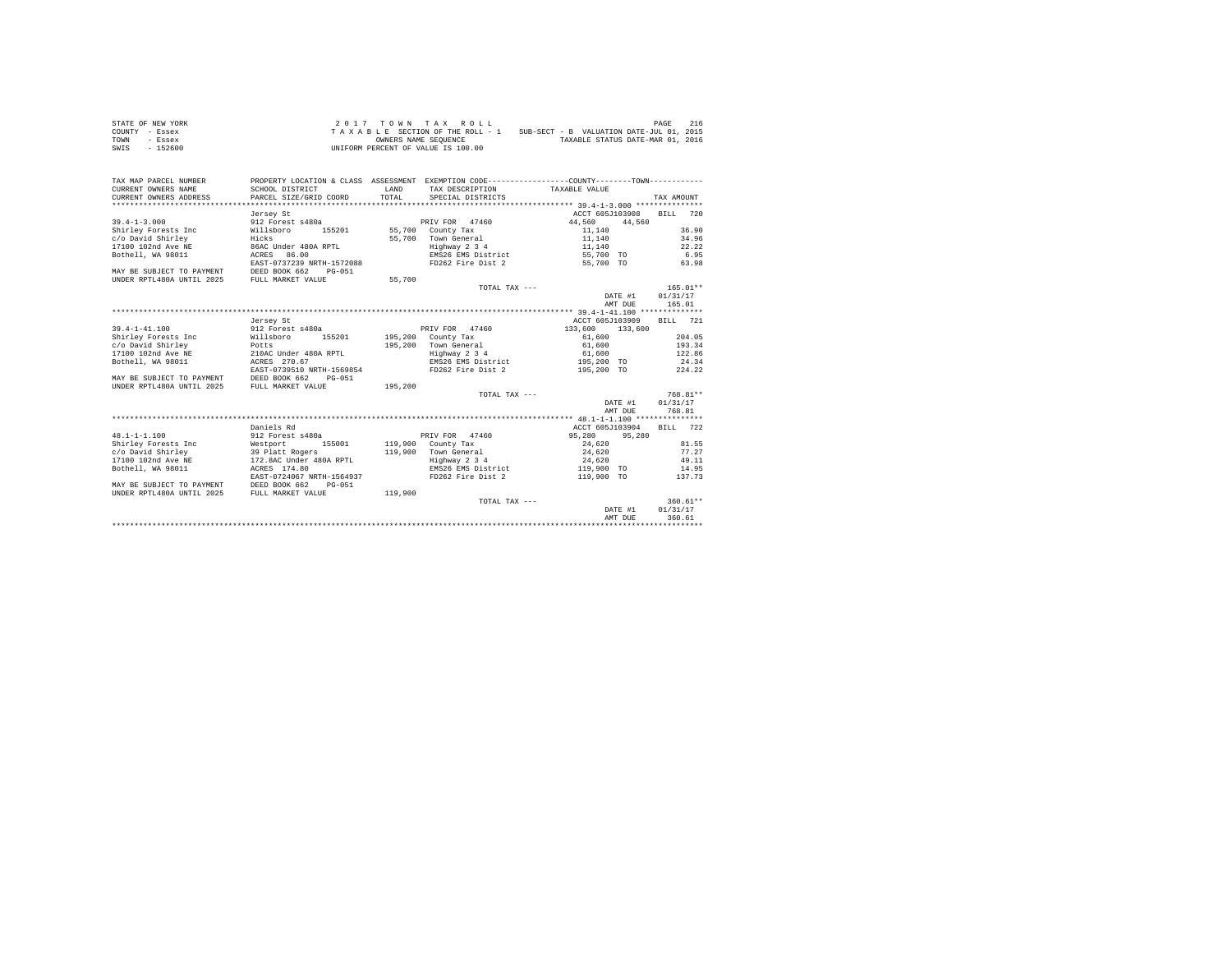| STATE OF NEW YORK | 2017 TOWN TAX ROLL                 | 217<br>PAGE                              |
|-------------------|------------------------------------|------------------------------------------|
| COUNTY - Essex    | TAXABLE SECTION OF THE ROLL - 1    | SUB-SECT - B VALUATION DATE-JUL 01, 2015 |
| TOWN<br>- Essex   | OWNERS NAME SEOUENCE               | TAXABLE STATUS DATE-MAR 01, 2016         |
| $-152600$<br>SWIS | UNIFORM PERCENT OF VALUE IS 100.00 |                                          |

| TAX MAP PARCEL NUMBER<br>CURRENT OWNERS NAME   | PROPERTY LOCATION & CLASS ASSESSMENT EXEMPTION CODE---------------COUNTY-------TOWN----------<br>SCHOOL DISTRICT | LAND    | TAX DESCRIPTION TAXABLE VALUE                            |                          |         |                  |       |
|------------------------------------------------|------------------------------------------------------------------------------------------------------------------|---------|----------------------------------------------------------|--------------------------|---------|------------------|-------|
| CURRENT OWNERS ADDRESS                         | PARCEL SIZE/GRID COORD                                                                                           | TOTAL.  | SPECIAL DISTRICTS                                        |                          |         | TAX AMOUNT       |       |
| **************************                     |                                                                                                                  |         |                                                          |                          |         |                  |       |
|                                                | Daniels Rd                                                                                                       |         |                                                          | ACCT 605J103903 BILL 723 |         |                  |       |
| $48.1 - 1 - 31.000$                            | 912 Forest s480a                                                                                                 |         | PRIV FOR 47460                                           | 20,720                   | 20.720  |                  |       |
| Shirley Forests Inc                            |                                                                                                                  |         | 25,900 County Tax                                        | 5,180                    |         |                  | 17.16 |
|                                                |                                                                                                                  |         | 25,900 Town General                                      | 5,180                    |         |                  | 16.26 |
|                                                |                                                                                                                  |         | Highway 2 3 4                                            | 5,180                    |         |                  | 10.33 |
| Bothell, WA 98011                              | ACRES 48.00                                                                                                      |         |                                                          |                          |         | 3.23             |       |
|                                                | EAST-0724249 NRTH-1562704                                                                                        |         | EMS26 EMS District 25,900 TO<br>FD262 Fire Dist 2        | 25,900 TO                |         | 29.75            |       |
| MAY BE SUBJECT TO PAYMENT DEED BOOK 662 PG-051 |                                                                                                                  |         |                                                          |                          |         |                  |       |
| UNDER RPTL480A UNTIL 2025                      | FULL MARKET VALUE                                                                                                | 25,900  |                                                          |                          |         |                  |       |
|                                                |                                                                                                                  |         |                                                          |                          |         | $76.73**$        |       |
|                                                |                                                                                                                  |         | TOTAL TAX ---                                            |                          |         |                  |       |
|                                                |                                                                                                                  |         |                                                          |                          |         | DATE #1 01/31/17 |       |
|                                                |                                                                                                                  |         |                                                          |                          | AMT DUE | 76.73            |       |
|                                                |                                                                                                                  |         |                                                          |                          |         |                  |       |
|                                                | Brookfield Rd                                                                                                    |         |                                                          | ACCT 605J103809          |         | BILL 724         |       |
| $48.3 - 1 - 8.000$                             | 912 Forest s480a                                                                                                 |         | PRIV FOR 47460                                           | 129,040 129,040          |         |                  |       |
|                                                | Shirley Forests Inc Mestport 155001                                                                              |         | 166,000 County Tax                                       | 36,960                   |         | 122.43           |       |
| c/o David Shirlev                              | 8 Platt Rogers<br>223.1AC Under 480A RPTL                                                                        |         | 166,000 Town General                                     | 36,960                   |         | 116.00           |       |
| 17100 102nd Ave NE                             |                                                                                                                  |         | 36,960 73.72 EMS26 EMS District 166,000 TO 20.70         |                          |         |                  |       |
| Bothell, WA 98011                              | ACRES 238.80                                                                                                     |         |                                                          |                          |         |                  |       |
|                                                | EAST-0728870 NRTH-1557832                                                                                        |         | FD262 Fire Dist 2 166,000 TO 190.68                      |                          |         |                  |       |
| MAY BE SUBJECT TO PAYMENT                      | DEED BOOK 662 F<br>FULL MARKET VALUE<br>PG-051                                                                   |         |                                                          |                          |         |                  |       |
| UNDER RPTL480A UNTIL 2025                      |                                                                                                                  | 166,000 |                                                          |                          |         |                  |       |
|                                                |                                                                                                                  |         | TOTAL TAX ---                                            |                          |         | $523.53**$       |       |
|                                                |                                                                                                                  |         |                                                          |                          | DATE #1 | 01/31/17         |       |
|                                                |                                                                                                                  |         |                                                          |                          | AMT DUE | 523.53           |       |
|                                                |                                                                                                                  |         |                                                          |                          |         |                  |       |
|                                                | Brookfield Rd                                                                                                    |         |                                                          | ACCT 605J103807          |         | BILL 725         |       |
| $48.3 - 1 - 9.000$                             | 912 Forest s480a                                                                                                 |         | PRIV FOR 47460                                           | 8,800 8,800              |         |                  |       |
|                                                |                                                                                                                  |         | 16,700 County Tax                                        | 7,900                    |         |                  | 26.17 |
|                                                |                                                                                                                  |         | 16,700 Town General                                      | 7,900                    |         |                  | 24.79 |
| 17100 102nd Ave NE                             | 18.9AC Under 480A RPTL                                                                                           |         |                                                          | 7,900                    |         | 15.76            |       |
| Bothell, WA 98011                              | ACRES 29.90                                                                                                      |         | Highway 2 3 4<br>EMS26 EMS District<br>FD262 Fire Dist 2 | 16,700 TO                |         | 2.08             |       |
|                                                | EAST-0726511 NRTH-1557130                                                                                        |         |                                                          | 16,700 TO                |         | 19.18            |       |
| MAY BE SUBJECT TO PAYMENT DEED BOOK 662        | PG-051                                                                                                           |         |                                                          |                          |         |                  |       |
| UNDER RPTL480A UNTIL 2025 FULL MARKET VALUE    |                                                                                                                  | 16,700  |                                                          |                          |         |                  |       |
|                                                |                                                                                                                  |         | TOTAL TAX ---                                            |                          |         | $87.98**$        |       |
|                                                |                                                                                                                  |         |                                                          |                          | DATE #1 | 01/31/17         |       |
|                                                |                                                                                                                  |         |                                                          |                          | AMT DUE | 87.98            |       |
|                                                |                                                                                                                  |         |                                                          |                          |         |                  |       |
|                                                |                                                                                                                  |         |                                                          |                          |         |                  |       |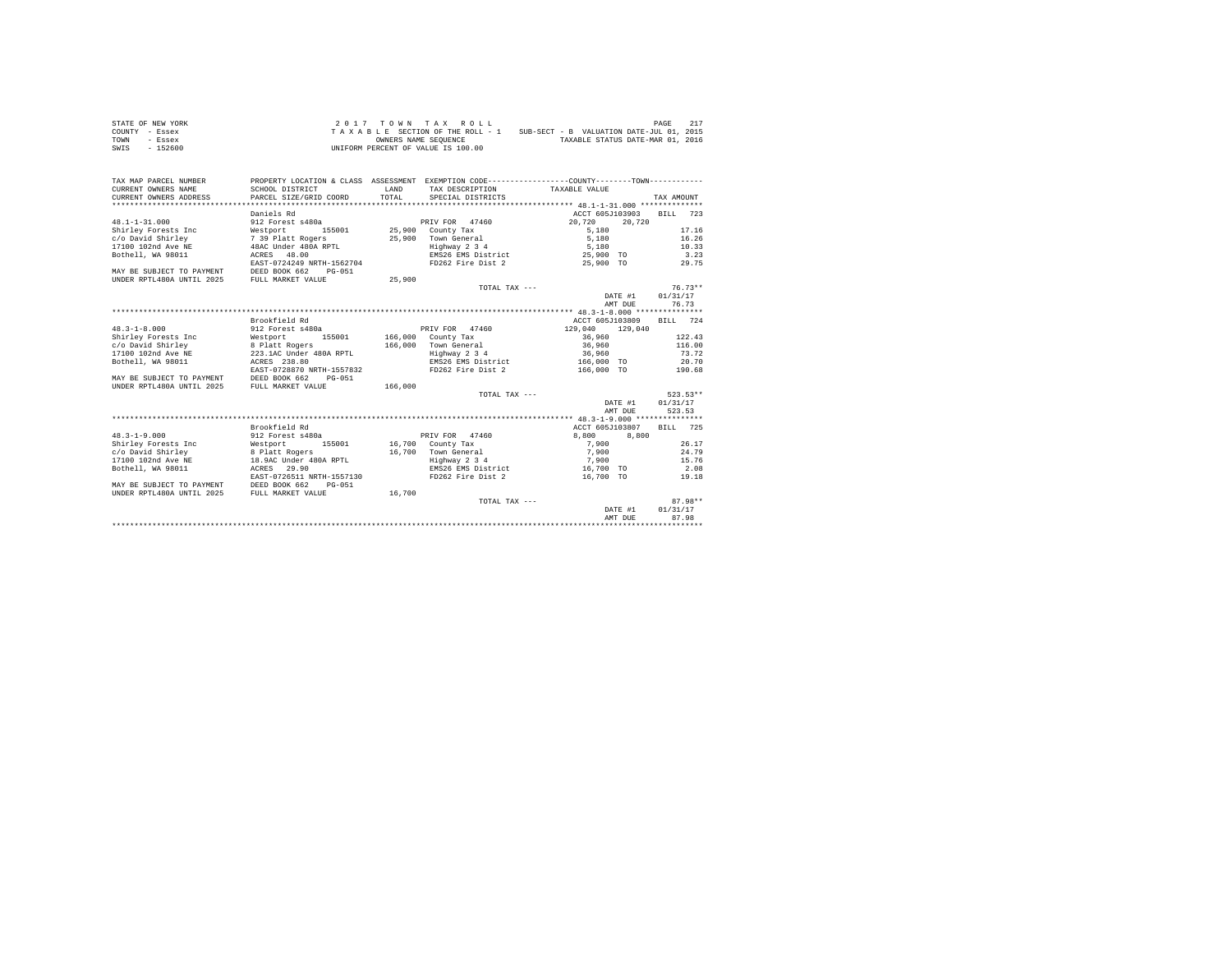| STATE OF NEW YORK | 2017 TOWN TAX ROLL                 | 2.1.8<br>PAGE                            |
|-------------------|------------------------------------|------------------------------------------|
| COUNTY - Essex    | TAXABLE SECTION OF THE ROLL - 1    | SUB-SECT - B VALUATION DATE-JUL 01, 2015 |
| TOWN<br>- Essex   |                                    | TAXABLE STATUS DATE-MAR 01, 2016         |
| $-152600$<br>SWIS | UNIFORM PERCENT OF VALUE IS 100.00 | RPS155/V04/L015                          |
|                   |                                    | CURRENT DATE 12/14/2016                  |

#### \*\*\* S P E C I A L D I S T R I C T S U M M A R Y \*\*\*

| CODE | DISTRICT NAME        | TOTAL<br>PARCELS | EXTENSION<br>TYPE | EXTENSION<br>VALUE | AD VALOREM<br>VALUE | EXEMPT<br>AMOUNT | TAXABLE<br>VALUE | TOTAL<br>TAX |
|------|----------------------|------------------|-------------------|--------------------|---------------------|------------------|------------------|--------------|
|      | EMS26 EMS District   |                  | 21 TOTAL          |                    | 4372.200            |                  | 4372.200         | 545.23       |
|      | FD261 Fire Dist 1    |                  | 2 TOTAL           |                    | 253,000             |                  | 253,000          | 187.28       |
|      | FD262 Fire Dist 2    |                  | 19 TOTAL          |                    | 4119,200            |                  | 4119,200         | 4,731.63     |
|      | LT262 Whallonsburg 1 |                  | 4 TOTAL           |                    | 331,100             |                  | 331,100          | 71.39        |

#### \*\*\* S C H O O L D I S T R I C T S U M M A R Y \*\*\*

| CODE   | DISTRICT NAME   | TOTAL<br>PARCELS | ASSESSED<br>LAND | ASSESSED<br>TOTAL | EXEMPT<br>AMOUNT   | TOTAL<br>TAXABLE     |
|--------|-----------------|------------------|------------------|-------------------|--------------------|----------------------|
|        |                 |                  |                  |                   | STAR AMOUNT        | STAR TAXABLE         |
|        | Westport        | 11               | 972,600          | 1376,200          | 642,675            | 733,525              |
| 155001 | Willsboro       | 10               | 2546,700         | 2996,000          | 95,300<br>1459,443 | 638,225<br>1,536,557 |
| 155201 |                 |                  |                  |                   | 30,000             | 1,506,557            |
|        | SUB-TOTAL       | 21               | 3519,300         | 4372.200          | 2102,118           | 2,270,082            |
|        | SUB-TOTAL(CONT) |                  |                  |                   | 125,300            | 2.144.782            |
|        | TOTAL           | 21               | 3519,300         | 4372.200          | 2102,118           | 2.270.082            |
|        | TO TAL (CONT)   |                  |                  |                   | 125,300            | 2.144.782            |

\*\*\* S Y S T E M C O D E S S U M M A R Y \*\*\*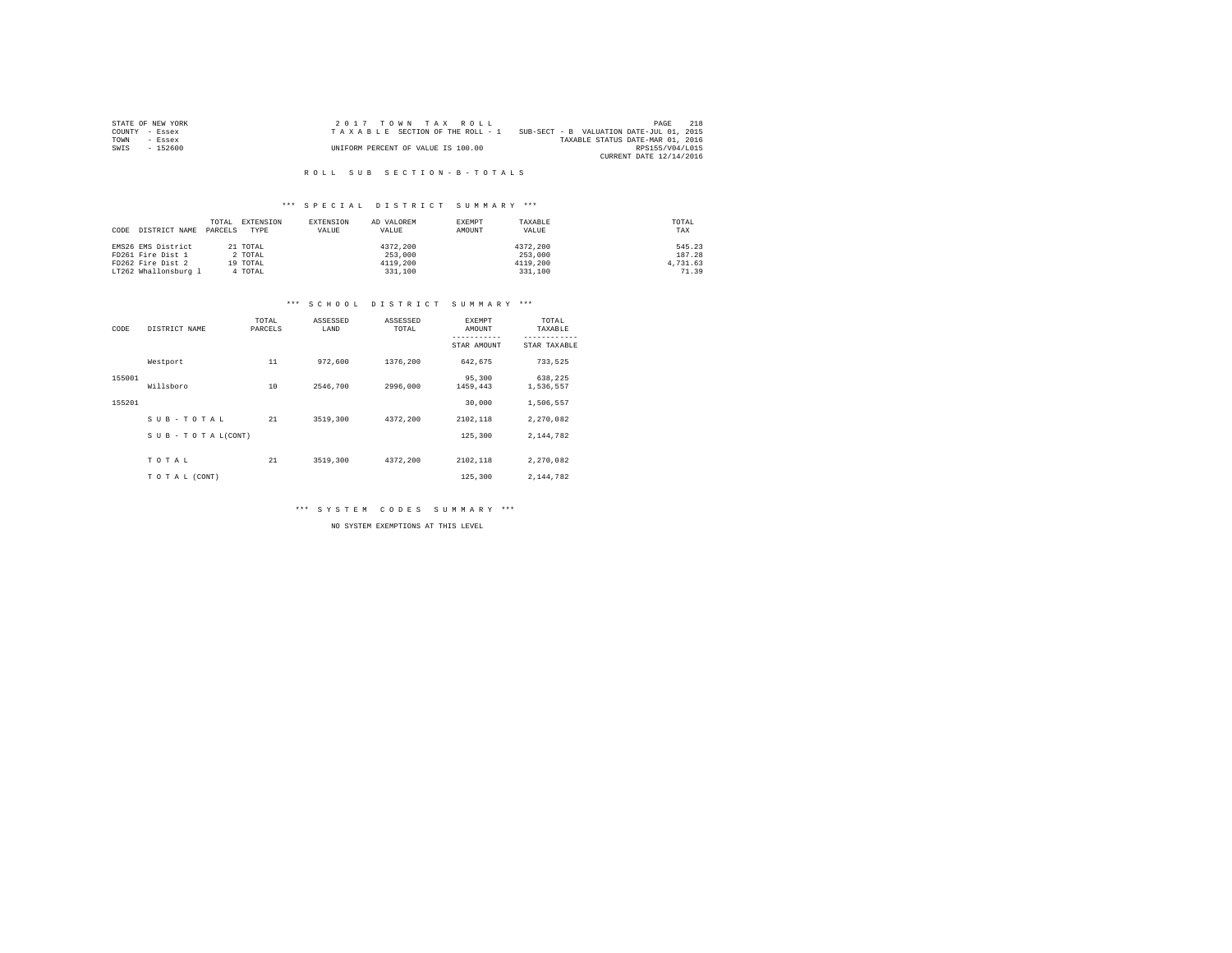|      | STATE OF NEW YORK | 2017 TOWN TAX ROLL                 |                                          | PAGE                    | 219 |
|------|-------------------|------------------------------------|------------------------------------------|-------------------------|-----|
|      | COUNTY - Essex    | TAXABLE SECTION OF THE ROLL - 1    | SUB-SECT - B VALUATION DATE-JUL 01, 2015 |                         |     |
| TOWN | - Essex           |                                    | TAXABLE STATUS DATE-MAR 01, 2016         |                         |     |
| SWIS | $-152600$         | UNIFORM PERCENT OF VALUE IS 100.00 |                                          | RPS155/V04/L015         |     |
|      |                   |                                    |                                          | CURRENT DATE 12/14/2016 |     |

#### \*\*\* E X E M P T I O N S U M M A R Y \*\*\*

| CODE  | DESCRIPTION | TOTAL<br>PARCELS | COUNTY   | TOWN     |
|-------|-------------|------------------|----------|----------|
| 41720 | AG DIST C   |                  | 127.128  | 127.128  |
| 47460 | PRIV FOR    | 21               | 1974,990 | 1974,990 |
|       | TOTAL       | 25               | 2102.118 | 2102.118 |

| ROLL<br><b>SEC</b> | DESCRIPTION                                 | TOTAL<br>PARCELS | ASSESSED<br>LAND                 | ASSESSED<br>TOTAL                | EXEMPT<br>AMOUNT                    | TOTAL<br>TAXABLE                    | TOTAL<br>TAX                     |
|--------------------|---------------------------------------------|------------------|----------------------------------|----------------------------------|-------------------------------------|-------------------------------------|----------------------------------|
|                    |                                             |                  |                                  |                                  | -----------<br>STAR AMOUNT          | STAR TAXABLE                        |                                  |
|                    | County Tax<br>Town General<br>Highway 2 3 4 |                  | 3519,300<br>3519,300<br>3519,300 | 4372.200<br>4372,200<br>4372.200 | 2.102.118<br>2.102.118<br>2.102.118 | 2.270.082<br>2.270.082<br>2.270.082 | 7.519.60<br>7.124.84<br>4.527.74 |
|                    | SPEC DIST TAXES<br>TAXABLE                  | 21               |                                  |                                  |                                     |                                     | 5.535.53<br>24,707.71            |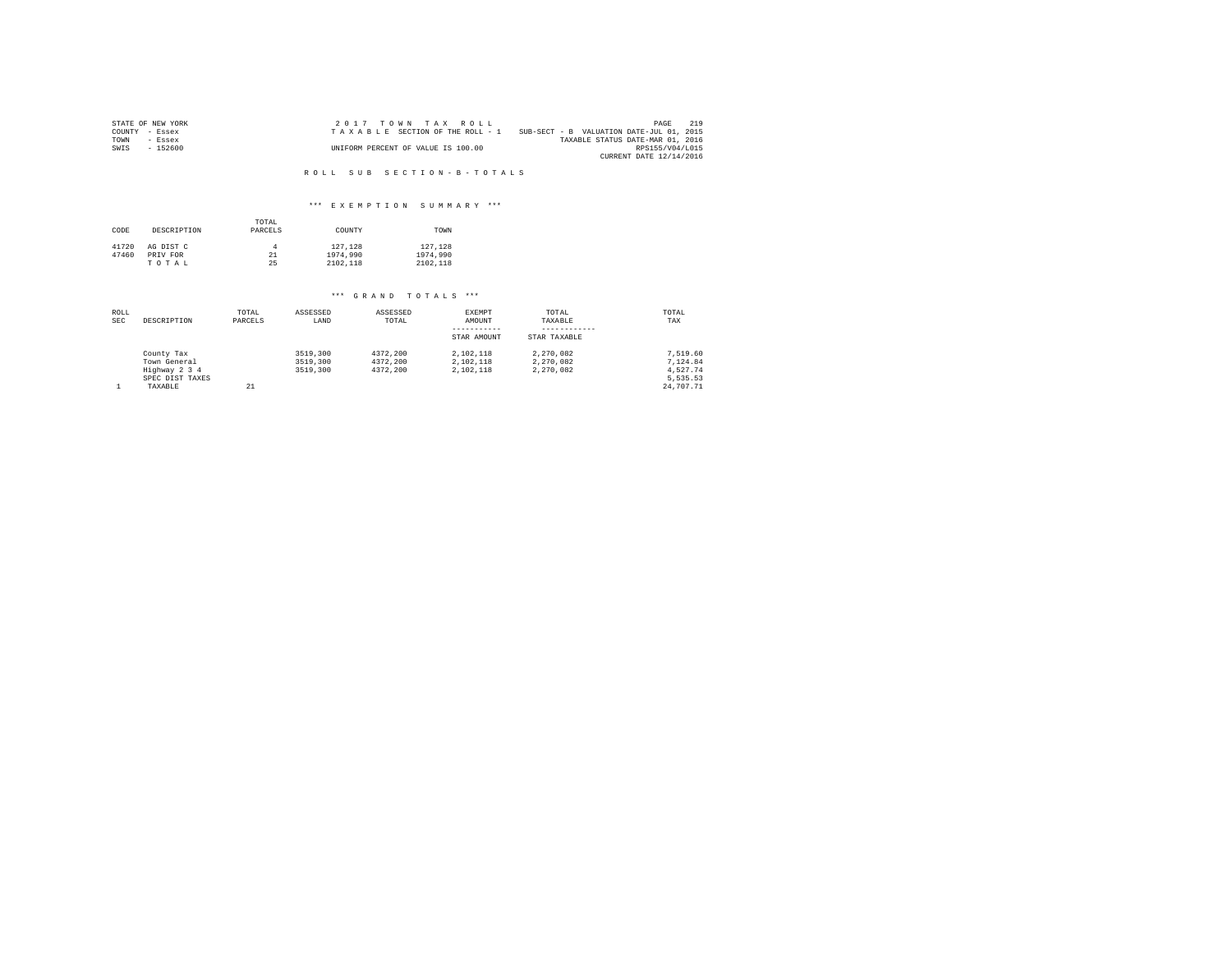| STATE OF NEW YORK |          | 2017 TOWN TAX ROLL                 |                                  | PAGE | 2.2.0 |
|-------------------|----------|------------------------------------|----------------------------------|------|-------|
| COUNTY - Essex    |          | TAXABLE SECTION OF THE ROLL - 1    | VALUATION DATE-JUL 01, 2015      |      |       |
| TOWN<br>- Essex   |          |                                    | TAXABLE STATUS DATE-MAR 01, 2016 |      |       |
| SWIS              | - 152600 | UNIFORM PERCENT OF VALUE IS 100.00 | RPS155/V04/L015                  |      |       |
|                   |          |                                    | CURRENT DATE 12/14/2016          |      |       |
|                   |          |                                    |                                  |      |       |

## \*\*\* S P E C I A L D I S T R I C T S U M M A R Y \*\*\*

|      |                      | TOTAL   | EXTENSION  | EXTENSION   | AD VALOREM | EXEMPT | TAXABLE     | TOTAL     |
|------|----------------------|---------|------------|-------------|------------|--------|-------------|-----------|
| CODE | DISTRICT NAME        | PARCELS | TYPE       | VALUE       | VALUE      | AMOUNT | VALUE       | TAX       |
|      |                      |         |            |             |            |        |             |           |
|      | SR150 Return sewer r |         | 26 MOVTAX  | 13, 435. 75 |            |        | 13, 435. 75 | 13,435.75 |
|      | WR151 Return water r |         | 30 MOVTAX  | 8,375.42    |            |        | 8,375.42    | 8.375.42  |
|      | EMS26 EMS District   |         | 725 TOTAL  |             | 131841.117 | 52,268 | 131788.849  | 16,435.12 |
|      | FD261 Fire Dist 1    |         | 392 TOTAL  |             | 91854,935  | 52,268 | 91802.667   | 67.958.22 |
|      | FD262 Fire Dist 2    |         | 337 TOTAL  |             | 39986,183  |        | 39986,183   | 45.931.27 |
|      | LT261 Essex light    |         | 210 TOTAL  |             | 54208,397  | 52,268 | 54156.129   | 3.931.57  |
|      | LT262 Whallonsburg 1 |         | 87 TOTAL   |             | 12018.290  |        | 12018.290   | 2.591.27  |
|      | WB261 Water B&I      |         | 34 TOTAL C |             | 14813,200  | 32,268 | 14780.932   | 4.021.38  |

# \*\*\* S C H O O L D I S T R I C T S U M M A R Y \*\*\*

| CODE   | DISTRICT NAME             | TOTAL<br>PARCELS | ASSESSED<br>LAND | ASSESSED<br>TOTAL | EXEMPT<br>AMOUNT<br>----------- | TOTAL<br>TAXABLE<br>------------ |
|--------|---------------------------|------------------|------------------|-------------------|---------------------------------|----------------------------------|
|        |                           |                  |                  |                   | STAR AMOUNT                     | STAR TAXABLE                     |
|        | Westport                  | 124              | 6257.700         | 10335,500         | 1678.326                        | 8.657.174                        |
| 155001 |                           |                  |                  |                   | 1342,600                        | 7,314,574                        |
|        | Willsboro                 | 601              | 59820.037        | 121505.617        | 7257.560                        | 114,248,057                      |
| 155201 |                           |                  |                  |                   | 5749.475                        | 108,498,582                      |
|        | SUB-TOTAL                 | 725              | 66077.737        | 131841.117        | 8935,886                        | 122,905,231                      |
|        | $S$ U B - T O T A L(CONT) |                  |                  |                   | 7092.075                        | 115,813,156                      |
|        | TOTAL                     | 725              | 66077.737        | 131841.117        | 8935,886                        | 122,905,231                      |
|        | TO TAL (CONT)             |                  |                  |                   | 7092.075                        | 115,813,156                      |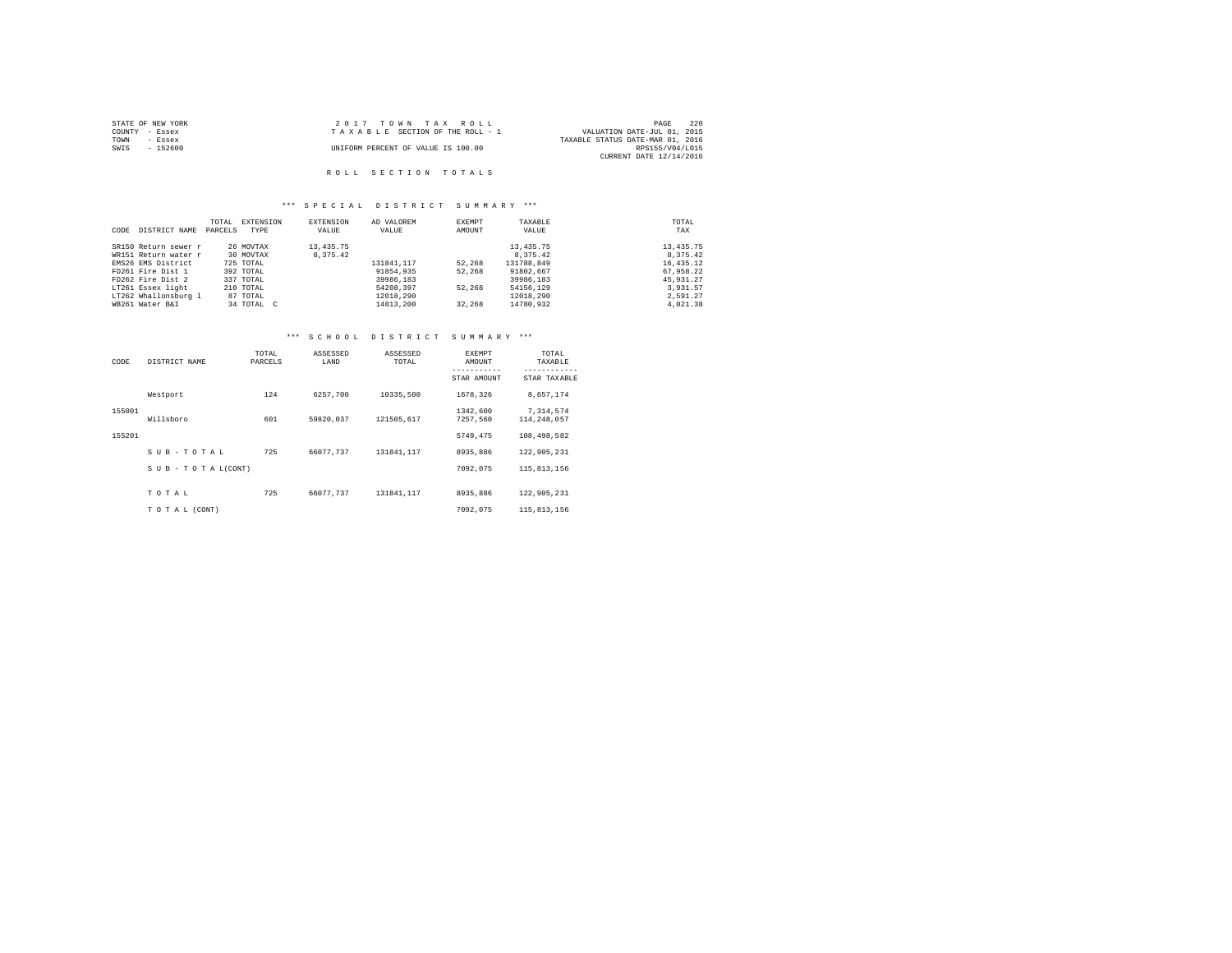|      | STATE OF NEW YORK | $2.017$ TOWN TAX ROLL              | PAGE                             | - 221 |
|------|-------------------|------------------------------------|----------------------------------|-------|
|      | COUNTY - Essex    | TAXABLE SECTION OF THE ROLL - 1    | VALUATION DATE-JUL 01, 2015      |       |
| TOWN | - Essex           |                                    | TAXABLE STATUS DATE-MAR 01, 2016 |       |
| SWIS | - 152600          | UNIFORM PERCENT OF VALUE IS 100.00 | RPS155/V04/L015                  |       |
|      |                   |                                    | CURRENT DATE 12/14/2016          |       |

#### \*\*\* S Y S T E M C O D E S S U M M A R Y \*\*\*

# NO SYSTEM EXEMPTIONS AT THIS LEVEL

#### \*\*\* E X E M P T I O N S U M M A R Y \*\*\*

|       |                | TOTAL                   |          |          |
|-------|----------------|-------------------------|----------|----------|
| CODE  | DESCRIPTION    | PARCELS                 | COUNTY   | TOWN     |
| 33302 | CNTY REFOR     |                         | 123,600  |          |
| 41101 | VETERANS       | 1                       | 5,000    | 5,000    |
| 41120 | VETWAR CTS     | 15                      | 225,000  | 225,000  |
| 41130 | VETCOM CTS     | 13                      | 306.225  | 306.225  |
| 41132 | VET COM C      | $\overline{a}$          | 24,250   |          |
| 41133 | VET COM T      | $\overline{a}$          |          | 24,250   |
| 41140 | VETDIS CTS     | $\overline{\mathbf{3}}$ | 125,430  | 125,430  |
| 41142 | VET DIS C      |                         | 2.660    |          |
| 41143 | VET DIS T      |                         |          | 2.660    |
| 41700 | AG. BLDG.      | 7                       | 653,796  | 653,796  |
| 41720 | AG DIST C      | 81                      | 4154,896 | 4154,896 |
| 41800 | AGED ALL       | 19                      | 1122,504 | 1122.504 |
| 41801 | AGED C/T       | $\overline{2}$          | 112,850  | 112,850  |
| 42100 | AG. IMPMNT     | $\overline{2}$          | 52.268   | 52.268   |
| 47450 | <b>FISCHER</b> | 14                      | 312,797  | 312,797  |
| 47460 | PRIV FOR       | 21                      | 1974,990 | 1974,990 |
|       | TOTAL          | 185                     | 9196,266 | 9072.666 |

| ROLL       |              | TOTAL   | ASSESSED  | ASSESSED   | EXEMPT      | TOTAL        | TOTAL        |
|------------|--------------|---------|-----------|------------|-------------|--------------|--------------|
| <b>SEC</b> | DESCRIPTION  | PARCELS | LAND      | TOTAL      | AMOUNT      | TAXABLE      | TAX          |
|            |              |         |           |            |             |              |              |
|            |              |         |           |            | STAR AMOUNT | STAR TAXABLE |              |
|            | County Tax   |         | 66077.737 | 131841.117 | 9.196.266   | 122.644.851  | 406.258.02   |
|            | Town General |         | 66077.737 | 131841.117 | 9,072,666   | 122,768,451  | 385, 319, 08 |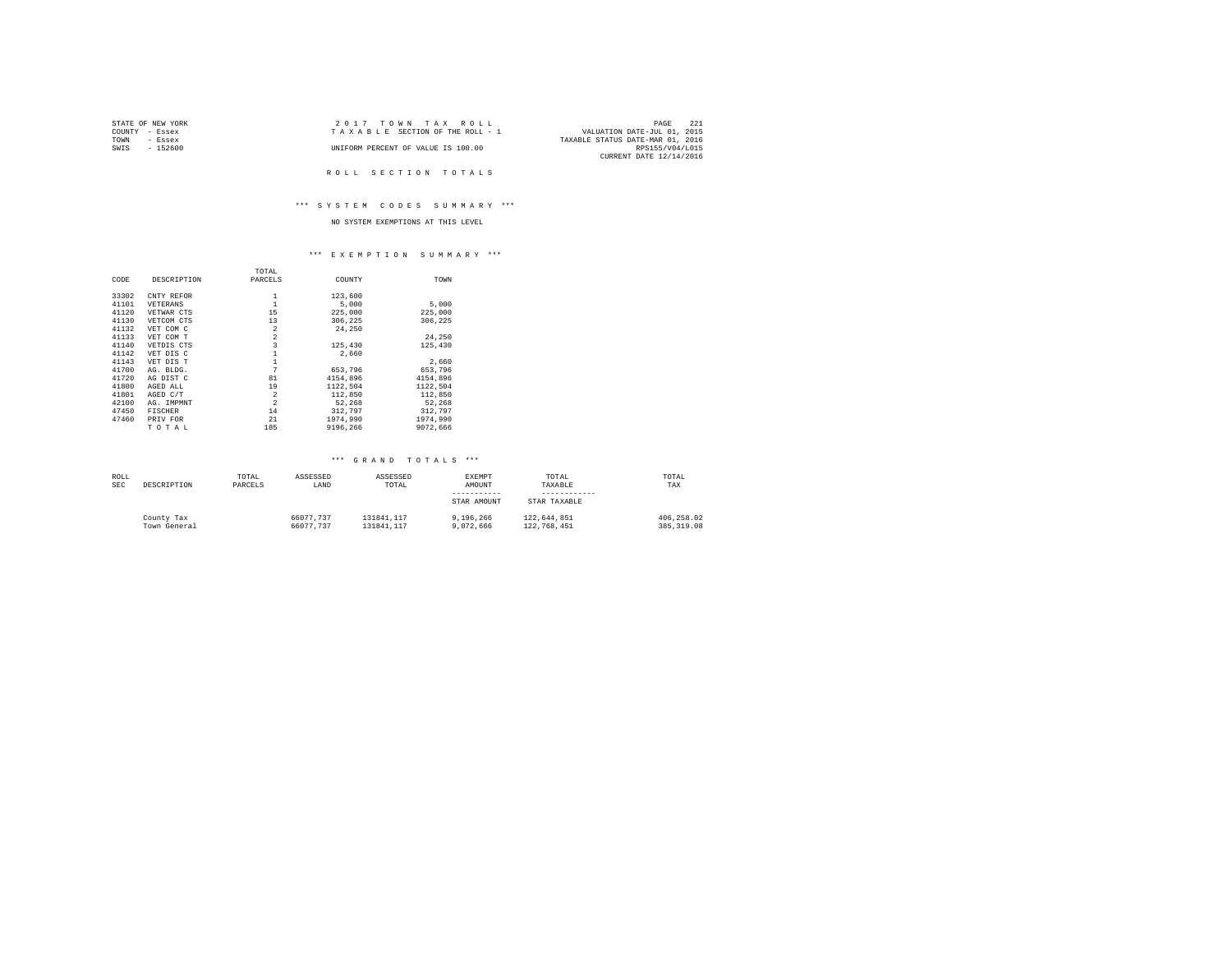| STATE OF NEW YORK | 2017 TOWN TAX ROLL                 | 222<br>PAGE                      |
|-------------------|------------------------------------|----------------------------------|
| COUNTY - Essex    | TAXABLE SECTION OF THE ROLL - 1    | VALUATION DATE-JUL 01, 2015      |
| TOWN<br>- Essex   |                                    | TAXABLE STATUS DATE-MAR 01, 2016 |
| SWIS<br>$-152600$ | UNIFORM PERCENT OF VALUE IS 100.00 | RPS155/V04/L015                  |
|                   |                                    | CURRENT DATE 12/14/2016          |
|                   | ROLL SECTION TOTALS                |                                  |

| ROLL<br><b>SEC</b> | DESCRIPTION                    | TOTAL<br>PARCELS | ASSESSED<br>LAND | ASSESSED<br>TOTAL | <b>EXEMPT</b><br>AMOUNT<br>-----------<br>STAR AMOUNT | TOTAL<br>TAXABLE<br>STAR TAXABLE | TOTAL<br>TAX                            |
|--------------------|--------------------------------|------------------|------------------|-------------------|-------------------------------------------------------|----------------------------------|-----------------------------------------|
|                    | Highway 2 3 4<br>School Relevy |                  | 66077.737        | 131841.117        | 9,072,666                                             | 122,768,451                      | 244.865.08                              |
|                    | SPEC DIST TAXES<br>TAXABLE     | 725              |                  |                   |                                                       |                                  | 119,770.53<br>162,680.00<br>1318,892.71 |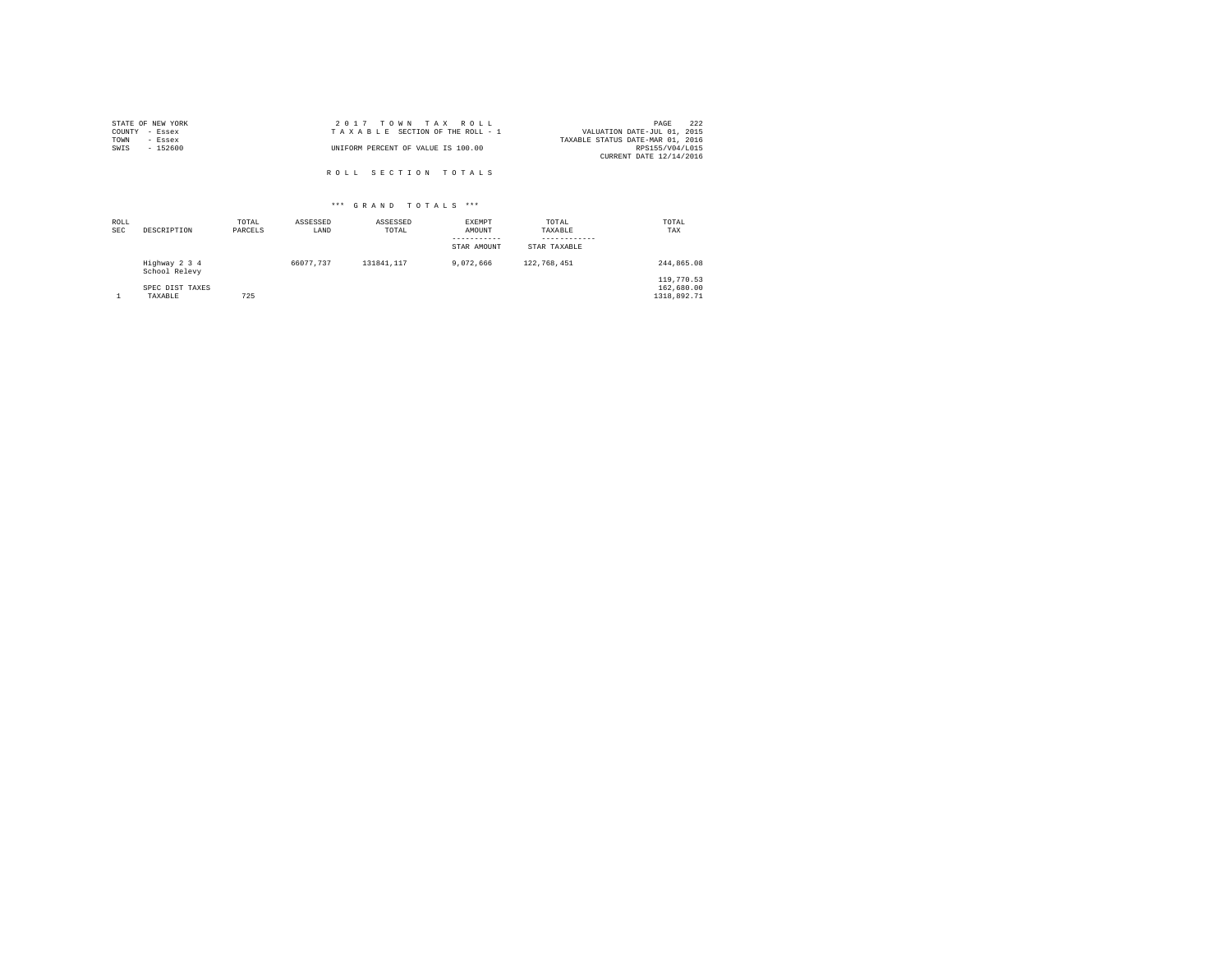| STATE OF NEW YORK | 2017 TOWN TAX ROLL                       | PAGE                             |
|-------------------|------------------------------------------|----------------------------------|
| COUNTY - Essex    | STATE OWNED LAND SECTION OF THE ROLL - 3 | VALUATION DATE-JUL 01, 2015      |
| TOWN<br>- Essex   | OWNERS NAME SEOUENCE                     | TAXABLE STATUS DATE-MAR 01, 2016 |
| $-152600$<br>SWIS | UNIFORM PERCENT OF VALUE IS 100.00       |                                  |

| TAX MAP PARCEL NUMBER<br>CURRENT OWNERS NAME    | PROPERTY LOCATION & CLASS ASSESSMENT EXEMPTION CODE---------------COUNTY-------TOWN---------<br>SCHOOL DISTRICT | LAND    | TAX DESCRIPTION TAXABLE VALUE                |                             |                  |
|-------------------------------------------------|-----------------------------------------------------------------------------------------------------------------|---------|----------------------------------------------|-----------------------------|------------------|
| CURRENT OWNERS ADDRESS                          | PARCEL SIZE/GRID COORD                                                                                          | TOTAL.  | SPECIAL DISTRICTS                            |                             | TAX AMOUNT       |
|                                                 | Lake Shore Rd                                                                                                   |         |                                              | ACCT 605J195003             |                  |
| $49.3 - 2 - 26.120$                             | 931 Forest s532a                                                                                                |         | County Tax                                   | 60,100                      | 199.08           |
| 0110001                                         | 155201<br>Willsboro                                                                                             |         | 60,100 Town General                          | 60,100                      | 188.63           |
| State Of New York                               | Judd                                                                                                            | 60,100  | Highway 2 3 4                                | 60,100                      | 119.87           |
| State Comptroller                               | ACRES 109.09                                                                                                    |         | EMS26 EMS District                           | 60,100 TO                   | 7.50             |
| Land Claims Unit                                | EAST-0750816 NRTH-1552356                                                                                       |         |                                              | FD262 Fire Dist 2 60.100 TO | 69.04            |
| 7th Fl Alfred E Smith Bld DEED BOOK 1070 PG-329 |                                                                                                                 |         |                                              |                             |                  |
| Albany, NY 12233                                | FULL MARKET VALUE                                                                                               | 60,100  |                                              |                             |                  |
|                                                 |                                                                                                                 |         | TOTAL TAX ---                                |                             | 584.12**         |
|                                                 |                                                                                                                 |         |                                              |                             | DATE #1 01/31/17 |
|                                                 |                                                                                                                 |         |                                              | AMT DUE                     | 584.12           |
|                                                 |                                                                                                                 |         |                                              |                             |                  |
|                                                 | Lake Shore Rd                                                                                                   |         |                                              | ACCT 605J194004             |                  |
| $49.4 - 1 - 2.200$                              | 931 Forest s532a                                                                                                |         | County Tax                                   | 222,900                     | 738.35           |
| 0120001                                         | Willsboro<br>155201                                                                                             |         | 222,900 Town General                         | 222,900                     | 699.59           |
| State Of New York                               | Judd Pat                                                                                                        |         | 222.900 Highway 2 3 4                        | 222,900                     | 444.58           |
| State Comptroller                               | ACRES 338.86                                                                                                    |         | EMS26 EMS District                           | 222,900 TO                  | 27.80            |
| Land Claims Unit                                | EAST-0759025 NRTH-1553159                                                                                       |         | FD261 Fire Dist 1                            | 222,900 TO                  | 165.01           |
| 7th Fl Alfred E Smith Bld DEED BOOK 1079 PG-316 |                                                                                                                 |         |                                              |                             |                  |
| Albany, NY 12233                                | FULL MARKET VALUE                                                                                               | 222,900 |                                              |                             |                  |
|                                                 |                                                                                                                 |         | TOTAL TAX $---$                              |                             | $2.075.33**$     |
|                                                 |                                                                                                                 |         |                                              |                             | DATE #1 01/31/17 |
|                                                 |                                                                                                                 |         |                                              | AMT DUE                     | 2.075.33         |
|                                                 |                                                                                                                 |         |                                              |                             |                  |
|                                                 | Errata                                                                                                          |         |                                              | ACCT 605Z012018             |                  |
| $999.99 - 1 - 1.000$                            | 993 Transition t                                                                                                |         | County Tax                                   | 5,630                       | 18.65            |
| 7777777                                         | Willsboro<br>155201                                                                                             |         | 0 Town General                               | 5,630                       | 17.67            |
| Errata                                          | 2016 Transition Assessmen                                                                                       | 5,630   | Highway 2 3 4                                | 5,630                       | 11.23<br>.70     |
| Essex, NY                                       | For All Purposes                                                                                                |         | EMS26 EMS District                           | 5,630 TO                    |                  |
|                                                 | FULL MARKET VALUE                                                                                               |         | 5,630 FD261 Fire Dist 1<br>FD262 Fire Dist 2 | 5,500 TO                    | 4.07<br>.15      |
|                                                 |                                                                                                                 |         | OT903 Omitted tax T                          | 130 TO<br>.16 MT            | .16              |
|                                                 |                                                                                                                 |         | TOTAL TAX ---                                |                             | $52.63**$        |
|                                                 |                                                                                                                 |         |                                              | DATE #1                     | 01/31/17         |
|                                                 |                                                                                                                 |         |                                              | AMT DUE                     | 52.63            |
|                                                 |                                                                                                                 |         |                                              |                             |                  |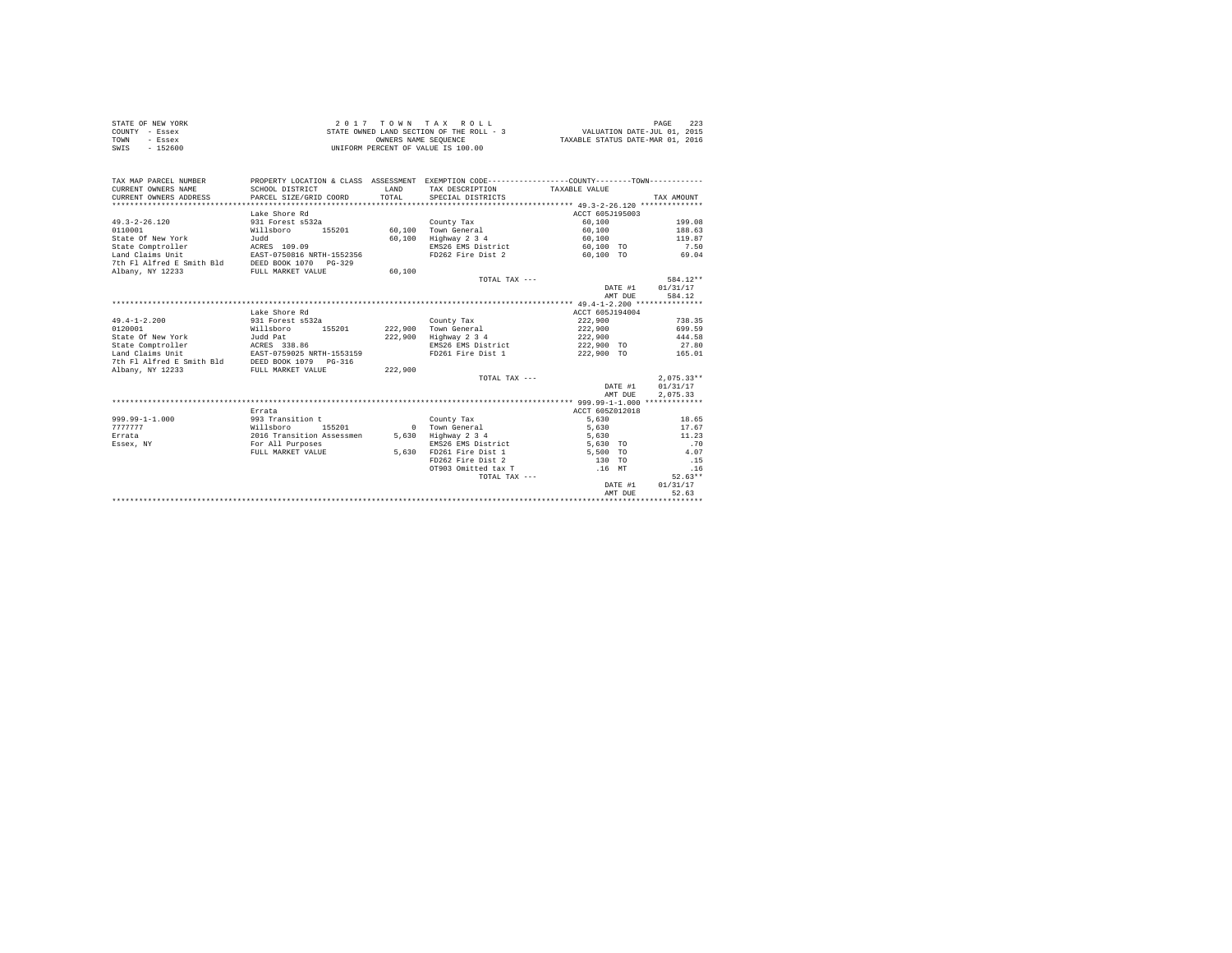|                | STATE OF NEW YORK | 2017 TOWN TAX ROLL                       |  |  |                                  | PAGE            | 224 |
|----------------|-------------------|------------------------------------------|--|--|----------------------------------|-----------------|-----|
| COUNTY - Essex |                   | STATE OWNED LAND SECTION OF THE ROLL - 3 |  |  | VALUATION DATE-JUL 01, 2015      |                 |     |
| TOWN           | - Essex           |                                          |  |  | TAXABLE STATUS DATE-MAR 01, 2016 |                 |     |
| SWIS           | $-152600$         |                                          |  |  |                                  | RPS155/V04/L015 |     |
|                |                   |                                          |  |  | CURRENT DATE 12/14/2016          |                 |     |

#### \*\*\* S P E C I A L D I S T R I C T S U M M A R Y \*\*\*

| CODE | DISTRICT NAME       | TOTAL<br>PARCELS | EXTENSION<br>TYPE | EXTENSION<br>VALUE | AD VALOREM<br>VALUE | EXEMPT<br>AMOUNT | TAXABLE<br>VALUE | TOTAL<br>TAX |
|------|---------------------|------------------|-------------------|--------------------|---------------------|------------------|------------------|--------------|
|      | OT903 Omitted tax T |                  | MOVTAX            | .16                |                     |                  | .16              | .16          |
|      | EMS26 EMS District  |                  | 3 TOTAL           |                    | 288,630             |                  | 288,630          | 36.00        |
|      | FD261 Fire Dist 1   |                  | 2 TOTAL           |                    | 228,400             |                  | 228,400          | 169.08       |
|      | FD262 Fire Dist 2   |                  | 2 TOTAL           |                    | 60.230              |                  | 60.230           | 69.19        |

# \*\*\* S C H O O L D I S T R I C T S U M M A R Y \*\*\*

| CODE   | DISTRICT NAME      | TOTAL<br>PARCELS | ASSESSED<br>LAND | ASSESSED<br>TOTAL | <b>EXEMPT</b><br>AMOUNT | TOTAL<br>TAXABLE |
|--------|--------------------|------------------|------------------|-------------------|-------------------------|------------------|
|        |                    |                  |                  |                   | STAR AMOUNT             | STAR TAXABLE     |
|        | Willsboro          | 3                | 283,000          | 288,630           |                         | 288,630          |
| 155201 |                    |                  |                  |                   |                         | 288,630          |
|        | SUB-TOTAL          | 3                | 283,000          | 288,630           |                         | 288,630          |
|        | SUB - TO TAL(CONT) |                  |                  |                   |                         | 288,630          |
|        |                    |                  |                  |                   |                         |                  |
|        | TOTAL              | 3                | 283,000          | 288,630           |                         | 288,630          |
|        | TO TAL (CONT)      |                  |                  |                   |                         | 288,630          |

#### \*\*\* S Y S T E M C O D E S S U M M A R Y \*\*\*

NO SYSTEM EXEMPTIONS AT THIS LEVEL

#### \*\*\* E X E M P T I O N S U M M A R Y \*\*\*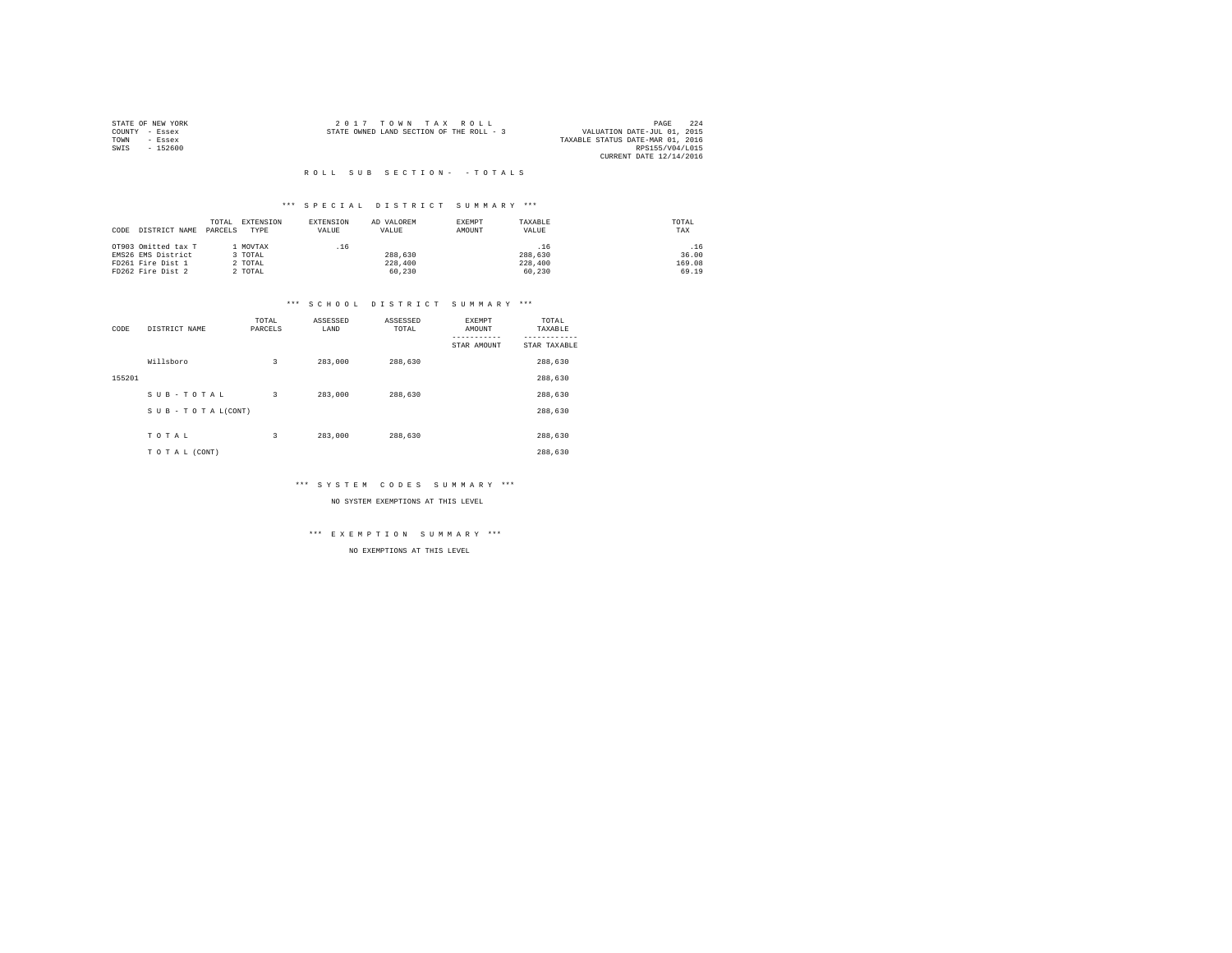| STATE OF NEW YORK | 2017 TOWN TAX ROLL                       | 225<br>PAGE                      |
|-------------------|------------------------------------------|----------------------------------|
| COUNTY - Essex    | STATE OWNED LAND SECTION OF THE ROLL - 3 | VALUATION DATE-JUL 01, 2015      |
| TOWN<br>- Essex   |                                          | TAXABLE STATUS DATE-MAR 01, 2016 |
| $-152600$<br>SWIS |                                          | RPS155/V04/L015                  |
|                   |                                          | CURRENT DATE 12/14/2016          |

| ROLL<br><b>SEC</b> | DESCRIPTION      | TOTAL<br>PARCELS | ASSESSED<br>LAND | ASSESSED<br>TOTAL | EXEMPT<br>AMOUNT | TOTAL<br>TAXABLE | TOTAL<br>TAX |
|--------------------|------------------|------------------|------------------|-------------------|------------------|------------------|--------------|
|                    |                  |                  |                  |                   | STAR AMOUNT      | STAR TAXABLE     |              |
|                    | County Tax       |                  | 283,000          | 288,630           |                  | 288,630          | 956.08       |
|                    | Town General     |                  | 283,000          | 288,630           |                  | 288,630          | 905.89       |
|                    | Highway 2 3 4    |                  | 283,000          | 288,630           |                  | 288,630          | 575.68       |
|                    | SPEC DIST TAXES  |                  |                  |                   |                  |                  | 274.43       |
|                    | STATE OWNED LAND |                  |                  |                   |                  |                  | 2.712.08     |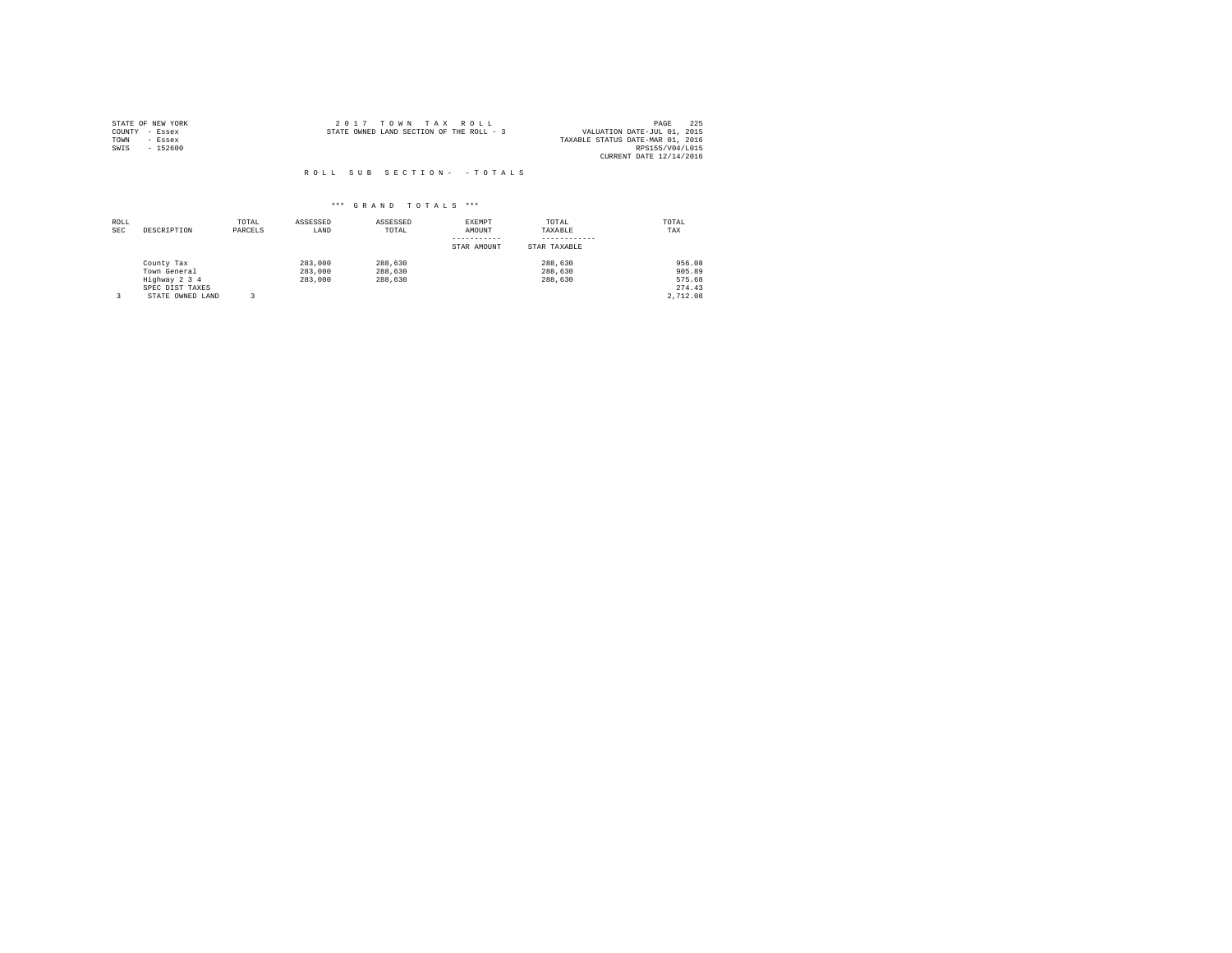|                | STATE OF NEW YORK | 2017 TOWN TAX ROLL                                                                               | PAGE | 226 |
|----------------|-------------------|--------------------------------------------------------------------------------------------------|------|-----|
| COUNTY - Essex |                   | STATE OWNED LAND SECTION OF THE ROLL - 3 SUB-SECT - P VALUATION DATE-JUL 01, 2015                |      |     |
| TOWN           | $-$ Essex         | TAXABLE STATUS DATE-MAR 01, 2016<br>ROLL SUB-SECT - P- ECL CONSERVATION AND COMMON LAW EASEMENTS |      |     |
| SWIS           | - 152600          | OWNERS NAME SEOUENCE                                                                             |      |     |
|                |                   | UNIFORM PERCENT OF VALUE IS 100.00                                                               |      |     |

| TAX MAP PARCEL NUMBER<br>CURRENT OWNERS NAME<br>CURRENT OWNERS ADDRESS | SCHOOL DISTRICT<br>PARCEL SIZE/GRID COORD | <b>T.AND</b><br>TOTAL | PROPERTY LOCATION & CLASS ASSESSMENT EXEMPTION CODE----------------COUNTY--------TOWN----------<br>TAX DESCRIPTION<br>SPECIAL DISTRICTS | TAXABLE VALUE     | TAX AMOUNT   |
|------------------------------------------------------------------------|-------------------------------------------|-----------------------|-----------------------------------------------------------------------------------------------------------------------------------------|-------------------|--------------|
|                                                                        | 56 Albee Ln                               |                       |                                                                                                                                         | ACCT 605J101714   |              |
| 49.4-1-2.110-ESMT                                                      | 980 Consyn easmt - WTRFNT                 |                       | County Tax                                                                                                                              | 471,689           | 1.562.46     |
| State Of New York                                                      | 155201<br>Willsboro                       | 471.689               | Town General                                                                                                                            | 471,689           | 1,480.44     |
| C/O County Treasurer                                                   | Judd                                      | 471.689               | Highway 2 3 4                                                                                                                           | 471,689           | 940.80       |
| County<br>Essex                                                        | ACRES 63.20                               |                       | EMS26 EMS District                                                                                                                      | 471,689 TO        | 58.82        |
|                                                                        | EAST-0758359 NRTH-1556917                 |                       | FD261 Fire Dist 1                                                                                                                       | 471,689 TO        | 349.17       |
| PRIOR OWNER ON 3/01/2016                                               | DEED BOOK 1831 PG-289                     |                       |                                                                                                                                         |                   |              |
| Heurich Gary F                                                         | CONSERVATION ESMT % 83.00                 |                       |                                                                                                                                         |                   |              |
|                                                                        | FULL MARKET VALUE                         | 471,689               |                                                                                                                                         |                   |              |
|                                                                        |                                           |                       | TOTAL TAX ---                                                                                                                           |                   | $4.391.69**$ |
|                                                                        |                                           |                       |                                                                                                                                         | DATE #1           | 01/31/17     |
|                                                                        |                                           |                       |                                                                                                                                         | AMT DUE           | 4.391.69     |
|                                                                        |                                           |                       |                                                                                                                                         |                   |              |
|                                                                        | Albee Ln                                  |                       |                                                                                                                                         | ACCT 605Z012003   |              |
| 49.4-1-2.120-ESMT                                                      | 980 Consyn easmt - WTRFNT                 |                       | County Tax                                                                                                                              | 306,353           | 1,014.79     |
| State Of New York                                                      | Willsboro 155201                          | 306,353               | Town General                                                                                                                            | 306.353           | 961.51       |
| C/O County Treasurer                                                   | Judd                                      | 306,353               | Highway 2 3 4                                                                                                                           | 306,353           | 611.03       |
| Essex<br>County                                                        | 3.80<br>ACRES                             |                       | EMS26 EMS District                                                                                                                      | 306,353 TO        | 38.20        |
|                                                                        | EAST-0759233 NRTH-1556917                 |                       | FD261 Fire Dist 1                                                                                                                       | 306.353 TO 226.78 |              |
| PRIOR OWNER ON 3/01/2016                                               | DEED BOOK 1831   PG-313                   |                       |                                                                                                                                         |                   |              |
| Heurich Gary F                                                         | CONSERVATION ESMT % 83.00                 |                       |                                                                                                                                         |                   |              |
|                                                                        | FULL MARKET VALUE                         | 306,353               |                                                                                                                                         |                   |              |
|                                                                        |                                           |                       | TOTAL TAX ---                                                                                                                           |                   | $2.852.31**$ |
|                                                                        |                                           |                       |                                                                                                                                         | DATE #1           | 01/31/17     |
|                                                                        |                                           |                       |                                                                                                                                         | AMT DUE           | 2.852.31     |
|                                                                        |                                           |                       |                                                                                                                                         |                   |              |
|                                                                        | Albee Ln                                  |                       |                                                                                                                                         | ACCT 605Z012010   |              |
| 49.4-1-2.130-ESMT                                                      | 980 Consyn easmt - WTRFNT                 |                       | County Tax                                                                                                                              | 575,937           | 1,907.78     |
| State Of New York                                                      | Willsboro<br>155201                       | 575,937               | Town General                                                                                                                            | 575,937           | 1,807.63     |
| C/O County Treasurer                                                   | Judd                                      | 575,937               | Highway 2 3 4                                                                                                                           | 575.937           | 1,148.72     |
| Essex<br>County                                                        | ACRES 48.70                               |                       | EMS26 EMS District                                                                                                                      | 575,937 TO        | 71.82        |
|                                                                        | EAST-0761160 NRTH-1556248                 |                       | FD261 Fire Dist 1                                                                                                                       | 564,418 TO        | 417.82       |
| PRIOR OWNER ON 3/01/2016                                               | DEED BOOK 1831   PG-301                   |                       | FD262 Fire Dist 2                                                                                                                       | 11,519 TO         | 13.23        |
| Heurich Gary F                                                         | CONSERVATION ESMT % 83.00                 |                       |                                                                                                                                         |                   |              |
|                                                                        | FULL MARKET VALUE                         | 575,937               |                                                                                                                                         |                   |              |
|                                                                        |                                           |                       | TOTAL TAX ---                                                                                                                           |                   | $5.367.00**$ |
|                                                                        |                                           |                       |                                                                                                                                         | DATE #1           | 01/31/17     |
|                                                                        |                                           |                       |                                                                                                                                         | AMT DUE           | 5.367.00     |
|                                                                        |                                           |                       |                                                                                                                                         |                   |              |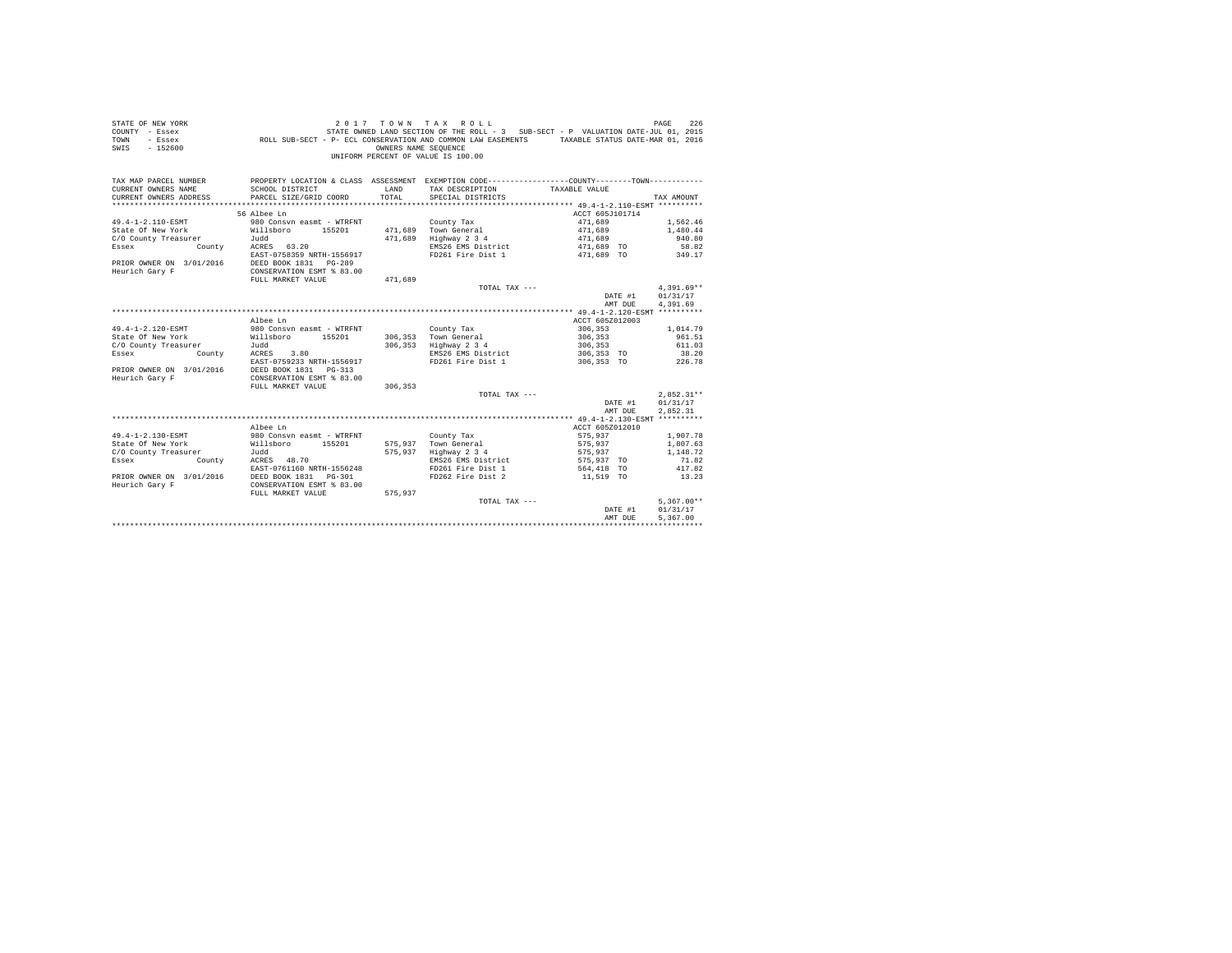| STATE OF NEW YORK                          | 2017                                                                                                                                            |         | TOWN TAX ROLL                      |                 | 227<br>PAGE |
|--------------------------------------------|-------------------------------------------------------------------------------------------------------------------------------------------------|---------|------------------------------------|-----------------|-------------|
| COUNTY - Essex                             |                                                                                                                                                 |         |                                    |                 |             |
| TOWN<br>- Essex                            | STATE OWNED LAND SECTION OF THE KOLL - 3 SOLUTION CONSERVATION AND CONSERVATION AND CONSERVATION AND EXSEMENTS TAXABLE STATUS DATE-MAR 01, 2016 |         |                                    |                 |             |
| SWIS - 152600                              |                                                                                                                                                 |         |                                    |                 |             |
|                                            |                                                                                                                                                 |         | UNIFORM PERCENT OF VALUE IS 100.00 |                 |             |
|                                            |                                                                                                                                                 |         |                                    |                 |             |
|                                            |                                                                                                                                                 |         |                                    |                 |             |
| TAX MAP PARCEL NUMBER                      | PROPERTY LOCATION & CLASS ASSESSMENT EXEMPTION CODE---------------COUNTY--------TOWN----------                                                  |         |                                    |                 |             |
| CURRENT OWNERS NAME                        | SCHOOL DISTRICT                                                                                                                                 | LAND    | TAX DESCRIPTION                    | TAXABLE VALUE   |             |
| CURRENT OWNERS ADDRESS                     | PARCEL SIZE/GRID COORD                                                                                                                          | TOTAL   | SPECIAL DISTRICTS                  |                 | TAX AMOUNT  |
|                                            |                                                                                                                                                 |         |                                    |                 |             |
|                                            | Albee Ln                                                                                                                                        |         |                                    | ACCT 605Z012013 |             |
| 49.4-1-2.160-ESMT                          | 980 Consyn easmt                                                                                                                                |         | County Tax                         | 80,759          | 267.51      |
| State Of New York                          | 155201<br>Willsboro                                                                                                                             | 80,759  | Town General                       | 80,759          | 253.47      |
| C/O County Treasurer                       | Judd                                                                                                                                            |         | 80,759 Highway 2 3 4               | 80,759          | 161.08      |
| County<br>Essex                            | ACRES 105.40                                                                                                                                    |         | EMS26 EMS District                 | 80.759 TO       | 10.07       |
|                                            | EAST-0760149 NRTH-1555197                                                                                                                       |         | FD261 Fire Dist 1                  | 80.759 TO       | 59.78       |
| PRIOR OWNER ON 3/01/2016                   | DEED BOOK 1831    PG-297                                                                                                                        |         |                                    |                 |             |
| Heurich Gary F                             | CONSERVATION ESMT % 83.00                                                                                                                       |         |                                    |                 |             |
|                                            | FULL MARKET VALUE                                                                                                                               | 80.759  |                                    |                 |             |
|                                            |                                                                                                                                                 |         | TOTAL TAX ---                      |                 | 751.91**    |
|                                            |                                                                                                                                                 |         |                                    | DATE #1         | 01/31/17    |
|                                            |                                                                                                                                                 |         |                                    | AMT DUE         | 751.91      |
|                                            |                                                                                                                                                 |         |                                    |                 |             |
|                                            | Albee Ln                                                                                                                                        |         |                                    | ACCT 605Z012016 |             |
| 49.4-1-2.190-ESMT                          | 980 Consyn easmt                                                                                                                                |         | County Tax                         | 5,478           | 18.15       |
| State Of New York                          | 155201<br>Willsboro                                                                                                                             |         | 5.478 Town General                 | 5,478           | 17.19       |
| C/O County Treasurer                       | Judd                                                                                                                                            |         | $5,478$ Highway $2,3,4$            | 5,478           | 10.93       |
| Essex<br>County                            | ACRES<br>8.30                                                                                                                                   |         | EMS26 EMS District                 | 5,478 TO        | .68         |
|                                            | EAST-0757328 NRTH-1557588                                                                                                                       |         | FD261 Fire Dist 1                  | 5,478 TO        | 4.06        |
|                                            | DEED BOOK 1831 PG-305                                                                                                                           |         |                                    |                 |             |
| PRIOR OWNER ON 3/01/2016<br>Heurich Gary F |                                                                                                                                                 |         |                                    |                 |             |
|                                            | CONSERVATION ESMT % 83.00                                                                                                                       | 5,478   |                                    |                 |             |
|                                            | FULL MARKET VALUE                                                                                                                               |         |                                    |                 |             |
|                                            |                                                                                                                                                 |         | TOTAL TAX ---                      |                 | $51.01**$   |
|                                            |                                                                                                                                                 |         |                                    | DATE #1         | 01/31/17    |
|                                            |                                                                                                                                                 |         |                                    | AMT DUE         | 51.01       |
|                                            |                                                                                                                                                 |         |                                    |                 |             |
|                                            | 175 Lighthouse Way                                                                                                                              |         |                                    | ACCT 605J101706 |             |
| 49.4-1-3.000-ESMT                          | 980 Consyn easmt - WTRFNT                                                                                                                       |         | County Tax                         | 868,263         | 2,876.10    |
| State Of New York                          | Willsboro 155201                                                                                                                                |         | 868.263 Town General               | 868,263         | 2,725.12    |
| C/O County Treasurer                       | Judd                                                                                                                                            | 868.263 | Highway 2 3 4                      | 868.263         | 1,731,77    |
| Essex<br>County                            | 00004.80                                                                                                                                        |         | EMS26 EMS District                 | 868,263 TO      | 108.28      |
|                                            | ACRES 39.60                                                                                                                                     |         | FD261 Fire Dist 1                  | 694,610 TO      | 514.20      |
| PRIOR OWNER ON 3/01/2016                   | EAST-0763865 NRTH-1556911                                                                                                                       |         | FD262 Fire Dist 2                  | 173,653 TO      | 199.47      |
| Heurich Gary F                             | DEED BOOK 1831 PG-309                                                                                                                           |         |                                    |                 |             |

CONSERVATION ESMT % 83.00

| FULL MARKET VALUE | 868,263 |               |         |              |
|-------------------|---------|---------------|---------|--------------|
|                   |         | TOTAL TAX --- |         | $8.154.94**$ |
|                   |         |               | DATE #1 | 01/31/17     |
|                   |         |               | AMT DUE | 8.154.94     |
|                   |         |               |         |              |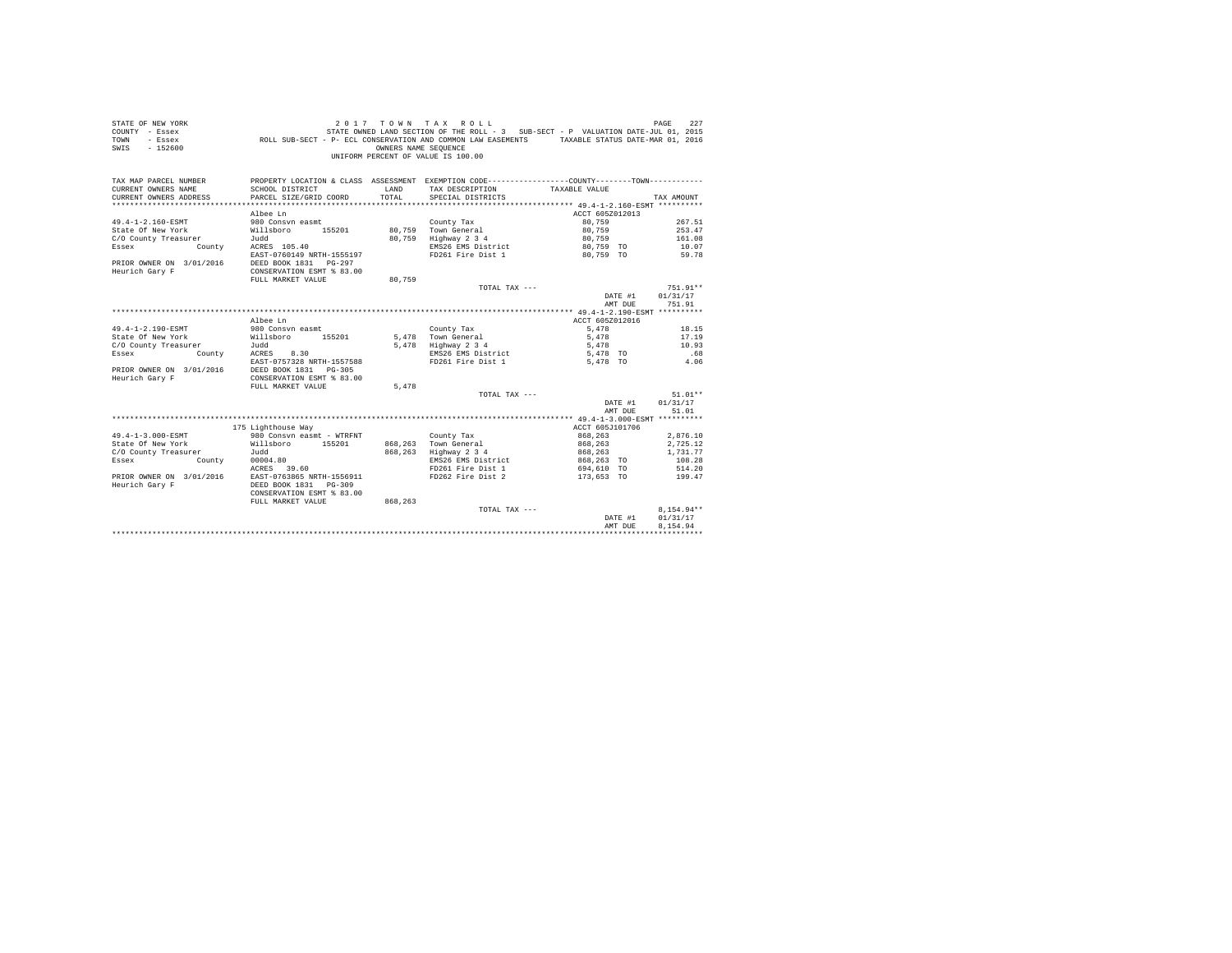| STATE OF NEW YORK                             |                                                                                               |                      | 2017 TOWN TAX ROLL                                                                |                                  | 228<br>PAGE |
|-----------------------------------------------|-----------------------------------------------------------------------------------------------|----------------------|-----------------------------------------------------------------------------------|----------------------------------|-------------|
| COUNTY<br>- Essex                             |                                                                                               |                      | STATE OWNED LAND SECTION OF THE ROLL - 3 SUB-SECT - P VALUATION DATE-JUL 01, 2015 |                                  |             |
| TOWN<br>- Essex                               | ROLL SUB-SECT - P- ECL CONSERVATION AND COMMON LAW EASEMENTS                                  |                      |                                                                                   | TAXABLE STATUS DATE-MAR 01, 2016 |             |
| $-152600$<br>SWIS                             |                                                                                               | OWNERS NAME SEQUENCE |                                                                                   |                                  |             |
|                                               |                                                                                               |                      | UNIFORM PERCENT OF VALUE IS 100.00                                                |                                  |             |
|                                               |                                                                                               |                      |                                                                                   |                                  |             |
|                                               |                                                                                               |                      |                                                                                   |                                  |             |
| TAX MAP PARCEL NUMBER                         | PROPERTY LOCATION & CLASS ASSESSMENT EXEMPTION CODE---------------COUNTY-------TOWN---------- |                      |                                                                                   |                                  |             |
| CURRENT OWNERS NAME                           | SCHOOL DISTRICT                                                                               | LAND                 | TAX DESCRIPTION TAXABLE VALUE                                                     |                                  |             |
| CURRENT OWNERS ADDRESS PARCEL SIZE/GRID COORD |                                                                                               | TOTAL                | SPECIAL DISTRICTS                                                                 |                                  | TAX AMOUNT  |
|                                               |                                                                                               |                      |                                                                                   |                                  |             |
|                                               | Lake Shore Rd                                                                                 |                      |                                                                                   | ACCT 605J101713                  |             |
| 49.4-1-9.110-ESMT                             | 980 Consyn easmt                                                                              |                      | County Tax                                                                        | 96.944                           | 321.12      |
| State Of New York                             | 155201 96,944<br>Willsboro                                                                    |                      | Town General                                                                      | 96.944                           | 304.27      |
| C/O County Treasurer                          | Judd                                                                                          | 96.944               | Highway 2 3 4                                                                     | 96,944                           | 193.36      |
| County<br>Essex                               | ACRES 121.80                                                                                  |                      | EMS26 EMS District                                                                | 96,944 TO                        | 12.09       |
|                                               | EAST-0757479 NRTH-1555245                                                                     |                      | FD261 Fire Dist 1                                                                 | 72.708 TO                        | 53.82       |
| PRIOR OWNER ON 3/01/2016                      | DEED BOOK 1831   PG-293                                                                       |                      | FD262 Fire Dist 2                                                                 | 24,236 TO                        | 27.84       |
| Heurich Gary F                                | CONSERVATION ESMT % 83.00                                                                     |                      |                                                                                   |                                  |             |
|                                               | FULL MARKET VALUE                                                                             | 96.944               |                                                                                   |                                  |             |
|                                               |                                                                                               |                      | TOTAL TAX $---$                                                                   |                                  | $912.50**$  |
|                                               |                                                                                               |                      |                                                                                   | DATE #1                          | 01/31/17    |
|                                               |                                                                                               |                      |                                                                                   | AMT DUR                          | 912.50      |
|                                               |                                                                                               |                      |                                                                                   |                                  |             |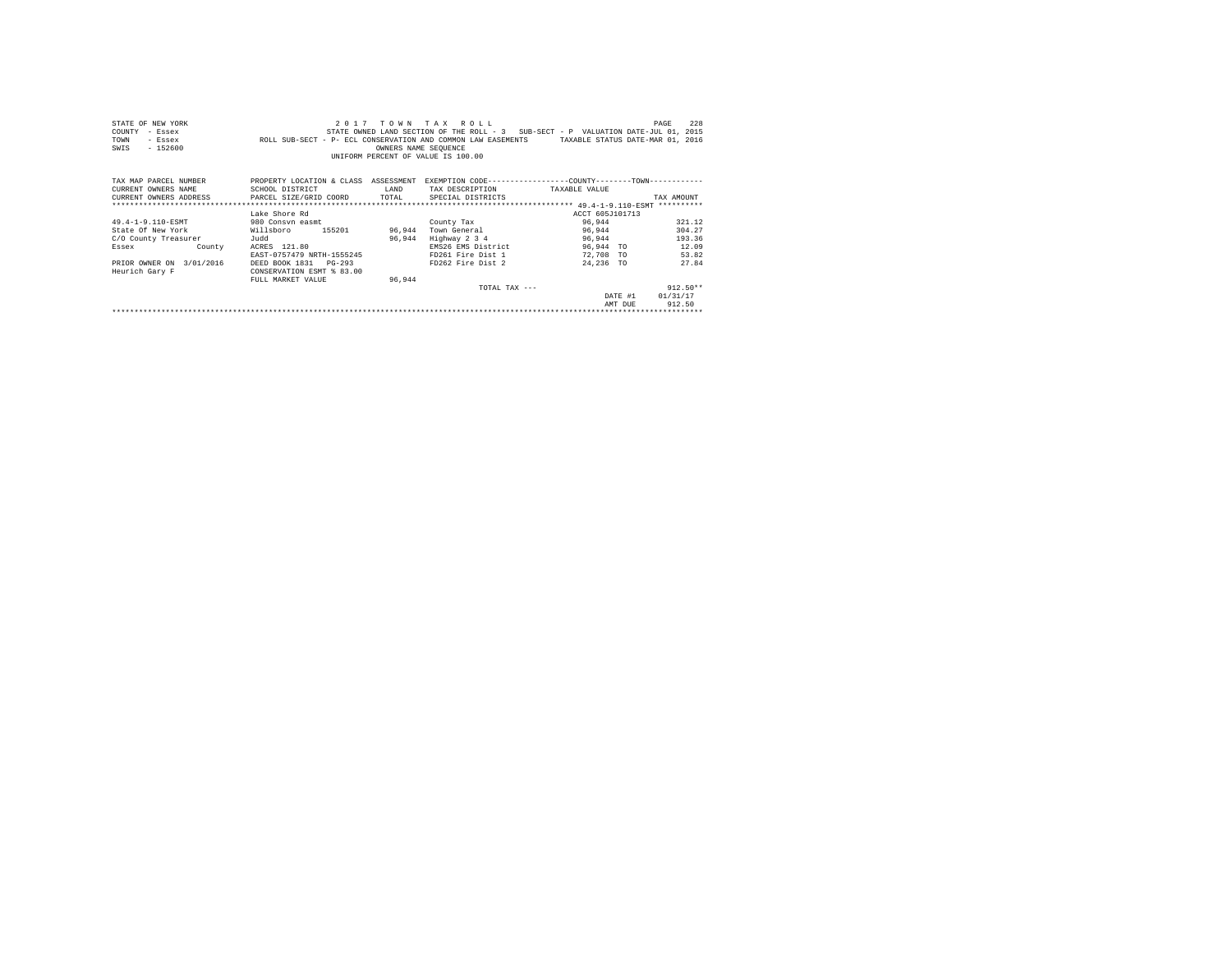| STATE OF NEW YORK | 2017 TOWN TAX ROLL                                                                               | PAGE                    | 229 |
|-------------------|--------------------------------------------------------------------------------------------------|-------------------------|-----|
| COUNTY - Essex    | STATE OWNED LAND SECTION OF THE ROLL - 3 SUB-SECT - P VALUATION DATE-JUL 01, 2015                |                         |     |
| TOWN<br>$-$ Essex | TAXABLE STATUS DATE-MAR 01, 2016<br>ROLL SUB-SECT - P- ECL CONSERVATION AND COMMON LAW EASEMENTS |                         |     |
| $-152600$<br>SWIS |                                                                                                  | RPS155/V04/L015         |     |
|                   | UNIFORM PERCENT OF VALUE IS 100.00                                                               | CURRENT DATE 12/14/2016 |     |

#### \*\*\* S P E C I A L D I S T R I C T S U M M A R Y \*\*\*

| DISTRICT NAME<br>CODE | EXTENSION<br>TOTAL.<br>PARCELS<br>TYPE | EXTENSION<br>VALUE | AD VALOREM<br>VALUE | <b>EXEMPT</b><br>AMOUNT | TAXARLE<br>VALUE | TOTAL<br>TAX |
|-----------------------|----------------------------------------|--------------------|---------------------|-------------------------|------------------|--------------|
| EMS26 EMS District    | TOTAL                                  |                    | 2405.423            |                         | 2405.423         | 299.96       |
| FD261 Fire Dist 1     | TOTAL                                  |                    | 2196.015            |                         | 2196.015         | 1,625.63     |
| FD262 Fire Dist 2     | TOTAL                                  |                    | 209,408             |                         | 209,408          | 240.54       |

#### \*\*\* S C H O O L D I S T R I C T S U M M A R Y \*\*\*

| CODE   | DISTRICT NAME      | TOTAL<br>PARCELS | ASSESSED<br>LAND | ASSESSED<br>TOTAL | EXEMPT<br>AMOUNT | TOTAL<br>TAXABLE |
|--------|--------------------|------------------|------------------|-------------------|------------------|------------------|
|        |                    |                  |                  |                   | STAR AMOUNT      | STAR TAXABLE     |
|        | Willsboro          | 7                | 2405.423         | 2405.423          |                  | 2,405,423        |
| 155201 |                    |                  |                  |                   |                  | 2,405,423        |
|        | SUB-TOTAL          | 7                | 2405.423         | 2405.423          |                  | 2,405,423        |
|        | SUB - TO TAL(CONT) |                  |                  |                   |                  | 2,405,423        |
|        |                    |                  |                  |                   |                  |                  |
|        | TOTAL              | 7                | 2405.423         | 2405.423          |                  | 2,405,423        |
|        | TO TAL (CONT)      |                  |                  |                   |                  | 2.405.423        |

\*\*\* S Y S T E M C O D E S S U M M A R Y \*\*\*

NO SYSTEM EXEMPTIONS AT THIS LEVEL

\*\*\* E X E M P T I O N S U M M A R Y \*\*\*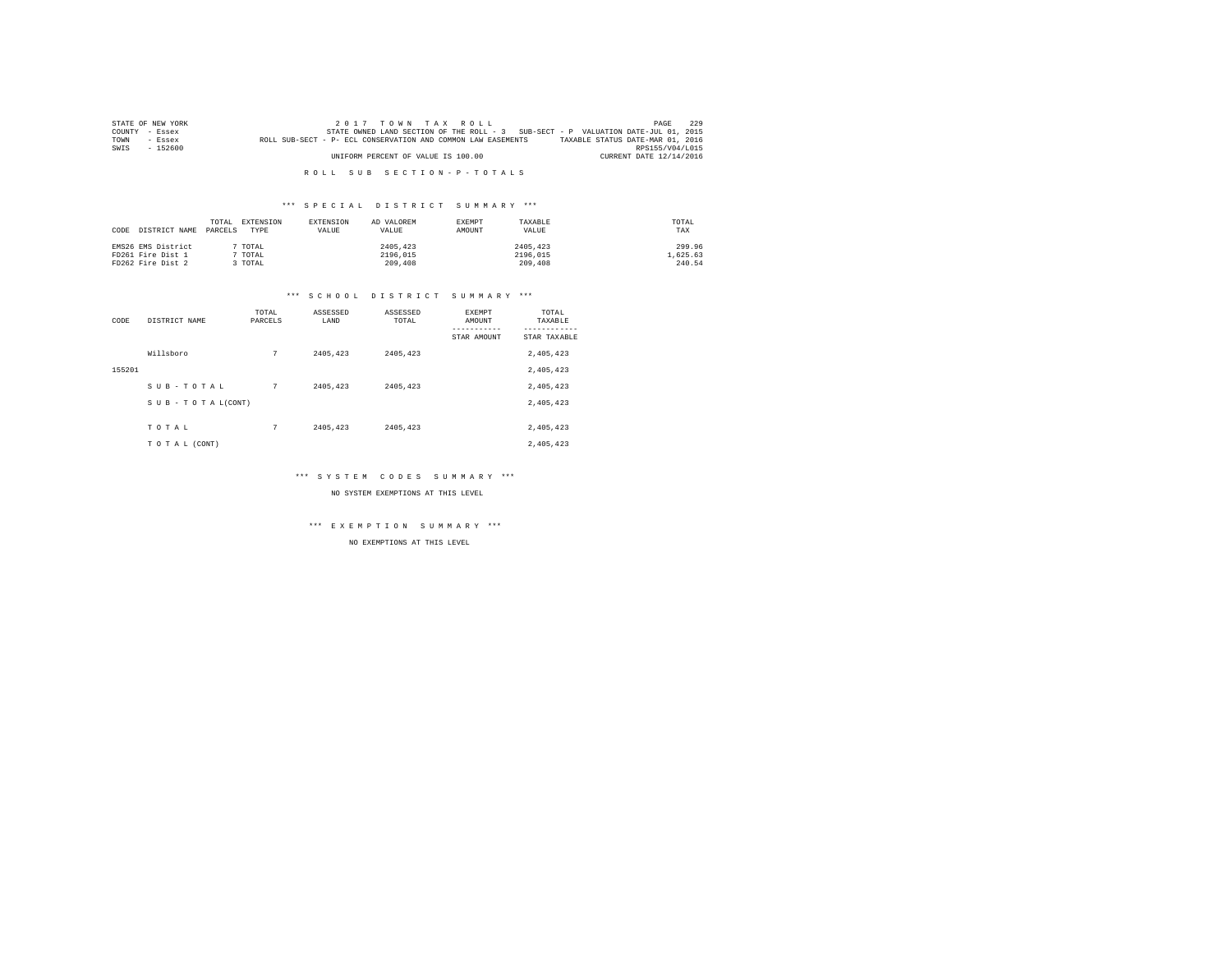|      | STATE OF NEW YORK | 2017 TOWN TAX ROLL                                                                               | PAGE            | 230 |
|------|-------------------|--------------------------------------------------------------------------------------------------|-----------------|-----|
|      | COUNTY - Essex    | STATE OWNED LAND SECTION OF THE ROLL - 3 SUB-SECT - P VALUATION DATE-JUL 01, 2015                |                 |     |
| TOWN | $-$ Essex         | TAXABLE STATUS DATE-MAR 01, 2016<br>ROLL SUB-SECT - P- ECL CONSERVATION AND COMMON LAW EASEMENTS |                 |     |
| SWIS | $-152600$         |                                                                                                  | RPS155/V04/L015 |     |
|      |                   | UNIFORM PERCENT OF VALUE IS 100.00<br>CURRENT DATE 12/14/2016                                    |                 |     |

| ROLL<br><b>SEC</b> | DESCRIPTION                                                                        | TOTAL<br>PARCELS | ASSESSED<br>LAND                 | ASSESSED<br>TOTAL                | EXEMPT<br>AMOUNT<br>STAR AMOUNT | TOTAL<br>TAXABLE<br>STAR TAXABLE    | TOTAL<br>TAX                                                |
|--------------------|------------------------------------------------------------------------------------|------------------|----------------------------------|----------------------------------|---------------------------------|-------------------------------------|-------------------------------------------------------------|
|                    | County Tax<br>Town General<br>Highway 2 3 4<br>SPEC DIST TAXES<br>STATE OWNED LAND |                  | 2405.423<br>2405,423<br>2405,423 | 2405.423<br>2405.423<br>2405.423 |                                 | 2.405.423<br>2.405.423<br>2.405.423 | 7.967.91<br>7.549.63<br>4.797.69<br>2.166.13<br>22, 481, 36 |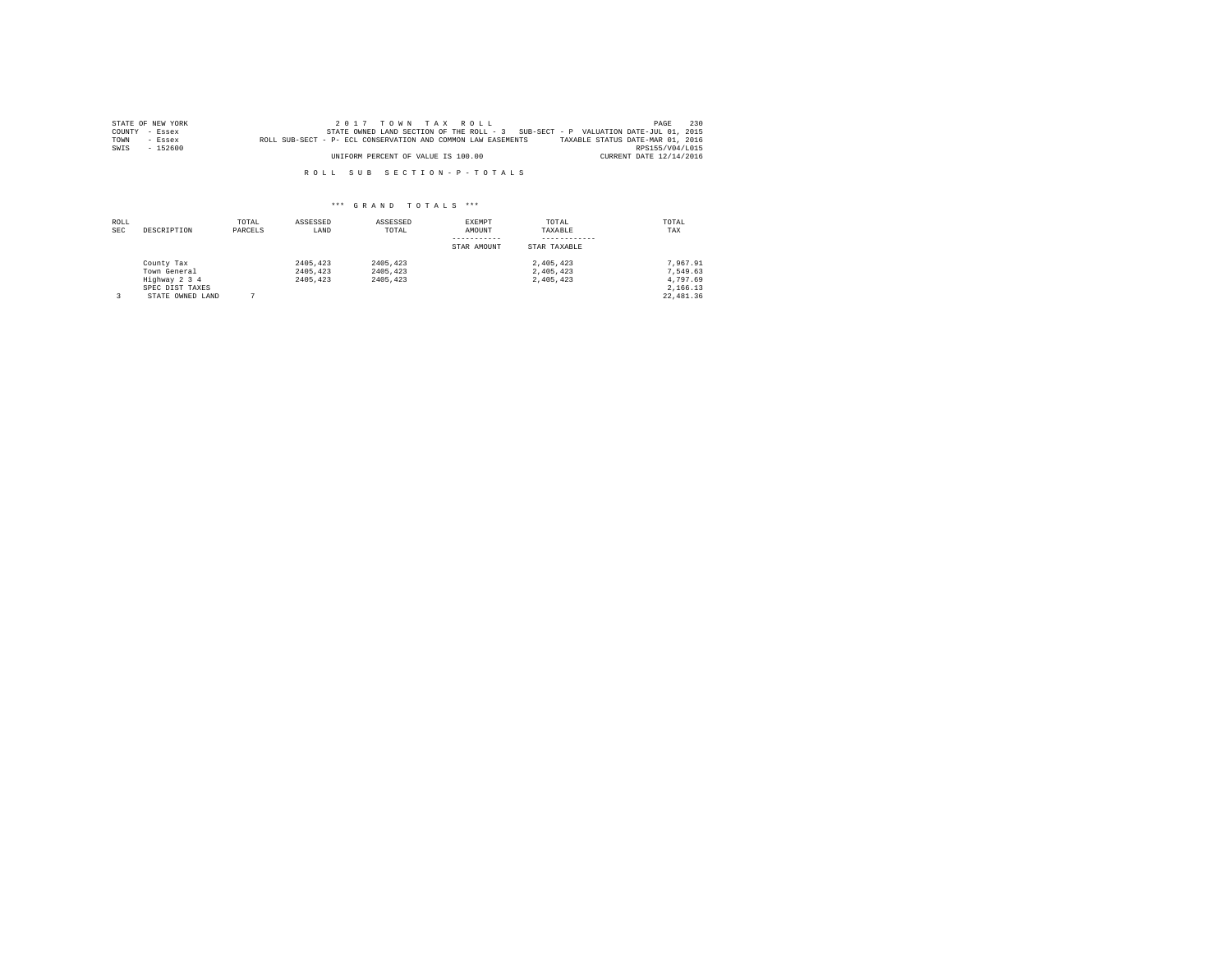| STATE OF NEW YORK | 2017 TOWN TAX ROLL                       | 231<br>PAGE                      |
|-------------------|------------------------------------------|----------------------------------|
| COUNTY - Essex    | STATE OWNED LAND SECTION OF THE ROLL - 3 | VALUATION DATE-JUL 01, 2015      |
| TOWN<br>- Essex   |                                          | TAXABLE STATUS DATE-MAR 01, 2016 |
| SWIS<br>$-152600$ |                                          | RPS155/V04/L015                  |
|                   | UNIFORM PERCENT OF VALUE IS 100.00       | CURRENT DATE 12/14/2016          |
|                   | ROLL SECTION TOTALS                      |                                  |

#### \*\*\* S P E C I A L D I S T R I C T S U M M A R Y \*\*\*

| DISTRICT NAME<br>CODE | TOTAL<br>PARCELS | EXTENSION<br>TYPE | EXTENSION<br>VALUE | AD VALOREM<br>VALUE | EXEMPT<br>AMOUNT | TAXABLE<br>VALUE | TOTAL<br>TAX |
|-----------------------|------------------|-------------------|--------------------|---------------------|------------------|------------------|--------------|
| OT903 Omitted tax T   |                  | 1 MOVTAX          | .16                |                     |                  | .16              | .16          |
| EMS26 EMS District    |                  | 10 TOTAL          |                    | 2694,053            |                  | 2694.053         | 335.96       |
| FD261 Fire Dist 1     |                  | 9 TOTAL           |                    | 2424,415            |                  | 2424.415         | 1,794.71     |
| FD262 Fire Dist 2     |                  | 5 TOTAL           |                    | 269,638             |                  | 269,638          | 309.73       |

# \*\*\* S C H O O L D I S T R I C T S U M M A R Y \*\*\*

| CODE   | DISTRICT NAME   | TOTAL<br>PARCELS | ASSESSED<br>LAND | ASSESSED<br>TOTAL | <b>EXEMPT</b><br>AMOUNT | TOTAL<br>TAXABLE       |
|--------|-----------------|------------------|------------------|-------------------|-------------------------|------------------------|
|        |                 |                  |                  |                   | STAR AMOUNT             | ------<br>STAR TAXABLE |
|        | Willsboro       | 10               | 2688.423         | 2694.053          |                         | 2,694,053              |
| 155201 |                 |                  |                  |                   |                         | 2,694,053              |
|        | SUB-TOTAL       | 10               | 2688.423         | 2694,053          |                         | 2.694.053              |
|        | SUB-TOTAL(CONT) |                  |                  |                   |                         | 2,694,053              |
|        |                 |                  |                  |                   |                         |                        |
|        | TOTAL           | 10               | 2688,423         | 2694.053          |                         | 2,694,053              |
|        | TO TAL (CONT)   |                  |                  |                   |                         | 2.694.053              |

#### \*\*\* S Y S T E M C O D E S S U M M A R Y \*\*\*

NO SYSTEM EXEMPTIONS AT THIS LEVEL

#### \*\*\* E X E M P T I O N S U M M A R Y \*\*\*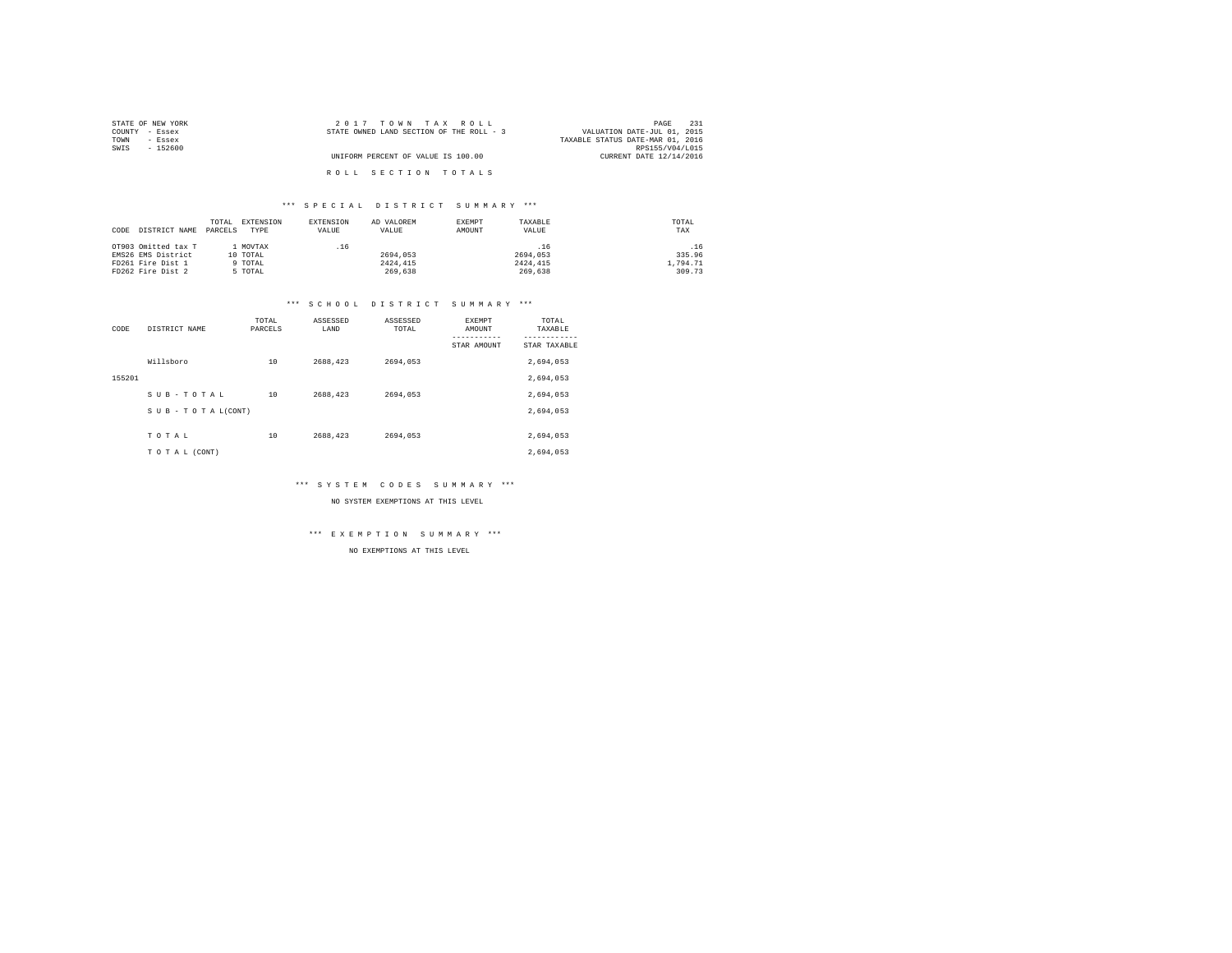| STATE OF NEW YORK | 2017 TOWN TAX ROLL                       | 232<br>PAGE                      |
|-------------------|------------------------------------------|----------------------------------|
| COUNTY - Essex    | STATE OWNED LAND SECTION OF THE ROLL - 3 | VALUATION DATE-JUL 01, 2015      |
| TOWN<br>- Essex   |                                          | TAXABLE STATUS DATE-MAR 01, 2016 |
| SWIS<br>$-152600$ |                                          | RPS155/V04/L015                  |
|                   | UNIFORM PERCENT OF VALUE IS 100.00       | CURRENT DATE 12/14/2016          |
|                   | ROLL SECTION TOTALS                      |                                  |

| ROLL<br><b>SEC</b> | DESCRIPTION      | TOTAL<br>PARCELS | ASSESSED<br>LAND | ASSESSED<br>TOTAL | EXEMPT<br>AMOUNT | TOTAL<br>TAXABLE | TOTAL<br>TAX |
|--------------------|------------------|------------------|------------------|-------------------|------------------|------------------|--------------|
|                    |                  |                  |                  |                   | STAR AMOUNT      | STAR TAXABLE     |              |
|                    | County Tax       |                  | 2688.423         | 2694.053          |                  | 2.694.053        | 8.923.99     |
|                    | Town General     |                  | 2688.423         | 2694.053          |                  | 2.694.053        | 8.455.52     |
|                    | Highway 2 3 4    |                  | 2688.423         | 2694.053          |                  | 2.694.053        | 5.373.37     |
|                    | SPEC DIST TAXES  |                  |                  |                   |                  |                  | 2.440.56     |
|                    | STATE OWNED LAND | 10               |                  |                   |                  |                  | 25, 193, 44  |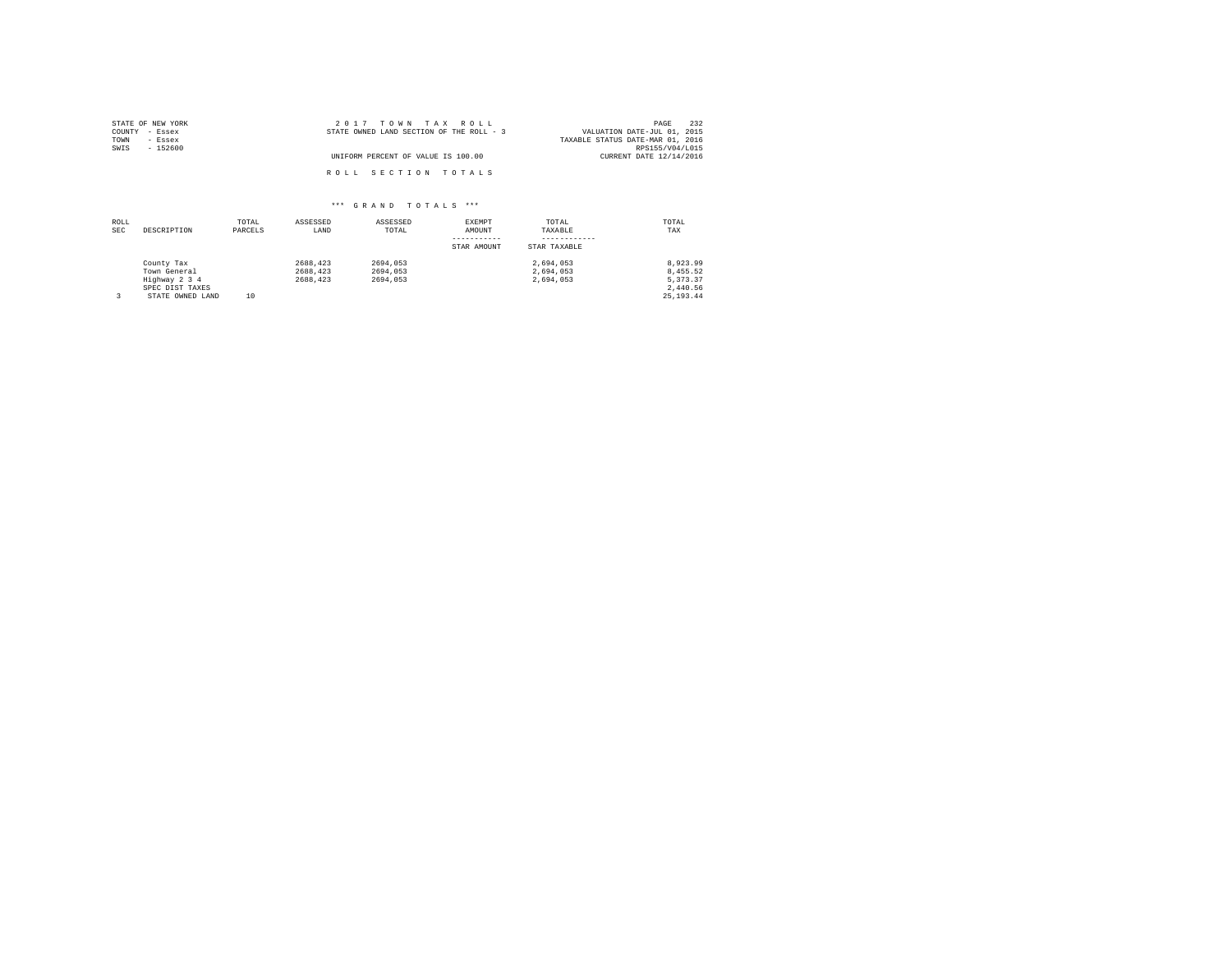|      | STATE OF NEW YORK | 2017 TOWN TAX ROLL                        | 233<br>PAGE                      |
|------|-------------------|-------------------------------------------|----------------------------------|
|      | COUNTY - Essex    | SPECIAL FRANCHISE SECTION OF THE ROLL - 5 | VALUATION DATE-JUL 01, 2015      |
| TOWN | - Essex           | OWNERS NAME SEOUENCE                      | TAXABLE STATUS DATE-MAR 01, 2016 |
| SWIS | $-152600$         | UNIFORM PERCENT OF VALUE IS 100.00        |                                  |

| TAX MAP PARCEL NUMBER<br>CURRENT OWNERS NAME | SCHOOL DISTRICT           | <b>T.AND</b> | PROPERTY LOCATION & CLASS ASSESSMENT EXEMPTION CODE---------------COUNTY-------TOWN----------<br>TAX DESCRIPTION TAXABLE VALUE |                 |         |            |
|----------------------------------------------|---------------------------|--------------|--------------------------------------------------------------------------------------------------------------------------------|-----------------|---------|------------|
| CURRENT OWNERS ADDRESS                       | PARCEL SIZE/GRID COORD    | TOTAL        | SPECIAL DISTRICTS                                                                                                              |                 |         | TAX AMOUNT |
|                                              |                           |              |                                                                                                                                |                 |         |            |
|                                              | Town Outside Vlg          |              |                                                                                                                                | ACCT 6050191019 |         | BILL 726   |
| 526. - 9999-905.840/8602                     | 869 Television            |              | County Tax                                                                                                                     | 20,289          |         | 67.21      |
| Cable Comm Of Willsboro                      | Willsboro<br>155201       |              | 0 Town General                                                                                                                 | 20,289          |         | 63.68      |
| 6 Essex Rd                                   | Special Franchise Town    | 20,289       | Highway 2 3 4                                                                                                                  | 20,289          |         | 40.47      |
| PO Box 625                                   | No Land Improvements Only |              | EMS26 EMS District                                                                                                             | 20,289 TO       |         | 2.53       |
| Willsboro, NY 12996                          | 905840-152600-860         |              | FD261 Fire Dist 1                                                                                                              | 20,289 TO       |         | 15.02      |
|                                              | EAST-0738014 NRTH-1554205 |              | FD262 Fire Dist 2                                                                                                              | 20,289 TO       |         | 23.31      |
|                                              | FULL MARKET VALUE         |              | 20,289 LT261 Essex light                                                                                                       | 20,289 TO       |         | 1.47       |
|                                              |                           |              | LT262 Whallonsburg light                                                                                                       | 20,289 TO       |         | 4.37       |
|                                              |                           |              | TOTAL TAX ---                                                                                                                  |                 |         | $218.06**$ |
|                                              |                           |              |                                                                                                                                |                 | DATE #1 | 01/31/17   |
|                                              |                           |              |                                                                                                                                |                 | AMT DUE | 218.06     |
|                                              |                           |              |                                                                                                                                |                 |         |            |
|                                              | Town Outside Vlg          |              |                                                                                                                                | ACCT 6050304801 |         | BILL 727   |
| 526. - 9999-608.900/8601                     | 866 Telephone             |              | County Tax                                                                                                                     | 14,811          |         | 49.06      |
| Chazy & Westport Tel Co                      | Westport<br>155001        |              | 0 Town General                                                                                                                 | 14,811          |         | 46.49      |
| Chazy, NY 12921                              | Special Franchise Town    |              | 14,811 Highway 2 3 4                                                                                                           | 14,811          |         | 29.54      |
|                                              | No Land Improvements Only |              | EMS26 EMS District                                                                                                             |                 |         | 1.85       |
|                                              |                           |              |                                                                                                                                | 14,811 TO       |         |            |
|                                              | 608900-152600-860         |              | FD262 Fire Dist 2 14.811 TO                                                                                                    |                 |         | 17.01      |
|                                              | EAST-0738014 NRTH-1554205 |              |                                                                                                                                |                 |         |            |
|                                              | FULL MARKET VALUE         | 14,811       |                                                                                                                                |                 |         |            |
|                                              |                           |              | TOTAL TAX ---                                                                                                                  |                 |         | $143.95**$ |
|                                              |                           |              |                                                                                                                                |                 | DATE #1 | 01/31/17   |
|                                              |                           |              |                                                                                                                                |                 | AMT DUE | 143.95     |
|                                              |                           |              |                                                                                                                                |                 |         |            |
|                                              | Town Outside Vlg          |              |                                                                                                                                | ACCT 605J190017 |         | BILL 728   |
| 526. - 9999-131.600/8601                     | 861 Elec & gas            |              | County Tax                                                                                                                     | 31,492          |         | 104.32     |
| NYSEG Corp                                   | Westport 155001           |              | 0 Town General                                                                                                                 | 31,492          |         | 98.84      |
| Utility Shared Svcs                          | Special Franchise Town    | 31,492       | Highway 2 3 4                                                                                                                  | 31,492          |         | 62.81      |
| Freeport Bldg                                | No Land Improvements Only |              | EMS26 EMS District                                                                                                             | 31,492 TO       |         | 3.93       |
| 70 Farm View Dr                              | 131600-152600-860 9.46%   |              | FD261 Fire Dist 1                                                                                                              | 19,393 TO       |         | 14.36      |
| New Gloucester, ME 04260                     | EAST-0738014 NRTH-1554205 |              | FD262 Fire Dist 2                                                                                                              | 12,099 TO       |         | 13.90      |
|                                              | DEED BOOK 9 PG-46         |              | LT261 Essex light                                                                                                              | 6,450 TO        |         | .47        |
|                                              | FULL MARKET VALUE         |              | 31,492 LT262 Whallonsburg light                                                                                                | 6,450 TO        |         | 1.39       |
|                                              |                           |              | TOTAL TAX $---$                                                                                                                |                 |         | $300.02**$ |
|                                              |                           |              |                                                                                                                                |                 | DATE #1 | 01/31/17   |
|                                              |                           |              |                                                                                                                                |                 | AMT DUE | 300.02     |
|                                              |                           |              |                                                                                                                                |                 |         |            |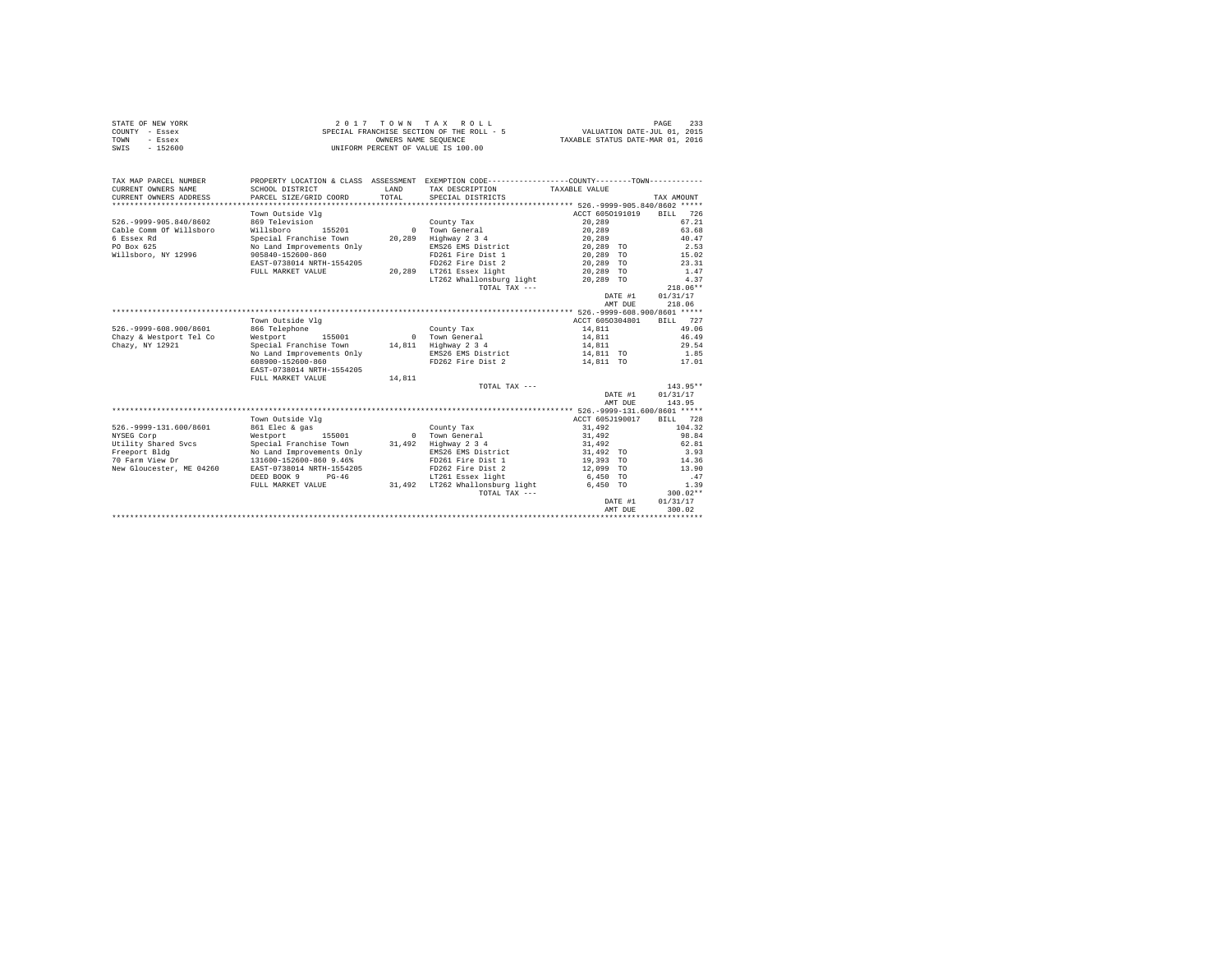| STATE OF NEW YORK<br>COUNTY - Essex<br>TOWN<br>- Essex<br>$-152600$<br>SWIS                                                   |                                                                                                                                                                                                                           |               | 2017 TOWN TAX ROLL<br>SPECIAL FRANCHISE SECTION OF THE ROLL - 5<br>OWNERS NAME SEOUENCE<br>UNIFORM PERCENT OF VALUE IS 100.00                                                                   | VALUATION DATE-JUL 01, 2015<br>TAXABLE STATUS DATE-MAR 01, 2016                                                                            | 234<br>PAGE                                                                                                                  |
|-------------------------------------------------------------------------------------------------------------------------------|---------------------------------------------------------------------------------------------------------------------------------------------------------------------------------------------------------------------------|---------------|-------------------------------------------------------------------------------------------------------------------------------------------------------------------------------------------------|--------------------------------------------------------------------------------------------------------------------------------------------|------------------------------------------------------------------------------------------------------------------------------|
| TAX MAP PARCEL NUMBER<br>CURRENT OWNERS NAME<br>CURRENT OWNERS ADDRESS                                                        | SCHOOL DISTRICT<br>PARCEL SIZE/GRID COORD                                                                                                                                                                                 | LAND<br>TOTAL | PROPERTY LOCATION & CLASS ASSESSMENT EXEMPTION CODE---------------COUNTY-------TOWN----------<br>TAX DESCRIPTION<br>SPECIAL DISTRICTS                                                           | TAXABLE VALUE                                                                                                                              | TAX AMOUNT                                                                                                                   |
|                                                                                                                               |                                                                                                                                                                                                                           |               |                                                                                                                                                                                                 |                                                                                                                                            |                                                                                                                              |
| 526. - 9999-131.600/8602<br>NYSEG Corp<br>Utility Shared Svcs<br>Freeport Bldg<br>70 Farm View Dr<br>New Gloucester, ME 04260 | Town Outside Vlg<br>861 Elec & gas<br>Willsboro<br>155201<br>Special Franchise Town<br>No Land Improvements Only<br>131600-152600-860 90.54%<br>EAST-0738014 NRTH-1554205<br>DEED BOOK 90<br>$PG-54$<br>FULL MARKET VALUE |               | County Tax<br>0 Town General<br>301,401 Highway 2 3 4<br>EMS26 EMS District<br>FD261 Fire Dist 1<br>FD262 Fire Dist 2<br>LT261 Essex light<br>301,401 LT262 Whallonsburg light<br>TOTAL TAX --- | ACCT 6050304907<br>301,401<br>301,401<br>301,401<br>301,401 TO<br>185,603 TO<br>115,798 TO<br>61,727 TO<br>61,727 TO<br>DATE #1<br>AMT DUE | BILL 729<br>998.38<br>945.97<br>601.15<br>37.59<br>137.40<br>133.01<br>4.48<br>13.31<br>$2,871.29**$<br>01/31/17<br>2,871.29 |
|                                                                                                                               |                                                                                                                                                                                                                           |               |                                                                                                                                                                                                 |                                                                                                                                            |                                                                                                                              |
| 526. - 9999-631.900/8602<br>Verizon New York Inc.<br>c/o Duff & Phelps<br>PO Box 2749<br>Addison, TX 75001                    | Town Outside Vlq<br>866 Telephone<br>Willsboro<br>155201<br>Special Franchise Town<br>No Land Improvements Only<br>631900-152600-860<br>EAST-0738014 NRTH-1554205<br>FULL MARKET VALUE                                    |               | County Tax<br>0 Town General<br>176,041 Highway 2 3 4<br>EMS26 EMS District<br>FD261 Fire Dist 1<br>FD262 Fire Dist 2<br>176.041 LT261 Essex light<br>LT262 Whallonsburg light<br>TOTAL TAX --- | ACCT 6050304905<br>176,041<br>176,041<br>176.041<br>176,041 TO<br>105,625 TO<br>70,416 TO<br>37,391 TO<br>35,719 TO<br>DATE #1<br>AMT DUE  | BILL 730<br>583.13<br>552.52<br>351.12<br>21.95<br>78.19<br>80.89<br>2.71<br>7.70<br>$1.678.21**$<br>01/31/17<br>1,678.21    |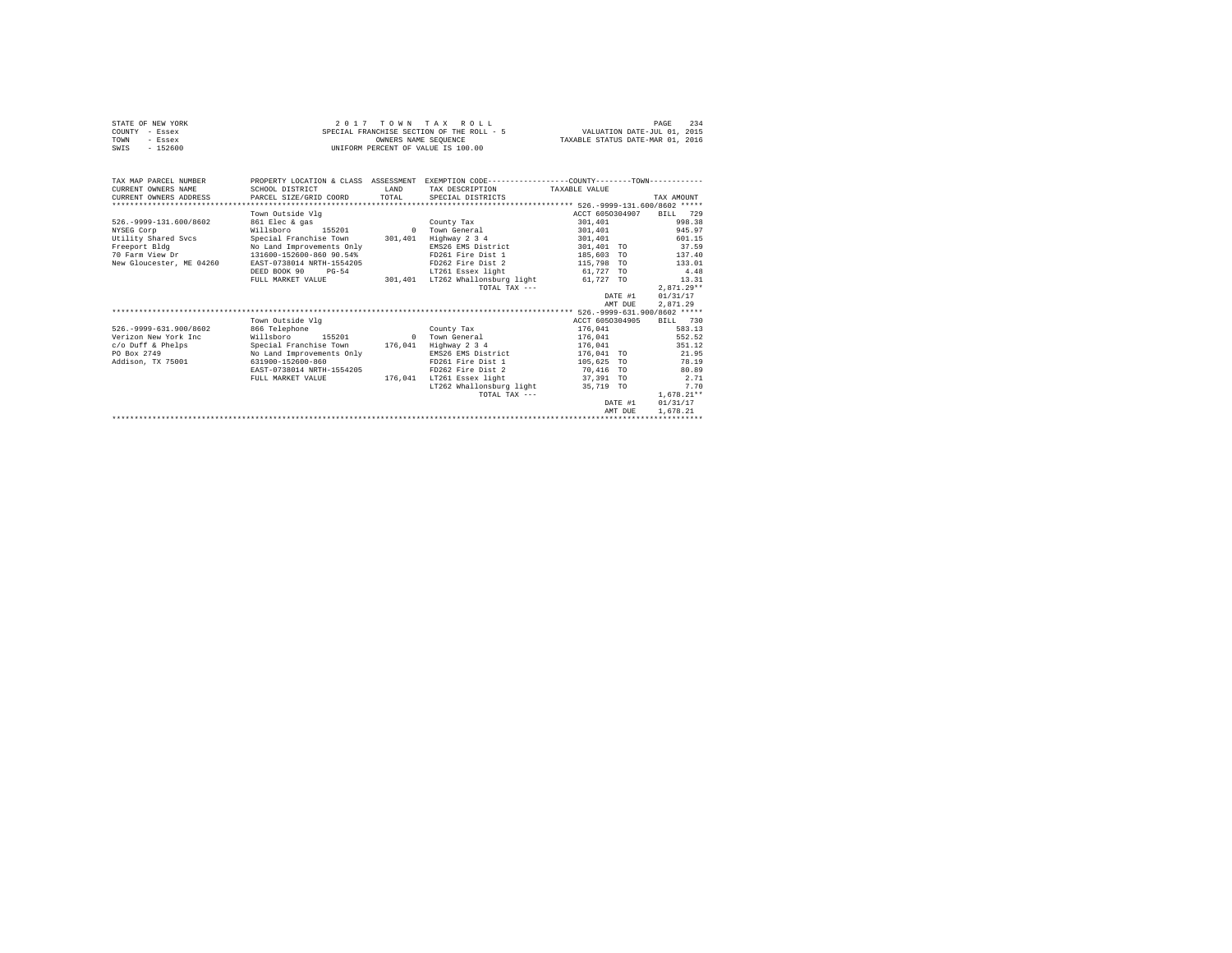|                | STATE OF NEW YORK | $2.017$ TOWN TAX ROLL                     | 235<br>PAGE                      |
|----------------|-------------------|-------------------------------------------|----------------------------------|
| COUNTY - Essex |                   | SPECIAL FRANCHISE SECTION OF THE ROLL - 5 | VALUATION DATE-JUL 01, 2015      |
| TOWN           | - Essex           |                                           | TAXABLE STATUS DATE-MAR 01, 2016 |
| SWIS           | $-152600$         |                                           | RPS155/V04/L015                  |
|                |                   |                                           | CURRENT DATE 12/14/2016          |

#### \*\*\* S P E C I A L D I S T R I C T S U M M A R Y \*\*\*

|                       | TOTAL<br>EXTENSION | EXTENSION | AD VALOREM | EXEMPT | TAXABLE  | TOTAL  |
|-----------------------|--------------------|-----------|------------|--------|----------|--------|
| DISTRICT NAME<br>CODE | PARCELS<br>TYPE    | VALUE     | VALUE      | AMOUNT | VALUE    | TAX    |
|                       |                    |           |            |        |          |        |
| EMS26 EMS District    | 5 TOTAL            |           | 544,034    |        | 544,034  | 67.85  |
| FD261 Fire Dist 1     | 4 TOTAL            |           | 330,910    |        | 330,910  | 244.97 |
| FD262 Fire Dist 2     | 5 TOTAL            |           | 233, 413   |        | 233, 413 | 268.12 |
| LT261 Essex light     | 4 TOTAL            |           | 125,857    |        | 125,857  | 9.13   |
| LT262 Whallonsburg 1  | 4 TOTAL            |           | 124,185    |        | 124,185  | 26.77  |

#### \*\*\* S C H O O L D I S T R I C T S U M M A R Y \*\*\*

| CODE   | DISTRICT NAME   | TOTAL<br>PARCELS | ASSESSED<br>LAND | ASSESSED<br>TOTAL | EXEMPT<br>AMOUNT | TOTAL<br>TAXABLE  |
|--------|-----------------|------------------|------------------|-------------------|------------------|-------------------|
|        |                 |                  |                  |                   | STAR AMOUNT      | STAR TAXABLE      |
|        | Westport        | $\overline{a}$   |                  | 46,303            |                  | 46,303            |
| 155001 | Willsboro       | 3                |                  | 497.731           |                  | 46,303<br>497,731 |
| 155201 |                 |                  |                  |                   |                  | 497,731           |
|        | SUB-TOTAL       | 5                |                  | 544.034           |                  | 544,034           |
|        | SUB-TOTAL(CONT) |                  |                  |                   |                  | 544,034           |
|        |                 |                  |                  |                   |                  |                   |
|        | TOTAL           | 5                |                  | 544,034           |                  | 544,034           |
|        | TO TAL (CONT)   |                  |                  |                   |                  | 544,034           |

\*\*\* S Y S T E M C O D E S S U M M A R Y \*\*\*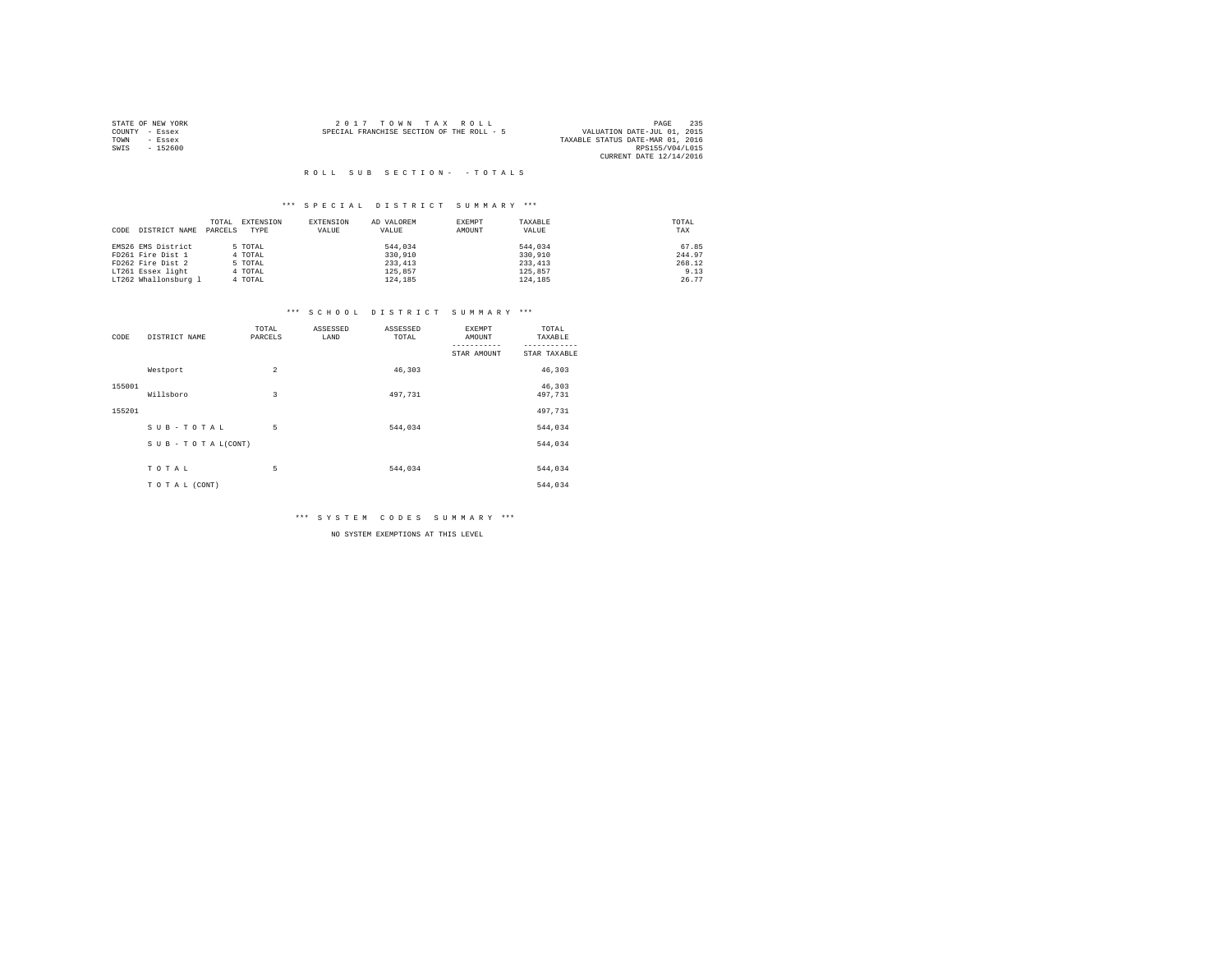| STATE OF NEW YORK |           | $2.017$ TOWN TAX ROLL                     |  |  | 236<br>PAGE                      |
|-------------------|-----------|-------------------------------------------|--|--|----------------------------------|
| COUNTY - Essex    |           | SPECIAL FRANCHISE SECTION OF THE ROLL - 5 |  |  | VALUATION DATE-JUL 01, 2015      |
| TOWN              | - Essex   |                                           |  |  | TAXABLE STATUS DATE-MAR 01, 2016 |
| SWIS              | $-152600$ |                                           |  |  | RPS155/V04/L015                  |
|                   |           |                                           |  |  | CURRENT DATE 12/14/2016          |

#### \*\*\* E X E M P T I O N S U M M A R Y \*\*\*

## NO EXEMPTIONS AT THIS LEVEL

| ROLL       |                   | TOTAL   | ASSESSED | ASSESSED | EXEMPT      | TOTAL        | TOTAL    |
|------------|-------------------|---------|----------|----------|-------------|--------------|----------|
| <b>SEC</b> | DESCRIPTION       | PARCELS | LAND     | TOTAL    | AMOUNT      | TAXABLE      | TAX      |
|            |                   |         |          |          |             |              |          |
|            |                   |         |          |          | STAR AMOUNT | STAR TAXABLE |          |
|            | County Tax        |         |          | 544.034  |             | 544,034      | 1,802.10 |
|            | Town General      |         |          | 544.034  |             | 544.034      | 1,707.50 |
|            | Highway 2 3 4     |         |          | 544.034  |             | 544.034      | 1,085.09 |
|            | SPEC DIST TAXES   |         |          |          |             |              | 616.84   |
| 5          | SPECIAL FRANCHISE |         |          |          |             |              | 5.211.53 |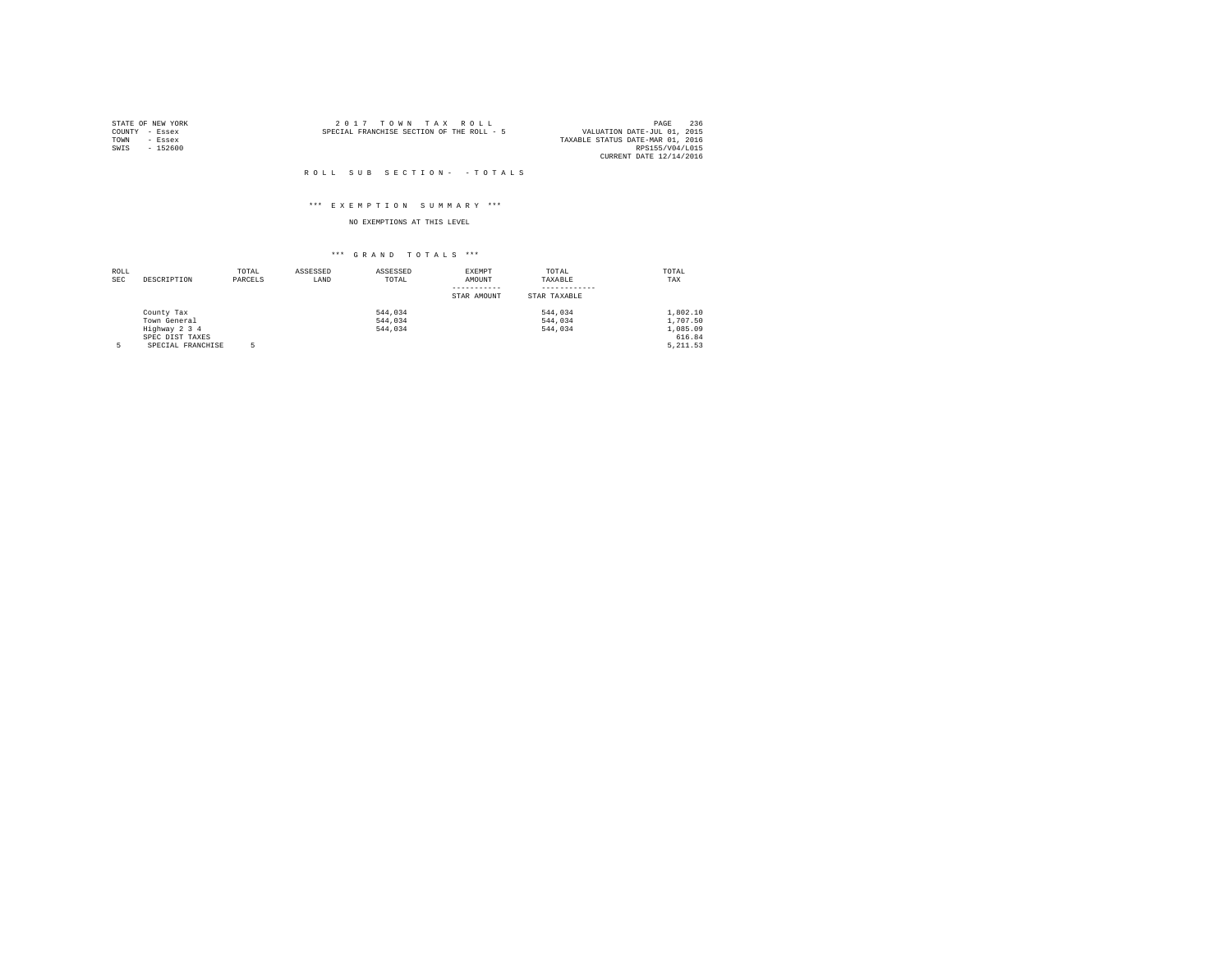|      | STATE OF NEW YORK | 2017 TOWN TAX ROLL                                                       | PAGE            | 237 |
|------|-------------------|--------------------------------------------------------------------------|-----------------|-----|
|      | COUNTY - Essex    | VALUATION DATE-JUL 01, 2015<br>SPECIAL FRANCHISE SECTION OF THE ROLL - 5 |                 |     |
| TOWN | - Essex           | TAXABLE STATUS DATE-MAR 01, 2016                                         |                 |     |
| SWIS | $-152600$         |                                                                          | RPS155/V04/L015 |     |
|      |                   | CURRENT DATE 12/14/2016                                                  |                 |     |

#### \*\*\* S P E C I A L D I S T R I C T S U M M A R Y \*\*\*

|                       | TOTAL   | EXTENSION | <b>EXTENSION</b> | AD VALOREM | EXEMPT | TAXABLE  | TOTAL  |
|-----------------------|---------|-----------|------------------|------------|--------|----------|--------|
| DISTRICT NAME<br>CODE | PARCELS | TYPE      | VALUE            | VALUE      | AMOUNT | VALUE    | TAX    |
| EMS26 EMS District    |         | 5 TOTAL   |                  | 544,034    |        | 544.034  | 67.85  |
| FD261 Fire Dist 1     |         | 4 TOTAL   |                  | 330,910    |        | 330,910  | 244.97 |
| FD262 Fire Dist 2     |         | 5 TOTAL   |                  | 233, 413   |        | 233, 413 | 268.12 |
| LT261 Essex light     |         | 4 TOTAL   |                  | 125,857    |        | 125,857  | 9.13   |
| LT262 Whallonsburg 1  |         | 4 TOTAL   |                  | 124,185    |        | 124,185  | 26.77  |

#### \*\*\* S C H O O L D I S T R I C T S U M M A R Y \*\*\*

| CODE   | DISTRICT NAME   | TOTAL<br>PARCELS | ASSESSED<br>LAND | ASSESSED<br>TOTAL | EXEMPT<br>AMOUNT | TOTAL<br>TAXABLE  |
|--------|-----------------|------------------|------------------|-------------------|------------------|-------------------|
|        |                 |                  |                  |                   | STAR AMOUNT      | STAR TAXABLE      |
|        | Westport        | $\overline{a}$   |                  | 46,303            |                  | 46,303            |
| 155001 | Willsboro       | 3                |                  | 497.731           |                  | 46,303<br>497,731 |
| 155201 |                 |                  |                  |                   |                  | 497,731           |
|        | SUB-TOTAL       | 5                |                  | 544.034           |                  | 544,034           |
|        | SUB-TOTAL(CONT) |                  |                  |                   |                  | 544,034           |
|        |                 |                  |                  |                   |                  |                   |
|        | TOTAL           | 5                |                  | 544,034           |                  | 544,034           |
|        | TO TAL (CONT)   |                  |                  |                   |                  | 544,034           |

\*\*\* S Y S T E M C O D E S S U M M A R Y \*\*\*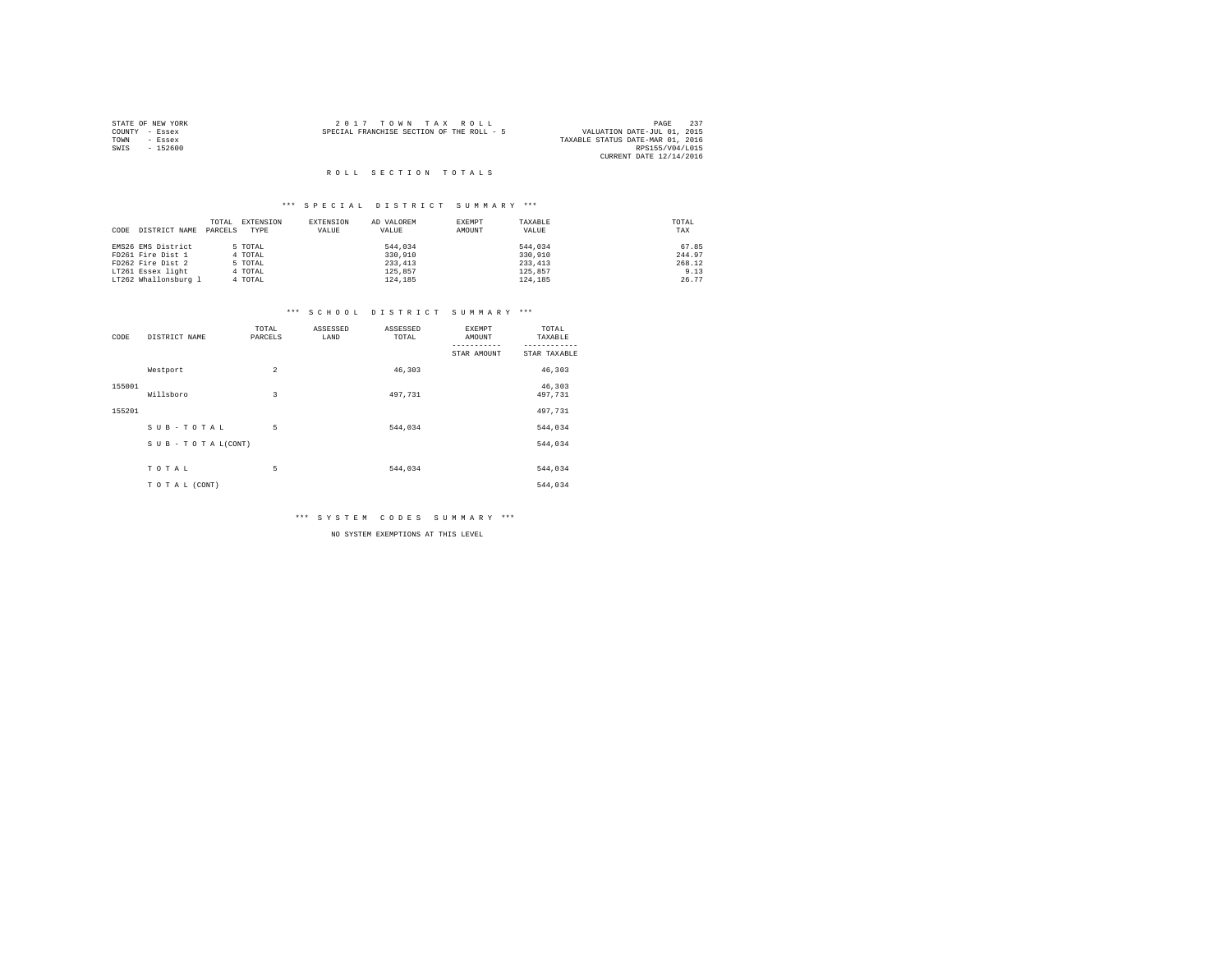| STATE OF NEW YORK |           | $2.017$ TOWN TAX ROLL                                                    | PAGE            | 238 |
|-------------------|-----------|--------------------------------------------------------------------------|-----------------|-----|
| COUNTY - Essex    |           | VALUATION DATE-JUL 01, 2015<br>SPECIAL FRANCHISE SECTION OF THE ROLL - 5 |                 |     |
| TOWN              | - Essex   | TAXABLE STATUS DATE-MAR 01, 2016                                         |                 |     |
| SWIS              | $-152600$ |                                                                          | RPS155/V04/L015 |     |
|                   |           | CURRENT DATE 12/14/2016                                                  |                 |     |

#### ROLL SECTION TOTALS

#### \*\*\* E X E M P T I O N S U M M A R Y \*\*\*

## NO EXEMPTIONS AT THIS LEVEL

| ROLL       |                   | TOTAL   | ASSESSED | ASSESSED | EXEMPT      | TOTAL        | TOTAL    |
|------------|-------------------|---------|----------|----------|-------------|--------------|----------|
| <b>SEC</b> | DESCRIPTION       | PARCELS | LAND     | TOTAL    | AMOUNT      | TAXABLE      | TAX      |
|            |                   |         |          |          |             |              |          |
|            |                   |         |          |          | STAR AMOUNT | STAR TAXABLE |          |
|            | County Tax        |         |          | 544.034  |             | 544,034      | 1,802.10 |
|            | Town General      |         |          | 544.034  |             | 544.034      | 1,707.50 |
|            | Highway 2 3 4     |         |          | 544.034  |             | 544.034      | 1,085.09 |
|            | SPEC DIST TAXES   |         |          |          |             |              | 616.84   |
| 5          | SPECIAL FRANCHISE |         |          |          |             |              | 5.211.53 |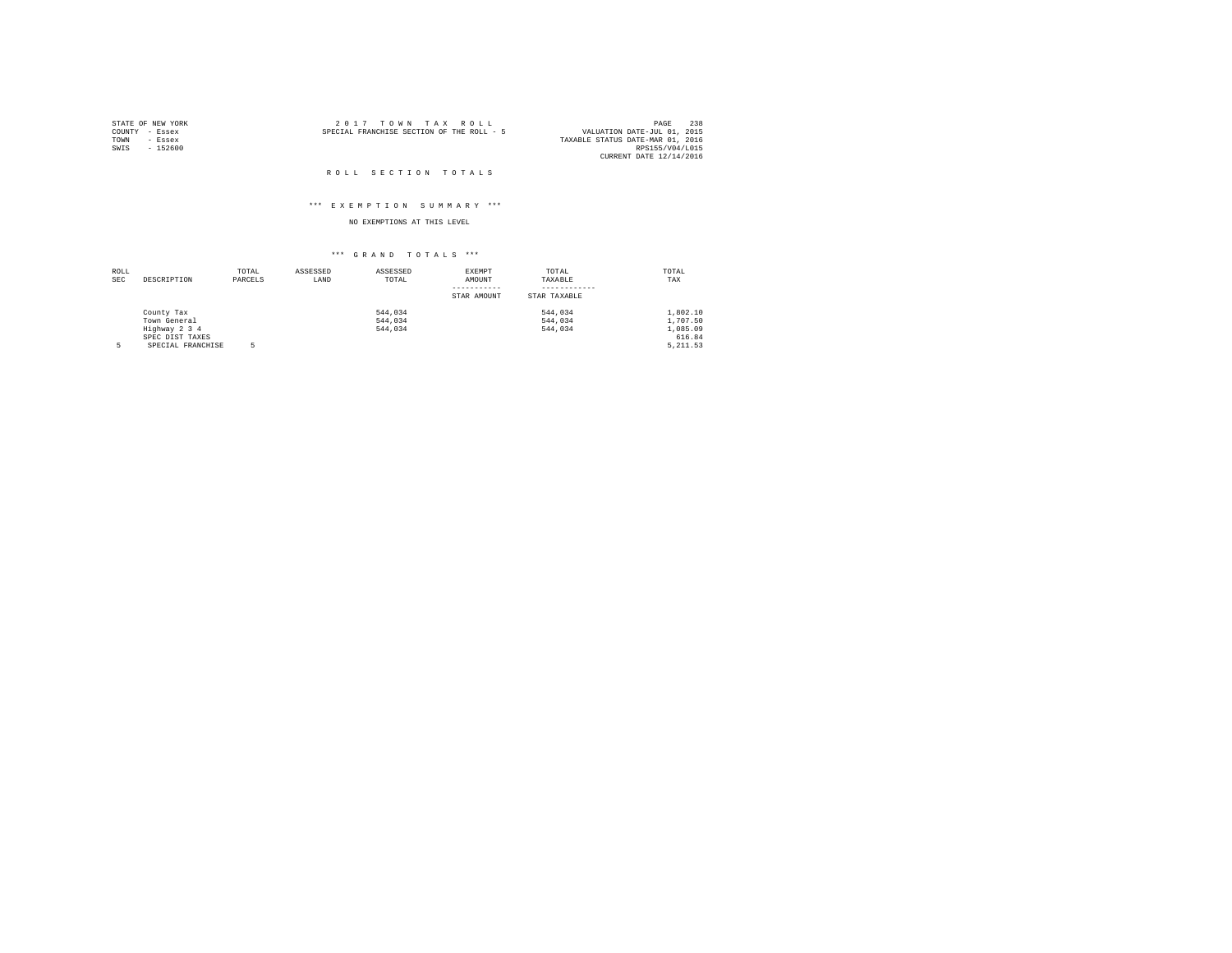|                | STATE OF NEW YORK | 2017 TOWN TAX ROLL                     | <b>PAGE 239</b>                  |
|----------------|-------------------|----------------------------------------|----------------------------------|
| COUNTY - Essex |                   | UTILITY & R.R. SECTION OF THE ROLL - 6 | VALUATION DATE-JUL 01, 2015      |
| TOWN           | - Essex           | OWNERS NAME SEOUENCE                   | TAXABLE STATUS DATE-MAR 01, 2016 |
| SWIS           | - 152600          | UNIFORM PERCENT OF VALUE IS 100.00     |                                  |

| TAX MAP PARCEL NUMBER<br>CURRENT OWNERS NAME<br>CURRENT OWNERS ADDRESS<br>********************** | SCHOOL DISTRICT<br>PARCEL SIZE/GRID COORD<br>************************ | <b>T.AND</b><br>TOTAL | PROPERTY LOCATION & CLASS ASSESSMENT EXEMPTION CODE----------------COUNTY-------TOWN----------<br>TAX DESCRIPTION<br>SPECIAL DISTRICTS | TAXABLE VALUE                               |                    | TAX AMOUNT                     |
|--------------------------------------------------------------------------------------------------|-----------------------------------------------------------------------|-----------------------|----------------------------------------------------------------------------------------------------------------------------------------|---------------------------------------------|--------------------|--------------------------------|
|                                                                                                  | Outside Plant                                                         |                       |                                                                                                                                        | ACCT 605N204701                             |                    | <b>BILL</b><br>731             |
| 626. - 9999-608. 900/1881                                                                        | 836 Telecom. eq.                                                      |                       | County Tax                                                                                                                             | 448                                         |                    | 1.48                           |
| Chazy & Westport Tel Co                                                                          | Westport<br>155001                                                    | $\Omega$              | Town General                                                                                                                           | 448                                         |                    | 1.41                           |
| PO Box 249                                                                                       | 888888                                                                | 448                   | Highway 2 3 4                                                                                                                          | 448                                         |                    | 0.89                           |
| Westport, NY 12993                                                                               | 155001.10000                                                          |                       | EMS26 EMS District                                                                                                                     | 448 TO                                      |                    | .06                            |
|                                                                                                  | Apportion School 7.2%                                                 |                       | FD262 Fire Dist 2                                                                                                                      | 448 TO                                      |                    | .51                            |
|                                                                                                  | EAST-0738014 NRTH-1554205                                             |                       |                                                                                                                                        |                                             |                    |                                |
|                                                                                                  | FULL MARKET VALUE                                                     | 448                   |                                                                                                                                        |                                             |                    |                                |
|                                                                                                  |                                                                       |                       | TOTAL TAX ---                                                                                                                          |                                             |                    | $4.35**$                       |
|                                                                                                  |                                                                       |                       |                                                                                                                                        |                                             | DATE #1<br>AMT DUE | 01/31/17<br>4.35               |
|                                                                                                  |                                                                       |                       |                                                                                                                                        | ************** 626.-9999-608.900/1882 ***** |                    |                                |
|                                                                                                  | Outside Plant                                                         |                       |                                                                                                                                        | ACCT 605N015004                             |                    | BTLL.<br>732                   |
| 626. - 9999 - 608. 900/1882                                                                      | 836 Telecom. ea.                                                      |                       | County Tax                                                                                                                             | 5,774                                       |                    | 19.13                          |
| Chazy & Westport Tel Co                                                                          | Willsboro<br>155201                                                   | $^{\circ}$            | Town General                                                                                                                           | 5.774                                       |                    | 18.12                          |
| PO Box 249                                                                                       | 888888                                                                |                       | 5,774 Highway 2 3 4                                                                                                                    | 5.774                                       |                    | 11.52                          |
| Westport, NY 12993                                                                               | 155001 .10000                                                         |                       | EMS26 EMS District                                                                                                                     | 5,774 TO                                    |                    | .72                            |
|                                                                                                  | Apportion School 92.8%                                                |                       | FD262 Fire Dist 2                                                                                                                      | 5.774 TO                                    |                    | 6.63                           |
|                                                                                                  | EAST-0738014 NRTH-1554205                                             |                       |                                                                                                                                        |                                             |                    |                                |
|                                                                                                  | FULL MARKET VALUE                                                     | 5.774                 |                                                                                                                                        |                                             |                    |                                |
|                                                                                                  |                                                                       |                       | TOTAL TAX ---                                                                                                                          |                                             |                    | $56.12**$                      |
|                                                                                                  |                                                                       |                       |                                                                                                                                        |                                             | DATE #1            | 01/31/17                       |
|                                                                                                  |                                                                       |                       |                                                                                                                                        |                                             | AMT DUE            | 56.12                          |
|                                                                                                  | 2758 Essex Rd                                                         |                       |                                                                                                                                        | ACCT 605N204704                             |                    |                                |
| $40.65 - 3 - 1.000$                                                                              | 448 Pier / wharf - WTRFNT                                             |                       |                                                                                                                                        | 310,100                                     |                    | 733<br><b>BILL</b><br>1.027.20 |
| Lake Champlain Trans Co Inc Willsboro                                                            | 155201                                                                | 270,400               | County Tax<br>Town General                                                                                                             | 310,100                                     |                    | 973.27                         |
| King Street Dock                                                                                 | Hicks                                                                 | 310,100               | Highway 2 3 4                                                                                                                          | 310,100                                     |                    | 618.50                         |
| Burlington, VT 05401                                                                             | ACRES<br>0.50                                                         |                       | EMS26 EMS District                                                                                                                     | 310,100 TO                                  |                    | 38.67                          |
|                                                                                                  | EAST-0756958 NRTH-1572370                                             |                       | FD261 Fire Dist 1                                                                                                                      | 310,100 TO                                  |                    | 229.56                         |
|                                                                                                  | DEED BOOK 610<br>$PG-017$                                             |                       | LT261 Essex light                                                                                                                      | 310,100 TO                                  |                    | 22.51                          |
|                                                                                                  | FULL MARKET VALUE                                                     | 310,100               |                                                                                                                                        |                                             |                    |                                |
|                                                                                                  |                                                                       |                       | TOTAL TAX ---                                                                                                                          |                                             |                    | $2,909.71**$                   |
|                                                                                                  |                                                                       |                       |                                                                                                                                        |                                             | DATE #1            | 01/31/17                       |
|                                                                                                  |                                                                       |                       |                                                                                                                                        |                                             | AMT DUE            | 2.909.71                       |
|                                                                                                  |                                                                       |                       |                                                                                                                                        |                                             |                    |                                |
|                                                                                                  | School St                                                             |                       |                                                                                                                                        | ACCT 605Z004010                             |                    | <b>BILL</b><br>734             |
| $40.3 - 3 - 13.200 / 1$<br>Nextel                                                                | 837 Cell Tower<br>Willsboro<br>155201                                 | $\Omega$              | County Tax<br>Town General                                                                                                             | 37,300<br>37,300                            |                    | 123.56<br>117.07               |
| c/o Sprint Nextel Property Svc This Account located in                                           |                                                                       | 37,300                | Highway 2 3 4                                                                                                                          | 37,300                                      |                    | 74.40                          |
| Mailstop KSOPHT0101-Z2650                                                                        | TM# $40.3 - 3 - 13.200$                                               |                       | School Relevy                                                                                                                          |                                             |                    | 490.12                         |
| 6391 Sprint Pkwy                                                                                 | EAST-0755475 NRTH-1570271                                             |                       | EMS26 EMS District                                                                                                                     | 37,300 TO                                   |                    | 4.65                           |
| Overland Park, KS 66251-2650 FULL MARKET VALUE                                                   |                                                                       |                       | 37,300 FD261 Fire Dist 1                                                                                                               | 37,300 TO                                   |                    | 27.61                          |
|                                                                                                  |                                                                       |                       | LT261 Essex light                                                                                                                      | 37,300 TO                                   |                    | 2.71                           |
|                                                                                                  |                                                                       |                       | TOTAL TAX ---                                                                                                                          |                                             |                    | 840.12**                       |
|                                                                                                  |                                                                       |                       |                                                                                                                                        |                                             | DATE #1            | 01/31/17                       |
|                                                                                                  |                                                                       |                       |                                                                                                                                        |                                             | AMT DUE            | 840.12                         |
|                                                                                                  |                                                                       |                       |                                                                                                                                        |                                             |                    |                                |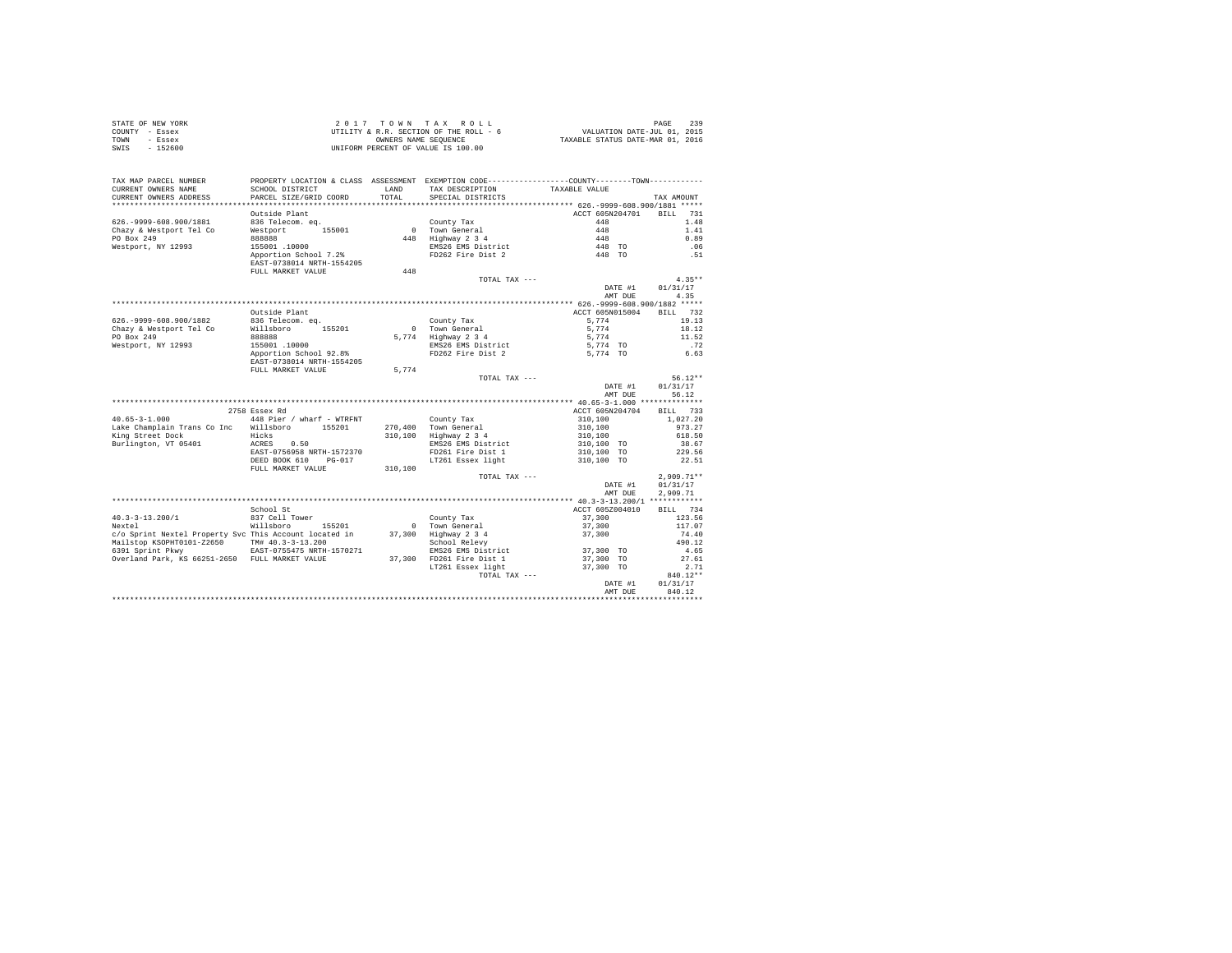|                | STATE OF NEW YORK | 2017 TOWN TAX ROLL                     |                                  | PAGE | 2.40 |
|----------------|-------------------|----------------------------------------|----------------------------------|------|------|
| COUNTY - Essex |                   | UTILITY & R.R. SECTION OF THE ROLL - 6 | VALUATION DATE-JUL 01, 2015      |      |      |
| TOWN           | - Essex           | OWNERS NAME SEOUENCE                   | TAXABLE STATUS DATE-MAR 01, 2016 |      |      |
| SWIS           | $-152600$         | UNIFORM PERCENT OF VALUE IS 100.00     |                                  |      |      |

| TAX MAP PARCEL NUMBER<br>CURRENT OWNERS NAME<br>CURRENT OWNERS ADDRESS | SCHOOL DISTRICT<br>PARCEL SIZE/GRID COORD | LAND<br>TOTAL | PROPERTY LOCATION & CLASS ASSESSMENT EXEMPTION CODE----------------COUNTY-------TOWN----------<br>TAX DESCRIPTION<br>SPECIAL DISTRICTS | TAXABLE VALUE   |         | TAX AMOUNT         |
|------------------------------------------------------------------------|-------------------------------------------|---------------|----------------------------------------------------------------------------------------------------------------------------------------|-----------------|---------|--------------------|
|                                                                        |                                           |               |                                                                                                                                        |                 |         |                    |
|                                                                        | Northeast Grouped Trans L                 |               |                                                                                                                                        | ACCT 605Z000002 |         | 735<br><b>BILL</b> |
| 626. - 9999-131.600/1001                                               | 882 Elec Trans Imp                        |               | County Tax                                                                                                                             | 1,243           |         | 4.12               |
| NYSEG Corp                                                             | 155001<br>Westport                        |               | 0 Town General                                                                                                                         | 1,243           |         | 3.90               |
| Utility Shared Svcs                                                    | 000016                                    | 1,243         | Highway 2 3 4                                                                                                                          | 1,243           |         | 2.48               |
| Freeport Bldg                                                          | 155001 .00600                             |               | EMS26 EMS District                                                                                                                     | 1,243 TO        |         | .16                |
| 70 Farm View Dr                                                        | EAST-0738014 NRTH-1554205                 |               | FD261 Fire Dist 1                                                                                                                      | 35 TO           |         | .03                |
| New Gloucester, ME 04260                                               | FULL MARKET VALUE                         |               | 1,243 FD262 Fire Dist 2                                                                                                                | 1,208 TO        |         | 1.39               |
|                                                                        |                                           |               | TOTAL TAX ---                                                                                                                          |                 |         | $12.08**$          |
|                                                                        |                                           |               |                                                                                                                                        |                 | DATE #1 | 01/31/17           |
|                                                                        |                                           |               |                                                                                                                                        |                 | AMT DUE | 12.08              |
|                                                                        |                                           |               |                                                                                                                                        |                 |         |                    |
|                                                                        | Northeast Grouped Trans L                 |               |                                                                                                                                        | ACCT 605Z000003 |         | <b>BILL</b><br>736 |
| 626. - 9999 - 131. 600/1002                                            | 882 Elec Trans Imp                        |               | County Tax                                                                                                                             | 19,470          |         | 64.49              |
| NYSEG Corp                                                             | 155201<br>Willsboro                       | $\Omega$      | Town General                                                                                                                           | 19,470          |         | 61.11              |
| Utility Shared Svcs                                                    | 000016                                    | 19,470        | Highway 2 3 4                                                                                                                          | 19,470          |         | 38.83              |
| Freeport Bldg                                                          | 155201 .09400                             |               | EMS26 EMS District                                                                                                                     | 19,470 TO       |         | 2.43               |
| 70 Farm View Dr                                                        | EAST-0738014 NRTH-1554205                 |               | FD261 Fire Dist 1                                                                                                                      | 543 TO          |         | .40                |
| New Gloucester, ME 04260                                               | FULL MARKET VALUE                         |               | 19,470 FD262 Fire Dist 2                                                                                                               | 18,927 TO       |         | 21.74              |
|                                                                        |                                           |               | TOTAL TAX ---                                                                                                                          |                 |         | 189.00**           |
|                                                                        |                                           |               |                                                                                                                                        |                 | DATE #1 | 01/31/17           |
|                                                                        |                                           |               |                                                                                                                                        |                 | AMT DUE | 189.00             |
|                                                                        |                                           |               |                                                                                                                                        |                 |         |                    |
|                                                                        | Republic Steel Brook Tran                 |               |                                                                                                                                        | ACCT 605Z000004 |         | 737<br>BTLL.       |
| 626. - 9999-131.600/1011                                               | 882 Elec Trans Imp                        |               | County Tax                                                                                                                             | 581             |         | 1.92               |
| NYSEG Corp                                                             | 155001<br>Westport                        | $\sim$ 0      | Town General                                                                                                                           | 581             |         | 1.82               |
| Utility Shared Sycs                                                    | 000024                                    | 581           | Highway 2 3 4                                                                                                                          | 581             |         | 1.16               |
| Freeport Bldg                                                          | 155001 .00600                             |               | EMS26 EMS District                                                                                                                     | 581 TO          |         | .07                |
| 70 Farm View Dr                                                        | EAST-0738014 NRTH-1554205                 |               | FD261 Fire Dist 1                                                                                                                      | 16 TO           |         | .01                |
| New Gloucester, ME 04260                                               | FULL MARKET VALUE                         |               | 581 FD262 Fire Dist 2                                                                                                                  | 565 TO          |         | .65                |
|                                                                        |                                           |               | TOTAL TAX ---                                                                                                                          |                 |         | $5.63**$           |
|                                                                        |                                           |               |                                                                                                                                        |                 | DATE #1 | 01/31/17           |
|                                                                        |                                           |               |                                                                                                                                        |                 | AMT DUE | 5.63               |
|                                                                        |                                           |               |                                                                                                                                        |                 |         |                    |
|                                                                        | Republic Steel Brook Tran                 |               |                                                                                                                                        | ACCT 605Z000005 |         | 738<br>RTLL.       |
| 626. - 9999 - 131. 600/1012                                            | 882 Elec Trans Imp                        |               | County Tax                                                                                                                             | 9.099           |         | 30.14              |
| NYSEG Corp                                                             | Willsboro<br>155201                       | $\Omega$      | Town General                                                                                                                           | 9.099           |         | 28.56              |
| Utility Shared Svcs                                                    | 000024                                    | 9.099         | Highway 2 3 4                                                                                                                          | 9.099           |         | 18.15              |
| Freeport Bldg                                                          | 155201.09400                              |               | EMS26 EMS District                                                                                                                     | 9,099 TO        |         | 1.13               |
| 70 Farm View Dr                                                        | EAST-0738014 NRTH-1554205                 |               | FD261 Fire Dist 1                                                                                                                      | 254 TO          |         | .19                |
| New Gloucester, ME 04260                                               | FULL MARKET VALUE                         | 9.099         | FD262 Fire Dist 2                                                                                                                      | 8.845 TO        |         | 10.16              |
|                                                                        |                                           |               | TOTAL TAX ---                                                                                                                          |                 |         | 88.33**            |
|                                                                        |                                           |               |                                                                                                                                        |                 | DATE #1 | 01/31/17           |
|                                                                        |                                           |               |                                                                                                                                        |                 | AMT DUE | 88.33              |
|                                                                        |                                           |               |                                                                                                                                        |                 |         |                    |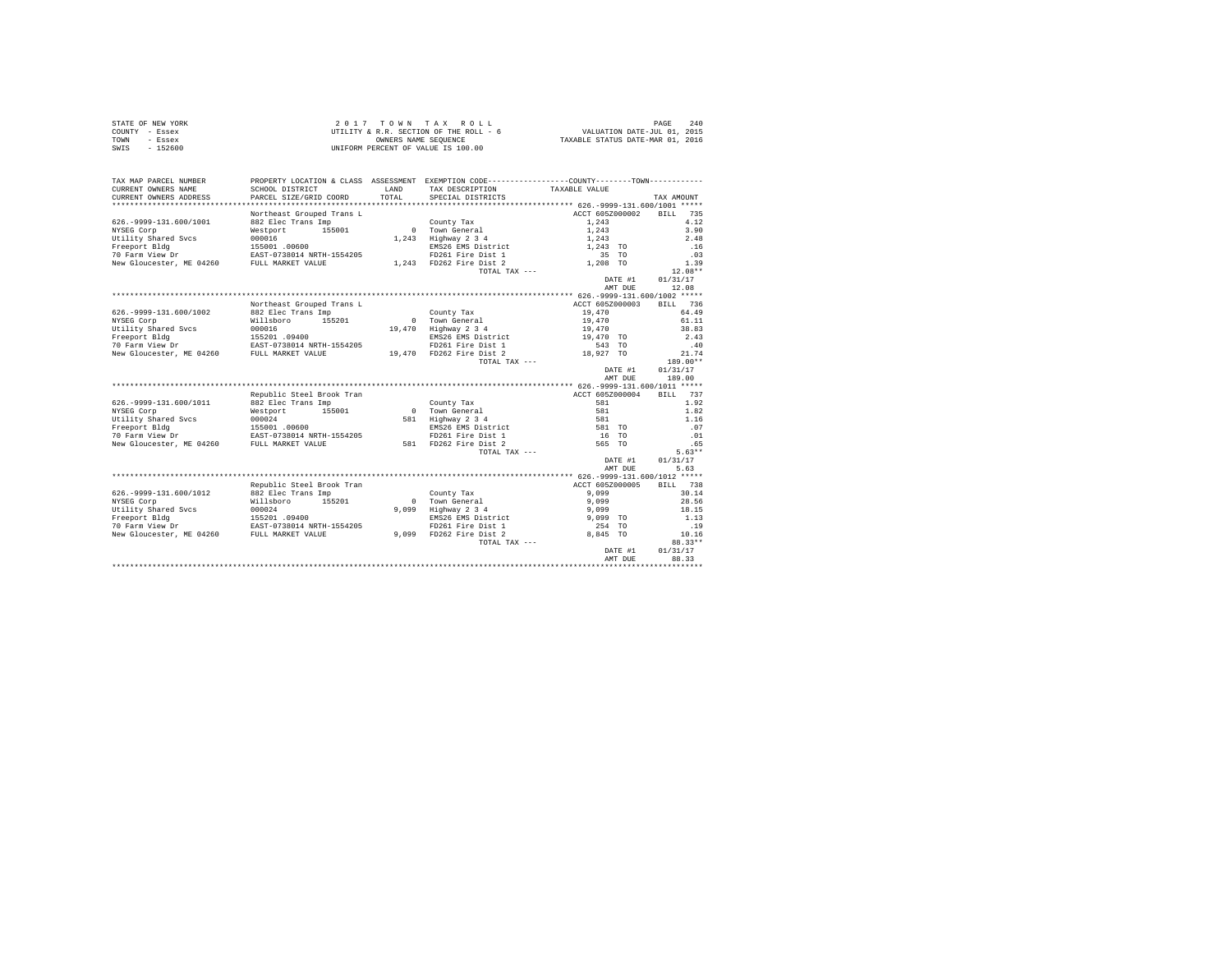|                | STATE OF NEW YORK | $2.017$ TOWN TAX ROLL                  | 2.41<br>PAGE                     |  |
|----------------|-------------------|----------------------------------------|----------------------------------|--|
| COUNTY - Essex |                   | UTILITY & R.R. SECTION OF THE ROLL - 6 | VALUATION DATE-JUL 01, 2015      |  |
| TOWN           | - Essex           | OWNERS NAME SEOUENCE                   | TAXABLE STATUS DATE-MAR 01, 2016 |  |
| SWIS           | $-152600$         | UNIFORM PERCENT OF VALUE IS 100.00     |                                  |  |

| TAX MAP PARCEL NUMBER<br>CURRENT OWNERS NAME<br>CURRENT OWNERS ADDRESS                                                                                                                                                                    | SCHOOL DISTRICT<br>PARCEL SIZE/GRID COORD                                                          | LAND<br>TOTAL. | PROPERTY LOCATION & CLASS ASSESSMENT EXEMPTION CODE---------------COUNTY-------TOWN----------<br>TAX DESCRIPTION<br>SPECIAL DISTRICTS | TAXABLE VALUE                                             | TAX AMOUNT  |
|-------------------------------------------------------------------------------------------------------------------------------------------------------------------------------------------------------------------------------------------|----------------------------------------------------------------------------------------------------|----------------|---------------------------------------------------------------------------------------------------------------------------------------|-----------------------------------------------------------|-------------|
|                                                                                                                                                                                                                                           |                                                                                                    |                |                                                                                                                                       |                                                           |             |
|                                                                                                                                                                                                                                           | Outside Plant                                                                                      |                |                                                                                                                                       | ACCT 605J190018 BILL 739                                  |             |
| 626. - 9999-131. 600/1881                                                                                                                                                                                                                 | 884 Elec Dist Out                                                                                  |                | County Tax<br>0 Town General                                                                                                          |                                                           | 269.04      |
| NYSEG Corp                                                                                                                                                                                                                                | Westport 155001                                                                                    |                |                                                                                                                                       |                                                           | 254.92      |
| Utility Shared Svcs and 1,220 Highway 2 3 4<br>Freeport Bldg<br>Treeport Bldg 155001.00600 10500 EXPS ENS26 ENS District<br>10 Farm View Dr EAST-0738014 NRTH-1554205 PD262 Fire Dist 1<br>New Gloucester, ME 04260 FULL MARKET VALUE     |                                                                                                    |                | 81,220 Highway 2 3 4                                                                                                                  | $81,220$<br>$81,220$<br>$81,220$<br>$81,220$ TO           | 162.00      |
|                                                                                                                                                                                                                                           |                                                                                                    |                |                                                                                                                                       |                                                           | 10.13       |
|                                                                                                                                                                                                                                           |                                                                                                    |                |                                                                                                                                       | 2,266 TO                                                  | 1.68        |
|                                                                                                                                                                                                                                           |                                                                                                    |                |                                                                                                                                       | 78,954 TO                                                 | 90.69       |
|                                                                                                                                                                                                                                           |                                                                                                    |                | TOTAL TAX ---                                                                                                                         |                                                           | 788.46**    |
|                                                                                                                                                                                                                                           |                                                                                                    |                |                                                                                                                                       | DATE #1                                                   | 01/31/17    |
|                                                                                                                                                                                                                                           |                                                                                                    |                |                                                                                                                                       | AMT DUE                                                   | 788.46      |
|                                                                                                                                                                                                                                           |                                                                                                    |                |                                                                                                                                       |                                                           |             |
|                                                                                                                                                                                                                                           |                                                                                                    |                |                                                                                                                                       |                                                           |             |
|                                                                                                                                                                                                                                           | Outside Plant                                                                                      |                |                                                                                                                                       | ACCT 605N204705                                           | BILL 740    |
| 626. - 9999-131.600/1882                                                                                                                                                                                                                  | 884 Elec Dist Out                                                                                  |                | County Tax                                                                                                                            | 1272.445<br>1272,445<br>1272,445                          | 4.214.94    |
| NYSEG Corp                                                                                                                                                                                                                                | Willsboro 155201                                                                                   |                | 0 Town General                                                                                                                        |                                                           | 3,993.68    |
|                                                                                                                                                                                                                                           |                                                                                                    |                |                                                                                                                                       |                                                           | 2,537.93    |
|                                                                                                                                                                                                                                           |                                                                                                    |                |                                                                                                                                       |                                                           | 158.69      |
|                                                                                                                                                                                                                                           |                                                                                                    |                |                                                                                                                                       |                                                           | 26.28       |
| NIGHT NEW 1272, 445<br>NEW THE SERVE 155001.09400<br>THE SERVE 155001.09400<br>THE SERVE 1272, 445<br>TO FATE IS TO THE SERVE THE DISC TRING TO THE 2001.127445<br>TO FATE IS THE DISC TRING TO THE 2015 2014<br>NEW Gloucester, ME 04260 |                                                                                                    |                |                                                                                                                                       |                                                           | 1,420.85    |
|                                                                                                                                                                                                                                           |                                                                                                    |                | TOTAL TAX ---                                                                                                                         |                                                           | 12,352.37** |
|                                                                                                                                                                                                                                           |                                                                                                    |                |                                                                                                                                       | DATE #1                                                   | 01/31/17    |
|                                                                                                                                                                                                                                           |                                                                                                    |                |                                                                                                                                       | AMT DUE                                                   | 12,352,37   |
|                                                                                                                                                                                                                                           |                                                                                                    |                |                                                                                                                                       |                                                           |             |
|                                                                                                                                                                                                                                           | Outside Plant                                                                                      |                |                                                                                                                                       | ACCT 605J190016                                           | BILL 741    |
| 626. - 9999-631.900/1881                                                                                                                                                                                                                  | 836 Telecom. eq.                                                                                   |                | County Tax                                                                                                                            | 5,913                                                     | 19.59       |
| Verizon New York Inc                                                                                                                                                                                                                      |                                                                                                    |                | 0 County Land<br>5,913 Highway 2 3 4<br>EMS26 EMS District<br>FD261 Fire Dist 1                                                       |                                                           | 18.56       |
| c/o Duff & Phelps                                                                                                                                                                                                                         | Westport 155001<br>88888<br>155001 .00600<br>Apportion School 7.2%<br>RAST-0738014 NRTH-1554205    |                |                                                                                                                                       | 5,913<br>5,913                                            | 11.79       |
| PO Box 2749                                                                                                                                                                                                                               |                                                                                                    |                |                                                                                                                                       |                                                           |             |
|                                                                                                                                                                                                                                           |                                                                                                    |                |                                                                                                                                       | 5,913 TO                                                  | .74         |
| Addison, TX 75001                                                                                                                                                                                                                         |                                                                                                    |                |                                                                                                                                       | 2,957 TO                                                  | 2.19        |
|                                                                                                                                                                                                                                           |                                                                                                    |                | FD262 Fire Dist 2                                                                                                                     | 2,957 TO                                                  | 3.40        |
|                                                                                                                                                                                                                                           | FULL MARKET VALUE                                                                                  |                | 5,913 LT261 Essex light                                                                                                               | 1,478 TO<br>1,478 TO                                      | $\ldots$ 11 |
|                                                                                                                                                                                                                                           |                                                                                                    |                | LT262 Whallonsburg light                                                                                                              |                                                           | .32         |
|                                                                                                                                                                                                                                           |                                                                                                    |                | TOTAL TAX ---                                                                                                                         |                                                           | $56.70**$   |
|                                                                                                                                                                                                                                           |                                                                                                    |                |                                                                                                                                       | DATE #1                                                   | 01/31/17    |
|                                                                                                                                                                                                                                           |                                                                                                    |                |                                                                                                                                       | AMT DUE                                                   | 56.70       |
|                                                                                                                                                                                                                                           |                                                                                                    |                |                                                                                                                                       |                                                           |             |
|                                                                                                                                                                                                                                           | Outside Plant                                                                                      |                |                                                                                                                                       | ACCT 605N204920 BILL 742                                  |             |
| 626.-9999-631.900/1882 836 Telecom. eq.                                                                                                                                                                                                   |                                                                                                    |                | County Tax                                                                                                                            | 76,207                                                    | 252.43      |
| Verizon New York Inc                                                                                                                                                                                                                      |                                                                                                    |                | 0 Town General                                                                                                                        | 76,207                                                    | 239.18      |
| c/o Duff & Phelps                                                                                                                                                                                                                         | Willsboro 155201<br>888888<br>155201 .09400<br>Apportion School 92.8%<br>EAST-0738014 NRTH-1554205 |                | 76,207 Highway 2 3 4                                                                                                                  | $76, 207$<br>$76, 207$ TO<br>$38, 104$ TO<br>$38, 104$ TO | 152.00      |
| PO Box 2749                                                                                                                                                                                                                               |                                                                                                    |                | EMS26 EMS District                                                                                                                    |                                                           | 9.50        |
| Addison, TX 75001                                                                                                                                                                                                                         |                                                                                                    |                | FD261 Fire Dist 1                                                                                                                     |                                                           | 28.21       |
|                                                                                                                                                                                                                                           |                                                                                                    |                | FD262 Fire Dist 2                                                                                                                     |                                                           | 43.77       |
|                                                                                                                                                                                                                                           | FULL MARKET VALUE                                                                                  |                | 76,207 LT261 Essex light                                                                                                              | 19,052 TO                                                 | 1.38        |
|                                                                                                                                                                                                                                           |                                                                                                    |                | LT262 Whallonsburg light 19,052 TO                                                                                                    |                                                           | 4.11        |
|                                                                                                                                                                                                                                           |                                                                                                    |                | TOTAL TAX ---                                                                                                                         |                                                           | $730.58**$  |
|                                                                                                                                                                                                                                           |                                                                                                    |                |                                                                                                                                       | DATE #1                                                   | 01/31/17    |
|                                                                                                                                                                                                                                           |                                                                                                    |                |                                                                                                                                       |                                                           |             |
|                                                                                                                                                                                                                                           |                                                                                                    |                |                                                                                                                                       | AMT DUE                                                   | 730.58      |
|                                                                                                                                                                                                                                           |                                                                                                    |                |                                                                                                                                       |                                                           |             |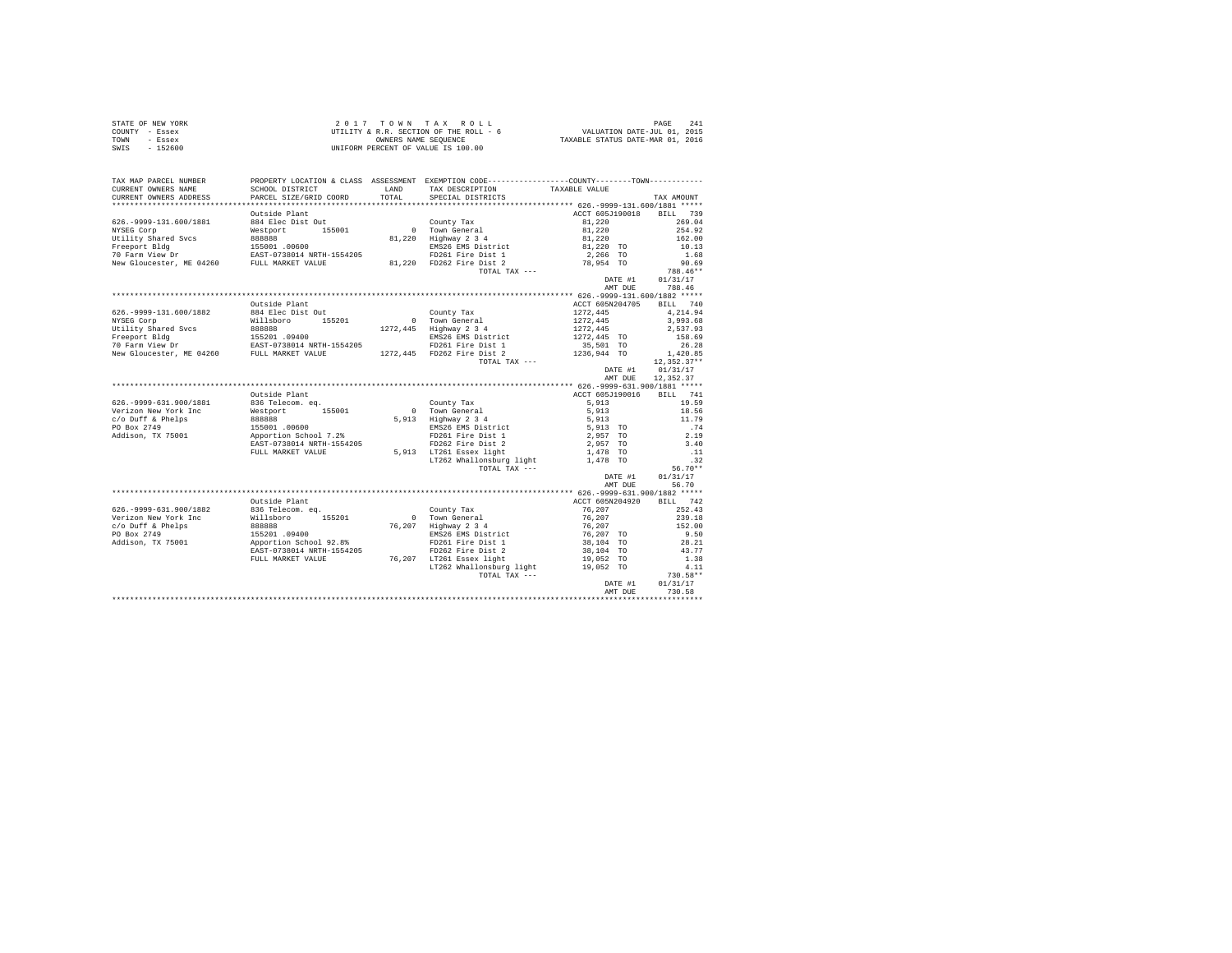|                | STATE OF NEW YORK | 2017 TOWN TAX ROLL                     |  |                                  | PAGE            | 242 |
|----------------|-------------------|----------------------------------------|--|----------------------------------|-----------------|-----|
| COUNTY - Essex |                   | UTILITY & R.R. SECTION OF THE ROLL - 6 |  | VALUATION DATE-JUL 01, 2015      |                 |     |
| TOWN           | - Essex           |                                        |  | TAXABLE STATUS DATE-MAR 01, 2016 |                 |     |
| SWIS           | $-152600$         |                                        |  |                                  | RPS155/V04/L015 |     |
|                |                   |                                        |  | CURRENT DATE 12/14/2016          |                 |     |

#### \*\*\* S P E C I A L D I S T R I C T S U M M A R Y \*\*\*

|                       | TOTAL   | EXTENSION | EXTENSION | AD VALOREM | EXEMPT | TAXABLE  | TOTAL    |
|-----------------------|---------|-----------|-----------|------------|--------|----------|----------|
| DISTRICT NAME<br>CODE | PARCELS | TYPE      | VALUE     | VALUE      | AMOUNT | VALUE    | TAX      |
|                       |         |           |           |            |        |          |          |
| EMS26 EMS District    |         | 12 TOTAL  |           | 1819,800   |        | 1819,800 | 226.95   |
| FD261 Fire Dist 1     |         | 10 TOTAL  |           | 427,076    |        | 427,076  | 316.16   |
| FD262 Fire Dist 2     |         | 10 TOTAL  |           | 1392.726   |        | 1392.726 | 1,599.79 |
| LT261 Essex light     |         | 4 TOTAL   |           | 367,930    |        | 367,930  | 26.71    |
| LT262 Whallonsburg 1  |         | 2 TOTAL   |           | 20,530     |        | 20,530   | 4.43     |

#### \*\*\* S C H O O L D I S T R I C T S U M M A R Y \*\*\*

| CODE   | DISTRICT NAME      | TOTAL<br>PARCELS | ASSESSED<br>LAND | ASSESSED<br>TOTAL | EXEMPT<br>AMOUNT | TOTAL<br>TAXABLE    |
|--------|--------------------|------------------|------------------|-------------------|------------------|---------------------|
|        |                    |                  |                  |                   | STAR AMOUNT      | STAR TAXABLE        |
|        | Westport           | 5                |                  | 89,405            |                  | 89,405              |
| 155001 | Willsboro          | 7                | 270,400          | 1730,395          |                  | 89,405<br>1,730,395 |
| 155201 |                    |                  |                  |                   |                  | 1,730,395           |
|        | SUB-TOTAL          | 12               | 270,400          | 1819,800          |                  | 1,819,800           |
|        | SUB - TO TAL(CONT) |                  |                  |                   |                  | 1,819,800           |
|        | TOTAL              | 12               | 270,400          | 1819,800          |                  | 1,819,800           |
|        | TO TAL (CONT)      |                  |                  |                   |                  | 1,819,800           |

\*\*\* S Y S T E M C O D E S S U M M A R Y \*\*\*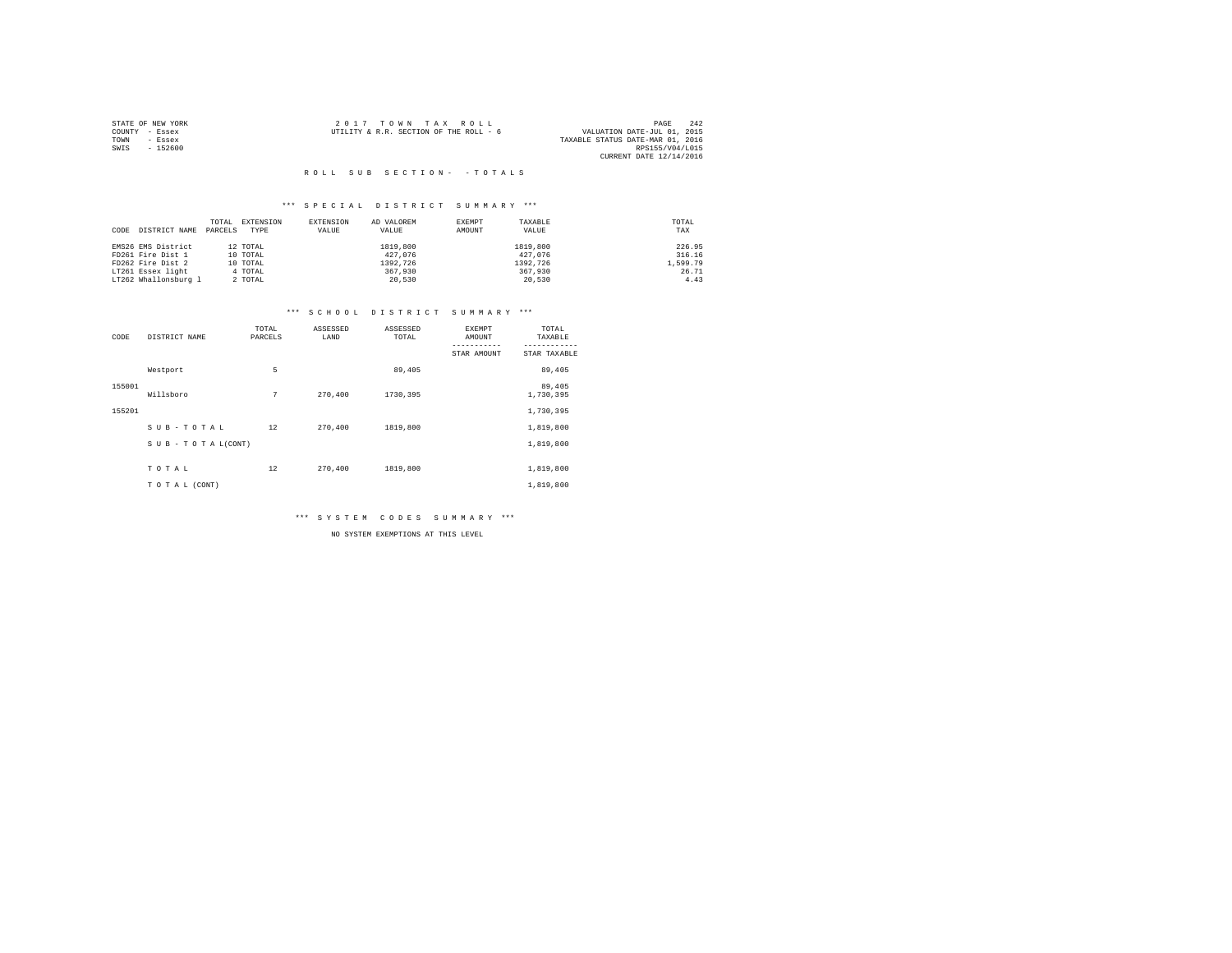| STATE OF NEW YORK |           | $2.017$ TOWN TAX ROLL                  |  |                                  | PAGE                    | 243 |
|-------------------|-----------|----------------------------------------|--|----------------------------------|-------------------------|-----|
| COUNTY - Essex    |           | UTILITY & R.R. SECTION OF THE ROLL - 6 |  | VALUATION DATE-JUL 01, 2015      |                         |     |
| TOWN              | - Essex   |                                        |  | TAXABLE STATUS DATE-MAR 01, 2016 |                         |     |
| SWIS              | $-152600$ |                                        |  |                                  | RPS155/V04/L015         |     |
|                   |           |                                        |  |                                  | CURRENT DATE 12/14/2016 |     |

#### \*\*\* E X E M P T I O N S U M M A R Y \*\*\*

## NO EXEMPTIONS AT THIS LEVEL

| ROLL<br><b>SEC</b> | DESCRIPTION                    | TOTAL<br>PARCELS | ASSESSED<br>LAND | ASSESSED<br>TOTAL | EXEMPT<br>AMOUNT | TOTAL<br>TAXABLE | TOTAL<br>TAX |
|--------------------|--------------------------------|------------------|------------------|-------------------|------------------|------------------|--------------|
|                    |                                |                  |                  |                   | STAR AMOUNT      | STAR TAXABLE     |              |
|                    | County Tax                     |                  | 270,400          | 1819,800          |                  | 1,819,800        | 6.028.04     |
|                    | Town General                   |                  | 270,400          | 1819,800          |                  | 1,819,800        | 5,711.60     |
|                    | Highway 2 3 4<br>School Relevy |                  | 270,400          | 1819,800          |                  | 1,819,800        | 3,629.65     |
|                    |                                |                  |                  |                   |                  |                  | 490.12       |
|                    | SPEC DIST TAXES                |                  |                  |                   |                  |                  | 2.174.04     |
| 6                  | UTILITIES & N.C.               | 12               |                  |                   |                  |                  | 18,033.45    |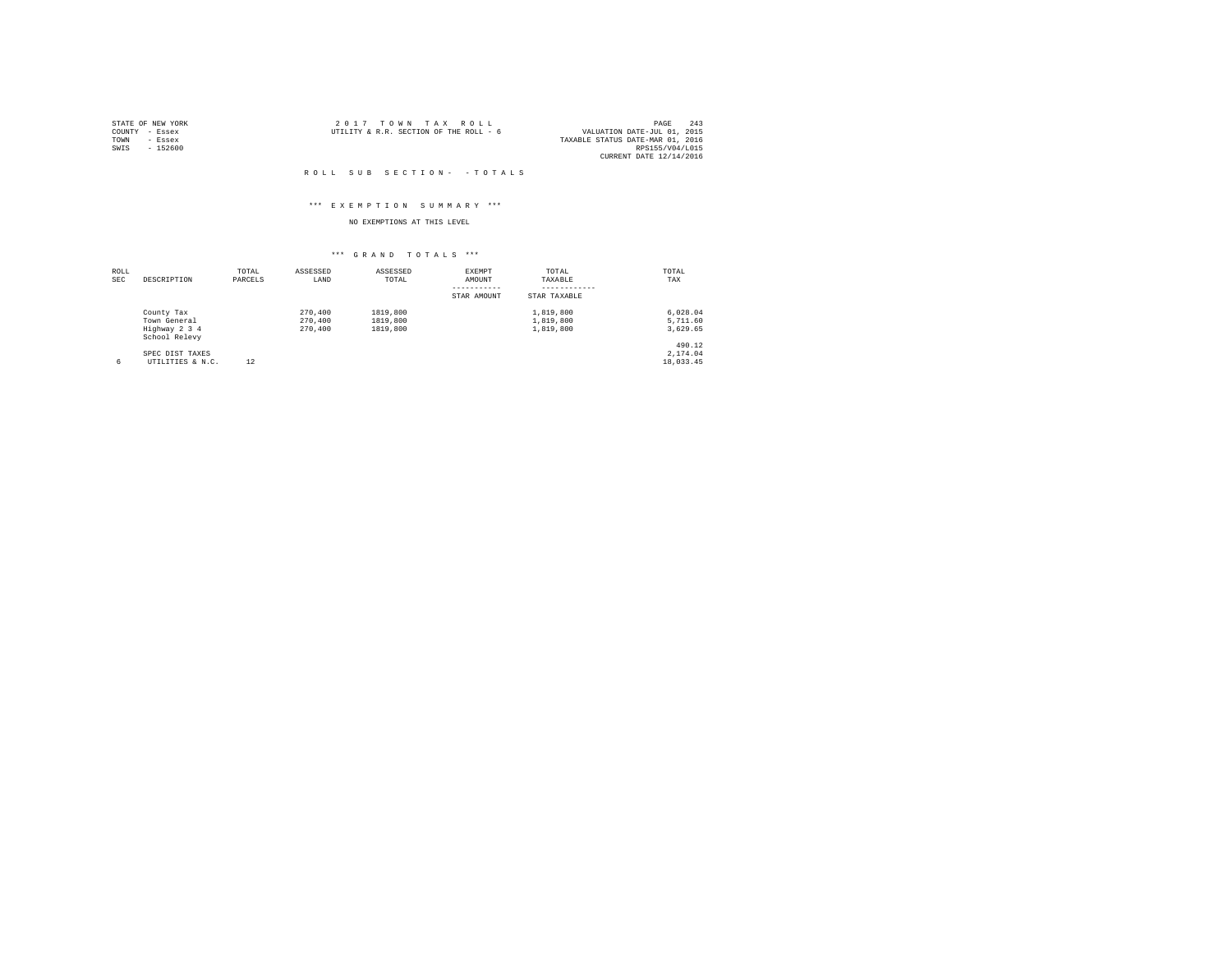|      | STATE OF NEW YORK | 2017 TOWN TAX ROLL                                                    | PAGE            | 244 |
|------|-------------------|-----------------------------------------------------------------------|-----------------|-----|
|      | COUNTY - Essex    | VALUATION DATE-JUL 01, 2015<br>UTILITY & R.R. SECTION OF THE ROLL - 6 |                 |     |
| TOWN | - Essex           | TAXABLE STATUS DATE-MAR 01, 2016                                      |                 |     |
| SWIS | $-152600$         |                                                                       | RPS155/V04/L015 |     |
|      |                   | CURRENT DATE 12/14/2016                                               |                 |     |

#### \*\*\* S P E C I A L D I S T R I C T S U M M A R Y \*\*\*

|                       | TOTAL   | EXTENSION | EXTENSION | AD VALOREM | EXEMPT | TAXABLE  | TOTAL    |
|-----------------------|---------|-----------|-----------|------------|--------|----------|----------|
| DISTRICT NAME<br>CODE | PARCELS | TYPE      | VALUE     | VALUE      | AMOUNT | VALUE    | TAX      |
|                       |         |           |           |            |        |          |          |
| EMS26 EMS District    |         | 12 TOTAL  |           | 1819,800   |        | 1819,800 | 226.95   |
| FD261 Fire Dist 1     |         | 10 TOTAL  |           | 427.076    |        | 427.076  | 316.16   |
| FD262 Fire Dist 2     |         | 10 TOTAL  |           | 1392.726   |        | 1392.726 | 1,599.79 |
| LT261 Essex light     |         | 4 TOTAL   |           | 367,930    |        | 367,930  | 26.71    |
| LT262 Whallonsburg 1  |         | 2 TOTAL   |           | 20.530     |        | 20.530   | 4.43     |

#### \*\*\* S C H O O L D I S T R I C T S U M M A R Y \*\*\*

| CODE   | DISTRICT NAME      | TOTAL<br>PARCELS | ASSESSED<br>LAND | ASSESSED<br>TOTAL | <b>EXEMPT</b><br>AMOUNT | TOTAL<br>TAXABLE    |
|--------|--------------------|------------------|------------------|-------------------|-------------------------|---------------------|
|        |                    |                  |                  |                   | STAR AMOUNT             | STAR TAXABLE        |
|        | Westport           | 5                |                  | 89,405            |                         | 89,405              |
| 155001 | Willsboro          | 7                | 270,400          | 1730,395          |                         | 89,405<br>1,730,395 |
| 155201 |                    |                  |                  |                   |                         | 1,730,395           |
|        | SUB-TOTAL          | 12               | 270,400          | 1819,800          |                         | 1,819,800           |
|        | SUB - TO TAL(CONT) |                  |                  |                   |                         | 1,819,800           |
|        | TOTAL              | 12               | 270,400          | 1819,800          |                         | 1,819,800           |
|        | TO TAL (CONT)      |                  |                  |                   |                         | 1,819,800           |

\*\*\* S Y S T E M C O D E S S U M M A R Y \*\*\*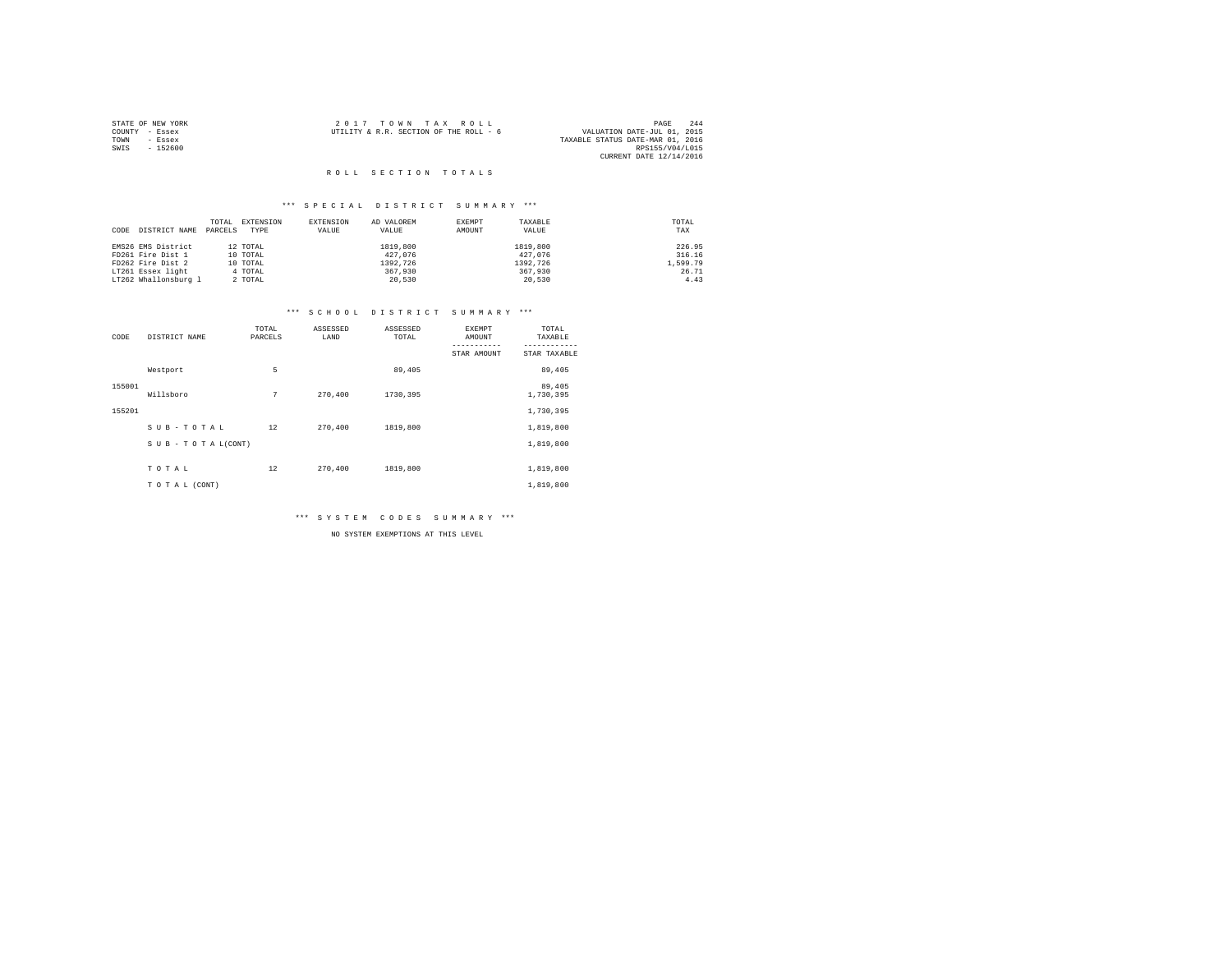|                | STATE OF NEW YORK | 2017 TOWN TAX ROLL                                                    | PAGE            | 245 |
|----------------|-------------------|-----------------------------------------------------------------------|-----------------|-----|
| COUNTY - Essex |                   | VALUATION DATE-JUL 01, 2015<br>UTILITY & R.R. SECTION OF THE ROLL - 6 |                 |     |
| TOWN           | - Essex           | TAXABLE STATUS DATE-MAR 01, 2016                                      |                 |     |
| SWIS           | - 152600          |                                                                       | RPS155/V04/L015 |     |
|                |                   | CURRENT DATE 12/14/2016                                               |                 |     |

#### ROLL SECTION TOTALS

#### \*\*\* E X E M P T I O N S U M M A R Y \*\*\*

## NO EXEMPTIONS AT THIS LEVEL

| ROLL<br><b>SEC</b> | DESCRIPTION                    | TOTAL<br>PARCELS | ASSESSED<br>LAND | ASSESSED<br>TOTAL | EXEMPT<br>AMOUNT | TOTAL<br>TAXABLE | TOTAL<br>TAX |
|--------------------|--------------------------------|------------------|------------------|-------------------|------------------|------------------|--------------|
|                    |                                |                  |                  |                   | STAR AMOUNT      | STAR TAXABLE     |              |
|                    | County Tax                     |                  | 270,400          | 1819,800          |                  | 1,819,800        | 6.028.04     |
|                    | Town General                   |                  | 270,400          | 1819,800          |                  | 1,819,800        | 5,711.60     |
|                    | Highway 2 3 4<br>School Relevy |                  | 270,400          | 1819,800          |                  | 1,819,800        | 3,629.65     |
|                    |                                |                  |                  |                   |                  |                  | 490.12       |
|                    | SPEC DIST TAXES                |                  |                  |                   |                  |                  | 2.174.04     |
| 6                  | UTILITIES & N.C.               | 12               |                  |                   |                  |                  | 18,033.45    |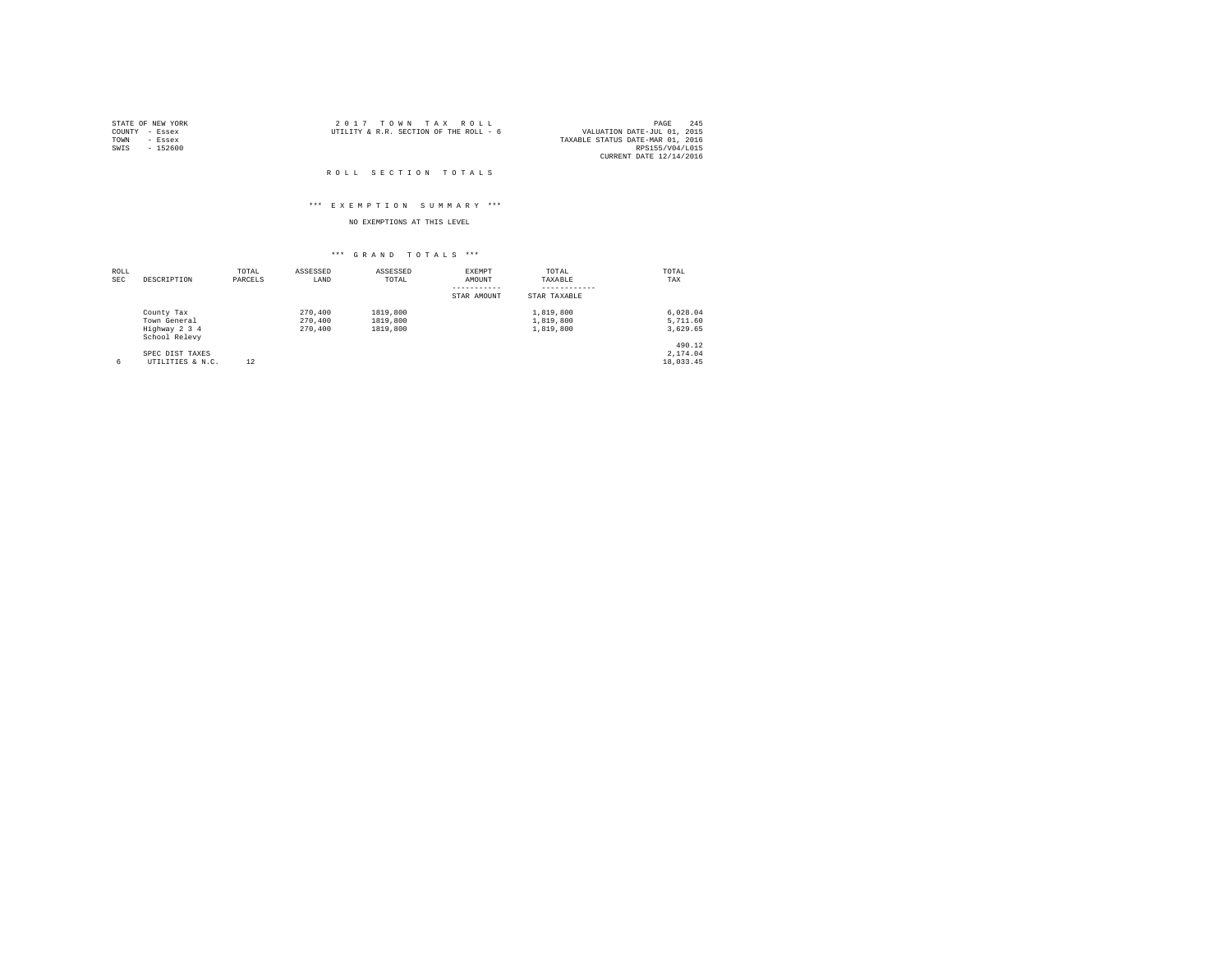| STATE OF NEW YORK |           | 2017 TOWN TAX ROLL                       | 246<br>PAGE                      |
|-------------------|-----------|------------------------------------------|----------------------------------|
| COUNTY - Essex    |           | CEILING RAILROAD SECTION OF THE ROLL - 7 | VALUATION DATE-JUL 01, 2015      |
| TOWN              | - Essex   | OWNERS NAME SEOUENCE                     | TAXABLE STATUS DATE-MAR 01, 2016 |
| SWIS              | $-152600$ | UNIFORM PERCENT OF VALUE IS 100.00       |                                  |

| TAX MAP PARCEL NUMBER<br>CURRENT OWNERS NAME<br>CURRENT OWNERS ADDRESS                                     | PROPERTY LOCATION & CLASS<br>SCHOOL DISTRICT<br>PARCEL SIZE/GRID COORD                                                                                                                                   | ASSESSMENT<br>LAND<br>TOTAL  | EXEMPTION CODE--<br>TAX DESCRIPTION<br>SPECIAL DISTRICTS                                                                                                 | -----------------COUNTY--------TOWN------------<br>TAXABLE VALUE                                                                                      | TAX AMOUNT<br>**************                                                                                                  |
|------------------------------------------------------------------------------------------------------------|----------------------------------------------------------------------------------------------------------------------------------------------------------------------------------------------------------|------------------------------|----------------------------------------------------------------------------------------------------------------------------------------------------------|-------------------------------------------------------------------------------------------------------------------------------------------------------|-------------------------------------------------------------------------------------------------------------------------------|
| $49.1 - 1 - 29.000$<br>D&H Corporation<br>7th Floor Tax Dept<br>120 S 6th St<br>Minneapolis, MN 55402-1803 | NYS Route 22<br>842 Ceiling rr<br>155201<br>Willsboro<br>Railroad Ceiling Property<br>Main Line Thru Town<br>17.90<br>ACRES<br>EAST-0747199 NRTH-1564141<br>DEED BOOK 985<br>$PG-1$<br>FULL MARKET VALUE | 46,600<br>658,668<br>658,668 | County Tax<br>Town General<br>Highway 2 3 4<br>EMS26 EMS District<br>FD261 Fire Dist 1<br>FD262 Fire Dist 2<br>LT262 Whallonsburg light<br>TOTAL TAX --- | ACCT 605N204703<br>658,668<br>658,668<br>658,668<br>658,668<br>TO<br>299,035<br><b>TO</b><br>359,633<br><b>TO</b><br>359,633 TO<br>DATE #1<br>AMT DUE | 743<br>BILL<br>2.181.82<br>2.067.28<br>1,313.73<br>82.14<br>221.37<br>413.10<br>77.54<br>$6.356.98**$<br>01/31/17<br>6.356.98 |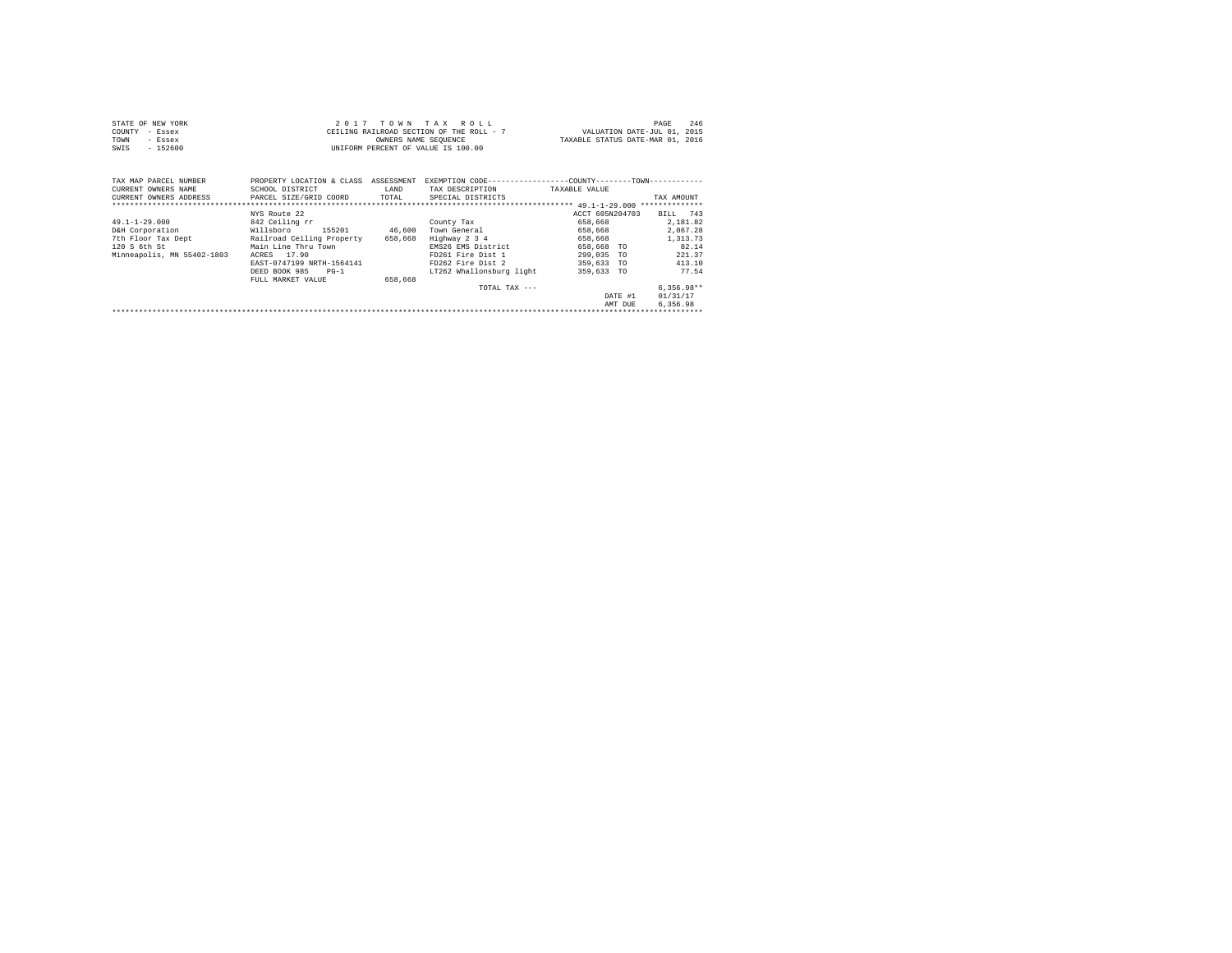| STATE OF NEW YORK | $2.017$ TOWN TAX ROLL                    | 247<br>PAGE                      |
|-------------------|------------------------------------------|----------------------------------|
| COUNTY - Essex    | CEILING RAILROAD SECTION OF THE ROLL - 7 | VALUATION DATE-JUL 01, 2015      |
| TOWN<br>- Essex   |                                          | TAXABLE STATUS DATE-MAR 01, 2016 |
| $-152600$<br>SWIS | UNIFORM PERCENT OF VALUE IS 100.00       | RPS155/V04/L015                  |
|                   |                                          | CURRENT DATE 12/14/2016          |

#### \*\*\* S P E C I A L D I S T R I C T S U M M A R Y \*\*\*

| CODE | DISTRICT NAME        | TOTAL<br>PARCELS | EXTENSION<br>TYPE | EXTENSION<br>VALUE | AD VALOREM<br>VALUE | EXEMPT<br>AMOUNT | TAXABLE<br>VALUE | TOTAL<br>TAX |
|------|----------------------|------------------|-------------------|--------------------|---------------------|------------------|------------------|--------------|
|      | EMS26 EMS District   |                  | . TOTAL           |                    | 658,668             |                  | 658,668          | 82.14        |
|      | FD261 Fire Dist 1    |                  | . TOTAL           |                    | 299,035             |                  | 299,035          | 221.37       |
|      | FD262 Fire Dist 2    |                  | . TOTAL           |                    | 359,633             |                  | 359,633          | 413.10       |
|      | LT262 Whallonsburg 1 |                  | TOTAL             |                    | 359,633             |                  | 359,633          | 77.54        |

#### \*\*\* S C H O O L D I S T R I C T S U M M A R Y \*\*\*

| CODE   | DISTRICT NAME      | TOTAL<br>PARCELS | ASSESSED<br>LAND | ASSESSED<br>TOTAL | <b>EXEMPT</b><br>AMOUNT | TOTAL<br>TAXABLE |
|--------|--------------------|------------------|------------------|-------------------|-------------------------|------------------|
|        |                    |                  |                  |                   | STAR AMOUNT             | STAR TAXABLE     |
|        | Willsboro          | $\mathbf{1}$     | 46,600           | 658,668           |                         | 658,668          |
| 155201 |                    |                  |                  |                   |                         | 658,668          |
|        | SUB-TOTAL          | $\mathbf{1}$     | 46,600           | 658,668           |                         | 658,668          |
|        | SUB - TO TAL(CONT) |                  |                  |                   |                         | 658,668          |
|        |                    |                  |                  |                   |                         |                  |
|        | TOTAL              | $\mathbf{1}$     | 46,600           | 658,668           |                         | 658,668          |
|        | TO TAL (CONT)      |                  |                  |                   |                         | 658,668          |

#### \*\*\* S Y S T E M C O D E S S U M M A R Y \*\*\*

NO SYSTEM EXEMPTIONS AT THIS LEVEL

#### \*\*\* E X E M P T I O N S U M M A R Y \*\*\*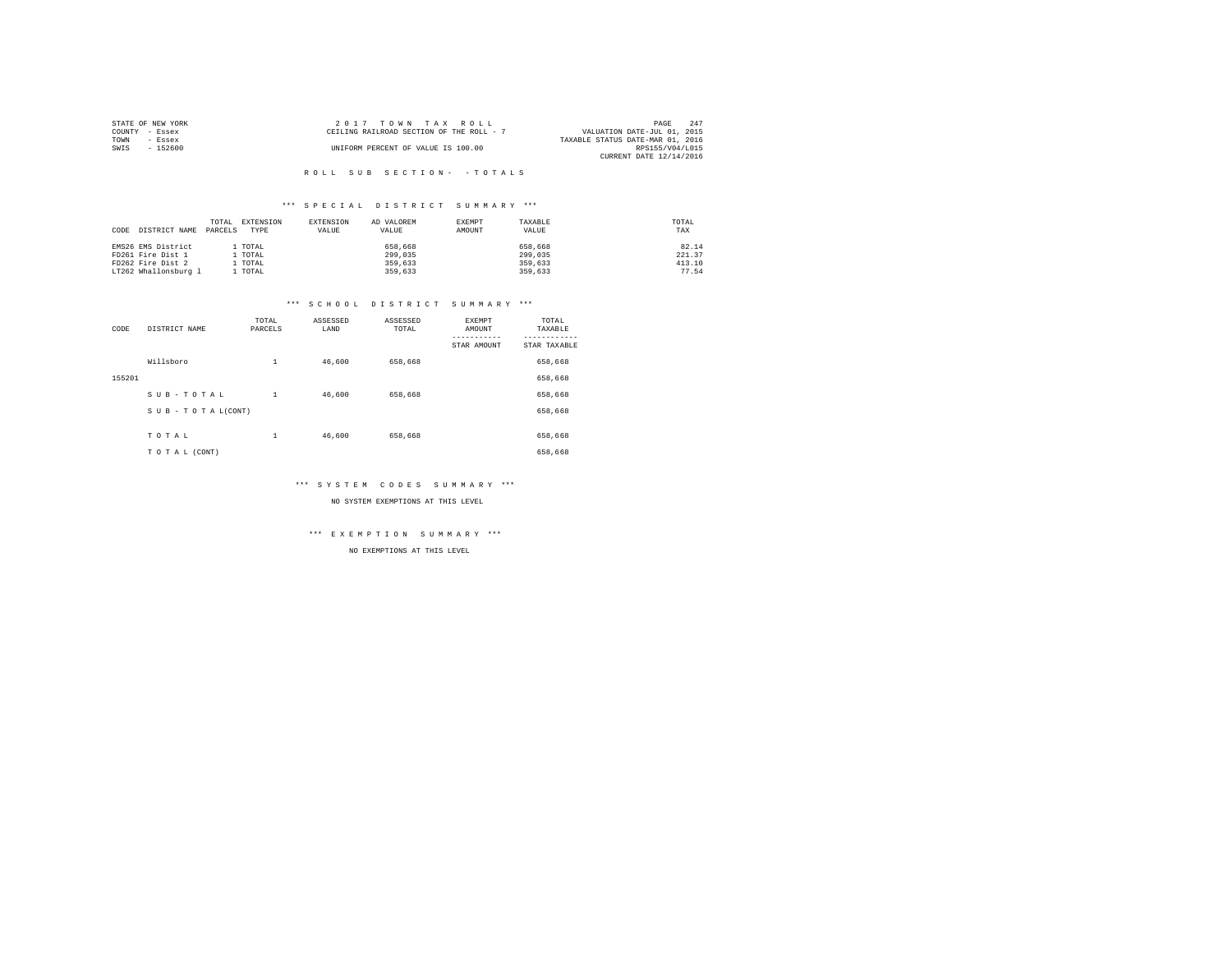| STATE OF NEW YORK | 2017 TOWN TAX ROLL                       | 248<br>PAGE                      |
|-------------------|------------------------------------------|----------------------------------|
| COUNTY - Essex    | CEILING RAILROAD SECTION OF THE ROLL - 7 | VALUATION DATE-JUL 01, 2015      |
| TOWN<br>- Essex   |                                          | TAXABLE STATUS DATE-MAR 01, 2016 |
| SWIS<br>$-152600$ | UNIFORM PERCENT OF VALUE IS 100.00       | RPS155/V04/L015                  |
|                   |                                          | CURRENT DATE 12/14/2016          |

| ROLL<br><b>SEC</b> | DESCRIPTION                                                                         | TOTAL<br>PARCELS | ASSESSED<br>LAND           | ASSESSED<br>TOTAL             | EXEMPT<br>AMOUNT<br>STAR AMOUNT | TOTAL<br>TAXABLE<br>STAR TAXABLE | TOTAL<br>TAX                                           |
|--------------------|-------------------------------------------------------------------------------------|------------------|----------------------------|-------------------------------|---------------------------------|----------------------------------|--------------------------------------------------------|
|                    | County Tax<br>Town General<br>Highway 2 3 4<br>SPEC DIST TAXES<br>CEILING RAILROADS |                  | 46,600<br>46,600<br>46,600 | 658,668<br>658,668<br>658,668 |                                 | 658,668<br>658,668<br>658,668    | 2,181.82<br>2.067.28<br>1,313.73<br>794.15<br>6.356.98 |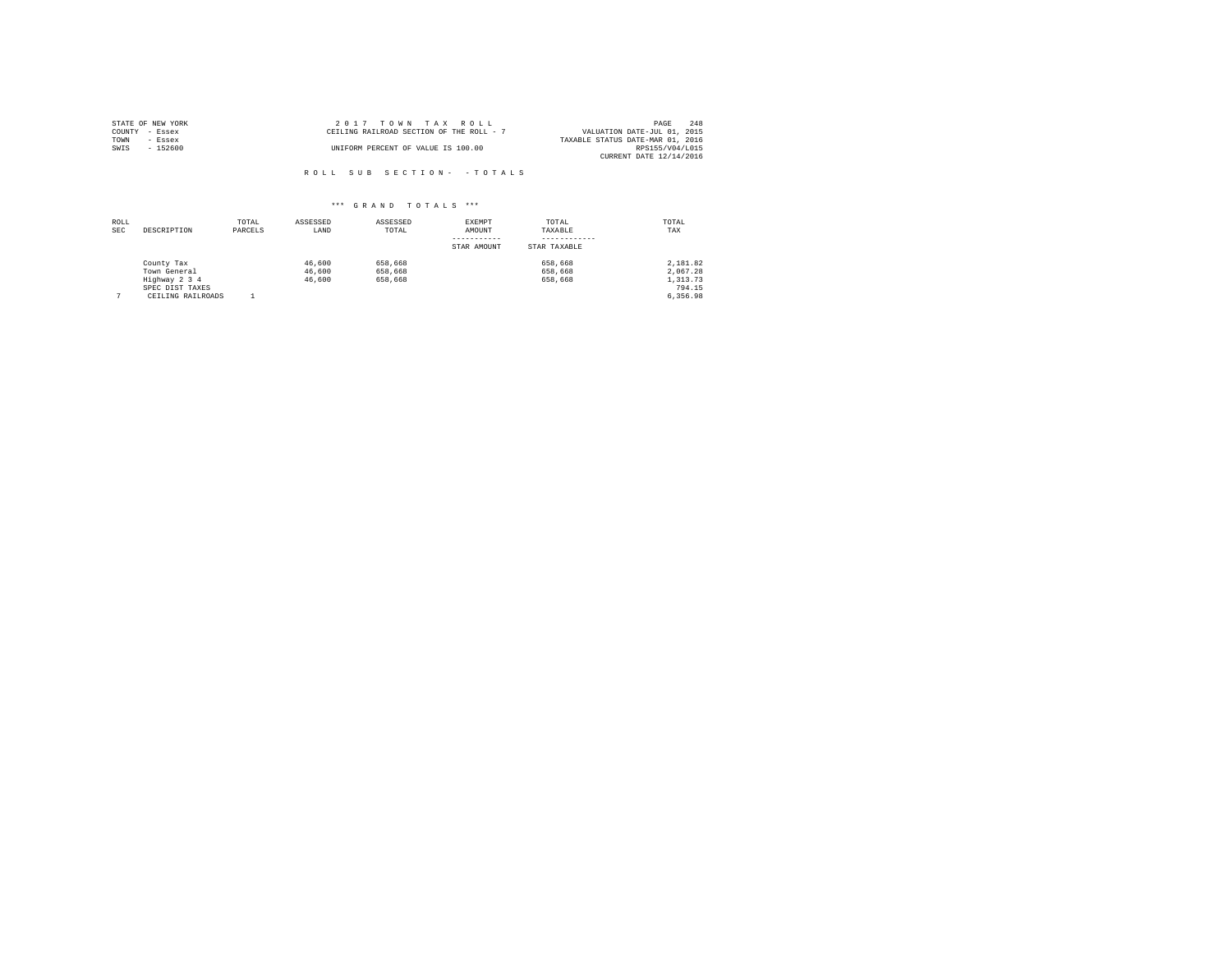| STATE OF NEW YORK | $2.017$ TOWN TAX ROLL                    | 249<br>PAGE                      |
|-------------------|------------------------------------------|----------------------------------|
| COUNTY - Essex    | CEILING RAILROAD SECTION OF THE ROLL - 7 | VALUATION DATE-JUL 01, 2015      |
| TOWN<br>- Essex   |                                          | TAXABLE STATUS DATE-MAR 01, 2016 |
| SWIS<br>- 152600  | UNIFORM PERCENT OF VALUE IS 100.00       | RPS155/V04/L015                  |
|                   |                                          | CURRENT DATE 12/14/2016          |
|                   |                                          |                                  |

#### \*\*\* S P E C I A L D I S T R I C T S U M M A R Y \*\*\*

| CODE<br>DISTRICT NAME | EXTENSION<br>TOTAL<br>PARCELS<br>TYPE | EXTENSION<br>VALUE | AD VALOREM<br>VALUE | EXEMPT<br>AMOUNT | TAXABLE<br>VALUE | TOTAL<br>TAX |
|-----------------------|---------------------------------------|--------------------|---------------------|------------------|------------------|--------------|
| EMS26 EMS District    | . TOTAL                               |                    | 658,668             |                  | 658,668          | 82.14        |
| FD261 Fire Dist 1     | L TOTAL                               |                    | 299,035             |                  | 299,035          | 221.37       |
| FD262 Fire Dist 2     | L TOTAL                               |                    | 359,633             |                  | 359,633          | 413.10       |
| LT262 Whallonsburg 1  | . TOTAL                               |                    | 359,633             |                  | 359,633          | 77.54        |

#### \*\*\* S C H O O L D I S T R I C T S U M M A R Y \*\*\*

| CODE   | DISTRICT NAME      | TOTAL<br>PARCELS | ASSESSED<br>LAND | ASSESSED<br>TOTAL | <b>EXEMPT</b><br>AMOUNT | TOTAL<br>TAXABLE |
|--------|--------------------|------------------|------------------|-------------------|-------------------------|------------------|
|        |                    |                  |                  |                   | STAR AMOUNT             | STAR TAXABLE     |
|        | Willsboro          | $\mathbf{1}$     | 46,600           | 658,668           |                         | 658,668          |
| 155201 |                    |                  |                  |                   |                         | 658.668          |
|        | SUB-TOTAL          | $\mathbf{1}$     | 46,600           | 658,668           |                         | 658,668          |
|        | SUB - TO TAL(CONT) |                  |                  |                   |                         | 658,668          |
|        |                    |                  |                  |                   |                         |                  |
|        | TOTAL              | $\mathbf{1}$     | 46,600           | 658,668           |                         | 658.668          |
|        | TO TAL (CONT)      |                  |                  |                   |                         | 658,668          |

#### \*\*\* S Y S T E M C O D E S S U M M A R Y \*\*\*

NO SYSTEM EXEMPTIONS AT THIS LEVEL

#### \*\*\* E X E M P T I O N S U M M A R Y \*\*\*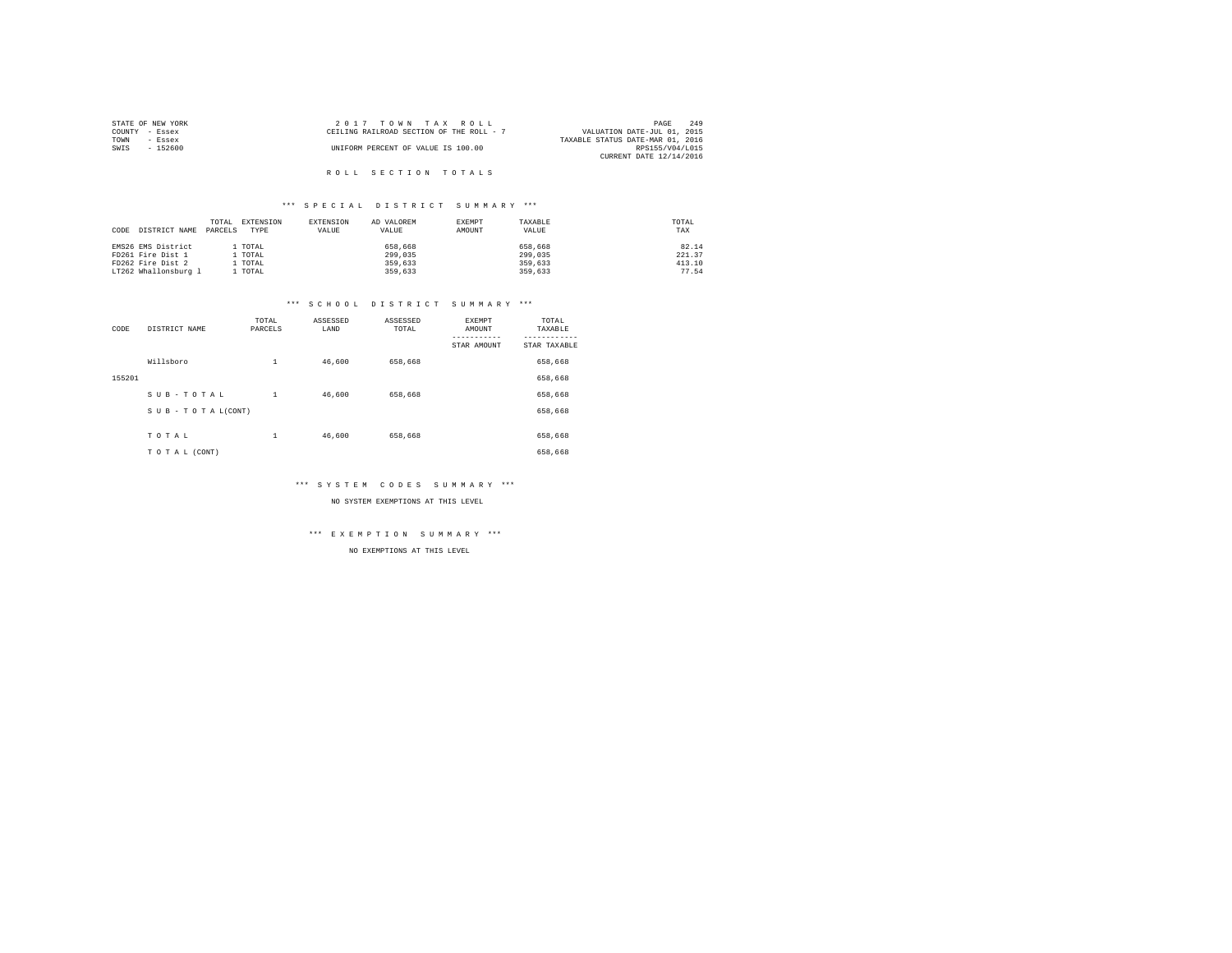| STATE OF NEW YORK | 2017 TOWN TAX ROLL                       | 250<br>PAGE                      |
|-------------------|------------------------------------------|----------------------------------|
| COUNTY - Essex    | CEILING RAILROAD SECTION OF THE ROLL - 7 | VALUATION DATE-JUL 01, 2015      |
| TOWN<br>- Essex   |                                          | TAXABLE STATUS DATE-MAR 01, 2016 |
| SWIS<br>$-152600$ | UNIFORM PERCENT OF VALUE IS 100.00       | RPS155/V04/L015                  |
|                   |                                          | CURRENT DATE 12/14/2016          |
|                   | ROLL SECTION TOTALS                      |                                  |

| ROLL<br><b>SEC</b> | DESCRIPTION                                                                         | TOTAL<br>PARCELS | ASSESSED<br>LAND           | ASSESSED<br>TOTAL             | EXEMPT<br>AMOUNT<br>-----------<br>STAR AMOUNT | TOTAL<br>TAXABLE<br>STAR TAXABLE | TOTAL<br>TAX                                           |
|--------------------|-------------------------------------------------------------------------------------|------------------|----------------------------|-------------------------------|------------------------------------------------|----------------------------------|--------------------------------------------------------|
|                    | County Tax<br>Town General<br>Highway 2 3 4<br>SPEC DIST TAXES<br>CEILING RAILROADS |                  | 46,600<br>46,600<br>46,600 | 658,668<br>658,668<br>658,668 |                                                | 658,668<br>658,668<br>658,668    | 2.181.82<br>2.067.28<br>1,313.73<br>794.15<br>6,356.98 |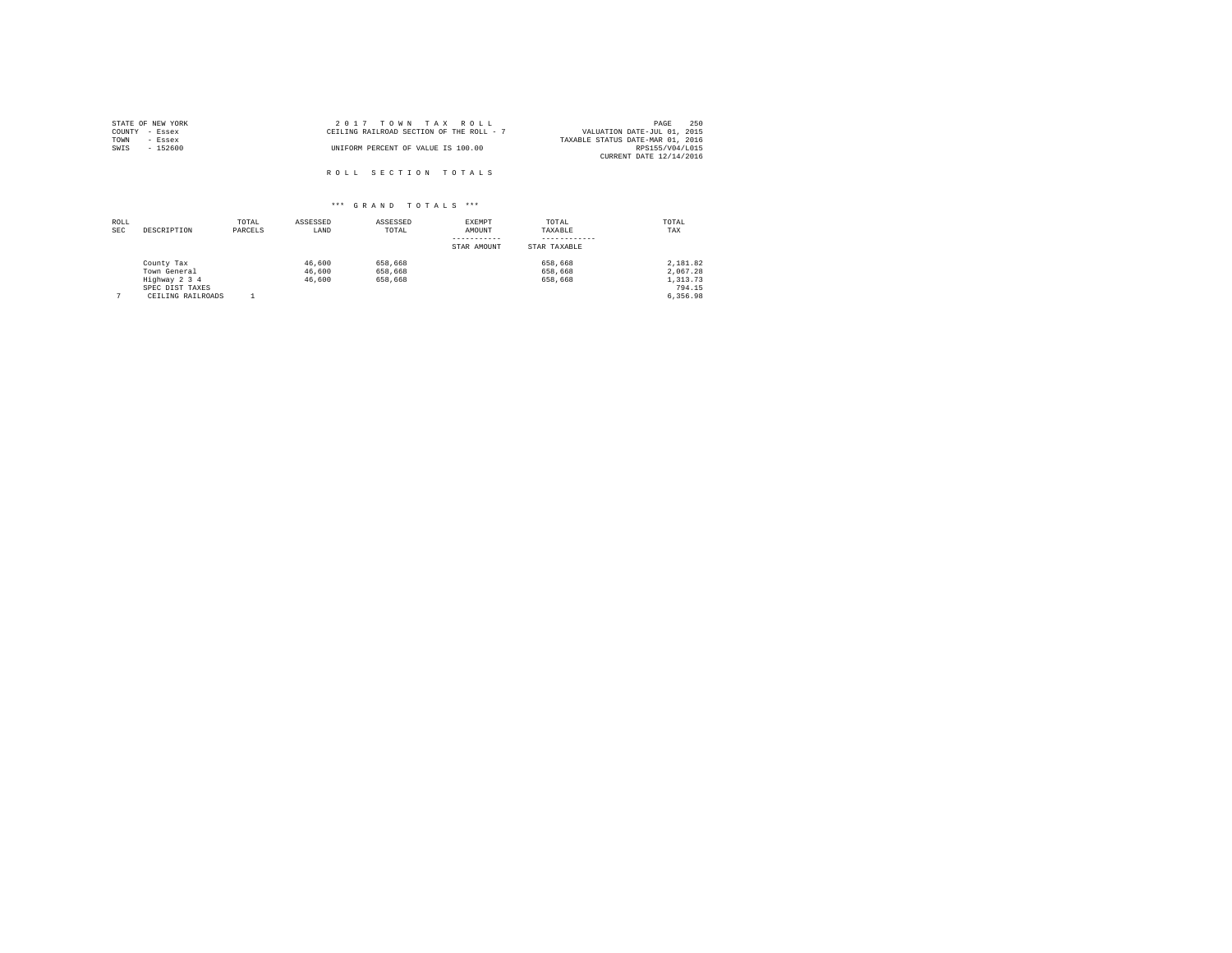|                | STATE OF NEW YORK | 2017 TOWN TAX ROLL                    | 251<br>PAGE                      |
|----------------|-------------------|---------------------------------------|----------------------------------|
| COUNTY - Essex |                   | WHOLLY EXEMPT SECTION OF THE ROLL - 8 | VALUATION DATE-JUL 01, 2015      |
| TOWN           | - Essex           | OWNERS NAME SEOUENCE                  | TAXABLE STATUS DATE-MAR 01, 2016 |
| SWIS           | $-152600$         | UNIFORM PERCENT OF VALUE IS 100.00    |                                  |

| TAX MAP PARCEL NUMBER                                           | PROPERTY LOCATION & CLASS ASSESSMENT EXEMPTION CODE----------------COUNTY--------TOWN----------                |              |                                                          |                 |                |            |
|-----------------------------------------------------------------|----------------------------------------------------------------------------------------------------------------|--------------|----------------------------------------------------------|-----------------|----------------|------------|
|                                                                 |                                                                                                                | <b>T.AND</b> | TAX DESCRIPTION TAXABLE VALUE<br>TOTAL SPECIAL DISTRICTS |                 |                |            |
|                                                                 |                                                                                                                |              |                                                          |                 |                | TAX AMOUNT |
|                                                                 |                                                                                                                |              |                                                          |                 |                |            |
|                                                                 | Lake Shore Rd                                                                                                  |              |                                                          | ACCT 605J194005 |                |            |
| $49.4 - 1 - 9.200$                                              | 931 Forest s532a                                                                                               |              | WHOLLY EX 50000                                          | 40,100 40,100   |                |            |
| 0120001                                                         | Willsboro 155201 40,100 County Tax<br>Judd Pat 155201 40,100 Town General                                      |              |                                                          | 0.00            |                | 0.00       |
| State Of New York                                               |                                                                                                                |              | 40,100 Town General                                      | 0.00            |                | 0.00       |
| Dept Of Env Cons ACRES 40.14                                    | 19 ACRES 40.14 Fighway 2 3 4 CRES 40.14 Fighway 2 3 4 CRES 40.14 Fighway 2 3 4 CRES 6 CONTEX 2 2 3 4 CRES 6 CO |              |                                                          |                 |                | 0.00       |
| 50 Wolf Rd                                                      |                                                                                                                |              |                                                          |                 |                |            |
| Albany, NY 12233-0001 DEED BOOK 1079 PG-316                     |                                                                                                                |              | $40,100$ EX                                              |                 |                |            |
|                                                                 | FULL MARKET VALUE 40,100 FD262 Fire Dist 2                                                                     |              |                                                          | $0$ TO          |                |            |
|                                                                 |                                                                                                                |              | 40.100 EX                                                |                 |                |            |
|                                                                 |                                                                                                                |              | TOTAL TAX ---                                            |                 |                | $0.00**$   |
|                                                                 |                                                                                                                |              |                                                          |                 |                |            |
|                                                                 | 203 Reynolds Rd                                                                                                |              |                                                          | ACCT 6079905107 |                |            |
| $48.1 - 1 - 19.000$                                             | 695 Cemetery                                                                                                   |              | TOWN CEMET 13510                                         | 2,000 2,000     |                |            |
| Brookfield Cemetery 6 Mestport 155001 2,000 County Tax          |                                                                                                                |              |                                                          | 0.00            |                | 0.00       |
| Essex, NY 12936                                                 | 15 Brookfield                                                                                                  |              | 2,000 Town General                                       | 0.00            |                | 0.00       |
|                                                                 | ACRES 0.86                                                                                                     |              |                                                          | 0.00            |                | 0.00       |
|                                                                 | EAST-0731574 NRTH-1566402                                                                                      |              | Highway 2 3 4<br>EMS26 EMS District                      | $0$ TO          |                |            |
|                                                                 | FULL MARKET VALUE                                                                                              |              | 2.000 2.000 EX                                           |                 |                |            |
|                                                                 |                                                                                                                |              | FD262 Fire Dist 2                                        | $0$ TO          |                |            |
|                                                                 |                                                                                                                |              | 2,000 EX                                                 |                 |                |            |
|                                                                 |                                                                                                                |              | TOTAL TAX ---                                            |                 |                | $0.00**$   |
|                                                                 |                                                                                                                |              |                                                          |                 |                |            |
|                                                                 | 2891 Essex Rd                                                                                                  |              |                                                          | ACCT 6079905001 |                | BILL 744   |
| $40.57 - 1 - 1.000$                                             | 620 Religious                                                                                                  |              | CONST REL 25110                                          | 328,400 328,400 |                |            |
| Catholic Comm of St Philip of Willsboro 155201 15900 County Tax |                                                                                                                |              |                                                          | 0.00            |                | 0.00       |
| Jesus at Wlbro & St Jos at Esx Hicks                            |                                                                                                                |              | 328,400 Town General                                     | 0.00            |                | 0.00       |
| PO Box 607                                                      | 00001.00                                                                                                       |              | Highway 2 3 4                                            | 0.00            |                | 0.00       |
| Willsboro, NY 12996 ACRES 1.00                                  |                                                                                                                |              | EMS26 EMS District 0 TO                                  |                 |                |            |
|                                                                 | EAST-0757322 NRTH-1575547                                                                                      |              | 328,400 EX                                               |                 |                |            |
|                                                                 | DEED BOOK 078 PG-058                                                                                           |              | FD261 Fire Dist 1                                        | $0$ TO          |                |            |
|                                                                 | FULL MARKET VALUE 328,400                                                                                      |              | 328,400 EX                                               |                 |                |            |
|                                                                 |                                                                                                                |              | LT261 Essex light                                        |                 | 0 <sub>0</sub> |            |
|                                                                 |                                                                                                                |              |                                                          |                 |                |            |
|                                                                 |                                                                                                                |              | 328,400 EX                                               | 328,400 TO C    |                |            |
|                                                                 |                                                                                                                |              | WB261 Water B&I                                          |                 |                | 89.35      |
|                                                                 |                                                                                                                |              | TOTAL TAX ---                                            |                 |                | 89.35**    |
|                                                                 |                                                                                                                |              |                                                          |                 | DATE #1        | 01/31/17   |
|                                                                 |                                                                                                                |              |                                                          |                 | AMT DUE        | 89.35      |
|                                                                 |                                                                                                                |              |                                                          |                 |                |            |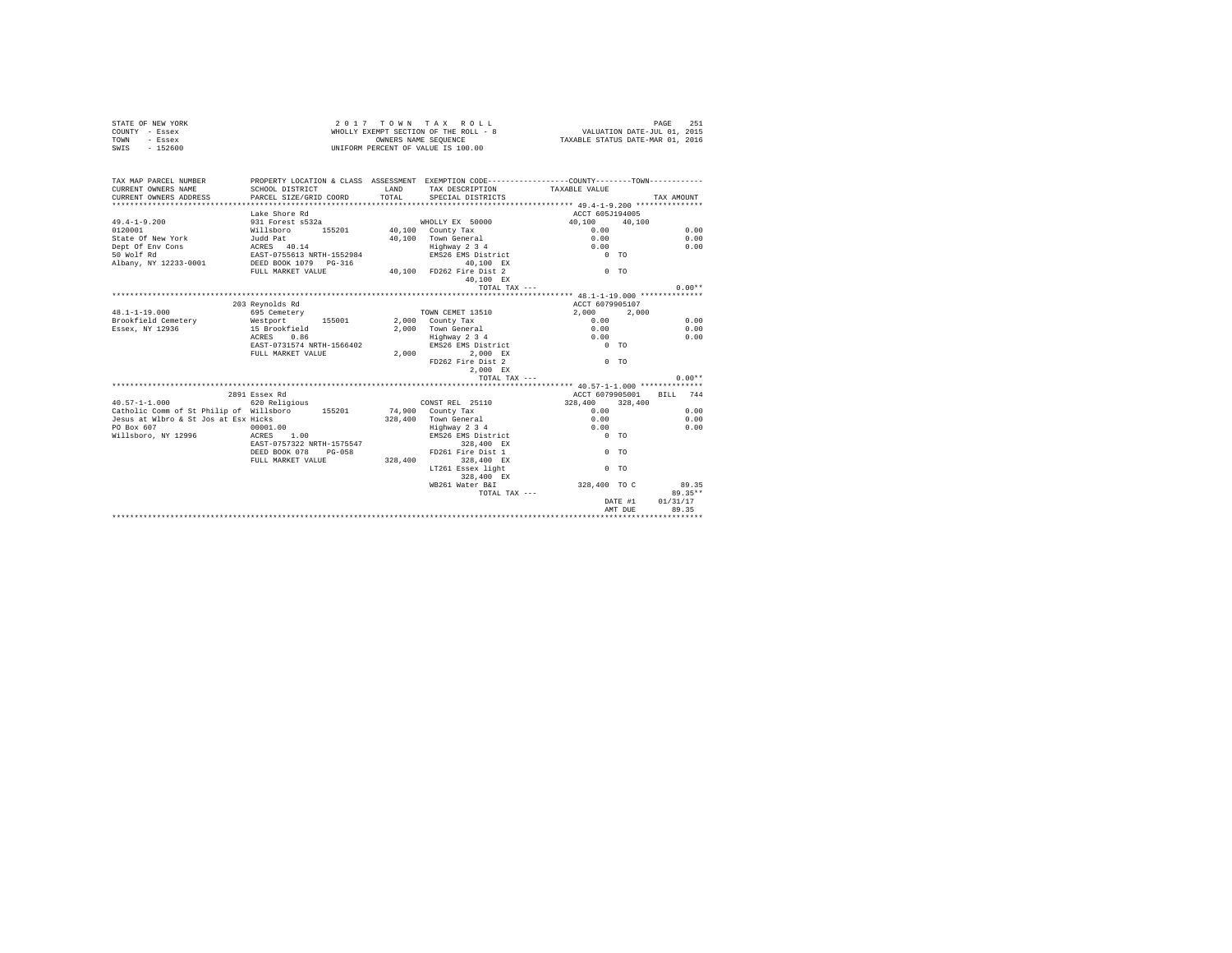|      | STATE OF NEW YORK | 2017 TOWN TAX ROLL                    | 252<br>PAGE                      |
|------|-------------------|---------------------------------------|----------------------------------|
|      | COUNTY - Essex    | WHOLLY EXEMPT SECTION OF THE ROLL - 8 | VALUATION DATE-JUL 01, 2015      |
| TOWN | - Essex           | OWNERS NAME SEOUENCE                  | TAXABLE STATUS DATE-MAR 01, 2016 |
| SWIS | $-152600$         | UNIFORM PERCENT OF VALUE IS 100.00    |                                  |

| TAX MAP PARCEL NUMBER<br>CURRENT OWNERS NAME<br>CURRENT OWNERS ADDRESS | PROPERTY LOCATION & CLASS ASSESSMENT EXEMPTION CODE---------------COUNTY-------TOWN---------<br>SCHOOL DISTRICT<br>PARCEL SIZE/GRID COORD | LAND<br>TOTAL | SPECIAL DISTRICTS         | TAX DESCRIPTION TAXABLE VALUE | TAX AMOUNT     |
|------------------------------------------------------------------------|-------------------------------------------------------------------------------------------------------------------------------------------|---------------|---------------------------|-------------------------------|----------------|
|                                                                        | 1865 NYS Route 22                                                                                                                         |               |                           | ACCT 6079905109               |                |
| $49.1 - 1 - 38.000$                                                    | 695 Cemetery                                                                                                                              |               | TOWN CEMET 13510          | 4,800                         | 4,800          |
| Central Cemetery Millsboro                                             | 155201 4,800 County Tax                                                                                                                   |               |                           | 0.00                          | 0.00           |
| Essex, NY 12936<br>Wharton                                             |                                                                                                                                           |               | 4.800 Town General        | 0.00                          | 0.00           |
|                                                                        | 00002.00                                                                                                                                  |               | Highway 2 3 4             | 0.00                          | 0.00           |
|                                                                        | ACRES 2.00                                                                                                                                |               | EMS26 EMS District        | $0$ TO                        |                |
|                                                                        | EAST-0744672 NRTH-1561763                                                                                                                 |               | 4.800 EX                  |                               |                |
|                                                                        | DEED BOOK 281 PG-483                                                                                                                      |               | FD262 Fire Dist 2         | $0$ TO                        |                |
|                                                                        | FULL MARKET VALUE                                                                                                                         |               | 4.800 EX                  |                               |                |
|                                                                        |                                                                                                                                           | 4,800         |                           |                               | $0.00**$       |
|                                                                        |                                                                                                                                           |               | TOTAL TAX ---             |                               |                |
|                                                                        |                                                                                                                                           |               |                           | ACCT 605J102712               |                |
|                                                                        | Angier Hill Rd                                                                                                                            |               |                           |                               |                |
| $57.2 - 6 - 2.100$                                                     | 105 Vac farmland                                                                                                                          |               | NP ORGANIZ 25300          | 14,300 14,300                 |                |
| Champlain Area Trails Inc Willsboro                                    |                                                                                                                                           |               | 155201 14,300 County Tax  | 0.00                          | 0.00           |
| PO Box 193                                                             | Judd                                                                                                                                      |               | 14.300 Town General       | 0.00                          | 0.00           |
| Westport, NY 12993                                                     | ACRES 11.93                                                                                                                               |               | Highway 2 3 4             | 0.00                          | 0.00           |
|                                                                        | EAST-0742839 NRTH-1550674                                                                                                                 |               | EMS26 EMS District        | $0$ TO                        |                |
| MAY BE SUBJECT TO PAYMENT DEED BOOK 1727 PG-1                          |                                                                                                                                           |               | 14,300 EX                 |                               |                |
| UNDER AGDIST LAW TIL 2018 FULL MARKET VALUE                            |                                                                                                                                           | 14,300        | FD262 Fire Dist 2         |                               | 0 <sub>0</sub> |
|                                                                        |                                                                                                                                           |               | 14,300 EX                 |                               |                |
|                                                                        |                                                                                                                                           |               | LT262 Whallonsburg light  | $0$ TO                        |                |
|                                                                        |                                                                                                                                           |               | 14,300 EX                 |                               |                |
|                                                                        |                                                                                                                                           |               | TOTAL TAX $---$           |                               | $0.00**$       |
|                                                                        |                                                                                                                                           |               |                           |                               |                |
|                                                                        | 2303 Main St                                                                                                                              |               |                           | ACCT 605J104310               |                |
| $40.73 - 2 - 11.000$                                                   | 464 Office bldg.                                                                                                                          |               | CONST ED 25120            | 508,880                       | 508,880        |
| College for Every Student Inc Willsboro 155201                         |                                                                                                                                           |               | 55,900 County Tax         | 0.00                          | 0.00           |
| PO Box 247                                                             | Potts                                                                                                                                     |               | 508.880 Town General      | 0.00                          | 0.00           |
| Essex, NY 12936                                                        | 1549/213 Rel Tx Lien                                                                                                                      |               | Highway 2 3 4             | 0.00                          | 0.00           |
|                                                                        | 1707/311 Easement                                                                                                                         |               | EMS26 EMS District        | $0$ TO                        |                |
|                                                                        | 0.26<br>ACRES                                                                                                                             |               | 508,880 EX                |                               |                |
|                                                                        | EAST-0756830 NRTH-1571742                                                                                                                 |               | FD261 Fire Dist 1         |                               | 0 <sub>0</sub> |
|                                                                        | DEED BOOK 1708 PG-109                                                                                                                     |               | 508,880 EX                |                               |                |
|                                                                        | FULL MARKET VALUE                                                                                                                         |               | 508,880 LT261 Essex light |                               | $0$ TO         |
|                                                                        |                                                                                                                                           |               | 508,880 EX                |                               |                |
|                                                                        |                                                                                                                                           |               |                           | TOTAL TAX ---                 | $0.00**$       |
|                                                                        |                                                                                                                                           |               |                           |                               |                |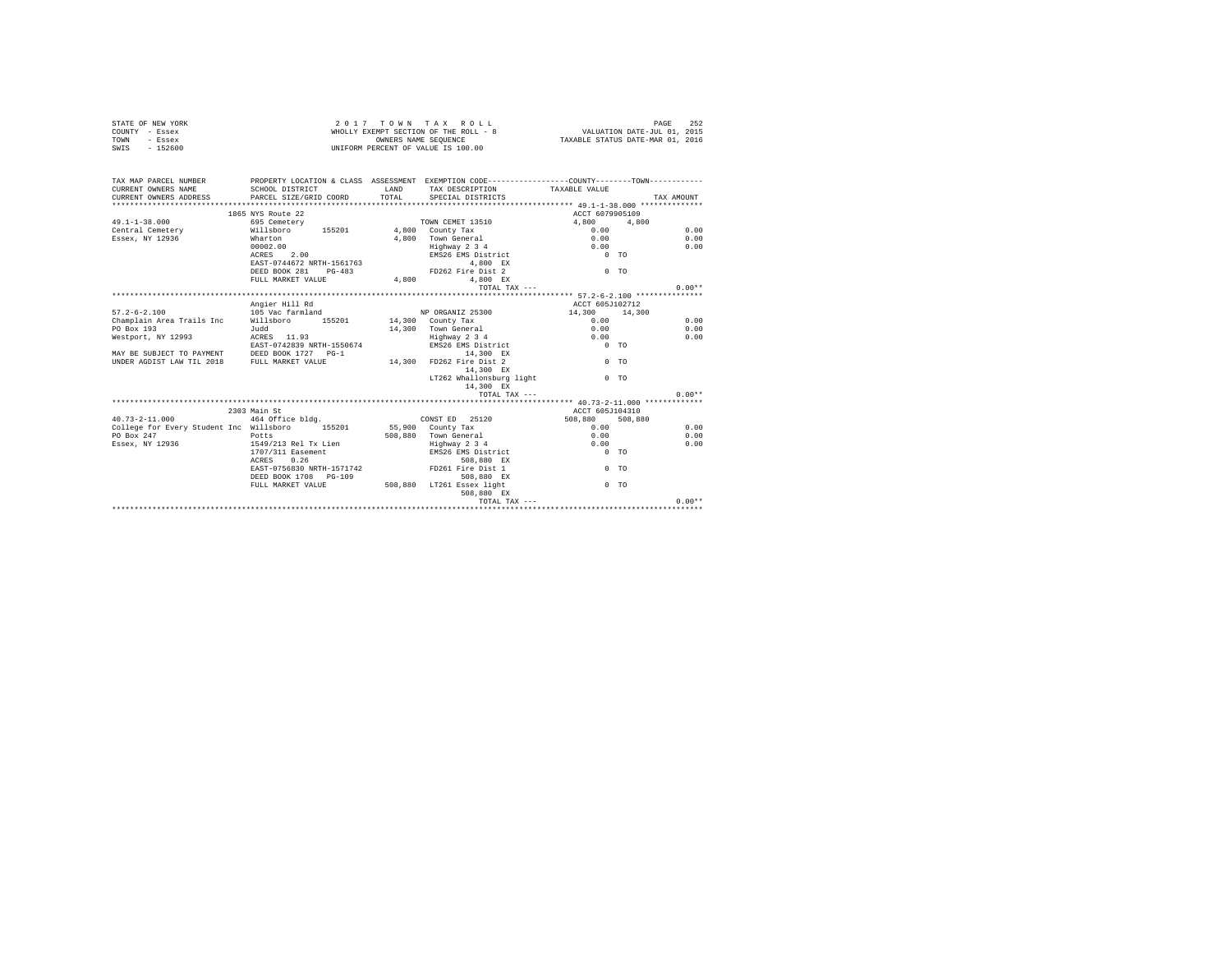|      | STATE OF NEW YORK | 2017 TOWN TAX ROLL                    | 253<br>PAGE                      |
|------|-------------------|---------------------------------------|----------------------------------|
|      | COUNTY - Essex    | WHOLLY EXEMPT SECTION OF THE ROLL - 8 | VALUATION DATE-JUL 01, 2015      |
| TOWN | - Essex           | OWNERS NAME SEOUENCE                  | TAXABLE STATUS DATE-MAR 01, 2016 |
| SWIS | $-152600$         | UNIFORM PERCENT OF VALUE IS 100.00    |                                  |

| TAX MAP PARCEL NUMBER<br>CURRENT OWNERS NAME | PROPERTY LOCATION & CLASS ASSESSMENT EXEMPTION CODE----------------COUNTY-------TOWN----------<br>SCHOOL DISTRICT                       | LAND  | TAX DESCRIPTION                                                            | TAXABLE VALUE                                  |            |
|----------------------------------------------|-----------------------------------------------------------------------------------------------------------------------------------------|-------|----------------------------------------------------------------------------|------------------------------------------------|------------|
| CURRENT OWNERS ADDRESS                       | PARCEL SIZE/GRID COORD                                                                                                                  | TOTAL | SPECIAL DISTRICTS                                                          |                                                | TAX AMOUNT |
|                                              | Jersey St                                                                                                                               |       |                                                                            | ACCT 605J100315                                |            |
| $48.2 - 1 - 5.000$                           | 910 Priv forest NP ORGANIZ 25300                                                                                                        |       |                                                                            | 45,000 45,000                                  |            |
|                                              |                                                                                                                                         |       |                                                                            | 0.00                                           | 0.00       |
|                                              |                                                                                                                                         |       |                                                                            | 0.00                                           | 0.00       |
|                                              |                                                                                                                                         |       | Highway 2 3 4                                                              | 0.00                                           | 0.00       |
|                                              | EAST-0737358 NRTH-1567456                                                                                                               |       | EMS26 EMS District                                                         | $0$ TO                                         |            |
|                                              | DEED BOOK 1228 PG-308                                                                                                                   |       | 45,000 EX                                                                  |                                                |            |
|                                              | FULL MARKET VALUE 45,000 FD262 Fire Dist 2                                                                                              |       |                                                                            | $0$ TO                                         |            |
|                                              |                                                                                                                                         |       | 45,000 EX                                                                  |                                                |            |
|                                              |                                                                                                                                         |       | TOTAL TAX ---                                                              | **************** 48.2-1-6.220 **************** | $0.00**$   |
|                                              | Leaning Rd                                                                                                                              |       |                                                                            | ACCT 605Z010003                                |            |
| $48.2 - 1 - 6.220$                           | 615 Educatn fac                                                                                                                         |       | NP ORGANIZ 25300                                                           | 169,000 169,000                                |            |
| Eddy Foundation                              | Westport 155001 169,000 County Tax                                                                                                      |       |                                                                            | 0.00                                           | 0.00       |
| PO Box 42                                    |                                                                                                                                         |       | 169,000 Town General                                                       |                                                | 0.00       |
| Essex, NY 12936                              | Potts Pat<br>Survey #6277                                                                                                               |       | Town General<br>Highway 2 3 4                                              | $0.00$<br>$0.00$                               | 0.00       |
|                                              |                                                                                                                                         |       | EMS26 EMS District                                                         | $0$ TO                                         |            |
|                                              | ACRES 394.00<br>MAY BE SUBJECT TO PAYMENT EAST-0737553 NRTH-1565879                                                                     |       | 169.000 EX                                                                 |                                                |            |
|                                              | UNDER RPTL480A UNTIL 2023 DEED BOOK 1228 PG-308                                                                                         |       |                                                                            | $0$ TO                                         |            |
|                                              | FULL MARKET VALUE                                                                                                                       |       | PD 261 Fire Dist 1<br>169,000 FD 261 Fire Dist 1<br>169,000 EX             |                                                |            |
|                                              |                                                                                                                                         |       | TOTAL TAX ---                                                              |                                                | $0.00**$   |
|                                              |                                                                                                                                         |       |                                                                            |                                                |            |
|                                              | Brookfield Rd                                                                                                                           |       |                                                                            | ACCT 605J101014                                |            |
| $48.2 - 1 - 18.000$                          | 910 Priv forest                                                                                                                         |       | NP ORGANIZ 25300                                                           | $127,700$ $127,700$ $0.00$                     |            |
| Eddy Foundation                              | Willsboro 155201 127,700 County Tax                                                                                                     |       |                                                                            |                                                | 0.00       |
| PO Box 42                                    | Potts<br>ACRES 136.80                                                                                                                   |       |                                                                            |                                                | 0.00       |
| Essex, NY 12936                              | EAST-0736814 NRTH-1563678                                                                                                               |       | 127,700 Town General 0.00<br>Highway 2 3 4 0.00<br>EMS26 EMS District 0 TO |                                                | 0.00       |
|                                              | DEED BOOK 1580 PG-75                                                                                                                    |       | 127,700 EX                                                                 |                                                |            |
|                                              | FULL MARKET VALUE 127,700 FD262 Fire Dist 2                                                                                             |       |                                                                            | $0$ TO                                         |            |
|                                              |                                                                                                                                         |       | 127,700 EX                                                                 |                                                |            |
|                                              |                                                                                                                                         |       | TOTAL TAX ---                                                              |                                                | $0.00**$   |
|                                              |                                                                                                                                         |       |                                                                            |                                                |            |
|                                              | Cook Rd                                                                                                                                 |       |                                                                            | ACCT 605J100512                                |            |
| $48.2 - 1 - 21.000$                          | 910 Priv forest MP ORGANIZ 25300<br>Westport 155001 27,500 County Tax<br>14 Platt Rogers 27,500 Town General<br>ACRES 33.00 Highway 234 |       |                                                                            | 27,500 27,500                                  |            |
| Eddy Foundation                              |                                                                                                                                         |       |                                                                            | 0.00                                           | 0.00       |
| PO Box 42                                    |                                                                                                                                         |       |                                                                            | 0.00                                           | 0.00       |
| Essex, NY 12936                              |                                                                                                                                         |       |                                                                            | 0.00                                           | 0.00       |
|                                              | EAST-0735755 NRTH-1561527                                                                                                               |       | EMS26 EMS District                                                         | $0$ TO                                         |            |
|                                              | DEED BOOK 1580 PG-75                                                                                                                    |       | 27,500 EX                                                                  |                                                |            |
|                                              | FULL MARKET VALUE 27,500 FD262 Fire Dist 2                                                                                              |       |                                                                            | $0$ TO                                         |            |
|                                              |                                                                                                                                         |       | 27,500 EX                                                                  |                                                |            |
|                                              |                                                                                                                                         |       |                                                                            |                                                |            |
|                                              |                                                                                                                                         |       |                                                                            |                                                |            |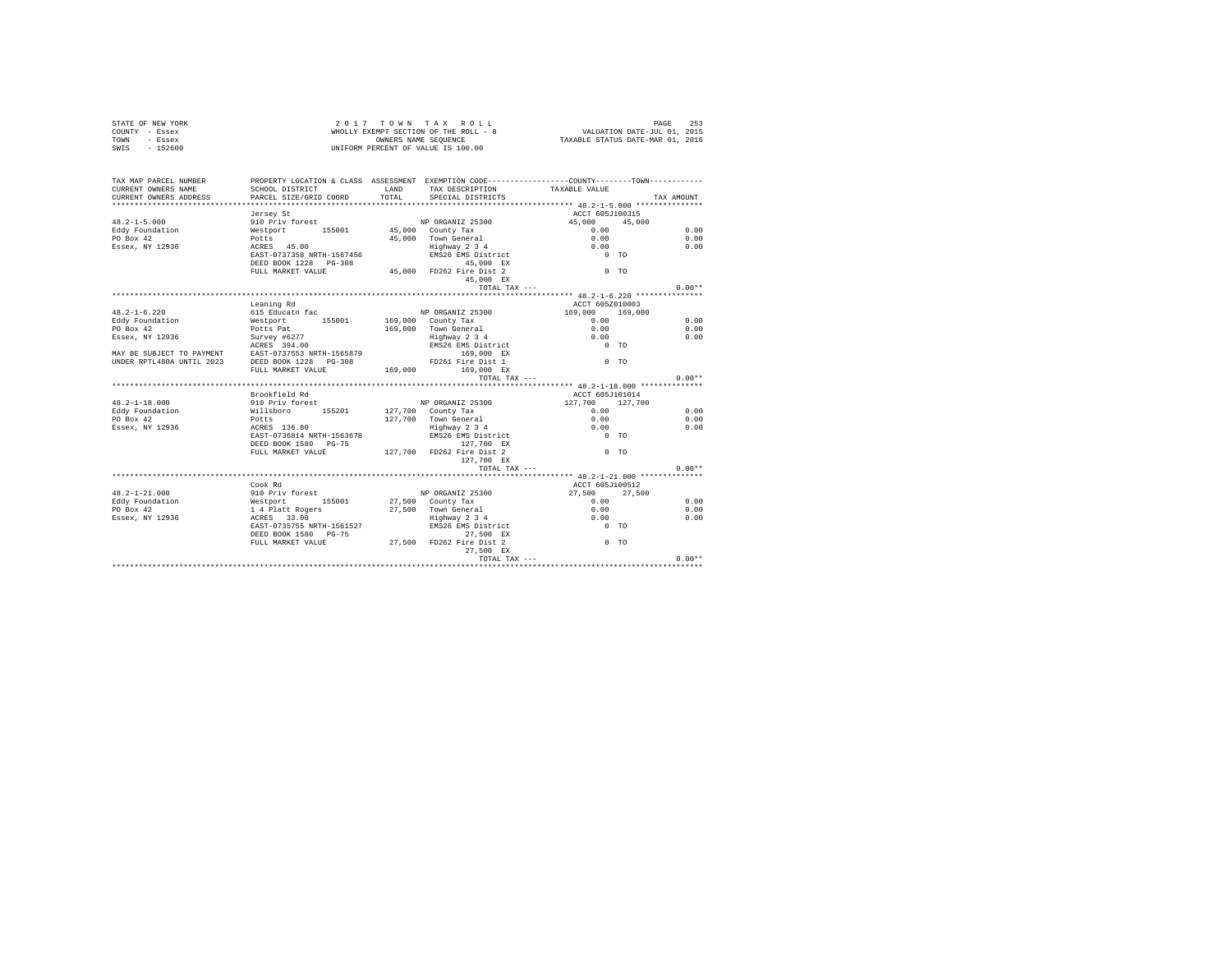| STATE OF NEW YORK | $2.017$ TOWN TAX ROLL                 |                                  | PAGE 254 |  |
|-------------------|---------------------------------------|----------------------------------|----------|--|
| COUNTY - Essex    | WHOLLY EXEMPT SECTION OF THE ROLL - 8 | VALUATION DATE-JUL 01, 2015      |          |  |
| TOWN<br>- Essex   | OWNERS NAME SEOUENCE                  | TAXABLE STATUS DATE-MAR 01, 2016 |          |  |
| SWIS<br>- 152600  | UNIFORM PERCENT OF VALUE IS 100.00    |                                  |          |  |
|                   |                                       |                                  |          |  |

| TAX MAP PARCEL NUMBER                                                                                                                                                                                 |                                                                                                                |      | PROPERTY LOCATION & CLASS ASSESSMENT EXEMPTION CODE---------------COUNTY-------TOWN---------- |                 |                |            |
|-------------------------------------------------------------------------------------------------------------------------------------------------------------------------------------------------------|----------------------------------------------------------------------------------------------------------------|------|-----------------------------------------------------------------------------------------------|-----------------|----------------|------------|
| CURRENT OWNERS NAME                                                                                                                                                                                   | SCHOOL DISTRICT                                                                                                | LAND | TAX DESCRIPTION TAXABLE VALUE                                                                 |                 |                |            |
| CURRENT OWNERS ADDRESS PARCEL SIZE/GRID COORD TOTAL                                                                                                                                                   |                                                                                                                |      | SPECIAL DISTRICTS                                                                             |                 |                | TAX AMOUNT |
|                                                                                                                                                                                                       |                                                                                                                |      |                                                                                               |                 |                |            |
|                                                                                                                                                                                                       | Brookfield Rd                                                                                                  |      |                                                                                               | ACCT 605J104213 |                |            |
| $48.4 - 1 - 5.000$                                                                                                                                                                                    | 910 Priv forest                                                                                                |      | NP ORGANIZ 25300                                                                              | 53,900          | 53,900         |            |
| 0 - 2010 - 2011 - 2012 15201 - 2014 7207<br>2010 - 2014 2015 - 2014 2015 2015 53,900 County Tax<br>2012 - 2014 2015 - 2014 2015 2016 53,900 Town General<br>2012 - 2015 2015 2016 2015 2016 119hway 2 |                                                                                                                |      |                                                                                               | 0.00            |                | 0.00       |
|                                                                                                                                                                                                       |                                                                                                                |      | 53.900 Town General                                                                           | 0.00            |                | 0.00       |
|                                                                                                                                                                                                       |                                                                                                                |      | Highway 2 3 4                                                                                 | 0.00            |                | 0.00       |
|                                                                                                                                                                                                       | EAST-0737084 NRTH-1557545                                                                                      |      | EMS26 EMS District                                                                            | $0$ TO          |                |            |
|                                                                                                                                                                                                       |                                                                                                                |      | 53,900 EX                                                                                     |                 |                |            |
|                                                                                                                                                                                                       | EAST-0737084 ERAIL 2008<br>DEED BOOK 1279 PG-244<br>ABSED TO THE THE STRIP STRIP SACE S3,900 FD262 Fire Dist 2 |      |                                                                                               | $0$ TO          |                |            |
|                                                                                                                                                                                                       |                                                                                                                |      |                                                                                               |                 |                |            |
|                                                                                                                                                                                                       |                                                                                                                |      | LT262 Whallonsburg light 6 0 TO                                                               |                 |                |            |
|                                                                                                                                                                                                       |                                                                                                                |      | 53,900 EX                                                                                     |                 |                |            |
|                                                                                                                                                                                                       |                                                                                                                |      | TOTAL TAX $---$                                                                               |                 |                | $0.00**$   |
|                                                                                                                                                                                                       |                                                                                                                |      |                                                                                               |                 |                |            |
|                                                                                                                                                                                                       | 331 Cook Rd                                                                                                    |      |                                                                                               | ACCT 605J100802 |                |            |
| $48.4 - 1 - 7.000$                                                                                                                                                                                    |                                                                                                                |      |                                                                                               | 383,100 383,100 |                |            |
| Eddy Foundation                                                                                                                                                                                       | 140 Truck crops<br>Willsboro 155201                                                                            |      | NP ORGANIZ 25300<br>233,200 County Tax                                                        | 0.00            |                | 0.00       |
| $PO$ $Rox$ 42                                                                                                                                                                                         | 1 2 Platt Rogers                                                                                               |      | 383,100 Town General                                                                          | 0.00            |                | 0.00       |
| Essex, NY 12936 Bk 936 Pg 217                                                                                                                                                                         |                                                                                                                |      | Highway 2 3 4                                                                                 | 0.00            |                | 0.00       |
|                                                                                                                                                                                                       | ACRES 213.00                                                                                                   |      | EMS26 EMS District<br>383,100 EX                                                              | $0$ TO          |                |            |
|                                                                                                                                                                                                       | EAST-0739800 NRTH-1559494                                                                                      |      |                                                                                               |                 |                |            |
|                                                                                                                                                                                                       | DEED BOOK 1263 PG-23                                                                                           |      | FD262 Fire Dist 2                                                                             |                 | 0 <sub>0</sub> |            |
|                                                                                                                                                                                                       | FULL MARKET VALUE 383.100 383.100 EX                                                                           |      |                                                                                               |                 |                |            |
|                                                                                                                                                                                                       |                                                                                                                |      | LT262 Whallonsburg light                                                                      |                 | 0 <sub>0</sub> |            |
|                                                                                                                                                                                                       |                                                                                                                |      | 383,100 EX                                                                                    |                 |                |            |
|                                                                                                                                                                                                       |                                                                                                                |      | TOTAL TAX ---                                                                                 |                 |                | $0.00**$   |
|                                                                                                                                                                                                       |                                                                                                                |      |                                                                                               |                 |                |            |
|                                                                                                                                                                                                       | Walker Rd                                                                                                      |      |                                                                                               | ACCT 605J104411 |                |            |
| $48.4 - 1 - 20.110$                                                                                                                                                                                   | 910 Priv forest                                                                                                |      | NP ORGANIZ 25300                                                                              | 240,300 240,300 |                |            |
| Eddy Foundation                                                                                                                                                                                       |                                                                                                                |      |                                                                                               | 0.00            |                | 0.00       |
| PO Box 42                                                                                                                                                                                             | willsboro 155201 238,400 County Tax<br>3 5 6 Platt Rogers 240,300 Town General                                 |      |                                                                                               | 0.00            |                | 0.00       |
| Essex, NY 12936                                                                                                                                                                                       | ACRES 315.00                                                                                                   |      |                                                                                               | 0.00            |                | 0.00       |
|                                                                                                                                                                                                       | EAST-0736136 NRTH-1554609                                                                                      |      | Highway 2 3 4<br>EMS26 EMS District                                                           | $0$ TO          |                |            |
|                                                                                                                                                                                                       | DEED BOOK 1274 PG-127 240,300 FD262 Fire Dist 2<br>FULL MARKET VALUE 240,300 FD262 Fire Dist 2                 |      | 240,300 EX                                                                                    |                 |                |            |
|                                                                                                                                                                                                       |                                                                                                                |      |                                                                                               | $0$ TO          |                |            |
|                                                                                                                                                                                                       |                                                                                                                |      | 240.300 EX                                                                                    |                 |                |            |
|                                                                                                                                                                                                       |                                                                                                                |      | LT262 Whallonsburg light                                                                      |                 | 0 <sub>0</sub> |            |
|                                                                                                                                                                                                       |                                                                                                                |      | 240.300 EX                                                                                    |                 |                |            |
|                                                                                                                                                                                                       |                                                                                                                |      |                                                                                               |                 |                | $0.00**$   |
|                                                                                                                                                                                                       |                                                                                                                |      |                                                                                               |                 |                |            |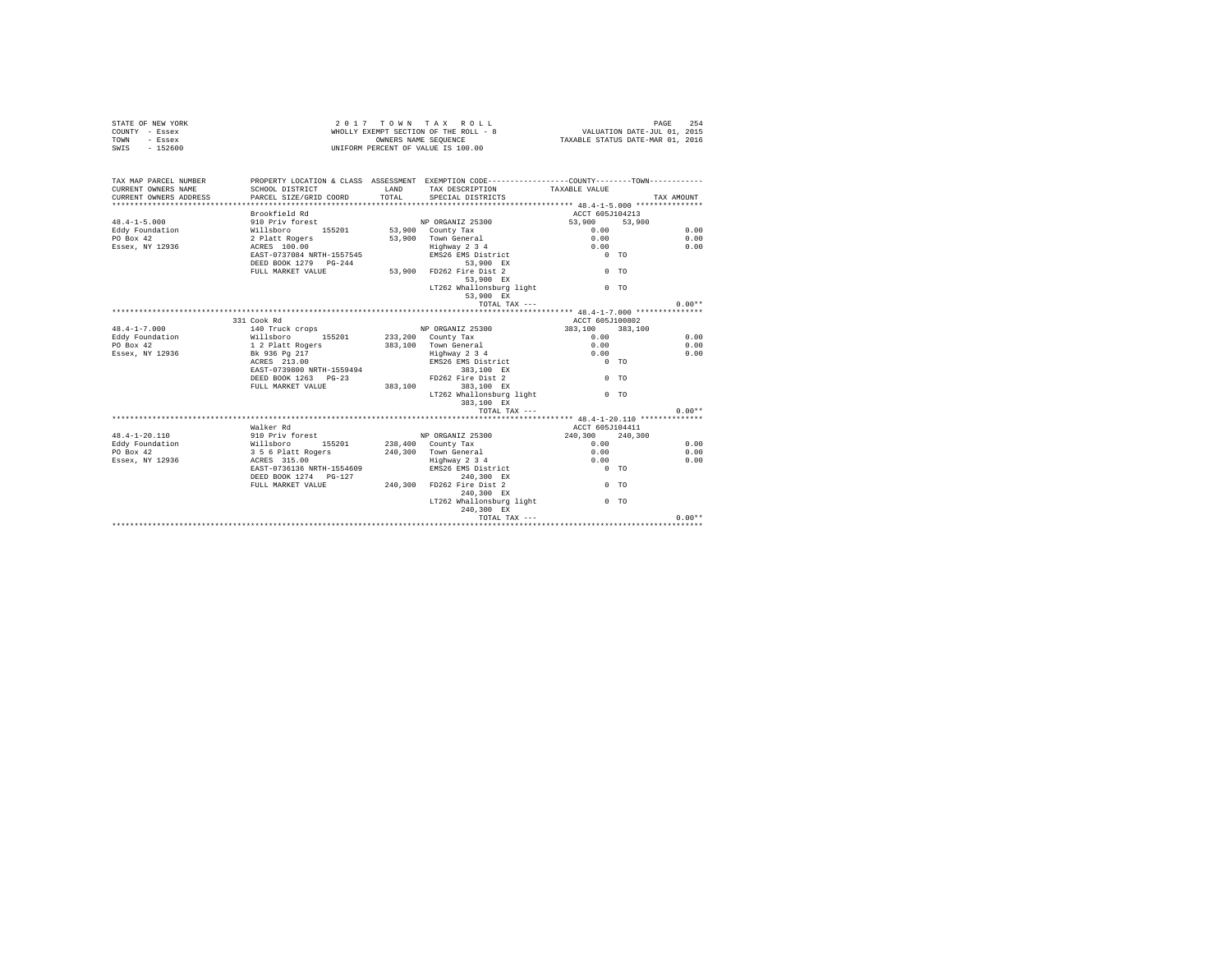| STATE OF NEW YORK<br>COUNTY - Essex<br>- Essex<br>TOWN<br>SWIS - 152600                                           |                                                                                                                                               |                | 2017 TOWN TAX ROLL<br>UNIFORM PERCENT OF VALUE IS 100.00                                                                                                                                                               | 2017 TOWN TAX KOLL<br>WHOLLY EXEMPT SECTION OF THE ROLL - 8<br>WHOLLY EXEMPT SCRIPTION DATE-UNIC UNICATED MEDICAL OIL 2015 | PAGE<br>255                      |
|-------------------------------------------------------------------------------------------------------------------|-----------------------------------------------------------------------------------------------------------------------------------------------|----------------|------------------------------------------------------------------------------------------------------------------------------------------------------------------------------------------------------------------------|----------------------------------------------------------------------------------------------------------------------------|----------------------------------|
| TAX MAP PARCEL NUMBER<br>CURRENT OWNERS NAME<br>CURRENT OWNERS ADDRESS                                            | SCHOOL DISTRICT<br>PARCEL SIZE/GRID COORD                                                                                                     | LAND<br>TOTAL. | TAX DESCRIPTION TAXABLE VALUE<br>SPECIAL DISTRICTS                                                                                                                                                                     | PROPERTY LOCATION & CLASS ASSESSMENT EXEMPTION CODE---------------COUNTY-------TOWN----------                              | TAX AMOUNT                       |
| $40.3 - 3 - 16.000$<br>Essex Cemetery<br>Essex, NY 12936                                                          | 2698 NYS Route 22<br>695 Cemetery<br>Willsboro 155201<br>Potts<br>ACRES 1.00<br>EAST-0755688 NRTH-1571776<br>FULL MARKET VALUE                |                | TOWN CEMET 13510<br>2,400 County Tax<br>2.400 Town General<br>Highway 2 3 4<br>EMS26 EMS District<br>2,400 2,400 EX<br>FD261 Fire Dist 1<br>2.400 EX<br>LT261 Essex light<br>2.400 EX<br>WB261 Water B&I<br>2.400 EX   | ACCT 6079905009<br>2,400 2,400<br>0.00<br>0.00<br>0.00<br>$0$ TO<br>$0$ TO<br>$0$ TO<br>$0$ TO C                           | 0.00<br>0.00<br>0.00             |
|                                                                                                                   | 2757 Essex Rd                                                                                                                                 |                | TOTAL TAX ---                                                                                                                                                                                                          | ACCT 605J102903                                                                                                            | $0.00**$                         |
| $40.65 - 2 - 9.100$<br>Essex Comm Heritage Org Inc Willsboro 155201<br>$R^+e$ 22<br>PO Box 250<br>Essex, NY 12936 | 330 Vacant comm<br>Hicks<br>1608/119 Easement<br>1661/76-Easement<br>ACRES 0.72<br>EAST-0756695 NRTH-1572307<br>DEED BOOK 1030 PG-95          |                | NP ORGANIZ 25300<br>73,900 County Tax<br>73.900 Town General<br>Highway 2 3 4<br>EMS26 EMS District<br>73,900 EX<br>FD261 Fire Dist 1<br>73,900 EX                                                                     | 73,900 73,900<br>0.00<br>0.00<br>0.00<br>$0$ TO<br>$0$ TO                                                                  | 0.00<br>0.00<br>0.00             |
|                                                                                                                   | FULL MARKET VALUE                                                                                                                             |                | 73,900 LT261 Essex light<br>73,900 EX<br>TOTAL TAX ---                                                                                                                                                                 | $0$ TO                                                                                                                     | $0.00**$                         |
|                                                                                                                   | 2728 NYS Route 22                                                                                                                             |                |                                                                                                                                                                                                                        | ACCT 605J102506                                                                                                            |                                  |
| $40.73 - 1 - 6.000$<br>Essex Comm Heritage Org Inc Willsboro 155201<br>Station Rd<br>Essex, NY 12936              | 483 Converted Re<br>Potts<br>1649/224-Sewer Easement<br>ACRES 0.12<br>EAST-0756431 NRTH-1571902<br>DEED BOOK 1267 PG-162<br>FULL MARKET VALUE | 231,000        | NP ORGANIZ 25300<br>40,900 County Tax<br>$231,000$ Town General<br>Highway $2\frac{3}{4}$<br>EMS26 EMS District<br>231,000 EX<br>FD261 Fire Dist 1<br>231,000 EX<br>LT261 Essex light<br>231,000 EX<br>TOTAL TAX $---$ | 231,000 231,000<br>0.00<br>0.00<br>0.00<br>$0$ TO<br>$0$ TO<br>$0$ TO                                                      | 0.00<br>0.00<br>0.00<br>$0.00**$ |
|                                                                                                                   |                                                                                                                                               |                |                                                                                                                                                                                                                        |                                                                                                                            |                                  |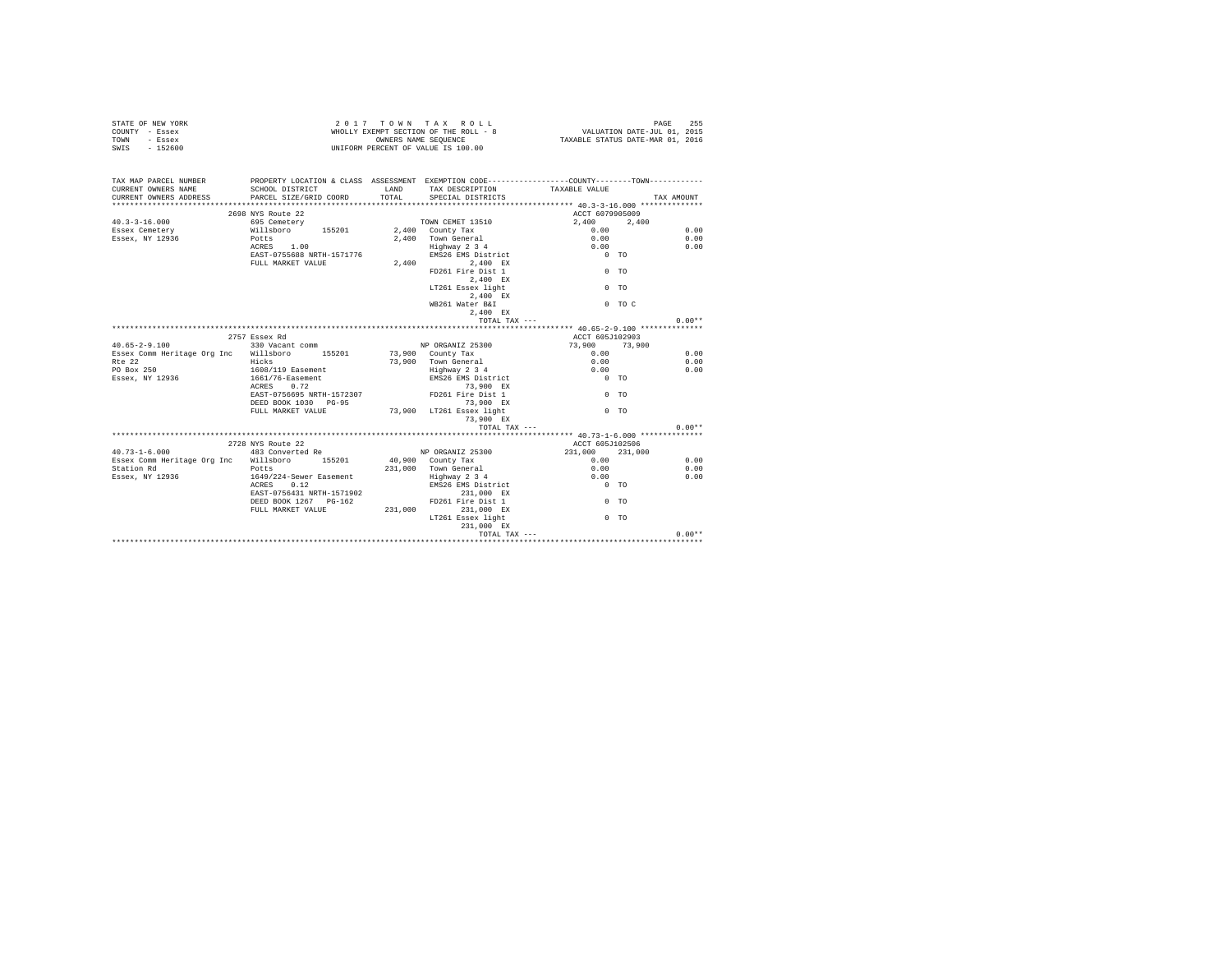|      | STATE OF NEW YORK | 2017 TOWN TAX ROLL                    | 256<br>PAGE                      |
|------|-------------------|---------------------------------------|----------------------------------|
|      | COUNTY - Essex    | WHOLLY EXEMPT SECTION OF THE ROLL - 8 | VALUATION DATE-JUL 01, 2015      |
| TOWN | - Essex           | OWNERS NAME SEOUENCE                  | TAXABLE STATUS DATE-MAR 01, 2016 |
| SWIS | $-152600$         | UNIFORM PERCENT OF VALUE IS 100.00    |                                  |

| TAX MAP PARCEL NUMBER<br>CURRENT OWNERS NAME<br>CURRENT OWNERS ADDRESS PARCEL SIZE/GRID COORD TOTAL SPECIAL DISTRICTS                                             | PROPERTY LOCATION & CLASS ASSESSMENT EXEMPTION CODE----------------COUNTY--------TOWN----------<br>SCHOOL DISTRICT |         | LAND TAX DESCRIPTION TAXABLE VALUE            |                                                     |         |                          |
|-------------------------------------------------------------------------------------------------------------------------------------------------------------------|--------------------------------------------------------------------------------------------------------------------|---------|-----------------------------------------------|-----------------------------------------------------|---------|--------------------------|
|                                                                                                                                                                   |                                                                                                                    |         |                                               |                                                     |         | TAX AMOUNT               |
|                                                                                                                                                                   | 2743 NYS Route 22                                                                                                  |         |                                               | ACCT 6079905014                                     |         |                          |
|                                                                                                                                                                   |                                                                                                                    |         |                                               | 372,800 372,800                                     |         |                          |
| 40.65-2-12.000 620 Religious CONST REL 25110<br>Essex Comm United Methodist Willsboro 155201 43,800 County Tax                                                    |                                                                                                                    |         |                                               | 0.00                                                |         | 0.00                     |
| Church                                                                                                                                                            | Hicks                                                                                                              |         | 372,800 Town General 0.00                     |                                                     |         | 0.00                     |
| PO Box 125                                                                                                                                                        |                                                                                                                    |         |                                               |                                                     |         | 0.00                     |
| Essex, NY 12936                                                                                                                                                   |                                                                                                                    |         | Highway 2 3 4<br>EMS26 EMS District           | $\begin{matrix} 0.00 \\ 0 & \text{TO} \end{matrix}$ |         |                          |
|                                                                                                                                                                   | 1650/144-Sewer Easement<br>89s X 98S Xirr<br>ACRES 0.20                                                            |         | 372,800 EX                                    |                                                     |         |                          |
|                                                                                                                                                                   | EAST-0756766 NRTH-1572140 FD261 Fire Dist 1                                                                        |         |                                               | $0$ TO                                              |         |                          |
|                                                                                                                                                                   |                                                                                                                    |         |                                               |                                                     |         |                          |
|                                                                                                                                                                   |                                                                                                                    |         |                                               | $0$ TO                                              |         |                          |
|                                                                                                                                                                   | BEED BOOK 1674 PG-47<br>FULL MARKET VALUE 772,800 LT261 ESSEX 11ght<br>372,800 LT261 372,800 EX<br>372,800 EX      |         |                                               |                                                     |         |                          |
|                                                                                                                                                                   |                                                                                                                    |         |                                               |                                                     |         | $0.00**$                 |
|                                                                                                                                                                   |                                                                                                                    |         | TOTAL TAX ---                                 |                                                     |         |                          |
|                                                                                                                                                                   | 2306 Main St                                                                                                       |         |                                               |                                                     |         | ACCT 6079905015 BILL 745 |
| 40.73-3-4.000 620 Religious                                                                                                                                       |                                                                                                                    |         | CHURCH PAR 21600 231.100 231.100              |                                                     |         |                          |
|                                                                                                                                                                   |                                                                                                                    |         |                                               |                                                     |         |                          |
| Essex Comm United Methodist Willsboro 155201 52,000 County Tax                                                                                                    |                                                                                                                    |         |                                               |                                                     |         |                          |
| Church<br>Church<br>PO Box 125                                                                                                                                    | Potts<br>1650/140-Sewer Easement                                                                                   |         |                                               |                                                     |         |                          |
|                                                                                                                                                                   |                                                                                                                    |         |                                               |                                                     |         |                          |
| Essex, NY 12936 ACRES                                                                                                                                             | 0.20                                                                                                               |         |                                               |                                                     |         |                          |
|                                                                                                                                                                   | RAST-0756994 NRTH-1571874                                                                                          |         | FD261 Fire Dist 1<br>LT261 Essex light        | 231,100 TO                                          |         | 171.08                   |
|                                                                                                                                                                   | DEED BOOK 1674 PG-47                                                                                               |         |                                               | 231,100 TO                                          |         | 16.78                    |
|                                                                                                                                                                   | FULL MARKET VALUE                                                                                                  | 231,100 |                                               |                                                     |         |                          |
|                                                                                                                                                                   |                                                                                                                    |         |                                               | TOTAL TAX ---                                       |         | $216.68**$               |
|                                                                                                                                                                   |                                                                                                                    |         |                                               |                                                     |         | DATE #1 01/31/17         |
|                                                                                                                                                                   |                                                                                                                    |         |                                               |                                                     | AMT DUE | 216.68                   |
|                                                                                                                                                                   |                                                                                                                    |         |                                               |                                                     |         |                          |
|                                                                                                                                                                   | 17 Tvrrell St                                                                                                      |         |                                               | ACCT 605J104211                                     |         |                          |
| $49.69 - 1 - 2.002$                                                                                                                                               |                                                                                                                    |         |                                               | $100$ $100$                                         |         |                          |
| Essex County                                                                                                                                                      |                                                                                                                    |         |                                               |                                                     |         | 0.00                     |
| PO Box 217                                                                                                                                                        |                                                                                                                    |         |                                               |                                                     |         | 0.00                     |
|                                                                                                                                                                   |                                                                                                                    |         | Enghway 2 3 4 0.00<br>EMS26 EMS District 0 TO |                                                     |         | 0.00                     |
| r Louis Land Ruyout<br>Elizabethtown, NY 12932<br>RORES 06, 129<br>DEED BORE 124217 NRTH-1556115<br>DEED BORES 1704<br>DEED BOREST VALUE<br>PULL MARKET VALUE 100 |                                                                                                                    |         |                                               |                                                     |         |                          |
|                                                                                                                                                                   |                                                                                                                    |         | 100 EX                                        |                                                     |         |                          |
|                                                                                                                                                                   |                                                                                                                    |         | FD262 Fire Dist 2                             | $0$ TO                                              |         |                          |
|                                                                                                                                                                   |                                                                                                                    |         | 100 EX                                        |                                                     |         |                          |
|                                                                                                                                                                   |                                                                                                                    |         | LT262 Whallonsburg light 0 TO                 |                                                     |         |                          |
|                                                                                                                                                                   |                                                                                                                    |         | 100 EX                                        |                                                     |         |                          |
|                                                                                                                                                                   |                                                                                                                    |         |                                               |                                                     |         |                          |
|                                                                                                                                                                   |                                                                                                                    |         |                                               |                                                     |         |                          |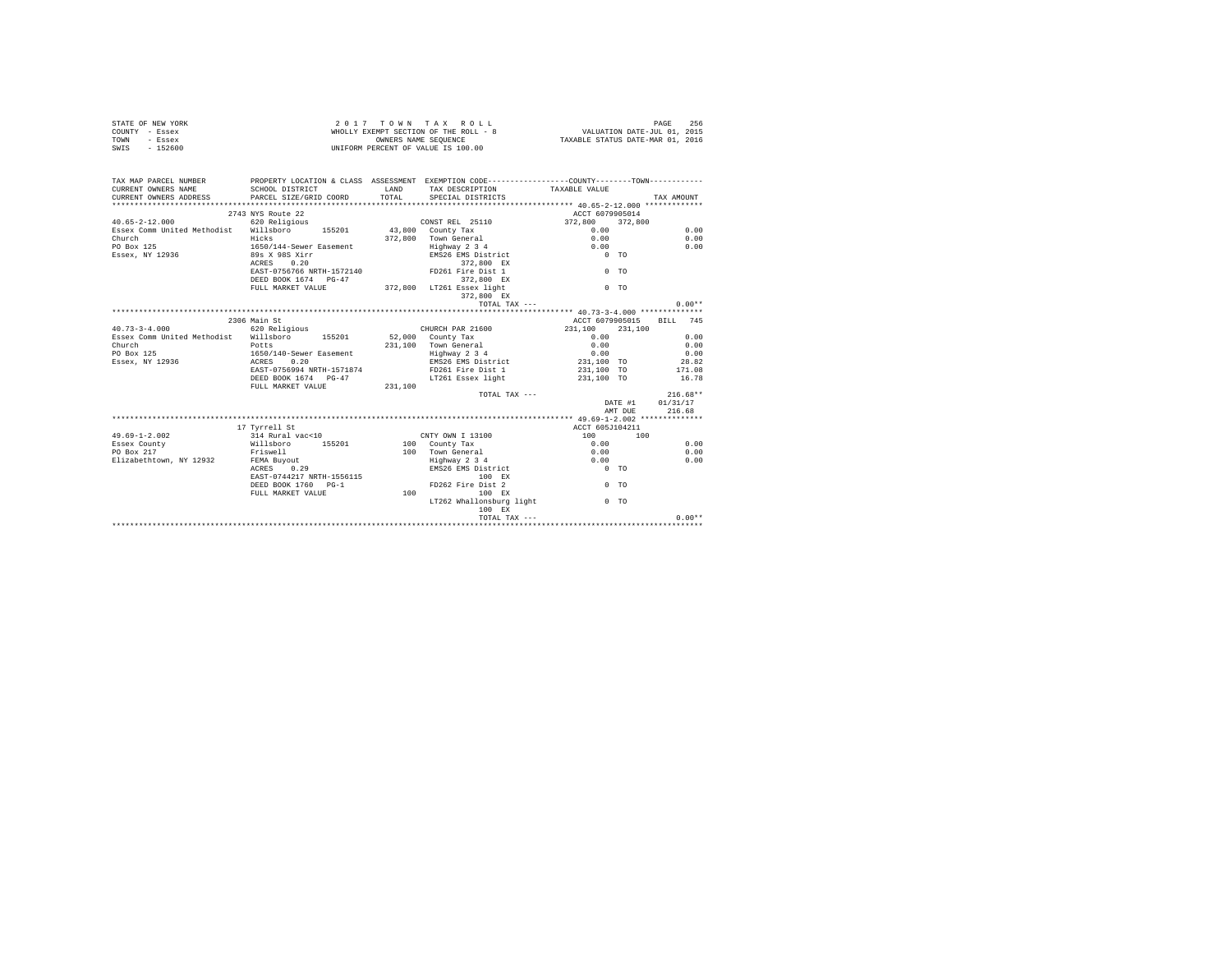| STATE OF NEW YORK | 2017 TOWN TAX ROLL                    | 257<br>PAGE                      |
|-------------------|---------------------------------------|----------------------------------|
| COUNTY - Essex    | WHOLLY EXEMPT SECTION OF THE ROLL - 8 | VALUATION DATE-JUL 01, 2015      |
| TOWN<br>- Essex   | OWNERS NAME SEOUENCE                  | TAXABLE STATUS DATE-MAR 01, 2016 |
| $-152600$<br>SWIS | UNIFORM PERCENT OF VALUE IS 100.00    |                                  |

| TAX MAP PARCEL NUMBER                                                                                    | PROPERTY LOCATION & CLASS ASSESSMENT EXEMPTION CODE---------------COUNTY-------TOWN----------<br>SCHOOL DISTRICT |       |                                                         |                                             |            |
|----------------------------------------------------------------------------------------------------------|------------------------------------------------------------------------------------------------------------------|-------|---------------------------------------------------------|---------------------------------------------|------------|
| CURRENT OWNERS NAME<br>CURRENT OWNERS ADDRESS PARCEL SIZE/GRID COORD                                     |                                                                                                                  | TOTAL | LAND TAX DESCRIPTION TAXABLE VALUE<br>SPECIAL DISTRICTS |                                             | TAX AMOUNT |
|                                                                                                          |                                                                                                                  |       |                                                         |                                             |            |
|                                                                                                          | NYS Route 22                                                                                                     |       |                                                         | ACCT 605Z016004                             |            |
| $57.2 - 4 - 1.120$                                                                                       | 1980 Cometery<br>Willaboro 1992 - 2000 County Tax<br>9 Judds Patent 155201 - 2,200 Town General                  |       |                                                         | $2,200$ $2,200$                             |            |
| Essex County                                                                                             |                                                                                                                  |       |                                                         |                                             | 0.00       |
| $PO$ Box $217$                                                                                           |                                                                                                                  |       |                                                         | $\begin{array}{c} 0.00 \\ 0.00 \end{array}$ | 0.00       |
| Elizabethtown, NY 12932 ACRES 2.20                                                                       |                                                                                                                  |       |                                                         | 0.00                                        | 0.00       |
|                                                                                                          | EAST-0741382 NRTH-1551951                                                                                        |       | Highway 2 3 4<br>EMS26 EMS District                     | $0$ TO                                      |            |
|                                                                                                          | DEED BOOK 1822 PG-8                                                                                              |       | 2,200 EX                                                |                                             |            |
|                                                                                                          | 2,200 EX<br>FULL MARKET VALUE 70 2,200 FD262 Fire Dist 2                                                         |       |                                                         | 0 <sub>0</sub>                              |            |
|                                                                                                          |                                                                                                                  |       | 2.200 EX                                                |                                             |            |
|                                                                                                          |                                                                                                                  |       | LT262 Whallonsburg light 0 TO                           |                                             |            |
|                                                                                                          |                                                                                                                  |       | 2,200 EX                                                |                                             |            |
|                                                                                                          |                                                                                                                  |       | TOTAL TAX ---                                           |                                             | $0.00**$   |
|                                                                                                          |                                                                                                                  |       |                                                         |                                             |            |
|                                                                                                          | Whallons Bav Rd                                                                                                  |       |                                                         | ACCT 605J196001                             |            |
|                                                                                                          |                                                                                                                  |       |                                                         | 100<br>100                                  |            |
|                                                                                                          |                                                                                                                  |       |                                                         | 0.00                                        | 0.00       |
| c/o Board of Commissioners Friswell Pat                                                                  |                                                                                                                  |       |                                                         | 0.00                                        | 0.00       |
| 1637 NYS Route 22                                                                                        |                                                                                                                  |       |                                                         | 0.00                                        | 0.00       |
| Essex, NY 12936                                                                                          | ACRES 0.03<br>EAST-0744189 NRTH-1555692                                                                          |       | Highway 2 3 4<br>EMS26 EMS District                     | $0$ TO                                      |            |
|                                                                                                          | FULL MARKET VALUE                                                                                                |       | 100 100 EX                                              |                                             |            |
| PRIOR OWNER ON 3/01/2016                                                                                 |                                                                                                                  |       | FD262 Fire Dist 2                                       | $0$ TO                                      |            |
| Essex Fire Dist 2                                                                                        |                                                                                                                  |       | 100 EX                                                  |                                             |            |
|                                                                                                          |                                                                                                                  |       | LT262 Whallonsburg light                                | 0 <sub>0</sub>                              |            |
|                                                                                                          |                                                                                                                  |       | 100 RX                                                  |                                             |            |
|                                                                                                          |                                                                                                                  |       | TOTAL TAX ---                                           |                                             | $0.00**$   |
|                                                                                                          |                                                                                                                  |       |                                                         |                                             |            |
|                                                                                                          | 2659 NYS Route 22                                                                                                |       |                                                         | ACCT 605J197010 BILL 746                    |            |
| $40.3 - 2 - 13.120$                                                                                      | 662 Police/fire                                                                                                  |       | VOL F DEPT 26400 557,300 557,300                        |                                             |            |
|                                                                                                          |                                                                                                                  |       | 42,400 County Tax                                       | 0.00                                        | 0.00       |
|                                                                                                          |                                                                                                                  |       | 557,300 Town General                                    | 0.00                                        | 0.00       |
| PO Box 58                                                                                                |                                                                                                                  |       | Highway 2 3 4<br>EMS26 EMG Director                     | 0.00                                        | 0.00       |
| Essex, NY 12936                                                                                          |                                                                                                                  |       |                                                         | $0$ TO                                      |            |
|                                                                                                          |                                                                                                                  |       | 557,300 EX                                              |                                             |            |
| DEED BOOK 1126 PG-202 557,300 EX<br>PRIOR OWNER ON 3/01/2016 FULL MARKET VALUE 557,300 FD261 Fire Dist 1 |                                                                                                                  |       |                                                         | $0$ TO                                      |            |
| Essex Fire District #1                                                                                   |                                                                                                                  |       | 557,300 EX                                              |                                             |            |
|                                                                                                          |                                                                                                                  |       | LT261 Essex light                                       | $0$ TO                                      |            |
|                                                                                                          |                                                                                                                  |       | 557,300 EX                                              |                                             |            |
|                                                                                                          |                                                                                                                  |       | WB261 Water B&I                                         | 557,300 TO C 151.62                         |            |
|                                                                                                          |                                                                                                                  |       | TOTAL TAX ---                                           |                                             | $151.62**$ |
|                                                                                                          |                                                                                                                  |       |                                                         | DATE #1                                     | 01/31/17   |
|                                                                                                          |                                                                                                                  |       |                                                         | AMT DUE                                     | 151.62     |
|                                                                                                          |                                                                                                                  |       |                                                         |                                             |            |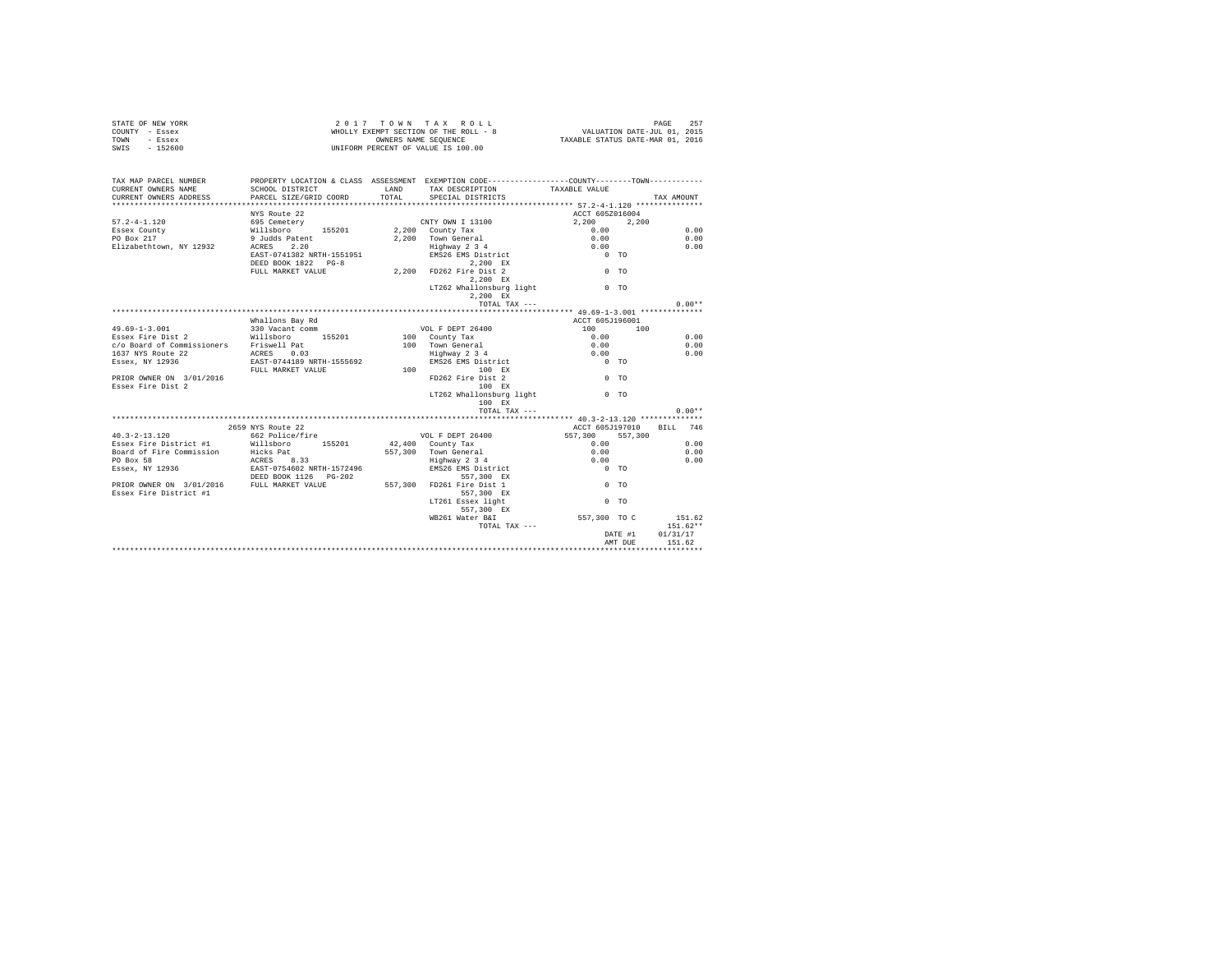| COUNTY - Essex<br>TOWN<br>- Essex<br>SWIS<br>$-152600$ |                                                                                 |         | WHOLLY EXEMPT SECTION OF THE ROLL - 8<br>OWNERS NAME SEOUENCE<br>UNIFORM PERCENT OF VALUE IS 100.00 | VALUATION DATE-JUL 01, 2015<br>TAXABLE STATUS DATE-MAR 01, 2016                                                                                                                                                                     |                  |  |
|--------------------------------------------------------|---------------------------------------------------------------------------------|---------|-----------------------------------------------------------------------------------------------------|-------------------------------------------------------------------------------------------------------------------------------------------------------------------------------------------------------------------------------------|------------------|--|
|                                                        |                                                                                 |         |                                                                                                     |                                                                                                                                                                                                                                     |                  |  |
| TAX MAP PARCEL NUMBER                                  |                                                                                 |         |                                                                                                     | PROPERTY LOCATION & CLASS ASSESSMENT EXEMPTION CODE---------------COUNTY-------TOWN----------                                                                                                                                       |                  |  |
| CURRENT OWNERS NAME                                    | SCHOOL DISTRICT                                                                 |         | LAND TAX DESCRIPTION TAXABLE VALUE                                                                  |                                                                                                                                                                                                                                     |                  |  |
| CURRENT OWNERS ADDRESS                                 | PARCEL SIZE/GRID COORD                                                          | TOTAL   | SPECIAL DISTRICTS                                                                                   |                                                                                                                                                                                                                                     | TAX AMOUNT       |  |
|                                                        |                                                                                 |         |                                                                                                     |                                                                                                                                                                                                                                     |                  |  |
|                                                        | 4 Church St                                                                     |         |                                                                                                     | ACCT 6079905101                                                                                                                                                                                                                     |                  |  |
| $40.73 - 4 - 1.000$                                    | 620 Religious                                                                   |         | CONST REL 25110                                                                                     | $352,400$ $352,400$                                                                                                                                                                                                                 |                  |  |
|                                                        | Essex St Johns Church Millsboro 155201                                          |         | 43,800 County Tax                                                                                   | 0.00                                                                                                                                                                                                                                | 0.00             |  |
| PO Box 262                                             | Potts                                                                           |         | 352.400 Town General                                                                                | 0.00                                                                                                                                                                                                                                | 0.00             |  |
| Essex, NY 12936 1675/93-Easement                       |                                                                                 |         | %)0 Town General<br>Highway 2 3 4<br>EMS26 EMS District<br>352,400 EX                               | 0.00                                                                                                                                                                                                                                | 0.00             |  |
|                                                        | 95s X 76S<br>0.20                                                               |         |                                                                                                     | $0$ TO                                                                                                                                                                                                                              |                  |  |
|                                                        | ACRES                                                                           |         |                                                                                                     |                                                                                                                                                                                                                                     |                  |  |
|                                                        | EAST-0756672 NRTH-1571433 FD261 Fire Dist 1<br>DEED BOOK 077 PG-325             |         | 352,400 EX                                                                                          | $0$ TO                                                                                                                                                                                                                              |                  |  |
|                                                        | FULL MARKET VALUE                                                               |         |                                                                                                     | $0$ TO                                                                                                                                                                                                                              |                  |  |
|                                                        |                                                                                 |         | 352,400 LT261 Essex light<br>352,400 EX                                                             |                                                                                                                                                                                                                                     |                  |  |
|                                                        |                                                                                 |         | TOTAL TAX ---                                                                                       |                                                                                                                                                                                                                                     | $0.00**$         |  |
|                                                        |                                                                                 |         |                                                                                                     |                                                                                                                                                                                                                                     |                  |  |
|                                                        | 10 Church St                                                                    |         |                                                                                                     | ACCT 6079905102 BILL 747                                                                                                                                                                                                            |                  |  |
|                                                        |                                                                                 |         |                                                                                                     | 216,700 216,700                                                                                                                                                                                                                     |                  |  |
|                                                        |                                                                                 |         | CHURCH PAR 21600<br>45,500 County Tax                                                               | 0.00                                                                                                                                                                                                                                | 0.00             |  |
|                                                        |                                                                                 |         |                                                                                                     |                                                                                                                                                                                                                                     |                  |  |
|                                                        |                                                                                 |         |                                                                                                     | 1990 - 2000 - 2000 - 2000 - 2000 - 2000 - 2000 - 2000 - 2010 - 2010 - 2010 - 2010 - 2010 - 2010 - 2010 - 2010<br>2010 - 2010 - 2010 - 2010 - 2010 - 2010 - 2010 - 2010 - 2010 - 2010 - 2010 - 2010 - 2010 - 2010 - 2010 - 2010<br>2 |                  |  |
|                                                        |                                                                                 |         |                                                                                                     |                                                                                                                                                                                                                                     |                  |  |
|                                                        | 76s X 76S Xirr<br>ACRES 0.10                                                    |         | FD261 Fire Dist 1                                                                                   | 216,700 TO                                                                                                                                                                                                                          | 160.42           |  |
|                                                        | EAST-0756755 NRTH-1571452                                                       |         | LT261 Essex light                                                                                   | 216,700 TO                                                                                                                                                                                                                          | 15.73            |  |
|                                                        | DEED BOOK 077 PG-325                                                            |         |                                                                                                     |                                                                                                                                                                                                                                     |                  |  |
|                                                        | FULL MARKET VALUE                                                               | 216,700 |                                                                                                     |                                                                                                                                                                                                                                     |                  |  |
|                                                        |                                                                                 |         | TOTAL TAX ---                                                                                       |                                                                                                                                                                                                                                     | $203.17**$       |  |
|                                                        |                                                                                 |         |                                                                                                     |                                                                                                                                                                                                                                     | DATE #1 01/31/17 |  |
|                                                        |                                                                                 |         |                                                                                                     | AMT DUE                                                                                                                                                                                                                             | 203.17           |  |
|                                                        |                                                                                 |         |                                                                                                     |                                                                                                                                                                                                                                     |                  |  |
|                                                        | 2172 NYS Route 22                                                               |         |                                                                                                     | ACCT 6079905002                                                                                                                                                                                                                     |                  |  |
| $39.4 - 1 - 23.000$                                    | 620 Religious                                                                   |         | CONST REL 25110                                                                                     | 293,100 293,100                                                                                                                                                                                                                     |                  |  |
|                                                        | Foothills Baptist Church Willsboro 155201                                       |         | 27,600 County Tax                                                                                   | 0.00                                                                                                                                                                                                                                | 0.00             |  |
| 2168 NYS Route 22 Potts<br>Essex, NY 12936 00002.00    |                                                                                 |         | 293,100 Town General                                                                                | 0.00                                                                                                                                                                                                                                | 0.00             |  |
|                                                        |                                                                                 |         |                                                                                                     | 0.00                                                                                                                                                                                                                                | 0.00             |  |
|                                                        | 2.10<br>ACRES                                                                   |         | Highway 2 3 4<br>EMS26 EMS District                                                                 | $0$ TO                                                                                                                                                                                                                              |                  |  |
|                                                        | EAST-0743826 NRTH-1568983 293,100 EX<br>DEED BOOK 1455 PG-158 FD261 Fire Dist 1 |         |                                                                                                     |                                                                                                                                                                                                                                     |                  |  |
|                                                        |                                                                                 |         |                                                                                                     | $0$ TO                                                                                                                                                                                                                              |                  |  |
|                                                        | FULL MARKET VALUE 293,100                                                       |         | 293.100 EX                                                                                          |                                                                                                                                                                                                                                     |                  |  |
|                                                        |                                                                                 |         |                                                                                                     |                                                                                                                                                                                                                                     | $0.00**$         |  |
|                                                        |                                                                                 |         |                                                                                                     |                                                                                                                                                                                                                                     |                  |  |

STATE OF NEW YORK 2 0 1 7 T O W N T A X R O L L PAGE 258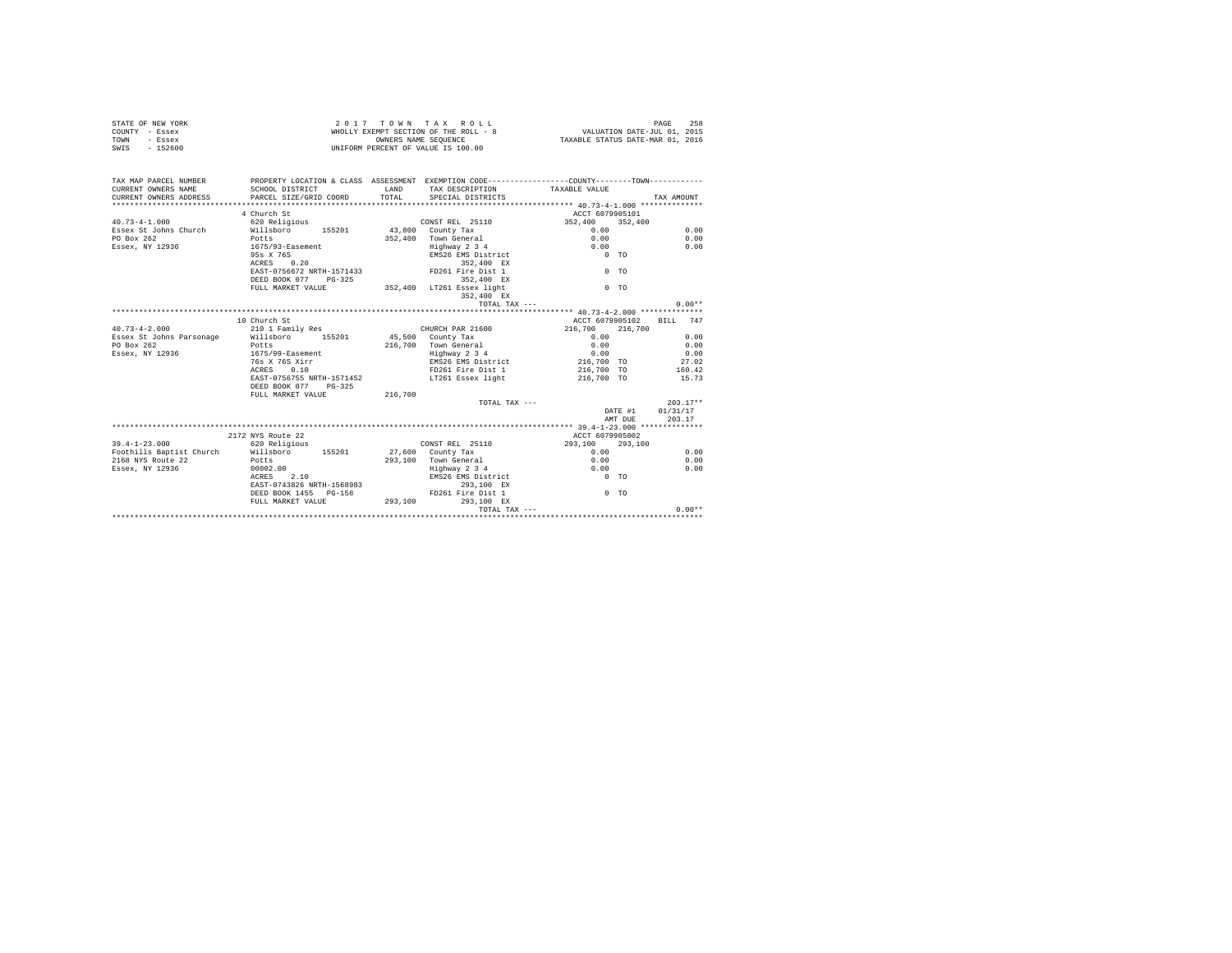|      | STATE OF NEW YORK | 2017 TOWN TAX ROLL                    | 259<br>PAGE                      |
|------|-------------------|---------------------------------------|----------------------------------|
|      | COUNTY - Essex    | WHOLLY EXEMPT SECTION OF THE ROLL - 8 | VALUATION DATE-JUL 01, 2015      |
| TOWN | - Essex           | OWNERS NAME SEOUENCE                  | TAXABLE STATUS DATE-MAR 01, 2016 |
| SWIS | $-152600$         | UNIFORM PERCENT OF VALUE IS 100.00    |                                  |

| TAX MAP PARCEL NUMBER<br>CURRENT OWNERS NAME<br>CURRENT OWNERS ADDRESS PARCEL SIZE/GRID COORD | PROPERTY LOCATION & CLASS ASSESSMENT EXEMPTION CODE----------------COUNTY-------TOWN----------<br>SCHOOL DISTRICT | LAND<br>TOTAL. | TAX DESCRIPTION TAXABLE VALUE<br>SPECIAL DISTRICTS |                 | TAX AMOUNT     |
|-----------------------------------------------------------------------------------------------|-------------------------------------------------------------------------------------------------------------------|----------------|----------------------------------------------------|-----------------|----------------|
|                                                                                               | 2754 Essex Rd                                                                                                     |                |                                                    | ACCT 605J100205 |                |
| $40.65 - 3 - 3.000$                                                                           | 483 Converted Re - WTRFNT NP ORGANIZ 25300                                                                        |                |                                                    | 389,200         | 389,200        |
| Halpin Jack Trust Millsboro                                                                   | 155201                                                                                                            |                | 155,700 County Tax                                 | 0.00            | 0.00           |
| Halpin Joanne C Trust                                                                         | Hicks                                                                                                             |                | 389.200 Town General                               | 0.00            | 0.00           |
| 2304 Washington Ave                                                                           | $1675/74$ -Easement                                                                                               |                | Highway 2 3 4                                      | 0.00            | 0.00           |
| Redding, CA 96001                                                                             | ACRES 0.20                                                                                                        |                | EMS26 EMS District                                 | $0$ TO          |                |
|                                                                                               | EAST-0756912 NRTH-1572210                                                                                         |                | 389,200 EX                                         |                 |                |
|                                                                                               | DEED BOOK 1720 PG-323                                                                                             |                | FD261 Fire Dist 1                                  |                 | $0$ TO         |
|                                                                                               | FULL MARKET VALUE                                                                                                 | 389,200        | 389,200 EX                                         |                 |                |
|                                                                                               |                                                                                                                   |                | LT261 Essex light                                  |                 | 0 <sub>0</sub> |
|                                                                                               |                                                                                                                   |                | 389,200 EX                                         |                 |                |
|                                                                                               |                                                                                                                   |                | TOTAL TAX $---$                                    |                 | $0.00**$       |
|                                                                                               |                                                                                                                   |                |                                                    |                 |                |
|                                                                                               | 2756 Essex Rd                                                                                                     |                |                                                    | ACCT 6079901912 |                |
| $40.65 - 3 - 2.000$                                                                           | 632 Benevolent - WTRFNT                                                                                           |                | FRATERNAL 25400                                    | 393,300         | 393,300        |
| Iroquois F&AM                                                                                 | Willsboro 155201                                                                                                  |                | 159,200 County Tax                                 | 0.00            | 0.00           |
| c/o Charles Lustig                                                                            | Hicks                                                                                                             |                | 393,300 Town General                               | 0.00            | 0.00           |
| PO Box 402                                                                                    | 1669/95 Easement                                                                                                  |                | Highway 2 3 4                                      | 0.00            | 0.00           |
| Willsboro, NY 12996<br>ACRES                                                                  | 0.20                                                                                                              |                | EMS26 EMS District                                 | $0$ TO          |                |
|                                                                                               | EAST-0756864 NRTH-1572288                                                                                         |                | 393,300 EX                                         |                 |                |
|                                                                                               | DEED BOOK 199<br>PG-511                                                                                           |                | FD261 Fire Dist 1                                  |                 | 0 <sub>0</sub> |
|                                                                                               | FULL MARKET VALUE                                                                                                 | 393,300        | 393,300 EX                                         |                 |                |
|                                                                                               |                                                                                                                   |                | LT261 Essex light                                  |                 | $0$ TO         |
|                                                                                               |                                                                                                                   |                | 393,300 EX                                         |                 |                |
|                                                                                               |                                                                                                                   |                | TOTAL TAX ---                                      |                 | $0.00**$       |
|                                                                                               |                                                                                                                   |                |                                                    |                 |                |
|                                                                                               | Alden Rd                                                                                                          |                |                                                    | ACCT 6079905105 |                |
| $48.3 - 1 - 1.000$                                                                            | 910 Priv forest                                                                                                   |                | NP ORGANIZ 25300                                   | 122,900 122,900 |                |
| Plattsburg State College Willsboro                                                            | 155201 122,900 County Tax                                                                                         |                |                                                    | 0.00            | 0.00           |
| College Aux Svcs Inc 41 44 Taylor & Kimball                                                   |                                                                                                                   |                | 122.900 Town General                               | 0.00            | 0.00           |
| 101 Broad St                                                                                  | ACRES 267.80                                                                                                      |                | Highway 2 3 4                                      | 0.00            | 0.00           |
| Plattsburgh, NY 12901-2681                                                                    | EAST-0725300 NRTH-1556881                                                                                         |                | EMS26 EMS District                                 | $0$ TO          |                |
|                                                                                               | DEED BOOK 244<br>$PG-420$                                                                                         |                | 122,900 EX                                         |                 |                |
|                                                                                               | FULL MARKET VALUE                                                                                                 |                | 122,900 FD262 Fire Dist 2                          |                 | $0$ TO         |
|                                                                                               |                                                                                                                   |                | 122,900 EX                                         |                 |                |
|                                                                                               |                                                                                                                   |                |                                                    | TOTAL TAX ---   | $0.00**$       |
|                                                                                               |                                                                                                                   |                |                                                    |                 |                |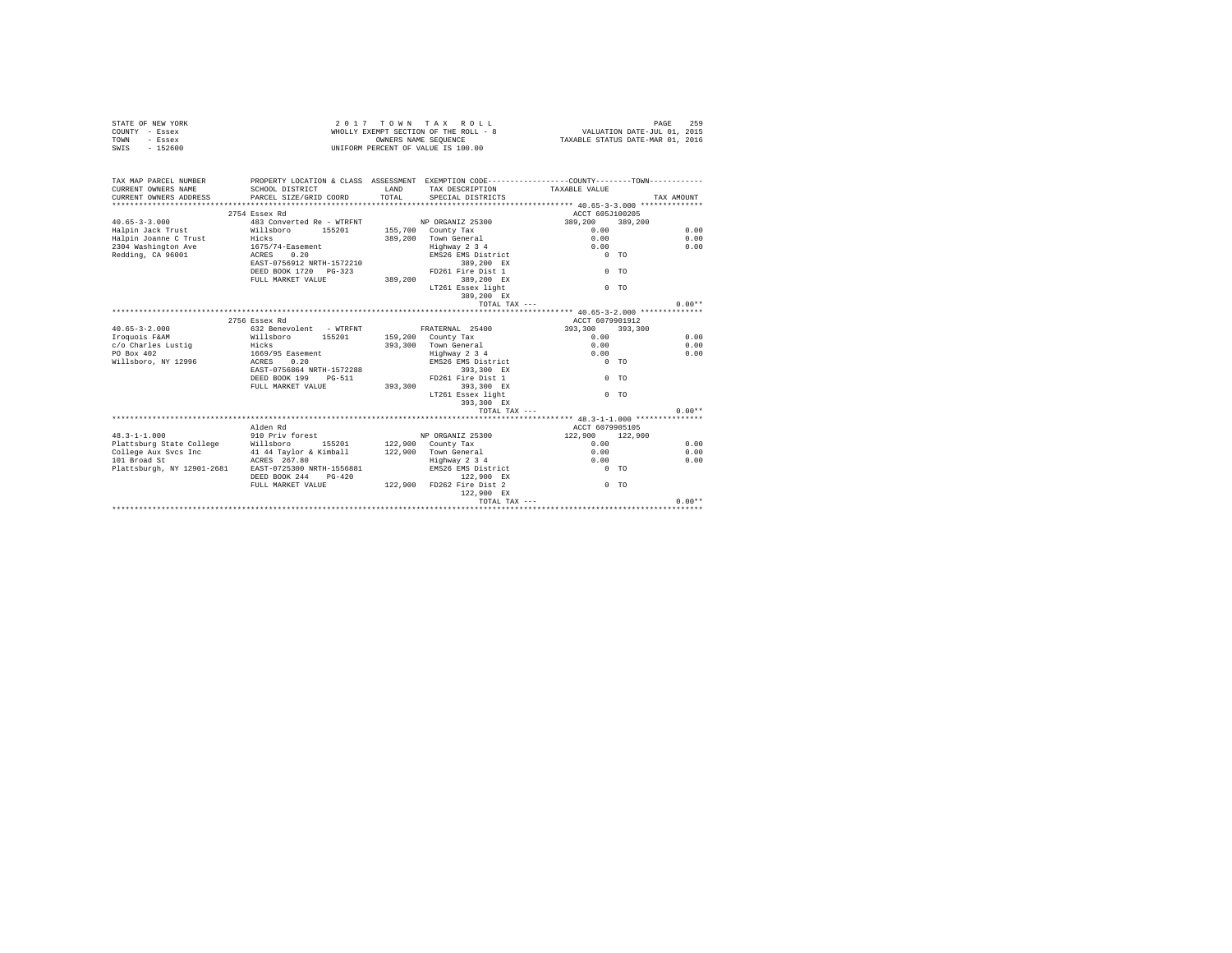| STATE OF NEW YORK                       |                                                                                               |         | 2017 TOWN TAX ROLL                                         |                                                                 | PAGE<br>260 |
|-----------------------------------------|-----------------------------------------------------------------------------------------------|---------|------------------------------------------------------------|-----------------------------------------------------------------|-------------|
| COUNTY - Essex<br>TOWN                  |                                                                                               |         | WHOLLY EXEMPT SECTION OF THE ROLL - 8                      | VALUATION DATE-JUL 01, 2015<br>TAXABLE STATUS DATE-MAR 01, 2016 |             |
| - Essex<br>$-152600$<br>SWIS            |                                                                                               |         | OWNERS NAME SEOUENCE<br>UNIFORM PERCENT OF VALUE IS 100.00 |                                                                 |             |
|                                         |                                                                                               |         |                                                            |                                                                 |             |
| TAX MAP PARCEL NUMBER                   | PROPERTY LOCATION & CLASS ASSESSMENT EXEMPTION CODE---------------COUNTY-------TOWN---------- |         |                                                            |                                                                 |             |
| CURRENT OWNERS NAME                     | SCHOOL DISTRICT                                                                               | LAND    | TAX DESCRIPTION                                            | TAXABLE VALUE                                                   |             |
| CURRENT OWNERS ADDRESS                  | PARCEL SIZE/GRID COORD                                                                        | TOTAL   | SPECIAL DISTRICTS                                          |                                                                 | TAX AMOUNT  |
|                                         |                                                                                               |         |                                                            |                                                                 |             |
|                                         | Angier Hill Rd                                                                                |         |                                                            | ACCT 6079993002                                                 |             |
| $57.2 - 6 - 2.200$<br>SNY Dept Env Cons | 961 State park<br>Willsboro<br>155201                                                         |         | N.Y. STATE 12100<br>5,900 County Tax                       | 5,900<br>5,900<br>0.00                                          | 0.00        |
| State Of New York                       |                                                                                               |         | 5,900 Town General                                         | 0.00                                                            | 0.00        |
| 50 Wolf Rd                              | Judd Pat<br>Q-Sr Essex 216.19-Public                                                          |         | Highway 2 3 4                                              | 0.00                                                            | 0.00        |
| Albany, NY 12233                        | Fishing Parking Area                                                                          |         | EMS26 EMS District                                         | $0$ TO                                                          |             |
|                                         | 0.07<br>ACRES                                                                                 |         | 5,900 EX                                                   |                                                                 |             |
|                                         | EAST-0743080 NRTH-1550220                                                                     |         | FD262 Fire Dist 2                                          | 0 <sub>0</sub>                                                  |             |
|                                         | DEED BOOK 1031 PG-73                                                                          |         | 5.900 EX                                                   |                                                                 |             |
|                                         | FULL MARKET VALUE                                                                             |         | 5,900 LT262 Whallonsburg light                             | 0 <sub>0</sub>                                                  |             |
|                                         |                                                                                               |         | 5,900 EX                                                   |                                                                 |             |
|                                         |                                                                                               |         | TOTAL TAX ---                                              |                                                                 | $0.00**$    |
|                                         |                                                                                               |         |                                                            |                                                                 |             |
|                                         | Whallons Bay Rd                                                                               |         |                                                            | ACCT 605J102410                                                 |             |
| $49.69 - 1 - 14.000$                    | 961 State park                                                                                |         | N.Y. STATE 12100                                           | 21,600<br>21,600                                                |             |
| SNY Dept of Env Cons                    | Willsboro<br>155201                                                                           |         | 21,600 County Tax                                          | 0.00                                                            | 0.00        |
| State Of New York                       | Friswell                                                                                      |         | 21,600 Town General                                        | 0.00                                                            | 0.00        |
| 50 Wolf Rd                              | 175s X 135S X 165S                                                                            |         | Highway 2 3 4                                              | 0.00                                                            | 0.00        |
| Albany, NY 12233                        | ACRES 0.30                                                                                    |         | EMS26 EMS District                                         | $0$ TO                                                          |             |
|                                         | EAST-0744055 NRTH-1555466                                                                     |         | 21,600 EX                                                  |                                                                 |             |
|                                         | DEED BOOK 784 PG-036                                                                          |         | FD262 Fire Dist 2                                          | $0$ TO                                                          |             |
|                                         | FULL MARKET VALUE                                                                             | 21,600  | 21,600 EX                                                  |                                                                 |             |
|                                         |                                                                                               |         | LT262 Whallonsburg light                                   | $0$ TO                                                          |             |
|                                         |                                                                                               |         | 21,600 EX                                                  |                                                                 |             |
|                                         |                                                                                               |         | TOTAL TAX ---                                              |                                                                 | $0.00**$    |
|                                         | Lake Shore Rd                                                                                 |         |                                                            | ACCT 6079905010                                                 |             |
| $49.4 - 1 - 4.000$                      | 661 Military - WTRFNT                                                                         |         | 14100<br><b>USA</b>                                        | 182,400 182,400                                                 |             |
| Split Rock Light Station Willsboro      | 155201                                                                                        |         | 182,400 County Tax                                         | 0.00                                                            | 0.00        |
| 475 Kilvert St Ste 100                  | Judd                                                                                          |         | 182.400 Town General                                       | 0.00                                                            | 0.00        |
| Warwick, RI 02886                       | Bk 00P Pg 346                                                                                 |         | Highway 2 3 4                                              | 0.00                                                            | 0.00        |
|                                         | $150s$ X $145s$ Xirr                                                                          |         | EMS26 EMS District                                         | $0$ TO                                                          |             |
|                                         | 0.40<br>ACRES                                                                                 |         | 182.400 EX                                                 |                                                                 |             |
|                                         | EAST-0764902 NRTH-1557266                                                                     |         | FD262 Fire Dist 2                                          | $0$ TO                                                          |             |
|                                         | $PG-346$<br>DEED BOOK P                                                                       |         | 182,400 EX                                                 |                                                                 |             |
|                                         | FULL MARKET VALUE                                                                             | 182,400 |                                                            |                                                                 |             |
|                                         |                                                                                               |         | TOTAL TAX $---$                                            |                                                                 | $0.00**$    |
|                                         |                                                                                               |         |                                                            |                                                                 |             |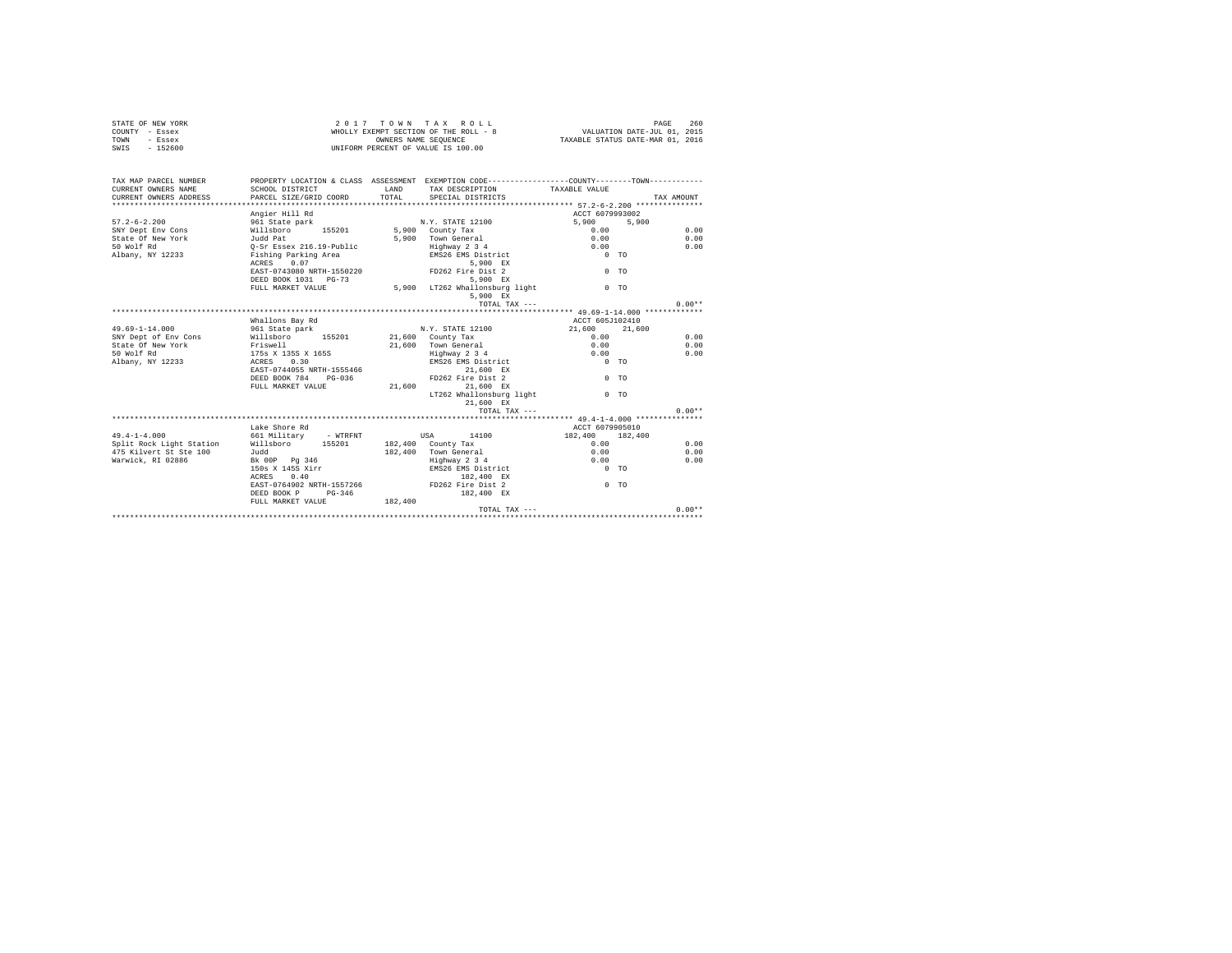| STATE OF NEW YORK     | 2017 TOWN TAX ROLL                                                                           | 261<br>PAGE                      |
|-----------------------|----------------------------------------------------------------------------------------------|----------------------------------|
| COUNTY - Essex        | WHOLLY EXEMPT SECTION OF THE ROLL - 8                                                        | VALUATION DATE-JUL 01, 2015      |
| TOWN<br>- Essex       | OWNERS NAME SEOUENCE                                                                         | TAXABLE STATUS DATE-MAR 01, 2016 |
| $-152600$<br>SWIS     | UNIFORM PERCENT OF VALUE IS 100.00                                                           |                                  |
|                       |                                                                                              |                                  |
|                       |                                                                                              |                                  |
|                       |                                                                                              |                                  |
| TAX MAP PARCEL NUMBER | PROPERTY LOCATION & CLASS ASSESSMENT EXEMPTION CODE---------------COUNTY-------TOWN--------- |                                  |

| CURRENT OWNERS NAME    | SCHOOL DISTRICT           | <b>T.AND</b> | TAX DESCRIPTION         | TAXABLE VALUE   |                |            |
|------------------------|---------------------------|--------------|-------------------------|-----------------|----------------|------------|
| CURRENT OWNERS ADDRESS | PARCEL SIZE/GRID COORD    | TOTAL        | SPECIAL DISTRICTS       |                 |                | TAX AMOUNT |
|                        |                           |              |                         |                 |                |            |
|                        | 2214 NYS Route 22         |              |                         | ACCT 6079905103 |                |            |
| $39.4 - 1 - 17.000$    | 681 Culture bldg          |              | <b>TOWN OWN I 13500</b> | 67.500 67.500   |                |            |
| Town Of Essex          | 155201<br>Willsboro       |              | 14,000 County Tax       | 0.00            |                | 0.00       |
| Essex, NY 12936        | Potts                     |              | 67.500 Town General     | 0.00            |                | 0.00       |
|                        | 100s X 155S Xirr          |              | Highway 2 3 4           | 0.00            |                | 0.00       |
|                        | ACRES 0.30                |              | EMS26 EMS District      | $0$ TO          |                |            |
|                        | EAST-0743922 NRTH-1569878 |              | 67.500 EX               |                 |                |            |
|                        | DEED BOOK 366 PG-431      |              | FD261 Fire Dist 1       |                 | $0$ TO         |            |
|                        | FULL MARKET VALUE         | 67.500       | 67.500 EX               |                 |                |            |
|                        |                           |              | TOTAL TAX ---           |                 |                | $0.00**$   |
|                        |                           |              |                         |                 |                |            |
|                        | NYS Route 22              |              |                         | ACCT 605J100503 |                |            |
| $39.4 - 1 - 25.000$    | 314 Rural vac<10          |              | TOWN OWN I 13500        | 7.200           | 7.200          |            |
| Town of Essex          | Willsboro<br>155201       |              | 7.200 County Tax        | 0.00            |                | 0.00       |
| PO Box 355             | Potts                     |              | 7.200 Town General      | 0.00            |                | 0.00       |
| Essex, NY 12936        | ACRES 0.40                |              | Highway 2 3 4           | 0.00            |                | 0.00       |
|                        | EAST-0743782 NRTH-1568093 |              | EMS26 EMS District      | $0$ TO          |                |            |
|                        | DEED BOOK 1611 PG-298     |              | 7.200 EX                |                 |                |            |
|                        | FULL MARKET VALUE         |              | 7.200 FD261 Fire Dist 1 |                 | $0$ TO         |            |
|                        |                           |              | 7.200 EX                |                 |                |            |
|                        |                           |              | TOTAL TAX ---           |                 |                | $0.00**$   |
|                        |                           |              |                         |                 |                |            |
|                        | 2476 NYS Route 22         |              |                         | ACCT 6079905104 |                |            |
| $40.3 - 3 - 9.100$     | 852 Landfill              |              | TOWN OWN I 13500        | 35,300 35,300   |                |            |
| Town Of Essex          | Willsboro 155201          |              | 35,000 County Tax       | 0.00            |                | 0.00       |
| Essex, NY 12936        | Potts                     |              | 35.300 Town General     | 0.00            |                | 0.00       |
|                        | 30.0 Acres                |              | Highway 2 3 4           | 0.00            |                | 0.00       |
|                        | ACRES 23.40               |              | EMS26 EMS District      |                 | 0 <sub>0</sub> |            |
|                        | EAST-0750373 NRTH-1570076 |              | 35,300 EX               |                 |                |            |
|                        | DEED BOOK 360<br>$PG-467$ |              | FD261 Fire Dist 1       |                 | $0$ TO         |            |
|                        | FULL MARKET VALUE         | 35,300       | 35,300 EX               |                 |                |            |
|                        |                           |              | LT261 Essex light       |                 | $0$ TO         |            |
|                        |                           |              | 35,300 EX               |                 |                |            |
|                        |                           |              | TOTAL TAX ---           |                 |                | $0.00**$   |
|                        |                           |              |                         |                 |                |            |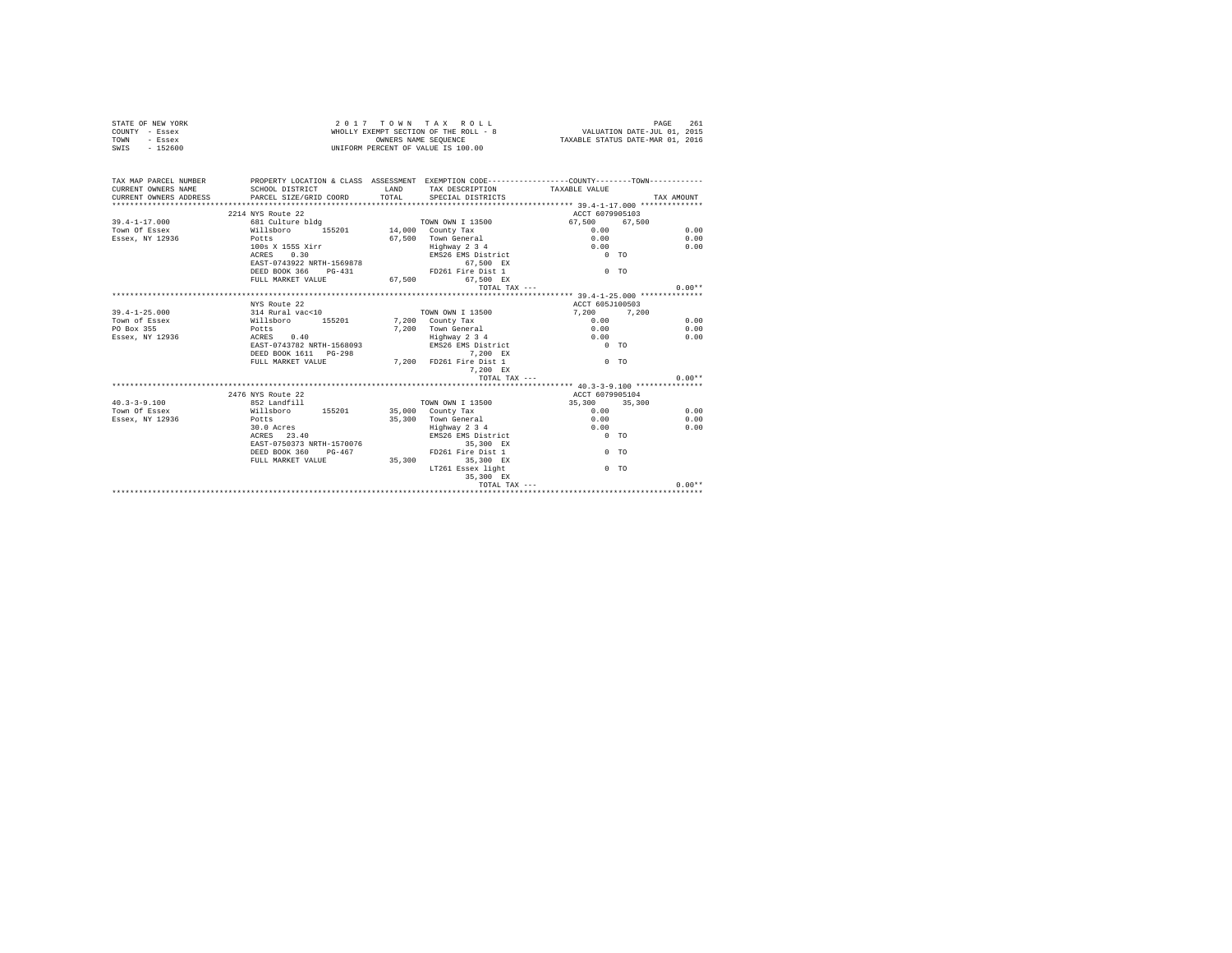| COUNTY - Essex<br>TOWN<br>- Essex<br>$-152600$<br>SWTS | WHOLLY EXEMPT SECTION OF THE ROLL - 8<br>OWNERS NAME SEOUENCE<br>UNIFORM PERCENT OF VALUE IS 100.00                                                                                 |          |                                                                                           | VALUATION DATE-JUL 01, 2015<br>TAXABLE STATUS DATE-MAR 01, 2016                               |            |
|--------------------------------------------------------|-------------------------------------------------------------------------------------------------------------------------------------------------------------------------------------|----------|-------------------------------------------------------------------------------------------|-----------------------------------------------------------------------------------------------|------------|
|                                                        |                                                                                                                                                                                     |          |                                                                                           |                                                                                               |            |
| TAX MAP PARCEL NUMBER                                  |                                                                                                                                                                                     |          |                                                                                           | PROPERTY LOCATION & CLASS ASSESSMENT EXEMPTION CODE----------------COUNTY-------TOWN--------- |            |
| CURRENT OWNERS NAME                                    | SCHOOL DISTRICT                                                                                                                                                                     | LAND     | TAX DESCRIPTION                                                                           | TAXABLE VALUE                                                                                 |            |
| CURRENT OWNERS ADDRESS                                 | PARCEL SIZE/GRID COORD                                                                                                                                                              | TOTAL    | SPECIAL DISTRICTS                                                                         |                                                                                               | TAX AMOUNT |
|                                                        | ****************************                                                                                                                                                        |          |                                                                                           | ****************** 40.3-3-13.120 **************                                               |            |
|                                                        | 2662 NYS Route 22                                                                                                                                                                   |          |                                                                                           | ACCT 605Z010002                                                                               |            |
| $40.3 - 3 - 13.120$                                    | 853 Sewage                                                                                                                                                                          |          | TOWN OWN I 13500                                                                          | 3541,200 3541,200                                                                             |            |
| Town of Essex                                          |                                                                                                                                                                                     |          |                                                                                           | 0.00                                                                                          | 0.00       |
| 2313 Main St                                           | 01118boro 155201 43,000 County Tax<br>Potts 1.90 County Tax<br>Survey #5756 3541,200 Town General<br>Survey #5756 3141,200 Highway 2 3<br>RAST-0755253 NRTH-1571494 EMS26 EMS Dist. |          | 3541,200 Town General                                                                     | 0.00                                                                                          | 0.00       |
| PO Box 355<br>Essex, NY 12936                          |                                                                                                                                                                                     |          | Highway 2 3 4<br>EMS26 EMS District                                                       | 0.00<br>$0$ TO                                                                                | 0.00       |
|                                                        |                                                                                                                                                                                     |          | 3541,200 EX                                                                               |                                                                                               |            |
|                                                        | DEED BOOK 1615 PG-186                                                                                                                                                               |          | FD261 Fire Dist 1                                                                         | $0$ TO                                                                                        |            |
|                                                        | FULL MARKET VALUE                                                                                                                                                                   | 3541,200 | 3541,200 EX                                                                               |                                                                                               |            |
|                                                        |                                                                                                                                                                                     |          | LT261 Essex light                                                                         | 0 <sub>0</sub>                                                                                |            |
|                                                        |                                                                                                                                                                                     |          | 3541.200 EX                                                                               |                                                                                               |            |
|                                                        |                                                                                                                                                                                     |          | TOTAL TAX ---                                                                             |                                                                                               | $0.00**$   |
|                                                        |                                                                                                                                                                                     |          |                                                                                           |                                                                                               |            |
|                                                        | 241 School St                                                                                                                                                                       |          |                                                                                           | ACCT 6079980009                                                                               |            |
| $40.3 - 3 - 13.200$                                    |                                                                                                                                                                                     |          | TOWN OWN I 13500                                                                          | 50,000<br>50,000                                                                              |            |
| Town Of Essex                                          | 822 Water supply<br>Willsboro 155201                                                                                                                                                |          | 15,700 County Tax                                                                         | 0.00                                                                                          | 0.00       |
| Water - District                                       | Potts Patent                                                                                                                                                                        |          | 50,000 Town General                                                                       | 0.00                                                                                          | 0.00       |
| Essex, NY 12936                                        | 0.50 Acres                                                                                                                                                                          |          | Highway 2 3 4                                                                             | 0.00                                                                                          | 0.00       |
|                                                        | 0.43<br>ACRES                                                                                                                                                                       |          | EMS26 EMS District                                                                        | $0$ TO                                                                                        |            |
|                                                        | EAST-0755475 NRTH-1570271                                                                                                                                                           |          | 50,000 EX                                                                                 |                                                                                               |            |
|                                                        | DEED BOOK 724 PG-254                                                                                                                                                                |          | FD261 Fire Dist 1                                                                         | 0 <sub>0</sub>                                                                                |            |
|                                                        | FULL MARKET VALUE                                                                                                                                                                   |          | 50,000 50,000 EX                                                                          |                                                                                               |            |
|                                                        |                                                                                                                                                                                     |          | LT261 Essex light                                                                         | $0$ TO                                                                                        |            |
|                                                        |                                                                                                                                                                                     |          | 50.000 EX                                                                                 |                                                                                               |            |
|                                                        |                                                                                                                                                                                     |          | TOTAL TAX ---                                                                             |                                                                                               | $0.00**$   |
|                                                        |                                                                                                                                                                                     |          |                                                                                           | ********************* 40.65-2-9.100/1 ************                                            |            |
|                                                        | Essex Rd                                                                                                                                                                            |          |                                                                                           | ACCT 605Z012008                                                                               |            |
| $40.65 - 2 - 9.100/1$                                  |                                                                                                                                                                                     |          | NP ORGANIZ 25300                                                                          | 84,600 84,600                                                                                 |            |
| Town of Essex                                          |                                                                                                                                                                                     |          | 100 County Tax                                                                            | 0.00                                                                                          | 0.00       |
| 355 Main St                                            |                                                                                                                                                                                     |          | 84,600 Town General                                                                       | 0.00                                                                                          | 0.00       |
| Essex, NY 12936                                        |                                                                                                                                                                                     |          | Highway 2 3 4                                                                             | 0.00                                                                                          | 0.00       |
|                                                        | DEED BOOK 1030 PG-95                                                                                                                                                                |          |                                                                                           | EMS26 EMS District 0 TO                                                                       |            |
|                                                        | FULL MARKET VALUE                                                                                                                                                                   |          | 84,600 84,600 EX                                                                          |                                                                                               |            |
|                                                        |                                                                                                                                                                                     |          | FD261 Fire Dist 1<br>84,600 EX                                                            | $0$ TO                                                                                        |            |
|                                                        |                                                                                                                                                                                     |          | LT261 Essex light<br>84.600 EX                                                            | 0 <sub>0</sub>                                                                                |            |
|                                                        |                                                                                                                                                                                     |          | $\begin{minipage}{.4\linewidth} \texttt{TOTAL} \texttt{ TAX} \texttt{---} \end{minipage}$ |                                                                                               | $0.00**$   |
|                                                        |                                                                                                                                                                                     |          |                                                                                           |                                                                                               |            |

STATE OF NEW YORK 262 COLL CONDUCTED A COLL CONDUCTED A COLL CONDUCTED A COLL CONDUCTED A COLL CONDUCTED AND RAGE 262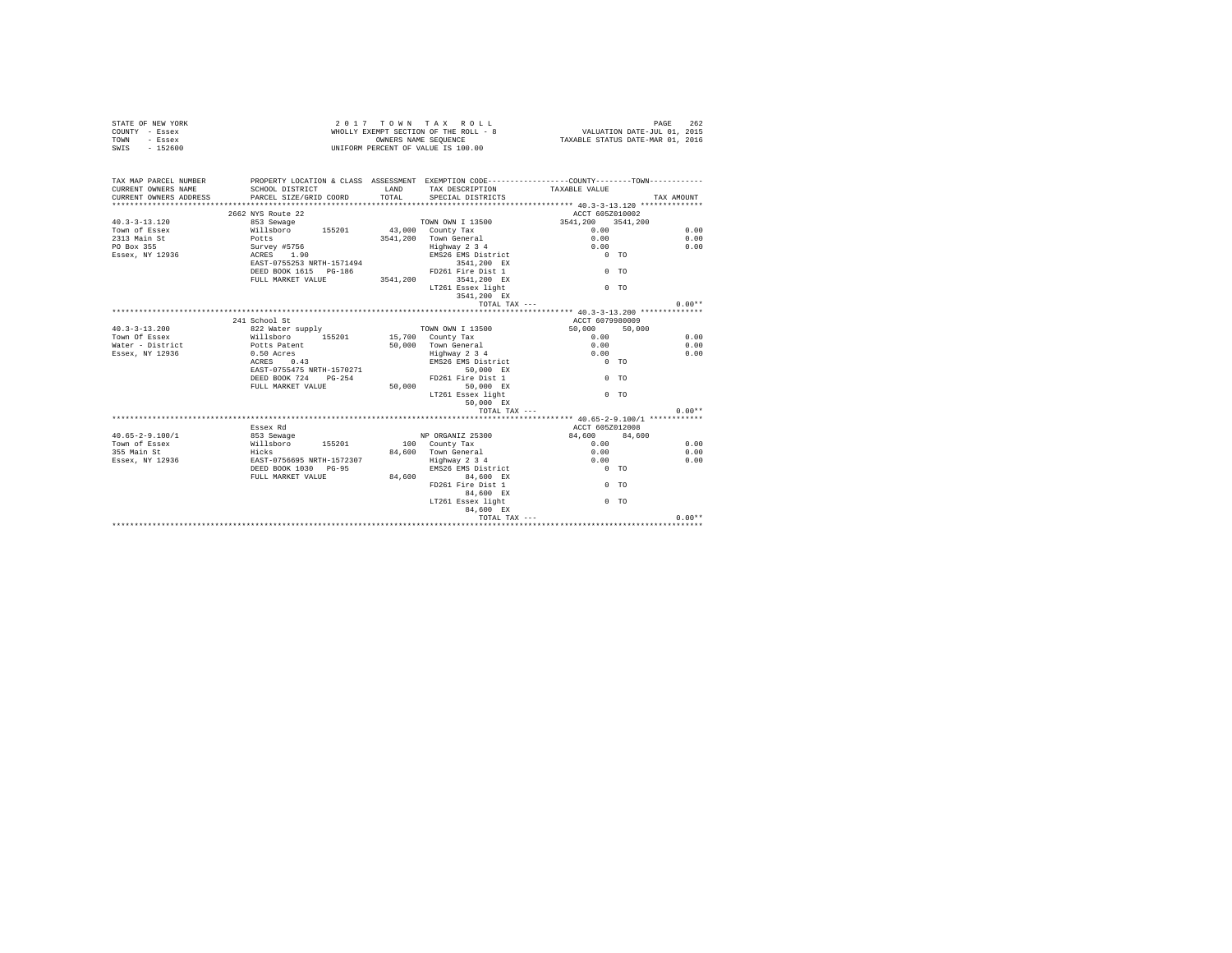|                | STATE OF NEW YORK | 2017 TOWN TAX ROLL                    |  |                      |  |  |  |                                  | PAGE 263                    |  |
|----------------|-------------------|---------------------------------------|--|----------------------|--|--|--|----------------------------------|-----------------------------|--|
| COUNTY - Essex |                   | WHOLLY EXEMPT SECTION OF THE ROLL - 8 |  |                      |  |  |  |                                  | VALUATION DATE-JUL 01, 2015 |  |
| TOWN           | - Essex           |                                       |  | OWNERS NAME SEOUENCE |  |  |  | TAXABLE STATUS DATE-MAR 01, 2016 |                             |  |
| SWIS           | $-152600$         | UNIFORM PERCENT OF VALUE IS 100.00    |  |                      |  |  |  |                                  |                             |  |

| TAX MAP PARCEL NUMBER<br>CURRENT OWNERS NAME<br>CURRENT OWNERS ADDRESS | PROPERTY LOCATION & CLASS ASSESSMENT EXEMPTION CODE---------------COUNTY-------TOWN---------<br>SCHOOL DISTRICT<br>PARCEL SIZE/GRID COORD | LAND<br>TOTAL. | TAX DESCRIPTION TAXABLE VALUE<br>SPECIAL DISTRICTS |                 |         | TAX AMOUNT               |
|------------------------------------------------------------------------|-------------------------------------------------------------------------------------------------------------------------------------------|----------------|----------------------------------------------------|-----------------|---------|--------------------------|
|                                                                        |                                                                                                                                           |                |                                                    |                 |         |                          |
|                                                                        | 2759 Essex Rd                                                                                                                             |                |                                                    |                 |         | ACCT 6079900208 BILL 748 |
| $40.65 - 2 - 10.000$                                                   | 611 Librarv                                                                                                                               |                | TOWN OWN I 13500                                   | 256,000         | 256,000 |                          |
| Town Of Essex                                                          |                                                                                                                                           |                | 40,200 County Tax                                  | 0.00            |         | 0.00                     |
| Essex, NY 12936                                                        | Willsboro 155201<br>Hicks                                                                                                                 |                | 256,000 Town General                               | 0.00            |         | 0.00                     |
|                                                                        | Db 1002/122 Quit Claim                                                                                                                    |                | Highway 2 3 4                                      | 0.00            |         | 0.00                     |
|                                                                        | ACRES 0.10                                                                                                                                |                | EMS26 EMS District                                 | $0$ TO          |         |                          |
|                                                                        | EAST-0756735 NRTH-1572397                                                                                                                 |                | 256,000 EX                                         |                 |         |                          |
|                                                                        | DEED BOOK 576 PG-71                                                                                                                       |                | FD261 Fire Dist 1                                  | $0$ TO          |         |                          |
|                                                                        | FULL MARKET VALUE                                                                                                                         | 256,000        | 256,000 EX                                         |                 |         |                          |
|                                                                        |                                                                                                                                           |                | LT261 Essex light                                  | $0$ TO          |         |                          |
|                                                                        |                                                                                                                                           |                | 256.000 EX                                         |                 |         |                          |
|                                                                        |                                                                                                                                           |                | WB261 Water B&I                                    | 256,000 TO C    |         | 69.65                    |
|                                                                        |                                                                                                                                           |                | TOTAL TAX ---                                      |                 |         | 69.65**                  |
|                                                                        |                                                                                                                                           |                |                                                    |                 | DATE #1 | 01/31/17                 |
|                                                                        |                                                                                                                                           |                |                                                    |                 | AMT DUE | 69.65                    |
|                                                                        |                                                                                                                                           |                |                                                    |                 |         |                          |
|                                                                        | 2313 Main St                                                                                                                              |                |                                                    | ACCT 605J101312 |         |                          |
| $40.73 - 2 - 7.000$                                                    | 652 Govt bldgs                                                                                                                            |                | TOWN OWN I 13500                                   | 389,800         | 389,800 |                          |
| Town Of Essex                                                          |                                                                                                                                           |                | 73,000 County Tax                                  | 0.00            |         | 0.00                     |
| Main St                                                                | Willsboro 155201<br>Potts                                                                                                                 |                | 389.800 Town General                               | 0.00            |         | 0.00                     |
| Essex, NY 12936                                                        | ACRES 0.50                                                                                                                                |                |                                                    | 0.00            |         | 0.00                     |
|                                                                        | EAST-0756761 NRTH-1571977                                                                                                                 |                | Highway 2 3 4<br>EMS26 EMS District                | $0$ TO          |         |                          |
|                                                                        | DEED BOOK 1007 PG-269                                                                                                                     |                | 389,800 EX                                         |                 |         |                          |
|                                                                        | FULL MARKET VALUE                                                                                                                         |                | 389,800 FD261 Fire Dist 1                          | $0$ TO          |         |                          |
|                                                                        |                                                                                                                                           |                | 389,800 EX                                         |                 |         |                          |
|                                                                        |                                                                                                                                           |                | LT261 Essex light                                  | 0 <sub>0</sub>  |         |                          |
|                                                                        |                                                                                                                                           |                | 389,800 EX                                         |                 |         |                          |
|                                                                        |                                                                                                                                           |                | TOTAL TAX ---                                      |                 |         | $0.00**$                 |
|                                                                        |                                                                                                                                           |                |                                                    |                 |         |                          |
|                                                                        | 11 Church St                                                                                                                              |                |                                                    | ACCT 6079905004 |         |                          |
| $40.73 - 2 - 13.000$                                                   | 652 Govt bldgs                                                                                                                            |                | TOWN OWN I 13500                                   | 93,700 93,700   |         |                          |
| Town Of Essex                                                          |                                                                                                                                           |                | 20,100 County Tax                                  | 0.00            |         | 0.00                     |
| 355 Main St                                                            | Willsboro 155201<br>Potts                                                                                                                 |                | 93.700 Town General                                | 0.00            |         | 0.00                     |
| Essex, NY 12936                                                        | 1559/224 Preservation                                                                                                                     |                | Highway 2 3 4                                      | 0.00            |         | 0.00                     |
|                                                                        | Covenant                                                                                                                                  |                | EMS26 EMS District                                 | $0$ TO          |         |                          |
|                                                                        | ACRES 0.05                                                                                                                                |                | 93,700 EX                                          |                 |         |                          |
|                                                                        | EAST-0756782 NRTH-1571598                                                                                                                 |                | FD261 Fire Dist 1                                  | 0 <sub>0</sub>  |         |                          |
|                                                                        | DEED BOOK 1550 PG-48                                                                                                                      |                | 93.700 EX                                          |                 |         |                          |
|                                                                        | FULL MARKET VALUE                                                                                                                         |                | 93,700 LT261 Essex light                           | 0 <sub>0</sub>  |         |                          |
|                                                                        |                                                                                                                                           |                | 93,700 EX                                          |                 |         |                          |
|                                                                        |                                                                                                                                           |                | TOTAL TAX ---                                      |                 |         | $0.00**$                 |
|                                                                        |                                                                                                                                           |                |                                                    |                 |         |                          |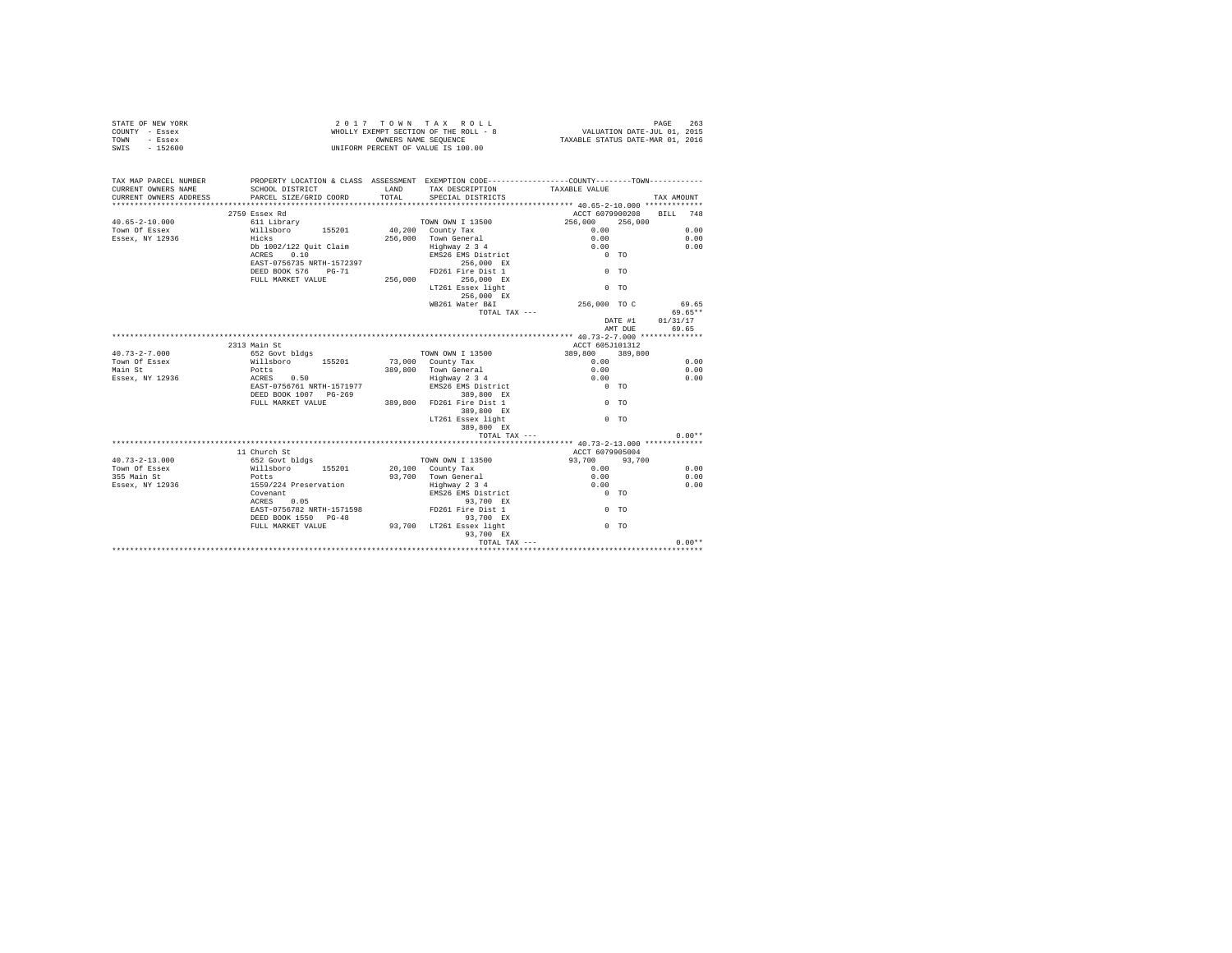| STATE OF NEW YORK<br>COUNTY - Essex<br>TOWN<br>- Essex<br>$-152600$<br>SWIS |                                                                                                                                             |                        | 2017 TOWN TAX ROLL<br>WHOLLY EXEMPT SECTION OF THE ROLL - 8<br>WHOLLY EXEMPT SECTION OF THE ROLL - 8<br>ONNERS NAME SECUENCE TAXABLE STATUS DATE-MAR 01, 2016<br>UNIFORM PERCENT OF VALUE IS 100.00 |                    | PAGE<br>264 |
|-----------------------------------------------------------------------------|---------------------------------------------------------------------------------------------------------------------------------------------|------------------------|-----------------------------------------------------------------------------------------------------------------------------------------------------------------------------------------------------|--------------------|-------------|
| TAX MAP PARCEL NUMBER<br>CURRENT OWNERS NAME<br>CURRENT OWNERS ADDRESS      | PROPERTY LOCATION & CLASS ASSESSMENT EXEMPTION CODE---------------COUNTY--------TOWN----------<br>SCHOOL DISTRICT<br>PARCEL SIZE/GRID COORD | <b>T.AND</b><br>TOTAL. | TAX DESCRIPTION<br>SPECIAL DISTRICTS                                                                                                                                                                | TAXABLE VALUE      | TAX AMOUNT  |
|                                                                             |                                                                                                                                             |                        |                                                                                                                                                                                                     |                    |             |
|                                                                             | 22 Beggs Point St                                                                                                                           |                        |                                                                                                                                                                                                     | ACCT 6079904011    |             |
| $40.73 - 3 - 22.004$                                                        | 593 Picnic site - WTRFNT                                                                                                                    |                        | TOWN OWN I 13500                                                                                                                                                                                    | 584,300<br>584,300 |             |
| Town Of Essex                                                               | Willshoro 155201                                                                                                                            |                        | 560,100 County Tax                                                                                                                                                                                  | 0.00               | 0.00        |
| Essex, NY 12936                                                             | Potts                                                                                                                                       |                        | 584.300 Town General                                                                                                                                                                                | 0.00               | 0.00        |
|                                                                             | ACRES 2.23                                                                                                                                  |                        | Highway 2 3 4                                                                                                                                                                                       | 0.00               | 0.00        |
|                                                                             | EAST-0757615 NRTH-1571632                                                                                                                   |                        | EMS26 EMS District                                                                                                                                                                                  | $0$ TO             |             |
|                                                                             | DEED BOOK 591 PG-258                                                                                                                        |                        | 584,300 EX                                                                                                                                                                                          |                    |             |
|                                                                             | FULL MARKET VALUE                                                                                                                           |                        | 584,300 FD261 Fire Dist 1                                                                                                                                                                           | 0 <sub>0</sub>     |             |
|                                                                             |                                                                                                                                             |                        | 584,300 EX                                                                                                                                                                                          |                    |             |
|                                                                             |                                                                                                                                             |                        | LT261 Essex light                                                                                                                                                                                   | 0 <sub>0</sub>     |             |
|                                                                             |                                                                                                                                             |                        | 584,300 EX                                                                                                                                                                                          |                    |             |
|                                                                             |                                                                                                                                             |                        | TOTAL TAX ---                                                                                                                                                                                       |                    | $0.00**$    |
|                                                                             |                                                                                                                                             |                        |                                                                                                                                                                                                     |                    |             |
|                                                                             | Main St                                                                                                                                     |                        |                                                                                                                                                                                                     | ACCT 605J178525    |             |
| $40.73 - 3 - 32.100$                                                        | 315 Underwtr 1nd                                                                                                                            |                        | TOWN OWN I 13500                                                                                                                                                                                    | 400                | 400         |
| Town of Essex                                                               | Willsboro 155201                                                                                                                            |                        | 400 County Tax                                                                                                                                                                                      | 0.00               | 0.00        |
| PO Box 355                                                                  | Henry H Ross                                                                                                                                |                        | 400 Town General                                                                                                                                                                                    | 0.00               | 0.00        |
| Essex, NY 12936                                                             | Underwater Grant                                                                                                                            |                        | Highway 2 3 4                                                                                                                                                                                       | 0.00               | 0.00        |
|                                                                             | Aug 8 1843                                                                                                                                  |                        | EMS26 EMS District                                                                                                                                                                                  | $0$ TO             |             |
|                                                                             | ACRES 1.30                                                                                                                                  |                        | 400 RX                                                                                                                                                                                              |                    |             |
|                                                                             | EAST-0757195 NRTH-1572052                                                                                                                   |                        | FD261 Fire Dist 1                                                                                                                                                                                   | 0 <sub>0</sub>     |             |
|                                                                             | DEED BOOK 1416   PG-182                                                                                                                     |                        | 400 RX                                                                                                                                                                                              |                    |             |
|                                                                             | FULL MARKET VALUE                                                                                                                           |                        | 400 LT261 Essex light                                                                                                                                                                               | $0$ TO             |             |
|                                                                             |                                                                                                                                             |                        | 400 EX                                                                                                                                                                                              |                    |             |
|                                                                             |                                                                                                                                             |                        | TOTAL TAX ---                                                                                                                                                                                       |                    | $0.00**$    |
|                                                                             |                                                                                                                                             |                        |                                                                                                                                                                                                     |                    |             |
|                                                                             | Revnolds Rd                                                                                                                                 |                        |                                                                                                                                                                                                     | ACCT 6079904604    |             |
| $48.1 - 1 - 20.000$                                                         | 695 Cemetery                                                                                                                                |                        | TOWN OWN I 13500                                                                                                                                                                                    | 4.800              | 4,800       |
| Town Of Essex                                                               | Westport 155001                                                                                                                             |                        | 4,800 County Tax                                                                                                                                                                                    | 0.00               | 0.00        |
| Essex, NY 12936                                                             | Brookfield Lot 15                                                                                                                           |                        | 4,800 Town General                                                                                                                                                                                  | 0.00               | 0.00        |
|                                                                             | ACRES 0.10                                                                                                                                  |                        | Highway 2 3 4                                                                                                                                                                                       | 0.00               | 0.00        |
|                                                                             | EAST-0731540 NRTH-1566205                                                                                                                   |                        | EMS26 EMS District                                                                                                                                                                                  | $0$ TO             |             |
|                                                                             | DEED BOOK 637 PG-182                                                                                                                        |                        | 4,800 EX                                                                                                                                                                                            |                    |             |
|                                                                             | FULL MARKET VALUE                                                                                                                           |                        | 4,800 FD262 Fire Dist 2                                                                                                                                                                             | 0 <sub>0</sub>     |             |
|                                                                             |                                                                                                                                             |                        | 4.800 EX                                                                                                                                                                                            |                    |             |
|                                                                             |                                                                                                                                             |                        | TOTAL TAX $---$                                                                                                                                                                                     |                    | $0.00**$    |
|                                                                             |                                                                                                                                             |                        |                                                                                                                                                                                                     |                    |             |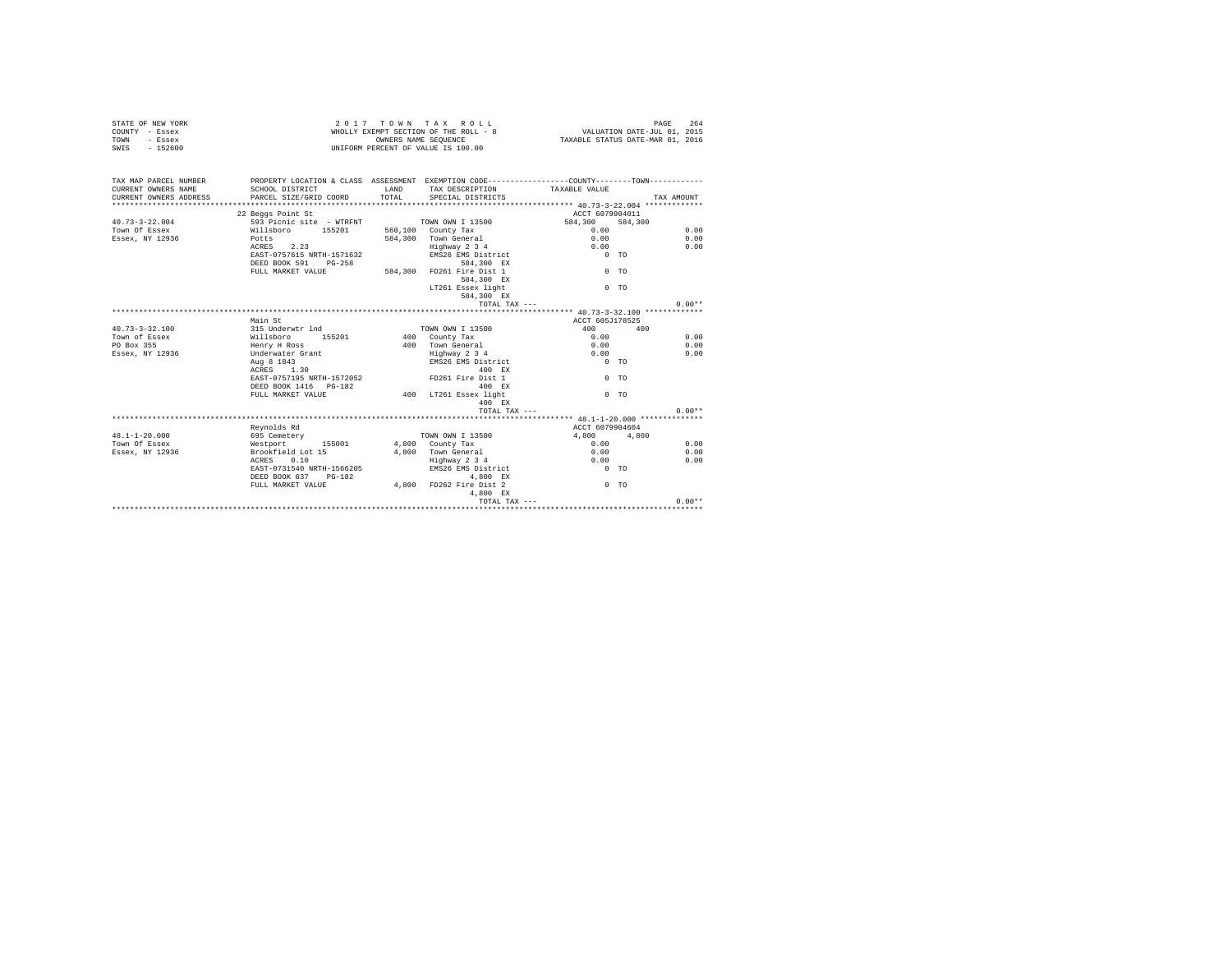| COUNTY - Essex<br>- Essex<br>TOWN<br>SWIS<br>$-152600$ | WHOLLY EXEMPT SECTION OF THE ROLL - 8<br>OWNERS NAME SEOUENCE<br>UNIFORM PERCENT OF VALUE IS 100.00 |         |                                                                                             | VALUATION DATE-JUL 01, 2015<br>TAXABLE STATUS DATE-MAR 01, 2016 |            |
|--------------------------------------------------------|-----------------------------------------------------------------------------------------------------|---------|---------------------------------------------------------------------------------------------|-----------------------------------------------------------------|------------|
|                                                        |                                                                                                     |         |                                                                                             |                                                                 |            |
| TAX MAP PARCEL NUMBER                                  | PROPERTY LOCATION & CLASS ASSESSMENT EXEMPTION CODE----------------COUNTY-------TOWN---------       |         |                                                                                             |                                                                 |            |
| CURRENT OWNERS NAME                                    | SCHOOL DISTRICT                                                                                     | LAND    | TAX DESCRIPTION                                                                             | TAXABLE VALUE                                                   |            |
| CURRENT OWNERS ADDRESS                                 | PARCEL SIZE/GRID COORD                                                                              | TOTAL   | SPECIAL DISTRICTS                                                                           |                                                                 | TAX AMOUNT |
|                                                        |                                                                                                     |         |                                                                                             |                                                                 |            |
|                                                        | 1610 NYS Route 22                                                                                   |         |                                                                                             | ACCT 605J104503                                                 |            |
| $48.76 - 1 - 4.000$                                    | 681 Culture bldg<br>Willsboro 155201                                                                |         | TOWN OWN I 13500<br>14,900 County Tax<br>TOWN OWN I 13500                                   | 291,400<br>291,400                                              |            |
| Town of Essex                                          |                                                                                                     |         |                                                                                             | 0.00                                                            | 0.00       |
| 355 Main St                                            | Friswell<br>195s X 135S Xirr                                                                        |         | 291,400 Town General                                                                        | 0.00                                                            | 0.00       |
| Essex, NY 12936                                        | ACRES 0.37                                                                                          |         | Highway 2 3 4<br>EMS26 EMS District                                                         | 0.00<br>$0$ TO                                                  | 0.00       |
|                                                        | EAST-0743845 NRTH-1555532                                                                           |         | 291,400 EX                                                                                  |                                                                 |            |
|                                                        | DEED BOOK 1510 PG-32                                                                                |         | FD262 Fire Dist 2                                                                           | 0 <sub>0</sub>                                                  |            |
|                                                        | FULL MARKET VALUE                                                                                   | 291,400 | 291,400 EX                                                                                  |                                                                 |            |
|                                                        |                                                                                                     |         | LT262 Whallonsburg light                                                                    | $0$ TO                                                          |            |
|                                                        |                                                                                                     |         | 291,400 EX                                                                                  |                                                                 |            |
|                                                        |                                                                                                     |         | TOTAL TAX ---                                                                               |                                                                 | $0.00**$   |
|                                                        |                                                                                                     |         |                                                                                             |                                                                 |            |
|                                                        | 1856 NYS Route 22                                                                                   |         |                                                                                             | ACCT 605J190015                                                 |            |
| 49.1-1-31.210                                          | 330 Vacant comm                                                                                     |         | TOWN OWN I 13500                                                                            | 4,200<br>4,200                                                  |            |
| Town Of Essex                                          | Willsboro 155201 4,200 County Tax                                                                   |         |                                                                                             | 0.00                                                            | 0.00       |
| Essex, NY 12936                                        | Wharton                                                                                             |         | 4,200 Town General                                                                          | 0.00                                                            | 0.00       |
|                                                        | ACRES 4.20                                                                                          |         | Highway 2 3 4<br>EMS26 EMS District                                                         | 0.00                                                            | 0.00       |
|                                                        | EAST-0745291 NRTH-1561345                                                                           |         |                                                                                             | $0$ TO                                                          |            |
|                                                        | DEED BOOK 961 PG-266                                                                                |         | 4,200 EX                                                                                    |                                                                 |            |
|                                                        | FULL MARKET VALUE                                                                                   |         | 4.200 FD262 Fire Dist 2                                                                     | 0 <sub>0</sub>                                                  |            |
|                                                        |                                                                                                     |         | 4.200 EX<br>LT262 Whallonsburg light                                                        |                                                                 |            |
|                                                        |                                                                                                     |         | 4.200 EX                                                                                    | 0 <sub>0</sub>                                                  |            |
|                                                        |                                                                                                     |         | TOTAL TAX ---                                                                               |                                                                 | $0.00**$   |
|                                                        |                                                                                                     |         |                                                                                             |                                                                 |            |
|                                                        | 1858 NYS Route 22                                                                                   |         |                                                                                             | ACCT 6079905106                                                 |            |
| $49.1 - 1 - 32.000$                                    | 651 Highway gar                                                                                     |         | TOWN OWN I 13500                                                                            | 206.000 206.000                                                 |            |
| Town of Essex                                          | Willsboro 155201                                                                                    |         | 25,000 County Tax                                                                           | 0.00                                                            | 0.00       |
| Tool Shed                                              |                                                                                                     |         |                                                                                             | 0.00                                                            | 0.00       |
| Essex, NY 12936                                        | $\frac{\text{Wharton}}{\text{00001.00}}$                                                            |         | 206,000 Town General<br>Highway 2 3 4                                                       | 0.00                                                            | 0.00       |
|                                                        | ACRES 1.00                                                                                          |         | EMS26 EMS District                                                                          | $0$ TO                                                          |            |
|                                                        | EAST-0745046 NRTH-1561553                                                                           |         | 206,000 EX                                                                                  |                                                                 |            |
|                                                        | DEED BOOK 194 PG-288                                                                                |         | FD262 Fire Dist 2                                                                           | 0 <sub>0</sub>                                                  |            |
|                                                        | FULL MARKET VALUE 206,000                                                                           |         | 206,000 EX                                                                                  |                                                                 |            |
|                                                        |                                                                                                     |         | $\begin{minipage}{.4\linewidth} \texttt{TOTAL } \texttt{TAX} \texttt{ ----} \end{minipage}$ |                                                                 | $0.00**$   |
|                                                        |                                                                                                     |         |                                                                                             |                                                                 |            |

STATE OF NEW YORK 265 265 22 17 TO WINT A X R O L L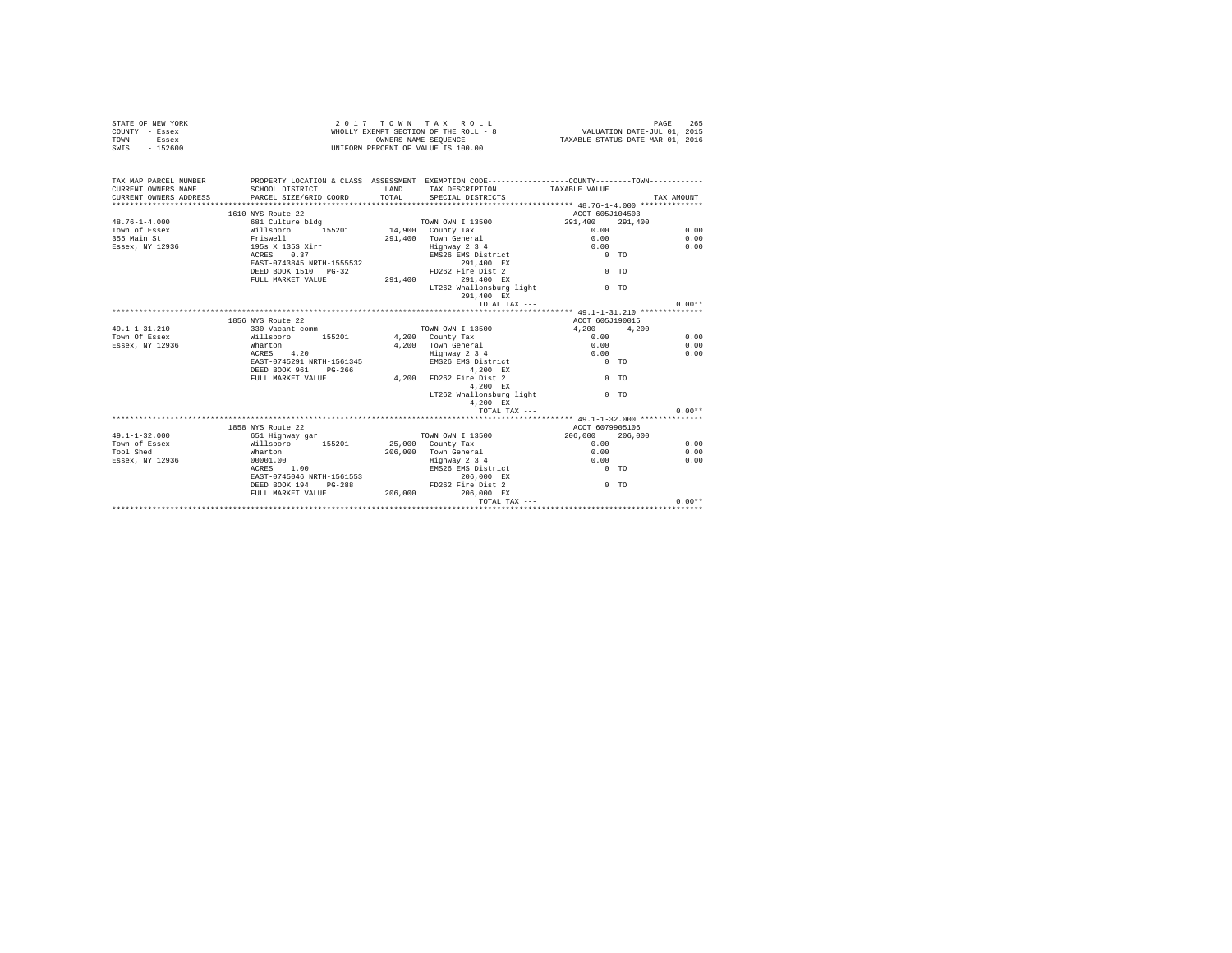| STATE OF NEW YORK<br>COUNTY - Essex<br>- Essex<br>TOWN<br>SWIS - 152600                                                                                             |                                                   |                      | 2017 TOWN TAX ROLL<br>WHOLLY EXEMPT SECTION OF THE ROLL - 8 VALUATION DATE-JUL 01, 2015<br>OWNERS NAME SEQUENCE<br>UNIFORM PERCENT OF VALUE IS 100.00 | TAXABLE STATUS DATE-MAR 01, 2016 | PAGE<br>266 |
|---------------------------------------------------------------------------------------------------------------------------------------------------------------------|---------------------------------------------------|----------------------|-------------------------------------------------------------------------------------------------------------------------------------------------------|----------------------------------|-------------|
| TAX MAP PARCEL NUMBER PROPERTY LOCATION & CLASS ASSESSMENT EXEMPTION CODE---------------COUNTY-------TOWN---------<br>CURRENT OWNERS NAME<br>CURRENT OWNERS ADDRESS | SCHOOL DISTRICT<br>PARCEL SIZE/GRID COORD         | <b>LAND</b><br>TOTAL | TAX DESCRIPTION<br>SPECIAL DISTRICTS                                                                                                                  | TAXABLE VALUE                    | TAX AMOUNT  |
|                                                                                                                                                                     |                                                   |                      |                                                                                                                                                       |                                  |             |
|                                                                                                                                                                     | 1854 NYS Route 22                                 |                      |                                                                                                                                                       | ACCT 605J101105                  |             |
| $49.1 - 1 - 33.000$                                                                                                                                                 |                                                   |                      |                                                                                                                                                       | $36,600$ $36,600$<br>0.00        | 0.00        |
| Town Of Essex<br>Essex, NY 12936                                                                                                                                    | Wharton                                           |                      | 36,600 Town General                                                                                                                                   | 0.00                             | 0.00        |
|                                                                                                                                                                     | 110 X 110                                         |                      |                                                                                                                                                       |                                  | 0.00        |
|                                                                                                                                                                     | $ACRRS = 0.30$                                    |                      | Enghway 2 3 4 0.00<br>EMS26 EMS District 0 TO                                                                                                         |                                  |             |
|                                                                                                                                                                     | EAST-0745040 NRTH-1561395                         |                      | 36,600 EX                                                                                                                                             |                                  |             |
|                                                                                                                                                                     | DEED BOOK 784 PG-166                              |                      | FD262 Fire Dist 2                                                                                                                                     | $0$ TO                           |             |
|                                                                                                                                                                     | FULL MARKET VALUE 36,600 36,600 EX                |                      |                                                                                                                                                       |                                  |             |
|                                                                                                                                                                     |                                                   |                      | LT262 Whallonsburg light                                                                                                                              | 0 <sub>0</sub>                   |             |
|                                                                                                                                                                     |                                                   |                      | 36,600 EX                                                                                                                                             |                                  |             |
|                                                                                                                                                                     |                                                   |                      | TOTAL TAX ---                                                                                                                                         |                                  | $0.00**$    |
|                                                                                                                                                                     |                                                   |                      |                                                                                                                                                       |                                  |             |
|                                                                                                                                                                     | 1741 Lake Shore Rd                                |                      |                                                                                                                                                       | ACCT 6079905008                  |             |
| $49.15 - 1 - 39.000$                                                                                                                                                | 592 Athletic fld - WTRFNT TOWN OWN I 13500        |                      |                                                                                                                                                       | 288,800 288,800                  |             |
| Town Of Essex                                                                                                                                                       | Willsboro 155201 283,300 County Tax               |                      |                                                                                                                                                       | $0.00 -$                         | 0.00        |
| Essex, NY 12936                                                                                                                                                     | Friswell<br>ACRES 8.80                            |                      | 288,800 Town General<br>Highway 2 3 4                                                                                                                 | 0.00                             | 0.00        |
|                                                                                                                                                                     |                                                   |                      |                                                                                                                                                       | 0.00                             | 0.00        |
|                                                                                                                                                                     | EAST-0757104 NRTH-1558287                         |                      | EMS26 EMS District                                                                                                                                    | $0$ TO                           |             |
|                                                                                                                                                                     | DEED BOOK 388 PG-473                              |                      | 288,800 EX<br>DEED BOOK 388 PG-473 288,800 ED262 Fire Dist 2<br>FULL MARKET VALUE 288,800 FD262 Fire Dist 2                                           |                                  |             |
|                                                                                                                                                                     |                                                   |                      |                                                                                                                                                       | $0$ TO                           |             |
|                                                                                                                                                                     |                                                   |                      | 288,800 EX                                                                                                                                            |                                  |             |
|                                                                                                                                                                     |                                                   |                      | TOTAL TAX $---$                                                                                                                                       |                                  | $0.00**$    |
|                                                                                                                                                                     |                                                   |                      |                                                                                                                                                       |                                  |             |
|                                                                                                                                                                     | 1648 Lake Shore Rd                                |                      |                                                                                                                                                       | ACCT 6079905108                  |             |
| 49.15-1-18.000                                                                                                                                                      | 695 Cemetery                                      |                      | TOWN CEMET 13510                                                                                                                                      | 2.400 2.400                      |             |
| Whallon Bay Cemetery Millsboro 155201 2,400 County Tax                                                                                                              |                                                   |                      |                                                                                                                                                       | 0.00                             | 0.00        |
| Essex, NY 12936                                                                                                                                                     | Judd<br>ACRES 1.00                                |                      | 2.400 Town General<br>Highway 2 3 4                                                                                                                   | 0.00<br>0.00                     | 0.00        |
|                                                                                                                                                                     |                                                   |                      |                                                                                                                                                       | $0$ TO                           | 0.00        |
|                                                                                                                                                                     | EAST-0756654 NRTH-1556257<br>DEED BOOK 134 PG-069 |                      | EMS26 EMS District<br>2,400 EX                                                                                                                        |                                  |             |
|                                                                                                                                                                     |                                                   |                      | DEED BOOK 134 PG-069 2,400 2,400 EX<br>FULL MARKET VALUE 2,400 FD262 Fire Dist 2                                                                      | $0$ TO                           |             |
|                                                                                                                                                                     |                                                   |                      | 2.400 EX                                                                                                                                              |                                  |             |
|                                                                                                                                                                     |                                                   |                      | TOTAL TAX ---                                                                                                                                         |                                  | $0.00**$    |
|                                                                                                                                                                     |                                                   |                      |                                                                                                                                                       |                                  |             |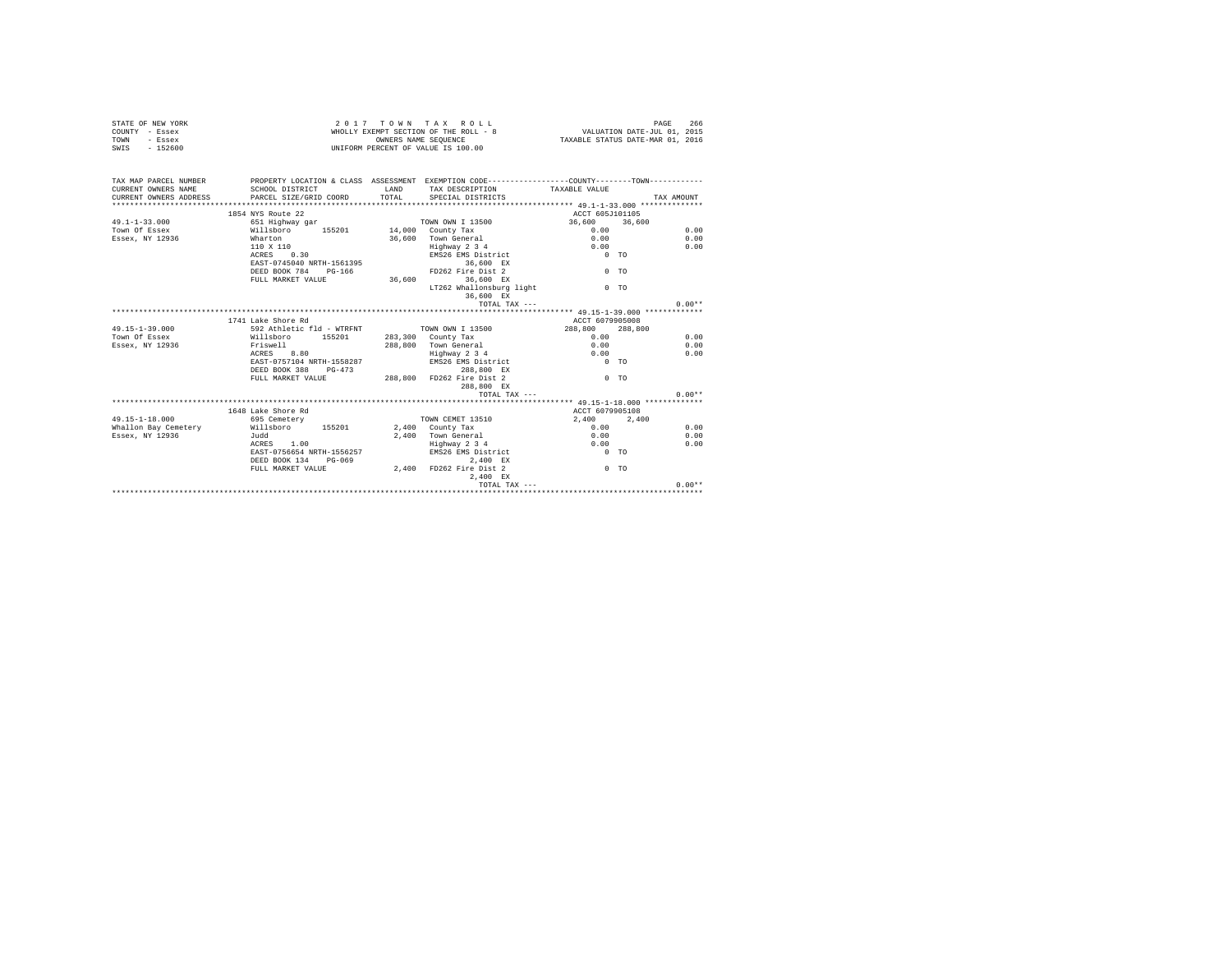| STATE OF NEW YORK | 2017 TOWN TAX ROLL                    | 267<br>PAGE                      |
|-------------------|---------------------------------------|----------------------------------|
| COUNTY - Essex    | WHOLLY EXEMPT SECTION OF THE ROLL - 8 | VALUATION DATE-JUL 01, 2015      |
| TOWN<br>$-$ Essex | OWNERS NAME SEOUENCE                  | TAXABLE STATUS DATE-MAR 01, 2016 |
| SWIS<br>$-152600$ | UNIFORM PERCENT OF VALUE IS 100.00    |                                  |

| TAX MAP PARCEL NUMBER PROPERTY LOCATION & CLASS ASSESSMENT EXEMPTION CODE---------------COUNTY--------TOWN----------<br>CURRENT OWNERS NAME | SCHOOL DISTRICT                      | <b>T.AND</b> | TAX DESCRIPTION TAXABLE VALUE    |                 |                |
|---------------------------------------------------------------------------------------------------------------------------------------------|--------------------------------------|--------------|----------------------------------|-----------------|----------------|
| CURRENT OWNERS ADDRESS 6 PARCEL SIZE/GRID COORD 6 TOTAL SPECIAL DISTRICTS                                                                   |                                      |              |                                  |                 | TAX AMOUNT     |
|                                                                                                                                             |                                      |              |                                  |                 |                |
|                                                                                                                                             | 1552 NYS Route 22                    |              |                                  | ACCT 605J103404 |                |
| 48.4-1-14.000                                                                                                                               | 311 Res vac land 50 VOL F DEPT 26400 |              |                                  | 22,000          | 22,000         |
| Whallonsburg Vol Fire Dept Willsboro                                                                                                        | 155201 22,000 County Tax             |              |                                  | 0.00            | 0.00           |
| c/o Board of Commissioners                                                                                                                  | Judd                                 | 22,000       | Town General                     | 0.00            | 0.00           |
| 1637 NYS Route 22                                                                                                                           | ACRES 3.00                           |              | Highway 2 3 4                    | 0.00            | 0.00           |
| Essex, NY 12936                                                                                                                             | EAST-0743186 NRTH-1554265            |              | EMS26 EMS District               |                 | 0 <sub>0</sub> |
|                                                                                                                                             | DEED BOOK 1266 PG-186                |              | 22.000 EX                        |                 |                |
| PRIOR OWNER ON 3/01/2016 FULL MARKET VALUE                                                                                                  |                                      | 22,000       | FD262 Fire Dist 2                |                 | 0 <sub>0</sub> |
| Whallonsburg Vol Fire Dept                                                                                                                  |                                      |              | 22.000 EX                        |                 |                |
|                                                                                                                                             |                                      |              | LT262 Whallonsburg light         |                 | $0$ TO         |
|                                                                                                                                             |                                      |              | 22.000 EX                        |                 |                |
|                                                                                                                                             |                                      |              | TOTAL TAX $---$                  |                 | $0.00**$       |
|                                                                                                                                             |                                      |              |                                  |                 |                |
|                                                                                                                                             | 1637 NYS Route 22                    |              |                                  | ACCT 6079905006 |                |
| $49.69 - 1 - 1.000$                                                                                                                         | 662 Police/fire                      |              | VOL F DEPT 26400 218.900 218.900 |                 |                |
| Whallonsburgh Fire Station Willsboro 155201 15,700 County Tax                                                                               |                                      |              |                                  | 0.00            | 0.00           |
| c/o Board of Commissioners Friswell                                                                                                         |                                      | 218,900      | Town General Town Control        | 0.00            | 0.00           |
| 1637 NYS Route 22                                                                                                                           | 95.6 X 128 X Irr                     |              | Highway 2 3 4                    | 0.00            | 0.00           |
|                                                                                                                                             |                                      |              |                                  |                 | 0 <sub>0</sub> |
| Essex, NY 12936                                                                                                                             | ACRES 0.43                           |              | EMS26 EMS District               |                 |                |
|                                                                                                                                             | EAST-0744089 NRTH-1556184            |              | 218,900 EX                       |                 |                |
| PRIOR OWNER ON 3/01/2016 DEED BOOK 329                                                                                                      | $PG-558$                             |              | FD262 Fire Dist 2                |                 | $0$ TO         |
| Whallonsburgh Fire Station FULL MARKET VALUE                                                                                                |                                      | 218,900      | 218,900 EX                       |                 |                |
|                                                                                                                                             |                                      |              | LT262 Whallonsburg light         |                 | 0 <sub>0</sub> |
|                                                                                                                                             |                                      |              | 218,900 EX                       |                 |                |
|                                                                                                                                             |                                      |              | TOTAL TAX ---                    |                 | $0.00**$       |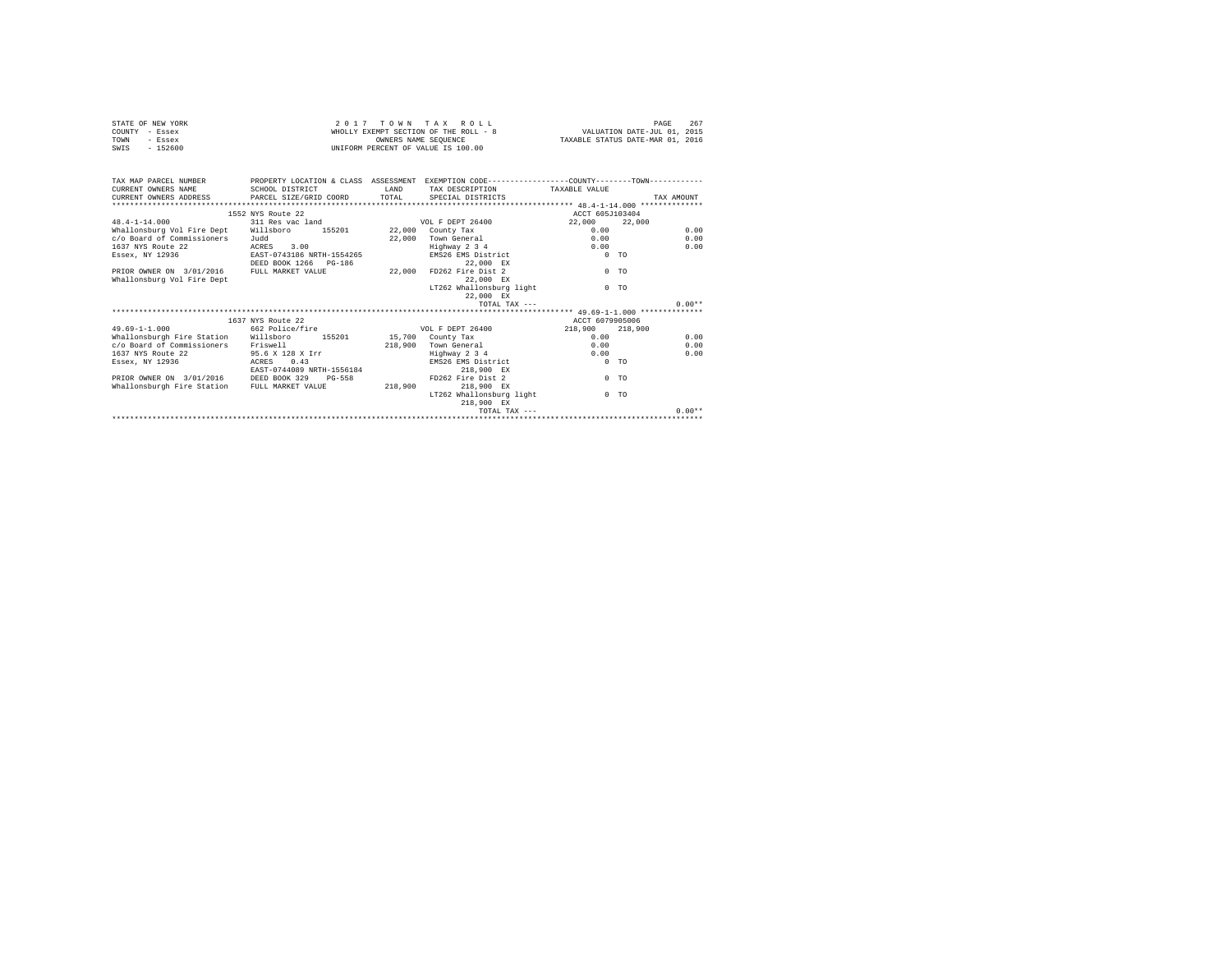| STATE OF NEW YORK | $2.017$ TOWN TAX ROLL                 | 268<br>PAGE                      |
|-------------------|---------------------------------------|----------------------------------|
| COUNTY - Essex    | WHOLLY EXEMPT SECTION OF THE ROLL - 8 | VALUATION DATE-JUL 01, 2015      |
| TOWN<br>$-$ Essex |                                       | TAXABLE STATUS DATE-MAR 01, 2016 |
| SWIS<br>$-152600$ | UNIFORM PERCENT OF VALUE IS 100.00    | RPS155/V04/L015                  |
|                   |                                       | CURRENT DATE 12/14/2016          |

### R O L L S U B S E C T I O N - - T O T A L S

### \*\*\* S P E C I A L D I S T R I C T S U M M A R Y \*\*\*

| CODE | DISTRICT NAME        | TOTAL<br>PARCELS | EXTENSION<br>TYPE | EXTENSION<br>VALUE | AD VALOREM<br>VALUE | EXEMPT<br>AMOUNT | TAXABLE<br>VALUE | TOTAL<br>TAX |
|------|----------------------|------------------|-------------------|--------------------|---------------------|------------------|------------------|--------------|
|      | EMS26 EMS District   |                  | 51 TOTAL          |                    | 11578,480           | 11130,680        | 447,800          | 55.84        |
|      | FD261 Fire Dist 1    |                  | 25 TOTAL          |                    | 9229,480            | 8781,680         | 447,800          | 331.50       |
|      | FD262 Fire Dist 2    |                  | 26 TOTAL          |                    | 2349,000            | 2349,000         |                  |              |
|      | LT261 Essex light    |                  | 21 TOTAL          |                    | 8692,680            | 8244.880         | 447,800          | 32.51        |
|      | LT262 Whallonsburg 1 |                  | 14 TOTAL          |                    | 1294,600            | 1294,600         |                  |              |
|      | WB261 Water B&I      |                  | 4 TOTAL C         |                    | 1144,100            | 2,400            | 1141,700         | 310.62       |

#### \*\*\* S C H O O L D I S T R I C T S U M M A R Y \*\*\*

| CODE   | DISTRICT NAME      | TOTAL<br>PARCELS | ASSESSED<br>LAND | ASSESSED<br>TOTAL | EXEMPT<br>AMOUNT<br>----------- | TOTAL<br>TAXABLE |
|--------|--------------------|------------------|------------------|-------------------|---------------------------------|------------------|
|        |                    |                  |                  |                   | STAR AMOUNT                     | STAR TAXABLE     |
|        | Westport           | 5                | 248,300          | 248,300           | 248,300                         |                  |
| 155001 | Willsboro          | 46               | 3055,900         | 11330.180         | 11330.180                       |                  |
| 155201 |                    |                  |                  |                   |                                 |                  |
|        | SUB-TOTAL          | 51               | 3304,200         | 11578.480         | 11578,480                       |                  |
|        | SUB - TO TAL(CONT) |                  |                  |                   |                                 |                  |
|        |                    |                  |                  |                   |                                 |                  |
|        | TOTAL              | 51               | 3304,200         | 11578.480         | 11578.480                       |                  |
|        | TO TAL (CONT)      |                  |                  |                   |                                 |                  |

# \*\*\* S Y S T E M C O D E S S U M M A R Y \*\*\*

| CODE  | DESCRIPTION        | TOTAL<br>PARCELS | COUNTY           | TOWN             |
|-------|--------------------|------------------|------------------|------------------|
| 50000 | WHOLLY EX<br>TOTAL |                  | 40,100<br>40,100 | 40,100<br>40,100 |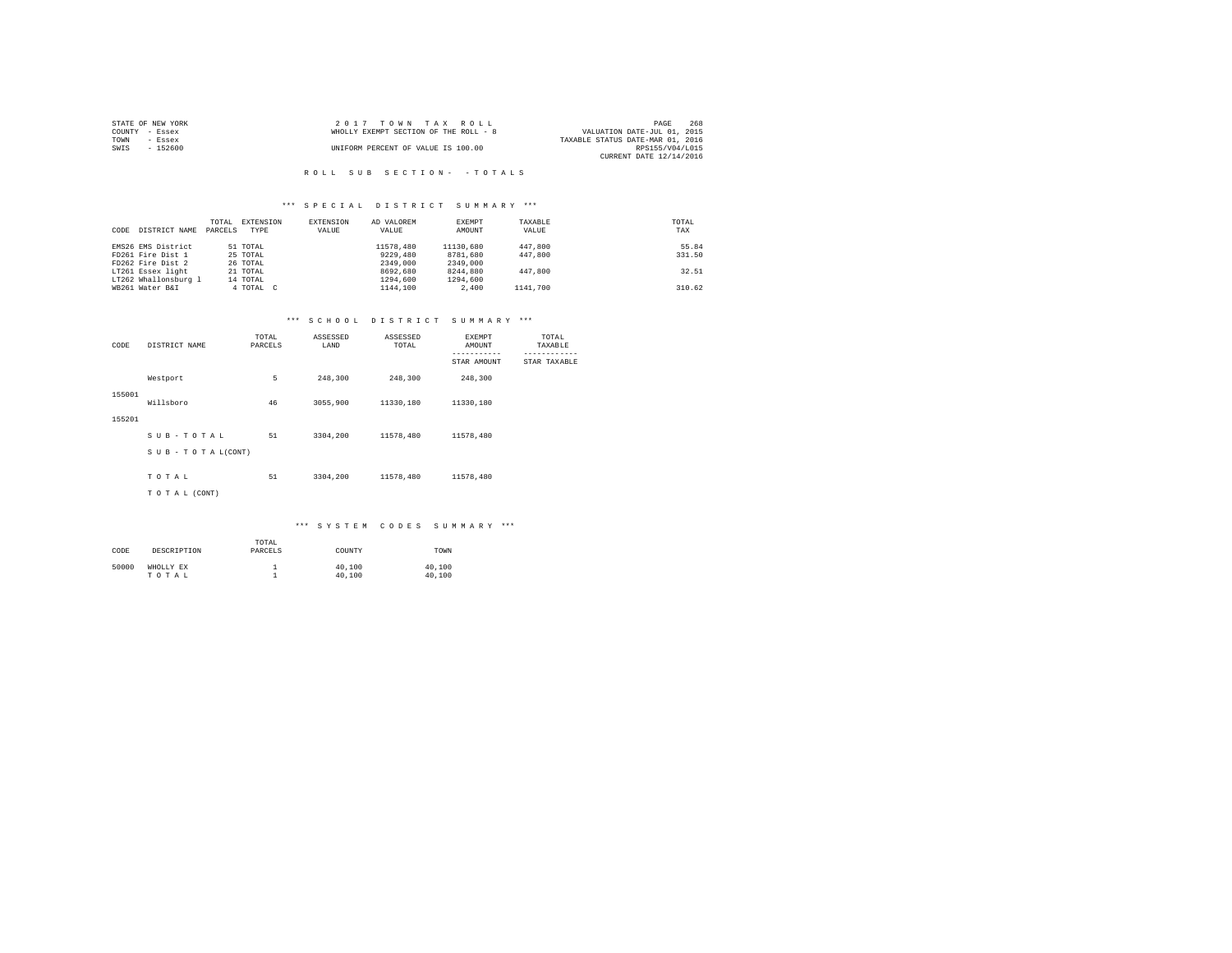| STATE OF NEW YORK | $2.017$ TOWN TAX ROLL                 | PAGE                        | 269 |
|-------------------|---------------------------------------|-----------------------------|-----|
| COUNTY - Essex    | WHOLLY EXEMPT SECTION OF THE ROLL - 8 | VALUATION DATE-JUL 01, 2015 |     |
| TOWN<br>- Essex   | TAXABLE STATUS DATE-MAR 01, 2016      |                             |     |
| $-152600$<br>SWIS | UNIFORM PERCENT OF VALUE IS 100.00    | RPS155/V04/L015             |     |
|                   |                                       | CURRENT DATE 12/14/2016     |     |

R O L L S U B S E C T I O N - - T O T A L S

# \*\*\* E X E M P T I O N S U M M A R Y \*\*\*

|       |             | TOTAL          |           |           |
|-------|-------------|----------------|-----------|-----------|
| CODE  | DESCRIPTION | PARCELS        | COUNTY    | TOWN      |
|       |             |                |           |           |
| 12100 | N.Y. STATE  | 2              | 27,500    | 27.500    |
| 13100 | CNTY OWN I  | $\overline{2}$ | 2,300     | 2,300     |
| 13500 | TOWN OWN I  | 16             | 5857.200  | 5857.200  |
| 13510 | TOWN CEMET  | 4              | 11,600    | 11,600    |
| 14100 | USA         |                | 182,400   | 182,400   |
| 21600 | CHURCH PAR  | $\overline{a}$ | 447,800   | 447.800   |
| 25110 | CONST REL   | 4              | 1346,700  | 1346,700  |
| 25120 | CONST ED    | 1              | 508,880   | 508,880   |
| 25300 | NP ORGANIZ  | 13             | 1962,400  | 1962,400  |
| 25400 | FRATERNAL   | 1              | 393,300   | 393,300   |
| 26400 | VOL F DEPT  | 4              | 798,300   | 798,300   |
|       | TOTAL       | 50             | 11538,380 | 11538.380 |

| ROLL<br><b>SEC</b> | DESCRIPTION                                    | TOTAL<br>PARCELS | ASSESSED<br>LAND | ASSESSED<br>TOTAL | EXEMPT<br>AMOUNT<br>-----------<br>STAR AMOUNT | TOTAL<br>TAXABLE<br>STAR TAXABLE | TOTAL<br>TAX     |
|--------------------|------------------------------------------------|------------------|------------------|-------------------|------------------------------------------------|----------------------------------|------------------|
| 8                  | RS 8 TOTAL<br>SPEC DIST TAXES<br>WHOLLY EXEMPT | 51               | 3304,200         | 11578.480         | 11,578,480                                     |                                  | 730.47<br>730.47 |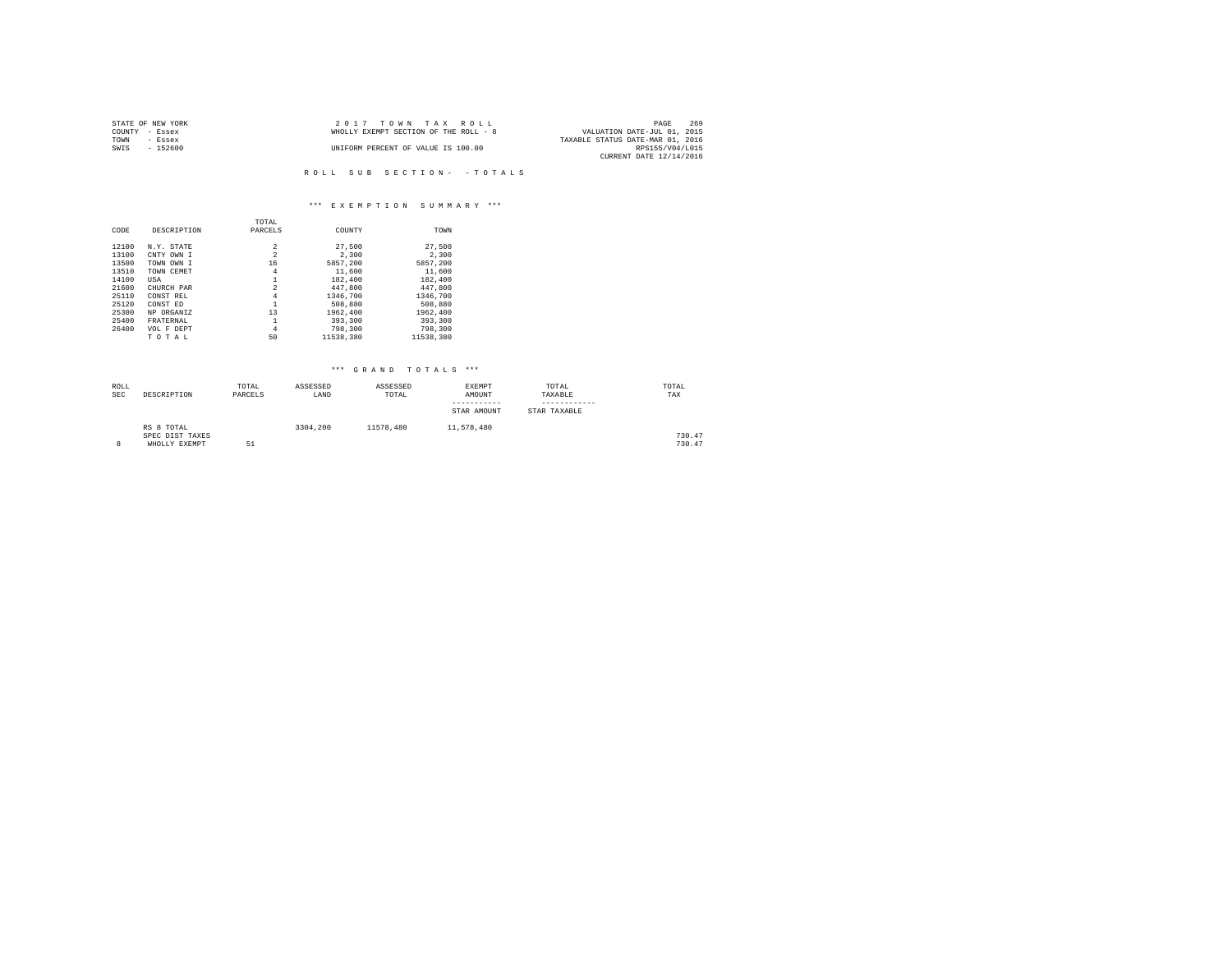|                | STATE OF NEW YORK | 2017 TOWN TAX ROLL                                                   | PAGE                    | 270 |
|----------------|-------------------|----------------------------------------------------------------------|-------------------------|-----|
| COUNTY - Essex |                   | VALUATION DATE-JUL 01, 2015<br>WHOLLY EXEMPT SECTION OF THE ROLL - 8 |                         |     |
| TOWN           | - Essex           | TAXABLE STATUS DATE-MAR 01, 2016                                     |                         |     |
| SWIS           | - 152600          | UNIFORM PERCENT OF VALUE IS 100.00                                   | RPS155/V04/L015         |     |
|                |                   |                                                                      | CURRENT DATE 12/14/2016 |     |
|                |                   |                                                                      |                         |     |

# ROLL SECTION TOTALS

## \*\*\* S P E C I A L D I S T R I C T S U M M A R Y \*\*\*

|      |                      | TOTAL   | EXTENSION | EXTENSION | AD VALOREM | EXEMPT    | TAXABLE  | TOTAL  |
|------|----------------------|---------|-----------|-----------|------------|-----------|----------|--------|
| CODE | DISTRICT NAME        | PARCELS | TYPE      | VALUE     | VALUE      | AMOUNT    | VALUE    | TAX    |
|      |                      |         |           |           |            |           |          |        |
|      | EMS26 EMS District   |         | 51 TOTAL  |           | 11578,480  | 11130,680 | 447,800  | 55.84  |
|      | FD261 Fire Dist 1    |         | 25 TOTAL  |           | 9229,480   | 8781,680  | 447,800  | 331.50 |
|      | FD262 Fire Dist 2    |         | 26 TOTAL  |           | 2349,000   | 2349,000  |          |        |
|      | LT261 Essex light    |         | 21 TOTAL  |           | 8692,680   | 8244,880  | 447,800  | 32.51  |
|      | LT262 Whallonsburg 1 |         | 14 TOTAL  |           | 1294,600   | 1294,600  |          |        |
|      | WB261 Water B&I      |         | 4 TOTAL C |           | 1144,100   | 2,400     | 1141,700 | 310.62 |

#### \*\*\* S C H O O L D I S T R I C T S U M M A R Y \*\*\*

| CODE   | DISTRICT NAME   | TOTAL<br>PARCELS | ASSESSED<br>LAND | ASSESSED<br>TOTAL | <b>EXEMPT</b><br>AMOUNT | TOTAL<br>TAXABLE |
|--------|-----------------|------------------|------------------|-------------------|-------------------------|------------------|
|        |                 |                  |                  |                   | STAR AMOUNT             | STAR TAXABLE     |
|        | Westport        | 5                | 248,300          | 248,300           | 248,300                 |                  |
| 155001 | Willsboro       | 46               | 3055,900         | 11330,180         | 11330,180               |                  |
| 155201 |                 |                  |                  |                   |                         |                  |
|        | SUB-TOTAL       | 51               | 3304,200         | 11578,480         | 11578,480               |                  |
|        | SUB-TOTAL(CONT) |                  |                  |                   |                         |                  |
|        | TOTAL           | 51               | 3304,200         | 11578,480         | 11578,480               |                  |
|        |                 |                  |                  |                   |                         |                  |
|        | TO TAL (CONT)   |                  |                  |                   |                         |                  |

# \*\*\* S Y S T E M C O D E S S U M M A R Y \*\*\*

| CODE  | DESCRIPTION        | TOTAL<br>PARCELS | COUNTY           | TOWN             |
|-------|--------------------|------------------|------------------|------------------|
| 50000 | WHOLLY EX<br>TOTAL |                  | 40,100<br>40,100 | 40,100<br>40,100 |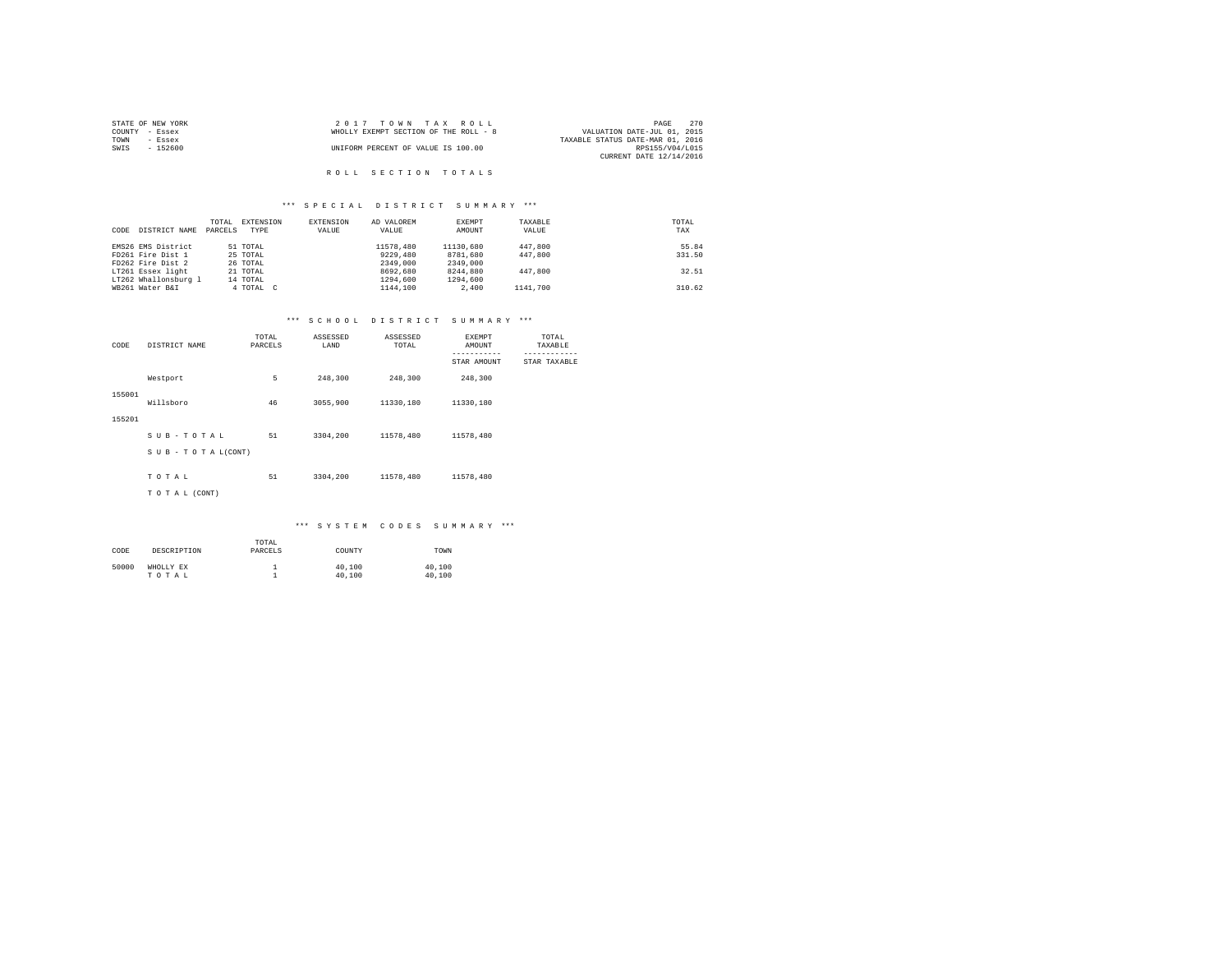| STATE OF NEW YORK | 2017 TOWN TAX ROLL                    | 271<br>PAGE                      |
|-------------------|---------------------------------------|----------------------------------|
| COUNTY - Essex    | WHOLLY EXEMPT SECTION OF THE ROLL - 8 | VALUATION DATE-JUL 01, 2015      |
| TOWN<br>- Essex   |                                       | TAXABLE STATUS DATE-MAR 01, 2016 |
| $-152600$<br>SWIS | UNIFORM PERCENT OF VALUE IS 100.00    | RPS155/V04/L015                  |
|                   |                                       | CURRENT DATE 12/14/2016          |
|                   |                                       |                                  |
|                   | ROLL SECTION TOTALS                   |                                  |

# \*\*\* E X E M P T I O N S U M M A R Y \*\*\*

|       |             | TOTAL          |           |           |
|-------|-------------|----------------|-----------|-----------|
| CODE  | DESCRIPTION | PARCELS        | COUNTY    | TOWN      |
|       |             |                |           |           |
| 12100 | N.Y. STATE  | 2              | 27,500    | 27.500    |
| 13100 | CNTY OWN I  | $\overline{a}$ | 2,300     | 2,300     |
| 13500 | TOWN OWN I  | 16             | 5857.200  | 5857.200  |
| 13510 | TOWN CEMET  | 4              | 11,600    | 11,600    |
| 14100 | USA         | 1              | 182,400   | 182,400   |
| 21600 | CHURCH PAR  | $\overline{a}$ | 447.800   | 447.800   |
| 25110 | CONST REL   | 4              | 1346,700  | 1346,700  |
| 25120 | CONST ED    | 1              | 508,880   | 508,880   |
| 25300 | NP ORGANIZ  | 13             | 1962.400  | 1962.400  |
| 25400 | FRATERNAL   | 1              | 393,300   | 393,300   |
| 26400 | VOL F DEPT  | 4              | 798,300   | 798,300   |
|       | TOTAL       | 50             | 11538,380 | 11538.380 |

| ROLL<br><b>SEC</b> | DESCRIPTION                                    | TOTAL<br>PARCELS | ASSESSED<br>LAND | ASSESSED<br>TOTAL | EXEMPT<br>AMOUNT<br>STAR AMOUNT | TOTAL<br>TAXABLE<br>STAR TAXABLE | TOTAL<br>TAX     |
|--------------------|------------------------------------------------|------------------|------------------|-------------------|---------------------------------|----------------------------------|------------------|
| 8                  | RS 8 TOTAL<br>SPEC DIST TAXES<br>WHOLLY EXEMPT | 51               | 3304,200         | 11578.480         | 11,578,480                      |                                  | 730.47<br>730.47 |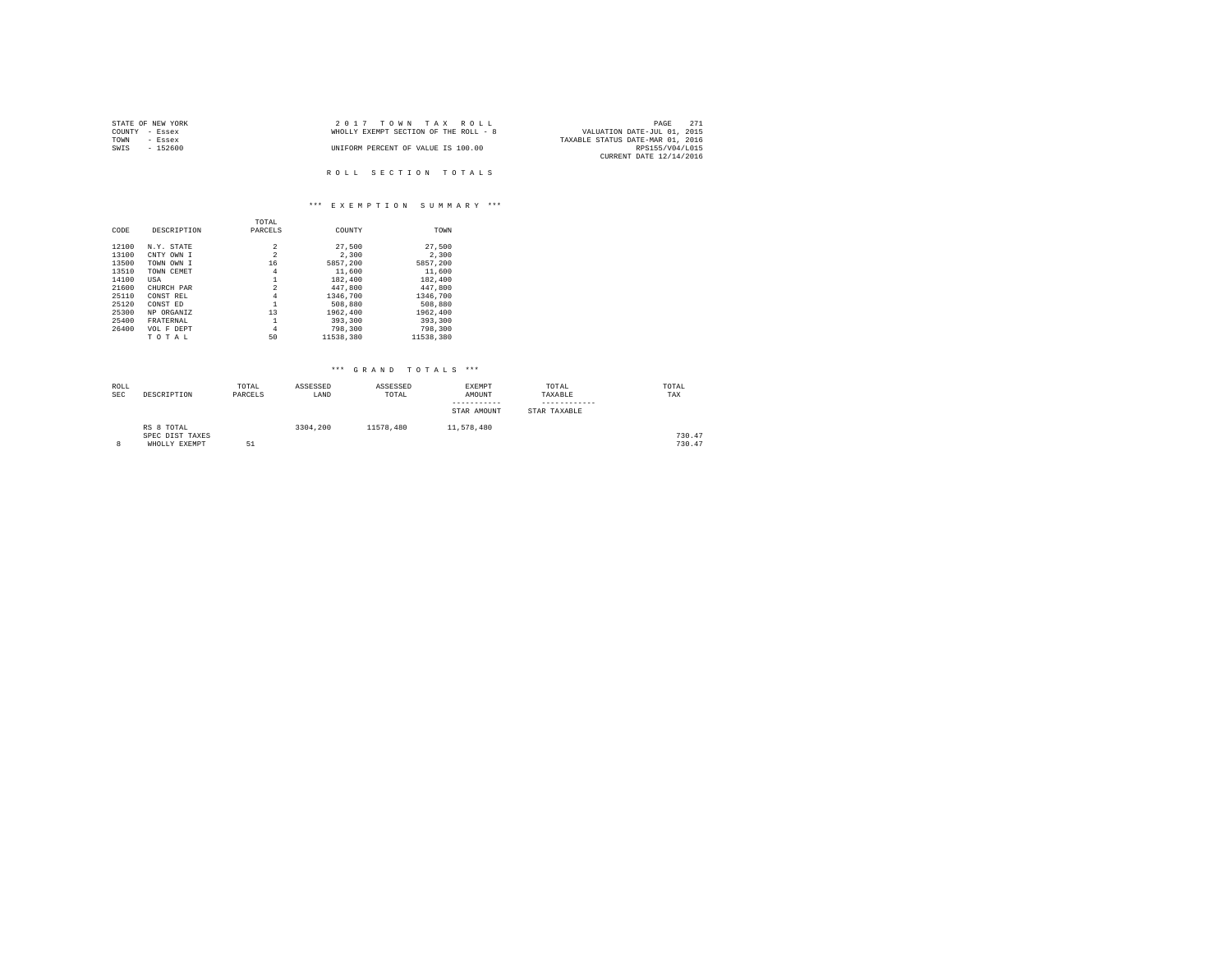|                | STATE OF NEW YORK | 2017 TOWN TAX ROLL |             |  |  |                                  | PAGE                    | 272 |
|----------------|-------------------|--------------------|-------------|--|--|----------------------------------|-------------------------|-----|
| COUNTY - Essex |                   |                    |             |  |  | VALUATION DATE-JUL 01, 2015      |                         |     |
| TOWN           | - Essex           |                    | SWIS TOTALS |  |  | TAXABLE STATUS DATE-MAR 01, 2016 |                         |     |
| SWIS           | $-152600$         |                    |             |  |  |                                  | RPS155/V04/L015         |     |
|                |                   |                    |             |  |  |                                  | CURRENT DATE 12/14/2016 |     |

# \*\*\* S P E C I A L D I S T R I C T S U M M A R Y \*\*\*

| CODE | DISTRICT NAME        | TOTAL.<br>PARCELS | EXTENSION<br>TYPE | EXTENSION<br>VALUE | AD VALOREM<br>VALUE | EXEMPT<br>AMOUNT | TAXABLE<br>VALUE | TAX<br>RATE | TOTAL<br>TAX |
|------|----------------------|-------------------|-------------------|--------------------|---------------------|------------------|------------------|-------------|--------------|
|      | OT903 Omitted tax T  |                   | 1 MOVTAX          | .16                |                     |                  | .16              |             | .16          |
|      | SR150 Return sewer r |                   | 26 MOVTAX         | 13, 435. 75        |                     |                  | 13, 435. 75      |             | 13,435.75    |
|      | WR151 Return water r |                   | 30 MOVTAX         | 8.375.42           |                     |                  | 8,375.42         |             | 8.375.42     |
|      | EMS26 EMS District   |                   | 804 TOTAL         |                    | 149136.152          | 11182.948        | 137953.204       | .124709     | 17,203.86    |
|      | FD261 Fire Dist 1    |                   | 441 TOTAL         |                    | 104565.851          | 8833,948         | 95731,903        | .740265     | 70.866.93    |
|      | FD262 Fire Dist 2    |                   | 384 TOTAL         |                    | 44590.593           | 2349,000         | 42241.593        | 1.148678    | 48.522.01    |
|      | LT261 Essex light    |                   | 239 TOTAL         |                    | 63394.864           | 8297.148         | 55097.716        | .072598     | 3.999.92     |
|      | LT262 Whallonsburg 1 |                   | 108 TOTAL         |                    | 13817,238           | 1294,600         | 12522.638        | .215610     | 2,700.01     |
|      | WB261 Water B&I      |                   | 38 TOTAL C        |                    | 15957,300           | 34,668           | 15922.632        | .272066     | 4.332.00     |

# \*\*\* S C H O O L D I S T R I C T S U M M A R Y \*\*\*

| CODE   | DISTRICT NAME             | TOTAL<br>PARCELS | ASSESSED<br>LAND | ASSESSED<br>TOTAL | EXEMPT<br>AMOUNT      | TOTAL<br>TAXABLE         |
|--------|---------------------------|------------------|------------------|-------------------|-----------------------|--------------------------|
|        |                           |                  |                  |                   | STAR AMOUNT           | STAR TAXABLE             |
|        | Westport                  | 136              | 6506,000         | 10719,508         | 1926.626              | 8,792,882                |
| 155001 | Willsboro                 | 668              | 65881.360        | 138416.644        | 1342.600<br>18587.740 | 7.450.282<br>119,828,904 |
| 155201 |                           |                  |                  |                   | 5749.475              | 114,079,429              |
|        | SUB-TOTAL                 | 804              | 72387.360        | 149136.152        | 20514.366             | 128,621,786              |
|        | $S$ U B - T O T A L(CONT) |                  |                  |                   | 7092.075              | 121,529,711              |
|        | TOTAL                     | 804              | 72387.360        | 149136.152        | 20514,366             | 128,621,786              |
|        | TO TAL (CONT)             |                  |                  |                   | 7092.075              | 121,529,711              |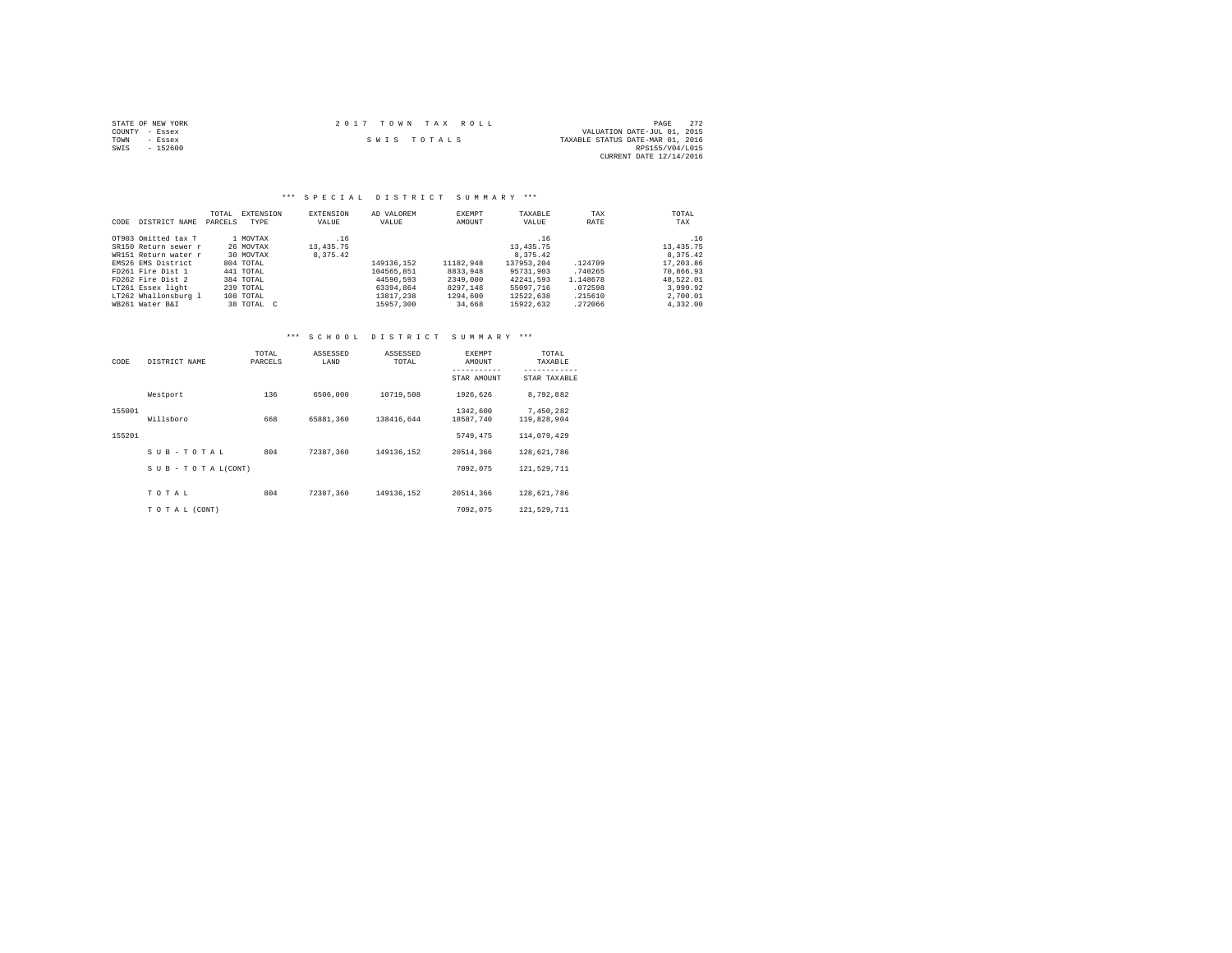| STATE OF NEW YORK | 2017 TOWN TAX ROLL | - 273<br>PAGE                    |
|-------------------|--------------------|----------------------------------|
| COUNTY - Essex    |                    | VALUATION DATE-JUL 01, 2015      |
| TOWN<br>- Essex   | SWIS TOTALS        | TAXABLE STATUS DATE-MAR 01, 2016 |
| $-152600$<br>SWIS |                    | RPS155/V04/L015                  |
|                   |                    | CURRENT DATE 12/14/2016          |

\*\*\* S Y S T E M C O D E S S U M M A R Y \*\*\*

| CODE  | DESCRIPTION        | TOTAL<br>PARCELS | COUNTY           | TOWN             |
|-------|--------------------|------------------|------------------|------------------|
| 50000 | WHOLLY EX<br>TOTAL |                  | 40,100<br>40,100 | 40,100<br>40,100 |

#### \*\*\* E X E M P T I O N S U M M A R Y \*\*\*

|       |             | TOTAL                   |          |          |
|-------|-------------|-------------------------|----------|----------|
| CODE  | DESCRIPTION | PARCELS                 | COUNTY   | TOWN     |
| 12100 | N.Y. STATE  | $\overline{a}$          | 27,500   | 27,500   |
| 13100 | CNTY OWN I  | $\overline{a}$          | 2,300    | 2,300    |
| 13500 | TOWN OWN I  | 16                      | 5857,200 | 5857,200 |
| 13510 | TOWN CEMET  | $\overline{4}$          | 11,600   | 11,600   |
| 14100 | USA         | $\,1\,$                 | 182,400  | 182,400  |
| 21600 | CHURCH PAR  | $\overline{a}$          | 447.800  | 447.800  |
| 25110 | CONST REL   | $\overline{4}$          | 1346,700 | 1346,700 |
| 25120 | CONST ED    | $\mathbf{1}$            | 508,880  | 508,880  |
| 25300 | NP ORGANIZ  | 13                      | 1962,400 | 1962,400 |
| 25400 | FRATERNAL   | $\,1\,$                 | 393,300  | 393,300  |
| 26400 | VOL F DEPT  | $\overline{4}$          | 798,300  | 798,300  |
| 33302 | CNTY REFOR  | $\mathbf 1$             | 123,600  |          |
| 41101 | VETERANS    | $\mathbf 1$             | 5,000    | 5,000    |
| 41120 | VETWAR CTS  | 15                      | 225,000  | 225,000  |
| 41130 | VETCOM CTS  | 13                      | 306,225  | 306,225  |
| 41132 | VET COM C   | $\overline{\mathbf{2}}$ | 24,250   |          |
| 41133 | VET COM T   | $\overline{a}$          |          | 24,250   |
| 41140 | VETDIS CTS  | 3                       | 125,430  | 125,430  |
| 41142 | VET DIS C   | $\frac{1}{1}$           | 2.660    |          |
| 41143 | VET DIS T   |                         |          | 2,660    |
| 41700 | AG. BLDG.   | $\overline{7}$          | 653,796  | 653.796  |
| 41720 | AG DIST C   | 81                      | 4154,896 | 4154.896 |
| 41800 | AGED ALL    | 19                      | 1122.504 | 1122,504 |
| 41801 | AGED C/T    | $\,2\,$                 | 112,850  | 112,850  |
| 42100 | AG. IMPMNT  | $\overline{a}$          | 52,268   | 52,268   |
| 47450 | FISCHER     | 14                      | 312,797  | 312.797  |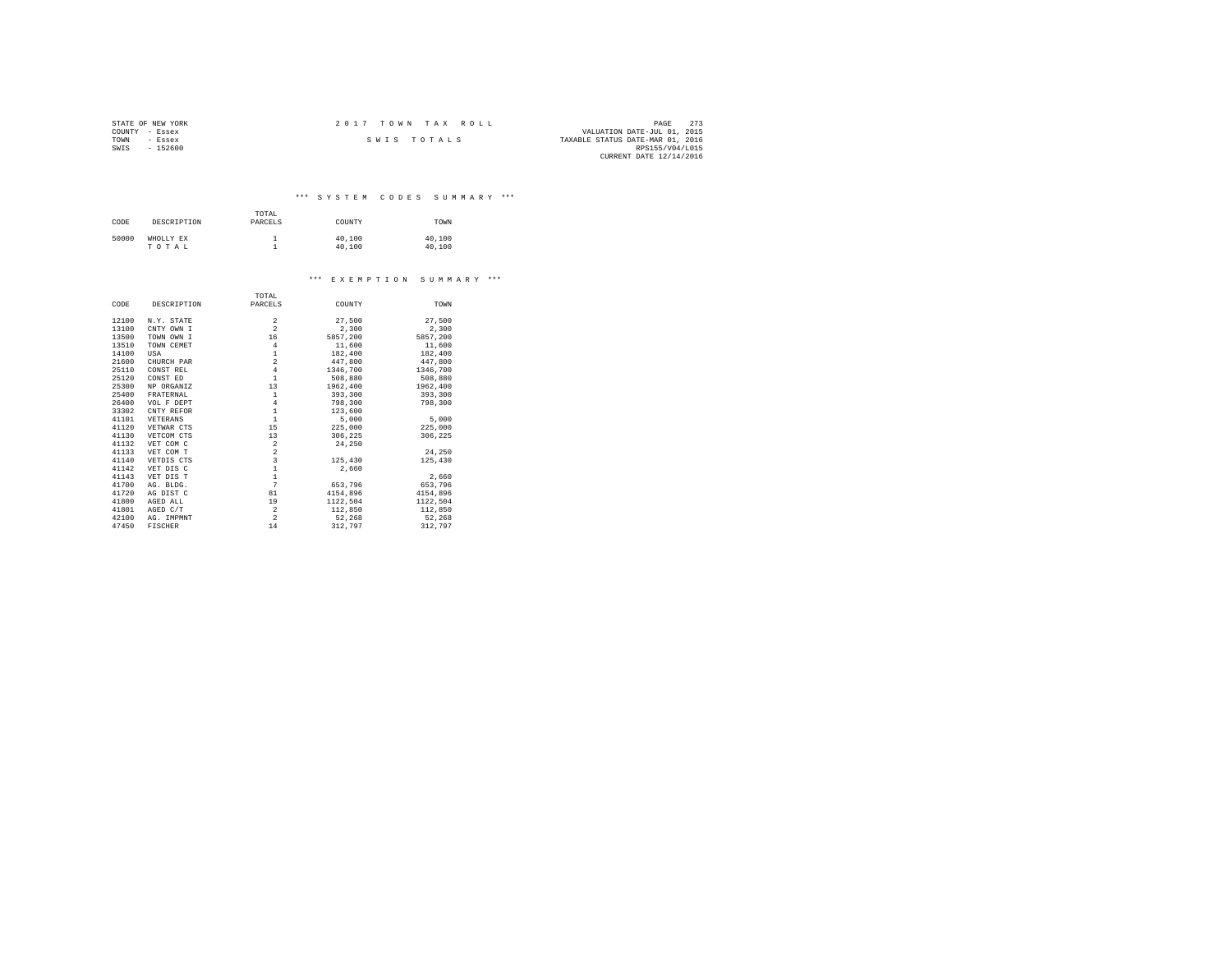| STATE OF NEW YORK | 2017 TOWN TAX ROLL<br>PAGE                      | 2.74 |
|-------------------|-------------------------------------------------|------|
| COUNTY - Essex    | VALUATION DATE-JUL 01, 2015                     |      |
| TOWN<br>- Essex   | TAXABLE STATUS DATE-MAR 01, 2016<br>SWIS TOTALS |      |
| SWIS<br>$-152600$ | RPS155/V04/L015                                 |      |
|                   | CURRENT DATE 12/14/2016                         |      |

### \*\*\* E X E M P T I O N S U M M A R Y \*\*\*

| CODE  | DESCRIPTION | TOTAL<br>PARCELS | COUNTY    | TOWN      |
|-------|-------------|------------------|-----------|-----------|
| 47460 | PRIV FOR    | 21               | 1974,990  | 1974,990  |
|       | TOTAL       | 235              | 20734.646 | 20611.046 |

| ROLL<br><b>SEC</b> | DESCRIPTION       | TOTAL<br>PARCELS | ASSESSED<br>LAND | ASSESSED<br>TOTAL | <b>EXEMPT</b><br>AMOUNT | TOTAL<br>TAXABLE |             |             |
|--------------------|-------------------|------------------|------------------|-------------------|-------------------------|------------------|-------------|-------------|
|                    |                   |                  |                  |                   | -----------             | ------------     | TAX         |             |
|                    |                   |                  |                  |                   | STAR AMOUNT             | STAR TAXABLE     | <b>RATE</b> |             |
|                    | County Tax        |                  | 66077.737        | 131841.117        | 9,196,266               | 122.644.851      | 3.312477    | 406.258.02  |
|                    | Town General      |                  | 66077.737        | 131841,117        | 9,072,666               | 122,768,451      | 3.138584    | 385, 319.08 |
|                    | Highway 2 3 4     |                  | 66077.737        | 131841.117        | 9.072.666               | 122,768,451      | 1.994528    | 244,865.08  |
|                    | School Relevy     |                  |                  |                   |                         |                  |             | 119,770.53  |
|                    | SPEC DIST TAXES   |                  |                  |                   |                         |                  |             | 162,680.00  |
| $\mathbf{1}$       | TAXABLE           | 725              |                  |                   |                         |                  |             | 1318,892.71 |
|                    | County Tax        |                  | 2688.423         | 2694.053          |                         | 2,694,053        | 3.312477    | 8,923.99    |
|                    | Town General      |                  | 2688.423         | 2694.053          |                         | 2.694.053        | 3.138584    | 8,455.52    |
|                    | Highway 2 3 4     |                  | 2688,423         | 2694.053          |                         | 2.694.053        | 1.994528    | 5,373.37    |
|                    | SPEC DIST TAXES   |                  |                  |                   |                         |                  |             | 2.440.56    |
| 3                  | STATE OWNED LAND  | 10               |                  |                   |                         |                  |             | 25, 193, 44 |
|                    | County Tax        |                  |                  | 544.034           |                         | 544.034          | 3.312477    | 1,802.10    |
|                    | Town General      |                  |                  | 544.034           |                         | 544,034          | 3.138584    | 1,707.50    |
|                    | Highway 2 3 4     |                  |                  | 544.034           |                         | 544.034          | 1.994528    | 1,085.09    |
|                    | SPEC DIST TAXES   |                  |                  |                   |                         |                  |             | 616.84      |
| 5                  | SPECIAL FRANCHISE | 5                |                  |                   |                         |                  |             | 5, 211.53   |
|                    | County Tax        |                  | 270,400          | 1819,800          |                         | 1,819,800        | 3.312477    | 6.028.04    |
|                    | Town General      |                  | 270,400          | 1819,800          |                         | 1,819,800        | 3.138584    | 5,711.60    |
|                    | Highway 2 3 4     |                  | 270,400          | 1819,800          |                         | 1,819,800        | 1.994528    | 3,629.65    |
|                    | School Relevy     |                  |                  |                   |                         |                  |             | 490.12      |
|                    | SPEC DIST TAXES   |                  |                  |                   |                         |                  |             | 2.174.04    |
| 6                  | UTILITIES & N.C.  | 12               |                  |                   |                         |                  |             | 18,033.45   |
|                    | County Tax        |                  | 46.600           | 658,668           |                         | 658,668          | 3.312477    | 2.181.82    |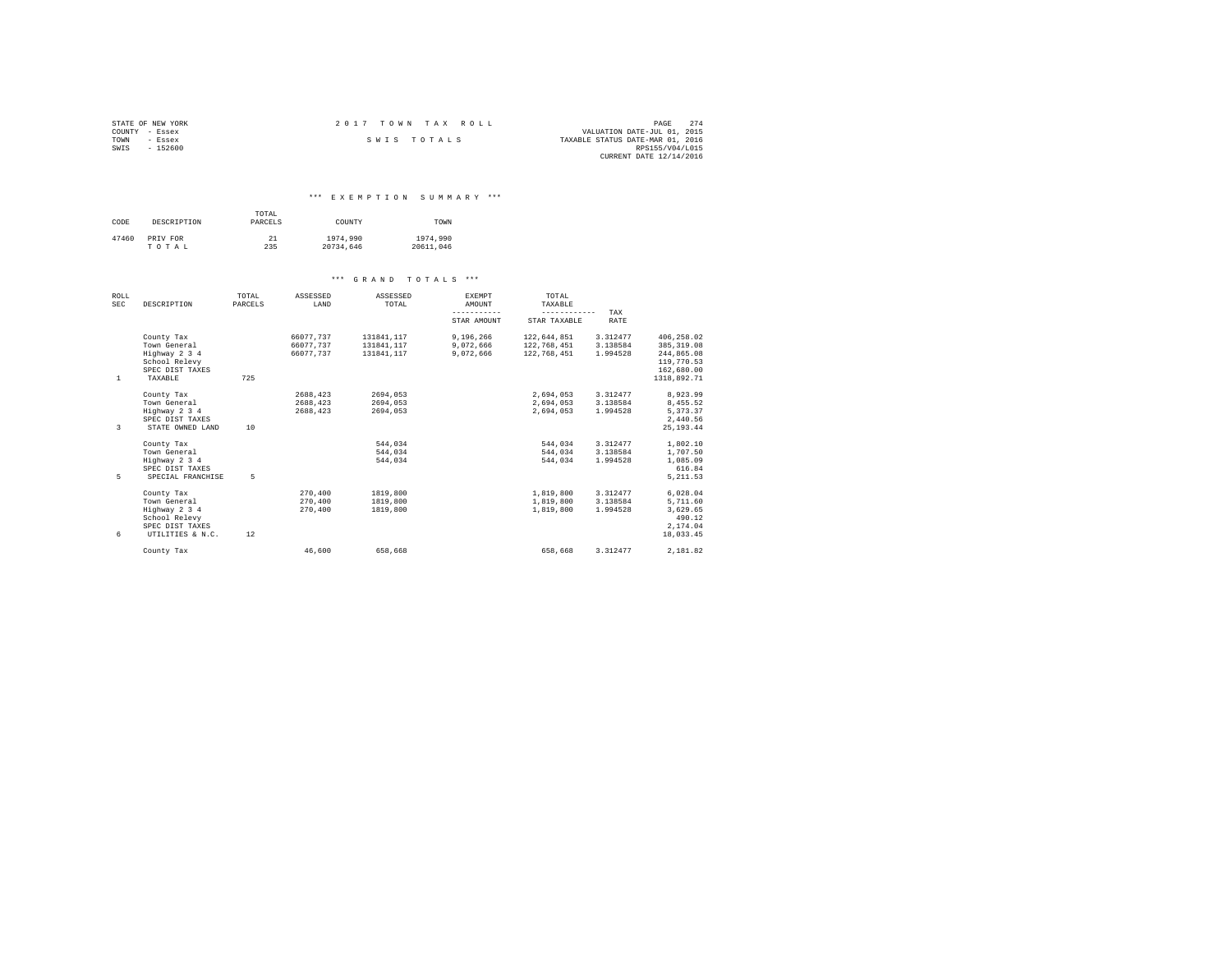| STATE OF NEW YORK | 2017 TOWN TAX ROLL | 275<br>PAGE                      |
|-------------------|--------------------|----------------------------------|
| COUNTY - Essex    |                    | VALUATION DATE-JUL 01, 2015      |
| TOWN<br>- Essex   | SWIS TOTALS        | TAXABLE STATUS DATE-MAR 01, 2016 |
| SWIS<br>- 152600  |                    | RPS155/V04/L015                  |
|                   |                    | CURRENT DATE 12/14/2016          |

|              |                                                                                 |                  |                                     | *** GRAND TOTALS ***                   |                                        |                                           |                                  |                                                                    |  |
|--------------|---------------------------------------------------------------------------------|------------------|-------------------------------------|----------------------------------------|----------------------------------------|-------------------------------------------|----------------------------------|--------------------------------------------------------------------|--|
| ROLT.<br>SEC | DESCRIPTION                                                                     | TOTAL<br>PARCELS | ASSESSED<br>LAND                    | ASSESSED<br>TOTAL                      | <b>EXEMPT</b><br>AMOUNT<br>----------- | TOTAL<br>TAXABLE<br>------------          | TAX                              |                                                                    |  |
|              |                                                                                 |                  |                                     |                                        | STAR AMOUNT                            | STAR TAXABLE                              | RATE                             |                                                                    |  |
| 7            | Town General<br>Highway 2 3 4<br>SPEC DIST TAXES<br>CEILING RAILROADS           | $\mathbf{1}$     | 46.600<br>46,600                    | 658,668<br>658,668                     |                                        | 658,668<br>658,668                        | 3.138584<br>1.994528             | 2,067.28<br>1,313.73<br>794.15<br>6.356.98                         |  |
| 8            | RS 8 TOTAL<br>SPEC DIST TAXES<br>WHOLLY EXEMPT                                  | 51               | 3304,200                            | 11578,480                              | 11,578,480                             |                                           |                                  | 730.47<br>730.47                                                   |  |
|              | County Tax<br>Town General<br>Highway 2 3 4<br>School Relevy<br>SPEC DIST TAXES |                  | 72387,360<br>72387.360<br>72387.360 | 149136,152<br>149136.152<br>149136.152 | 20.774.746<br>20.651.146<br>20.651.146 | 128,361,406<br>128,485,006<br>128,485,006 | 3.312477<br>3.138584<br>1.994528 | 425.193.97<br>403.260.98<br>256.266.92<br>120,260.65<br>169,436.06 |  |
| $\star$      | SUB TOTAL                                                                       | 804              |                                     |                                        |                                        |                                           |                                  | 1374, 418.58                                                       |  |
|              | County Tax<br>Town General<br>Highway 2 3 4<br>School Relevy<br>SPEC DIST TAXES |                  | 72387,360<br>72387.360<br>72387.360 | 149136,152<br>149136.152<br>149136.152 | 20,774,746<br>20.651.146<br>20.651.146 | 128,361,406<br>128,485,006<br>128,485,006 | 3.312477<br>3.138584<br>1.994528 | 425.193.97<br>403,260.98<br>256.266.92<br>120.260.65<br>169,436.06 |  |
| $\star\star$ | GRAND TOTAL                                                                     | 804              |                                     |                                        |                                        |                                           |                                  | 1374, 418.58                                                       |  |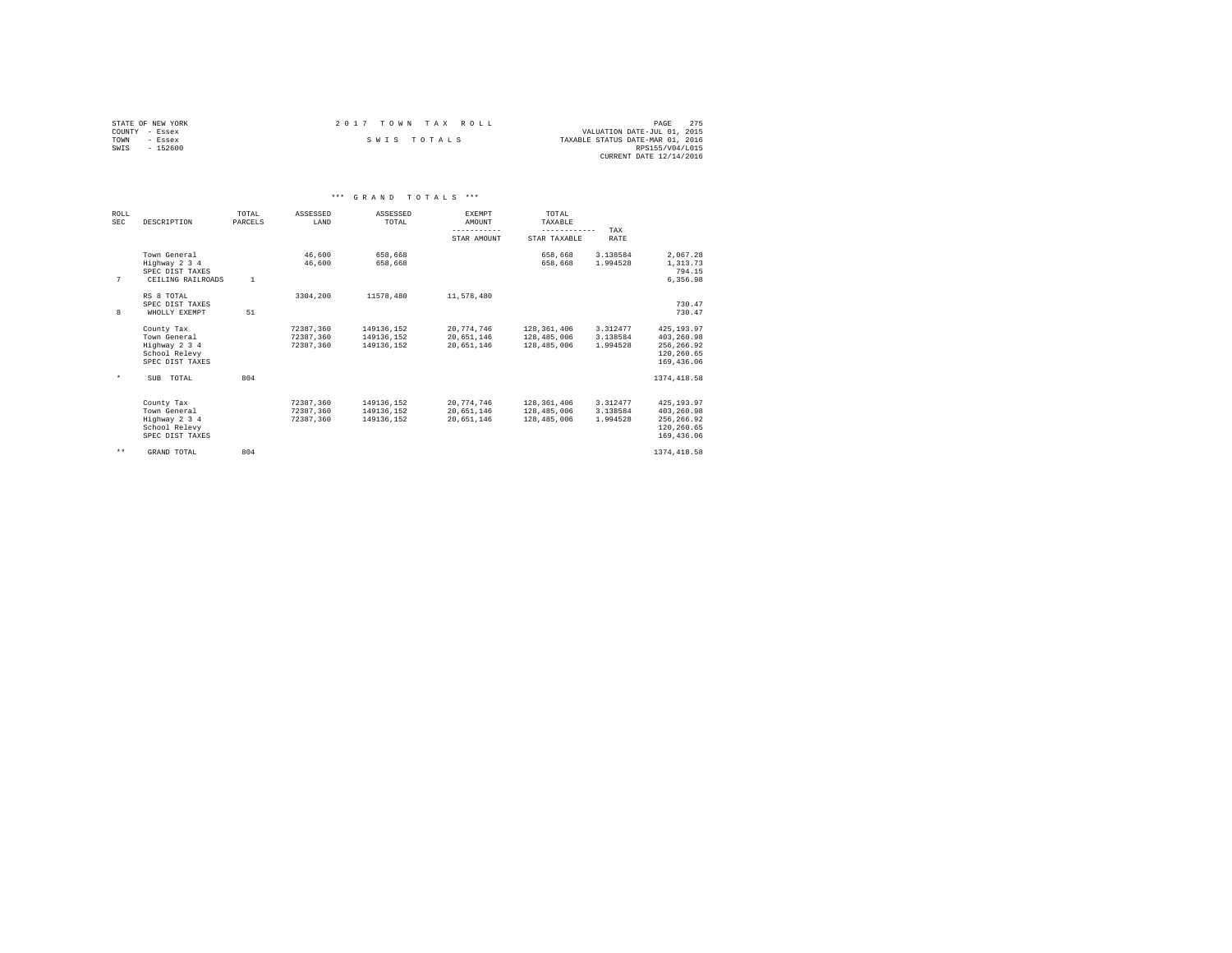|                | STATE OF NEW YORK | $2.017$ TOWN TAX ROLL                      | PAGE                    | 276 |
|----------------|-------------------|--------------------------------------------|-------------------------|-----|
| COUNTY - Essex |                   | VALUATION DATE-JUL 01, 2015<br>TOWN TOTALS |                         |     |
| TOWN           | - Essex           | TAXABLE STATUS DATE-MAR 01, 2016           |                         |     |
| SWIS           | $-1526$           |                                            | RPS155/V04/L015         |     |
|                |                   |                                            | CURRENT DATE 12/14/2016 |     |

### \*\*\* S P E C I A L D I S T R I C T S U M M A R Y \*\*\*

|      |                      | TOTAL   | EXTENSION  | EXTENSION   | AD VALOREM | EXEMPT    | TAXABLE     | TOTAL      |
|------|----------------------|---------|------------|-------------|------------|-----------|-------------|------------|
| CODE | DISTRICT NAME        | PARCELS | TYPE       | VALUE       | VALUE      | AMOUNT    | VALUE       | TAX        |
|      | OT903 Omitted tax T  |         | 1 MOVTAX   | .16         |            |           | .16         | .16        |
|      | SR150 Return sewer r |         | 26 MOVTAX  | 13, 435. 75 |            |           | 13, 435. 75 | 13, 435.75 |
|      | WR151 Return water r |         | 30 MOVTAX  | 8.375.42    |            |           | 8.375.42    | 8.375.42   |
|      | EMS26 EMS District   |         | 804 TOTAL  |             | 149136.152 | 11182.948 | 137953.204  | 17,203.86  |
|      | FD261 Fire Dist 1    |         | 441 TOTAL  |             | 104565.851 | 8833,948  | 95731.903   | 70,866.93  |
|      | FD262 Fire Dist 2    |         | 384 TOTAL  |             | 44590.593  | 2349,000  | 42241.593   | 48,522.01  |
|      | LT261 Essex light    |         | 239 TOTAL  |             | 63394,864  | 8297.148  | 55097.716   | 3,999.92   |
|      | LT262 Whallonsburg 1 |         | 108 TOTAL  |             | 13817.238  | 1294,600  | 12522.638   | 2,700.01   |
|      | WB261 Water B&I      |         | 38 TOTAL C |             | 15957,300  | 34,668    | 15922.632   | 4.332.00   |

# \*\*\* S C H O O L D I S T R I C T S U M M A R Y \*\*\*

| CODE   | DISTRICT NAME             | TOTAL<br>PARCELS | ASSESSED<br>LAND | ASSESSED<br>TOTAL | <b>EXEMPT</b><br>AMOUNT<br>----------- | TOTAL<br>TAXABLE<br>------------ |
|--------|---------------------------|------------------|------------------|-------------------|----------------------------------------|----------------------------------|
|        |                           |                  |                  |                   | STAR AMOUNT                            | STAR TAXABLE                     |
|        | Westport                  | 136              | 6506,000         | 10719,508         | 1926.626                               | 8,792,882                        |
| 155001 |                           |                  |                  |                   | 1342.600                               | 7,450,282                        |
|        | Willsboro                 | 668              | 65881.360        | 138416.644        | 18587.740                              | 119,828,904                      |
| 155201 |                           |                  |                  |                   | 5749.475                               | 114,079,429                      |
|        | SUB-TOTAL                 | 804              | 72387.360        | 149136.152        | 20514,366                              | 128,621,786                      |
|        | $S$ U B - T O T A L(CONT) |                  |                  |                   | 7092.075                               | 121,529,711                      |
|        | TOTAL                     | 804              | 72387.360        | 149136,152        | 20514.366                              | 128,621,786                      |
|        | TO TAL (CONT)             |                  |                  |                   | 7092.075                               | 121,529,711                      |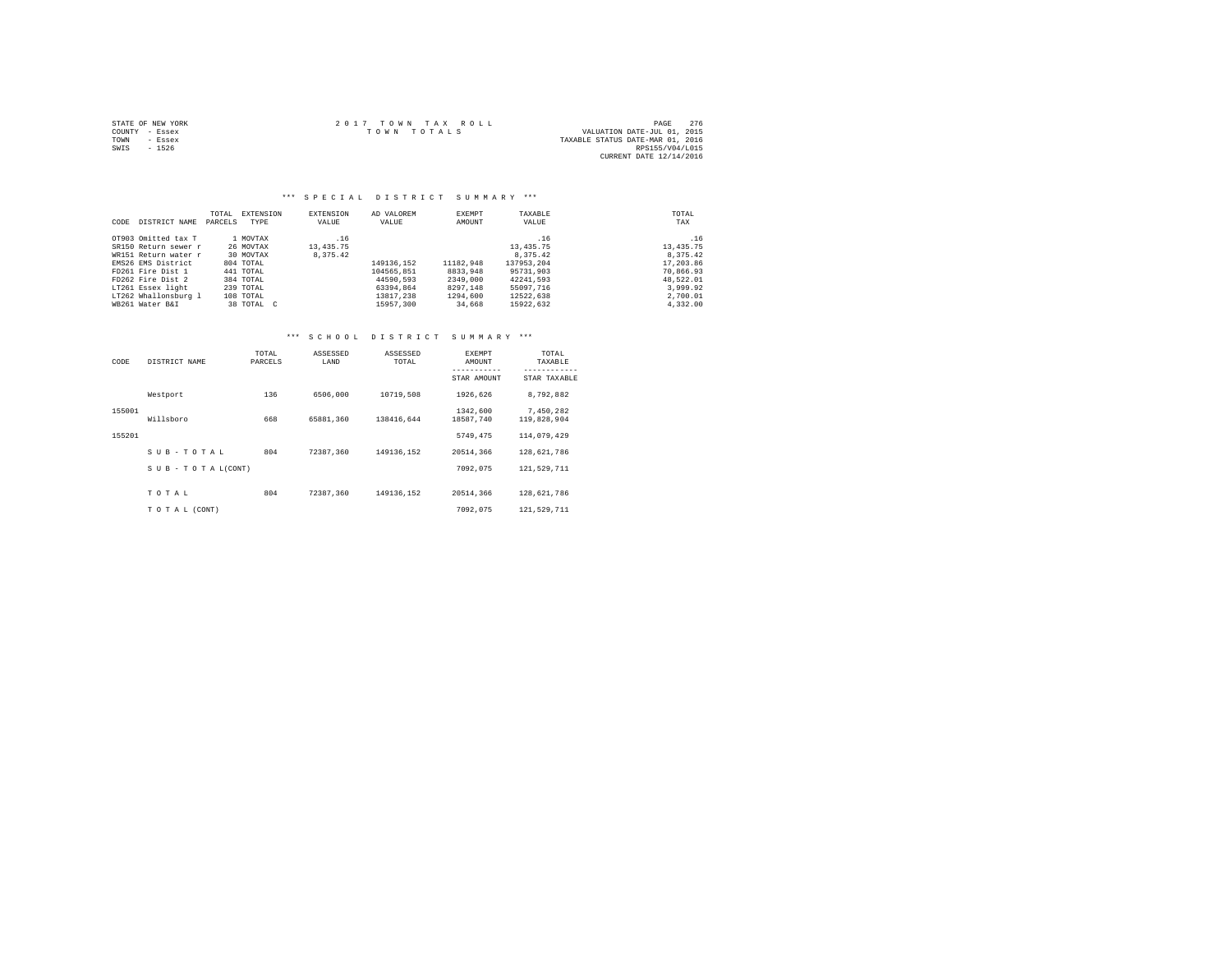|                | STATE OF NEW YORK | 2017 TOWN TAX ROLL                         | PAGE            | 277 |
|----------------|-------------------|--------------------------------------------|-----------------|-----|
| COUNTY - Essex |                   | VALUATION DATE-JUL 01, 2015<br>TOWN TOTALS |                 |     |
| TOWN           | - Essex           | TAXABLE STATUS DATE-MAR 01, 2016           |                 |     |
| SWIS           | $-1526$           |                                            | RPS155/V04/L015 |     |
|                |                   | CURRENT DATE 12/14/2016                    |                 |     |

\*\*\* S Y S T E M C O D E S S U M M A R Y \*\*\*

| TOTAL<br>the contract of the contract of the contract of |  |  |
|----------------------------------------------------------|--|--|

| CODE  | DESCRIPTION        | ------<br>PARCELS | COUNTY           | TOWN             |
|-------|--------------------|-------------------|------------------|------------------|
| 50000 | WHOLLY EX<br>TOTAL |                   | 40,100<br>40,100 | 40,100<br>40,100 |

#### \*\*\* E X E M P T I O N S U M M A R Y \*\*\*

|       |                | TOTAL                                      |          |          |
|-------|----------------|--------------------------------------------|----------|----------|
| CODE  | DESCRIPTION    | PARCELS                                    | COUNTY   | TOWN     |
| 12100 | N.Y. STATE     | 2                                          | 27,500   | 27,500   |
| 13100 | CNTY OWN I     | $\overline{a}$                             | 2,300    | 2,300    |
| 13500 | TOWN OWN I     | 16                                         | 5857,200 | 5857,200 |
| 13510 | TOWN CEMET     | $\overline{4}$                             | 11,600   | 11,600   |
| 14100 | USA            | $\,1\,$                                    | 182,400  | 182,400  |
| 21600 | CHURCH PAR     | $\overline{a}$                             | 447.800  | 447.800  |
| 25110 | CONST REL      | $\overline{4}$                             | 1346.700 | 1346.700 |
| 25120 | CONST ED       | $\mathbf{1}$                               | 508,880  | 508,880  |
| 25300 | NP ORGANIZ     | 13                                         | 1962,400 | 1962,400 |
| 25400 | FRATERNAL      | $\,1\,$                                    | 393,300  | 393,300  |
| 26400 | VOL F DEPT     | $\overline{4}$                             | 798,300  | 798,300  |
| 33302 | CNTY REFOR     | $\,1\,$                                    | 123,600  |          |
| 41101 | VETERANS       | $\mathbf 1$                                | 5,000    | 5,000    |
| 41120 | VETWAR CTS     | 15                                         | 225,000  | 225,000  |
| 41130 | VETCOM CTS     | 13                                         | 306,225  | 306,225  |
| 41132 | VET COM C      | $\overline{\mathbf{2}}$                    | 24,250   |          |
| 41133 | VET COM T      | $\frac{2}{3}$                              |          | 24.250   |
| 41140 | VETDIS CTS     |                                            | 125,430  | 125,430  |
| 41142 | VET DIS C      | $\begin{array}{c} 1 \\ 1 \\ 7 \end{array}$ | 2.660    |          |
| 41143 | VET DIS T      |                                            |          | 2,660    |
| 41700 | AG. BLDG.      |                                            | 653,796  | 653.796  |
| 41720 | AG DIST C      | 81                                         | 4154,896 | 4154,896 |
| 41800 | AGED ALL       | 19                                         | 1122.504 | 1122,504 |
| 41801 | AGED C/T       | $\,2\,$                                    | 112,850  | 112,850  |
| 42100 | AG. IMPMNT     | $\overline{a}$                             | 52,268   | 52,268   |
| 47450 | <b>FISCHER</b> | 14                                         | 312,797  | 312,797  |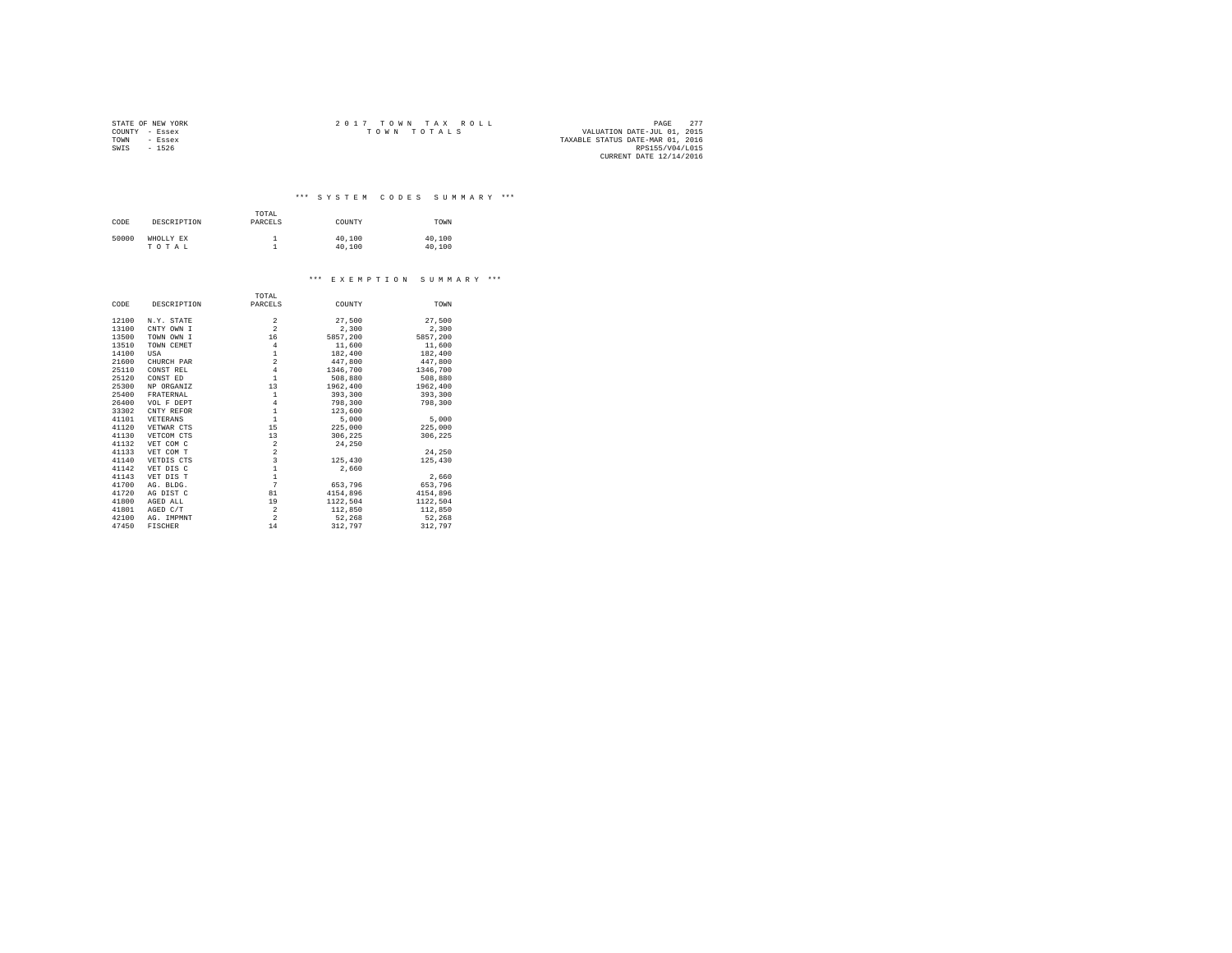| STATE OF NEW YORK | $2.017$ TOWN TAX ROLL | 278<br>PAGE                      |
|-------------------|-----------------------|----------------------------------|
| COUNTY - Essex    | TOWN TOTALS           | VALUATION DATE-JUL 01, 2015      |
| TOWN<br>- Essex   |                       | TAXABLE STATUS DATE-MAR 01, 2016 |
| SWTS<br>$-1526$   |                       | RPS155/V04/L015                  |
|                   |                       | CURRENT DATE 12/14/2016          |

#### \*\*\* E X E M P T I O N S U M M A R Y \*\*\*

| CODE  | DESCRIPTION       | TOTAL<br>PARCELS | COUNTY                | TOWN                  |  |
|-------|-------------------|------------------|-----------------------|-----------------------|--|
| 47460 | PRIV FOR<br>TOTAL | 21<br>235        | 1974,990<br>20734.646 | 1974,990<br>20611.046 |  |

| ROLL       |                   | TOTAL   | ASSESSED  | ASSESSED   | EXEMPT      | TOTAL                                                                                                                                                                                                                                                                                                                                                                                                                                                                                  | TOTAL       |  |
|------------|-------------------|---------|-----------|------------|-------------|----------------------------------------------------------------------------------------------------------------------------------------------------------------------------------------------------------------------------------------------------------------------------------------------------------------------------------------------------------------------------------------------------------------------------------------------------------------------------------------|-------------|--|
| <b>SEC</b> | DESCRIPTION       | PARCELS | LAND      | TOTAL      | AMOUNT      | TAXABLE                                                                                                                                                                                                                                                                                                                                                                                                                                                                                | TAX         |  |
|            |                   |         |           |            | ----------- | $\begin{array}{cccccccccccccc} \multicolumn{2}{c}{} & \multicolumn{2}{c}{} & \multicolumn{2}{c}{} & \multicolumn{2}{c}{} & \multicolumn{2}{c}{} & \multicolumn{2}{c}{} & \multicolumn{2}{c}{} & \multicolumn{2}{c}{} & \multicolumn{2}{c}{} & \multicolumn{2}{c}{} & \multicolumn{2}{c}{} & \multicolumn{2}{c}{} & \multicolumn{2}{c}{} & \multicolumn{2}{c}{} & \multicolumn{2}{c}{} & \multicolumn{2}{c}{} & \multicolumn{2}{c}{} & \multicolumn{2}{c}{} & \multicolumn{2}{c}{} & \$ | TAX         |  |
|            |                   |         |           |            | STAR AMOUNT | STAR TAXABLE                                                                                                                                                                                                                                                                                                                                                                                                                                                                           | <b>RATE</b> |  |
|            | County Tax        |         | 66077.737 | 131841.117 | 9,196,266   | 122.644.851                                                                                                                                                                                                                                                                                                                                                                                                                                                                            | 406.258.02  |  |
|            | Town General      |         | 66077,737 | 131841.117 | 9.072.666   | 122,768,451                                                                                                                                                                                                                                                                                                                                                                                                                                                                            | 385, 319.08 |  |
|            | Highway 2 3 4     |         | 66077.737 | 131841.117 | 9.072.666   | 122,768,451                                                                                                                                                                                                                                                                                                                                                                                                                                                                            | 244,865.08  |  |
|            | School Relevy     |         |           |            |             |                                                                                                                                                                                                                                                                                                                                                                                                                                                                                        | 119,770.53  |  |
|            | SPEC DIST TAXES   |         |           |            |             |                                                                                                                                                                                                                                                                                                                                                                                                                                                                                        | 162,680.00  |  |
| 1          | TAXABLE           | 725     |           |            |             |                                                                                                                                                                                                                                                                                                                                                                                                                                                                                        | 1318,892.71 |  |
|            | County Tax        |         | 2688,423  | 2694,053   |             | 2,694,053                                                                                                                                                                                                                                                                                                                                                                                                                                                                              | 8,923.99    |  |
|            | Town General      |         | 2688,423  | 2694.053   |             | 2,694,053                                                                                                                                                                                                                                                                                                                                                                                                                                                                              | 8,455.52    |  |
|            | Highway 2 3 4     |         | 2688,423  | 2694.053   |             | 2.694.053                                                                                                                                                                                                                                                                                                                                                                                                                                                                              | 5.373.37    |  |
|            | SPEC DIST TAXES   |         |           |            |             |                                                                                                                                                                                                                                                                                                                                                                                                                                                                                        | 2.440.56    |  |
| 3          | STATE OWNED LAND  | 10      |           |            |             |                                                                                                                                                                                                                                                                                                                                                                                                                                                                                        | 25.193.44   |  |
|            | County Tax        |         |           | 544.034    |             | 544.034                                                                                                                                                                                                                                                                                                                                                                                                                                                                                | 1,802.10    |  |
|            | Town General      |         |           | 544.034    |             | 544.034                                                                                                                                                                                                                                                                                                                                                                                                                                                                                | 1,707.50    |  |
|            | Highway 2 3 4     |         |           | 544.034    |             | 544.034                                                                                                                                                                                                                                                                                                                                                                                                                                                                                | 1,085.09    |  |
|            | SPEC DIST TAXES   |         |           |            |             |                                                                                                                                                                                                                                                                                                                                                                                                                                                                                        | 616.84      |  |
| 5          | SPECIAL FRANCHISE | 5       |           |            |             |                                                                                                                                                                                                                                                                                                                                                                                                                                                                                        | 5.211.53    |  |
|            | County Tax        |         | 270,400   | 1819,800   |             | 1,819,800                                                                                                                                                                                                                                                                                                                                                                                                                                                                              | 6,028.04    |  |
|            | Town General      |         | 270,400   | 1819,800   |             | 1,819,800                                                                                                                                                                                                                                                                                                                                                                                                                                                                              | 5,711.60    |  |
|            | Highway 2 3 4     |         | 270,400   | 1819,800   |             | 1,819,800                                                                                                                                                                                                                                                                                                                                                                                                                                                                              | 3,629.65    |  |
|            | School Relevy     |         |           |            |             |                                                                                                                                                                                                                                                                                                                                                                                                                                                                                        | 490.12      |  |
|            | SPEC DIST TAXES   |         |           |            |             |                                                                                                                                                                                                                                                                                                                                                                                                                                                                                        | 2.174.04    |  |
| 6          | UTILITIES & N.C.  | 12      |           |            |             |                                                                                                                                                                                                                                                                                                                                                                                                                                                                                        | 18,033.45   |  |
|            | County Tax        |         | 46.600    | 658,668    |             | 658,668                                                                                                                                                                                                                                                                                                                                                                                                                                                                                | 2.181.82    |  |